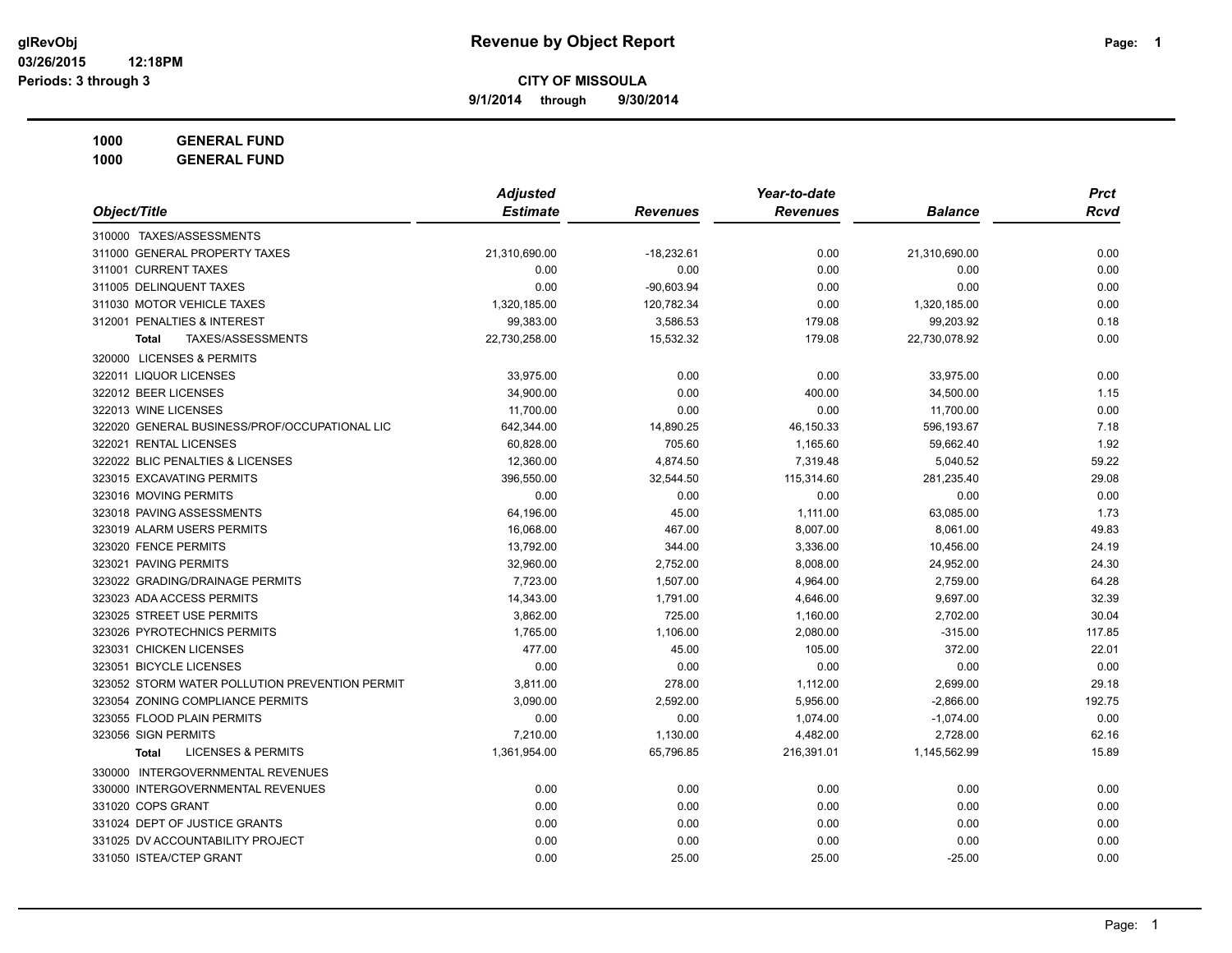**9/1/2014 through 9/30/2014**

**1000 GENERAL FUND 1000 GENERAL FUND**

|                                                   | <b>Adjusted</b> |                 | Year-to-date    |                | <b>Prct</b> |
|---------------------------------------------------|-----------------|-----------------|-----------------|----------------|-------------|
| Object/Title                                      | <b>Estimate</b> | <b>Revenues</b> | <b>Revenues</b> | <b>Balance</b> | Rcvd        |
| 331054 FHWA PL GRANT                              | 0.00            | 0.00            | 0.00            | 0.00           | 0.00        |
| 331055 FTA GRANT                                  | 0.00            | 0.00            | 0.00            | 0.00           | 0.00        |
| 331056 MDT FEDERAL CMAQ                           | 0.00            | 0.00            | 0.00            | 0.00           | 0.00        |
| 331057 TRANSIT-MUTD CMAQ                          | 0.00            | 0.00            | 0.00            | 0.00           | 0.00        |
| 331091 US DOT HMEP GRANT                          | 0.00            | 0.00            | 0.00            | 0.00           | 0.00        |
| 331112 SAFER GRANT                                | 0.00            | 0.00            | 0.00            | 0.00           | 0.00        |
| 331113 FEMA GRANT                                 | 0.00            | 0.00            | 0.00            | 0.00           | 0.00        |
| 331114 TITLE III GRANT-MSLA CO                    | 0.00            | 0.00            | 0.00            | 0.00           | 0.00        |
| 331160 SAFE ROUTES TO SCHOOLS fY08 \$82,500       | 0.00            | 0.00            | 0.00            | 0.00           | 0.00        |
| 331170 HISTORICAL PRESERVATION GRANT              | 0.00            | 0.00            | 0.00            | 0.00           | 0.00        |
| 331178 DUI TASK FORCE                             | 240,000.00      | 0.00            | 0.00            | 240,000.00     | 0.00        |
| 334017 SCHOOL RESOURCE OFFICER                    | 0.00            | 0.00            | 248,850.00      | $-248,850.00$  | 0.00        |
| 335075 STATE GAMBLING/VIDEO/KENO/BINGO FEES       | 127,650.00      | 0.00            | 0.00            | 127,650.00     | 0.00        |
| 335076 STATE GAMBLING LICENSE FEES                | 0.00            | 0.00            | 0.00            | 0.00           | 0.00        |
| 335077 STATE KENO/BINGO PROCEEDS TAX              | 0.00            | 0.00            | 0.00            | 0.00           | 0.00        |
| 335210 PERSONAL PROPERTY TAX REIMBURSEMENT        | 428,686.00      | 0.00            | 0.00            | 428,686.00     | 0.00        |
| 335230 HB 124 REVENUE                             | 7,300,985.00    | 1,993,952.67    | 1,993,952.67    | 5,307,032.33   | 27.31       |
| 336021 STATE CONTRIB - POLICE RETIREMENT          | 2,180,799.00    | 171,468.47      | 493,770.10      | 1,687,028.90   | 22.64       |
| 336022 STATE CONTRIB. - FIRE RETIREMENT           | 2,262,024.00    | 174,052.98      | 503,977.78      | 1,758,046.22   | 22.28       |
| 336023 STATE CONTRIB. - PERS                      | 9.986.00        | 2,139.03        | 3,876.46        | 6,109.54       | 38.82       |
| 336030 COUNTY CONTRIBUTION                        | 9,900.00        | 0.00            | 0.00            | 9,900.00       | 0.00        |
| 337012 LEGAL SERVICES-CONTRACTED/REIMB.           | 0.00            | 4,800.00        | 4,800.00        | $-4,800.00$    | 0.00        |
| 337013 MUTD SIGN MAINTENANCE AGREEMENT            | 3,000.00        | 0.00            | 0.00            | 3,000.00       | 0.00        |
| 338000 LOCAL SHARING OF TAX INCREMENT             | 0.00            | 0.00            | 0.00            | 0.00           | 0.00        |
| 338100 PLANNING MILLS PASSED THRU COUNTY          | 0.00            | 0.00            | 0.00            | 0.00           | 0.00        |
| 339000 PAYMENT IN LIEU OF TAXES                   | 34,056.00       | 0.00            | 0.00            | 34,056.00      | 0.00        |
| <b>INTERGOVERNMENTAL REVENUES</b><br><b>Total</b> | 12,597,086.00   | 2,346,438.15    | 3,249,252.01    | 9,347,833.99   | 25.79       |
| 340000 CHARGES FOR SERVICES                       |                 |                 |                 |                |             |
| 341009 BLDG ADMIN FEES                            | 245,008.00      | 0.00            | 0.00            | 245,008.00     | 0.00        |
| 341010 MISCELLANEOUS COLLECTIONS                  | 350.00          | 0.00            | 6.75            | 343.25         | 1.93        |
| 341011 TRANSPORTATION ADMIN FEES                  | 24,000.00       | 0.00            | 0.00            | 24,000.00      | 0.00        |
| 341012 MAYORS PROCLAMATION FEES                   | 100.00          | 20.00           | 20.00           | 80.00          | 20.00       |
| 341013 AIR FUND FEES                              | 250.00          | 0.00            | 0.00            | 250.00         | 0.00        |
| 341015 SEWER ADMINISTRATION FEES                  | 1,173,327.00    | 0.00            | 0.00            | 1,173,327.00   | 0.00        |
| 341016 MRA ADMINISTRATION FEES                    | 117,053.00      | 0.00            | 0.00            | 117,053.00     | 0.00        |
| 341017 LIGHTING ADMINISTRATION FEES               | 15,002.00       | 0.00            | 0.00            | 15,002.00      | 0.00        |
| 341018 PARKING COMM ADMIN FEES                    | 173,680.00      | 0.00            | 0.00            | 173,680.00     | 0.00        |
| 341021 SID ADMINISTRATION FEES                    | 0.00            | 0.00            | 0.00            | 0.00           | 0.00        |
| 341022 PROJECT ADMIN FEES                         | 0.00            | 0.00            | 0.00            | 0.00           | 0.00        |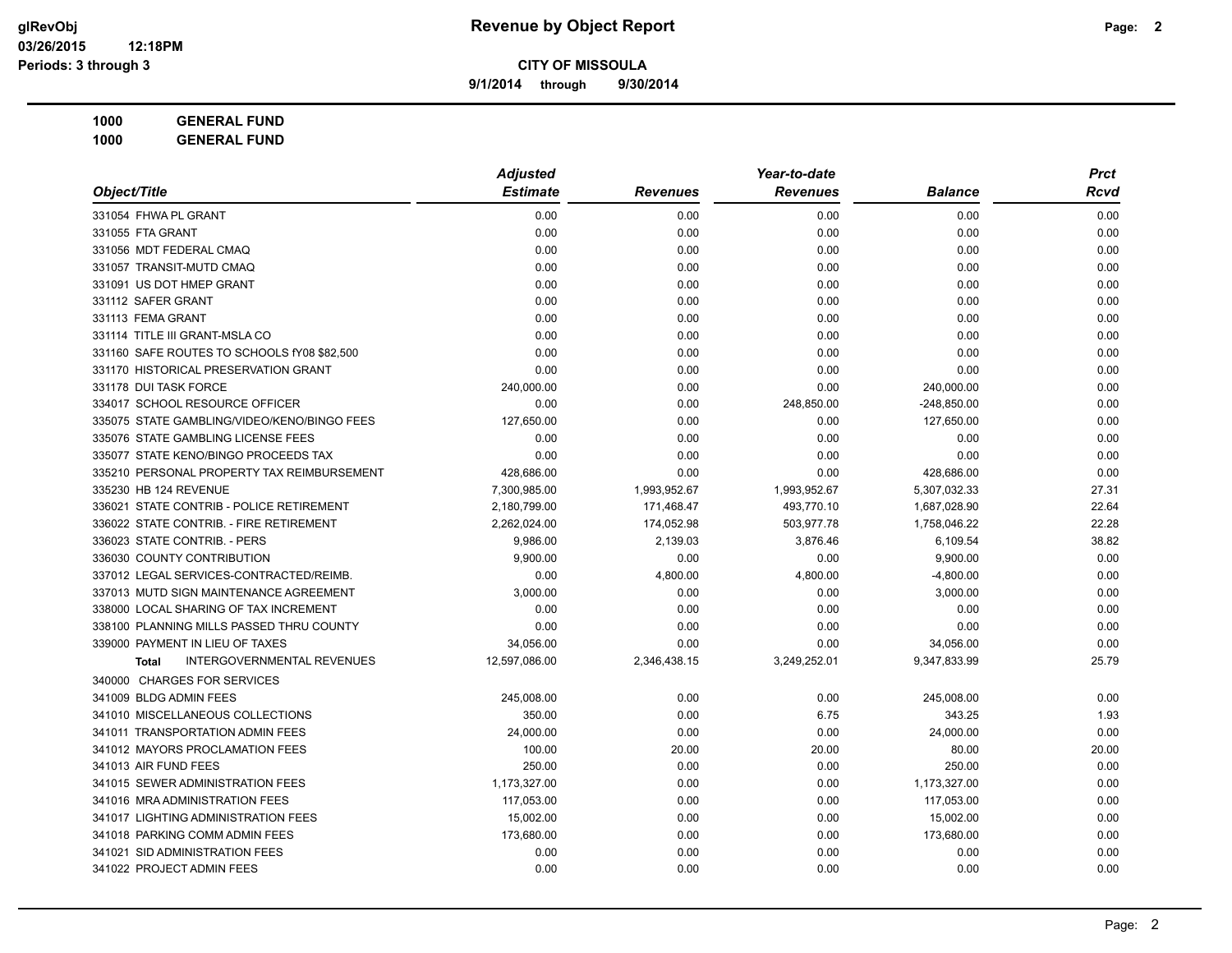**9/1/2014 through 9/30/2014**

**1000 GENERAL FUND 1000 GENERAL FUND**

|                                          | <b>Adjusted</b> |                 | Year-to-date    |                | <b>Prct</b> |
|------------------------------------------|-----------------|-----------------|-----------------|----------------|-------------|
| Object/Title                             | <b>Estimate</b> | <b>Revenues</b> | <b>Revenues</b> | <b>Balance</b> | <b>Rcvd</b> |
| 341023 PLANNING ADMIN FEES               | 24,000.00       | 0.00            | 0.00            | 24,000.00      | 0.00        |
| 341031 STATE REIMB MUNI COURT            | 0.00            | 0.00            | 0.00            | 0.00           | 0.00        |
| 341041 SEWER EXTENSION RECORDING FEES    | 4,500.00        | 100.00          | 778.00          | 3,722.00       | 17.29       |
| 341052 MUNICIPAL COURT FILING FEES       | 283,400.00      | 27,794.50       | 59,104.61       | 224,295.39     | 20.86       |
| 341055 CRIME VICTIM SURCHARGE            | 2,500.00        | 128.00          | 264.00          | 2,236.00       | 10.56       |
| 341067 SUBDIVISION EXEMPTION AFFIDAVITS  | 0.00            | 0.00            | 1,800.00        | $-1,800.00$    | 0.00        |
| 341068 SUBDIVISON FEES                   | 5,000.00        | 563.00          | 563.00          | 4,437.00       | 11.26       |
| 341069 REZONING FEES                     | 5,000.00        | 0.00            | 0.00            | 5,000.00       | 0.00        |
| 341070 DESIGN REVIEW BOARD               | 15,000.00       | 935.87          | 6,645.12        | 8,354.88       | 44.30       |
| 341071 BOARD OF ADJUST. ZONING, SIGNS    | 58,400.00       | 0.00            | 0.00            | 58,400.00      | 0.00        |
| 341072 FLOOD PLAIN-0THER FEES            | 0.00            | 0.00            | 0.00            | 0.00           | 0.00        |
| 341073 FIRE PLAN CHECK FEES              | 27,981.00       | 3,136.00        | 7,727.00        | 20,254.00      | 27.62       |
| 341074 FIRE INSPECTION FEES              | 0.00            | 5,519.00        | 13,397.00       | $-13,397.00$   | 0.00        |
| 341076 ENGINEERING PLAN CHECK FEES       | 33,478.00       | 4,969.00        | 13,112.00       | 20,366.00      | 39.17       |
| 341077 ZONING COMPLIANCE INSPECTIONS     | 0.00            | 0.00            | 0.00            | 0.00           | 0.00        |
| 341078 ENGINEERING MAP FEES              | 120.00          | 0.00            | 5.00            | 115.00         | 4.17        |
| 341079 GREASE INTERCEPTOR APPEAL FEES    | 2,000.00        | 4.00            | 304.00          | 1,696.00       | 15.20       |
| 341090 STREET VACATION PETITION FEES     | 0.00            | 0.00            | 1,923.00        | $-1,923.00$    | 0.00        |
| 341091 INSPECTION CODE BOOKS & COPIES    | 0.00            | 0.00            | 0.00            | 0.00           | 0.00        |
| 341100 GRANT ADMINISTRATION SERVICE FEES | 0.00            | 0.00            | 0.00            | 0.00           | 0.00        |
| 342010 POLICE/BID AGREEMENT              | 0.00            | 0.00            | 0.00            | 0.00           | 0.00        |
| 342012 PD REIMBURSABLE SERVICES          | 0.00            | 0.00            | 0.00            | 0.00           | 0.00        |
| 342013 SECURITY INVEST FEES              | 11,000.00       | 908.25          | 2,983.00        | 8,017.00       | 27.12       |
| 342014 POLICE DEPARTMENT SERVICE FEES    | 15,000.00       | 2,266.00        | 4,327.00        | 10,673.00      | 28.85       |
| 342015 POLICE OVERTIME FEES              | 84,000.00       | 12,582.82       | 26,168.04       | 57,831.96      | 31.15       |
| 342016 POLICE TRAINING FEES              | 36,000.00       | 362.30          | 3,065.30        | 32,934.70      | 8.51        |
| 342017 CATERING FEES                     | 7,200.00        | 1,929.56        | 2,493.56        | 4,706.44       | 34.63       |
| 342018 DESK REPORTS                      | 20,000.00       | 2,114.00        | 5,993.00        | 14,007.00      | 29.97       |
| 342019 ABANDONED VEHICLE REVENUE FEES    | 32,500.00       | 470.00          | 592.50          | 31,907.50      | 1.82        |
| 342020 FIRE DEPARTMENT FEES              | 100.00          | 10.00           | 80.00           | 20.00          | 80.00       |
| 342021 CPR EDUCATION PROGRAM             | 7,435.00        | 0.00            | 2,495.00        | 4,940.00       | 33.56       |
| 342022 OUTSIDE HIRES                     | 524,890.00      | 287,076.12      | 288,175.12      | 236,714.88     | 54.90       |
| 342060 BIKE PROGRAM SALES & FEES         | 2,700.00        | 0.00            | 0.00            | 2,700.00       | 0.00        |
| 343000 PW REIMBURSABLE SERVICES          | 31,258.00       | 0.00            | 30.00           | 31,228.00      | 0.10        |
| 343001 SIGN FABRICATION & CONTRACTS      | 500.00          | 0.00            | 0.00            | 500.00         | 0.00        |
| 343002 OTHER AGENCIES - VEH MAINT        | 48,000.00       | 44.80           | 271.00          | 47,729.00      | 0.56        |
| 343003 STATE PAYMENT - TRAFFIC COUNTS    | 4,450.00        | 0.00            | 0.00            | 4,450.00       | 0.00        |
| 343004 SPECIAL STATE CONTRACTS           | 80,000.00       | 0.00            | 0.00            | 80,000.00      | 0.00        |
| 343006 OTHER GOVT AGENCY-STREET PROJECTS | 98,318.00       | 0.00            | 0.00            | 98,318.00      | 0.00        |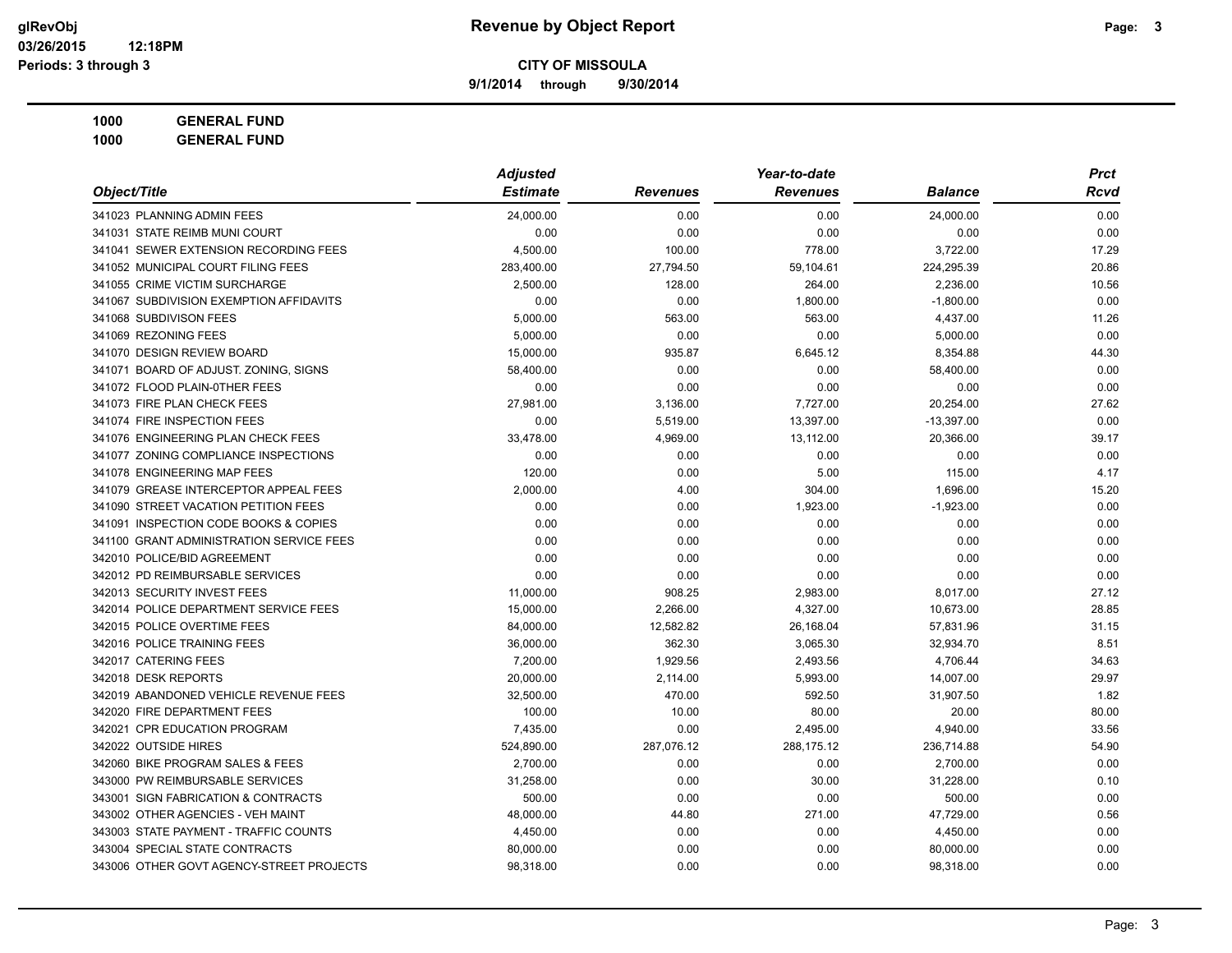**9/1/2014 through 9/30/2014**

|                                             | <b>Adjusted</b> |                 | Year-to-date    |                | <b>Prct</b> |
|---------------------------------------------|-----------------|-----------------|-----------------|----------------|-------------|
| Object/Title                                | <b>Estimate</b> | <b>Revenues</b> | <b>Revenues</b> | <b>Balance</b> | Rcvd        |
| 343008 PRIVATE COMPANY STREET PAYMENTS      | 0.00            | 0.00            | 0.00            | 0.00           | 0.00        |
| 343010 STREET DEPT SALES & SERVICES         | 19,195.00       | 0.00            | 0.00            | 19,195.00      | 0.00        |
| 343013 SNOW REMOVAL FEES                    | 1,500.00        | 0.00            | 0.00            | 1,500.00       | 0.00        |
| 343080 STATE MAINTENANCE CONTRACT           | 530,082.00      | 49,376.21       | 49,376.21       | 480,705.79     | 9.31        |
| 343082 MDT URBAN PROJECTS                   | 0.00            | 0.00            | 0.00            | 0.00           | 0.00        |
| 343083 CONTRACT SEWER APPLICATIONS          | 0.00            | 0.00            | 0.00            | 0.00           | 0.00        |
| 343084 STREET MAINTENANCE MATERIALS REIMB   | 55,500.00       | 39,722.64       | 39,722.64       | 15,777.36      | 71.57       |
| 343097 SIDEWALK AND CURB FEES               | 340,000.00      | 33,479.63       | 112,669.93      | 227,330.07     | 33.14       |
| 343311 SALE OF NICHES                       | 3,200.00        | 0.00            | 0.00            | 3,200.00       | 0.00        |
| 343320 CEMETERY - SALE OF PLOTS             | 12,870.00       | 0.00            | 3,150.00        | 9,720.00       | 24.48       |
| 343321 CEMETERY FOUNDATIONS                 | 1,570.00        | 1,440.00        | 1,975.00        | $-405.00$      | 125.80      |
| 343322 CEMETERY FLOWER CARE                 | 4,250.00        | 0.00            | 0.00            | 4,250.00       | 0.00        |
| 343323 CEMETERY - LINER INSTALL FEES        | 5.580.00        | 1,400.00        | 4,300.00        | 1,280.00       | 77.06       |
| 343324 OTHER CEMETERY FEES                  | 1,500.00        | 150.00          | 450.00          | 1,050.00       | 30.00       |
| 343325 2ND INTERMENT RIGHT                  | 0.00            | 800.00          | 1,400.00        | $-1,400.00$    | 0.00        |
| 343340 CEMETERY - OPENINGS & CLOSINGS       | 10,950.00       | 1,925.00        | 4,825.00        | 6,125.00       | 44.06       |
| 343350 CEMETERY CARE, FEES                  | 24,000.00       | 0.00            | 0.00            | 24,000.00      | 0.00        |
| 343360 WEED CONTROL                         | 3,000.00        | 0.00            | 0.00            | 3,000.00       | 0.00        |
| 346029 PARKS PETTY CASH FUND                | 0.00            | 0.00            | 0.00            | 0.00           | 0.00        |
| 346031 RECREATION FEES                      | 166,294.00      | 4,820.60        | 41,761.89       | 124,532.11     | 25.11       |
| 346033 PARK FEES/FACILITY RENTALS           | 85.000.00       | 5,809.47        | 23,241.21       | 61,758.79      | 27.34       |
| 346034 GROUNDS MAINTENANCE CONTRACT         | 85,000.00       | 0.00            | 0.00            | 85,000.00      | 0.00        |
| 346036 PARK CONCESSION FEES                 | 3,000.00        | 315.50          | 563.38          | 2,436.62       | 18.78       |
| 346037 YOUTH DRUG COURT CONTRACT            | 11,700.00       | 0.00            | 0.00            | 11,700.00      | 0.00        |
| 346050 COUNTY PLAYGROUND CONTRACT           | 3,150.00        | 0.00            | 0.00            | 3,150.00       | 0.00        |
| 346051 MONTANA PARKS/REC CONFERENCE 2012    | 0.00            | 0.00            | 0.00            | 0.00           | 0.00        |
| 346070 RECREATION GENERAL MERCHANDISE       | 0.00            | 0.00            | 0.00            | 0.00           | 0.00        |
| <b>CHARGES FOR SERVICES</b><br><b>Total</b> | 4,580,841.00    | 490,172.27      | 725,758.26      | 3,855,082.74   | 15.84       |
| 350000 FINES & FORFEITURES                  |                 |                 |                 |                |             |
| 351022 LAW ENFORCEMENT ACADEMY SURCHARGE #5 | 0.00            | 4,964.32        | 10,326.53       | $-10,326.53$   | 0.00        |
| 351031 TRAFFIC FINES                        | 1,386,857.00    | 92,486.08       | 181,741.15      | 1,205,115.85   | 13.10       |
| 351032 SURCHARGE ON FINES                   | 129,089.00      | 8,010.16        | 15,820.21       | 113,268.79     | 12.26       |
| 351034 CELLULAR PHONE FINES                 | 62,000.00       | $-895.50$       | 14,089.50       | 47,910.50      | 22.73       |
| 351035 CELL PHONE FINES: EDUCATION          | 0.00            | 14,089.50       | 14,089.50       | $-14,089.50$   | 0.00        |
| 355000 FALSE ALARM PENALTY                  | 20,000.00       | 104.00          | 884.00          | 19,116.00      | 4.42        |
| <b>FINES &amp; FORFEITURES</b><br>Total     | 1,597,946.00    | 118,758.56      | 236,950.89      | 1,360,995.11   | 14.83       |
| 360000 MISCELLANEOUS REVENUES               |                 |                 |                 |                |             |
| 360000 MISCELLANEOUS REVENUES               | 0.00            | 0.00            | 0.00            | 0.00           | 0.00        |
| 360001 COPIES                               | 2,200.00        | 77.50           | 281.00          | 1,919.00       | 12.77       |
|                                             |                 |                 |                 |                |             |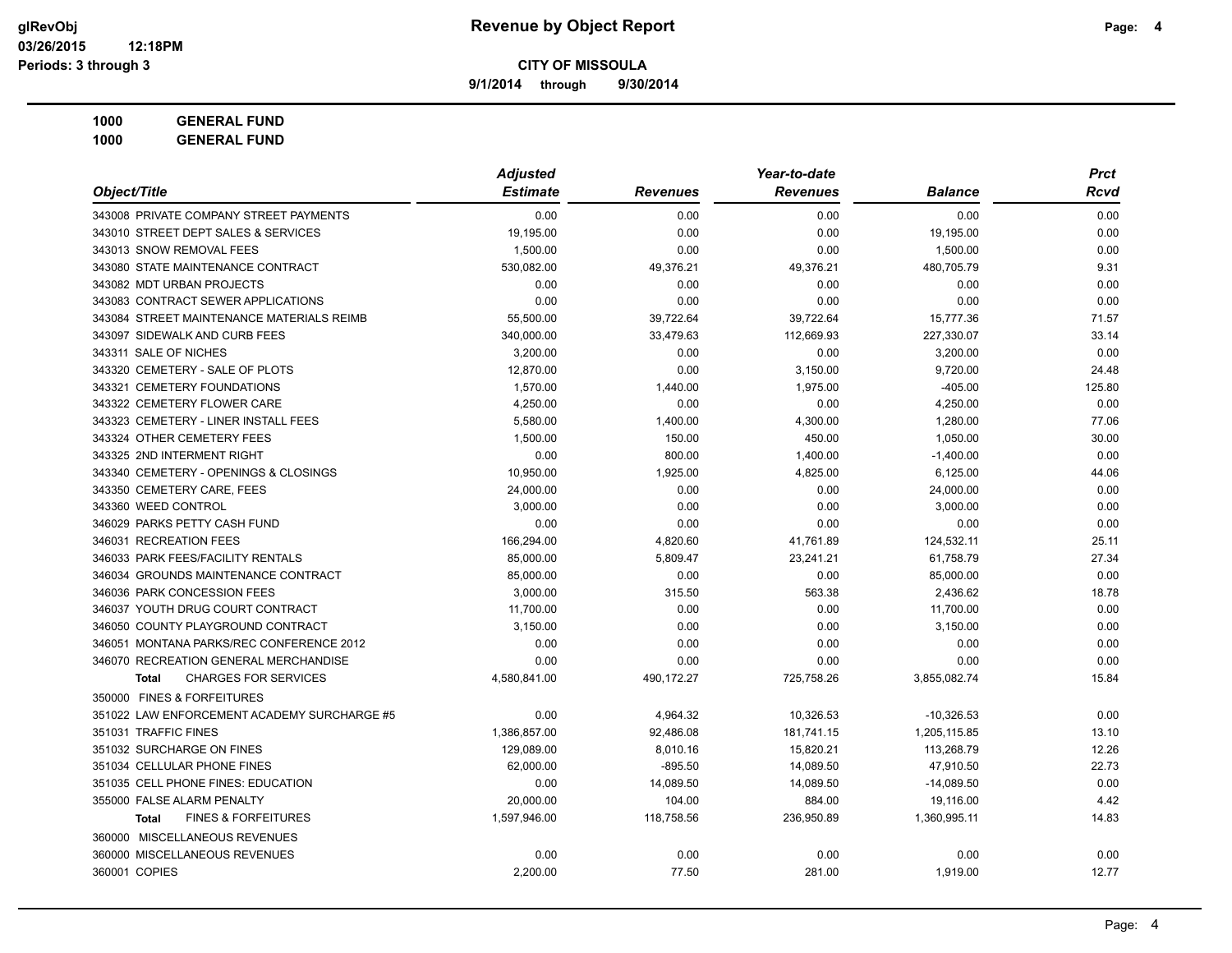**9/1/2014 through 9/30/2014**

**1000 GENERAL FUND 1000 GENERAL FUND**

|                                                    | <b>Adjusted</b> |                 | Year-to-date    |                | <b>Prct</b> |
|----------------------------------------------------|-----------------|-----------------|-----------------|----------------|-------------|
| Object/Title                                       | <b>Estimate</b> | <b>Revenues</b> | <b>Revenues</b> | <b>Balance</b> | Rcvd        |
| 360002 PHONES                                      | 0.00            | 0.00            | 0.00            | 0.00           | 0.00        |
| 360003 MMIA REIMBURSEMENT-ATTORNEY                 | 0.00            | 0.00            | 0.00            | 0.00           | 0.00        |
| 360010 MISCELLANEOUS                               | 15,000.00       | 591.90          | $-13,423.67$    | 28,423.67      | $-89.49$    |
| 360011 ENERGY REBATES FOR COMPUTER UPGRADES        | 0.00            | 0.00            | 0.00            | 0.00           | 0.00        |
| 360050 OVER/SHORT                                  | 0.00            | 0.00            | 0.00            | 0.00           | 0.00        |
| 360100 REFUNDS                                     | 200.00          | 0.00            | 0.00            | 200.00         | 0.00        |
| 362000 OTHER MISCELLANEOUS REVENUE                 | 8,000.00        | 0.00            | 0.00            | 8,000.00       | 0.00        |
| 362001 MUNICIPAL COURT BAD CHECK CHARGES           | 0.00            | 0.00            | 0.00            | 0.00           | 0.00        |
| 362002 BAD CHECK CHARGES                           | 500.00          | 0.00            | 45.00           | 455.00         | 9.00        |
| 362011 SALE OF UNCLAIMED PROPERTY                  | 0.00            | 0.00            | 0.00            | 0.00           | 0.00        |
| 362012 REC/GREEN TAG PROGRAM                       | 300.00          | 0.00            | 0.00            | 300.00         | 0.00        |
| 364012 SALE OF SURPLUS PROPERTY                    | 40,000.00       | 0.00            | 0.00            | 40,000.00      | 0.00        |
| 364040 INSURANCE AND DAMAGE RECOVERY               | 40,000.00       | 708.30          | 1,923.71        | 38,076.29      | 4.81        |
| 364041 WORKERS COMPENSATION REIMBURSEMENT          | 2,500.00        | 0.00            | 0.00            | 2,500.00       | 0.00        |
| 364042 EXPENDITURE REIMBURSEMENTS                  | 1,200.00        | 0.00            | 0.00            | 1,200.00       | 0.00        |
| 364043 RATTLESNAKE CORRIDOR REIMBURSEMENT          | 10,000.00       | 1,144.00        | 2,288.00        | 7,712.00       | 22.88       |
| 364044 EMERGENCY RESPONSE REIMBURSEMENT            | 50,000.00       | 0.00            | 0.00            | 50,000.00      | 0.00        |
| 364047 MMIA EXPENDITURE REIMBURSEMENT              | 0.00            | 0.00            | 0.00            | 0.00           | 0.00        |
| 364051 DOT RADAR GRANT                             | 0.00            | 0.00            | 0.00            | 0.00           | 0.00        |
| 364053 EXPENDITURE REIMB-FIRE SERVICES             | 0.00            | 0.00            | 0.00            | 0.00           | 0.00        |
| 364060 REIMB LETTER OF CREDIT-709 PARKVIEW         | 0.00            | 0.00            | 0.00            | 0.00           | 0.00        |
| 364061 REIMB LETTER OF CREDIT-LINNEA LANE          | 0.00            | 0.00            | 0.00            | 0.00           | 0.00        |
| 365000 DONATIONS                                   | 0.00            | 0.00            | 0.00            | 0.00           | 0.00        |
| 365003 DONATIONS - SMOKE ALARMS                    | 0.00            | 0.00            | 0.00            | 0.00           | 0.00        |
| 365004 GRANT CR TRAIL ASSN DONATION                | 0.00            | 0.00            | 0.00            | 0.00           | 0.00        |
| 365015 DONATIONS - COMBAT CHALLENGE                | 0.00            | 0.00            | 0.00            | 0.00           | 0.00        |
| 365016 LOCAL MATCH MDT                             | 0.00            | 0.00            | 725.00          | $-725.00$      | 0.00        |
| 365017 LOCAL MATCH TRANSIT                         | 0.00            | 0.00            | 0.00            | 0.00           | 0.00        |
| 365018 DONATIONS - THERMAL IMAGING                 | 0.00            | 0.00            | 0.00            | 0.00           | 0.00        |
| 365021 COMBAT CHALLENGE DONATIONS                  | 0.00            | 0.00            | 0.00            | 0.00           | 0.00        |
| 365022 NEIGHBORHOOD COUNCIL DONATIONS              | 0.00            | 0.00            | 0.00            | 0.00           | 0.00        |
| 368000 SALE OF COINS                               | 0.00            | 0.00            | 0.00            | 0.00           | 0.00        |
| 368001 SALE OF POLICE PROMOTIONS                   | 0.00            | 0.00            | 0.00            | 0.00           | 0.00        |
| 368002 SALE OF FIRE PROMOTIONS                     | 0.00            | 0.00            | 0.00            | 0.00           | 0.00        |
| MISCELLANEOUS REVENUES<br><b>Total</b>             | 169,900.00      | 2,521.70        | $-8,160.96$     | 178,060.96     | $-4.80$     |
| 370000 INVESTMENTS & ROYALTY EARNINGS              |                 |                 |                 |                |             |
| 371010 INTEREST ON INVESTMENTS                     | 3,500.00        | 0.00            | 275.12          | 3,224.88       | 7.86        |
| 371020 GAIN/LOSS IN MARKET VALUE OF INVESTMENTS    | 0.00            | 0.00            | 0.00            | 0.00           | 0.00        |
| <b>INVESTMENTS &amp; ROYALTY EARNINGS</b><br>Total | 3,500.00        | 0.00            | 275.12          | 3,224.88       | 7.86        |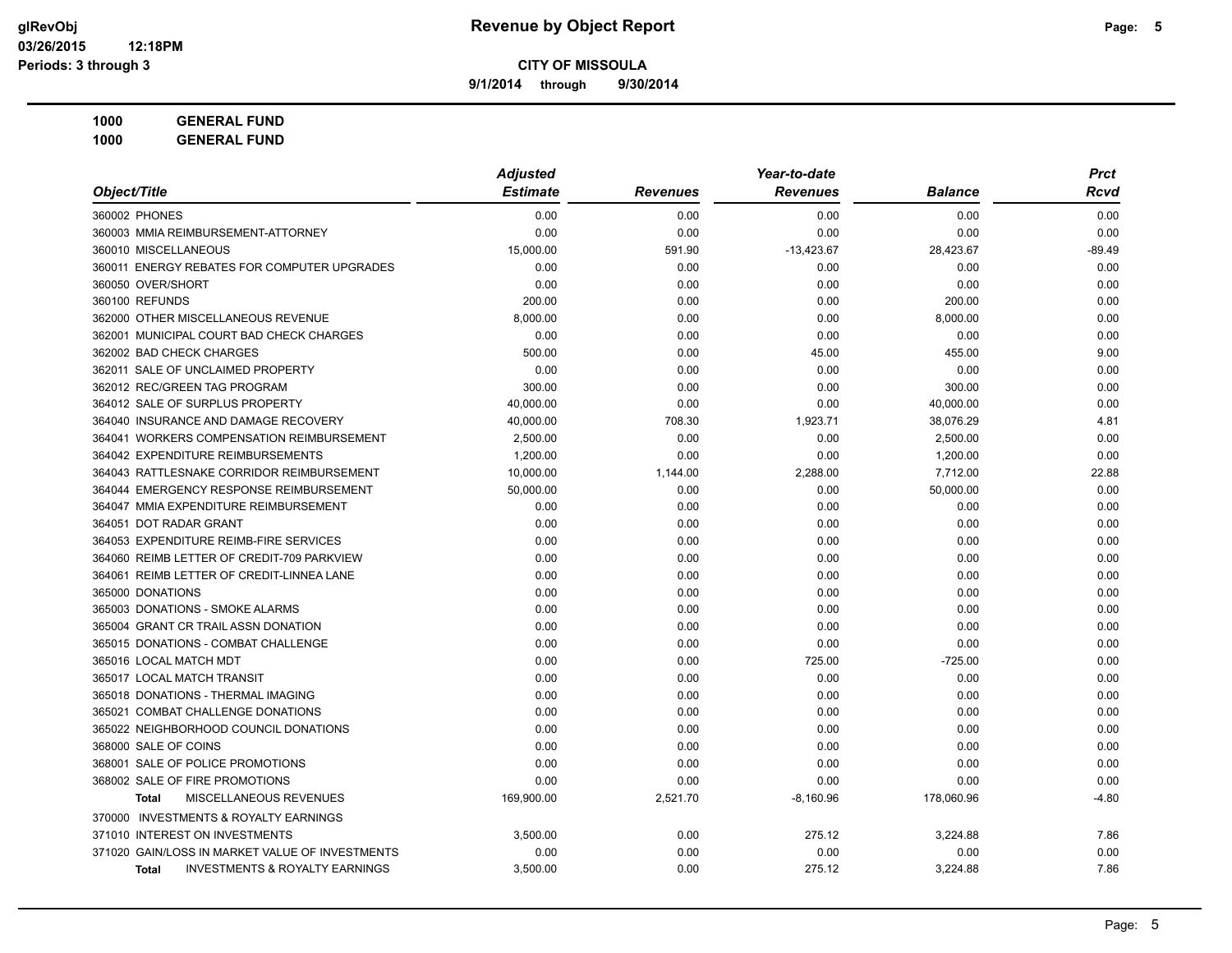**9/1/2014 through 9/30/2014**

|                                                | <b>Adjusted</b> |                 | Year-to-date    |                | <b>Prct</b> |
|------------------------------------------------|-----------------|-----------------|-----------------|----------------|-------------|
| Object/Title                                   | <b>Estimate</b> | <b>Revenues</b> | <b>Revenues</b> | <b>Balance</b> | <b>Rcvd</b> |
| 380000 OTHER FINANCING SOURCES                 |                 |                 |                 |                |             |
| 381070 PROCEEDS FROM NOTES/LOANS/INTERCAP      | 0.00            | 0.00            | 0.00            | 0.00           | 0.00        |
| 381090 PROCEEDS FROM CAPITAL LEASE             | 0.00            | 0.00            | 0.00            | 0.00           | 0.00        |
| 382010 SALE OF FIXED ASSETS                    | 0.00            | 0.00            | 0.00            | 0.00           | 0.00        |
| 383000 OPERATING TRANSFERS                     | 0.00            | 0.00            | 0.00            | 0.00           | 0.00        |
| 383001 TRANS FR FLUSHING DISTRICT              | 27,281.00       | 0.00            | 0.00            | 27,281.00      | 0.00        |
| 383002 TRANS FR GAS TAX                        | 564,000.00      | 0.00            | 0.00            | 564,000.00     | 0.00        |
| 383003 TRANS FR COMPREHENSIVE INSURANCE LEVY   | 0.00            | 0.00            | 0.00            | 0.00           | 0.00        |
| 383004 TRANS FR EMPLOYEE HEALTH INSURANCE LEVY | 4,296,467.00    | 0.00            | 0.00            | 4,296,467.00   | 0.00        |
| 383007 TRANS FR CABLE FRANCHISE                | 244,110.00      | 0.00            | 0.00            | 244,110.00     | 0.00        |
| 383008 TRANS FR RUSSELL PARK DISTRICT          | 0.00            | 0.00            | 0.00            | 0.00           | 0.00        |
| 383009 TRANS FR TITLE I                        | 0.00            | 0.00            | 0.00            | 0.00           | 0.00        |
| 383010 TRANS FR CIP                            | 0.00            | 0.00            | 0.00            | 0.00           | 0.00        |
| 383011 TRANS FR SID REVOLVING                  | 100,000.00      | 0.00            | 0.00            | 100,000.00     | 0.00        |
| 383014 TRANS FR MRA                            | 0.00            | 0.00            | 0.00            | 0.00           | 0.00        |
| 383015 TRANS FR MPC                            | 0.00            | 0.00            | 0.00            | 0.00           | 0.00        |
| 383017 TRANS FR BUILDING                       | 0.00            | 0.00            | 0.00            | 0.00           | 0.00        |
| 383018 TRANS FR WILLOWWOOD PARK DISTRICT       | 0.00            | 0.00            | 0.00            | 0.00           | 0.00        |
| 383020 TRANS FR CEMETERY CARE                  | 9,545.00        | 0.00            | 0.00            | 9,545.00       | 0.00        |
| 383021 TRANS FR P&R TRAILS DEVLP               | 50,000.00       | 0.00            | 0.00            | 50,000.00      | 0.00        |
| 383024 TRANS FR SEWER CLEARING                 | 0.00            | 0.00            | 0.00            | 0.00           | 0.00        |
| 383027 TRANS FR URD                            | 0.00            | 0.00            | 0.00            | 0.00           | 0.00        |
| 383028 TRANS FROM GF FOR HEALTH RESERVE        | 0.00            | 0.00            | 0.00            | 0.00           | 0.00        |
| 383046 TRANS FR PARKS MAINTENANCE DIST         | 0.00            | 0.00            | 0.00            | 0.00           | 0.00        |
| 383047 TRANS FR STREET MAINTENANCE DISTRICT    | 0.00            | 0.00            | 0.00            | 0.00           | 0.00        |
| 383050 TRANSFER FROM IMPACT FEES               | 0.00            | 0.00            | 0.00            | 0.00           | 0.00        |
| 383065 TRANSFER FROM WWTF                      | 0.00            | 0.00            | 0.00            | 0.00           | 0.00        |
| OTHER FINANCING SOURCES<br><b>Total</b>        | 5,291,403.00    | 0.00            | 0.00            | 5,291,403.00   | 0.00        |
| 390000 INTERNAL SERVICES                       |                 |                 |                 |                |             |
| 399999 NEW REQUESTS FUNDING                    | 0.00            | 0.00            | 0.00            | 0.00           | 0.00        |
| <b>INTERNAL SERVICES</b><br><b>Total</b>       | 0.00            | 0.00            | 0.00            | 0.00           | 0.00        |
| <b>GENERAL FUND</b><br>Total                   | 48.332.888.00   | 3,039,219.85    | 4,420,645.41    | 43,912,242.59  | 9.15        |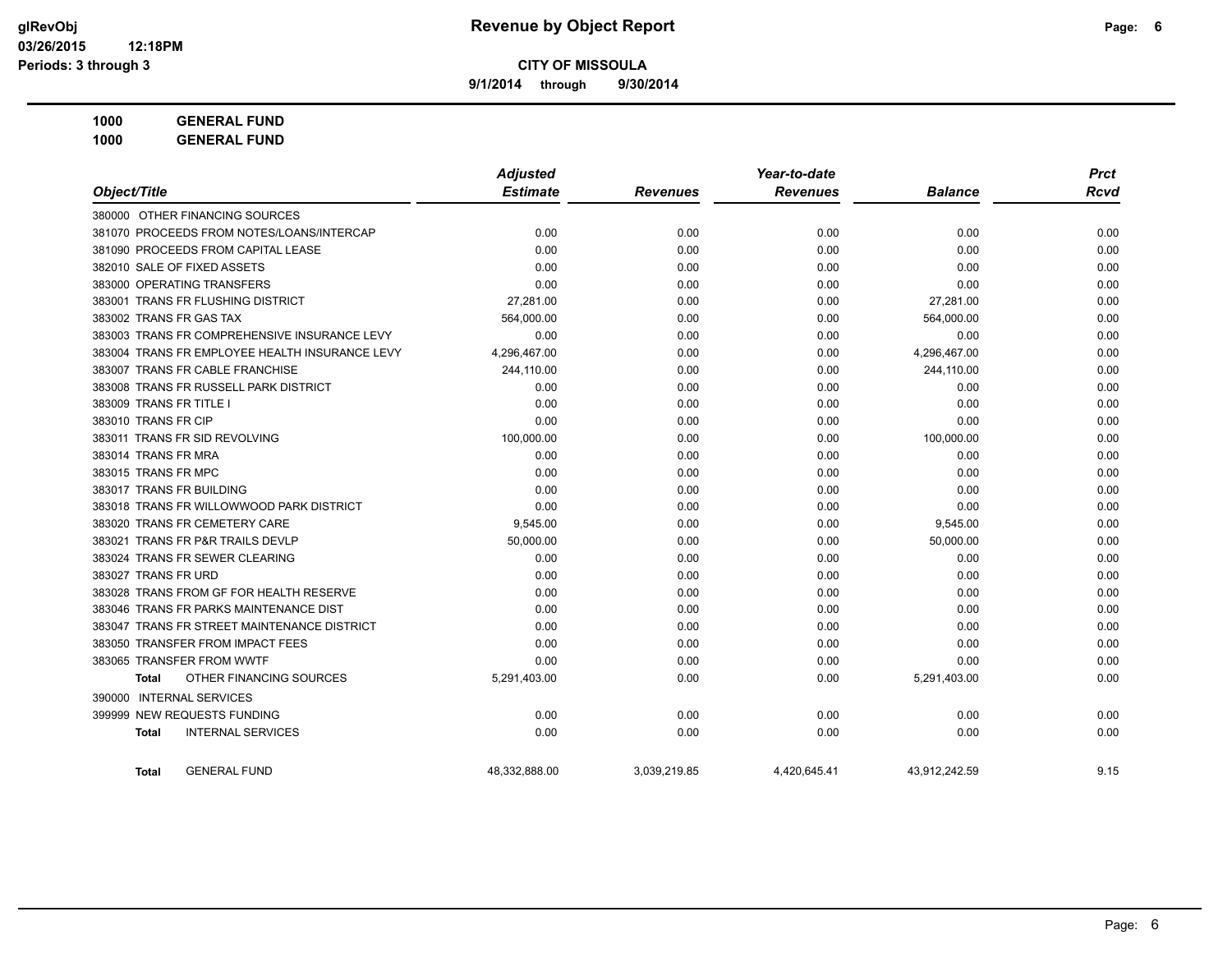**9/1/2014 through 9/30/2014**

| <b>Adjusted</b><br><b>Estimate</b><br>Object/Title<br><b>Revenues</b><br>Revenues<br>310000 TAXES/ASSESSMENTS<br>311000 GENERAL PROPERTY TAXES<br>21,310,690.00<br>$-18,232.61$<br>0.00 |                               |
|-----------------------------------------------------------------------------------------------------------------------------------------------------------------------------------------|-------------------------------|
|                                                                                                                                                                                         | <b>Balance</b><br><b>Rcvd</b> |
|                                                                                                                                                                                         |                               |
|                                                                                                                                                                                         | 21,310,690.00<br>0.00         |
| 311001 CURRENT TAXES<br>0.00<br>0.00<br>0.00                                                                                                                                            | 0.00<br>0.00                  |
| 311005 DELINQUENT TAXES<br>0.00<br>$-90,603.94$<br>0.00                                                                                                                                 | 0.00<br>0.00                  |
| 311030 MOTOR VEHICLE TAXES<br>1,320,185.00<br>120,782.34<br>0.00                                                                                                                        | 1,320,185.00<br>0.00          |
| 99,383.00<br>3,586.53<br>312001 PENALTIES & INTEREST<br>179.08                                                                                                                          | 99,203.92<br>0.18             |
| TAXES/ASSESSMENTS<br>22,730,258.00<br>15,532.32<br>179.08<br><b>Total</b>                                                                                                               | 22,730,078.92<br>0.00         |
| 320000 LICENSES & PERMITS                                                                                                                                                               |                               |
| 322011 LIQUOR LICENSES<br>0.00<br>0.00<br>33,975.00                                                                                                                                     | 33,975.00<br>0.00             |
| 322012 BEER LICENSES<br>0.00<br>400.00<br>34,900.00                                                                                                                                     | 34,500.00<br>1.15             |
| 322013 WINE LICENSES<br>0.00<br>0.00<br>11,700.00                                                                                                                                       | 11,700.00<br>0.00             |
| 322020 GENERAL BUSINESS/PROF/OCCUPATIONAL LIC<br>14,890.25<br>642,344.00<br>46,150.33                                                                                                   | 7.18<br>596,193.67            |
| 322021 RENTAL LICENSES<br>60,828.00<br>705.60<br>1,165.60                                                                                                                               | 1.92<br>59,662.40             |
| 322022 BLIC PENALTIES & LICENSES<br>4,874.50<br>12,360.00<br>7,319.48                                                                                                                   | 59.22<br>5,040.52             |
| 323015 EXCAVATING PERMITS<br>396,550.00<br>32,544.50<br>115,314.60                                                                                                                      | 281,235.40<br>29.08           |
| 323016 MOVING PERMITS<br>0.00<br>0.00<br>0.00                                                                                                                                           | 0.00<br>0.00                  |
| 323018 PAVING ASSESSMENTS<br>64,196.00<br>45.00<br>1,111.00                                                                                                                             | 63,085.00<br>1.73             |
| 323019 ALARM USERS PERMITS<br>8,007.00<br>16,068.00<br>467.00                                                                                                                           | 49.83<br>8,061.00             |
| 323020 FENCE PERMITS<br>13,792.00<br>344.00<br>3,336.00                                                                                                                                 | 10,456.00<br>24.19            |
| 323021 PAVING PERMITS<br>32,960.00<br>2,752.00<br>8,008.00                                                                                                                              | 24,952.00<br>24.30            |
| 323022 GRADING/DRAINAGE PERMITS<br>7,723.00<br>1,507.00<br>4,964.00                                                                                                                     | 2,759.00<br>64.28             |
| 323023 ADA ACCESS PERMITS<br>14,343.00<br>1,791.00<br>4,646.00                                                                                                                          | 9,697.00<br>32.39             |
| 323025 STREET USE PERMITS<br>3,862.00<br>725.00<br>1,160.00                                                                                                                             | 2,702.00<br>30.04             |
| 323026 PYROTECHNICS PERMITS<br>1,765.00<br>1,106.00<br>2,080.00                                                                                                                         | $-315.00$<br>117.85           |
| 323031 CHICKEN LICENSES<br>477.00<br>45.00<br>105.00                                                                                                                                    | 22.01<br>372.00               |
| 323051 BICYCLE LICENSES<br>0.00<br>0.00<br>0.00                                                                                                                                         | 0.00<br>0.00                  |
| 323052 STORM WATER POLLUTION PREVENTION PERM<br>278.00<br>1,112.00<br>3,811.00                                                                                                          | 2,699.00<br>29.18             |
| 323054 ZONING COMPLIANCE PERMITS<br>3,090.00<br>2,592.00<br>5,956.00                                                                                                                    | 192.75<br>$-2,866.00$         |
| 323055 FLOOD PLAIN PERMITS<br>0.00<br>0.00<br>1,074.00                                                                                                                                  | 0.00<br>$-1,074.00$           |
| 323056 SIGN PERMITS<br>7,210.00<br>1,130.00<br>4,482.00                                                                                                                                 | 2,728.00<br>62.16             |
| <b>LICENSES &amp; PERMITS</b><br>1,361,954.00<br>65,796.85<br>216,391.01<br><b>Total</b>                                                                                                | 1,145,562.99<br>15.89         |
| 330000 INTERGOVERNMENTAL REVENUES                                                                                                                                                       |                               |
| 330000 INTERGOVERNMENTAL REVENUES<br>0.00<br>0.00<br>0.00                                                                                                                               | 0.00<br>0.00                  |
| 331020 COPS GRANT<br>0.00<br>0.00<br>0.00                                                                                                                                               | 0.00<br>0.00                  |
| 331024 DEPT OF JUSTICE GRANTS<br>0.00<br>0.00<br>0.00                                                                                                                                   | 0.00<br>0.00                  |
| 331025 DV ACCOUNTABILITY PROJECT<br>0.00<br>0.00<br>0.00                                                                                                                                | 0.00<br>0.00                  |
| 331050 ISTEA/CTEP GRANT<br>25.00<br>25.00<br>0.00                                                                                                                                       | $-25.00$<br>0.00              |
| 331054 FHWA PL GRANT<br>0.00<br>0.00<br>0.00                                                                                                                                            | 0.00<br>0.00                  |
| 331055 FTA GRANT<br>0.00<br>0.00<br>0.00                                                                                                                                                | 0.00<br>0.00                  |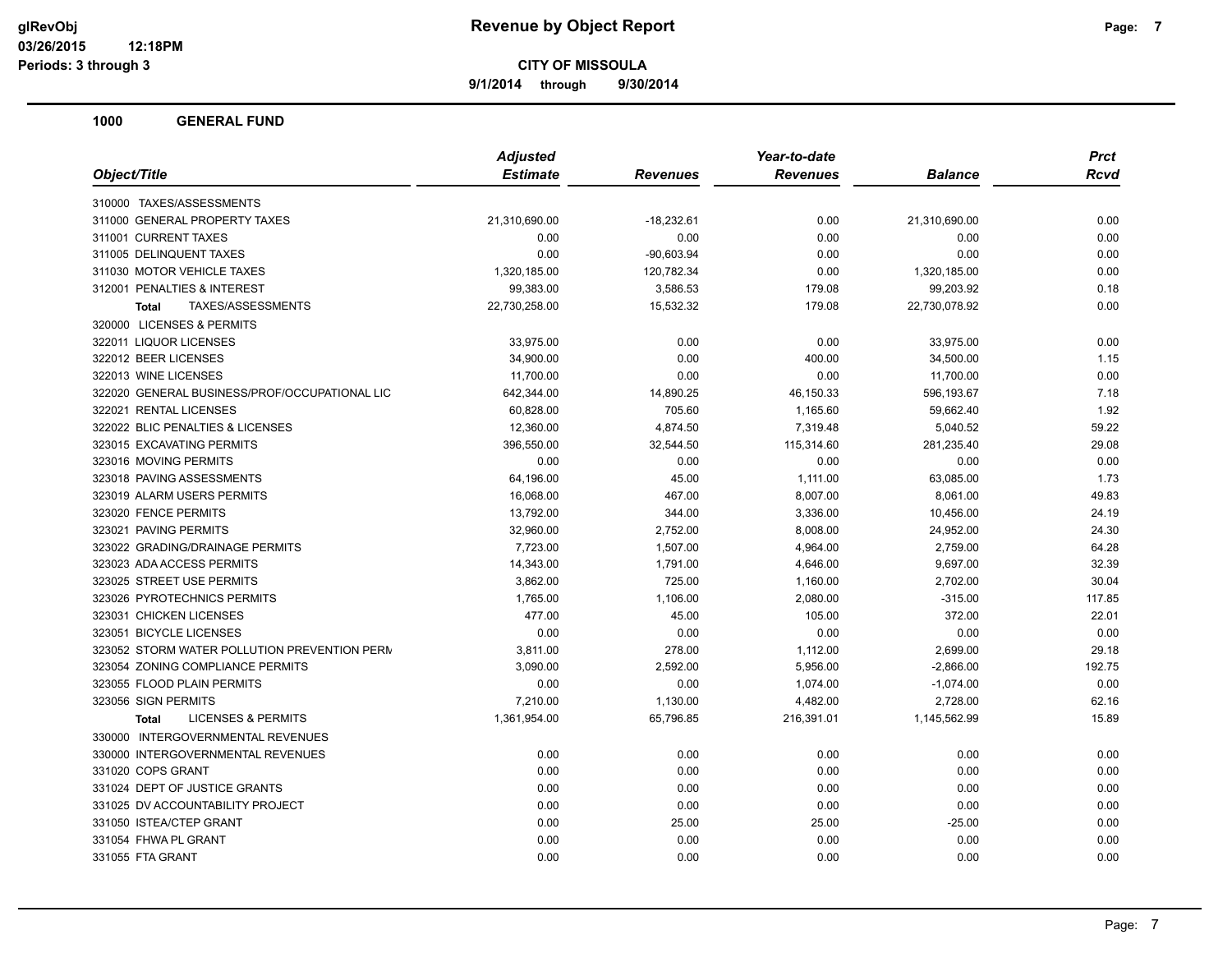**9/1/2014 through 9/30/2014**

|                                             | <b>Adjusted</b> | Year-to-date    |                 |                | <b>Prct</b> |
|---------------------------------------------|-----------------|-----------------|-----------------|----------------|-------------|
| Object/Title                                | <b>Estimate</b> | <b>Revenues</b> | <b>Revenues</b> | <b>Balance</b> | Rcvd        |
| 331056 MDT FEDERAL CMAQ                     | 0.00            | 0.00            | 0.00            | 0.00           | 0.00        |
| 331057 TRANSIT-MUTD CMAQ                    | 0.00            | 0.00            | 0.00            | 0.00           | 0.00        |
| 331091 US DOT HMEP GRANT                    | 0.00            | 0.00            | 0.00            | 0.00           | 0.00        |
| 331112 SAFER GRANT                          | 0.00            | 0.00            | 0.00            | 0.00           | 0.00        |
| 331113 FEMA GRANT                           | 0.00            | 0.00            | 0.00            | 0.00           | 0.00        |
| 331114 TITLE III GRANT-MSLA CO              | 0.00            | 0.00            | 0.00            | 0.00           | 0.00        |
| 331160 SAFE ROUTES TO SCHOOLS fY08 \$82,500 | 0.00            | 0.00            | 0.00            | 0.00           | 0.00        |
| 331170 HISTORICAL PRESERVATION GRANT        | 0.00            | 0.00            | 0.00            | 0.00           | 0.00        |
| 331178 DUI TASK FORCE                       | 240,000.00      | 0.00            | 0.00            | 240,000.00     | 0.00        |
| 334017 SCHOOL RESOURCE OFFICER              | 0.00            | 0.00            | 248,850.00      | $-248,850.00$  | 0.00        |
| 335075 STATE GAMBLING/VIDEO/KENO/BINGO FEES | 127,650.00      | 0.00            | 0.00            | 127,650.00     | 0.00        |
| 335076 STATE GAMBLING LICENSE FEES          | 0.00            | 0.00            | 0.00            | 0.00           | 0.00        |
| 335077 STATE KENO/BINGO PROCEEDS TAX        | 0.00            | 0.00            | 0.00            | 0.00           | 0.00        |
| 335210 PERSONAL PROPERTY TAX REIMBURSEMENT  | 428,686.00      | 0.00            | 0.00            | 428,686.00     | 0.00        |
| 335230 HB 124 REVENUE                       | 7,300,985.00    | 1,993,952.67    | 1,993,952.67    | 5,307,032.33   | 27.31       |
| 336021 STATE CONTRIB - POLICE RETIREMENT    | 2,180,799.00    | 171,468.47      | 493,770.10      | 1,687,028.90   | 22.64       |
| 336022 STATE CONTRIB. - FIRE RETIREMENT     | 2,262,024.00    | 174,052.98      | 503,977.78      | 1,758,046.22   | 22.28       |
| 336023 STATE CONTRIB. - PERS                | 9,986.00        | 2,139.03        | 3,876.46        | 6,109.54       | 38.82       |
| 336030 COUNTY CONTRIBUTION                  | 9,900.00        | 0.00            | 0.00            | 9,900.00       | 0.00        |
| 337012 LEGAL SERVICES-CONTRACTED/REIMB.     | 0.00            | 4,800.00        | 4,800.00        | $-4,800.00$    | 0.00        |
| 337013 MUTD SIGN MAINTENANCE AGREEMENT      | 3,000.00        | 0.00            | 0.00            | 3,000.00       | 0.00        |
| 338000 LOCAL SHARING OF TAX INCREMENT       | 0.00            | 0.00            | 0.00            | 0.00           | 0.00        |
| 338100 PLANNING MILLS PASSED THRU COUNTY    | 0.00            | 0.00            | 0.00            | 0.00           | 0.00        |
| 339000 PAYMENT IN LIEU OF TAXES             | 34,056.00       | 0.00            | 0.00            | 34,056.00      | 0.00        |
| INTERGOVERNMENTAL REVENUES<br><b>Total</b>  | 12,597,086.00   | 2,346,438.15    | 3,249,252.01    | 9,347,833.99   | 25.79       |
| 340000 CHARGES FOR SERVICES                 |                 |                 |                 |                |             |
| 341009 BLDG ADMIN FEES                      | 245,008.00      | 0.00            | 0.00            | 245,008.00     | 0.00        |
| 341010 MISCELLANEOUS COLLECTIONS            | 350.00          | 0.00            | 6.75            | 343.25         | 1.93        |
| 341011 TRANSPORTATION ADMIN FEES            | 24,000.00       | 0.00            | 0.00            | 24,000.00      | 0.00        |
| 341012 MAYORS PROCLAMATION FEES             | 100.00          | 20.00           | 20.00           | 80.00          | 20.00       |
| 341013 AIR FUND FEES                        | 250.00          | 0.00            | 0.00            | 250.00         | 0.00        |
| 341015 SEWER ADMINISTRATION FEES            | 1,173,327.00    | 0.00            | 0.00            | 1,173,327.00   | 0.00        |
| 341016 MRA ADMINISTRATION FEES              | 117,053.00      | 0.00            | 0.00            | 117,053.00     | 0.00        |
| 341017 LIGHTING ADMINISTRATION FEES         | 15,002.00       | 0.00            | 0.00            | 15,002.00      | 0.00        |
| 341018 PARKING COMM ADMIN FEES              | 173,680.00      | 0.00            | 0.00            | 173,680.00     | 0.00        |
| 341021 SID ADMINISTRATION FEES              | 0.00            | 0.00            | 0.00            | 0.00           | 0.00        |
| 341022 PROJECT ADMIN FEES                   | 0.00            | 0.00            | 0.00            | 0.00           | 0.00        |
| 341023 PLANNING ADMIN FEES                  | 24,000.00       | 0.00            | 0.00            | 24,000.00      | 0.00        |
| 341031 STATE REIMB MUNI COURT               | 0.00            | 0.00            | 0.00            | 0.00           | 0.00        |
| 341041 SEWER EXTENSION RECORDING FEES       | 4,500.00        | 100.00          | 778.00          | 3,722.00       | 17.29       |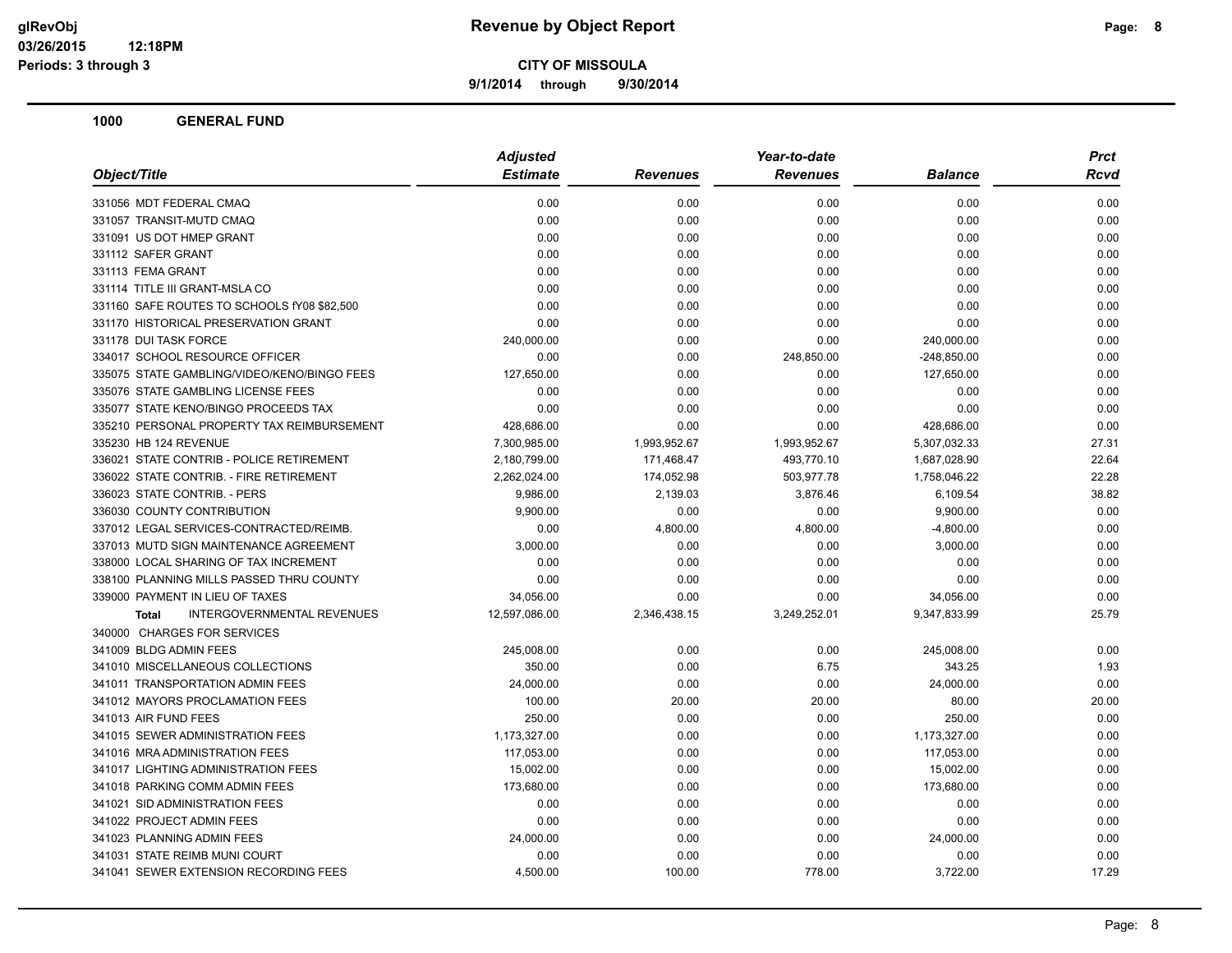**9/1/2014 through 9/30/2014**

|                                          | <b>Adjusted</b> |                 | Year-to-date    |                | <b>Prct</b> |
|------------------------------------------|-----------------|-----------------|-----------------|----------------|-------------|
| Object/Title                             | <b>Estimate</b> | <b>Revenues</b> | <b>Revenues</b> | <b>Balance</b> | <b>Rcvd</b> |
| 341052 MUNICIPAL COURT FILING FEES       | 283,400.00      | 27,794.50       | 59,104.61       | 224,295.39     | 20.86       |
| 341055 CRIME VICTIM SURCHARGE            | 2,500.00        | 128.00          | 264.00          | 2,236.00       | 10.56       |
| 341067 SUBDIVISION EXEMPTION AFFIDAVITS  | 0.00            | 0.00            | 1,800.00        | $-1,800.00$    | 0.00        |
| 341068 SUBDIVISON FEES                   | 5,000.00        | 563.00          | 563.00          | 4,437.00       | 11.26       |
| 341069 REZONING FEES                     | 5,000.00        | 0.00            | 0.00            | 5,000.00       | 0.00        |
| 341070 DESIGN REVIEW BOARD               | 15,000.00       | 935.87          | 6,645.12        | 8,354.88       | 44.30       |
| 341071 BOARD OF ADJUST. ZONING, SIGNS    | 58,400.00       | 0.00            | 0.00            | 58,400.00      | 0.00        |
| 341072 FLOOD PLAIN-0THER FEES            | 0.00            | 0.00            | 0.00            | 0.00           | 0.00        |
| 341073 FIRE PLAN CHECK FEES              | 27,981.00       | 3,136.00        | 7,727.00        | 20,254.00      | 27.62       |
| 341074 FIRE INSPECTION FEES              | 0.00            | 5,519.00        | 13,397.00       | $-13,397.00$   | 0.00        |
| 341076 ENGINEERING PLAN CHECK FEES       | 33,478.00       | 4,969.00        | 13,112.00       | 20,366.00      | 39.17       |
| 341077 ZONING COMPLIANCE INSPECTIONS     | 0.00            | 0.00            | 0.00            | 0.00           | 0.00        |
| 341078 ENGINEERING MAP FEES              | 120.00          | 0.00            | 5.00            | 115.00         | 4.17        |
| 341079 GREASE INTERCEPTOR APPEAL FEES    | 2,000.00        | 4.00            | 304.00          | 1,696.00       | 15.20       |
| 341090 STREET VACATION PETITION FEES     | 0.00            | 0.00            | 1,923.00        | $-1,923.00$    | 0.00        |
| 341091 INSPECTION CODE BOOKS & COPIES    | 0.00            | 0.00            | 0.00            | 0.00           | 0.00        |
| 341100 GRANT ADMINISTRATION SERVICE FEES | 0.00            | 0.00            | 0.00            | 0.00           | 0.00        |
| 342010 POLICE/BID AGREEMENT              | 0.00            | 0.00            | 0.00            | 0.00           | 0.00        |
| 342012 PD REIMBURSABLE SERVICES          | 0.00            | 0.00            | 0.00            | 0.00           | 0.00        |
| 342013 SECURITY INVEST FEES              | 11,000.00       | 908.25          | 2,983.00        | 8,017.00       | 27.12       |
| 342014 POLICE DEPARTMENT SERVICE FEES    | 15,000.00       | 2,266.00        | 4,327.00        | 10,673.00      | 28.85       |
| 342015 POLICE OVERTIME FEES              | 84,000.00       | 12,582.82       | 26,168.04       | 57,831.96      | 31.15       |
| 342016 POLICE TRAINING FEES              | 36,000.00       | 362.30          | 3,065.30        | 32,934.70      | 8.51        |
| 342017 CATERING FEES                     | 7,200.00        | 1,929.56        | 2,493.56        | 4,706.44       | 34.63       |
| 342018 DESK REPORTS                      | 20,000.00       | 2,114.00        | 5,993.00        | 14,007.00      | 29.97       |
| 342019 ABANDONED VEHICLE REVENUE FEES    | 32,500.00       | 470.00          | 592.50          | 31,907.50      | 1.82        |
| 342020 FIRE DEPARTMENT FEES              | 100.00          | 10.00           | 80.00           | 20.00          | 80.00       |
| 342021 CPR EDUCATION PROGRAM             | 7,435.00        | 0.00            | 2,495.00        | 4,940.00       | 33.56       |
| 342022 OUTSIDE HIRES                     | 524,890.00      | 287,076.12      | 288,175.12      | 236,714.88     | 54.90       |
| 342060 BIKE PROGRAM SALES & FEES         | 2,700.00        | 0.00            | 0.00            | 2,700.00       | 0.00        |
| 343000 PW REIMBURSABLE SERVICES          | 31,258.00       | 0.00            | 30.00           | 31,228.00      | 0.10        |
| 343001 SIGN FABRICATION & CONTRACTS      | 500.00          | 0.00            | 0.00            | 500.00         | 0.00        |
| 343002 OTHER AGENCIES - VEH MAINT        | 48,000.00       | 44.80           | 271.00          | 47,729.00      | 0.56        |
| 343003 STATE PAYMENT - TRAFFIC COUNTS    | 4,450.00        | 0.00            | 0.00            | 4,450.00       | 0.00        |
| 343004 SPECIAL STATE CONTRACTS           | 80,000.00       | 0.00            | 0.00            | 80,000.00      | 0.00        |
| 343006 OTHER GOVT AGENCY-STREET PROJECTS | 98,318.00       | 0.00            | 0.00            | 98,318.00      | 0.00        |
| 343008 PRIVATE COMPANY STREET PAYMENTS   | 0.00            | 0.00            | 0.00            | 0.00           | 0.00        |
| 343010 STREET DEPT SALES & SERVICES      | 19,195.00       | 0.00            | 0.00            | 19,195.00      | 0.00        |
| 343013 SNOW REMOVAL FEES                 | 1,500.00        | 0.00            | 0.00            | 1,500.00       | 0.00        |
| 343080 STATE MAINTENANCE CONTRACT        | 530,082.00      | 49,376.21       | 49,376.21       | 480,705.79     | 9.31        |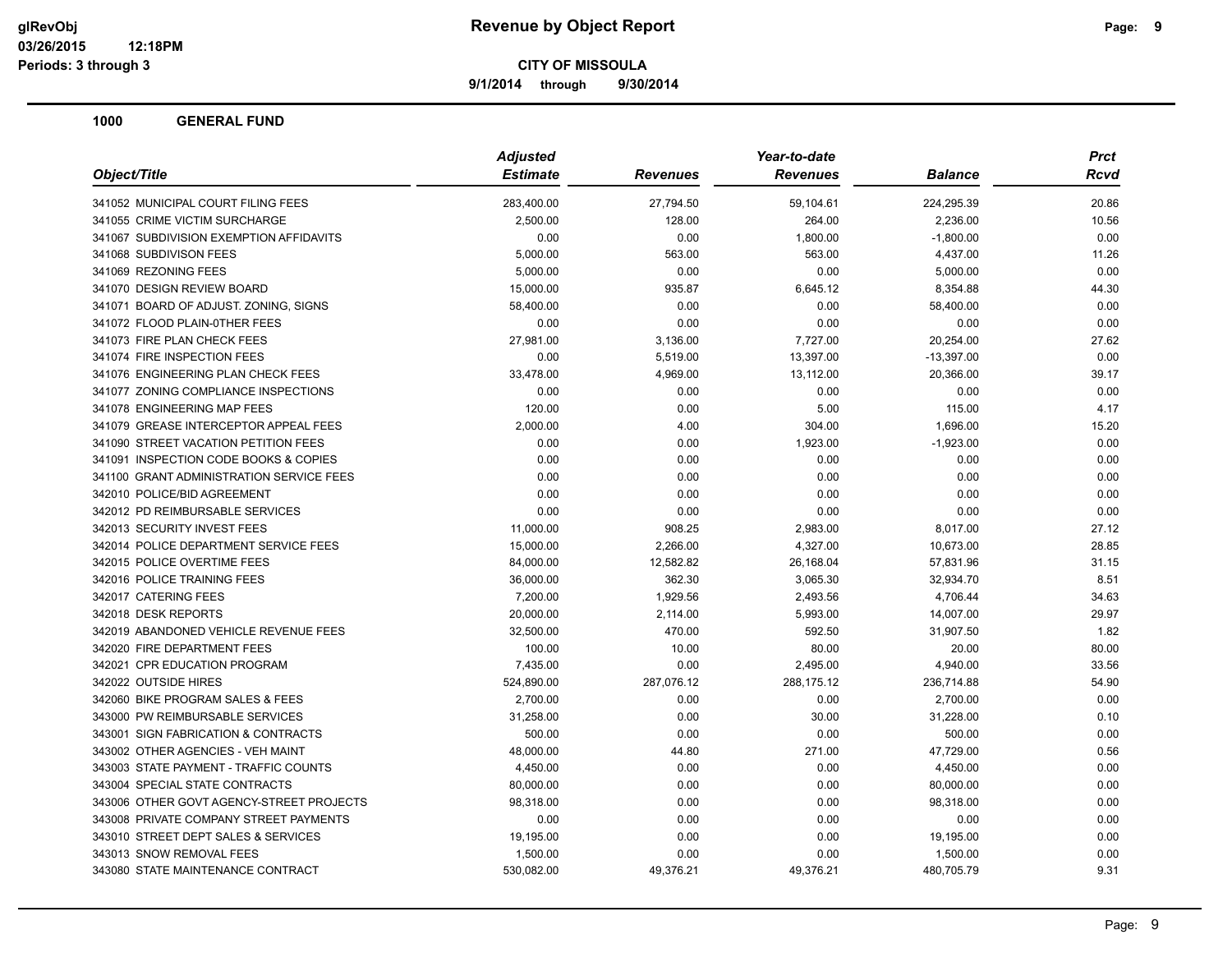**9/1/2014 through 9/30/2014**

| Object/Title                                   | <b>Adjusted</b><br><b>Estimate</b> | <b>Revenues</b> | Year-to-date<br><b>Revenues</b> | <b>Balance</b> | <b>Prct</b><br><b>Rcvd</b> |
|------------------------------------------------|------------------------------------|-----------------|---------------------------------|----------------|----------------------------|
|                                                |                                    |                 |                                 |                |                            |
| 343082 MDT URBAN PROJECTS                      | 0.00                               | 0.00            | 0.00                            | 0.00           | 0.00                       |
| 343083 CONTRACT SEWER APPLICATIONS             | 0.00                               | 0.00            | 0.00                            | 0.00           | 0.00                       |
| 343084 STREET MAINTENANCE MATERIALS REIMB      | 55,500.00                          | 39,722.64       | 39,722.64                       | 15,777.36      | 71.57                      |
| 343097 SIDEWALK AND CURB FEES                  | 340,000.00                         | 33,479.63       | 112,669.93                      | 227,330.07     | 33.14                      |
| 343311 SALE OF NICHES                          | 3,200.00                           | 0.00            | 0.00                            | 3,200.00       | 0.00                       |
| 343320 CEMETERY - SALE OF PLOTS                | 12,870.00                          | 0.00            | 3,150.00                        | 9,720.00       | 24.48                      |
| 343321 CEMETERY FOUNDATIONS                    | 1,570.00                           | 1,440.00        | 1,975.00                        | $-405.00$      | 125.80                     |
| 343322 CEMETERY FLOWER CARE                    | 4,250.00                           | 0.00            | 0.00                            | 4,250.00       | 0.00                       |
| 343323 CEMETERY - LINER INSTALL FEES           | 5,580.00                           | 1,400.00        | 4,300.00                        | 1,280.00       | 77.06                      |
| 343324 OTHER CEMETERY FEES                     | 1,500.00                           | 150.00          | 450.00                          | 1,050.00       | 30.00                      |
| 343325 2ND INTERMENT RIGHT                     | 0.00                               | 800.00          | 1,400.00                        | $-1,400.00$    | 0.00                       |
| 343340 CEMETERY - OPENINGS & CLOSINGS          | 10,950.00                          | 1,925.00        | 4,825.00                        | 6,125.00       | 44.06                      |
| 343350 CEMETERY CARE, FEES                     | 24,000.00                          | 0.00            | 0.00                            | 24,000.00      | 0.00                       |
| 343360 WEED CONTROL                            | 3,000.00                           | 0.00            | 0.00                            | 3,000.00       | 0.00                       |
| 346029 PARKS PETTY CASH FUND                   | 0.00                               | 0.00            | 0.00                            | 0.00           | 0.00                       |
| 346031 RECREATION FEES                         | 166,294.00                         | 4,820.60        | 41,761.89                       | 124,532.11     | 25.11                      |
| 346033 PARK FEES/FACILITY RENTALS              | 85,000.00                          | 5,809.47        | 23,241.21                       | 61,758.79      | 27.34                      |
| 346034 GROUNDS MAINTENANCE CONTRACT            | 85,000.00                          | 0.00            | 0.00                            | 85,000.00      | 0.00                       |
| 346036 PARK CONCESSION FEES                    | 3,000.00                           | 315.50          | 563.38                          | 2,436.62       | 18.78                      |
| 346037 YOUTH DRUG COURT CONTRACT               | 11,700.00                          | 0.00            | 0.00                            | 11,700.00      | 0.00                       |
| 346050 COUNTY PLAYGROUND CONTRACT              | 3,150.00                           | 0.00            | 0.00                            | 3,150.00       | 0.00                       |
| 346051 MONTANA PARKS/REC CONFERENCE 2012       | 0.00                               | 0.00            | 0.00                            | 0.00           | 0.00                       |
| 346070 RECREATION GENERAL MERCHANDISE          | 0.00                               | 0.00            | 0.00                            | 0.00           | 0.00                       |
| <b>CHARGES FOR SERVICES</b><br><b>Total</b>    | 4,580,841.00                       | 490,172.27      | 725,758.26                      | 3,855,082.74   | 15.84                      |
| 350000 FINES & FORFEITURES                     |                                    |                 |                                 |                |                            |
| 351022 LAW ENFORCEMENT ACADEMY SURCHARGE #!    | 0.00                               | 4,964.32        | 10,326.53                       | $-10,326.53$   | 0.00                       |
| 351031 TRAFFIC FINES                           | 1,386,857.00                       | 92,486.08       | 181,741.15                      | 1,205,115.85   | 13.10                      |
| 351032 SURCHARGE ON FINES                      | 129,089.00                         | 8,010.16        | 15,820.21                       | 113,268.79     | 12.26                      |
| 351034 CELLULAR PHONE FINES                    | 62,000.00                          | $-895.50$       | 14,089.50                       | 47,910.50      | 22.73                      |
| 351035 CELL PHONE FINES: EDUCATION             | 0.00                               | 14,089.50       | 14,089.50                       | $-14,089.50$   | 0.00                       |
| 355000 FALSE ALARM PENALTY                     | 20,000.00                          | 104.00          | 884.00                          | 19,116.00      | 4.42                       |
| <b>FINES &amp; FORFEITURES</b><br><b>Total</b> | 1,597,946.00                       | 118,758.56      | 236,950.89                      | 1,360,995.11   | 14.83                      |
| 360000 MISCELLANEOUS REVENUES                  |                                    |                 |                                 |                |                            |
| 360000 MISCELLANEOUS REVENUES                  | 0.00                               | 0.00            | 0.00                            | 0.00           | 0.00                       |
| 360001 COPIES                                  | 2,200.00                           | 77.50           | 281.00                          | 1,919.00       | 12.77                      |
| 360002 PHONES                                  | 0.00                               | 0.00            | 0.00                            | 0.00           | 0.00                       |
| 360003 MMIA REIMBURSEMENT-ATTORNEY             | 0.00                               | 0.00            | 0.00                            | 0.00           | 0.00                       |
| 360010 MISCELLANEOUS                           | 15,000.00                          | 591.90          | $-13,423.67$                    | 28,423.67      | -89.49                     |
|                                                |                                    | 0.00            | 0.00                            | 0.00           | 0.00                       |
| 360011 ENERGY REBATES FOR COMPUTER UPGRADES    | 0.00                               |                 |                                 |                |                            |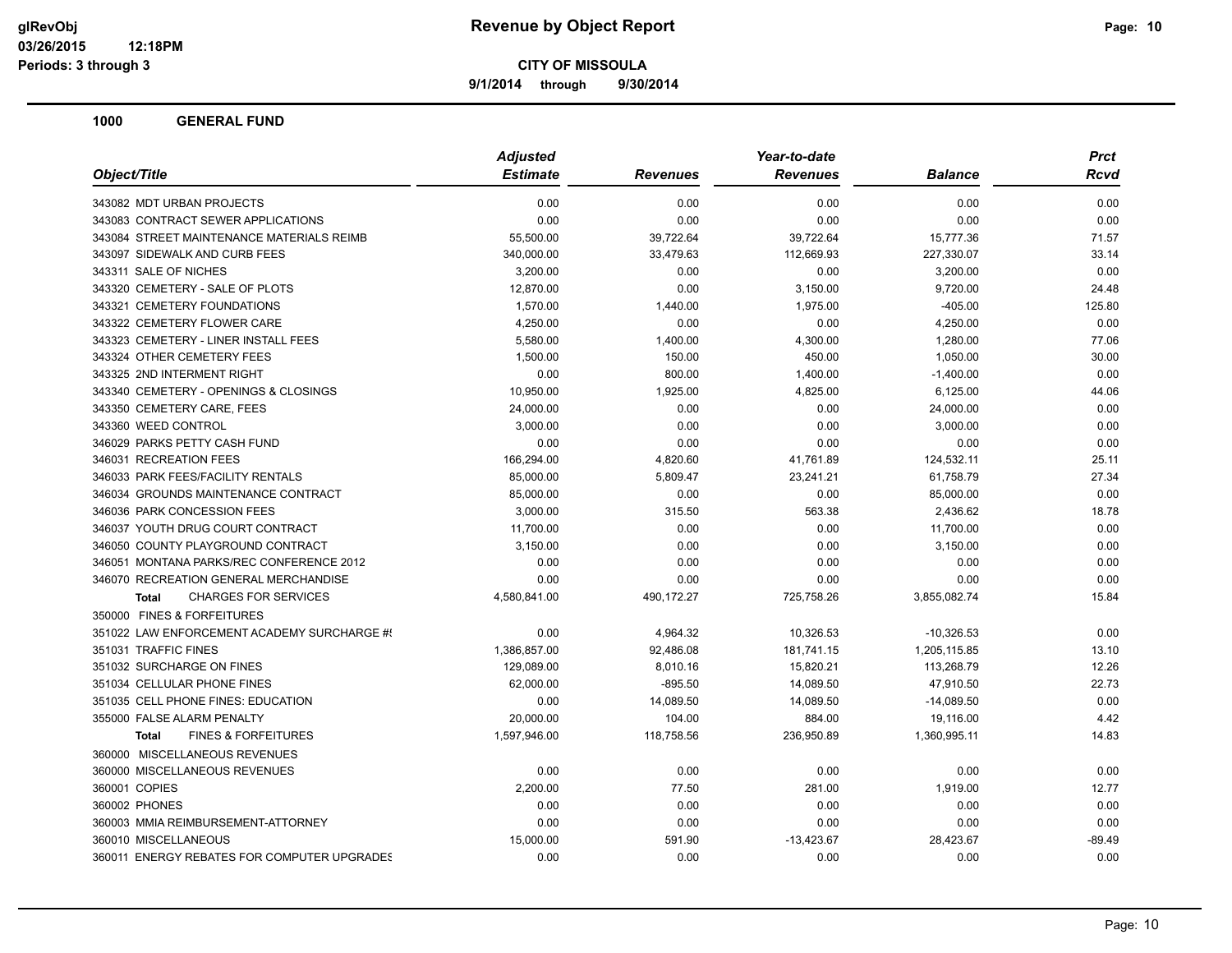**9/1/2014 through 9/30/2014**

| Object/Title                                       | <b>Adjusted</b> |                 | Year-to-date    |                | <b>Prct</b> |
|----------------------------------------------------|-----------------|-----------------|-----------------|----------------|-------------|
|                                                    | <b>Estimate</b> | <b>Revenues</b> | <b>Revenues</b> | <b>Balance</b> | <b>Rcvd</b> |
| 360050 OVER/SHORT                                  | 0.00            | 0.00            | 0.00            | 0.00           | 0.00        |
| 360100 REFUNDS                                     | 200.00          | 0.00            | 0.00            | 200.00         | 0.00        |
| 362000 OTHER MISCELLANEOUS REVENUE                 | 8,000.00        | 0.00            | 0.00            | 8,000.00       | 0.00        |
| 362001 MUNICIPAL COURT BAD CHECK CHARGES           | 0.00            | 0.00            | 0.00            | 0.00           | 0.00        |
| 362002 BAD CHECK CHARGES                           | 500.00          | 0.00            | 45.00           | 455.00         | 9.00        |
| 362011 SALE OF UNCLAIMED PROPERTY                  | 0.00            | 0.00            | 0.00            | 0.00           | 0.00        |
| 362012 REC/GREEN TAG PROGRAM                       | 300.00          | 0.00            | 0.00            | 300.00         | 0.00        |
| 364012 SALE OF SURPLUS PROPERTY                    | 40,000.00       | 0.00            | 0.00            | 40,000.00      | 0.00        |
| 364040 INSURANCE AND DAMAGE RECOVERY               | 40,000.00       | 708.30          | 1,923.71        | 38,076.29      | 4.81        |
| 364041 WORKERS COMPENSATION REIMBURSEMENT          | 2,500.00        | 0.00            | 0.00            | 2,500.00       | 0.00        |
| 364042 EXPENDITURE REIMBURSEMENTS                  | 1,200.00        | 0.00            | 0.00            | 1,200.00       | 0.00        |
| 364043 RATTLESNAKE CORRIDOR REIMBURSEMENT          | 10,000.00       | 1,144.00        | 2,288.00        | 7,712.00       | 22.88       |
| 364044 EMERGENCY RESPONSE REIMBURSEMENT            | 50,000.00       | 0.00            | 0.00            | 50,000.00      | 0.00        |
| 364047 MMIA EXPENDITURE REIMBURSEMENT              | 0.00            | 0.00            | 0.00            | 0.00           | 0.00        |
| 364051 DOT RADAR GRANT                             | 0.00            | 0.00            | 0.00            | 0.00           | 0.00        |
| 364053 EXPENDITURE REIMB-FIRE SERVICES             | 0.00            | 0.00            | 0.00            | 0.00           | 0.00        |
| 364060 REIMB LETTER OF CREDIT-709 PARKVIEW         | 0.00            | 0.00            | 0.00            | 0.00           | 0.00        |
| 364061 REIMB LETTER OF CREDIT-LINNEA LANE          | 0.00            | 0.00            | 0.00            | 0.00           | 0.00        |
| 365000 DONATIONS                                   | 0.00            | 0.00            | 0.00            | 0.00           | 0.00        |
| 365003 DONATIONS - SMOKE ALARMS                    | 0.00            | 0.00            | 0.00            | 0.00           | 0.00        |
| 365004 GRANT CR TRAIL ASSN DONATION                | 0.00            | 0.00            | 0.00            | 0.00           | 0.00        |
| 365015 DONATIONS - COMBAT CHALLENGE                | 0.00            | 0.00            | 0.00            | 0.00           | 0.00        |
| 365016 LOCAL MATCH MDT                             | 0.00            | 0.00            | 725.00          | $-725.00$      | 0.00        |
| 365017 LOCAL MATCH TRANSIT                         | 0.00            | 0.00            | 0.00            | 0.00           | 0.00        |
| 365018 DONATIONS - THERMAL IMAGING                 | 0.00            | 0.00            | 0.00            | 0.00           | 0.00        |
| 365021 COMBAT CHALLENGE DONATIONS                  | 0.00            | 0.00            | 0.00            | 0.00           | 0.00        |
| 365022 NEIGHBORHOOD COUNCIL DONATIONS              | 0.00            | 0.00            | 0.00            | 0.00           | 0.00        |
| 368000 SALE OF COINS                               | 0.00            | 0.00            | 0.00            | 0.00           | 0.00        |
| 368001 SALE OF POLICE PROMOTIONS                   | 0.00            | 0.00            | 0.00            | 0.00           | 0.00        |
| 368002 SALE OF FIRE PROMOTIONS                     | 0.00            | 0.00            | 0.00            | 0.00           | 0.00        |
| <b>MISCELLANEOUS REVENUES</b><br><b>Total</b>      | 169,900.00      | 2,521.70        | $-8,160.96$     | 178,060.96     | $-4.80$     |
| 370000 INVESTMENTS & ROYALTY EARNINGS              |                 |                 |                 |                |             |
| 371010 INTEREST ON INVESTMENTS                     | 3,500.00        | 0.00            | 275.12          | 3,224.88       | 7.86        |
| 371020 GAIN/LOSS IN MARKET VALUE OF INVESTMENT     | 0.00            | 0.00            | 0.00            | 0.00           | 0.00        |
| <b>INVESTMENTS &amp; ROYALTY EARNINGS</b><br>Total | 3,500.00        | 0.00            | 275.12          | 3,224.88       | 7.86        |
| 380000 OTHER FINANCING SOURCES                     |                 |                 |                 |                |             |
| 381070 PROCEEDS FROM NOTES/LOANS/INTERCAP          | 0.00            | 0.00            | 0.00            | 0.00           | 0.00        |
| 381090 PROCEEDS FROM CAPITAL LEASE                 | 0.00            | 0.00            | 0.00            | 0.00           | 0.00        |
| 382010 SALE OF FIXED ASSETS                        | 0.00            | 0.00            | 0.00            | 0.00           | 0.00        |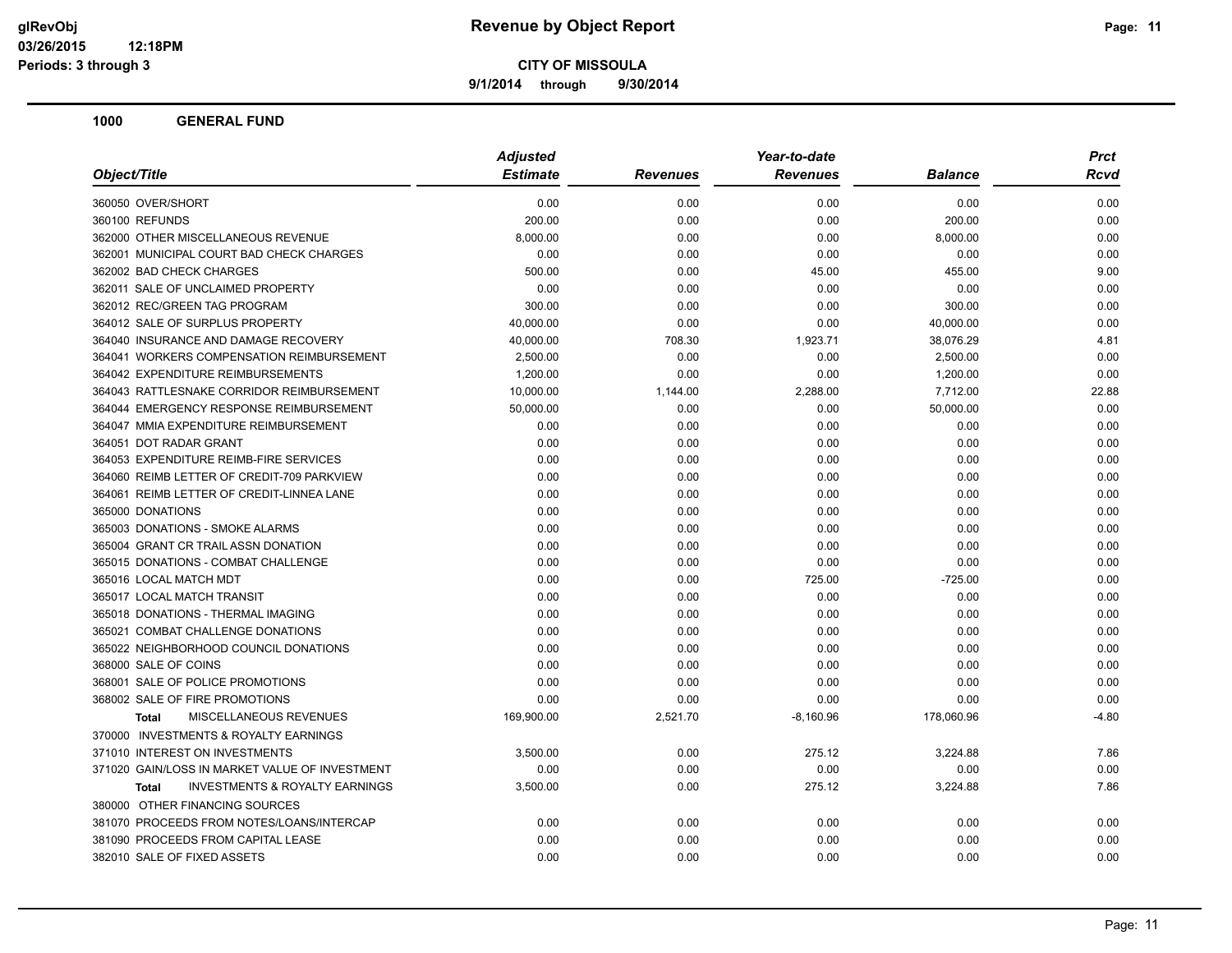**9/1/2014 through 9/30/2014**

|                                               | <b>Adjusted</b> |                 | Year-to-date    |                | <b>Prct</b> |
|-----------------------------------------------|-----------------|-----------------|-----------------|----------------|-------------|
| Object/Title                                  | <b>Estimate</b> | <b>Revenues</b> | <b>Revenues</b> | <b>Balance</b> | <b>Rcvd</b> |
| 383000 OPERATING TRANSFERS                    | 0.00            | 0.00            | 0.00            | 0.00           | 0.00        |
| 383001 TRANS FR FLUSHING DISTRICT             | 27,281.00       | 0.00            | 0.00            | 27,281.00      | 0.00        |
| 383002 TRANS FR GAS TAX                       | 564,000.00      | 0.00            | 0.00            | 564,000.00     | 0.00        |
| 383003 TRANS FR COMPREHENSIVE INSURANCE LEVY  | 0.00            | 0.00            | 0.00            | 0.00           | 0.00        |
| 383004 TRANS FR EMPLOYEE HEALTH INSURANCE LEV | 4,296,467.00    | 0.00            | 0.00            | 4,296,467.00   | 0.00        |
| 383007 TRANS FR CABLE FRANCHISE               | 244,110.00      | 0.00            | 0.00            | 244,110.00     | 0.00        |
| 383008 TRANS FR RUSSELL PARK DISTRICT         | 0.00            | 0.00            | 0.00            | 0.00           | 0.00        |
| 383009 TRANS FR TITLE I                       | 0.00            | 0.00            | 0.00            | 0.00           | 0.00        |
| 383010 TRANS FR CIP                           | 0.00            | 0.00            | 0.00            | 0.00           | 0.00        |
| 383011 TRANS FR SID REVOLVING                 | 100,000.00      | 0.00            | 0.00            | 100,000.00     | 0.00        |
| 383014 TRANS FR MRA                           | 0.00            | 0.00            | 0.00            | 0.00           | 0.00        |
| 383015 TRANS FR MPC                           | 0.00            | 0.00            | 0.00            | 0.00           | 0.00        |
| 383017 TRANS FR BUILDING                      | 0.00            | 0.00            | 0.00            | 0.00           | 0.00        |
| 383018 TRANS FR WILLOWWOOD PARK DISTRICT      | 0.00            | 0.00            | 0.00            | 0.00           | 0.00        |
| 383020 TRANS FR CEMETERY CARE                 | 9,545.00        | 0.00            | 0.00            | 9,545.00       | 0.00        |
| 383021 TRANS FR P&R TRAILS DEVLP              | 50,000.00       | 0.00            | 0.00            | 50,000.00      | 0.00        |
| 383024 TRANS FR SEWER CLEARING                | 0.00            | 0.00            | 0.00            | 0.00           | 0.00        |
| 383027 TRANS FR URD                           | 0.00            | 0.00            | 0.00            | 0.00           | 0.00        |
| 383028 TRANS FROM GF FOR HEALTH RESERVE       | 0.00            | 0.00            | 0.00            | 0.00           | 0.00        |
| 383046 TRANS FR PARKS MAINTENANCE DIST        | 0.00            | 0.00            | 0.00            | 0.00           | 0.00        |
| 383047 TRANS FR STREET MAINTENANCE DISTRICT   | 0.00            | 0.00            | 0.00            | 0.00           | 0.00        |
| 383050 TRANSFER FROM IMPACT FEES              | 0.00            | 0.00            | 0.00            | 0.00           | 0.00        |
| 383065 TRANSFER FROM WWTF                     | 0.00            | 0.00            | 0.00            | 0.00           | 0.00        |
| OTHER FINANCING SOURCES<br><b>Total</b>       | 5,291,403.00    | 0.00            | 0.00            | 5,291,403.00   | 0.00        |
| 390000 INTERNAL SERVICES                      |                 |                 |                 |                |             |
| 399999 NEW REQUESTS FUNDING                   | 0.00            | 0.00            | 0.00            | 0.00           | 0.00        |
| <b>INTERNAL SERVICES</b><br><b>Total</b>      | 0.00            | 0.00            | 0.00            | 0.00           | 0.00        |
| <b>GENERAL FUND</b><br><b>Total</b>           | 48,332,888.00   | 3,039,219.85    | 4,420,645.41    | 43,912,242.59  | 9.15        |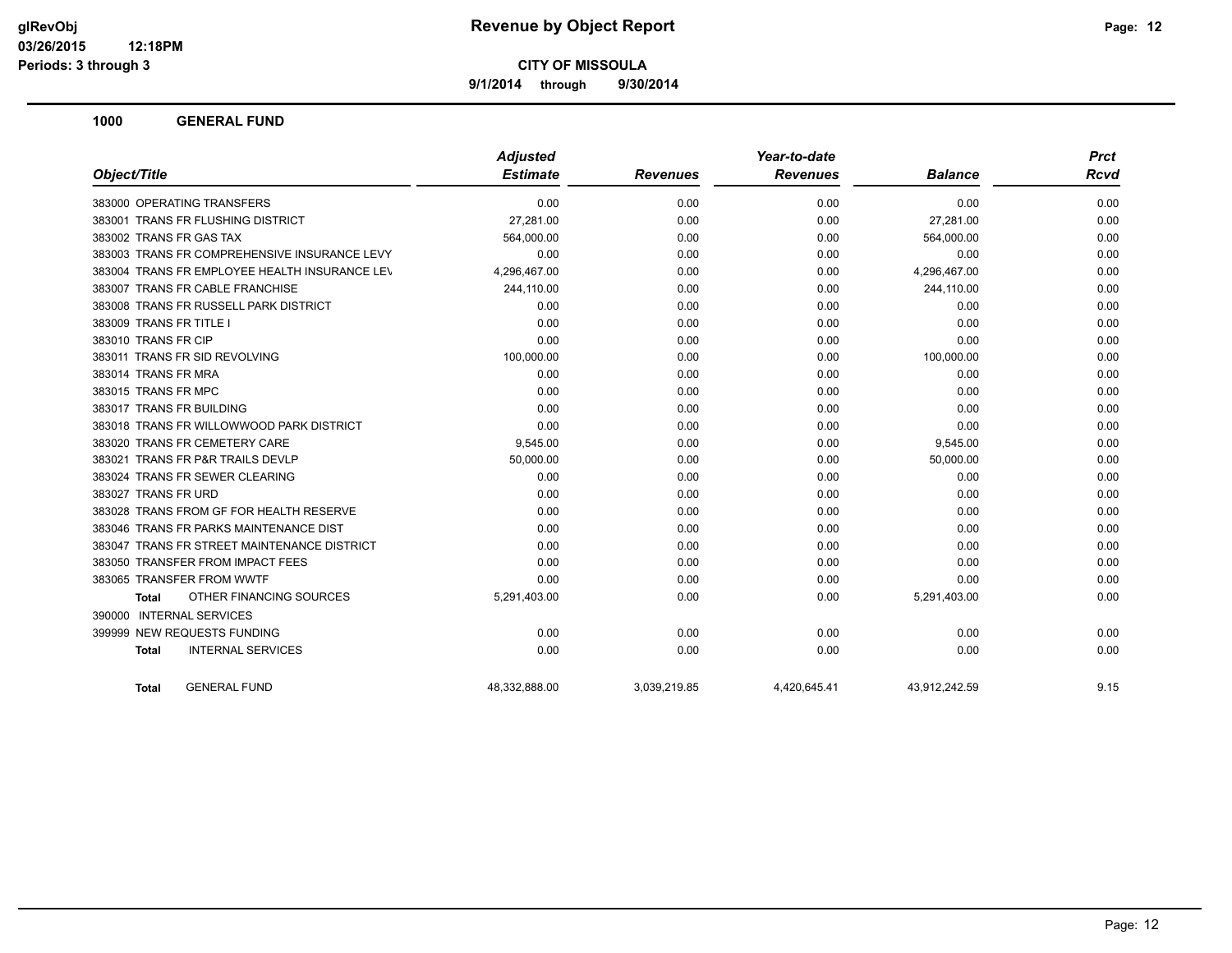**9/1/2014 through 9/30/2014**

## **1211 PARK ACQUISITION & DEVELOPMENT**

#### **1211 PARK ACQUISITION & DEVELOPMENT**

|                                                           | <b>Adjusted</b> |                 | Year-to-date    |                | <b>Prct</b> |
|-----------------------------------------------------------|-----------------|-----------------|-----------------|----------------|-------------|
| Object/Title                                              | <b>Estimate</b> | <b>Revenues</b> | <b>Revenues</b> | <b>Balance</b> | Rcvd        |
| 340000 CHARGES FOR SERVICES                               |                 |                 |                 |                |             |
| 346080 PAYMENT IN LIEU OF PARKS                           | 288,120.00      | 0.00            | 0.00            | 288,120.00     | 0.00        |
| 346082 HIGH PARK EASEMENT EXCHANGE                        | 0.00            | 0.00            | 0.00            | 0.00           | 0.00        |
| <b>CHARGES FOR SERVICES</b><br><b>Total</b>               | 288,120.00      | 0.00            | 0.00            | 288,120.00     | 0.00        |
| MISCELLANEOUS REVENUES<br>360000                          |                 |                 |                 |                |             |
| 360010 MISCELLANEOUS                                      | 0.00            | 223.30          | 226.30          | $-226.30$      | 0.00        |
| 360016 LAFRAY PARK DONATIONS                              | 0.00            | 0.00            | 0.00            | 0.00           | 0.00        |
| 360017 PARK PLANS FORFEITURE                              | 0.00            | 0.00            | 0.00            | 0.00           | 0.00        |
| 360020 GREENOUGH PARK ENCROACHMENTS                       | 0.00            | 0.00            | 0.00            | 0.00           | 0.00        |
| 365102 RECREATION YOUTH & ADULT SPORTS                    | 0.00            | 0.00            | 0.00            | 0.00           | 0.00        |
| MISCELLANEOUS REVENUES<br><b>Total</b>                    | 0.00            | 223.30          | 226.30          | $-226.30$      | 0.00        |
| <b>INVESTMENTS &amp; ROYALTY EARNINGS</b><br>370000       |                 |                 |                 |                |             |
| 371010 INTEREST ON INVESTMENTS                            | 0.00            | 0.00            | 0.00            | 0.00           | 0.00        |
| 371020 GAIN/LOSS IN MARKET VALUE OF INVESTMENTS           | 0.00            | 0.00            | 0.00            | 0.00           | 0.00        |
| <b>INVESTMENTS &amp; ROYALTY EARNINGS</b><br><b>Total</b> | 0.00            | 0.00            | 0.00            | 0.00           | 0.00        |
| OTHER FINANCING SOURCES<br>380000                         |                 |                 |                 |                |             |
| 383000 OPERATING TRANSFERS                                | 0.00            | 0.00            | 0.00            | 0.00           | 0.00        |
| 383029 TRANS FR GENERAL                                   | 0.00            | 0.00            | 0.00            | 0.00           | 0.00        |
| OTHER FINANCING SOURCES<br><b>Total</b>                   | 0.00            | 0.00            | 0.00            | 0.00           | 0.00        |
| PARK ACQUISITION & DEVELOPMENT<br><b>Total</b>            | 288.120.00      | 223.30          | 226.30          | 287.893.70     | 0.08        |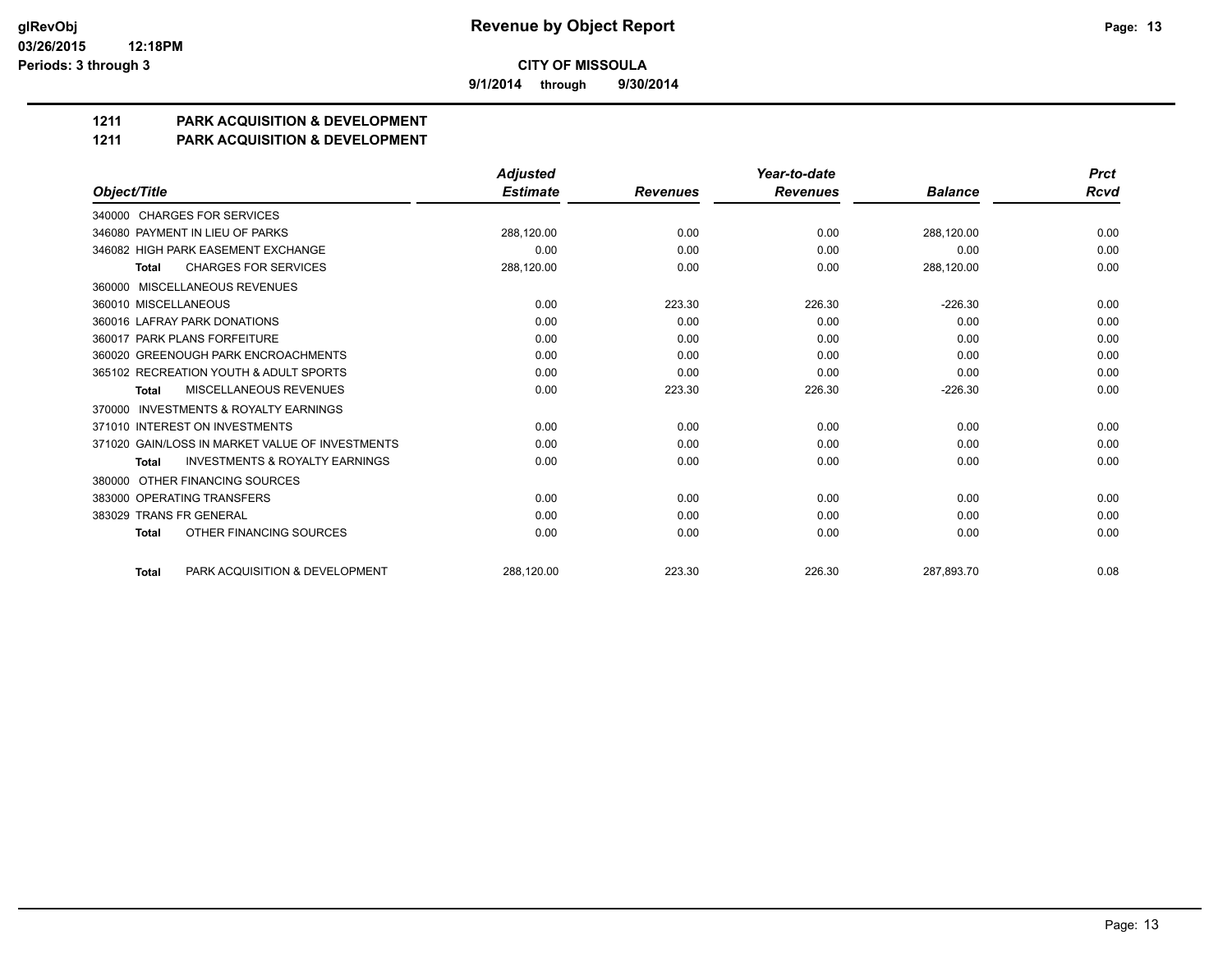**9/1/2014 through 9/30/2014**

## **1211 PARK ACQUISITION & DEVELOPMENT**

|                                                           | <b>Adjusted</b> |                 | Year-to-date    |                | <b>Prct</b> |
|-----------------------------------------------------------|-----------------|-----------------|-----------------|----------------|-------------|
| Object/Title                                              | <b>Estimate</b> | <b>Revenues</b> | <b>Revenues</b> | <b>Balance</b> | Rcvd        |
| 340000 CHARGES FOR SERVICES                               |                 |                 |                 |                |             |
| 346080 PAYMENT IN LIEU OF PARKS                           | 288,120.00      | 0.00            | 0.00            | 288,120.00     | 0.00        |
| 346082 HIGH PARK EASEMENT EXCHANGE                        | 0.00            | 0.00            | 0.00            | 0.00           | 0.00        |
| <b>CHARGES FOR SERVICES</b><br>Total                      | 288,120.00      | 0.00            | 0.00            | 288,120.00     | 0.00        |
| 360000 MISCELLANEOUS REVENUES                             |                 |                 |                 |                |             |
| 360010 MISCELLANEOUS                                      | 0.00            | 223.30          | 226.30          | $-226.30$      | 0.00        |
| 360016 LAFRAY PARK DONATIONS                              | 0.00            | 0.00            | 0.00            | 0.00           | 0.00        |
| 360017 PARK PLANS FORFEITURE                              | 0.00            | 0.00            | 0.00            | 0.00           | 0.00        |
| 360020 GREENOUGH PARK ENCROACHMENTS                       | 0.00            | 0.00            | 0.00            | 0.00           | 0.00        |
| 365102 RECREATION YOUTH & ADULT SPORTS                    | 0.00            | 0.00            | 0.00            | 0.00           | 0.00        |
| <b>MISCELLANEOUS REVENUES</b><br>Total                    | 0.00            | 223.30          | 226.30          | $-226.30$      | 0.00        |
| <b>INVESTMENTS &amp; ROYALTY EARNINGS</b><br>370000       |                 |                 |                 |                |             |
| 371010 INTEREST ON INVESTMENTS                            | 0.00            | 0.00            | 0.00            | 0.00           | 0.00        |
| 371020 GAIN/LOSS IN MARKET VALUE OF INVESTMENT            | 0.00            | 0.00            | 0.00            | 0.00           | 0.00        |
| <b>INVESTMENTS &amp; ROYALTY EARNINGS</b><br><b>Total</b> | 0.00            | 0.00            | 0.00            | 0.00           | 0.00        |
| 380000 OTHER FINANCING SOURCES                            |                 |                 |                 |                |             |
| 383000 OPERATING TRANSFERS                                | 0.00            | 0.00            | 0.00            | 0.00           | 0.00        |
| 383029 TRANS FR GENERAL                                   | 0.00            | 0.00            | 0.00            | 0.00           | 0.00        |
| OTHER FINANCING SOURCES<br><b>Total</b>                   | 0.00            | 0.00            | 0.00            | 0.00           | 0.00        |
| PARK ACQUISITION & DEVELOPMENT<br><b>Total</b>            | 288,120.00      | 223.30          | 226.30          | 287,893.70     | 0.08        |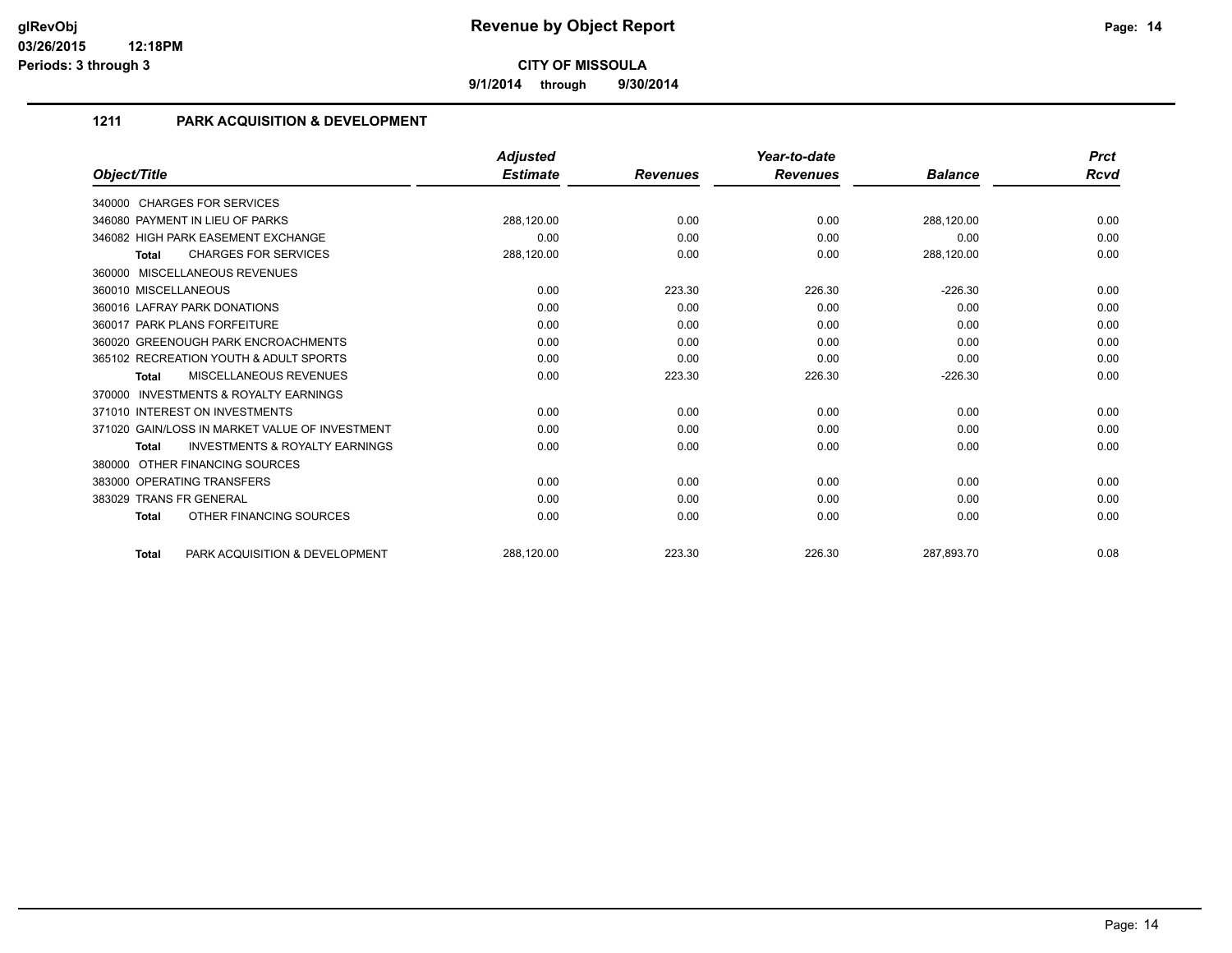**9/1/2014 through 9/30/2014**

**1212 PARK ENTERPRISE FUND**

**1212 PARK ENTERPRISE FUND**

|                                                           | <b>Adjusted</b> |                 | Year-to-date    |                | <b>Prct</b> |
|-----------------------------------------------------------|-----------------|-----------------|-----------------|----------------|-------------|
| Object/Title                                              | <b>Estimate</b> | <b>Revenues</b> | <b>Revenues</b> | <b>Balance</b> | Rcvd        |
| 340000 CHARGES FOR SERVICES                               |                 |                 |                 |                |             |
| 346000 FEES                                               | 220,000.00      | 4,055.10        | 10,833.70       | 209,166.30     | 4.92        |
| 346001 TENNIS FEE                                         | 0.00            | 680.00          | 680.00          | $-680.00$      | 0.00        |
| 346030 SWIMMING POOL FEES                                 | 0.00            | 0.00            | 750.00          | $-750.00$      | 0.00        |
| 346040 MCCORMICK SWIMMING POOL                            | 0.00            | 0.00            | 0.00            | 0.00           | 0.00        |
| 346060 CURRENTS SWIMMING FACILITY                         | 0.00            | 0.00            | 5.00            | $-5.00$        | 0.00        |
| <b>CHARGES FOR SERVICES</b><br>Total                      | 220,000.00      | 4,735.10        | 12,268.70       | 207,731.30     | 5.58        |
| 360000 MISCELLANEOUS REVENUES                             |                 |                 |                 |                |             |
| 360010 MISCELLANEOUS                                      | 0.00            | 0.00            | 0.00            | 0.00           | 0.00        |
| <b>MISCELLANEOUS REVENUES</b><br><b>Total</b>             | 0.00            | 0.00            | 0.00            | 0.00           | 0.00        |
| <b>INVESTMENTS &amp; ROYALTY EARNINGS</b><br>370000       |                 |                 |                 |                |             |
| 371010 INTEREST ON INVESTMENTS                            | 0.00            | 0.00            | 0.00            | 0.00           | 0.00        |
| 371020 GAIN/LOSS IN MARKET VALUE OF INVESTMENTS           | 0.00            | 0.00            | 0.00            | 0.00           | 0.00        |
| <b>INVESTMENTS &amp; ROYALTY EARNINGS</b><br><b>Total</b> | 0.00            | 0.00            | 0.00            | 0.00           | 0.00        |
| PARK ENTERPRISE FUND<br>Total                             | 220,000.00      | 4,735.10        | 12,268.70       | 207,731.30     | 5.58        |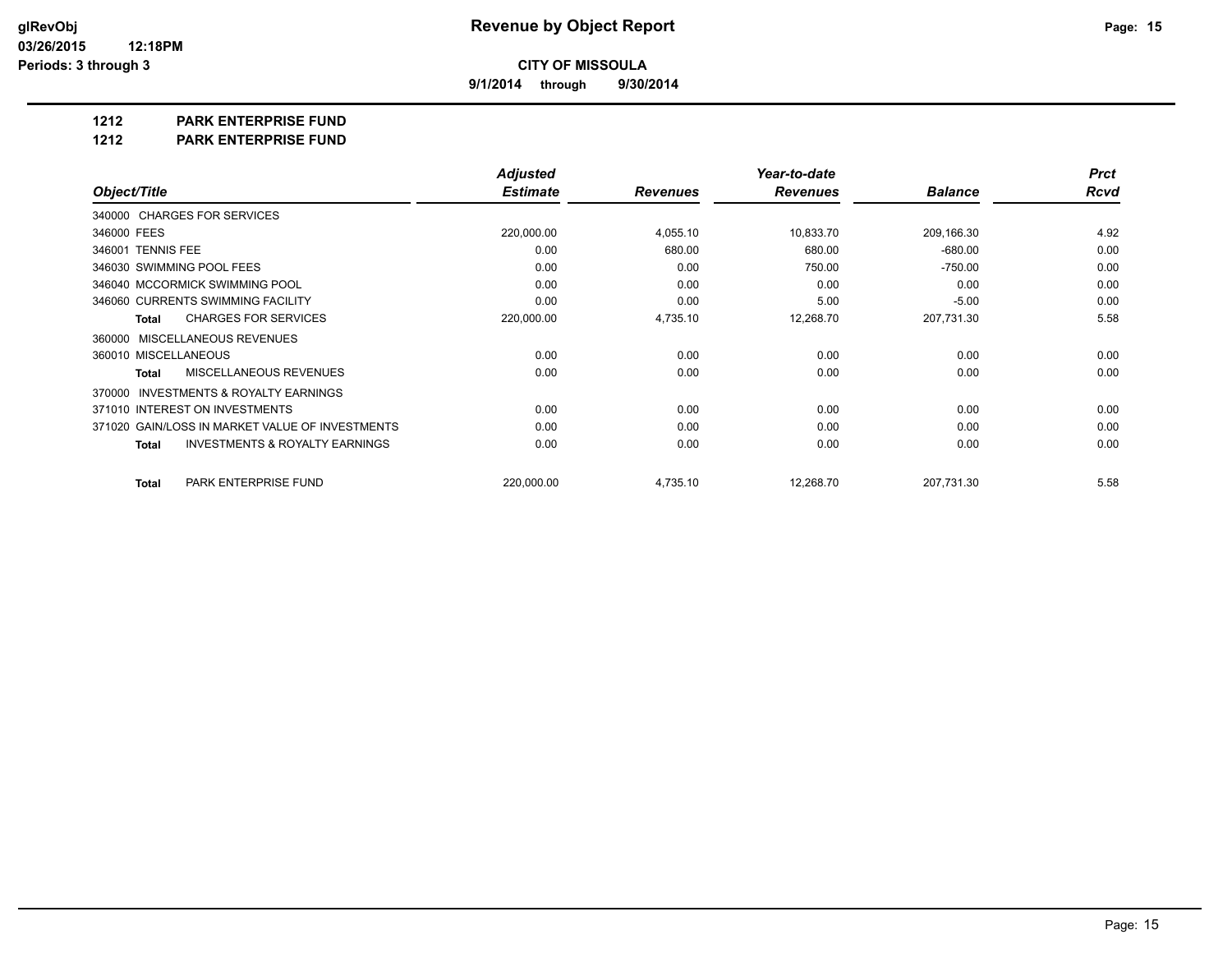**9/1/2014 through 9/30/2014**

#### **1212 PARK ENTERPRISE FUND**

|                                                           | <b>Adjusted</b> |                 | Year-to-date    |                | <b>Prct</b> |
|-----------------------------------------------------------|-----------------|-----------------|-----------------|----------------|-------------|
| Object/Title                                              | <b>Estimate</b> | <b>Revenues</b> | <b>Revenues</b> | <b>Balance</b> | <b>Rcvd</b> |
| 340000 CHARGES FOR SERVICES                               |                 |                 |                 |                |             |
| 346000 FEES                                               | 220,000.00      | 4,055.10        | 10,833.70       | 209,166.30     | 4.92        |
| 346001 TENNIS FEE                                         | 0.00            | 680.00          | 680.00          | $-680.00$      | 0.00        |
| 346030 SWIMMING POOL FEES                                 | 0.00            | 0.00            | 750.00          | $-750.00$      | 0.00        |
| 346040 MCCORMICK SWIMMING POOL                            | 0.00            | 0.00            | 0.00            | 0.00           | 0.00        |
| 346060 CURRENTS SWIMMING FACILITY                         | 0.00            | 0.00            | 5.00            | $-5.00$        | 0.00        |
| <b>CHARGES FOR SERVICES</b><br>Total                      | 220,000.00      | 4,735.10        | 12,268.70       | 207,731.30     | 5.58        |
| 360000 MISCELLANEOUS REVENUES                             |                 |                 |                 |                |             |
| 360010 MISCELLANEOUS                                      | 0.00            | 0.00            | 0.00            | 0.00           | 0.00        |
| MISCELLANEOUS REVENUES<br><b>Total</b>                    | 0.00            | 0.00            | 0.00            | 0.00           | 0.00        |
| <b>INVESTMENTS &amp; ROYALTY EARNINGS</b><br>370000       |                 |                 |                 |                |             |
| 371010 INTEREST ON INVESTMENTS                            | 0.00            | 0.00            | 0.00            | 0.00           | 0.00        |
| 371020 GAIN/LOSS IN MARKET VALUE OF INVESTMENT            | 0.00            | 0.00            | 0.00            | 0.00           | 0.00        |
| <b>INVESTMENTS &amp; ROYALTY EARNINGS</b><br><b>Total</b> | 0.00            | 0.00            | 0.00            | 0.00           | 0.00        |
| PARK ENTERPRISE FUND<br><b>Total</b>                      | 220,000.00      | 4,735.10        | 12,268.70       | 207,731.30     | 5.58        |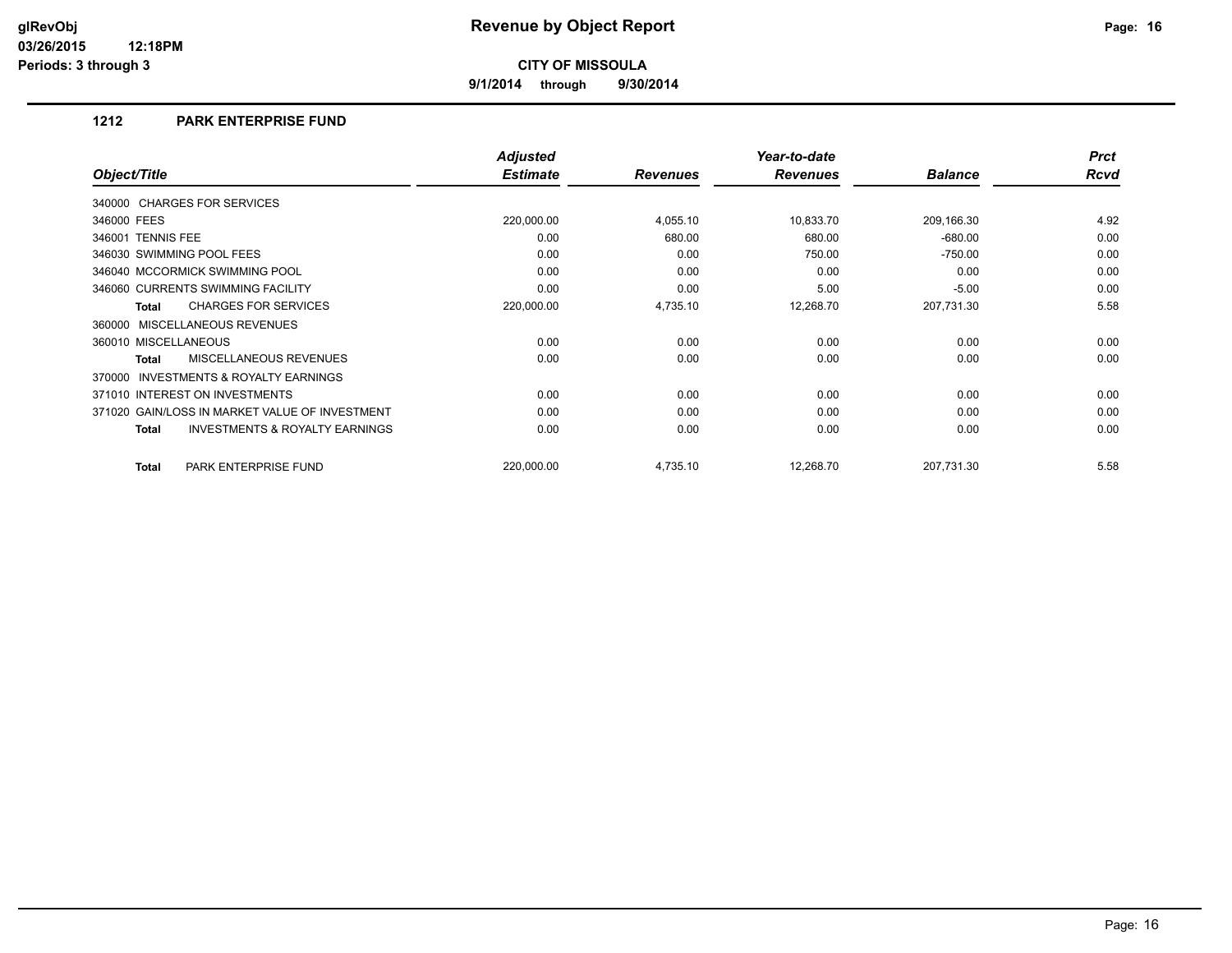**9/1/2014 through 9/30/2014**

| 1216 | <b>PARKS &amp; REC TRAILS, DEV</b> |  |
|------|------------------------------------|--|
|------|------------------------------------|--|

|                                                   | <b>Adjusted</b> |                 | Year-to-date    |                |             |
|---------------------------------------------------|-----------------|-----------------|-----------------|----------------|-------------|
| Object/Title                                      | <b>Estimate</b> | <b>Revenues</b> | <b>Revenues</b> | <b>Balance</b> | <b>Rcvd</b> |
| 330000 INTERGOVERNMENTAL REVENUES                 |                 |                 |                 |                |             |
| 331013 NORTHSIDE PED BRIDGE ARRA GRANT            | 0.00            | 0.00            | 0.00            | 0.00           | 0.00        |
| 331014 WHITE PINE PLAYGROUND-CDBG GRANT           | 0.00            | 0.00            | 0.00            | 0.00           | 0.00        |
| 334025 COUNTY WEED                                | 0.00            | 3,873.68        | 3,873.68        | $-3,873.68$    | 0.00        |
| 334026 FOREST HEALTH GRANT                        | 0.00            | 0.00            | $-33,125.00$    | 33,125.00      | 0.00        |
| 334028 DEPT OF AG INTERN GRANT                    | 0.00            | 0.00            | 0.00            | 0.00           | 0.00        |
| 334121 DNRC GRANT                                 | 0.00            | 0.00            | $-26,044.18$    | 26,044.18      | 0.00        |
| 334125 FWP GRANT                                  | 15,000.00       | 0.00            | 0.00            | 15,000.00      | 0.00        |
| 336023 STATE CONTRIB. - PERS                      | 0.00            | 1.24            | 2.45            | $-2.45$        | 0.00        |
| <b>INTERGOVERNMENTAL REVENUES</b><br><b>Total</b> | 15,000.00       | 3,874.92        | $-55,293.05$    | 70,293.05      | $-368.62$   |
| 340000 CHARGES FOR SERVICES                       |                 |                 |                 |                |             |
| 343036 *** Title Not Found ***                    | 0.00            | 0.00            | 0.00            | 0.00           | 0.00        |
| 343302 PARKS SOIL PROJECT                         | 0.00            | 0.00            | 0.00            | 0.00           | 0.00        |
| 346034 GROUNDS MAINTENANCE CONTRACT               | 0.00            | 0.00            | 0.00            | 0.00           | 0.00        |
| 346052 PLAYGROUND SAFETY TRAINING                 | 0.00            | 0.00            | 0.00            | 0.00           | 0.00        |
| 346055 COUNTY PARK SUPPORT                        | 0.00            | 0.00            | 0.00            | 0.00           | 0.00        |
| <b>CHARGES FOR SERVICES</b><br><b>Total</b>       | 0.00            | 0.00            | 0.00            | 0.00           | 0.00        |
| 360000 MISCELLANEOUS REVENUES                     |                 |                 |                 |                |             |
| 360000 MISCELLANEOUS REVENUES                     | 0.00            | 0.00            | 0.00            | 0.00           | 0.00        |
| 360010 MISCELLANEOUS                              | 0.00            | 0.00            | 0.00            | 0.00           | 0.00        |
| 361000 RATTLESNAKE LAND LEASES                    | 0.00            | 0.00            | 0.00            | 0.00           | 0.00        |
| 361003 CARAS PARK CONCERT REVENUE                 | 0.00            | 0.00            | 0.00            | 0.00           | 0.00        |
| 364040 INSURANCE AND DAMAGE RECOVERY              | 0.00            | 330.00          | 455.00          | $-455.00$      | 0.00        |
| 365000 DONATIONS                                  | 0.00            | 0.00            | 0.00            | 0.00           | 0.00        |
| 365001 *** Title Not Found ***                    | 0.00            | 250.00          | 10,250.00       | $-10,250.00$   | 0.00        |
| 365002 OTHER RECREATION DONATIONS                 | 50,000.00       | 1,525.00        | 2,135.58        | 47,864.42      | 4.27        |
| 365003 DONATIONS - SMOKE ALARMS                   | 25,000.00       | 0.00            | 0.00            | 25,000.00      | 0.00        |
| 365004 GRANT CR TRAIL ASSN DONATION               | 0.00            | 0.00            | 0.00            | 0.00           | 0.00        |
| 365005 DONATIONS - ARCO                           | 0.00            | 0.00            | 0.00            | 0.00           | 0.00        |
| 365009 DONATIONS - BASKETBALL/TENNIS COURT        | 65,000.00       | 335.00          | 2,982.00        | 62,018.00      | 4.59        |
| 365019 PARKS DONATIONS                            | 251,100.00      | 46.11           | 288.59          | 250,811.41     | 0.11        |
| 365020 OPEN SPACE DONATIONS                       | 5,000.00        | 0.00            | 0.00            | 5,000.00       | 0.00        |
| 365100 RECREATION OUTDOOR                         | 25,000.00       | 0.00            | 300.00          | 24,700.00      | 1.20        |
| 365101 RECREATION SCHOLARSHIP                     | 35,000.00       | 1,122.53        | $-178.58$       | 35,178.58      | $-0.51$     |
| 365102 RECREATION YOUTH & ADULT SPORTS            | 25,000.00       | 2,370.00        | 6,370.00        | 18,630.00      | 25.48       |
| 365103 URBAN FORESTRY PROGRAMS                    | 55,000.00       | 1,500.00        | 2,300.00        | 52,700.00      | 4.18        |
| 365109 CONSERVATION LANDS DONATIONS               | 0.00            | 0.00            | 0.00            | 0.00           | 0.00        |
| MISCELLANEOUS REVENUES<br><b>Total</b>            | 536,100.00      | 7,478.64        | 24,902.59       | 511, 197.41    | 4.65        |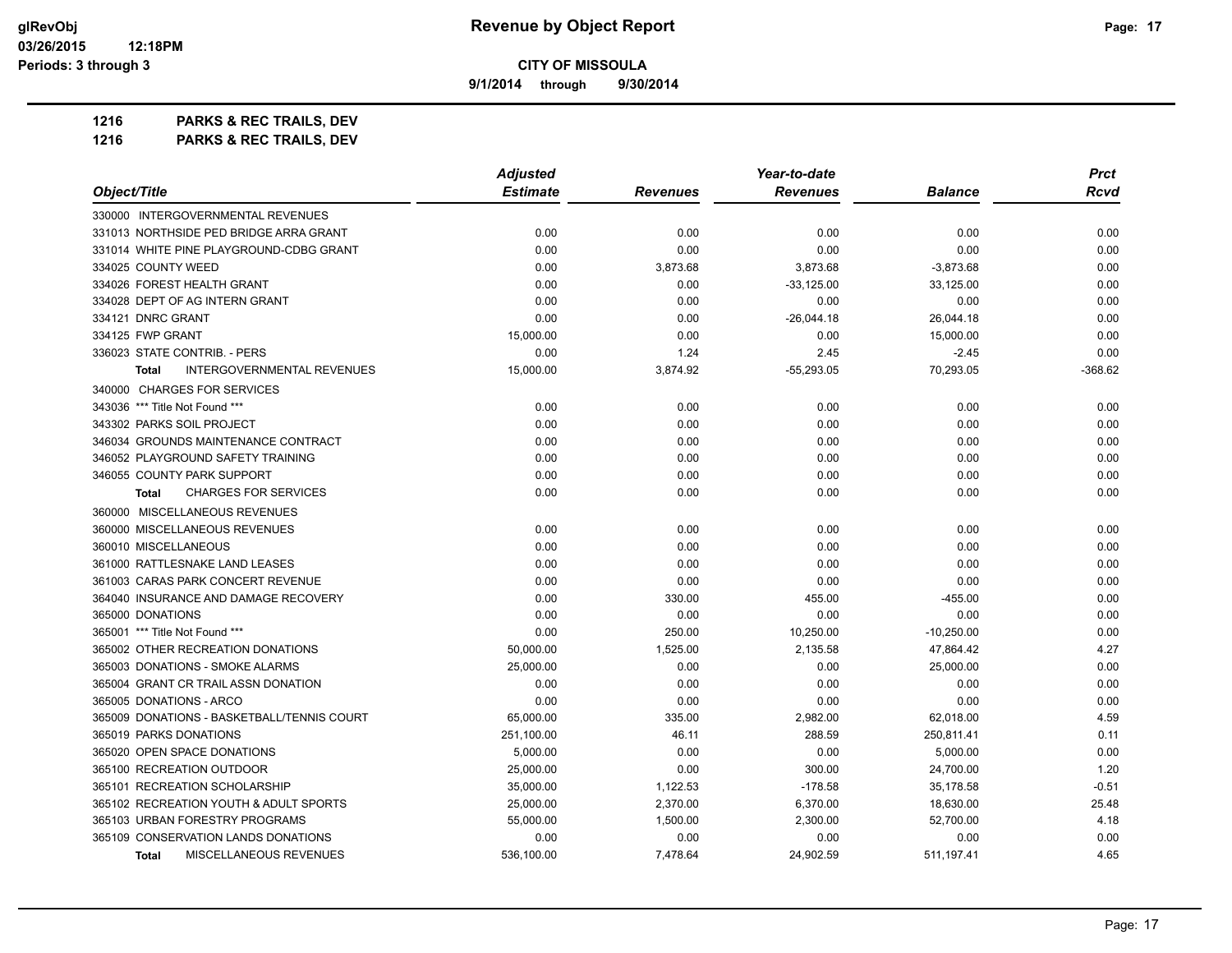**9/1/2014 through 9/30/2014**

**1216 PARKS & REC TRAILS, DEV**

|                                                    | <b>Adjusted</b> |                 | Year-to-date    |                | <b>Prct</b> |
|----------------------------------------------------|-----------------|-----------------|-----------------|----------------|-------------|
| Object/Title                                       | <b>Estimate</b> | <b>Revenues</b> | <b>Revenues</b> | <b>Balance</b> | <b>Rcvd</b> |
| 370000 INVESTMENTS & ROYALTY EARNINGS              |                 |                 |                 |                |             |
| 371010 INTEREST ON INVESTMENTS                     | 0.00            | 0.00            | 0.00            | 0.00           | 0.00        |
| 371020 GAIN/LOSS IN MARKET VALUE OF INVESTMENTS    | 0.00            | 0.00            | 0.00            | 0.00           | 0.00        |
| <b>INVESTMENTS &amp; ROYALTY EARNINGS</b><br>Total | 0.00            | 0.00            | 0.00            | 0.00           | 0.00        |
| 380000 OTHER FINANCING SOURCES                     |                 |                 |                 |                |             |
| 383000 OPERATING TRANSFERS                         | 335.000.00      | 0.00            | 0.00            | 335.000.00     | 0.00        |
| 383001 TRANS FR FLUSHING DISTRICT                  | 0.00            | 0.00            | 0.00            | 0.00           | 0.00        |
| 383026 TRANS FR CDBG                               | 0.00            | 0.00            | 0.00            | 0.00           | 0.00        |
| 383043 TRANSFERS FROM IMPACT FEES                  | 0.00            | 0.00            | 0.00            | 0.00           | 0.00        |
| OTHER FINANCING SOURCES<br><b>Total</b>            | 335,000.00      | 0.00            | 0.00            | 335.000.00     | 0.00        |
| <b>Total</b><br>PARKS & REC TRAILS, DEV            | 886.100.00      | 11.353.56       | $-30.390.46$    | 916.490.46     | $-3.43$     |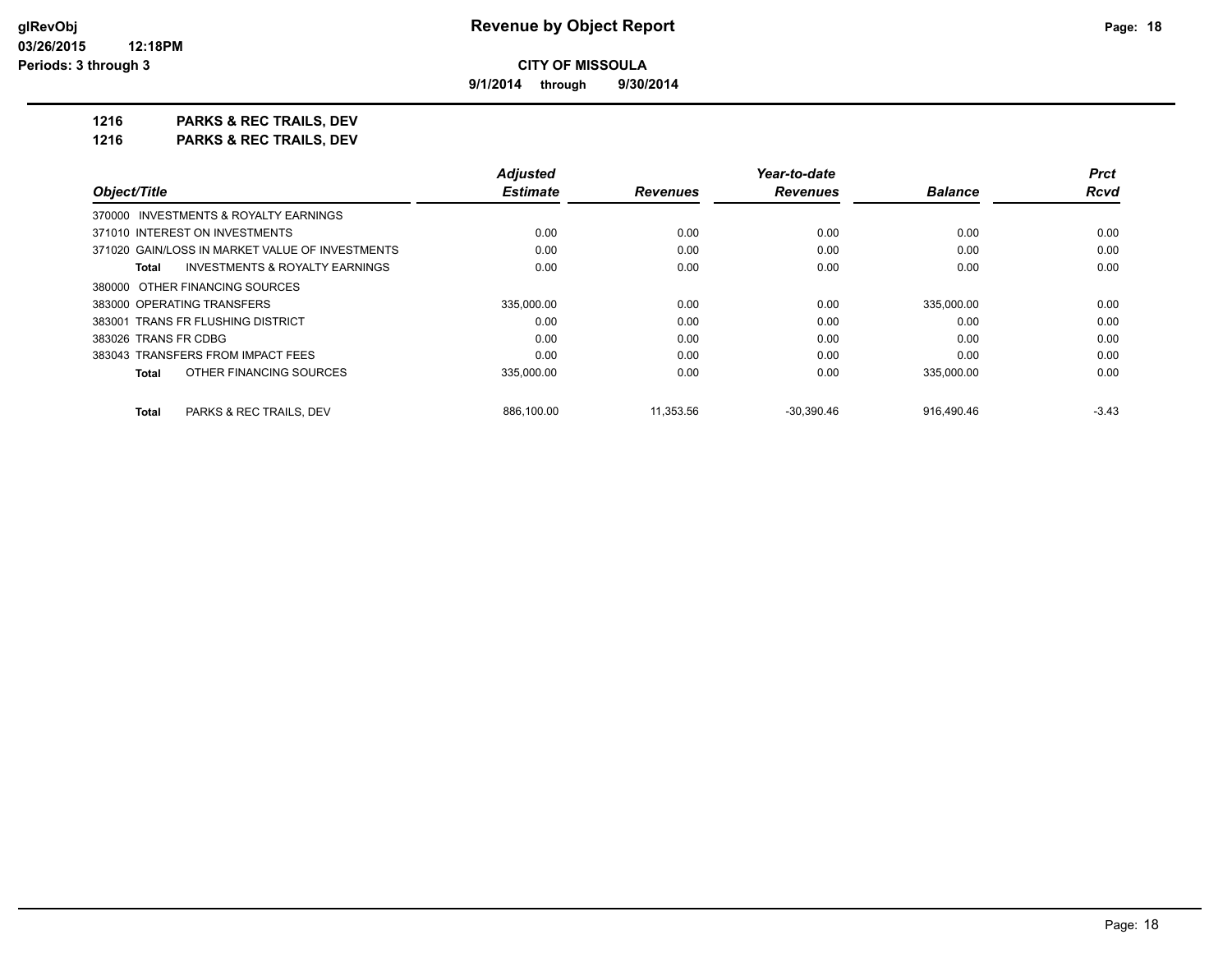**9/1/2014 through 9/30/2014**

|                                                   | <b>Adjusted</b> |                 | Year-to-date    |                |             |
|---------------------------------------------------|-----------------|-----------------|-----------------|----------------|-------------|
| Object/Title                                      | <b>Estimate</b> | <b>Revenues</b> | <b>Revenues</b> | <b>Balance</b> | <b>Rcvd</b> |
| 330000 INTERGOVERNMENTAL REVENUES                 |                 |                 |                 |                |             |
| 331013 NORTHSIDE PED BRIDGE ARRA GRANT            | 0.00            | 0.00            | 0.00            | 0.00           | 0.00        |
| 331014 WHITE PINE PLAYGROUND-CDBG GRANT           | 0.00            | 0.00            | 0.00            | 0.00           | 0.00        |
| 334025 COUNTY WEED                                | 0.00            | 3,873.68        | 3,873.68        | $-3,873.68$    | 0.00        |
| 334026 FOREST HEALTH GRANT                        | 0.00            | 0.00            | $-33,125.00$    | 33,125.00      | 0.00        |
| 334028 DEPT OF AG INTERN GRANT                    | 0.00            | 0.00            | 0.00            | 0.00           | 0.00        |
| 334121 DNRC GRANT                                 | 0.00            | 0.00            | $-26,044.18$    | 26,044.18      | 0.00        |
| 334125 FWP GRANT                                  | 15,000.00       | 0.00            | 0.00            | 15,000.00      | 0.00        |
| 336023 STATE CONTRIB. - PERS                      | 0.00            | 1.24            | 2.45            | $-2.45$        | 0.00        |
| <b>INTERGOVERNMENTAL REVENUES</b><br><b>Total</b> | 15,000.00       | 3,874.92        | $-55,293.05$    | 70,293.05      | $-368.62$   |
| 340000 CHARGES FOR SERVICES                       |                 |                 |                 |                |             |
| 343036 *** Title Not Found ***                    | 0.00            | 0.00            | 0.00            | 0.00           | 0.00        |
| 343302 PARKS SOIL PROJECT                         | 0.00            | 0.00            | 0.00            | 0.00           | 0.00        |
| 346034 GROUNDS MAINTENANCE CONTRACT               | 0.00            | 0.00            | 0.00            | 0.00           | 0.00        |
| 346052 PLAYGROUND SAFETY TRAINING                 | 0.00            | 0.00            | 0.00            | 0.00           | 0.00        |
| 346055 COUNTY PARK SUPPORT                        | 0.00            | 0.00            | 0.00            | 0.00           | 0.00        |
| <b>CHARGES FOR SERVICES</b><br><b>Total</b>       | 0.00            | 0.00            | 0.00            | 0.00           | 0.00        |
| 360000 MISCELLANEOUS REVENUES                     |                 |                 |                 |                |             |
| 360000 MISCELLANEOUS REVENUES                     | 0.00            | 0.00            | 0.00            | 0.00           | 0.00        |
| 360010 MISCELLANEOUS                              | 0.00            | 0.00            | 0.00            | 0.00           | 0.00        |
| 361000 RATTLESNAKE LAND LEASES                    | 0.00            | 0.00            | 0.00            | 0.00           | 0.00        |
| 361003 CARAS PARK CONCERT REVENUE                 | 0.00            | 0.00            | 0.00            | 0.00           | 0.00        |
| 364040 INSURANCE AND DAMAGE RECOVERY              | 0.00            | 330.00          | 455.00          | $-455.00$      | 0.00        |
| 365000 DONATIONS                                  | 0.00            | 0.00            | 0.00            | 0.00           | 0.00        |
| 365001 *** Title Not Found ***                    | 0.00            | 250.00          | 10,250.00       | $-10,250.00$   | 0.00        |
| 365002 OTHER RECREATION DONATIONS                 | 50,000.00       | 1,525.00        | 2,135.58        | 47,864.42      | 4.27        |
| 365003 DONATIONS - SMOKE ALARMS                   | 25,000.00       | 0.00            | 0.00            | 25,000.00      | 0.00        |
| 365004 GRANT CR TRAIL ASSN DONATION               | 0.00            | 0.00            | 0.00            | 0.00           | 0.00        |
| 365005 DONATIONS - ARCO                           | 0.00            | 0.00            | 0.00            | 0.00           | 0.00        |
| 365009 DONATIONS - BASKETBALL/TENNIS COURT        | 65,000.00       | 335.00          | 2,982.00        | 62,018.00      | 4.59        |
| 365019 PARKS DONATIONS                            | 251,100.00      | 46.11           | 288.59          | 250,811.41     | 0.11        |
| 365020 OPEN SPACE DONATIONS                       | 5,000.00        | 0.00            | 0.00            | 5,000.00       | 0.00        |
| 365100 RECREATION OUTDOOR                         | 25,000.00       | 0.00            | 300.00          | 24,700.00      | 1.20        |
| 365101 RECREATION SCHOLARSHIP                     | 35,000.00       | 1,122.53        | $-178.58$       | 35,178.58      | $-0.51$     |
| 365102 RECREATION YOUTH & ADULT SPORTS            | 25,000.00       | 2,370.00        | 6,370.00        | 18,630.00      | 25.48       |
| 365103 URBAN FORESTRY PROGRAMS                    | 55,000.00       | 1,500.00        | 2,300.00        | 52,700.00      | 4.18        |
| 365109 CONSERVATION LANDS DONATIONS               | 0.00            | 0.00            | 0.00            | 0.00           | 0.00        |
| MISCELLANEOUS REVENUES<br><b>Total</b>            | 536,100.00      | 7,478.64        | 24,902.59       | 511,197.41     | 4.65        |
| 370000 INVESTMENTS & ROYALTY EARNINGS             |                 |                 |                 |                |             |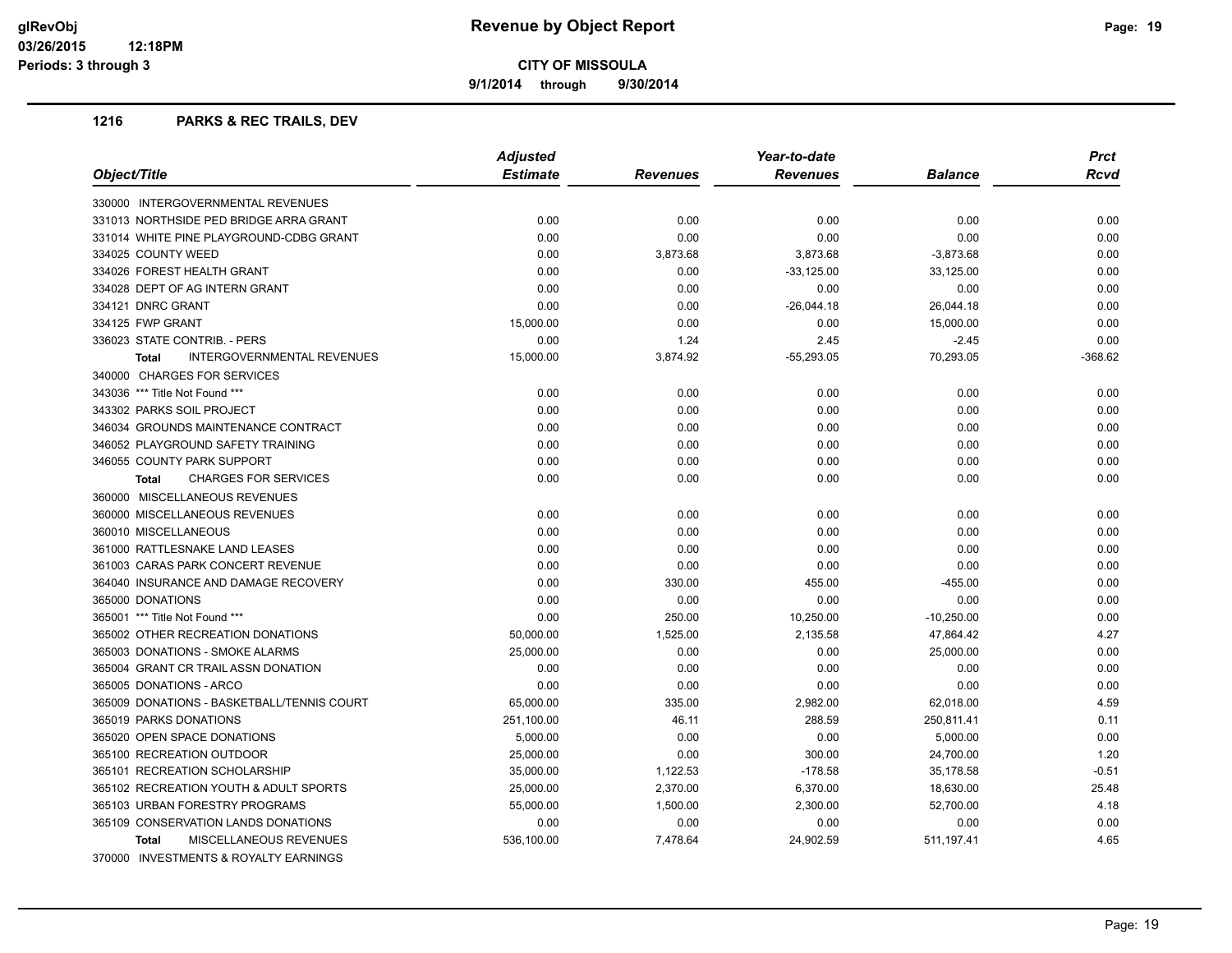**9/1/2014 through 9/30/2014**

| Object/Title                                       | <b>Adjusted</b><br><b>Estimate</b> | <b>Revenues</b> | Year-to-date<br><b>Revenues</b> | <b>Balance</b> | <b>Prct</b><br><b>Rcvd</b> |
|----------------------------------------------------|------------------------------------|-----------------|---------------------------------|----------------|----------------------------|
| 371010 INTEREST ON INVESTMENTS                     | 0.00                               | 0.00            | 0.00                            | 0.00           | 0.00                       |
| 371020 GAIN/LOSS IN MARKET VALUE OF INVESTMENT     | 0.00                               | 0.00            | 0.00                            | 0.00           | 0.00                       |
| <b>INVESTMENTS &amp; ROYALTY EARNINGS</b><br>Total | 0.00                               | 0.00            | 0.00                            | 0.00           | 0.00                       |
| 380000 OTHER FINANCING SOURCES                     |                                    |                 |                                 |                |                            |
| 383000 OPERATING TRANSFERS                         | 335.000.00                         | 0.00            | 0.00                            | 335.000.00     | 0.00                       |
| 383001 TRANS FR FLUSHING DISTRICT                  | 0.00                               | 0.00            | 0.00                            | 0.00           | 0.00                       |
| 383026 TRANS FR CDBG                               | 0.00                               | 0.00            | 0.00                            | 0.00           | 0.00                       |
| 383043 TRANSFERS FROM IMPACT FEES                  | 0.00                               | 0.00            | 0.00                            | 0.00           | 0.00                       |
| OTHER FINANCING SOURCES<br>Total                   | 335.000.00                         | 0.00            | 0.00                            | 335.000.00     | 0.00                       |
| PARKS & REC TRAILS, DEV<br><b>Total</b>            | 886.100.00                         | 11.353.56       | $-30.390.46$                    | 916.490.46     | $-3.43$                    |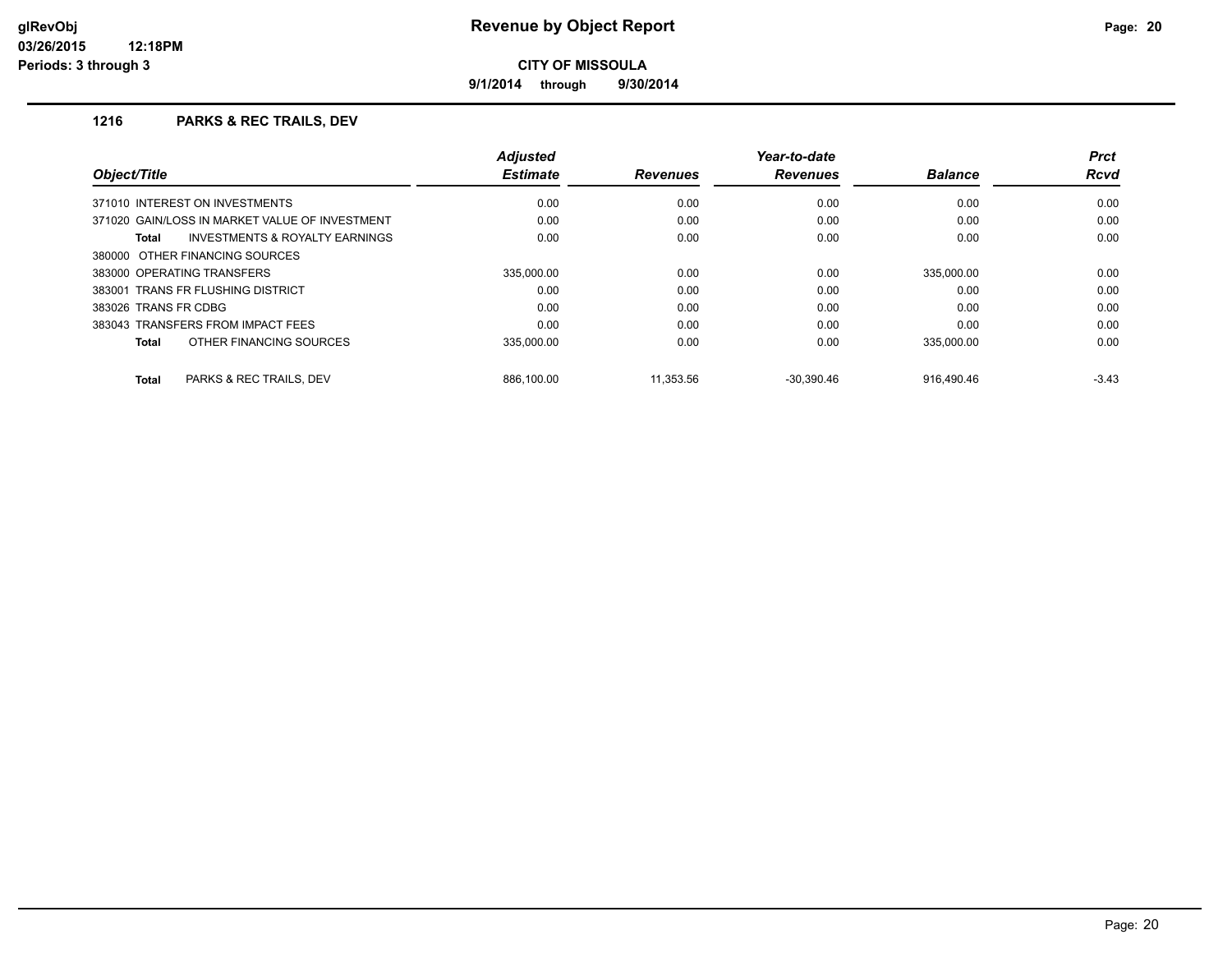**9/1/2014 through 9/30/2014**

## **1217 PARKS CITY LIFE GYM LEASE**

**1217 PARKS CITY LIFE GYM LEASE**

|                                            | <b>Adjusted</b> |                 | Year-to-date    |                | <b>Prct</b> |
|--------------------------------------------|-----------------|-----------------|-----------------|----------------|-------------|
| Object/Title                               | <b>Estimate</b> | <b>Revenues</b> | <b>Revenues</b> | <b>Balance</b> | <b>Rcvd</b> |
| 330000 INTERGOVERNMENTAL REVENUES          |                 |                 |                 |                |             |
| 336023 STATE CONTRIB. - PERS               | 0.00            | 0.00            | 0.00            | 0.00           | 0.00        |
| INTERGOVERNMENTAL REVENUES<br><b>Total</b> | 0.00            | 0.00            | 0.00            | 0.00           | 0.00        |
| 340000 CHARGES FOR SERVICES                |                 |                 |                 |                |             |
| 346031 RECREATION FEES                     | 30,900.00       | 4,115.00        | 4,400.00        | 26,500.00      | 14.24       |
| 346032 PRESCHOOL PROGRAMS                  | 0.00            | 0.00            | 0.00            | 0.00           | 0.00        |
| 346053 CITY LIFE PROGRAMS                  | 12,500.00       | 295.00          | 295.00          | 12,205.00      | 2.36        |
| <b>CHARGES FOR SERVICES</b><br>Total       | 43,400.00       | 4,410.00        | 4,695.00        | 38,705.00      | 10.82       |
| 360000 MISCELLANEOUS REVENUES              |                 |                 |                 |                |             |
| 365019 PARKS DONATIONS                     | 0.00            | 0.00            | 0.00            | 0.00           | 0.00        |
| MISCELLANEOUS REVENUES<br><b>Total</b>     | 0.00            | 0.00            | 0.00            | 0.00           | 0.00        |
| <b>Total</b><br>PARKS CITY LIFE GYM LEASE  | 43.400.00       | 4.410.00        | 4,695.00        | 38.705.00      | 10.82       |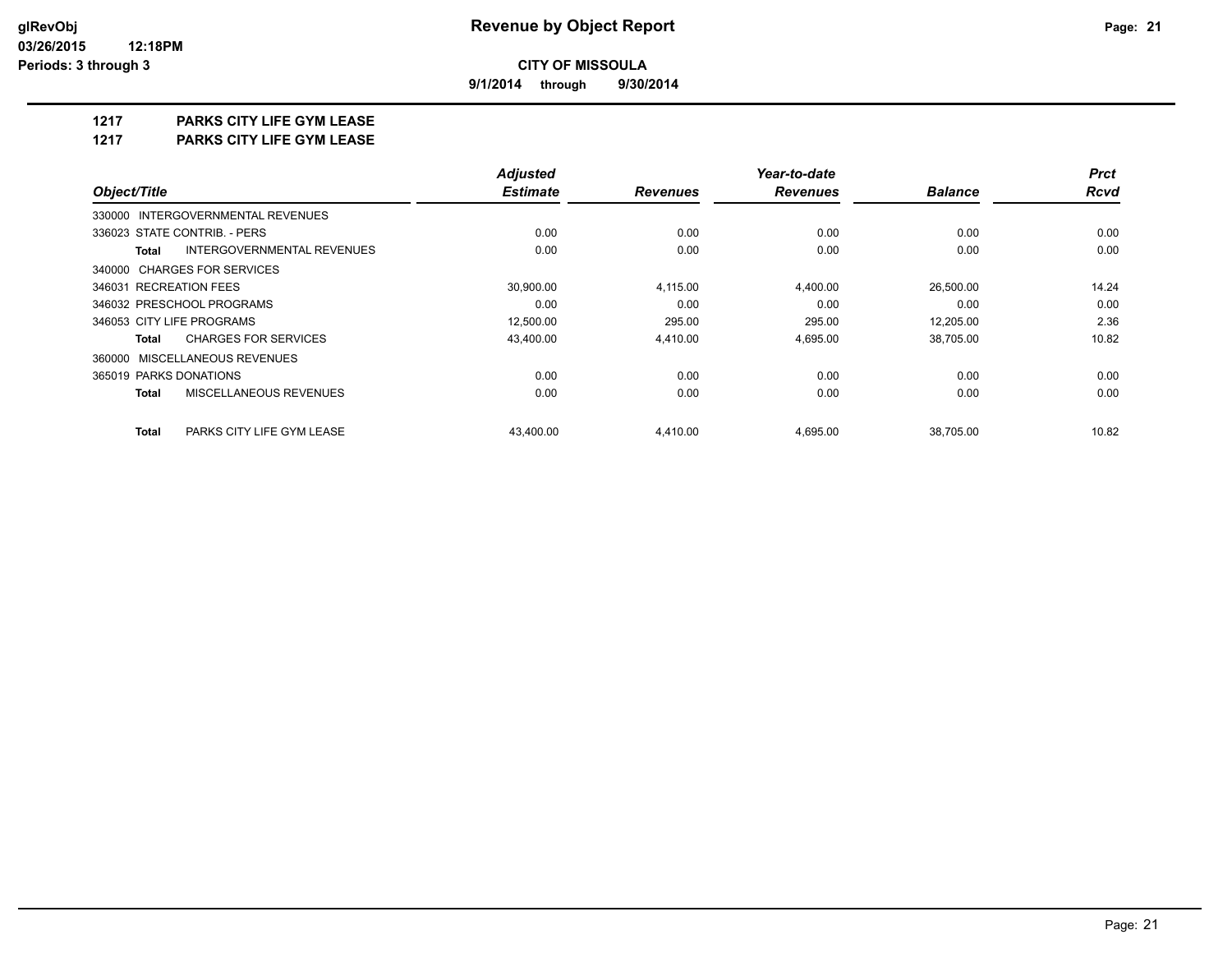**9/1/2014 through 9/30/2014**

## **1217 PARKS CITY LIFE GYM LEASE**

| Object/Title                                | <b>Adjusted</b><br><b>Estimate</b> | <b>Revenues</b> | Year-to-date<br><b>Revenues</b> | <b>Balance</b> | <b>Prct</b><br><b>Rcvd</b> |
|---------------------------------------------|------------------------------------|-----------------|---------------------------------|----------------|----------------------------|
| 330000 INTERGOVERNMENTAL REVENUES           |                                    |                 |                                 |                |                            |
| 336023 STATE CONTRIB. - PERS                | 0.00                               | 0.00            | 0.00                            | 0.00           | 0.00                       |
| INTERGOVERNMENTAL REVENUES<br><b>Total</b>  | 0.00                               | 0.00            | 0.00                            | 0.00           | 0.00                       |
| 340000 CHARGES FOR SERVICES                 |                                    |                 |                                 |                |                            |
| 346031 RECREATION FEES                      | 30,900.00                          | 4,115.00        | 4,400.00                        | 26,500.00      | 14.24                      |
| 346032 PRESCHOOL PROGRAMS                   | 0.00                               | 0.00            | 0.00                            | 0.00           | 0.00                       |
| 346053 CITY LIFE PROGRAMS                   | 12.500.00                          | 295.00          | 295.00                          | 12.205.00      | 2.36                       |
| <b>CHARGES FOR SERVICES</b><br><b>Total</b> | 43,400.00                          | 4.410.00        | 4,695.00                        | 38,705.00      | 10.82                      |
| 360000 MISCELLANEOUS REVENUES               |                                    |                 |                                 |                |                            |
| 365019 PARKS DONATIONS                      | 0.00                               | 0.00            | 0.00                            | 0.00           | 0.00                       |
| MISCELLANEOUS REVENUES<br><b>Total</b>      | 0.00                               | 0.00            | 0.00                            | 0.00           | 0.00                       |
| <b>Total</b><br>PARKS CITY LIFE GYM LEASE   | 43.400.00                          | 4,410.00        | 4,695.00                        | 38.705.00      | 10.82                      |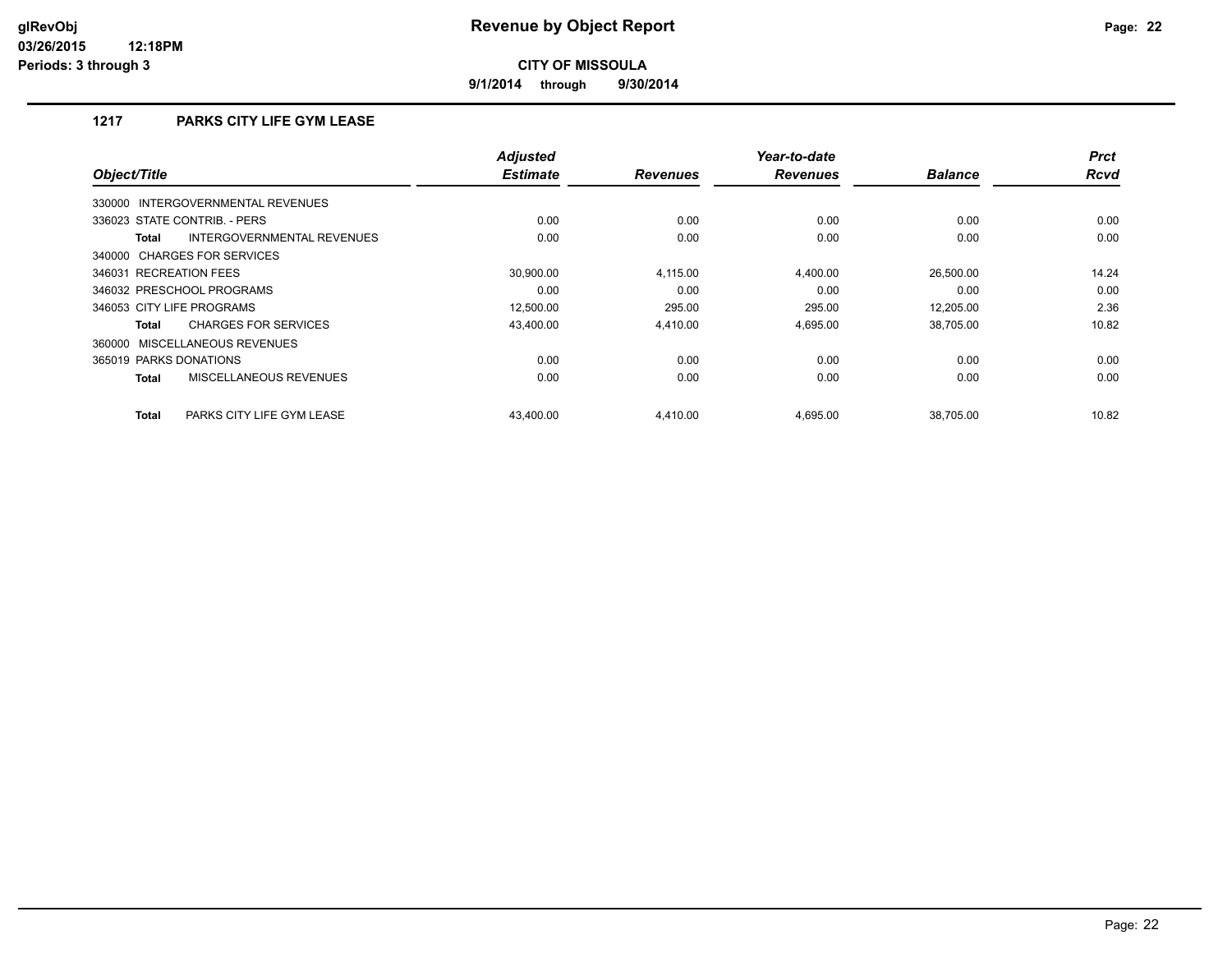**9/1/2014 through 9/30/2014**

#### **1218 ALL ABILITIES PLAYGROUND**

**1218 ALL ABILITIES PLAYGROUND**

|                                          | <b>Adjusted</b> |                 | Year-to-date    |                | <b>Prct</b> |
|------------------------------------------|-----------------|-----------------|-----------------|----------------|-------------|
| Object/Title                             | <b>Estimate</b> | <b>Revenues</b> | <b>Revenues</b> | <b>Balance</b> | <b>Rcvd</b> |
| 360000 MISCELLANEOUS REVENUES            |                 |                 |                 |                |             |
| 365019 PARKS DONATIONS                   | 671.346.00      | 28,000.00       | 103.000.00      | 568.346.00     | 15.34       |
| MISCELLANEOUS REVENUES<br><b>Total</b>   | 671,346.00      | 28,000.00       | 103.000.00      | 568,346.00     | 15.34       |
| 380000 OTHER FINANCING SOURCES           |                 |                 |                 |                |             |
| 383010 TRANS FR CIP                      | 0.00            | 0.00            | 0.00            | 0.00           | 0.00        |
| OTHER FINANCING SOURCES<br><b>Total</b>  | 0.00            | 0.00            | 0.00            | 0.00           | 0.00        |
|                                          |                 |                 |                 |                |             |
| ALL ABILITIES PLAYGROUND<br><b>Total</b> | 671.346.00      | 28.000.00       | 103.000.00      | 568.346.00     | 15.34       |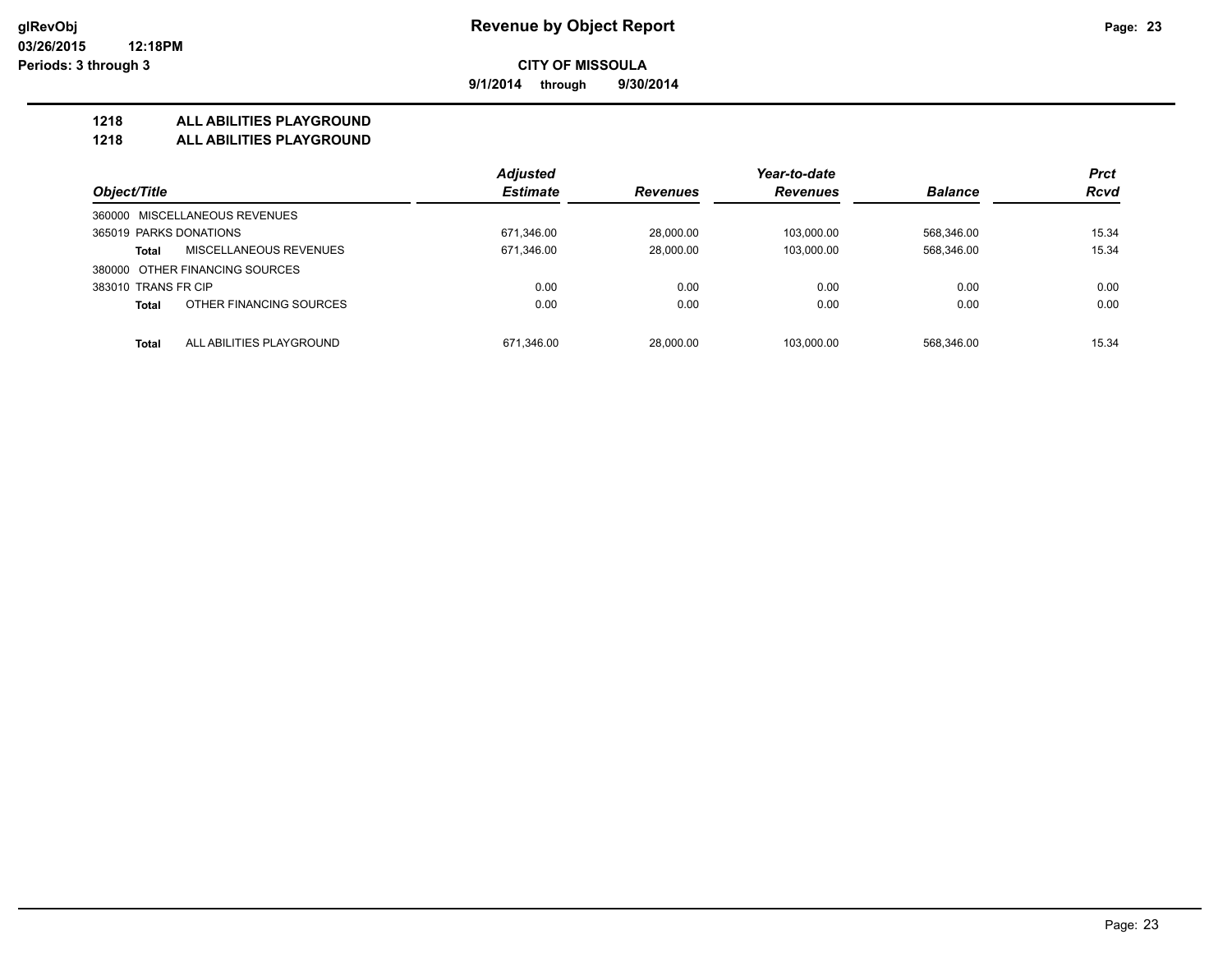**9/1/2014 through 9/30/2014**

## **1218 ALL ABILITIES PLAYGROUND**

|                        |                                | <b>Adjusted</b> |                 | Year-to-date    |                | <b>Prct</b> |
|------------------------|--------------------------------|-----------------|-----------------|-----------------|----------------|-------------|
| Object/Title           |                                | <b>Estimate</b> | <b>Revenues</b> | <b>Revenues</b> | <b>Balance</b> | <b>Rcvd</b> |
| 360000                 | MISCELLANEOUS REVENUES         |                 |                 |                 |                |             |
| 365019 PARKS DONATIONS |                                | 671,346.00      | 28,000.00       | 103.000.00      | 568.346.00     | 15.34       |
| Total                  | MISCELLANEOUS REVENUES         | 671,346.00      | 28.000.00       | 103,000.00      | 568,346.00     | 15.34       |
|                        | 380000 OTHER FINANCING SOURCES |                 |                 |                 |                |             |
| 383010 TRANS FR CIP    |                                | 0.00            | 0.00            | 0.00            | 0.00           | 0.00        |
| <b>Total</b>           | OTHER FINANCING SOURCES        | 0.00            | 0.00            | 0.00            | 0.00           | 0.00        |
| Total                  | ALL ABILITIES PLAYGROUND       | 671,346.00      | 28.000.00       | 103.000.00      | 568.346.00     | 15.34       |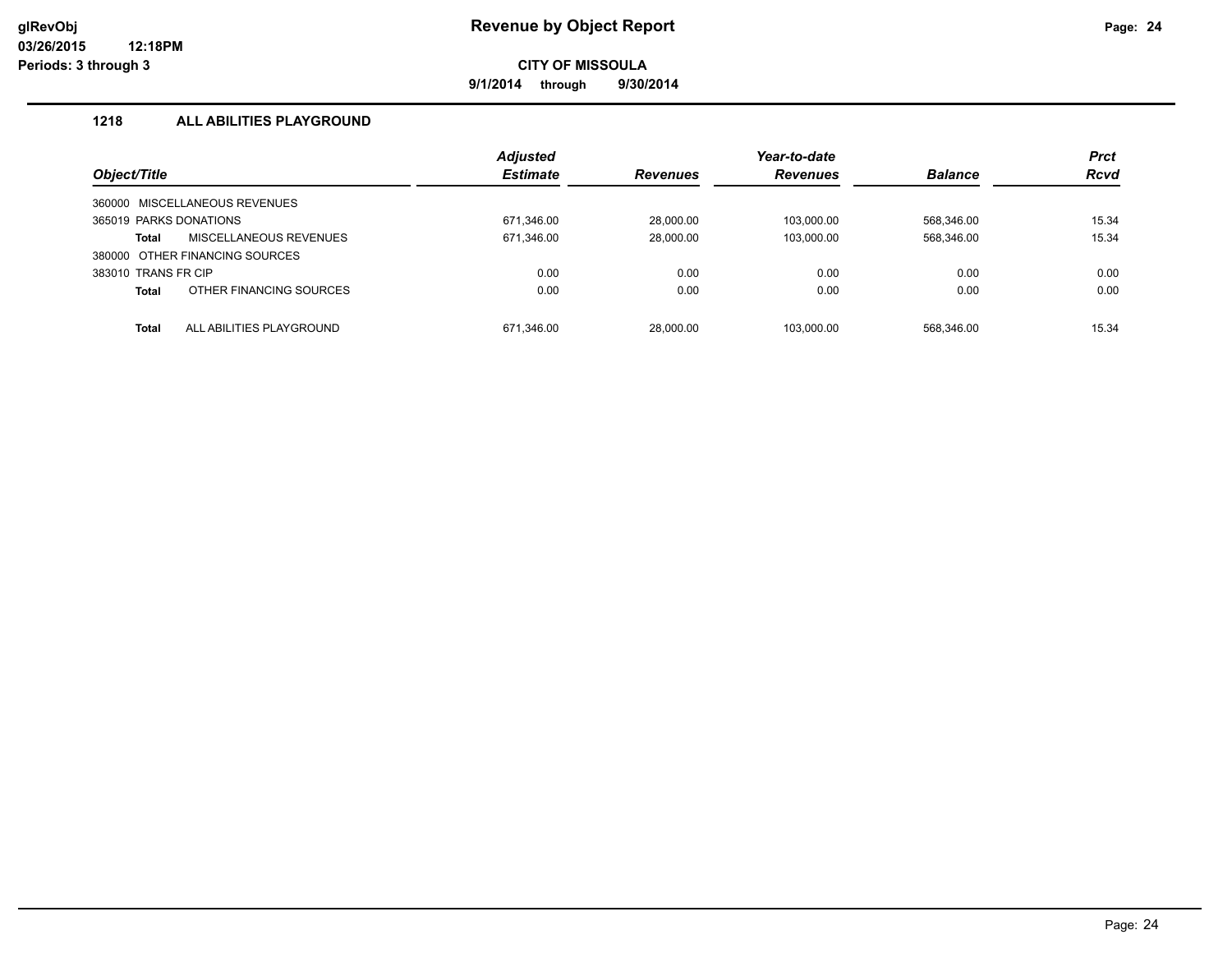**9/1/2014 through 9/30/2014**

**1219 FY14 PARK & TRAIL BOND**

**1219 FY14 PARK & TRAIL BOND**

|                                         | <b>Adjusted</b> |                 | Year-to-date    |                | Prct        |
|-----------------------------------------|-----------------|-----------------|-----------------|----------------|-------------|
| Object/Title                            | <b>Estimate</b> | <b>Revenues</b> | <b>Revenues</b> | <b>Balance</b> | <b>Rcvd</b> |
| 380000 OTHER FINANCING SOURCES          |                 |                 |                 |                |             |
| 381010 BOND PROCEEDS                    | 0.00            | 0.00            | 0.00            | 0.00           | 0.00        |
| 383050 TRANSFER FROM IMPACT FEES        | 0.00            | 0.00            | 0.00            | 0.00           | 0.00        |
| OTHER FINANCING SOURCES<br><b>Total</b> | 0.00            | 0.00            | 0.00            | 0.00           | 0.00        |
| <b>Total</b><br>FY14 PARK & TRAIL BOND  | 0.00            | 0.00            | 0.00            | 0.00           | 0.00        |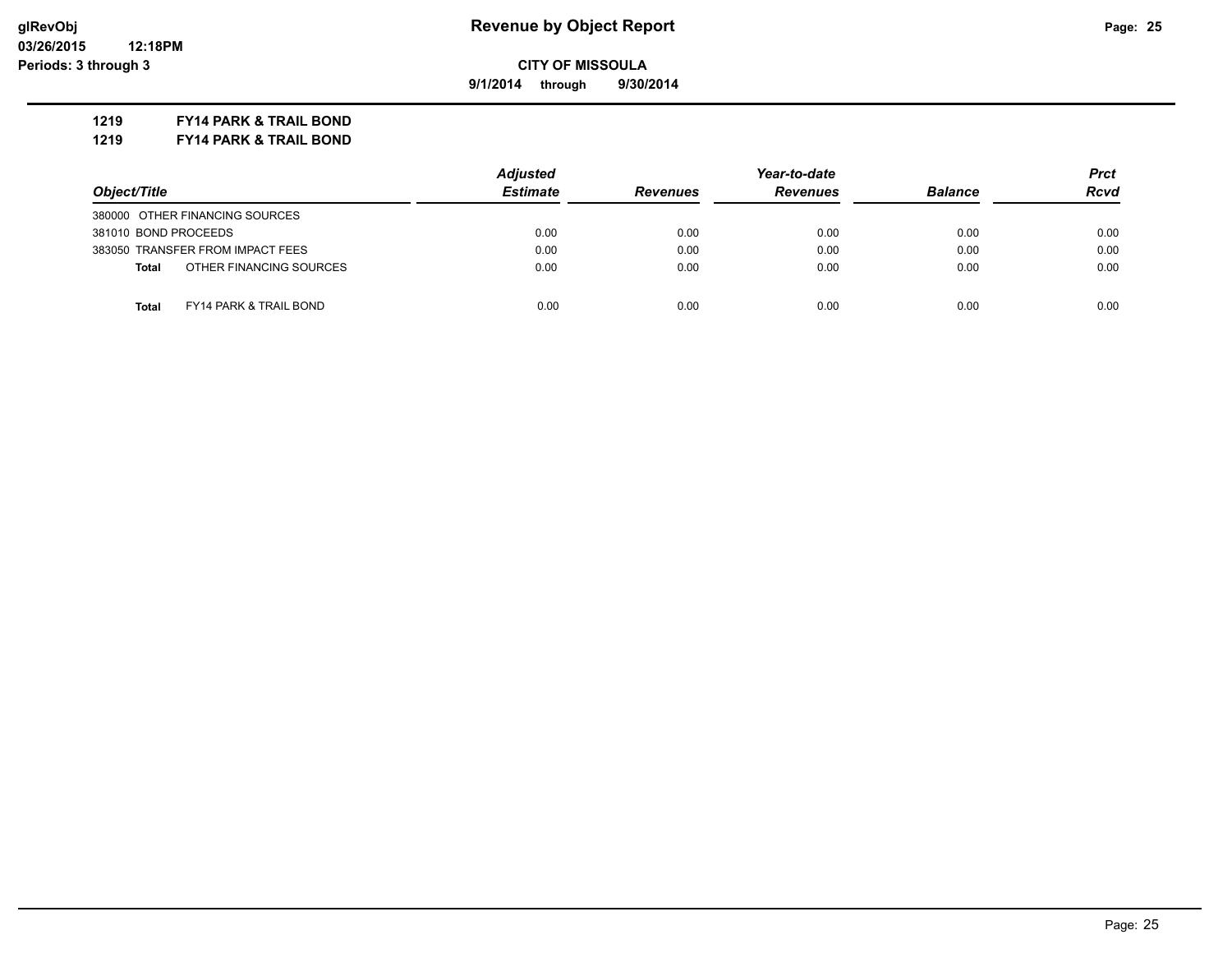## **glRevObj Revenue by Object Report Page: 26**

**CITY OF MISSOULA**

**9/1/2014 through 9/30/2014**

#### **1219 FY14 PARK & TRAIL BOND**

| Object/Title         |                                  | <b>Adjusted</b><br><b>Estimate</b> | <b>Revenues</b> | Year-to-date<br><b>Revenues</b> | <b>Balance</b> | <b>Prct</b><br><b>Rcvd</b> |
|----------------------|----------------------------------|------------------------------------|-----------------|---------------------------------|----------------|----------------------------|
|                      | 380000 OTHER FINANCING SOURCES   |                                    |                 |                                 |                |                            |
| 381010 BOND PROCEEDS |                                  | 0.00                               | 0.00            | 0.00                            | 0.00           | 0.00                       |
|                      | 383050 TRANSFER FROM IMPACT FEES | 0.00                               | 0.00            | 0.00                            | 0.00           | 0.00                       |
| <b>Total</b>         | OTHER FINANCING SOURCES          | 0.00                               | 0.00            | 0.00                            | 0.00           | 0.00                       |
|                      |                                  |                                    |                 |                                 |                |                            |
| <b>Total</b>         | FY14 PARK & TRAIL BOND           | 0.00                               | 0.00            | 0.00                            | 0.00           | 0.00                       |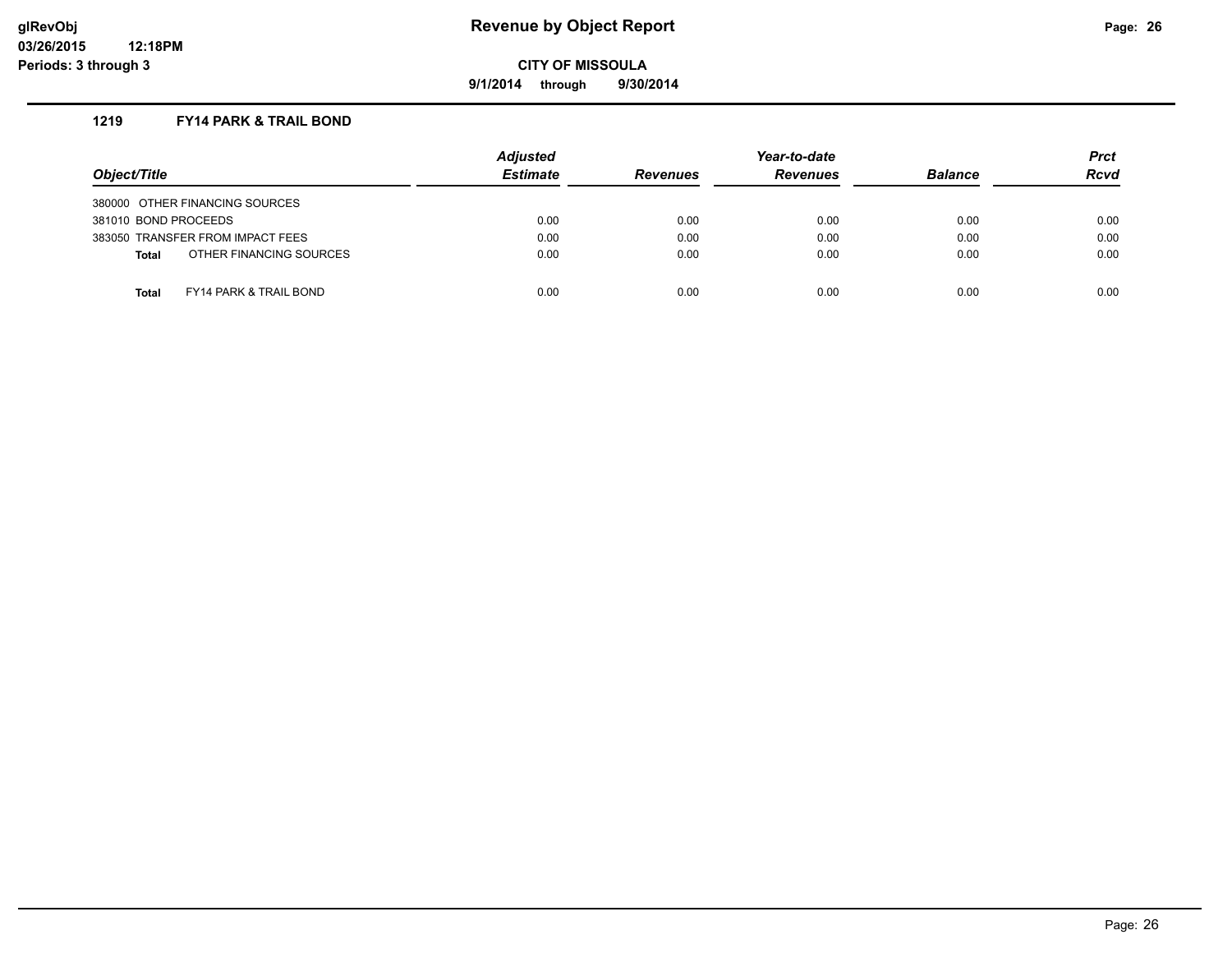**9/1/2014 through 9/30/2014**

# **1241 CREMAIN WALL & CEMETERY DONATIONS FUND**

## **1241 CREMAIN WALL & CEMETERY DONATIONS FUND**

|                                                         | <b>Adjusted</b> |                 | Year-to-date    |                | <b>Prct</b> |
|---------------------------------------------------------|-----------------|-----------------|-----------------|----------------|-------------|
| Object/Title                                            | <b>Estimate</b> | <b>Revenues</b> | <b>Revenues</b> | <b>Balance</b> | <b>Rcvd</b> |
| 340000 CHARGES FOR SERVICES                             |                 |                 |                 |                |             |
| 343310 SALE OF NICHE NAMEPLATES & VASES                 | 0.00            | 1,400.00        | 2,400.00        | $-2,400.00$    | 0.00        |
| 343311 SALE OF NICHES                                   | 0.00            | 0.00            | 0.00            | 0.00           | 0.00        |
| <b>CHARGES FOR SERVICES</b><br>Total                    | 0.00            | 1.400.00        | 2.400.00        | $-2.400.00$    | 0.00        |
| 360000 MISCELLANEOUS REVENUES                           |                 |                 |                 |                |             |
| 360010 MISCELLANEOUS                                    | 0.00            | 0.00            | 0.00            | 0.00           | 0.00        |
| 365000 DONATIONS                                        | 0.00            | 0.00            | 0.00            | 0.00           | 0.00        |
| MISCELLANEOUS REVENUES<br>Total                         | 0.00            | 0.00            | 0.00            | 0.00           | 0.00        |
| INVESTMENTS & ROYALTY EARNINGS<br>370000                |                 |                 |                 |                |             |
| 371010 INTEREST ON INVESTMENTS                          | 0.00            | 0.00            | 0.00            | 0.00           | 0.00        |
| 371020 GAIN/LOSS IN MARKET VALUE OF INVESTMENTS         | 0.00            | 0.00            | 0.00            | 0.00           | 0.00        |
| <b>INVESTMENTS &amp; ROYALTY EARNINGS</b><br>Total      | 0.00            | 0.00            | 0.00            | 0.00           | 0.00        |
| <b>CREMAIN WALL &amp; CEMETERY DONATIONS F</b><br>Total | 0.00            | 1,400.00        | 2,400.00        | $-2,400.00$    | 0.00        |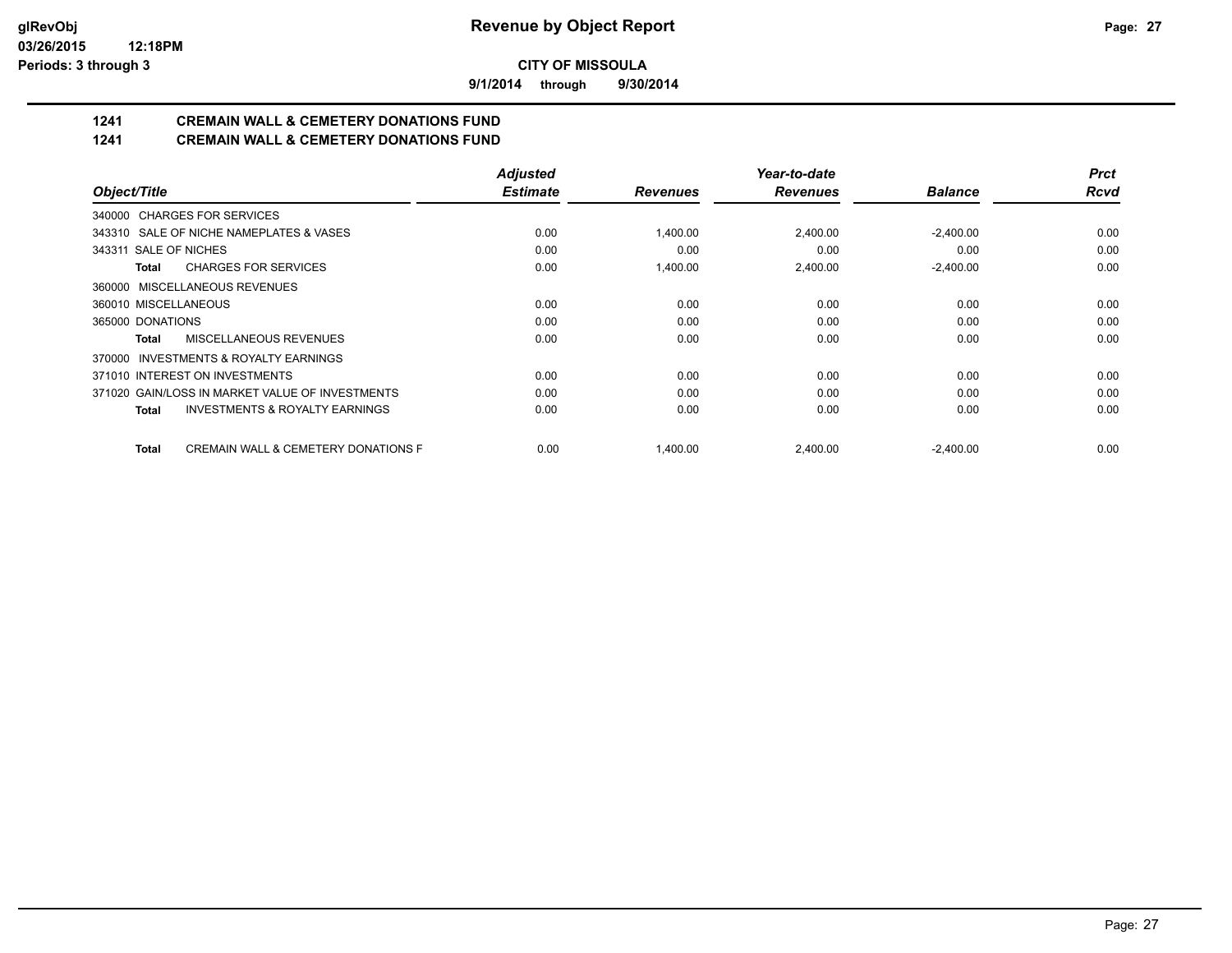**9/1/2014 through 9/30/2014**

## **1241 CREMAIN WALL & CEMETERY DONATIONS FUND**

|                                                                | <b>Adjusted</b> |                 | Year-to-date    |                | <b>Prct</b> |
|----------------------------------------------------------------|-----------------|-----------------|-----------------|----------------|-------------|
| Object/Title                                                   | <b>Estimate</b> | <b>Revenues</b> | <b>Revenues</b> | <b>Balance</b> | <b>Rcvd</b> |
| 340000 CHARGES FOR SERVICES                                    |                 |                 |                 |                |             |
| 343310 SALE OF NICHE NAMEPLATES & VASES                        | 0.00            | 1,400.00        | 2,400.00        | $-2,400.00$    | 0.00        |
| 343311 SALE OF NICHES                                          | 0.00            | 0.00            | 0.00            | 0.00           | 0.00        |
| <b>CHARGES FOR SERVICES</b><br>Total                           | 0.00            | 1,400.00        | 2,400.00        | $-2,400.00$    | 0.00        |
| 360000 MISCELLANEOUS REVENUES                                  |                 |                 |                 |                |             |
| 360010 MISCELLANEOUS                                           | 0.00            | 0.00            | 0.00            | 0.00           | 0.00        |
| 365000 DONATIONS                                               | 0.00            | 0.00            | 0.00            | 0.00           | 0.00        |
| <b>MISCELLANEOUS REVENUES</b><br>Total                         | 0.00            | 0.00            | 0.00            | 0.00           | 0.00        |
| <b>INVESTMENTS &amp; ROYALTY EARNINGS</b><br>370000            |                 |                 |                 |                |             |
| 371010 INTEREST ON INVESTMENTS                                 | 0.00            | 0.00            | 0.00            | 0.00           | 0.00        |
| 371020 GAIN/LOSS IN MARKET VALUE OF INVESTMENT                 | 0.00            | 0.00            | 0.00            | 0.00           | 0.00        |
| <b>INVESTMENTS &amp; ROYALTY EARNINGS</b><br>Total             | 0.00            | 0.00            | 0.00            | 0.00           | 0.00        |
| <b>CREMAIN WALL &amp; CEMETERY DONATIONS F</b><br><b>Total</b> | 0.00            | 1,400.00        | 2,400.00        | $-2,400.00$    | 0.00        |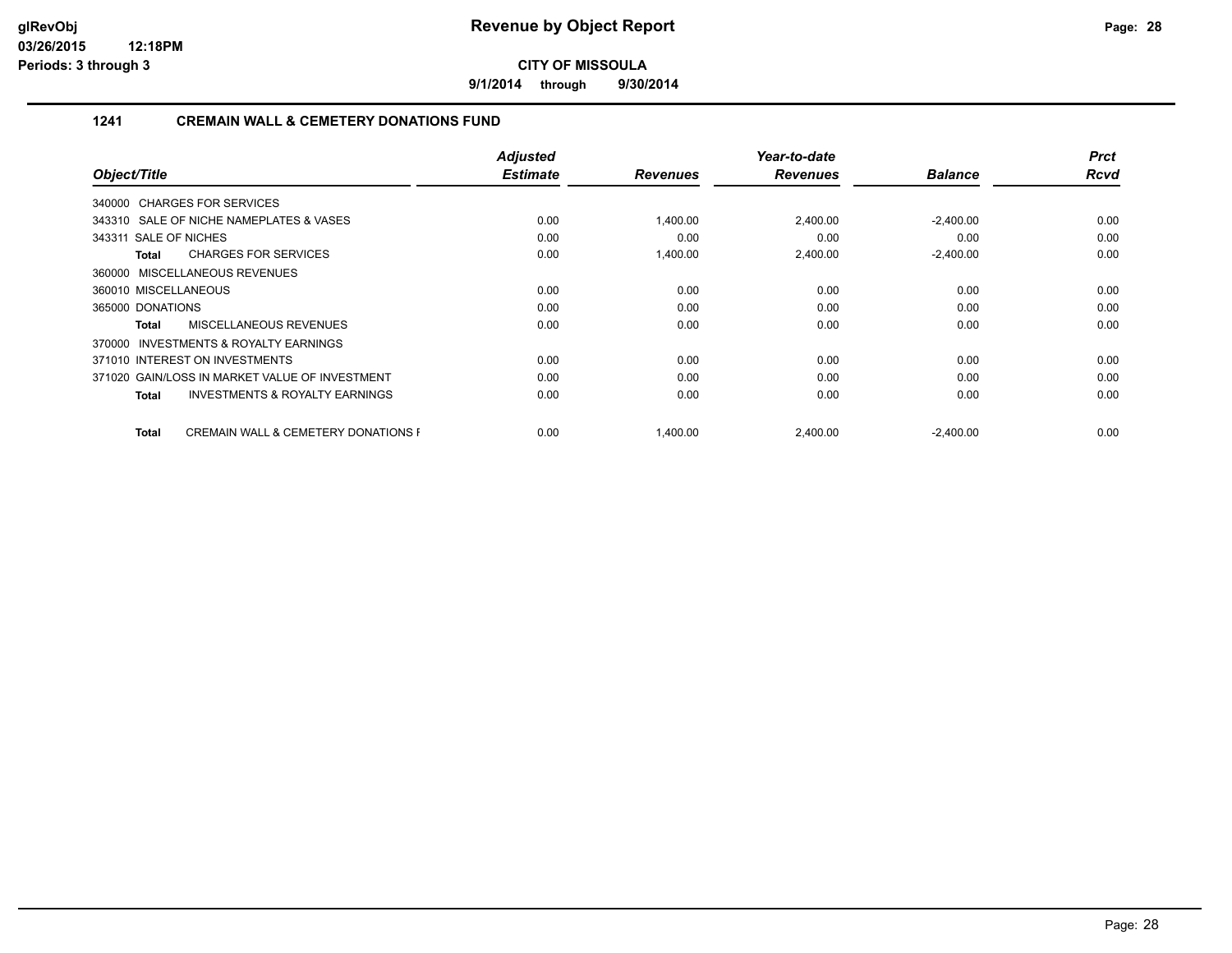**9/1/2014 through 9/30/2014**

## **1242 CEMETERY CARE FUND**

**1242 CEMETERY CARE FUND**

|                                                           | <b>Adjusted</b> |                 | Year-to-date    |                | <b>Prct</b> |
|-----------------------------------------------------------|-----------------|-----------------|-----------------|----------------|-------------|
| Object/Title                                              | <b>Estimate</b> | <b>Revenues</b> | <b>Revenues</b> | <b>Balance</b> | Rcvd        |
| 340000 CHARGES FOR SERVICES                               |                 |                 |                 |                |             |
| 343320 CEMETERY - SALE OF PLOTS                           | 0.00            | 0.00            | 3,150.00        | $-3,150.00$    | 0.00        |
| 343321 CEMETERY FOUNDATIONS                               | 0.00            | 1.440.00        | 1.975.00        | $-1.975.00$    | 0.00        |
| 343322 CEMETERY FLOWER CARE                               | 0.00            | 0.00            | 0.00            | 0.00           | 0.00        |
| 343323 CEMETERY - LINER INSTALL FEES                      | 0.00            | 1,400.00        | 4,300.00        | $-4,300.00$    | 0.00        |
| 343324 OTHER CEMETERY FEES                                | 0.00            | 150.00          | 450.00          | $-450.00$      | 0.00        |
| 343325 2ND INTERMENT RIGHT                                | 0.00            | 800.00          | 1.400.00        | $-1,400.00$    | 0.00        |
| 343340 CEMETERY - OPENINGS & CLOSINGS                     | 0.00            | 1,925.00        | 4,825.00        | $-4,825.00$    | 0.00        |
| 343350 CEMETERY CARE, FEES                                | 75,000.00       | 0.00            | 0.00            | 75,000.00      | 0.00        |
| <b>CHARGES FOR SERVICES</b><br><b>Total</b>               | 75,000.00       | 5,715.00        | 16,100.00       | 58,900.00      | 21.47       |
| 360000 MISCELLANEOUS REVENUES                             |                 |                 |                 |                |             |
| 360010 MISCELLANEOUS                                      | 0.00            | 0.00            | 0.00            | 0.00           | 0.00        |
| MISCELLANEOUS REVENUES<br><b>Total</b>                    | 0.00            | 0.00            | 0.00            | 0.00           | 0.00        |
| <b>INVESTMENTS &amp; ROYALTY EARNINGS</b><br>370000       |                 |                 |                 |                |             |
| 371010 INTEREST ON INVESTMENTS                            | 0.00            | 0.00            | 0.00            | 0.00           | 0.00        |
| 371020 GAIN/LOSS IN MARKET VALUE OF INVESTMENTS           | 0.00            | 0.00            | 0.00            | 0.00           | 0.00        |
| <b>INVESTMENTS &amp; ROYALTY EARNINGS</b><br><b>Total</b> | 0.00            | 0.00            | 0.00            | 0.00           | 0.00        |
| 380000 OTHER FINANCING SOURCES                            |                 |                 |                 |                |             |
| 382010 SALE OF FIXED ASSETS                               | 0.00            | 0.00            | 0.00            | 0.00           | 0.00        |
| OTHER FINANCING SOURCES<br><b>Total</b>                   | 0.00            | 0.00            | 0.00            | 0.00           | 0.00        |
| <b>CEMETERY CARE FUND</b><br><b>Total</b>                 | 75.000.00       | 5,715.00        | 16.100.00       | 58,900.00      | 21.47       |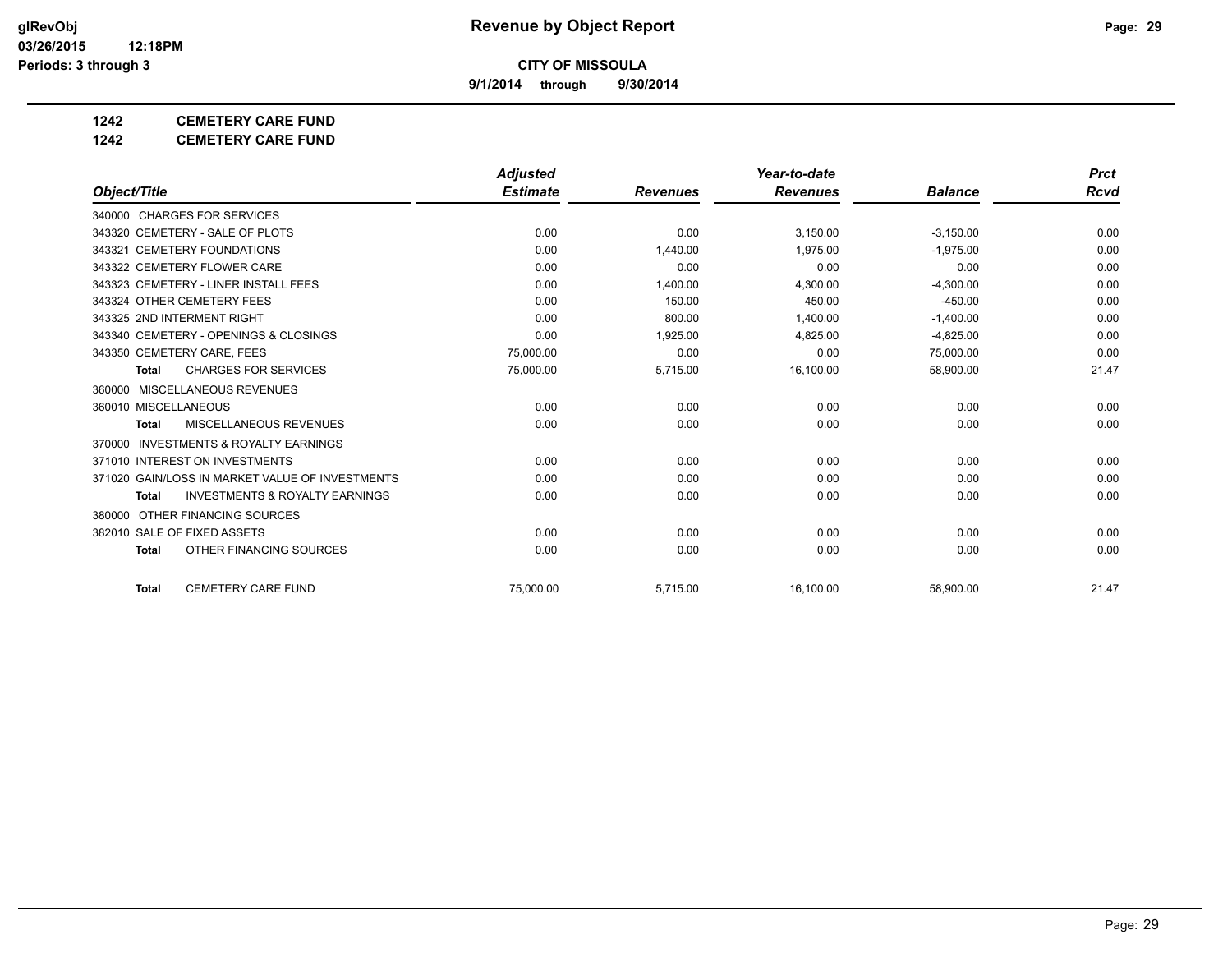**9/1/2014 through 9/30/2014**

#### **1242 CEMETERY CARE FUND**

|                                                           | <b>Adjusted</b> |                 | Year-to-date    |                | <b>Prct</b> |
|-----------------------------------------------------------|-----------------|-----------------|-----------------|----------------|-------------|
| Object/Title                                              | <b>Estimate</b> | <b>Revenues</b> | <b>Revenues</b> | <b>Balance</b> | <b>Rcvd</b> |
| 340000 CHARGES FOR SERVICES                               |                 |                 |                 |                |             |
| 343320 CEMETERY - SALE OF PLOTS                           | 0.00            | 0.00            | 3,150.00        | $-3,150.00$    | 0.00        |
| 343321 CEMETERY FOUNDATIONS                               | 0.00            | 1,440.00        | 1,975.00        | $-1,975.00$    | 0.00        |
| 343322 CEMETERY FLOWER CARE                               | 0.00            | 0.00            | 0.00            | 0.00           | 0.00        |
| 343323 CEMETERY - LINER INSTALL FEES                      | 0.00            | 1,400.00        | 4,300.00        | $-4,300.00$    | 0.00        |
| 343324 OTHER CEMETERY FEES                                | 0.00            | 150.00          | 450.00          | $-450.00$      | 0.00        |
| 343325 2ND INTERMENT RIGHT                                | 0.00            | 800.00          | 1,400.00        | $-1,400.00$    | 0.00        |
| 343340 CEMETERY - OPENINGS & CLOSINGS                     | 0.00            | 1,925.00        | 4,825.00        | $-4,825.00$    | 0.00        |
| 343350 CEMETERY CARE, FEES                                | 75,000.00       | 0.00            | 0.00            | 75,000.00      | 0.00        |
| <b>CHARGES FOR SERVICES</b><br><b>Total</b>               | 75,000.00       | 5,715.00        | 16,100.00       | 58,900.00      | 21.47       |
| 360000 MISCELLANEOUS REVENUES                             |                 |                 |                 |                |             |
| 360010 MISCELLANEOUS                                      | 0.00            | 0.00            | 0.00            | 0.00           | 0.00        |
| <b>MISCELLANEOUS REVENUES</b><br><b>Total</b>             | 0.00            | 0.00            | 0.00            | 0.00           | 0.00        |
| <b>INVESTMENTS &amp; ROYALTY EARNINGS</b><br>370000       |                 |                 |                 |                |             |
| 371010 INTEREST ON INVESTMENTS                            | 0.00            | 0.00            | 0.00            | 0.00           | 0.00        |
| 371020 GAIN/LOSS IN MARKET VALUE OF INVESTMENT            | 0.00            | 0.00            | 0.00            | 0.00           | 0.00        |
| <b>INVESTMENTS &amp; ROYALTY EARNINGS</b><br><b>Total</b> | 0.00            | 0.00            | 0.00            | 0.00           | 0.00        |
| 380000 OTHER FINANCING SOURCES                            |                 |                 |                 |                |             |
| 382010 SALE OF FIXED ASSETS                               | 0.00            | 0.00            | 0.00            | 0.00           | 0.00        |
| OTHER FINANCING SOURCES<br><b>Total</b>                   | 0.00            | 0.00            | 0.00            | 0.00           | 0.00        |
| <b>CEMETERY CARE FUND</b><br><b>Total</b>                 | 75.000.00       | 5,715.00        | 16,100.00       | 58,900.00      | 21.47       |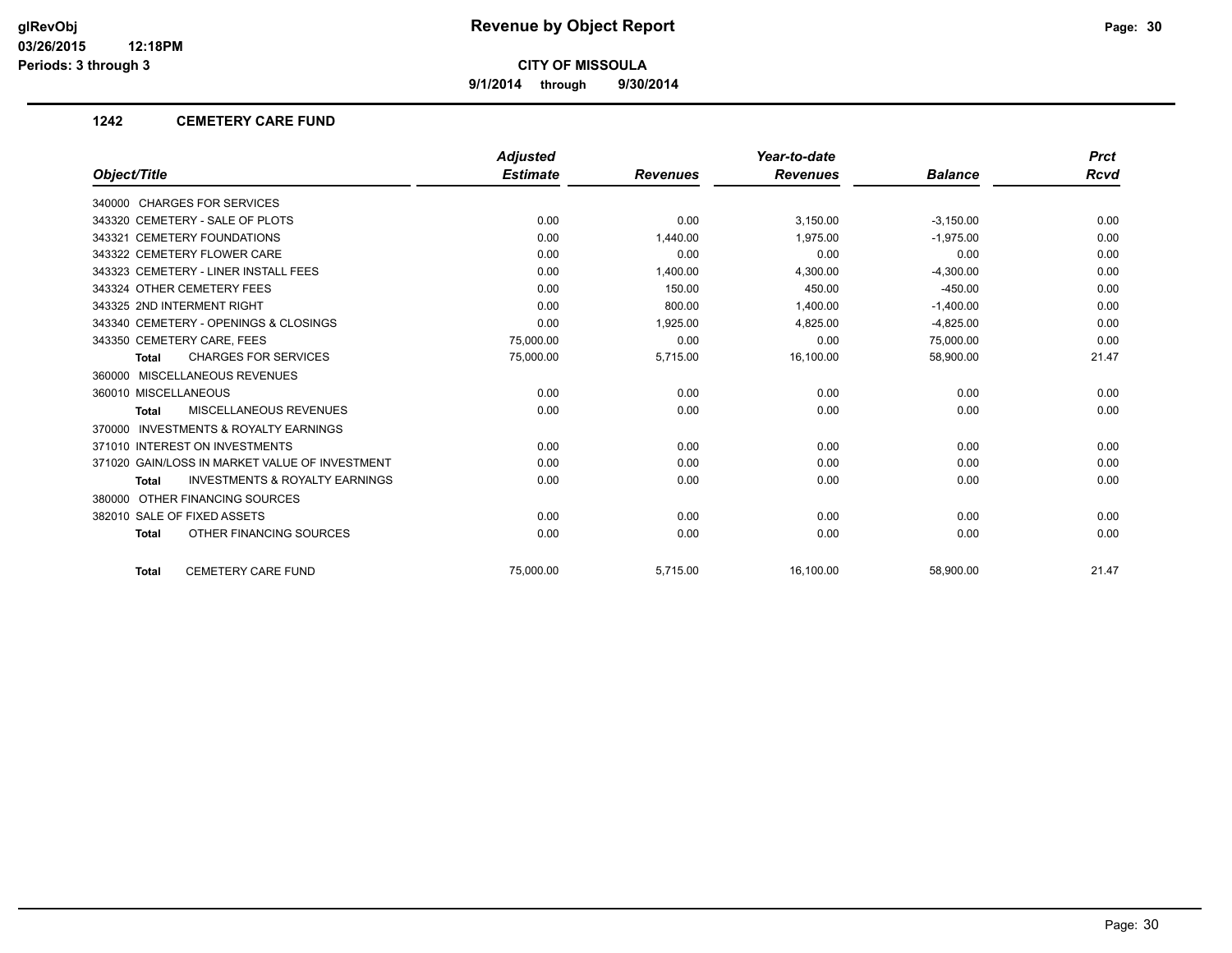**9/1/2014 through 9/30/2014**

## **1243 CEMETERY MEMORIAL FUND**

**1243 CEMETERY MEMORIAL FUND**

|                      |                                                 | <b>Adjusted</b> |                 | Year-to-date    |                | <b>Prct</b> |
|----------------------|-------------------------------------------------|-----------------|-----------------|-----------------|----------------|-------------|
| Object/Title         |                                                 | <b>Estimate</b> | <b>Revenues</b> | <b>Revenues</b> | <b>Balance</b> | <b>Rcvd</b> |
|                      | 360000 MISCELLANEOUS REVENUES                   |                 |                 |                 |                |             |
| 360010 MISCELLANEOUS |                                                 | 0.00            | 0.00            | 0.00            | 0.00           | 0.00        |
| 365000 DONATIONS     |                                                 | 1.500.00        | 0.00            | 0.00            | 1.500.00       | 0.00        |
| Total                | MISCELLANEOUS REVENUES                          | 1.500.00        | 0.00            | 0.00            | 1.500.00       | 0.00        |
|                      | 370000 INVESTMENTS & ROYALTY EARNINGS           |                 |                 |                 |                |             |
|                      | 371010 INTEREST ON INVESTMENTS                  | 0.00            | 0.00            | 0.00            | 0.00           | 0.00        |
|                      | 371020 GAIN/LOSS IN MARKET VALUE OF INVESTMENTS | 0.00            | 0.00            | 0.00            | 0.00           | 0.00        |
| Total                | INVESTMENTS & ROYALTY EARNINGS                  | 0.00            | 0.00            | 0.00            | 0.00           | 0.00        |
| Total                | <b>CEMETERY MEMORIAL FUND</b>                   | 1.500.00        | 0.00            | 0.00            | 1.500.00       | 0.00        |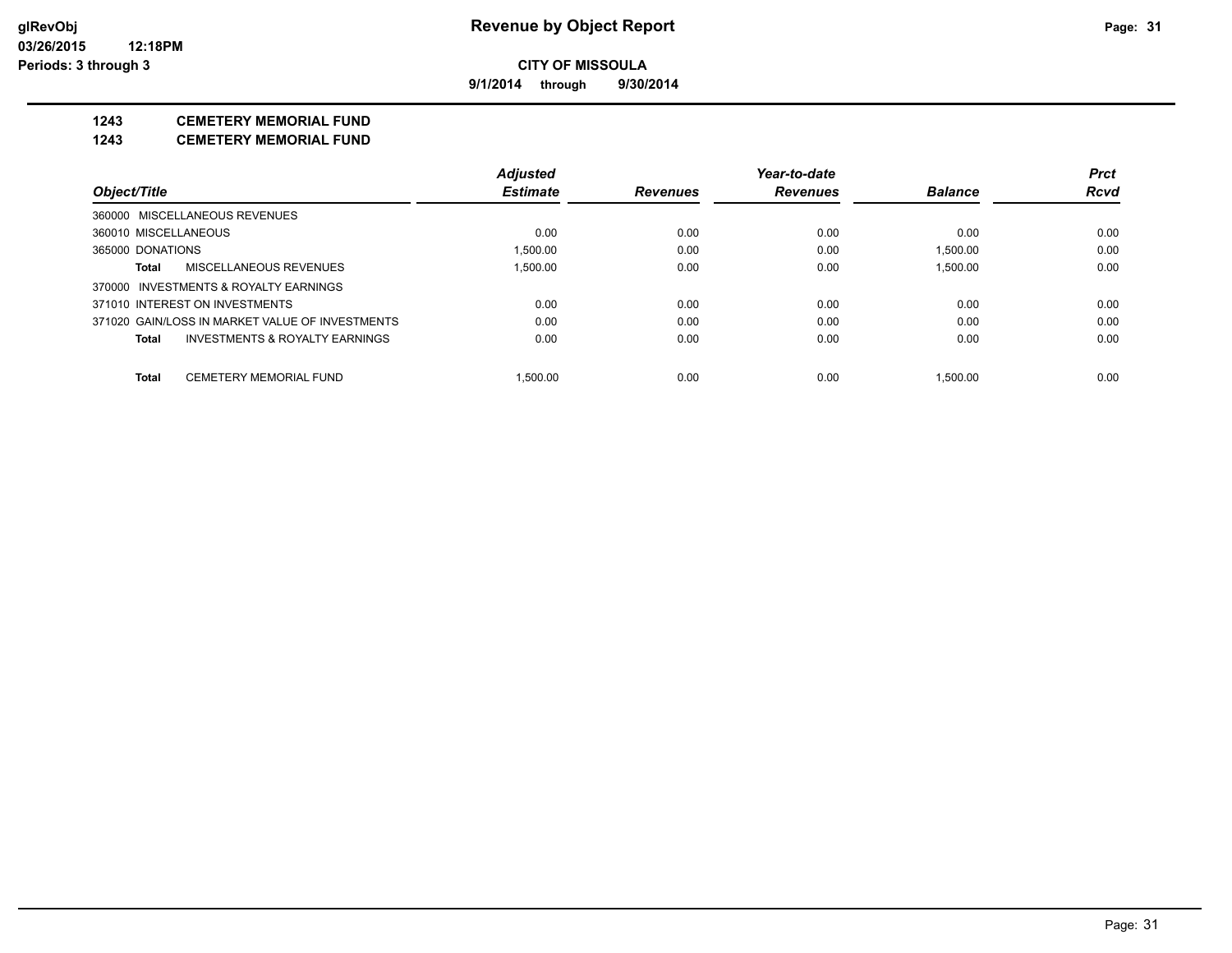**9/1/2014 through 9/30/2014**

### **1243 CEMETERY MEMORIAL FUND**

|                      |                                                | <b>Adjusted</b> |                 | Year-to-date    |                | <b>Prct</b> |
|----------------------|------------------------------------------------|-----------------|-----------------|-----------------|----------------|-------------|
| Object/Title         |                                                | <b>Estimate</b> | <b>Revenues</b> | <b>Revenues</b> | <b>Balance</b> | <b>Rcvd</b> |
|                      | 360000 MISCELLANEOUS REVENUES                  |                 |                 |                 |                |             |
| 360010 MISCELLANEOUS |                                                | 0.00            | 0.00            | 0.00            | 0.00           | 0.00        |
| 365000 DONATIONS     |                                                | 1.500.00        | 0.00            | 0.00            | 1.500.00       | 0.00        |
| Total                | MISCELLANEOUS REVENUES                         | 1.500.00        | 0.00            | 0.00            | 1.500.00       | 0.00        |
|                      | 370000 INVESTMENTS & ROYALTY EARNINGS          |                 |                 |                 |                |             |
|                      | 371010 INTEREST ON INVESTMENTS                 | 0.00            | 0.00            | 0.00            | 0.00           | 0.00        |
|                      | 371020 GAIN/LOSS IN MARKET VALUE OF INVESTMENT | 0.00            | 0.00            | 0.00            | 0.00           | 0.00        |
| Total                | <b>INVESTMENTS &amp; ROYALTY EARNINGS</b>      | 0.00            | 0.00            | 0.00            | 0.00           | 0.00        |
| <b>Total</b>         | CEMETERY MEMORIAL FUND                         | .500.00         | 0.00            | 0.00            | 1.500.00       | 0.00        |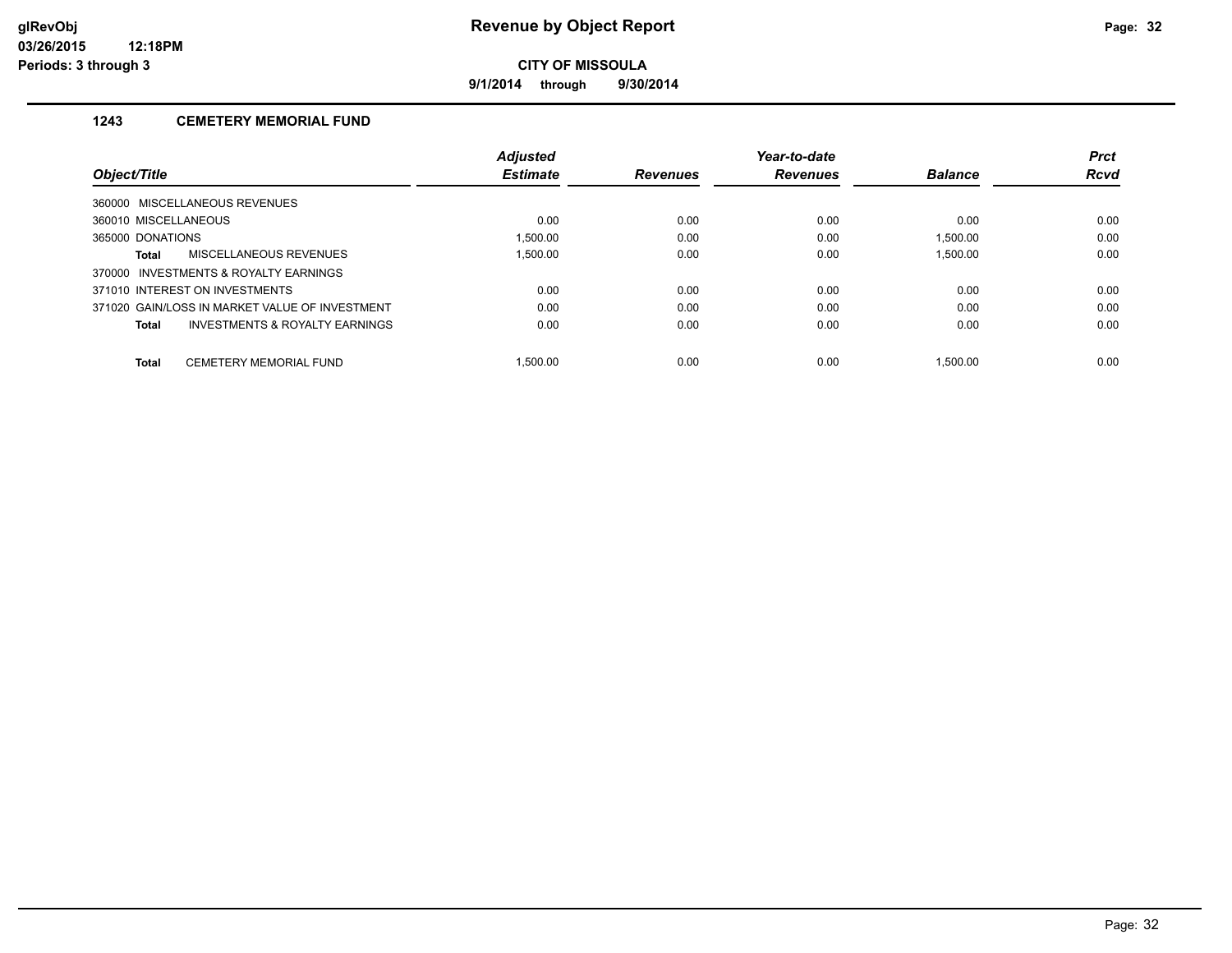**9/1/2014 through 9/30/2014**

**1265 TITLE 1 PROJECTS FUND**

**1265 TITLE 1 PROJECTS FUND**

|                         |                                           | <b>Adjusted</b> |                 | Year-to-date    |                | <b>Prct</b> |
|-------------------------|-------------------------------------------|-----------------|-----------------|-----------------|----------------|-------------|
| Object/Title            |                                           | <b>Estimate</b> | <b>Revenues</b> | <b>Revenues</b> | <b>Balance</b> | Rcvd        |
|                         | 360000 MISCELLANEOUS REVENUES             |                 |                 |                 |                |             |
| 360010 MISCELLANEOUS    |                                           | 0.00            | 0.00            | 0.00            | 0.00           | 0.00        |
| Total                   | MISCELLANEOUS REVENUES                    | 0.00            | 0.00            | 0.00            | 0.00           | 0.00        |
|                         | 370000 INVESTMENTS & ROYALTY EARNINGS     |                 |                 |                 |                |             |
|                         | 371010 INTEREST ON INVESTMENTS            | 0.00            | 0.00            | 0.00            | 0.00           | 0.00        |
|                         | 373002 LOAN REPAYMENT - FAMILY SERVICES   | 20.000.00       | 0.00            | 0.00            | 20.000.00      | 0.00        |
| 373006 BURNS ST COMMONS |                                           | 0.00            | 40.000.00       | 40.000.00       | $-40.000.00$   | 0.00        |
| Total                   | <b>INVESTMENTS &amp; ROYALTY EARNINGS</b> | 20,000.00       | 40,000.00       | 40.000.00       | $-20.000.00$   | 200.00      |
| Total                   | TITLE 1 PROJECTS FUND                     | 20.000.00       | 40.000.00       | 40.000.00       | $-20.000.00$   | 200.00      |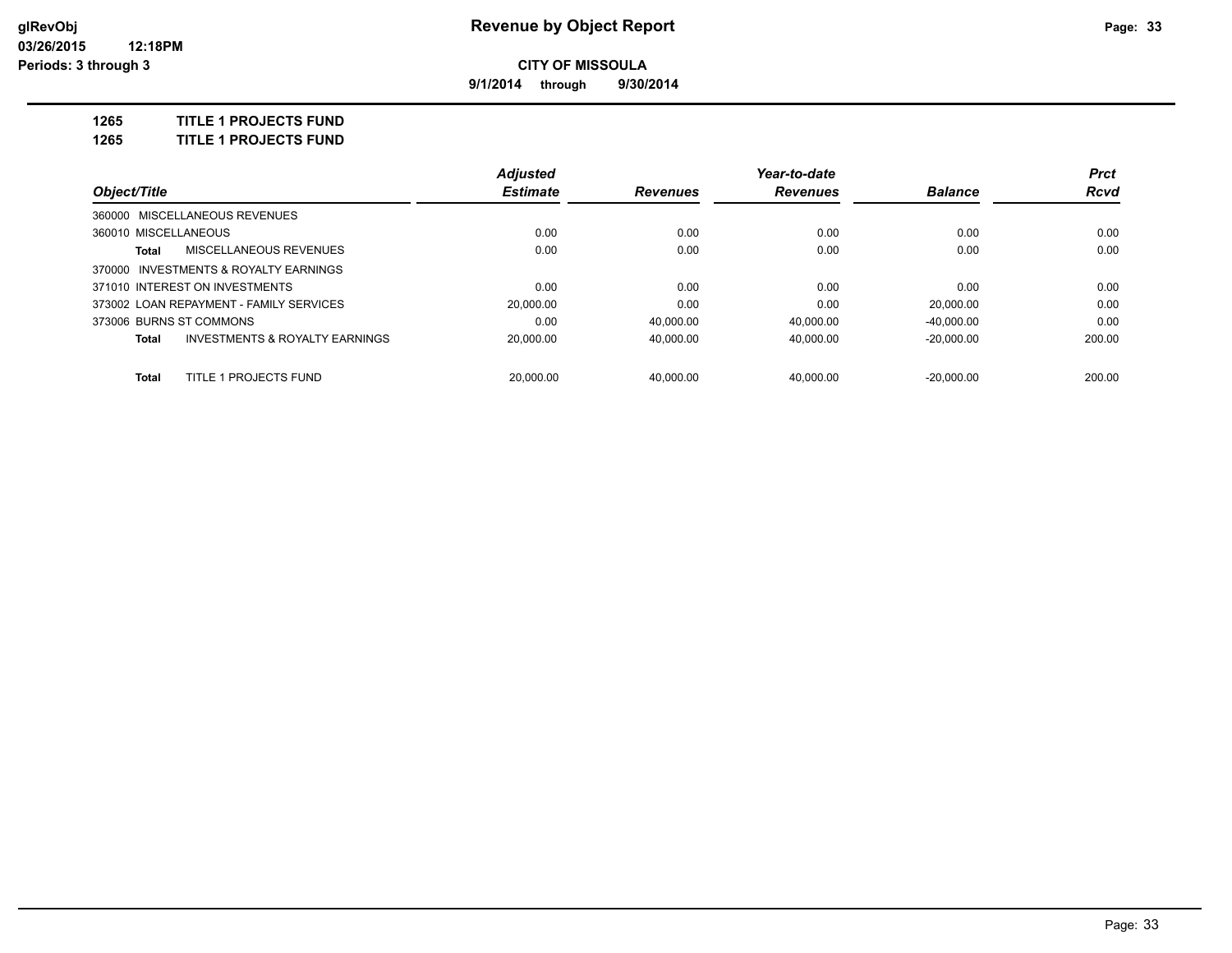**9/1/2014 through 9/30/2014**

## **1265 TITLE 1 PROJECTS FUND**

| Object/Title                            | <b>Adjusted</b> |                 | Year-to-date    |                | <b>Prct</b> |
|-----------------------------------------|-----------------|-----------------|-----------------|----------------|-------------|
|                                         | <b>Estimate</b> | <b>Revenues</b> | <b>Revenues</b> | <b>Balance</b> | <b>Rcvd</b> |
| 360000 MISCELLANEOUS REVENUES           |                 |                 |                 |                |             |
| 360010 MISCELLANEOUS                    | 0.00            | 0.00            | 0.00            | 0.00           | 0.00        |
| MISCELLANEOUS REVENUES<br><b>Total</b>  | 0.00            | 0.00            | 0.00            | 0.00           | 0.00        |
| 370000 INVESTMENTS & ROYALTY EARNINGS   |                 |                 |                 |                |             |
| 371010 INTEREST ON INVESTMENTS          | 0.00            | 0.00            | 0.00            | 0.00           | 0.00        |
| 373002 LOAN REPAYMENT - FAMILY SERVICES | 20,000.00       | 0.00            | 0.00            | 20,000.00      | 0.00        |
| 373006 BURNS ST COMMONS                 | 0.00            | 40.000.00       | 40.000.00       | $-40.000.00$   | 0.00        |
| INVESTMENTS & ROYALTY EARNINGS<br>Total | 20.000.00       | 40.000.00       | 40.000.00       | $-20.000.00$   | 200.00      |
| TITLE 1 PROJECTS FUND<br><b>Total</b>   | 20.000.00       | 40.000.00       | 40.000.00       | $-20.000.00$   | 200.00      |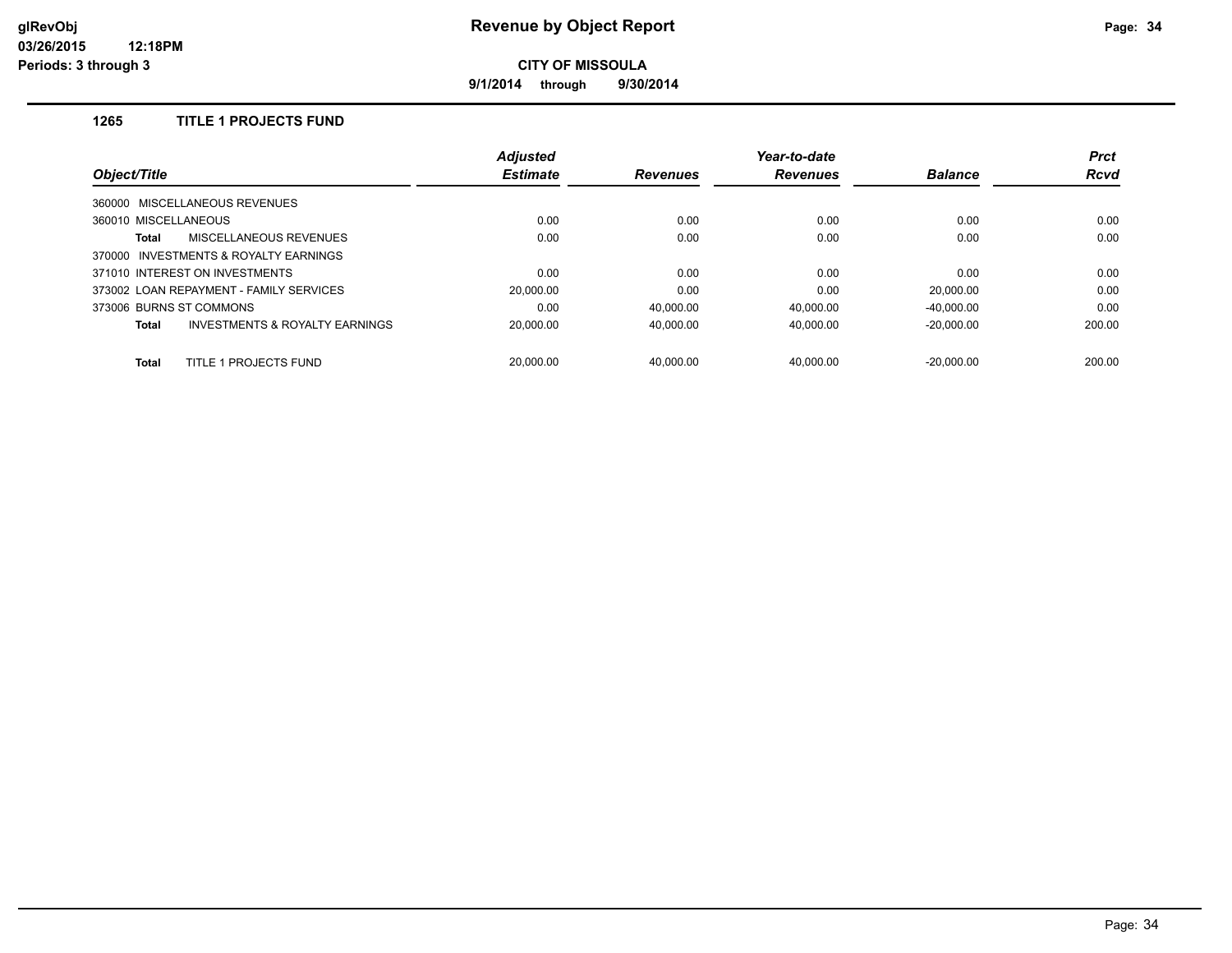**9/1/2014 through 9/30/2014**

#### **1396 PROGRAM INCOME REVOLVING LOAN PROGRAM 1396 PROGRAM INCOME REVOLVING LOAN PROGRAM**

| Object/Title                                              | <b>Adjusted</b> |                 | Year-to-date<br><b>Revenues</b> | <b>Balance</b> | <b>Prct</b><br>Rcvd |
|-----------------------------------------------------------|-----------------|-----------------|---------------------------------|----------------|---------------------|
|                                                           | <b>Estimate</b> | <b>Revenues</b> |                                 |                |                     |
| <b>INTERGOVERNMENTAL REVENUES</b><br>330000               |                 |                 |                                 |                |                     |
| 331010 ENTITLEMENT - CDBG                                 | 0.00            | 0.00            | 0.00                            | 0.00           | 0.00                |
| 331037 ELOCAL.COM LOAN REPAYMENT                          | 0.00            | 0.00            | 0.00                            | 0.00           | 0.00                |
| <b>INTERGOVERNMENTAL REVENUES</b><br><b>Total</b>         | 0.00            | 0.00            | 0.00                            | 0.00           | 0.00                |
| MISCELLANEOUS REVENUES<br>360000                          |                 |                 |                                 |                |                     |
| 360005 LOAN REPAYMENTS                                    | 0.00            | 0.00            | 0.00                            | 0.00           | 0.00                |
| 360010 MISCELLANEOUS                                      | 0.00            | 0.00            | 0.00                            | 0.00           | 0.00                |
| 360013 REPAYMENT OF SEWER GRANT                           | 7.000.00        | 2.060.00        | 2,060.00                        | 4,940.00       | 29.43               |
| 360014 REPAYMENT OF LOAN/MHA                              | 0.00            | 0.00            | 0.00                            | 0.00           | 0.00                |
| 361013 CLOSED GRANT REPAYMENTS                            | 0.00            | 0.00            | 0.00                            | 0.00           | 0.00                |
| <b>MISCELLANEOUS REVENUES</b><br><b>Total</b>             | 7,000.00        | 2,060.00        | 2,060.00                        | 4,940.00       | 29.43               |
| <b>INVESTMENTS &amp; ROYALTY EARNINGS</b><br>370000       |                 |                 |                                 |                |                     |
| 371010 INTEREST ON INVESTMENTS                            | 0.00            | 0.00            | 0.00                            | 0.00           | 0.00                |
| 371020 GAIN/LOSS IN MARKET VALUE OF INVESTMENTS           | 0.00            | 0.00            | 0.00                            | 0.00           | 0.00                |
| <b>INVESTMENTS &amp; ROYALTY EARNINGS</b><br><b>Total</b> | 0.00            | 0.00            | 0.00                            | 0.00           | 0.00                |
| OTHER FINANCING SOURCES<br>380000                         |                 |                 |                                 |                |                     |
| 383026 TRANS FR CDBG                                      | 0.00            | 0.00            | 0.00                            | 0.00           | 0.00                |
| OTHER FINANCING SOURCES<br><b>Total</b>                   | 0.00            | 0.00            | 0.00                            | 0.00           | 0.00                |
| PROGRAM INCOME REVOLVING LOAN PRO<br><b>Total</b>         | 7,000.00        | 2.060.00        | 2.060.00                        | 4.940.00       | 29.43               |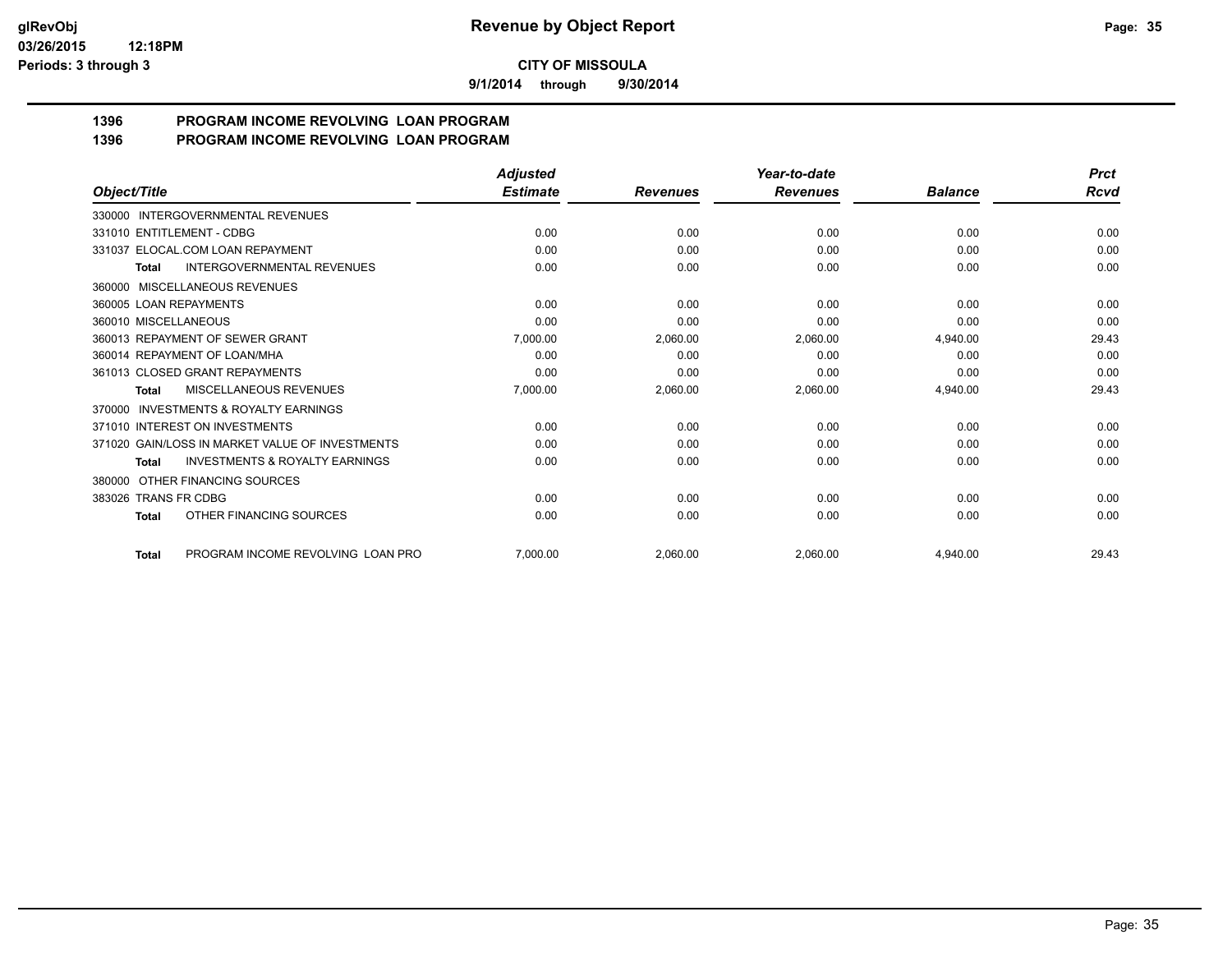**9/1/2014 through 9/30/2014**

### **1396 PROGRAM INCOME REVOLVING LOAN PROGRAM**

|                                                    | <b>Adjusted</b> |                 | Year-to-date<br><b>Revenues</b> | <b>Balance</b> | <b>Prct</b><br>Rcvd |
|----------------------------------------------------|-----------------|-----------------|---------------------------------|----------------|---------------------|
| Object/Title                                       | <b>Estimate</b> | <b>Revenues</b> |                                 |                |                     |
| 330000 INTERGOVERNMENTAL REVENUES                  |                 |                 |                                 |                |                     |
| 331010 ENTITLEMENT - CDBG                          | 0.00            | 0.00            | 0.00                            | 0.00           | 0.00                |
| 331037 ELOCAL.COM LOAN REPAYMENT                   | 0.00            | 0.00            | 0.00                            | 0.00           | 0.00                |
| <b>INTERGOVERNMENTAL REVENUES</b><br>Total         | 0.00            | 0.00            | 0.00                            | 0.00           | 0.00                |
| 360000 MISCELLANEOUS REVENUES                      |                 |                 |                                 |                |                     |
| 360005 LOAN REPAYMENTS                             | 0.00            | 0.00            | 0.00                            | 0.00           | 0.00                |
| 360010 MISCELLANEOUS                               | 0.00            | 0.00            | 0.00                            | 0.00           | 0.00                |
| 360013 REPAYMENT OF SEWER GRANT                    | 7,000.00        | 2,060.00        | 2,060.00                        | 4,940.00       | 29.43               |
| 360014 REPAYMENT OF LOAN/MHA                       | 0.00            | 0.00            | 0.00                            | 0.00           | 0.00                |
| 361013 CLOSED GRANT REPAYMENTS                     | 0.00            | 0.00            | 0.00                            | 0.00           | 0.00                |
| <b>MISCELLANEOUS REVENUES</b><br>Total             | 7,000.00        | 2,060.00        | 2,060.00                        | 4,940.00       | 29.43               |
| INVESTMENTS & ROYALTY EARNINGS<br>370000           |                 |                 |                                 |                |                     |
| 371010 INTEREST ON INVESTMENTS                     | 0.00            | 0.00            | 0.00                            | 0.00           | 0.00                |
| 371020 GAIN/LOSS IN MARKET VALUE OF INVESTMENT     | 0.00            | 0.00            | 0.00                            | 0.00           | 0.00                |
| <b>INVESTMENTS &amp; ROYALTY EARNINGS</b><br>Total | 0.00            | 0.00            | 0.00                            | 0.00           | 0.00                |
| OTHER FINANCING SOURCES<br>380000                  |                 |                 |                                 |                |                     |
| 383026 TRANS FR CDBG                               | 0.00            | 0.00            | 0.00                            | 0.00           | 0.00                |
| OTHER FINANCING SOURCES<br>Total                   | 0.00            | 0.00            | 0.00                            | 0.00           | 0.00                |
| PROGRAM INCOME REVOLVING LOAN PRC<br>Total         | 7.000.00        | 2.060.00        | 2.060.00                        | 4.940.00       | 29.43               |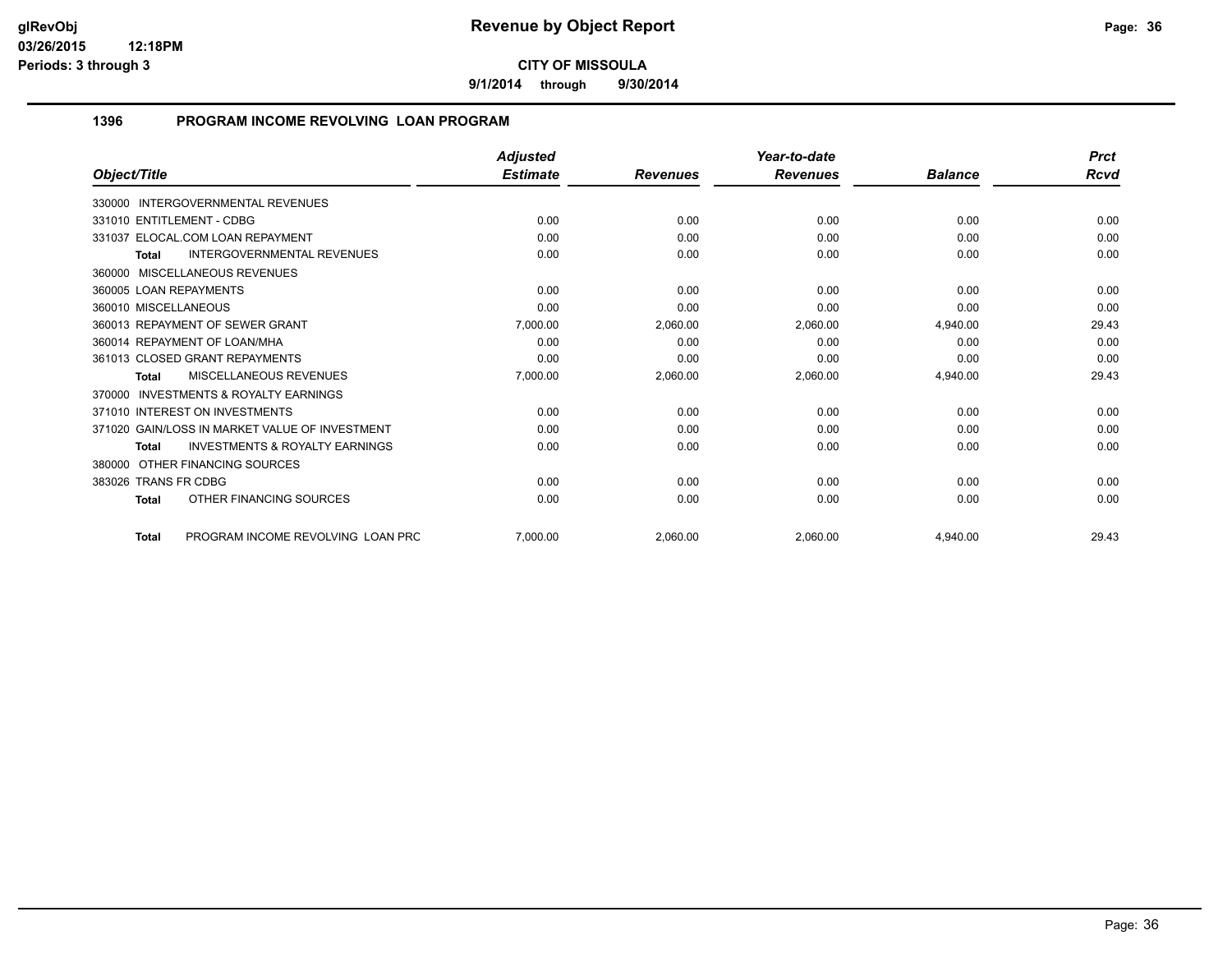**9/1/2014 through 9/30/2014**

#### **1397 STATE HOME PROGRAM INCOME**

**1397 STATE HOME PROGRAM INCOME**

|                                                           | <b>Adjusted</b> |                 | Year-to-date    |                | Prct |
|-----------------------------------------------------------|-----------------|-----------------|-----------------|----------------|------|
| Object/Title                                              | <b>Estimate</b> | <b>Revenues</b> | <b>Revenues</b> | <b>Balance</b> | Rcvd |
| 330000 INTERGOVERNMENTAL REVENUES                         |                 |                 |                 |                |      |
| 331003 STATE HOME PROGRAM INCOME                          | 186.489.00      | 0.00            | 0.00            | 186.489.00     | 0.00 |
| INTERGOVERNMENTAL REVENUES<br><b>Total</b>                | 186.489.00      | 0.00            | 0.00            | 186.489.00     | 0.00 |
| 370000 INVESTMENTS & ROYALTY EARNINGS                     |                 |                 |                 |                |      |
| 371010 INTEREST ON INVESTMENTS                            | 0.00            | 0.00            | 0.00            | 0.00           | 0.00 |
| <b>INVESTMENTS &amp; ROYALTY EARNINGS</b><br><b>Total</b> | 0.00            | 0.00            | 0.00            | 0.00           | 0.00 |
| STATE HOME PROGRAM INCOME<br><b>Total</b>                 | 186.489.00      | 0.00            | 0.00            | 186.489.00     | 0.00 |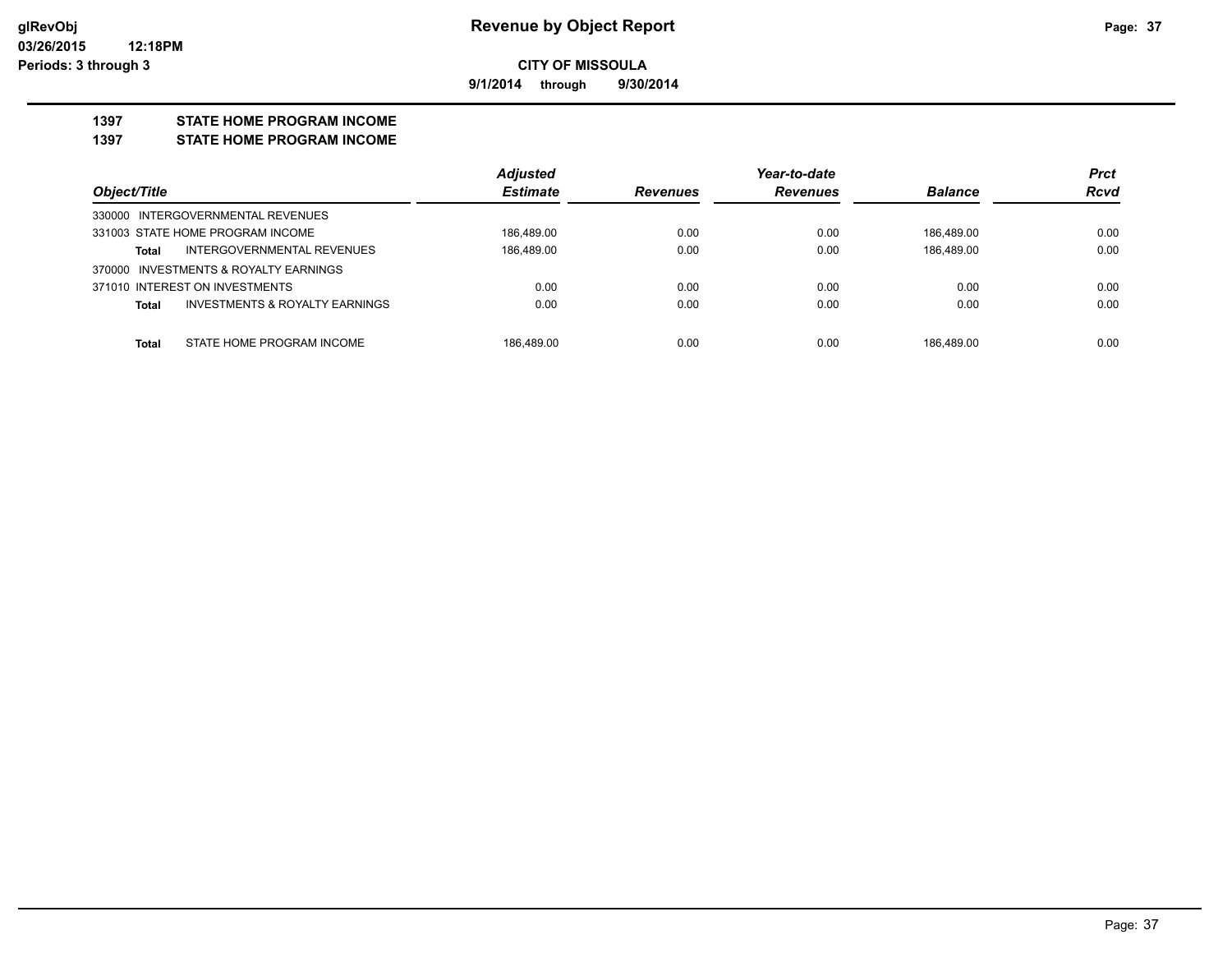**9/1/2014 through 9/30/2014**

### **1397 STATE HOME PROGRAM INCOME**

| Object/Title |                                           | <b>Adjusted</b><br><b>Estimate</b> | <b>Revenues</b> | Year-to-date<br><b>Revenues</b> | <b>Balance</b> | <b>Prct</b><br><b>Rcvd</b> |
|--------------|-------------------------------------------|------------------------------------|-----------------|---------------------------------|----------------|----------------------------|
|              |                                           |                                    |                 |                                 |                |                            |
|              | 330000 INTERGOVERNMENTAL REVENUES         |                                    |                 |                                 |                |                            |
|              | 331003 STATE HOME PROGRAM INCOME          | 186.489.00                         | 0.00            | 0.00                            | 186.489.00     | 0.00                       |
| Total        | INTERGOVERNMENTAL REVENUES                | 186,489.00                         | 0.00            | 0.00                            | 186,489.00     | 0.00                       |
|              | 370000 INVESTMENTS & ROYALTY EARNINGS     |                                    |                 |                                 |                |                            |
|              | 371010 INTEREST ON INVESTMENTS            | 0.00                               | 0.00            | 0.00                            | 0.00           | 0.00                       |
| Total        | <b>INVESTMENTS &amp; ROYALTY EARNINGS</b> | 0.00                               | 0.00            | 0.00                            | 0.00           | 0.00                       |
| <b>Total</b> | STATE HOME PROGRAM INCOME                 | 186.489.00                         | 0.00            | 0.00                            | 186.489.00     | 0.00                       |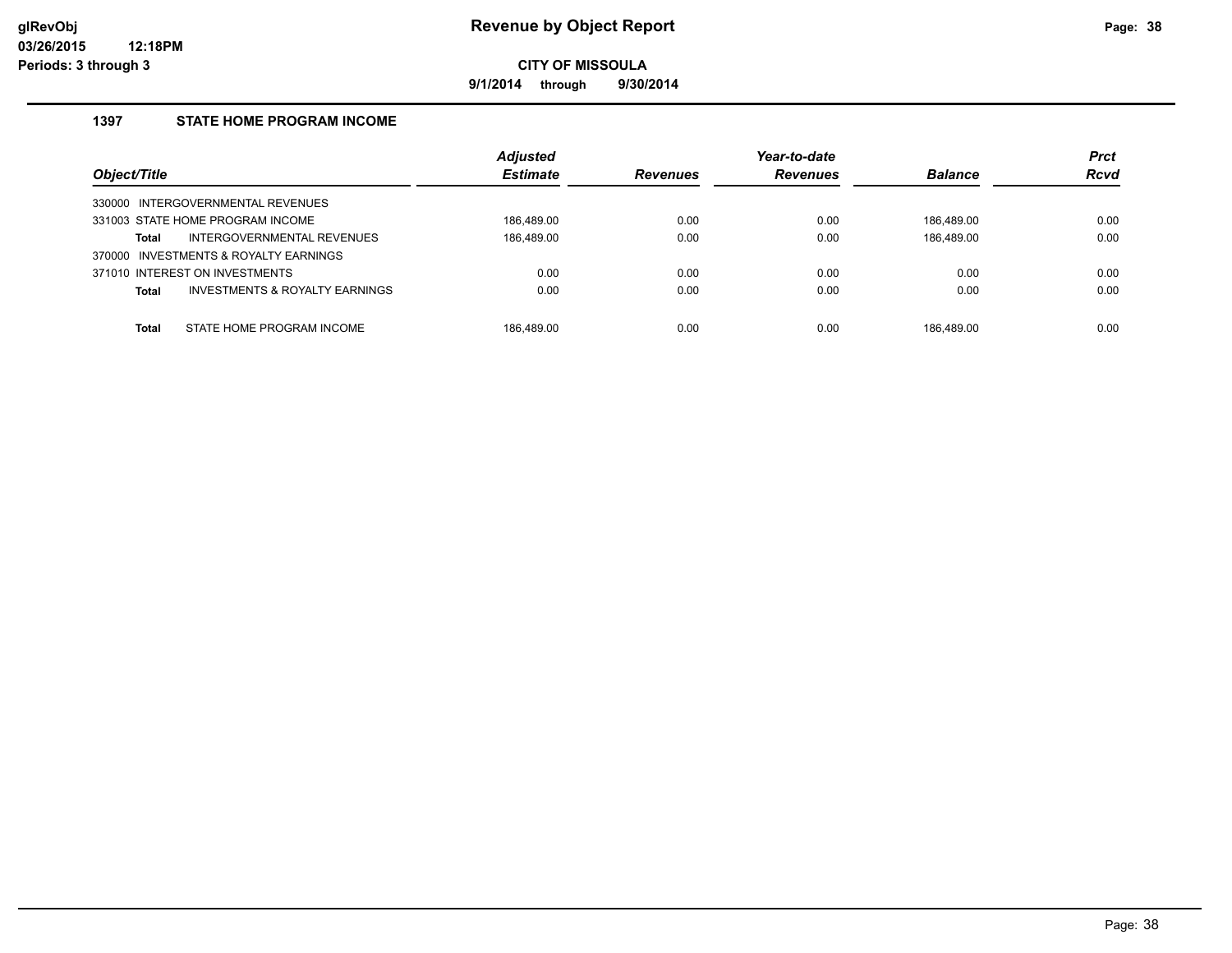**9/1/2014 through 9/30/2014**

**2250 PLANNING FUND**

**2250 PLANNING FUND**

|                                                           | <b>Adjusted</b> |                 | Year-to-date    |                | <b>Prct</b> |
|-----------------------------------------------------------|-----------------|-----------------|-----------------|----------------|-------------|
| Object/Title                                              | <b>Estimate</b> | <b>Revenues</b> | <b>Revenues</b> | <b>Balance</b> | <b>Rcvd</b> |
| 330000 INTERGOVERNMENTAL REVENUES                         |                 |                 |                 |                |             |
| 331054 FHWA PL GRANT                                      | 0.00            | 0.00            | 0.00            | 0.00           | 0.00        |
| 331055 FTA GRANT                                          | 0.00            | 0.00            | 0.00            | 0.00           | 0.00        |
| 331056 MDT FEDERAL CMAQ                                   | 0.00            | 0.00            | 0.00            | 0.00           | 0.00        |
| 331057 TRANSIT-MUTD CMAQ                                  | 0.00            | 0.00            | 0.00            | 0.00           | 0.00        |
| 331170 HISTORICAL PRESERVATION GRANT                      | 5,500.00        | 0.00            | 0.00            | 5,500.00       | 0.00        |
| 336023 STATE CONTRIB. - PERS                              | 0.00            | 6.53            | 8.53            | $-8.53$        | 0.00        |
| 336030 COUNTY CONTRIBUTION                                | 0.00            | 0.00            | 0.00            | 0.00           | 0.00        |
| 338100 PLANNING MILLS PASSED THRU COUNTY                  | 329.157.00      | 0.00            | 0.00            | 329.157.00     | 0.00        |
| <b>INTERGOVERNMENTAL REVENUES</b><br><b>Total</b>         | 334,657.00      | 6.53            | 8.53            | 334,648.47     | 0.00        |
| MISCELLANEOUS REVENUES<br>360000                          |                 |                 |                 |                |             |
| 365016 LOCAL MATCH MDT                                    | 0.00            | 0.00            | 0.00            | 0.00           | 0.00        |
| 365017 LOCAL MATCH TRANSIT                                | 0.00            | 0.00            | 0.00            | 0.00           | 0.00        |
| MISCELLANEOUS REVENUES<br><b>Total</b>                    | 0.00            | 0.00            | 0.00            | 0.00           | 0.00        |
| <b>INVESTMENTS &amp; ROYALTY EARNINGS</b><br>370000       |                 |                 |                 |                |             |
| 371010 INTEREST ON INVESTMENTS                            | 0.00            | 0.00            | 0.00            | 0.00           | 0.00        |
| <b>INVESTMENTS &amp; ROYALTY EARNINGS</b><br><b>Total</b> | 0.00            | 0.00            | 0.00            | 0.00           | 0.00        |
| OTHER FINANCING SOURCES<br>380000                         |                 |                 |                 |                |             |
| 383000 OPERATING TRANSFERS                                | 0.00            | 0.00            | 0.00            | 0.00           | 0.00        |
| 383029 TRANS FR GENERAL                                   | 80,128.00       | 0.00            | 0.00            | 80,128.00      | 0.00        |
| OTHER FINANCING SOURCES<br><b>Total</b>                   | 80,128.00       | 0.00            | 0.00            | 80,128.00      | 0.00        |
|                                                           |                 |                 |                 |                |             |
| <b>PLANNING FUND</b><br><b>Total</b>                      | 414,785.00      | 6.53            | 8.53            | 414,776.47     | 0.00        |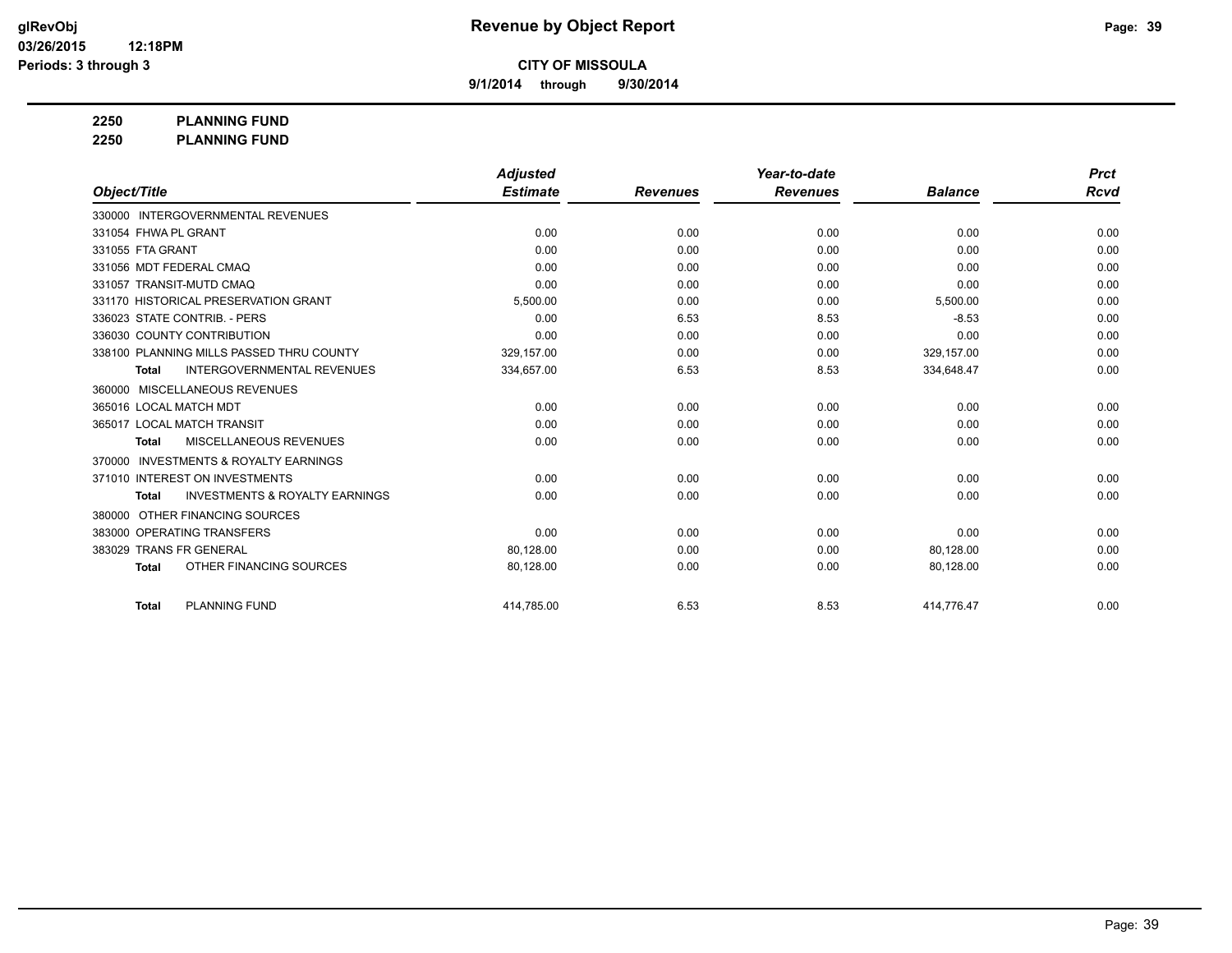**9/1/2014 through 9/30/2014**

#### **2250 PLANNING FUND**

|                                                           | <b>Adjusted</b> |                 | Year-to-date    |                | <b>Prct</b> |
|-----------------------------------------------------------|-----------------|-----------------|-----------------|----------------|-------------|
| Object/Title                                              | <b>Estimate</b> | <b>Revenues</b> | <b>Revenues</b> | <b>Balance</b> | Rcvd        |
| 330000 INTERGOVERNMENTAL REVENUES                         |                 |                 |                 |                |             |
| 331054 FHWA PL GRANT                                      | 0.00            | 0.00            | 0.00            | 0.00           | 0.00        |
| 331055 FTA GRANT                                          | 0.00            | 0.00            | 0.00            | 0.00           | 0.00        |
| 331056 MDT FEDERAL CMAQ                                   | 0.00            | 0.00            | 0.00            | 0.00           | 0.00        |
| 331057 TRANSIT-MUTD CMAQ                                  | 0.00            | 0.00            | 0.00            | 0.00           | 0.00        |
| 331170 HISTORICAL PRESERVATION GRANT                      | 5,500.00        | 0.00            | 0.00            | 5,500.00       | 0.00        |
| 336023 STATE CONTRIB. - PERS                              | 0.00            | 6.53            | 8.53            | $-8.53$        | 0.00        |
| 336030 COUNTY CONTRIBUTION                                | 0.00            | 0.00            | 0.00            | 0.00           | 0.00        |
| 338100 PLANNING MILLS PASSED THRU COUNTY                  | 329,157.00      | 0.00            | 0.00            | 329,157.00     | 0.00        |
| <b>INTERGOVERNMENTAL REVENUES</b><br><b>Total</b>         | 334,657.00      | 6.53            | 8.53            | 334,648.47     | 0.00        |
| 360000 MISCELLANEOUS REVENUES                             |                 |                 |                 |                |             |
| 365016 LOCAL MATCH MDT                                    | 0.00            | 0.00            | 0.00            | 0.00           | 0.00        |
| 365017 LOCAL MATCH TRANSIT                                | 0.00            | 0.00            | 0.00            | 0.00           | 0.00        |
| MISCELLANEOUS REVENUES<br><b>Total</b>                    | 0.00            | 0.00            | 0.00            | 0.00           | 0.00        |
| 370000 INVESTMENTS & ROYALTY EARNINGS                     |                 |                 |                 |                |             |
| 371010 INTEREST ON INVESTMENTS                            | 0.00            | 0.00            | 0.00            | 0.00           | 0.00        |
| <b>INVESTMENTS &amp; ROYALTY EARNINGS</b><br><b>Total</b> | 0.00            | 0.00            | 0.00            | 0.00           | 0.00        |
| 380000 OTHER FINANCING SOURCES                            |                 |                 |                 |                |             |
| 383000 OPERATING TRANSFERS                                | 0.00            | 0.00            | 0.00            | 0.00           | 0.00        |
| 383029 TRANS FR GENERAL                                   | 80.128.00       | 0.00            | 0.00            | 80,128.00      | 0.00        |
| OTHER FINANCING SOURCES<br><b>Total</b>                   | 80,128.00       | 0.00            | 0.00            | 80,128.00      | 0.00        |
| <b>PLANNING FUND</b><br><b>Total</b>                      | 414.785.00      | 6.53            | 8.53            | 414.776.47     | 0.00        |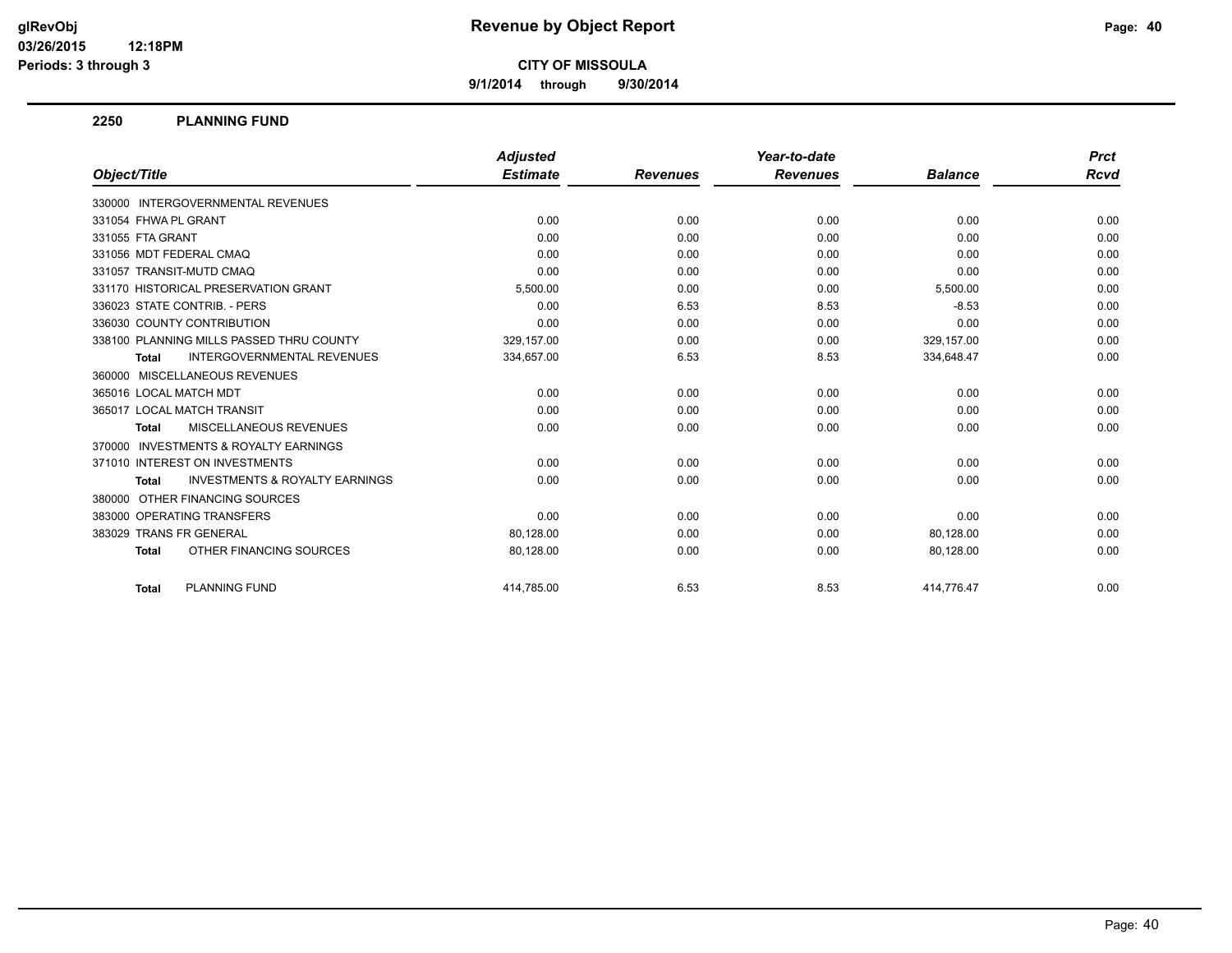**9/1/2014 through 9/30/2014**

#### **2310 PUBLIC SAFETY INFORMATION SYSTEMS 2310 PUBLIC SAFETY INFORMATION SYSTEMS**

#### *Object/Title Adjusted Estimate Revenues Year-to-date Revenues Balance Prct Rcvd* 330000 INTERGOVERNMENTAL REVENUES 330000 INTERGOVERNMENTAL REVENUES 12,000.00 12,000.00 150.00 **Total** INTERGOVERNMENTAL REVENUES 12,000.00 12,000.00 18,000.00 -6,000.00 150.00 360000 MISCELLANEOUS REVENUES 363000 ASSESSMENTS PAID 0.00 0.00 0.00 0.00 0.00 **Total** MISCELLANEOUS REVENUES 0.00 0.00 0.00 0.00 0.00 380000 OTHER FINANCING SOURCES 383029 TRANS FR GENERAL 12,000.00 0.00 0.00 12,000.00 0.00 **Total OTHER FINANCING SOURCES** 12,000.00 0.00 0.00 0.00 0.00 12,000.00 0.00 0.00 0.00 **Total** PUBLIC SAFETY INFORMATION SYSTEMS 24,000.00 12,000.00 18,000.00 6,000.00 75.00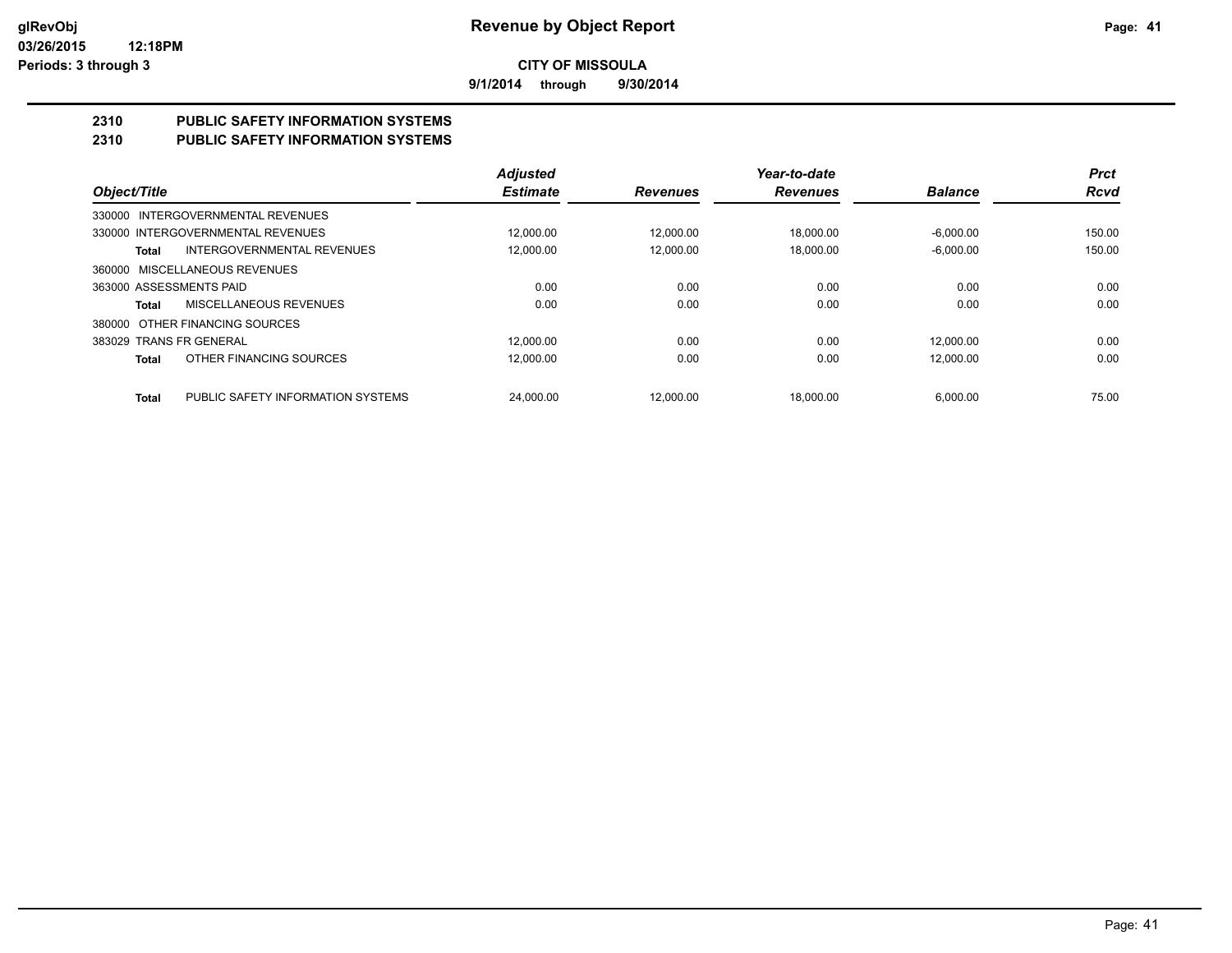**9/1/2014 through 9/30/2014**

### **2310 PUBLIC SAFETY INFORMATION SYSTEMS**

| Object/Title                                      | <b>Adjusted</b><br><b>Estimate</b> | <b>Revenues</b> | Year-to-date<br><b>Revenues</b> | <b>Balance</b> | <b>Prct</b><br><b>Rcvd</b> |
|---------------------------------------------------|------------------------------------|-----------------|---------------------------------|----------------|----------------------------|
| 330000 INTERGOVERNMENTAL REVENUES                 |                                    |                 |                                 |                |                            |
| 330000 INTERGOVERNMENTAL REVENUES                 | 12.000.00                          | 12.000.00       | 18.000.00                       | $-6.000.00$    | 150.00                     |
| INTERGOVERNMENTAL REVENUES<br><b>Total</b>        | 12.000.00                          | 12.000.00       | 18.000.00                       | $-6.000.00$    | 150.00                     |
| 360000 MISCELLANEOUS REVENUES                     |                                    |                 |                                 |                |                            |
| 363000 ASSESSMENTS PAID                           | 0.00                               | 0.00            | 0.00                            | 0.00           | 0.00                       |
| MISCELLANEOUS REVENUES<br><b>Total</b>            | 0.00                               | 0.00            | 0.00                            | 0.00           | 0.00                       |
| 380000 OTHER FINANCING SOURCES                    |                                    |                 |                                 |                |                            |
| 383029 TRANS FR GENERAL                           | 12.000.00                          | 0.00            | 0.00                            | 12.000.00      | 0.00                       |
| OTHER FINANCING SOURCES<br><b>Total</b>           | 12.000.00                          | 0.00            | 0.00                            | 12.000.00      | 0.00                       |
| PUBLIC SAFETY INFORMATION SYSTEMS<br><b>Total</b> | 24.000.00                          | 12.000.00       | 18.000.00                       | 6.000.00       | 75.00                      |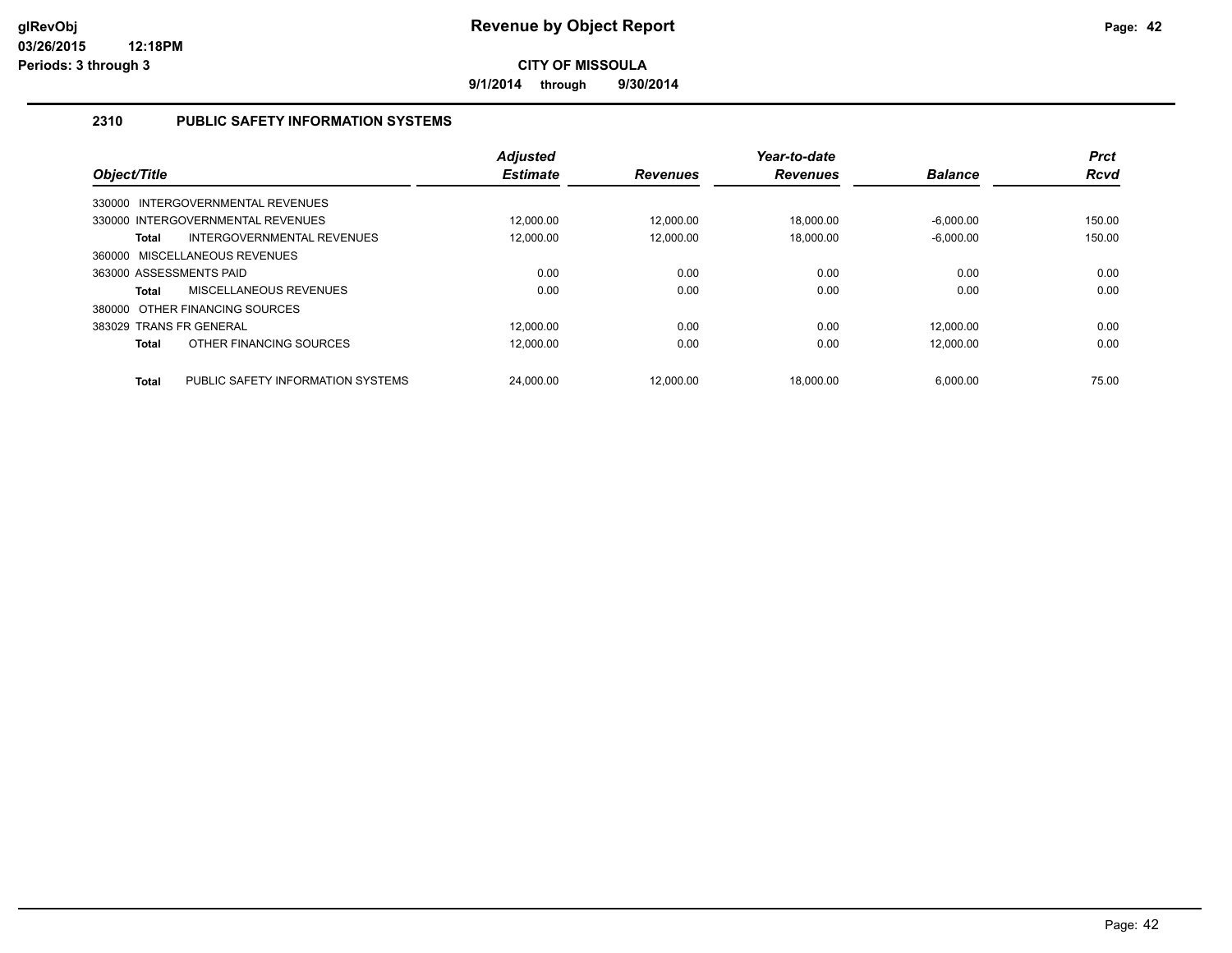**9/1/2014 through 9/30/2014**

**2321 IMPACT FEE FUND**

**2321 IMPACT FEE FUND**

|                                                           | <b>Adjusted</b> |                 | Year-to-date    |                | <b>Prct</b> |
|-----------------------------------------------------------|-----------------|-----------------|-----------------|----------------|-------------|
| Object/Title                                              | <b>Estimate</b> | <b>Revenues</b> | <b>Revenues</b> | <b>Balance</b> | Rcvd        |
| 340000 CHARGES FOR SERVICES                               |                 |                 |                 |                |             |
| 341032 IMPACT FEE CLEARING ACCOUNT                        | 900,000.00      | 62,990.17       | 264,838.25      | 635.161.75     | 29.43       |
| 341033 IMPACT FEES-PARKS SHARE                            | 0.00            | 0.00            | 0.00            | 0.00           | 0.00        |
| 341034 IMPACT FEES-FIRE SHARE                             | 0.00            | 0.00            | 0.00            | 0.00           | 0.00        |
| 341035 IMPACT FEES-POLICE SHARE                           | 0.00            | 0.00            | 0.00            | 0.00           | 0.00        |
| 341036 IMPACT FEES-COMMUNITY SERVICE SHARE                | 0.00            | 0.00            | 0.00            | 0.00           | 0.00        |
| 341037 IMPACT FEE-ROAD SHARE                              | 0.00            | 0.00            | 0.00            | 0.00           | 0.00        |
| <b>CHARGES FOR SERVICES</b><br>Total                      | 900,000.00      | 62,990.17       | 264,838.25      | 635,161.75     | 29.43       |
| 370000 INVESTMENTS & ROYALTY EARNINGS                     |                 |                 |                 |                |             |
| 371010 INTEREST ON INVESTMENTS                            | 0.00            | 0.00            | 0.00            | 0.00           | 0.00        |
| <b>INVESTMENTS &amp; ROYALTY EARNINGS</b><br><b>Total</b> | 0.00            | 0.00            | 0.00            | 0.00           | 0.00        |
| <b>IMPACT FEE FUND</b><br><b>Total</b>                    | 900.000.00      | 62.990.17       | 264.838.25      | 635.161.75     | 29.43       |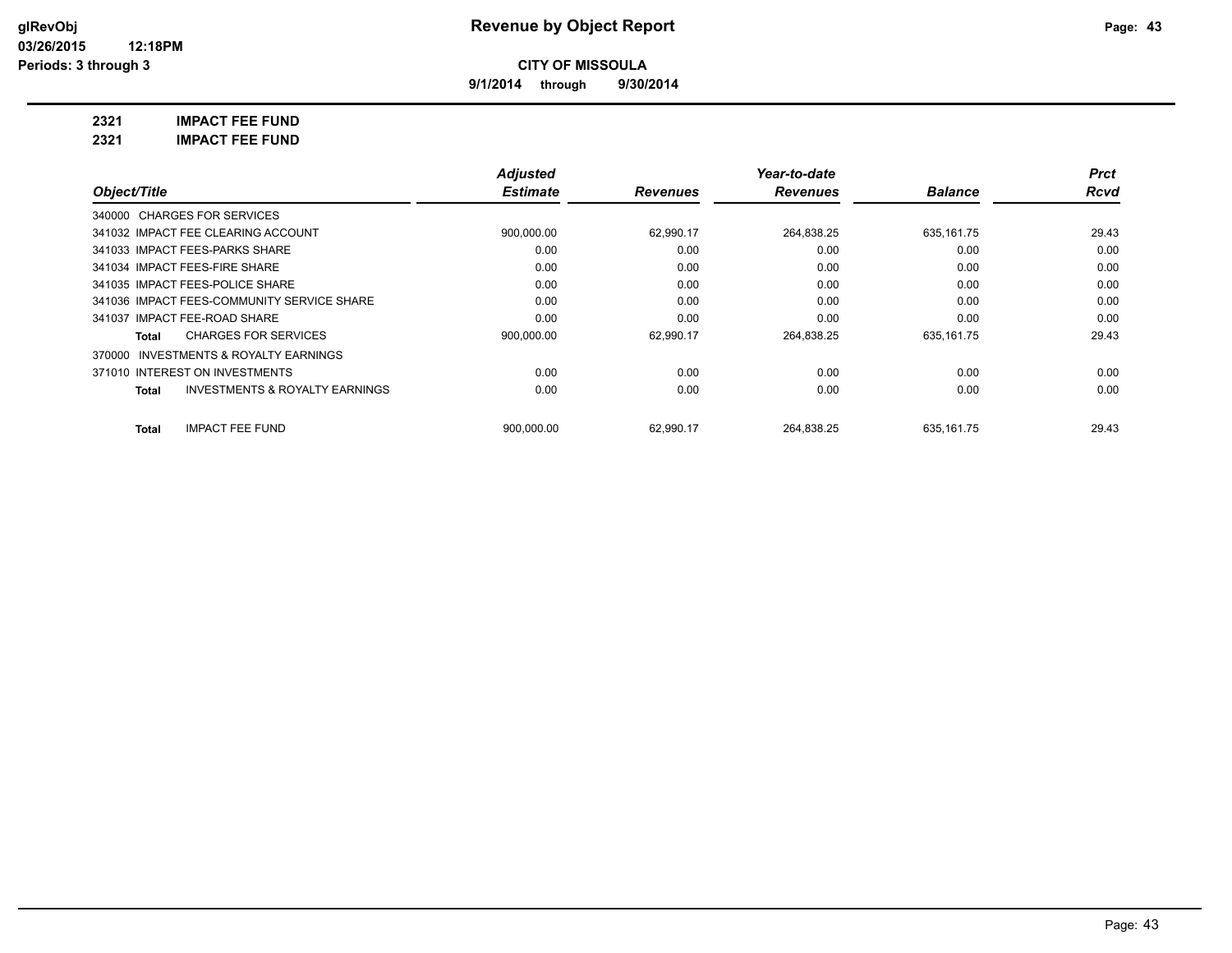**9/1/2014 through 9/30/2014**

#### **2321 IMPACT FEE FUND**

|                                                     | <b>Adjusted</b> |                 | Year-to-date    |                | <b>Prct</b> |
|-----------------------------------------------------|-----------------|-----------------|-----------------|----------------|-------------|
| Object/Title                                        | <b>Estimate</b> | <b>Revenues</b> | <b>Revenues</b> | <b>Balance</b> | <b>Rcvd</b> |
| 340000 CHARGES FOR SERVICES                         |                 |                 |                 |                |             |
| 341032 IMPACT FEE CLEARING ACCOUNT                  | 900,000.00      | 62.990.17       | 264,838.25      | 635,161.75     | 29.43       |
| 341033 IMPACT FEES-PARKS SHARE                      | 0.00            | 0.00            | 0.00            | 0.00           | 0.00        |
| 341034 IMPACT FEES-FIRE SHARE                       | 0.00            | 0.00            | 0.00            | 0.00           | 0.00        |
| 341035 IMPACT FEES-POLICE SHARE                     | 0.00            | 0.00            | 0.00            | 0.00           | 0.00        |
| 341036 IMPACT FEES-COMMUNITY SERVICE SHARE          | 0.00            | 0.00            | 0.00            | 0.00           | 0.00        |
| 341037 IMPACT FEE-ROAD SHARE                        | 0.00            | 0.00            | 0.00            | 0.00           | 0.00        |
| <b>CHARGES FOR SERVICES</b><br>Total                | 900,000.00      | 62,990.17       | 264,838.25      | 635,161.75     | 29.43       |
| <b>INVESTMENTS &amp; ROYALTY EARNINGS</b><br>370000 |                 |                 |                 |                |             |
| 371010 INTEREST ON INVESTMENTS                      | 0.00            | 0.00            | 0.00            | 0.00           | 0.00        |
| <b>INVESTMENTS &amp; ROYALTY EARNINGS</b><br>Total  | 0.00            | 0.00            | 0.00            | 0.00           | 0.00        |
| <b>IMPACT FEE FUND</b><br><b>Total</b>              | 900,000.00      | 62.990.17       | 264,838.25      | 635, 161.75    | 29.43       |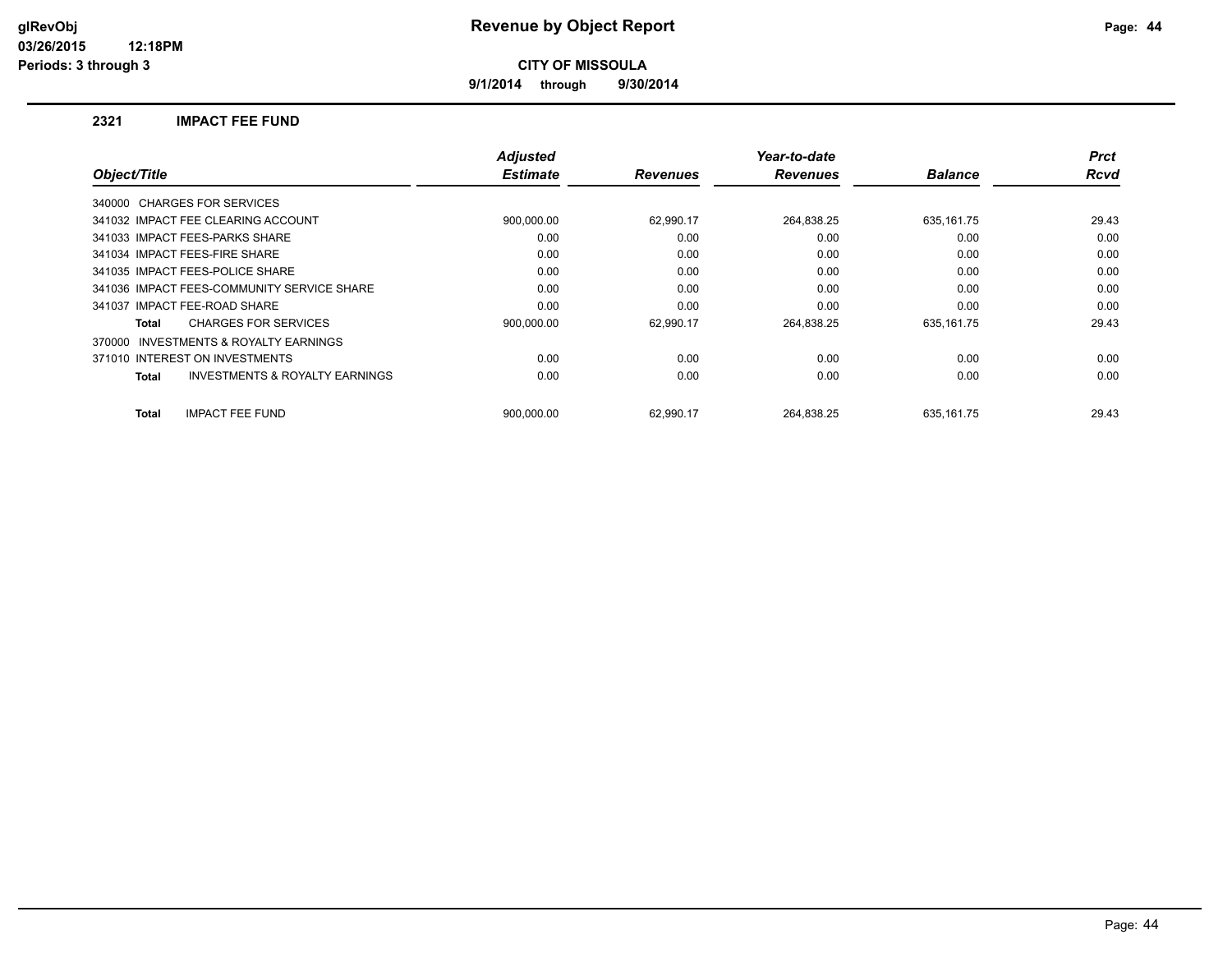**9/1/2014 through 9/30/2014**

# **2322 GEORGE ELMER/CATTLE DR INTERSECTION**

## **2322 GEORGE ELMER/CATTLE DR INTERSECTION**

|                                                            | <b>Adjusted</b> |                 | Year-to-date    |                | <b>Prct</b> |
|------------------------------------------------------------|-----------------|-----------------|-----------------|----------------|-------------|
| Object/Title                                               | <b>Estimate</b> | <b>Revenues</b> | <b>Revenues</b> | <b>Balance</b> | Rcvd        |
| 310000 TAXES/ASSESSMENTS                                   |                 |                 |                 |                |             |
| 312001 PENALTIES & INTEREST                                | 0.00            | 0.00            | 0.00            | 0.00           | 0.00        |
| TAXES/ASSESSMENTS<br>Total                                 | 0.00            | 0.00            | 0.00            | 0.00           | 0.00        |
| 360000 MISCELLANEOUS REVENUES                              |                 |                 |                 |                |             |
| 365000 DEVELOPER CONRIBUTIONS                              | 15.000.00       | 0.00            | 0.00            | 15.000.00      | 0.00        |
| MISCELLANEOUS REVENUES<br>Total                            | 15.000.00       | 0.00            | 0.00            | 15.000.00      | 0.00        |
| 370000 INVESTMENTS & ROYALTY EARNINGS                      |                 |                 |                 |                |             |
| 371010 INTEREST ON INVESTMENTS                             | 0.00            | 0.00            | 0.00            | 0.00           | 0.00        |
| 371020 GAIN/LOSS IN MARKET VALUE OF INVESTMENTS            | 0.00            | 0.00            | 0.00            | 0.00           | 0.00        |
| <b>INVESTMENTS &amp; ROYALTY EARNINGS</b><br>Total         | 0.00            | 0.00            | 0.00            | 0.00           | 0.00        |
| <b>GEORGE ELMER/CATTLE DR INTERSECTION</b><br><b>Total</b> | 15.000.00       | 0.00            | 0.00            | 15.000.00      | 0.00        |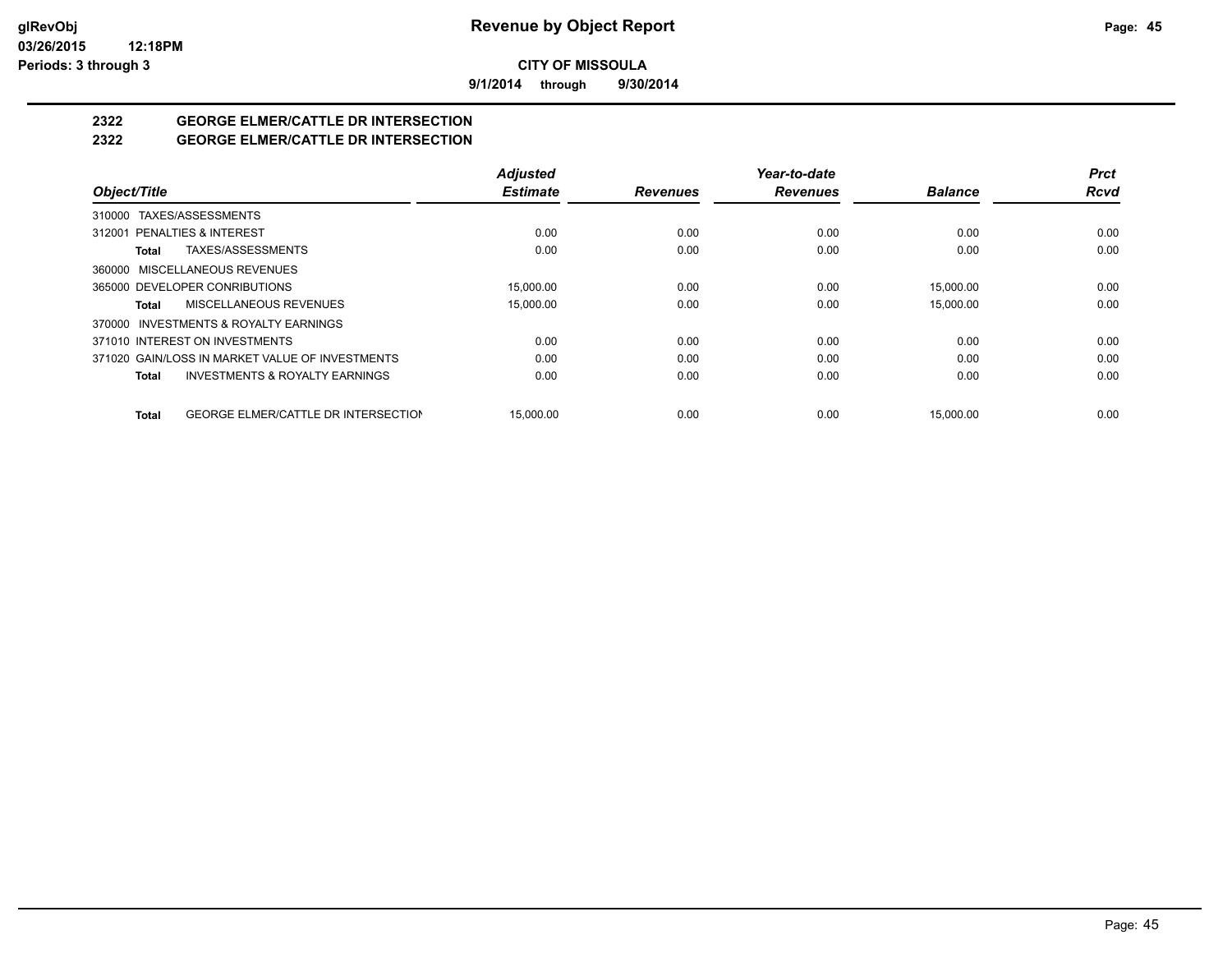**9/1/2014 through 9/30/2014**

### **2322 GEORGE ELMER/CATTLE DR INTERSECTION**

|                                                     | <b>Adjusted</b> |                 | Year-to-date    |                | <b>Prct</b> |
|-----------------------------------------------------|-----------------|-----------------|-----------------|----------------|-------------|
| Object/Title                                        | <b>Estimate</b> | <b>Revenues</b> | <b>Revenues</b> | <b>Balance</b> | <b>Rcvd</b> |
| TAXES/ASSESSMENTS<br>310000                         |                 |                 |                 |                |             |
| 312001 PENALTIES & INTEREST                         | 0.00            | 0.00            | 0.00            | 0.00           | 0.00        |
| TAXES/ASSESSMENTS<br>Total                          | 0.00            | 0.00            | 0.00            | 0.00           | 0.00        |
| 360000 MISCELLANEOUS REVENUES                       |                 |                 |                 |                |             |
| 365000 DEVELOPER CONRIBUTIONS                       | 15.000.00       | 0.00            | 0.00            | 15,000.00      | 0.00        |
| MISCELLANEOUS REVENUES<br>Total                     | 15.000.00       | 0.00            | 0.00            | 15,000.00      | 0.00        |
| <b>INVESTMENTS &amp; ROYALTY EARNINGS</b><br>370000 |                 |                 |                 |                |             |
| 371010 INTEREST ON INVESTMENTS                      | 0.00            | 0.00            | 0.00            | 0.00           | 0.00        |
| 371020 GAIN/LOSS IN MARKET VALUE OF INVESTMENT      | 0.00            | 0.00            | 0.00            | 0.00           | 0.00        |
| <b>INVESTMENTS &amp; ROYALTY EARNINGS</b><br>Total  | 0.00            | 0.00            | 0.00            | 0.00           | 0.00        |
|                                                     |                 |                 |                 |                |             |
| <b>GEORGE ELMER/CATTLE DR INTERSECTIOL</b><br>Total | 15.000.00       | 0.00            | 0.00            | 15.000.00      | 0.00        |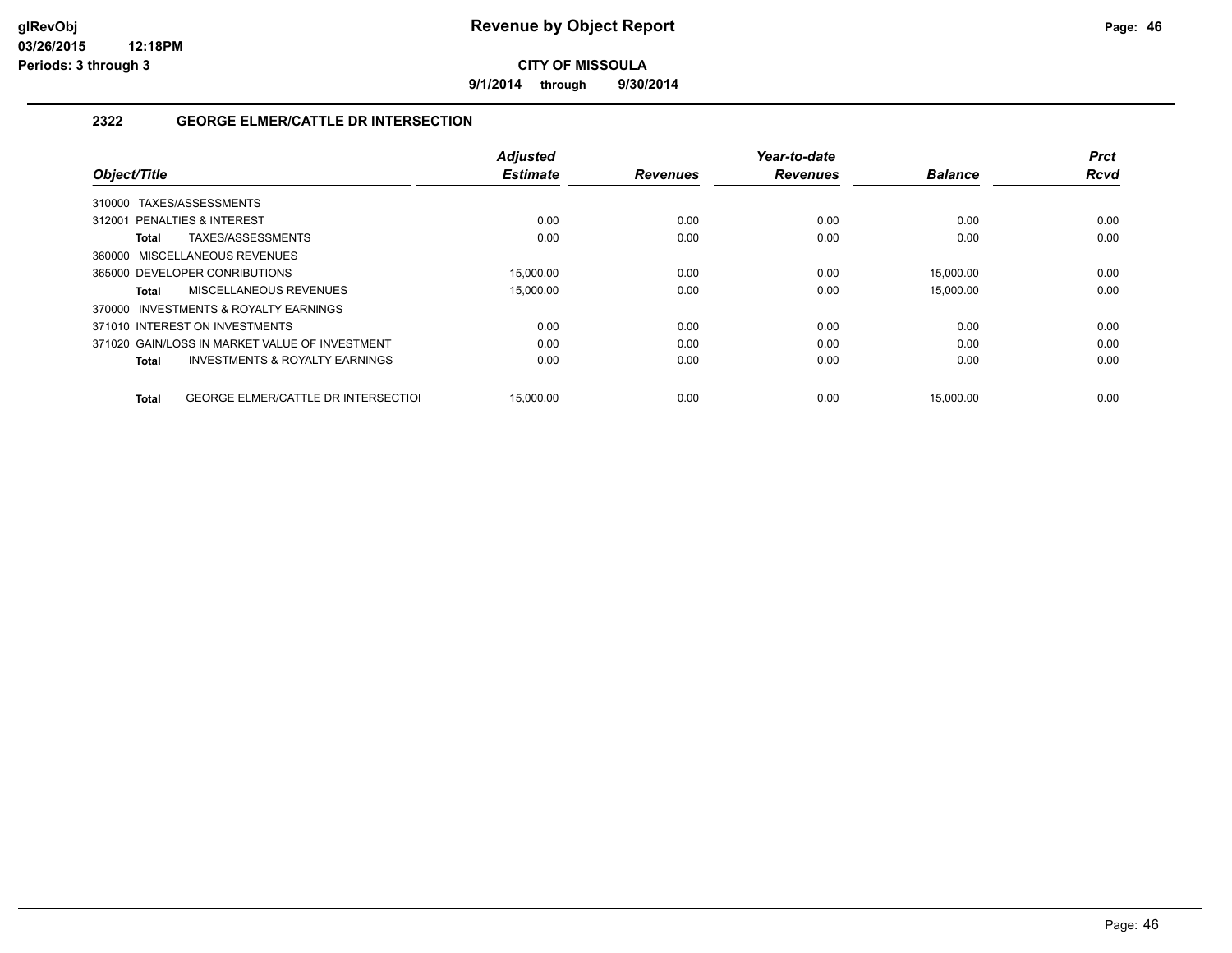**9/1/2014 through 9/30/2014**

**2365 PUBLIC ART FUND**

**2365 PUBLIC ART FUND**

|                                                           | <b>Adjusted</b> |                 | Year-to-date    |                | <b>Prct</b> |
|-----------------------------------------------------------|-----------------|-----------------|-----------------|----------------|-------------|
| Object/Title                                              | <b>Estimate</b> | <b>Revenues</b> | <b>Revenues</b> | <b>Balance</b> | <b>Rcvd</b> |
| 330000 INTERGOVERNMENTAL REVENUES                         |                 |                 |                 |                |             |
| 337000 LOCAL GRANTS                                       | 0.00            | 0.00            | 0.00            | 0.00           | 0.00        |
| 337002 MRA GRANT                                          | 0.00            | 0.00            | 0.00            | 0.00           | 0.00        |
| <b>INTERGOVERNMENTAL REVENUES</b><br><b>Total</b>         | 0.00            | 0.00            | 0.00            | 0.00           | 0.00        |
| 360000 MISCELLANEOUS REVENUES                             |                 |                 |                 |                |             |
| 360010 MISCELLANEOUS                                      | 0.00            | 0.00            | 0.00            | 0.00           | 0.00        |
| 364040 INSURANCE AND DAMAGE RECOVERY                      | 0.00            | 0.00            | 0.00            | 0.00           | 0.00        |
| 365000 DONATIONS                                          | 0.00            | 0.00            | 0.00            | 0.00           | 0.00        |
| 368010 SALE OF T-SHIRTS                                   | 0.00            | 0.00            | 0.00            | 0.00           | 0.00        |
| MISCELLANEOUS REVENUES<br><b>Total</b>                    | 0.00            | 0.00            | 0.00            | 0.00           | 0.00        |
| <b>INVESTMENTS &amp; ROYALTY EARNINGS</b><br>370000       |                 |                 |                 |                |             |
| 371010 INTEREST ON INVESTMENTS                            | 0.00            | 0.00            | 0.00            | 0.00           | 0.00        |
| 371020 GAIN/LOSS IN MARKET VALUE OF INVESTMENTS           | 0.00            | 0.00            | 0.00            | 0.00           | 0.00        |
| <b>INVESTMENTS &amp; ROYALTY EARNINGS</b><br><b>Total</b> | 0.00            | 0.00            | 0.00            | 0.00           | 0.00        |
| OTHER FINANCING SOURCES<br>380000                         |                 |                 |                 |                |             |
| 383000 OPERATING TRANSFERS                                | 0.00            | 0.00            | 0.00            | 0.00           | 0.00        |
| 383029 TRANS FR GENERAL                                   | 0.00            | 0.00            | 0.00            | 0.00           | 0.00        |
| OTHER FINANCING SOURCES<br><b>Total</b>                   | 0.00            | 0.00            | 0.00            | 0.00           | 0.00        |
| PUBLIC ART FUND<br><b>Total</b>                           | 0.00            | 0.00            | 0.00            | 0.00           | 0.00        |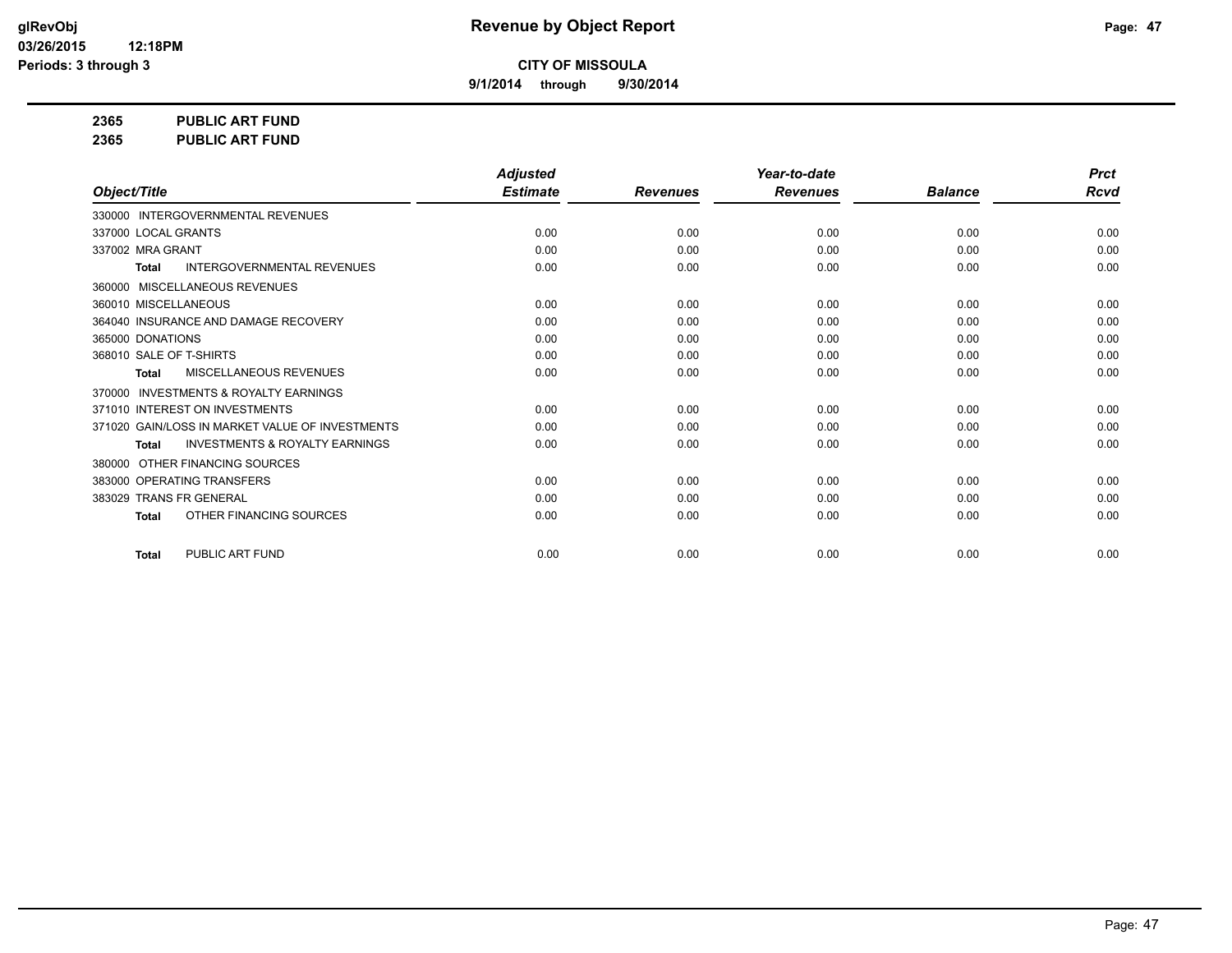**9/1/2014 through 9/30/2014**

#### **2365 PUBLIC ART FUND**

|                                                           | <b>Adjusted</b> |                 | Year-to-date    |                | <b>Prct</b> |
|-----------------------------------------------------------|-----------------|-----------------|-----------------|----------------|-------------|
| Object/Title                                              | <b>Estimate</b> | <b>Revenues</b> | <b>Revenues</b> | <b>Balance</b> | Rcvd        |
| INTERGOVERNMENTAL REVENUES<br>330000                      |                 |                 |                 |                |             |
| 337000 LOCAL GRANTS                                       | 0.00            | 0.00            | 0.00            | 0.00           | 0.00        |
| 337002 MRA GRANT                                          | 0.00            | 0.00            | 0.00            | 0.00           | 0.00        |
| <b>INTERGOVERNMENTAL REVENUES</b><br><b>Total</b>         | 0.00            | 0.00            | 0.00            | 0.00           | 0.00        |
| MISCELLANEOUS REVENUES<br>360000                          |                 |                 |                 |                |             |
| 360010 MISCELLANEOUS                                      | 0.00            | 0.00            | 0.00            | 0.00           | 0.00        |
| 364040 INSURANCE AND DAMAGE RECOVERY                      | 0.00            | 0.00            | 0.00            | 0.00           | 0.00        |
| 365000 DONATIONS                                          | 0.00            | 0.00            | 0.00            | 0.00           | 0.00        |
| 368010 SALE OF T-SHIRTS                                   | 0.00            | 0.00            | 0.00            | 0.00           | 0.00        |
| MISCELLANEOUS REVENUES<br><b>Total</b>                    | 0.00            | 0.00            | 0.00            | 0.00           | 0.00        |
| <b>INVESTMENTS &amp; ROYALTY EARNINGS</b><br>370000       |                 |                 |                 |                |             |
| 371010 INTEREST ON INVESTMENTS                            | 0.00            | 0.00            | 0.00            | 0.00           | 0.00        |
| 371020 GAIN/LOSS IN MARKET VALUE OF INVESTMENT            | 0.00            | 0.00            | 0.00            | 0.00           | 0.00        |
| <b>INVESTMENTS &amp; ROYALTY EARNINGS</b><br><b>Total</b> | 0.00            | 0.00            | 0.00            | 0.00           | 0.00        |
| OTHER FINANCING SOURCES<br>380000                         |                 |                 |                 |                |             |
| 383000 OPERATING TRANSFERS                                | 0.00            | 0.00            | 0.00            | 0.00           | 0.00        |
| 383029 TRANS FR GENERAL                                   | 0.00            | 0.00            | 0.00            | 0.00           | 0.00        |
| OTHER FINANCING SOURCES<br><b>Total</b>                   | 0.00            | 0.00            | 0.00            | 0.00           | 0.00        |
| PUBLIC ART FUND<br><b>Total</b>                           | 0.00            | 0.00            | 0.00            | 0.00           | 0.00        |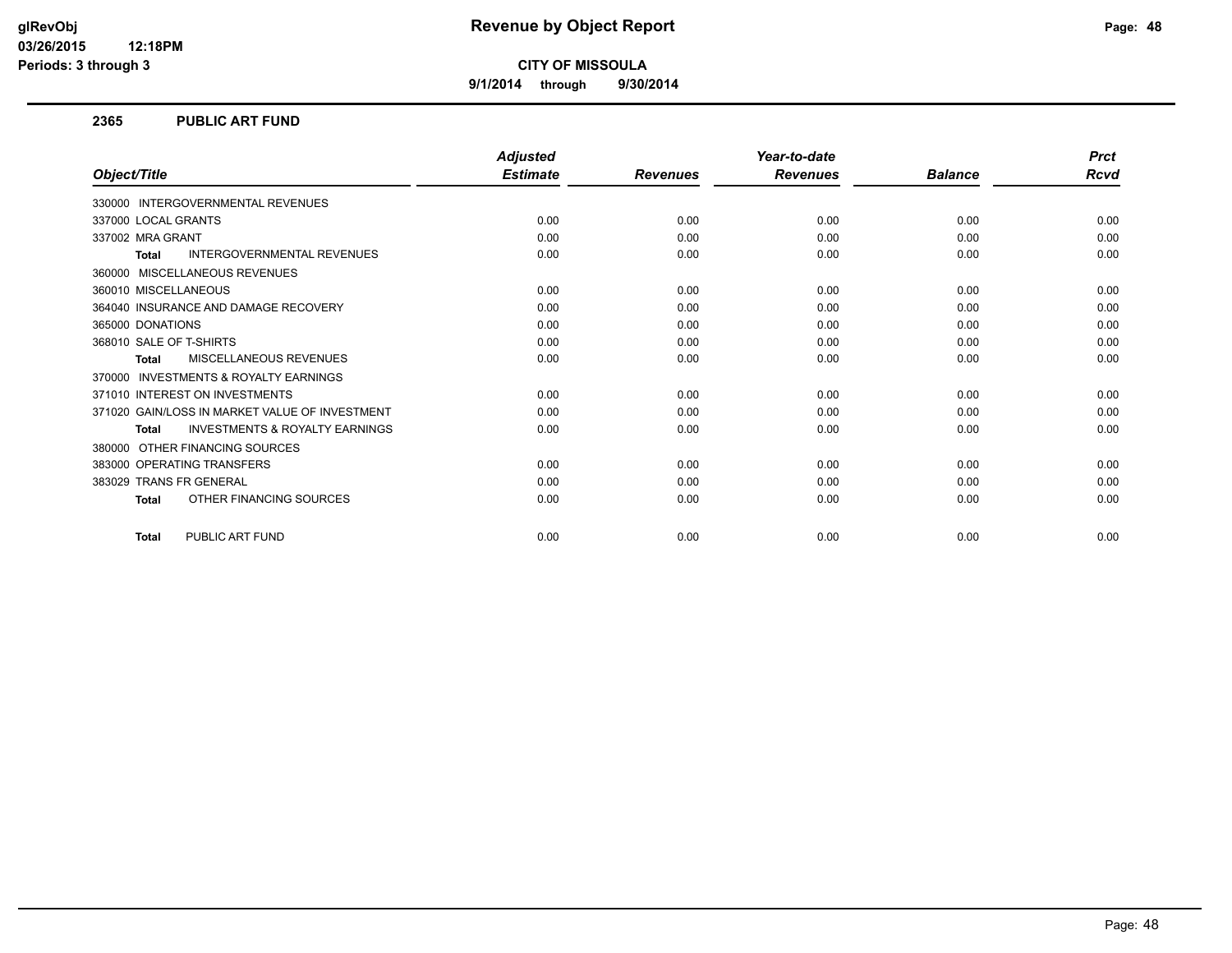**9/1/2014 through 9/30/2014**

## **2371 EMPLOYEE HEALTH INSURANCE LEVY FUND**

**2371 EMPLOYEE HEALTH INSURANCE LEVY FUND**

|                                                           | <b>Adjusted</b> |                 | Year-to-date    |                | <b>Prct</b> |
|-----------------------------------------------------------|-----------------|-----------------|-----------------|----------------|-------------|
| Object/Title                                              | <b>Estimate</b> | <b>Revenues</b> | <b>Revenues</b> | <b>Balance</b> | <b>Rcvd</b> |
| 310000 TAXES/ASSESSMENTS                                  |                 |                 |                 |                |             |
| 311000 GENERAL PROPERTY TAXES                             | 1,324,945.00    | $-7,319.37$     | 0.00            | 1,324,945.00   | 0.00        |
| 311030 MOTOR VEHICLE TAXES                                | 0.00            | 0.00            | 0.00            | 0.00           | 0.00        |
| 312001 PENALTIES & INTEREST                               | 0.00            | 214.07          | 0.00            | 0.00           | 0.00        |
| <b>TAXES/ASSESSMENTS</b><br><b>Total</b>                  | 1,324,945.00    | $-7,105.30$     | 0.00            | 1,324,945.00   | 0.00        |
| INTERGOVERNMENTAL REVENUES<br>330000                      |                 |                 |                 |                |             |
| 334055 BANK CORP. LIC. TAX (CURRENT)                      | 0.00            | 0.00            | 0.00            | 0.00           | 0.00        |
| 335210 PERSONAL PROPERTY TAX REIMBURSEMENT                | 0.00            | 0.00            | 0.00            | 0.00           | 0.00        |
| 335230 HB 124 REVENUE                                     | 0.00            | 0.00            | 0.00            | 0.00           | 0.00        |
| 335250 STATE REIMB - SB #184                              | 0.00            | 0.00            | 0.00            | 0.00           | 0.00        |
| INTERGOVERNMENTAL REVENUES<br><b>Total</b>                | 0.00            | 0.00            | 0.00            | 0.00           | 0.00        |
| MISCELLANEOUS REVENUES<br>360000                          |                 |                 |                 |                |             |
| 360010 MISCELLANEOUS                                      | 0.00            | 0.00            | 0.00            | 0.00           | 0.00        |
| <b>MISCELLANEOUS REVENUES</b><br><b>Total</b>             | 0.00            | 0.00            | 0.00            | 0.00           | 0.00        |
| <b>INVESTMENTS &amp; ROYALTY EARNINGS</b><br>370000       |                 |                 |                 |                |             |
| 371010 INTEREST ON INVESTMENTS                            | 0.00            | 0.00            | 0.00            | 0.00           | 0.00        |
| 371020 GAIN/LOSS IN MARKET VALUE OF INVESTMENTS           | 0.00            | 0.00            | 0.00            | 0.00           | 0.00        |
| <b>INVESTMENTS &amp; ROYALTY EARNINGS</b><br><b>Total</b> | 0.00            | 0.00            | 0.00            | 0.00           | 0.00        |
| EMPLOYEE HEALTH INSURANCE LEVY FUNI<br><b>Total</b>       | 1,324,945.00    | $-7,105.30$     | 0.00            | 1,324,945.00   | 0.00        |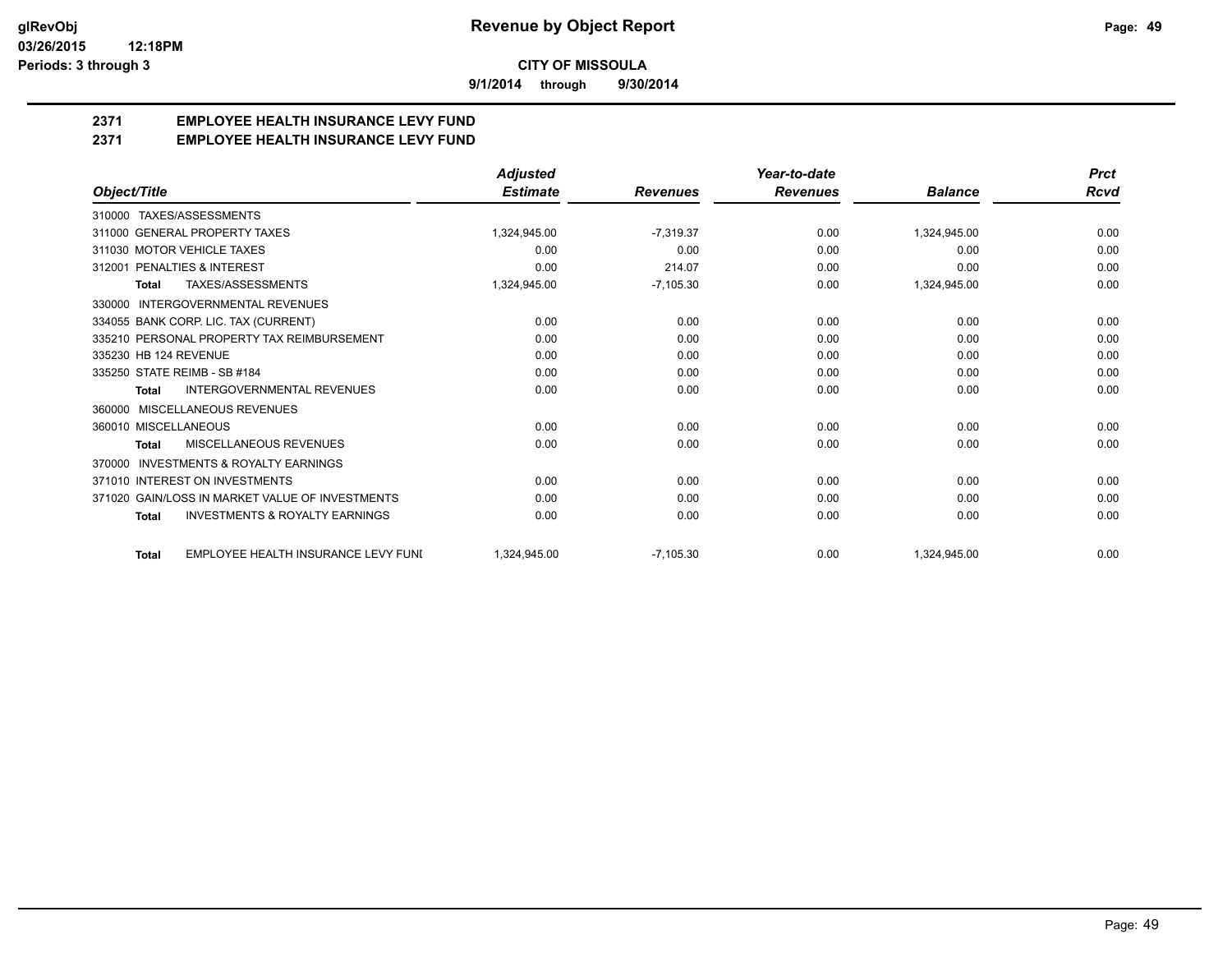**9/1/2014 through 9/30/2014**

## **2371 EMPLOYEE HEALTH INSURANCE LEVY FUND**

|                                                           | <b>Adjusted</b> |                 | Year-to-date    |                | <b>Prct</b> |
|-----------------------------------------------------------|-----------------|-----------------|-----------------|----------------|-------------|
| Object/Title                                              | <b>Estimate</b> | <b>Revenues</b> | <b>Revenues</b> | <b>Balance</b> | Rcvd        |
| TAXES/ASSESSMENTS<br>310000                               |                 |                 |                 |                |             |
| 311000 GENERAL PROPERTY TAXES                             | 1.324.945.00    | $-7.319.37$     | 0.00            | 1,324,945.00   | 0.00        |
| 311030 MOTOR VEHICLE TAXES                                | 0.00            | 0.00            | 0.00            | 0.00           | 0.00        |
| 312001 PENALTIES & INTEREST                               | 0.00            | 214.07          | 0.00            | 0.00           | 0.00        |
| TAXES/ASSESSMENTS<br><b>Total</b>                         | 1,324,945.00    | $-7,105.30$     | 0.00            | 1,324,945.00   | 0.00        |
| <b>INTERGOVERNMENTAL REVENUES</b><br>330000               |                 |                 |                 |                |             |
| 334055 BANK CORP. LIC. TAX (CURRENT)                      | 0.00            | 0.00            | 0.00            | 0.00           | 0.00        |
| 335210 PERSONAL PROPERTY TAX REIMBURSEMENT                | 0.00            | 0.00            | 0.00            | 0.00           | 0.00        |
| 335230 HB 124 REVENUE                                     | 0.00            | 0.00            | 0.00            | 0.00           | 0.00        |
| 335250 STATE REIMB - SB #184                              | 0.00            | 0.00            | 0.00            | 0.00           | 0.00        |
| <b>INTERGOVERNMENTAL REVENUES</b><br><b>Total</b>         | 0.00            | 0.00            | 0.00            | 0.00           | 0.00        |
| <b>MISCELLANEOUS REVENUES</b><br>360000                   |                 |                 |                 |                |             |
| 360010 MISCELLANEOUS                                      | 0.00            | 0.00            | 0.00            | 0.00           | 0.00        |
| MISCELLANEOUS REVENUES<br><b>Total</b>                    | 0.00            | 0.00            | 0.00            | 0.00           | 0.00        |
| INVESTMENTS & ROYALTY EARNINGS<br>370000                  |                 |                 |                 |                |             |
| 371010 INTEREST ON INVESTMENTS                            | 0.00            | 0.00            | 0.00            | 0.00           | 0.00        |
| 371020 GAIN/LOSS IN MARKET VALUE OF INVESTMENT            | 0.00            | 0.00            | 0.00            | 0.00           | 0.00        |
| <b>INVESTMENTS &amp; ROYALTY EARNINGS</b><br><b>Total</b> | 0.00            | 0.00            | 0.00            | 0.00           | 0.00        |
| EMPLOYEE HEALTH INSURANCE LEVY FUN<br><b>Total</b>        | 1.324.945.00    | $-7.105.30$     | 0.00            | 1,324,945.00   | 0.00        |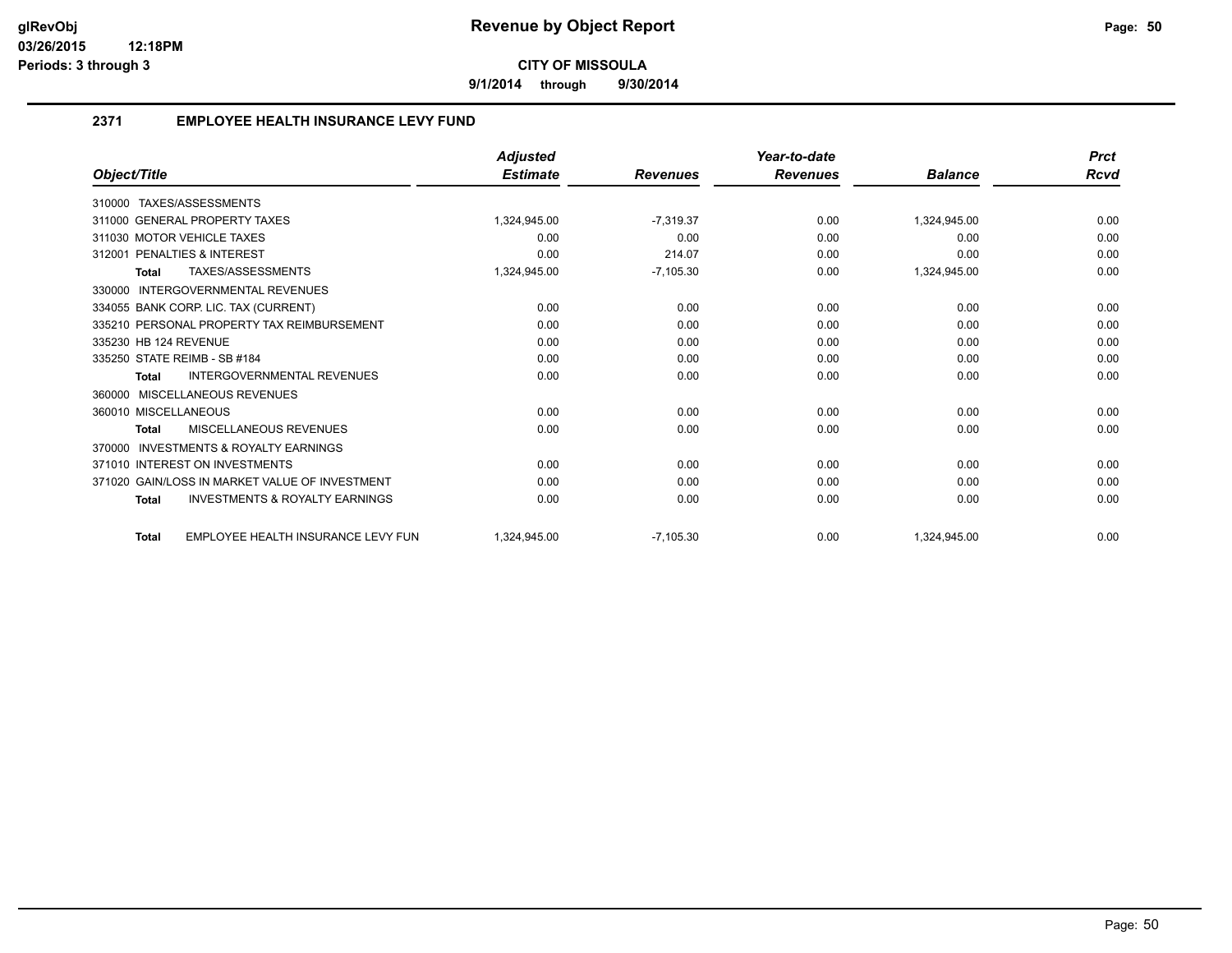**9/1/2014 through 9/30/2014**

**2372 PERMISSIVE MEDICAL LEVY**

**2372 PERMISSIVE MEDICAL LEVY**

|                                                     | <b>Adjusted</b> |                 | Year-to-date    |                | <b>Prct</b> |
|-----------------------------------------------------|-----------------|-----------------|-----------------|----------------|-------------|
| Object/Title                                        | <b>Estimate</b> | <b>Revenues</b> | <b>Revenues</b> | <b>Balance</b> | <b>Rcvd</b> |
| 310000 TAXES/ASSESSMENTS                            |                 |                 |                 |                |             |
| 311000 GENERAL PROPERTY TAXES                       | 2,971,522.00    | $-15,061.47$    | 0.00            | 2,971,522.00   | 0.00        |
| 311030 MOTOR VEHICLE TAXES                          | 0.00            | 0.00            | 0.00            | 0.00           | 0.00        |
| PENALTIES & INTEREST<br>312001                      | 0.00            | 477.73          | 0.00            | 0.00           | 0.00        |
| TAXES/ASSESSMENTS<br>Total                          | 2,971,522.00    | $-14,583.74$    | 0.00            | 2,971,522.00   | 0.00        |
| INTERGOVERNMENTAL REVENUES<br>330000                |                 |                 |                 |                |             |
| 334055 BANK CORP. LIC. TAX (CURRENT)                | 0.00            | 0.00            | 0.00            | 0.00           | 0.00        |
| 335210 PERSONAL PROPERTY TAX REIMBURSEMENT          | 0.00            | 0.00            | 0.00            | 0.00           | 0.00        |
| 335230 HB 124 REVENUE                               | 0.00            | 0.00            | 0.00            | 0.00           | 0.00        |
| 335250 STATE REIMB - SB #184                        | 0.00            | 0.00            | 0.00            | 0.00           | 0.00        |
| <b>INTERGOVERNMENTAL REVENUES</b><br>Total          | 0.00            | 0.00            | 0.00            | 0.00           | 0.00        |
| <b>INVESTMENTS &amp; ROYALTY EARNINGS</b><br>370000 |                 |                 |                 |                |             |
| 371010 INTEREST ON INVESTMENTS                      | 0.00            | 0.00            | 0.00            | 0.00           | 0.00        |
| 371020 GAIN/LOSS IN MARKET VALUE OF INVESTMENTS     | 0.00            | 0.00            | 0.00            | 0.00           | 0.00        |
| <b>INVESTMENTS &amp; ROYALTY EARNINGS</b><br>Total  | 0.00            | 0.00            | 0.00            | 0.00           | 0.00        |
| PERMISSIVE MEDICAL LEVY<br>Total                    | 2,971,522.00    | $-14,583.74$    | 0.00            | 2,971,522.00   | 0.00        |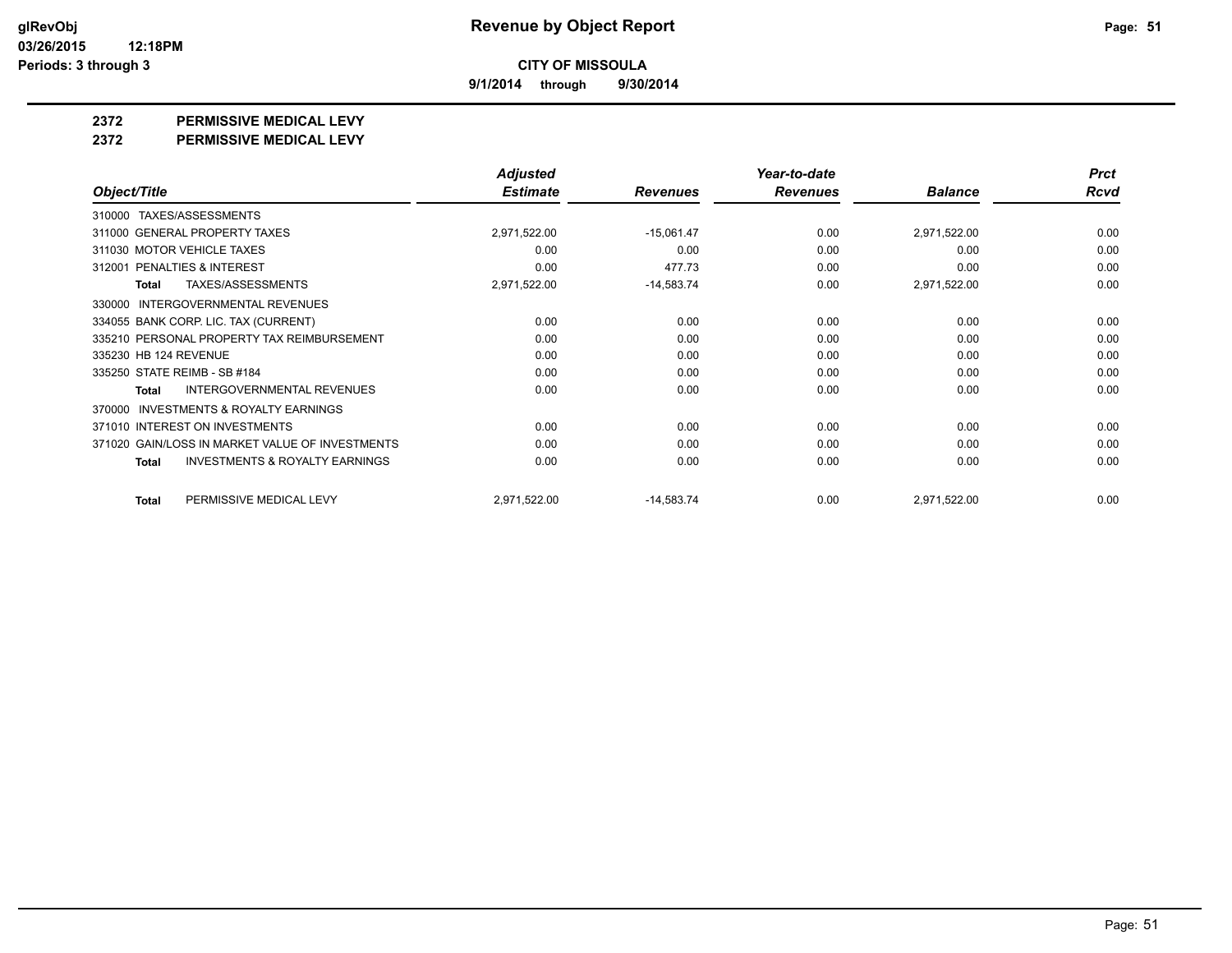**9/1/2014 through 9/30/2014**

#### **2372 PERMISSIVE MEDICAL LEVY**

|                                                           | <b>Adjusted</b> |                 | Year-to-date    |                | <b>Prct</b> |
|-----------------------------------------------------------|-----------------|-----------------|-----------------|----------------|-------------|
| Object/Title                                              | <b>Estimate</b> | <b>Revenues</b> | <b>Revenues</b> | <b>Balance</b> | <b>Rcvd</b> |
| TAXES/ASSESSMENTS<br>310000                               |                 |                 |                 |                |             |
| 311000 GENERAL PROPERTY TAXES                             | 2,971,522.00    | $-15,061.47$    | 0.00            | 2,971,522.00   | 0.00        |
| 311030 MOTOR VEHICLE TAXES                                | 0.00            | 0.00            | 0.00            | 0.00           | 0.00        |
| PENALTIES & INTEREST<br>312001                            | 0.00            | 477.73          | 0.00            | 0.00           | 0.00        |
| TAXES/ASSESSMENTS<br>Total                                | 2,971,522.00    | $-14,583.74$    | 0.00            | 2,971,522.00   | 0.00        |
| 330000 INTERGOVERNMENTAL REVENUES                         |                 |                 |                 |                |             |
| 334055 BANK CORP. LIC. TAX (CURRENT)                      | 0.00            | 0.00            | 0.00            | 0.00           | 0.00        |
| 335210 PERSONAL PROPERTY TAX REIMBURSEMENT                | 0.00            | 0.00            | 0.00            | 0.00           | 0.00        |
| 335230 HB 124 REVENUE                                     | 0.00            | 0.00            | 0.00            | 0.00           | 0.00        |
| 335250 STATE REIMB - SB #184                              | 0.00            | 0.00            | 0.00            | 0.00           | 0.00        |
| <b>INTERGOVERNMENTAL REVENUES</b><br>Total                | 0.00            | 0.00            | 0.00            | 0.00           | 0.00        |
| INVESTMENTS & ROYALTY EARNINGS<br>370000                  |                 |                 |                 |                |             |
| 371010 INTEREST ON INVESTMENTS                            | 0.00            | 0.00            | 0.00            | 0.00           | 0.00        |
| 371020 GAIN/LOSS IN MARKET VALUE OF INVESTMENT            | 0.00            | 0.00            | 0.00            | 0.00           | 0.00        |
| <b>INVESTMENTS &amp; ROYALTY EARNINGS</b><br><b>Total</b> | 0.00            | 0.00            | 0.00            | 0.00           | 0.00        |
| PERMISSIVE MEDICAL LEVY<br><b>Total</b>                   | 2,971,522.00    | $-14,583.74$    | 0.00            | 2,971,522.00   | 0.00        |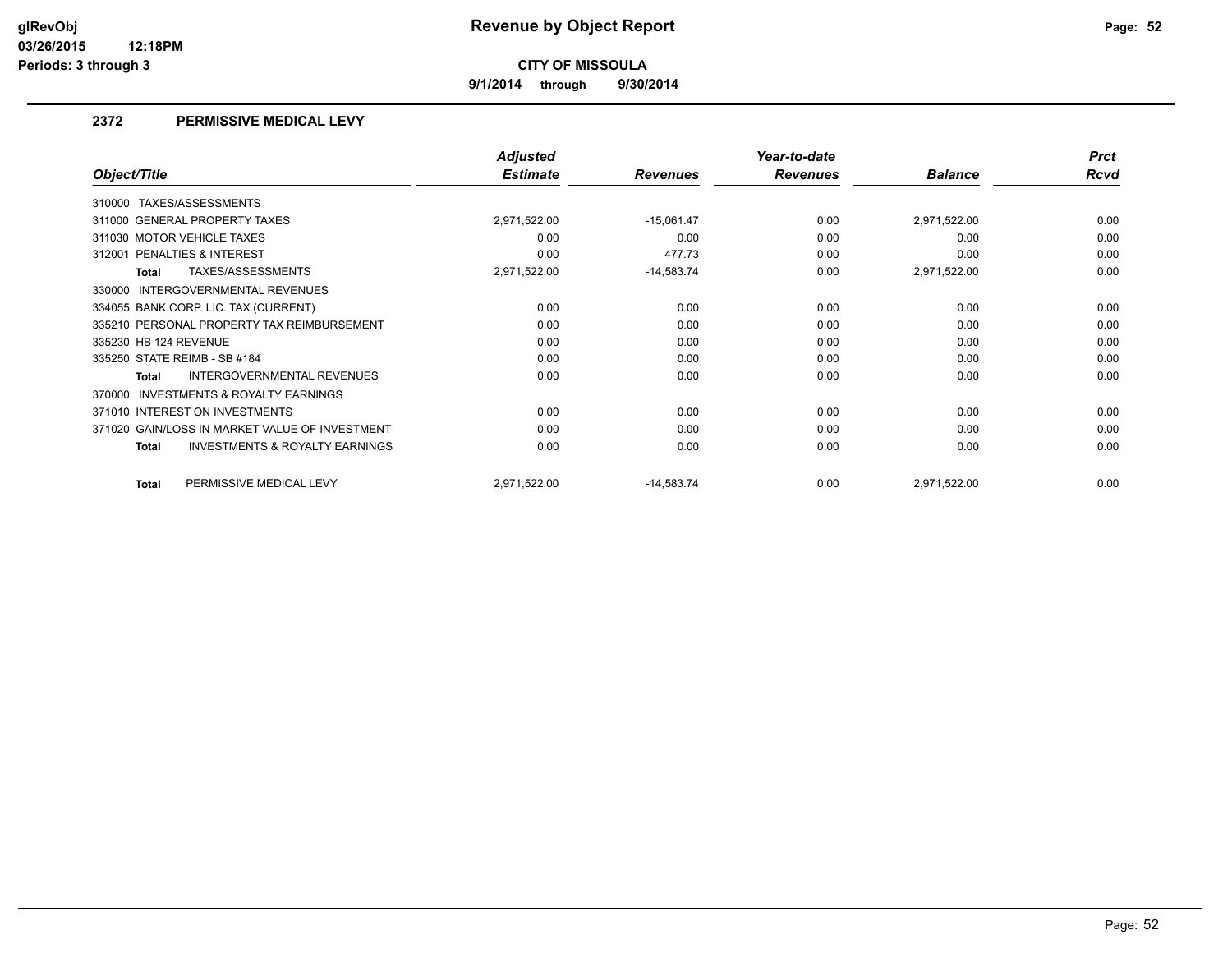**9/1/2014 through 9/30/2014**

## **2389 CABLE TELEVISION FRANCHISE FUND**

#### **2389 CABLE TELEVISION FRANCHISE FUND**

|                                                     | <b>Adjusted</b> |                 | Year-to-date    |                | <b>Prct</b> |
|-----------------------------------------------------|-----------------|-----------------|-----------------|----------------|-------------|
| Object/Title                                        | <b>Estimate</b> | <b>Revenues</b> | <b>Revenues</b> | <b>Balance</b> | <b>Rcvd</b> |
| 320000 LICENSES & PERMITS                           |                 |                 |                 |                |             |
| 322030 FRANCHISE FEES                               | 0.00            | 0.00            | 0.00            | 0.00           | 0.00        |
| <b>FRANCHISE FEE - AT&amp;T</b><br>322031           | 680,000.00      | 0.00            | 160,275.13      | 519,724.87     | 23.57       |
| 322032 FRANCHISE FEE - FIBERVISION                  | 0.00            | 0.00            | 0.00            | 0.00           | 0.00        |
| 322033 FRANCHISE FEE - MASADA                       | 0.00            | 0.00            | 0.00            | 0.00           | 0.00        |
| 322034 PEG ACCESS                                   | 56,000.00       | 0.00            | 10,901.97       | 45,098.03      | 19.47       |
| <b>LICENSES &amp; PERMITS</b><br>Total              | 736,000.00      | 0.00            | 171,177.10      | 564,822.90     | 23.26       |
| 360000 MISCELLANEOUS REVENUES                       |                 |                 |                 |                |             |
| 360010 MISCELLANEOUS                                | 0.00            | 0.00            | 0.00            | 0.00           | 0.00        |
| 365000 DONATIONS                                    | 0.00            | 0.00            | 0.00            | 0.00           | 0.00        |
| <b>MISCELLANEOUS REVENUES</b><br>Total              | 0.00            | 0.00            | 0.00            | 0.00           | 0.00        |
| <b>INVESTMENTS &amp; ROYALTY EARNINGS</b><br>370000 |                 |                 |                 |                |             |
| 371010 INTEREST ON INVESTMENTS                      | 0.00            | 0.00            | 0.00            | 0.00           | 0.00        |
| 371020 GAIN/LOSS IN MARKET VALUE OF INVESTMENTS     | 0.00            | 0.00            | 0.00            | 0.00           | 0.00        |
| <b>INVESTMENTS &amp; ROYALTY EARNINGS</b><br>Total  | 0.00            | 0.00            | 0.00            | 0.00           | 0.00        |
| CABLE TELEVISION FRANCHISE FUND<br>Total            | 736,000.00      | 0.00            | 171,177.10      | 564,822.90     | 23.26       |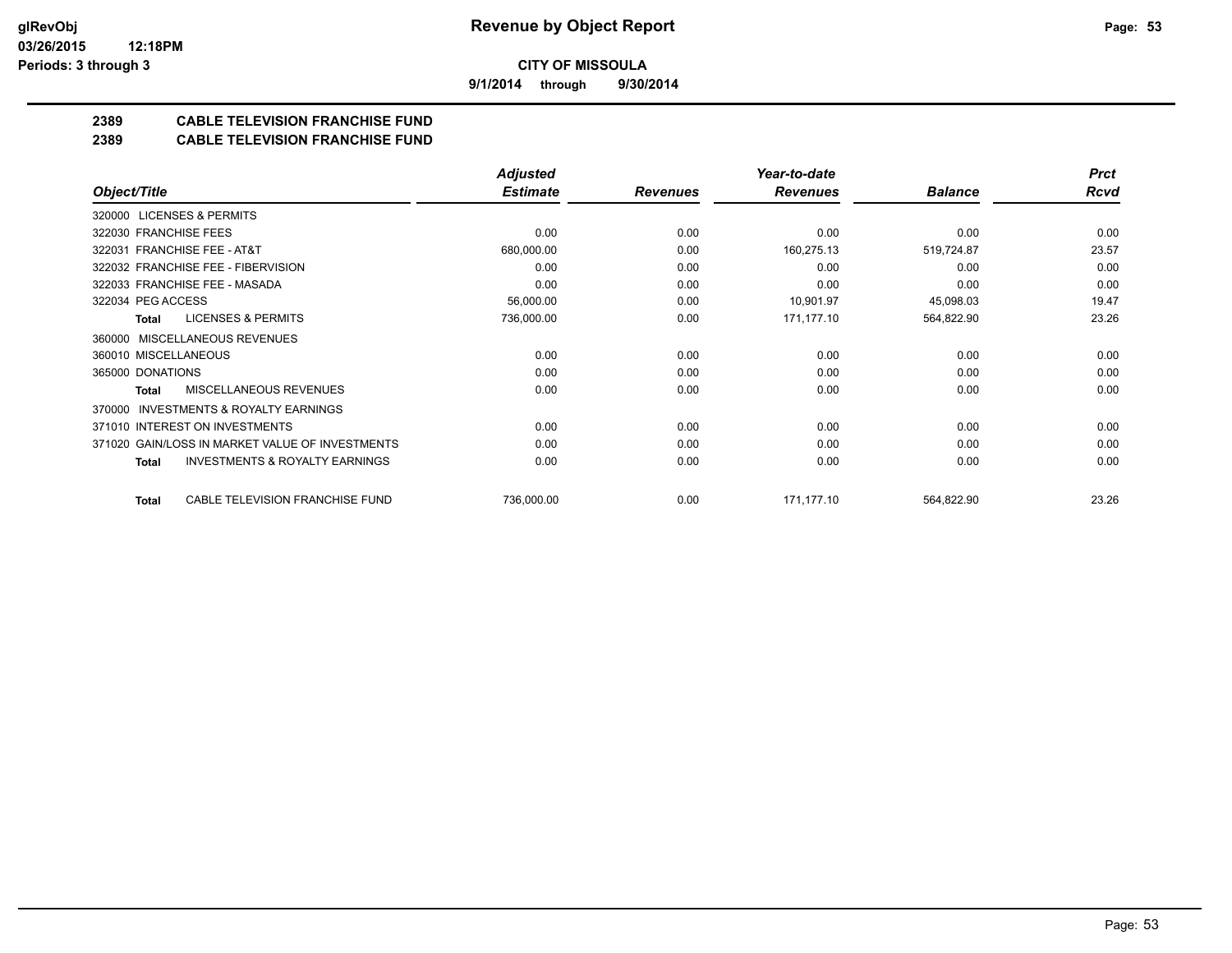**9/1/2014 through 9/30/2014**

### **2389 CABLE TELEVISION FRANCHISE FUND**

|                                                           | <b>Adjusted</b> |                 | Year-to-date    |                | <b>Prct</b> |
|-----------------------------------------------------------|-----------------|-----------------|-----------------|----------------|-------------|
| Object/Title                                              | <b>Estimate</b> | <b>Revenues</b> | <b>Revenues</b> | <b>Balance</b> | Rcvd        |
| 320000 LICENSES & PERMITS                                 |                 |                 |                 |                |             |
| 322030 FRANCHISE FEES                                     | 0.00            | 0.00            | 0.00            | 0.00           | 0.00        |
| 322031 FRANCHISE FEE - AT&T                               | 680,000.00      | 0.00            | 160,275.13      | 519,724.87     | 23.57       |
| 322032 FRANCHISE FEE - FIBERVISION                        | 0.00            | 0.00            | 0.00            | 0.00           | 0.00        |
| 322033 FRANCHISE FEE - MASADA                             | 0.00            | 0.00            | 0.00            | 0.00           | 0.00        |
| 322034 PEG ACCESS                                         | 56,000.00       | 0.00            | 10,901.97       | 45,098.03      | 19.47       |
| <b>LICENSES &amp; PERMITS</b><br><b>Total</b>             | 736,000.00      | 0.00            | 171,177.10      | 564,822.90     | 23.26       |
| MISCELLANEOUS REVENUES<br>360000                          |                 |                 |                 |                |             |
| 360010 MISCELLANEOUS                                      | 0.00            | 0.00            | 0.00            | 0.00           | 0.00        |
| 365000 DONATIONS                                          | 0.00            | 0.00            | 0.00            | 0.00           | 0.00        |
| MISCELLANEOUS REVENUES<br><b>Total</b>                    | 0.00            | 0.00            | 0.00            | 0.00           | 0.00        |
| <b>INVESTMENTS &amp; ROYALTY EARNINGS</b><br>370000       |                 |                 |                 |                |             |
| 371010 INTEREST ON INVESTMENTS                            | 0.00            | 0.00            | 0.00            | 0.00           | 0.00        |
| 371020 GAIN/LOSS IN MARKET VALUE OF INVESTMENT            | 0.00            | 0.00            | 0.00            | 0.00           | 0.00        |
| <b>INVESTMENTS &amp; ROYALTY EARNINGS</b><br><b>Total</b> | 0.00            | 0.00            | 0.00            | 0.00           | 0.00        |
| CABLE TELEVISION FRANCHISE FUND<br><b>Total</b>           | 736,000.00      | 0.00            | 171.177.10      | 564,822.90     | 23.26       |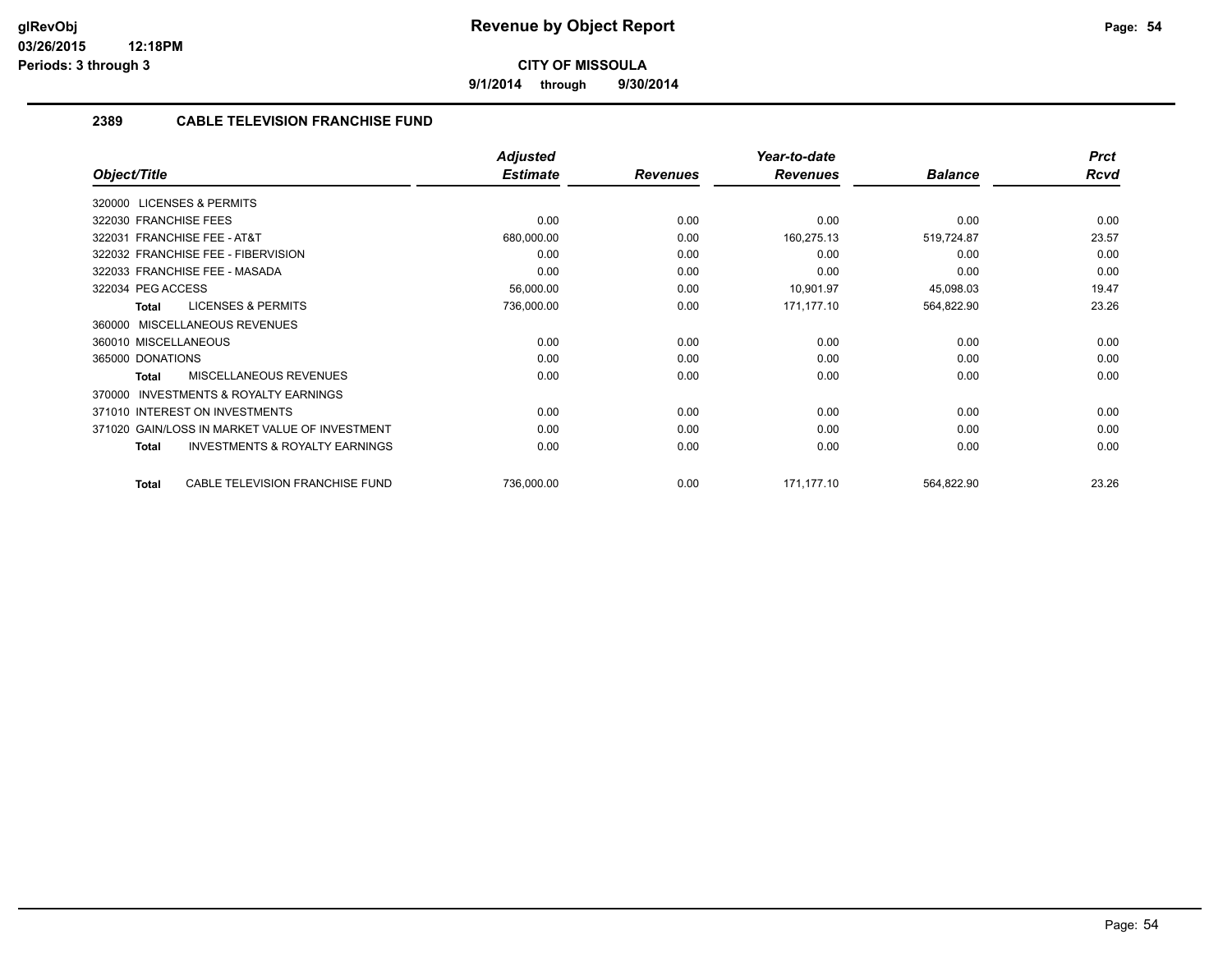**9/1/2014 through 9/30/2014**

#### **2390 DRUG FORFEITURE FUND**

**2390 DRUG FORFEITURE FUND**

|                                                    | <b>Adjusted</b> |                 | Year-to-date    |                | <b>Prct</b> |
|----------------------------------------------------|-----------------|-----------------|-----------------|----------------|-------------|
| Object/Title                                       | <b>Estimate</b> | <b>Revenues</b> | <b>Revenues</b> | <b>Balance</b> | Rcvd        |
| 350000 FINES & FORFEITURES                         |                 |                 |                 |                |             |
| 351013 DRUG FORFEITURES                            | 16,800.00       | 1,376.37        | 2,416.25        | 14,383.75      | 14.38       |
| <b>FINES &amp; FORFEITURES</b><br>Total            | 16,800.00       | 1,376.37        | 2,416.25        | 14,383.75      | 14.38       |
| 360000 MISCELLANEOUS REVENUES                      |                 |                 |                 |                |             |
| 360010 MISCELLANEOUS                               | 0.00            | 0.00            | 0.00            | 0.00           | 0.00        |
| 364012 SALE OF SURPLUS PROPERTY                    | 0.00            | 0.00            | 0.00            | 0.00           | 0.00        |
| <b>MISCELLANEOUS REVENUES</b><br>Total             | 0.00            | 0.00            | 0.00            | 0.00           | 0.00        |
| 370000 INVESTMENTS & ROYALTY EARNINGS              |                 |                 |                 |                |             |
| 371010 INTEREST ON INVESTMENTS                     | 0.00            | 0.00            | 0.00            | 0.00           | 0.00        |
| 371020 GAIN/LOSS IN MARKET VALUE OF INVESTMENTS    | 0.00            | 0.00            | 0.00            | 0.00           | 0.00        |
| <b>INVESTMENTS &amp; ROYALTY EARNINGS</b><br>Total | 0.00            | 0.00            | 0.00            | 0.00           | 0.00        |
| OTHER FINANCING SOURCES<br>380000                  |                 |                 |                 |                |             |
| 382010 SALE OF FIXED ASSETS                        | 0.00            | 0.00            | 0.00            | 0.00           | 0.00        |
| OTHER FINANCING SOURCES<br>Total                   | 0.00            | 0.00            | 0.00            | 0.00           | 0.00        |
| DRUG FORFEITURE FUND<br><b>Total</b>               | 16,800.00       | 1,376.37        | 2,416.25        | 14,383.75      | 14.38       |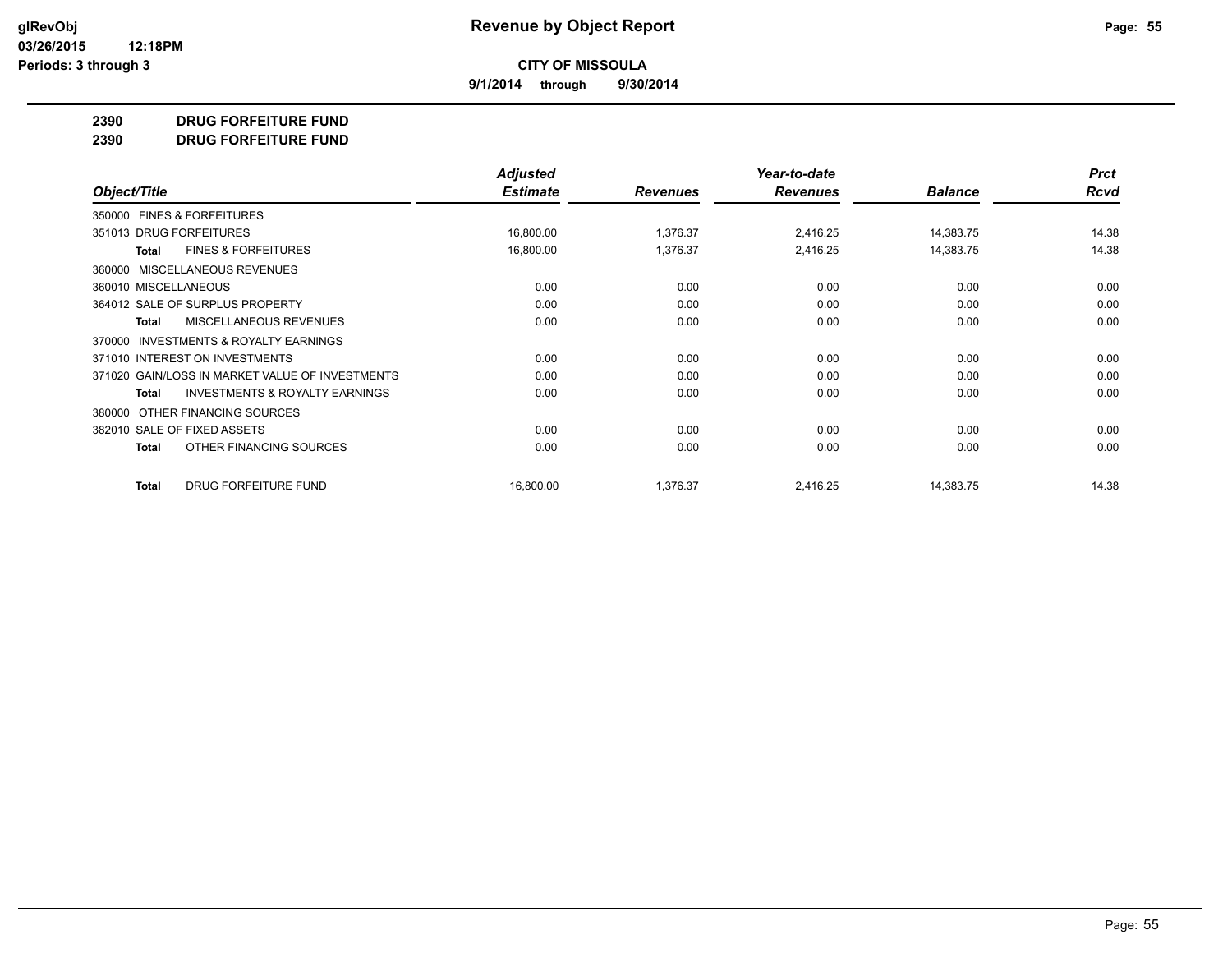**9/1/2014 through 9/30/2014**

### **2390 DRUG FORFEITURE FUND**

|                                                           | <b>Adjusted</b> |                 | Year-to-date    |                | <b>Prct</b> |
|-----------------------------------------------------------|-----------------|-----------------|-----------------|----------------|-------------|
| Object/Title                                              | <b>Estimate</b> | <b>Revenues</b> | <b>Revenues</b> | <b>Balance</b> | <b>Rcvd</b> |
| 350000 FINES & FORFEITURES                                |                 |                 |                 |                |             |
| 351013 DRUG FORFEITURES                                   | 16,800.00       | 1,376.37        | 2,416.25        | 14,383.75      | 14.38       |
| <b>FINES &amp; FORFEITURES</b><br><b>Total</b>            | 16,800.00       | 1,376.37        | 2,416.25        | 14,383.75      | 14.38       |
| 360000 MISCELLANEOUS REVENUES                             |                 |                 |                 |                |             |
| 360010 MISCELLANEOUS                                      | 0.00            | 0.00            | 0.00            | 0.00           | 0.00        |
| 364012 SALE OF SURPLUS PROPERTY                           | 0.00            | 0.00            | 0.00            | 0.00           | 0.00        |
| <b>MISCELLANEOUS REVENUES</b><br>Total                    | 0.00            | 0.00            | 0.00            | 0.00           | 0.00        |
| <b>INVESTMENTS &amp; ROYALTY EARNINGS</b><br>370000       |                 |                 |                 |                |             |
| 371010 INTEREST ON INVESTMENTS                            | 0.00            | 0.00            | 0.00            | 0.00           | 0.00        |
| 371020 GAIN/LOSS IN MARKET VALUE OF INVESTMENT            | 0.00            | 0.00            | 0.00            | 0.00           | 0.00        |
| <b>INVESTMENTS &amp; ROYALTY EARNINGS</b><br><b>Total</b> | 0.00            | 0.00            | 0.00            | 0.00           | 0.00        |
| OTHER FINANCING SOURCES<br>380000                         |                 |                 |                 |                |             |
| 382010 SALE OF FIXED ASSETS                               | 0.00            | 0.00            | 0.00            | 0.00           | 0.00        |
| OTHER FINANCING SOURCES<br><b>Total</b>                   | 0.00            | 0.00            | 0.00            | 0.00           | 0.00        |
| DRUG FORFEITURE FUND<br><b>Total</b>                      | 16,800.00       | 1,376.37        | 2.416.25        | 14,383.75      | 14.38       |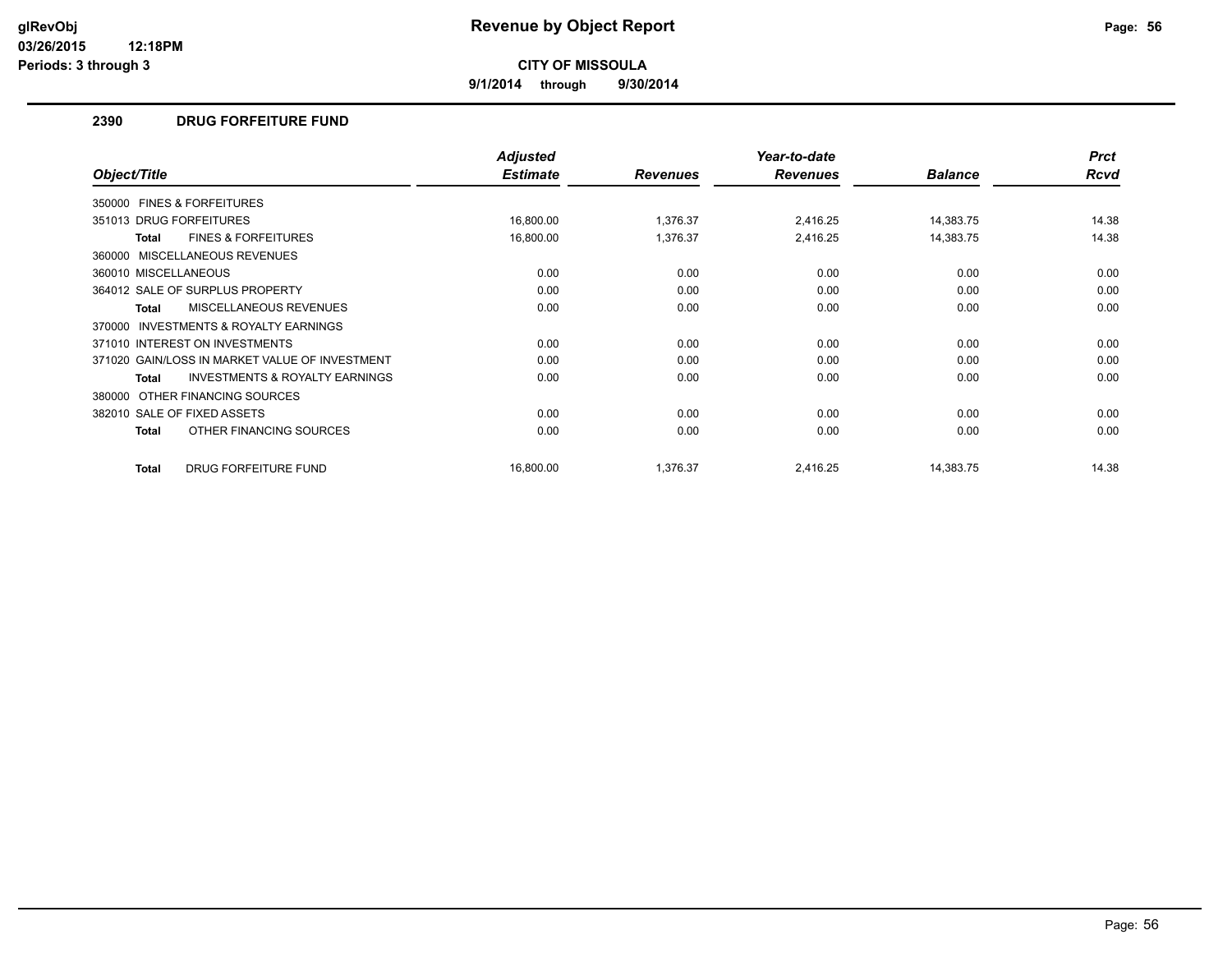**9/1/2014 through 9/30/2014**

## **2394 BUILDING INSPECTION FUND**

#### **2394 BUILDING INSPECTION FUND**

|                                                           | <b>Adjusted</b> |                 | Year-to-date    |                | <b>Prct</b> |
|-----------------------------------------------------------|-----------------|-----------------|-----------------|----------------|-------------|
| Object/Title                                              | <b>Estimate</b> | <b>Revenues</b> | <b>Revenues</b> | <b>Balance</b> | <b>Rcvd</b> |
| 320000 LICENSES & PERMITS                                 |                 |                 |                 |                |             |
| 323011 BUILDING PERMITS                                   | 671,560.00      | 119,188.03      | 281,396.01      | 390,163.99     | 41.90       |
| 323012 ELECTRICAL PERMITS                                 | 193,640.00      | 18.412.45       | 66.731.64       | 126.908.36     | 34.46       |
| 323013 PLUMBING PERMITS                                   | 111,240.00      | 9,184.00        | 30,596.00       | 80,644.00      | 27.50       |
| 323014 BLDG PERMIT REVIEW FEE                             | 0.00            | 0.00            | 0.00            | 0.00           | 0.00        |
| 323016 MOVING PERMITS                                     | 6,644.00        | 412.00          | 412.00          | 6,232.00       | 6.20        |
| 323017 MECHANICAL PERMITS                                 | 81,370.00       | 8,160.00        | 24,745.00       | 56,625.00      | 30.41       |
| <b>LICENSES &amp; PERMITS</b><br>Total                    | 1,064,454.00    | 155,356.48      | 403,880.65      | 660,573.35     | 37.94       |
| 330000 INTERGOVERNMENTAL REVENUES                         |                 |                 |                 |                |             |
| 336023 STATE CONTRIB. - PERS                              | 0.00            | 74.16           | 131.83          | $-131.83$      | 0.00        |
| <b>INTERGOVERNMENTAL REVENUES</b><br><b>Total</b>         | 0.00            | 74.16           | 131.83          | $-131.83$      | 0.00        |
| 340000 CHARGES FOR SERVICES                               |                 |                 |                 |                |             |
| 341091 INSPECTION CODE BOOKS & COPIES                     | 515.00          | 136.50          | 197.00          | 318.00         | 38.25       |
| <b>CHARGES FOR SERVICES</b><br><b>Total</b>               | 515.00          | 136.50          | 197.00          | 318.00         | 38.25       |
| 360000 MISCELLANEOUS REVENUES                             |                 |                 |                 |                |             |
| 360010 MISCELLANEOUS                                      | 0.00            | 0.00            | 0.00            | 0.00           | 0.00        |
| 360015 CONFERENCE REVENUES - BUILDING                     | 0.00            | 0.00            | 0.00            | 0.00           | 0.00        |
| MISCELLANEOUS REVENUES<br><b>Total</b>                    | 0.00            | 0.00            | 0.00            | 0.00           | 0.00        |
| 370000 INVESTMENTS & ROYALTY EARNINGS                     |                 |                 |                 |                |             |
| 371010 INTEREST ON INVESTMENTS                            | 0.00            | 0.00            | 0.00            | 0.00           | 0.00        |
| 371020 GAIN/LOSS IN MARKET VALUE OF INVESTMENTS           | 0.00            | 0.00            | 0.00            | 0.00           | 0.00        |
| <b>INVESTMENTS &amp; ROYALTY EARNINGS</b><br><b>Total</b> | 0.00            | 0.00            | 0.00            | 0.00           | 0.00        |
| 380000 OTHER FINANCING SOURCES                            |                 |                 |                 |                |             |
| 382010 SALE OF FIXED ASSETS                               | 0.00            | 0.00            | 0.00            | 0.00           | 0.00        |
| 383000 OPERATING TRANSFERS                                | 0.00            | 0.00            | 0.00            | 0.00           | 0.00        |
| OTHER FINANCING SOURCES<br><b>Total</b>                   | 0.00            | 0.00            | 0.00            | 0.00           | 0.00        |
| <b>BUILDING INSPECTION FUND</b><br><b>Total</b>           | 1,064,969.00    | 155,567.14      | 404,209.48      | 660,759.52     | 37.96       |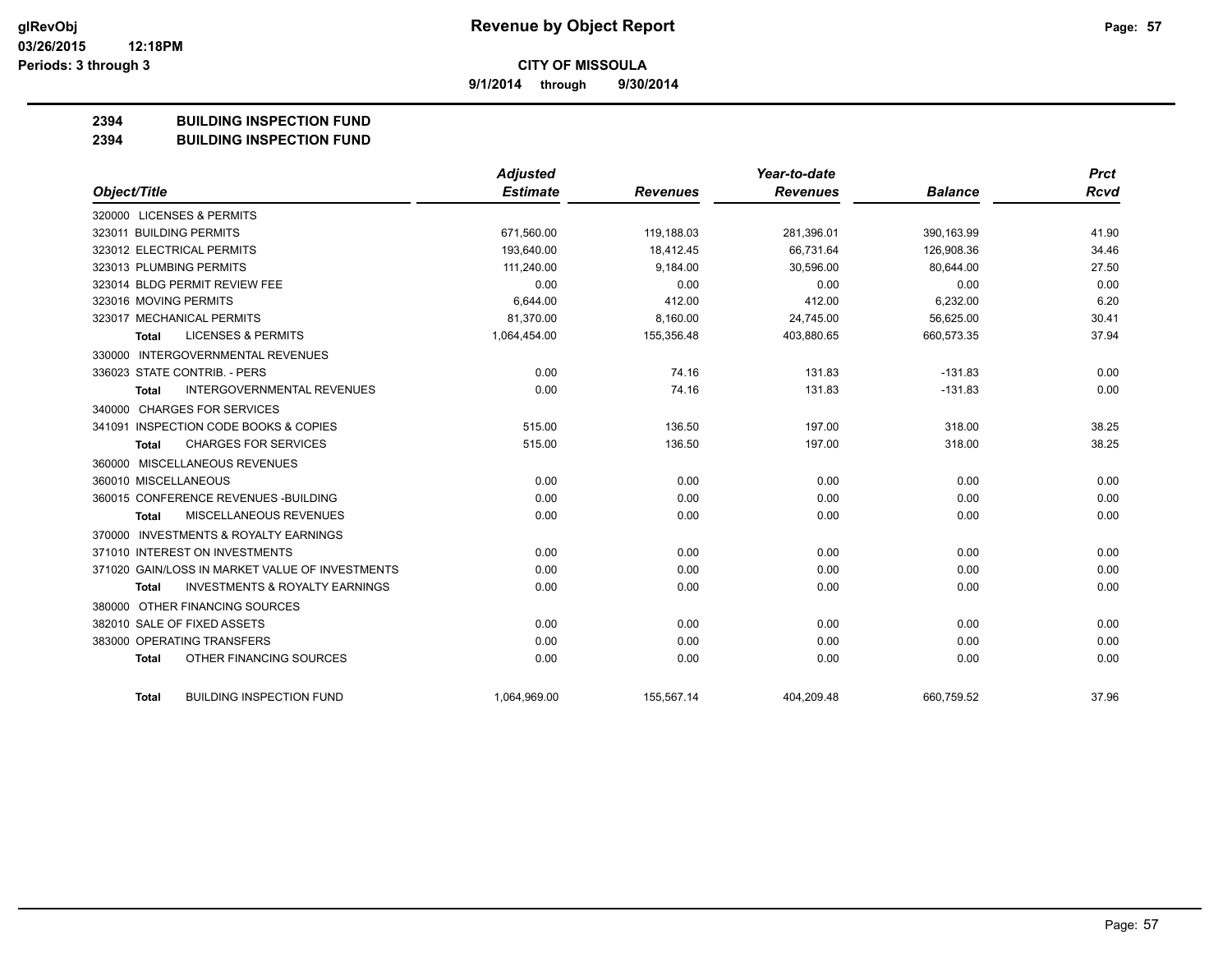**9/1/2014 through 9/30/2014**

## **2394 BUILDING INSPECTION FUND**

| Object/Title                                              | <b>Adjusted</b><br><b>Estimate</b> | <b>Revenues</b> | Year-to-date<br><b>Revenues</b> | <b>Balance</b> | <b>Prct</b><br><b>Rcvd</b> |
|-----------------------------------------------------------|------------------------------------|-----------------|---------------------------------|----------------|----------------------------|
|                                                           |                                    |                 |                                 |                |                            |
| 320000 LICENSES & PERMITS                                 |                                    |                 |                                 |                |                            |
| 323011 BUILDING PERMITS                                   | 671,560.00                         | 119,188.03      | 281,396.01                      | 390,163.99     | 41.90                      |
| 323012 ELECTRICAL PERMITS                                 | 193.640.00                         | 18.412.45       | 66.731.64                       | 126.908.36     | 34.46                      |
| 323013 PLUMBING PERMITS                                   | 111,240.00                         | 9,184.00        | 30,596.00                       | 80,644.00      | 27.50                      |
| 323014 BLDG PERMIT REVIEW FEE                             | 0.00                               | 0.00            | 0.00                            | 0.00           | 0.00                       |
| 323016 MOVING PERMITS                                     | 6,644.00                           | 412.00          | 412.00                          | 6.232.00       | 6.20                       |
| 323017 MECHANICAL PERMITS                                 | 81,370.00                          | 8,160.00        | 24,745.00                       | 56,625.00      | 30.41                      |
| <b>LICENSES &amp; PERMITS</b><br><b>Total</b>             | 1,064,454.00                       | 155,356.48      | 403,880.65                      | 660,573.35     | 37.94                      |
| 330000 INTERGOVERNMENTAL REVENUES                         |                                    |                 |                                 |                |                            |
| 336023 STATE CONTRIB. - PERS                              | 0.00                               | 74.16           | 131.83                          | $-131.83$      | 0.00                       |
| <b>INTERGOVERNMENTAL REVENUES</b><br><b>Total</b>         | 0.00                               | 74.16           | 131.83                          | $-131.83$      | 0.00                       |
| 340000 CHARGES FOR SERVICES                               |                                    |                 |                                 |                |                            |
| 341091 INSPECTION CODE BOOKS & COPIES                     | 515.00                             | 136.50          | 197.00                          | 318.00         | 38.25                      |
| <b>CHARGES FOR SERVICES</b><br><b>Total</b>               | 515.00                             | 136.50          | 197.00                          | 318.00         | 38.25                      |
| 360000 MISCELLANEOUS REVENUES                             |                                    |                 |                                 |                |                            |
| 360010 MISCELLANEOUS                                      | 0.00                               | 0.00            | 0.00                            | 0.00           | 0.00                       |
| 360015 CONFERENCE REVENUES - BUILDING                     | 0.00                               | 0.00            | 0.00                            | 0.00           | 0.00                       |
| MISCELLANEOUS REVENUES<br><b>Total</b>                    | 0.00                               | 0.00            | 0.00                            | 0.00           | 0.00                       |
| 370000 INVESTMENTS & ROYALTY EARNINGS                     |                                    |                 |                                 |                |                            |
| 371010 INTEREST ON INVESTMENTS                            | 0.00                               | 0.00            | 0.00                            | 0.00           | 0.00                       |
| 371020 GAIN/LOSS IN MARKET VALUE OF INVESTMENT            | 0.00                               | 0.00            | 0.00                            | 0.00           | 0.00                       |
| <b>INVESTMENTS &amp; ROYALTY EARNINGS</b><br><b>Total</b> | 0.00                               | 0.00            | 0.00                            | 0.00           | 0.00                       |
| 380000 OTHER FINANCING SOURCES                            |                                    |                 |                                 |                |                            |
| 382010 SALE OF FIXED ASSETS                               | 0.00                               | 0.00            | 0.00                            | 0.00           | 0.00                       |
| 383000 OPERATING TRANSFERS                                | 0.00                               | 0.00            | 0.00                            | 0.00           | 0.00                       |
| OTHER FINANCING SOURCES<br><b>Total</b>                   | 0.00                               | 0.00            | 0.00                            | 0.00           | 0.00                       |
| <b>BUILDING INSPECTION FUND</b><br><b>Total</b>           | 1,064,969.00                       | 155,567.14      | 404,209.48                      | 660,759.52     | 37.96                      |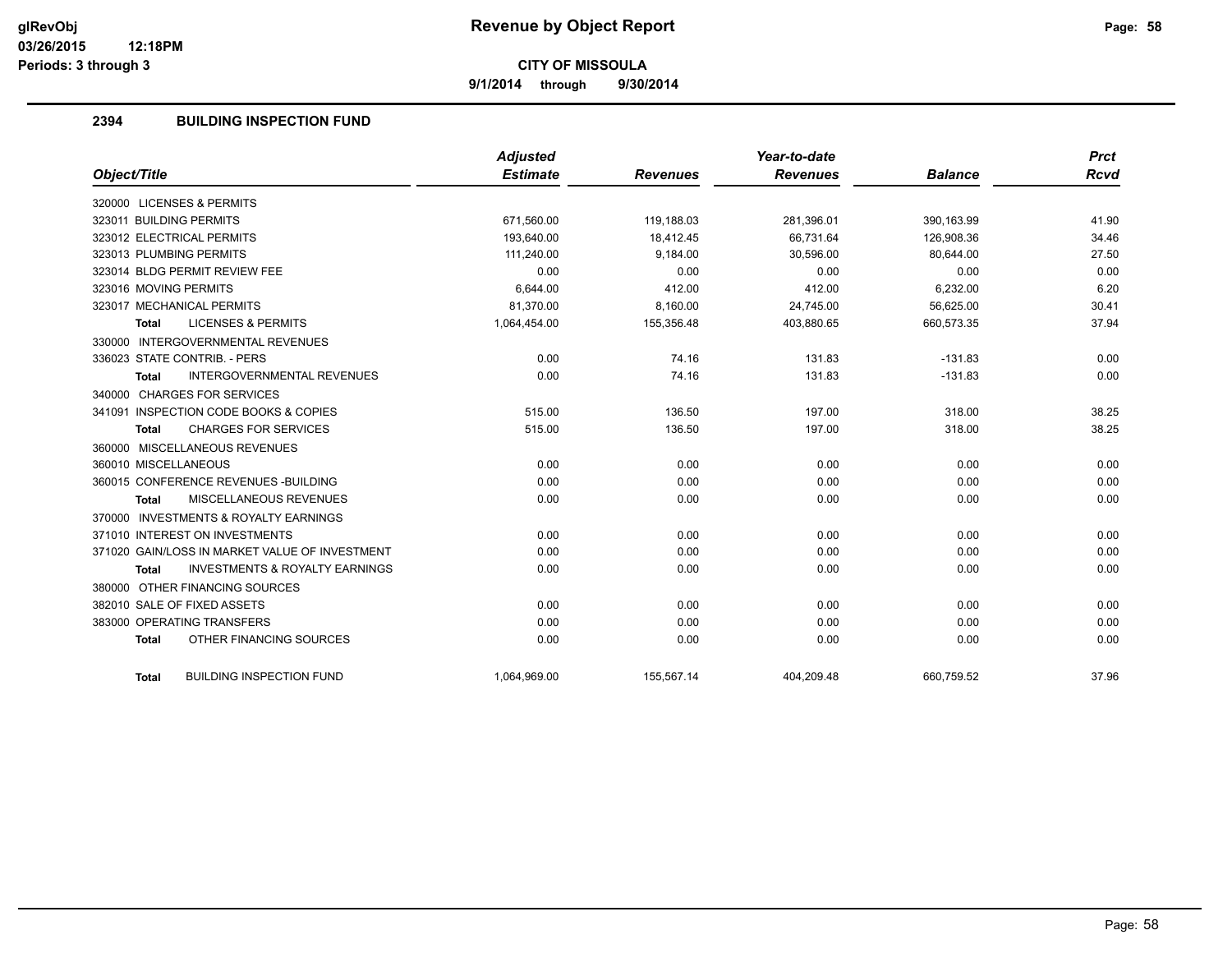**9/1/2014 through 9/30/2014**

## **2395 CITY GRANTS & PROGRAM INCOME FUND**

## **2395 CITY GRANTS & PROGRAM INCOME FUND**

|                                                           | <b>Adjusted</b> |                 | Year-to-date    |                | <b>Prct</b> |
|-----------------------------------------------------------|-----------------|-----------------|-----------------|----------------|-------------|
| Object/Title                                              | <b>Estimate</b> | <b>Revenues</b> | <b>Revenues</b> | <b>Balance</b> | Rcvd        |
| 330000 INTERGOVERNMENTAL REVENUES                         |                 |                 |                 |                |             |
| 331010 ENTITLEMENT - CDBG                                 | 0.00            | 0.00            | 0.00            | 0.00           | 0.00        |
| 331037 ELOCAL.COM LOAN REPAYMENT                          | 0.00            | 0.00            | 0.00            | 0.00           | 0.00        |
| <b>INTERGOVERNMENTAL REVENUES</b><br><b>Total</b>         | 0.00            | 0.00            | 0.00            | 0.00           | 0.00        |
| MISCELLANEOUS REVENUES<br>360000                          |                 |                 |                 |                |             |
| 360005 LOAN REPAYMENTS                                    | 0.00            | 0.00            | 0.00            | 0.00           | 0.00        |
| 360010 MISCELLANEOUS                                      | 0.00            | 0.00            | 0.00            | 0.00           | 0.00        |
| 360013 REPAYMENT OF SEWER GRANT                           | 0.00            | 0.00            | 0.00            | 0.00           | 0.00        |
| 360014 REPAYMENT OF LOAN/MHA                              | 0.00            | 0.00            | 0.00            | 0.00           | 0.00        |
| 362000 OTHER MISCELLANEOUS REVENUE                        | 0.00            | 0.00            | 0.00            | 0.00           | 0.00        |
| <b>MISCELLANEOUS REVENUES</b><br><b>Total</b>             | 0.00            | 0.00            | 0.00            | 0.00           | 0.00        |
| <b>INVESTMENTS &amp; ROYALTY EARNINGS</b><br>370000       |                 |                 |                 |                |             |
| 371010 INTEREST ON INVESTMENTS                            | 0.00            | 0.00            | 0.00            | 0.00           | 0.00        |
| 371020 GAIN/LOSS IN MARKET VALUE OF INVESTMENTS           | 0.00            | 0.00            | 0.00            | 0.00           | 0.00        |
| <b>INVESTMENTS &amp; ROYALTY EARNINGS</b><br><b>Total</b> | 0.00            | 0.00            | 0.00            | 0.00           | 0.00        |
| OTHER FINANCING SOURCES<br>380000                         |                 |                 |                 |                |             |
| 383026 TRANS FR CDBG                                      | 0.00            | 0.00            | 0.00            | 0.00           | 0.00        |
| OTHER FINANCING SOURCES<br><b>Total</b>                   | 0.00            | 0.00            | 0.00            | 0.00           | 0.00        |
| CITY GRANTS & PROGRAM INCOME FUND<br><b>Total</b>         | 0.00            | 0.00            | 0.00            | 0.00           | 0.00        |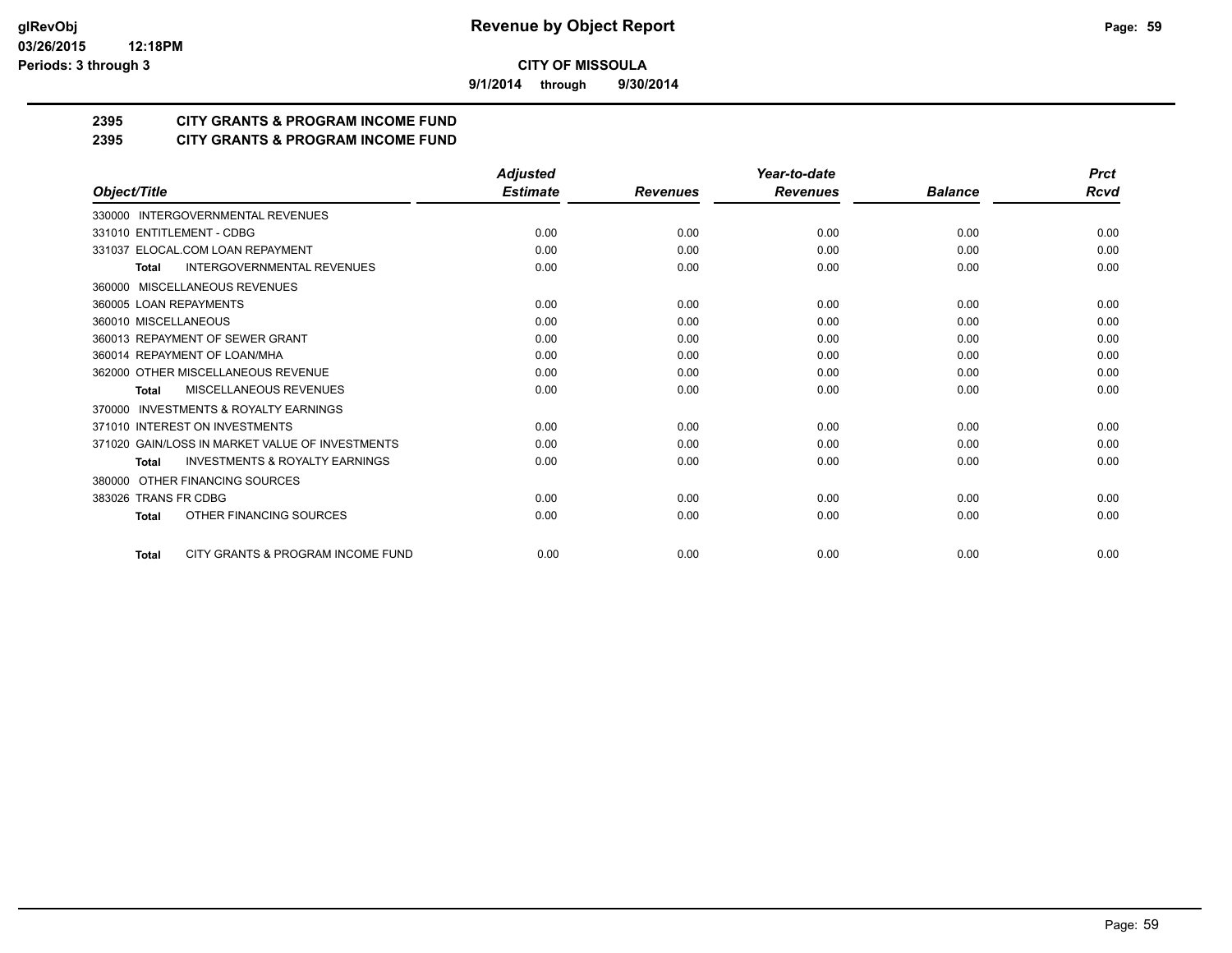**9/1/2014 through 9/30/2014**

#### **2395 CITY GRANTS & PROGRAM INCOME FUND**

|                        |                                                | <b>Adjusted</b> |                 | Year-to-date    |                | <b>Prct</b> |
|------------------------|------------------------------------------------|-----------------|-----------------|-----------------|----------------|-------------|
| Object/Title           |                                                | <b>Estimate</b> | <b>Revenues</b> | <b>Revenues</b> | <b>Balance</b> | Rcvd        |
| 330000                 | <b>INTERGOVERNMENTAL REVENUES</b>              |                 |                 |                 |                |             |
|                        | 331010 ENTITLEMENT - CDBG                      | 0.00            | 0.00            | 0.00            | 0.00           | 0.00        |
|                        | 331037 ELOCAL.COM LOAN REPAYMENT               | 0.00            | 0.00            | 0.00            | 0.00           | 0.00        |
| <b>Total</b>           | <b>INTERGOVERNMENTAL REVENUES</b>              | 0.00            | 0.00            | 0.00            | 0.00           | 0.00        |
|                        | 360000 MISCELLANEOUS REVENUES                  |                 |                 |                 |                |             |
| 360005 LOAN REPAYMENTS |                                                | 0.00            | 0.00            | 0.00            | 0.00           | 0.00        |
| 360010 MISCELLANEOUS   |                                                | 0.00            | 0.00            | 0.00            | 0.00           | 0.00        |
|                        | 360013 REPAYMENT OF SEWER GRANT                | 0.00            | 0.00            | 0.00            | 0.00           | 0.00        |
|                        | 360014 REPAYMENT OF LOAN/MHA                   | 0.00            | 0.00            | 0.00            | 0.00           | 0.00        |
|                        | 362000 OTHER MISCELLANEOUS REVENUE             | 0.00            | 0.00            | 0.00            | 0.00           | 0.00        |
| Total                  | <b>MISCELLANEOUS REVENUES</b>                  | 0.00            | 0.00            | 0.00            | 0.00           | 0.00        |
| 370000                 | <b>INVESTMENTS &amp; ROYALTY EARNINGS</b>      |                 |                 |                 |                |             |
|                        | 371010 INTEREST ON INVESTMENTS                 | 0.00            | 0.00            | 0.00            | 0.00           | 0.00        |
|                        | 371020 GAIN/LOSS IN MARKET VALUE OF INVESTMENT | 0.00            | 0.00            | 0.00            | 0.00           | 0.00        |
| <b>Total</b>           | <b>INVESTMENTS &amp; ROYALTY EARNINGS</b>      | 0.00            | 0.00            | 0.00            | 0.00           | 0.00        |
| 380000                 | OTHER FINANCING SOURCES                        |                 |                 |                 |                |             |
| 383026 TRANS FR CDBG   |                                                | 0.00            | 0.00            | 0.00            | 0.00           | 0.00        |
| <b>Total</b>           | OTHER FINANCING SOURCES                        | 0.00            | 0.00            | 0.00            | 0.00           | 0.00        |
| <b>Total</b>           | CITY GRANTS & PROGRAM INCOME FUND              | 0.00            | 0.00            | 0.00            | 0.00           | 0.00        |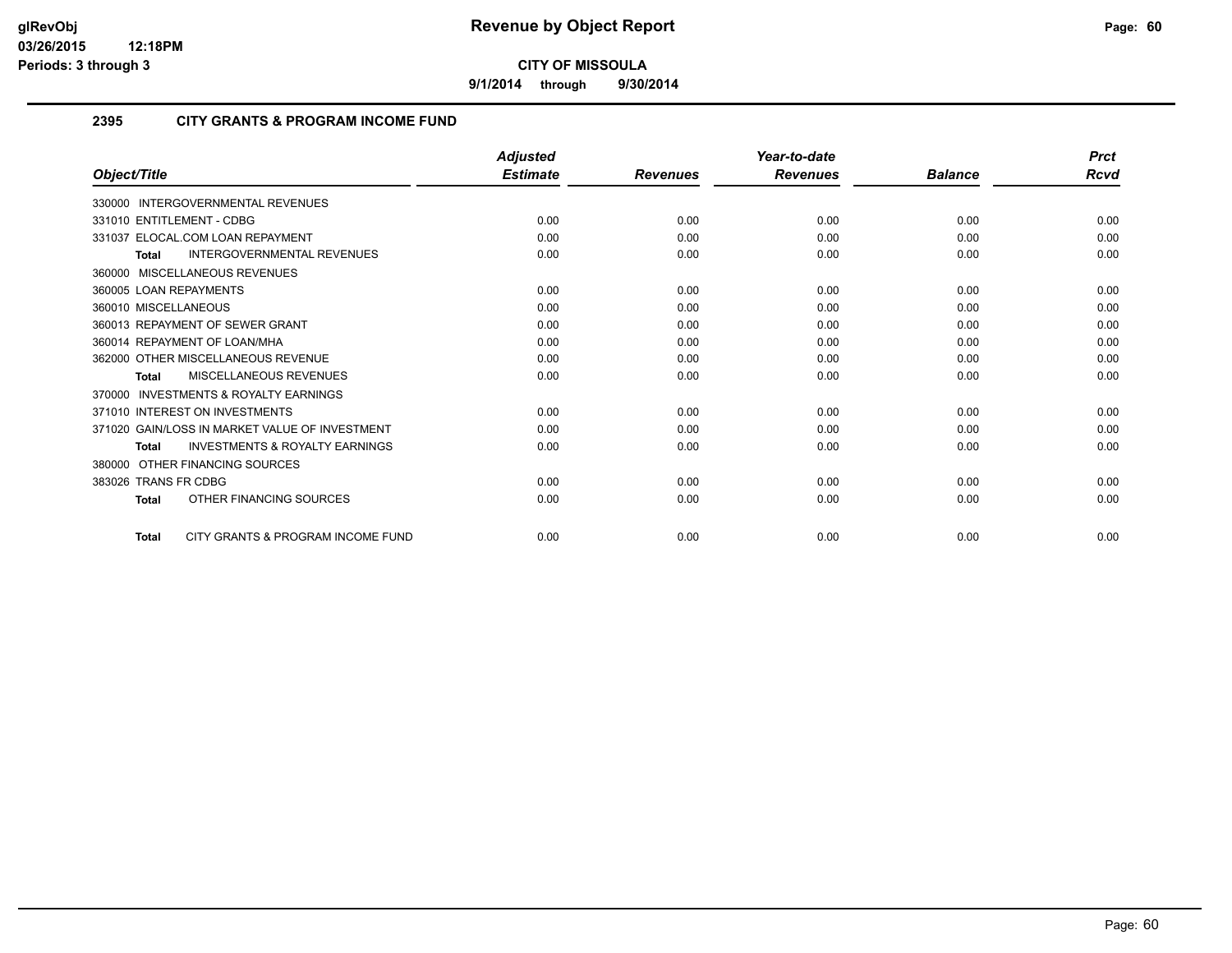**9/1/2014 through 9/30/2014**

#### **2396 ENERGY EFFICIENCY REVOLVING LOAN FUND 2396 ENERGY EFFICIENCY REVOLVING LOAN FUND**

|                                                    | <b>Adjusted</b> |                 | Year-to-date    |                | <b>Prct</b> |
|----------------------------------------------------|-----------------|-----------------|-----------------|----------------|-------------|
| Object/Title                                       | <b>Estimate</b> | <b>Revenues</b> | <b>Revenues</b> | <b>Balance</b> | <b>Rcvd</b> |
| 330000 INTERGOVERNMENTAL REVENUES                  |                 |                 |                 |                |             |
| 331031 EECBG REVOLVING LOAN                        | 0.00            | 0.00            | 0.00            | 0.00           | 0.00        |
| INTERGOVERNMENTAL REVENUES<br>Total                | 0.00            | 0.00            | 0.00            | 0.00           | 0.00        |
| 370000 INVESTMENTS & ROYALTY EARNINGS              |                 |                 |                 |                |             |
| 371010 INTEREST ON INVESTMENTS                     | 0.00            | 0.00            | 0.00            | 0.00           | 0.00        |
| <b>INVESTMENTS &amp; ROYALTY EARNINGS</b><br>Total | 0.00            | 0.00            | 0.00            | 0.00           | 0.00        |
|                                                    |                 |                 |                 |                |             |
| ENERGY EFFICIENCY REVOLVING LOAN FUI<br>Total      | 0.00            | 0.00            | 0.00            | 0.00           | 0.00        |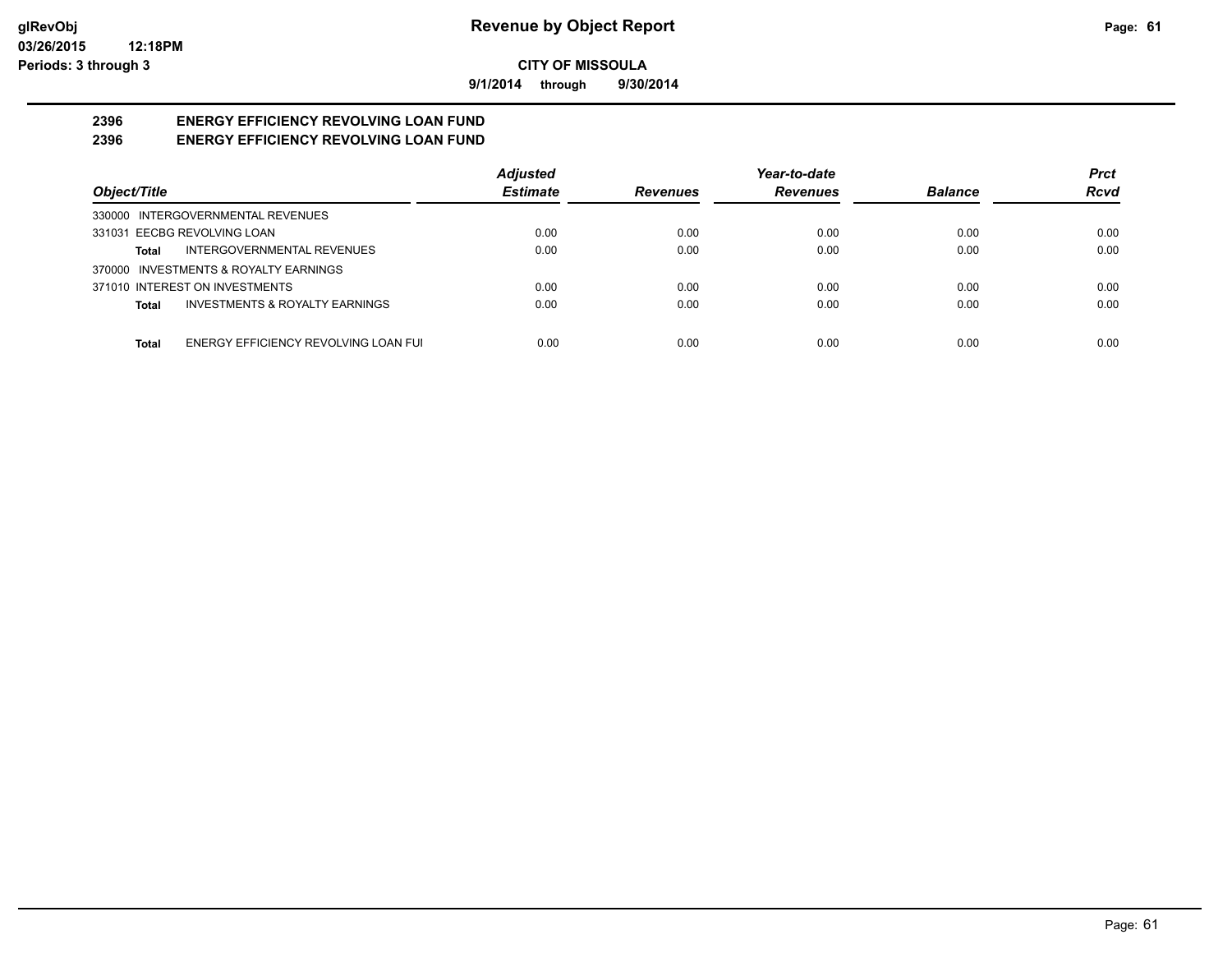**9/1/2014 through 9/30/2014**

### **2396 ENERGY EFFICIENCY REVOLVING LOAN FUND**

| Object/Title                                        | <b>Adjusted</b><br><b>Estimate</b> | <b>Revenues</b> | Year-to-date<br><b>Revenues</b> | <b>Balance</b> | <b>Prct</b><br><b>Rcvd</b> |
|-----------------------------------------------------|------------------------------------|-----------------|---------------------------------|----------------|----------------------------|
| 330000 INTERGOVERNMENTAL REVENUES                   |                                    |                 |                                 |                |                            |
| 331031 EECBG REVOLVING LOAN                         | 0.00                               | 0.00            | 0.00                            | 0.00           | 0.00                       |
| INTERGOVERNMENTAL REVENUES<br>Total                 | 0.00                               | 0.00            | 0.00                            | 0.00           | 0.00                       |
| 370000 INVESTMENTS & ROYALTY EARNINGS               |                                    |                 |                                 |                |                            |
| 371010 INTEREST ON INVESTMENTS                      | 0.00                               | 0.00            | 0.00                            | 0.00           | 0.00                       |
| INVESTMENTS & ROYALTY EARNINGS<br><b>Total</b>      | 0.00                               | 0.00            | 0.00                            | 0.00           | 0.00                       |
|                                                     |                                    |                 |                                 |                |                            |
| ENERGY EFFICIENCY REVOLVING LOAN FU<br><b>Total</b> | 0.00                               | 0.00            | 0.00                            | 0.00           | 0.00                       |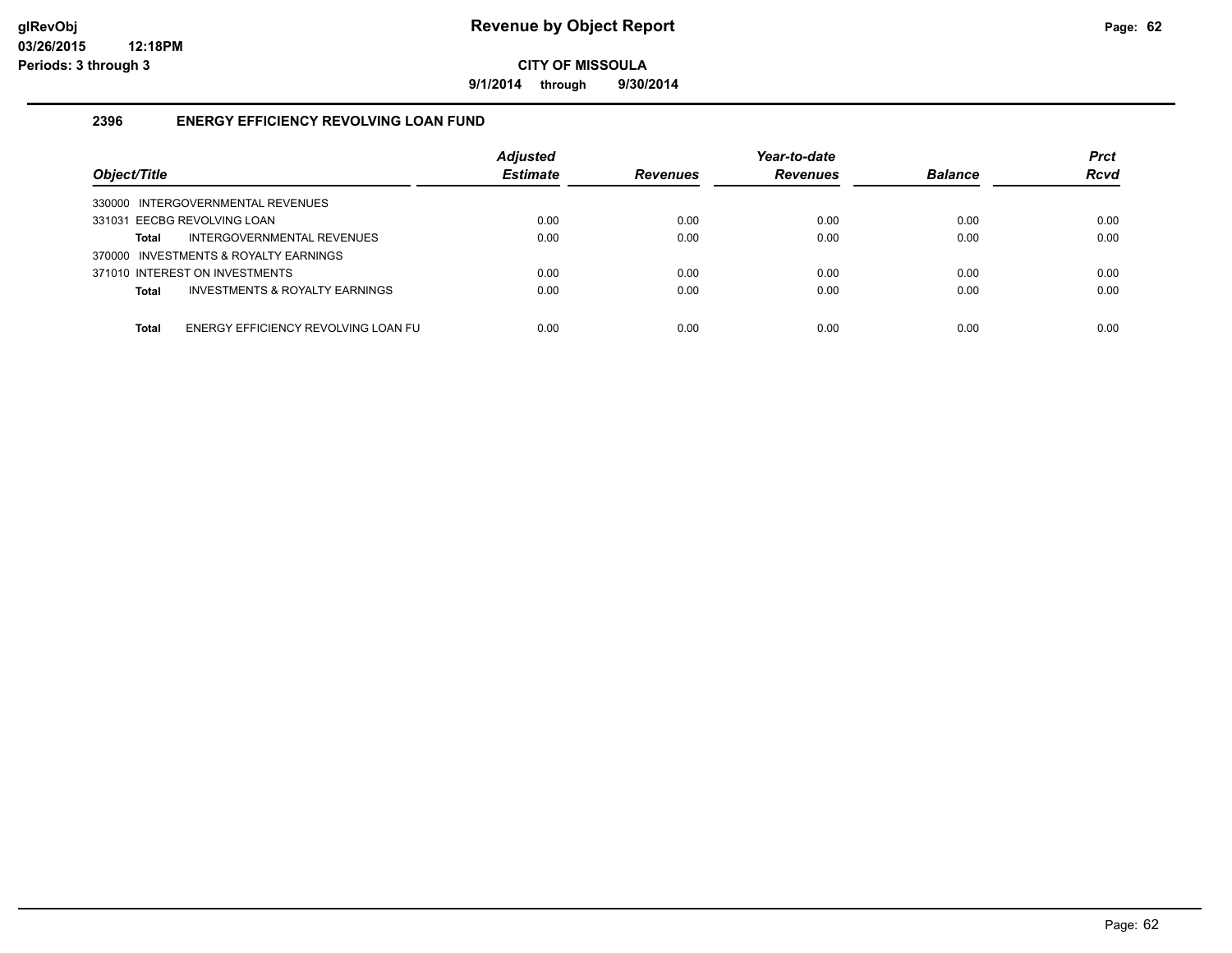**9/1/2014 through 9/30/2014**

#### **2399 DANGEROUS BUILDING DEMOLITION & REPAIR F 2399 DANGEROUS BUILDING DEMOLITION & REPAIR F**

|                         |                                      | <b>Adjusted</b> |                 | Year-to-date    |                | Prct |
|-------------------------|--------------------------------------|-----------------|-----------------|-----------------|----------------|------|
| Object/Title            |                                      | <b>Estimate</b> | <b>Revenues</b> | <b>Revenues</b> | <b>Balance</b> | Rcvd |
|                         | 360000 MISCELLANEOUS REVENUES        |                 |                 |                 |                |      |
| 363000 ASSESSMENTS PAID |                                      | 15.000.00       | 0.00            | 0.00            | 15.000.00      | 0.00 |
| Total                   | MISCELLANEOUS REVENUES               | 15.000.00       | 0.00            | 0.00            | 15.000.00      | 0.00 |
| Total                   | DANGEROUS BUILDING DEMOLITION & REP. | 15.000.00       | 0.00            | 0.00            | 15.000.00      | 0.00 |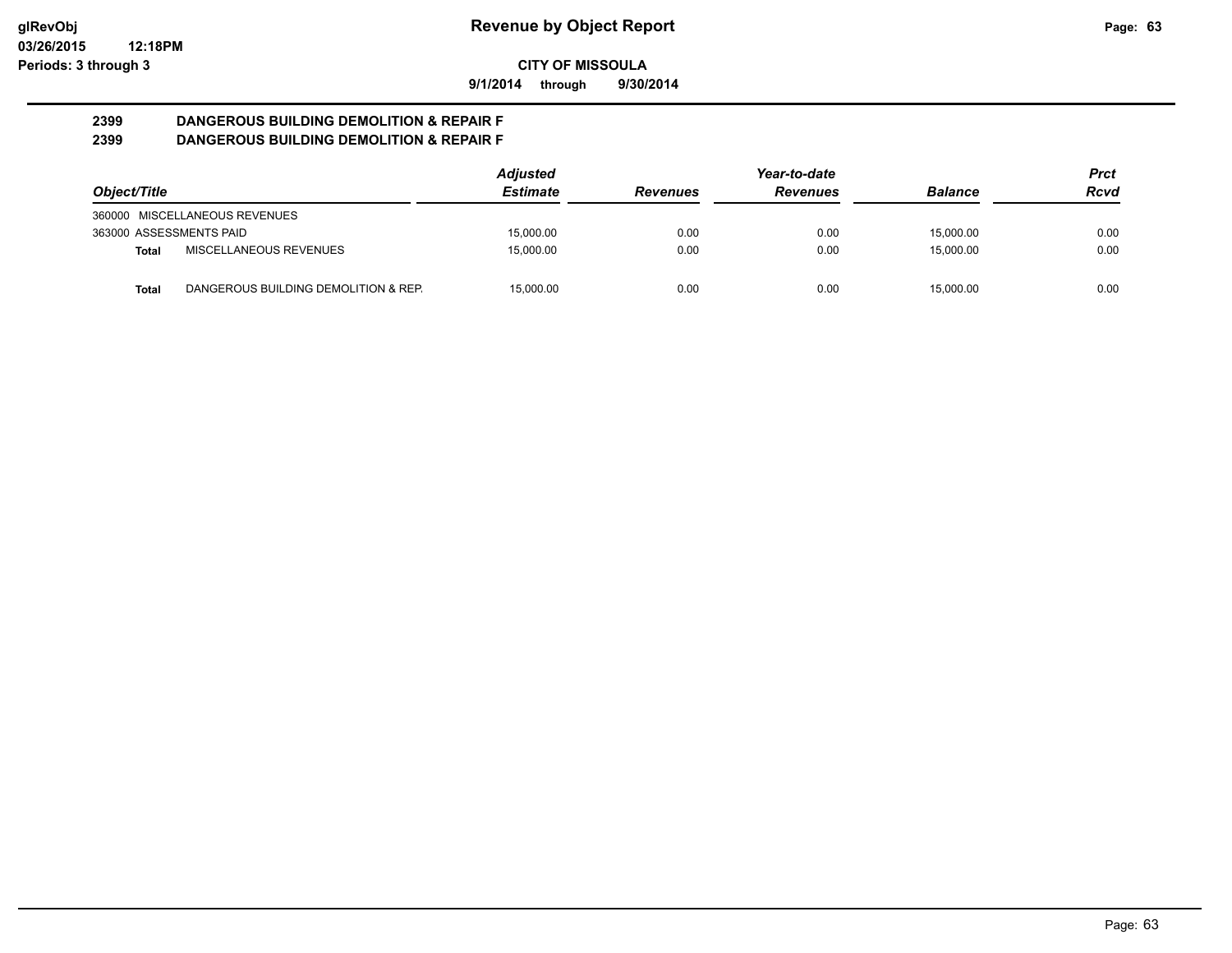**9/1/2014 through 9/30/2014**

#### **2399 DANGEROUS BUILDING DEMOLITION & REPAIR F**

| Object/Title            |                                     | <b>Adjusted</b><br><b>Estimate</b> | <b>Revenues</b> | Year-to-date<br><b>Revenues</b> | <b>Balance</b> | <b>Prct</b><br><b>Rcvd</b> |
|-------------------------|-------------------------------------|------------------------------------|-----------------|---------------------------------|----------------|----------------------------|
|                         | 360000 MISCELLANEOUS REVENUES       |                                    |                 |                                 |                |                            |
| 363000 ASSESSMENTS PAID |                                     | 15.000.00                          | 0.00            | 0.00                            | 15.000.00      | 0.00                       |
| <b>Total</b>            | MISCELLANEOUS REVENUES              | 15.000.00                          | 0.00            | 0.00                            | 15.000.00      | 0.00                       |
| <b>Total</b>            | DANGEROUS BUILDING DEMOLITION & REF | 15.000.00                          | 0.00            | 0.00                            | 15.000.00      | 0.00                       |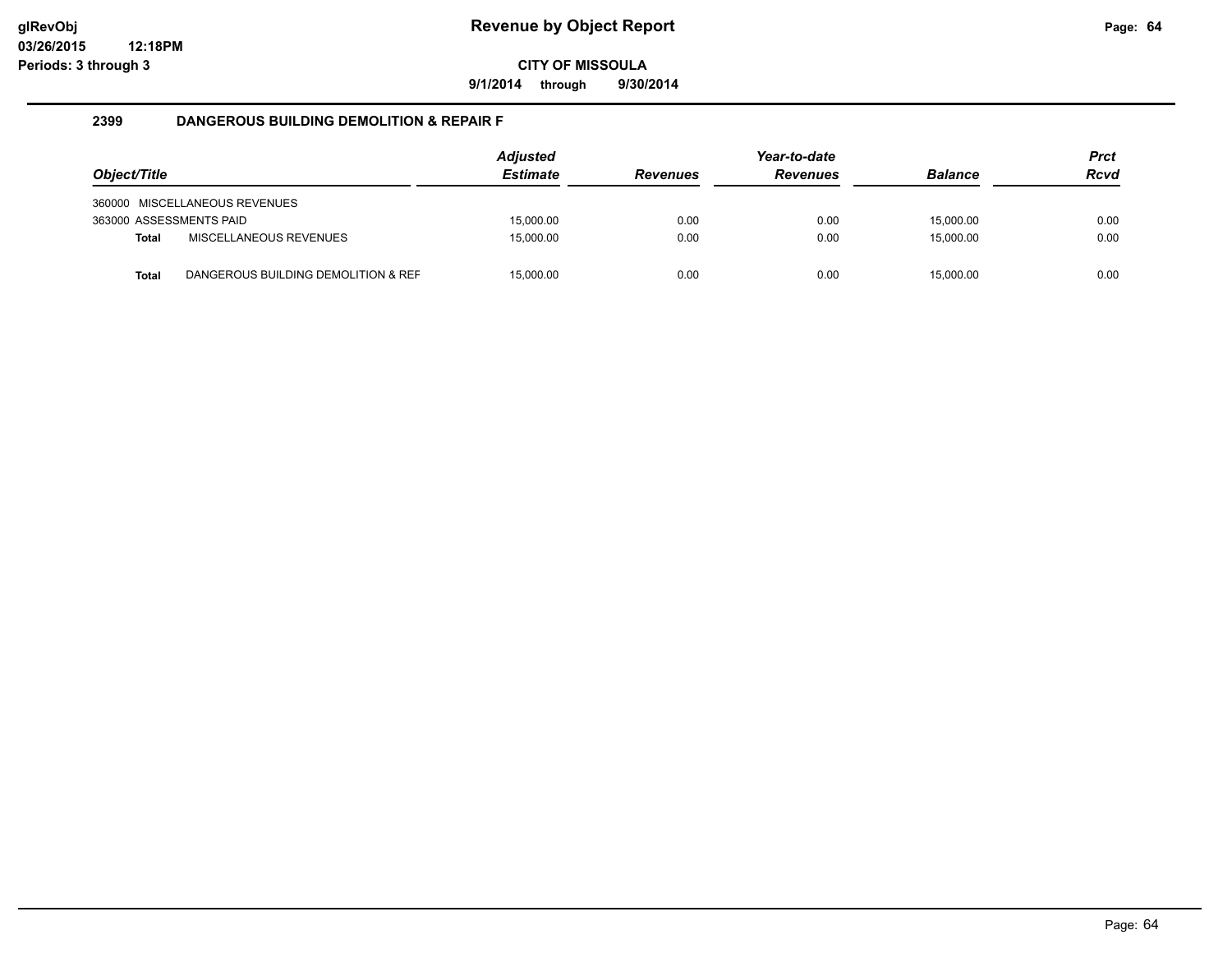**9/1/2014 through 9/30/2014**

#### **2400 STREET LIGHTING ASSESSMENTS FUND 2400 STREET LIGHTING ASSESSMENTS FUND**

|                                                  | <b>Adjusted</b> |                 | Year-to-date    |                | <b>Prct</b> |
|--------------------------------------------------|-----------------|-----------------|-----------------|----------------|-------------|
| Object/Title                                     | <b>Estimate</b> | <b>Revenues</b> | <b>Revenues</b> | <b>Balance</b> | Rcvd        |
| 360000 MISCELLANEOUS REVENUES                    |                 |                 |                 |                |             |
| 360010 MISCELLANEOUS                             | 0.00            | 0.00            | 0.00            | 0.00           | 0.00        |
| 363010 LIGHTING ASSESSMENTS                      | 345.357.00      | 389.96          | 0.00            | 345.357.00     | 0.00        |
| 363040 PENALTY AND INTEREST                      | 0.00            | 34.64           | 0.00            | 0.00           | 0.00        |
| MISCELLANEOUS REVENUES<br>Total                  | 345,357.00      | 424.60          | 0.00            | 345.357.00     | 0.00        |
| 370000 INVESTMENTS & ROYALTY EARNINGS            |                 |                 |                 |                |             |
| 371010 INTEREST ON INVESTMENTS                   | 0.00            | 0.00            | 0.00            | 0.00           | 0.00        |
| 371020 GAIN/LOSS IN MARKET VALUE OF INVESTMENTS  | 0.00            | 0.00            | 0.00            | 0.00           | 0.00        |
| INVESTMENTS & ROYALTY EARNINGS<br><b>Total</b>   | 0.00            | 0.00            | 0.00            | 0.00           | 0.00        |
| STREET LIGHTING ASSESSMENTS FUND<br><b>Total</b> | 345.357.00      | 424.60          | 0.00            | 345.357.00     | 0.00        |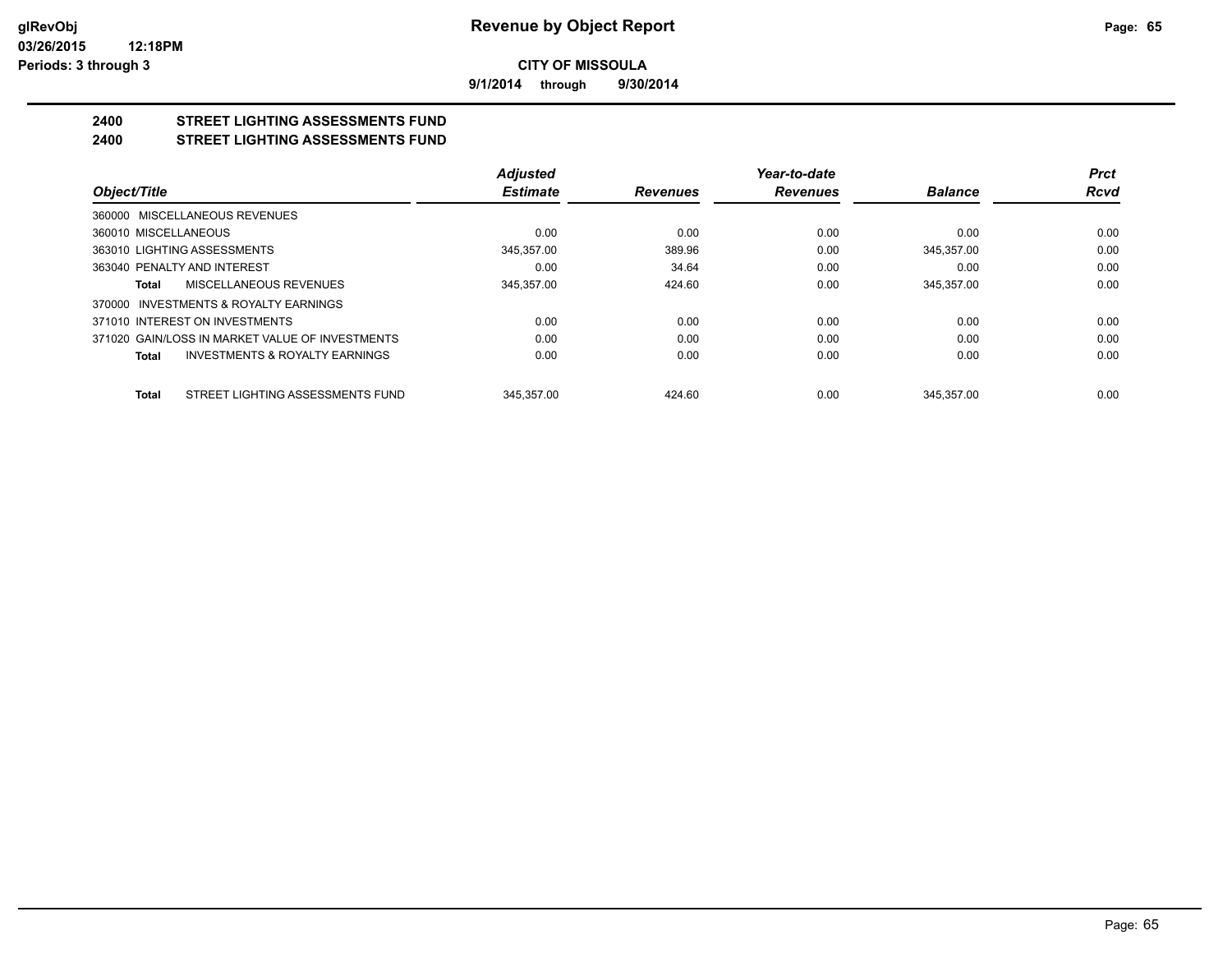**9/1/2014 through 9/30/2014**

### **2400 STREET LIGHTING ASSESSMENTS FUND**

| Object/Title                                              | <b>Adiusted</b><br><b>Estimate</b> | <b>Revenues</b> | Year-to-date<br><b>Revenues</b> | <b>Balance</b> | <b>Prct</b><br><b>Rcvd</b> |
|-----------------------------------------------------------|------------------------------------|-----------------|---------------------------------|----------------|----------------------------|
| 360000 MISCELLANEOUS REVENUES                             |                                    |                 |                                 |                |                            |
| 360010 MISCELLANEOUS                                      | 0.00                               | 0.00            | 0.00                            | 0.00           | 0.00                       |
| 363010 LIGHTING ASSESSMENTS                               | 345,357.00                         | 389.96          | 0.00                            | 345,357.00     | 0.00                       |
| 363040 PENALTY AND INTEREST                               | 0.00                               | 34.64           | 0.00                            | 0.00           | 0.00                       |
| MISCELLANEOUS REVENUES<br><b>Total</b>                    | 345,357.00                         | 424.60          | 0.00                            | 345,357.00     | 0.00                       |
| 370000 INVESTMENTS & ROYALTY EARNINGS                     |                                    |                 |                                 |                |                            |
| 371010 INTEREST ON INVESTMENTS                            | 0.00                               | 0.00            | 0.00                            | 0.00           | 0.00                       |
| 371020 GAIN/LOSS IN MARKET VALUE OF INVESTMENT            | 0.00                               | 0.00            | 0.00                            | 0.00           | 0.00                       |
| <b>INVESTMENTS &amp; ROYALTY EARNINGS</b><br><b>Total</b> | 0.00                               | 0.00            | 0.00                            | 0.00           | 0.00                       |
| STREET LIGHTING ASSESSMENTS FUND<br><b>Total</b>          | 345.357.00                         | 424.60          | 0.00                            | 345.357.00     | 0.00                       |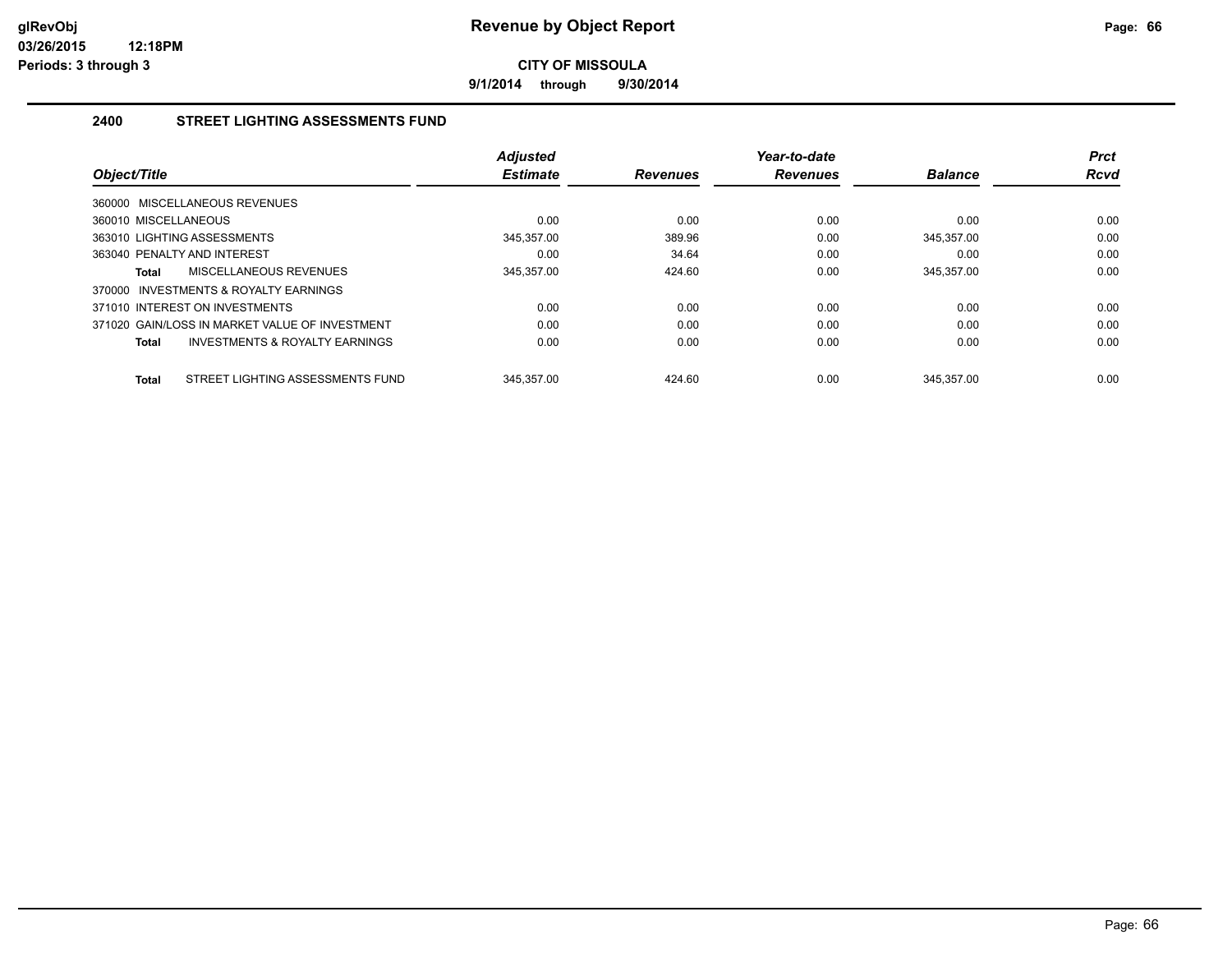**9/1/2014 through 9/30/2014**

## **2500 STREET MAINTENANCE ASSESSMENT FUND**

## **2500 STREET MAINTENANCE ASSESSMENT FUND**

|                                                           | <b>Adjusted</b> |                 | Year-to-date    |                | <b>Prct</b> |
|-----------------------------------------------------------|-----------------|-----------------|-----------------|----------------|-------------|
| Object/Title                                              | <b>Estimate</b> | <b>Revenues</b> | <b>Revenues</b> | <b>Balance</b> | <b>Rcvd</b> |
| 360000 MISCELLANEOUS REVENUES                             |                 |                 |                 |                |             |
| 363010 LIGHTING ASSESSMENTS                               | 59,295.00       | 495.64          | 0.00            | 59,295.00      | 0.00        |
| 363040 PENALTY AND INTEREST                               | 0.00            | 18.21           | 0.00            | 0.00           | 0.00        |
| MISCELLANEOUS REVENUES<br>Total                           | 59,295.00       | 513.85          | 0.00            | 59,295.00      | 0.00        |
| INVESTMENTS & ROYALTY EARNINGS<br>370000                  |                 |                 |                 |                |             |
| 371010 INTEREST ON INVESTMENTS                            | 0.00            | 0.00            | 0.00            | 0.00           | 0.00        |
| 371020 GAIN/LOSS IN MARKET VALUE OF INVESTMENTS           | 0.00            | 0.00            | 0.00            | 0.00           | 0.00        |
| <b>INVESTMENTS &amp; ROYALTY EARNINGS</b><br><b>Total</b> | 0.00            | 0.00            | 0.00            | 0.00           | 0.00        |
| OTHER FINANCING SOURCES<br>380000                         |                 |                 |                 |                |             |
| 383000 OPERATING TRANSFERS                                | 0.00            | 0.00            | 0.00            | 0.00           | 0.00        |
| OTHER FINANCING SOURCES<br><b>Total</b>                   | 0.00            | 0.00            | 0.00            | 0.00           | 0.00        |
| STREET MAINTENANCE ASSESSMENT FUNI<br><b>Total</b>        | 59.295.00       | 513.85          | 0.00            | 59.295.00      | 0.00        |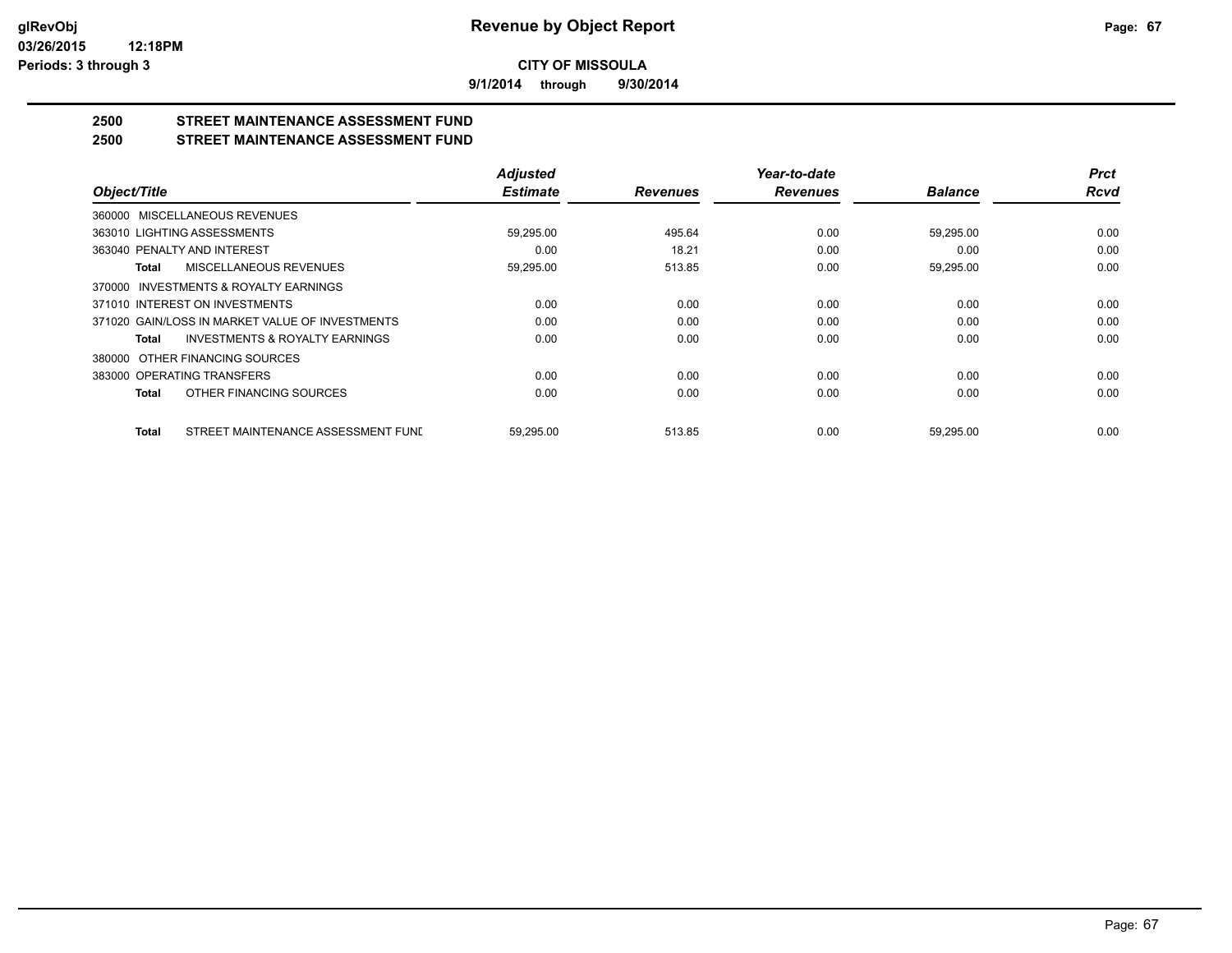**9/1/2014 through 9/30/2014**

#### **2500 STREET MAINTENANCE ASSESSMENT FUND**

| Object/Title                                       | <b>Adjusted</b><br><b>Estimate</b> | <b>Revenues</b> | Year-to-date<br><b>Revenues</b> | <b>Balance</b> | <b>Prct</b><br><b>Rcvd</b> |
|----------------------------------------------------|------------------------------------|-----------------|---------------------------------|----------------|----------------------------|
| 360000 MISCELLANEOUS REVENUES                      |                                    |                 |                                 |                |                            |
| 363010 LIGHTING ASSESSMENTS                        | 59.295.00                          | 495.64          | 0.00                            | 59,295.00      | 0.00                       |
| 363040 PENALTY AND INTEREST                        | 0.00                               | 18.21           | 0.00                            | 0.00           | 0.00                       |
| MISCELLANEOUS REVENUES<br>Total                    | 59,295.00                          | 513.85          | 0.00                            | 59,295.00      | 0.00                       |
| 370000 INVESTMENTS & ROYALTY EARNINGS              |                                    |                 |                                 |                |                            |
| 371010 INTEREST ON INVESTMENTS                     | 0.00                               | 0.00            | 0.00                            | 0.00           | 0.00                       |
| 371020 GAIN/LOSS IN MARKET VALUE OF INVESTMENT     | 0.00                               | 0.00            | 0.00                            | 0.00           | 0.00                       |
| <b>INVESTMENTS &amp; ROYALTY EARNINGS</b><br>Total | 0.00                               | 0.00            | 0.00                            | 0.00           | 0.00                       |
| 380000 OTHER FINANCING SOURCES                     |                                    |                 |                                 |                |                            |
| 383000 OPERATING TRANSFERS                         | 0.00                               | 0.00            | 0.00                            | 0.00           | 0.00                       |
| OTHER FINANCING SOURCES<br>Total                   | 0.00                               | 0.00            | 0.00                            | 0.00           | 0.00                       |
| STREET MAINTENANCE ASSESSMENT FUNI<br>Total        | 59,295.00                          | 513.85          | 0.00                            | 59,295.00      | 0.00                       |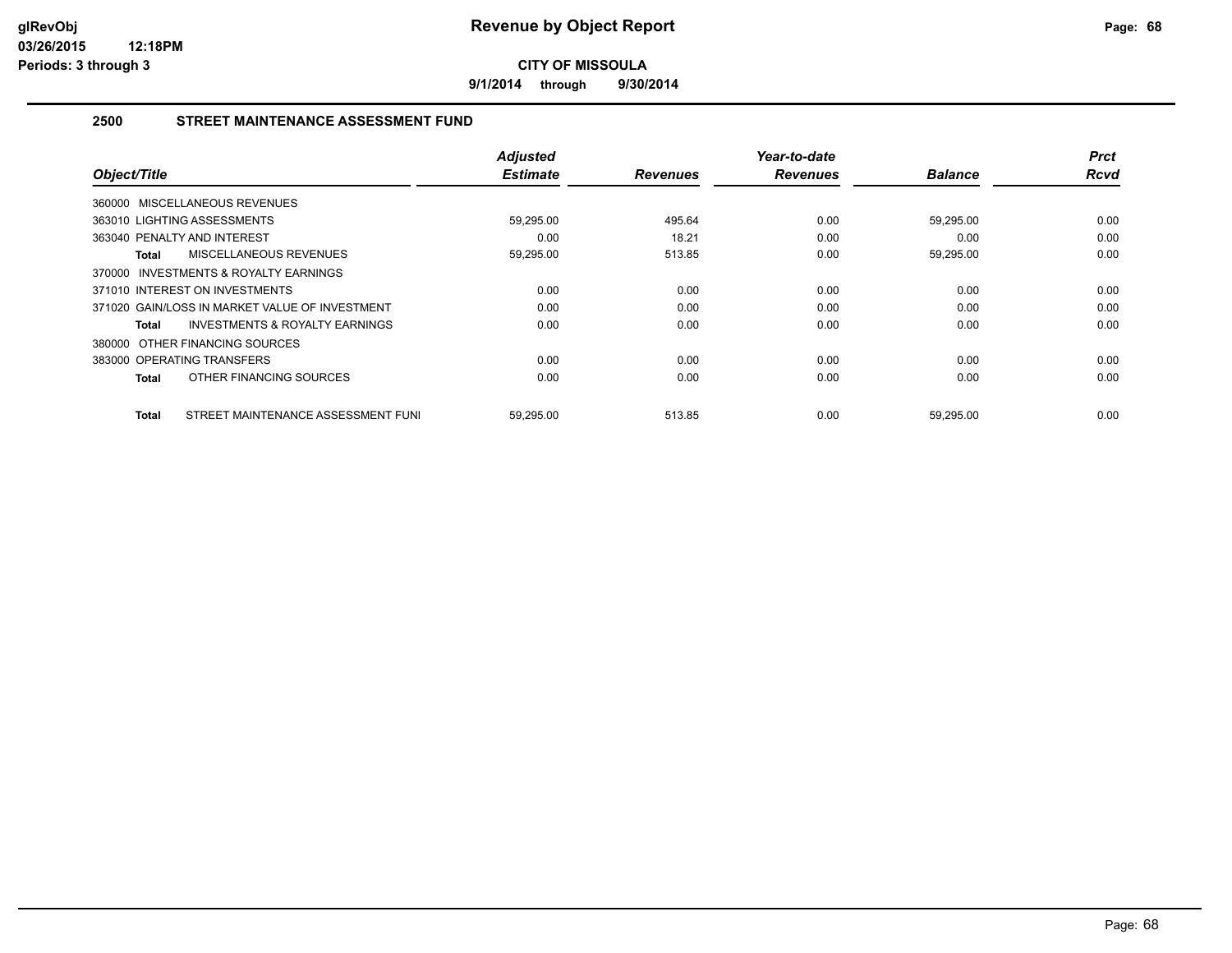**9/1/2014 through 9/30/2014**

# **2510 RUSSELL PARK MAINTENANCE ASSESSMENT FUND**

| 2510 | <b>RUSSELL PARK MAINTENANCE ASSESSMENT FUND</b> |  |
|------|-------------------------------------------------|--|
|      |                                                 |  |

|                                                    | <b>Adjusted</b> |                 | Year-to-date    |                | <b>Prct</b> |
|----------------------------------------------------|-----------------|-----------------|-----------------|----------------|-------------|
| Object/Title                                       | <b>Estimate</b> | <b>Revenues</b> | <b>Revenues</b> | <b>Balance</b> | <b>Rcvd</b> |
| 360000 MISCELLANEOUS REVENUES                      |                 |                 |                 |                |             |
| 360010 MISCELLANEOUS                               | 0.00            | 0.00            | 0.00            | 0.00           | 0.00        |
| 363010 LIGHTING ASSESSMENTS                        | 0.00            | 0.00            | 0.00            | 0.00           | 0.00        |
| 363020 PROPERTY ASSESSMENTS                        | 0.00            | 0.00            | 0.00            | 0.00           | 0.00        |
| 363040 PENALTY AND INTEREST                        | 0.00            | 0.00            | 0.00            | 0.00           | 0.00        |
| <b>MISCELLANEOUS REVENUES</b><br>Total             | 0.00            | 0.00            | 0.00            | 0.00           | 0.00        |
| INVESTMENTS & ROYALTY EARNINGS<br>370000           |                 |                 |                 |                |             |
| 371010 INTEREST ON INVESTMENTS                     | 0.00            | 0.00            | 0.00            | 0.00           | 0.00        |
| 371020 GAIN/LOSS IN MARKET VALUE OF INVESTMENTS    | 0.00            | 0.00            | 0.00            | 0.00           | 0.00        |
| <b>INVESTMENTS &amp; ROYALTY EARNINGS</b><br>Total | 0.00            | 0.00            | 0.00            | 0.00           | 0.00        |
| OTHER FINANCING SOURCES<br>380000                  |                 |                 |                 |                |             |
| 383000 OPERATING TRANSFERS                         | 0.00            | 0.00            | 0.00            | 0.00           | 0.00        |
| OTHER FINANCING SOURCES<br>Total                   | 0.00            | 0.00            | 0.00            | 0.00           | 0.00        |
|                                                    |                 |                 |                 |                |             |
| RUSSELL PARK MAINTENANCE ASSESSMEN<br><b>Total</b> | 0.00            | 0.00            | 0.00            | 0.00           | 0.00        |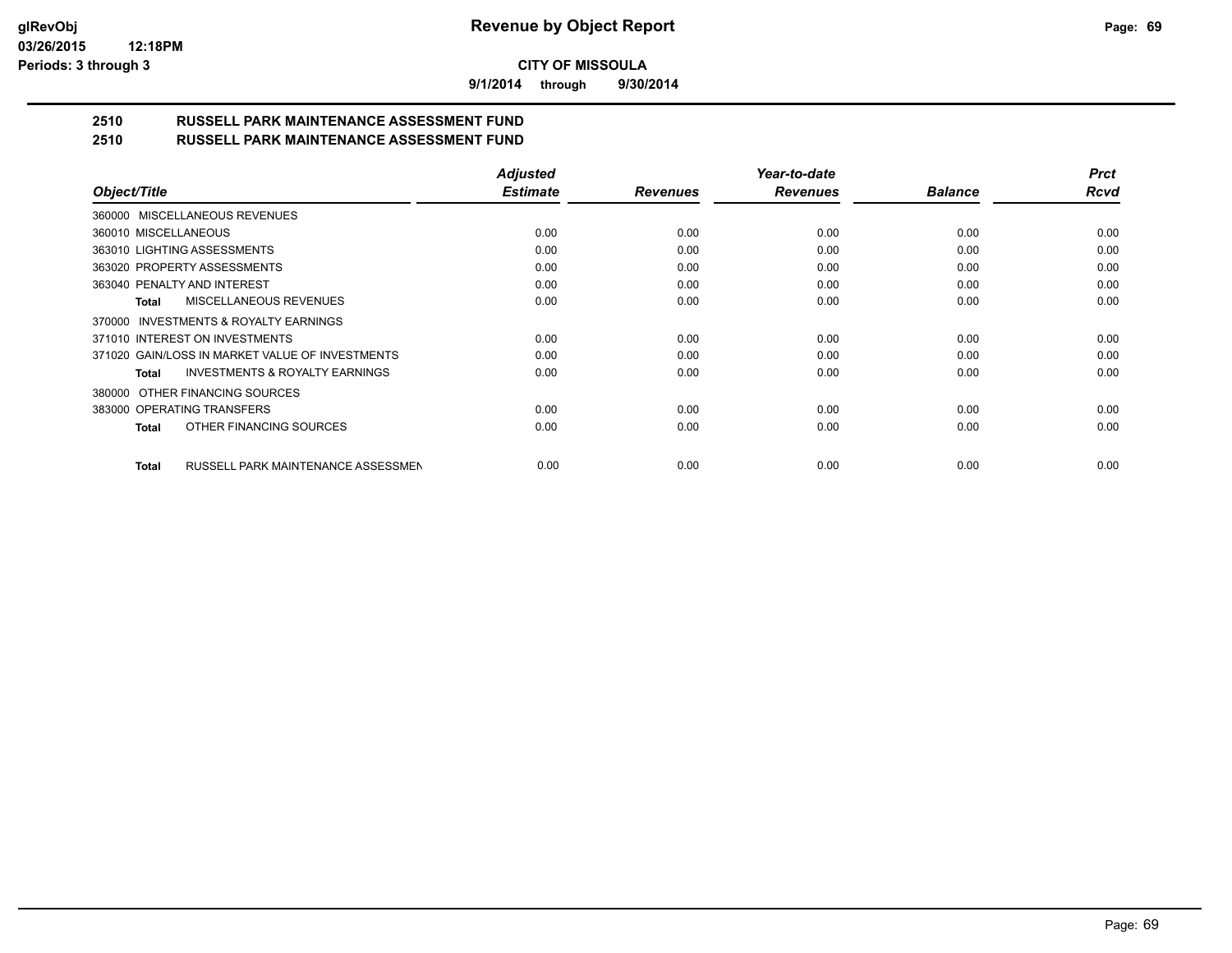**9/1/2014 through 9/30/2014**

#### **2510 RUSSELL PARK MAINTENANCE ASSESSMENT FUND**

| Object/Title                                              | <b>Adjusted</b><br><b>Estimate</b> | <b>Revenues</b> | Year-to-date<br><b>Revenues</b> | <b>Balance</b> | <b>Prct</b><br>Rcvd |
|-----------------------------------------------------------|------------------------------------|-----------------|---------------------------------|----------------|---------------------|
| 360000 MISCELLANEOUS REVENUES                             |                                    |                 |                                 |                |                     |
| 360010 MISCELLANEOUS                                      | 0.00                               | 0.00            | 0.00                            | 0.00           | 0.00                |
| 363010 LIGHTING ASSESSMENTS                               | 0.00                               | 0.00            | 0.00                            | 0.00           | 0.00                |
| 363020 PROPERTY ASSESSMENTS                               | 0.00                               | 0.00            | 0.00                            | 0.00           | 0.00                |
| 363040 PENALTY AND INTEREST                               | 0.00                               | 0.00            | 0.00                            | 0.00           | 0.00                |
| <b>MISCELLANEOUS REVENUES</b><br><b>Total</b>             | 0.00                               | 0.00            | 0.00                            | 0.00           | 0.00                |
| <b>INVESTMENTS &amp; ROYALTY EARNINGS</b><br>370000       |                                    |                 |                                 |                |                     |
| 371010 INTEREST ON INVESTMENTS                            | 0.00                               | 0.00            | 0.00                            | 0.00           | 0.00                |
| 371020 GAIN/LOSS IN MARKET VALUE OF INVESTMENT            | 0.00                               | 0.00            | 0.00                            | 0.00           | 0.00                |
| <b>INVESTMENTS &amp; ROYALTY EARNINGS</b><br>Total        | 0.00                               | 0.00            | 0.00                            | 0.00           | 0.00                |
| 380000 OTHER FINANCING SOURCES                            |                                    |                 |                                 |                |                     |
| 383000 OPERATING TRANSFERS                                | 0.00                               | 0.00            | 0.00                            | 0.00           | 0.00                |
| OTHER FINANCING SOURCES<br>Total                          | 0.00                               | 0.00            | 0.00                            | 0.00           | 0.00                |
|                                                           |                                    |                 |                                 |                |                     |
| <b>RUSSELL PARK MAINTENANCE ASSESSMEN</b><br><b>Total</b> | 0.00                               | 0.00            | 0.00                            | 0.00           | 0.00                |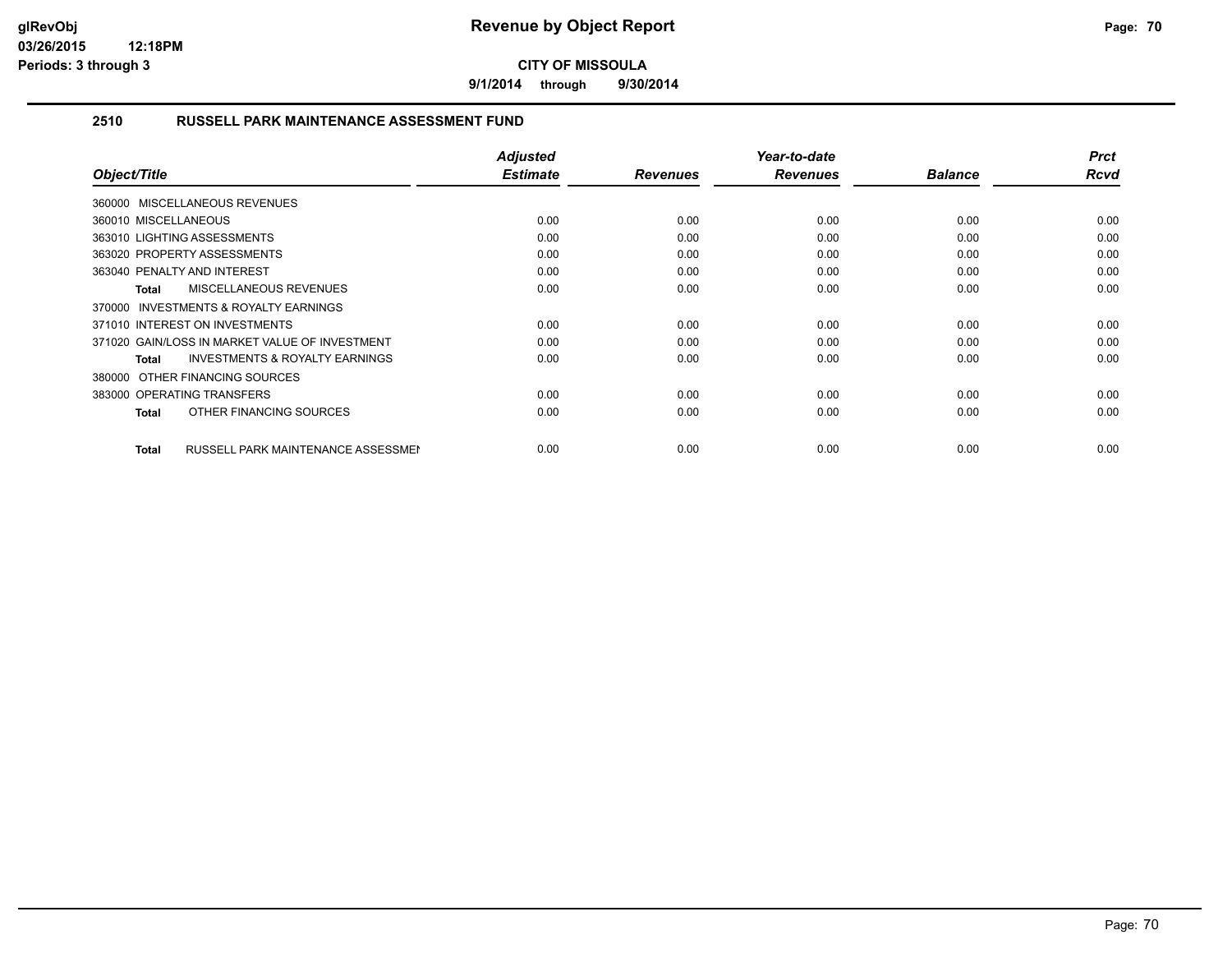**9/1/2014 through 9/30/2014**

# **2511 WILLOWWOOD PARK MAINTENANCE ASSESSMENT F**

**2511 WILLOWWOOD PARK MAINTENANCE ASSESSMENT F**

|                                                   | <b>Adjusted</b> |                 | Year-to-date    |                | Prct |
|---------------------------------------------------|-----------------|-----------------|-----------------|----------------|------|
| Object/Title                                      | <b>Estimate</b> | <b>Revenues</b> | <b>Revenues</b> | <b>Balance</b> | Rcvd |
| 360000 MISCELLANEOUS REVENUES                     |                 |                 |                 |                |      |
| 360010 MISCELLANEOUS                              | 0.00            | 0.00            | 0.00            | 0.00           | 0.00 |
| 363010 LIGHTING ASSESSMENTS                       | 0.00            | 0.00            | 0.00            | 0.00           | 0.00 |
| 363020 PROPERTY ASSESSMENTS                       | 0.00            | 0.00            | 0.00            | 0.00           | 0.00 |
| 363040 PENALTY AND INTEREST                       | 0.00            | 0.00            | 0.00            | 0.00           | 0.00 |
| MISCELLANEOUS REVENUES<br>Total                   | 0.00            | 0.00            | 0.00            | 0.00           | 0.00 |
| 370000 INVESTMENTS & ROYALTY EARNINGS             |                 |                 |                 |                |      |
| 371010 INTEREST ON INVESTMENTS                    | 0.00            | 0.00            | 0.00            | 0.00           | 0.00 |
| 371020 GAIN/LOSS IN MARKET VALUE OF INVESTMENTS   | 0.00            | 0.00            | 0.00            | 0.00           | 0.00 |
| INVESTMENTS & ROYALTY EARNINGS<br>Total           | 0.00            | 0.00            | 0.00            | 0.00           | 0.00 |
| WILLOWWOOD PARK MAINTENANCE ASSES<br><b>Total</b> | 0.00            | 0.00            | 0.00            | 0.00           | 0.00 |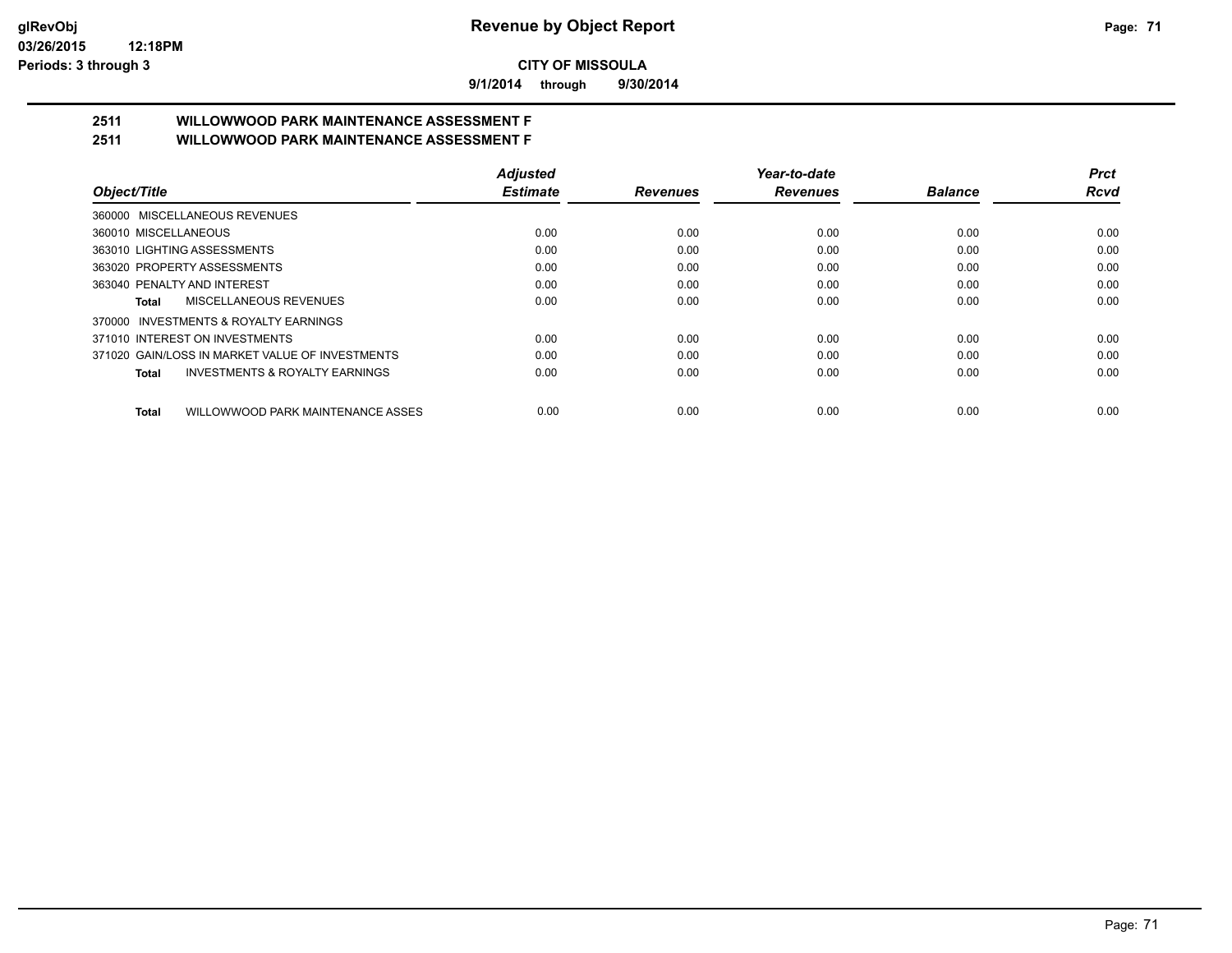**9/1/2014 through 9/30/2014**

#### **2511 WILLOWWOOD PARK MAINTENANCE ASSESSMENT F**

|                                                    | <b>Adjusted</b> |                 | Year-to-date    |                | <b>Prct</b> |
|----------------------------------------------------|-----------------|-----------------|-----------------|----------------|-------------|
| Object/Title                                       | <b>Estimate</b> | <b>Revenues</b> | <b>Revenues</b> | <b>Balance</b> | <b>Rcvd</b> |
| 360000 MISCELLANEOUS REVENUES                      |                 |                 |                 |                |             |
| 360010 MISCELLANEOUS                               | 0.00            | 0.00            | 0.00            | 0.00           | 0.00        |
| 363010 LIGHTING ASSESSMENTS                        | 0.00            | 0.00            | 0.00            | 0.00           | 0.00        |
| 363020 PROPERTY ASSESSMENTS                        | 0.00            | 0.00            | 0.00            | 0.00           | 0.00        |
| 363040 PENALTY AND INTEREST                        | 0.00            | 0.00            | 0.00            | 0.00           | 0.00        |
| <b>MISCELLANEOUS REVENUES</b><br>Total             | 0.00            | 0.00            | 0.00            | 0.00           | 0.00        |
| 370000 INVESTMENTS & ROYALTY EARNINGS              |                 |                 |                 |                |             |
| 371010 INTEREST ON INVESTMENTS                     | 0.00            | 0.00            | 0.00            | 0.00           | 0.00        |
| 371020 GAIN/LOSS IN MARKET VALUE OF INVESTMENT     | 0.00            | 0.00            | 0.00            | 0.00           | 0.00        |
| <b>INVESTMENTS &amp; ROYALTY EARNINGS</b><br>Total | 0.00            | 0.00            | 0.00            | 0.00           | 0.00        |
| WILLOWWOOD PARK MAINTENANCE ASSES<br>Total         | 0.00            | 0.00            | 0.00            | 0.00           | 0.00        |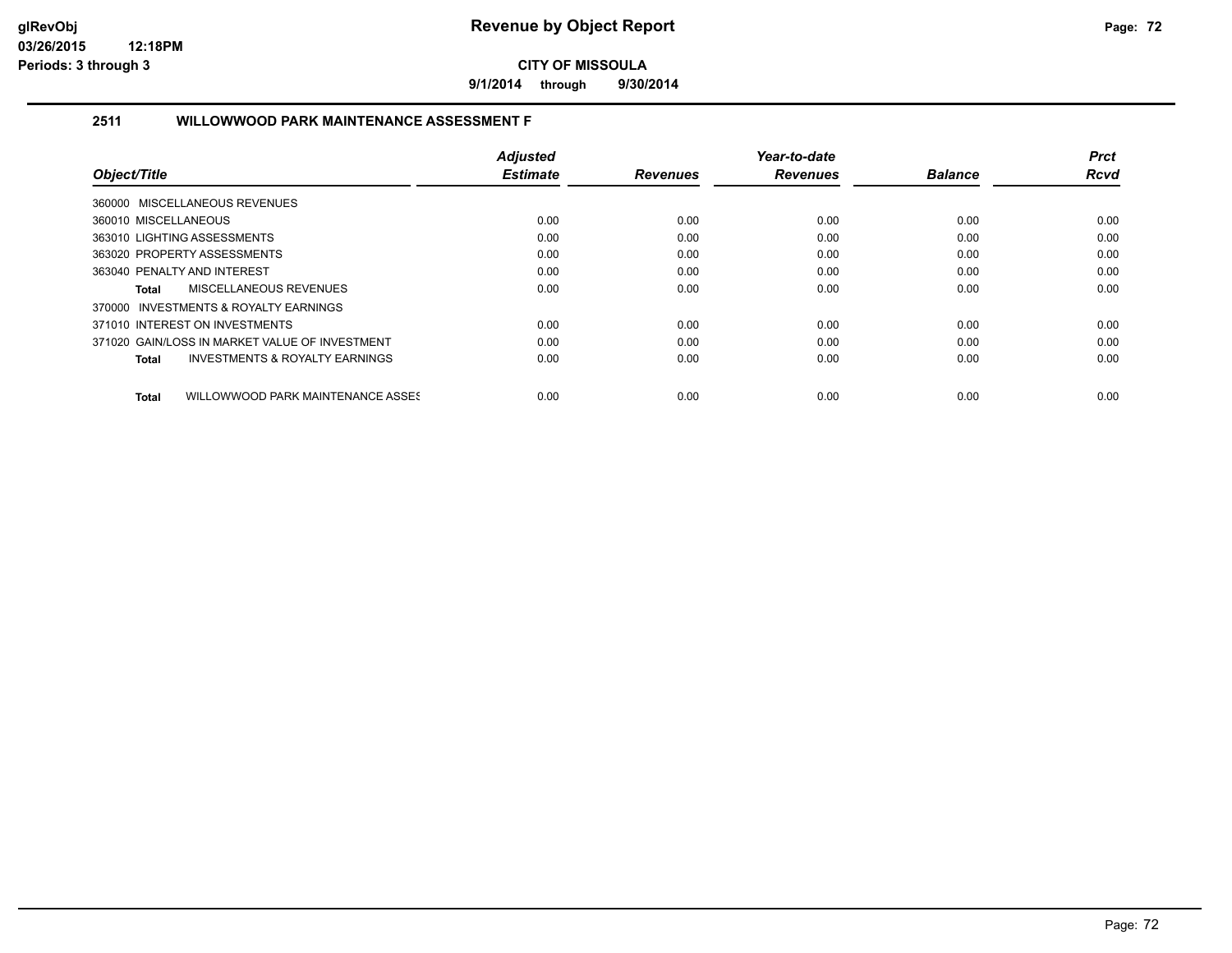**9/1/2014 through 9/30/2014**

**2512 ROAD DISTRICT #1**

**2512 ROAD DISTRICT #1**

|                                                    | <b>Adjusted</b> |                 | Year-to-date    |                | <b>Prct</b> |
|----------------------------------------------------|-----------------|-----------------|-----------------|----------------|-------------|
| Object/Title                                       | <b>Estimate</b> | <b>Revenues</b> | <b>Revenues</b> | <b>Balance</b> | <b>Rcvd</b> |
| 330000 INTERGOVERNMENTAL REVENUES                  |                 |                 |                 |                |             |
| 336023 STATE CONTRIB. - PERS                       | 0.00            | 0.00            | 0.00            | 0.00           | 0.00        |
| <b>INTERGOVERNMENTAL REVENUES</b><br>Total         | 0.00            | 0.00            | 0.00            | 0.00           | 0.00        |
| 360000 MISCELLANEOUS REVENUES                      |                 |                 |                 |                |             |
| 363020 PROPERTY ASSESSMENTS                        | 1,272,302.00    | 2,261.50        | 0.00            | 1,272,302.00   | 0.00        |
| 363040 PENALTY AND INTEREST                        | 0.00            | 117.00          | 2.00            | $-2.00$        | 0.00        |
| MISCELLANEOUS REVENUES<br>Total                    | 1,272,302.00    | 2,378.50        | 2.00            | 1,272,300.00   | 0.00        |
| INVESTMENTS & ROYALTY EARNINGS<br>370000           |                 |                 |                 |                |             |
| 371010 INTEREST ON INVESTMENTS                     | 0.00            | 0.00            | 0.00            | 0.00           | 0.00        |
| <b>INVESTMENTS &amp; ROYALTY EARNINGS</b><br>Total | 0.00            | 0.00            | 0.00            | 0.00           | 0.00        |
| OTHER FINANCING SOURCES<br>380000                  |                 |                 |                 |                |             |
| 381090 PROCEEDS FROM CAPITAL LEASE                 | 0.00            | 0.00            | 0.00            | 0.00           | 0.00        |
| OTHER FINANCING SOURCES<br>Total                   | 0.00            | 0.00            | 0.00            | 0.00           | 0.00        |
|                                                    |                 |                 |                 |                |             |
| ROAD DISTRICT #1<br><b>Total</b>                   | 1,272,302.00    | 2,378.50        | 2.00            | 1,272,300.00   | 0.00        |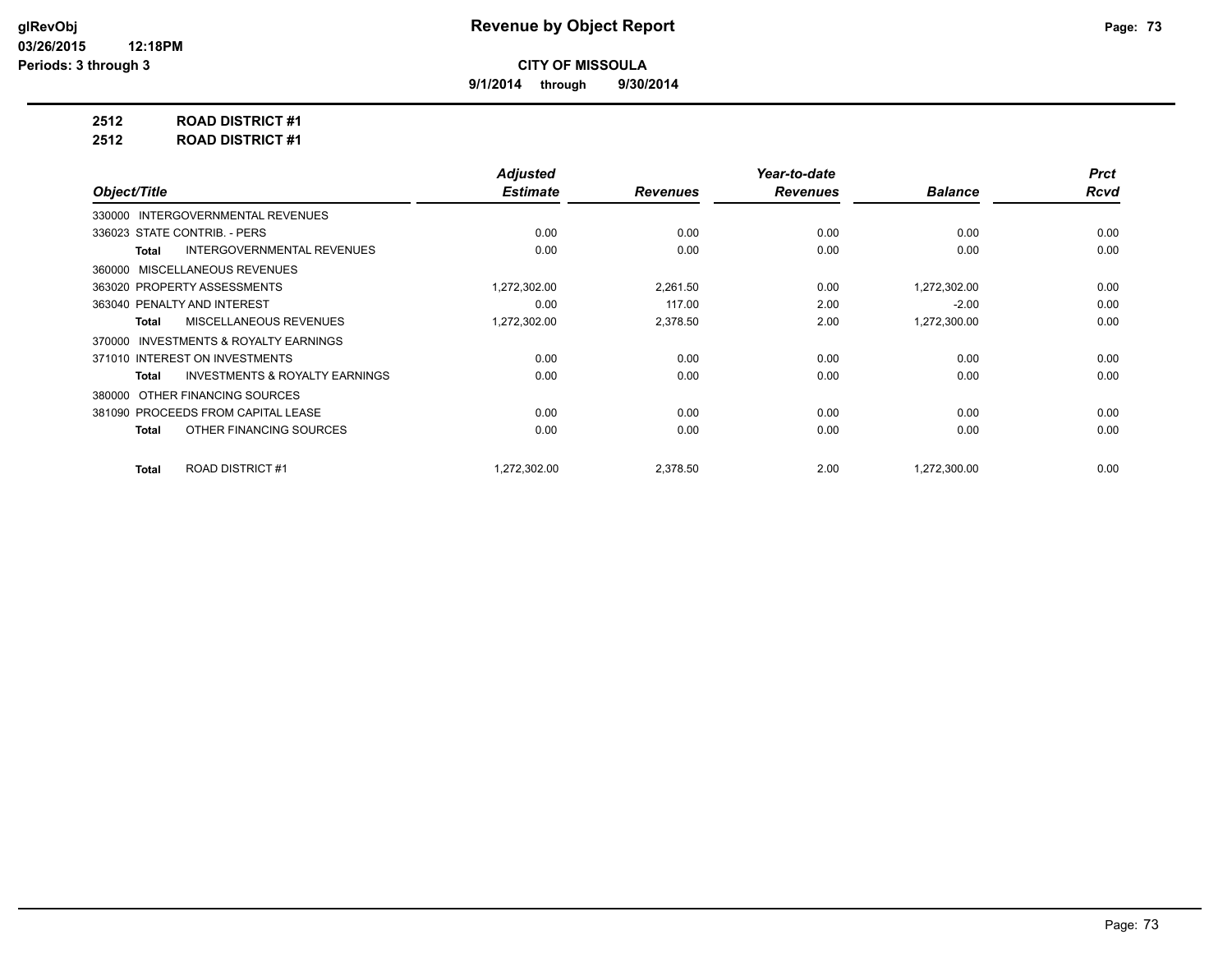**9/1/2014 through 9/30/2014**

### **2512 ROAD DISTRICT #1**

| Object/Title                       |                                           | <b>Adjusted</b><br><b>Estimate</b> | <b>Revenues</b> | Year-to-date<br><b>Revenues</b> | <b>Balance</b> | <b>Prct</b><br><b>Rcvd</b> |
|------------------------------------|-------------------------------------------|------------------------------------|-----------------|---------------------------------|----------------|----------------------------|
| 330000                             | INTERGOVERNMENTAL REVENUES                |                                    |                 |                                 |                |                            |
| 336023 STATE CONTRIB. - PERS       |                                           | 0.00                               | 0.00            | 0.00                            | 0.00           | 0.00                       |
| <b>Total</b>                       | <b>INTERGOVERNMENTAL REVENUES</b>         | 0.00                               | 0.00            | 0.00                            | 0.00           | 0.00                       |
| 360000 MISCELLANEOUS REVENUES      |                                           |                                    |                 |                                 |                |                            |
| 363020 PROPERTY ASSESSMENTS        |                                           | 1,272,302.00                       | 2,261.50        | 0.00                            | 1,272,302.00   | 0.00                       |
| 363040 PENALTY AND INTEREST        |                                           | 0.00                               | 117.00          | 2.00                            | $-2.00$        | 0.00                       |
| <b>Total</b>                       | MISCELLANEOUS REVENUES                    | 1,272,302.00                       | 2,378.50        | 2.00                            | 1,272,300.00   | 0.00                       |
| 370000                             | <b>INVESTMENTS &amp; ROYALTY EARNINGS</b> |                                    |                 |                                 |                |                            |
| 371010 INTEREST ON INVESTMENTS     |                                           | 0.00                               | 0.00            | 0.00                            | 0.00           | 0.00                       |
| <b>Total</b>                       | <b>INVESTMENTS &amp; ROYALTY EARNINGS</b> | 0.00                               | 0.00            | 0.00                            | 0.00           | 0.00                       |
| 380000                             | OTHER FINANCING SOURCES                   |                                    |                 |                                 |                |                            |
| 381090 PROCEEDS FROM CAPITAL LEASE |                                           | 0.00                               | 0.00            | 0.00                            | 0.00           | 0.00                       |
| <b>Total</b>                       | OTHER FINANCING SOURCES                   | 0.00                               | 0.00            | 0.00                            | 0.00           | 0.00                       |
| <b>Total</b>                       | <b>ROAD DISTRICT #1</b>                   | 1.272.302.00                       | 2.378.50        | 2.00                            | 1.272.300.00   | 0.00                       |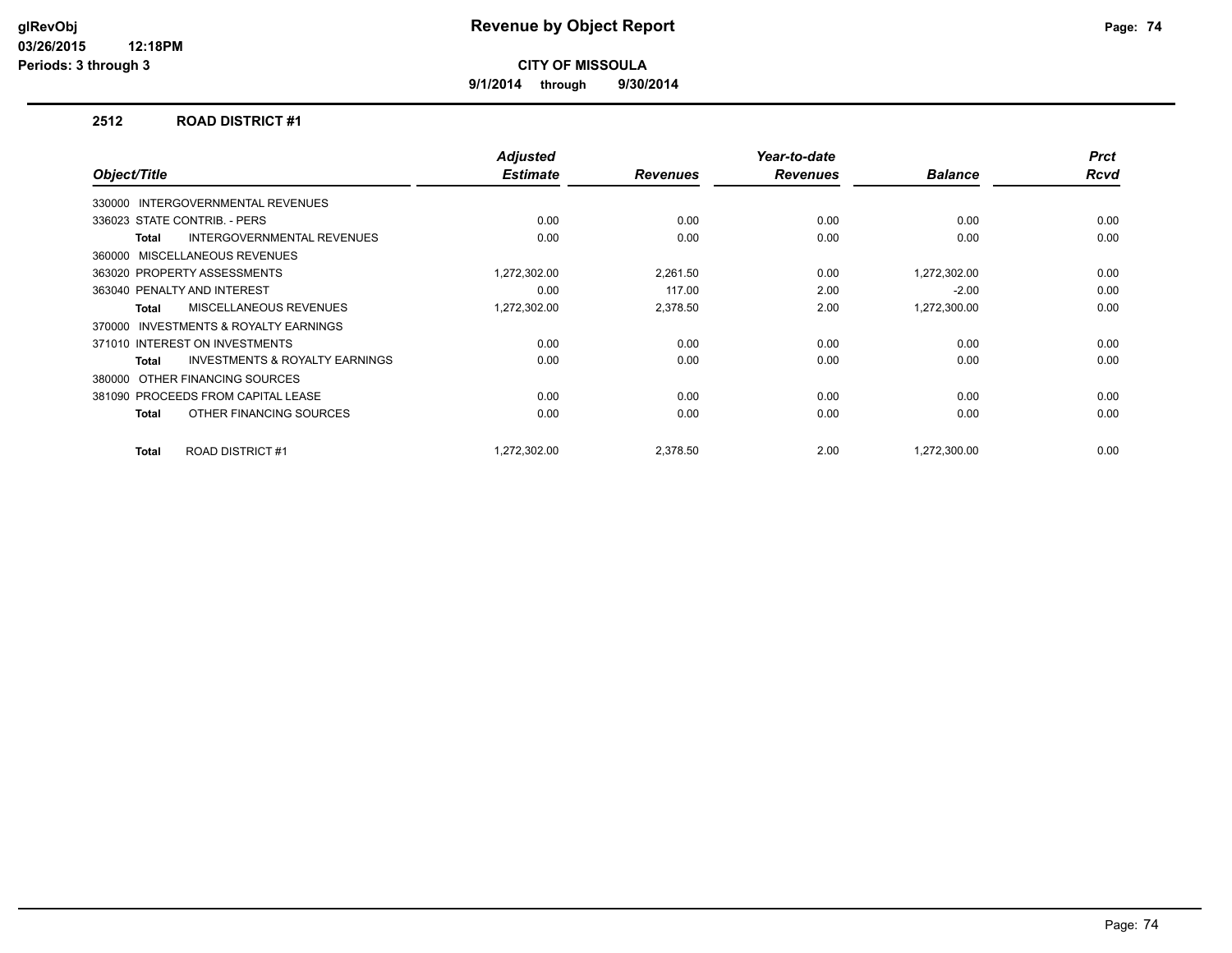**9/1/2014 through 9/30/2014**

**2513 PARK DISTRICT #1**

**2513 PARK DISTRICT #1**

| <b>Adjusted</b> |                 | Year-to-date    |                | <b>Prct</b> |
|-----------------|-----------------|-----------------|----------------|-------------|
| <b>Estimate</b> | <b>Revenues</b> | <b>Revenues</b> | <b>Balance</b> | <b>Rcvd</b> |
|                 |                 |                 |                |             |
| 0.00            | 7.71            | 13.91           | $-13.91$       | 0.00        |
| 0.00            | 7.71            | 13.91           | $-13.91$       | 0.00        |
|                 |                 |                 |                |             |
| 634,457.00      | 2,027.00        | 0.00            | 634,457.00     | 0.00        |
| 0.00            | 105.72          | 1.81            | $-1.81$        | 0.00        |
| 634,457.00      | 2,132.72        | 1.81            | 634,455.19     | 0.00        |
|                 |                 |                 |                |             |
| 0.00            | 0.00            | 0.00            | 0.00           | 0.00        |
| 0.00            | 0.00            | 0.00            | 0.00           | 0.00        |
|                 |                 |                 |                |             |
| 0.00            | 0.00            | 0.00            | 0.00           | 0.00        |
| 0.00            | 0.00            | 0.00            | 0.00           | 0.00        |
|                 |                 |                 |                | 0.00        |
|                 | 634.457.00      | 2,140.43        | 15.72          | 634,441.28  |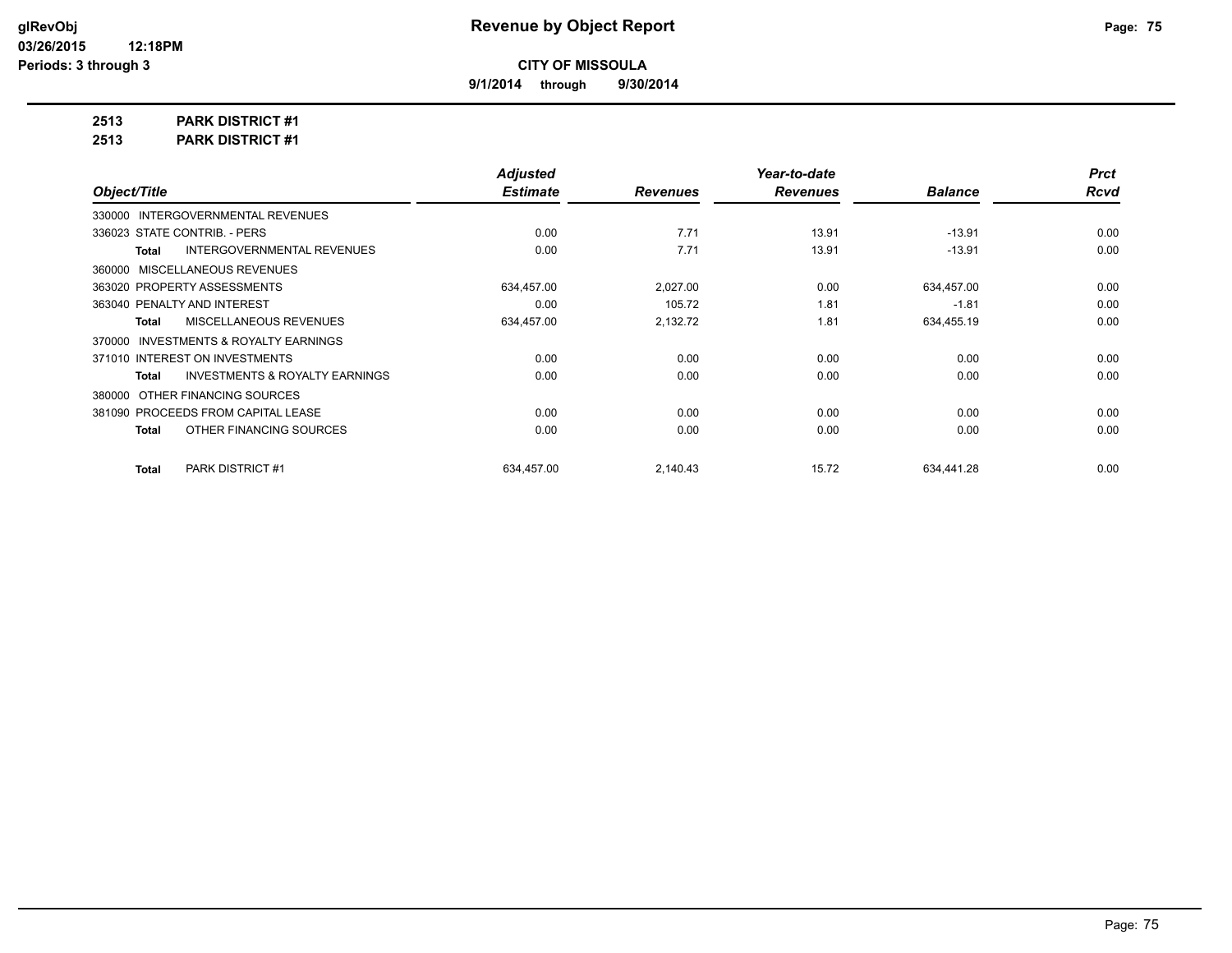**9/1/2014 through 9/30/2014**

### **2513 PARK DISTRICT #1**

| Object/Title                                        |                                           | <b>Adjusted</b><br><b>Estimate</b> | <b>Revenues</b> | Year-to-date<br><b>Revenues</b> | <b>Balance</b> | <b>Prct</b><br>Rcvd |
|-----------------------------------------------------|-------------------------------------------|------------------------------------|-----------------|---------------------------------|----------------|---------------------|
|                                                     |                                           |                                    |                 |                                 |                |                     |
| 330000 INTERGOVERNMENTAL REVENUES                   |                                           |                                    |                 |                                 |                |                     |
| 336023 STATE CONTRIB. - PERS                        |                                           | 0.00                               | 7.71            | 13.91                           | $-13.91$       | 0.00                |
| Total                                               | <b>INTERGOVERNMENTAL REVENUES</b>         | 0.00                               | 7.71            | 13.91                           | $-13.91$       | 0.00                |
| MISCELLANEOUS REVENUES<br>360000                    |                                           |                                    |                 |                                 |                |                     |
| 363020 PROPERTY ASSESSMENTS                         |                                           | 634,457.00                         | 2,027.00        | 0.00                            | 634,457.00     | 0.00                |
| 363040 PENALTY AND INTEREST                         |                                           | 0.00                               | 105.72          | 1.81                            | $-1.81$        | 0.00                |
| Total                                               | <b>MISCELLANEOUS REVENUES</b>             | 634,457.00                         | 2,132.72        | 1.81                            | 634,455.19     | 0.00                |
| <b>INVESTMENTS &amp; ROYALTY EARNINGS</b><br>370000 |                                           |                                    |                 |                                 |                |                     |
| 371010 INTEREST ON INVESTMENTS                      |                                           | 0.00                               | 0.00            | 0.00                            | 0.00           | 0.00                |
| Total                                               | <b>INVESTMENTS &amp; ROYALTY EARNINGS</b> | 0.00                               | 0.00            | 0.00                            | 0.00           | 0.00                |
| 380000 OTHER FINANCING SOURCES                      |                                           |                                    |                 |                                 |                |                     |
| 381090 PROCEEDS FROM CAPITAL LEASE                  |                                           | 0.00                               | 0.00            | 0.00                            | 0.00           | 0.00                |
| Total                                               | OTHER FINANCING SOURCES                   | 0.00                               | 0.00            | 0.00                            | 0.00           | 0.00                |
| PARK DISTRICT #1<br>Total                           |                                           | 634,457.00                         | 2,140.43        | 15.72                           | 634,441.28     | 0.00                |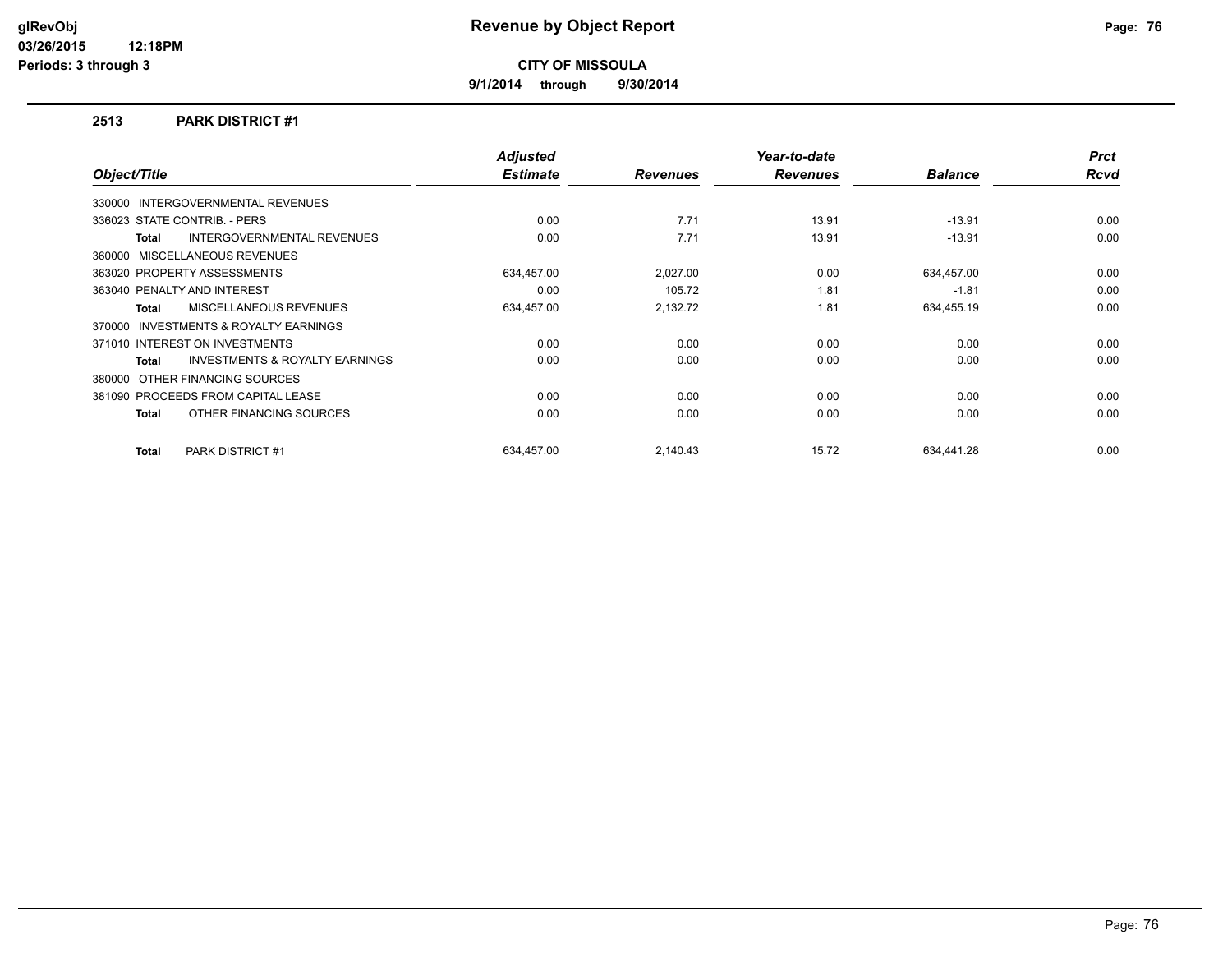**9/1/2014 through 9/30/2014**

# **2820 STATE GAS TAX FUND**

**2820 STATE GAS TAX FUND**

|                                     | <b>Adjusted</b> |                 | Year-to-date    |                | <b>Prct</b> |
|-------------------------------------|-----------------|-----------------|-----------------|----------------|-------------|
| Object/Title                        | <b>Estimate</b> | <b>Revenues</b> | <b>Revenues</b> | <b>Balance</b> | <b>Rcvd</b> |
| 330000 INTERGOVERNMENTAL REVENUES   |                 |                 |                 |                |             |
| 331052 MDT CMAQ STRIPING GRANT      | 0.00            | 0.00            | 0.00            | 0.00           | 0.00        |
| 334040 GAS TAX APPORTIONMENT        | 982.213.00      | 89.963.30       | 269.889.95      | 712.323.05     | 27.48       |
| INTERGOVERNMENTAL REVENUES<br>Total | 982,213.00      | 89,963.30       | 269,889.95      | 712.323.05     | 27.48       |
| 380000 OTHER FINANCING SOURCES      |                 |                 |                 |                |             |
| 383000 OPERATING TRANSFERS          | 0.00            | 0.00            | 0.00            | 0.00           | 0.00        |
| OTHER FINANCING SOURCES<br>Total    | 0.00            | 0.00            | 0.00            | 0.00           | 0.00        |
|                                     |                 |                 |                 |                |             |
| STATE GAS TAX FUND<br><b>Total</b>  | 982.213.00      | 89.963.30       | 269.889.95      | 712.323.05     | 27.48       |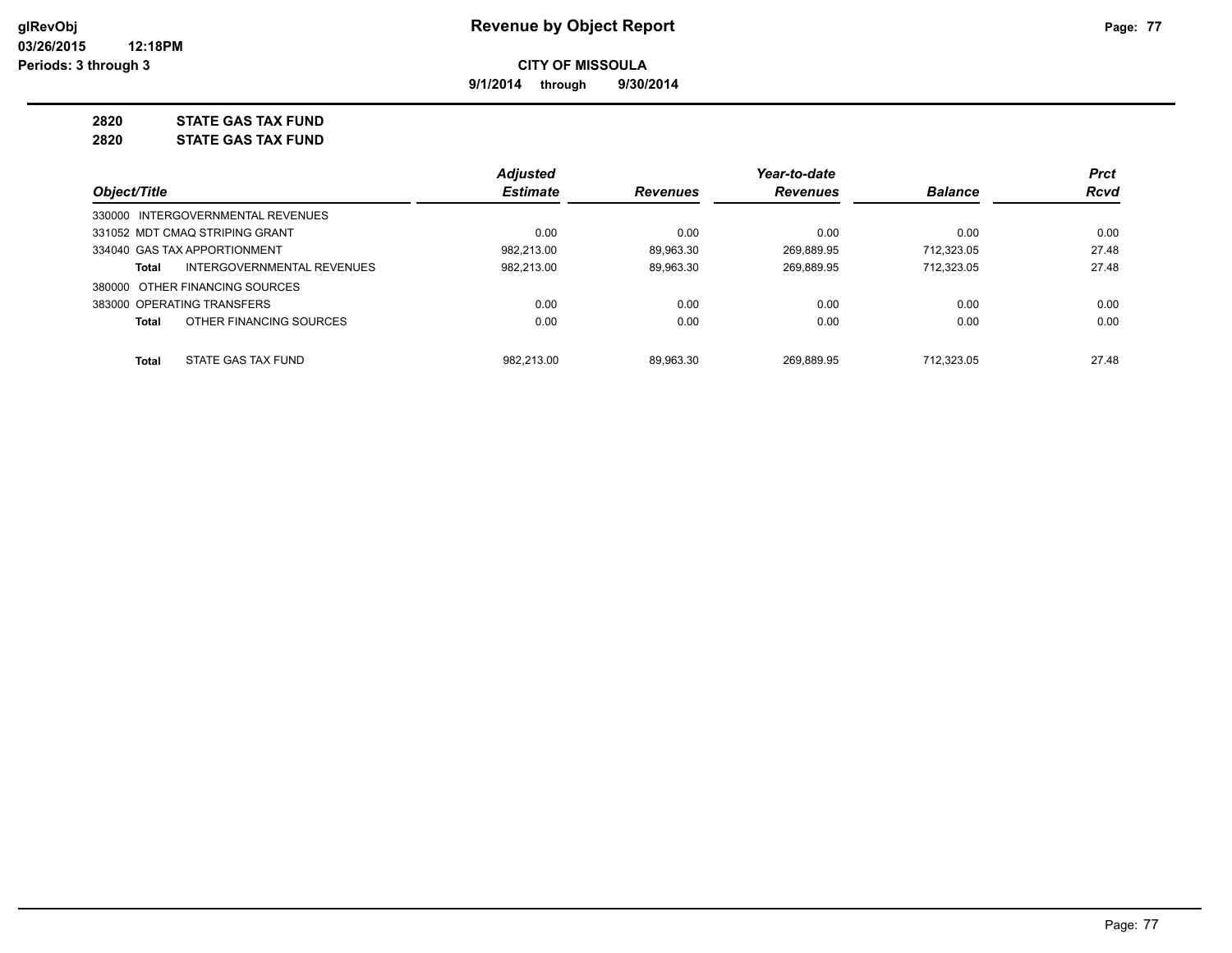**9/1/2014 through 9/30/2014**

### **2820 STATE GAS TAX FUND**

|              |                                   | <b>Adjusted</b> |                 | Year-to-date    |                | <b>Prct</b> |
|--------------|-----------------------------------|-----------------|-----------------|-----------------|----------------|-------------|
| Object/Title |                                   | <b>Estimate</b> | <b>Revenues</b> | <b>Revenues</b> | <b>Balance</b> | <b>Rcvd</b> |
|              | 330000 INTERGOVERNMENTAL REVENUES |                 |                 |                 |                |             |
|              | 331052 MDT CMAQ STRIPING GRANT    | 0.00            | 0.00            | 0.00            | 0.00           | 0.00        |
|              | 334040 GAS TAX APPORTIONMENT      | 982.213.00      | 89.963.30       | 269.889.95      | 712.323.05     | 27.48       |
| Total        | INTERGOVERNMENTAL REVENUES        | 982.213.00      | 89.963.30       | 269,889.95      | 712.323.05     | 27.48       |
|              | 380000 OTHER FINANCING SOURCES    |                 |                 |                 |                |             |
|              | 383000 OPERATING TRANSFERS        | 0.00            | 0.00            | 0.00            | 0.00           | 0.00        |
| <b>Total</b> | OTHER FINANCING SOURCES           | 0.00            | 0.00            | 0.00            | 0.00           | 0.00        |
| <b>Total</b> | STATE GAS TAX FUND                | 982.213.00      | 89.963.30       | 269.889.95      | 712.323.05     | 27.48       |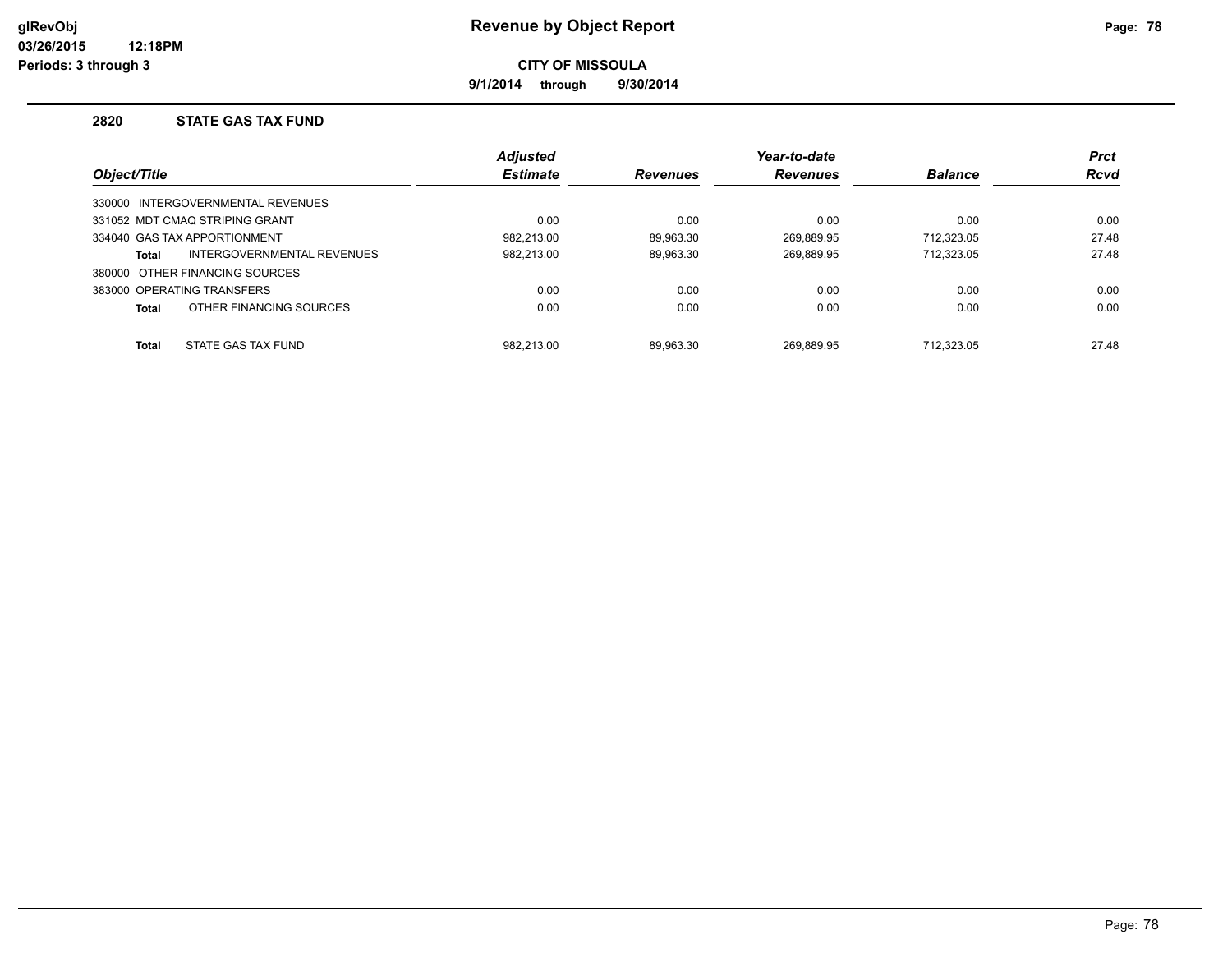**9/1/2014 through 9/30/2014**

#### **2917 CRIME VICTIM SURCHARGE**

**2917 CRIME VICTIM SURCHARGE**

|                                                    | <b>Adjusted</b> |                 | Year-to-date    |                | <b>Prct</b> |
|----------------------------------------------------|-----------------|-----------------|-----------------|----------------|-------------|
| Object/Title                                       | <b>Estimate</b> | <b>Revenues</b> | <b>Revenues</b> | <b>Balance</b> | Rcvd        |
| 350000 FINES & FORFEITURES                         |                 |                 |                 |                |             |
| 351032 SURCHARGE ON FINES                          | 0.00            | 6.766.40        | 13.242.08       | $-13.242.08$   | 0.00        |
| <b>FINES &amp; FORFEITURES</b><br>Total            | 0.00            | 6,766.40        | 13.242.08       | $-13.242.08$   | 0.00        |
| 370000 INVESTMENTS & ROYALTY EARNINGS              |                 |                 |                 |                |             |
| 371010 INTEREST ON INVESTMENTS                     | 0.00            | 0.00            | 0.00            | 0.00           | 0.00        |
| 371020 GAIN/LOSS IN MARKET VALUE OF INVESTMENTS    | 0.00            | 0.00            | 0.00            | 0.00           | 0.00        |
| <b>INVESTMENTS &amp; ROYALTY EARNINGS</b><br>Total | 0.00            | 0.00            | 0.00            | 0.00           | 0.00        |
| CRIME VICTIM SURCHARGE<br>Total                    | 0.00            | 6.766.40        | 13.242.08       | $-13.242.08$   | 0.00        |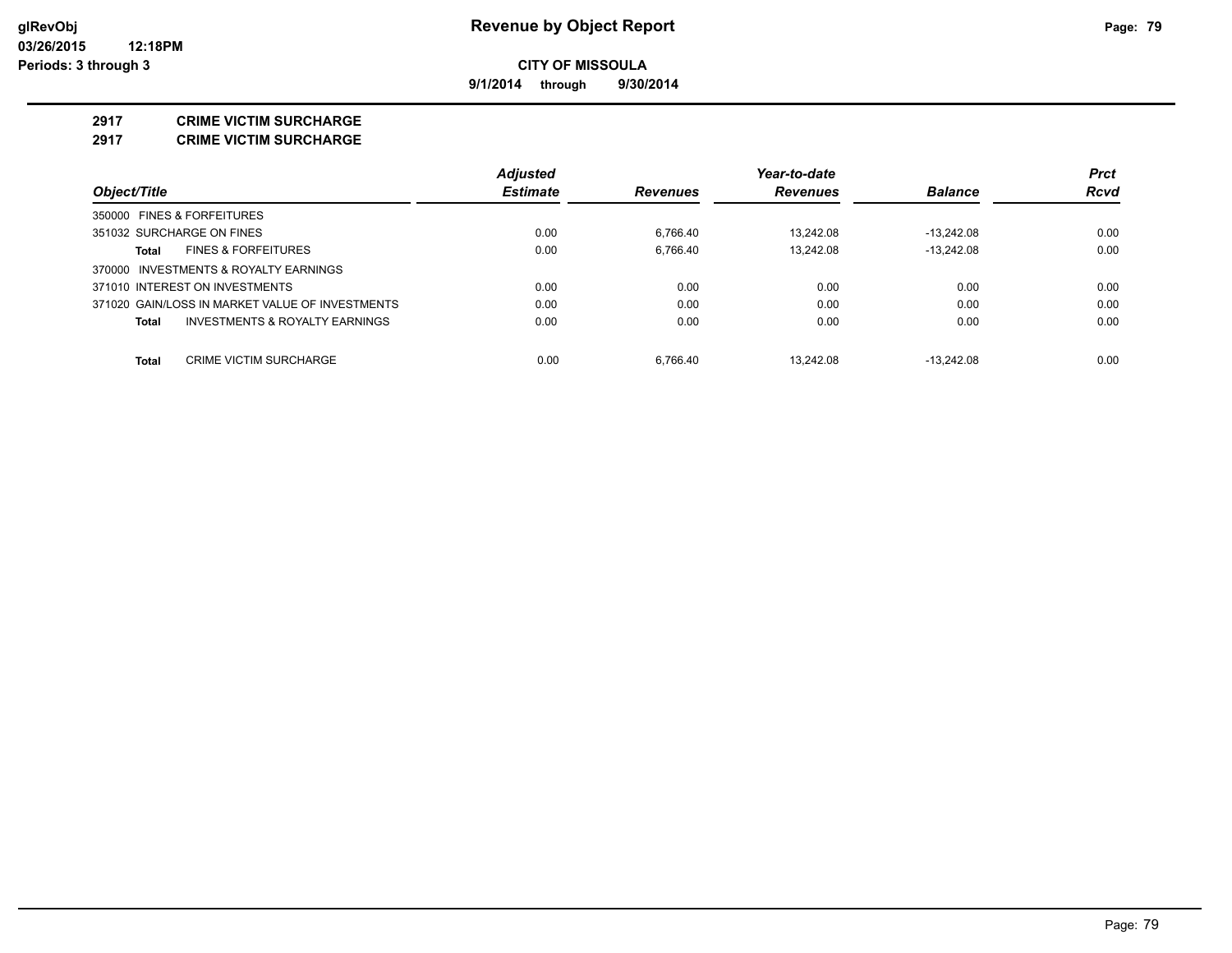**9/1/2014 through 9/30/2014**

### **2917 CRIME VICTIM SURCHARGE**

|                                                | Adjusted        |                 | Year-to-date    |                | <b>Prct</b> |
|------------------------------------------------|-----------------|-----------------|-----------------|----------------|-------------|
| Object/Title                                   | <b>Estimate</b> | <b>Revenues</b> | <b>Revenues</b> | <b>Balance</b> | <b>Rcvd</b> |
| 350000 FINES & FORFEITURES                     |                 |                 |                 |                |             |
| 351032 SURCHARGE ON FINES                      | 0.00            | 6.766.40        | 13.242.08       | $-13.242.08$   | 0.00        |
| <b>FINES &amp; FORFEITURES</b><br><b>Total</b> | 0.00            | 6.766.40        | 13.242.08       | $-13.242.08$   | 0.00        |
| 370000 INVESTMENTS & ROYALTY EARNINGS          |                 |                 |                 |                |             |
| 371010 INTEREST ON INVESTMENTS                 | 0.00            | 0.00            | 0.00            | 0.00           | 0.00        |
| 371020 GAIN/LOSS IN MARKET VALUE OF INVESTMENT | 0.00            | 0.00            | 0.00            | 0.00           | 0.00        |
| INVESTMENTS & ROYALTY EARNINGS<br>Total        | 0.00            | 0.00            | 0.00            | 0.00           | 0.00        |
|                                                |                 |                 |                 |                |             |
| CRIME VICTIM SURCHARGE<br><b>Total</b>         | 0.00            | 6.766.40        | 13.242.08       | $-13.242.08$   | 0.00        |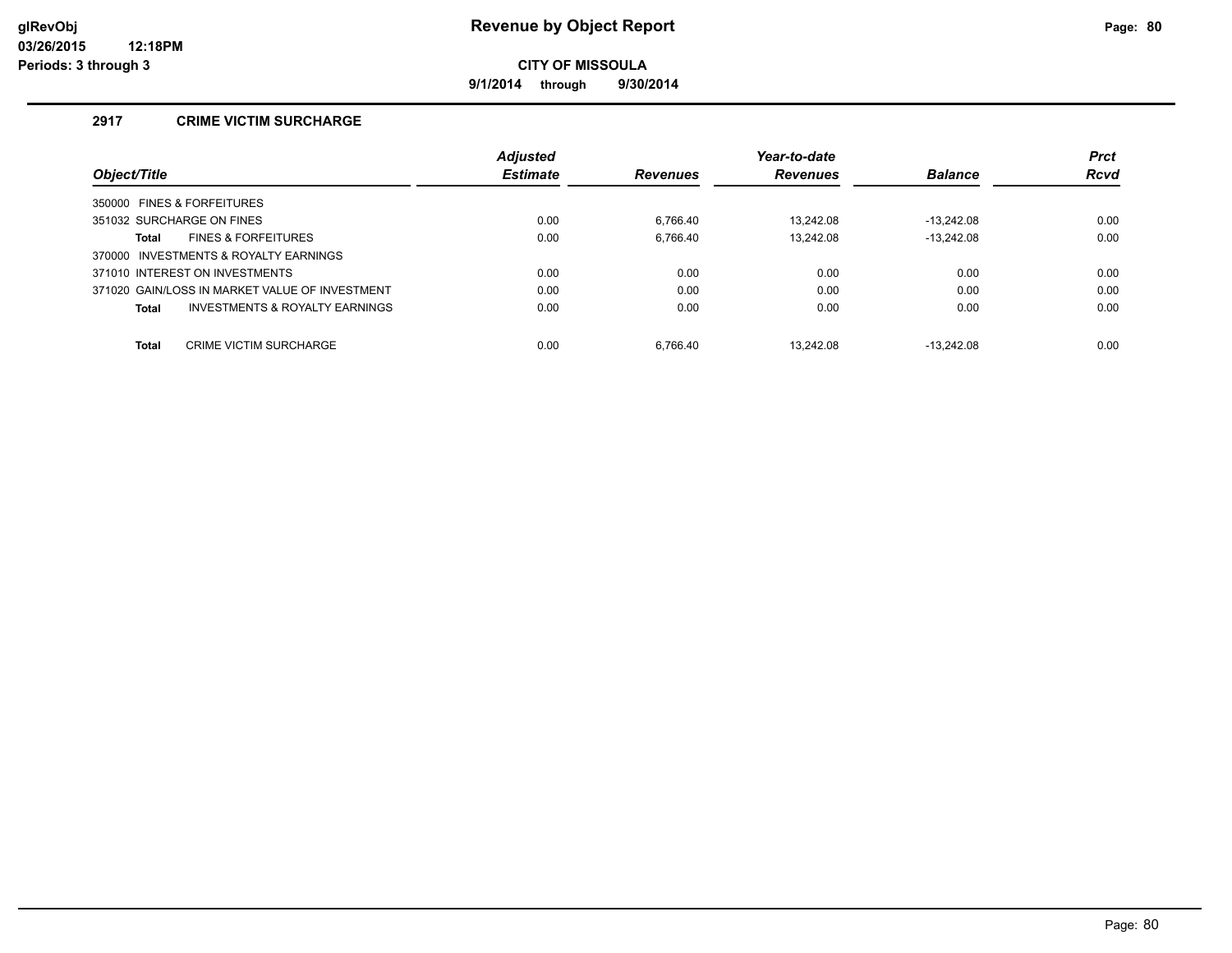**9/1/2014 through 9/30/2014**

# **2918 LAW ENFORCEMENT BLOCK GRANT FUND**

**2918 LAW ENFORCEMENT BLOCK GRANT FUND**

|                         |                                                 | <b>Adjusted</b> |                 | Year-to-date    |                | <b>Prct</b> |
|-------------------------|-------------------------------------------------|-----------------|-----------------|-----------------|----------------|-------------|
| Object/Title            |                                                 | <b>Estimate</b> | <b>Revenues</b> | <b>Revenues</b> | <b>Balance</b> | Rcvd        |
|                         | 330000 INTERGOVERNMENTAL REVENUES               |                 |                 |                 |                |             |
| 331000 FEDERAL GRANTS   |                                                 | 83,166.00       | 0.00            | 0.00            | 83,166.00      | 0.00        |
|                         | 331001 BYRNE DISCRETIONARY                      | 0.00            | 0.00            | 0.00            | 0.00           | 0.00        |
|                         | 331022 SMART POLICING GRANT                     | 0.00            | 0.00            | 0.00            | 0.00           | 0.00        |
|                         | 331023 COPS HIRING GRANT 2011                   | 55,000.00       | 0.00            | 0.00            | 55,000.00      | 0.00        |
|                         | 331024 DEPT OF JUSTICE GRANTS                   | 0.00            | 0.00            | 0.00            | 0.00           | 0.00        |
| 331026 ICAC GRANT       |                                                 | 0.00            | 0.00            | 6,553.77        | $-6,553.77$    | 0.00        |
|                         | 331027 JAG GRANTS REVENUE                       | 0.00            | 0.00            | 0.00            | 0.00           | 0.00        |
| 331028 JAG VII          |                                                 | 0.00            | 0.00            | 0.00            | 0.00           | 0.00        |
|                         | 336021 STATE CONTRIB - POLICE RETIREMENT        | 0.00            | 1,385.71        | 4,033.14        | $-4,033.14$    | 0.00        |
| <b>Total</b>            | <b>INTERGOVERNMENTAL REVENUES</b>               | 138,166.00      | 1,385.71        | 10,586.91       | 127,579.09     | 7.66        |
|                         | 340000 CHARGES FOR SERVICES                     |                 |                 |                 |                |             |
|                         | 342010 POLICE/BID AGREEMENT                     | 0.00            | 0.00            | 0.00            | 0.00           | 0.00        |
| <b>Total</b>            | <b>CHARGES FOR SERVICES</b>                     | 0.00            | 0.00            | 0.00            | 0.00           | 0.00        |
| 360000                  | MISCELLANEOUS REVENUES                          |                 |                 |                 |                |             |
| 360010 MISCELLANEOUS    |                                                 | 0.00            | 0.00            | 0.00            | 0.00           | 0.00        |
| <b>Total</b>            | MISCELLANEOUS REVENUES                          | 0.00            | 0.00            | 0.00            | 0.00           | 0.00        |
| 370000                  | <b>INVESTMENTS &amp; ROYALTY EARNINGS</b>       |                 |                 |                 |                |             |
|                         | 371010 INTEREST ON INVESTMENTS                  | 0.00            | 0.00            | 0.00            | 0.00           | 0.00        |
|                         | 371020 GAIN/LOSS IN MARKET VALUE OF INVESTMENTS | 0.00            | 0.00            | 0.00            | 0.00           | 0.00        |
| <b>Total</b>            | <b>INVESTMENTS &amp; ROYALTY EARNINGS</b>       | 0.00            | 0.00            | 0.00            | 0.00           | 0.00        |
| 380000                  | OTHER FINANCING SOURCES                         |                 |                 |                 |                |             |
|                         | 383023 TRANS FR DRUG FORFEITURE                 | 0.00            | 0.00            | 0.00            | 0.00           | 0.00        |
| 383036 TRANSFER - GRANT |                                                 | 0.00            | 0.00            | 0.00            | 0.00           | 0.00        |
| <b>Total</b>            | OTHER FINANCING SOURCES                         | 0.00            | 0.00            | 0.00            | 0.00           | 0.00        |
| <b>Total</b>            | LAW ENFORCEMENT BLOCK GRANT FUND                | 138,166.00      | 1,385.71        | 10,586.91       | 127,579.09     | 7.66        |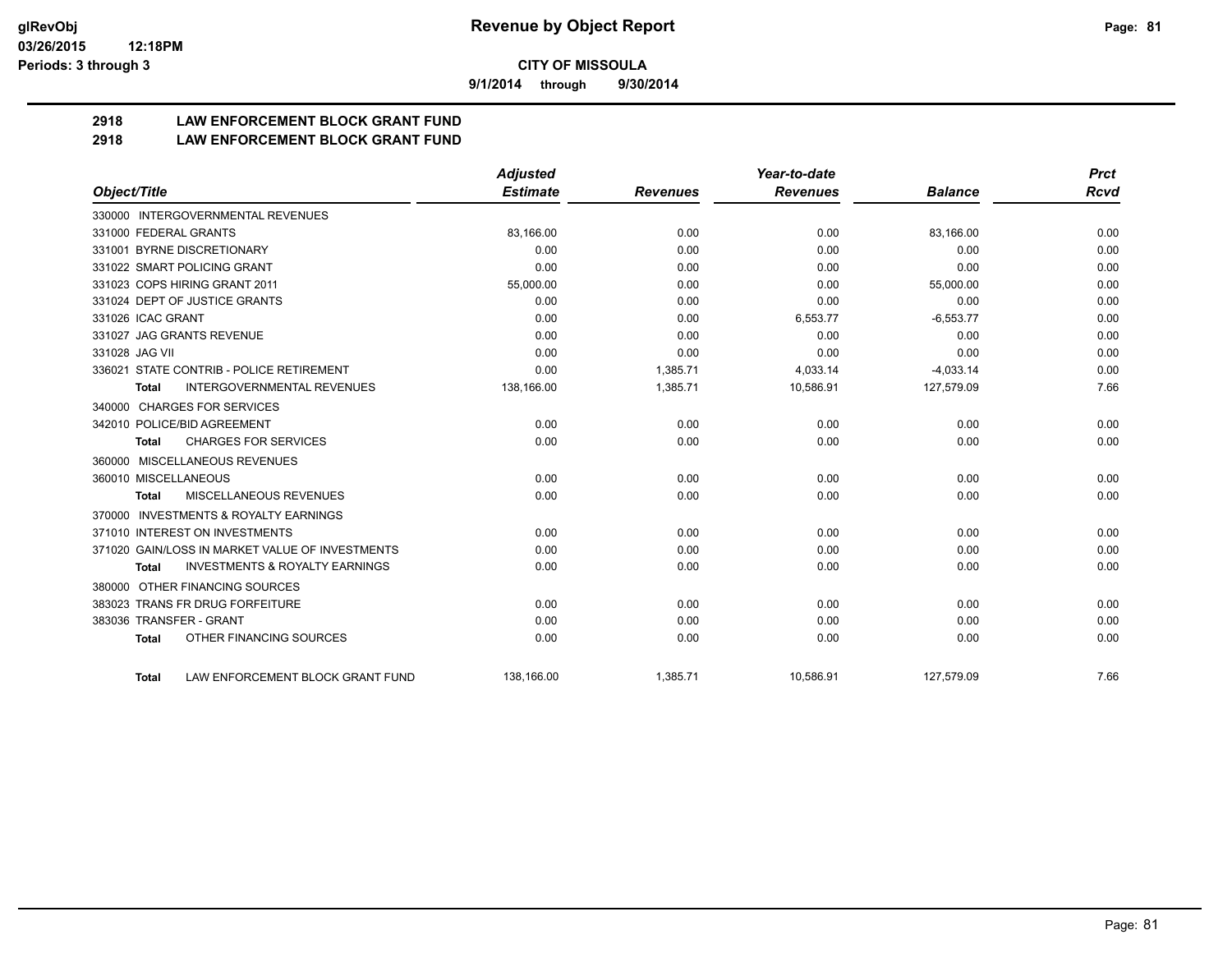**9/1/2014 through 9/30/2014**

# **2918 LAW ENFORCEMENT BLOCK GRANT FUND**

|                                                           | <b>Adjusted</b> |                 | Year-to-date    |                | <b>Prct</b> |
|-----------------------------------------------------------|-----------------|-----------------|-----------------|----------------|-------------|
| Object/Title                                              | <b>Estimate</b> | <b>Revenues</b> | <b>Revenues</b> | <b>Balance</b> | <b>Rcvd</b> |
| 330000 INTERGOVERNMENTAL REVENUES                         |                 |                 |                 |                |             |
| 331000 FEDERAL GRANTS                                     | 83,166.00       | 0.00            | 0.00            | 83,166.00      | 0.00        |
| 331001 BYRNE DISCRETIONARY                                | 0.00            | 0.00            | 0.00            | 0.00           | 0.00        |
| 331022 SMART POLICING GRANT                               | 0.00            | 0.00            | 0.00            | 0.00           | 0.00        |
| 331023 COPS HIRING GRANT 2011                             | 55,000.00       | 0.00            | 0.00            | 55,000.00      | 0.00        |
| 331024 DEPT OF JUSTICE GRANTS                             | 0.00            | 0.00            | 0.00            | 0.00           | 0.00        |
| 331026 ICAC GRANT                                         | 0.00            | 0.00            | 6,553.77        | $-6,553.77$    | 0.00        |
| 331027 JAG GRANTS REVENUE                                 | 0.00            | 0.00            | 0.00            | 0.00           | 0.00        |
| 331028 JAG VII                                            | 0.00            | 0.00            | 0.00            | 0.00           | 0.00        |
| 336021 STATE CONTRIB - POLICE RETIREMENT                  | 0.00            | 1,385.71        | 4,033.14        | $-4,033.14$    | 0.00        |
| <b>INTERGOVERNMENTAL REVENUES</b><br><b>Total</b>         | 138,166.00      | 1,385.71        | 10,586.91       | 127,579.09     | 7.66        |
| 340000 CHARGES FOR SERVICES                               |                 |                 |                 |                |             |
| 342010 POLICE/BID AGREEMENT                               | 0.00            | 0.00            | 0.00            | 0.00           | 0.00        |
| <b>CHARGES FOR SERVICES</b><br><b>Total</b>               | 0.00            | 0.00            | 0.00            | 0.00           | 0.00        |
| 360000 MISCELLANEOUS REVENUES                             |                 |                 |                 |                |             |
| 360010 MISCELLANEOUS                                      | 0.00            | 0.00            | 0.00            | 0.00           | 0.00        |
| MISCELLANEOUS REVENUES<br><b>Total</b>                    | 0.00            | 0.00            | 0.00            | 0.00           | 0.00        |
| 370000 INVESTMENTS & ROYALTY EARNINGS                     |                 |                 |                 |                |             |
| 371010 INTEREST ON INVESTMENTS                            | 0.00            | 0.00            | 0.00            | 0.00           | 0.00        |
| 371020 GAIN/LOSS IN MARKET VALUE OF INVESTMENT            | 0.00            | 0.00            | 0.00            | 0.00           | 0.00        |
| <b>INVESTMENTS &amp; ROYALTY EARNINGS</b><br><b>Total</b> | 0.00            | 0.00            | 0.00            | 0.00           | 0.00        |
| 380000 OTHER FINANCING SOURCES                            |                 |                 |                 |                |             |
| 383023 TRANS FR DRUG FORFEITURE                           | 0.00            | 0.00            | 0.00            | 0.00           | 0.00        |
| 383036 TRANSFER - GRANT                                   | 0.00            | 0.00            | 0.00            | 0.00           | 0.00        |
| OTHER FINANCING SOURCES<br><b>Total</b>                   | 0.00            | 0.00            | 0.00            | 0.00           | 0.00        |
| LAW ENFORCEMENT BLOCK GRANT FUND<br>Total                 | 138.166.00      | 1.385.71        | 10,586.91       | 127.579.09     | 7.66        |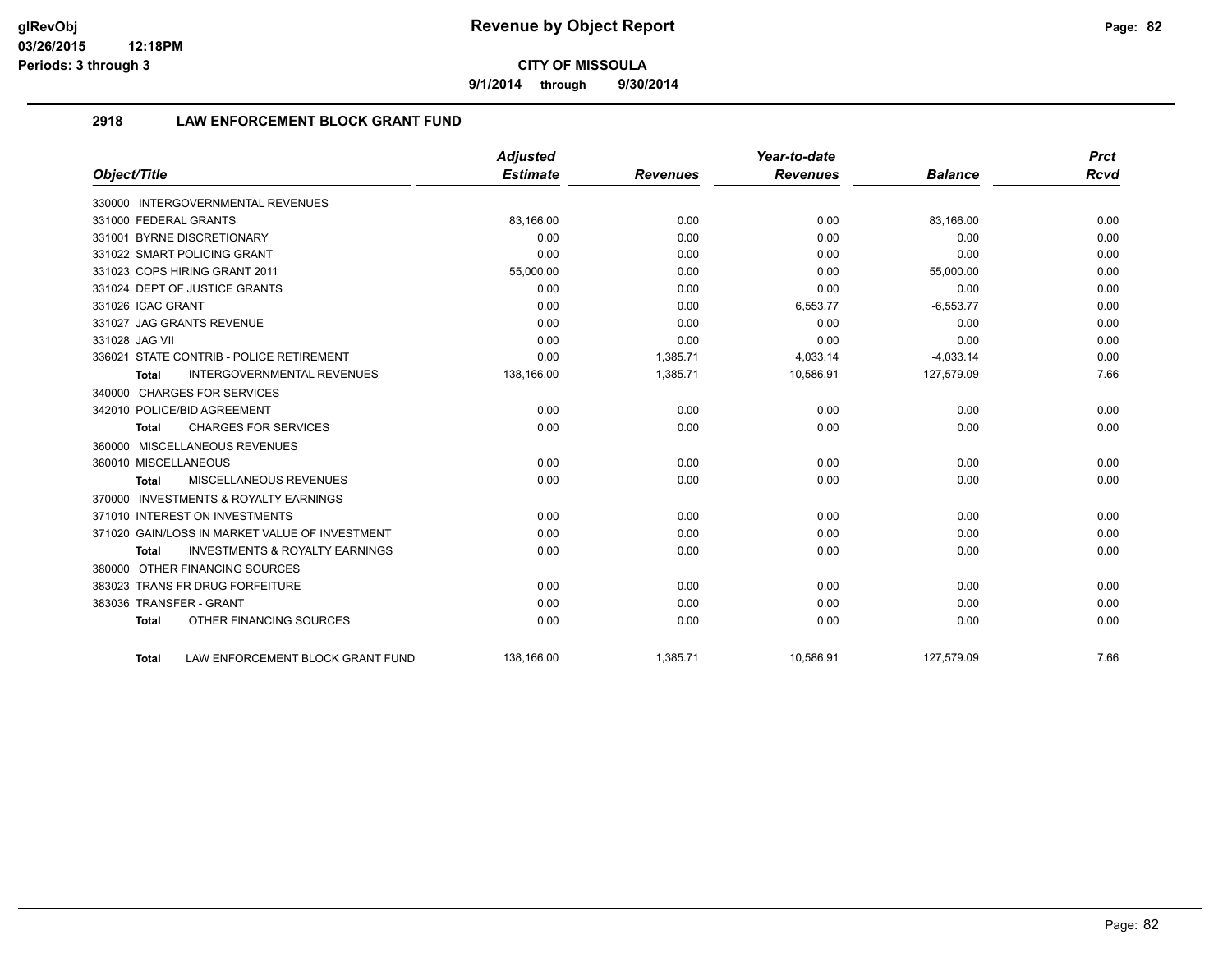**9/1/2014 through 9/30/2014**

# **2919 HIDTA FUND**

**2919 HIDTA FUND**

|                                       | <b>Adjusted</b> |                 | Year-to-date    |                | <b>Prct</b> |
|---------------------------------------|-----------------|-----------------|-----------------|----------------|-------------|
| Object/Title                          | <b>Estimate</b> | <b>Revenues</b> | <b>Revenues</b> | <b>Balance</b> | <b>Rcvd</b> |
| 340000 CHARGES FOR SERVICES           |                 |                 |                 |                |             |
| 342013 SECURITY INVEST FEES           | 50.000.00       | 19.702.34       | 22.602.34       | 27.397.66      | 45.20       |
| 342014 POLICE DEPARTMENT SERVICE FEES | 142.300.00      | 20.710.00       | 20.710.00       | 121.590.00     | 14.55       |
| <b>CHARGES FOR SERVICES</b><br>Total  | 192,300.00      | 40,412.34       | 43.312.34       | 148.987.66     | 22.52       |
| 360000 MISCELLANEOUS REVENUES         |                 |                 |                 |                |             |
| 360010 MISCELLANEOUS                  | 0.00            | 0.00            | 0.00            | 0.00           | 0.00        |
| MISCELLANEOUS REVENUES<br>Total       | 0.00            | 0.00            | 0.00            | 0.00           | 0.00        |
| <b>Total</b><br>HIDTA FUND            | 192.300.00      | 40.412.34       | 43.312.34       | 148.987.66     | 22.52       |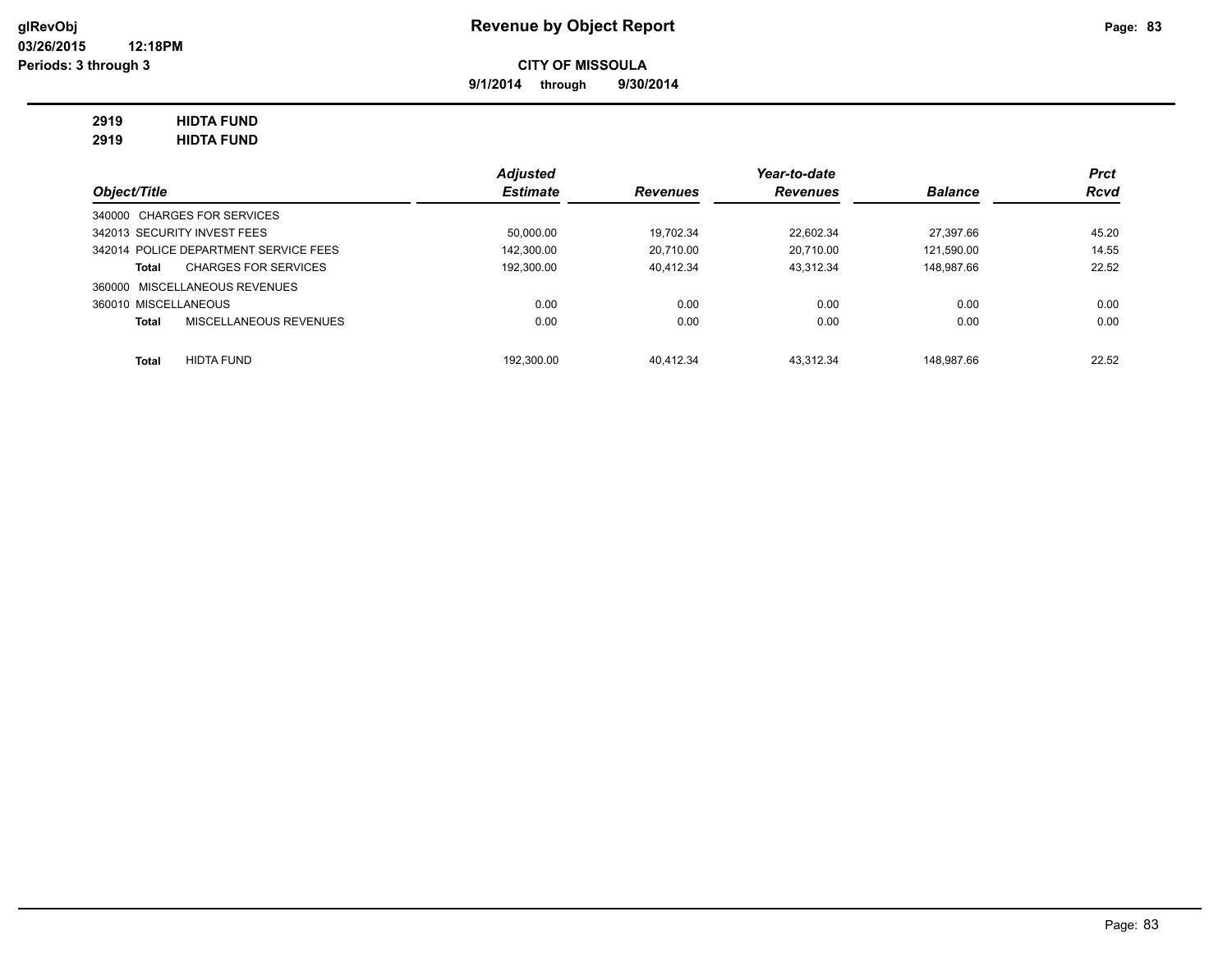**9/1/2014 through 9/30/2014**

### **2919 HIDTA FUND**

|                                       | <b>Adjusted</b> |                 | Year-to-date    |                | <b>Prct</b> |
|---------------------------------------|-----------------|-----------------|-----------------|----------------|-------------|
| Object/Title                          | <b>Estimate</b> | <b>Revenues</b> | <b>Revenues</b> | <b>Balance</b> | <b>Rcvd</b> |
| 340000 CHARGES FOR SERVICES           |                 |                 |                 |                |             |
| 342013 SECURITY INVEST FEES           | 50.000.00       | 19.702.34       | 22.602.34       | 27.397.66      | 45.20       |
| 342014 POLICE DEPARTMENT SERVICE FEES | 142.300.00      | 20.710.00       | 20.710.00       | 121.590.00     | 14.55       |
| <b>CHARGES FOR SERVICES</b><br>Total  | 192,300.00      | 40,412.34       | 43.312.34       | 148,987.66     | 22.52       |
| 360000 MISCELLANEOUS REVENUES         |                 |                 |                 |                |             |
| 360010 MISCELLANEOUS                  | 0.00            | 0.00            | 0.00            | 0.00           | 0.00        |
| MISCELLANEOUS REVENUES<br>Total       | 0.00            | 0.00            | 0.00            | 0.00           | 0.00        |
|                                       |                 |                 |                 |                |             |
| <b>HIDTA FUND</b><br><b>Total</b>     | 192.300.00      | 40.412.34       | 43.312.34       | 148.987.66     | 22.52       |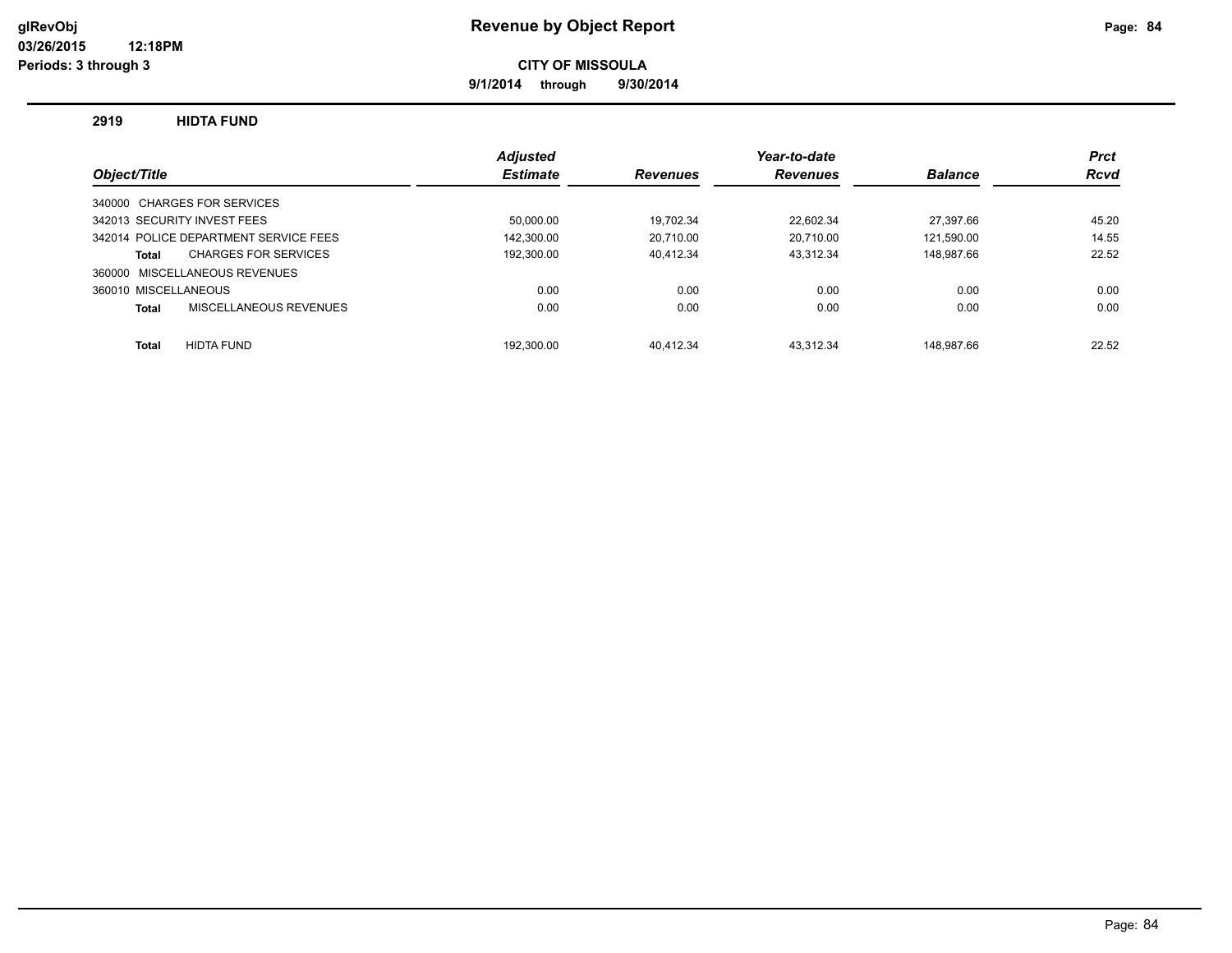**9/1/2014 through 9/30/2014**

# **2939 CDBG PROGRAM INCOME ACCOUNT**

**2939 CDBG PROGRAM INCOME ACCOUNT**

|                                                           | <b>Adjusted</b> |                 | Year-to-date    |                | <b>Prct</b> |
|-----------------------------------------------------------|-----------------|-----------------|-----------------|----------------|-------------|
| Object/Title                                              | <b>Estimate</b> | <b>Revenues</b> | <b>Revenues</b> | <b>Balance</b> | <b>Rcvd</b> |
| INTERGOVERNMENTAL REVENUES<br>330000                      |                 |                 |                 |                |             |
| 331000 FEDERAL GRANTS                                     | 14,383.00       | 11,083.00       | 11,083.00       | 3,300.00       | 77.06       |
| <b>INTERGOVERNMENTAL REVENUES</b><br><b>Total</b>         | 14,383.00       | 11,083.00       | 11,083.00       | 3,300.00       | 77.06       |
| MISCELLANEOUS REVENUES<br>360000                          |                 |                 |                 |                |             |
| 360010 MISCELLANEOUS                                      | 0.00            | 0.00            | 0.00            | 0.00           | 0.00        |
| MISCELLANEOUS REVENUES<br>Total                           | 0.00            | 0.00            | 0.00            | 0.00           | 0.00        |
| <b>INVESTMENTS &amp; ROYALTY EARNINGS</b><br>370000       |                 |                 |                 |                |             |
| 371010 INTEREST ON INVESTMENTS                            | 0.00            | 0.00            | 0.00            | 0.00           | 0.00        |
| 371020 GAIN/LOSS IN MARKET VALUE OF INVESTMENTS           | 0.00            | 0.00            | 0.00            | 0.00           | 0.00        |
| <b>INVESTMENTS &amp; ROYALTY EARNINGS</b><br><b>Total</b> | 0.00            | 0.00            | 0.00            | 0.00           | 0.00        |
| OTHER FINANCING SOURCES<br>380000                         |                 |                 |                 |                |             |
| 383000 OPERATING TRANSFERS                                | 0.00            | 0.00            | 0.00            | 0.00           | 0.00        |
| 383009 TRANS FR TITLE I                                   | 0.00            | 0.00            | 0.00            | 0.00           | 0.00        |
| OTHER FINANCING SOURCES<br><b>Total</b>                   | 0.00            | 0.00            | 0.00            | 0.00           | 0.00        |
| CDBG PROGRAM INCOME ACCOUNT<br><b>Total</b>               | 14,383.00       | 11,083.00       | 11,083.00       | 3,300.00       | 77.06       |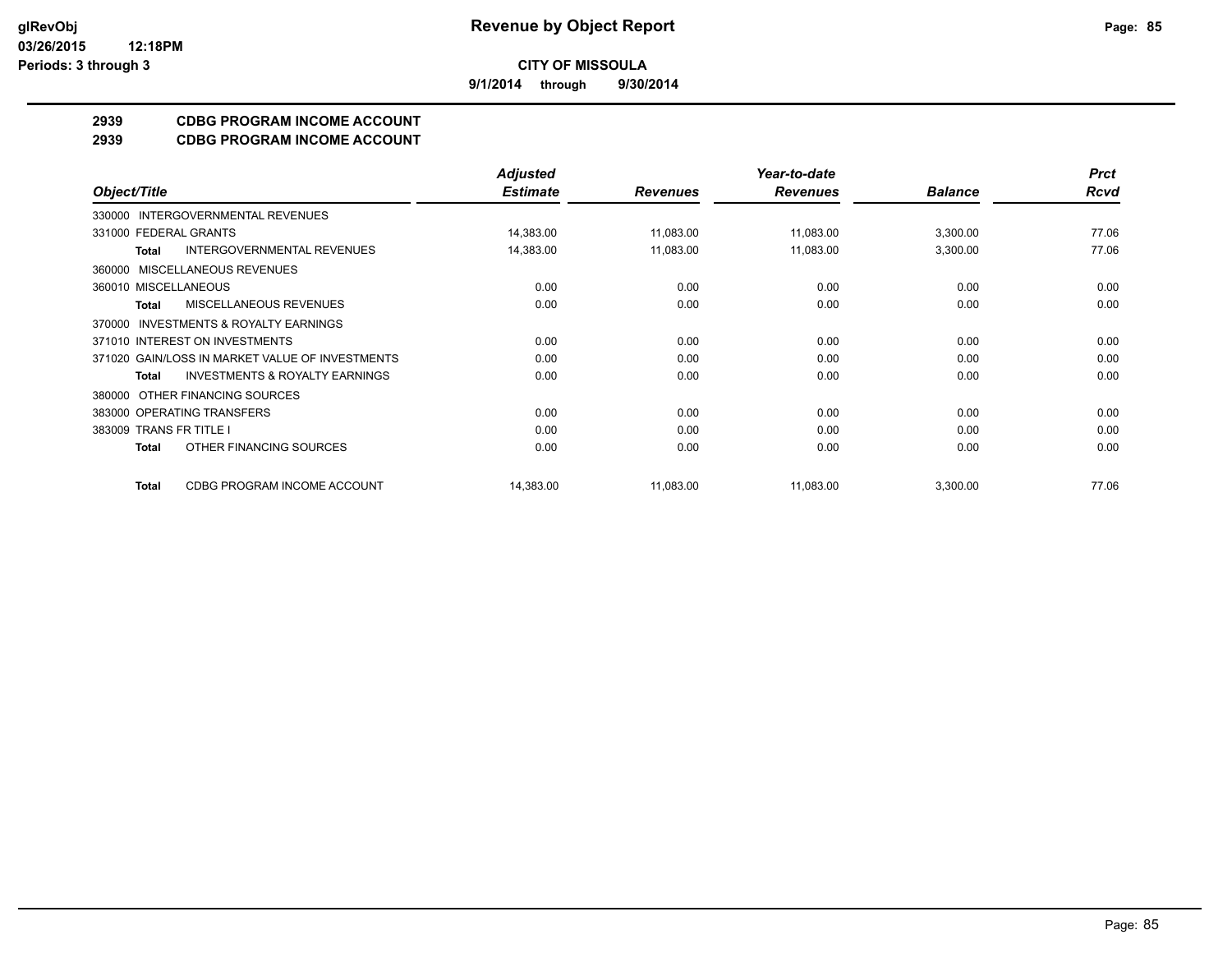**9/1/2014 through 9/30/2014**

# **2939 CDBG PROGRAM INCOME ACCOUNT**

| Object/Title                                              | <b>Adjusted</b><br><b>Estimate</b> |                 | Year-to-date    | <b>Balance</b> | <b>Prct</b><br><b>Rcvd</b> |
|-----------------------------------------------------------|------------------------------------|-----------------|-----------------|----------------|----------------------------|
|                                                           |                                    | <b>Revenues</b> | <b>Revenues</b> |                |                            |
| 330000 INTERGOVERNMENTAL REVENUES                         |                                    |                 |                 |                |                            |
| 331000 FEDERAL GRANTS                                     | 14,383.00                          | 11,083.00       | 11,083.00       | 3,300.00       | 77.06                      |
| <b>INTERGOVERNMENTAL REVENUES</b><br><b>Total</b>         | 14,383.00                          | 11,083.00       | 11,083.00       | 3,300.00       | 77.06                      |
| 360000 MISCELLANEOUS REVENUES                             |                                    |                 |                 |                |                            |
| 360010 MISCELLANEOUS                                      | 0.00                               | 0.00            | 0.00            | 0.00           | 0.00                       |
| MISCELLANEOUS REVENUES<br><b>Total</b>                    | 0.00                               | 0.00            | 0.00            | 0.00           | 0.00                       |
| <b>INVESTMENTS &amp; ROYALTY EARNINGS</b><br>370000       |                                    |                 |                 |                |                            |
| 371010 INTEREST ON INVESTMENTS                            | 0.00                               | 0.00            | 0.00            | 0.00           | 0.00                       |
| 371020 GAIN/LOSS IN MARKET VALUE OF INVESTMENT            | 0.00                               | 0.00            | 0.00            | 0.00           | 0.00                       |
| <b>INVESTMENTS &amp; ROYALTY EARNINGS</b><br><b>Total</b> | 0.00                               | 0.00            | 0.00            | 0.00           | 0.00                       |
| OTHER FINANCING SOURCES<br>380000                         |                                    |                 |                 |                |                            |
| 383000 OPERATING TRANSFERS                                | 0.00                               | 0.00            | 0.00            | 0.00           | 0.00                       |
| 383009 TRANS FR TITLE I                                   | 0.00                               | 0.00            | 0.00            | 0.00           | 0.00                       |
| OTHER FINANCING SOURCES<br><b>Total</b>                   | 0.00                               | 0.00            | 0.00            | 0.00           | 0.00                       |
| CDBG PROGRAM INCOME ACCOUNT<br><b>Total</b>               | 14,383.00                          | 11,083.00       | 11,083.00       | 3,300.00       | 77.06                      |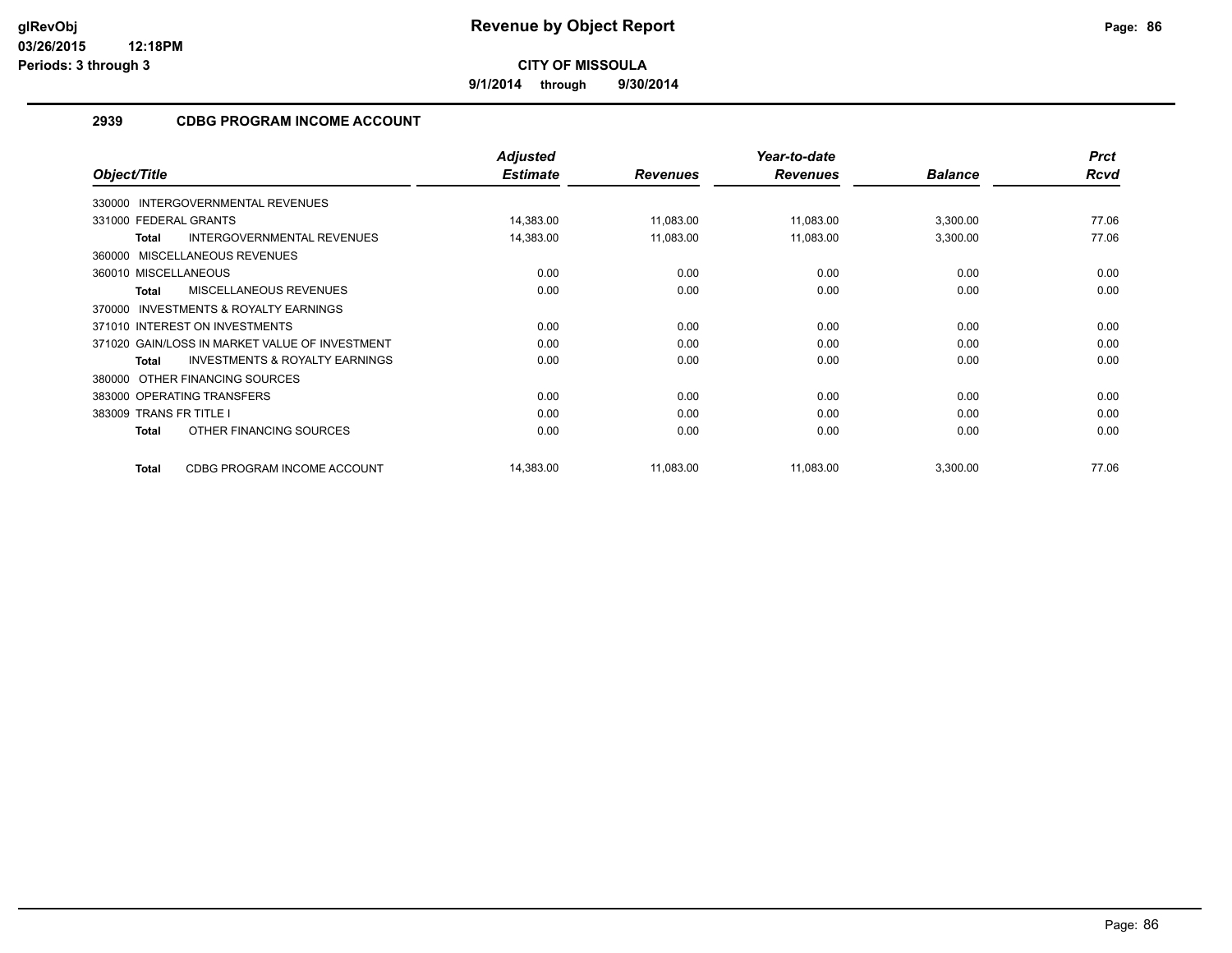**9/1/2014 through 9/30/2014**

### **2940 CDBG FUND**

**2940 CDBG FUND**

|                                                           | <b>Adjusted</b> |                 | Year-to-date    |                | <b>Prct</b> |
|-----------------------------------------------------------|-----------------|-----------------|-----------------|----------------|-------------|
| Object/Title                                              | <b>Estimate</b> | <b>Revenues</b> | <b>Revenues</b> | <b>Balance</b> | Rcvd        |
| 330000 INTERGOVERNMENTAL REVENUES                         |                 |                 |                 |                |             |
| 331010 ENTITLEMENT - CDBG                                 | 620,073.00      | 168,124.50      | 168,124.50      | 451,948.50     | 27.11       |
| 331012 ARRA/CDBG STIMULUS REVENUE                         | 0.00            | 0.00            | 0.00            | 0.00           | 0.00        |
| 331036 RIVER HOUSE GRANT                                  | 0.00            | 0.00            | 0.00            | 0.00           | 0.00        |
| 331037 ELOCAL.COM LOAN REPAYMENT                          | 0.00            | 0.00            | 0.00            | 0.00           | 0.00        |
| <b>INTERGOVERNMENTAL REVENUES</b><br><b>Total</b>         | 620,073.00      | 168,124.50      | 168,124.50      | 451,948.50     | 27.11       |
| 360000 MISCELLANEOUS REVENUES                             |                 |                 |                 |                |             |
| 360005 LOAN REPAYMENTS                                    | 0.00            | 0.00            | 0.00            | 0.00           | 0.00        |
| 360010 MISCELLANEOUS                                      | 0.00            | 0.00            | 0.00            | 0.00           | 0.00        |
| 360012 SEWER GRANT REPAYMENTS                             | 0.00            | 0.00            | 0.00            | 0.00           | 0.00        |
| 362000 OTHER MISCELLANEOUS REVENUE                        | 0.00            | 0.00            | 0.00            | 0.00           | 0.00        |
| MISCELLANEOUS REVENUES<br><b>Total</b>                    | 0.00            | 0.00            | 0.00            | 0.00           | 0.00        |
| <b>INVESTMENTS &amp; ROYALTY EARNINGS</b><br>370000       |                 |                 |                 |                |             |
| 371010 INTEREST ON INVESTMENTS                            | 0.00            | 0.00            | 0.00            | 0.00           | 0.00        |
| 371020 GAIN/LOSS IN MARKET VALUE OF INVESTMENTS           | 0.00            | 0.00            | 0.00            | 0.00           | 0.00        |
| <b>INVESTMENTS &amp; ROYALTY EARNINGS</b><br><b>Total</b> | 0.00            | 0.00            | 0.00            | 0.00           | 0.00        |
| OTHER FINANCING SOURCES<br>380000                         |                 |                 |                 |                |             |
| 383000 OPERATING TRANSFERS                                | 0.00            | 11,083.00       | 11,083.00       | $-11,083.00$   | 0.00        |
| 383009 TRANS FR TITLE I                                   | 0.00            | 0.00            | 0.00            | 0.00           | 0.00        |
| OTHER FINANCING SOURCES<br><b>Total</b>                   | 0.00            | 11,083.00       | 11,083.00       | $-11,083.00$   | 0.00        |
| <b>CDBG FUND</b><br><b>Total</b>                          | 620.073.00      | 179.207.50      | 179.207.50      | 440.865.50     | 28.90       |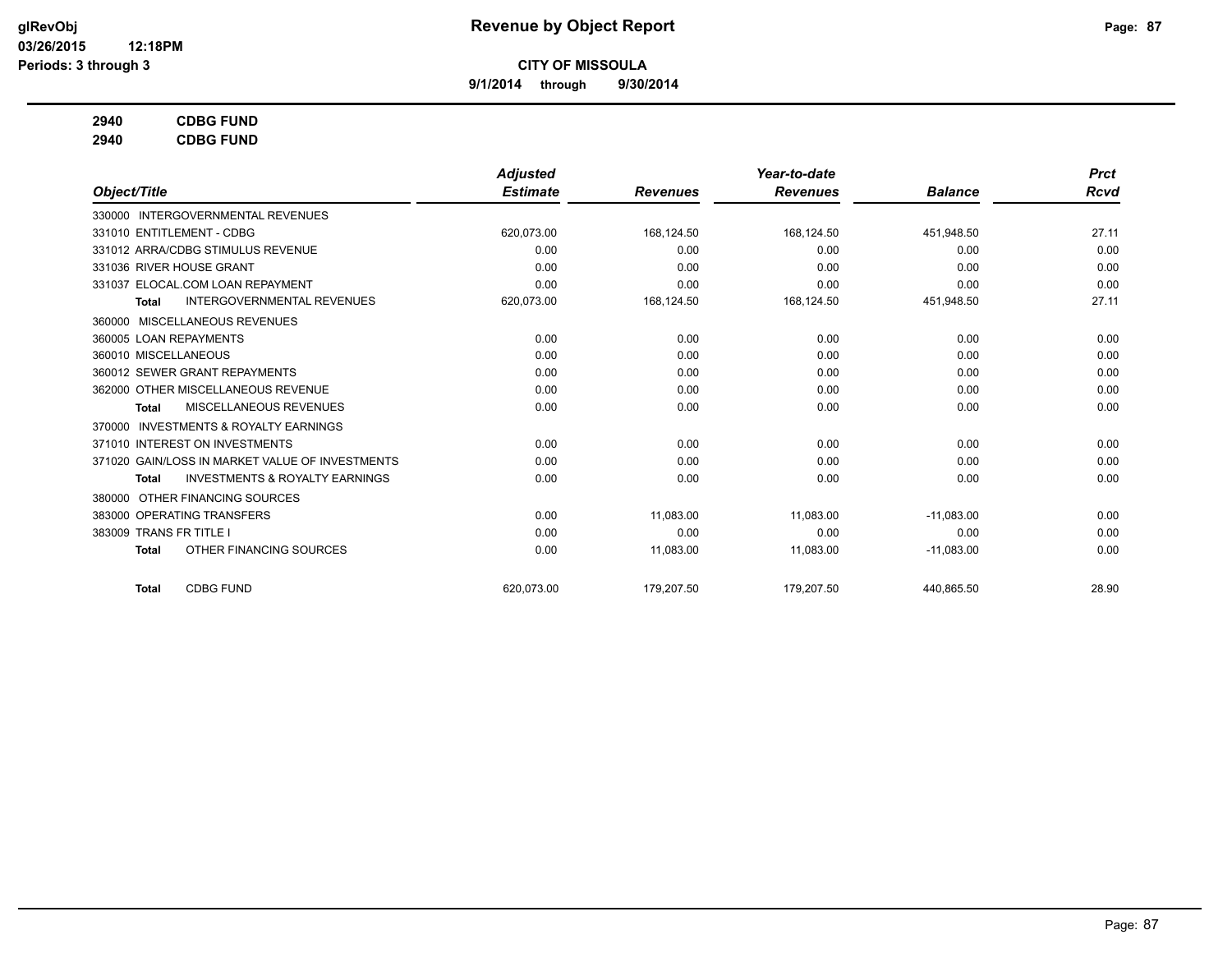**9/1/2014 through 9/30/2014**

**2940 CDBG FUND**

|                                                     | <b>Adjusted</b> |                 | Year-to-date    |                | <b>Prct</b> |
|-----------------------------------------------------|-----------------|-----------------|-----------------|----------------|-------------|
| Object/Title                                        | <b>Estimate</b> | <b>Revenues</b> | <b>Revenues</b> | <b>Balance</b> | <b>Rcvd</b> |
| 330000 INTERGOVERNMENTAL REVENUES                   |                 |                 |                 |                |             |
| 331010 ENTITLEMENT - CDBG                           | 620,073.00      | 168,124.50      | 168,124.50      | 451,948.50     | 27.11       |
| 331012 ARRA/CDBG STIMULUS REVENUE                   | 0.00            | 0.00            | 0.00            | 0.00           | 0.00        |
| 331036 RIVER HOUSE GRANT                            | 0.00            | 0.00            | 0.00            | 0.00           | 0.00        |
| 331037 ELOCAL.COM LOAN REPAYMENT                    | 0.00            | 0.00            | 0.00            | 0.00           | 0.00        |
| <b>INTERGOVERNMENTAL REVENUES</b><br><b>Total</b>   | 620,073.00      | 168,124.50      | 168,124.50      | 451,948.50     | 27.11       |
| <b>MISCELLANEOUS REVENUES</b><br>360000             |                 |                 |                 |                |             |
| 360005 LOAN REPAYMENTS                              | 0.00            | 0.00            | 0.00            | 0.00           | 0.00        |
| 360010 MISCELLANEOUS                                | 0.00            | 0.00            | 0.00            | 0.00           | 0.00        |
| 360012 SEWER GRANT REPAYMENTS                       | 0.00            | 0.00            | 0.00            | 0.00           | 0.00        |
| 362000 OTHER MISCELLANEOUS REVENUE                  | 0.00            | 0.00            | 0.00            | 0.00           | 0.00        |
| <b>MISCELLANEOUS REVENUES</b><br><b>Total</b>       | 0.00            | 0.00            | 0.00            | 0.00           | 0.00        |
| <b>INVESTMENTS &amp; ROYALTY EARNINGS</b><br>370000 |                 |                 |                 |                |             |
| 371010 INTEREST ON INVESTMENTS                      | 0.00            | 0.00            | 0.00            | 0.00           | 0.00        |
| 371020 GAIN/LOSS IN MARKET VALUE OF INVESTMENT      | 0.00            | 0.00            | 0.00            | 0.00           | 0.00        |
| <b>INVESTMENTS &amp; ROYALTY EARNINGS</b><br>Total  | 0.00            | 0.00            | 0.00            | 0.00           | 0.00        |
| OTHER FINANCING SOURCES<br>380000                   |                 |                 |                 |                |             |
| 383000 OPERATING TRANSFERS                          | 0.00            | 11.083.00       | 11,083.00       | $-11,083.00$   | 0.00        |
| 383009 TRANS FR TITLE I                             | 0.00            | 0.00            | 0.00            | 0.00           | 0.00        |
| OTHER FINANCING SOURCES<br><b>Total</b>             | 0.00            | 11,083.00       | 11,083.00       | $-11,083.00$   | 0.00        |
| <b>CDBG FUND</b><br><b>Total</b>                    | 620.073.00      | 179,207.50      | 179,207.50      | 440.865.50     | 28.90       |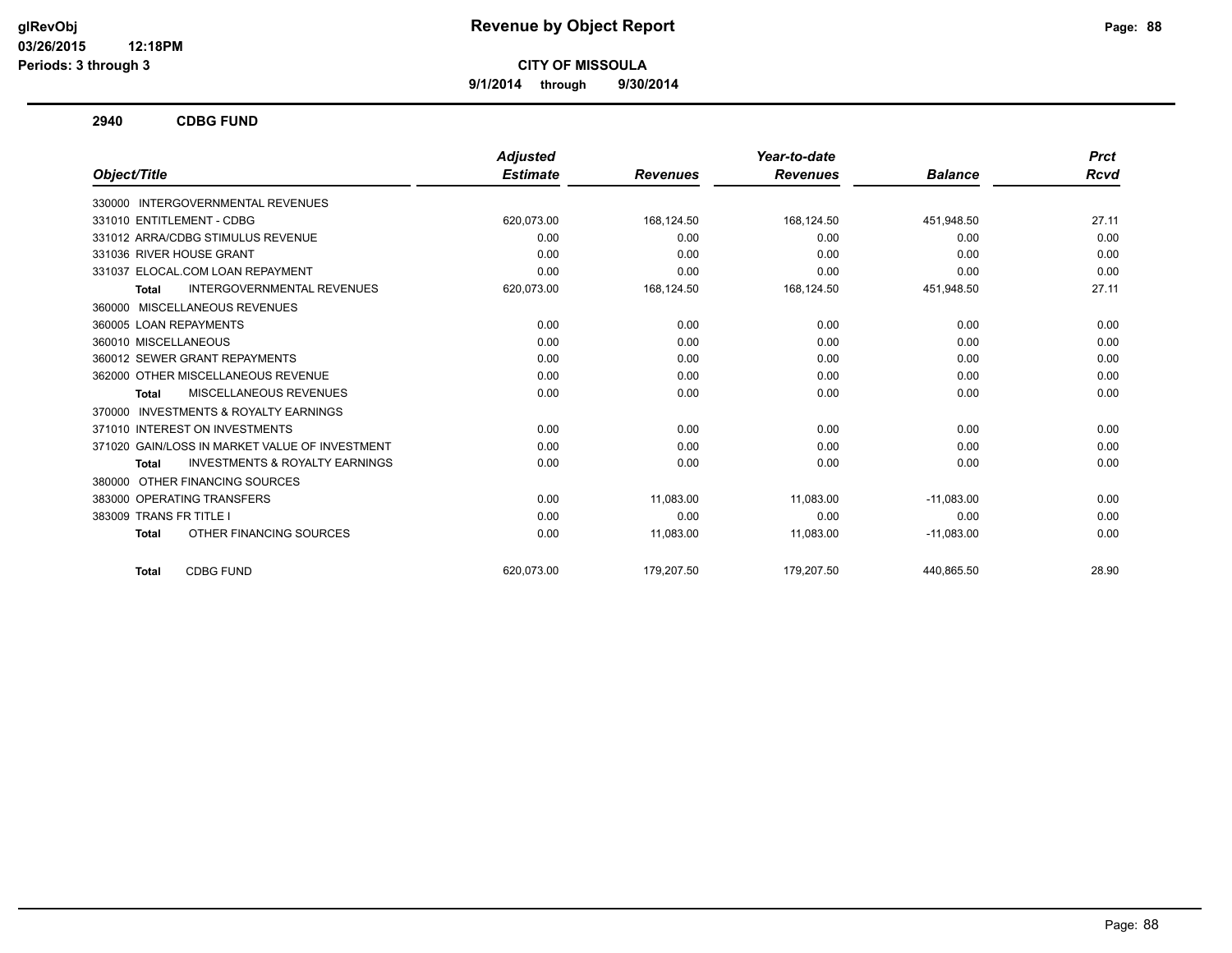**9/1/2014 through 9/30/2014**

# **2941 HOME FUND**

**2941 HOME FUND**

|                             |                                                 | <b>Adjusted</b> |                 | Year-to-date    |                | <b>Prct</b> |
|-----------------------------|-------------------------------------------------|-----------------|-----------------|-----------------|----------------|-------------|
| Object/Title                |                                                 | <b>Estimate</b> | <b>Revenues</b> | <b>Revenues</b> | <b>Balance</b> | <b>Rcvd</b> |
|                             | 330000 INTERGOVERNMENTAL REVENUES               |                 |                 |                 |                |             |
|                             | 330000 INTERGOVERNMENTAL REVENUES               | 52,009.00       | 57,994.57       | 104,411.47      | $-52,402.47$   | 200.76      |
|                             | 331016 HOMEWORD 1800 PHILLIPS                   | 0.00            | 0.00            | 0.00            | 0.00           | 0.00        |
| 331033 WORD                 |                                                 | 0.00            | 0.00            | $-25,937.15$    | 25,937.15      | 0.00        |
|                             | 334145 WESTERN MT MENTAL HEALTH CTR             | 0.00            | 0.00            | $-63,981.10$    | 63,981.10      | 0.00        |
|                             | 334149 MISSOULA HOMEOWNERSHIP PROGRAM           | 300,000.00      | 0.00            | 0.00            | 300,000.00     | 0.00        |
|                             | 334153 FY14 DISTRICT XI HRC TBRA                | 0.00            | 0.00            | 0.00            | 0.00           | 0.00        |
| 334154 FY08 homeWORD        |                                                 | 0.00            | 0.00            | 0.00            | 0.00           | 0.00        |
| 334155 FY08 NMCDC           |                                                 | 0.00            | 0.00            | 0.00            | 0.00           | 0.00        |
|                             | 334156 HOME PROGRAM INCOME                      | 0.00            | 0.00            | 0.00            | 0.00           | 0.00        |
| 334157 FY09 MHA             |                                                 | 0.00            | 0.00            | 0.00            | 0.00           | 0.00        |
| 334159 FY09 HOMEWORD        |                                                 | 0.00            | 0.00            | 0.00            | 0.00           | 0.00        |
| 334160 FY09 NMCDC           |                                                 | 0.00            | 0.00            | 0.00            | 0.00           | 0.00        |
| 334161 FY10 DISTRICT XI HRC |                                                 | 0.00            | 0.00            | 0.00            | 0.00           | 0.00        |
|                             | 334163 FY10 homeWORD/SOLSTICE APT               | 0.00            | 0.00            | 0.00            | 0.00           | 0.00        |
| <b>Total</b>                | <b>INTERGOVERNMENTAL REVENUES</b>               | 352,009.00      | 57,994.57       | 14,493.22       | 337,515.78     | 4.12        |
|                             | 340000 CHARGES FOR SERVICES                     |                 |                 |                 |                |             |
| 341450                      | *** Title Not Found ***                         | 0.00            | 0.00            | 0.00            | 0.00           | 0.00        |
| <b>Total</b>                | <b>CHARGES FOR SERVICES</b>                     | 0.00            | 0.00            | 0.00            | 0.00           | 0.00        |
|                             | 360000 MISCELLANEOUS REVENUES                   |                 |                 |                 |                |             |
| 360010 MISCELLANEOUS        |                                                 | 0.00            | 0.00            | 0.00            | 0.00           | 0.00        |
| <b>Total</b>                | MISCELLANEOUS REVENUES                          | 0.00            | 0.00            | 0.00            | 0.00           | 0.00        |
| 370000                      | <b>INVESTMENTS &amp; ROYALTY EARNINGS</b>       |                 |                 |                 |                |             |
|                             | 371020 GAIN/LOSS IN MARKET VALUE OF INVESTMENTS | 0.00            | 0.00            | 0.00            | 0.00           | 0.00        |
| <b>Total</b>                | <b>INVESTMENTS &amp; ROYALTY EARNINGS</b>       | 0.00            | 0.00            | 0.00            | 0.00           | 0.00        |
|                             |                                                 |                 |                 |                 |                |             |
| <b>Total</b>                | <b>HOME FUND</b>                                | 352,009.00      | 57,994.57       | 14,493.22       | 337,515.78     | 4.12        |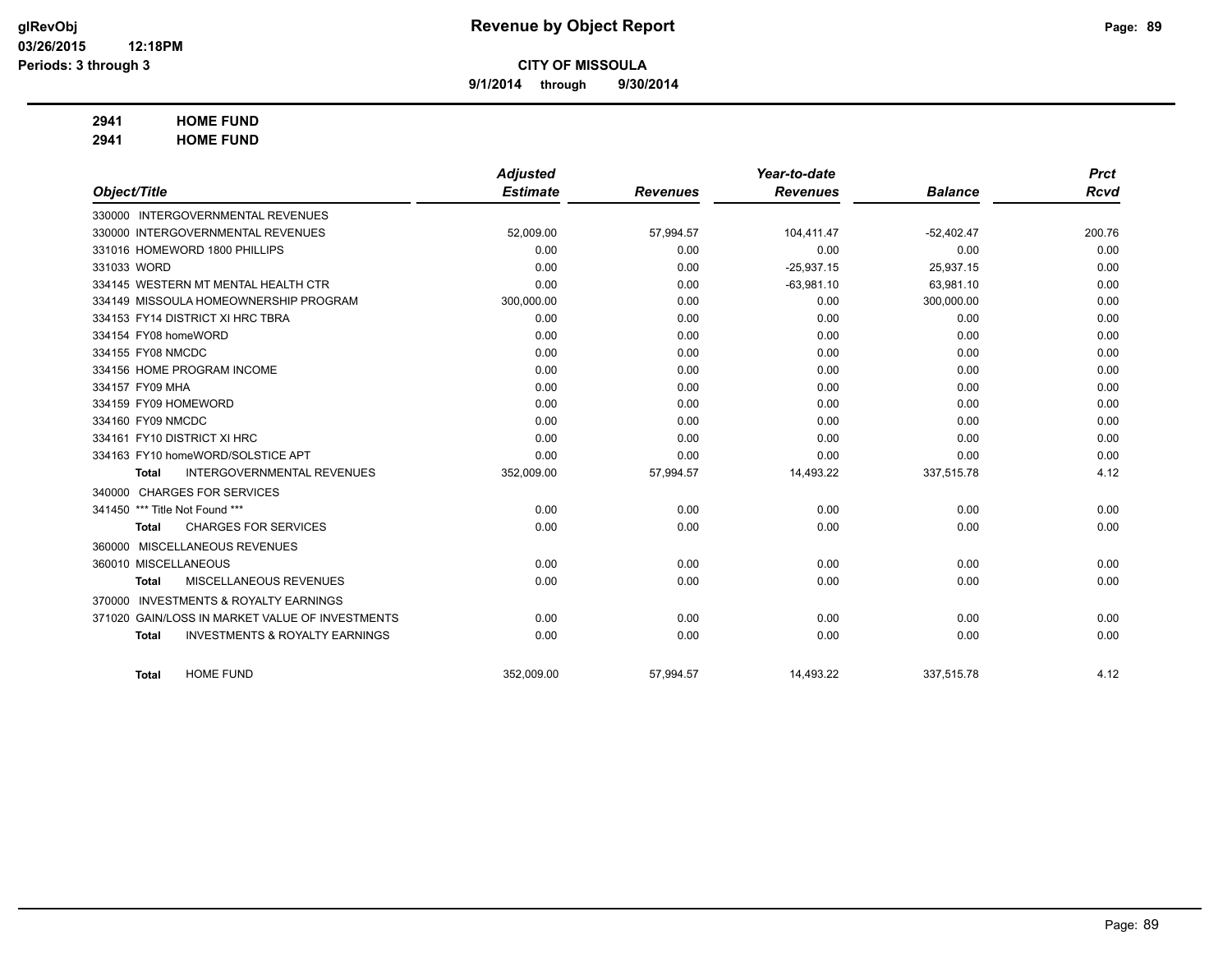**9/1/2014 through 9/30/2014**

**2941 HOME FUND**

|                                                           | <b>Adjusted</b> |                 | Year-to-date    |                | <b>Prct</b> |
|-----------------------------------------------------------|-----------------|-----------------|-----------------|----------------|-------------|
| Object/Title                                              | <b>Estimate</b> | <b>Revenues</b> | <b>Revenues</b> | <b>Balance</b> | Rcvd        |
| 330000 INTERGOVERNMENTAL REVENUES                         |                 |                 |                 |                |             |
| 330000 INTERGOVERNMENTAL REVENUES                         | 52.009.00       | 57,994.57       | 104.411.47      | $-52,402.47$   | 200.76      |
| 331016 HOMEWORD 1800 PHILLIPS                             | 0.00            | 0.00            | 0.00            | 0.00           | 0.00        |
| 331033 WORD                                               | 0.00            | 0.00            | $-25,937.15$    | 25,937.15      | 0.00        |
| 334145 WESTERN MT MENTAL HEALTH CTR                       | 0.00            | 0.00            | $-63,981.10$    | 63.981.10      | 0.00        |
| 334149 MISSOULA HOMEOWNERSHIP PROGRAM                     | 300,000.00      | 0.00            | 0.00            | 300,000.00     | 0.00        |
| 334153 FY14 DISTRICT XI HRC TBRA                          | 0.00            | 0.00            | 0.00            | 0.00           | 0.00        |
| 334154 FY08 homeWORD                                      | 0.00            | 0.00            | 0.00            | 0.00           | 0.00        |
| 334155 FY08 NMCDC                                         | 0.00            | 0.00            | 0.00            | 0.00           | 0.00        |
| 334156 HOME PROGRAM INCOME                                | 0.00            | 0.00            | 0.00            | 0.00           | 0.00        |
| 334157 FY09 MHA                                           | 0.00            | 0.00            | 0.00            | 0.00           | 0.00        |
| 334159 FY09 HOMEWORD                                      | 0.00            | 0.00            | 0.00            | 0.00           | 0.00        |
| 334160 FY09 NMCDC                                         | 0.00            | 0.00            | 0.00            | 0.00           | 0.00        |
| 334161 FY10 DISTRICT XI HRC                               | 0.00            | 0.00            | 0.00            | 0.00           | 0.00        |
| 334163 FY10 homeWORD/SOLSTICE APT                         | 0.00            | 0.00            | 0.00            | 0.00           | 0.00        |
| <b>INTERGOVERNMENTAL REVENUES</b><br><b>Total</b>         | 352,009.00      | 57,994.57       | 14,493.22       | 337,515.78     | 4.12        |
| 340000 CHARGES FOR SERVICES                               |                 |                 |                 |                |             |
| 341450 *** Title Not Found ***                            | 0.00            | 0.00            | 0.00            | 0.00           | 0.00        |
| <b>CHARGES FOR SERVICES</b><br><b>Total</b>               | 0.00            | 0.00            | 0.00            | 0.00           | 0.00        |
| 360000 MISCELLANEOUS REVENUES                             |                 |                 |                 |                |             |
| 360010 MISCELLANEOUS                                      | 0.00            | 0.00            | 0.00            | 0.00           | 0.00        |
| MISCELLANEOUS REVENUES<br><b>Total</b>                    | 0.00            | 0.00            | 0.00            | 0.00           | 0.00        |
| 370000 INVESTMENTS & ROYALTY EARNINGS                     |                 |                 |                 |                |             |
| 371020 GAIN/LOSS IN MARKET VALUE OF INVESTMENT            | 0.00            | 0.00            | 0.00            | 0.00           | 0.00        |
| <b>INVESTMENTS &amp; ROYALTY EARNINGS</b><br><b>Total</b> | 0.00            | 0.00            | 0.00            | 0.00           | 0.00        |
| <b>HOME FUND</b><br><b>Total</b>                          | 352,009.00      | 57,994.57       | 14,493.22       | 337,515.78     | 4.12        |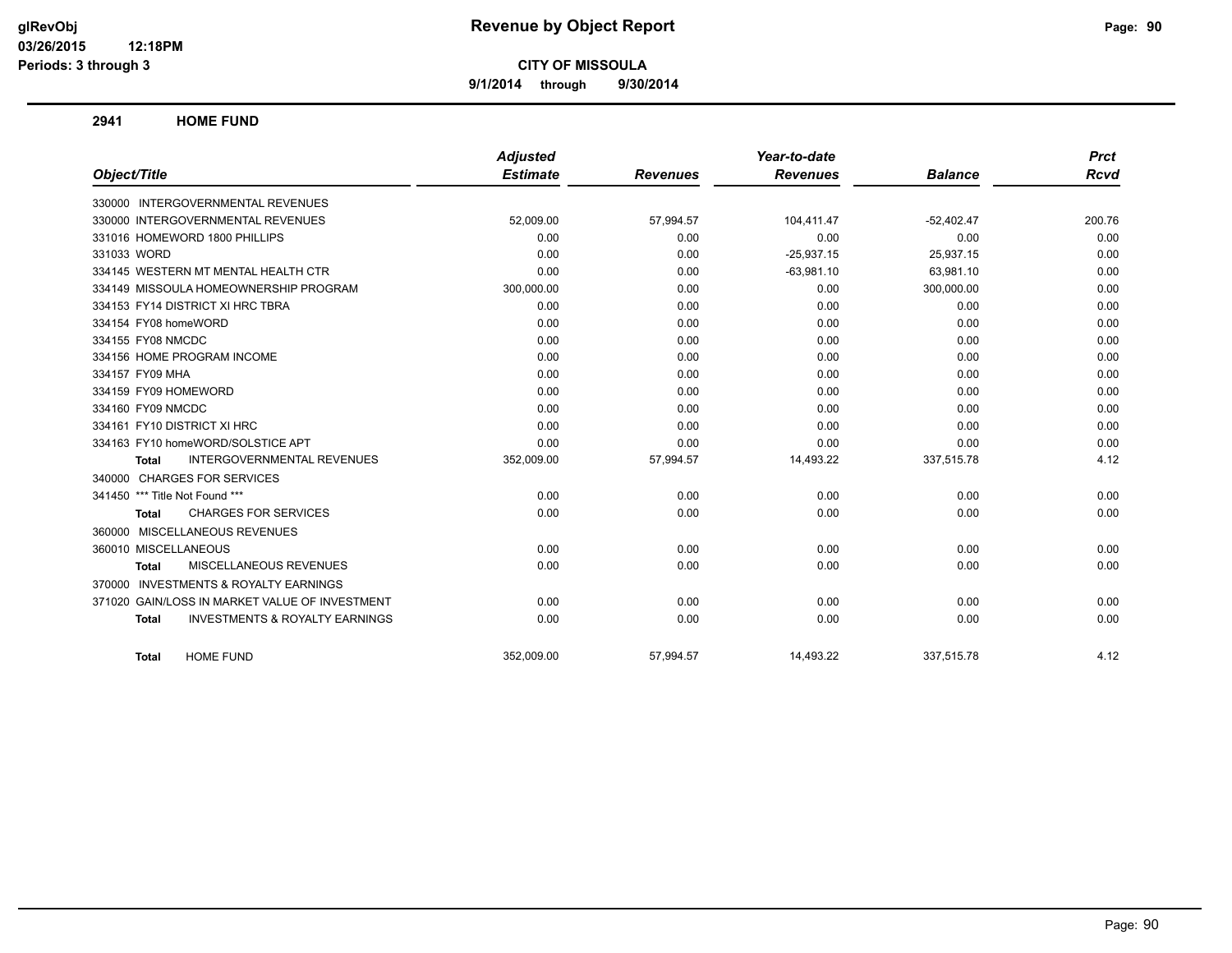**9/1/2014 through 9/30/2014**

**2942 ADDI PROGRAM**

**2942 ADDI PROGRAM**

|                                                 | <b>Adjusted</b> |                 | Year-to-date    |                | <b>Prct</b> |
|-------------------------------------------------|-----------------|-----------------|-----------------|----------------|-------------|
| Object/Title                                    | <b>Estimate</b> | <b>Revenues</b> | <b>Revenues</b> | <b>Balance</b> | <b>Rcvd</b> |
| 330000 INTERGOVERNMENTAL REVENUES               |                 |                 |                 |                |             |
| 330000 INTERGOVERNMENTAL REVENUES               | 0.00            | 0.00            | 0.00            | 0.00           | 0.00        |
| 334146 ADDI FUNDS-1ST TIME HOMEBUYERS           | 12.243.00       | 0.00            | 0.00            | 12.243.00      | 0.00        |
| INTERGOVERNMENTAL REVENUES<br>Total             | 12.243.00       | 0.00            | 0.00            | 12.243.00      | 0.00        |
| 370000 INVESTMENTS & ROYALTY EARNINGS           |                 |                 |                 |                |             |
| 371010 INTEREST ON INVESTMENTS                  | 0.00            | 0.00            | 0.00            | 0.00           | 0.00        |
| 371020 GAIN/LOSS IN MARKET VALUE OF INVESTMENTS | 0.00            | 0.00            | 0.00            | 0.00           | 0.00        |
| INVESTMENTS & ROYALTY EARNINGS<br>Total         | 0.00            | 0.00            | 0.00            | 0.00           | 0.00        |
|                                                 |                 |                 |                 |                |             |
| <b>ADDI PROGRAM</b><br>Total                    | 12.243.00       | 0.00            | 0.00            | 12.243.00      | 0.00        |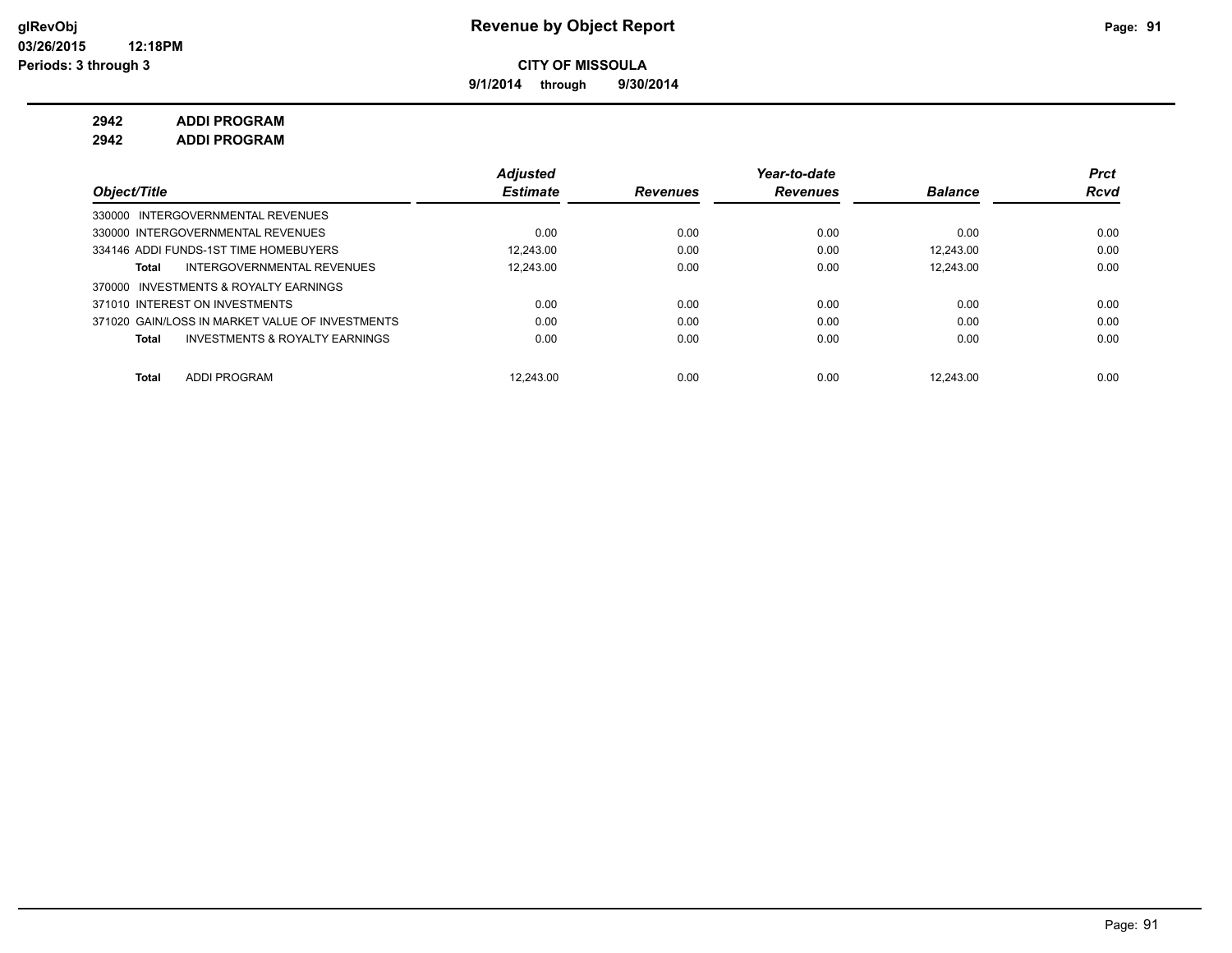# **glRevObj Revenue by Object Report Page: 92**

**CITY OF MISSOULA**

**9/1/2014 through 9/30/2014**

### **2942 ADDI PROGRAM**

|                                                | <b>Adjusted</b> |                 | Year-to-date    |                | <b>Prct</b> |
|------------------------------------------------|-----------------|-----------------|-----------------|----------------|-------------|
| Object/Title                                   | <b>Estimate</b> | <b>Revenues</b> | <b>Revenues</b> | <b>Balance</b> | <b>Rcvd</b> |
| 330000 INTERGOVERNMENTAL REVENUES              |                 |                 |                 |                |             |
| 330000 INTERGOVERNMENTAL REVENUES              | 0.00            | 0.00            | 0.00            | 0.00           | 0.00        |
| 334146 ADDI FUNDS-1ST TIME HOMEBUYERS          | 12.243.00       | 0.00            | 0.00            | 12.243.00      | 0.00        |
| INTERGOVERNMENTAL REVENUES<br><b>Total</b>     | 12.243.00       | 0.00            | 0.00            | 12.243.00      | 0.00        |
| 370000 INVESTMENTS & ROYALTY EARNINGS          |                 |                 |                 |                |             |
| 371010 INTEREST ON INVESTMENTS                 | 0.00            | 0.00            | 0.00            | 0.00           | 0.00        |
| 371020 GAIN/LOSS IN MARKET VALUE OF INVESTMENT | 0.00            | 0.00            | 0.00            | 0.00           | 0.00        |
| INVESTMENTS & ROYALTY EARNINGS<br><b>Total</b> | 0.00            | 0.00            | 0.00            | 0.00           | 0.00        |
| <b>ADDI PROGRAM</b><br><b>Total</b>            | 12.243.00       | 0.00            | 0.00            | 12.243.00      | 0.00        |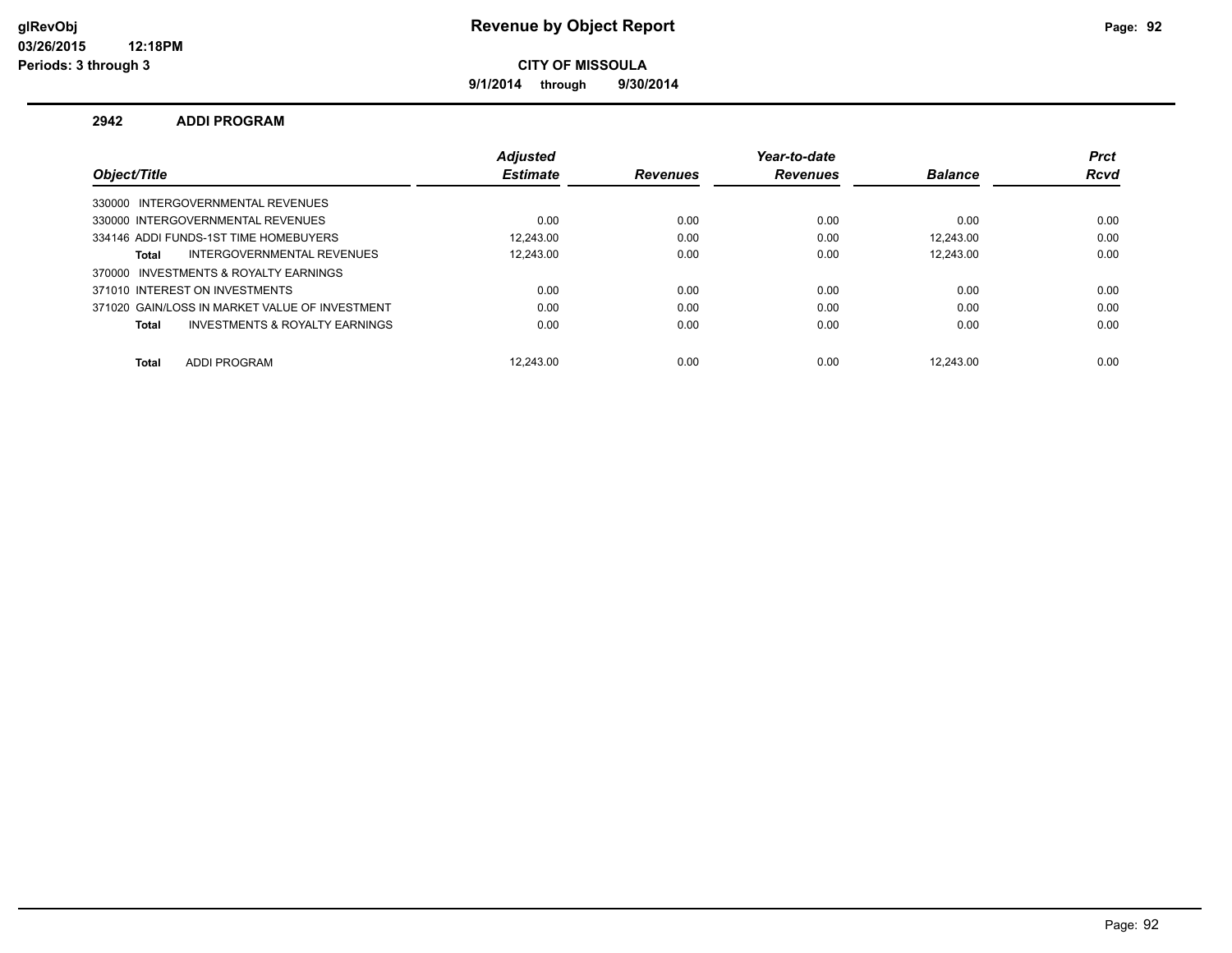**9/1/2014 through 9/30/2014**

### **2943 CITY HOME PROGRAM INCOME**

#### **2943 CITY HOME PROGRAM INCOME**

|                                     | <b>Adjusted</b> |                 | Year-to-date    | <b>Prct</b>    |             |
|-------------------------------------|-----------------|-----------------|-----------------|----------------|-------------|
| Object/Title                        | <b>Estimate</b> | <b>Revenues</b> | <b>Revenues</b> | <b>Balance</b> | <b>Rcvd</b> |
| 330000 INTERGOVERNMENTAL REVENUES   |                 |                 |                 |                |             |
| 334156 *** Title Not Found ***      | 35,500.00       | 0.00            | 0.00            | 35,500.00      | 0.00        |
| INTERGOVERNMENTAL REVENUES<br>Total | 35,500.00       | 0.00            | 0.00            | 35.500.00      | 0.00        |
| 360000 MISCELLANEOUS REVENUES       |                 |                 |                 |                |             |
| 360010 MISCELLANEOUS                | 0.00            | 66.67           | 200.01          | $-200.01$      | 0.00        |
| MISCELLANEOUS REVENUES<br>Total     | 0.00            | 66.67           | 200.01          | $-200.01$      | 0.00        |
| 380000 OTHER FINANCING SOURCES      |                 |                 |                 |                |             |
| 383000 OPERATING TRANSFERS          | 0.00            | 0.00            | 0.00            | 0.00           | 0.00        |
| OTHER FINANCING SOURCES<br>Total    | 0.00            | 0.00            | 0.00            | 0.00           | 0.00        |
| CITY HOME PROGRAM INCOME<br>Total   | 35.500.00       | 66.67           | 200.01          | 35.299.99      | 0.56        |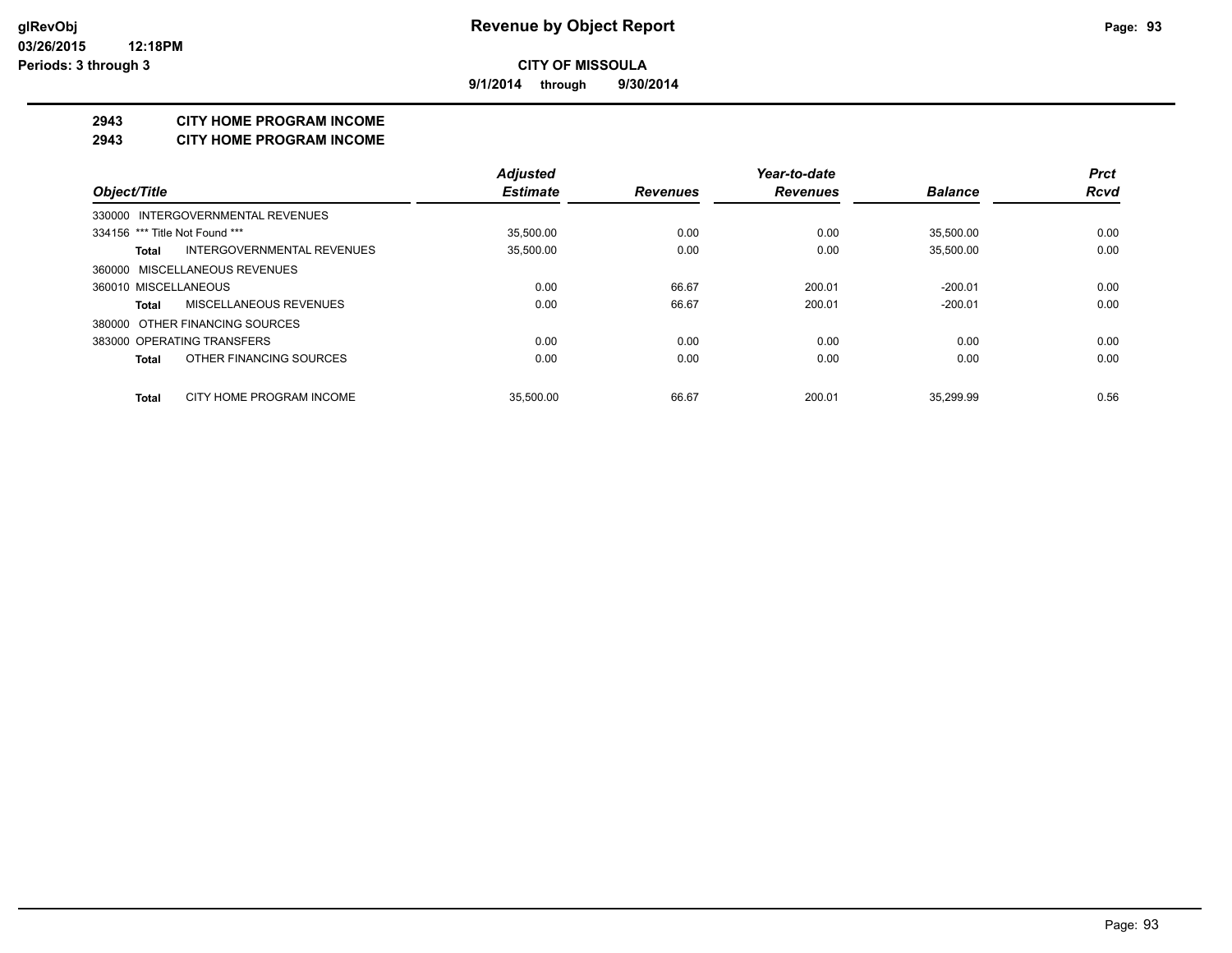**9/1/2014 through 9/30/2014**

# **2943 CITY HOME PROGRAM INCOME**

| Object/Title                             | <b>Adjusted</b><br><b>Estimate</b> | <b>Revenues</b> | Year-to-date<br><b>Revenues</b> | <b>Balance</b> | <b>Prct</b><br><b>Rcvd</b> |
|------------------------------------------|------------------------------------|-----------------|---------------------------------|----------------|----------------------------|
| INTERGOVERNMENTAL REVENUES<br>330000     |                                    |                 |                                 |                |                            |
| 334156 *** Title Not Found ***           | 35.500.00                          | 0.00            | 0.00                            | 35.500.00      | 0.00                       |
|                                          |                                    |                 |                                 |                |                            |
| INTERGOVERNMENTAL REVENUES<br>Total      | 35,500.00                          | 0.00            | 0.00                            | 35,500.00      | 0.00                       |
| MISCELLANEOUS REVENUES<br>360000         |                                    |                 |                                 |                |                            |
| 360010 MISCELLANEOUS                     | 0.00                               | 66.67           | 200.01                          | $-200.01$      | 0.00                       |
| MISCELLANEOUS REVENUES<br>Total          | 0.00                               | 66.67           | 200.01                          | $-200.01$      | 0.00                       |
| 380000 OTHER FINANCING SOURCES           |                                    |                 |                                 |                |                            |
| 383000 OPERATING TRANSFERS               | 0.00                               | 0.00            | 0.00                            | 0.00           | 0.00                       |
| OTHER FINANCING SOURCES<br><b>Total</b>  | 0.00                               | 0.00            | 0.00                            | 0.00           | 0.00                       |
| CITY HOME PROGRAM INCOME<br><b>Total</b> | 35.500.00                          | 66.67           | 200.01                          | 35.299.99      | 0.56                       |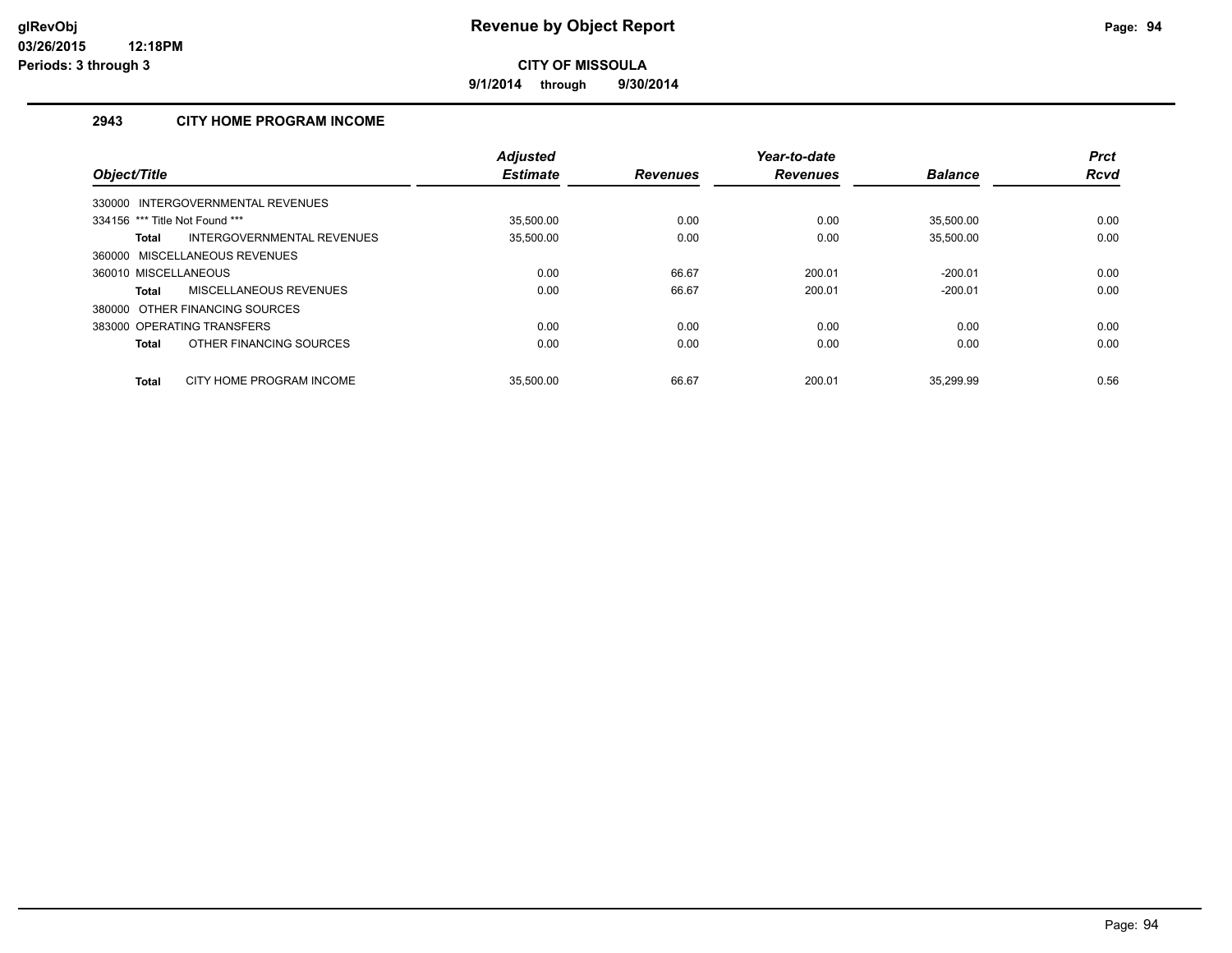**9/1/2014 through 9/30/2014**

# **2944 NEIGHBORHOOD STABILIZATION PROGRAM**

# **2944 NEIGHBORHOOD STABILIZATION PROGRAM**

|                                                    | <b>Adjusted</b> |                 | Year-to-date    |                | Prct |
|----------------------------------------------------|-----------------|-----------------|-----------------|----------------|------|
| Object/Title                                       | <b>Estimate</b> | <b>Revenues</b> | <b>Revenues</b> | <b>Balance</b> | Rcvd |
| 330000 INTERGOVERNMENTAL REVENUES                  |                 |                 |                 |                |      |
| 331011 NSP GRANT/SILVERTIP PROJECT                 | 0.00            | 0.00            | 0.00            | 0.00           | 0.00 |
| 331017 HUD 6.7M/SILVERTIP APTS                     | 0.00            | 0.00            | 0.00            | 0.00           | 0.00 |
| 331018 MHA 1M/SILVERTIP APTS                       | 0.00            | 0.00            | 0.00            | 0.00           | 0.00 |
| INTERGOVERNMENTAL REVENUES<br>Total                | 0.00            | 0.00            | 0.00            | 0.00           | 0.00 |
| NEIGHBORHOOD STABILIZATION PROGRAM<br><b>Total</b> | 0.00            | 0.00            | 0.00            | 0.00           | 0.00 |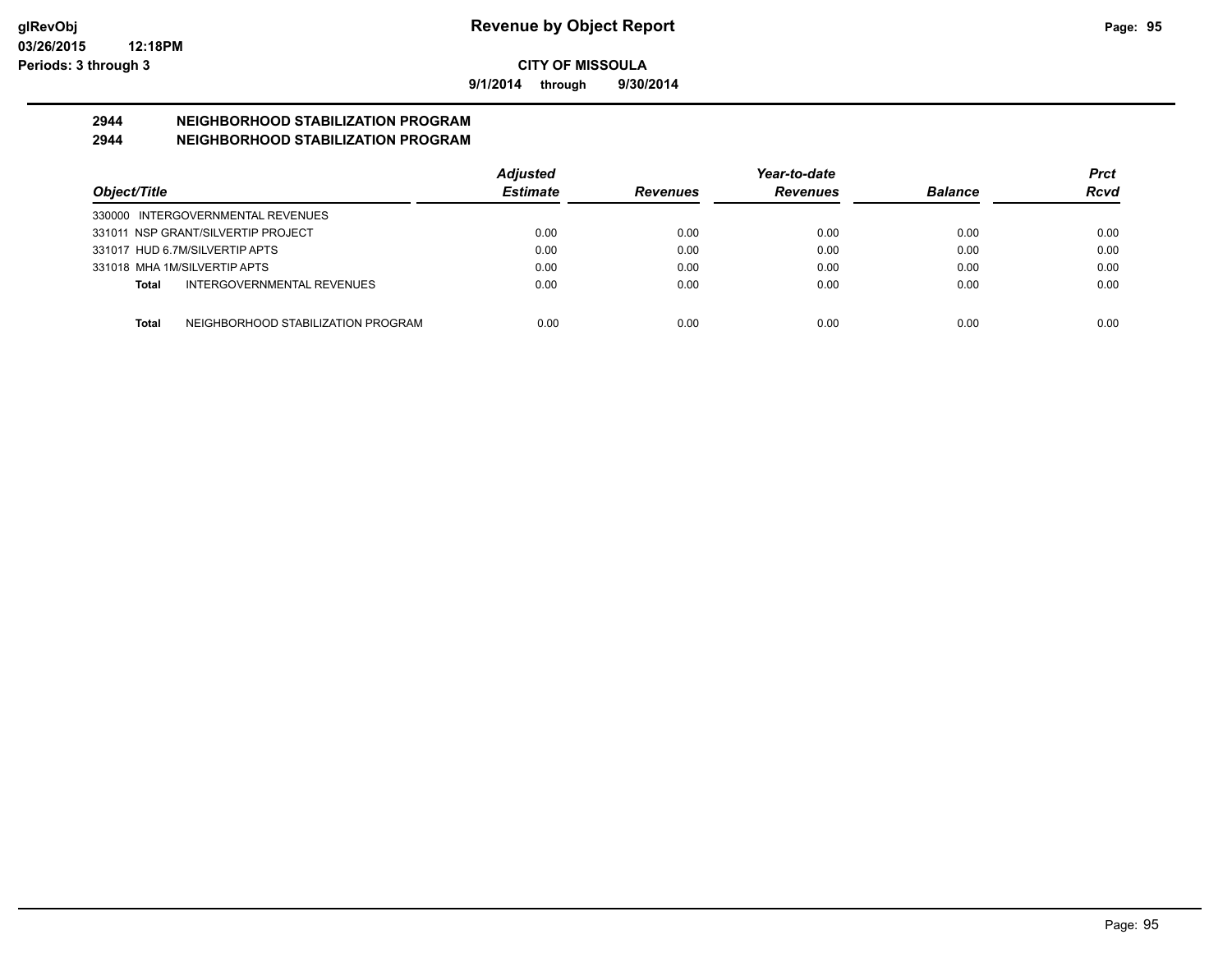**9/1/2014 through 9/30/2014**

### **2944 NEIGHBORHOOD STABILIZATION PROGRAM**

| Object/Title                                | <b>Adiusted</b><br><b>Estimate</b> | <b>Revenues</b> | Year-to-date<br><b>Revenues</b> | <b>Balance</b> | <b>Prct</b><br><b>Rcvd</b> |
|---------------------------------------------|------------------------------------|-----------------|---------------------------------|----------------|----------------------------|
| 330000 INTERGOVERNMENTAL REVENUES           |                                    |                 |                                 |                |                            |
| 331011 NSP GRANT/SILVERTIP PROJECT          | 0.00                               | 0.00            | 0.00                            | 0.00           | 0.00                       |
| 331017 HUD 6.7M/SILVERTIP APTS              | 0.00                               | 0.00            | 0.00                            | 0.00           | 0.00                       |
| 331018 MHA 1M/SILVERTIP APTS                | 0.00                               | 0.00            | 0.00                            | 0.00           | 0.00                       |
| INTERGOVERNMENTAL REVENUES<br>Total         | 0.00                               | 0.00            | 0.00                            | 0.00           | 0.00                       |
| NEIGHBORHOOD STABILIZATION PROGRAM<br>Total | 0.00                               | 0.00            | 0.00                            | 0.00           | 0.00                       |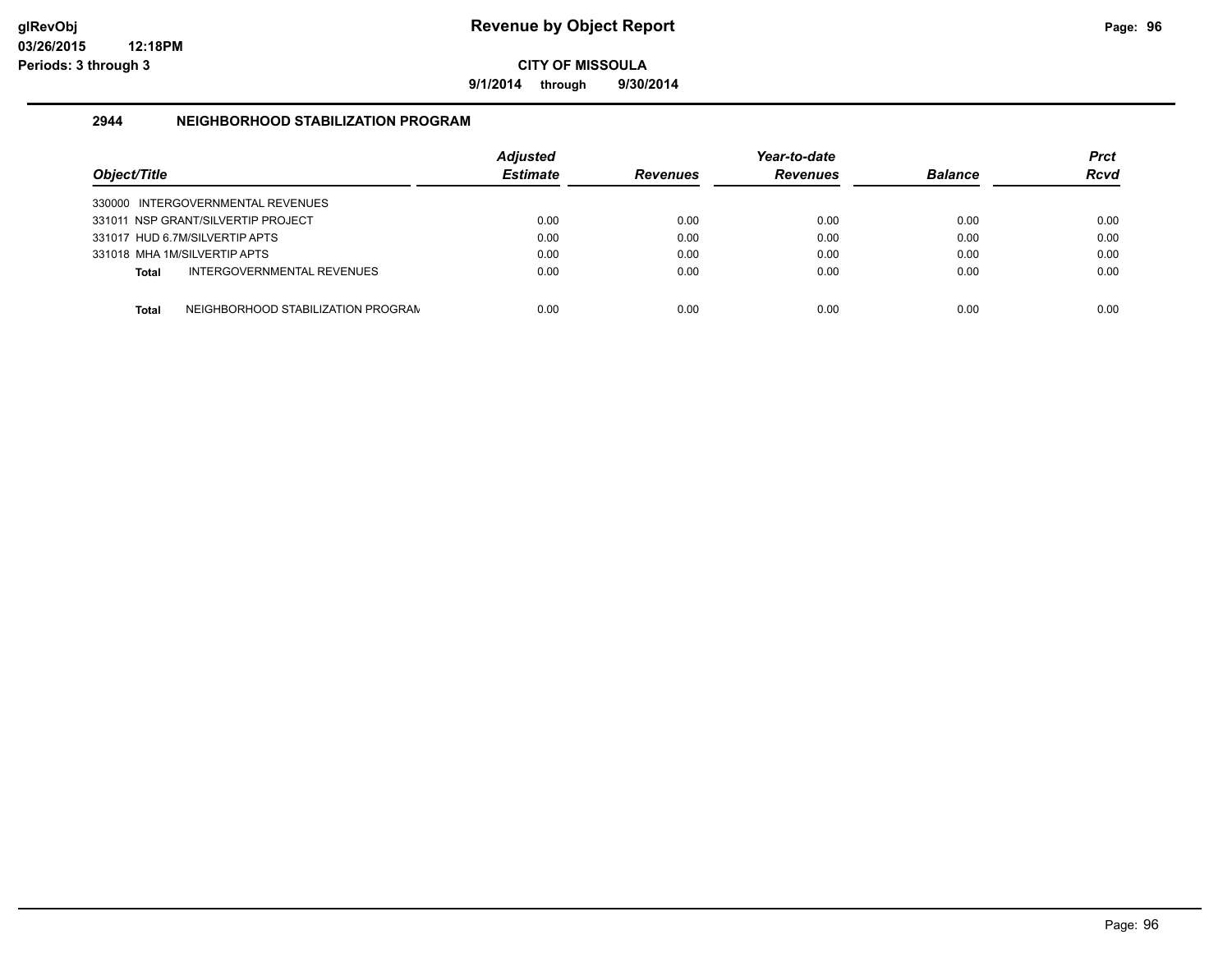**9/1/2014 through 9/30/2014**

**2955 TRANSPORTATION**

**2955 TRANSPORTATION**

|                                                           | <b>Adjusted</b> |                 | Year-to-date    |                | <b>Prct</b> |
|-----------------------------------------------------------|-----------------|-----------------|-----------------|----------------|-------------|
| Object/Title                                              | <b>Estimate</b> | <b>Revenues</b> | <b>Revenues</b> | <b>Balance</b> | Rcvd        |
| 330000 INTERGOVERNMENTAL REVENUES                         |                 |                 |                 |                |             |
| 331054 FHWA PL GRANT                                      | 602,667.00      | 0.00            | 0.00            | 602,667.00     | 0.00        |
| 331055 FTA GRANT                                          | 17.744.00       | 0.00            | 0.00            | 17,744.00      | 0.00        |
| 331056 MDT FEDERAL CMAQ                                   | 381,084.00      | 0.00            | 0.00            | 381,084.00     | 0.00        |
| 331057 TRANSIT-MUTD CMAQ                                  | 151,515.00      | 0.00            | 0.00            | 151,515.00     | 0.00        |
| 336023 STATE CONTRIB. - PERS                              | 0.00            | 85.35           | 88.94           | $-88.94$       | 0.00        |
| 336030 COUNTY CONTRIBUTION                                | 9,900.00        | 0.00            | 0.00            | 9,900.00       | 0.00        |
| <b>INTERGOVERNMENTAL REVENUES</b><br><b>Total</b>         | 1,162,910.00    | 85.35           | 88.94           | 1,162,821.06   | 0.01        |
| 360000 MISCELLANEOUS REVENUES                             |                 |                 |                 |                |             |
| 362000 OTHER MISCELLANEOUS REVENUE                        | 0.00            | 0.00            | 0.00            | 0.00           | 0.00        |
| 365016 LOCAL MATCH MDT                                    | 13,585.00       | 0.00            | 0.00            | 13,585.00      | 0.00        |
| 365017 LOCAL MATCH TRANSIT                                | 9.559.00        | 0.00            | 0.00            | 9,559.00       | 0.00        |
| <b>MISCELLANEOUS REVENUES</b><br><b>Total</b>             | 23,144.00       | 0.00            | 0.00            | 23,144.00      | 0.00        |
| INVESTMENTS & ROYALTY EARNINGS<br>370000                  |                 |                 |                 |                |             |
| 371010 INTEREST ON INVESTMENTS                            | 0.00            | 0.00            | 0.00            | 0.00           | 0.00        |
| <b>INVESTMENTS &amp; ROYALTY EARNINGS</b><br><b>Total</b> | 0.00            | 0.00            | 0.00            | 0.00           | 0.00        |
| OTHER FINANCING SOURCES<br>380000                         |                 |                 |                 |                |             |
| 383000 OPERATING TRANSFERS                                | 9.900.00        | 0.00            | 0.00            | 9,900.00       | 0.00        |
| 383029 TRANS FR GENERAL                                   | 74.718.00       | 0.00            | 0.00            | 74.718.00      | 0.00        |
| OTHER FINANCING SOURCES<br><b>Total</b>                   | 84,618.00       | 0.00            | 0.00            | 84,618.00      | 0.00        |
| <b>TRANSPORTATION</b><br><b>Total</b>                     | 1.270.672.00    | 85.35           | 88.94           | 1,270,583.06   | 0.01        |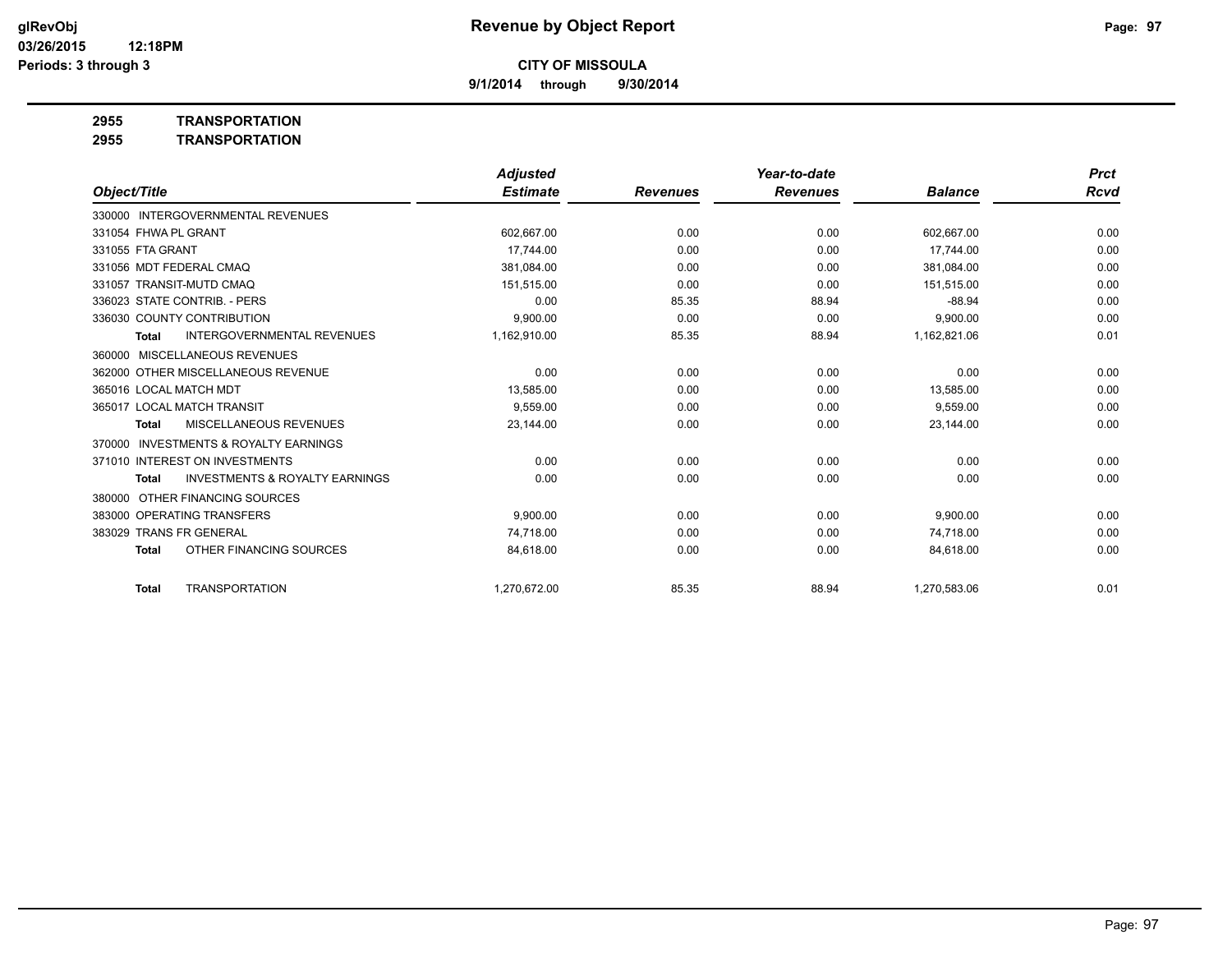**9/1/2014 through 9/30/2014**

### **2955 TRANSPORTATION**

|                                                           | <b>Adjusted</b> |                 | Year-to-date    |                | <b>Prct</b> |
|-----------------------------------------------------------|-----------------|-----------------|-----------------|----------------|-------------|
| Object/Title                                              | <b>Estimate</b> | <b>Revenues</b> | <b>Revenues</b> | <b>Balance</b> | Rcvd        |
| <b>INTERGOVERNMENTAL REVENUES</b><br>330000               |                 |                 |                 |                |             |
| 331054 FHWA PL GRANT                                      | 602,667.00      | 0.00            | 0.00            | 602,667.00     | 0.00        |
| 331055 FTA GRANT                                          | 17,744.00       | 0.00            | 0.00            | 17,744.00      | 0.00        |
| 331056 MDT FEDERAL CMAO                                   | 381,084.00      | 0.00            | 0.00            | 381,084.00     | 0.00        |
| 331057 TRANSIT-MUTD CMAQ                                  | 151,515.00      | 0.00            | 0.00            | 151,515.00     | 0.00        |
| 336023 STATE CONTRIB. - PERS                              | 0.00            | 85.35           | 88.94           | $-88.94$       | 0.00        |
| 336030 COUNTY CONTRIBUTION                                | 9,900.00        | 0.00            | 0.00            | 9,900.00       | 0.00        |
| <b>INTERGOVERNMENTAL REVENUES</b><br><b>Total</b>         | 1,162,910.00    | 85.35           | 88.94           | 1,162,821.06   | 0.01        |
| 360000 MISCELLANEOUS REVENUES                             |                 |                 |                 |                |             |
| 362000 OTHER MISCELLANEOUS REVENUE                        | 0.00            | 0.00            | 0.00            | 0.00           | 0.00        |
| 365016 LOCAL MATCH MDT                                    | 13,585.00       | 0.00            | 0.00            | 13,585.00      | 0.00        |
| 365017 LOCAL MATCH TRANSIT                                | 9,559.00        | 0.00            | 0.00            | 9,559.00       | 0.00        |
| MISCELLANEOUS REVENUES<br><b>Total</b>                    | 23,144.00       | 0.00            | 0.00            | 23,144.00      | 0.00        |
| 370000 INVESTMENTS & ROYALTY EARNINGS                     |                 |                 |                 |                |             |
| 371010 INTEREST ON INVESTMENTS                            | 0.00            | 0.00            | 0.00            | 0.00           | 0.00        |
| <b>INVESTMENTS &amp; ROYALTY EARNINGS</b><br><b>Total</b> | 0.00            | 0.00            | 0.00            | 0.00           | 0.00        |
| OTHER FINANCING SOURCES<br>380000                         |                 |                 |                 |                |             |
| 383000 OPERATING TRANSFERS                                | 9,900.00        | 0.00            | 0.00            | 9,900.00       | 0.00        |
| 383029 TRANS FR GENERAL                                   | 74,718.00       | 0.00            | 0.00            | 74,718.00      | 0.00        |
| OTHER FINANCING SOURCES<br><b>Total</b>                   | 84,618.00       | 0.00            | 0.00            | 84,618.00      | 0.00        |
| <b>TRANSPORTATION</b><br><b>Total</b>                     | 1.270.672.00    | 85.35           | 88.94           | 1,270,583.06   | 0.01        |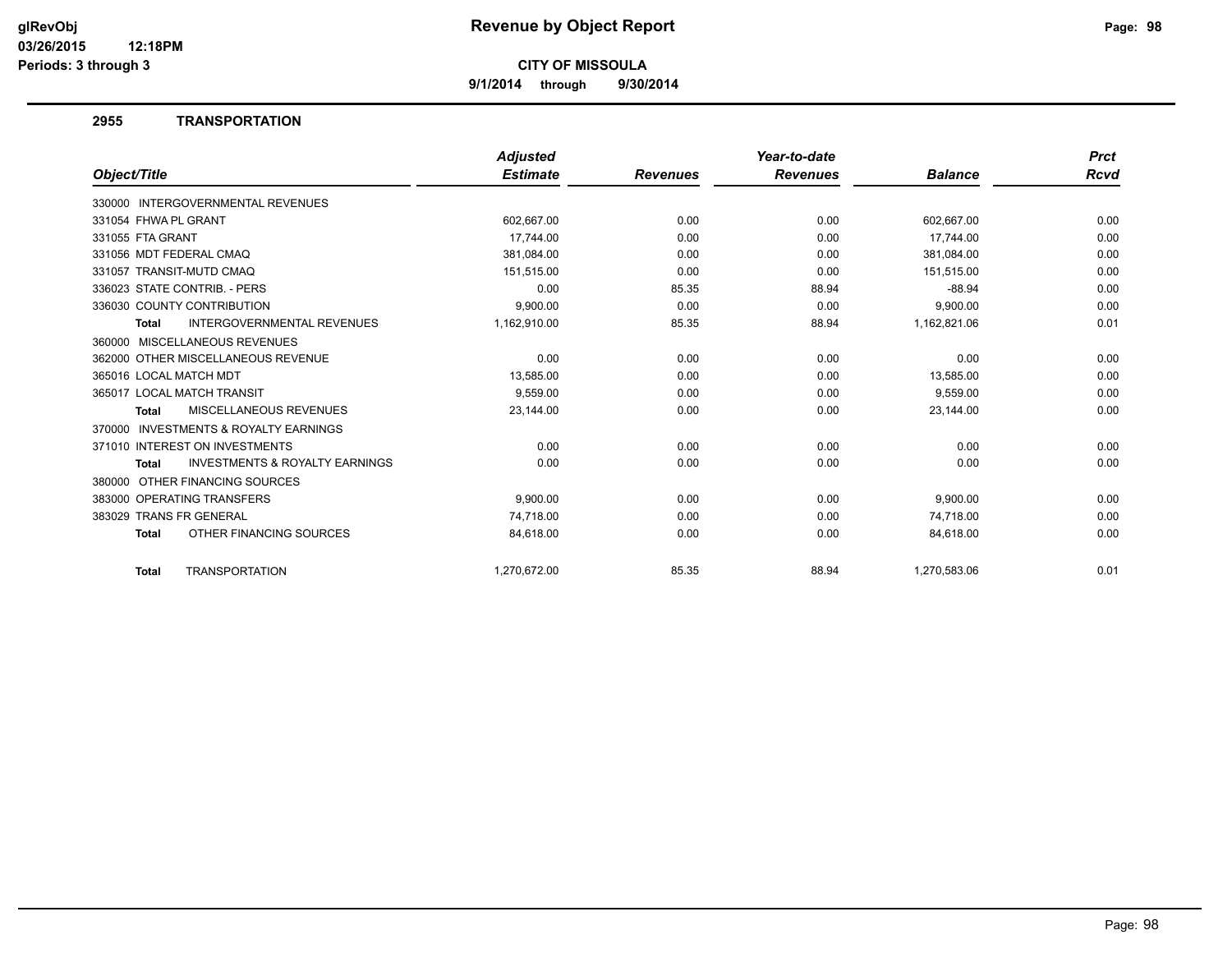**9/1/2014 through 9/30/2014**

**2987 FEDERAL TRANSPORTATION FUND**

|                                                    | <b>Adjusted</b> |                 | Year-to-date    |                | <b>Prct</b> |
|----------------------------------------------------|-----------------|-----------------|-----------------|----------------|-------------|
| Object/Title                                       | <b>Estimate</b> | <b>Revenues</b> | <b>Revenues</b> | <b>Balance</b> | Rcvd        |
| 310000 TAXES/ASSESSMENTS                           |                 |                 |                 |                |             |
| 311011 TAX INCREMENT                               | 0.00            | 0.00            | 0.00            | 0.00           | 0.00        |
| TAXES/ASSESSMENTS<br>Total                         | 0.00            | 0.00            | 0.00            | 0.00           | 0.00        |
| 330000 INTERGOVERNMENTAL REVENUES                  |                 |                 |                 |                |             |
| 331050 ISTEA/CTEP GRANT                            | 0.00            | 0.00            | 0.00            | 0.00           | 0.00        |
| 331051 ISTEA/CTEP-HIGGINS HILL/BECKWITH            | 0.00            | 0.00            | 0.00            | 0.00           | 0.00        |
| 331052 MDT CMAQ STRIPING GRANT                     | 0.00            | 0.00            | 0.00            | 0.00           | 0.00        |
| 331053 CTEP PLAYFAIR                               | 0.00            | 0.00            | 0.00            | 0.00           | 0.00        |
| 331153 RUSSELL S 3RD IMPROVEMENTS                  | 0.00            | 0.00            | 0.00            | 0.00           | 0.00        |
| 331154 CTEP-MILWAUKEE RR TRAIL                     | 0.00            | 0.00            | 0.00            | 0.00           | 0.00        |
| 331155 CTEP/GRANT CREEK TRAIL BCN                  | 0.00            | 0.00            | 0.00            | 0.00           | 0.00        |
| 331156 CTEP GRANT - S HILLS TRAILS SYSTEM          | 870,129.00      | 0.00            | 0.00            | 870,129.00     | 0.00        |
| 331159 CTEP-U OF M CROSSWALK PROJECT               | 0.00            | 0.00            | 0.00            | 0.00           | 0.00        |
| 331161 CTEP-LOLO ST/BRIDGE TO DUNCAN S/C           | 0.00            | 0.00            | 0.00            | 0.00           | 0.00        |
| 331180 LIBRARY LITERACY GRANT                      | 0.00            | 0.00            | 0.00            | 0.00           | 0.00        |
| 331181 CTEP/CMAQ MADISON ST TO U CONNECTOR         | 0.00            | 0.00            | 0.00            | 0.00           | 0.00        |
| 334045 MONTANA DEPARTMENT TRANSPORTATION           | 0.00            | 0.00            | 0.00            | 0.00           | 0.00        |
| 336023 STATE CONTRIB. - PERS                       | 0.00            | 1.06            | 1.99            | $-1.99$        | 0.00        |
| <b>INTERGOVERNMENTAL REVENUES</b><br>Total         | 870,129.00      | 1.06            | 1.99            | 870,127.01     | 0.00        |
| 340000 CHARGES FOR SERVICES                        |                 |                 |                 |                |             |
| 343011 STREET AND ROADWAY REPAIR CHARGES           | 0.00            | 0.00            | 0.00            | 0.00           | 0.00        |
| <b>CHARGES FOR SERVICES</b><br><b>Total</b>        | 0.00            | 0.00            | 0.00            | 0.00           | 0.00        |
| 360000 MISCELLANEOUS REVENUES                      |                 |                 |                 |                |             |
| 360010 MISCELLANEOUS                               | 0.00            | 0.00            | 0.00            | 0.00           | 0.00        |
| 363020 PROPERTY ASSESSMENTS                        | 0.00            | 0.00            | 0.00            | 0.00           | 0.00        |
| 365000 DONATIONS                                   | 762,189.00      | 0.00            | 0.00            | 762,189.00     | 0.00        |
| 365004 GRANT CR TRAIL ASSN DONATION                | 0.00            | 0.00            | 0.00            | 0.00           | 0.00        |
| MISCELLANEOUS REVENUES<br>Total                    | 762,189.00      | 0.00            | 0.00            | 762,189.00     | 0.00        |
| 370000 INVESTMENTS & ROYALTY EARNINGS              |                 |                 |                 |                |             |
| 371010 INTEREST ON INVESTMENTS                     | 0.00            | 0.00            | 0.00            | 0.00           | 0.00        |
| 371020 GAIN/LOSS IN MARKET VALUE OF INVESTMENTS    | 0.00            | 0.00            | 0.00            | 0.00           | 0.00        |
| <b>INVESTMENTS &amp; ROYALTY EARNINGS</b><br>Total | 0.00            | 0.00            | 0.00            | 0.00           | 0.00        |
| 380000 OTHER FINANCING SOURCES                     |                 |                 |                 |                |             |
| 381009 TRANSFERS IN-OPEN SPACE BOND                | 0.00            | 0.00            | 0.00            | 0.00           | 0.00        |
| 381010 BOND PROCEEDS                               | 0.00            | 0.00            | 0.00            | 0.00           | 0.00        |
| 381011 OPEN SPACE REVENUE                          | 0.00            | 0.00            | 0.00            | 0.00           | 0.00        |
| 383000 OPERATING TRANSFERS                         | 0.00            | 0.00            | 0.00            | 0.00           | 0.00        |
| 383002 TRANS FR GAS TAX                            | 0.00            | 0.00            | 0.00            | 0.00           | 0.00        |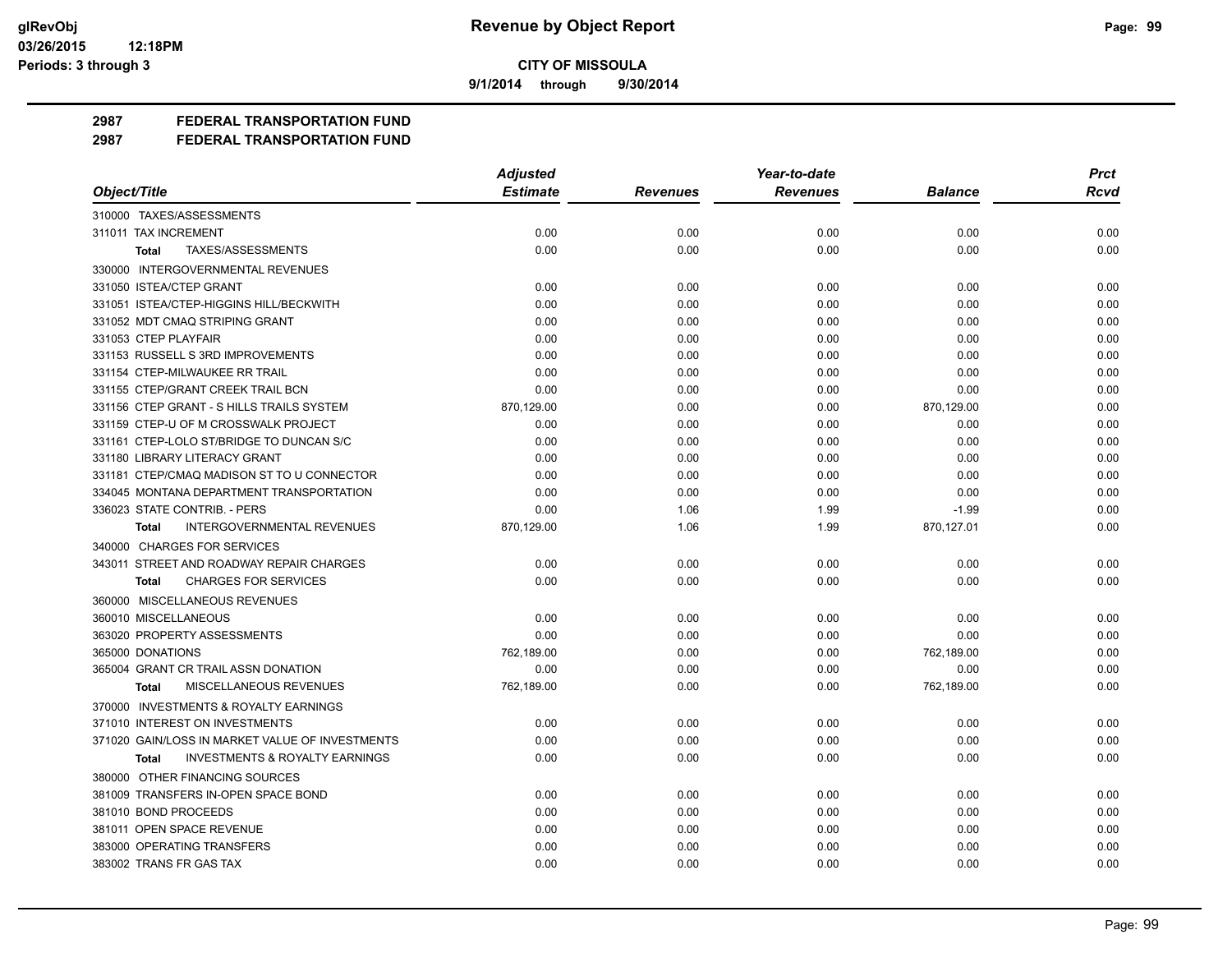**9/1/2014 through 9/30/2014**

# **2987 FEDERAL TRANSPORTATION FUND**

|                                             | <b>Adjusted</b> |                 | Year-to-date    |                | <b>Prct</b> |
|---------------------------------------------|-----------------|-----------------|-----------------|----------------|-------------|
| Object/Title                                | <b>Estimate</b> | <b>Revenues</b> | <b>Revenues</b> | <b>Balance</b> | <b>Rcvd</b> |
| 383010 TRANS FR CIP                         | 0.00            | 0.00            | 0.00            | 0.00           | 0.00        |
| 383014 TRANS FR MRA                         | 0.00            | 0.00            | 0.00            | 0.00           | 0.00        |
| 383021 TRANS FR P&R TRAILS DEVLP            | 0.00            | 0.00            | 0.00            | 0.00           | 0.00        |
| 383043 TRANSFERS FROM IMPACT FEES           | 0.00            | 0.00            | 0.00            | 0.00           | 0.00        |
| OTHER FINANCING SOURCES<br>Total            | 0.00            | 0.00            | 0.00            | 0.00           | 0.00        |
| FEDERAL TRANSPORTATION FUND<br><b>Total</b> | 1.632.318.00    | 1.06            | 1.99            | 1.632.316.01   | 0.00        |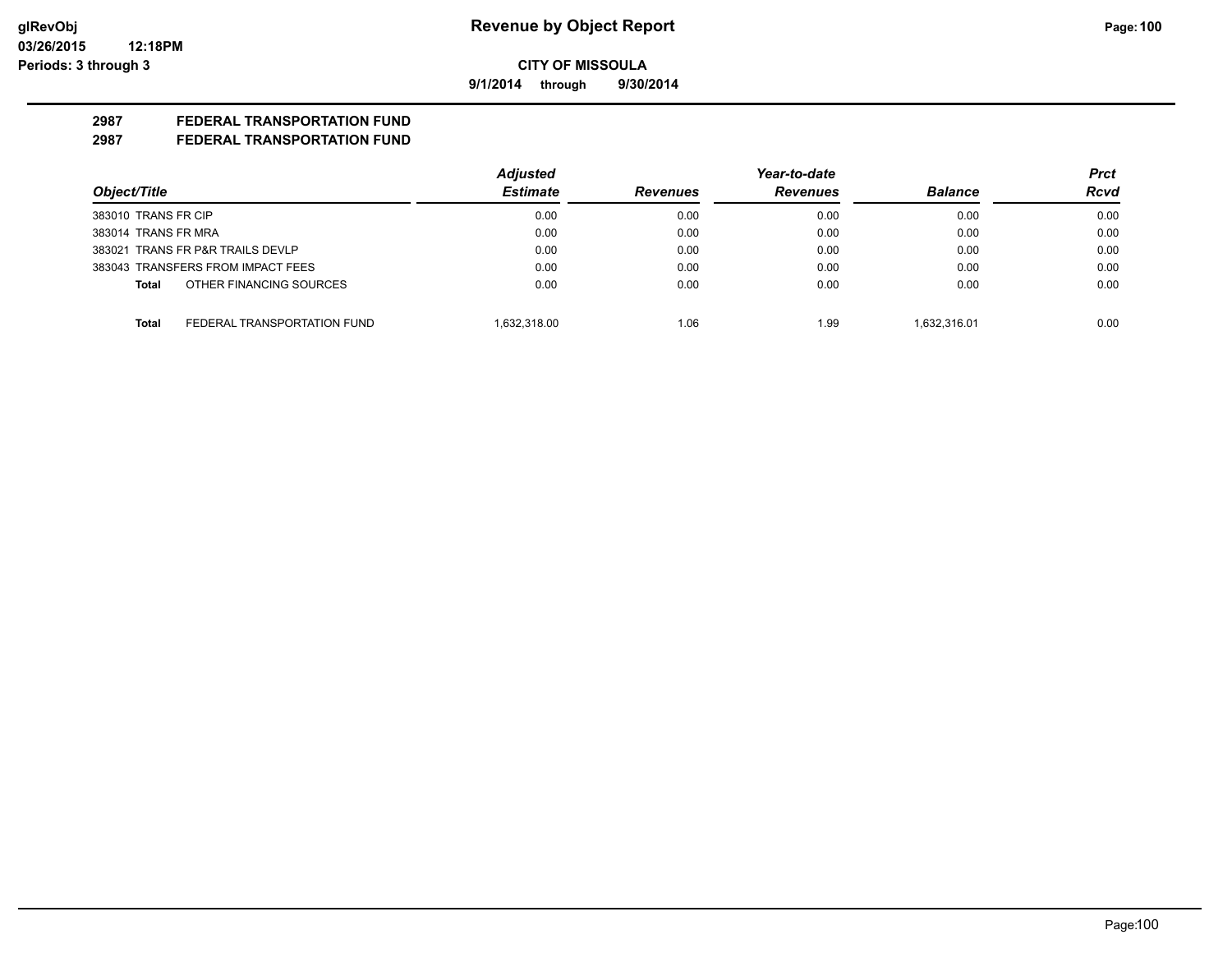**9/1/2014 through 9/30/2014**

|                                                    | <b>Adjusted</b> |                 | Year-to-date    |                | <b>Prct</b> |
|----------------------------------------------------|-----------------|-----------------|-----------------|----------------|-------------|
| Object/Title                                       | <b>Estimate</b> | <b>Revenues</b> | <b>Revenues</b> | <b>Balance</b> | <b>Rcvd</b> |
| 310000 TAXES/ASSESSMENTS                           |                 |                 |                 |                |             |
| 311011 TAX INCREMENT                               | 0.00            | 0.00            | 0.00            | 0.00           | 0.00        |
| TAXES/ASSESSMENTS<br><b>Total</b>                  | 0.00            | 0.00            | 0.00            | 0.00           | 0.00        |
| 330000 INTERGOVERNMENTAL REVENUES                  |                 |                 |                 |                |             |
| 331050 ISTEA/CTEP GRANT                            | 0.00            | 0.00            | 0.00            | 0.00           | 0.00        |
| 331051 ISTEA/CTEP-HIGGINS HILL/BECKWITH            | 0.00            | 0.00            | 0.00            | 0.00           | 0.00        |
| 331052 MDT CMAQ STRIPING GRANT                     | 0.00            | 0.00            | 0.00            | 0.00           | 0.00        |
| 331053 CTEP PLAYFAIR                               | 0.00            | 0.00            | 0.00            | 0.00           | 0.00        |
| 331153 RUSSELL S 3RD IMPROVEMENTS                  | 0.00            | 0.00            | 0.00            | 0.00           | 0.00        |
| 331154 CTEP-MILWAUKEE RR TRAIL                     | 0.00            | 0.00            | 0.00            | 0.00           | 0.00        |
| 331155 CTEP/GRANT CREEK TRAIL BCN                  | 0.00            | 0.00            | 0.00            | 0.00           | 0.00        |
| 331156 CTEP GRANT - S HILLS TRAILS SYSTEM          | 870,129.00      | 0.00            | 0.00            | 870,129.00     | 0.00        |
| 331159 CTEP-U OF M CROSSWALK PROJECT               | 0.00            | 0.00            | 0.00            | 0.00           | 0.00        |
| 331161 CTEP-LOLO ST/BRIDGE TO DUNCAN S/C           | 0.00            | 0.00            | 0.00            | 0.00           | 0.00        |
| 331180 LIBRARY LITERACY GRANT                      | 0.00            | 0.00            | 0.00            | 0.00           | 0.00        |
| 331181 CTEP/CMAQ MADISON ST TO U CONNECTOR         | 0.00            | 0.00            | 0.00            | 0.00           | 0.00        |
| 334045 MONTANA DEPARTMENT TRANSPORTATION           | 0.00            | 0.00            | 0.00            | 0.00           | 0.00        |
| 336023 STATE CONTRIB. - PERS                       | 0.00            | 1.06            | 1.99            | $-1.99$        | 0.00        |
| INTERGOVERNMENTAL REVENUES<br>Total                | 870,129.00      | 1.06            | 1.99            | 870,127.01     | 0.00        |
| 340000 CHARGES FOR SERVICES                        |                 |                 |                 |                |             |
| 343011 STREET AND ROADWAY REPAIR CHARGES           | 0.00            | 0.00            | 0.00            | 0.00           | 0.00        |
| <b>CHARGES FOR SERVICES</b><br><b>Total</b>        | 0.00            | 0.00            | 0.00            | 0.00           | 0.00        |
| 360000 MISCELLANEOUS REVENUES                      |                 |                 |                 |                |             |
| 360010 MISCELLANEOUS                               | 0.00            | 0.00            | 0.00            | 0.00           | 0.00        |
| 363020 PROPERTY ASSESSMENTS                        | 0.00            | 0.00            | 0.00            | 0.00           | 0.00        |
| 365000 DONATIONS                                   | 762,189.00      | 0.00            | 0.00            | 762,189.00     | 0.00        |
| 365004 GRANT CR TRAIL ASSN DONATION                | 0.00            | 0.00            | 0.00            | 0.00           | 0.00        |
| <b>MISCELLANEOUS REVENUES</b><br><b>Total</b>      | 762,189.00      | 0.00            | 0.00            | 762,189.00     | 0.00        |
| 370000 INVESTMENTS & ROYALTY EARNINGS              |                 |                 |                 |                |             |
| 371010 INTEREST ON INVESTMENTS                     | 0.00            | 0.00            | 0.00            | 0.00           | 0.00        |
| 371020 GAIN/LOSS IN MARKET VALUE OF INVESTMENT     | 0.00            | 0.00            | 0.00            | 0.00           | 0.00        |
| <b>INVESTMENTS &amp; ROYALTY EARNINGS</b><br>Total | 0.00            | 0.00            | 0.00            | 0.00           | 0.00        |
| 380000 OTHER FINANCING SOURCES                     |                 |                 |                 |                |             |
| 381009 TRANSFERS IN-OPEN SPACE BOND                | 0.00            | 0.00            | 0.00            | 0.00           | 0.00        |
| 381010 BOND PROCEEDS                               | 0.00            | 0.00            | 0.00            | 0.00           | 0.00        |
| 381011 OPEN SPACE REVENUE                          | 0.00            | 0.00            | 0.00            | 0.00           | 0.00        |
| 383000 OPERATING TRANSFERS                         | 0.00            | 0.00            | 0.00            | 0.00           | 0.00        |
| 383002 TRANS FR GAS TAX                            | 0.00            | 0.00            | 0.00            | 0.00           | 0.00        |
| 383010 TRANS FR CIP                                | 0.00            | 0.00            | 0.00            | 0.00           | 0.00        |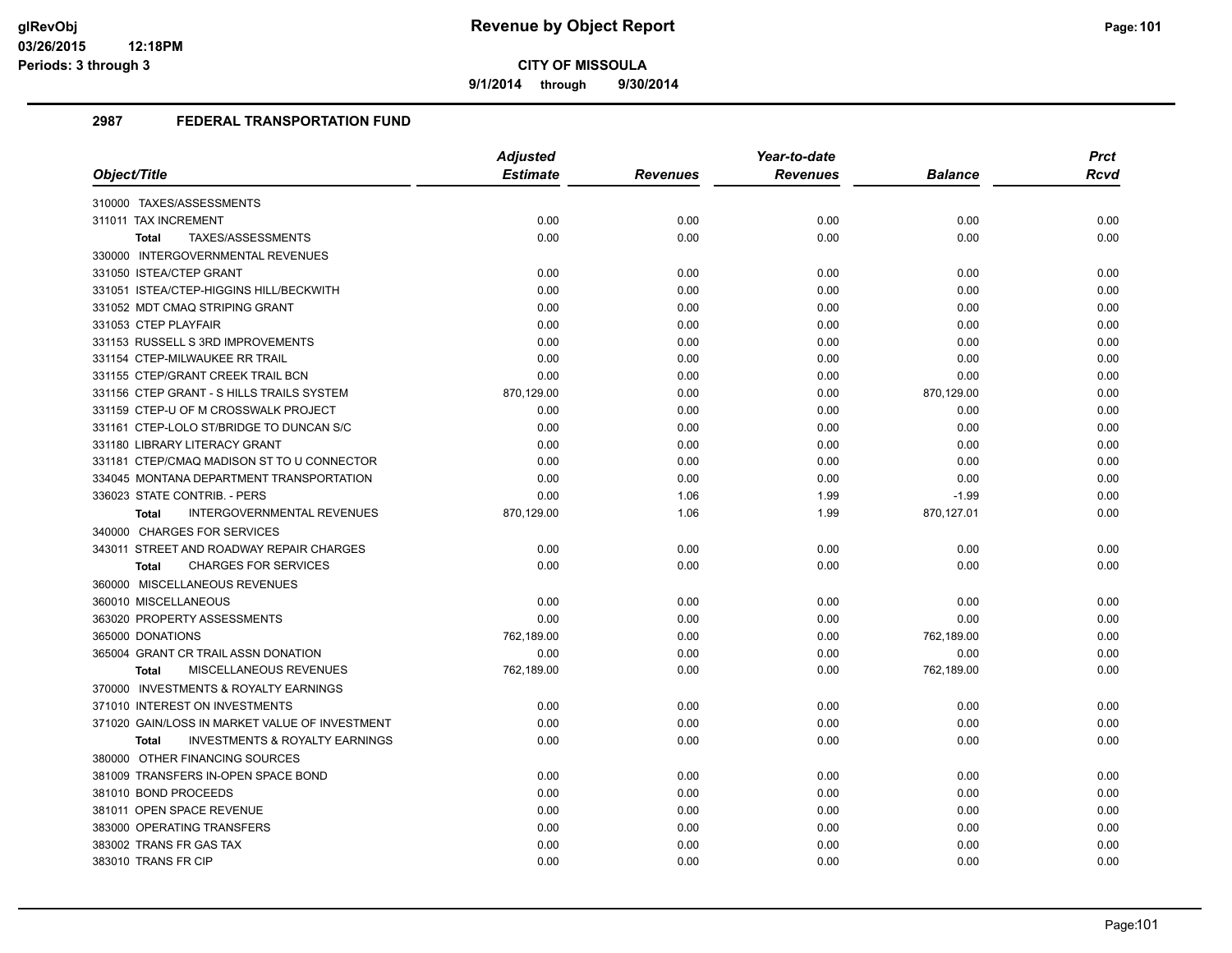**9/1/2014 through 9/30/2014**

| Object/Title        |                                   | <b>Adjusted</b><br><b>Estimate</b> | <b>Revenues</b> | Year-to-date<br><b>Revenues</b> | <b>Balance</b> | <b>Prct</b><br><b>Rcvd</b> |
|---------------------|-----------------------------------|------------------------------------|-----------------|---------------------------------|----------------|----------------------------|
| 383014 TRANS FR MRA |                                   | 0.00                               | 0.00            | 0.00                            | 0.00           | 0.00                       |
|                     | 383021 TRANS FR P&R TRAILS DEVLP  | 0.00                               | 0.00            | 0.00                            | 0.00           | 0.00                       |
|                     | 383043 TRANSFERS FROM IMPACT FEES | 0.00                               | 0.00            | 0.00                            | 0.00           | 0.00                       |
| <b>Total</b>        | OTHER FINANCING SOURCES           | 0.00                               | 0.00            | 0.00                            | 0.00           | 0.00                       |
| <b>Total</b>        | FEDERAL TRANSPORTATION FUND       | 1.632.318.00                       | 1.06            | 1.99                            | 1.632.316.01   | 0.00                       |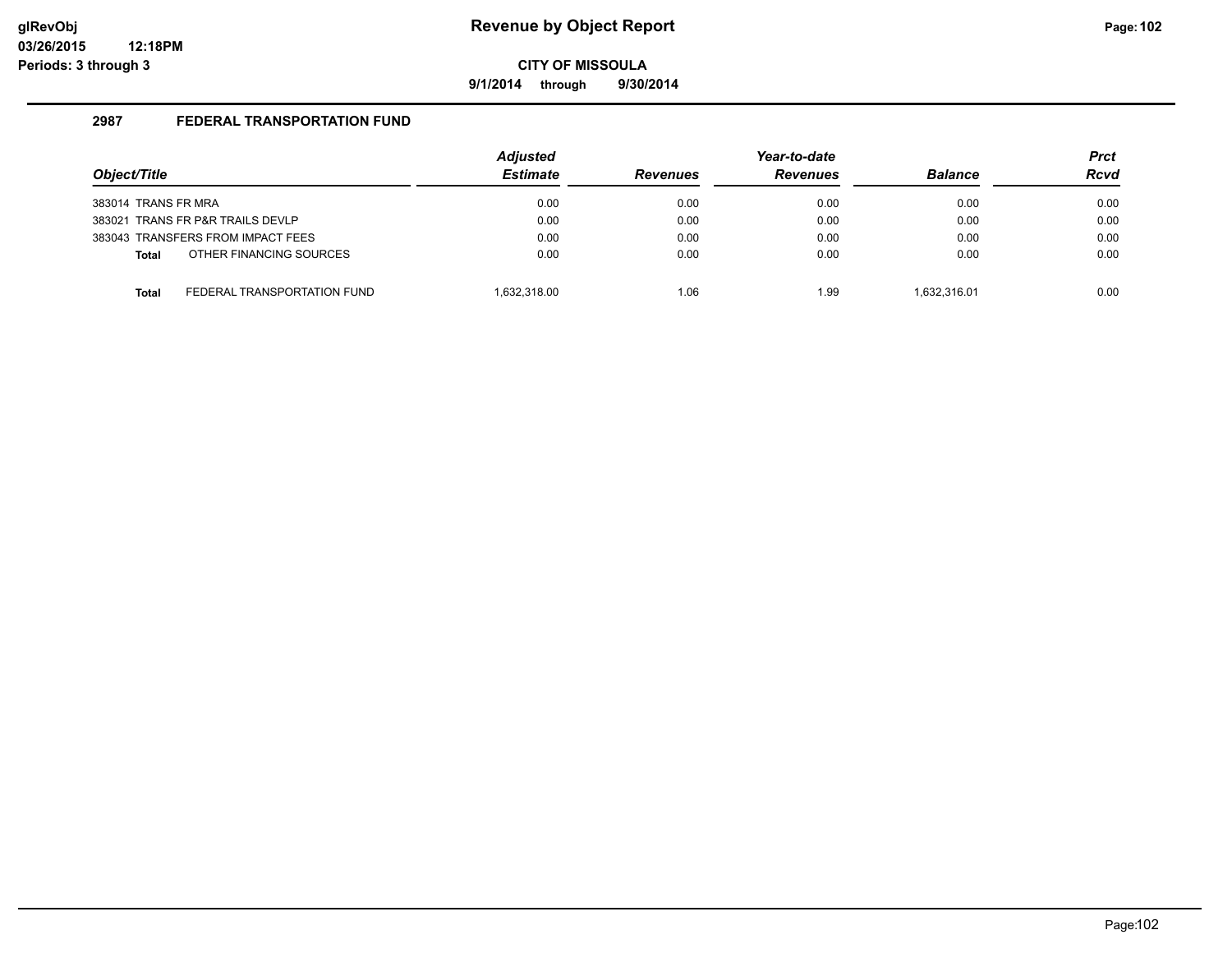**9/1/2014 through 9/30/2014**

### **2988 GRANTS & DONATIONS FUND**

|                                                   | <b>Adjusted</b> |                 | Year-to-date    |                | <b>Prct</b> |
|---------------------------------------------------|-----------------|-----------------|-----------------|----------------|-------------|
| Object/Title                                      | <b>Estimate</b> | <b>Revenues</b> | <b>Revenues</b> | <b>Balance</b> | <b>Rcvd</b> |
| 330000 INTERGOVERNMENTAL REVENUES                 |                 |                 |                 |                |             |
| 331013 NORTHSIDE PED BRIDGE/ARRA-CDBG GRANT       | 0.00            | 0.00            | 0.00            | 0.00           | 0.00        |
| 331014 EECBG GRANT                                | 0.00            | 0.00            | 0.00            | 0.00           | 0.00        |
| 331025 DV ACCOUNTABILITY PROJECT                  | 34,000.00       | 0.00            | 0.00            | 34,000.00      | 0.00        |
| 331026 FY09 POLICE ICAC FEDERAL GRANT             | 102,698.00      | 0.00            | 0.00            | 102,698.00     | 0.00        |
| 331028 DUI-COPS IN SHOPS                          | 5.000.00        | 0.00            | 0.00            | 5,000.00       | 0.00        |
| 331029 CHRP GRANT                                 | 0.00            | 0.00            | 0.00            | 0.00           | 0.00        |
| 331030 COMMUNITY RESOURCE OFFICER/MCPS            | 0.00            | 0.00            | 0.00            | 0.00           | 0.00        |
| 331038 EPA BROWNSFIELD GRANT                      | 0.00            | 0.00            | 0.00            | 0.00           | 0.00        |
| 331039 EPA BROWNSFIELD ARRA                       | 0.00            | 0.00            | 0.00            | 0.00           | 0.00        |
| 331081 GRANTS/DONATIONS - FORT MISSOULA           | 0.00            | 0.00            | 0.00            | 0.00           | 0.00        |
| 331090 EPA GRANT                                  | 433,065.00      | 0.00            | 0.00            | 433,065.00     | 0.00        |
| 331178 DUI TASK FORCE GRANT                       | 10,000.00       | 0.00            | 429.60          | 9,570.40       | 4.30        |
| 331181 GRANTS/DONATIONS - FORT MISSOULA           | 0.00            | 0.00            | 0.00            | 0.00           | 0.00        |
| 334013 STATE GRANT - OT SEATBELT                  | 35,000.00       | 1,712.67        | 1,712.67        | 33,287.33      | 4.89        |
| 334014 MISSOULA COUNTY-GRANT CREEK TRAIL          | 0.00            | 0.00            | 0.00            | 0.00           | 0.00        |
| 334015 COPS TECHNOLOGY GRANT                      | 322.299.00      | 0.00            | 0.00            | 322,299.00     | 0.00        |
| 334016 BULLETPROOF VEST GRANT                     | 10.500.00       | 0.00            | 0.00            | 10,500.00      | 0.00        |
| 334018 STATE GRANT - CAPITAL                      | 0.00            | 0.00            | 0.00            | 0.00           | 0.00        |
| 334020 UNDERAGE DRINKING GRANT                    | 0.00            | 0.00            | 0.00            | 0.00           | 0.00        |
| 334025 COUNTY WEED                                | 0.00            | 0.00            | 0.00            | 0.00           | 0.00        |
| 334028 DEPT OF AG INTERN GRANT                    | 0.00            | 0.00            | 0.00            | 0.00           | 0.00        |
| 334076 BIG SKY TRUST FUND GRANTS                  | 30,000.00       | 0.00            | 0.00            | 30,000.00      | 0.00        |
| 334121 DNRC-EPA AREA WIDE ASSESSMENT GRANT        | 0.00            | 0.00            | 0.00            | 0.00           | 0.00        |
| 336021 STATE CONTRIB - POLICE RETIREMENT          | 0.00            | 1,669.60        | 4,771.48        | $-4,771.48$    | 0.00        |
| 336023 STATE CONTRIB. - PERS                      | 0.00            | 5.66            | 10.05           | $-10.05$       | 0.00        |
| <b>INTERGOVERNMENTAL REVENUES</b><br><b>Total</b> | 982,562.00      | 3,387.93        | 6,923.80        | 975,638.20     | 0.70        |
| 340000 CHARGES FOR SERVICES                       |                 |                 |                 |                |             |
| 342000 ANTI-GRAFFITI PROJECT                      | 5,000.00        | 1,000.00        | 1,000.00        | 4,000.00       | 20.00       |
| 342013 SECURITY INVEST FEES                       | 0.00            | 0.00            | 0.00            | 0.00           | 0.00        |
| <b>CHARGES FOR SERVICES</b><br><b>Total</b>       | 5.000.00        | 1,000.00        | 1.000.00        | 4,000.00       | 20.00       |
| 360000 MISCELLANEOUS REVENUES                     |                 |                 |                 |                |             |
| 360010 MISCELLANEOUS                              | 0.00            | 0.00            | 0.00            | 0.00           | 0.00        |
| 365000 DONATIONS                                  | 40,000.00       | 40.00           | 40.00           | 39,960.00      | 0.10        |
| 365015 GREEN BLOCK PILOT PROJECT                  | 0.00            | 0.00            | 0.00            | 0.00           | 0.00        |
| 365021 COMBAT CHALLENGE DONATIONS                 | 0.00            | 0.00            | 0.00            | 0.00           | 0.00        |
| MISCELLANEOUS REVENUES<br><b>Total</b>            | 40,000.00       | 40.00           | 40.00           | 39,960.00      | 0.10        |
| 380000 OTHER FINANCING SOURCES                    |                 |                 |                 |                |             |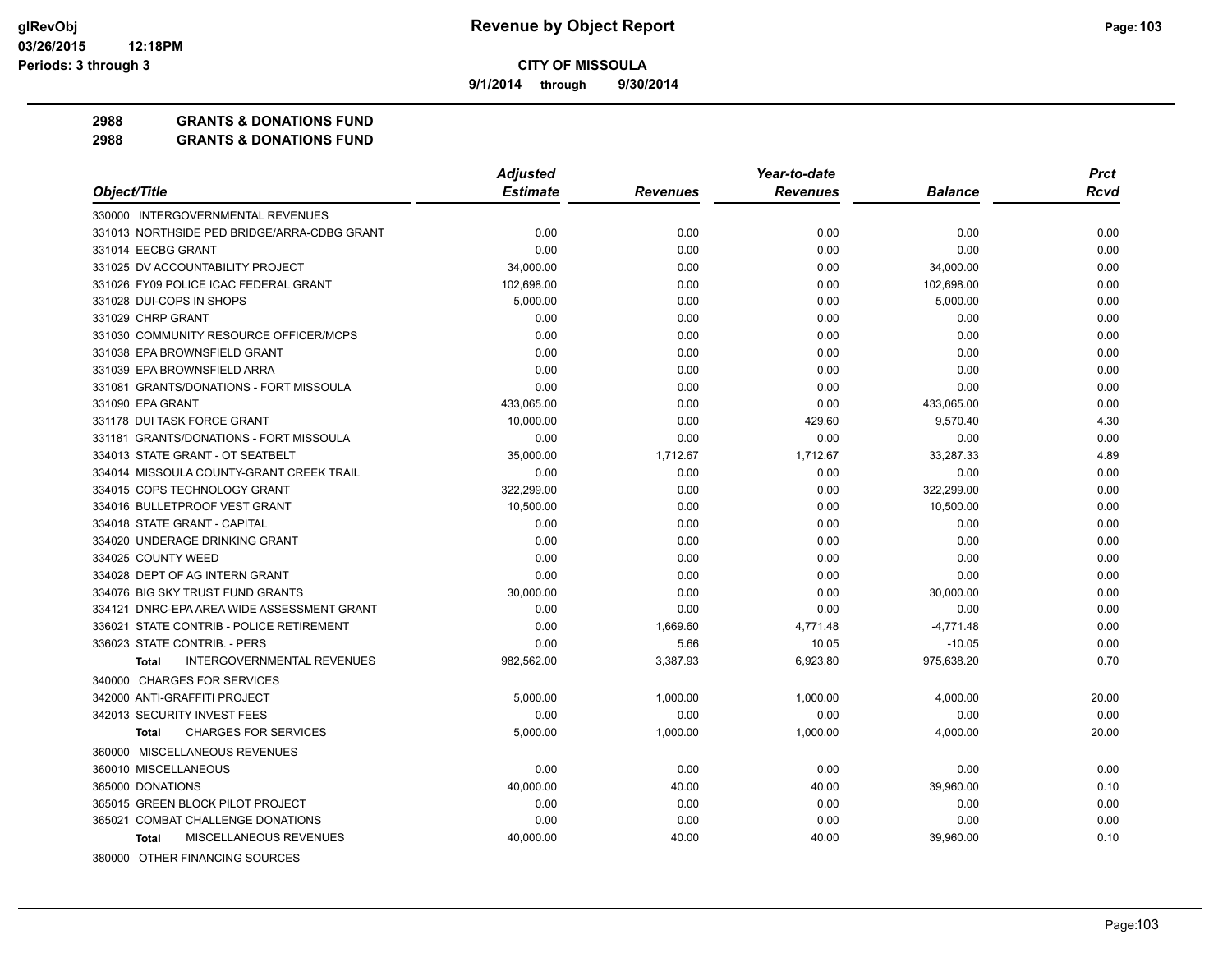**9/1/2014 through 9/30/2014**

### **2988 GRANTS & DONATIONS FUND**

|                                               | <b>Adjusted</b> |                 | Year-to-date    |                | Prct |
|-----------------------------------------------|-----------------|-----------------|-----------------|----------------|------|
| Object/Title                                  | <b>Estimate</b> | <b>Revenues</b> | <b>Revenues</b> | <b>Balance</b> | Rcvd |
| 381023 DOMESTIC VIOLENCE ACCOUNTABILITY GRANT | 0.00            | 0.00            | 0.00            | 0.00           | 0.00 |
| 383002 TRANS FR GAS TAX                       | 0.00            | 0.00            | 0.00            | 0.00           | 0.00 |
| 383022 TRANS FR OPEN SPACE BOND               | 0.00            | 0.00            | 0.00            | 0.00           | 0.00 |
| 383042 TRANSFERS FROM OTHER FUNDS             | 0.00            | 0.00            | 0.00            | 0.00           | 0.00 |
| OTHER FINANCING SOURCES<br>Total              | 0.00            | 0.00            | 0.00            | 0.00           | 0.00 |
| <b>GRANTS &amp; DONATIONS FUND</b><br>Total   | 1.027.562.00    | 4.427.93        | 7.963.80        | 1.019.598.20   | 0.78 |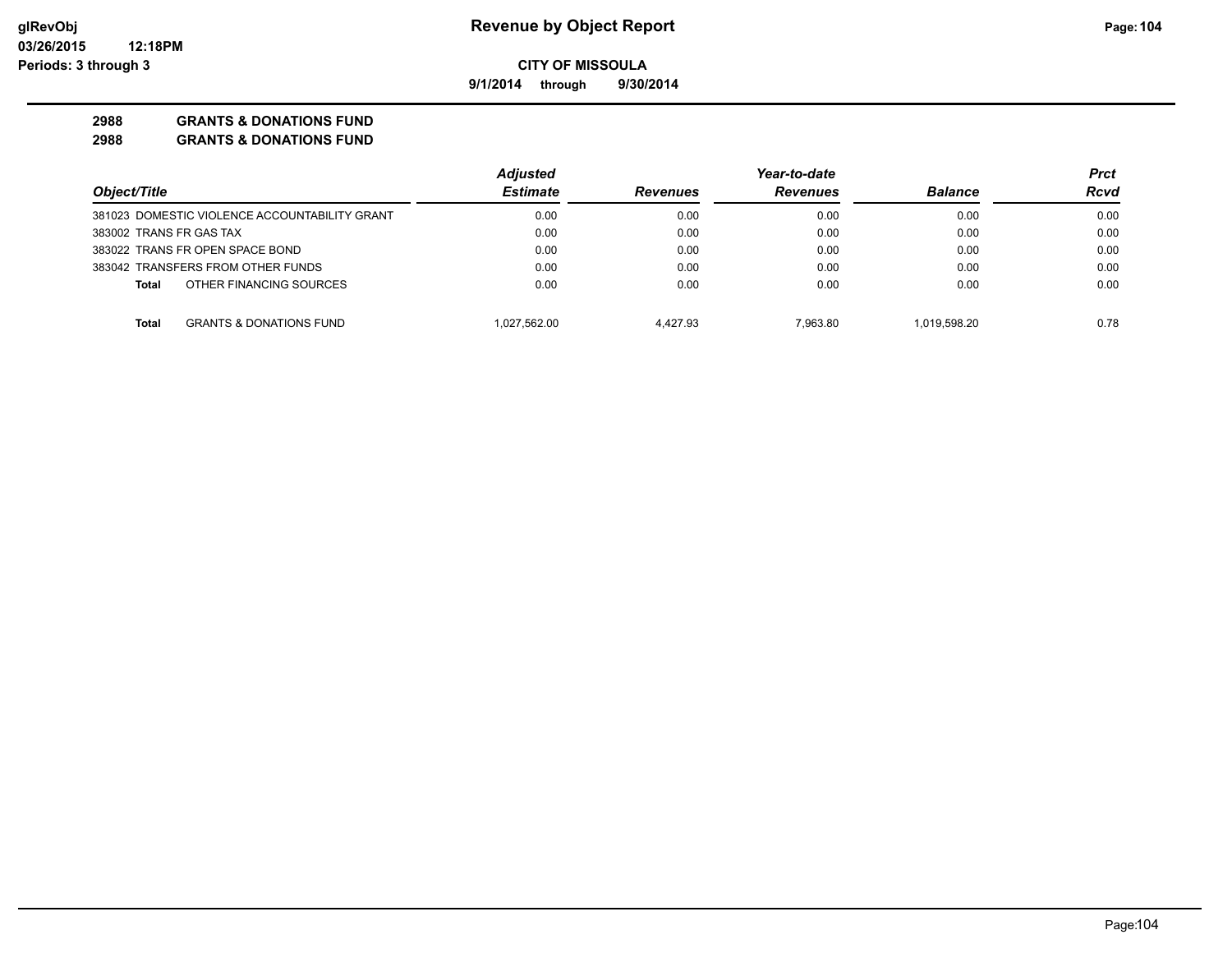**9/1/2014 through 9/30/2014**

| <b>Estimate</b><br><b>Revenues</b><br><b>Balance</b><br><b>Revenues</b><br>0.00<br>0.00<br>0.00<br>0.00<br>0.00<br>0.00<br>0.00<br>0.00<br>0.00<br>34,000.00<br>0.00<br>0.00<br>34,000.00<br>0.00<br>102,698.00<br>0.00<br>0.00<br>102,698.00<br>0.00<br>5,000.00<br>0.00<br>0.00<br>5,000.00<br>0.00<br>0.00<br>0.00<br>0.00<br>0.00<br>0.00<br>0.00<br>0.00<br>0.00<br>0.00<br>0.00<br>0.00<br>0.00<br>0.00<br>0.00<br>0.00<br>0.00<br>0.00<br>0.00<br>0.00<br>0.00<br>0.00<br>0.00<br>0.00<br>0.00<br>0.00<br>433,065.00<br>0.00<br>0.00<br>433,065.00<br>0.00<br>10,000.00<br>9,570.40<br>0.00<br>429.60<br>4.30<br>0.00<br>0.00<br>0.00<br>0.00<br>0.00<br>35,000.00<br>1,712.67<br>1,712.67<br>33,287.33<br>4.89<br>0.00<br>0.00<br>0.00<br>0.00<br>0.00<br>322,299.00<br>0.00<br>0.00<br>322,299.00<br>0.00<br>10,500.00<br>0.00<br>10,500.00<br>0.00<br>0.00<br>0.00<br>0.00<br>0.00<br>0.00<br>0.00<br>0.00<br>0.00<br>0.00<br>0.00<br>0.00<br>0.00<br>0.00<br>0.00<br>0.00<br>0.00<br>0.00<br>0.00<br>0.00<br>0.00<br>0.00<br>30,000.00<br>0.00<br>0.00<br>30,000.00<br>0.00<br>0.00<br>0.00<br>0.00<br>0.00<br>0.00<br>0.00<br>4,771.48<br>$-4,771.48$<br>0.00<br>1,669.60<br>0.00<br>5.66<br>0.00<br>10.05<br>$-10.05$<br><b>INTERGOVERNMENTAL REVENUES</b><br>6,923.80<br>975,638.20<br>0.70<br>982,562.00<br>3,387.93<br><b>Total</b><br>5,000.00<br>1,000.00<br>1,000.00<br>4,000.00<br>20.00<br>0.00<br>0.00<br>0.00<br>0.00<br>0.00<br><b>CHARGES FOR SERVICES</b><br>5,000.00<br>1,000.00<br>1,000.00<br>4,000.00<br>20.00<br><b>Total</b><br>360000 MISCELLANEOUS REVENUES<br>360010 MISCELLANEOUS<br>0.00<br>0.00<br>0.00<br>0.00<br>0.00<br>40,000.00<br>40.00<br>40.00<br>39,960.00<br>0.10<br>0.00<br>0.00<br>0.00<br>0.00<br>0.00<br>365021 COMBAT CHALLENGE DONATIONS<br>0.00<br>0.00<br>0.00<br>0.00<br>0.00<br>MISCELLANEOUS REVENUES<br>40,000.00<br>40.00<br>40.00<br>39,960.00<br>0.10<br><b>Total</b><br>380000 OTHER FINANCING SOURCES |                                               | <b>Adjusted</b><br>Year-to-date |      |      | <b>Prct</b> |             |
|------------------------------------------------------------------------------------------------------------------------------------------------------------------------------------------------------------------------------------------------------------------------------------------------------------------------------------------------------------------------------------------------------------------------------------------------------------------------------------------------------------------------------------------------------------------------------------------------------------------------------------------------------------------------------------------------------------------------------------------------------------------------------------------------------------------------------------------------------------------------------------------------------------------------------------------------------------------------------------------------------------------------------------------------------------------------------------------------------------------------------------------------------------------------------------------------------------------------------------------------------------------------------------------------------------------------------------------------------------------------------------------------------------------------------------------------------------------------------------------------------------------------------------------------------------------------------------------------------------------------------------------------------------------------------------------------------------------------------------------------------------------------------------------------------------------------------------------------------------------------------------------------------------------------------------------------------------------------|-----------------------------------------------|---------------------------------|------|------|-------------|-------------|
|                                                                                                                                                                                                                                                                                                                                                                                                                                                                                                                                                                                                                                                                                                                                                                                                                                                                                                                                                                                                                                                                                                                                                                                                                                                                                                                                                                                                                                                                                                                                                                                                                                                                                                                                                                                                                                                                                                                                                                        | Object/Title                                  |                                 |      |      |             | <b>Rcvd</b> |
|                                                                                                                                                                                                                                                                                                                                                                                                                                                                                                                                                                                                                                                                                                                                                                                                                                                                                                                                                                                                                                                                                                                                                                                                                                                                                                                                                                                                                                                                                                                                                                                                                                                                                                                                                                                                                                                                                                                                                                        | 330000 INTERGOVERNMENTAL REVENUES             |                                 |      |      |             |             |
|                                                                                                                                                                                                                                                                                                                                                                                                                                                                                                                                                                                                                                                                                                                                                                                                                                                                                                                                                                                                                                                                                                                                                                                                                                                                                                                                                                                                                                                                                                                                                                                                                                                                                                                                                                                                                                                                                                                                                                        | 331013 NORTHSIDE PED BRIDGE/ARRA-CDBG GRANT   |                                 |      |      |             | 0.00        |
|                                                                                                                                                                                                                                                                                                                                                                                                                                                                                                                                                                                                                                                                                                                                                                                                                                                                                                                                                                                                                                                                                                                                                                                                                                                                                                                                                                                                                                                                                                                                                                                                                                                                                                                                                                                                                                                                                                                                                                        | 331014 EECBG GRANT                            |                                 |      |      |             |             |
|                                                                                                                                                                                                                                                                                                                                                                                                                                                                                                                                                                                                                                                                                                                                                                                                                                                                                                                                                                                                                                                                                                                                                                                                                                                                                                                                                                                                                                                                                                                                                                                                                                                                                                                                                                                                                                                                                                                                                                        | 331025 DV ACCOUNTABILITY PROJECT              |                                 |      |      |             |             |
|                                                                                                                                                                                                                                                                                                                                                                                                                                                                                                                                                                                                                                                                                                                                                                                                                                                                                                                                                                                                                                                                                                                                                                                                                                                                                                                                                                                                                                                                                                                                                                                                                                                                                                                                                                                                                                                                                                                                                                        | 331026 FY09 POLICE ICAC FEDERAL GRANT         |                                 |      |      |             |             |
|                                                                                                                                                                                                                                                                                                                                                                                                                                                                                                                                                                                                                                                                                                                                                                                                                                                                                                                                                                                                                                                                                                                                                                                                                                                                                                                                                                                                                                                                                                                                                                                                                                                                                                                                                                                                                                                                                                                                                                        | 331028 DUI-COPS IN SHOPS                      |                                 |      |      |             |             |
|                                                                                                                                                                                                                                                                                                                                                                                                                                                                                                                                                                                                                                                                                                                                                                                                                                                                                                                                                                                                                                                                                                                                                                                                                                                                                                                                                                                                                                                                                                                                                                                                                                                                                                                                                                                                                                                                                                                                                                        | 331029 CHRP GRANT                             |                                 |      |      |             |             |
|                                                                                                                                                                                                                                                                                                                                                                                                                                                                                                                                                                                                                                                                                                                                                                                                                                                                                                                                                                                                                                                                                                                                                                                                                                                                                                                                                                                                                                                                                                                                                                                                                                                                                                                                                                                                                                                                                                                                                                        | 331030 COMMUNITY RESOURCE OFFICER/MCPS        |                                 |      |      |             |             |
|                                                                                                                                                                                                                                                                                                                                                                                                                                                                                                                                                                                                                                                                                                                                                                                                                                                                                                                                                                                                                                                                                                                                                                                                                                                                                                                                                                                                                                                                                                                                                                                                                                                                                                                                                                                                                                                                                                                                                                        | 331038 EPA BROWNSFIELD GRANT                  |                                 |      |      |             |             |
|                                                                                                                                                                                                                                                                                                                                                                                                                                                                                                                                                                                                                                                                                                                                                                                                                                                                                                                                                                                                                                                                                                                                                                                                                                                                                                                                                                                                                                                                                                                                                                                                                                                                                                                                                                                                                                                                                                                                                                        | 331039 EPA BROWNSFIELD ARRA                   |                                 |      |      |             |             |
|                                                                                                                                                                                                                                                                                                                                                                                                                                                                                                                                                                                                                                                                                                                                                                                                                                                                                                                                                                                                                                                                                                                                                                                                                                                                                                                                                                                                                                                                                                                                                                                                                                                                                                                                                                                                                                                                                                                                                                        | 331081 GRANTS/DONATIONS - FORT MISSOULA       |                                 |      |      |             |             |
|                                                                                                                                                                                                                                                                                                                                                                                                                                                                                                                                                                                                                                                                                                                                                                                                                                                                                                                                                                                                                                                                                                                                                                                                                                                                                                                                                                                                                                                                                                                                                                                                                                                                                                                                                                                                                                                                                                                                                                        | 331090 EPA GRANT                              |                                 |      |      |             |             |
|                                                                                                                                                                                                                                                                                                                                                                                                                                                                                                                                                                                                                                                                                                                                                                                                                                                                                                                                                                                                                                                                                                                                                                                                                                                                                                                                                                                                                                                                                                                                                                                                                                                                                                                                                                                                                                                                                                                                                                        | 331178 DUI TASK FORCE GRANT                   |                                 |      |      |             |             |
|                                                                                                                                                                                                                                                                                                                                                                                                                                                                                                                                                                                                                                                                                                                                                                                                                                                                                                                                                                                                                                                                                                                                                                                                                                                                                                                                                                                                                                                                                                                                                                                                                                                                                                                                                                                                                                                                                                                                                                        | 331181 GRANTS/DONATIONS - FORT MISSOULA       |                                 |      |      |             |             |
|                                                                                                                                                                                                                                                                                                                                                                                                                                                                                                                                                                                                                                                                                                                                                                                                                                                                                                                                                                                                                                                                                                                                                                                                                                                                                                                                                                                                                                                                                                                                                                                                                                                                                                                                                                                                                                                                                                                                                                        | 334013 STATE GRANT - OT SEATBELT              |                                 |      |      |             |             |
|                                                                                                                                                                                                                                                                                                                                                                                                                                                                                                                                                                                                                                                                                                                                                                                                                                                                                                                                                                                                                                                                                                                                                                                                                                                                                                                                                                                                                                                                                                                                                                                                                                                                                                                                                                                                                                                                                                                                                                        | 334014 MISSOULA COUNTY-GRANT CREEK TRAIL      |                                 |      |      |             |             |
|                                                                                                                                                                                                                                                                                                                                                                                                                                                                                                                                                                                                                                                                                                                                                                                                                                                                                                                                                                                                                                                                                                                                                                                                                                                                                                                                                                                                                                                                                                                                                                                                                                                                                                                                                                                                                                                                                                                                                                        | 334015 COPS TECHNOLOGY GRANT                  |                                 |      |      |             |             |
|                                                                                                                                                                                                                                                                                                                                                                                                                                                                                                                                                                                                                                                                                                                                                                                                                                                                                                                                                                                                                                                                                                                                                                                                                                                                                                                                                                                                                                                                                                                                                                                                                                                                                                                                                                                                                                                                                                                                                                        | 334016 BULLETPROOF VEST GRANT                 |                                 |      |      |             |             |
|                                                                                                                                                                                                                                                                                                                                                                                                                                                                                                                                                                                                                                                                                                                                                                                                                                                                                                                                                                                                                                                                                                                                                                                                                                                                                                                                                                                                                                                                                                                                                                                                                                                                                                                                                                                                                                                                                                                                                                        | 334018 STATE GRANT - CAPITAL                  |                                 |      |      |             |             |
|                                                                                                                                                                                                                                                                                                                                                                                                                                                                                                                                                                                                                                                                                                                                                                                                                                                                                                                                                                                                                                                                                                                                                                                                                                                                                                                                                                                                                                                                                                                                                                                                                                                                                                                                                                                                                                                                                                                                                                        | 334020 UNDERAGE DRINKING GRANT                |                                 |      |      |             |             |
|                                                                                                                                                                                                                                                                                                                                                                                                                                                                                                                                                                                                                                                                                                                                                                                                                                                                                                                                                                                                                                                                                                                                                                                                                                                                                                                                                                                                                                                                                                                                                                                                                                                                                                                                                                                                                                                                                                                                                                        | 334025 COUNTY WEED                            |                                 |      |      |             |             |
|                                                                                                                                                                                                                                                                                                                                                                                                                                                                                                                                                                                                                                                                                                                                                                                                                                                                                                                                                                                                                                                                                                                                                                                                                                                                                                                                                                                                                                                                                                                                                                                                                                                                                                                                                                                                                                                                                                                                                                        | 334028 DEPT OF AG INTERN GRANT                |                                 |      |      |             |             |
|                                                                                                                                                                                                                                                                                                                                                                                                                                                                                                                                                                                                                                                                                                                                                                                                                                                                                                                                                                                                                                                                                                                                                                                                                                                                                                                                                                                                                                                                                                                                                                                                                                                                                                                                                                                                                                                                                                                                                                        | 334076 BIG SKY TRUST FUND GRANTS              |                                 |      |      |             |             |
|                                                                                                                                                                                                                                                                                                                                                                                                                                                                                                                                                                                                                                                                                                                                                                                                                                                                                                                                                                                                                                                                                                                                                                                                                                                                                                                                                                                                                                                                                                                                                                                                                                                                                                                                                                                                                                                                                                                                                                        | 334121 DNRC-EPA AREA WIDE ASSESSMENT GRANT    |                                 |      |      |             |             |
|                                                                                                                                                                                                                                                                                                                                                                                                                                                                                                                                                                                                                                                                                                                                                                                                                                                                                                                                                                                                                                                                                                                                                                                                                                                                                                                                                                                                                                                                                                                                                                                                                                                                                                                                                                                                                                                                                                                                                                        | 336021 STATE CONTRIB - POLICE RETIREMENT      |                                 |      |      |             |             |
|                                                                                                                                                                                                                                                                                                                                                                                                                                                                                                                                                                                                                                                                                                                                                                                                                                                                                                                                                                                                                                                                                                                                                                                                                                                                                                                                                                                                                                                                                                                                                                                                                                                                                                                                                                                                                                                                                                                                                                        | 336023 STATE CONTRIB. - PERS                  |                                 |      |      |             |             |
|                                                                                                                                                                                                                                                                                                                                                                                                                                                                                                                                                                                                                                                                                                                                                                                                                                                                                                                                                                                                                                                                                                                                                                                                                                                                                                                                                                                                                                                                                                                                                                                                                                                                                                                                                                                                                                                                                                                                                                        |                                               |                                 |      |      |             |             |
|                                                                                                                                                                                                                                                                                                                                                                                                                                                                                                                                                                                                                                                                                                                                                                                                                                                                                                                                                                                                                                                                                                                                                                                                                                                                                                                                                                                                                                                                                                                                                                                                                                                                                                                                                                                                                                                                                                                                                                        | 340000 CHARGES FOR SERVICES                   |                                 |      |      |             |             |
|                                                                                                                                                                                                                                                                                                                                                                                                                                                                                                                                                                                                                                                                                                                                                                                                                                                                                                                                                                                                                                                                                                                                                                                                                                                                                                                                                                                                                                                                                                                                                                                                                                                                                                                                                                                                                                                                                                                                                                        | 342000 ANTI-GRAFFITI PROJECT                  |                                 |      |      |             |             |
|                                                                                                                                                                                                                                                                                                                                                                                                                                                                                                                                                                                                                                                                                                                                                                                                                                                                                                                                                                                                                                                                                                                                                                                                                                                                                                                                                                                                                                                                                                                                                                                                                                                                                                                                                                                                                                                                                                                                                                        | 342013 SECURITY INVEST FEES                   |                                 |      |      |             |             |
|                                                                                                                                                                                                                                                                                                                                                                                                                                                                                                                                                                                                                                                                                                                                                                                                                                                                                                                                                                                                                                                                                                                                                                                                                                                                                                                                                                                                                                                                                                                                                                                                                                                                                                                                                                                                                                                                                                                                                                        |                                               |                                 |      |      |             |             |
|                                                                                                                                                                                                                                                                                                                                                                                                                                                                                                                                                                                                                                                                                                                                                                                                                                                                                                                                                                                                                                                                                                                                                                                                                                                                                                                                                                                                                                                                                                                                                                                                                                                                                                                                                                                                                                                                                                                                                                        |                                               |                                 |      |      |             |             |
|                                                                                                                                                                                                                                                                                                                                                                                                                                                                                                                                                                                                                                                                                                                                                                                                                                                                                                                                                                                                                                                                                                                                                                                                                                                                                                                                                                                                                                                                                                                                                                                                                                                                                                                                                                                                                                                                                                                                                                        |                                               |                                 |      |      |             |             |
|                                                                                                                                                                                                                                                                                                                                                                                                                                                                                                                                                                                                                                                                                                                                                                                                                                                                                                                                                                                                                                                                                                                                                                                                                                                                                                                                                                                                                                                                                                                                                                                                                                                                                                                                                                                                                                                                                                                                                                        | 365000 DONATIONS                              |                                 |      |      |             |             |
|                                                                                                                                                                                                                                                                                                                                                                                                                                                                                                                                                                                                                                                                                                                                                                                                                                                                                                                                                                                                                                                                                                                                                                                                                                                                                                                                                                                                                                                                                                                                                                                                                                                                                                                                                                                                                                                                                                                                                                        | 365015 GREEN BLOCK PILOT PROJECT              |                                 |      |      |             |             |
|                                                                                                                                                                                                                                                                                                                                                                                                                                                                                                                                                                                                                                                                                                                                                                                                                                                                                                                                                                                                                                                                                                                                                                                                                                                                                                                                                                                                                                                                                                                                                                                                                                                                                                                                                                                                                                                                                                                                                                        |                                               |                                 |      |      |             |             |
|                                                                                                                                                                                                                                                                                                                                                                                                                                                                                                                                                                                                                                                                                                                                                                                                                                                                                                                                                                                                                                                                                                                                                                                                                                                                                                                                                                                                                                                                                                                                                                                                                                                                                                                                                                                                                                                                                                                                                                        |                                               |                                 |      |      |             |             |
|                                                                                                                                                                                                                                                                                                                                                                                                                                                                                                                                                                                                                                                                                                                                                                                                                                                                                                                                                                                                                                                                                                                                                                                                                                                                                                                                                                                                                                                                                                                                                                                                                                                                                                                                                                                                                                                                                                                                                                        |                                               |                                 |      |      |             |             |
|                                                                                                                                                                                                                                                                                                                                                                                                                                                                                                                                                                                                                                                                                                                                                                                                                                                                                                                                                                                                                                                                                                                                                                                                                                                                                                                                                                                                                                                                                                                                                                                                                                                                                                                                                                                                                                                                                                                                                                        | 381023 DOMESTIC VIOLENCE ACCOUNTABILITY GRANT | 0.00                            | 0.00 | 0.00 | 0.00        | 0.00        |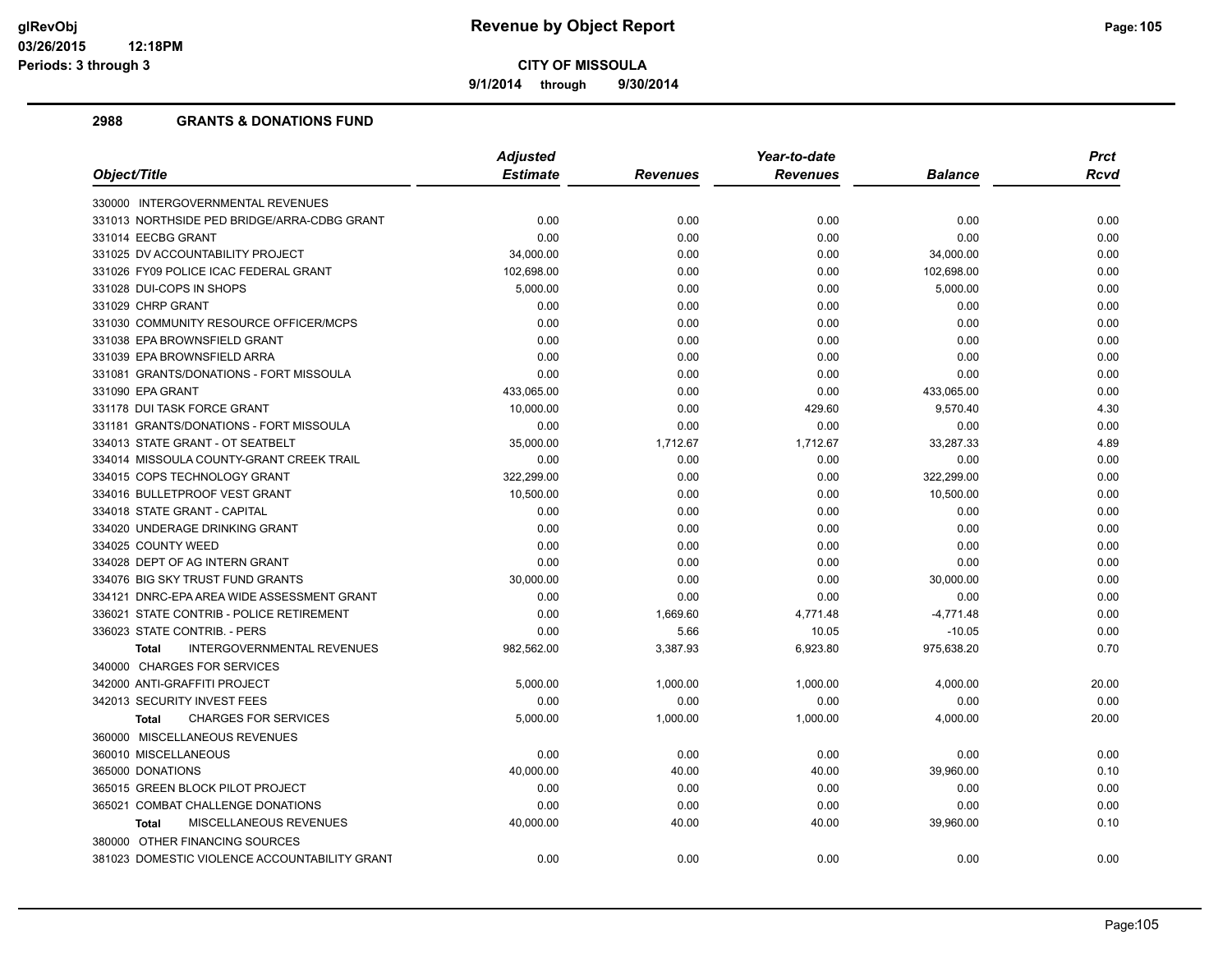**9/1/2014 through 9/30/2014**

| Object/Title                                       |                         | <b>Adjusted</b><br><b>Estimate</b> | <b>Revenues</b> | Year-to-date<br><b>Revenues</b> | <b>Balance</b> | <b>Prct</b><br><b>Rcvd</b> |
|----------------------------------------------------|-------------------------|------------------------------------|-----------------|---------------------------------|----------------|----------------------------|
|                                                    |                         |                                    |                 |                                 |                |                            |
| 383002 TRANS FR GAS TAX                            |                         | 0.00                               | 0.00            | 0.00                            | 0.00           | 0.00                       |
| 383022 TRANS FR OPEN SPACE BOND                    |                         | 0.00                               | 0.00            | 0.00                            | 0.00           | 0.00                       |
| 383042 TRANSFERS FROM OTHER FUNDS                  |                         | 0.00                               | 0.00            | 0.00                            | 0.00           | 0.00                       |
| <b>Total</b>                                       | OTHER FINANCING SOURCES | 0.00                               | 0.00            | 0.00                            | 0.00           | 0.00                       |
| <b>GRANTS &amp; DONATIONS FUND</b><br><b>Total</b> |                         | 1.027.562.00                       | 4.427.93        | 7.963.80                        | 1.019.598.20   | 0.78                       |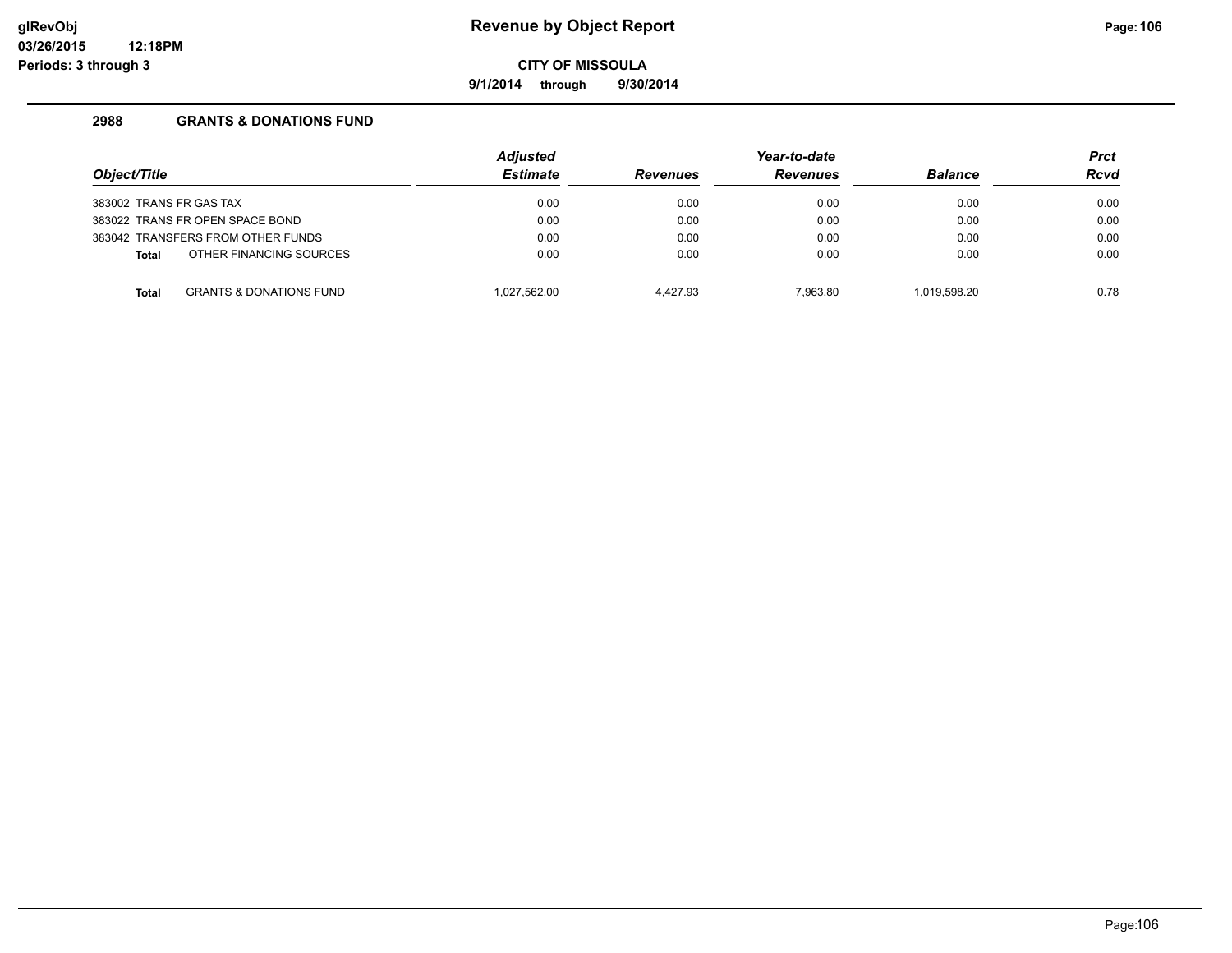**9/1/2014 through 9/30/2014**

**3000 SID REVOLVING FUND**

**3000 SID REVOLVING FUND**

|                                                           | <b>Adjusted</b> |                 | Year-to-date    |                | <b>Prct</b> |
|-----------------------------------------------------------|-----------------|-----------------|-----------------|----------------|-------------|
| Object/Title                                              | <b>Estimate</b> | <b>Revenues</b> | <b>Revenues</b> | <b>Balance</b> | <b>Rcvd</b> |
| MISCELLANEOUS REVENUES<br>360000                          |                 |                 |                 |                |             |
| 360000 MISCELLANEOUS REVENUES                             | 0.00            | 0.00            | 0.00            | 0.00           | 0.00        |
| 360010 MISCELLANEOUS                                      | 0.00            | 0.00            | 0.00            | 0.00           | 0.00        |
| 362000 OTHER MISCELLANEOUS REVENUE                        | 0.00            | 0.00            | 0.00            | 0.00           | 0.00        |
| MISCELLANEOUS REVENUES<br><b>Total</b>                    | 0.00            | 0.00            | 0.00            | 0.00           | 0.00        |
| <b>INVESTMENTS &amp; ROYALTY EARNINGS</b><br>370000       |                 |                 |                 |                |             |
| 371010 INTEREST ON INVESTMENTS                            | 0.00            | 0.00            | 0.00            | 0.00           | 0.00        |
| 371020 GAIN/LOSS IN MARKET VALUE OF INVESTMENTS           | 0.00            | 0.00            | 0.00            | 0.00           | 0.00        |
| <b>INVESTMENTS &amp; ROYALTY EARNINGS</b><br><b>Total</b> | 0.00            | 0.00            | 0.00            | 0.00           | 0.00        |
| OTHER FINANCING SOURCES<br>380000                         |                 |                 |                 |                |             |
| 380000 OTHER FINANCING SOURCES                            | 0.00            | 0.00            | 0.00            | 0.00           | 0.00        |
| 381002 SRF LOAN                                           | 0.00            | 0.00            | 0.00            | 0.00           | 0.00        |
| 381009 TRANSFERS IN                                       | 0.00            | 0.00            | 0.00            | 0.00           | 0.00        |
| 381030 SID BONDS PROCEEDS                                 | 0.00            | 0.00            | 0.00            | 0.00           | 0.00        |
| 383000 OPERATING TRANSFERS                                | 0.00            | 0.00            | 0.00            | 0.00           | 0.00        |
| 383039 FROM SID TRANSFERS                                 | 0.00            | 0.00            | 0.00            | 0.00           | 0.00        |
| OTHER FINANCING SOURCES<br>Total                          | 0.00            | 0.00            | 0.00            | 0.00           | 0.00        |
| SID REVOLVING FUND<br><b>Total</b>                        | 0.00            | 0.00            | 0.00            | 0.00           | 0.00        |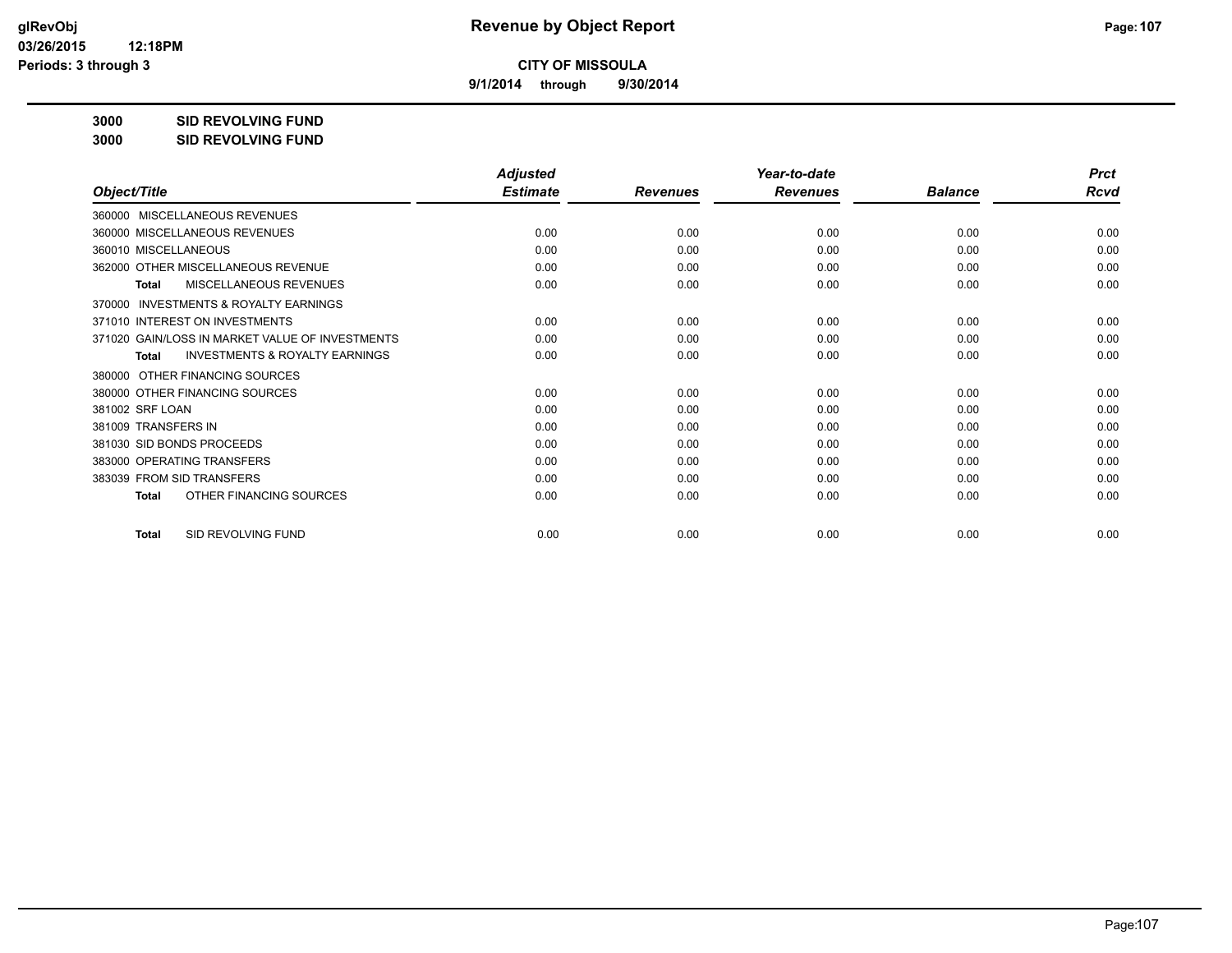**9/1/2014 through 9/30/2014**

### **3000 SID REVOLVING FUND**

|                                                           | <b>Adjusted</b> |                 | Year-to-date    |                | <b>Prct</b> |
|-----------------------------------------------------------|-----------------|-----------------|-----------------|----------------|-------------|
| Object/Title                                              | <b>Estimate</b> | <b>Revenues</b> | <b>Revenues</b> | <b>Balance</b> | Rcvd        |
| 360000 MISCELLANEOUS REVENUES                             |                 |                 |                 |                |             |
| 360000 MISCELLANEOUS REVENUES                             | 0.00            | 0.00            | 0.00            | 0.00           | 0.00        |
| 360010 MISCELLANEOUS                                      | 0.00            | 0.00            | 0.00            | 0.00           | 0.00        |
| 362000 OTHER MISCELLANEOUS REVENUE                        | 0.00            | 0.00            | 0.00            | 0.00           | 0.00        |
| <b>MISCELLANEOUS REVENUES</b><br><b>Total</b>             | 0.00            | 0.00            | 0.00            | 0.00           | 0.00        |
| INVESTMENTS & ROYALTY EARNINGS<br>370000                  |                 |                 |                 |                |             |
| 371010 INTEREST ON INVESTMENTS                            | 0.00            | 0.00            | 0.00            | 0.00           | 0.00        |
| 371020 GAIN/LOSS IN MARKET VALUE OF INVESTMENT            | 0.00            | 0.00            | 0.00            | 0.00           | 0.00        |
| <b>INVESTMENTS &amp; ROYALTY EARNINGS</b><br><b>Total</b> | 0.00            | 0.00            | 0.00            | 0.00           | 0.00        |
| 380000 OTHER FINANCING SOURCES                            |                 |                 |                 |                |             |
| 380000 OTHER FINANCING SOURCES                            | 0.00            | 0.00            | 0.00            | 0.00           | 0.00        |
| 381002 SRF LOAN                                           | 0.00            | 0.00            | 0.00            | 0.00           | 0.00        |
| 381009 TRANSFERS IN                                       | 0.00            | 0.00            | 0.00            | 0.00           | 0.00        |
| 381030 SID BONDS PROCEEDS                                 | 0.00            | 0.00            | 0.00            | 0.00           | 0.00        |
| 383000 OPERATING TRANSFERS                                | 0.00            | 0.00            | 0.00            | 0.00           | 0.00        |
| 383039 FROM SID TRANSFERS                                 | 0.00            | 0.00            | 0.00            | 0.00           | 0.00        |
| OTHER FINANCING SOURCES<br><b>Total</b>                   | 0.00            | 0.00            | 0.00            | 0.00           | 0.00        |
| SID REVOLVING FUND<br><b>Total</b>                        | 0.00            | 0.00            | 0.00            | 0.00           | 0.00        |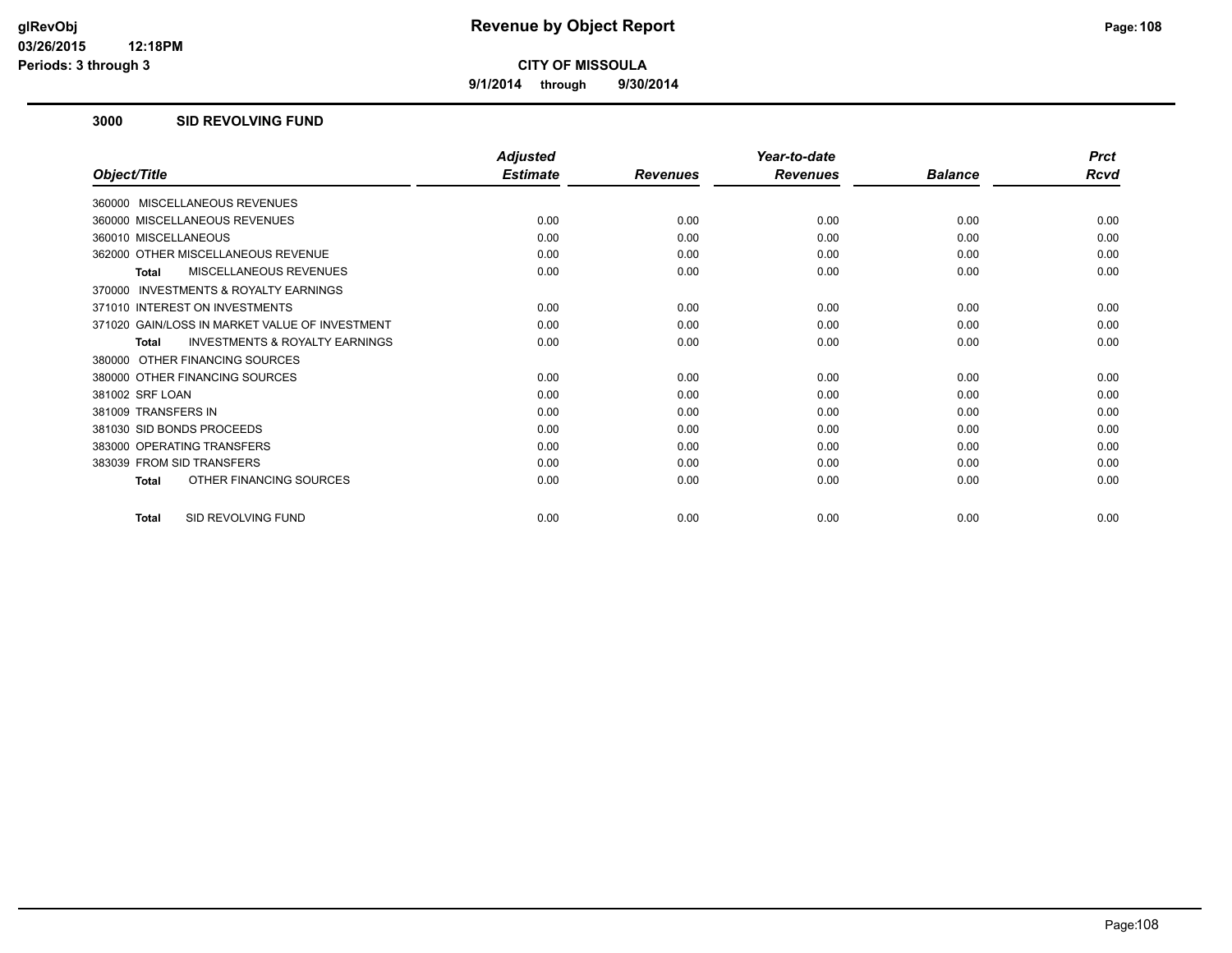**9/1/2014 through 9/30/2014**

## **3065 1998 PUBLIC SAFETY G O BONDS FUND**

**3065 1998 PUBLIC SAFETY G O BONDS FUND**

|                                                     | <b>Adjusted</b> |                 | Year-to-date    |                | <b>Prct</b> |
|-----------------------------------------------------|-----------------|-----------------|-----------------|----------------|-------------|
| Object/Title                                        | <b>Estimate</b> | <b>Revenues</b> | <b>Revenues</b> | <b>Balance</b> | <b>Rcvd</b> |
| 310000 TAXES/ASSESSMENTS                            |                 |                 |                 |                |             |
| 310000 TAXES/ASSESSMENTS                            | 0.00            | 0.00            | 0.00            | 0.00           | 0.00        |
| 311000 GENERAL PROPERTY TAXES                       | 0.00            | 0.00            | 0.00            | 0.00           | 0.00        |
| 311001 CURRENT TAXES                                | 0.00            | 0.00            | 0.00            | 0.00           | 0.00        |
| 311030 MOTOR VEHICLE TAXES                          | 0.00            | 0.00            | 0.00            | 0.00           | 0.00        |
| 312000 PENALTIES & INTEREST - DELINQUENT TAXES      | 0.00            | 0.00            | 0.00            | 0.00           | 0.00        |
| 312001 PENALTIES & INTEREST                         | 0.00            | 0.00            | 0.00            | 0.00           | 0.00        |
| 314000 PROP TAX - OTHER THAN ASSESSED VAL           | 0.00            | 0.00            | 0.00            | 0.00           | 0.00        |
| 314001 LIGHT VEHICLE TAX                            | 0.00            | 0.00            | 0.00            | 0.00           | 0.00        |
| TAXES/ASSESSMENTS<br>Total                          | 0.00            | 0.00            | 0.00            | 0.00           | 0.00        |
| 330000 INTERGOVERNMENTAL REVENUES                   |                 |                 |                 |                |             |
| 334056 BANK CORP. LIC. TAX - (PREVIOUS YEARS)       | 0.00            | 0.00            | 0.00            | 0.00           | 0.00        |
| 335210 PERSONAL PROPERTY TAX REIMBURSEMENT          | 0.00            | 0.00            | 0.00            | 0.00           | 0.00        |
| 335230 HB 124 REVENUE                               | 0.00            | 0.00            | 0.00            | 0.00           | 0.00        |
| 335250 STATE REIMB - SB #184                        | 0.00            | 0.00            | 0.00            | 0.00           | 0.00        |
| <b>INTERGOVERNMENTAL REVENUES</b><br><b>Total</b>   | 0.00            | 0.00            | 0.00            | 0.00           | 0.00        |
| 360000 MISCELLANEOUS REVENUES                       |                 |                 |                 |                |             |
| 360010 MISCELLANEOUS                                | 0.00            | 0.00            | 0.00            | 0.00           | 0.00        |
| <b>MISCELLANEOUS REVENUES</b><br>Total              | 0.00            | 0.00            | 0.00            | 0.00           | 0.00        |
| <b>INVESTMENTS &amp; ROYALTY EARNINGS</b><br>370000 |                 |                 |                 |                |             |
| 371010 INTEREST ON INVESTMENTS                      | 0.00            | 0.00            | 0.00            | 0.00           | 0.00        |
| 371020 GAIN/LOSS IN MARKET VALUE OF INVESTMENTS     | 0.00            | 0.00            | 0.00            | 0.00           | 0.00        |
| <b>INVESTMENTS &amp; ROYALTY EARNINGS</b><br>Total  | 0.00            | 0.00            | 0.00            | 0.00           | 0.00        |
| 380000 OTHER FINANCING SOURCES                      |                 |                 |                 |                |             |
| 381010 BOND PROCEEDS                                | 0.00            | 0.00            | 0.00            | 0.00           | 0.00        |
| 383042 TRANSFERS FROM OTHER FUNDS                   | 0.00            | 0.00            | 0.00            | 0.00           | 0.00        |
| OTHER FINANCING SOURCES<br><b>Total</b>             | 0.00            | 0.00            | 0.00            | 0.00           | 0.00        |
|                                                     |                 |                 |                 |                |             |
| 1998 PUBLIC SAFETY G O BONDS FUND<br>Total          | 0.00            | 0.00            | 0.00            | 0.00           | 0.00        |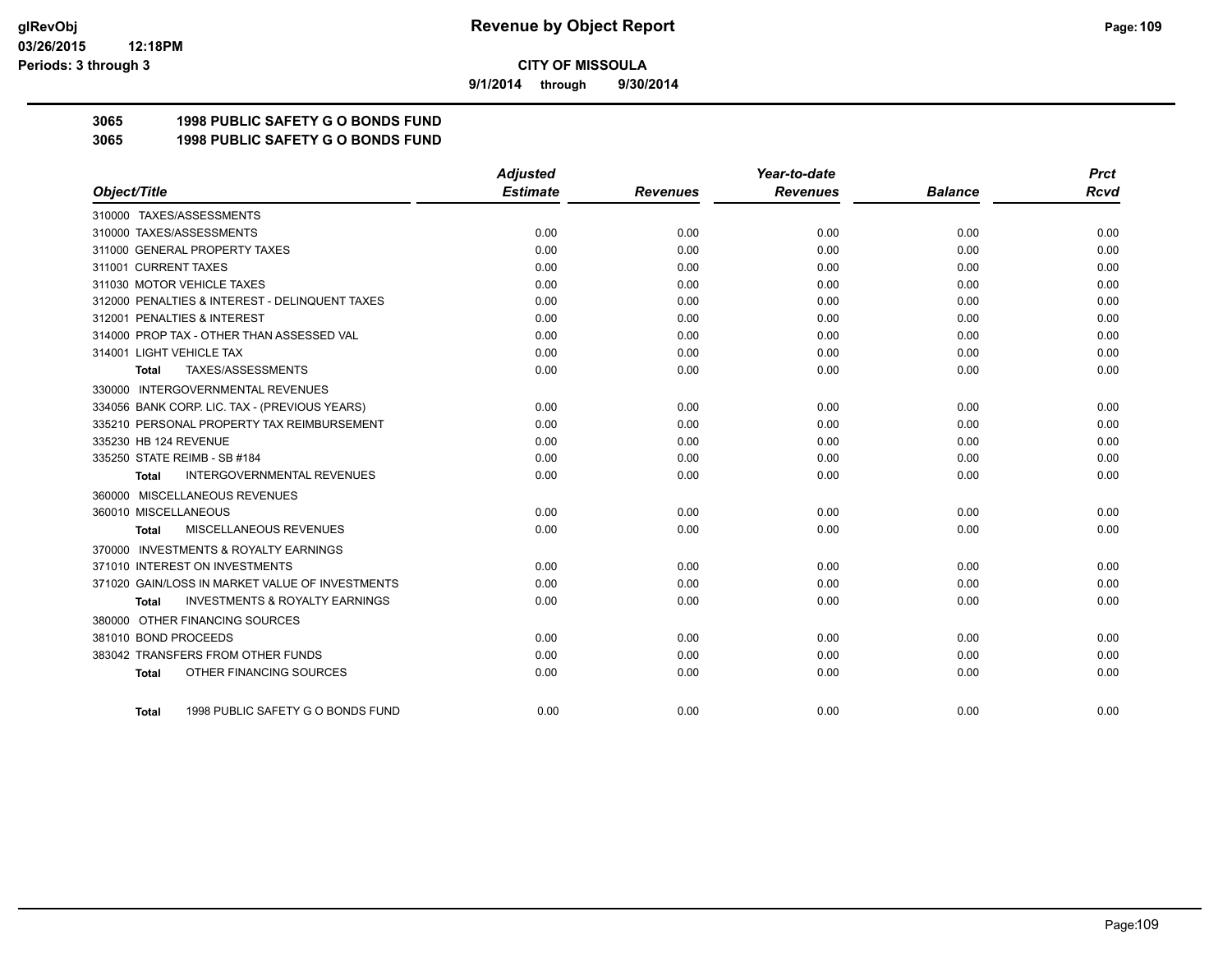**9/1/2014 through 9/30/2014**

#### **3065 1998 PUBLIC SAFETY G O BONDS FUND**

|                                                    | <b>Adjusted</b> |                 | Year-to-date    |                | <b>Prct</b> |
|----------------------------------------------------|-----------------|-----------------|-----------------|----------------|-------------|
| Object/Title                                       | <b>Estimate</b> | <b>Revenues</b> | <b>Revenues</b> | <b>Balance</b> | <b>Rcvd</b> |
| 310000 TAXES/ASSESSMENTS                           |                 |                 |                 |                |             |
| 310000 TAXES/ASSESSMENTS                           | 0.00            | 0.00            | 0.00            | 0.00           | 0.00        |
| 311000 GENERAL PROPERTY TAXES                      | 0.00            | 0.00            | 0.00            | 0.00           | 0.00        |
| 311001 CURRENT TAXES                               | 0.00            | 0.00            | 0.00            | 0.00           | 0.00        |
| 311030 MOTOR VEHICLE TAXES                         | 0.00            | 0.00            | 0.00            | 0.00           | 0.00        |
| 312000 PENALTIES & INTEREST - DELINQUENT TAXES     | 0.00            | 0.00            | 0.00            | 0.00           | 0.00        |
| 312001 PENALTIES & INTEREST                        | 0.00            | 0.00            | 0.00            | 0.00           | 0.00        |
| 314000 PROP TAX - OTHER THAN ASSESSED VAL          | 0.00            | 0.00            | 0.00            | 0.00           | 0.00        |
| 314001 LIGHT VEHICLE TAX                           | 0.00            | 0.00            | 0.00            | 0.00           | 0.00        |
| TAXES/ASSESSMENTS<br>Total                         | 0.00            | 0.00            | 0.00            | 0.00           | 0.00        |
| 330000 INTERGOVERNMENTAL REVENUES                  |                 |                 |                 |                |             |
| 334056 BANK CORP. LIC. TAX - (PREVIOUS YEARS)      | 0.00            | 0.00            | 0.00            | 0.00           | 0.00        |
| 335210 PERSONAL PROPERTY TAX REIMBURSEMENT         | 0.00            | 0.00            | 0.00            | 0.00           | 0.00        |
| 335230 HB 124 REVENUE                              | 0.00            | 0.00            | 0.00            | 0.00           | 0.00        |
| 335250 STATE REIMB - SB #184                       | 0.00            | 0.00            | 0.00            | 0.00           | 0.00        |
| INTERGOVERNMENTAL REVENUES<br><b>Total</b>         | 0.00            | 0.00            | 0.00            | 0.00           | 0.00        |
| 360000 MISCELLANEOUS REVENUES                      |                 |                 |                 |                |             |
| 360010 MISCELLANEOUS                               | 0.00            | 0.00            | 0.00            | 0.00           | 0.00        |
| <b>MISCELLANEOUS REVENUES</b><br>Total             | 0.00            | 0.00            | 0.00            | 0.00           | 0.00        |
| 370000 INVESTMENTS & ROYALTY EARNINGS              |                 |                 |                 |                |             |
| 371010 INTEREST ON INVESTMENTS                     | 0.00            | 0.00            | 0.00            | 0.00           | 0.00        |
| 371020 GAIN/LOSS IN MARKET VALUE OF INVESTMENT     | 0.00            | 0.00            | 0.00            | 0.00           | 0.00        |
| <b>INVESTMENTS &amp; ROYALTY EARNINGS</b><br>Total | 0.00            | 0.00            | 0.00            | 0.00           | 0.00        |
| 380000 OTHER FINANCING SOURCES                     |                 |                 |                 |                |             |
| 381010 BOND PROCEEDS                               | 0.00            | 0.00            | 0.00            | 0.00           | 0.00        |
| 383042 TRANSFERS FROM OTHER FUNDS                  | 0.00            | 0.00            | 0.00            | 0.00           | 0.00        |
| OTHER FINANCING SOURCES<br><b>Total</b>            | 0.00            | 0.00            | 0.00            | 0.00           | 0.00        |
| 1998 PUBLIC SAFETY G O BONDS FUND<br>Total         | 0.00            | 0.00            | 0.00            | 0.00           | 0.00        |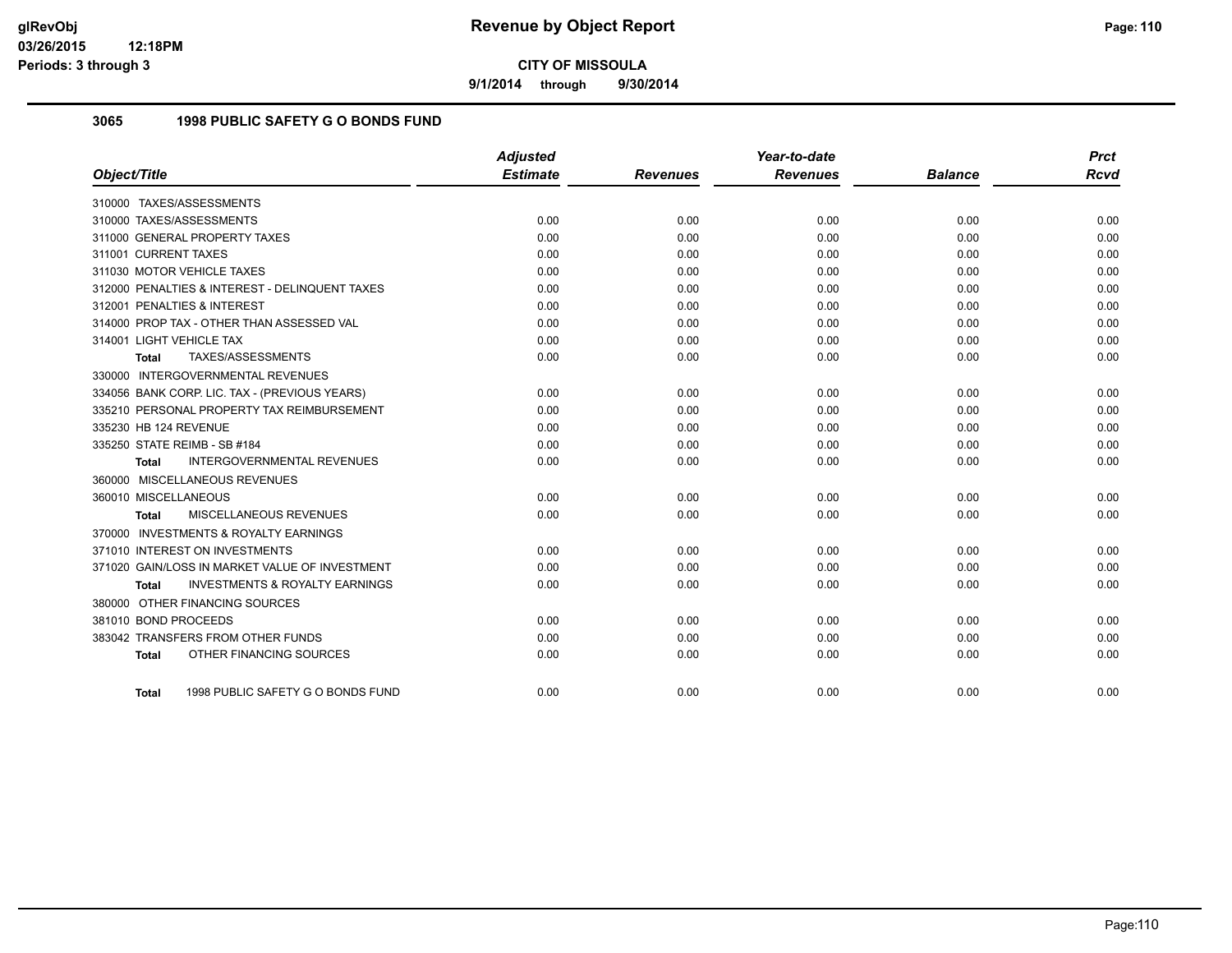**9/1/2014 through 9/30/2014**

**3070 1996 OPEN SPACE GO BONDS**

**3070 1996 OPEN SPACE GO BONDS**

|                                                           | <b>Adjusted</b> |                 | Year-to-date    |                | <b>Prct</b> |
|-----------------------------------------------------------|-----------------|-----------------|-----------------|----------------|-------------|
| Object/Title                                              | <b>Estimate</b> | <b>Revenues</b> | <b>Revenues</b> | <b>Balance</b> | <b>Rcvd</b> |
| 310000 TAXES/ASSESSMENTS                                  |                 |                 |                 |                |             |
| 310000 TAXES/ASSESSMENTS                                  | 0.00            | 0.00            | 0.00            | 0.00           | 0.00        |
| 311000 GENERAL PROPERTY TAXES                             | 0.00            | 0.00            | 0.00            | 0.00           | 0.00        |
| 311030 MOTOR VEHICLE TAXES                                | 0.00            | 0.00            | 0.00            | 0.00           | 0.00        |
| 312000 PENALTIES & INTEREST - DELINQUENT TAXES            | 0.00            | 0.00            | 0.00            | 0.00           | 0.00        |
| 312001 PENALTIES & INTEREST                               | 0.00            | 0.00            | 0.00            | 0.00           | 0.00        |
| 314000 PROP TAX - OTHER THAN ASSESSED VAL                 | 0.00            | 0.00            | 0.00            | 0.00           | 0.00        |
| 314001 LIGHT VEHICLE TAX                                  | 0.00            | 0.00            | 0.00            | 0.00           | 0.00        |
| TAXES/ASSESSMENTS<br><b>Total</b>                         | 0.00            | 0.00            | 0.00            | 0.00           | 0.00        |
| 330000 INTERGOVERNMENTAL REVENUES                         |                 |                 |                 |                |             |
| 334056 BANK CORP. LIC. TAX - (PREVIOUS YEARS)             | 0.00            | 0.00            | 0.00            | 0.00           | 0.00        |
| 335210 PERSONAL PROPERTY TAX REIMBURSEMENT                | 0.00            | 0.00            | 0.00            | 0.00           | 0.00        |
| 335230 HB 124 REVENUE                                     | 0.00            | 0.00            | 0.00            | 0.00           | 0.00        |
| 335250 STATE REIMB - SB #184                              | 0.00            | 0.00            | 0.00            | 0.00           | 0.00        |
| <b>INTERGOVERNMENTAL REVENUES</b><br><b>Total</b>         | 0.00            | 0.00            | 0.00            | 0.00           | 0.00        |
| <b>INVESTMENTS &amp; ROYALTY EARNINGS</b><br>370000       |                 |                 |                 |                |             |
| 371010 INTEREST ON INVESTMENTS                            | 0.00            | 0.00            | 0.00            | 0.00           | 0.00        |
| 371020 GAIN/LOSS IN MARKET VALUE OF INVESTMENTS           | 0.00            | 0.00            | 0.00            | 0.00           | 0.00        |
| <b>INVESTMENTS &amp; ROYALTY EARNINGS</b><br><b>Total</b> | 0.00            | 0.00            | 0.00            | 0.00           | 0.00        |
| OTHER FINANCING SOURCES<br>380000                         |                 |                 |                 |                |             |
| 381010 BOND PROCEEDS                                      | 0.00            | 0.00            | 0.00            | 0.00           | 0.00        |
| OTHER FINANCING SOURCES<br><b>Total</b>                   | 0.00            | 0.00            | 0.00            | 0.00           | 0.00        |
| 1996 OPEN SPACE GO BONDS<br><b>Total</b>                  | 0.00            | 0.00            | 0.00            | 0.00           | 0.00        |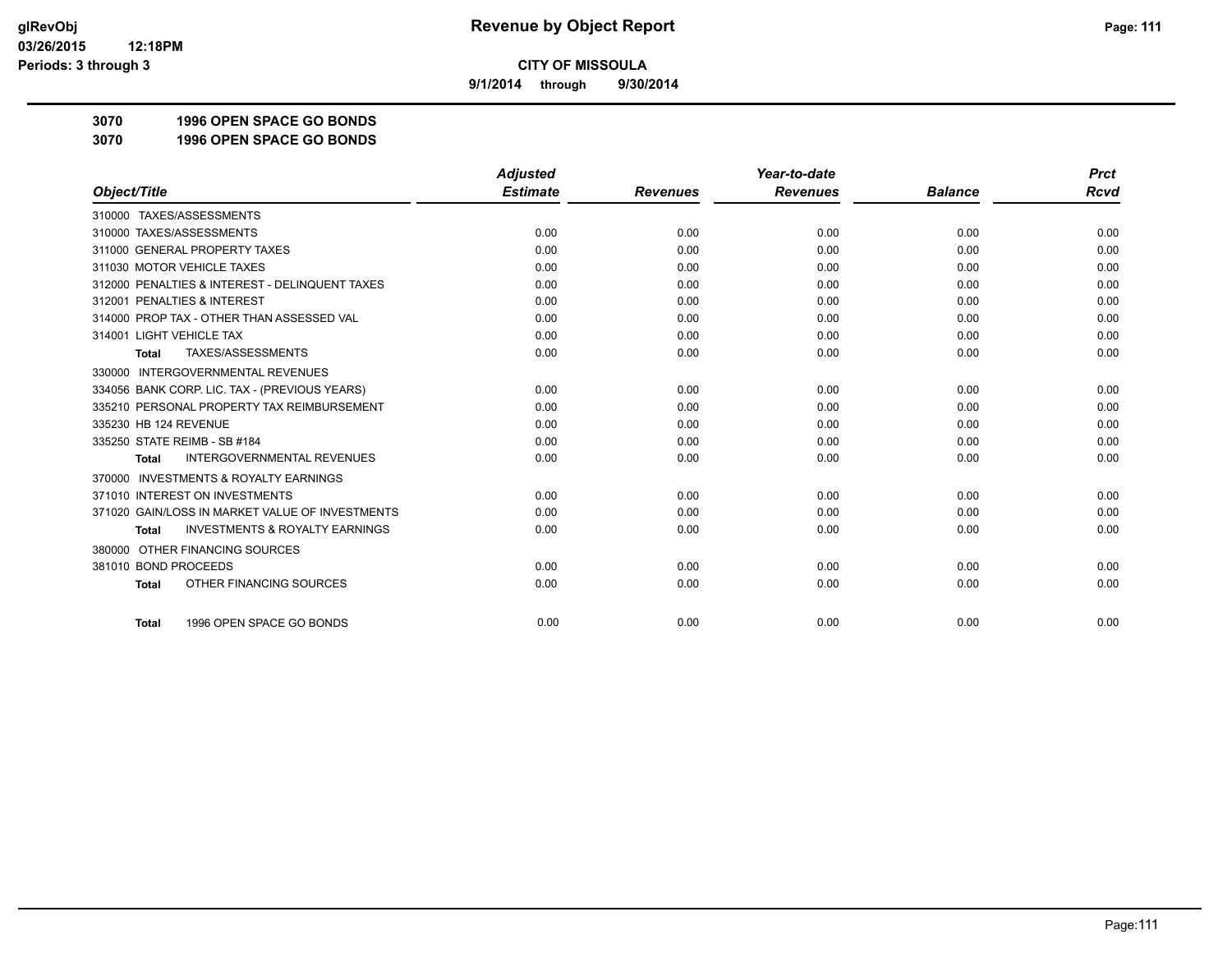**9/1/2014 through 9/30/2014**

### **3070 1996 OPEN SPACE GO BONDS**

|                                                           | <b>Adjusted</b> |                 | Year-to-date    |                | <b>Prct</b> |
|-----------------------------------------------------------|-----------------|-----------------|-----------------|----------------|-------------|
| Object/Title                                              | <b>Estimate</b> | <b>Revenues</b> | <b>Revenues</b> | <b>Balance</b> | <b>Rcvd</b> |
| 310000 TAXES/ASSESSMENTS                                  |                 |                 |                 |                |             |
| 310000 TAXES/ASSESSMENTS                                  | 0.00            | 0.00            | 0.00            | 0.00           | 0.00        |
| 311000 GENERAL PROPERTY TAXES                             | 0.00            | 0.00            | 0.00            | 0.00           | 0.00        |
| 311030 MOTOR VEHICLE TAXES                                | 0.00            | 0.00            | 0.00            | 0.00           | 0.00        |
| 312000 PENALTIES & INTEREST - DELINQUENT TAXES            | 0.00            | 0.00            | 0.00            | 0.00           | 0.00        |
| 312001 PENALTIES & INTEREST                               | 0.00            | 0.00            | 0.00            | 0.00           | 0.00        |
| 314000 PROP TAX - OTHER THAN ASSESSED VAL                 | 0.00            | 0.00            | 0.00            | 0.00           | 0.00        |
| 314001 LIGHT VEHICLE TAX                                  | 0.00            | 0.00            | 0.00            | 0.00           | 0.00        |
| TAXES/ASSESSMENTS<br>Total                                | 0.00            | 0.00            | 0.00            | 0.00           | 0.00        |
| 330000 INTERGOVERNMENTAL REVENUES                         |                 |                 |                 |                |             |
| 334056 BANK CORP. LIC. TAX - (PREVIOUS YEARS)             | 0.00            | 0.00            | 0.00            | 0.00           | 0.00        |
| 335210 PERSONAL PROPERTY TAX REIMBURSEMENT                | 0.00            | 0.00            | 0.00            | 0.00           | 0.00        |
| 335230 HB 124 REVENUE                                     | 0.00            | 0.00            | 0.00            | 0.00           | 0.00        |
| 335250 STATE REIMB - SB #184                              | 0.00            | 0.00            | 0.00            | 0.00           | 0.00        |
| <b>INTERGOVERNMENTAL REVENUES</b><br><b>Total</b>         | 0.00            | 0.00            | 0.00            | 0.00           | 0.00        |
| 370000 INVESTMENTS & ROYALTY EARNINGS                     |                 |                 |                 |                |             |
| 371010 INTEREST ON INVESTMENTS                            | 0.00            | 0.00            | 0.00            | 0.00           | 0.00        |
| 371020 GAIN/LOSS IN MARKET VALUE OF INVESTMENT            | 0.00            | 0.00            | 0.00            | 0.00           | 0.00        |
| <b>INVESTMENTS &amp; ROYALTY EARNINGS</b><br><b>Total</b> | 0.00            | 0.00            | 0.00            | 0.00           | 0.00        |
| 380000 OTHER FINANCING SOURCES                            |                 |                 |                 |                |             |
| 381010 BOND PROCEEDS                                      | 0.00            | 0.00            | 0.00            | 0.00           | 0.00        |
| OTHER FINANCING SOURCES<br><b>Total</b>                   | 0.00            | 0.00            | 0.00            | 0.00           | 0.00        |
|                                                           |                 |                 |                 |                |             |
| 1996 OPEN SPACE GO BONDS<br><b>Total</b>                  | 0.00            | 0.00            | 0.00            | 0.00           | 0.00        |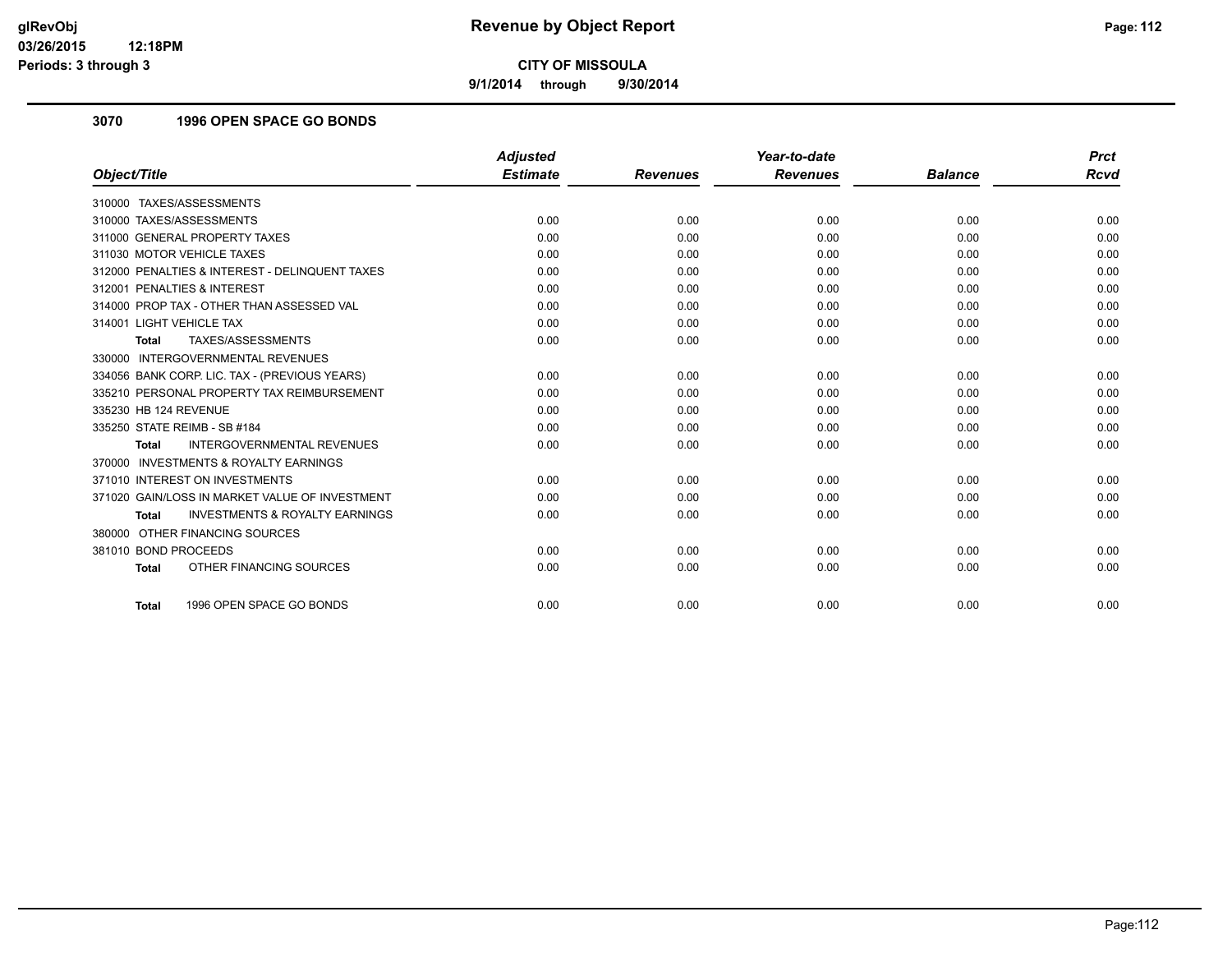**9/1/2014 through 9/30/2014**

**3075 1997 OPEN SPACE G O BOND FUND**

**3075 1997 OPEN SPACE G O BOND FUND**

|                                                           | <b>Adjusted</b> |                 | Year-to-date    |                | <b>Prct</b> |
|-----------------------------------------------------------|-----------------|-----------------|-----------------|----------------|-------------|
| Object/Title                                              | <b>Estimate</b> | <b>Revenues</b> | <b>Revenues</b> | <b>Balance</b> | <b>Rcvd</b> |
| 310000 TAXES/ASSESSMENTS                                  |                 |                 |                 |                |             |
| 310000 TAXES/ASSESSMENTS                                  | 0.00            | 0.00            | 0.00            | 0.00           | 0.00        |
| 311000 GENERAL PROPERTY TAXES                             | 0.00            | 0.00            | 0.00            | 0.00           | 0.00        |
| 311030 MOTOR VEHICLE TAXES                                | 0.00            | 0.00            | 0.00            | 0.00           | 0.00        |
| 312000 PENALTIES & INTEREST - DELINQUENT TAXES            | 0.00            | 0.00            | 0.00            | 0.00           | 0.00        |
| 312001 PENALTIES & INTEREST                               | 0.00            | 0.00            | 0.00            | 0.00           | 0.00        |
| 314000 PROP TAX - OTHER THAN ASSESSED VAL                 | 0.00            | 0.00            | 0.00            | 0.00           | 0.00        |
| 314001 LIGHT VEHICLE TAX                                  | 0.00            | 0.00            | 0.00            | 0.00           | 0.00        |
| TAXES/ASSESSMENTS<br>Total                                | 0.00            | 0.00            | 0.00            | 0.00           | 0.00        |
| 330000 INTERGOVERNMENTAL REVENUES                         |                 |                 |                 |                |             |
| 334056 BANK CORP. LIC. TAX - (PREVIOUS YEARS)             | 0.00            | 0.00            | 0.00            | 0.00           | 0.00        |
| 335210 PERSONAL PROPERTY TAX REIMBURSEMENT                | 0.00            | 0.00            | 0.00            | 0.00           | 0.00        |
| 335230 HB 124 REVENUE                                     | 0.00            | 0.00            | 0.00            | 0.00           | 0.00        |
| 335250 STATE REIMB - SB #184                              | 0.00            | 0.00            | 0.00            | 0.00           | 0.00        |
| <b>INTERGOVERNMENTAL REVENUES</b><br><b>Total</b>         | 0.00            | 0.00            | 0.00            | 0.00           | 0.00        |
| 360000 MISCELLANEOUS REVENUES                             |                 |                 |                 |                |             |
| 360010 MISCELLANEOUS                                      | 0.00            | 0.00            | 0.00            | 0.00           | 0.00        |
| MISCELLANEOUS REVENUES<br><b>Total</b>                    | 0.00            | 0.00            | 0.00            | 0.00           | 0.00        |
| <b>INVESTMENTS &amp; ROYALTY EARNINGS</b><br>370000       |                 |                 |                 |                |             |
| 371010 INTEREST ON INVESTMENTS                            | 0.00            | 0.00            | 0.00            | 0.00           | 0.00        |
| 371020 GAIN/LOSS IN MARKET VALUE OF INVESTMENTS           | 0.00            | 0.00            | 0.00            | 0.00           | 0.00        |
| <b>INVESTMENTS &amp; ROYALTY EARNINGS</b><br><b>Total</b> | 0.00            | 0.00            | 0.00            | 0.00           | 0.00        |
| 380000 OTHER FINANCING SOURCES                            |                 |                 |                 |                |             |
| 380000 OTHER FINANCING SOURCES                            | 0.00            | 0.00            | 0.00            | 0.00           | 0.00        |
| 381010 BOND PROCEEDS                                      | 0.00            | 0.00            | 0.00            | 0.00           | 0.00        |
| OTHER FINANCING SOURCES<br><b>Total</b>                   | 0.00            | 0.00            | 0.00            | 0.00           | 0.00        |
|                                                           |                 |                 |                 |                |             |
| 1997 OPEN SPACE G O BOND FUND<br>Total                    | 0.00            | 0.00            | 0.00            | 0.00           | 0.00        |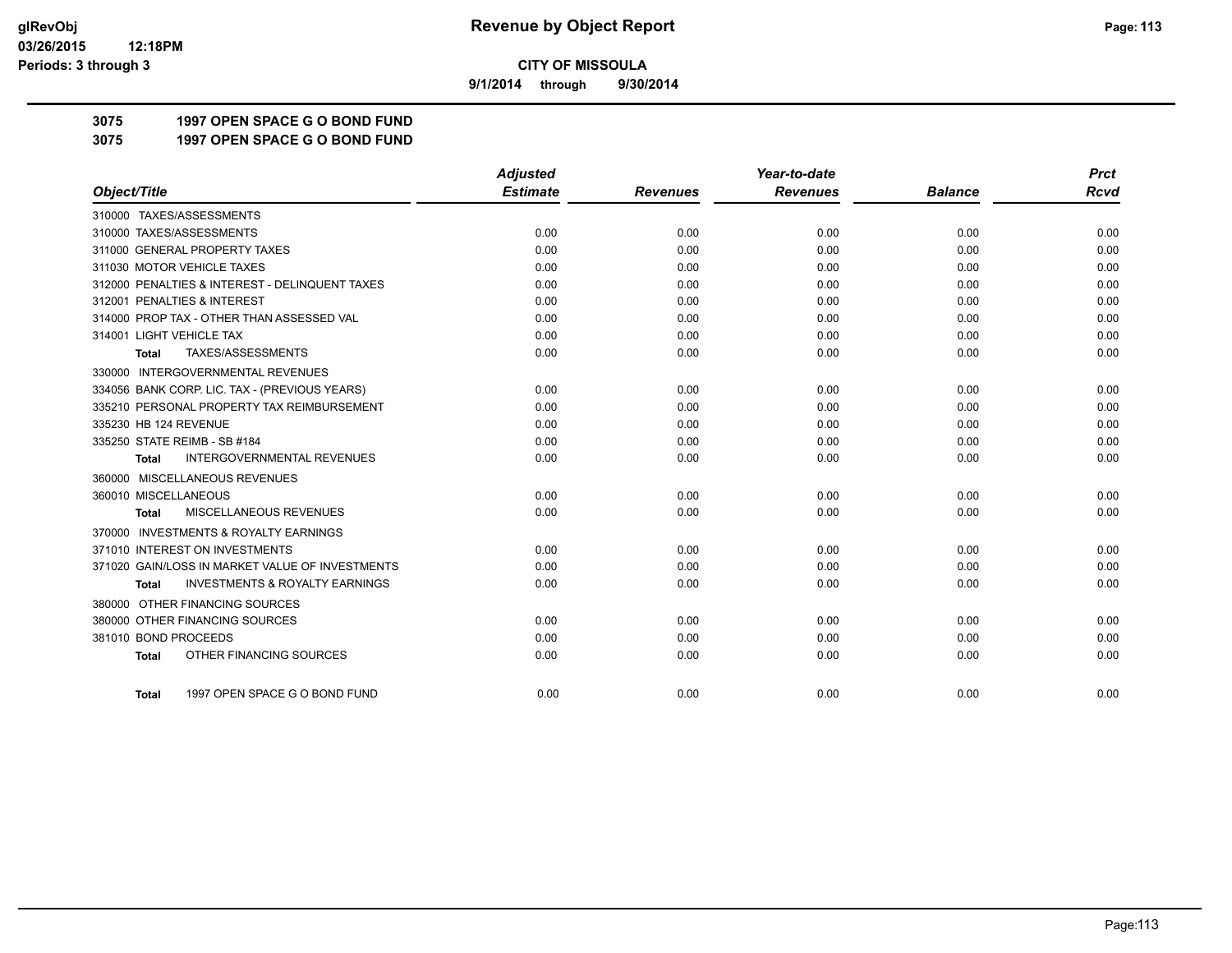**9/1/2014 through 9/30/2014**

#### **3075 1997 OPEN SPACE G O BOND FUND**

|                                                           | <b>Adjusted</b> |                 | Year-to-date    |                | <b>Prct</b> |
|-----------------------------------------------------------|-----------------|-----------------|-----------------|----------------|-------------|
| Object/Title                                              | <b>Estimate</b> | <b>Revenues</b> | <b>Revenues</b> | <b>Balance</b> | <b>Rcvd</b> |
| 310000 TAXES/ASSESSMENTS                                  |                 |                 |                 |                |             |
| 310000 TAXES/ASSESSMENTS                                  | 0.00            | 0.00            | 0.00            | 0.00           | 0.00        |
| 311000 GENERAL PROPERTY TAXES                             | 0.00            | 0.00            | 0.00            | 0.00           | 0.00        |
| 311030 MOTOR VEHICLE TAXES                                | 0.00            | 0.00            | 0.00            | 0.00           | 0.00        |
| 312000 PENALTIES & INTEREST - DELINQUENT TAXES            | 0.00            | 0.00            | 0.00            | 0.00           | 0.00        |
| 312001 PENALTIES & INTEREST                               | 0.00            | 0.00            | 0.00            | 0.00           | 0.00        |
| 314000 PROP TAX - OTHER THAN ASSESSED VAL                 | 0.00            | 0.00            | 0.00            | 0.00           | 0.00        |
| 314001 LIGHT VEHICLE TAX                                  | 0.00            | 0.00            | 0.00            | 0.00           | 0.00        |
| TAXES/ASSESSMENTS<br><b>Total</b>                         | 0.00            | 0.00            | 0.00            | 0.00           | 0.00        |
| 330000 INTERGOVERNMENTAL REVENUES                         |                 |                 |                 |                |             |
| 334056 BANK CORP. LIC. TAX - (PREVIOUS YEARS)             | 0.00            | 0.00            | 0.00            | 0.00           | 0.00        |
| 335210 PERSONAL PROPERTY TAX REIMBURSEMENT                | 0.00            | 0.00            | 0.00            | 0.00           | 0.00        |
| 335230 HB 124 REVENUE                                     | 0.00            | 0.00            | 0.00            | 0.00           | 0.00        |
| 335250 STATE REIMB - SB #184                              | 0.00            | 0.00            | 0.00            | 0.00           | 0.00        |
| INTERGOVERNMENTAL REVENUES<br><b>Total</b>                | 0.00            | 0.00            | 0.00            | 0.00           | 0.00        |
| 360000 MISCELLANEOUS REVENUES                             |                 |                 |                 |                |             |
| 360010 MISCELLANEOUS                                      | 0.00            | 0.00            | 0.00            | 0.00           | 0.00        |
| <b>MISCELLANEOUS REVENUES</b><br><b>Total</b>             | 0.00            | 0.00            | 0.00            | 0.00           | 0.00        |
| 370000 INVESTMENTS & ROYALTY EARNINGS                     |                 |                 |                 |                |             |
| 371010 INTEREST ON INVESTMENTS                            | 0.00            | 0.00            | 0.00            | 0.00           | 0.00        |
| 371020 GAIN/LOSS IN MARKET VALUE OF INVESTMENT            | 0.00            | 0.00            | 0.00            | 0.00           | 0.00        |
| <b>INVESTMENTS &amp; ROYALTY EARNINGS</b><br><b>Total</b> | 0.00            | 0.00            | 0.00            | 0.00           | 0.00        |
| 380000 OTHER FINANCING SOURCES                            |                 |                 |                 |                |             |
| 380000 OTHER FINANCING SOURCES                            | 0.00            | 0.00            | 0.00            | 0.00           | 0.00        |
| 381010 BOND PROCEEDS                                      | 0.00            | 0.00            | 0.00            | 0.00           | 0.00        |
| OTHER FINANCING SOURCES<br><b>Total</b>                   | 0.00            | 0.00            | 0.00            | 0.00           | 0.00        |
| 1997 OPEN SPACE G O BOND FUND<br>Total                    | 0.00            | 0.00            | 0.00            | 0.00           | 0.00        |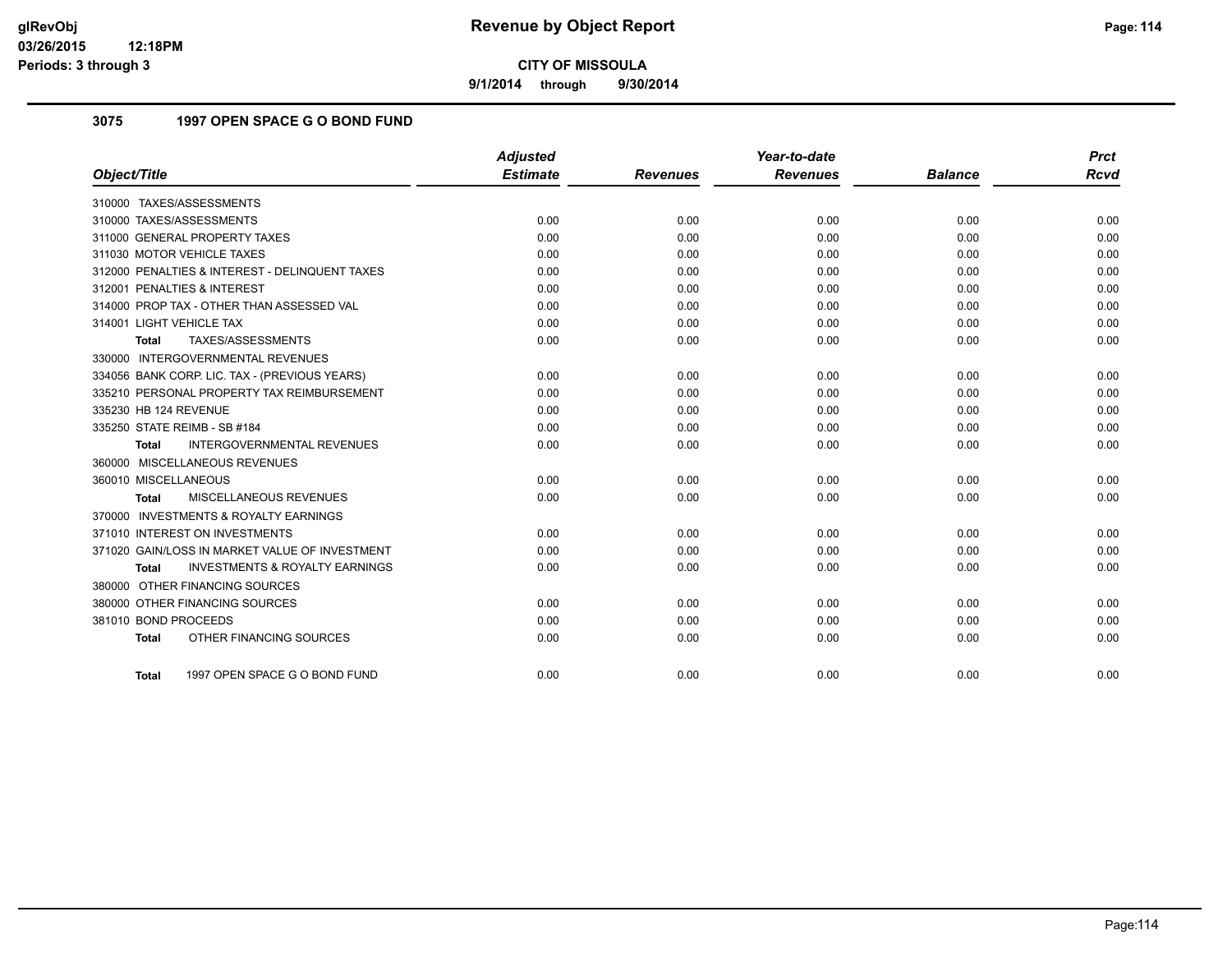**9/1/2014 through 9/30/2014**

## **3080 1994 FIRE EQUIP/CITY HALLS REFUND BOND F**

**3080 1994 FIRE EQUIP/CITY HALLS REFUND BOND F**

|                                                           | <b>Adjusted</b> |                 | Year-to-date    |                | <b>Prct</b> |
|-----------------------------------------------------------|-----------------|-----------------|-----------------|----------------|-------------|
| Object/Title                                              | <b>Estimate</b> | <b>Revenues</b> | <b>Revenues</b> | <b>Balance</b> | Rcvd        |
| 310000 TAXES/ASSESSMENTS                                  |                 |                 |                 |                |             |
| 310000 TAXES/ASSESSMENTS                                  | 0.00            | 0.00            | 0.00            | 0.00           | 0.00        |
| 311000 GENERAL PROPERTY TAXES                             | 0.00            | 0.00            | 0.00            | 0.00           | 0.00        |
| 311030 MOTOR VEHICLE TAXES                                | 0.00            | 0.00            | 0.00            | 0.00           | 0.00        |
| 312000 PENALTIES & INTEREST - DELINQUENT TAXES            | 0.00            | 0.00            | 0.00            | 0.00           | 0.00        |
| 312001 PENALTIES & INTEREST                               | 0.00            | 0.00            | 0.00            | 0.00           | 0.00        |
| 314000 PROP TAX - OTHER THAN ASSESSED VAL                 | 0.00            | 0.00            | 0.00            | 0.00           | 0.00        |
| 314001 LIGHT VEHICLE TAX                                  | 0.00            | 0.00            | 0.00            | 0.00           | 0.00        |
| TAXES/ASSESSMENTS<br>Total                                | 0.00            | 0.00            | 0.00            | 0.00           | 0.00        |
| 330000 INTERGOVERNMENTAL REVENUES                         |                 |                 |                 |                |             |
| 334056 BANK CORP. LIC. TAX - (PREVIOUS YEARS)             | 0.00            | 0.00            | 0.00            | 0.00           | 0.00        |
| 335210 PERSONAL PROPERTY TAX REIMBURSEMENT                | 0.00            | 0.00            | 0.00            | 0.00           | 0.00        |
| 335230 HB 124 REVENUE                                     | 0.00            | 0.00            | 0.00            | 0.00           | 0.00        |
| 335250 STATE REIMB - SB #184                              | 0.00            | 0.00            | 0.00            | 0.00           | 0.00        |
| <b>INTERGOVERNMENTAL REVENUES</b><br><b>Total</b>         | 0.00            | 0.00            | 0.00            | 0.00           | 0.00        |
| 360000 MISCELLANEOUS REVENUES                             |                 |                 |                 |                |             |
| 360010 MISCELLANEOUS                                      | 0.00            | 0.00            | 0.00            | 0.00           | 0.00        |
| MISCELLANEOUS REVENUES<br><b>Total</b>                    | 0.00            | 0.00            | 0.00            | 0.00           | 0.00        |
| 370000 INVESTMENTS & ROYALTY EARNINGS                     |                 |                 |                 |                |             |
| 371010 INTEREST ON INVESTMENTS                            | 0.00            | 0.00            | 0.00            | 0.00           | 0.00        |
| 371020 GAIN/LOSS IN MARKET VALUE OF INVESTMENTS           | 0.00            | 0.00            | 0.00            | 0.00           | 0.00        |
| <b>INVESTMENTS &amp; ROYALTY EARNINGS</b><br><b>Total</b> | 0.00            | 0.00            | 0.00            | 0.00           | 0.00        |
| 380000 OTHER FINANCING SOURCES                            |                 |                 |                 |                |             |
| 380000 OTHER FINANCING SOURCES                            | 0.00            | 0.00            | 0.00            | 0.00           | 0.00        |
| 381010 BOND PROCEEDS                                      | 0.00            | 0.00            | 0.00            | 0.00           | 0.00        |
| OTHER FINANCING SOURCES<br><b>Total</b>                   | 0.00            | 0.00            | 0.00            | 0.00           | 0.00        |
|                                                           |                 |                 |                 |                |             |
| 1994 FIRE EQUIP/CITY HALLS REFUND BONI<br>Total           | 0.00            | 0.00            | 0.00            | 0.00           | 0.00        |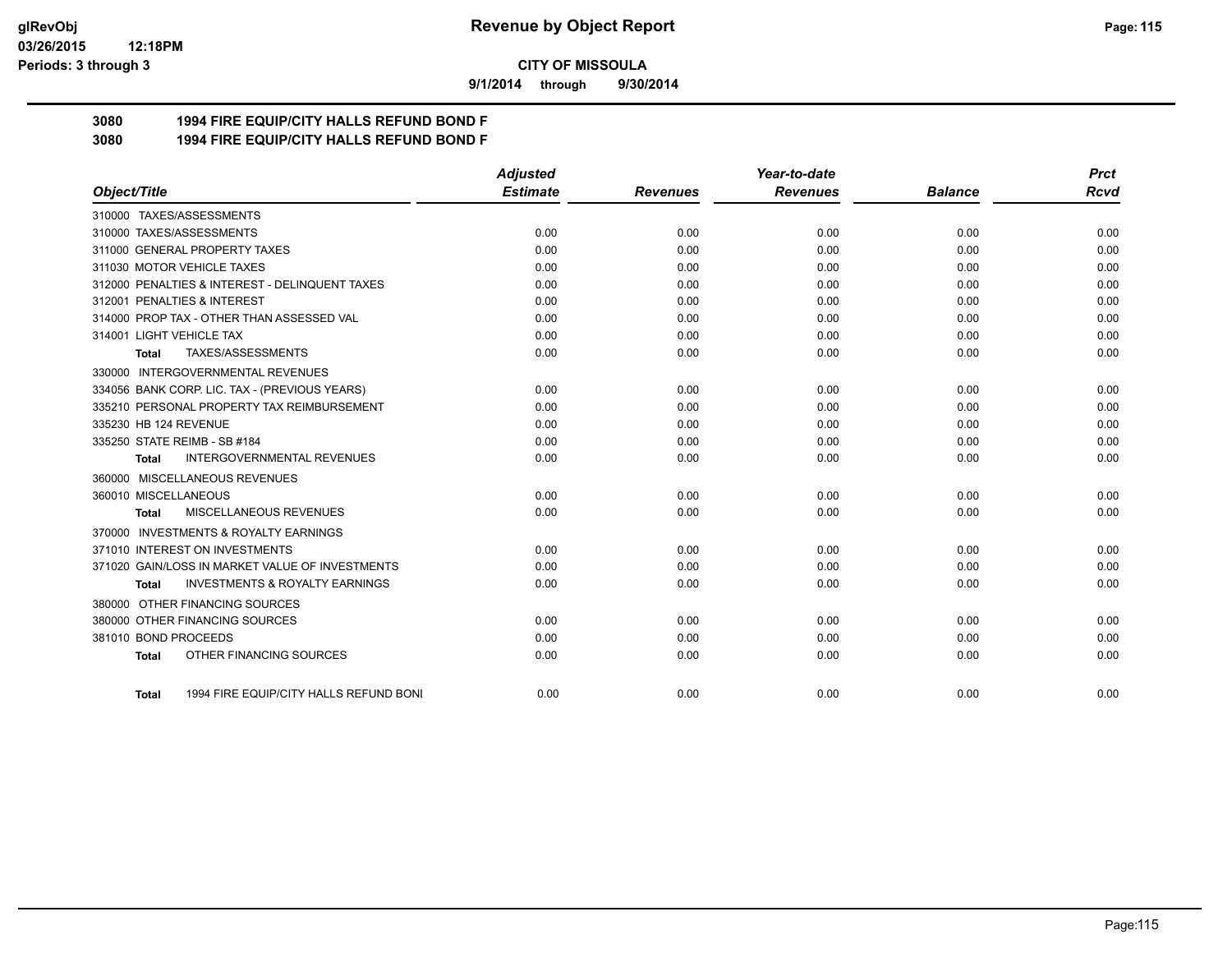**9/1/2014 through 9/30/2014**

#### **3080 1994 FIRE EQUIP/CITY HALLS REFUND BOND F**

|                          |                                                | <b>Adjusted</b> |                 | Year-to-date    |                | <b>Prct</b> |
|--------------------------|------------------------------------------------|-----------------|-----------------|-----------------|----------------|-------------|
| Object/Title             |                                                | <b>Estimate</b> | <b>Revenues</b> | <b>Revenues</b> | <b>Balance</b> | <b>Rcvd</b> |
|                          | 310000 TAXES/ASSESSMENTS                       |                 |                 |                 |                |             |
|                          | 310000 TAXES/ASSESSMENTS                       | 0.00            | 0.00            | 0.00            | 0.00           | 0.00        |
|                          | 311000 GENERAL PROPERTY TAXES                  | 0.00            | 0.00            | 0.00            | 0.00           | 0.00        |
|                          | 311030 MOTOR VEHICLE TAXES                     | 0.00            | 0.00            | 0.00            | 0.00           | 0.00        |
|                          | 312000 PENALTIES & INTEREST - DELINQUENT TAXES | 0.00            | 0.00            | 0.00            | 0.00           | 0.00        |
|                          | 312001 PENALTIES & INTEREST                    | 0.00            | 0.00            | 0.00            | 0.00           | 0.00        |
|                          | 314000 PROP TAX - OTHER THAN ASSESSED VAL      | 0.00            | 0.00            | 0.00            | 0.00           | 0.00        |
| 314001 LIGHT VEHICLE TAX |                                                | 0.00            | 0.00            | 0.00            | 0.00           | 0.00        |
| Total                    | TAXES/ASSESSMENTS                              | 0.00            | 0.00            | 0.00            | 0.00           | 0.00        |
|                          | 330000 INTERGOVERNMENTAL REVENUES              |                 |                 |                 |                |             |
|                          | 334056 BANK CORP. LIC. TAX - (PREVIOUS YEARS)  | 0.00            | 0.00            | 0.00            | 0.00           | 0.00        |
|                          | 335210 PERSONAL PROPERTY TAX REIMBURSEMENT     | 0.00            | 0.00            | 0.00            | 0.00           | 0.00        |
| 335230 HB 124 REVENUE    |                                                | 0.00            | 0.00            | 0.00            | 0.00           | 0.00        |
|                          | 335250 STATE REIMB - SB #184                   | 0.00            | 0.00            | 0.00            | 0.00           | 0.00        |
| <b>Total</b>             | <b>INTERGOVERNMENTAL REVENUES</b>              | 0.00            | 0.00            | 0.00            | 0.00           | 0.00        |
|                          | 360000 MISCELLANEOUS REVENUES                  |                 |                 |                 |                |             |
| 360010 MISCELLANEOUS     |                                                | 0.00            | 0.00            | 0.00            | 0.00           | 0.00        |
| <b>Total</b>             | <b>MISCELLANEOUS REVENUES</b>                  | 0.00            | 0.00            | 0.00            | 0.00           | 0.00        |
|                          | 370000 INVESTMENTS & ROYALTY EARNINGS          |                 |                 |                 |                |             |
|                          | 371010 INTEREST ON INVESTMENTS                 | 0.00            | 0.00            | 0.00            | 0.00           | 0.00        |
|                          | 371020 GAIN/LOSS IN MARKET VALUE OF INVESTMENT | 0.00            | 0.00            | 0.00            | 0.00           | 0.00        |
| <b>Total</b>             | <b>INVESTMENTS &amp; ROYALTY EARNINGS</b>      | 0.00            | 0.00            | 0.00            | 0.00           | 0.00        |
|                          | 380000 OTHER FINANCING SOURCES                 |                 |                 |                 |                |             |
|                          | 380000 OTHER FINANCING SOURCES                 | 0.00            | 0.00            | 0.00            | 0.00           | 0.00        |
| 381010 BOND PROCEEDS     |                                                | 0.00            | 0.00            | 0.00            | 0.00           | 0.00        |
| <b>Total</b>             | OTHER FINANCING SOURCES                        | 0.00            | 0.00            | 0.00            | 0.00           | 0.00        |
|                          |                                                |                 |                 |                 |                |             |
| Total                    | 1994 FIRE EQUIP/CITY HALLS REFUND BON          | 0.00            | 0.00            | 0.00            | 0.00           | 0.00        |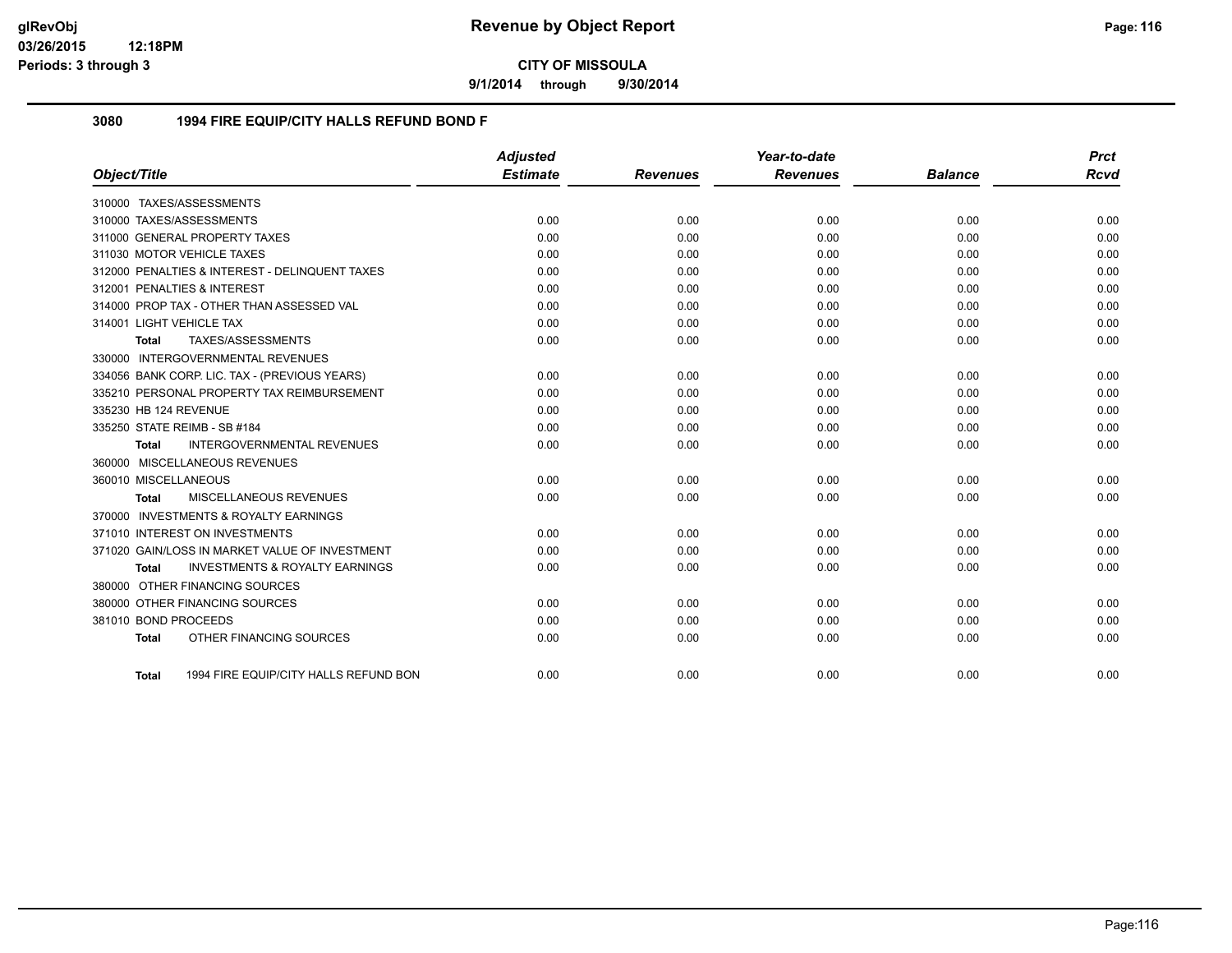**9/1/2014 through 9/30/2014**

## **3085 1993 FIRE STATION G O BOND FUND**

**3085 1993 FIRE STATION G O BOND FUND**

|                                                           | <b>Adjusted</b> |                 | Year-to-date    |                | <b>Prct</b> |
|-----------------------------------------------------------|-----------------|-----------------|-----------------|----------------|-------------|
| Object/Title                                              | <b>Estimate</b> | <b>Revenues</b> | <b>Revenues</b> | <b>Balance</b> | <b>Rcvd</b> |
| 310000 TAXES/ASSESSMENTS                                  |                 |                 |                 |                |             |
| 310000 TAXES/ASSESSMENTS                                  | 0.00            | 0.00            | 0.00            | 0.00           | 0.00        |
| 311000 GENERAL PROPERTY TAXES                             | 0.00            | 0.00            | 0.00            | 0.00           | 0.00        |
| 311030 MOTOR VEHICLE TAXES                                | 0.00            | 0.00            | 0.00            | 0.00           | 0.00        |
| 312000 PENALTIES & INTEREST - DELINQUENT TAXES            | 0.00            | 0.00            | 0.00            | 0.00           | 0.00        |
| 312001 PENALTIES & INTEREST                               | 0.00            | 0.00            | 0.00            | 0.00           | 0.00        |
| 314000 PROP TAX - OTHER THAN ASSESSED VAL                 | 0.00            | 0.00            | 0.00            | 0.00           | 0.00        |
| 314001 LIGHT VEHICLE TAX                                  | 0.00            | 0.00            | 0.00            | 0.00           | 0.00        |
| TAXES/ASSESSMENTS<br><b>Total</b>                         | 0.00            | 0.00            | 0.00            | 0.00           | 0.00        |
| 330000 INTERGOVERNMENTAL REVENUES                         |                 |                 |                 |                |             |
| 334056 BANK CORP. LIC. TAX - (PREVIOUS YEARS)             | 0.00            | 0.00            | 0.00            | 0.00           | 0.00        |
| 335210 PERSONAL PROPERTY TAX REIMBURSEMENT                | 0.00            | 0.00            | 0.00            | 0.00           | 0.00        |
| 335230 HB 124 REVENUE                                     | 0.00            | 0.00            | 0.00            | 0.00           | 0.00        |
| 335250 STATE REIMB - SB #184                              | 0.00            | 0.00            | 0.00            | 0.00           | 0.00        |
| <b>INTERGOVERNMENTAL REVENUES</b><br><b>Total</b>         | 0.00            | 0.00            | 0.00            | 0.00           | 0.00        |
| MISCELLANEOUS REVENUES<br>360000                          |                 |                 |                 |                |             |
| 360010 MISCELLANEOUS                                      | 0.00            | 0.00            | 0.00            | 0.00           | 0.00        |
| MISCELLANEOUS REVENUES<br><b>Total</b>                    | 0.00            | 0.00            | 0.00            | 0.00           | 0.00        |
| <b>INVESTMENTS &amp; ROYALTY EARNINGS</b><br>370000       |                 |                 |                 |                |             |
| 371010 INTEREST ON INVESTMENTS                            | 0.00            | 0.00            | 0.00            | 0.00           | 0.00        |
| 371020 GAIN/LOSS IN MARKET VALUE OF INVESTMENTS           | 0.00            | 0.00            | 0.00            | 0.00           | 0.00        |
| <b>INVESTMENTS &amp; ROYALTY EARNINGS</b><br><b>Total</b> | 0.00            | 0.00            | 0.00            | 0.00           | 0.00        |
| 1993 FIRE STATION G O BOND FUND<br><b>Total</b>           | 0.00            | 0.00            | 0.00            | 0.00           | 0.00        |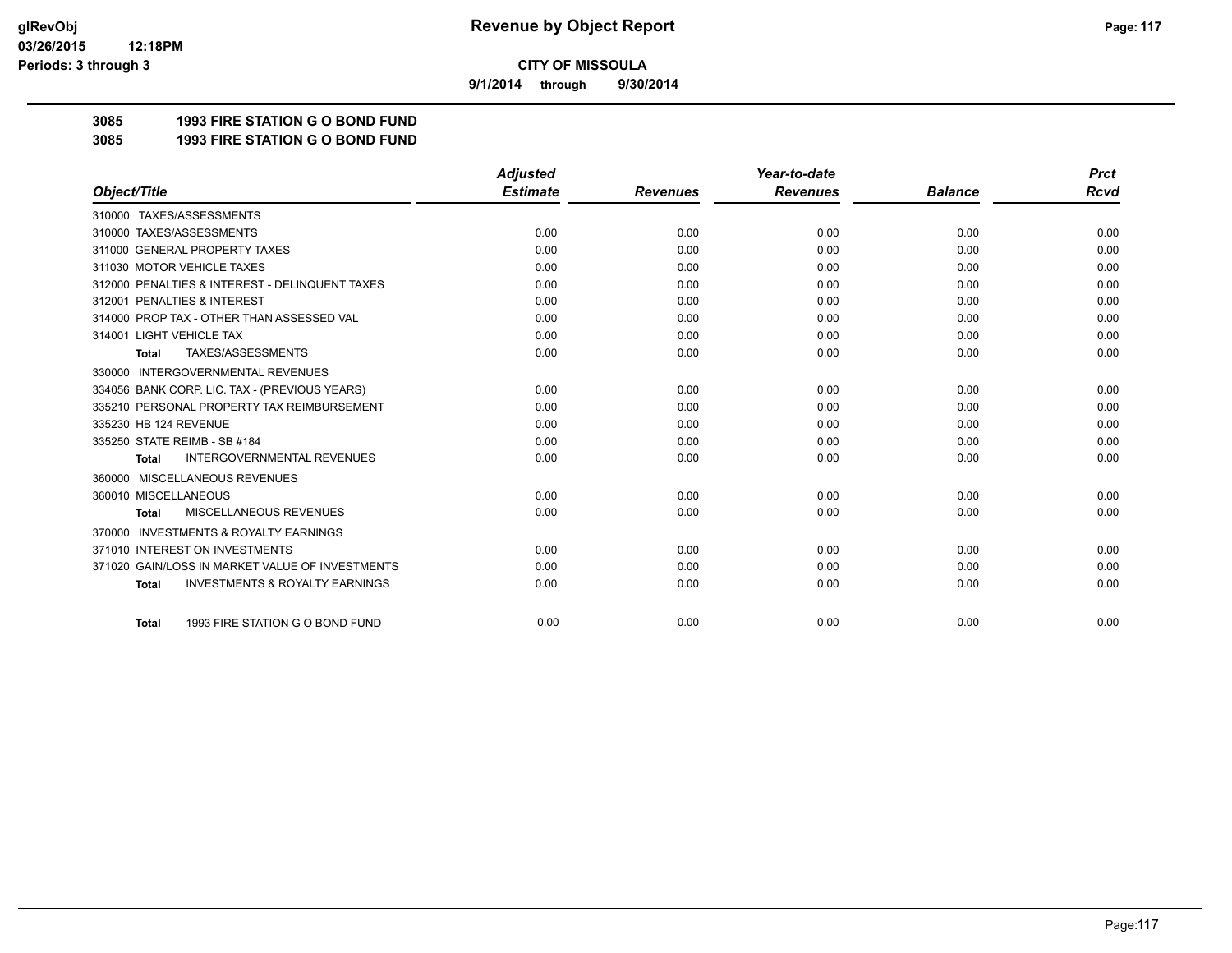**9/1/2014 through 9/30/2014**

### **3085 1993 FIRE STATION G O BOND FUND**

|                                                           | <b>Adjusted</b> |                 | Year-to-date    |                | <b>Prct</b> |
|-----------------------------------------------------------|-----------------|-----------------|-----------------|----------------|-------------|
| Object/Title                                              | <b>Estimate</b> | <b>Revenues</b> | <b>Revenues</b> | <b>Balance</b> | Rcvd        |
| 310000 TAXES/ASSESSMENTS                                  |                 |                 |                 |                |             |
| 310000 TAXES/ASSESSMENTS                                  | 0.00            | 0.00            | 0.00            | 0.00           | 0.00        |
| 311000 GENERAL PROPERTY TAXES                             | 0.00            | 0.00            | 0.00            | 0.00           | 0.00        |
| 311030 MOTOR VEHICLE TAXES                                | 0.00            | 0.00            | 0.00            | 0.00           | 0.00        |
| 312000 PENALTIES & INTEREST - DELINQUENT TAXES            | 0.00            | 0.00            | 0.00            | 0.00           | 0.00        |
| 312001 PENALTIES & INTEREST                               | 0.00            | 0.00            | 0.00            | 0.00           | 0.00        |
| 314000 PROP TAX - OTHER THAN ASSESSED VAL                 | 0.00            | 0.00            | 0.00            | 0.00           | 0.00        |
| 314001 LIGHT VEHICLE TAX                                  | 0.00            | 0.00            | 0.00            | 0.00           | 0.00        |
| TAXES/ASSESSMENTS<br><b>Total</b>                         | 0.00            | 0.00            | 0.00            | 0.00           | 0.00        |
| 330000 INTERGOVERNMENTAL REVENUES                         |                 |                 |                 |                |             |
| 334056 BANK CORP. LIC. TAX - (PREVIOUS YEARS)             | 0.00            | 0.00            | 0.00            | 0.00           | 0.00        |
| 335210 PERSONAL PROPERTY TAX REIMBURSEMENT                | 0.00            | 0.00            | 0.00            | 0.00           | 0.00        |
| 335230 HB 124 REVENUE                                     | 0.00            | 0.00            | 0.00            | 0.00           | 0.00        |
| 335250 STATE REIMB - SB #184                              | 0.00            | 0.00            | 0.00            | 0.00           | 0.00        |
| <b>INTERGOVERNMENTAL REVENUES</b><br><b>Total</b>         | 0.00            | 0.00            | 0.00            | 0.00           | 0.00        |
| 360000 MISCELLANEOUS REVENUES                             |                 |                 |                 |                |             |
| 360010 MISCELLANEOUS                                      | 0.00            | 0.00            | 0.00            | 0.00           | 0.00        |
| <b>MISCELLANEOUS REVENUES</b><br><b>Total</b>             | 0.00            | 0.00            | 0.00            | 0.00           | 0.00        |
| 370000 INVESTMENTS & ROYALTY EARNINGS                     |                 |                 |                 |                |             |
| 371010 INTEREST ON INVESTMENTS                            | 0.00            | 0.00            | 0.00            | 0.00           | 0.00        |
| 371020 GAIN/LOSS IN MARKET VALUE OF INVESTMENT            | 0.00            | 0.00            | 0.00            | 0.00           | 0.00        |
| <b>INVESTMENTS &amp; ROYALTY EARNINGS</b><br><b>Total</b> | 0.00            | 0.00            | 0.00            | 0.00           | 0.00        |
| 1993 FIRE STATION G O BOND FUND<br><b>Total</b>           | 0.00            | 0.00            | 0.00            | 0.00           | 0.00        |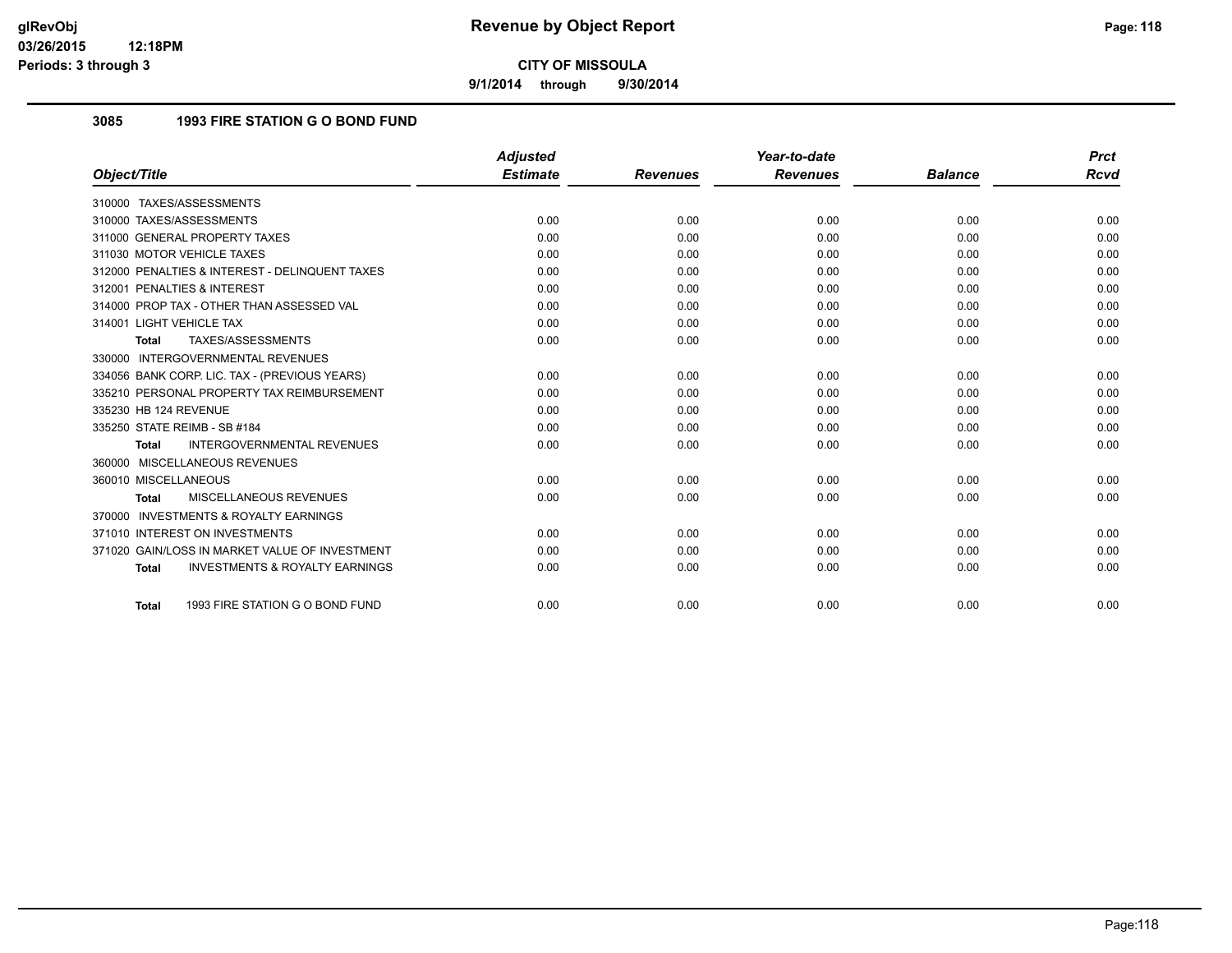**9/1/2014 through 9/30/2014**

**3090 2004 AQUATICS BOND**

**3090 2004 AQUATICS BOND**

|                                                     | <b>Adjusted</b> |                 | Year-to-date    |                | <b>Prct</b> |
|-----------------------------------------------------|-----------------|-----------------|-----------------|----------------|-------------|
| Object/Title                                        | <b>Estimate</b> | <b>Revenues</b> | <b>Revenues</b> | <b>Balance</b> | <b>Rcvd</b> |
| 310000 TAXES/ASSESSMENTS                            |                 |                 |                 |                |             |
| 310000 TAXES/ASSESSMENTS                            | 0.00            | 0.00            | 0.00            | 0.00           | 0.00        |
| 311000 GENERAL PROPERTY TAXES                       | 0.00            | 0.00            | 0.00            | 0.00           | 0.00        |
| 311030 MOTOR VEHICLE TAXES                          | 0.00            | 0.00            | 0.00            | 0.00           | 0.00        |
| 312000 PENALTIES & INTEREST - DELINQUENT TAXES      | 0.00            | 0.00            | 0.00            | 0.00           | 0.00        |
| 312001 PENALTIES & INTEREST                         | 0.00            | 0.00            | 0.00            | 0.00           | 0.00        |
| 314000 PROP TAX - OTHER THAN ASSESSED VAL           | 0.00            | 0.00            | 0.00            | 0.00           | 0.00        |
| 314001 LIGHT VEHICLE TAX                            | 0.00            | 0.00            | 0.00            | 0.00           | 0.00        |
| TAXES/ASSESSMENTS<br>Total                          | 0.00            | 0.00            | 0.00            | 0.00           | 0.00        |
| <b>INTERGOVERNMENTAL REVENUES</b><br>330000         |                 |                 |                 |                |             |
| 334056 BANK CORP. LIC. TAX - (PREVIOUS YEARS)       | 0.00            | 0.00            | 0.00            | 0.00           | 0.00        |
| 335210 PERSONAL PROPERTY TAX REIMBURSEMENT          | 0.00            | 0.00            | 0.00            | 0.00           | 0.00        |
| 335230 HB 124 REVENUE                               | 0.00            | 0.00            | 0.00            | 0.00           | 0.00        |
| 335250 STATE REIMB - SB #184                        | 0.00            | 0.00            | 0.00            | 0.00           | 0.00        |
| <b>INTERGOVERNMENTAL REVENUES</b><br><b>Total</b>   | 0.00            | 0.00            | 0.00            | 0.00           | 0.00        |
| 360000 MISCELLANEOUS REVENUES                       |                 |                 |                 |                |             |
| 360010 MISCELLANEOUS                                | 0.00            | 0.00            | 0.00            | 0.00           | 0.00        |
| <b>MISCELLANEOUS REVENUES</b><br><b>Total</b>       | 0.00            | 0.00            | 0.00            | 0.00           | 0.00        |
| <b>INVESTMENTS &amp; ROYALTY EARNINGS</b><br>370000 |                 |                 |                 |                |             |
| 371010 INTEREST ON INVESTMENTS                      | 0.00            | 0.00            | 0.00            | 0.00           | 0.00        |
| 371020 GAIN/LOSS IN MARKET VALUE OF INVESTMENTS     | 0.00            | 0.00            | 0.00            | 0.00           | 0.00        |
| <b>INVESTMENTS &amp; ROYALTY EARNINGS</b><br>Total  | 0.00            | 0.00            | 0.00            | 0.00           | 0.00        |
| OTHER FINANCING SOURCES<br>380000                   |                 |                 |                 |                |             |
| 383043 TRANSFERS FROM IMPACT FEES                   | 0.00            | 0.00            | 0.00            | 0.00           | 0.00        |
| OTHER FINANCING SOURCES<br><b>Total</b>             | 0.00            | 0.00            | 0.00            | 0.00           | 0.00        |
|                                                     |                 |                 |                 |                |             |
| 2004 AQUATICS BOND<br><b>Total</b>                  | 0.00            | 0.00            | 0.00            | 0.00           | 0.00        |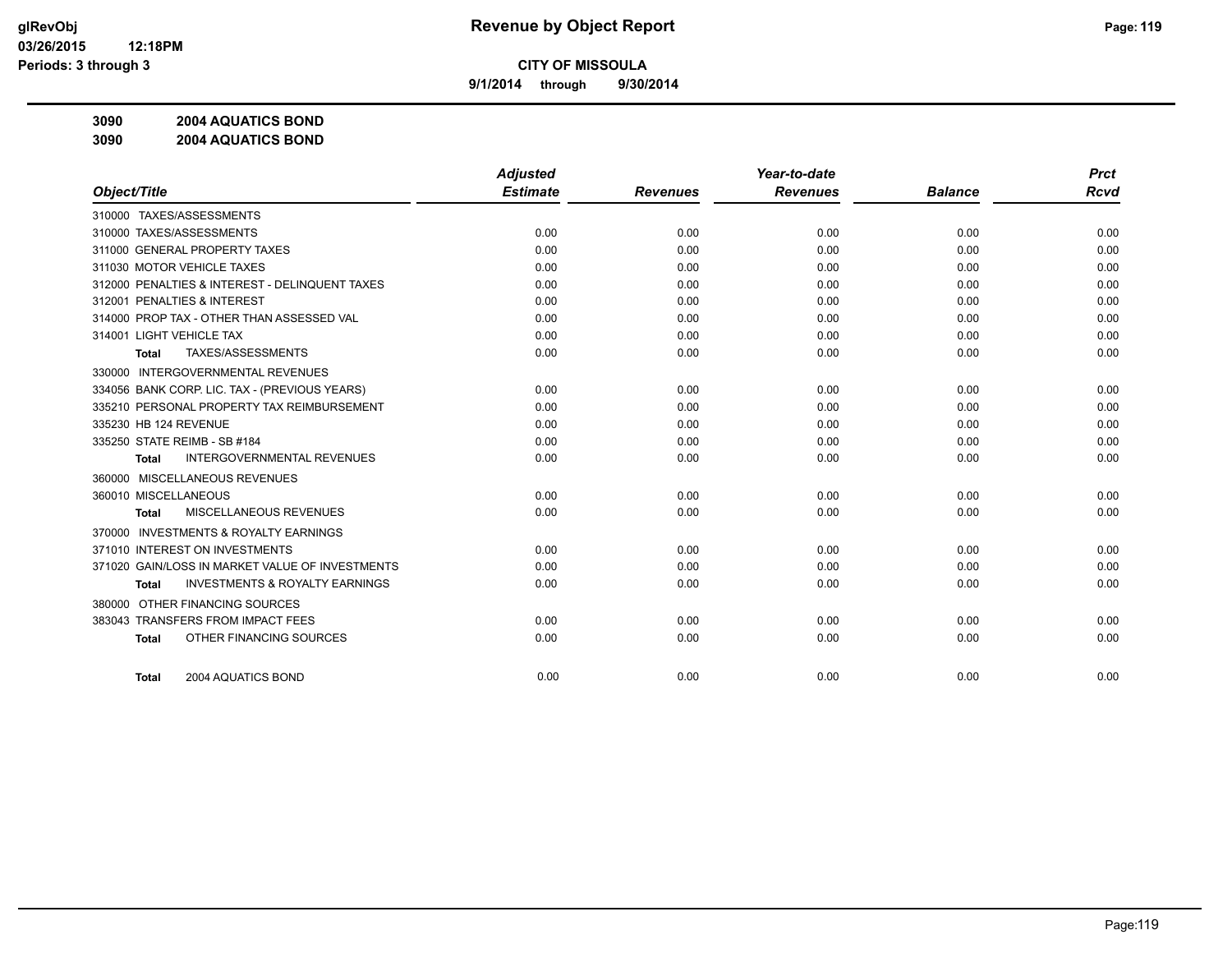**9/1/2014 through 9/30/2014**

#### **3090 2004 AQUATICS BOND**

|                                                           | <b>Adjusted</b> |                 | Year-to-date    |                | <b>Prct</b> |
|-----------------------------------------------------------|-----------------|-----------------|-----------------|----------------|-------------|
| Object/Title                                              | <b>Estimate</b> | <b>Revenues</b> | <b>Revenues</b> | <b>Balance</b> | <b>Rcvd</b> |
| 310000 TAXES/ASSESSMENTS                                  |                 |                 |                 |                |             |
| 310000 TAXES/ASSESSMENTS                                  | 0.00            | 0.00            | 0.00            | 0.00           | 0.00        |
| 311000 GENERAL PROPERTY TAXES                             | 0.00            | 0.00            | 0.00            | 0.00           | 0.00        |
| 311030 MOTOR VEHICLE TAXES                                | 0.00            | 0.00            | 0.00            | 0.00           | 0.00        |
| 312000 PENALTIES & INTEREST - DELINQUENT TAXES            | 0.00            | 0.00            | 0.00            | 0.00           | 0.00        |
| 312001 PENALTIES & INTEREST                               | 0.00            | 0.00            | 0.00            | 0.00           | 0.00        |
| 314000 PROP TAX - OTHER THAN ASSESSED VAL                 | 0.00            | 0.00            | 0.00            | 0.00           | 0.00        |
| 314001 LIGHT VEHICLE TAX                                  | 0.00            | 0.00            | 0.00            | 0.00           | 0.00        |
| TAXES/ASSESSMENTS<br><b>Total</b>                         | 0.00            | 0.00            | 0.00            | 0.00           | 0.00        |
| 330000 INTERGOVERNMENTAL REVENUES                         |                 |                 |                 |                |             |
| 334056 BANK CORP. LIC. TAX - (PREVIOUS YEARS)             | 0.00            | 0.00            | 0.00            | 0.00           | 0.00        |
| 335210 PERSONAL PROPERTY TAX REIMBURSEMENT                | 0.00            | 0.00            | 0.00            | 0.00           | 0.00        |
| 335230 HB 124 REVENUE                                     | 0.00            | 0.00            | 0.00            | 0.00           | 0.00        |
| 335250 STATE REIMB - SB #184                              | 0.00            | 0.00            | 0.00            | 0.00           | 0.00        |
| INTERGOVERNMENTAL REVENUES<br><b>Total</b>                | 0.00            | 0.00            | 0.00            | 0.00           | 0.00        |
| 360000 MISCELLANEOUS REVENUES                             |                 |                 |                 |                |             |
| 360010 MISCELLANEOUS                                      | 0.00            | 0.00            | 0.00            | 0.00           | 0.00        |
| MISCELLANEOUS REVENUES<br>Total                           | 0.00            | 0.00            | 0.00            | 0.00           | 0.00        |
| 370000 INVESTMENTS & ROYALTY EARNINGS                     |                 |                 |                 |                |             |
| 371010 INTEREST ON INVESTMENTS                            | 0.00            | 0.00            | 0.00            | 0.00           | 0.00        |
| 371020 GAIN/LOSS IN MARKET VALUE OF INVESTMENT            | 0.00            | 0.00            | 0.00            | 0.00           | 0.00        |
| <b>INVESTMENTS &amp; ROYALTY EARNINGS</b><br><b>Total</b> | 0.00            | 0.00            | 0.00            | 0.00           | 0.00        |
| 380000 OTHER FINANCING SOURCES                            |                 |                 |                 |                |             |
| 383043 TRANSFERS FROM IMPACT FEES                         | 0.00            | 0.00            | 0.00            | 0.00           | 0.00        |
| OTHER FINANCING SOURCES<br><b>Total</b>                   | 0.00            | 0.00            | 0.00            | 0.00           | 0.00        |
| 2004 AQUATICS BOND<br><b>Total</b>                        | 0.00            | 0.00            | 0.00            | 0.00           | 0.00        |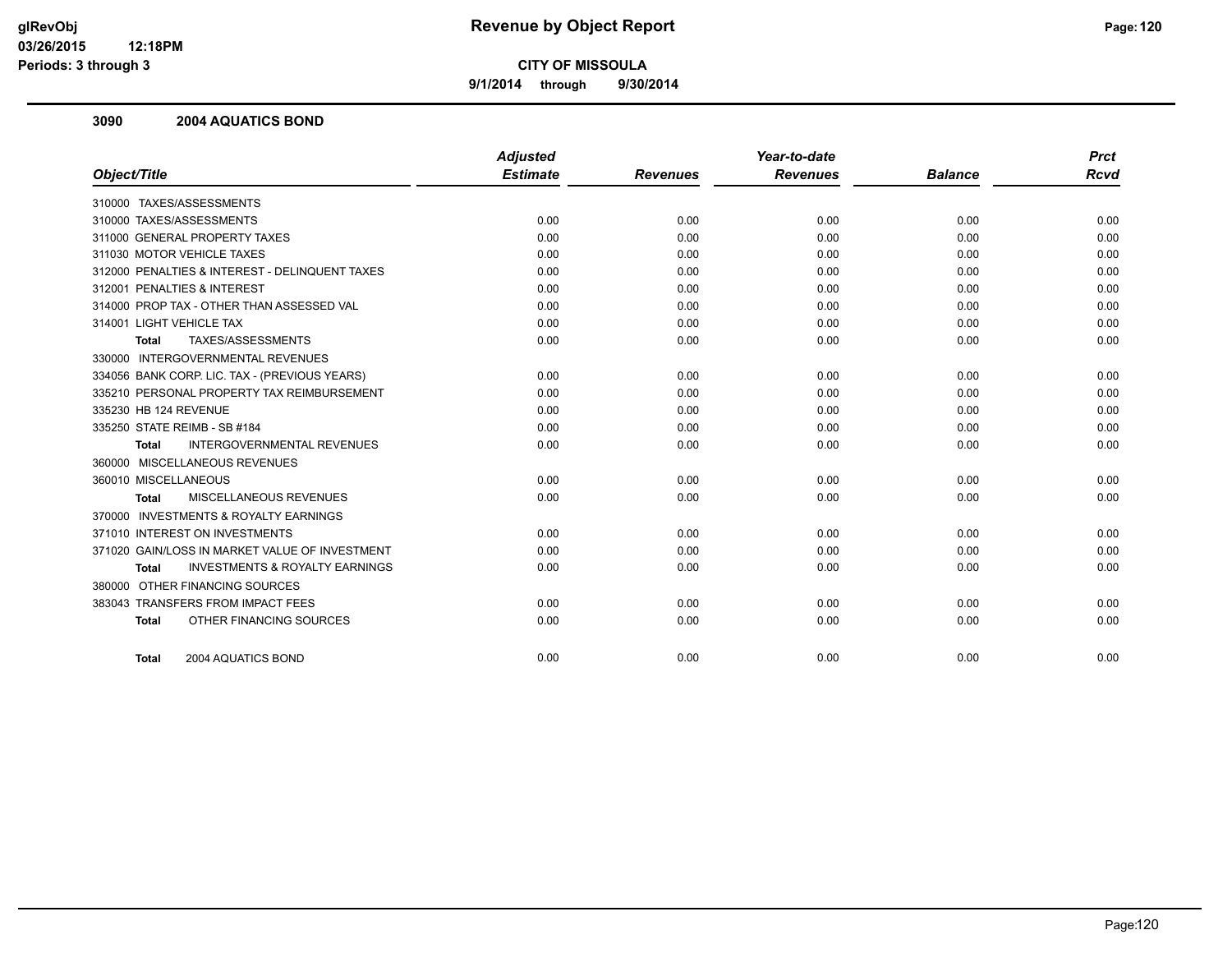**9/1/2014 through 9/30/2014**

# **3091 SERIES 2012A AQUATICS REFUNDING BOND**

**3091 SERIES 2012A AQUATICS REFUNDING BOND**

|                                                           | <b>Adjusted</b> |                 | Year-to-date    |                | <b>Prct</b> |
|-----------------------------------------------------------|-----------------|-----------------|-----------------|----------------|-------------|
| Object/Title                                              | <b>Estimate</b> | <b>Revenues</b> | <b>Revenues</b> | <b>Balance</b> | Rcvd        |
| 310000 TAXES/ASSESSMENTS                                  |                 |                 |                 |                |             |
| 310000 TAXES/ASSESSMENTS                                  | 0.00            | 0.00            | 0.00            | 0.00           | 0.00        |
| 311000 GENERAL PROPERTY TAXES                             | 538,698.00      | $-2,718.77$     | 0.00            | 538,698.00     | 0.00        |
| 312000 PENALTIES & INTEREST - DELINQUENT TAXES            | 0.00            | 0.00            | 0.00            | 0.00           | 0.00        |
| 312001 PENALTIES & INTEREST                               | 0.00            | 35.49           | 0.00            | 0.00           | 0.00        |
| 314000 PROP TAX - OTHER THAN ASSESSED VAL                 | 0.00            | 0.00            | 0.00            | 0.00           | 0.00        |
| TAXES/ASSESSMENTS<br>Total                                | 538,698.00      | $-2,683.28$     | 0.00            | 538,698.00     | 0.00        |
| 360000 MISCELLANEOUS REVENUES                             |                 |                 |                 |                |             |
| 360010 MISCELLANEOUS                                      | 0.00            | 0.00            | 0.06            | $-0.06$        | 0.00        |
| MISCELLANEOUS REVENUES<br>Total                           | 0.00            | 0.00            | 0.06            | $-0.06$        | 0.00        |
| INVESTMENTS & ROYALTY EARNINGS<br>370000                  |                 |                 |                 |                |             |
| 371010 INTEREST ON INVESTMENTS                            | 0.00            | 0.00            | 0.00            | 0.00           | 0.00        |
| 371020 GAIN/LOSS IN MARKET VALUE OF INVESTMENTS           | 0.00            | 0.00            | 0.00            | 0.00           | 0.00        |
| <b>INVESTMENTS &amp; ROYALTY EARNINGS</b><br><b>Total</b> | 0.00            | 0.00            | 0.00            | 0.00           | 0.00        |
| OTHER FINANCING SOURCES<br>380000                         |                 |                 |                 |                |             |
| 381010 BOND PROCEEDS                                      | 0.00            | 0.00            | 0.00            | 0.00           | 0.00        |
| OTHER FINANCING SOURCES<br>Total                          | 0.00            | 0.00            | 0.00            | 0.00           | 0.00        |
| SERIES 2012A AQUATICS REFUNDING BONI<br>Total             | 538,698.00      | $-2,683.28$     | 0.06            | 538,697.94     | 0.00        |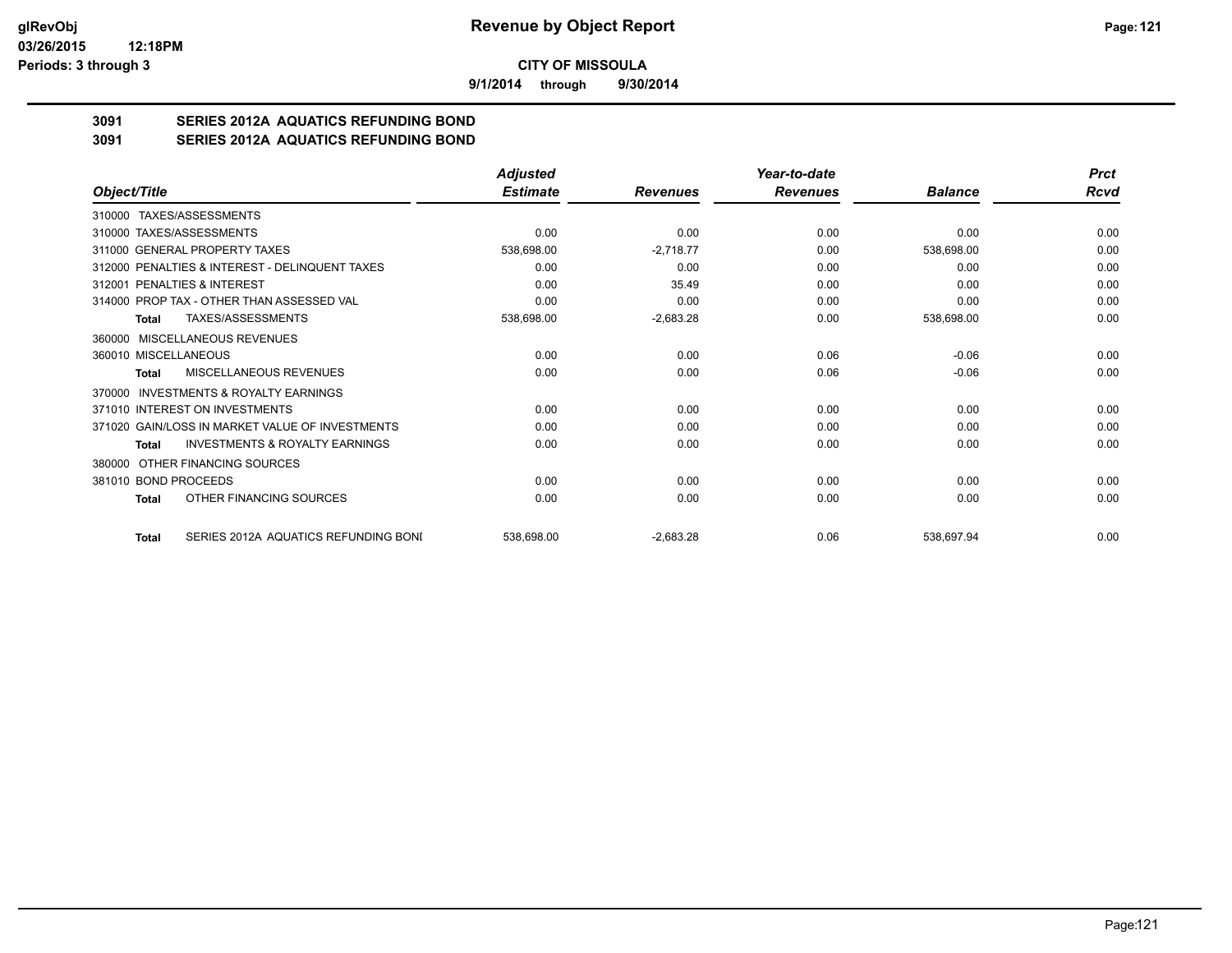**9/1/2014 through 9/30/2014**

#### **3091 SERIES 2012A AQUATICS REFUNDING BOND**

|                                                           | <b>Adjusted</b> |                 | Year-to-date    |                | <b>Prct</b> |
|-----------------------------------------------------------|-----------------|-----------------|-----------------|----------------|-------------|
| Object/Title                                              | <b>Estimate</b> | <b>Revenues</b> | <b>Revenues</b> | <b>Balance</b> | <b>Rcvd</b> |
| 310000 TAXES/ASSESSMENTS                                  |                 |                 |                 |                |             |
| 310000 TAXES/ASSESSMENTS                                  | 0.00            | 0.00            | 0.00            | 0.00           | 0.00        |
| 311000 GENERAL PROPERTY TAXES                             | 538,698.00      | $-2,718.77$     | 0.00            | 538,698.00     | 0.00        |
| 312000 PENALTIES & INTEREST - DELINQUENT TAXES            | 0.00            | 0.00            | 0.00            | 0.00           | 0.00        |
| PENALTIES & INTEREST<br>312001                            | 0.00            | 35.49           | 0.00            | 0.00           | 0.00        |
| 314000 PROP TAX - OTHER THAN ASSESSED VAL                 | 0.00            | 0.00            | 0.00            | 0.00           | 0.00        |
| TAXES/ASSESSMENTS<br>Total                                | 538,698.00      | $-2,683.28$     | 0.00            | 538,698.00     | 0.00        |
| 360000 MISCELLANEOUS REVENUES                             |                 |                 |                 |                |             |
| 360010 MISCELLANEOUS                                      | 0.00            | 0.00            | 0.06            | $-0.06$        | 0.00        |
| MISCELLANEOUS REVENUES<br>Total                           | 0.00            | 0.00            | 0.06            | $-0.06$        | 0.00        |
| INVESTMENTS & ROYALTY EARNINGS<br>370000                  |                 |                 |                 |                |             |
| 371010 INTEREST ON INVESTMENTS                            | 0.00            | 0.00            | 0.00            | 0.00           | 0.00        |
| 371020 GAIN/LOSS IN MARKET VALUE OF INVESTMENT            | 0.00            | 0.00            | 0.00            | 0.00           | 0.00        |
| <b>INVESTMENTS &amp; ROYALTY EARNINGS</b><br><b>Total</b> | 0.00            | 0.00            | 0.00            | 0.00           | 0.00        |
| OTHER FINANCING SOURCES<br>380000                         |                 |                 |                 |                |             |
| 381010 BOND PROCEEDS                                      | 0.00            | 0.00            | 0.00            | 0.00           | 0.00        |
| OTHER FINANCING SOURCES<br><b>Total</b>                   | 0.00            | 0.00            | 0.00            | 0.00           | 0.00        |
| SERIES 2012A AQUATICS REFUNDING BON<br><b>Total</b>       | 538,698.00      | $-2,683.28$     | 0.06            | 538,697.94     | 0.00        |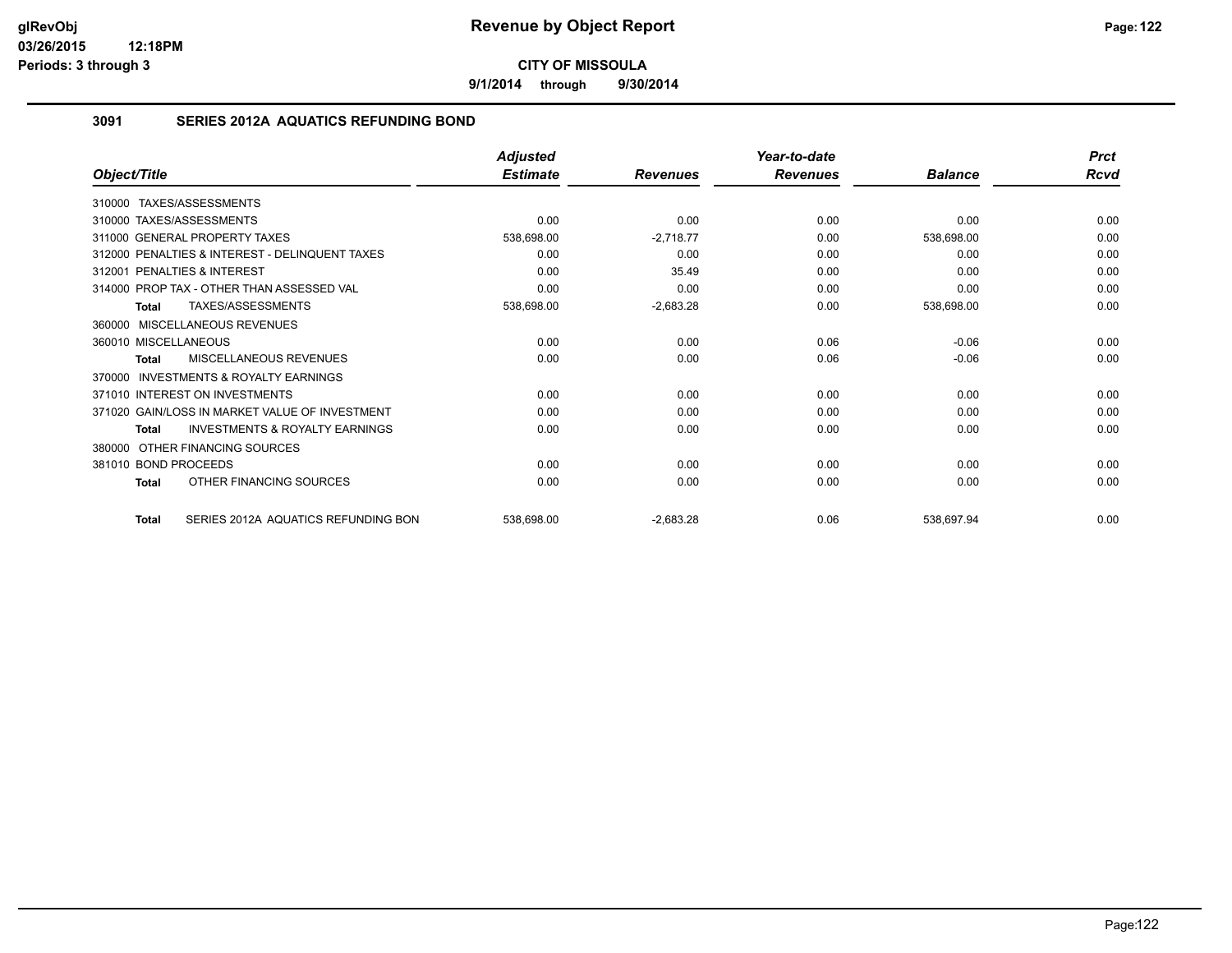**9/1/2014 through 9/30/2014**

## **3092 Series 2013A GO REFUNDING BONDS**

#### **3092 Series 2013A GO REFUNDING BONDS**

|                                                    | <b>Adjusted</b> |                 | Year-to-date    |                | <b>Prct</b> |
|----------------------------------------------------|-----------------|-----------------|-----------------|----------------|-------------|
| Object/Title                                       | <b>Estimate</b> | <b>Revenues</b> | <b>Revenues</b> | <b>Balance</b> | Rcvd        |
| 310000 TAXES/ASSESSMENTS                           |                 |                 |                 |                |             |
| 310000 TAXES/ASSESSMENTS                           | 0.00            | 0.00            | 0.00            | 0.00           | 0.00        |
| 311000 GENERAL PROPERTY TAXES                      | 691,800.00      | 0.00            | 0.00            | 691,800.00     | 0.00        |
| 312000 PENALTIES & INTEREST - DELINQUENT TAXES     | 0.00            | 0.00            | 0.00            | 0.00           | 0.00        |
| 312001 PENALTIES & INTEREST                        | 0.00            | 0.00            | 0.00            | 0.00           | 0.00        |
| TAXES/ASSESSMENTS<br>Total                         | 691,800.00      | 0.00            | 0.00            | 691,800.00     | 0.00        |
| INVESTMENTS & ROYALTY EARNINGS<br>370000           |                 |                 |                 |                |             |
| 371010 INTEREST ON INVESTMENTS                     | 0.00            | 0.00            | 0.00            | 0.00           | 0.00        |
| 371020 GAIN/LOSS IN MARKET VALUE OF INVESTMENTS    | 0.00            | 0.00            | 0.00            | 0.00           | 0.00        |
| <b>INVESTMENTS &amp; ROYALTY EARNINGS</b><br>Total | 0.00            | 0.00            | 0.00            | 0.00           | 0.00        |
| OTHER FINANCING SOURCES<br>380000                  |                 |                 |                 |                |             |
| 381010 BOND PROCEEDS                               | 0.00            | 0.00            | 0.00            | 0.00           | 0.00        |
| OTHER FINANCING SOURCES<br>Total                   | 0.00            | 0.00            | 0.00            | 0.00           | 0.00        |
| Series 2013A GO REFUNDING BONDS<br>Total           | 691,800.00      | 0.00            | 0.00            | 691,800.00     | 0.00        |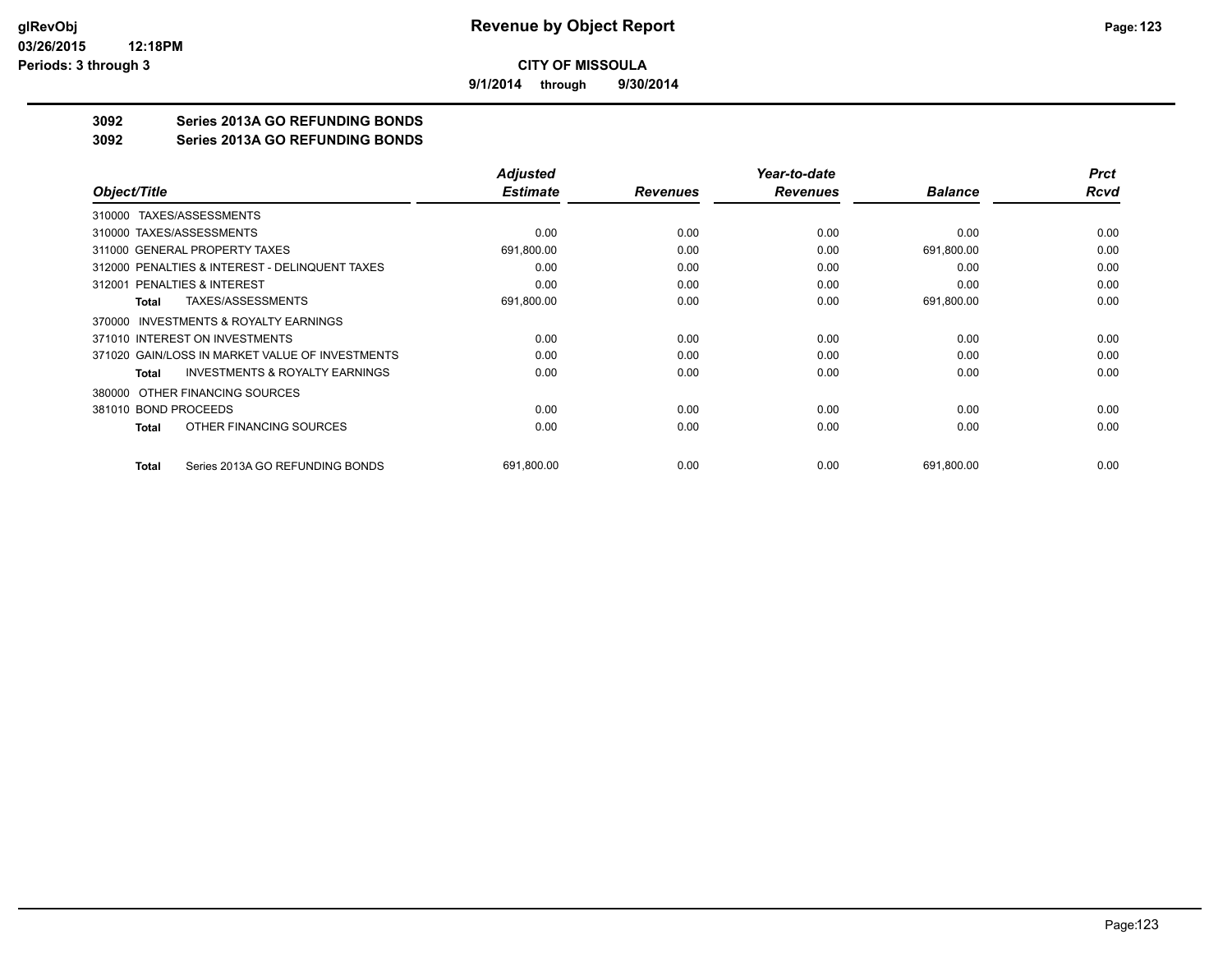**9/1/2014 through 9/30/2014**

## **3092 Series 2013A GO REFUNDING BONDS**

| Object/Title                                              | <b>Adjusted</b><br><b>Estimate</b> | <b>Revenues</b> | Year-to-date<br><b>Revenues</b> | <b>Balance</b> | <b>Prct</b><br><b>Rcvd</b> |
|-----------------------------------------------------------|------------------------------------|-----------------|---------------------------------|----------------|----------------------------|
|                                                           |                                    |                 |                                 |                |                            |
| 310000 TAXES/ASSESSMENTS                                  |                                    |                 |                                 |                |                            |
| 310000 TAXES/ASSESSMENTS                                  | 0.00                               | 0.00            | 0.00                            | 0.00           | 0.00                       |
| 311000 GENERAL PROPERTY TAXES                             | 691,800.00                         | 0.00            | 0.00                            | 691,800.00     | 0.00                       |
| 312000 PENALTIES & INTEREST - DELINQUENT TAXES            | 0.00                               | 0.00            | 0.00                            | 0.00           | 0.00                       |
| PENALTIES & INTEREST<br>312001                            | 0.00                               | 0.00            | 0.00                            | 0.00           | 0.00                       |
| TAXES/ASSESSMENTS<br>Total                                | 691,800.00                         | 0.00            | 0.00                            | 691,800.00     | 0.00                       |
| <b>INVESTMENTS &amp; ROYALTY EARNINGS</b><br>370000       |                                    |                 |                                 |                |                            |
| 371010 INTEREST ON INVESTMENTS                            | 0.00                               | 0.00            | 0.00                            | 0.00           | 0.00                       |
| 371020 GAIN/LOSS IN MARKET VALUE OF INVESTMENT            | 0.00                               | 0.00            | 0.00                            | 0.00           | 0.00                       |
| <b>INVESTMENTS &amp; ROYALTY EARNINGS</b><br><b>Total</b> | 0.00                               | 0.00            | 0.00                            | 0.00           | 0.00                       |
| 380000 OTHER FINANCING SOURCES                            |                                    |                 |                                 |                |                            |
| 381010 BOND PROCEEDS                                      | 0.00                               | 0.00            | 0.00                            | 0.00           | 0.00                       |
| OTHER FINANCING SOURCES<br>Total                          | 0.00                               | 0.00            | 0.00                            | 0.00           | 0.00                       |
| Series 2013A GO REFUNDING BONDS<br><b>Total</b>           | 691,800.00                         | 0.00            | 0.00                            | 691,800.00     | 0.00                       |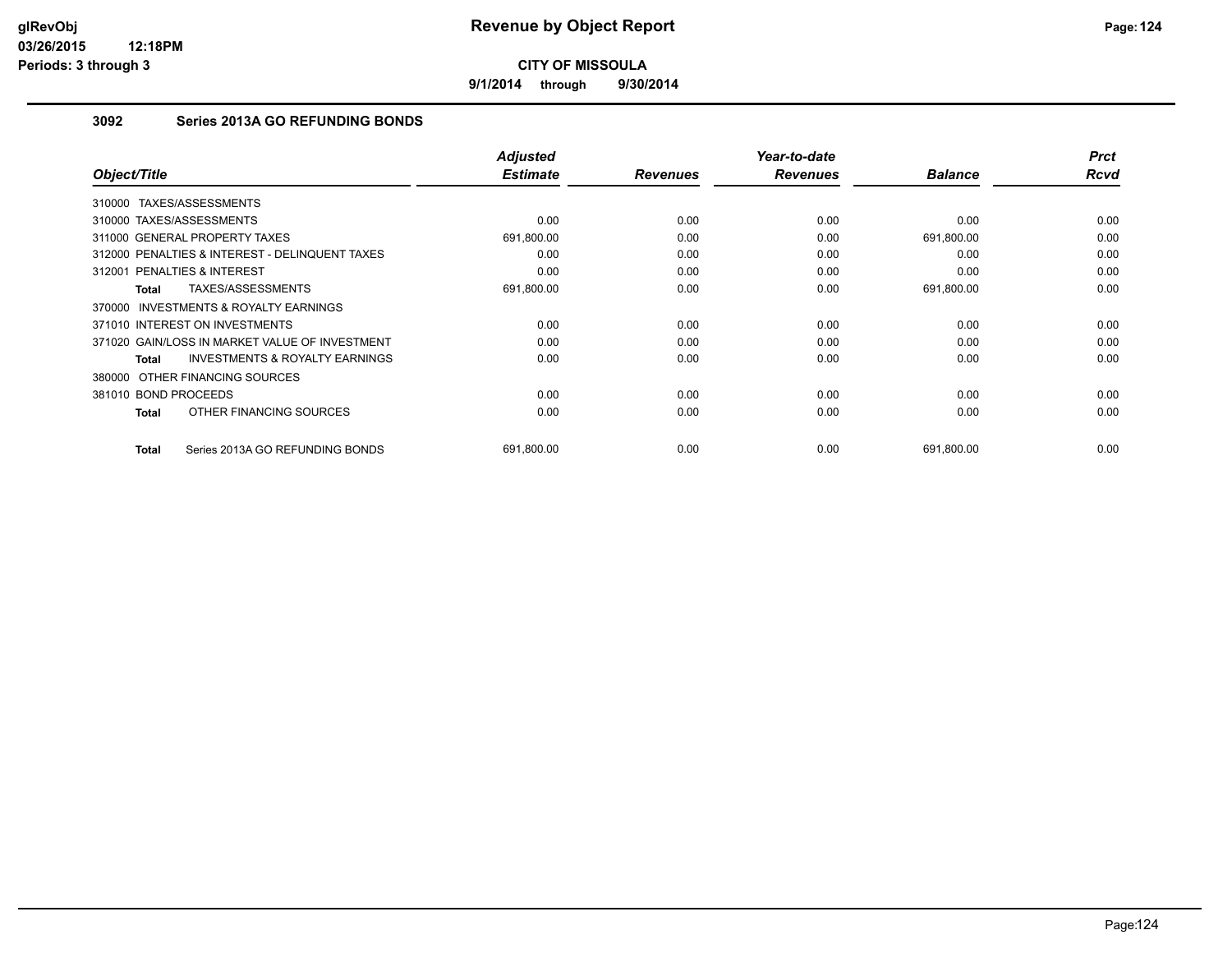**9/1/2014 through 9/30/2014**

# **3095 2004 REFUNDING BONDS DEBT SERVICE**

#### **3095 2004 REFUNDING BONDS DEBT SERVICE**

|                          |                                                 | <b>Adjusted</b> |                 | Year-to-date    |                | <b>Prct</b> |
|--------------------------|-------------------------------------------------|-----------------|-----------------|-----------------|----------------|-------------|
| Object/Title             |                                                 | <b>Estimate</b> | <b>Revenues</b> | <b>Revenues</b> | <b>Balance</b> | Rcvd        |
|                          | 310000 TAXES/ASSESSMENTS                        |                 |                 |                 |                |             |
|                          | 310000 TAXES/ASSESSMENTS                        | 0.00            | 0.00            | 0.00            | 0.00           | 0.00        |
|                          | 311000 GENERAL PROPERTY TAXES                   | 0.00            | $-1,027.29$     | 0.00            | 0.00           | 0.00        |
|                          | 311030 MOTOR VEHICLE TAXES                      | 0.00            | 0.00            | 0.00            | 0.00           | 0.00        |
|                          | 312000 PENALTIES & INTEREST - DELINQUENT TAXES  | 0.00            | 0.00            | 0.00            | 0.00           | 0.00        |
|                          | 312001 PENALTIES & INTEREST                     | 0.00            | 1.91            | 0.00            | 0.00           | 0.00        |
|                          | 314000 PROP TAX - OTHER THAN ASSESSED VAL       | 0.00            | 0.00            | 0.00            | 0.00           | 0.00        |
| 314001 LIGHT VEHICLE TAX |                                                 | 0.00            | 0.00            | 0.00            | 0.00           | 0.00        |
| Total                    | TAXES/ASSESSMENTS                               | 0.00            | $-1,025.38$     | 0.00            | 0.00           | 0.00        |
|                          | 330000 INTERGOVERNMENTAL REVENUES               |                 |                 |                 |                |             |
|                          | 334056 BANK CORP. LIC. TAX - (PREVIOUS YEARS)   | 0.00            | 0.00            | 0.00            | 0.00           | 0.00        |
|                          | 335210 PERSONAL PROPERTY TAX REIMBURSEMENT      | 0.00            | 0.00            | 0.00            | 0.00           | 0.00        |
| 335230 HB 124 REVENUE    |                                                 | 0.00            | 0.00            | 0.00            | 0.00           | 0.00        |
|                          | 335250 STATE REIMB - SB #184                    | 0.00            | 0.00            | 0.00            | 0.00           | 0.00        |
| Total                    | <b>INTERGOVERNMENTAL REVENUES</b>               | 0.00            | 0.00            | 0.00            | 0.00           | 0.00        |
|                          | 360000 MISCELLANEOUS REVENUES                   |                 |                 |                 |                |             |
| 360010 MISCELLANEOUS     |                                                 | 0.00            | 0.00            | 0.00            | 0.00           | 0.00        |
| <b>Total</b>             | MISCELLANEOUS REVENUES                          | 0.00            | 0.00            | 0.00            | 0.00           | 0.00        |
|                          | 370000 INVESTMENTS & ROYALTY EARNINGS           |                 |                 |                 |                |             |
|                          | 371010 INTEREST ON INVESTMENTS                  | 0.00            | 0.00            | 0.00            | 0.00           | 0.00        |
|                          | 371020 GAIN/LOSS IN MARKET VALUE OF INVESTMENTS | 0.00            | 0.00            | 0.00            | 0.00           | 0.00        |
| Total                    | <b>INVESTMENTS &amp; ROYALTY EARNINGS</b>       | 0.00            | 0.00            | 0.00            | 0.00           | 0.00        |
|                          | 380000 OTHER FINANCING SOURCES                  |                 |                 |                 |                |             |
|                          | 380000 OTHER FINANCING SOURCES                  | 0.00            | 0.00            | 0.00            | 0.00           | 0.00        |
| 381009 TRANSFERS IN      |                                                 | 0.00            | 0.00            | 0.00            | 0.00           | 0.00        |
| 381010 BOND PROCEEDS     |                                                 | 0.00            | 0.00            | 0.00            | 0.00           | 0.00        |
|                          | 383043 TRANSFERS FROM IMPACT FEES               | 0.00            | 0.00            | 0.00            | 0.00           | 0.00        |
| Total                    | OTHER FINANCING SOURCES                         | 0.00            | 0.00            | 0.00            | 0.00           | 0.00        |
| Total                    | 2004 REFUNDING BONDS DEBT SERVICE               | 0.00            | $-1,025.38$     | 0.00            | 0.00           | 0.00        |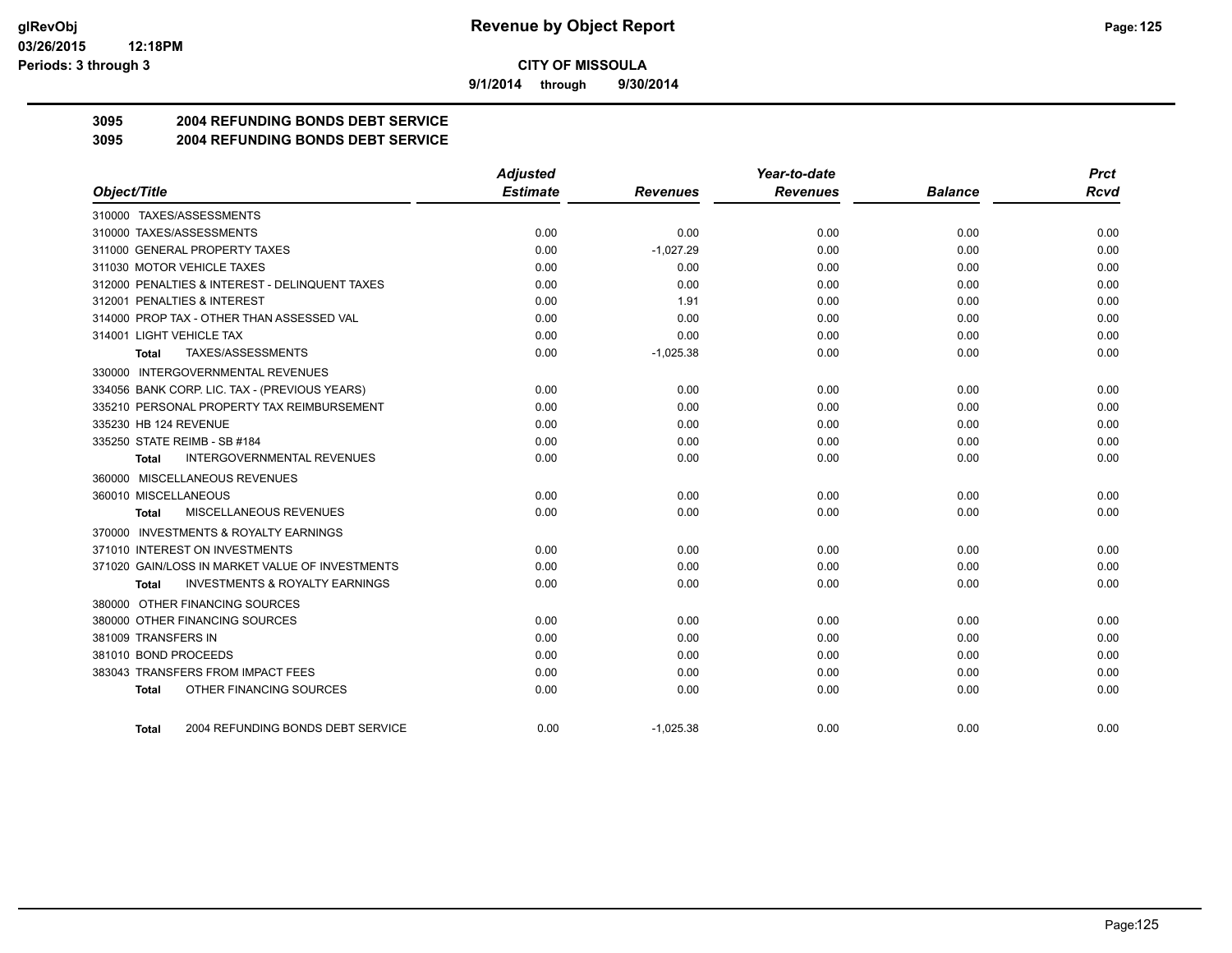**9/1/2014 through 9/30/2014**

#### **3095 2004 REFUNDING BONDS DEBT SERVICE**

| Object/Title                                       | <b>Adjusted</b><br><b>Estimate</b> | <b>Revenues</b> | Year-to-date<br><b>Revenues</b> | <b>Balance</b> | <b>Prct</b><br><b>Rcvd</b> |
|----------------------------------------------------|------------------------------------|-----------------|---------------------------------|----------------|----------------------------|
|                                                    |                                    |                 |                                 |                |                            |
| 310000 TAXES/ASSESSMENTS                           |                                    |                 |                                 |                |                            |
| 310000 TAXES/ASSESSMENTS                           | 0.00                               | 0.00            | 0.00                            | 0.00           | 0.00                       |
| 311000 GENERAL PROPERTY TAXES                      | 0.00                               | $-1,027.29$     | 0.00                            | 0.00           | 0.00                       |
| 311030 MOTOR VEHICLE TAXES                         | 0.00                               | 0.00            | 0.00                            | 0.00           | 0.00                       |
| 312000 PENALTIES & INTEREST - DELINQUENT TAXES     | 0.00                               | 0.00            | 0.00                            | 0.00           | 0.00                       |
| 312001 PENALTIES & INTEREST                        | 0.00                               | 1.91            | 0.00                            | 0.00           | 0.00                       |
| 314000 PROP TAX - OTHER THAN ASSESSED VAL          | 0.00                               | 0.00            | 0.00                            | 0.00           | 0.00                       |
| 314001 LIGHT VEHICLE TAX                           | 0.00                               | 0.00            | 0.00                            | 0.00           | 0.00                       |
| TAXES/ASSESSMENTS<br>Total                         | 0.00                               | $-1,025.38$     | 0.00                            | 0.00           | 0.00                       |
| 330000 INTERGOVERNMENTAL REVENUES                  |                                    |                 |                                 |                |                            |
| 334056 BANK CORP. LIC. TAX - (PREVIOUS YEARS)      | 0.00                               | 0.00            | 0.00                            | 0.00           | 0.00                       |
| 335210 PERSONAL PROPERTY TAX REIMBURSEMENT         | 0.00                               | 0.00            | 0.00                            | 0.00           | 0.00                       |
| 335230 HB 124 REVENUE                              | 0.00                               | 0.00            | 0.00                            | 0.00           | 0.00                       |
| 335250 STATE REIMB - SB #184                       | 0.00                               | 0.00            | 0.00                            | 0.00           | 0.00                       |
| INTERGOVERNMENTAL REVENUES<br>Total                | 0.00                               | 0.00            | 0.00                            | 0.00           | 0.00                       |
| 360000 MISCELLANEOUS REVENUES                      |                                    |                 |                                 |                |                            |
| 360010 MISCELLANEOUS                               | 0.00                               | 0.00            | 0.00                            | 0.00           | 0.00                       |
| MISCELLANEOUS REVENUES<br>Total                    | 0.00                               | 0.00            | 0.00                            | 0.00           | 0.00                       |
| 370000 INVESTMENTS & ROYALTY EARNINGS              |                                    |                 |                                 |                |                            |
| 371010 INTEREST ON INVESTMENTS                     | 0.00                               | 0.00            | 0.00                            | 0.00           | 0.00                       |
| 371020 GAIN/LOSS IN MARKET VALUE OF INVESTMENT     | 0.00                               | 0.00            | 0.00                            | 0.00           | 0.00                       |
| <b>INVESTMENTS &amp; ROYALTY EARNINGS</b><br>Total | 0.00                               | 0.00            | 0.00                            | 0.00           | 0.00                       |
| 380000 OTHER FINANCING SOURCES                     |                                    |                 |                                 |                |                            |
| 380000 OTHER FINANCING SOURCES                     | 0.00                               | 0.00            | 0.00                            | 0.00           | 0.00                       |
| 381009 TRANSFERS IN                                | 0.00                               | 0.00            | 0.00                            | 0.00           | 0.00                       |
| 381010 BOND PROCEEDS                               | 0.00                               | 0.00            | 0.00                            | 0.00           | 0.00                       |
| 383043 TRANSFERS FROM IMPACT FEES                  | 0.00                               | 0.00            | 0.00                            | 0.00           | 0.00                       |
| OTHER FINANCING SOURCES<br><b>Total</b>            | 0.00                               | 0.00            | 0.00                            | 0.00           | 0.00                       |
| 2004 REFUNDING BONDS DEBT SERVICE<br><b>Total</b>  | 0.00                               | $-1,025.38$     | 0.00                            | 0.00           | 0.00                       |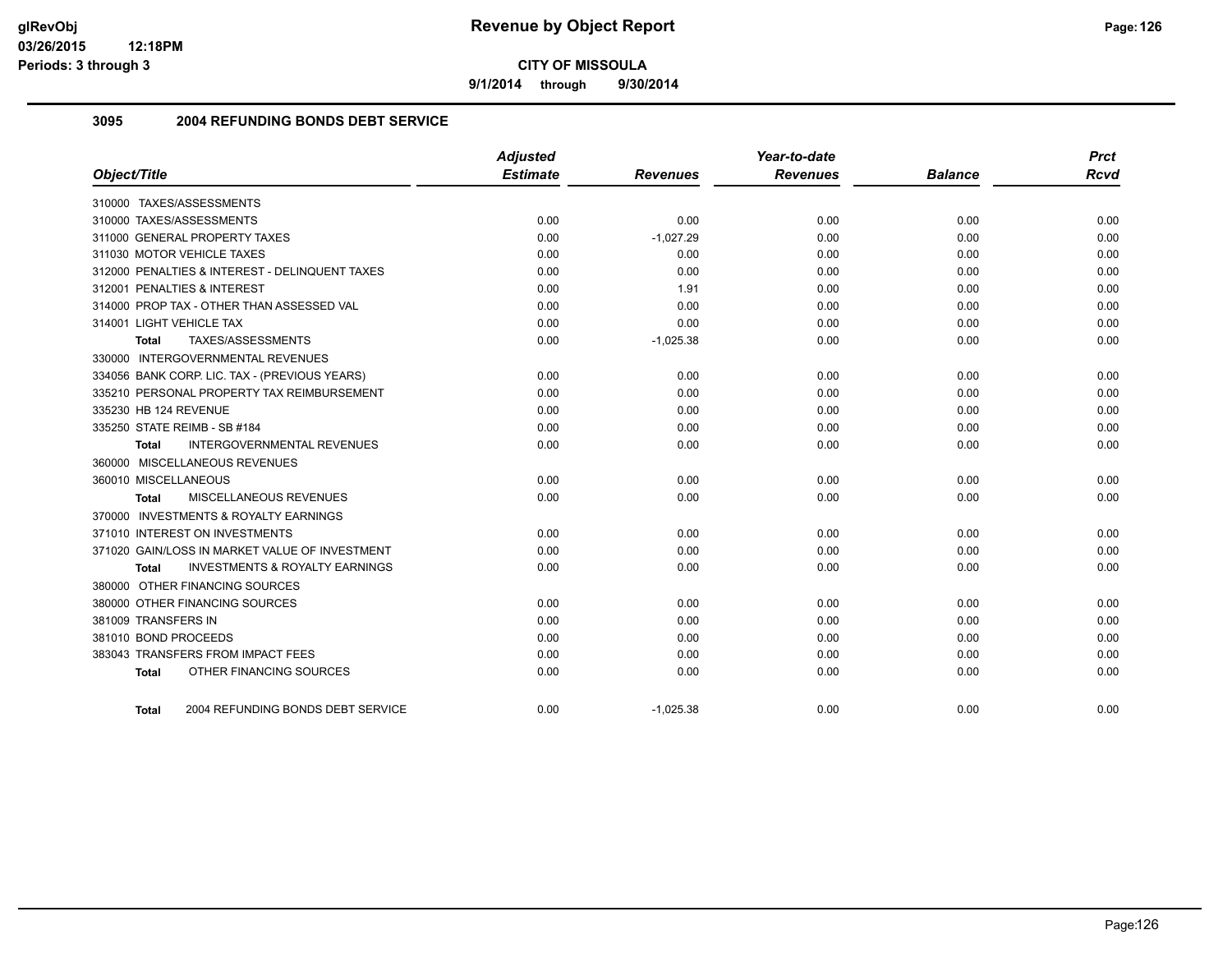**9/1/2014 through 9/30/2014**

#### **3096 NEW FIRE STATION GO BOND**

#### **3096 NEW FIRE STATION GO BOND**

|                                                           | <b>Adjusted</b> |                 | Year-to-date    |                | <b>Prct</b> |
|-----------------------------------------------------------|-----------------|-----------------|-----------------|----------------|-------------|
| Object/Title                                              | <b>Estimate</b> | <b>Revenues</b> | <b>Revenues</b> | <b>Balance</b> | <b>Rcvd</b> |
| 310000 TAXES/ASSESSMENTS                                  |                 |                 |                 |                |             |
| 310000 TAXES/ASSESSMENTS                                  | 0.00            | 0.00            | 0.00            | 0.00           | 0.00        |
| 311000 GENERAL PROPERTY TAXES                             | 0.00            | $-2,137.72$     | 0.00            | 0.00           | 0.00        |
| 311030 MOTOR VEHICLE TAXES                                | 0.00            | 0.00            | 0.00            | 0.00           | 0.00        |
| 312001 PENALTIES & INTEREST                               | 0.00            | 67.86           | 0.00            | 0.00           | 0.00        |
| TAXES/ASSESSMENTS<br><b>Total</b>                         | 0.00            | $-2,069.86$     | 0.00            | 0.00           | 0.00        |
| 370000 INVESTMENTS & ROYALTY EARNINGS                     |                 |                 |                 |                |             |
| 371010 INTEREST ON INVESTMENTS                            | 0.00            | 0.00            | 0.00            | 0.00           | 0.00        |
| 371020 GAIN/LOSS IN MARKET VALUE OF INVESTMENTS           | 0.00            | 0.00            | 0.00            | 0.00           | 0.00        |
| <b>INVESTMENTS &amp; ROYALTY EARNINGS</b><br><b>Total</b> | 0.00            | 0.00            | 0.00            | 0.00           | 0.00        |
| OTHER FINANCING SOURCES<br>380000                         |                 |                 |                 |                |             |
| 383000 OPERATING TRANSFERS                                | 0.00            | 0.00            | 0.00            | 0.00           | 0.00        |
| OTHER FINANCING SOURCES<br><b>Total</b>                   | 0.00            | 0.00            | 0.00            | 0.00           | 0.00        |
| NEW FIRE STATION GO BOND<br><b>Total</b>                  | 0.00            | $-2,069.86$     | 0.00            | 0.00           | 0.00        |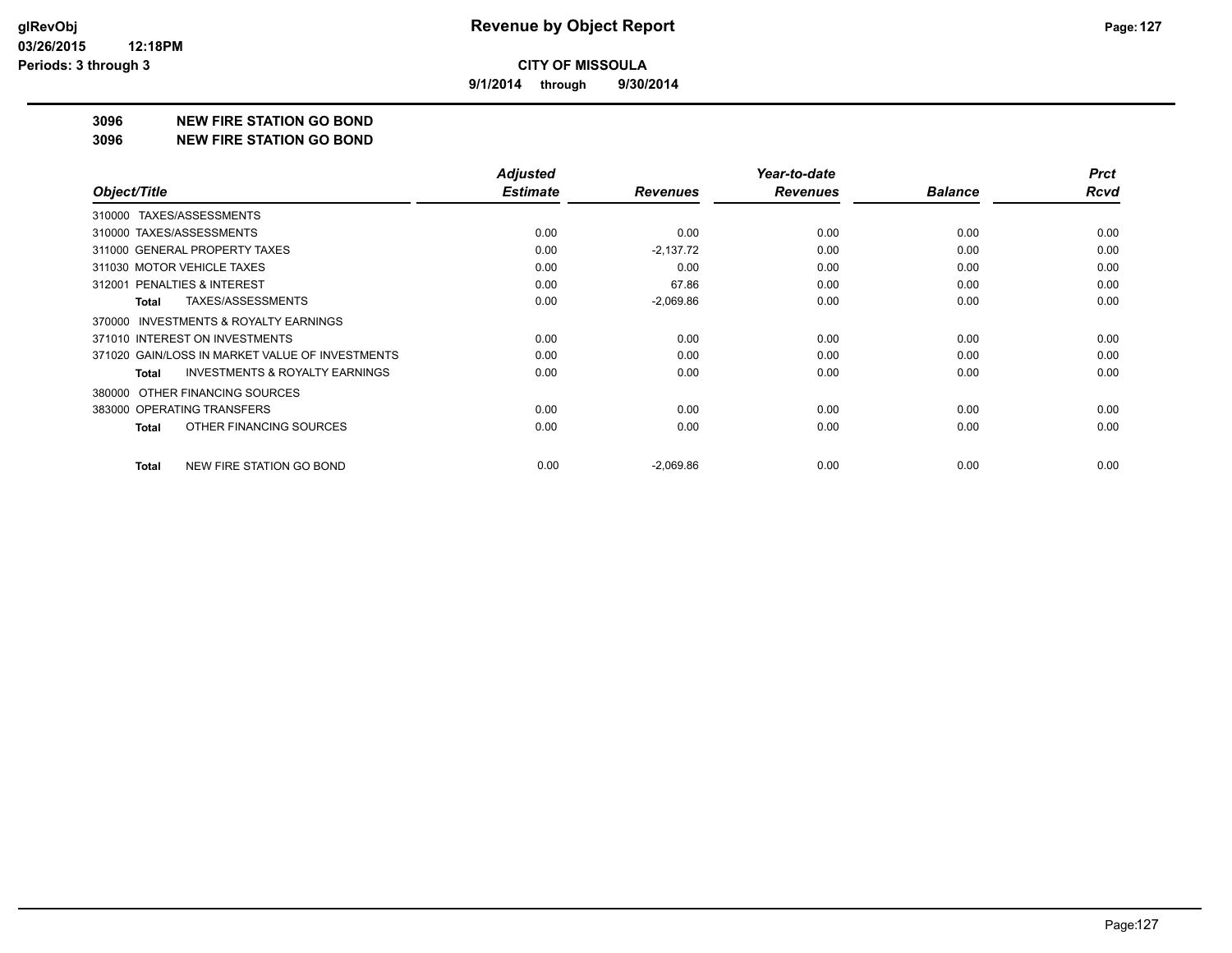**9/1/2014 through 9/30/2014**

## **3096 NEW FIRE STATION GO BOND**

| Object/Title                                              | <b>Adjusted</b><br><b>Estimate</b> | <b>Revenues</b> | Year-to-date<br><b>Revenues</b> | <b>Balance</b> | <b>Prct</b><br><b>Rcvd</b> |
|-----------------------------------------------------------|------------------------------------|-----------------|---------------------------------|----------------|----------------------------|
| TAXES/ASSESSMENTS<br>310000                               |                                    |                 |                                 |                |                            |
| 310000 TAXES/ASSESSMENTS                                  | 0.00                               | 0.00            | 0.00                            | 0.00           | 0.00                       |
| 311000 GENERAL PROPERTY TAXES                             | 0.00                               | $-2,137.72$     | 0.00                            | 0.00           | 0.00                       |
| 311030 MOTOR VEHICLE TAXES                                | 0.00                               | 0.00            | 0.00                            | 0.00           | 0.00                       |
| PENALTIES & INTEREST<br>312001                            | 0.00                               | 67.86           | 0.00                            | 0.00           | 0.00                       |
| TAXES/ASSESSMENTS<br>Total                                | 0.00                               | $-2,069.86$     | 0.00                            | 0.00           | 0.00                       |
| <b>INVESTMENTS &amp; ROYALTY EARNINGS</b><br>370000       |                                    |                 |                                 |                |                            |
| 371010 INTEREST ON INVESTMENTS                            | 0.00                               | 0.00            | 0.00                            | 0.00           | 0.00                       |
| 371020 GAIN/LOSS IN MARKET VALUE OF INVESTMENT            | 0.00                               | 0.00            | 0.00                            | 0.00           | 0.00                       |
| <b>INVESTMENTS &amp; ROYALTY EARNINGS</b><br><b>Total</b> | 0.00                               | 0.00            | 0.00                            | 0.00           | 0.00                       |
| 380000 OTHER FINANCING SOURCES                            |                                    |                 |                                 |                |                            |
| 383000 OPERATING TRANSFERS                                | 0.00                               | 0.00            | 0.00                            | 0.00           | 0.00                       |
| OTHER FINANCING SOURCES<br><b>Total</b>                   | 0.00                               | 0.00            | 0.00                            | 0.00           | 0.00                       |
| NEW FIRE STATION GO BOND<br><b>Total</b>                  | 0.00                               | $-2,069.86$     | 0.00                            | 0.00           | 0.00                       |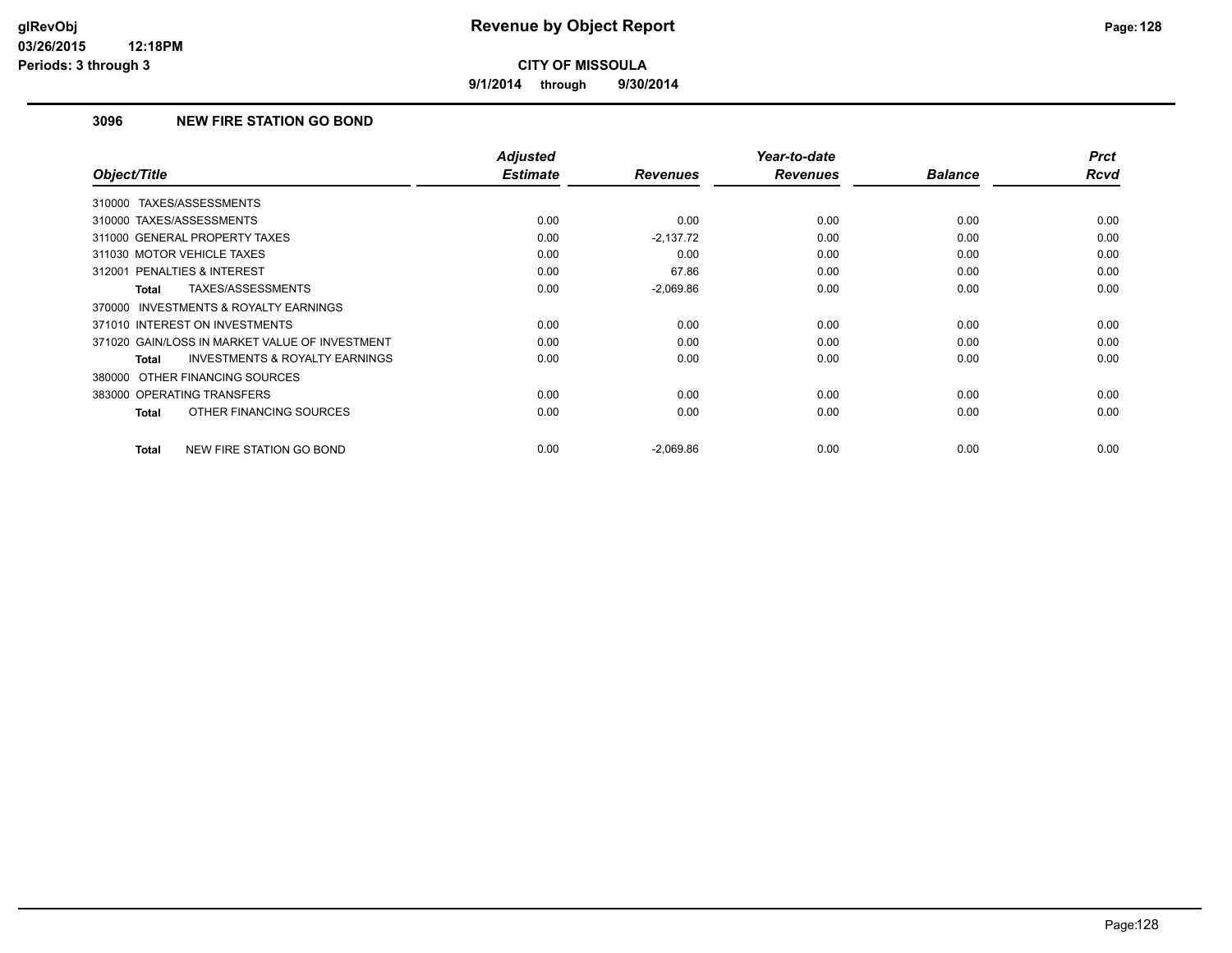**9/1/2014 through 9/30/2014**

#### **3097 2007 REFUNDING BONDS**

**3097 2007 REFUNDING BONDS**

|                                                           | <b>Adjusted</b> |                 | Year-to-date    |                | <b>Prct</b> |
|-----------------------------------------------------------|-----------------|-----------------|-----------------|----------------|-------------|
| Object/Title                                              | <b>Estimate</b> | <b>Revenues</b> | <b>Revenues</b> | <b>Balance</b> | <b>Rcvd</b> |
| 310000 TAXES/ASSESSMENTS                                  |                 |                 |                 |                |             |
| 310000 TAXES/ASSESSMENTS                                  | 0.00            | 0.00            | 0.00            | 0.00           | 0.00        |
| 311000 GENERAL PROPERTY TAXES                             | 0.00            | $-2,775.46$     | 0.00            | 0.00           | 0.00        |
| 311030 MOTOR VEHICLE TAXES                                | 0.00            | 0.00            | 0.00            | 0.00           | 0.00        |
| 312001 PENALTIES & INTEREST                               | 0.00            | 86.25           | 0.00            | 0.00           | 0.00        |
| <b>TAXES/ASSESSMENTS</b><br>Total                         | 0.00            | $-2,689.21$     | 0.00            | 0.00           | 0.00        |
| <b>INVESTMENTS &amp; ROYALTY EARNINGS</b><br>370000       |                 |                 |                 |                |             |
| 371010 INTEREST ON INVESTMENTS                            | 0.00            | 0.00            | 0.00            | 0.00           | 0.00        |
| 371020 GAIN/LOSS IN MARKET VALUE OF INVESTMENTS           | 0.00            | 0.00            | 0.00            | 0.00           | 0.00        |
| <b>INVESTMENTS &amp; ROYALTY EARNINGS</b><br><b>Total</b> | 0.00            | 0.00            | 0.00            | 0.00           | 0.00        |
| OTHER FINANCING SOURCES<br>380000                         |                 |                 |                 |                |             |
| 381010 BOND PROCEEDS                                      | 0.00            | 0.00            | 0.00            | 0.00           | 0.00        |
| 383042 TRANSFERS FROM OTHER FUNDS                         | 0.00            | 0.00            | 0.00            | 0.00           | 0.00        |
| 383043 TRANSFERS FROM IMPACT FEES                         | 0.00            | 0.00            | 0.00            | 0.00           | 0.00        |
| OTHER FINANCING SOURCES<br>Total                          | 0.00            | 0.00            | 0.00            | 0.00           | 0.00        |
| 2007 REFUNDING BONDS<br>Total                             | 0.00            | $-2,689.21$     | 0.00            | 0.00           | 0.00        |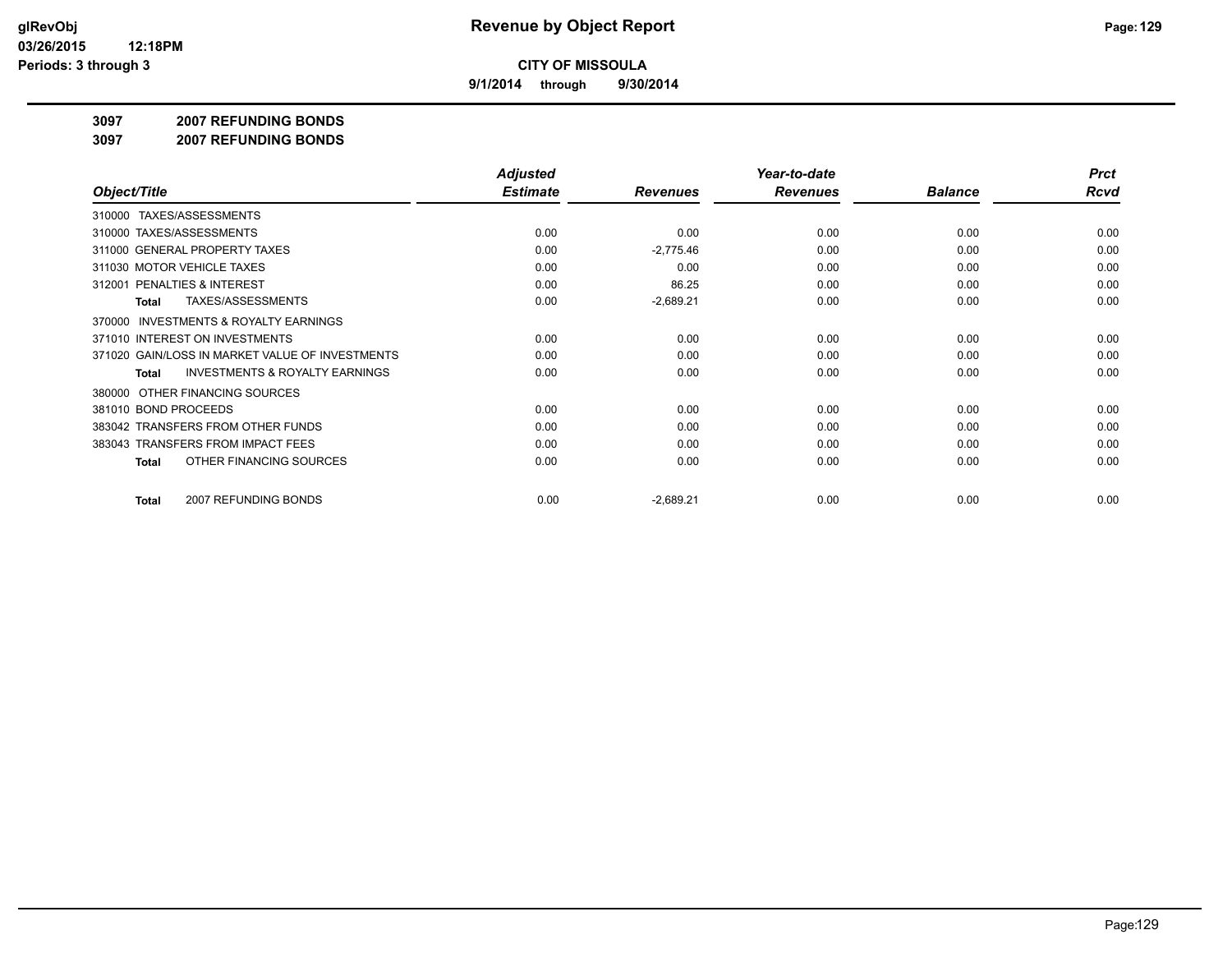**9/1/2014 through 9/30/2014**

#### **3097 2007 REFUNDING BONDS**

|                                                           | <b>Adjusted</b> |                 | Year-to-date    |                | <b>Prct</b> |
|-----------------------------------------------------------|-----------------|-----------------|-----------------|----------------|-------------|
| Object/Title                                              | <b>Estimate</b> | <b>Revenues</b> | <b>Revenues</b> | <b>Balance</b> | Rcvd        |
| TAXES/ASSESSMENTS<br>310000                               |                 |                 |                 |                |             |
| 310000 TAXES/ASSESSMENTS                                  | 0.00            | 0.00            | 0.00            | 0.00           | 0.00        |
| 311000 GENERAL PROPERTY TAXES                             | 0.00            | $-2,775.46$     | 0.00            | 0.00           | 0.00        |
| 311030 MOTOR VEHICLE TAXES                                | 0.00            | 0.00            | 0.00            | 0.00           | 0.00        |
| 312001 PENALTIES & INTEREST                               | 0.00            | 86.25           | 0.00            | 0.00           | 0.00        |
| TAXES/ASSESSMENTS<br><b>Total</b>                         | 0.00            | $-2,689.21$     | 0.00            | 0.00           | 0.00        |
| <b>INVESTMENTS &amp; ROYALTY EARNINGS</b><br>370000       |                 |                 |                 |                |             |
| 371010 INTEREST ON INVESTMENTS                            | 0.00            | 0.00            | 0.00            | 0.00           | 0.00        |
| 371020 GAIN/LOSS IN MARKET VALUE OF INVESTMENT            | 0.00            | 0.00            | 0.00            | 0.00           | 0.00        |
| <b>INVESTMENTS &amp; ROYALTY EARNINGS</b><br><b>Total</b> | 0.00            | 0.00            | 0.00            | 0.00           | 0.00        |
| 380000 OTHER FINANCING SOURCES                            |                 |                 |                 |                |             |
| 381010 BOND PROCEEDS                                      | 0.00            | 0.00            | 0.00            | 0.00           | 0.00        |
| 383042 TRANSFERS FROM OTHER FUNDS                         | 0.00            | 0.00            | 0.00            | 0.00           | 0.00        |
| 383043 TRANSFERS FROM IMPACT FEES                         | 0.00            | 0.00            | 0.00            | 0.00           | 0.00        |
| OTHER FINANCING SOURCES<br><b>Total</b>                   | 0.00            | 0.00            | 0.00            | 0.00           | 0.00        |
|                                                           |                 |                 |                 |                |             |
| 2007 REFUNDING BONDS<br>Total                             | 0.00            | $-2,689.21$     | 0.00            | 0.00           | 0.00        |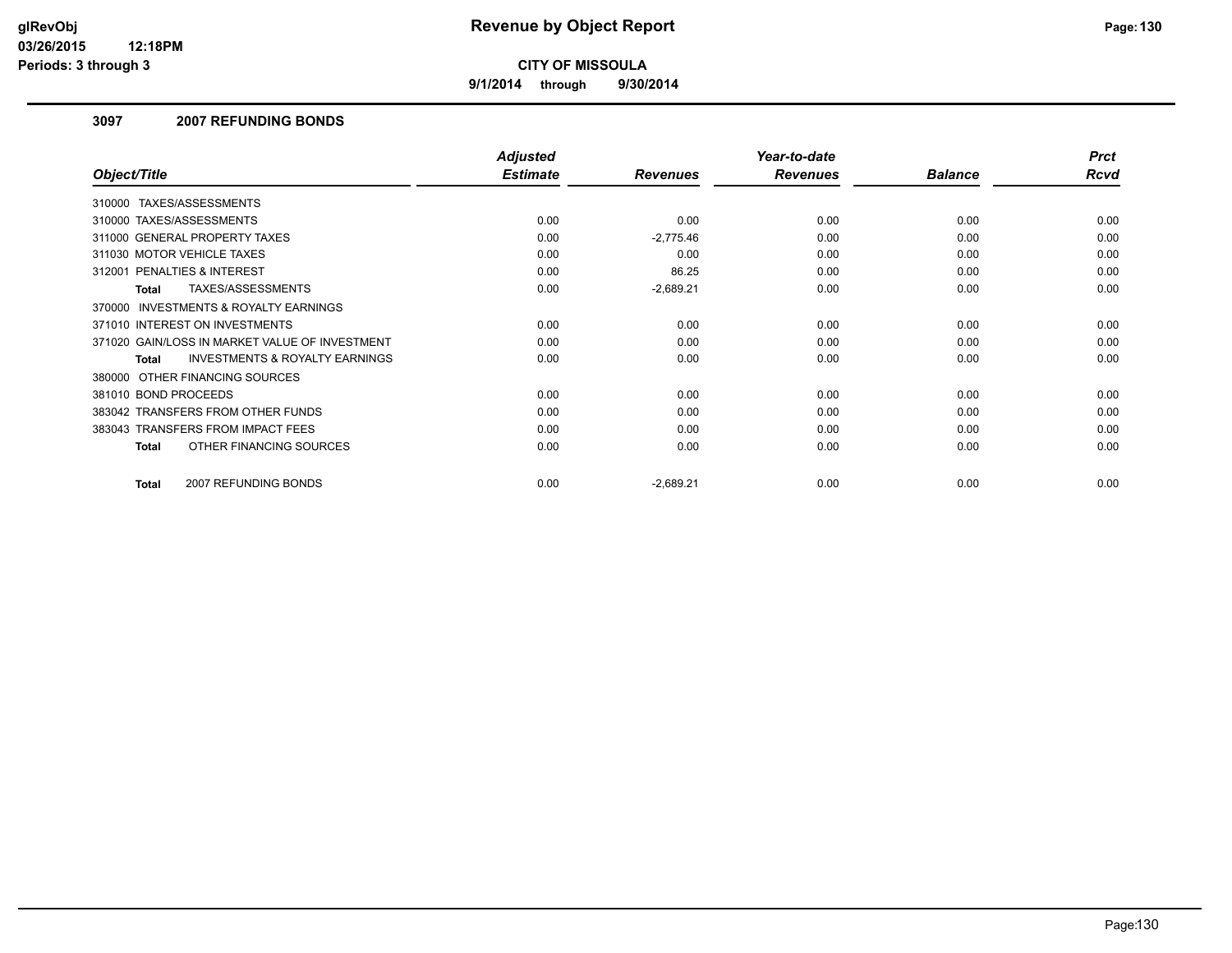**9/1/2014 through 9/30/2014**

## **3100 SIDEWALK & CURB WARRANTS FUND**

#### **3100 SIDEWALK & CURB WARRANTS FUND**

|                                                           | <b>Adjusted</b> |                 | Year-to-date    |                | <b>Prct</b> |
|-----------------------------------------------------------|-----------------|-----------------|-----------------|----------------|-------------|
| Object/Title                                              | <b>Estimate</b> | <b>Revenues</b> | <b>Revenues</b> | <b>Balance</b> | Rcvd        |
| 310000 TAXES/ASSESSMENTS                                  |                 |                 |                 |                |             |
| PENALTIES & INTEREST<br>312001                            | 0.00            | 0.00            | 0.00            | 0.00           | 0.00        |
| TAXES/ASSESSMENTS<br><b>Total</b>                         | 0.00            | 0.00            | 0.00            | 0.00           | 0.00        |
| MISCELLANEOUS REVENUES<br>360000                          |                 |                 |                 |                |             |
| 360010 MISCELLANEOUS                                      | 0.00            | 0.00            | 0.00            | 0.00           | 0.00        |
| 363020 PROPERTY ASSESSMENTS                               | 0.00            | 0.00            | 0.00            | 0.00           | 0.00        |
| 363021 PAYOFF PRINCIPAL ASSESSMENTS                       | 0.00            | 0.00            | 0.00            | 0.00           | 0.00        |
| 363022 BOND INTEREST ASSESSMENTS                          | 0.00            | 0.00            | 0.00            | 0.00           | 0.00        |
| 363030 SIDEWALK AND CURB ASSESSMENTS                      | 0.00            | 0.00            | 0.00            | 0.00           | 0.00        |
| 363040 PENALTY AND INTEREST                               | 0.00            | 0.00            | 0.00            | 0.00           | 0.00        |
| MISCELLANEOUS REVENUES<br><b>Total</b>                    | 0.00            | 0.00            | 0.00            | 0.00           | 0.00        |
| <b>INVESTMENTS &amp; ROYALTY EARNINGS</b><br>370000       |                 |                 |                 |                |             |
| 371010 INTEREST ON INVESTMENTS                            | 0.00            | 0.00            | 0.00            | 0.00           | 0.00        |
| 371020 GAIN/LOSS IN MARKET VALUE OF INVESTMENTS           | 0.00            | 0.00            | 0.00            | 0.00           | 0.00        |
| <b>INVESTMENTS &amp; ROYALTY EARNINGS</b><br><b>Total</b> | 0.00            | 0.00            | 0.00            | 0.00           | 0.00        |
| OTHER FINANCING SOURCES<br>380000                         |                 |                 |                 |                |             |
| 383042 TRANSFERS FROM OTHER FUNDS                         | 0.00            | 0.00            | 0.00            | 0.00           | 0.00        |
| OTHER FINANCING SOURCES<br><b>Total</b>                   | 0.00            | 0.00            | 0.00            | 0.00           | 0.00        |
| SIDEWALK & CURB WARRANTS FUND<br><b>Total</b>             | 0.00            | 0.00            | 0.00            | 0.00           | 0.00        |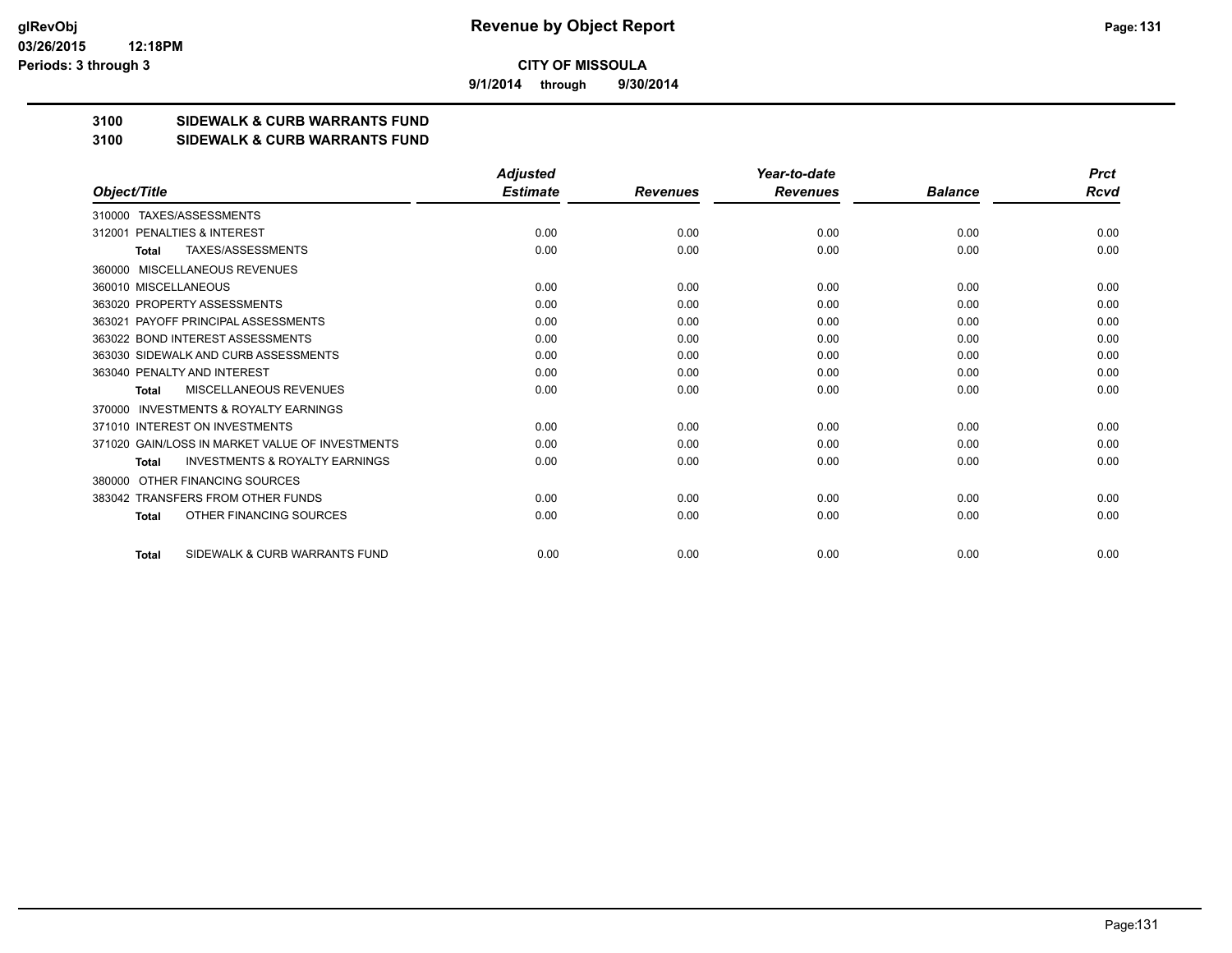**9/1/2014 through 9/30/2014**

## **3100 SIDEWALK & CURB WARRANTS FUND**

|                                                           | <b>Adjusted</b> |                 | Year-to-date    |                | <b>Prct</b> |
|-----------------------------------------------------------|-----------------|-----------------|-----------------|----------------|-------------|
| Object/Title                                              | <b>Estimate</b> | <b>Revenues</b> | <b>Revenues</b> | <b>Balance</b> | Rcvd        |
| TAXES/ASSESSMENTS<br>310000                               |                 |                 |                 |                |             |
| 312001 PENALTIES & INTEREST                               | 0.00            | 0.00            | 0.00            | 0.00           | 0.00        |
| <b>TAXES/ASSESSMENTS</b><br><b>Total</b>                  | 0.00            | 0.00            | 0.00            | 0.00           | 0.00        |
| 360000 MISCELLANEOUS REVENUES                             |                 |                 |                 |                |             |
| 360010 MISCELLANEOUS                                      | 0.00            | 0.00            | 0.00            | 0.00           | 0.00        |
| 363020 PROPERTY ASSESSMENTS                               | 0.00            | 0.00            | 0.00            | 0.00           | 0.00        |
| 363021 PAYOFF PRINCIPAL ASSESSMENTS                       | 0.00            | 0.00            | 0.00            | 0.00           | 0.00        |
| 363022 BOND INTEREST ASSESSMENTS                          | 0.00            | 0.00            | 0.00            | 0.00           | 0.00        |
| 363030 SIDEWALK AND CURB ASSESSMENTS                      | 0.00            | 0.00            | 0.00            | 0.00           | 0.00        |
| 363040 PENALTY AND INTEREST                               | 0.00            | 0.00            | 0.00            | 0.00           | 0.00        |
| MISCELLANEOUS REVENUES<br><b>Total</b>                    | 0.00            | 0.00            | 0.00            | 0.00           | 0.00        |
| <b>INVESTMENTS &amp; ROYALTY EARNINGS</b><br>370000       |                 |                 |                 |                |             |
| 371010 INTEREST ON INVESTMENTS                            | 0.00            | 0.00            | 0.00            | 0.00           | 0.00        |
| 371020 GAIN/LOSS IN MARKET VALUE OF INVESTMENT            | 0.00            | 0.00            | 0.00            | 0.00           | 0.00        |
| <b>INVESTMENTS &amp; ROYALTY EARNINGS</b><br><b>Total</b> | 0.00            | 0.00            | 0.00            | 0.00           | 0.00        |
| OTHER FINANCING SOURCES<br>380000                         |                 |                 |                 |                |             |
| 383042 TRANSFERS FROM OTHER FUNDS                         | 0.00            | 0.00            | 0.00            | 0.00           | 0.00        |
| OTHER FINANCING SOURCES<br><b>Total</b>                   | 0.00            | 0.00            | 0.00            | 0.00           | 0.00        |
| SIDEWALK & CURB WARRANTS FUND<br><b>Total</b>             | 0.00            | 0.00            | 0.00            | 0.00           | 0.00        |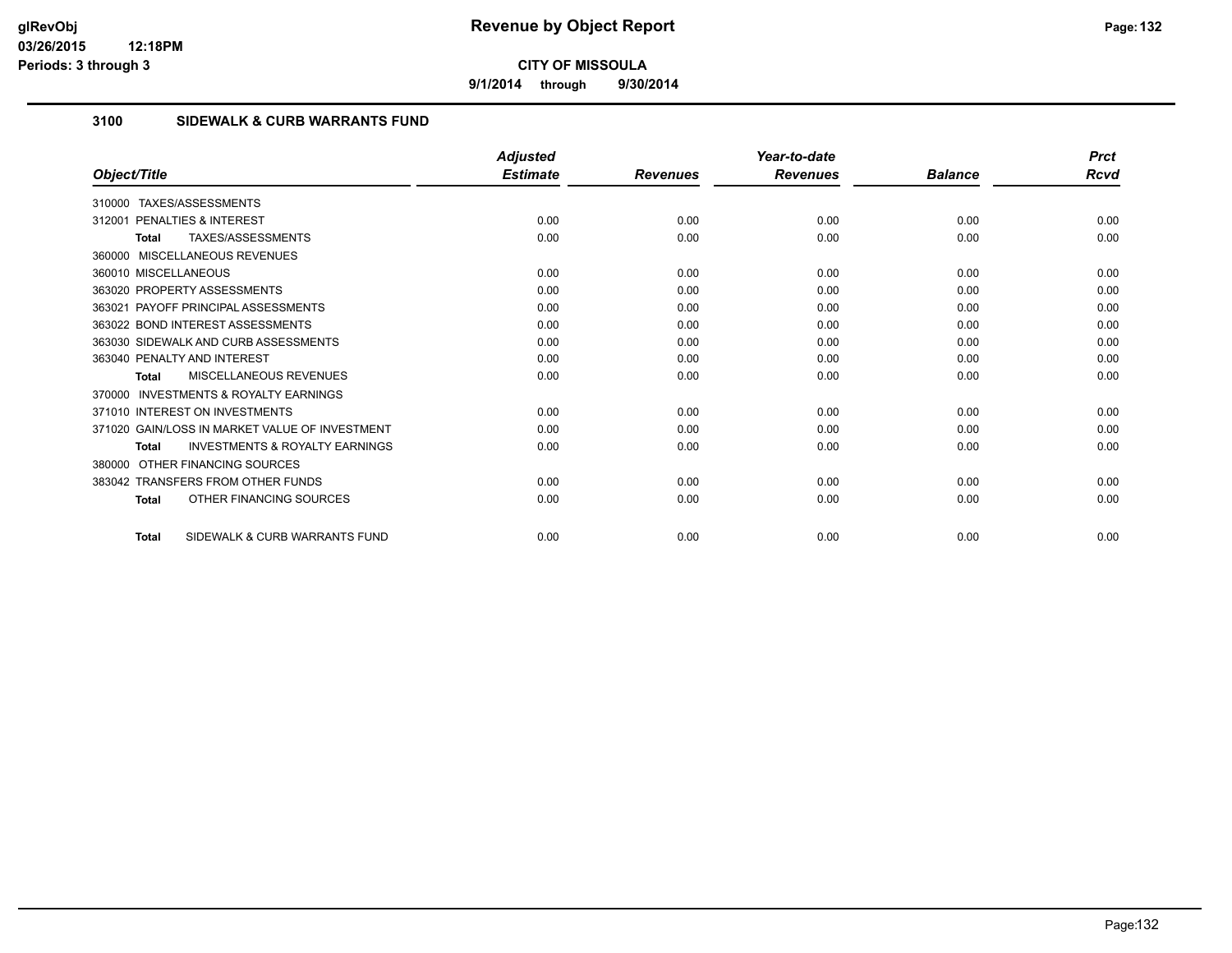**9/1/2014 through 9/30/2014**

# **3200 FY99 SIDEWALK & CURB DEBT SERVICE FUND**

**3200 FY99 SIDEWALK & CURB DEBT SERVICE FUND**

|                                                           | <b>Adjusted</b> |                 | Year-to-date    |                | <b>Prct</b> |
|-----------------------------------------------------------|-----------------|-----------------|-----------------|----------------|-------------|
| Object/Title                                              | <b>Estimate</b> | <b>Revenues</b> | <b>Revenues</b> | <b>Balance</b> | Rcvd        |
| TAXES/ASSESSMENTS<br>310000                               |                 |                 |                 |                |             |
| PENALTIES & INTEREST<br>312001                            | 0.00            | 0.00            | 0.00            | 0.00           | 0.00        |
| TAXES/ASSESSMENTS<br>Total                                | 0.00            | 0.00            | 0.00            | 0.00           | 0.00        |
| MISCELLANEOUS REVENUES<br>360000                          |                 |                 |                 |                |             |
| 363020 PROPERTY ASSESSMENTS                               | 0.00            | 0.00            | 0.00            | 0.00           | 0.00        |
| 363021 PAYOFF PRINCIPAL ASSESSMENTS                       | 0.00            | 0.00            | 0.00            | 0.00           | 0.00        |
| 363022 BOND INTEREST ASSESSMENTS                          | 0.00            | 0.00            | 0.00            | 0.00           | 0.00        |
| 363040 PENALTY AND INTEREST                               | 0.00            | 0.00            | 0.00            | 0.00           | 0.00        |
| MISCELLANEOUS REVENUES<br>Total                           | 0.00            | 0.00            | 0.00            | 0.00           | 0.00        |
| <b>INVESTMENTS &amp; ROYALTY EARNINGS</b><br>370000       |                 |                 |                 |                |             |
| 371010 INTEREST ON INVESTMENTS                            | 0.00            | 0.00            | 0.00            | 0.00           | 0.00        |
| 371020 GAIN/LOSS IN MARKET VALUE OF INVESTMENTS           | 0.00            | 0.00            | 0.00            | 0.00           | 0.00        |
| <b>INVESTMENTS &amp; ROYALTY EARNINGS</b><br><b>Total</b> | 0.00            | 0.00            | 0.00            | 0.00           | 0.00        |
| OTHER FINANCING SOURCES<br>380000                         |                 |                 |                 |                |             |
| 381009 TRANSFERS IN                                       | 0.00            | 0.00            | 0.00            | 0.00           | 0.00        |
| OTHER FINANCING SOURCES<br><b>Total</b>                   | 0.00            | 0.00            | 0.00            | 0.00           | 0.00        |
| FY99 SIDEWALK & CURB DEBT SERVICE FUI<br><b>Total</b>     | 0.00            | 0.00            | 0.00            | 0.00           | 0.00        |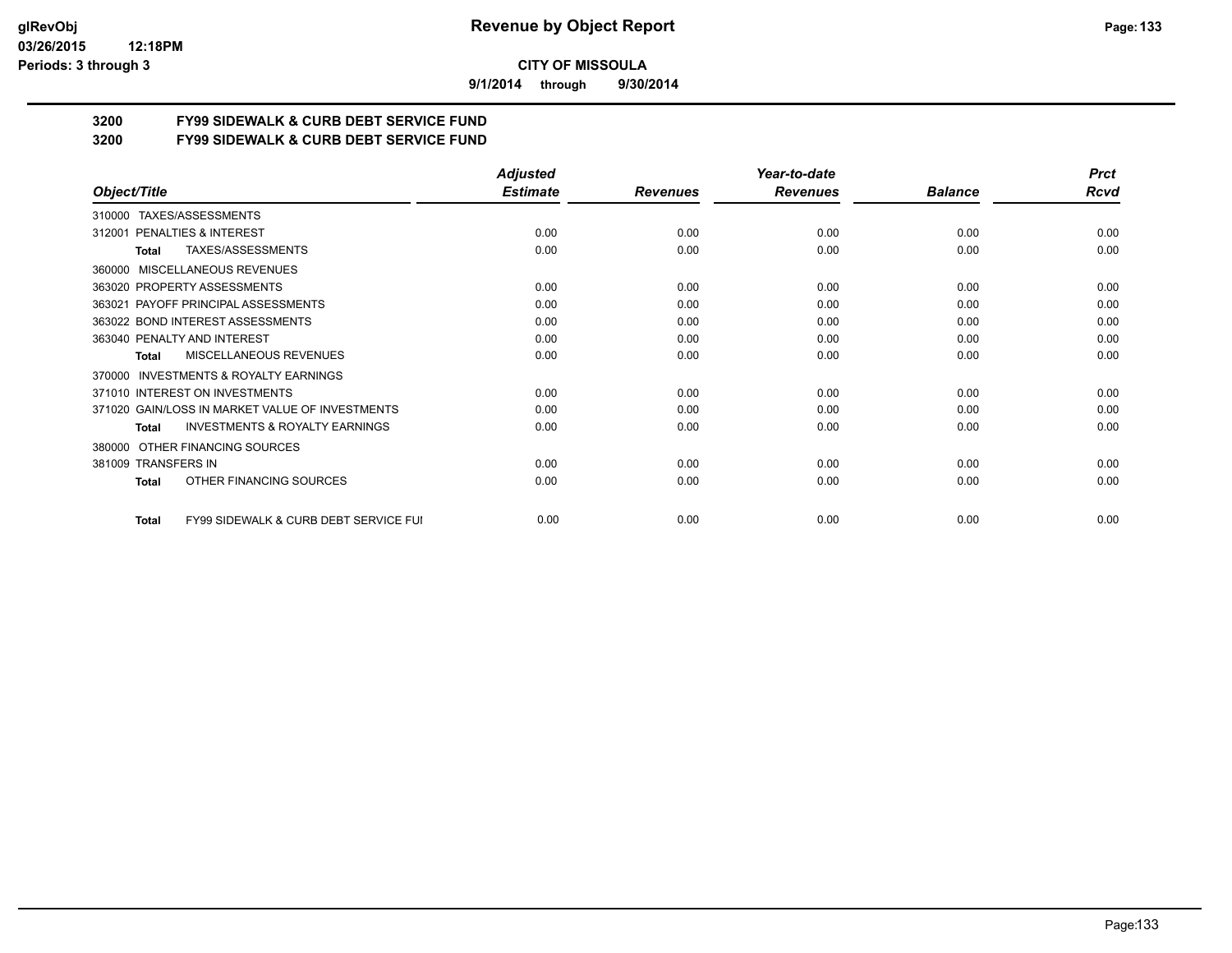**9/1/2014 through 9/30/2014**

### **3200 FY99 SIDEWALK & CURB DEBT SERVICE FUND**

|                                                                 | <b>Adjusted</b> |                 | Year-to-date    |                | <b>Prct</b> |
|-----------------------------------------------------------------|-----------------|-----------------|-----------------|----------------|-------------|
| Object/Title                                                    | <b>Estimate</b> | <b>Revenues</b> | <b>Revenues</b> | <b>Balance</b> | <b>Rcvd</b> |
| TAXES/ASSESSMENTS<br>310000                                     |                 |                 |                 |                |             |
| <b>PENALTIES &amp; INTEREST</b><br>312001                       | 0.00            | 0.00            | 0.00            | 0.00           | 0.00        |
| TAXES/ASSESSMENTS<br>Total                                      | 0.00            | 0.00            | 0.00            | 0.00           | 0.00        |
| MISCELLANEOUS REVENUES<br>360000                                |                 |                 |                 |                |             |
| 363020 PROPERTY ASSESSMENTS                                     | 0.00            | 0.00            | 0.00            | 0.00           | 0.00        |
| PAYOFF PRINCIPAL ASSESSMENTS<br>363021                          | 0.00            | 0.00            | 0.00            | 0.00           | 0.00        |
| 363022 BOND INTEREST ASSESSMENTS                                | 0.00            | 0.00            | 0.00            | 0.00           | 0.00        |
| 363040 PENALTY AND INTEREST                                     | 0.00            | 0.00            | 0.00            | 0.00           | 0.00        |
| <b>MISCELLANEOUS REVENUES</b><br>Total                          | 0.00            | 0.00            | 0.00            | 0.00           | 0.00        |
| INVESTMENTS & ROYALTY EARNINGS<br>370000                        |                 |                 |                 |                |             |
| 371010 INTEREST ON INVESTMENTS                                  | 0.00            | 0.00            | 0.00            | 0.00           | 0.00        |
| 371020 GAIN/LOSS IN MARKET VALUE OF INVESTMENT                  | 0.00            | 0.00            | 0.00            | 0.00           | 0.00        |
| <b>INVESTMENTS &amp; ROYALTY EARNINGS</b><br>Total              | 0.00            | 0.00            | 0.00            | 0.00           | 0.00        |
| OTHER FINANCING SOURCES<br>380000                               |                 |                 |                 |                |             |
| 381009 TRANSFERS IN                                             | 0.00            | 0.00            | 0.00            | 0.00           | 0.00        |
| OTHER FINANCING SOURCES<br><b>Total</b>                         | 0.00            | 0.00            | 0.00            | 0.00           | 0.00        |
| <b>FY99 SIDEWALK &amp; CURB DEBT SERVICE FU</b><br><b>Total</b> | 0.00            | 0.00            | 0.00            | 0.00           | 0.00        |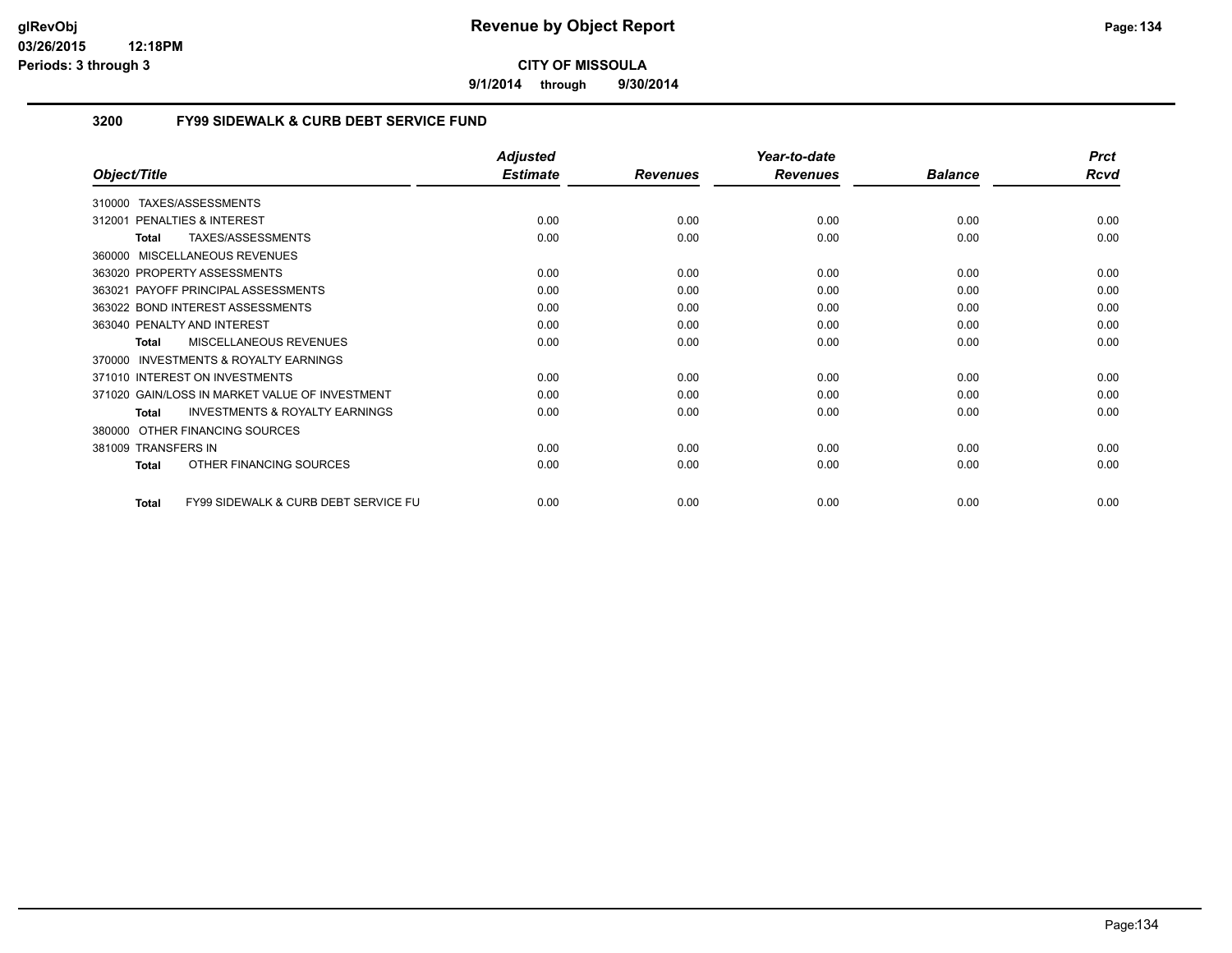**9/1/2014 through 9/30/2014**

# **3300 FY00 SIDEWALK & CURB DEBT SERVICE FUND**

**3300 FY00 SIDEWALK & CURB DEBT SERVICE FUND**

|                                                           | <b>Adjusted</b> |                 | Year-to-date    |                | <b>Prct</b> |
|-----------------------------------------------------------|-----------------|-----------------|-----------------|----------------|-------------|
| Object/Title                                              | <b>Estimate</b> | <b>Revenues</b> | <b>Revenues</b> | <b>Balance</b> | Rcvd        |
| 360000 MISCELLANEOUS REVENUES                             |                 |                 |                 |                |             |
| 363020 PROPERTY ASSESSMENTS                               | 0.00            | 0.00            | 0.00            | 0.00           | 0.00        |
| 363021 PAYOFF PRINCIPAL ASSESSMENTS                       | 0.00            | 0.00            | 0.00            | 0.00           | 0.00        |
| 363022 BOND INTEREST ASSESSMENTS                          | 0.00            | 0.00            | 0.00            | 0.00           | 0.00        |
| 363040 PENALTY AND INTEREST                               | 0.00            | 0.00            | 0.00            | 0.00           | 0.00        |
| MISCELLANEOUS REVENUES<br>Total                           | 0.00            | 0.00            | 0.00            | 0.00           | 0.00        |
| INVESTMENTS & ROYALTY EARNINGS<br>370000                  |                 |                 |                 |                |             |
| 371010 INTEREST ON INVESTMENTS                            | 0.00            | 0.00            | 0.00            | 0.00           | 0.00        |
| 371020 GAIN/LOSS IN MARKET VALUE OF INVESTMENTS           | 0.00            | 0.00            | 0.00            | 0.00           | 0.00        |
| <b>INVESTMENTS &amp; ROYALTY EARNINGS</b><br><b>Total</b> | 0.00            | 0.00            | 0.00            | 0.00           | 0.00        |
| FY00 SIDEWALK & CURB DEBT SERVICE FUI<br><b>Total</b>     | 0.00            | 0.00            | 0.00            | 0.00           | 0.00        |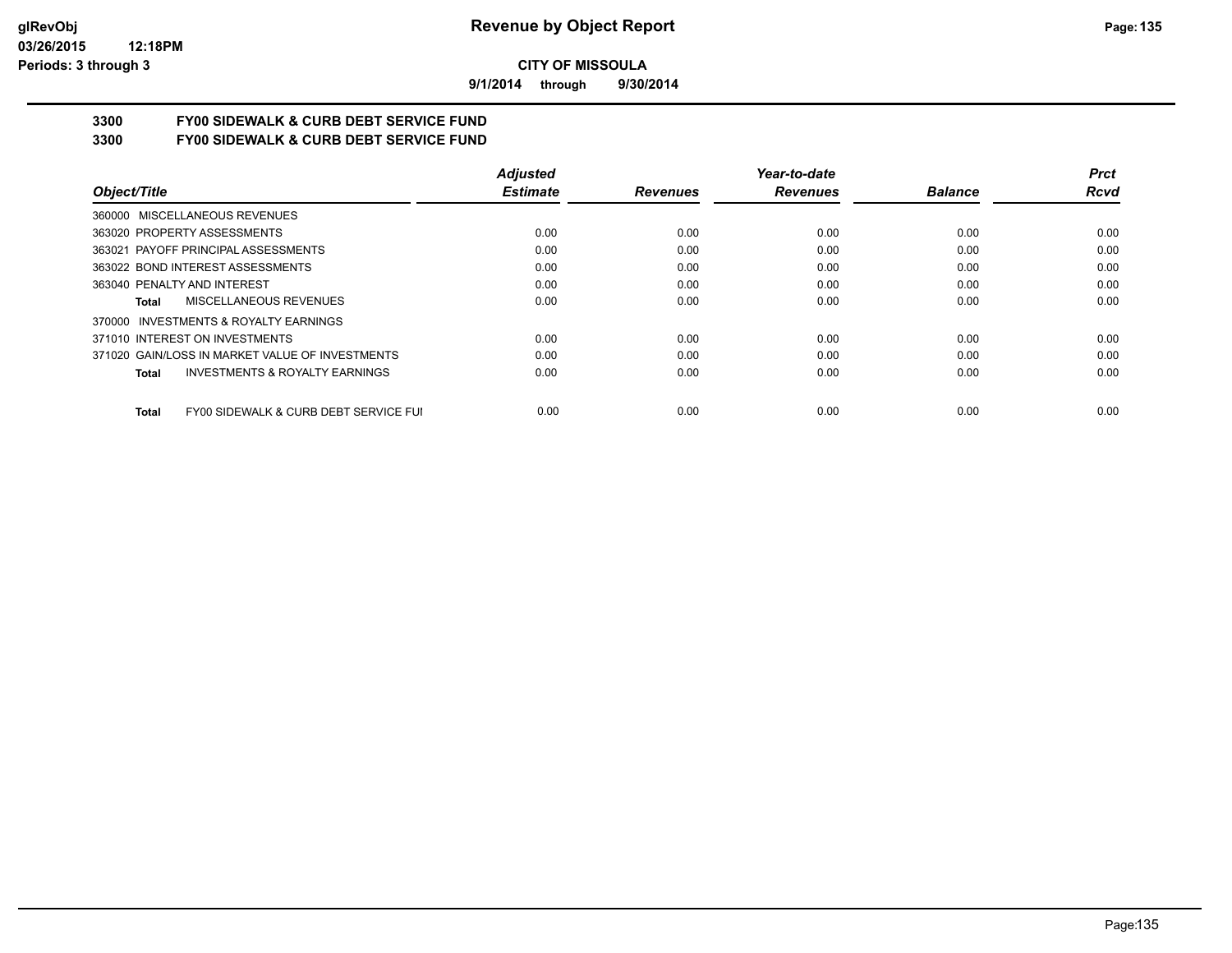**9/1/2014 through 9/30/2014**

#### **3300 FY00 SIDEWALK & CURB DEBT SERVICE FUND**

|                                                    | <b>Adjusted</b> |                 | Year-to-date    |                | Prct        |
|----------------------------------------------------|-----------------|-----------------|-----------------|----------------|-------------|
| Object/Title                                       | <b>Estimate</b> | <b>Revenues</b> | <b>Revenues</b> | <b>Balance</b> | <b>Rcvd</b> |
| 360000 MISCELLANEOUS REVENUES                      |                 |                 |                 |                |             |
| 363020 PROPERTY ASSESSMENTS                        | 0.00            | 0.00            | 0.00            | 0.00           | 0.00        |
| 363021 PAYOFF PRINCIPAL ASSESSMENTS                | 0.00            | 0.00            | 0.00            | 0.00           | 0.00        |
| 363022 BOND INTEREST ASSESSMENTS                   | 0.00            | 0.00            | 0.00            | 0.00           | 0.00        |
| 363040 PENALTY AND INTEREST                        | 0.00            | 0.00            | 0.00            | 0.00           | 0.00        |
| MISCELLANEOUS REVENUES<br>Total                    | 0.00            | 0.00            | 0.00            | 0.00           | 0.00        |
| 370000 INVESTMENTS & ROYALTY EARNINGS              |                 |                 |                 |                |             |
| 371010 INTEREST ON INVESTMENTS                     | 0.00            | 0.00            | 0.00            | 0.00           | 0.00        |
| 371020 GAIN/LOSS IN MARKET VALUE OF INVESTMENT     | 0.00            | 0.00            | 0.00            | 0.00           | 0.00        |
| <b>INVESTMENTS &amp; ROYALTY EARNINGS</b><br>Total | 0.00            | 0.00            | 0.00            | 0.00           | 0.00        |
| FY00 SIDEWALK & CURB DEBT SERVICE FU<br>Total      | 0.00            | 0.00            | 0.00            | 0.00           | 0.00        |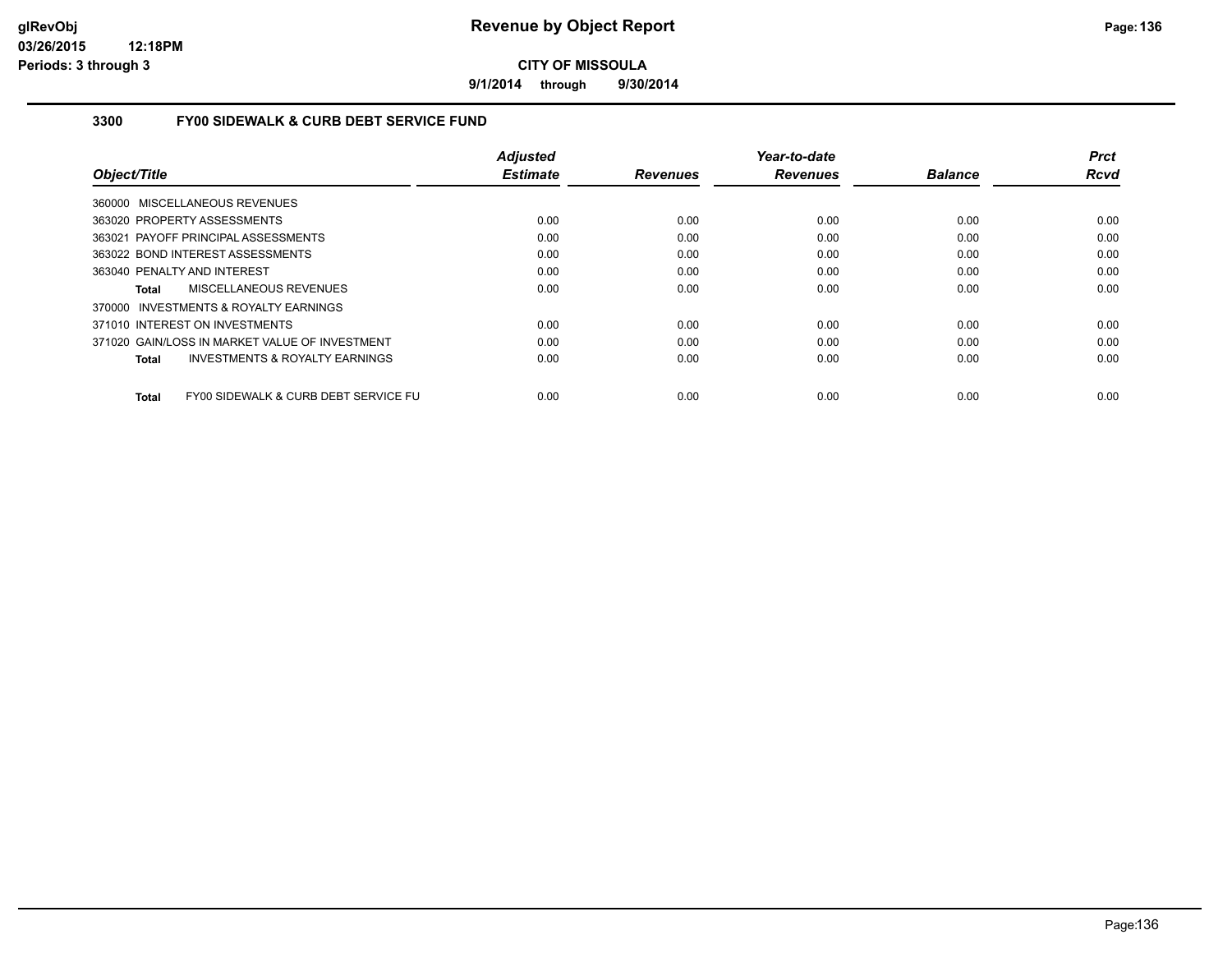**9/1/2014 through 9/30/2014**

**3305 JUDGMENT LEVIES 3305 JUDGMENT LEVIES**

|                                        | <b>Adjusted</b> |                 | Year-to-date    |                | <b>Prct</b> |
|----------------------------------------|-----------------|-----------------|-----------------|----------------|-------------|
| Object/Title                           | <b>Estimate</b> | <b>Revenues</b> | <b>Revenues</b> | <b>Balance</b> | <b>Rcvd</b> |
| 310000 TAXES/ASSESSMENTS               |                 |                 |                 |                |             |
| 311000 GENERAL PROPERTY TAXES          | 0.00            | 0.00            | 0.00            | 0.00           | 0.00        |
| 312001 PENALTIES & INTEREST            | 0.00            | 0.00            | 0.00            | 0.00           | 0.00        |
| TAXES/ASSESSMENTS<br>Total             | 0.00            | 0.00            | 0.00            | 0.00           | 0.00        |
|                                        |                 |                 |                 |                |             |
| <b>JUDGMENT LEVIES</b><br><b>Total</b> | 0.00            | 0.00            | 0.00            | 0.00           | 0.00        |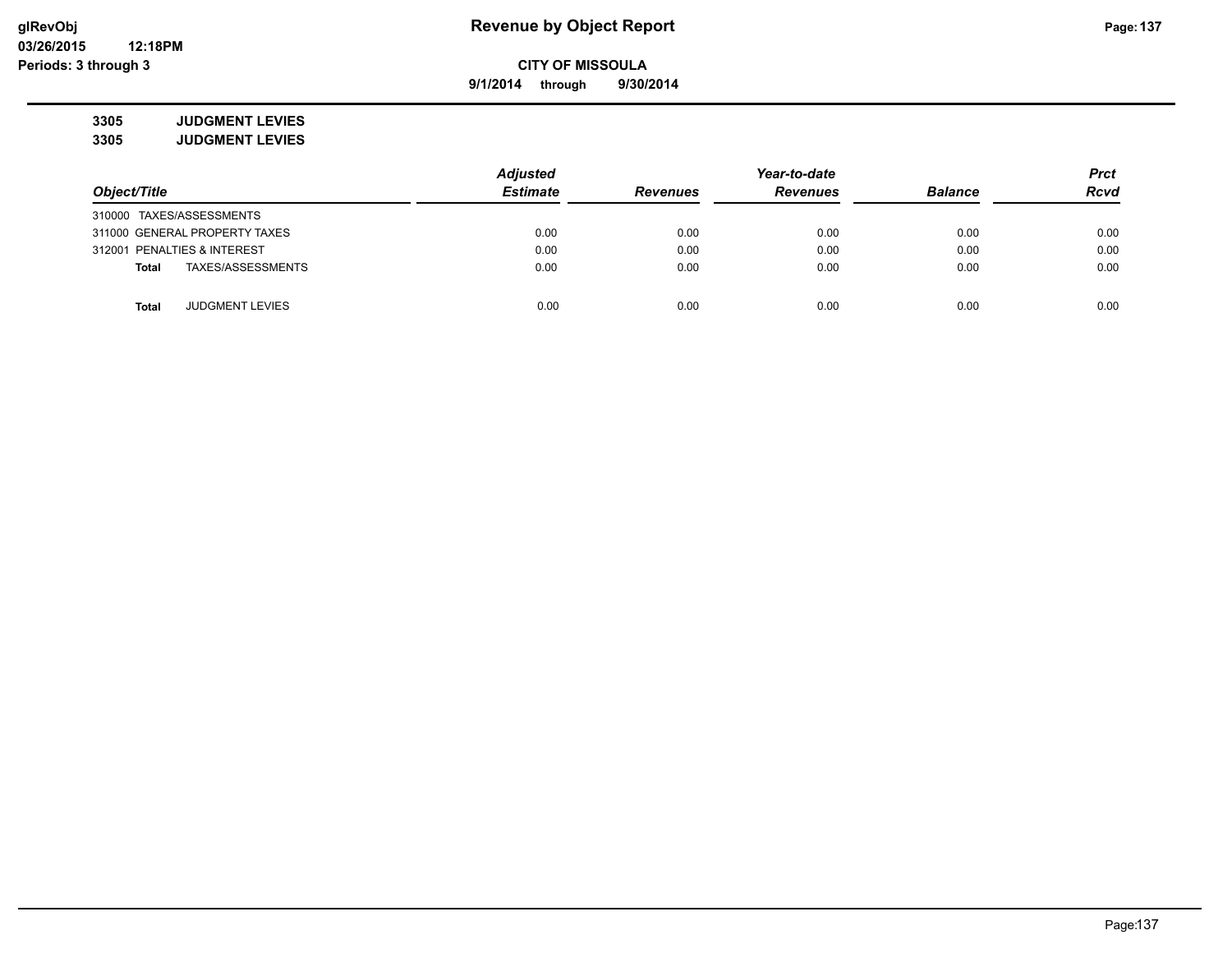## **glRevObj Revenue by Object Report Page:138**

**CITY OF MISSOULA**

**9/1/2014 through 9/30/2014**

#### **3305 JUDGMENT LEVIES**

| Object/Title                           | <b>Adjusted</b><br><b>Estimate</b> | <b>Revenues</b> | Year-to-date<br><b>Revenues</b> | <b>Balance</b> | <b>Prct</b><br><b>Rcvd</b> |
|----------------------------------------|------------------------------------|-----------------|---------------------------------|----------------|----------------------------|
| 310000 TAXES/ASSESSMENTS               |                                    |                 |                                 |                |                            |
| 311000 GENERAL PROPERTY TAXES          | 0.00                               | 0.00            | 0.00                            | 0.00           | 0.00                       |
| 312001 PENALTIES & INTEREST            | 0.00                               | 0.00            | 0.00                            | 0.00           | 0.00                       |
| TAXES/ASSESSMENTS<br><b>Total</b>      | 0.00                               | 0.00            | 0.00                            | 0.00           | 0.00                       |
|                                        |                                    |                 |                                 |                |                            |
| <b>JUDGMENT LEVIES</b><br><b>Total</b> | 0.00                               | 0.00            | 0.00                            | 0.00           | 0.00                       |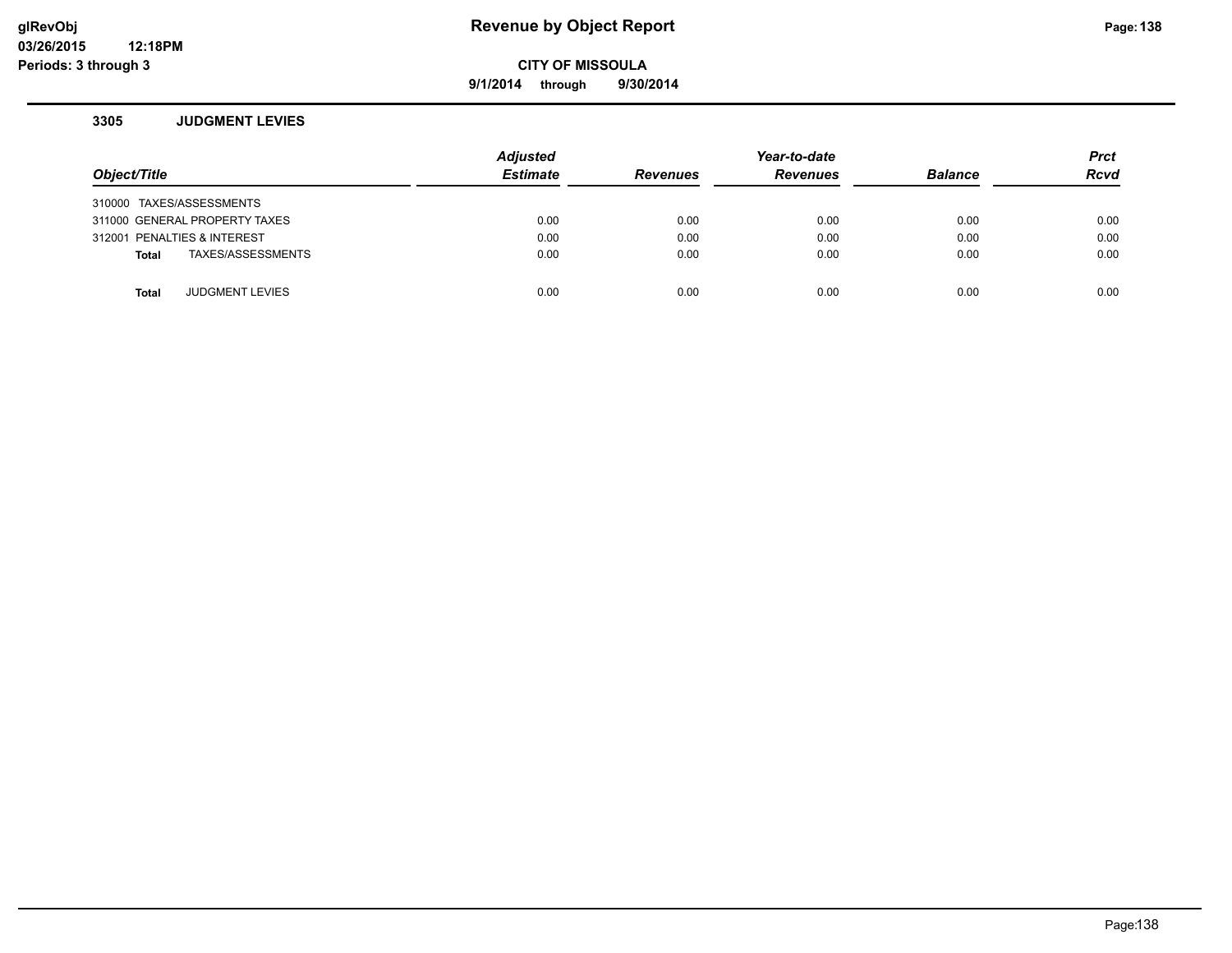**9/1/2014 through 9/30/2014**

# **3400 FY01 SIDEWALK & CURB DEBT SERVICE FUND**

**3400 FY01 SIDEWALK & CURB DEBT SERVICE FUND**

|                                                     | <b>Adjusted</b> |                 | Year-to-date    |                | <b>Prct</b> |
|-----------------------------------------------------|-----------------|-----------------|-----------------|----------------|-------------|
| Object/Title                                        | <b>Estimate</b> | <b>Revenues</b> | <b>Revenues</b> | <b>Balance</b> | Rcvd        |
| TAXES/ASSESSMENTS<br>310000                         |                 |                 |                 |                |             |
| 312001 PENALTIES & INTEREST                         | 0.00            | 0.00            | 0.00            | 0.00           | 0.00        |
| TAXES/ASSESSMENTS<br>Total                          | 0.00            | 0.00            | 0.00            | 0.00           | 0.00        |
| MISCELLANEOUS REVENUES<br>360000                    |                 |                 |                 |                |             |
| 360010 MISCELLANEOUS                                | 0.00            | 0.00            | 0.00            | 0.00           | 0.00        |
| 363020 PROPERTY ASSESSMENTS                         | 0.00            | 0.00            | 0.00            | 0.00           | 0.00        |
| 363021 PAYOFF PRINCIPAL ASSESSMENTS                 | 0.00            | 0.00            | 0.00            | 0.00           | 0.00        |
| 363022 BOND INTEREST ASSESSMENTS                    | 0.00            | 0.00            | 0.00            | 0.00           | 0.00        |
| 363040 PENALTY AND INTEREST                         | 0.00            | 0.00            | 0.00            | 0.00           | 0.00        |
| MISCELLANEOUS REVENUES<br>Total                     | 0.00            | 0.00            | 0.00            | 0.00           | 0.00        |
| <b>INVESTMENTS &amp; ROYALTY EARNINGS</b><br>370000 |                 |                 |                 |                |             |
| 371010 INTEREST ON INVESTMENTS                      | 0.00            | 0.00            | 0.00            | 0.00           | 0.00        |
| 371020 GAIN/LOSS IN MARKET VALUE OF INVESTMENTS     | 0.00            | 0.00            | 0.00            | 0.00           | 0.00        |
| <b>INVESTMENTS &amp; ROYALTY EARNINGS</b><br>Total  | 0.00            | 0.00            | 0.00            | 0.00           | 0.00        |
| FY01 SIDEWALK & CURB DEBT SERVICE FUI<br>Total      | 0.00            | 0.00            | 0.00            | 0.00           | 0.00        |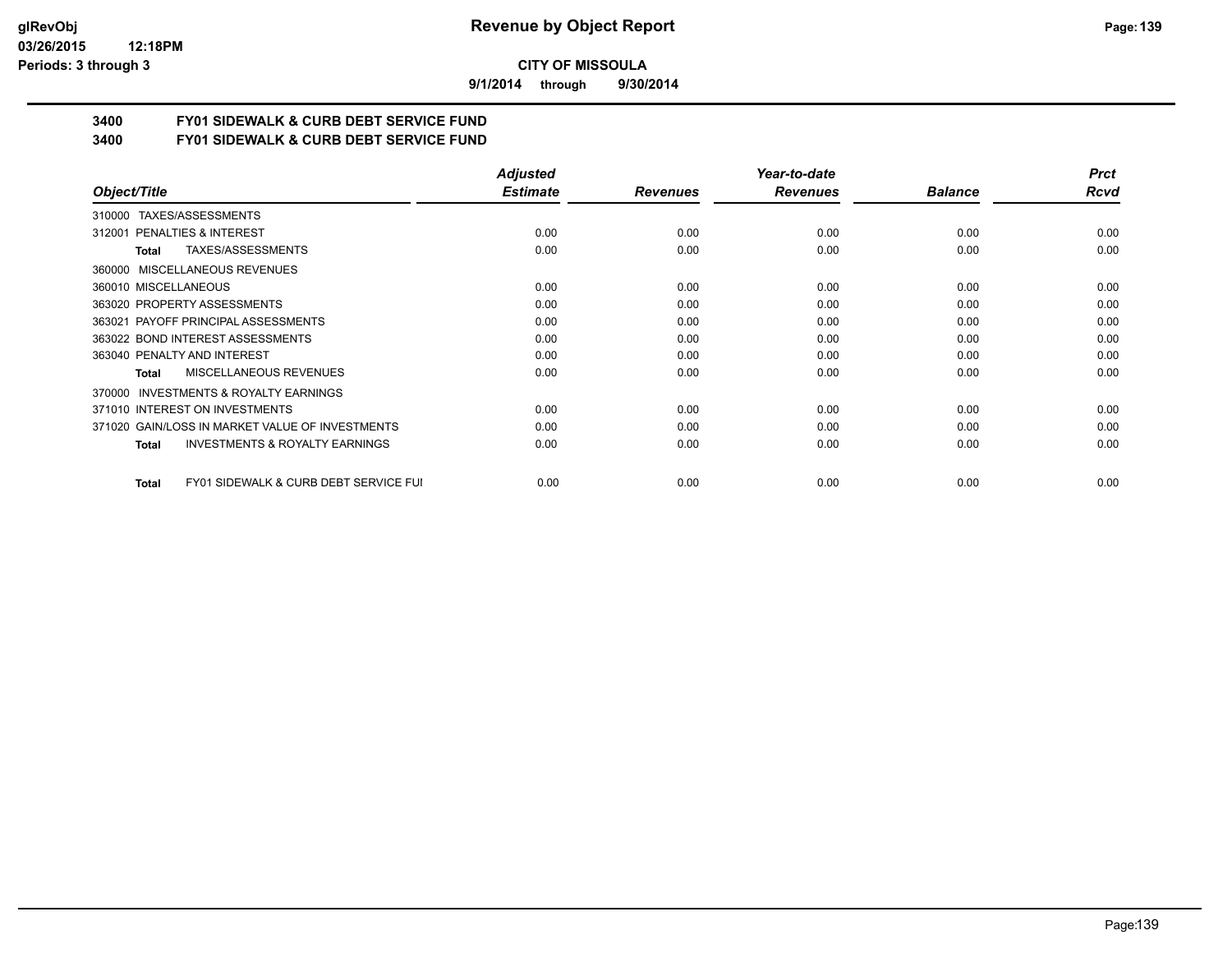**9/1/2014 through 9/30/2014**

#### **3400 FY01 SIDEWALK & CURB DEBT SERVICE FUND**

|                                                                 | <b>Adjusted</b> |                 | Year-to-date    |                | <b>Prct</b> |
|-----------------------------------------------------------------|-----------------|-----------------|-----------------|----------------|-------------|
| Object/Title                                                    | <b>Estimate</b> | <b>Revenues</b> | <b>Revenues</b> | <b>Balance</b> | Rcvd        |
| TAXES/ASSESSMENTS<br>310000                                     |                 |                 |                 |                |             |
| 312001 PENALTIES & INTEREST                                     | 0.00            | 0.00            | 0.00            | 0.00           | 0.00        |
| TAXES/ASSESSMENTS<br>Total                                      | 0.00            | 0.00            | 0.00            | 0.00           | 0.00        |
| MISCELLANEOUS REVENUES<br>360000                                |                 |                 |                 |                |             |
| 360010 MISCELLANEOUS                                            | 0.00            | 0.00            | 0.00            | 0.00           | 0.00        |
| 363020 PROPERTY ASSESSMENTS                                     | 0.00            | 0.00            | 0.00            | 0.00           | 0.00        |
| 363021 PAYOFF PRINCIPAL ASSESSMENTS                             | 0.00            | 0.00            | 0.00            | 0.00           | 0.00        |
| 363022 BOND INTEREST ASSESSMENTS                                | 0.00            | 0.00            | 0.00            | 0.00           | 0.00        |
| 363040 PENALTY AND INTEREST                                     | 0.00            | 0.00            | 0.00            | 0.00           | 0.00        |
| MISCELLANEOUS REVENUES<br><b>Total</b>                          | 0.00            | 0.00            | 0.00            | 0.00           | 0.00        |
| INVESTMENTS & ROYALTY EARNINGS<br>370000                        |                 |                 |                 |                |             |
| 371010 INTEREST ON INVESTMENTS                                  | 0.00            | 0.00            | 0.00            | 0.00           | 0.00        |
| 371020 GAIN/LOSS IN MARKET VALUE OF INVESTMENT                  | 0.00            | 0.00            | 0.00            | 0.00           | 0.00        |
| <b>INVESTMENTS &amp; ROYALTY EARNINGS</b><br>Total              | 0.00            | 0.00            | 0.00            | 0.00           | 0.00        |
| <b>FY01 SIDEWALK &amp; CURB DEBT SERVICE FU</b><br><b>Total</b> | 0.00            | 0.00            | 0.00            | 0.00           | 0.00        |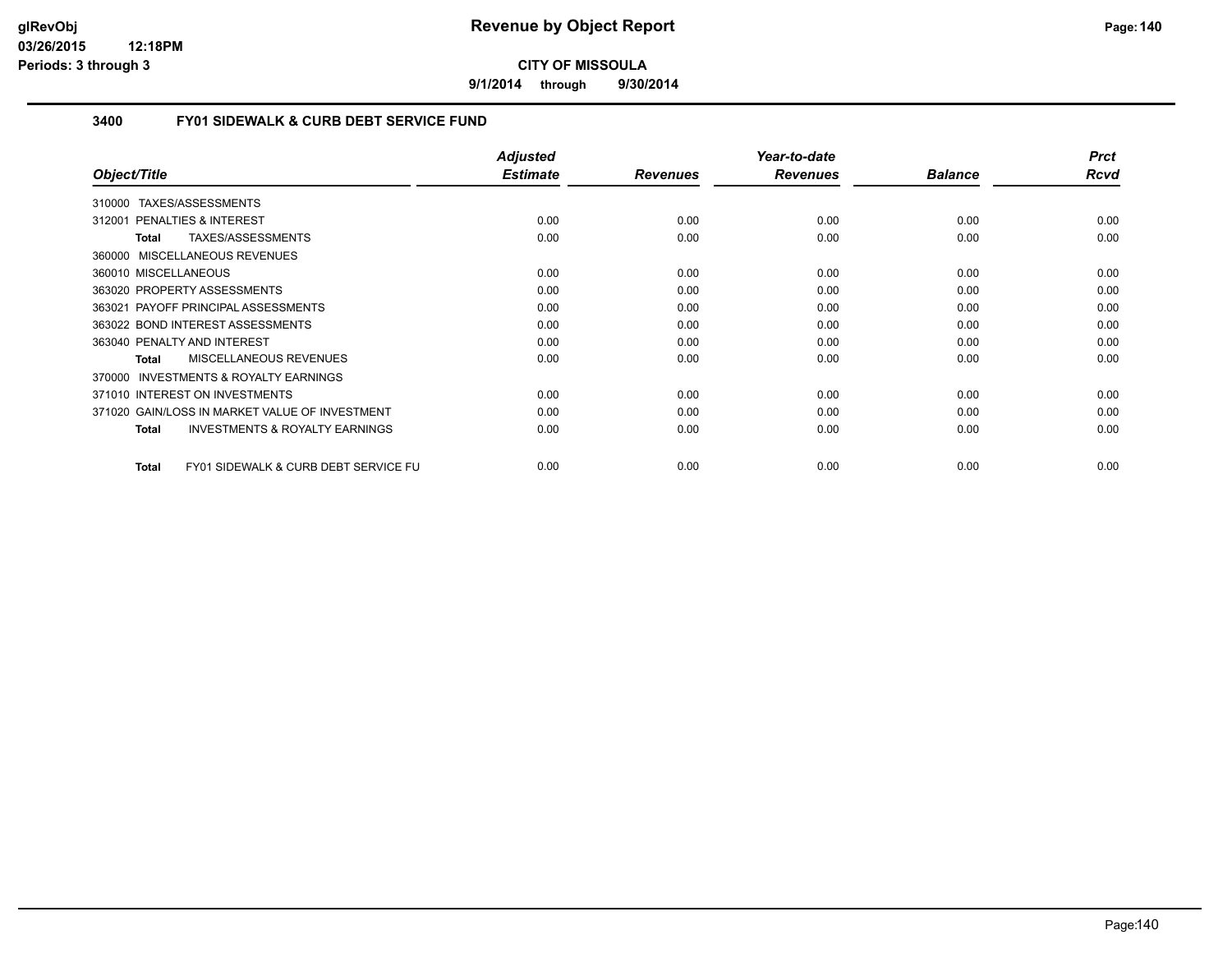**9/1/2014 through 9/30/2014**

# **3410 FY02 SIDEWALK & CURB DEBT SERVICE FUND**

**3410 FY02 SIDEWALK & CURB DEBT SERVICE FUND**

|                                                                  | <b>Adjusted</b> |                 | Year-to-date    |                | <b>Prct</b> |
|------------------------------------------------------------------|-----------------|-----------------|-----------------|----------------|-------------|
| Object/Title                                                     | <b>Estimate</b> | <b>Revenues</b> | <b>Revenues</b> | <b>Balance</b> | Rcvd        |
| 360000 MISCELLANEOUS REVENUES                                    |                 |                 |                 |                |             |
| 363020 PROPERTY ASSESSMENTS                                      | 0.00            | 0.00            | 0.00            | 0.00           | 0.00        |
| 363021 PAYOFF PRINCIPAL ASSESSMENTS                              | 0.00            | 0.00            | 0.00            | 0.00           | 0.00        |
| 363022 BOND INTEREST ASSESSMENTS                                 | 0.00            | 0.00            | 0.00            | 0.00           | 0.00        |
| 363040 PENALTY AND INTEREST                                      | 0.00            | 0.00            | 0.00            | 0.00           | 0.00        |
| MISCELLANEOUS REVENUES<br>Total                                  | 0.00            | 0.00            | 0.00            | 0.00           | 0.00        |
| INVESTMENTS & ROYALTY EARNINGS<br>370000                         |                 |                 |                 |                |             |
| 371010 INTEREST ON INVESTMENTS                                   | 0.00            | 0.00            | 0.00            | 0.00           | 0.00        |
| 371020 GAIN/LOSS IN MARKET VALUE OF INVESTMENTS                  | 0.00            | 0.00            | 0.00            | 0.00           | 0.00        |
| <b>INVESTMENTS &amp; ROYALTY EARNINGS</b><br><b>Total</b>        | 0.00            | 0.00            | 0.00            | 0.00           | 0.00        |
| <b>FY02 SIDEWALK &amp; CURB DEBT SERVICE FUI</b><br><b>Total</b> | 0.00            | 0.00            | 0.00            | 0.00           | 0.00        |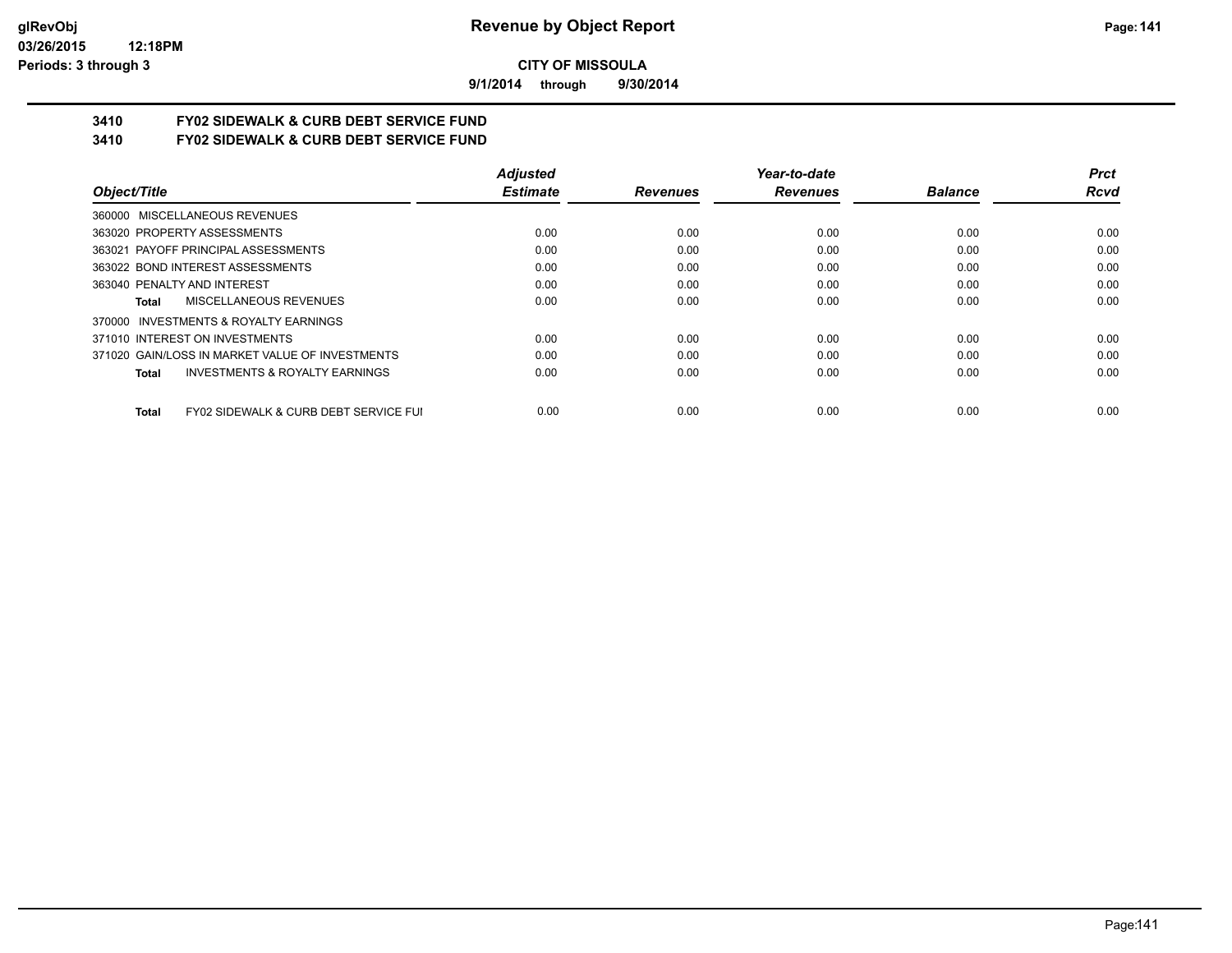**9/1/2014 through 9/30/2014**

### **3410 FY02 SIDEWALK & CURB DEBT SERVICE FUND**

|                                                      | <b>Adjusted</b> |                 | Year-to-date    |                | <b>Prct</b> |
|------------------------------------------------------|-----------------|-----------------|-----------------|----------------|-------------|
| Object/Title                                         | <b>Estimate</b> | <b>Revenues</b> | <b>Revenues</b> | <b>Balance</b> | <b>Rcvd</b> |
| 360000 MISCELLANEOUS REVENUES                        |                 |                 |                 |                |             |
| 363020 PROPERTY ASSESSMENTS                          | 0.00            | 0.00            | 0.00            | 0.00           | 0.00        |
| 363021 PAYOFF PRINCIPAL ASSESSMENTS                  | 0.00            | 0.00            | 0.00            | 0.00           | 0.00        |
| 363022 BOND INTEREST ASSESSMENTS                     | 0.00            | 0.00            | 0.00            | 0.00           | 0.00        |
| 363040 PENALTY AND INTEREST                          | 0.00            | 0.00            | 0.00            | 0.00           | 0.00        |
| MISCELLANEOUS REVENUES<br>Total                      | 0.00            | 0.00            | 0.00            | 0.00           | 0.00        |
| 370000 INVESTMENTS & ROYALTY EARNINGS                |                 |                 |                 |                |             |
| 371010 INTEREST ON INVESTMENTS                       | 0.00            | 0.00            | 0.00            | 0.00           | 0.00        |
| 371020 GAIN/LOSS IN MARKET VALUE OF INVESTMENT       | 0.00            | 0.00            | 0.00            | 0.00           | 0.00        |
| <b>INVESTMENTS &amp; ROYALTY EARNINGS</b><br>Total   | 0.00            | 0.00            | 0.00            | 0.00           | 0.00        |
| FY02 SIDEWALK & CURB DEBT SERVICE FU<br><b>Total</b> | 0.00            | 0.00            | 0.00            | 0.00           | 0.00        |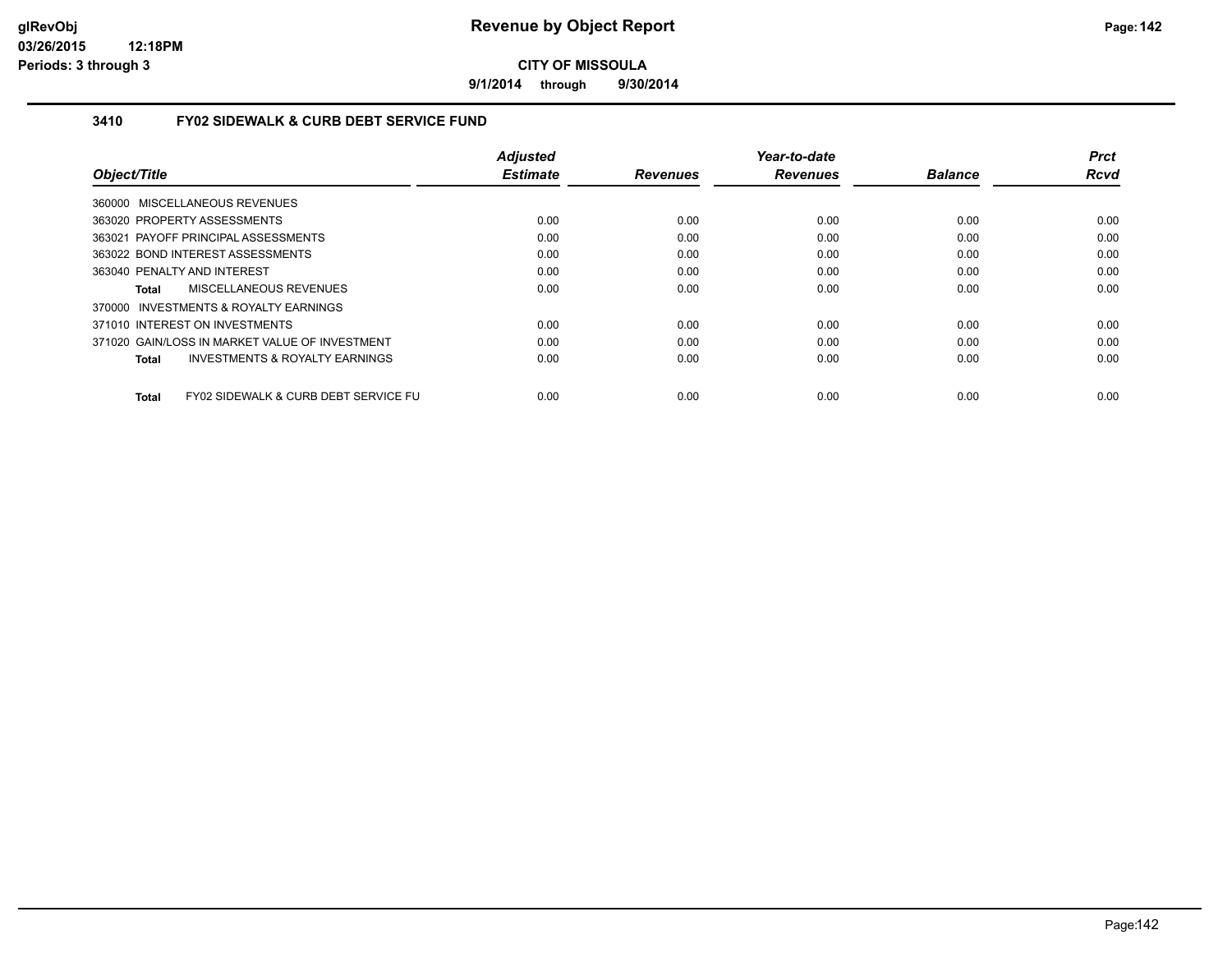**9/1/2014 through 9/30/2014**

# **3420 FY03 SIDEWALK & CURB DEBT SERVICE**

**3420 FY03 SIDEWALK & CURB DEBT SERVICE**

|                                                              | <b>Adjusted</b> |                 | Year-to-date    |                | <b>Prct</b> |
|--------------------------------------------------------------|-----------------|-----------------|-----------------|----------------|-------------|
| Object/Title                                                 | <b>Estimate</b> | <b>Revenues</b> | <b>Revenues</b> | <b>Balance</b> | Rcvd        |
| 360000 MISCELLANEOUS REVENUES                                |                 |                 |                 |                |             |
| 363020 PROPERTY ASSESSMENTS                                  | 26,300.00       | 942.82          | 0.00            | 26,300.00      | 0.00        |
| 363021 PAYOFF PRINCIPAL ASSESSMENTS                          | 0.00            | 0.00            | 0.00            | 0.00           | 0.00        |
| 363022 BOND INTEREST ASSESSMENTS                             | 0.00            | 0.00            | 0.00            | 0.00           | 0.00        |
| 363040 PENALTY AND INTEREST                                  | 0.00            | 57.09           | 0.00            | 0.00           | 0.00        |
| MISCELLANEOUS REVENUES<br><b>Total</b>                       | 26,300.00       | 999.91          | 0.00            | 26,300.00      | 0.00        |
| 370000 INVESTMENTS & ROYALTY EARNINGS                        |                 |                 |                 |                |             |
| 371010 INTEREST ON INVESTMENTS                               | 0.00            | 0.00            | 0.00            | 0.00           | 0.00        |
| 371020 GAIN/LOSS IN MARKET VALUE OF INVESTMENTS              | 0.00            | 0.00            | 0.00            | 0.00           | 0.00        |
| <b>INVESTMENTS &amp; ROYALTY EARNINGS</b><br><b>Total</b>    | 0.00            | 0.00            | 0.00            | 0.00           | 0.00        |
| OTHER FINANCING SOURCES<br>380000                            |                 |                 |                 |                |             |
| 381009 TRANSFERS IN                                          | 0.00            | 0.00            | 0.00            | 0.00           | 0.00        |
| OTHER FINANCING SOURCES<br><b>Total</b>                      | 0.00            | 0.00            | 0.00            | 0.00           | 0.00        |
| <b>FY03 SIDEWALK &amp; CURB DEBT SERVICE</b><br><b>Total</b> | 26,300.00       | 999.91          | 0.00            | 26,300.00      | 0.00        |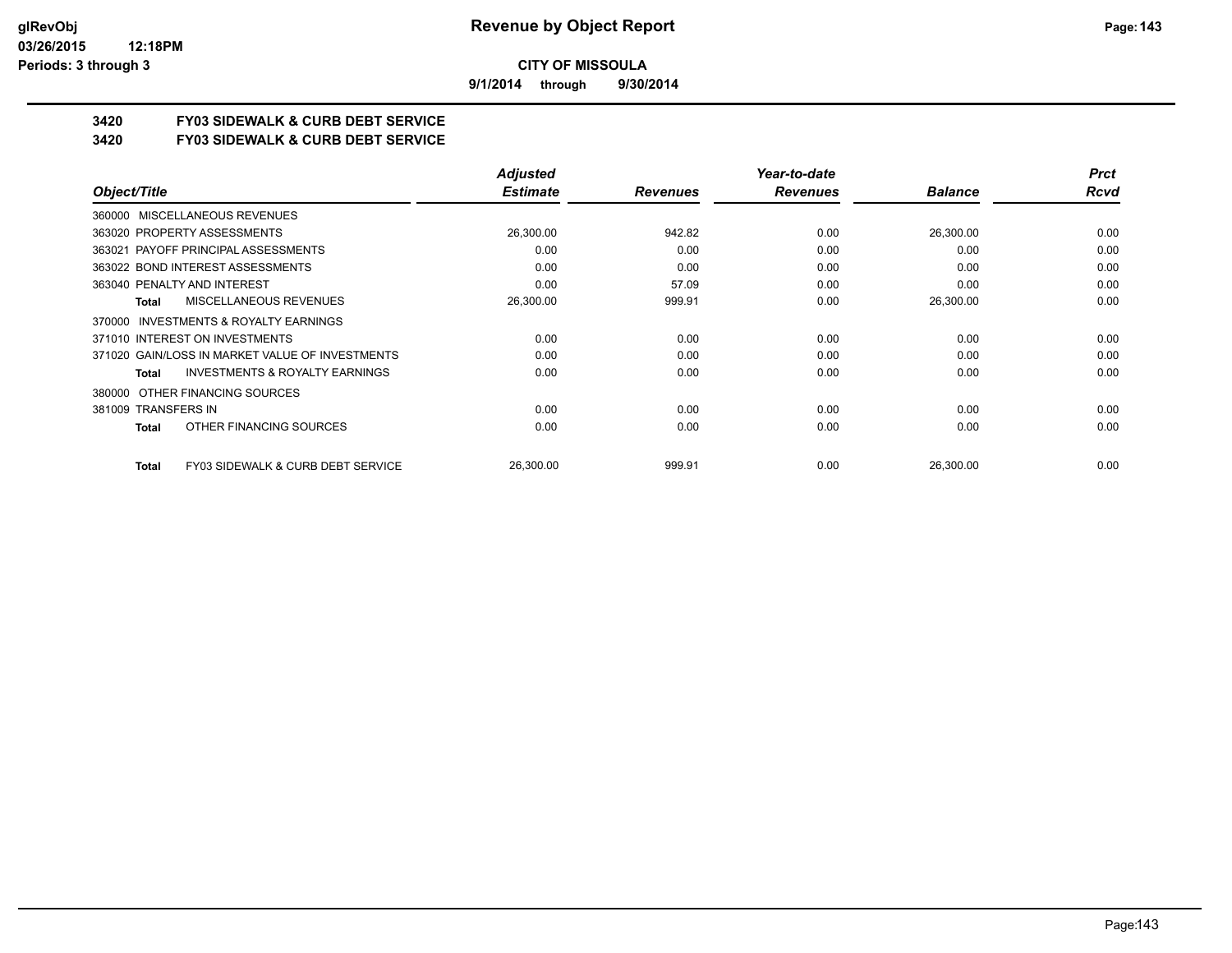**9/1/2014 through 9/30/2014**

#### **3420 FY03 SIDEWALK & CURB DEBT SERVICE**

| Object/Title                                       | <b>Adjusted</b><br><b>Estimate</b> | <b>Revenues</b> | Year-to-date<br><b>Revenues</b> | <b>Balance</b> | <b>Prct</b><br><b>Rcvd</b> |
|----------------------------------------------------|------------------------------------|-----------------|---------------------------------|----------------|----------------------------|
|                                                    |                                    |                 |                                 |                |                            |
| 360000 MISCELLANEOUS REVENUES                      |                                    |                 |                                 |                |                            |
| 363020 PROPERTY ASSESSMENTS                        | 26,300.00                          | 942.82          | 0.00                            | 26,300.00      | 0.00                       |
| 363021 PAYOFF PRINCIPAL ASSESSMENTS                | 0.00                               | 0.00            | 0.00                            | 0.00           | 0.00                       |
| 363022 BOND INTEREST ASSESSMENTS                   | 0.00                               | 0.00            | 0.00                            | 0.00           | 0.00                       |
| 363040 PENALTY AND INTEREST                        | 0.00                               | 57.09           | 0.00                            | 0.00           | 0.00                       |
| <b>MISCELLANEOUS REVENUES</b><br>Total             | 26,300.00                          | 999.91          | 0.00                            | 26,300.00      | 0.00                       |
| 370000 INVESTMENTS & ROYALTY EARNINGS              |                                    |                 |                                 |                |                            |
| 371010 INTEREST ON INVESTMENTS                     | 0.00                               | 0.00            | 0.00                            | 0.00           | 0.00                       |
| 371020 GAIN/LOSS IN MARKET VALUE OF INVESTMENT     | 0.00                               | 0.00            | 0.00                            | 0.00           | 0.00                       |
| <b>INVESTMENTS &amp; ROYALTY EARNINGS</b><br>Total | 0.00                               | 0.00            | 0.00                            | 0.00           | 0.00                       |
| 380000 OTHER FINANCING SOURCES                     |                                    |                 |                                 |                |                            |
| 381009 TRANSFERS IN                                | 0.00                               | 0.00            | 0.00                            | 0.00           | 0.00                       |
| OTHER FINANCING SOURCES<br>Total                   | 0.00                               | 0.00            | 0.00                            | 0.00           | 0.00                       |
|                                                    |                                    |                 |                                 |                |                            |
| FY03 SIDEWALK & CURB DEBT SERVICE<br>Total         | 26.300.00                          | 999.91          | 0.00                            | 26.300.00      | 0.00                       |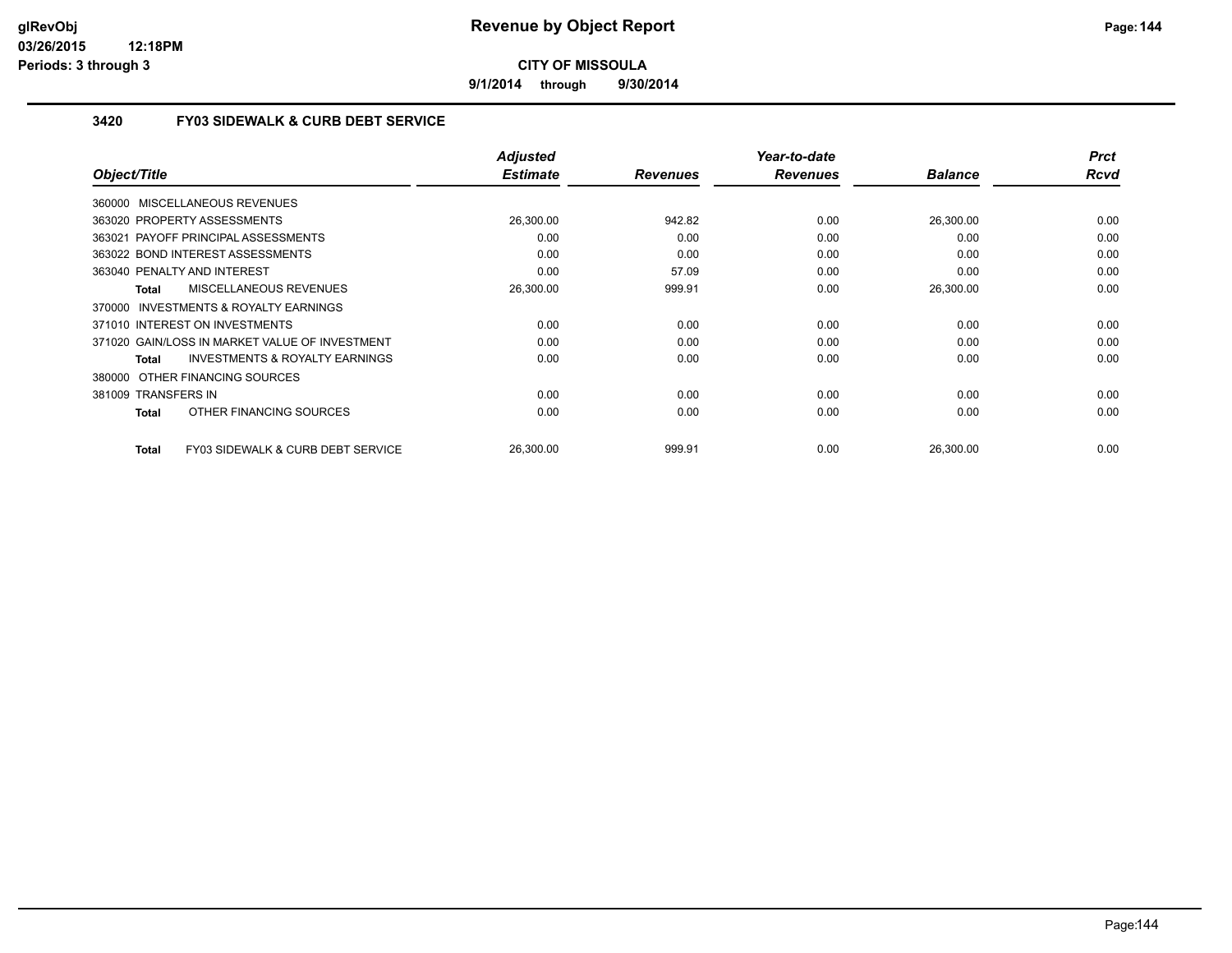**9/1/2014 through 9/30/2014**

## **3430 FY04 SIDEWALK CURB DEBT SERVICE**

### **3430 FY04 SIDEWALK CURB DEBT SERVICE**

|                                                        | <b>Adjusted</b> |                 | Year-to-date    |                | <b>Prct</b> |
|--------------------------------------------------------|-----------------|-----------------|-----------------|----------------|-------------|
| Object/Title                                           | <b>Estimate</b> | <b>Revenues</b> | <b>Revenues</b> | <b>Balance</b> | Rcvd        |
| 360000 MISCELLANEOUS REVENUES                          |                 |                 |                 |                |             |
| 363020 PROPERTY ASSESSMENTS                            | 11,295.00       | 0.00            | 0.00            | 11,295.00      | 0.00        |
| 363021 PAYOFF PRINCIPAL ASSESSMENTS                    | 0.00            | 0.00            | 0.00            | 0.00           | 0.00        |
| 363022 BOND INTEREST ASSESSMENTS                       | 0.00            | 0.00            | 0.00            | 0.00           | 0.00        |
| 363040 PENALTY AND INTEREST                            | 0.00            | 0.00            | 0.00            | 0.00           | 0.00        |
| MISCELLANEOUS REVENUES<br>Total                        | 11,295.00       | 0.00            | 0.00            | 11,295.00      | 0.00        |
| 370000 INVESTMENTS & ROYALTY EARNINGS                  |                 |                 |                 |                |             |
| 371010 INTEREST ON INVESTMENTS                         | 0.00            | 0.00            | 0.00            | 0.00           | 0.00        |
| 371020 GAIN/LOSS IN MARKET VALUE OF INVESTMENTS        | 0.00            | 0.00            | 0.00            | 0.00           | 0.00        |
| <b>INVESTMENTS &amp; ROYALTY EARNINGS</b><br>Total     | 0.00            | 0.00            | 0.00            | 0.00           | 0.00        |
| OTHER FINANCING SOURCES<br>380000                      |                 |                 |                 |                |             |
| 381030 SID BOND PROCEEDS                               | 0.00            | 0.00            | 0.00            | 0.00           | 0.00        |
| OTHER FINANCING SOURCES<br>Total                       | 0.00            | 0.00            | 0.00            | 0.00           | 0.00        |
| <b>FY04 SIDEWALK CURB DEBT SERVICE</b><br><b>Total</b> | 11,295.00       | 0.00            | 0.00            | 11,295.00      | 0.00        |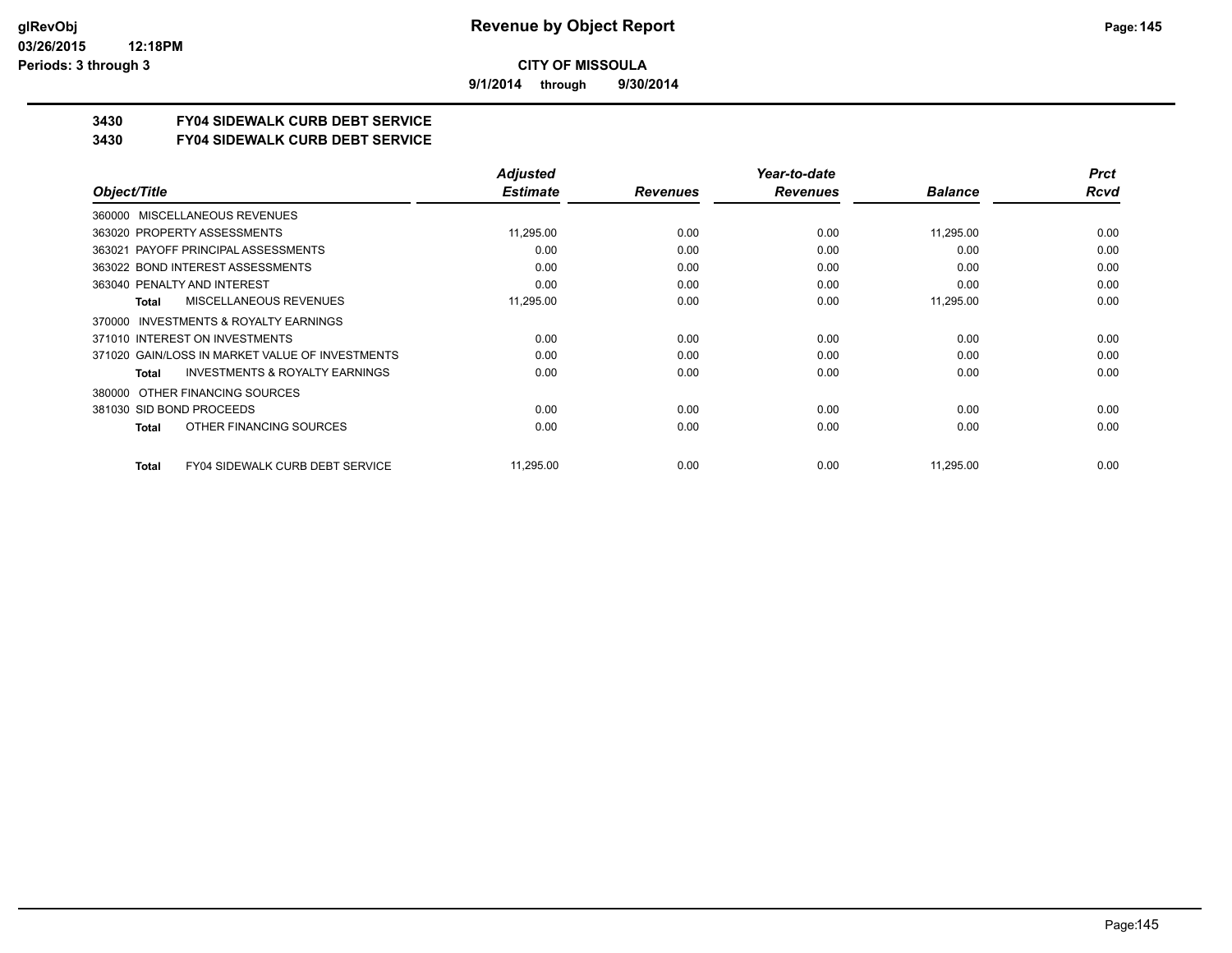**9/1/2014 through 9/30/2014**

### **3430 FY04 SIDEWALK CURB DEBT SERVICE**

|                                                    | <b>Adjusted</b> |                 | Year-to-date    |                | <b>Prct</b> |
|----------------------------------------------------|-----------------|-----------------|-----------------|----------------|-------------|
| Object/Title                                       | <b>Estimate</b> | <b>Revenues</b> | <b>Revenues</b> | <b>Balance</b> | <b>Rcvd</b> |
| 360000 MISCELLANEOUS REVENUES                      |                 |                 |                 |                |             |
| 363020 PROPERTY ASSESSMENTS                        | 11,295.00       | 0.00            | 0.00            | 11,295.00      | 0.00        |
| 363021 PAYOFF PRINCIPAL ASSESSMENTS                | 0.00            | 0.00            | 0.00            | 0.00           | 0.00        |
| 363022 BOND INTEREST ASSESSMENTS                   | 0.00            | 0.00            | 0.00            | 0.00           | 0.00        |
| 363040 PENALTY AND INTEREST                        | 0.00            | 0.00            | 0.00            | 0.00           | 0.00        |
| MISCELLANEOUS REVENUES<br>Total                    | 11,295.00       | 0.00            | 0.00            | 11,295.00      | 0.00        |
| 370000 INVESTMENTS & ROYALTY EARNINGS              |                 |                 |                 |                |             |
| 371010 INTEREST ON INVESTMENTS                     | 0.00            | 0.00            | 0.00            | 0.00           | 0.00        |
| 371020 GAIN/LOSS IN MARKET VALUE OF INVESTMENT     | 0.00            | 0.00            | 0.00            | 0.00           | 0.00        |
| <b>INVESTMENTS &amp; ROYALTY EARNINGS</b><br>Total | 0.00            | 0.00            | 0.00            | 0.00           | 0.00        |
| 380000 OTHER FINANCING SOURCES                     |                 |                 |                 |                |             |
| 381030 SID BOND PROCEEDS                           | 0.00            | 0.00            | 0.00            | 0.00           | 0.00        |
| OTHER FINANCING SOURCES<br>Total                   | 0.00            | 0.00            | 0.00            | 0.00           | 0.00        |
| FY04 SIDEWALK CURB DEBT SERVICE<br><b>Total</b>    | 11,295.00       | 0.00            | 0.00            | 11,295.00      | 0.00        |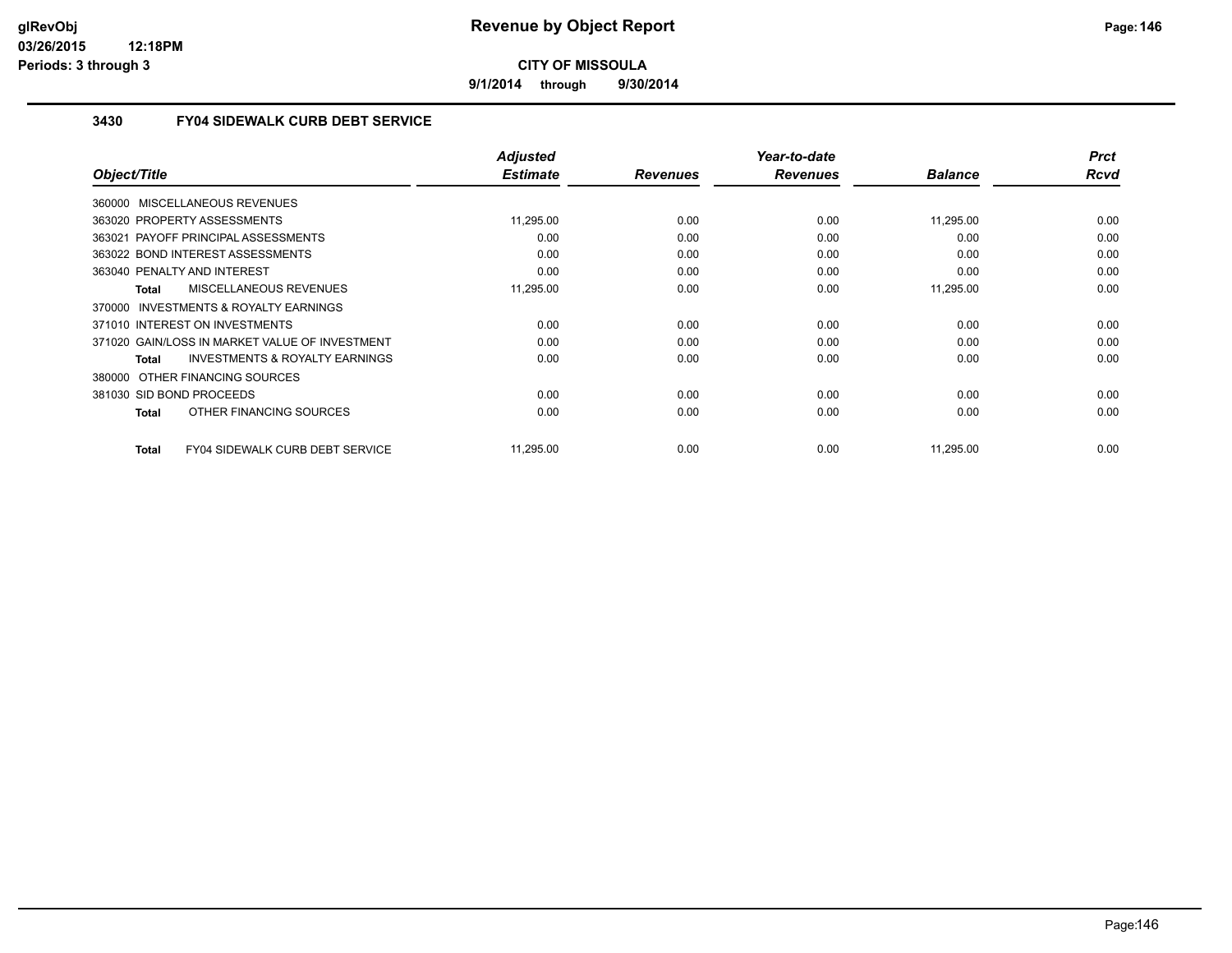**9/1/2014 through 9/30/2014**

**3433 SID 433 DEBT SERVICE**

**3433 SID 433 DEBT SERVICE**

|                                                    | <b>Adjusted</b> |                 | Year-to-date    |                | <b>Prct</b> |
|----------------------------------------------------|-----------------|-----------------|-----------------|----------------|-------------|
| Object/Title                                       | <b>Estimate</b> | <b>Revenues</b> | <b>Revenues</b> | <b>Balance</b> | <b>Rcvd</b> |
| 360000 MISCELLANEOUS REVENUES                      |                 |                 |                 |                |             |
| 363020 PROPERTY ASSESSMENTS                        | 0.00            | 0.00            | 0.00            | 0.00           | 0.00        |
| 363021 PAYOFF PRINCIPAL ASSESSMENTS                | 0.00            | 0.00            | 0.00            | 0.00           | 0.00        |
| 363022 BOND INTEREST ASSESSMENTS                   | 0.00            | 0.00            | 0.00            | 0.00           | 0.00        |
| 363040 PENALTY AND INTEREST                        | 0.00            | 0.00            | 0.00            | 0.00           | 0.00        |
| MISCELLANEOUS REVENUES<br>Total                    | 0.00            | 0.00            | 0.00            | 0.00           | 0.00        |
| 370000 INVESTMENTS & ROYALTY EARNINGS              |                 |                 |                 |                |             |
| 371010 INTEREST ON INVESTMENTS                     | 0.00            | 0.00            | 0.00            | 0.00           | 0.00        |
| 371020 GAIN/LOSS IN MARKET VALUE OF INVESTMENTS    | 0.00            | 0.00            | 0.00            | 0.00           | 0.00        |
| <b>INVESTMENTS &amp; ROYALTY EARNINGS</b><br>Total | 0.00            | 0.00            | 0.00            | 0.00           | 0.00        |
| SID 433 DEBT SERVICE<br>Total                      | 0.00            | 0.00            | 0.00            | 0.00           | 0.00        |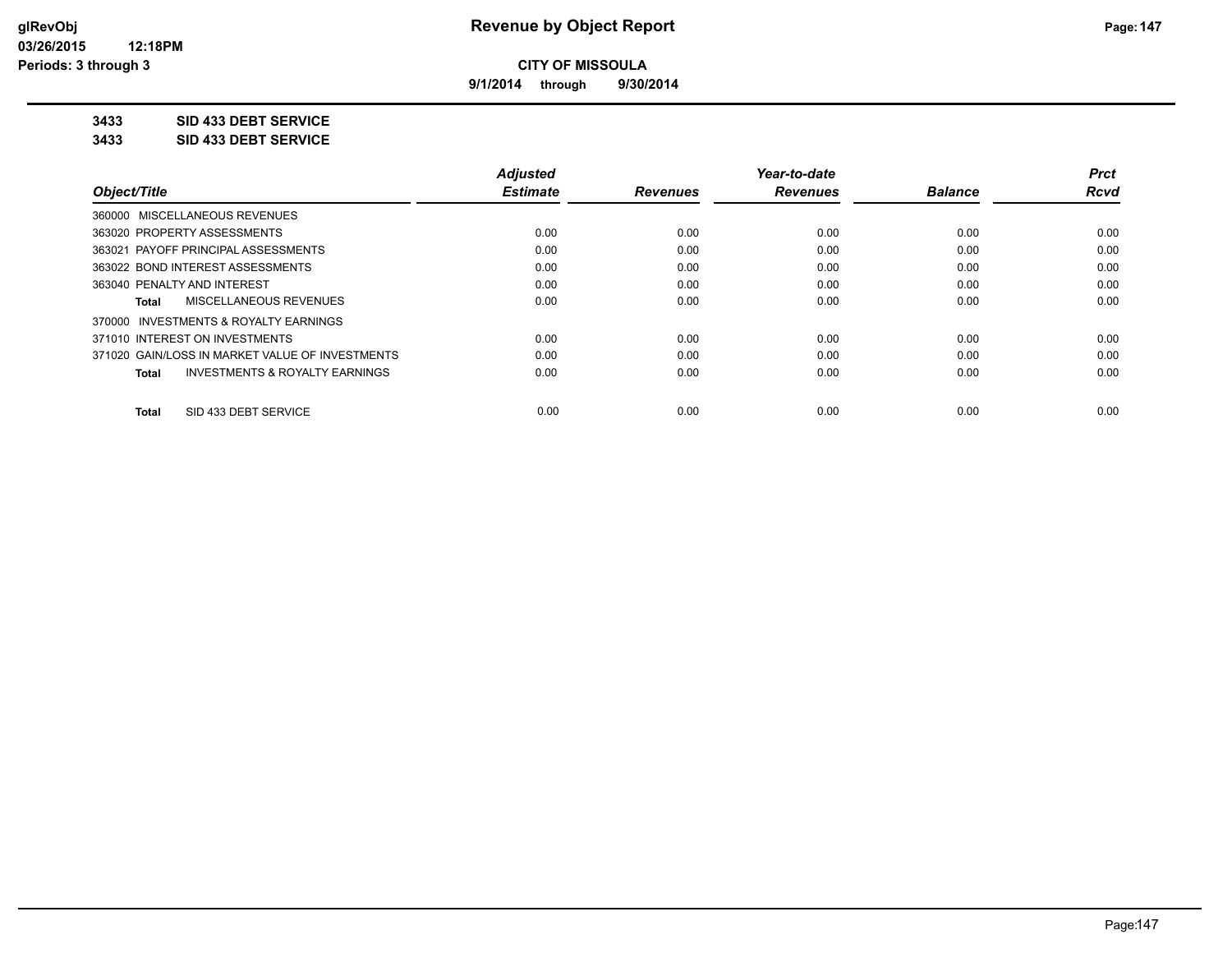**9/1/2014 through 9/30/2014**

### **3433 SID 433 DEBT SERVICE**

|                                                    | <b>Adjusted</b> |                 | Year-to-date    |                | <b>Prct</b> |
|----------------------------------------------------|-----------------|-----------------|-----------------|----------------|-------------|
| Object/Title                                       | <b>Estimate</b> | <b>Revenues</b> | <b>Revenues</b> | <b>Balance</b> | <b>Rcvd</b> |
| 360000 MISCELLANEOUS REVENUES                      |                 |                 |                 |                |             |
| 363020 PROPERTY ASSESSMENTS                        | 0.00            | 0.00            | 0.00            | 0.00           | 0.00        |
| 363021 PAYOFF PRINCIPAL ASSESSMENTS                | 0.00            | 0.00            | 0.00            | 0.00           | 0.00        |
| 363022 BOND INTEREST ASSESSMENTS                   | 0.00            | 0.00            | 0.00            | 0.00           | 0.00        |
| 363040 PENALTY AND INTEREST                        | 0.00            | 0.00            | 0.00            | 0.00           | 0.00        |
| MISCELLANEOUS REVENUES<br>Total                    | 0.00            | 0.00            | 0.00            | 0.00           | 0.00        |
| 370000 INVESTMENTS & ROYALTY EARNINGS              |                 |                 |                 |                |             |
| 371010 INTEREST ON INVESTMENTS                     | 0.00            | 0.00            | 0.00            | 0.00           | 0.00        |
| 371020 GAIN/LOSS IN MARKET VALUE OF INVESTMENT     | 0.00            | 0.00            | 0.00            | 0.00           | 0.00        |
| <b>INVESTMENTS &amp; ROYALTY EARNINGS</b><br>Total | 0.00            | 0.00            | 0.00            | 0.00           | 0.00        |
|                                                    |                 |                 |                 |                |             |
| SID 433 DEBT SERVICE<br>Total                      | 0.00            | 0.00            | 0.00            | 0.00           | 0.00        |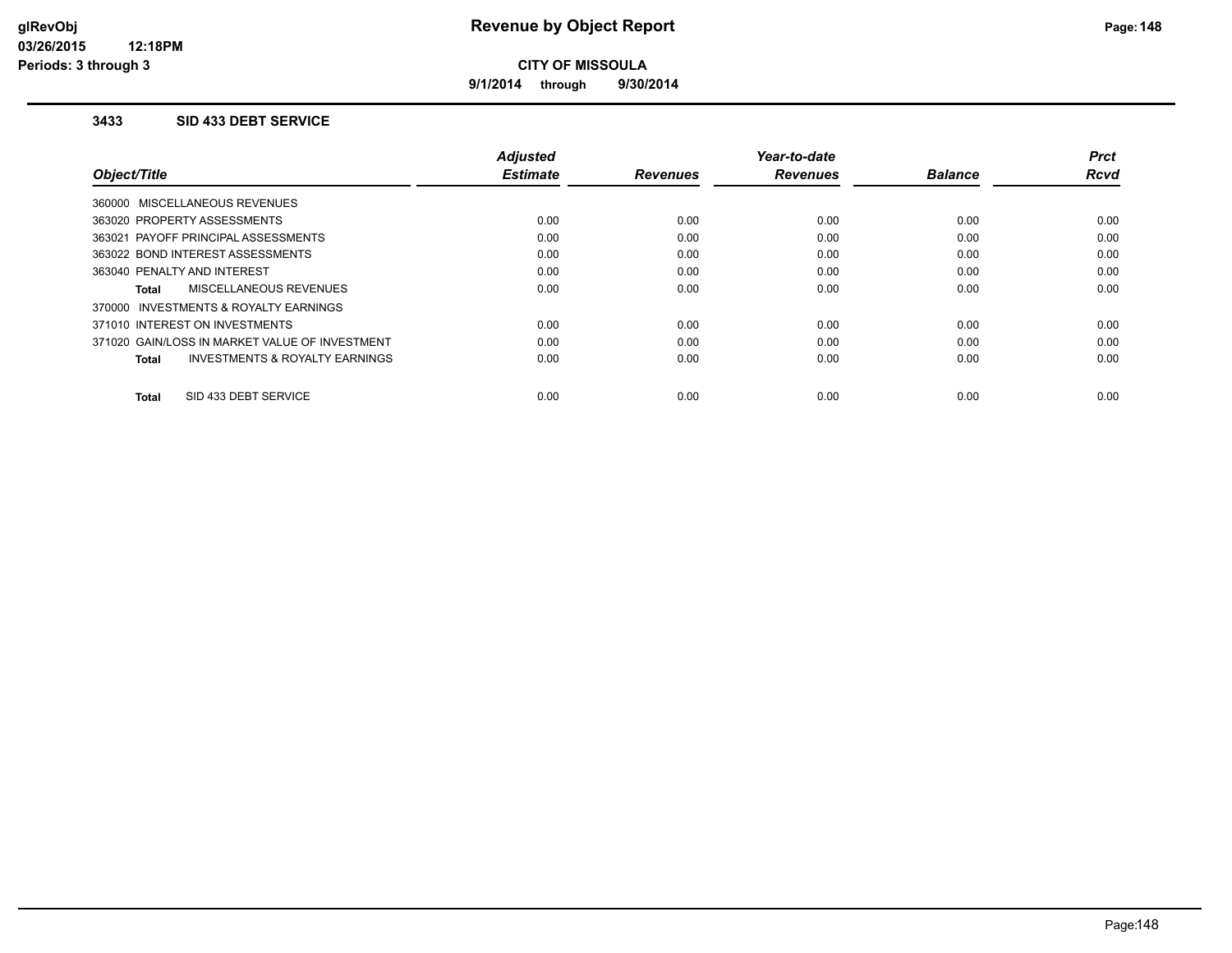**9/1/2014 through 9/30/2014**

## **3440 FY 05 SIDEWALK AND CURB**

**3440 FY 05 SIDEWALK AND CURB**

|                                       |                                                 | <b>Adjusted</b> |                 | Year-to-date    |                | <b>Prct</b> |
|---------------------------------------|-------------------------------------------------|-----------------|-----------------|-----------------|----------------|-------------|
| Object/Title                          |                                                 | <b>Estimate</b> | <b>Revenues</b> | <b>Revenues</b> | <b>Balance</b> | Rcvd        |
| 360000 MISCELLANEOUS REVENUES         |                                                 |                 |                 |                 |                |             |
| 363020 PROPERTY ASSESSMENTS           |                                                 | 40,163.00       | 989.86          | 0.00            | 40,163.00      | 0.00        |
| 363021 PAYOFF PRINCIPAL ASSESSMENTS   |                                                 | 0.00            | 0.00            | 0.00            | 0.00           | 0.00        |
| 363022 BOND INTEREST ASSESSMENTS      |                                                 | 0.00            | 0.00            | 0.00            | 0.00           | 0.00        |
| 363040 PENALTY AND INTEREST           |                                                 | 0.00            | 20.07           | 0.00            | 0.00           | 0.00        |
| <b>Total</b>                          | <b>MISCELLANEOUS REVENUES</b>                   | 40,163.00       | 1,009.93        | 0.00            | 40,163.00      | 0.00        |
| 370000 INVESTMENTS & ROYALTY EARNINGS |                                                 |                 |                 |                 |                |             |
| 371010 INTEREST ON INVESTMENTS        |                                                 | 0.00            | 0.00            | 0.00            | 0.00           | 0.00        |
|                                       | 371020 GAIN/LOSS IN MARKET VALUE OF INVESTMENTS | 0.00            | 0.00            | 0.00            | 0.00           | 0.00        |
| 371500 INTEREST ON INTERFUND LOAN     |                                                 | 0.00            | 0.00            | 0.00            | 0.00           | 0.00        |
| Total                                 | <b>INVESTMENTS &amp; ROYALTY EARNINGS</b>       | 0.00            | 0.00            | 0.00            | 0.00           | 0.00        |
| OTHER FINANCING SOURCES<br>380000     |                                                 |                 |                 |                 |                |             |
| 381030 SID BONDS PROCEEDS             |                                                 | 0.00            | 0.00            | 0.00            | 0.00           | 0.00        |
| Total                                 | OTHER FINANCING SOURCES                         | 0.00            | 0.00            | 0.00            | 0.00           | 0.00        |
| <b>Total</b>                          | FY 05 SIDEWALK AND CURB                         | 40,163.00       | 1,009.93        | 0.00            | 40,163.00      | 0.00        |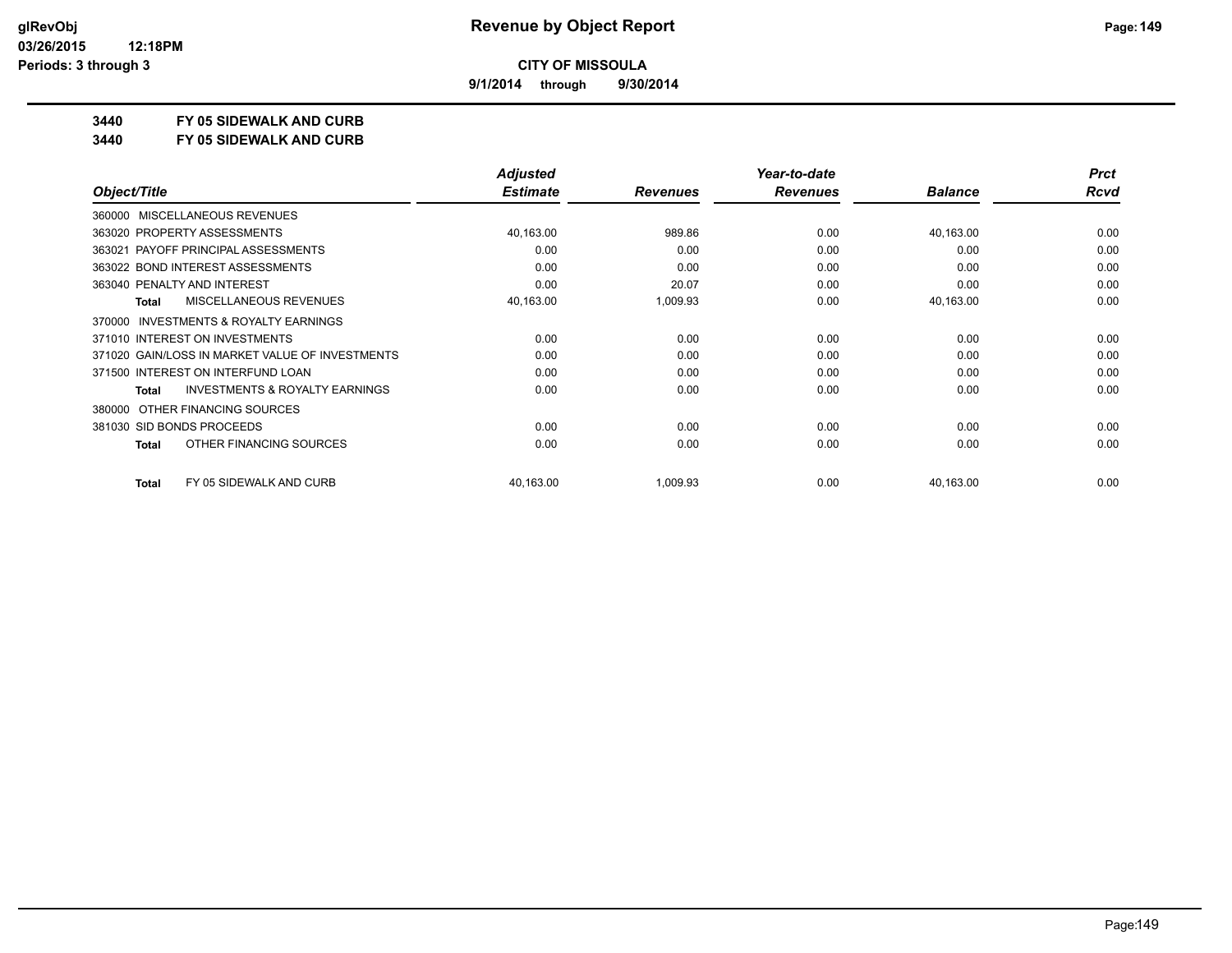**9/1/2014 through 9/30/2014**

### **3440 FY 05 SIDEWALK AND CURB**

|                                                     | <b>Adjusted</b> |                 | Year-to-date    |                | <b>Prct</b> |
|-----------------------------------------------------|-----------------|-----------------|-----------------|----------------|-------------|
| Object/Title                                        | <b>Estimate</b> | <b>Revenues</b> | <b>Revenues</b> | <b>Balance</b> | <b>Rcvd</b> |
| 360000 MISCELLANEOUS REVENUES                       |                 |                 |                 |                |             |
| 363020 PROPERTY ASSESSMENTS                         | 40,163.00       | 989.86          | 0.00            | 40,163.00      | 0.00        |
| 363021 PAYOFF PRINCIPAL ASSESSMENTS                 | 0.00            | 0.00            | 0.00            | 0.00           | 0.00        |
| 363022 BOND INTEREST ASSESSMENTS                    | 0.00            | 0.00            | 0.00            | 0.00           | 0.00        |
| 363040 PENALTY AND INTEREST                         | 0.00            | 20.07           | 0.00            | 0.00           | 0.00        |
| MISCELLANEOUS REVENUES<br><b>Total</b>              | 40,163.00       | 1,009.93        | 0.00            | 40,163.00      | 0.00        |
| <b>INVESTMENTS &amp; ROYALTY EARNINGS</b><br>370000 |                 |                 |                 |                |             |
| 371010 INTEREST ON INVESTMENTS                      | 0.00            | 0.00            | 0.00            | 0.00           | 0.00        |
| 371020 GAIN/LOSS IN MARKET VALUE OF INVESTMENT      | 0.00            | 0.00            | 0.00            | 0.00           | 0.00        |
| 371500 INTEREST ON INTERFUND LOAN                   | 0.00            | 0.00            | 0.00            | 0.00           | 0.00        |
| <b>INVESTMENTS &amp; ROYALTY EARNINGS</b><br>Total  | 0.00            | 0.00            | 0.00            | 0.00           | 0.00        |
| 380000 OTHER FINANCING SOURCES                      |                 |                 |                 |                |             |
| 381030 SID BONDS PROCEEDS                           | 0.00            | 0.00            | 0.00            | 0.00           | 0.00        |
| OTHER FINANCING SOURCES<br><b>Total</b>             | 0.00            | 0.00            | 0.00            | 0.00           | 0.00        |
| <b>Total</b><br>FY 05 SIDEWALK AND CURB             | 40,163.00       | 1,009.93        | 0.00            | 40,163.00      | 0.00        |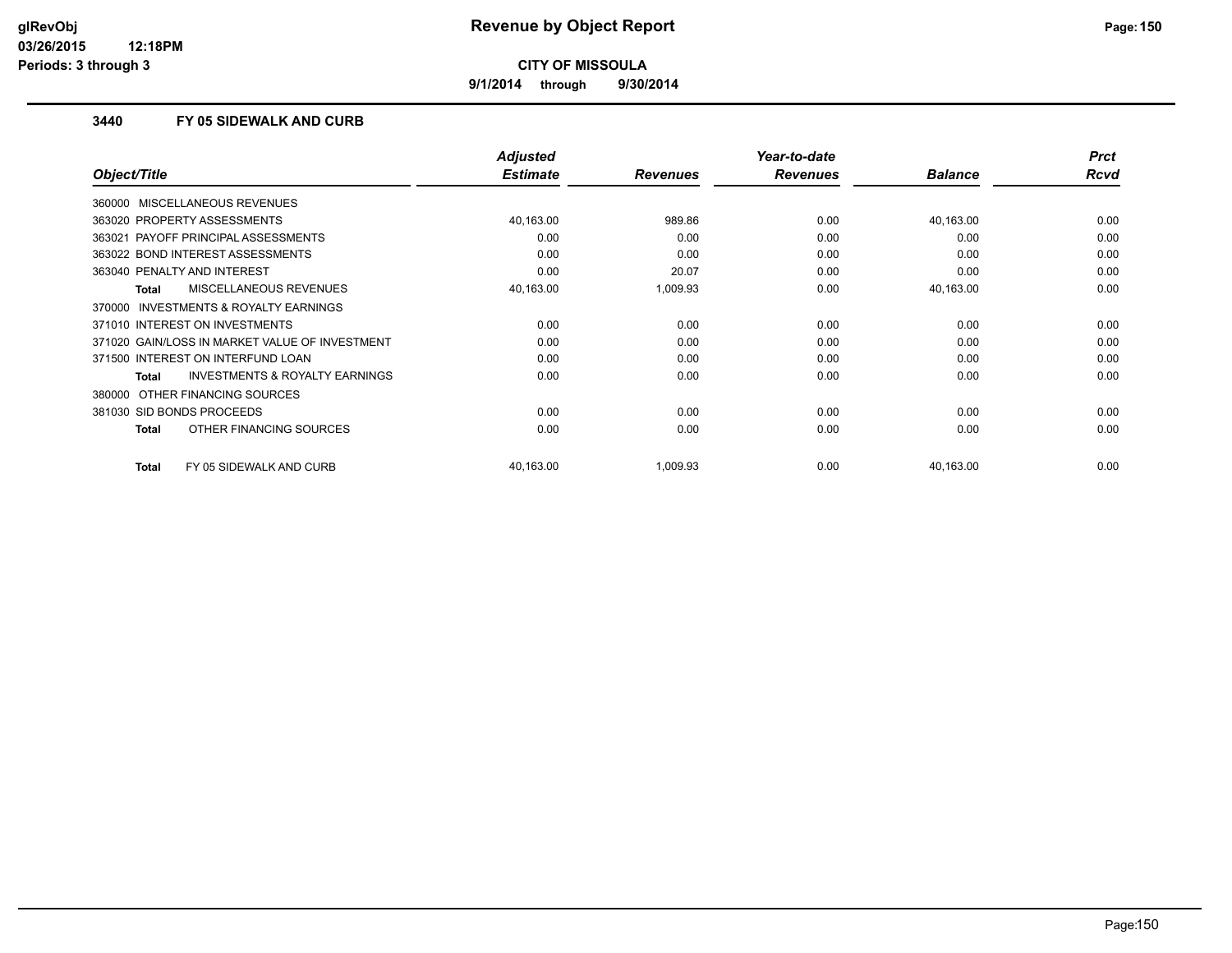**9/1/2014 through 9/30/2014**

## **3441 FY 06 SIDEWALK & CURB DEBT**

**3441 FY 06 SIDEWALK & CURB DEBT**

|                                                    | <b>Adjusted</b> |                 | Year-to-date    |                | <b>Prct</b> |
|----------------------------------------------------|-----------------|-----------------|-----------------|----------------|-------------|
| Object/Title                                       | <b>Estimate</b> | <b>Revenues</b> | <b>Revenues</b> | <b>Balance</b> | <b>Rcvd</b> |
| 360000 MISCELLANEOUS REVENUES                      |                 |                 |                 |                |             |
| 363020 PROPERTY ASSESSMENTS                        | 0.00            | 0.00            | 0.00            | 0.00           | 0.00        |
| MISCELLANEOUS REVENUES<br><b>Total</b>             | 0.00            | 0.00            | 0.00            | 0.00           | 0.00        |
| 370000 INVESTMENTS & ROYALTY EARNINGS              |                 |                 |                 |                |             |
| 371010 INTEREST ON INVESTMENTS                     | 0.00            | 0.00            | 0.00            | 0.00           | 0.00        |
| 371020 GAIN/LOSS IN MARKET VALUE OF INVESTMENTS    | 0.00            | 0.00            | 0.00            | 0.00           | 0.00        |
| <b>INVESTMENTS &amp; ROYALTY EARNINGS</b><br>Total | 0.00            | 0.00            | 0.00            | 0.00           | 0.00        |
|                                                    |                 |                 |                 |                |             |
| Total<br>FY 06 SIDEWALK & CURB DEBT                | 0.00            | 0.00            | 0.00            | 0.00           | 0.00        |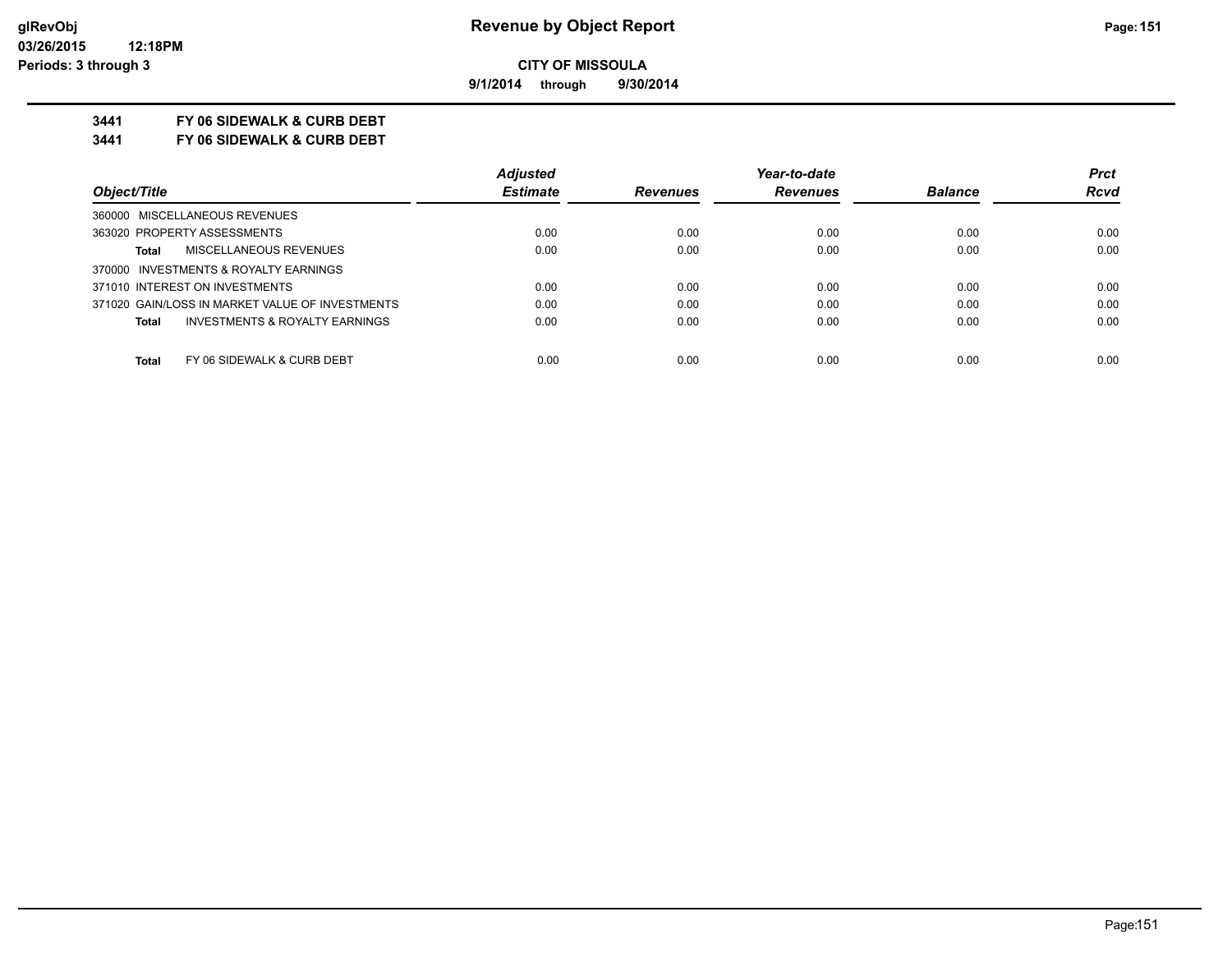**9/1/2014 through 9/30/2014**

## **3441 FY 06 SIDEWALK & CURB DEBT**

|                                                    | <b>Adjusted</b> |                 | Year-to-date    |                | <b>Prct</b> |
|----------------------------------------------------|-----------------|-----------------|-----------------|----------------|-------------|
| Object/Title                                       | <b>Estimate</b> | <b>Revenues</b> | <b>Revenues</b> | <b>Balance</b> | <b>Rcvd</b> |
| 360000 MISCELLANEOUS REVENUES                      |                 |                 |                 |                |             |
| 363020 PROPERTY ASSESSMENTS                        | 0.00            | 0.00            | 0.00            | 0.00           | 0.00        |
| <b>MISCELLANEOUS REVENUES</b><br>Total             | 0.00            | 0.00            | 0.00            | 0.00           | 0.00        |
| 370000 INVESTMENTS & ROYALTY EARNINGS              |                 |                 |                 |                |             |
| 371010 INTEREST ON INVESTMENTS                     | 0.00            | 0.00            | 0.00            | 0.00           | 0.00        |
| 371020 GAIN/LOSS IN MARKET VALUE OF INVESTMENT     | 0.00            | 0.00            | 0.00            | 0.00           | 0.00        |
| <b>INVESTMENTS &amp; ROYALTY EARNINGS</b><br>Total | 0.00            | 0.00            | 0.00            | 0.00           | 0.00        |
| <b>Total</b><br>FY 06 SIDEWALK & CURB DEBT         | 0.00            | 0.00            | 0.00            | 0.00           | 0.00        |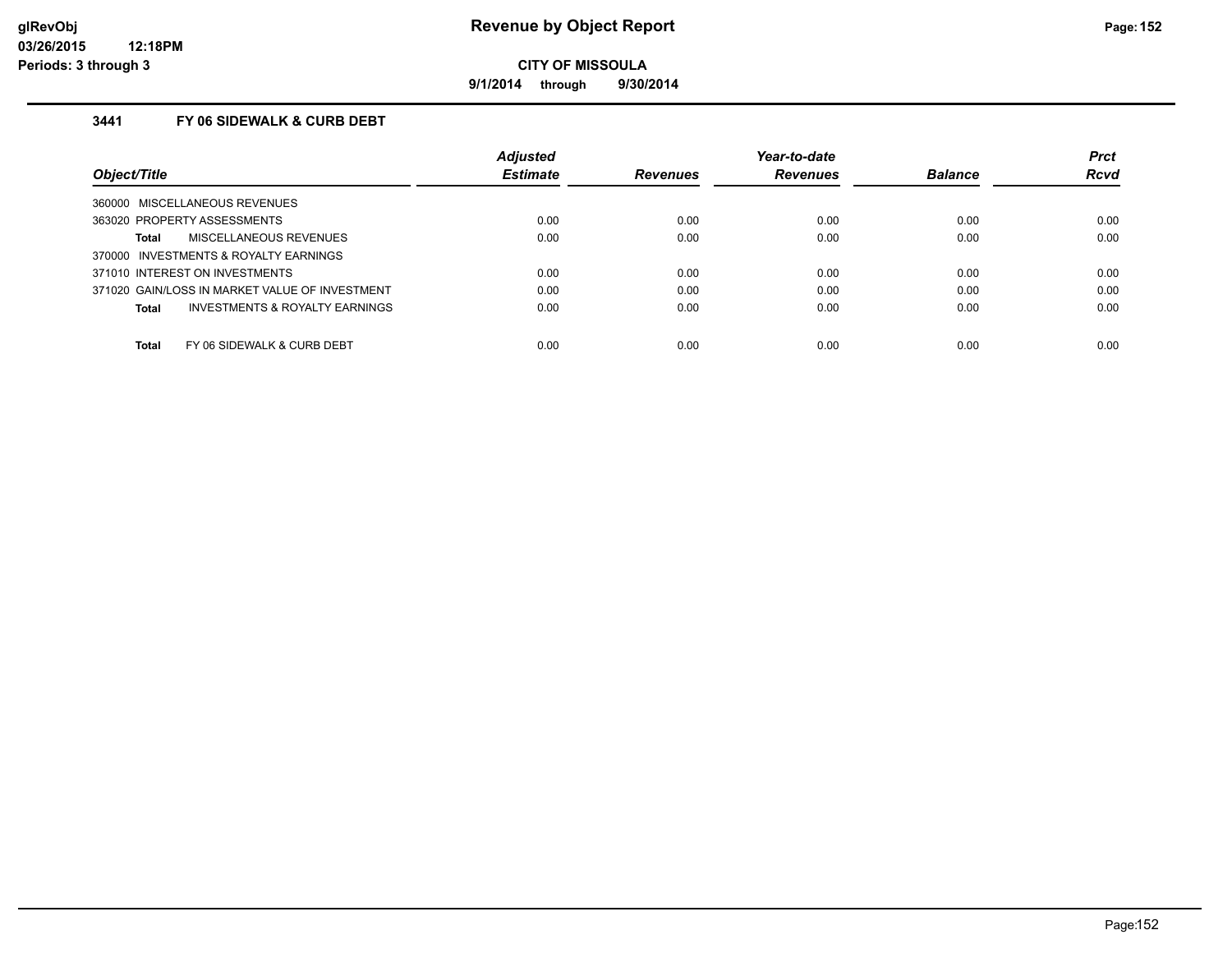**9/1/2014 through 9/30/2014**

**3449 SID 449 DEBT SERVICE**

**3449 SID 449 DEBT SERVICE**

|                                                           | <b>Adjusted</b> |                 | Year-to-date    |                | <b>Prct</b> |
|-----------------------------------------------------------|-----------------|-----------------|-----------------|----------------|-------------|
| Object/Title                                              | <b>Estimate</b> | <b>Revenues</b> | <b>Revenues</b> | <b>Balance</b> | Rcvd        |
| 360000 MISCELLANEOUS REVENUES                             |                 |                 |                 |                |             |
| 363020 PROPERTY ASSESSMENTS                               | 0.00            | 0.00            | 0.00            | 0.00           | 0.00        |
| 363021 PAYOFF PRINCIPAL ASSESSMENTS                       | 0.00            | 0.00            | 0.00            | 0.00           | 0.00        |
| 363022 BOND INTEREST ASSESSMENTS                          | 0.00            | 0.00            | 0.00            | 0.00           | 0.00        |
| 363040 PENALTY AND INTEREST                               | 0.00            | 0.00            | 0.00            | 0.00           | 0.00        |
| MISCELLANEOUS REVENUES<br>Total                           | 0.00            | 0.00            | 0.00            | 0.00           | 0.00        |
| 370000 INVESTMENTS & ROYALTY EARNINGS                     |                 |                 |                 |                |             |
| 371010 INTEREST ON INVESTMENTS                            | 0.00            | 0.00            | 0.00            | 0.00           | 0.00        |
| 371020 GAIN/LOSS IN MARKET VALUE OF INVESTMENTS           | 0.00            | 0.00            | 0.00            | 0.00           | 0.00        |
| <b>INVESTMENTS &amp; ROYALTY EARNINGS</b><br><b>Total</b> | 0.00            | 0.00            | 0.00            | 0.00           | 0.00        |
| SID 449 DEBT SERVICE<br>Total                             | 0.00            | 0.00            | 0.00            | 0.00           | 0.00        |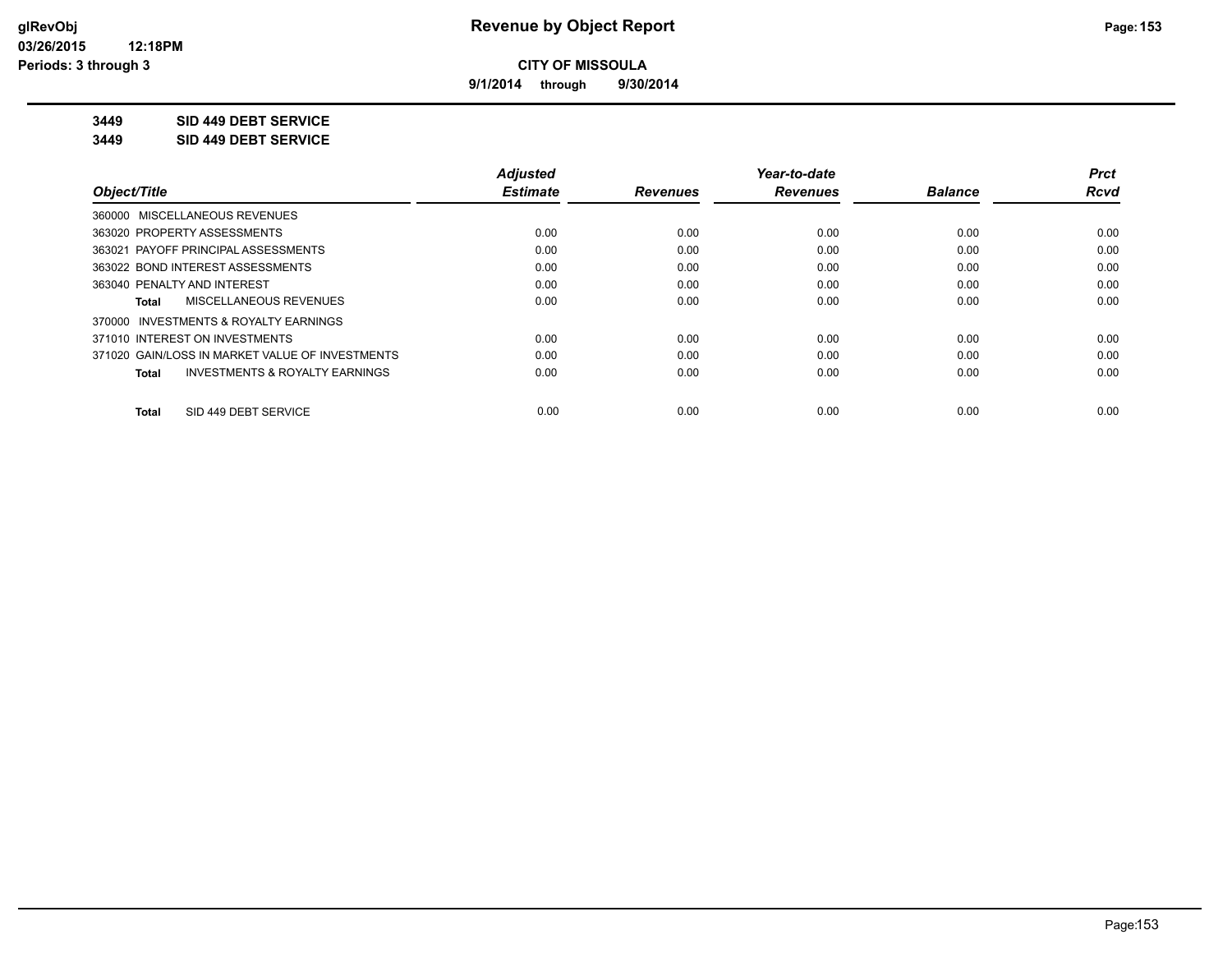**9/1/2014 through 9/30/2014**

### **3449 SID 449 DEBT SERVICE**

|                                                    | <b>Adjusted</b> |                 | Year-to-date    |                | <b>Prct</b> |
|----------------------------------------------------|-----------------|-----------------|-----------------|----------------|-------------|
| Object/Title                                       | <b>Estimate</b> | <b>Revenues</b> | <b>Revenues</b> | <b>Balance</b> | <b>Rcvd</b> |
| 360000 MISCELLANEOUS REVENUES                      |                 |                 |                 |                |             |
| 363020 PROPERTY ASSESSMENTS                        | 0.00            | 0.00            | 0.00            | 0.00           | 0.00        |
| 363021 PAYOFF PRINCIPAL ASSESSMENTS                | 0.00            | 0.00            | 0.00            | 0.00           | 0.00        |
| 363022 BOND INTEREST ASSESSMENTS                   | 0.00            | 0.00            | 0.00            | 0.00           | 0.00        |
| 363040 PENALTY AND INTEREST                        | 0.00            | 0.00            | 0.00            | 0.00           | 0.00        |
| MISCELLANEOUS REVENUES<br>Total                    | 0.00            | 0.00            | 0.00            | 0.00           | 0.00        |
| 370000 INVESTMENTS & ROYALTY EARNINGS              |                 |                 |                 |                |             |
| 371010 INTEREST ON INVESTMENTS                     | 0.00            | 0.00            | 0.00            | 0.00           | 0.00        |
| 371020 GAIN/LOSS IN MARKET VALUE OF INVESTMENT     | 0.00            | 0.00            | 0.00            | 0.00           | 0.00        |
| <b>INVESTMENTS &amp; ROYALTY EARNINGS</b><br>Total | 0.00            | 0.00            | 0.00            | 0.00           | 0.00        |
| SID 449 DEBT SERVICE<br><b>Total</b>               | 0.00            | 0.00            | 0.00            | 0.00           | 0.00        |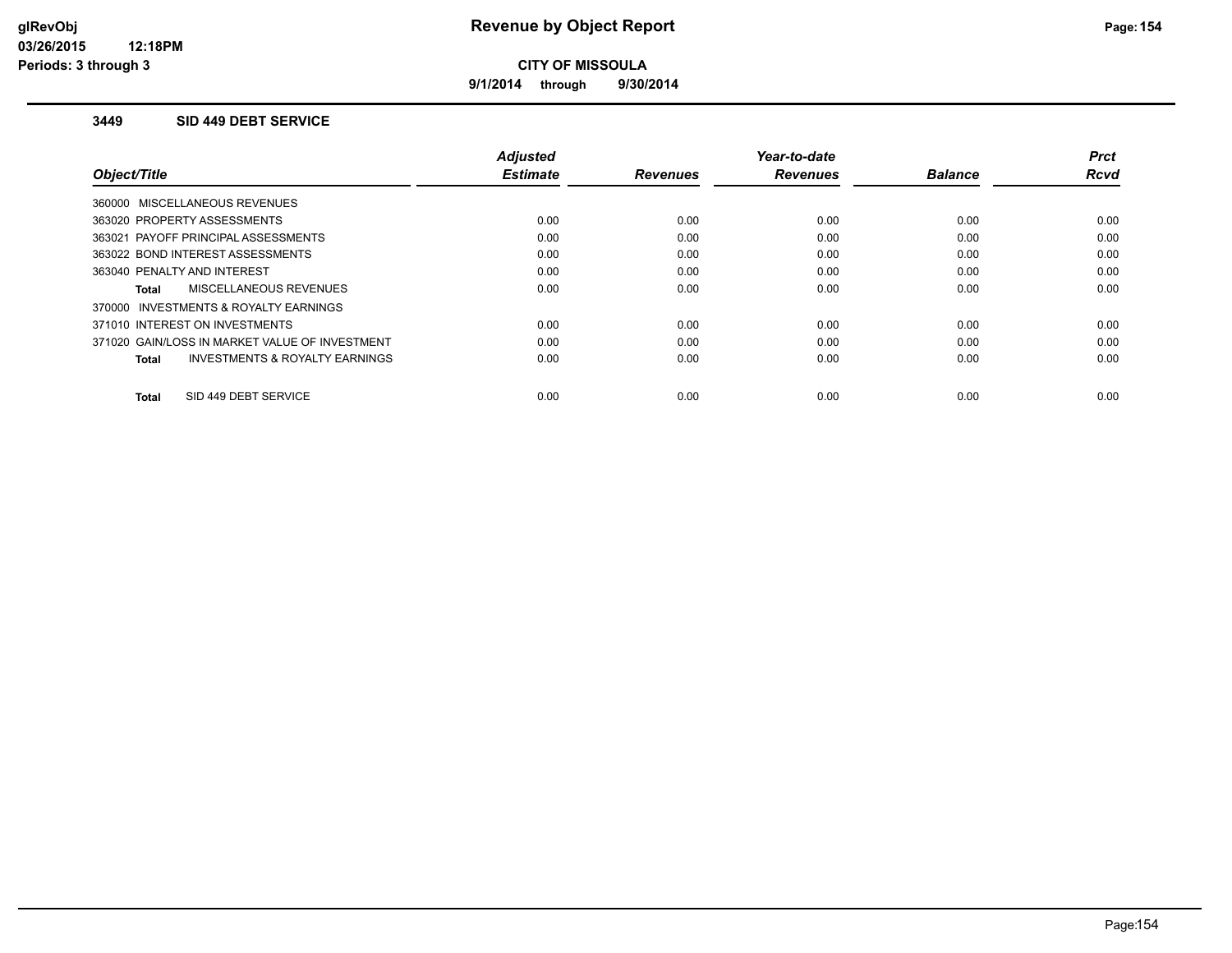**9/1/2014 through 9/30/2014**

## **3450 FY 06 SIDEWALK AND CURB**

**3450 FY 06 SIDEWALK AND CURB**

|                                                     | <b>Adjusted</b> |                 | Year-to-date    |                | <b>Prct</b> |
|-----------------------------------------------------|-----------------|-----------------|-----------------|----------------|-------------|
| Object/Title                                        | <b>Estimate</b> | <b>Revenues</b> | <b>Revenues</b> | <b>Balance</b> | <b>Rcvd</b> |
| <b>MISCELLANEOUS REVENUES</b><br>360000             |                 |                 |                 |                |             |
| 363020 PROPERTY ASSESSMENTS                         | 29,569.00       | 0.00            | 0.00            | 29,569.00      | 0.00        |
| 363021 PAYOFF PRINCIPAL ASSESSMENTS                 | 0.00            | 0.00            | 0.00            | 0.00           | 0.00        |
| 363022 BOND INTEREST ASSESSMENTS                    | 0.00            | 0.00            | 0.00            | 0.00           | 0.00        |
| 363040 PENALTY AND INTEREST                         | 0.00            | 0.00            | 0.00            | 0.00           | 0.00        |
| MISCELLANEOUS REVENUES<br>Total                     | 29,569.00       | 0.00            | 0.00            | 29,569.00      | 0.00        |
| <b>INVESTMENTS &amp; ROYALTY EARNINGS</b><br>370000 |                 |                 |                 |                |             |
| 371010 INTEREST ON INVESTMENTS                      | 0.00            | 0.00            | 0.00            | 0.00           | 0.00        |
| 371020 GAIN/LOSS IN MARKET VALUE OF INVESTMENTS     | 0.00            | 0.00            | 0.00            | 0.00           | 0.00        |
| 371500 INTEREST ON INTERFUND LOAN                   | 0.00            | 0.00            | 0.00            | 0.00           | 0.00        |
| <b>INVESTMENTS &amp; ROYALTY EARNINGS</b><br>Total  | 0.00            | 0.00            | 0.00            | 0.00           | 0.00        |
| OTHER FINANCING SOURCES<br>380000                   |                 |                 |                 |                |             |
| 381030 SID BONDS PROCEEDS                           | 0.00            | 0.00            | 0.00            | 0.00           | 0.00        |
| 383042 TRANSFERS FROM OTHER FUNDS                   | 0.00            | 0.00            | 0.00            | 0.00           | 0.00        |
| OTHER FINANCING SOURCES<br>Total                    | 0.00            | 0.00            | 0.00            | 0.00           | 0.00        |
| FY 06 SIDEWALK AND CURB<br><b>Total</b>             | 29,569.00       | 0.00            | 0.00            | 29,569.00      | 0.00        |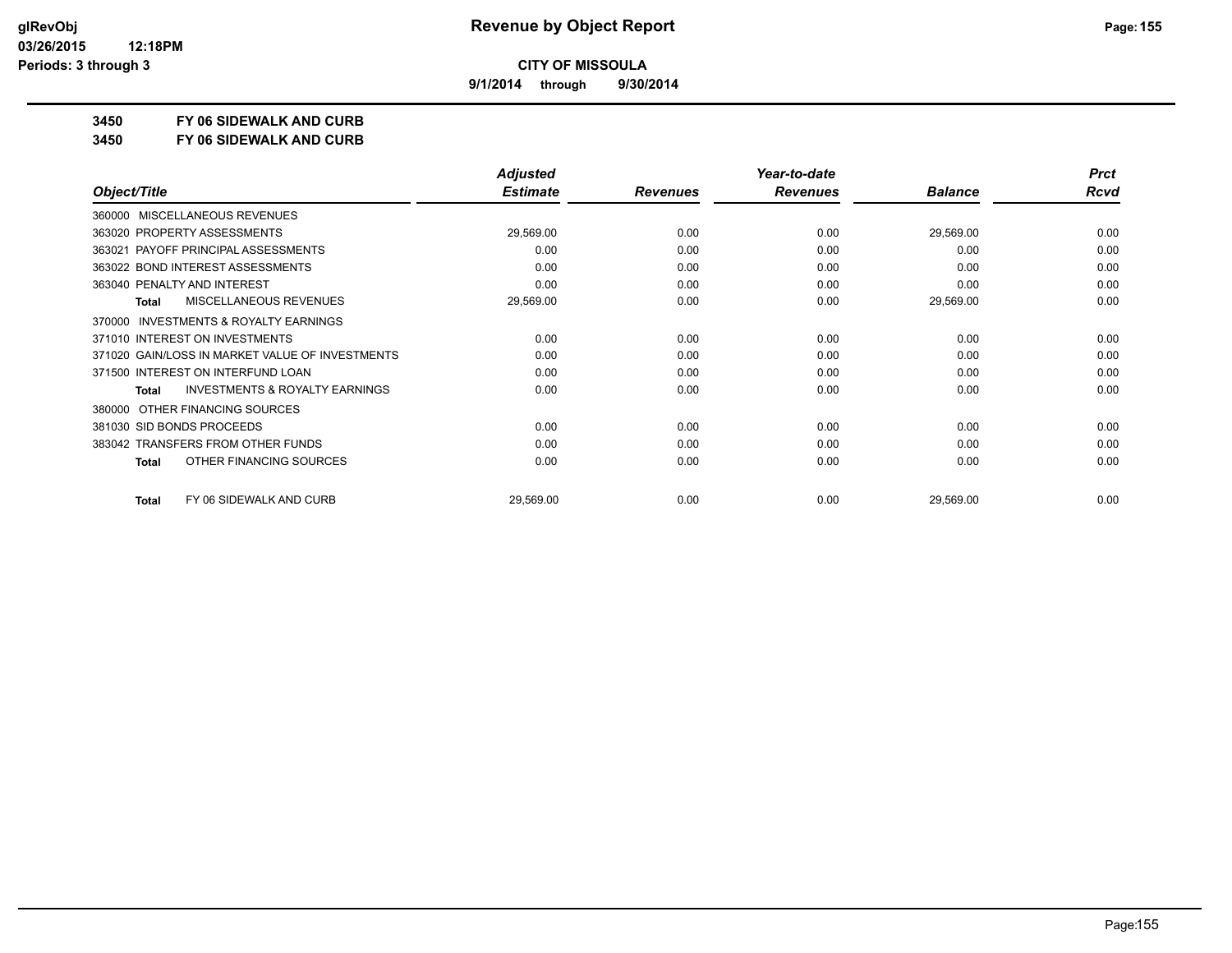**9/1/2014 through 9/30/2014**

### **3450 FY 06 SIDEWALK AND CURB**

|                                                    | <b>Adjusted</b> |                 | Year-to-date    |                | <b>Prct</b> |
|----------------------------------------------------|-----------------|-----------------|-----------------|----------------|-------------|
| Object/Title                                       | <b>Estimate</b> | <b>Revenues</b> | <b>Revenues</b> | <b>Balance</b> | <b>Rcvd</b> |
| 360000 MISCELLANEOUS REVENUES                      |                 |                 |                 |                |             |
| 363020 PROPERTY ASSESSMENTS                        | 29,569.00       | 0.00            | 0.00            | 29,569.00      | 0.00        |
| PAYOFF PRINCIPAL ASSESSMENTS<br>363021             | 0.00            | 0.00            | 0.00            | 0.00           | 0.00        |
| 363022 BOND INTEREST ASSESSMENTS                   | 0.00            | 0.00            | 0.00            | 0.00           | 0.00        |
| 363040 PENALTY AND INTEREST                        | 0.00            | 0.00            | 0.00            | 0.00           | 0.00        |
| MISCELLANEOUS REVENUES<br><b>Total</b>             | 29,569.00       | 0.00            | 0.00            | 29,569.00      | 0.00        |
| INVESTMENTS & ROYALTY EARNINGS<br>370000           |                 |                 |                 |                |             |
| 371010 INTEREST ON INVESTMENTS                     | 0.00            | 0.00            | 0.00            | 0.00           | 0.00        |
| 371020 GAIN/LOSS IN MARKET VALUE OF INVESTMENT     | 0.00            | 0.00            | 0.00            | 0.00           | 0.00        |
| 371500 INTEREST ON INTERFUND LOAN                  | 0.00            | 0.00            | 0.00            | 0.00           | 0.00        |
| <b>INVESTMENTS &amp; ROYALTY EARNINGS</b><br>Total | 0.00            | 0.00            | 0.00            | 0.00           | 0.00        |
| OTHER FINANCING SOURCES<br>380000                  |                 |                 |                 |                |             |
| 381030 SID BONDS PROCEEDS                          | 0.00            | 0.00            | 0.00            | 0.00           | 0.00        |
| 383042 TRANSFERS FROM OTHER FUNDS                  | 0.00            | 0.00            | 0.00            | 0.00           | 0.00        |
| OTHER FINANCING SOURCES<br><b>Total</b>            | 0.00            | 0.00            | 0.00            | 0.00           | 0.00        |
|                                                    |                 |                 |                 |                |             |
| FY 06 SIDEWALK AND CURB<br><b>Total</b>            | 29,569.00       | 0.00            | 0.00            | 29,569.00      | 0.00        |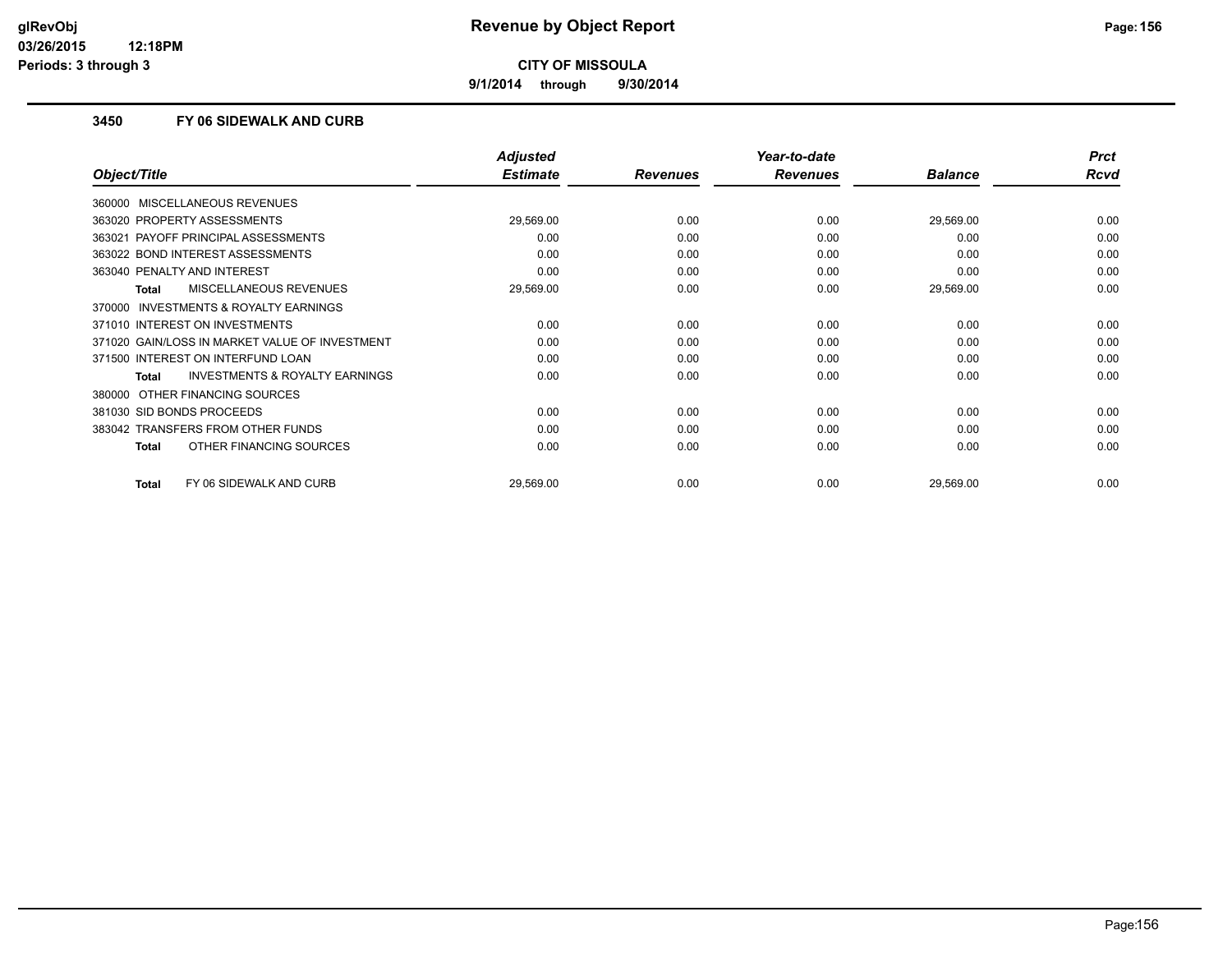**9/1/2014 through 9/30/2014**

# **3460 FY07 SIDEWALK AND CURB DEBT**

#### **3460 FY07 SIDEWALK AND CURB DEBT**

|                                                     | <b>Adjusted</b> |                 | Year-to-date    |                | <b>Prct</b> |
|-----------------------------------------------------|-----------------|-----------------|-----------------|----------------|-------------|
| Object/Title                                        | <b>Estimate</b> | <b>Revenues</b> | <b>Revenues</b> | <b>Balance</b> | Rcvd        |
| MISCELLANEOUS REVENUES<br>360000                    |                 |                 |                 |                |             |
| 363020 PROPERTY ASSESSMENTS                         | 92,110.00       | 1,964.26        | 0.00            | 92,110.00      | 0.00        |
| PAYOFF PRINCIPAL ASSESSMENTS<br>363021              | 0.00            | 0.00            | 9,478.66        | $-9,478.66$    | 0.00        |
| 363022 BOND INTEREST ASSESSMENTS                    | 0.00            | 0.00            | 0.00            | 0.00           | 0.00        |
| 363040 PENALTY AND INTEREST                         | 0.00            | 109.20          | 0.00            | 0.00           | 0.00        |
| MISCELLANEOUS REVENUES<br><b>Total</b>              | 92,110.00       | 2,073.46        | 9,478.66        | 82,631.34      | 10.29       |
| <b>INVESTMENTS &amp; ROYALTY EARNINGS</b><br>370000 |                 |                 |                 |                |             |
| 371010 INTEREST ON INVESTMENTS                      | 0.00            | 0.00            | 0.00            | 0.00           | 0.00        |
| 371020 GAIN/LOSS IN MARKET VALUE OF INVESTMENTS     | 0.00            | 0.00            | 0.00            | 0.00           | 0.00        |
| 371500 INTEREST ON INTERFUND LOAN                   | 0.00            | 0.00            | 0.00            | 0.00           | 0.00        |
| <b>INVESTMENTS &amp; ROYALTY EARNINGS</b><br>Total  | 0.00            | 0.00            | 0.00            | 0.00           | 0.00        |
| OTHER FINANCING SOURCES<br>380000                   |                 |                 |                 |                |             |
| 381030 SID BONDS PROCEEDS                           | 0.00            | 0.00            | 0.00            | 0.00           | 0.00        |
| 383042 TRANSFERS FROM OTHER FUNDS                   | 0.00            | 0.00            | 0.00            | 0.00           | 0.00        |
| OTHER FINANCING SOURCES<br><b>Total</b>             | 0.00            | 0.00            | 0.00            | 0.00           | 0.00        |
| <b>FY07 SIDEWALK AND CURB DEBT</b><br>Total         | 92,110.00       | 2,073.46        | 9,478.66        | 82,631.34      | 10.29       |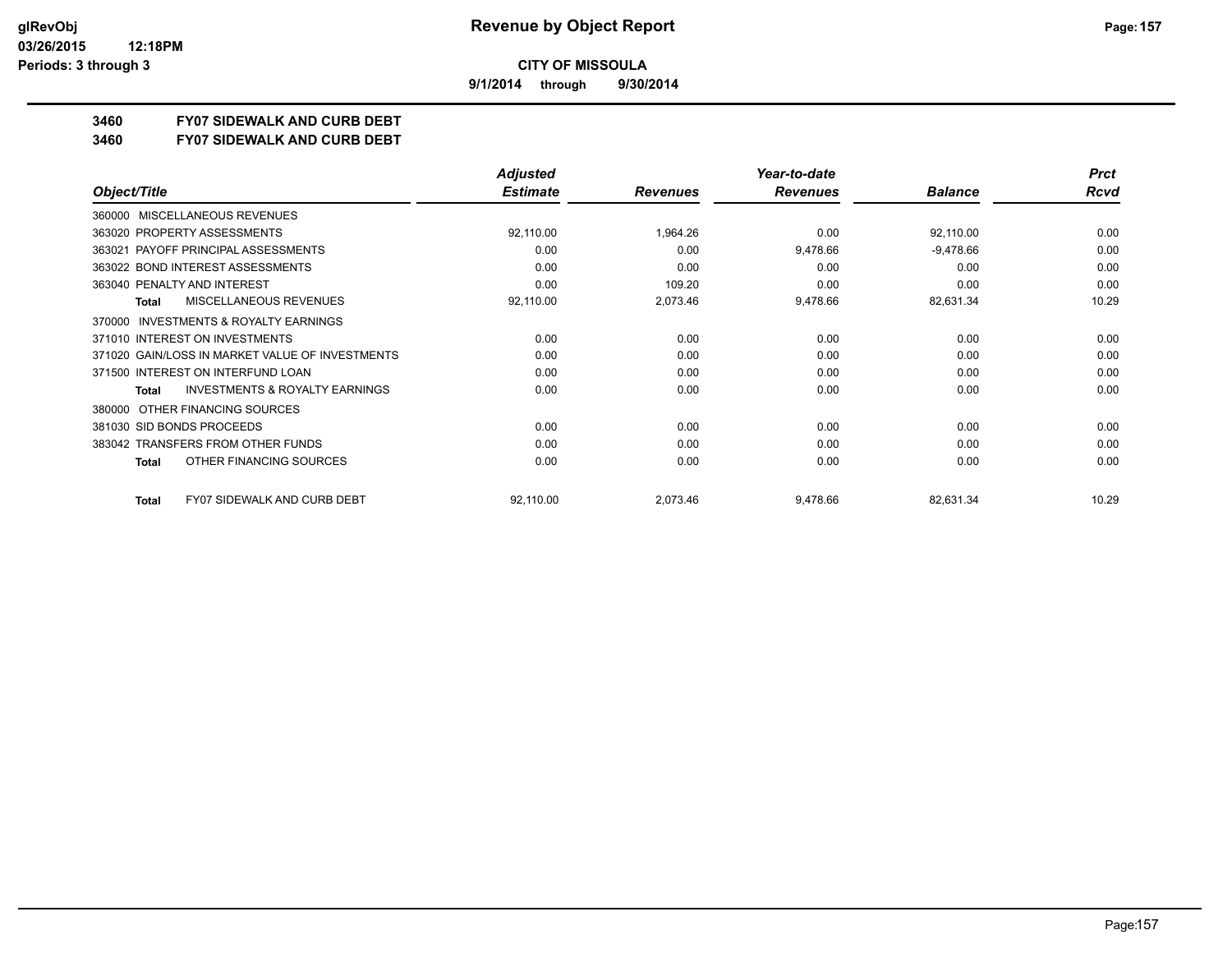**9/1/2014 through 9/30/2014**

### **3460 FY07 SIDEWALK AND CURB DEBT**

|                                                    | <b>Adjusted</b> |                 | Year-to-date    |                | <b>Prct</b> |
|----------------------------------------------------|-----------------|-----------------|-----------------|----------------|-------------|
| Object/Title                                       | <b>Estimate</b> | <b>Revenues</b> | <b>Revenues</b> | <b>Balance</b> | <b>Rcvd</b> |
| 360000 MISCELLANEOUS REVENUES                      |                 |                 |                 |                |             |
| 363020 PROPERTY ASSESSMENTS                        | 92,110.00       | 1,964.26        | 0.00            | 92,110.00      | 0.00        |
| PAYOFF PRINCIPAL ASSESSMENTS<br>363021             | 0.00            | 0.00            | 9,478.66        | $-9,478.66$    | 0.00        |
| 363022 BOND INTEREST ASSESSMENTS                   | 0.00            | 0.00            | 0.00            | 0.00           | 0.00        |
| 363040 PENALTY AND INTEREST                        | 0.00            | 109.20          | 0.00            | 0.00           | 0.00        |
| MISCELLANEOUS REVENUES<br>Total                    | 92,110.00       | 2,073.46        | 9,478.66        | 82,631.34      | 10.29       |
| INVESTMENTS & ROYALTY EARNINGS<br>370000           |                 |                 |                 |                |             |
| 371010 INTEREST ON INVESTMENTS                     | 0.00            | 0.00            | 0.00            | 0.00           | 0.00        |
| 371020 GAIN/LOSS IN MARKET VALUE OF INVESTMENT     | 0.00            | 0.00            | 0.00            | 0.00           | 0.00        |
| 371500 INTEREST ON INTERFUND LOAN                  | 0.00            | 0.00            | 0.00            | 0.00           | 0.00        |
| <b>INVESTMENTS &amp; ROYALTY EARNINGS</b><br>Total | 0.00            | 0.00            | 0.00            | 0.00           | 0.00        |
| OTHER FINANCING SOURCES<br>380000                  |                 |                 |                 |                |             |
| 381030 SID BONDS PROCEEDS                          | 0.00            | 0.00            | 0.00            | 0.00           | 0.00        |
| 383042 TRANSFERS FROM OTHER FUNDS                  | 0.00            | 0.00            | 0.00            | 0.00           | 0.00        |
| OTHER FINANCING SOURCES<br><b>Total</b>            | 0.00            | 0.00            | 0.00            | 0.00           | 0.00        |
| <b>FY07 SIDEWALK AND CURB DEBT</b><br><b>Total</b> | 92,110.00       | 2,073.46        | 9,478.66        | 82,631.34      | 10.29       |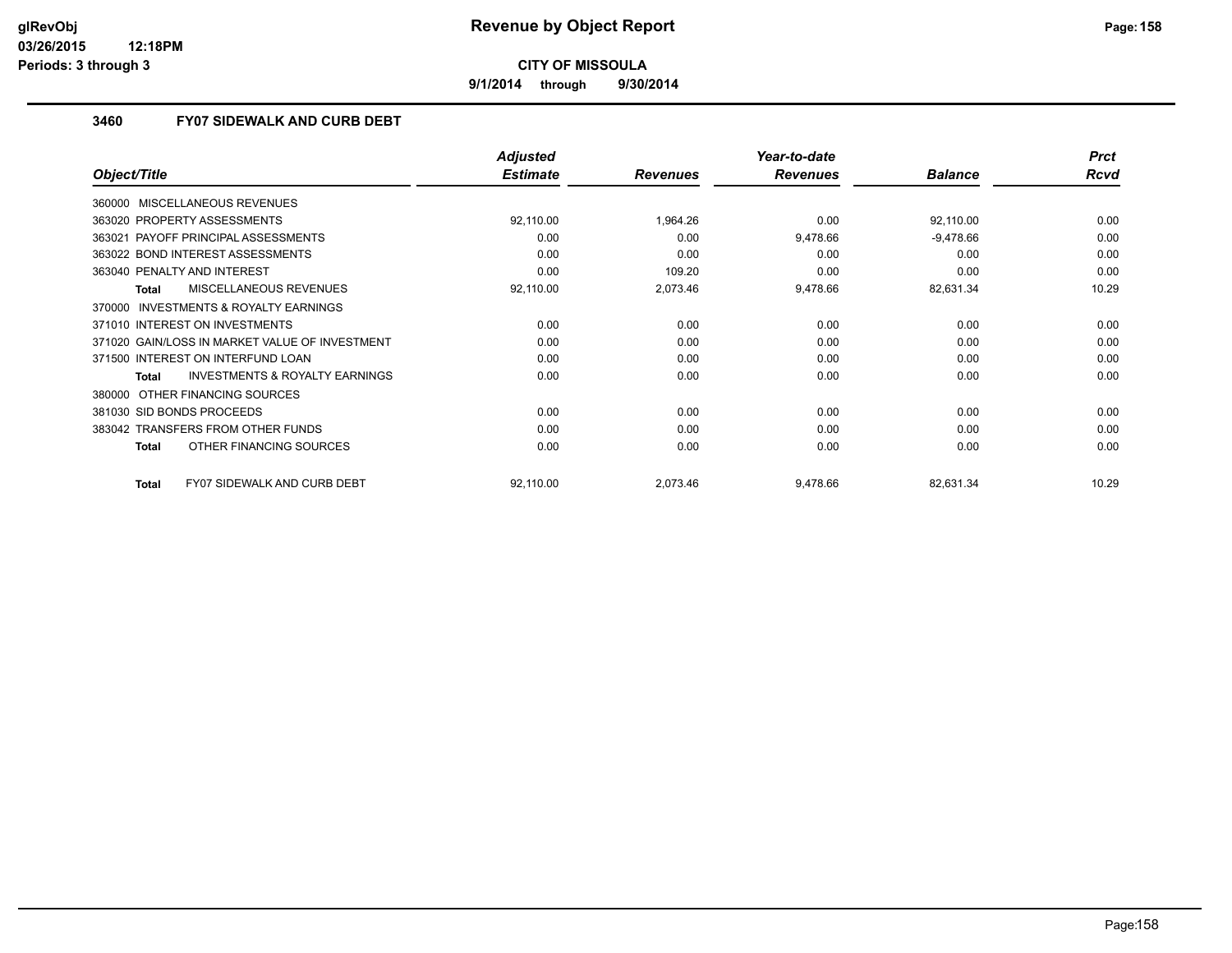**9/1/2014 through 9/30/2014**

## **3461 SERIES 2008A SIDEWALK AND CURB**

#### **3461 SERIES 2008A SIDEWALK AND CURB**

|                                                    | <b>Adjusted</b> |                 | Year-to-date    |                | <b>Prct</b> |
|----------------------------------------------------|-----------------|-----------------|-----------------|----------------|-------------|
| Object/Title                                       | <b>Estimate</b> | <b>Revenues</b> | <b>Revenues</b> | <b>Balance</b> | Rcvd        |
| 360000 MISCELLANEOUS REVENUES                      |                 |                 |                 |                |             |
| 363020 PROPERTY ASSESSMENTS                        | 62,213.00       | 0.00            | 0.00            | 62,213.00      | 0.00        |
| 363021 PAYOFF PRINCIPAL ASSESSMENTS                | 0.00            | 0.00            | 0.00            | 0.00           | 0.00        |
| 363022 BOND INTEREST ASSESSMENTS                   | 0.00            | 0.00            | 0.00            | 0.00           | 0.00        |
| 363040 PENALTY AND INTEREST                        | 0.00            | 0.00            | 0.00            | 0.00           | 0.00        |
| MISCELLANEOUS REVENUES<br>Total                    | 62,213.00       | 0.00            | 0.00            | 62,213.00      | 0.00        |
| 370000 INVESTMENTS & ROYALTY EARNINGS              |                 |                 |                 |                |             |
| 371010 INTEREST ON INVESTMENTS                     | 0.00            | 0.00            | 0.00            | 0.00           | 0.00        |
| 371020 GAIN/LOSS IN MARKET VALUE OF INVESTMENTS    | 0.00            | 0.00            | 0.00            | 0.00           | 0.00        |
| <b>INVESTMENTS &amp; ROYALTY EARNINGS</b><br>Total | 0.00            | 0.00            | 0.00            | 0.00           | 0.00        |
| OTHER FINANCING SOURCES<br>380000                  |                 |                 |                 |                |             |
| 381030 SID BONDS PROCEEDS                          | 0.00            | 0.00            | 0.00            | 0.00           | 0.00        |
| OTHER FINANCING SOURCES<br>Total                   | 0.00            | 0.00            | 0.00            | 0.00           | 0.00        |
| SERIES 2008A SIDEWALK AND CURB<br><b>Total</b>     | 62,213.00       | 0.00            | 0.00            | 62,213.00      | 0.00        |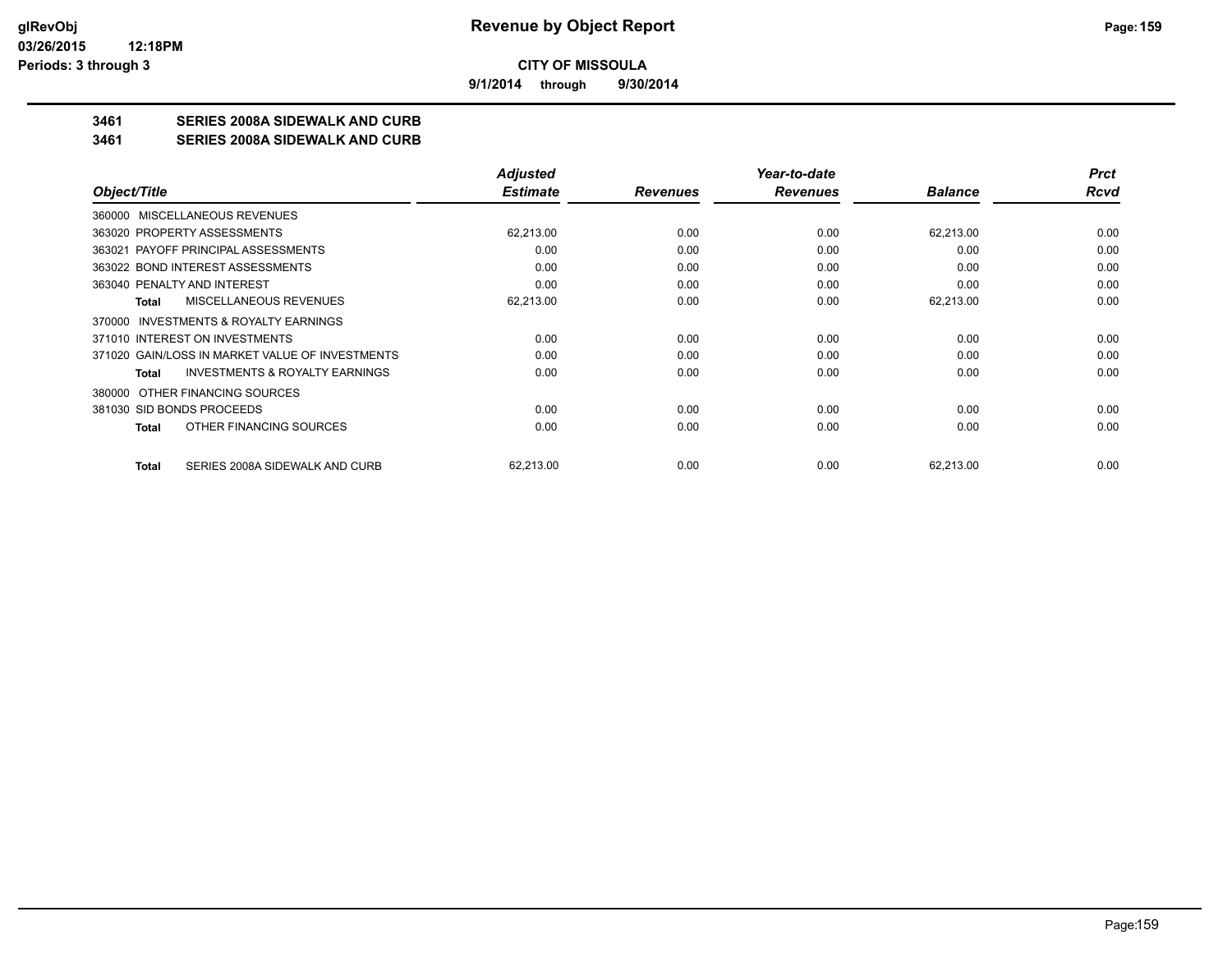**9/1/2014 through 9/30/2014**

## **3461 SERIES 2008A SIDEWALK AND CURB**

| Object/Title                                              | <b>Adjusted</b><br><b>Estimate</b> | <b>Revenues</b> | Year-to-date<br><b>Revenues</b> | <b>Balance</b> | <b>Prct</b><br><b>Rcvd</b> |
|-----------------------------------------------------------|------------------------------------|-----------------|---------------------------------|----------------|----------------------------|
|                                                           |                                    |                 |                                 |                |                            |
| 360000 MISCELLANEOUS REVENUES                             |                                    |                 |                                 |                |                            |
| 363020 PROPERTY ASSESSMENTS                               | 62,213.00                          | 0.00            | 0.00                            | 62,213.00      | 0.00                       |
| 363021 PAYOFF PRINCIPAL ASSESSMENTS                       | 0.00                               | 0.00            | 0.00                            | 0.00           | 0.00                       |
| 363022 BOND INTEREST ASSESSMENTS                          | 0.00                               | 0.00            | 0.00                            | 0.00           | 0.00                       |
| 363040 PENALTY AND INTEREST                               | 0.00                               | 0.00            | 0.00                            | 0.00           | 0.00                       |
| <b>MISCELLANEOUS REVENUES</b><br><b>Total</b>             | 62,213.00                          | 0.00            | 0.00                            | 62,213.00      | 0.00                       |
| INVESTMENTS & ROYALTY EARNINGS<br>370000                  |                                    |                 |                                 |                |                            |
| 371010 INTEREST ON INVESTMENTS                            | 0.00                               | 0.00            | 0.00                            | 0.00           | 0.00                       |
| 371020 GAIN/LOSS IN MARKET VALUE OF INVESTMENT            | 0.00                               | 0.00            | 0.00                            | 0.00           | 0.00                       |
| <b>INVESTMENTS &amp; ROYALTY EARNINGS</b><br><b>Total</b> | 0.00                               | 0.00            | 0.00                            | 0.00           | 0.00                       |
| 380000 OTHER FINANCING SOURCES                            |                                    |                 |                                 |                |                            |
| 381030 SID BONDS PROCEEDS                                 | 0.00                               | 0.00            | 0.00                            | 0.00           | 0.00                       |
| OTHER FINANCING SOURCES<br><b>Total</b>                   | 0.00                               | 0.00            | 0.00                            | 0.00           | 0.00                       |
| SERIES 2008A SIDEWALK AND CURB<br><b>Total</b>            | 62,213.00                          | 0.00            | 0.00                            | 62,213.00      | 0.00                       |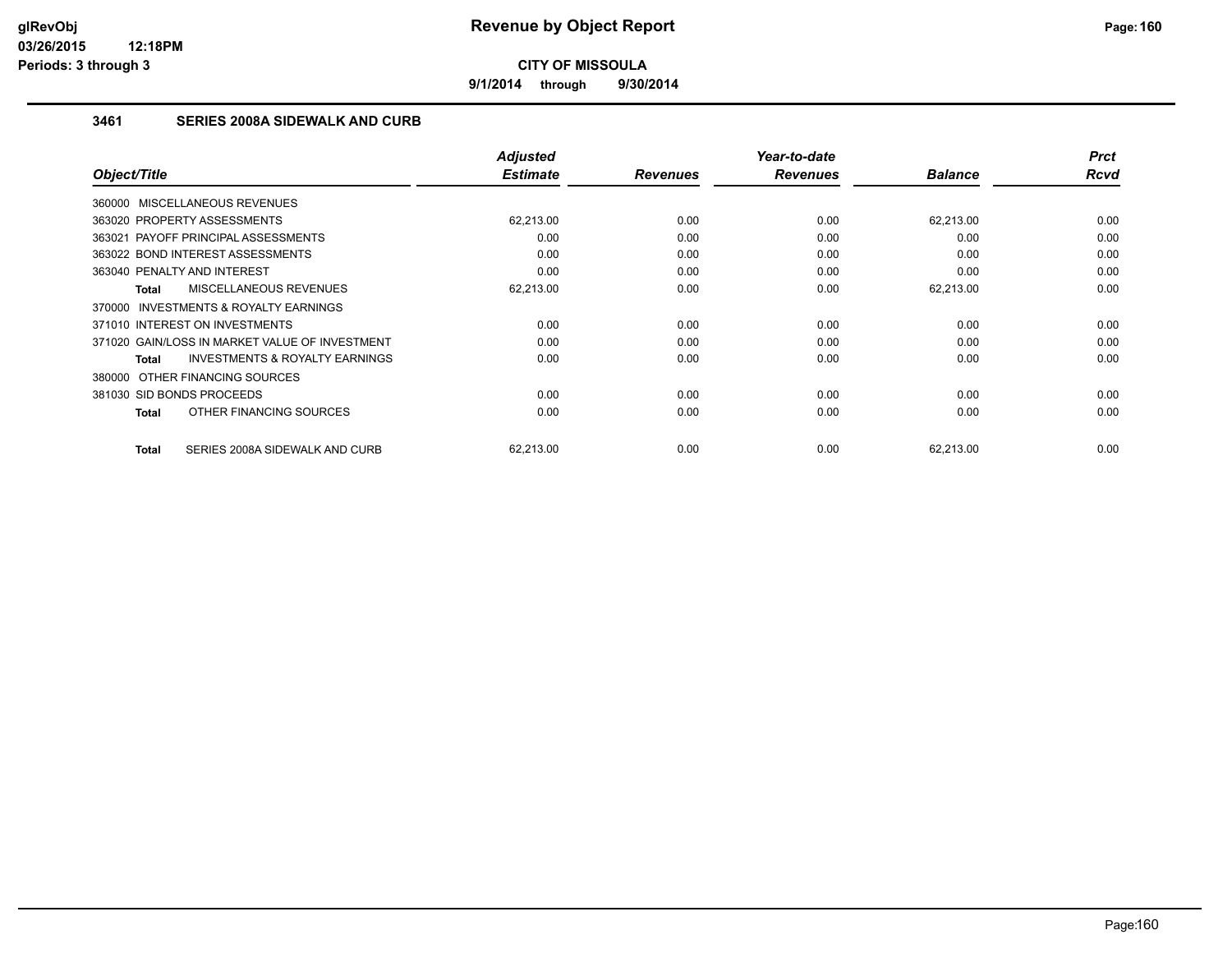**9/1/2014 through 9/30/2014**

## **3462 SERIES 2009 SIDEWALK AND CURB**

#### **3462 SERIES 2009 SIDEWALK AND CURB**

|                                                    | Adjusted        |                 | Year-to-date    |                | <b>Prct</b> |
|----------------------------------------------------|-----------------|-----------------|-----------------|----------------|-------------|
| Object/Title                                       | <b>Estimate</b> | <b>Revenues</b> | <b>Revenues</b> | <b>Balance</b> | Rcvd        |
| <b>MISCELLANEOUS REVENUES</b><br>360000            |                 |                 |                 |                |             |
| 363020 PROPERTY ASSESSMENTS                        | 67,143.00       | 0.00            | 0.00            | 67,143.00      | 0.00        |
| 363021 PAYOFF PRINCIPAL ASSESSMENTS                | 0.00            | 0.00            | 8,389.04        | $-8,389.04$    | 0.00        |
| 363022 BOND INTEREST ASSESSMENTS                   | 0.00            | 0.00            | 0.00            | 0.00           | 0.00        |
| 363040 PENALTY AND INTEREST                        | 0.00            | 0.00            | 0.00            | 0.00           | 0.00        |
| MISCELLANEOUS REVENUES<br><b>Total</b>             | 67,143.00       | 0.00            | 8,389.04        | 58,753.96      | 12.49       |
| INVESTMENTS & ROYALTY EARNINGS<br>370000           |                 |                 |                 |                |             |
| 371010 INTEREST ON INVESTMENTS                     | 0.00            | 0.00            | 0.00            | 0.00           | 0.00        |
| 371020 GAIN/LOSS IN MARKET VALUE OF INVESTMENTS    | 0.00            | 0.00            | 0.00            | 0.00           | 0.00        |
| <b>INVESTMENTS &amp; ROYALTY EARNINGS</b><br>Total | 0.00            | 0.00            | 0.00            | 0.00           | 0.00        |
| 380000 OTHER FINANCING SOURCES                     |                 |                 |                 |                |             |
| 381030 SID BONDS PROCEEDS                          | 0.00            | 0.00            | 0.00            | 0.00           | 0.00        |
| 383042 TRANSFERS FROM OTHER FUNDS                  | 0.00            | 0.00            | 0.00            | 0.00           | 0.00        |
| OTHER FINANCING SOURCES<br><b>Total</b>            | 0.00            | 0.00            | 0.00            | 0.00           | 0.00        |
| SERIES 2009 SIDEWALK AND CURB<br>Total             | 67,143.00       | 0.00            | 8,389.04        | 58,753.96      | 12.49       |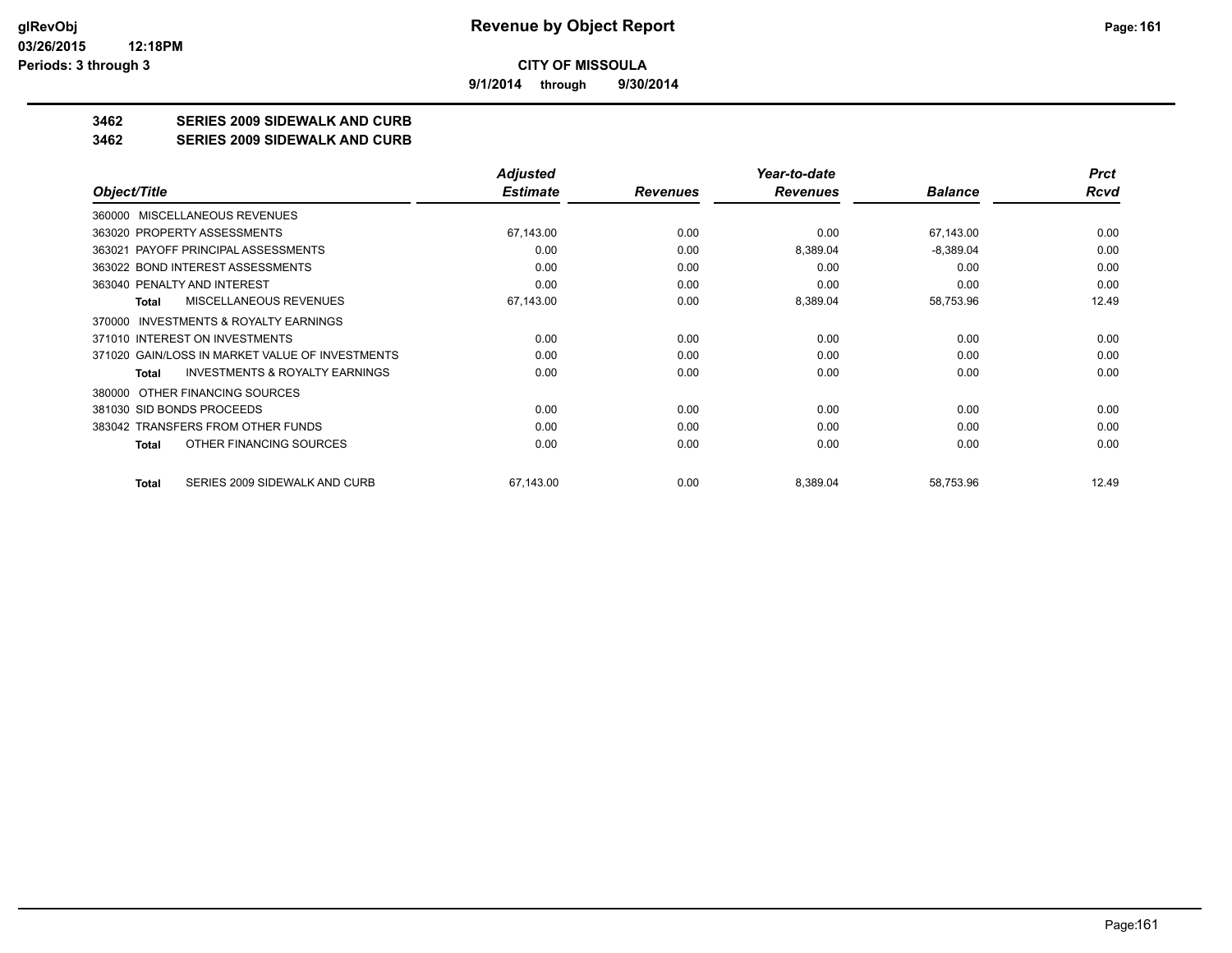**9/1/2014 through 9/30/2014**

### **3462 SERIES 2009 SIDEWALK AND CURB**

|                                                           | <b>Adjusted</b> |                 | Year-to-date    |                | <b>Prct</b> |
|-----------------------------------------------------------|-----------------|-----------------|-----------------|----------------|-------------|
| Object/Title                                              | <b>Estimate</b> | <b>Revenues</b> | <b>Revenues</b> | <b>Balance</b> | <b>Rcvd</b> |
| 360000 MISCELLANEOUS REVENUES                             |                 |                 |                 |                |             |
| 363020 PROPERTY ASSESSMENTS                               | 67,143.00       | 0.00            | 0.00            | 67,143.00      | 0.00        |
| 363021 PAYOFF PRINCIPAL ASSESSMENTS                       | 0.00            | 0.00            | 8,389.04        | $-8,389.04$    | 0.00        |
| 363022 BOND INTEREST ASSESSMENTS                          | 0.00            | 0.00            | 0.00            | 0.00           | 0.00        |
| 363040 PENALTY AND INTEREST                               | 0.00            | 0.00            | 0.00            | 0.00           | 0.00        |
| MISCELLANEOUS REVENUES<br><b>Total</b>                    | 67,143.00       | 0.00            | 8,389.04        | 58,753.96      | 12.49       |
| <b>INVESTMENTS &amp; ROYALTY EARNINGS</b><br>370000       |                 |                 |                 |                |             |
| 371010 INTEREST ON INVESTMENTS                            | 0.00            | 0.00            | 0.00            | 0.00           | 0.00        |
| 371020 GAIN/LOSS IN MARKET VALUE OF INVESTMENT            | 0.00            | 0.00            | 0.00            | 0.00           | 0.00        |
| <b>INVESTMENTS &amp; ROYALTY EARNINGS</b><br><b>Total</b> | 0.00            | 0.00            | 0.00            | 0.00           | 0.00        |
| 380000 OTHER FINANCING SOURCES                            |                 |                 |                 |                |             |
| 381030 SID BONDS PROCEEDS                                 | 0.00            | 0.00            | 0.00            | 0.00           | 0.00        |
| 383042 TRANSFERS FROM OTHER FUNDS                         | 0.00            | 0.00            | 0.00            | 0.00           | 0.00        |
| OTHER FINANCING SOURCES<br><b>Total</b>                   | 0.00            | 0.00            | 0.00            | 0.00           | 0.00        |
| SERIES 2009 SIDEWALK AND CURB<br><b>Total</b>             | 67,143.00       | 0.00            | 8,389.04        | 58,753.96      | 12.49       |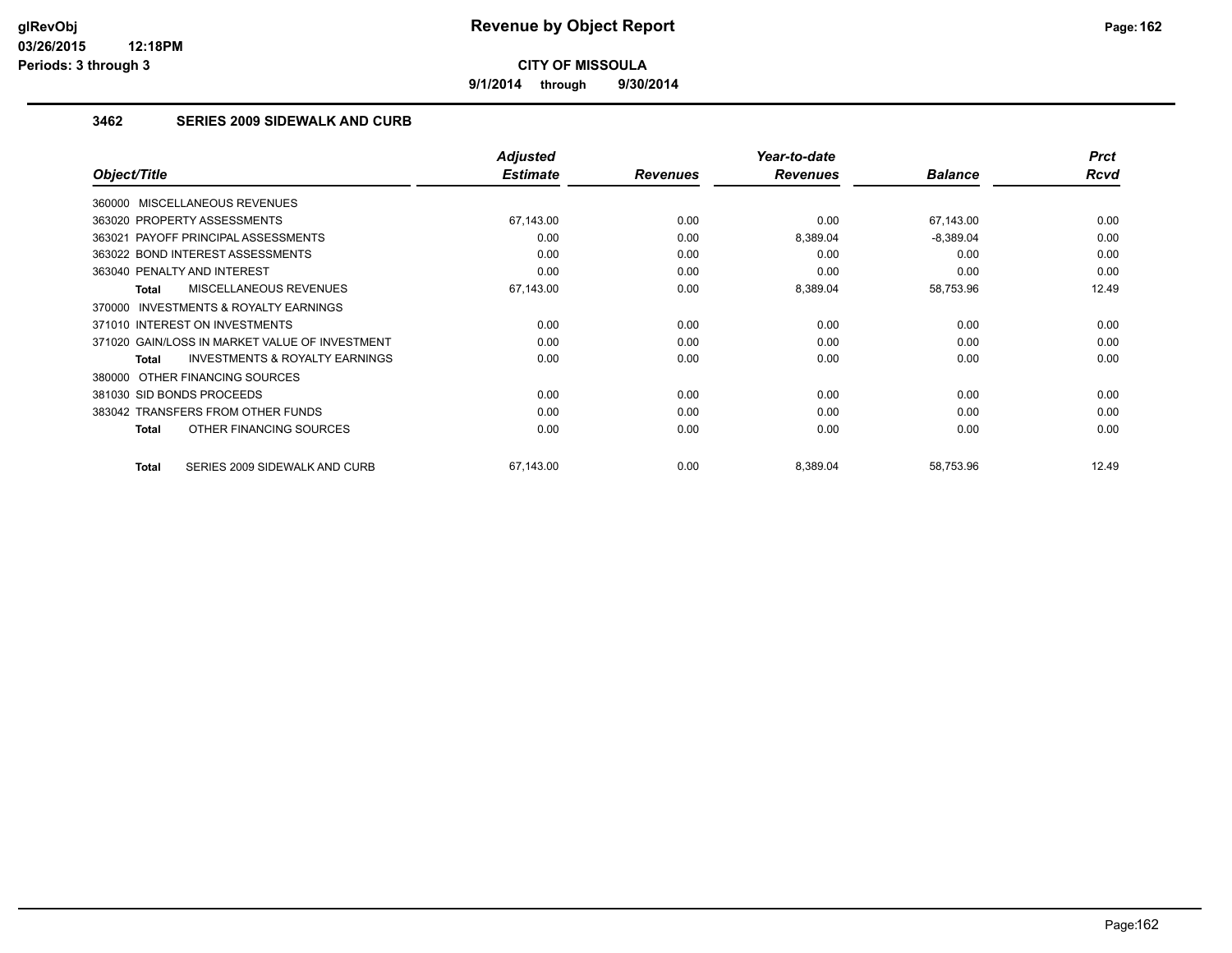**9/1/2014 through 9/30/2014**

# **3463 SERIES 2010 SIDEWALK AND CURB**

#### **3463 SERIES 2010 SIDEWALK AND CURB**

|                                                    | Adjusted        |                 | Year-to-date    |                | <b>Prct</b> |
|----------------------------------------------------|-----------------|-----------------|-----------------|----------------|-------------|
| Object/Title                                       | <b>Estimate</b> | <b>Revenues</b> | <b>Revenues</b> | <b>Balance</b> | Rcvd        |
| <b>MISCELLANEOUS REVENUES</b><br>360000            |                 |                 |                 |                |             |
| 363020 PROPERTY ASSESSMENTS                        | 103,038.00      | 961.69          | 0.00            | 103,038.00     | 0.00        |
| 363021 PAYOFF PRINCIPAL ASSESSMENTS                | 0.00            | 0.00            | 11,387.01       | $-11,387.01$   | 0.00        |
| 363022 BOND INTEREST ASSESSMENTS                   | 0.00            | 0.00            | 0.00            | 0.00           | 0.00        |
| 363040 PENALTY AND INTEREST                        | 0.00            | 55.15           | 0.00            | 0.00           | 0.00        |
| MISCELLANEOUS REVENUES<br><b>Total</b>             | 103,038.00      | 1,016.84        | 11,387.01       | 91,650.99      | 11.05       |
| INVESTMENTS & ROYALTY EARNINGS<br>370000           |                 |                 |                 |                |             |
| 371010 INTEREST ON INVESTMENTS                     | 0.00            | 0.00            | 0.00            | 0.00           | 0.00        |
| 371020 GAIN/LOSS IN MARKET VALUE OF INVESTMENTS    | 0.00            | 0.00            | 0.00            | 0.00           | 0.00        |
| <b>INVESTMENTS &amp; ROYALTY EARNINGS</b><br>Total | 0.00            | 0.00            | 0.00            | 0.00           | 0.00        |
| OTHER FINANCING SOURCES<br>380000                  |                 |                 |                 |                |             |
| 381030 SID BONDS PROCEEDS                          | 0.00            | 0.00            | 0.00            | 0.00           | 0.00        |
| 383042 TRANSFERS FROM OTHER FUNDS                  | 0.00            | 0.00            | 0.00            | 0.00           | 0.00        |
| OTHER FINANCING SOURCES<br><b>Total</b>            | 0.00            | 0.00            | 0.00            | 0.00           | 0.00        |
| SERIES 2010 SIDEWALK AND CURB<br>Total             | 103,038.00      | 1,016.84        | 11,387.01       | 91,650.99      | 11.05       |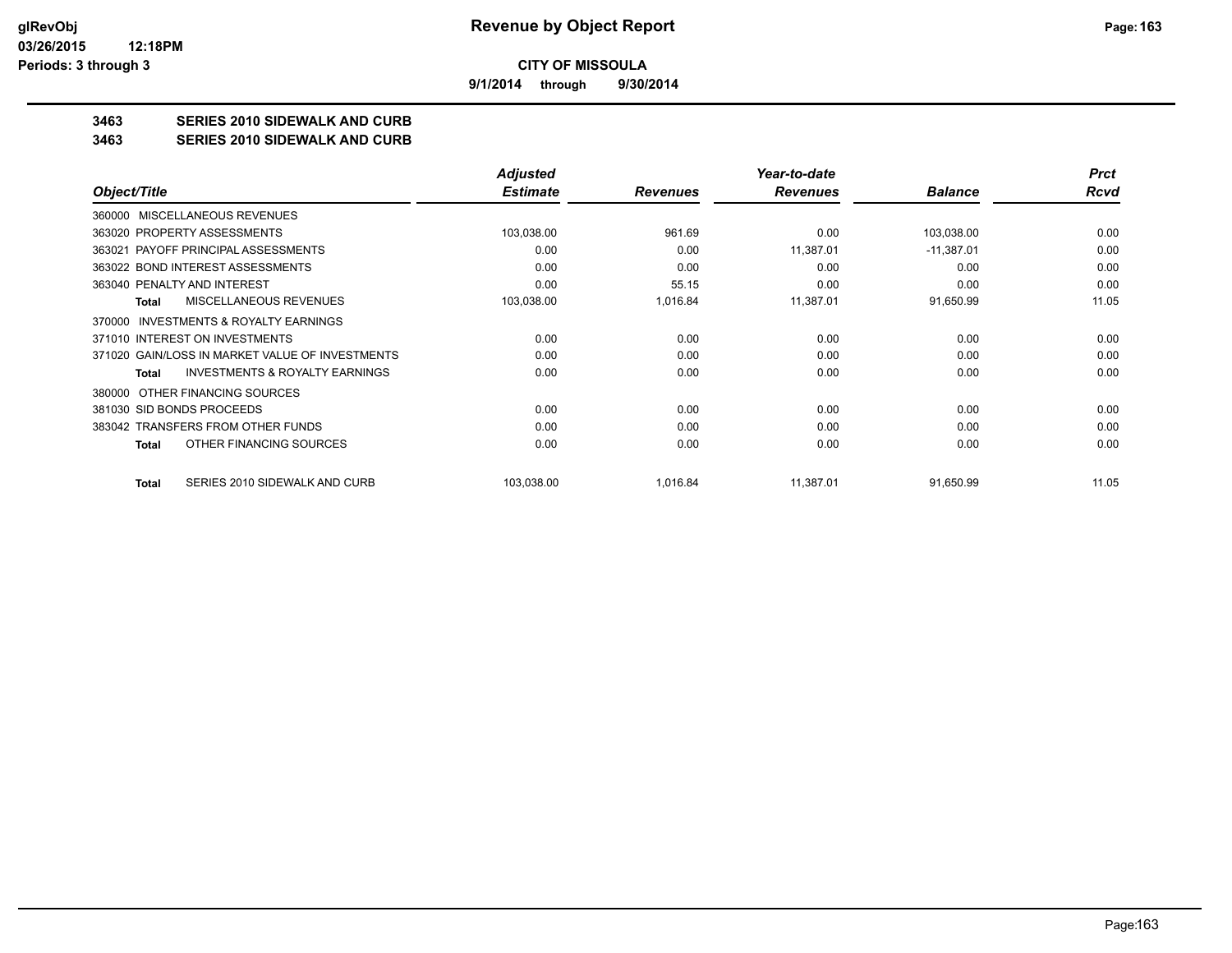**9/1/2014 through 9/30/2014**

### **3463 SERIES 2010 SIDEWALK AND CURB**

|                                                           | <b>Adjusted</b> |                 | Year-to-date    |                | <b>Prct</b> |
|-----------------------------------------------------------|-----------------|-----------------|-----------------|----------------|-------------|
| Object/Title                                              | <b>Estimate</b> | <b>Revenues</b> | <b>Revenues</b> | <b>Balance</b> | <b>Rcvd</b> |
| 360000 MISCELLANEOUS REVENUES                             |                 |                 |                 |                |             |
| 363020 PROPERTY ASSESSMENTS                               | 103,038.00      | 961.69          | 0.00            | 103,038.00     | 0.00        |
| 363021 PAYOFF PRINCIPAL ASSESSMENTS                       | 0.00            | 0.00            | 11,387.01       | $-11,387.01$   | 0.00        |
| 363022 BOND INTEREST ASSESSMENTS                          | 0.00            | 0.00            | 0.00            | 0.00           | 0.00        |
| 363040 PENALTY AND INTEREST                               | 0.00            | 55.15           | 0.00            | 0.00           | 0.00        |
| MISCELLANEOUS REVENUES<br><b>Total</b>                    | 103,038.00      | 1,016.84        | 11,387.01       | 91,650.99      | 11.05       |
| INVESTMENTS & ROYALTY EARNINGS<br>370000                  |                 |                 |                 |                |             |
| 371010 INTEREST ON INVESTMENTS                            | 0.00            | 0.00            | 0.00            | 0.00           | 0.00        |
| 371020 GAIN/LOSS IN MARKET VALUE OF INVESTMENT            | 0.00            | 0.00            | 0.00            | 0.00           | 0.00        |
| <b>INVESTMENTS &amp; ROYALTY EARNINGS</b><br><b>Total</b> | 0.00            | 0.00            | 0.00            | 0.00           | 0.00        |
| 380000 OTHER FINANCING SOURCES                            |                 |                 |                 |                |             |
| 381030 SID BONDS PROCEEDS                                 | 0.00            | 0.00            | 0.00            | 0.00           | 0.00        |
| 383042 TRANSFERS FROM OTHER FUNDS                         | 0.00            | 0.00            | 0.00            | 0.00           | 0.00        |
| OTHER FINANCING SOURCES<br><b>Total</b>                   | 0.00            | 0.00            | 0.00            | 0.00           | 0.00        |
| <b>Total</b><br>SERIES 2010 SIDEWALK AND CURB             | 103,038.00      | 1.016.84        | 11,387.01       | 91,650.99      | 11.05       |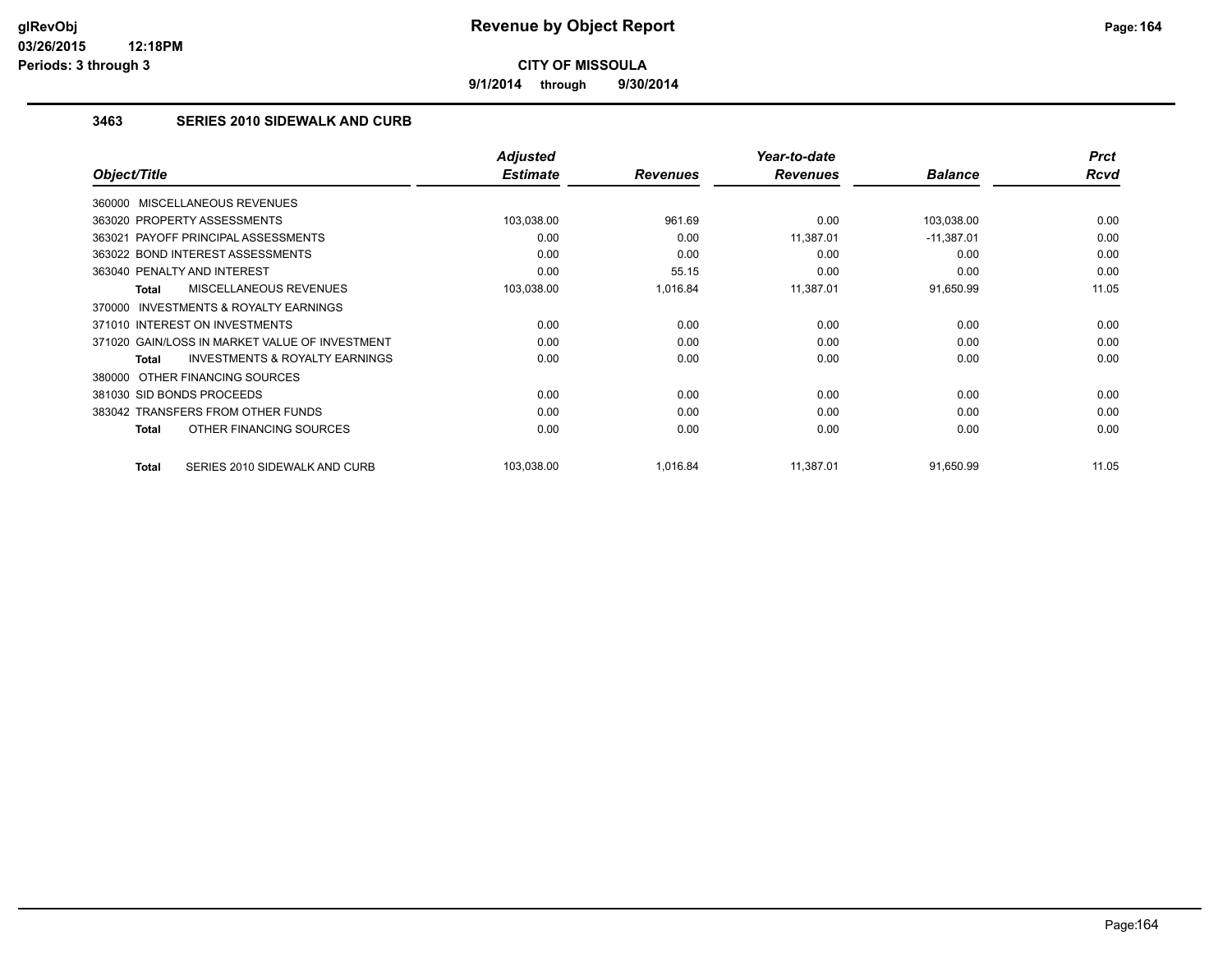**9/1/2014 through 9/30/2014**

## **3464 FY12 S/C DEBT SERVICE**

**3464 FY12 S/C DEBT SERVICE**

|                                                    | <b>Adjusted</b> |                 | Year-to-date    |                | <b>Prct</b> |
|----------------------------------------------------|-----------------|-----------------|-----------------|----------------|-------------|
| Object/Title                                       | <b>Estimate</b> | <b>Revenues</b> | <b>Revenues</b> | <b>Balance</b> | Rcvd        |
| 360000 MISCELLANEOUS REVENUES                      |                 |                 |                 |                |             |
| 363020 PROPERTY ASSESSMENTS                        | 72,560.00       | 570.24          | 0.00            | 72,560.00      | 0.00        |
| 363021 PAYOFF PRINCIPAL ASSESSMENTS                | 0.00            | 0.00            | 0.00            | 0.00           | 0.00        |
| 363022 BOND INTEREST ASSESSMENTS                   | 0.00            | 0.00            | 0.00            | 0.00           | 0.00        |
| 363040 PENALTY AND INTEREST                        | 0.00            | 38.11           | 0.00            | 0.00           | 0.00        |
| MISCELLANEOUS REVENUES<br>Total                    | 72,560.00       | 608.35          | 0.00            | 72,560.00      | 0.00        |
| INVESTMENTS & ROYALTY EARNINGS<br>370000           |                 |                 |                 |                |             |
| 371010 INTEREST ON INVESTMENTS                     | 0.00            | 0.00            | 0.00            | 0.00           | 0.00        |
| 371020 GAIN/LOSS IN MARKET VALUE OF INVESTMENTS    | 0.00            | 0.00            | 0.00            | 0.00           | 0.00        |
| <b>INVESTMENTS &amp; ROYALTY EARNINGS</b><br>Total | 0.00            | 0.00            | 0.00            | 0.00           | 0.00        |
| OTHER FINANCING SOURCES<br>380000                  |                 |                 |                 |                |             |
| 381030 SID BONDS PROCEEDS                          | 0.00            | 0.00            | 0.00            | 0.00           | 0.00        |
| 383042 TRANSFERS FROM OTHER FUNDS                  | 0.00            | 0.00            | 0.00            | 0.00           | 0.00        |
| OTHER FINANCING SOURCES<br>Total                   | 0.00            | 0.00            | 0.00            | 0.00           | 0.00        |
| FY12 S/C DEBT SERVICE<br><b>Total</b>              | 72,560.00       | 608.35          | 0.00            | 72,560.00      | 0.00        |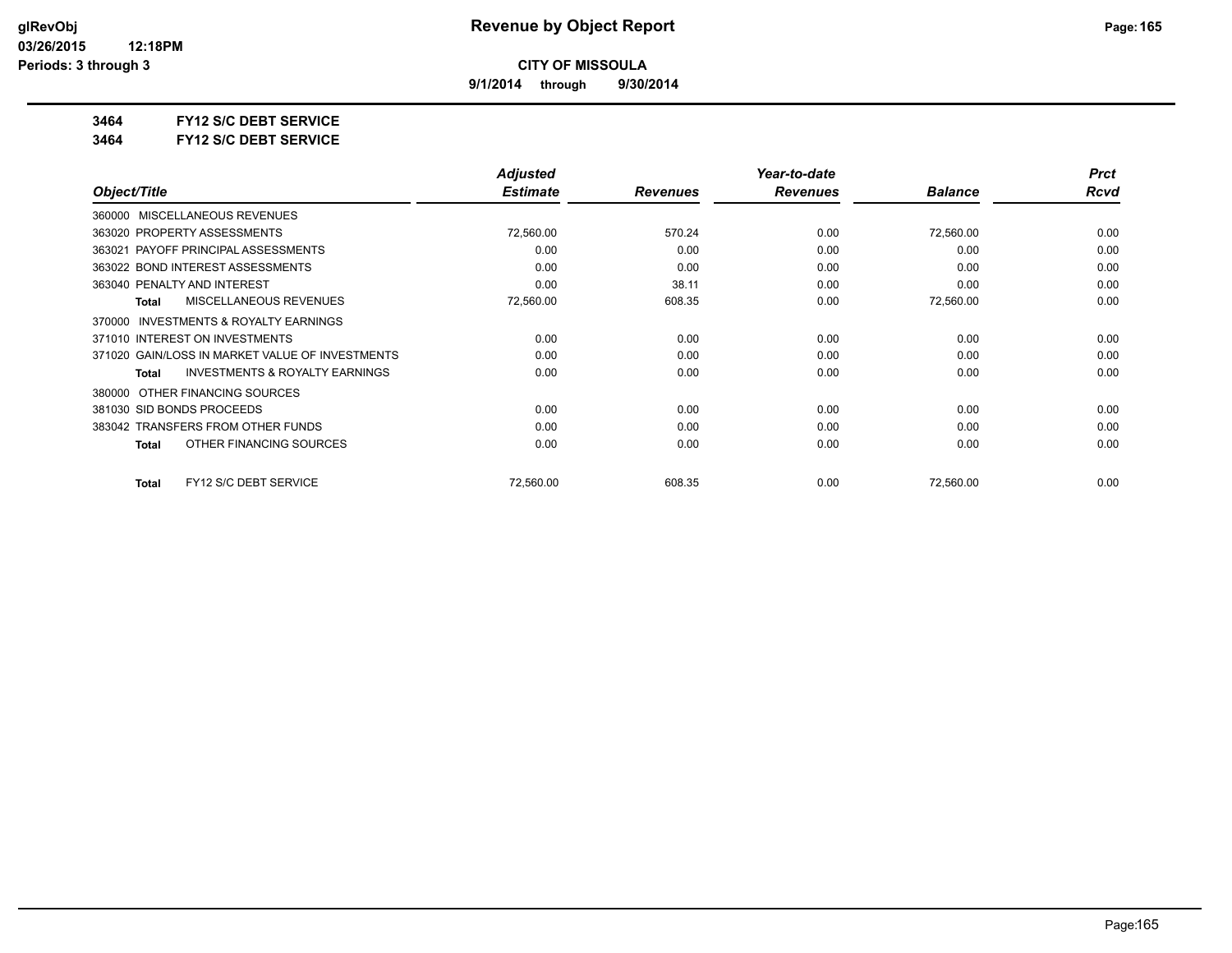**9/1/2014 through 9/30/2014**

### **3464 FY12 S/C DEBT SERVICE**

|                                                           | <b>Adjusted</b> |                 | Year-to-date    |                | <b>Prct</b> |
|-----------------------------------------------------------|-----------------|-----------------|-----------------|----------------|-------------|
| Object/Title                                              | <b>Estimate</b> | <b>Revenues</b> | <b>Revenues</b> | <b>Balance</b> | Rcvd        |
| 360000 MISCELLANEOUS REVENUES                             |                 |                 |                 |                |             |
| 363020 PROPERTY ASSESSMENTS                               | 72,560.00       | 570.24          | 0.00            | 72,560.00      | 0.00        |
| 363021 PAYOFF PRINCIPAL ASSESSMENTS                       | 0.00            | 0.00            | 0.00            | 0.00           | 0.00        |
| 363022 BOND INTEREST ASSESSMENTS                          | 0.00            | 0.00            | 0.00            | 0.00           | 0.00        |
| 363040 PENALTY AND INTEREST                               | 0.00            | 38.11           | 0.00            | 0.00           | 0.00        |
| MISCELLANEOUS REVENUES<br>Total                           | 72,560.00       | 608.35          | 0.00            | 72,560.00      | 0.00        |
| <b>INVESTMENTS &amp; ROYALTY EARNINGS</b><br>370000       |                 |                 |                 |                |             |
| 371010 INTEREST ON INVESTMENTS                            | 0.00            | 0.00            | 0.00            | 0.00           | 0.00        |
| 371020 GAIN/LOSS IN MARKET VALUE OF INVESTMENT            | 0.00            | 0.00            | 0.00            | 0.00           | 0.00        |
| <b>INVESTMENTS &amp; ROYALTY EARNINGS</b><br><b>Total</b> | 0.00            | 0.00            | 0.00            | 0.00           | 0.00        |
| 380000 OTHER FINANCING SOURCES                            |                 |                 |                 |                |             |
| 381030 SID BONDS PROCEEDS                                 | 0.00            | 0.00            | 0.00            | 0.00           | 0.00        |
| 383042 TRANSFERS FROM OTHER FUNDS                         | 0.00            | 0.00            | 0.00            | 0.00           | 0.00        |
| OTHER FINANCING SOURCES<br>Total                          | 0.00            | 0.00            | 0.00            | 0.00           | 0.00        |
|                                                           |                 |                 |                 |                |             |
| FY12 S/C DEBT SERVICE<br>Total                            | 72,560.00       | 608.35          | 0.00            | 72,560.00      | 0.00        |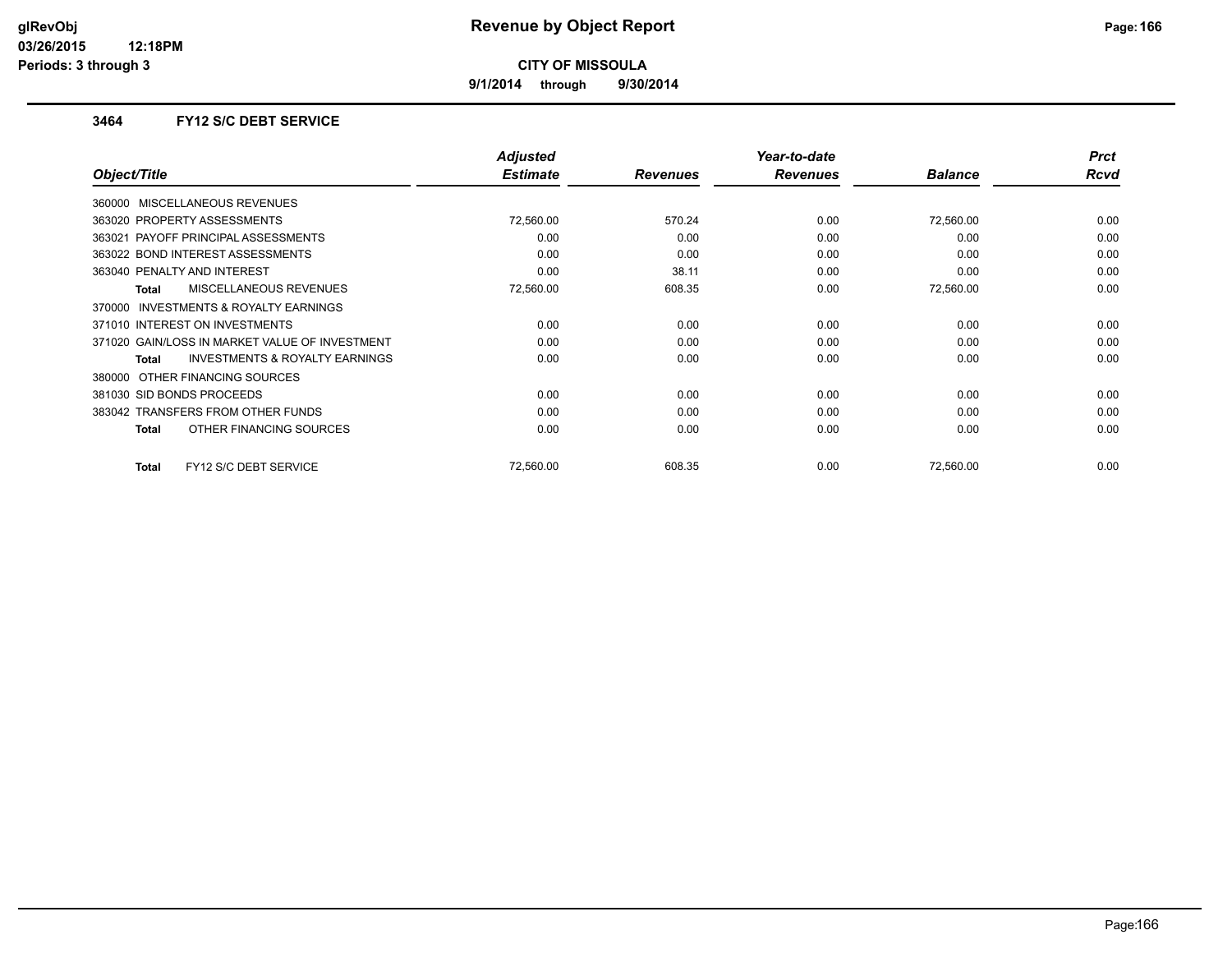**9/1/2014 through 9/30/2014**

## **3465 FY13 SIDEWALK/CURB DEBT SERVICE**

### **3465 FY13 SIDEWALK/CURB DEBT SERVICE**

|                                                     | <b>Adjusted</b> |                 | Year-to-date    |                | <b>Prct</b> |
|-----------------------------------------------------|-----------------|-----------------|-----------------|----------------|-------------|
| Object/Title                                        | <b>Estimate</b> | <b>Revenues</b> | <b>Revenues</b> | <b>Balance</b> | Rcvd        |
| 360000 MISCELLANEOUS REVENUES                       |                 |                 |                 |                |             |
| 363020 PROPERTY ASSESSMENTS                         | 40,976.00       | 411.10          | 0.00            | 40,976.00      | 0.00        |
| 363021 PAYOFF PRINCIPAL ASSESSMENTS                 | 0.00            | 0.00            | 0.00            | 0.00           | 0.00        |
| 363022 BOND INTEREST ASSESSMENTS                    | 0.00            | 0.00            | 0.00            | 0.00           | 0.00        |
| 363040 PENALTY AND INTEREST                         | 0.00            | 23.33           | 0.00            | 0.00           | 0.00        |
| <b>MISCELLANEOUS REVENUES</b><br>Total              | 40,976.00       | 434.43          | 0.00            | 40,976.00      | 0.00        |
| <b>INVESTMENTS &amp; ROYALTY EARNINGS</b><br>370000 |                 |                 |                 |                |             |
| 371010 INTEREST ON INVESTMENTS                      | 0.00            | 0.00            | 0.00            | 0.00           | 0.00        |
| 371020 GAIN/LOSS IN MARKET VALUE OF INVESTMENTS     | 0.00            | 0.00            | 0.00            | 0.00           | 0.00        |
| <b>INVESTMENTS &amp; ROYALTY EARNINGS</b><br>Total  | 0.00            | 0.00            | 0.00            | 0.00           | 0.00        |
| 380000 OTHER FINANCING SOURCES                      |                 |                 |                 |                |             |
| 381030 SID BONDS PROCEEDS                           | 0.00            | 0.00            | 0.00            | 0.00           | 0.00        |
| 383042 TRANSFERS FROM OTHER FUNDS                   | 0.00            | 0.00            | 0.00            | 0.00           | 0.00        |
| OTHER FINANCING SOURCES<br>Total                    | 0.00            | 0.00            | 0.00            | 0.00           | 0.00        |
| FY13 SIDEWALK/CURB DEBT SERVICE<br>Total            | 40,976.00       | 434.43          | 0.00            | 40,976.00      | 0.00        |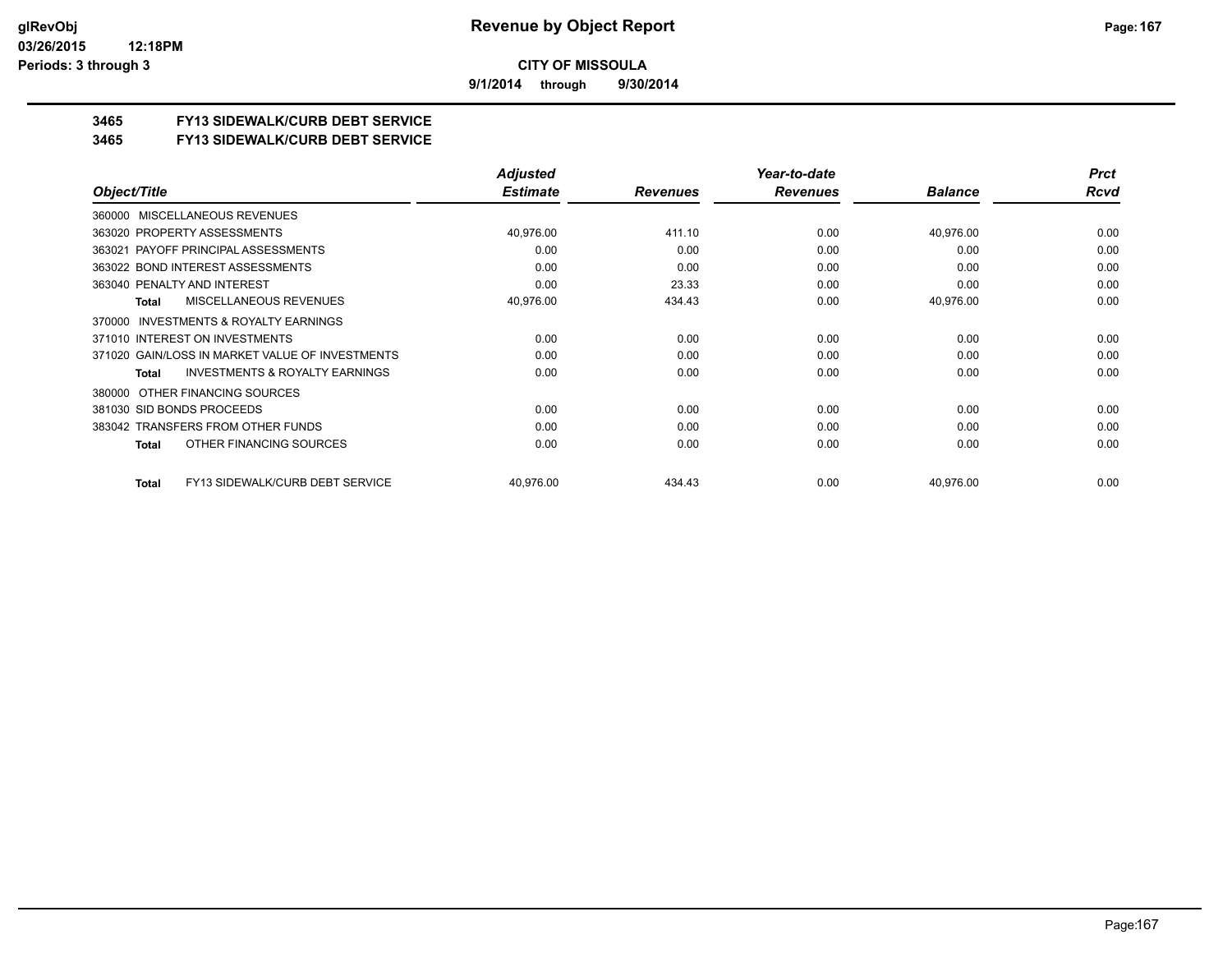**9/1/2014 through 9/30/2014**

## **3465 FY13 SIDEWALK/CURB DEBT SERVICE**

|                                                           | <b>Adjusted</b> |                 | Year-to-date    |                | <b>Prct</b> |
|-----------------------------------------------------------|-----------------|-----------------|-----------------|----------------|-------------|
| Object/Title                                              | <b>Estimate</b> | <b>Revenues</b> | <b>Revenues</b> | <b>Balance</b> | Rcvd        |
| 360000 MISCELLANEOUS REVENUES                             |                 |                 |                 |                |             |
| 363020 PROPERTY ASSESSMENTS                               | 40,976.00       | 411.10          | 0.00            | 40,976.00      | 0.00        |
| PAYOFF PRINCIPAL ASSESSMENTS<br>363021                    | 0.00            | 0.00            | 0.00            | 0.00           | 0.00        |
| 363022 BOND INTEREST ASSESSMENTS                          | 0.00            | 0.00            | 0.00            | 0.00           | 0.00        |
| 363040 PENALTY AND INTEREST                               | 0.00            | 23.33           | 0.00            | 0.00           | 0.00        |
| <b>MISCELLANEOUS REVENUES</b><br><b>Total</b>             | 40,976.00       | 434.43          | 0.00            | 40,976.00      | 0.00        |
| 370000 INVESTMENTS & ROYALTY EARNINGS                     |                 |                 |                 |                |             |
| 371010 INTEREST ON INVESTMENTS                            | 0.00            | 0.00            | 0.00            | 0.00           | 0.00        |
| 371020 GAIN/LOSS IN MARKET VALUE OF INVESTMENT            | 0.00            | 0.00            | 0.00            | 0.00           | 0.00        |
| <b>INVESTMENTS &amp; ROYALTY EARNINGS</b><br><b>Total</b> | 0.00            | 0.00            | 0.00            | 0.00           | 0.00        |
| OTHER FINANCING SOURCES<br>380000                         |                 |                 |                 |                |             |
| 381030 SID BONDS PROCEEDS                                 | 0.00            | 0.00            | 0.00            | 0.00           | 0.00        |
| 383042 TRANSFERS FROM OTHER FUNDS                         | 0.00            | 0.00            | 0.00            | 0.00           | 0.00        |
| OTHER FINANCING SOURCES<br><b>Total</b>                   | 0.00            | 0.00            | 0.00            | 0.00           | 0.00        |
| FY13 SIDEWALK/CURB DEBT SERVICE<br><b>Total</b>           | 40,976.00       | 434.43          | 0.00            | 40,976.00      | 0.00        |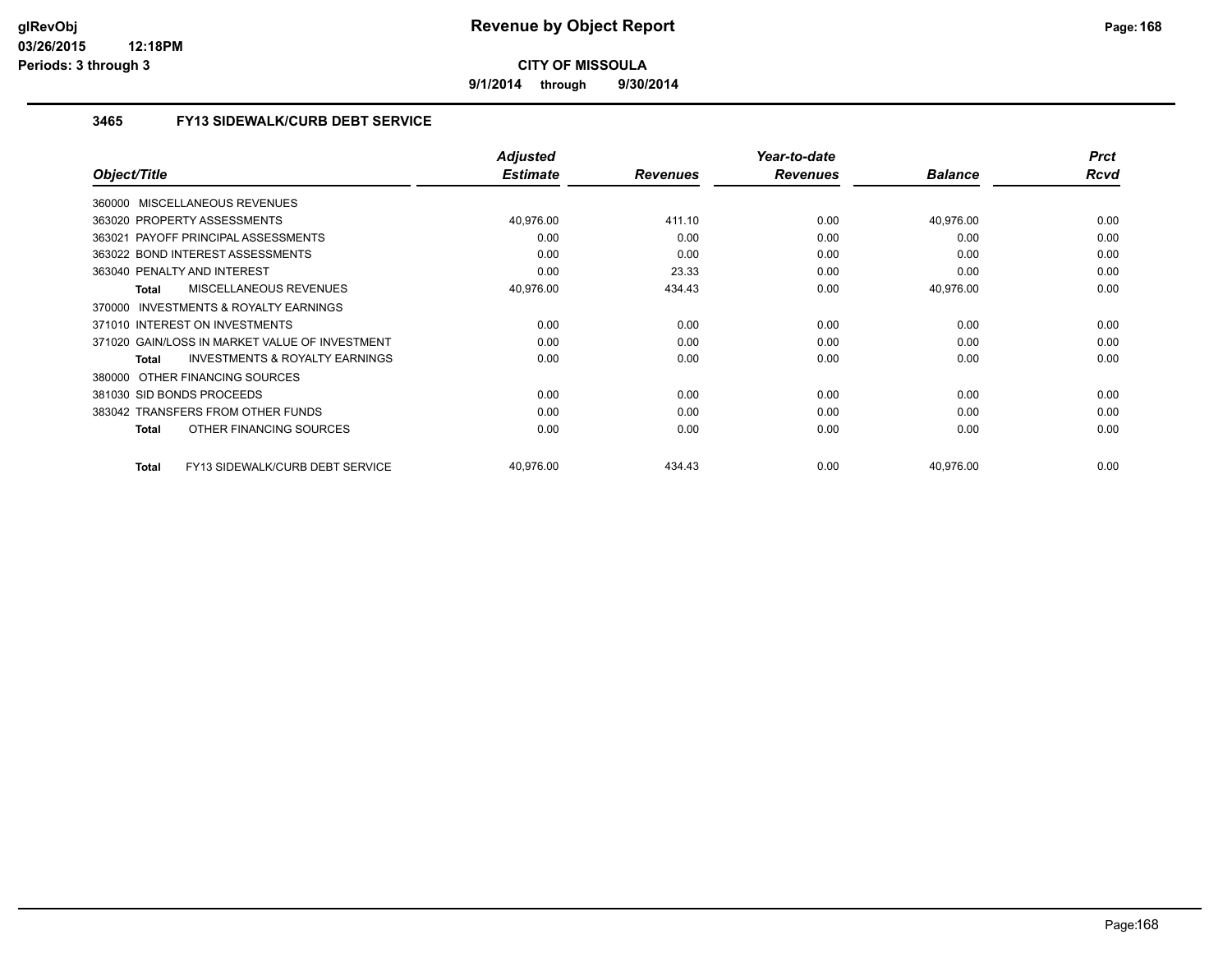**9/1/2014 through 9/30/2014**

**3470 SID 470 DEBT SERVICE FUND**

**3470 SID 470 DEBT SERVICE FUND**

|                                                           | <b>Adjusted</b> |                 | Year-to-date    |                | <b>Prct</b> |
|-----------------------------------------------------------|-----------------|-----------------|-----------------|----------------|-------------|
| Object/Title                                              | <b>Estimate</b> | <b>Revenues</b> | <b>Revenues</b> | <b>Balance</b> | <b>Rcvd</b> |
| TAXES/ASSESSMENTS<br>310000                               |                 |                 |                 |                |             |
| PENALTIES & INTEREST<br>312001                            | 0.00            | 0.00            | 0.00            | 0.00           | 0.00        |
| TAXES/ASSESSMENTS<br><b>Total</b>                         | 0.00            | 0.00            | 0.00            | 0.00           | 0.00        |
| MISCELLANEOUS REVENUES<br>360000                          |                 |                 |                 |                |             |
| 363020 PROPERTY ASSESSMENTS                               | 0.00            | 0.00            | 0.00            | 0.00           | 0.00        |
| 363021 PAYOFF PRINCIPAL ASSESSMENTS                       | 0.00            | 0.00            | 0.00            | 0.00           | 0.00        |
| 363022 BOND INTEREST ASSESSMENTS                          | 0.00            | 0.00            | 0.00            | 0.00           | 0.00        |
| 363040 PENALTY AND INTEREST                               | 0.00            | 0.00            | 0.00            | 0.00           | 0.00        |
| MISCELLANEOUS REVENUES<br><b>Total</b>                    | 0.00            | 0.00            | 0.00            | 0.00           | 0.00        |
| <b>INVESTMENTS &amp; ROYALTY EARNINGS</b><br>370000       |                 |                 |                 |                |             |
| 371010 INTEREST ON INVESTMENTS                            | 0.00            | 0.00            | 0.00            | 0.00           | 0.00        |
| 371020 GAIN/LOSS IN MARKET VALUE OF INVESTMENTS           | 0.00            | 0.00            | 0.00            | 0.00           | 0.00        |
| <b>INVESTMENTS &amp; ROYALTY EARNINGS</b><br><b>Total</b> | 0.00            | 0.00            | 0.00            | 0.00           | 0.00        |
| OTHER FINANCING SOURCES<br>380000                         |                 |                 |                 |                |             |
| 381009 TRANSFERS IN                                       | 0.00            | 0.00            | 0.00            | 0.00           | 0.00        |
| OTHER FINANCING SOURCES<br><b>Total</b>                   | 0.00            | 0.00            | 0.00            | 0.00           | 0.00        |
| SID 470 DEBT SERVICE FUND<br><b>Total</b>                 | 0.00            | 0.00            | 0.00            | 0.00           | 0.00        |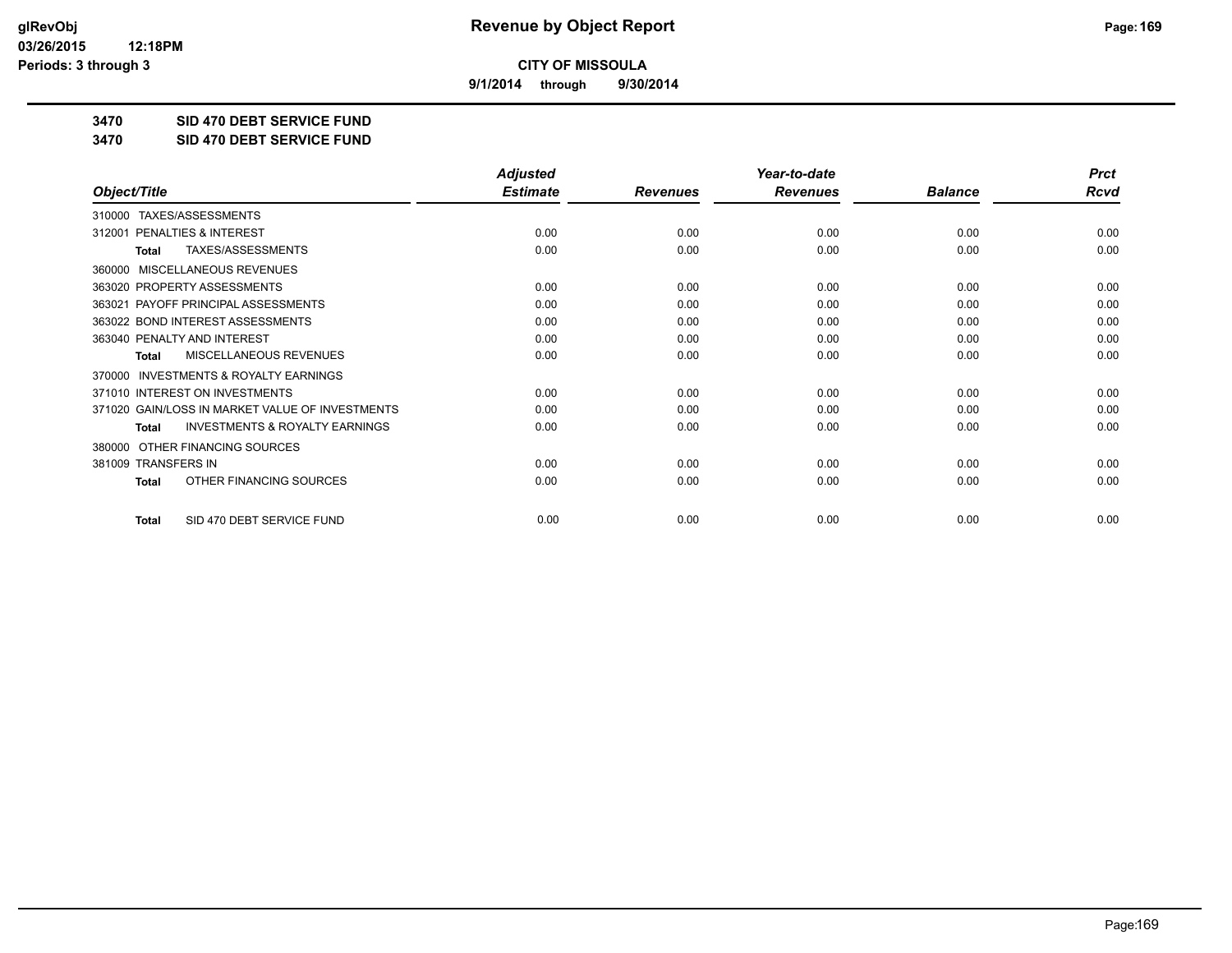**9/1/2014 through 9/30/2014**

## **3470 SID 470 DEBT SERVICE FUND**

|                                                           | <b>Adjusted</b> |                 | Year-to-date    |                | <b>Prct</b> |
|-----------------------------------------------------------|-----------------|-----------------|-----------------|----------------|-------------|
| Object/Title                                              | <b>Estimate</b> | <b>Revenues</b> | <b>Revenues</b> | <b>Balance</b> | <b>Rcvd</b> |
| TAXES/ASSESSMENTS<br>310000                               |                 |                 |                 |                |             |
| PENALTIES & INTEREST<br>312001                            | 0.00            | 0.00            | 0.00            | 0.00           | 0.00        |
| TAXES/ASSESSMENTS<br><b>Total</b>                         | 0.00            | 0.00            | 0.00            | 0.00           | 0.00        |
| MISCELLANEOUS REVENUES<br>360000                          |                 |                 |                 |                |             |
| 363020 PROPERTY ASSESSMENTS                               | 0.00            | 0.00            | 0.00            | 0.00           | 0.00        |
| 363021 PAYOFF PRINCIPAL ASSESSMENTS                       | 0.00            | 0.00            | 0.00            | 0.00           | 0.00        |
| 363022 BOND INTEREST ASSESSMENTS                          | 0.00            | 0.00            | 0.00            | 0.00           | 0.00        |
| 363040 PENALTY AND INTEREST                               | 0.00            | 0.00            | 0.00            | 0.00           | 0.00        |
| <b>MISCELLANEOUS REVENUES</b><br><b>Total</b>             | 0.00            | 0.00            | 0.00            | 0.00           | 0.00        |
| <b>INVESTMENTS &amp; ROYALTY EARNINGS</b><br>370000       |                 |                 |                 |                |             |
| 371010 INTEREST ON INVESTMENTS                            | 0.00            | 0.00            | 0.00            | 0.00           | 0.00        |
| 371020 GAIN/LOSS IN MARKET VALUE OF INVESTMENT            | 0.00            | 0.00            | 0.00            | 0.00           | 0.00        |
| <b>INVESTMENTS &amp; ROYALTY EARNINGS</b><br><b>Total</b> | 0.00            | 0.00            | 0.00            | 0.00           | 0.00        |
| OTHER FINANCING SOURCES<br>380000                         |                 |                 |                 |                |             |
| 381009 TRANSFERS IN                                       | 0.00            | 0.00            | 0.00            | 0.00           | 0.00        |
| OTHER FINANCING SOURCES<br><b>Total</b>                   | 0.00            | 0.00            | 0.00            | 0.00           | 0.00        |
| SID 470 DEBT SERVICE FUND<br><b>Total</b>                 | 0.00            | 0.00            | 0.00            | 0.00           | 0.00        |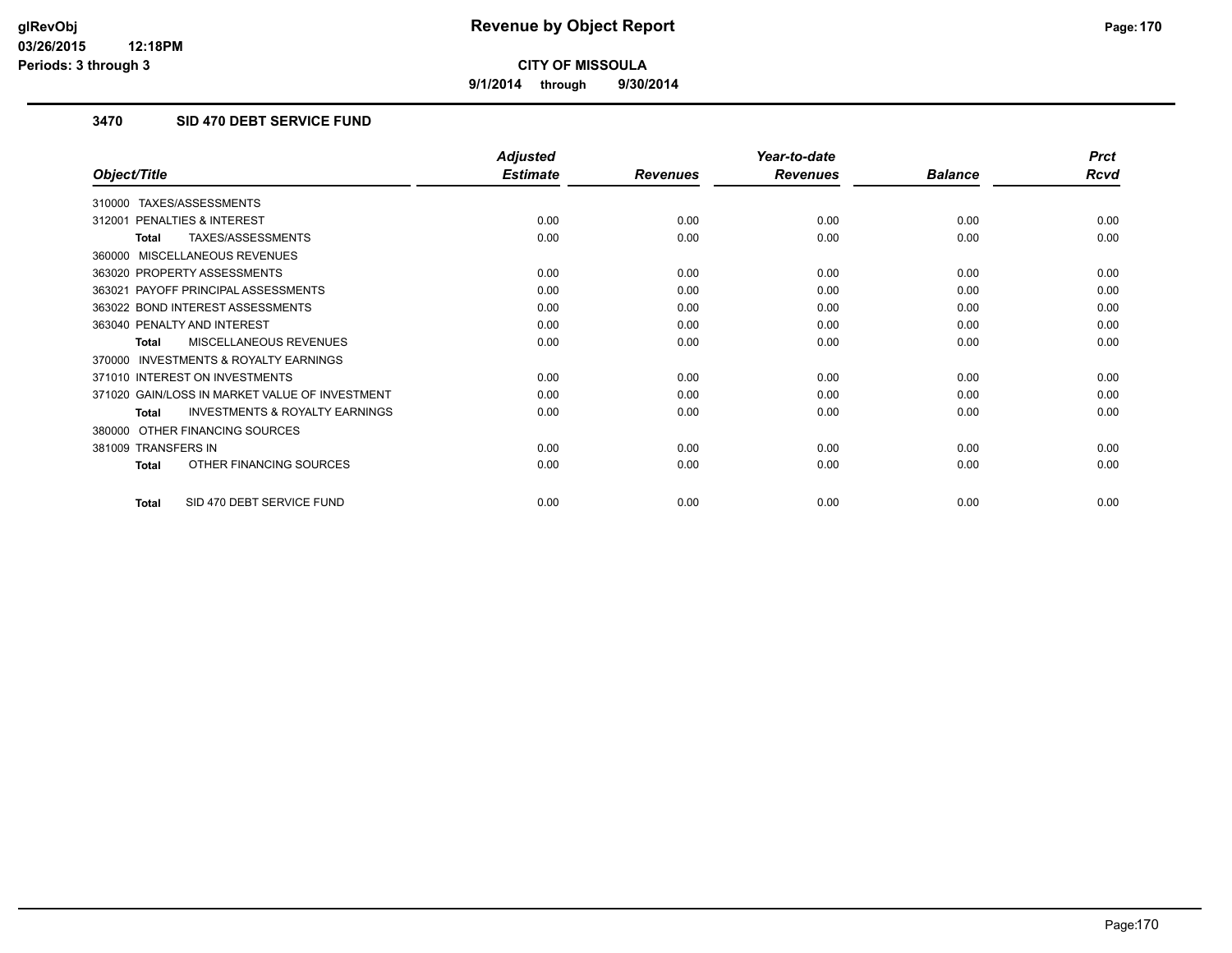**9/1/2014 through 9/30/2014**

**3491 SID 491 DEBT SERVICE FUND**

**3491 SID 491 DEBT SERVICE FUND**

|                                                     | <b>Adjusted</b> |                 | Year-to-date    |                | <b>Prct</b> |
|-----------------------------------------------------|-----------------|-----------------|-----------------|----------------|-------------|
| Object/Title                                        | <b>Estimate</b> | <b>Revenues</b> | <b>Revenues</b> | <b>Balance</b> | <b>Rcvd</b> |
| 310000 TAXES/ASSESSMENTS                            |                 |                 |                 |                |             |
| <b>PENALTIES &amp; INTEREST</b><br>312001           | 0.00            | 0.00            | 0.00            | 0.00           | 0.00        |
| TAXES/ASSESSMENTS<br><b>Total</b>                   | 0.00            | 0.00            | 0.00            | 0.00           | 0.00        |
| MISCELLANEOUS REVENUES<br>360000                    |                 |                 |                 |                |             |
| 360010 MISCELLANEOUS                                | 0.00            | 0.00            | 0.00            | 0.00           | 0.00        |
| 363020 PROPERTY ASSESSMENTS                         | 0.00            | 0.00            | 0.00            | 0.00           | 0.00        |
| 363021 PAYOFF PRINCIPAL ASSESSMENTS                 | 0.00            | 0.00            | 0.00            | 0.00           | 0.00        |
| 363022 BOND INTEREST ASSESSMENTS                    | 0.00            | 0.00            | 0.00            | 0.00           | 0.00        |
| 363040 PENALTY AND INTEREST                         | 0.00            | 0.00            | 0.00            | 0.00           | 0.00        |
| MISCELLANEOUS REVENUES<br><b>Total</b>              | 0.00            | 0.00            | 0.00            | 0.00           | 0.00        |
| <b>INVESTMENTS &amp; ROYALTY EARNINGS</b><br>370000 |                 |                 |                 |                |             |
| 371010 INTEREST ON INVESTMENTS                      | 0.00            | 0.00            | 0.00            | 0.00           | 0.00        |
| 371020 GAIN/LOSS IN MARKET VALUE OF INVESTMENTS     | 0.00            | 0.00            | 0.00            | 0.00           | 0.00        |
| <b>INVESTMENTS &amp; ROYALTY EARNINGS</b><br>Total  | 0.00            | 0.00            | 0.00            | 0.00           | 0.00        |
| OTHER FINANCING SOURCES<br>380000                   |                 |                 |                 |                |             |
| 381009 TRANSFERS IN                                 | 0.00            | 0.00            | 0.00            | 0.00           | 0.00        |
| OTHER FINANCING SOURCES<br>Total                    | 0.00            | 0.00            | 0.00            | 0.00           | 0.00        |
| SID 491 DEBT SERVICE FUND<br><b>Total</b>           | 0.00            | 0.00            | 0.00            | 0.00           | 0.00        |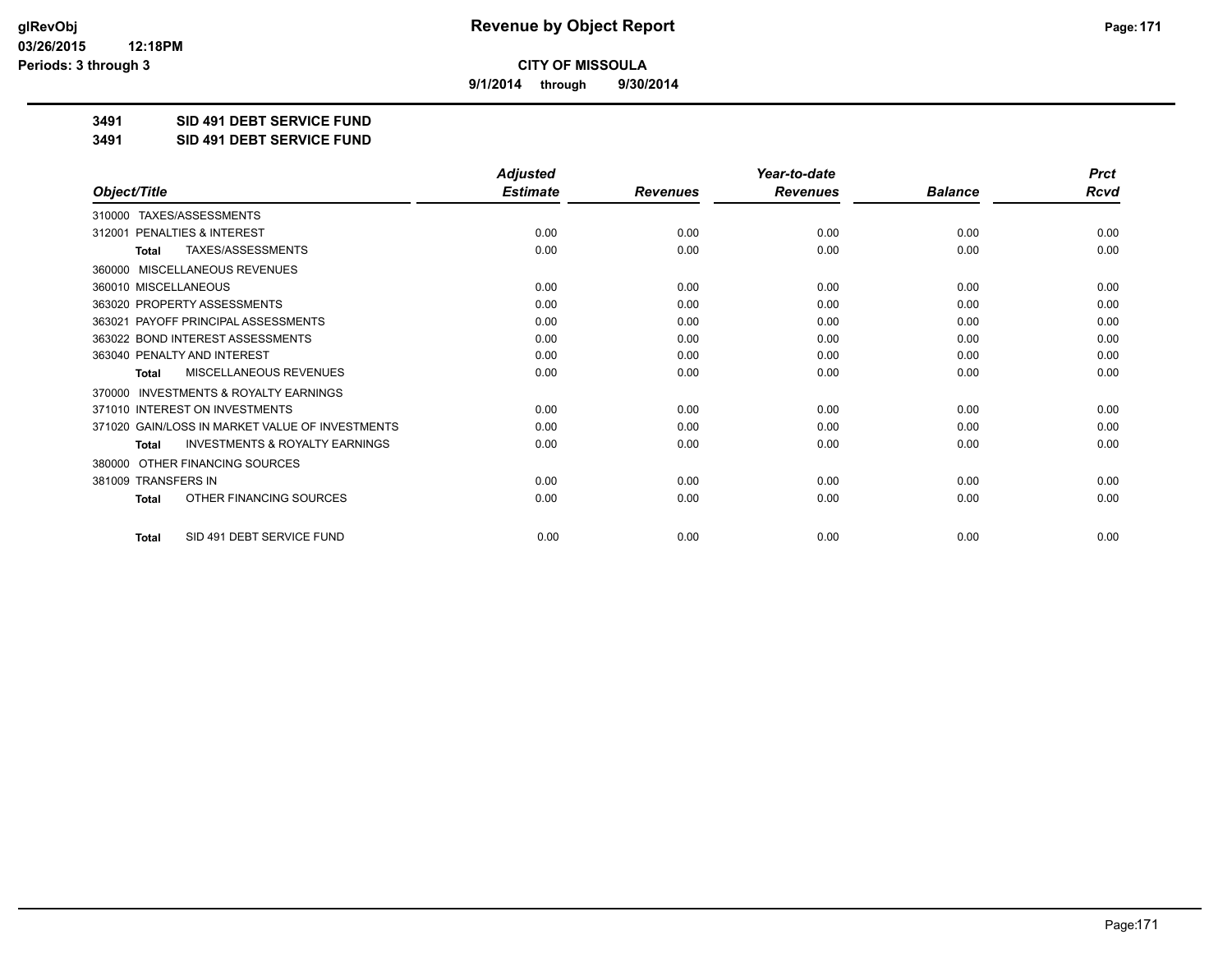**9/1/2014 through 9/30/2014**

## **3491 SID 491 DEBT SERVICE FUND**

|                                                           | <b>Adjusted</b> |                 | Year-to-date    |                | <b>Prct</b> |
|-----------------------------------------------------------|-----------------|-----------------|-----------------|----------------|-------------|
| Object/Title                                              | <b>Estimate</b> | <b>Revenues</b> | <b>Revenues</b> | <b>Balance</b> | <b>Rcvd</b> |
| 310000 TAXES/ASSESSMENTS                                  |                 |                 |                 |                |             |
| PENALTIES & INTEREST<br>312001                            | 0.00            | 0.00            | 0.00            | 0.00           | 0.00        |
| TAXES/ASSESSMENTS<br><b>Total</b>                         | 0.00            | 0.00            | 0.00            | 0.00           | 0.00        |
| 360000 MISCELLANEOUS REVENUES                             |                 |                 |                 |                |             |
| 360010 MISCELLANEOUS                                      | 0.00            | 0.00            | 0.00            | 0.00           | 0.00        |
| 363020 PROPERTY ASSESSMENTS                               | 0.00            | 0.00            | 0.00            | 0.00           | 0.00        |
| 363021 PAYOFF PRINCIPAL ASSESSMENTS                       | 0.00            | 0.00            | 0.00            | 0.00           | 0.00        |
| 363022 BOND INTEREST ASSESSMENTS                          | 0.00            | 0.00            | 0.00            | 0.00           | 0.00        |
| 363040 PENALTY AND INTEREST                               | 0.00            | 0.00            | 0.00            | 0.00           | 0.00        |
| MISCELLANEOUS REVENUES<br><b>Total</b>                    | 0.00            | 0.00            | 0.00            | 0.00           | 0.00        |
| <b>INVESTMENTS &amp; ROYALTY EARNINGS</b><br>370000       |                 |                 |                 |                |             |
| 371010 INTEREST ON INVESTMENTS                            | 0.00            | 0.00            | 0.00            | 0.00           | 0.00        |
| 371020 GAIN/LOSS IN MARKET VALUE OF INVESTMENT            | 0.00            | 0.00            | 0.00            | 0.00           | 0.00        |
| <b>INVESTMENTS &amp; ROYALTY EARNINGS</b><br><b>Total</b> | 0.00            | 0.00            | 0.00            | 0.00           | 0.00        |
| OTHER FINANCING SOURCES<br>380000                         |                 |                 |                 |                |             |
| 381009 TRANSFERS IN                                       | 0.00            | 0.00            | 0.00            | 0.00           | 0.00        |
| OTHER FINANCING SOURCES<br><b>Total</b>                   | 0.00            | 0.00            | 0.00            | 0.00           | 0.00        |
| SID 491 DEBT SERVICE FUND<br><b>Total</b>                 | 0.00            | 0.00            | 0.00            | 0.00           | 0.00        |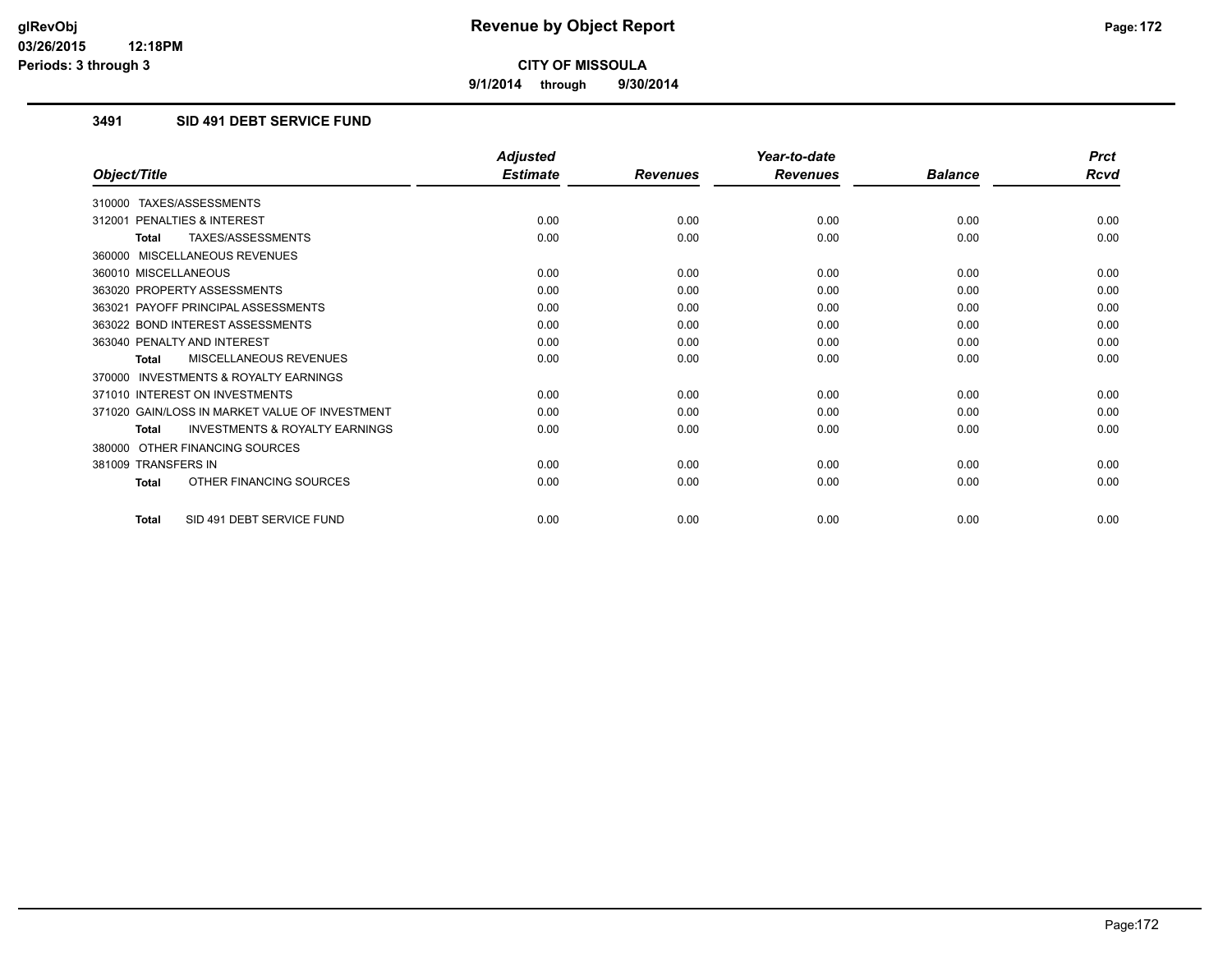**9/1/2014 through 9/30/2014**

## **3492 SID 492/499 DEBT SERVICE FUND**

**3492 SID 492/499 DEBT SERVICE FUND**

|                                                    | <b>Adjusted</b> |                 | Year-to-date    |                | <b>Prct</b> |
|----------------------------------------------------|-----------------|-----------------|-----------------|----------------|-------------|
| Object/Title                                       | <b>Estimate</b> | <b>Revenues</b> | <b>Revenues</b> | <b>Balance</b> | <b>Rcvd</b> |
| 360000 MISCELLANEOUS REVENUES                      |                 |                 |                 |                |             |
| 360010 MISCELLANEOUS                               | 0.00            | 0.00            | 0.00            | 0.00           | 0.00        |
| 363040 PENALTY AND INTEREST                        | 0.00            | 0.00            | 0.00            | 0.00           | 0.00        |
| <b>MISCELLANEOUS REVENUES</b><br>Total             | 0.00            | 0.00            | 0.00            | 0.00           | 0.00        |
| 370000 INVESTMENTS & ROYALTY EARNINGS              |                 |                 |                 |                |             |
| 371010 INTEREST ON INVESTMENTS                     | 0.00            | 0.00            | 0.00            | 0.00           | 0.00        |
| 371020 GAIN/LOSS IN MARKET VALUE OF INVESTMENTS    | 0.00            | 0.00            | 0.00            | 0.00           | 0.00        |
| <b>INVESTMENTS &amp; ROYALTY EARNINGS</b><br>Total | 0.00            | 0.00            | 0.00            | 0.00           | 0.00        |
| 380000 OTHER FINANCING SOURCES                     |                 |                 |                 |                |             |
| 381009 TRANSFERS IN                                | 0.00            | 0.00            | 0.00            | 0.00           | 0.00        |
| OTHER FINANCING SOURCES<br>Total                   | 0.00            | 0.00            | 0.00            | 0.00           | 0.00        |
| SID 492/499 DEBT SERVICE FUND<br>Total             | 0.00            | 0.00            | 0.00            | 0.00           | 0.00        |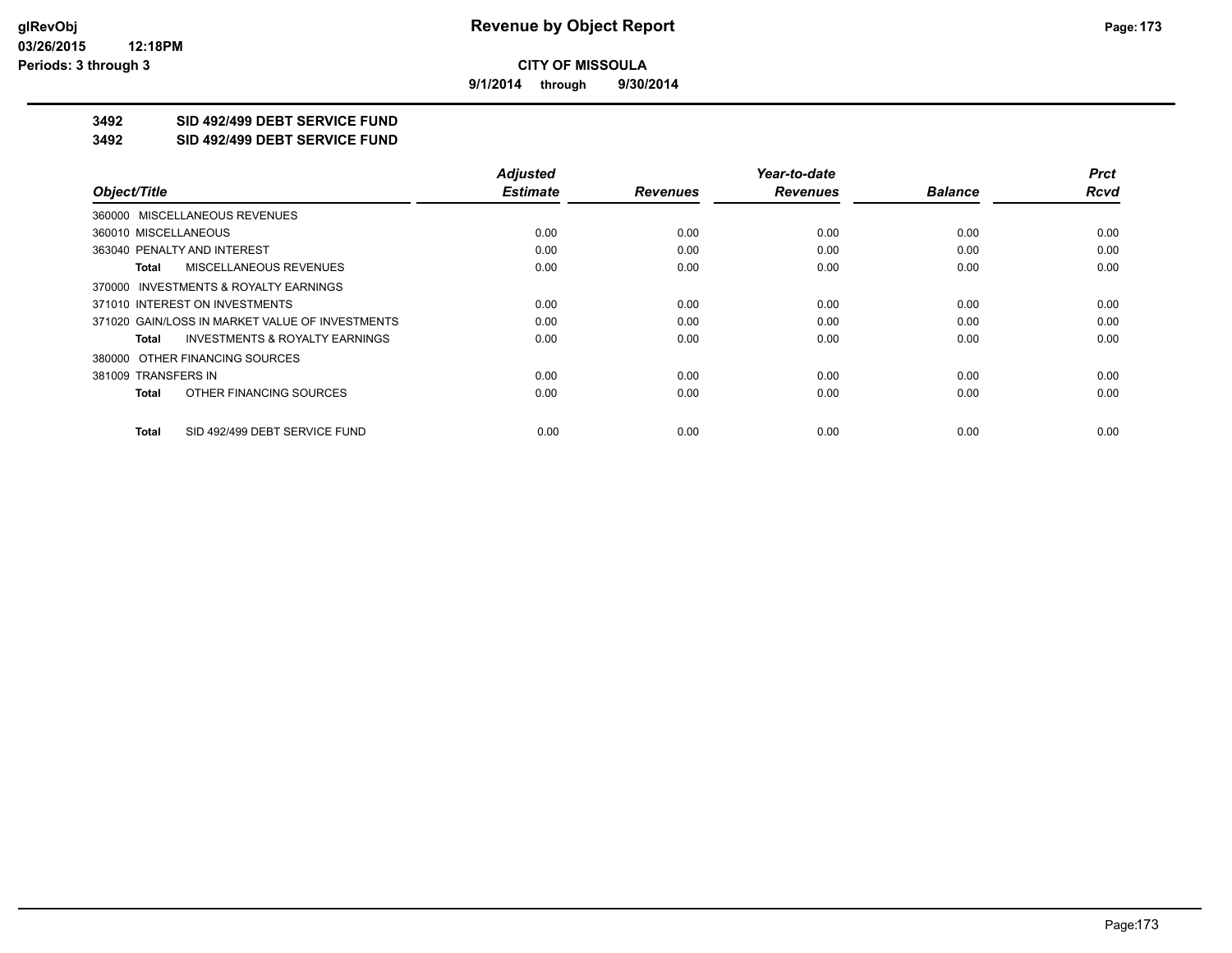**9/1/2014 through 9/30/2014**

### **3492 SID 492/499 DEBT SERVICE FUND**

| Object/Title                                   | <b>Adjusted</b><br><b>Estimate</b> | <b>Revenues</b> | Year-to-date<br><b>Revenues</b> | <b>Balance</b> | <b>Prct</b><br>Rcvd |
|------------------------------------------------|------------------------------------|-----------------|---------------------------------|----------------|---------------------|
| 360000 MISCELLANEOUS REVENUES                  |                                    |                 |                                 |                |                     |
| 360010 MISCELLANEOUS                           | 0.00                               | 0.00            | 0.00                            | 0.00           | 0.00                |
| 363040 PENALTY AND INTEREST                    | 0.00                               | 0.00            | 0.00                            | 0.00           | 0.00                |
| <b>MISCELLANEOUS REVENUES</b><br>Total         | 0.00                               | 0.00            | 0.00                            | 0.00           | 0.00                |
| 370000 INVESTMENTS & ROYALTY EARNINGS          |                                    |                 |                                 |                |                     |
| 371010 INTEREST ON INVESTMENTS                 | 0.00                               | 0.00            | 0.00                            | 0.00           | 0.00                |
| 371020 GAIN/LOSS IN MARKET VALUE OF INVESTMENT | 0.00                               | 0.00            | 0.00                            | 0.00           | 0.00                |
| INVESTMENTS & ROYALTY EARNINGS<br>Total        | 0.00                               | 0.00            | 0.00                            | 0.00           | 0.00                |
| 380000 OTHER FINANCING SOURCES                 |                                    |                 |                                 |                |                     |
| 381009 TRANSFERS IN                            | 0.00                               | 0.00            | 0.00                            | 0.00           | 0.00                |
| OTHER FINANCING SOURCES<br><b>Total</b>        | 0.00                               | 0.00            | 0.00                            | 0.00           | 0.00                |
| SID 492/499 DEBT SERVICE FUND<br><b>Total</b>  | 0.00                               | 0.00            | 0.00                            | 0.00           | 0.00                |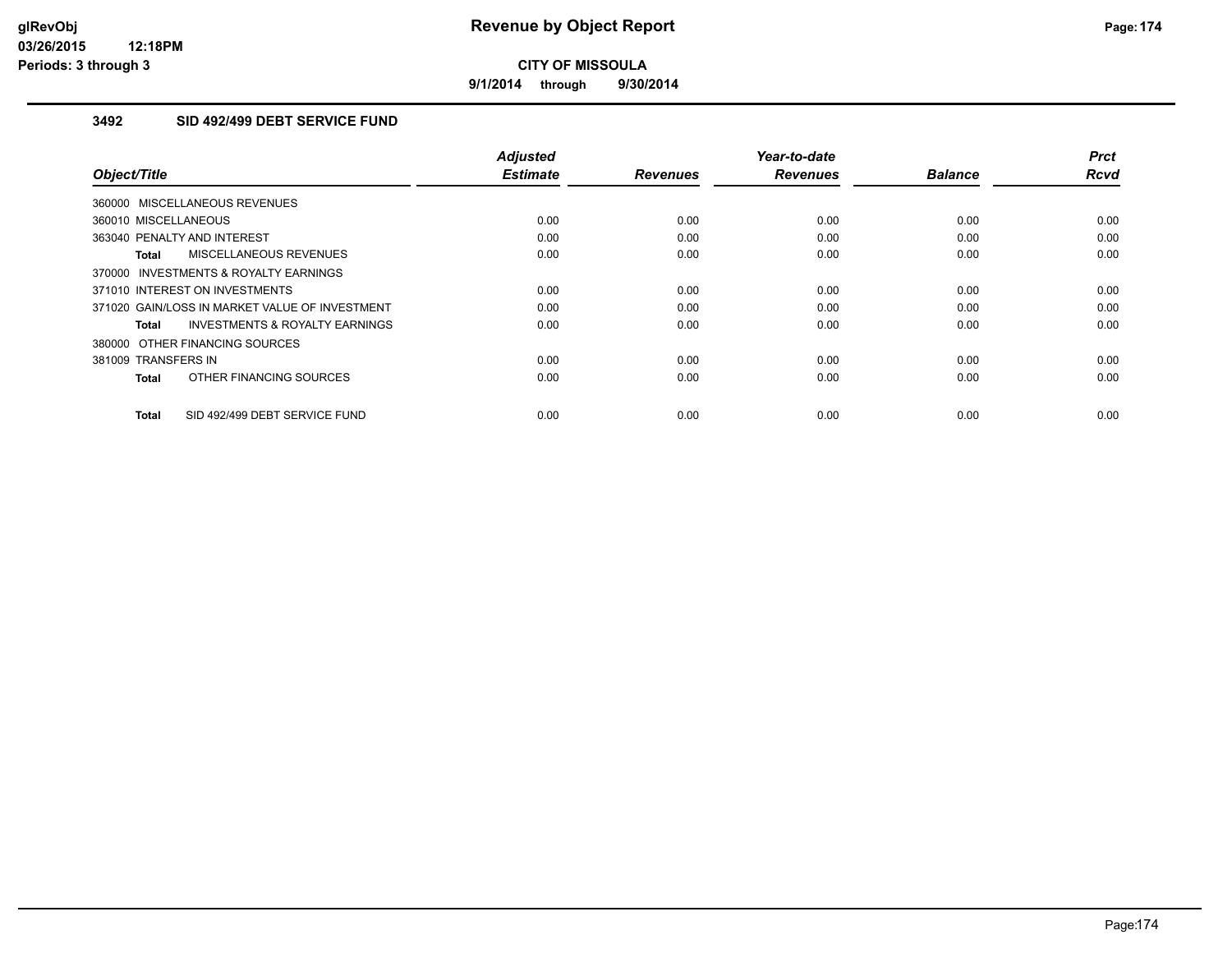**9/1/2014 through 9/30/2014**

**3494 SID 494 DEBT SERVICE**

**3494 SID 494 DEBT SERVICE**

|                                                     | <b>Adjusted</b> |                 | Year-to-date    |                | <b>Prct</b> |
|-----------------------------------------------------|-----------------|-----------------|-----------------|----------------|-------------|
| Object/Title                                        | <b>Estimate</b> | <b>Revenues</b> | <b>Revenues</b> | <b>Balance</b> | <b>Rcvd</b> |
| TAXES/ASSESSMENTS<br>310000                         |                 |                 |                 |                |             |
| PENALTIES & INTEREST<br>312001                      | 0.00            | 0.00            | 0.00            | 0.00           | 0.00        |
| TAXES/ASSESSMENTS<br><b>Total</b>                   | 0.00            | 0.00            | 0.00            | 0.00           | 0.00        |
| MISCELLANEOUS REVENUES<br>360000                    |                 |                 |                 |                |             |
| 360010 MISCELLANEOUS                                | 0.00            | 0.00            | 0.00            | 0.00           | 0.00        |
| 363020 PROPERTY ASSESSMENTS                         | 0.00            | 0.00            | 0.00            | 0.00           | 0.00        |
| 363021 PAYOFF PRINCIPAL ASSESSMENTS                 | 0.00            | 0.00            | 0.00            | 0.00           | 0.00        |
| 363022 BOND INTEREST ASSESSMENTS                    | 0.00            | 0.00            | 0.00            | 0.00           | 0.00        |
| 363040 PENALTY AND INTEREST                         | 0.00            | 0.00            | 0.00            | 0.00           | 0.00        |
| MISCELLANEOUS REVENUES<br>Total                     | 0.00            | 0.00            | 0.00            | 0.00           | 0.00        |
| <b>INVESTMENTS &amp; ROYALTY EARNINGS</b><br>370000 |                 |                 |                 |                |             |
| 371010 INTEREST ON INVESTMENTS                      | 0.00            | 0.00            | 0.00            | 0.00           | 0.00        |
| 371020 GAIN/LOSS IN MARKET VALUE OF INVESTMENTS     | 0.00            | 0.00            | 0.00            | 0.00           | 0.00        |
| <b>INVESTMENTS &amp; ROYALTY EARNINGS</b><br>Total  | 0.00            | 0.00            | 0.00            | 0.00           | 0.00        |
| OTHER FINANCING SOURCES<br>380000                   |                 |                 |                 |                |             |
| 381009 TRANSFERS IN                                 | 0.00            | 0.00            | 0.00            | 0.00           | 0.00        |
| OTHER FINANCING SOURCES<br><b>Total</b>             | 0.00            | 0.00            | 0.00            | 0.00           | 0.00        |
| SID 494 DEBT SERVICE<br><b>Total</b>                | 0.00            | 0.00            | 0.00            | 0.00           | 0.00        |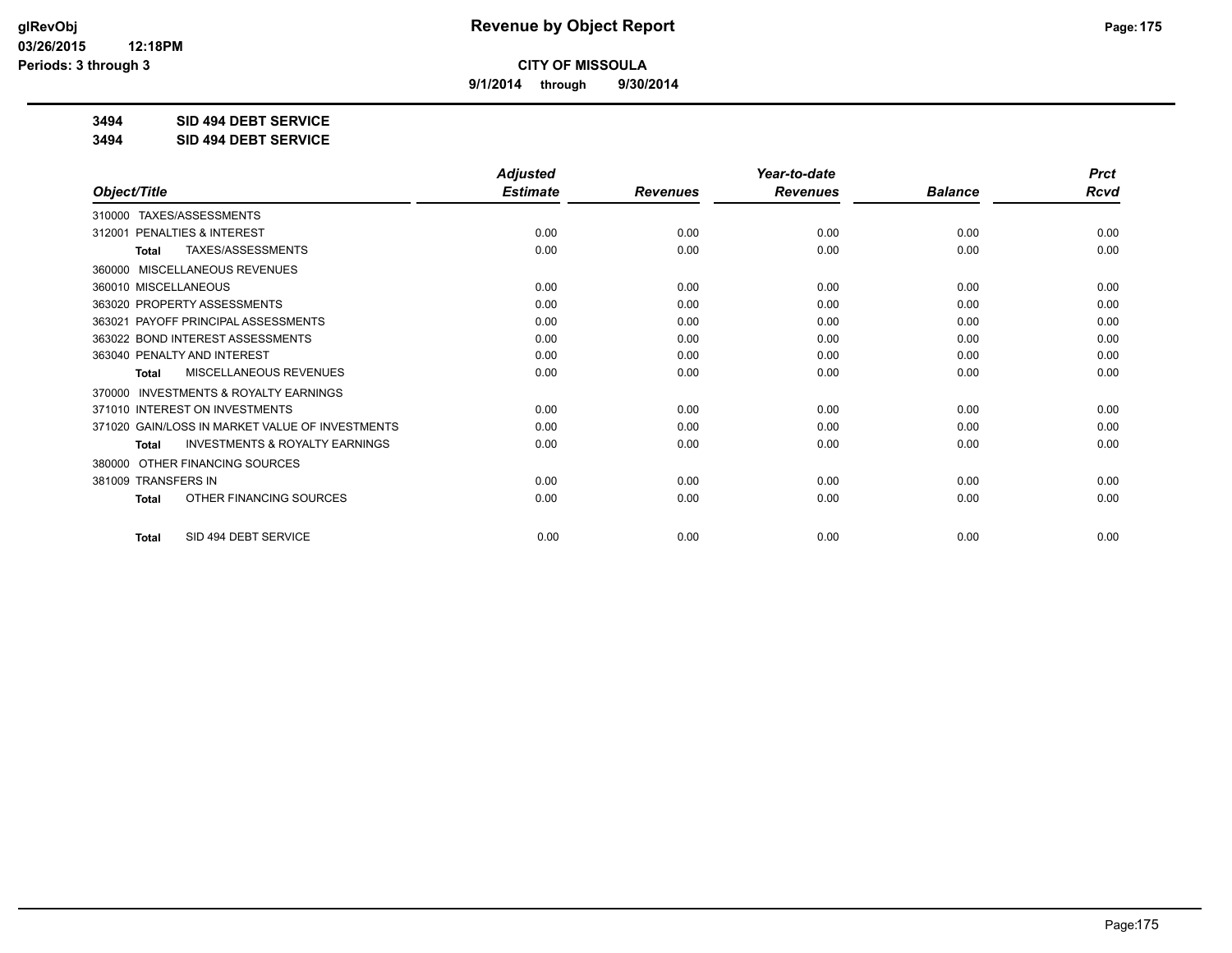**9/1/2014 through 9/30/2014**

### **3494 SID 494 DEBT SERVICE**

|                                                           | <b>Adjusted</b> |                 | Year-to-date    |                | <b>Prct</b> |
|-----------------------------------------------------------|-----------------|-----------------|-----------------|----------------|-------------|
| Object/Title                                              | <b>Estimate</b> | <b>Revenues</b> | <b>Revenues</b> | <b>Balance</b> | <b>Rcvd</b> |
| 310000 TAXES/ASSESSMENTS                                  |                 |                 |                 |                |             |
| PENALTIES & INTEREST<br>312001                            | 0.00            | 0.00            | 0.00            | 0.00           | 0.00        |
| TAXES/ASSESSMENTS<br><b>Total</b>                         | 0.00            | 0.00            | 0.00            | 0.00           | 0.00        |
| 360000 MISCELLANEOUS REVENUES                             |                 |                 |                 |                |             |
| 360010 MISCELLANEOUS                                      | 0.00            | 0.00            | 0.00            | 0.00           | 0.00        |
| 363020 PROPERTY ASSESSMENTS                               | 0.00            | 0.00            | 0.00            | 0.00           | 0.00        |
| 363021 PAYOFF PRINCIPAL ASSESSMENTS                       | 0.00            | 0.00            | 0.00            | 0.00           | 0.00        |
| 363022 BOND INTEREST ASSESSMENTS                          | 0.00            | 0.00            | 0.00            | 0.00           | 0.00        |
| 363040 PENALTY AND INTEREST                               | 0.00            | 0.00            | 0.00            | 0.00           | 0.00        |
| MISCELLANEOUS REVENUES<br><b>Total</b>                    | 0.00            | 0.00            | 0.00            | 0.00           | 0.00        |
| 370000 INVESTMENTS & ROYALTY EARNINGS                     |                 |                 |                 |                |             |
| 371010 INTEREST ON INVESTMENTS                            | 0.00            | 0.00            | 0.00            | 0.00           | 0.00        |
| 371020 GAIN/LOSS IN MARKET VALUE OF INVESTMENT            | 0.00            | 0.00            | 0.00            | 0.00           | 0.00        |
| <b>INVESTMENTS &amp; ROYALTY EARNINGS</b><br><b>Total</b> | 0.00            | 0.00            | 0.00            | 0.00           | 0.00        |
| 380000 OTHER FINANCING SOURCES                            |                 |                 |                 |                |             |
| 381009 TRANSFERS IN                                       | 0.00            | 0.00            | 0.00            | 0.00           | 0.00        |
| OTHER FINANCING SOURCES<br><b>Total</b>                   | 0.00            | 0.00            | 0.00            | 0.00           | 0.00        |
| SID 494 DEBT SERVICE<br><b>Total</b>                      | 0.00            | 0.00            | 0.00            | 0.00           | 0.00        |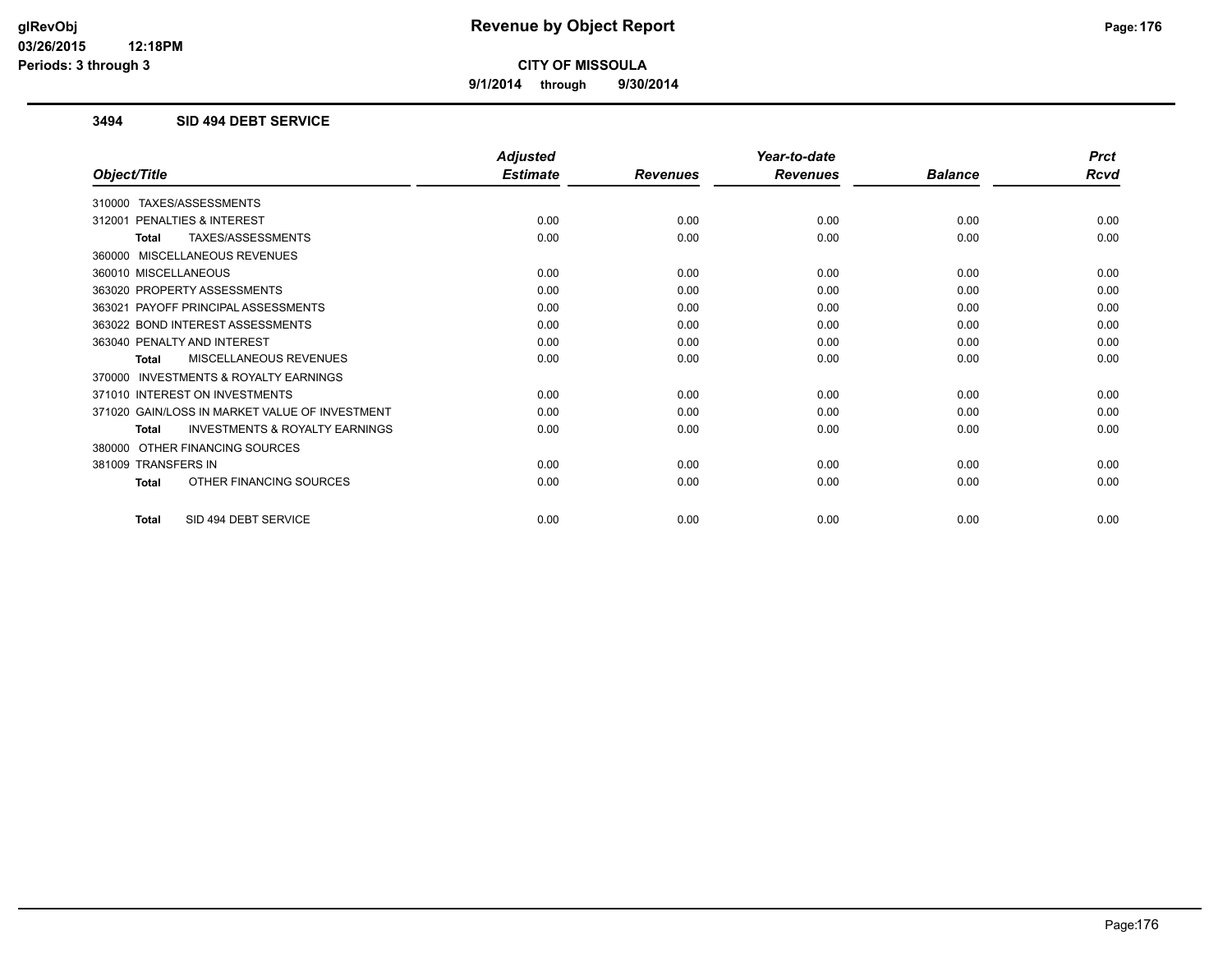**9/1/2014 through 9/30/2014**

**3495 SID 495 DEBT SERVICE FUND**

**3495 SID 495 DEBT SERVICE FUND**

|                                                           | <b>Adjusted</b> |                 | Year-to-date    |                | <b>Prct</b> |
|-----------------------------------------------------------|-----------------|-----------------|-----------------|----------------|-------------|
| Object/Title                                              | <b>Estimate</b> | <b>Revenues</b> | <b>Revenues</b> | <b>Balance</b> | <b>Rcvd</b> |
| TAXES/ASSESSMENTS<br>310000                               |                 |                 |                 |                |             |
| 312001 PENALTIES & INTEREST                               | 0.00            | 0.00            | 0.00            | 0.00           | 0.00        |
| TAXES/ASSESSMENTS<br><b>Total</b>                         | 0.00            | 0.00            | 0.00            | 0.00           | 0.00        |
| MISCELLANEOUS REVENUES<br>360000                          |                 |                 |                 |                |             |
| 360010 MISCELLANEOUS                                      | 0.00            | 0.00            | 0.00            | 0.00           | 0.00        |
| 363020 PROPERTY ASSESSMENTS                               | 0.00            | 0.00            | 0.00            | 0.00           | 0.00        |
| 363021 PAYOFF PRINCIPAL ASSESSMENTS                       | 0.00            | 0.00            | 0.00            | 0.00           | 0.00        |
| 363022 BOND INTEREST ASSESSMENTS                          | 0.00            | 0.00            | 0.00            | 0.00           | 0.00        |
| 363040 PENALTY AND INTEREST                               | 0.00            | 0.00            | 0.00            | 0.00           | 0.00        |
| MISCELLANEOUS REVENUES<br><b>Total</b>                    | 0.00            | 0.00            | 0.00            | 0.00           | 0.00        |
| <b>INVESTMENTS &amp; ROYALTY EARNINGS</b><br>370000       |                 |                 |                 |                |             |
| 371010 INTEREST ON INVESTMENTS                            | 0.00            | 0.00            | 0.00            | 0.00           | 0.00        |
| 371020 GAIN/LOSS IN MARKET VALUE OF INVESTMENTS           | 0.00            | 0.00            | 0.00            | 0.00           | 0.00        |
| <b>INVESTMENTS &amp; ROYALTY EARNINGS</b><br><b>Total</b> | 0.00            | 0.00            | 0.00            | 0.00           | 0.00        |
| OTHER FINANCING SOURCES<br>380000                         |                 |                 |                 |                |             |
| 381009 TRANSFERS IN                                       | 0.00            | 0.00            | 0.00            | 0.00           | 0.00        |
| OTHER FINANCING SOURCES<br><b>Total</b>                   | 0.00            | 0.00            | 0.00            | 0.00           | 0.00        |
| SID 495 DEBT SERVICE FUND<br><b>Total</b>                 | 0.00            | 0.00            | 0.00            | 0.00           | 0.00        |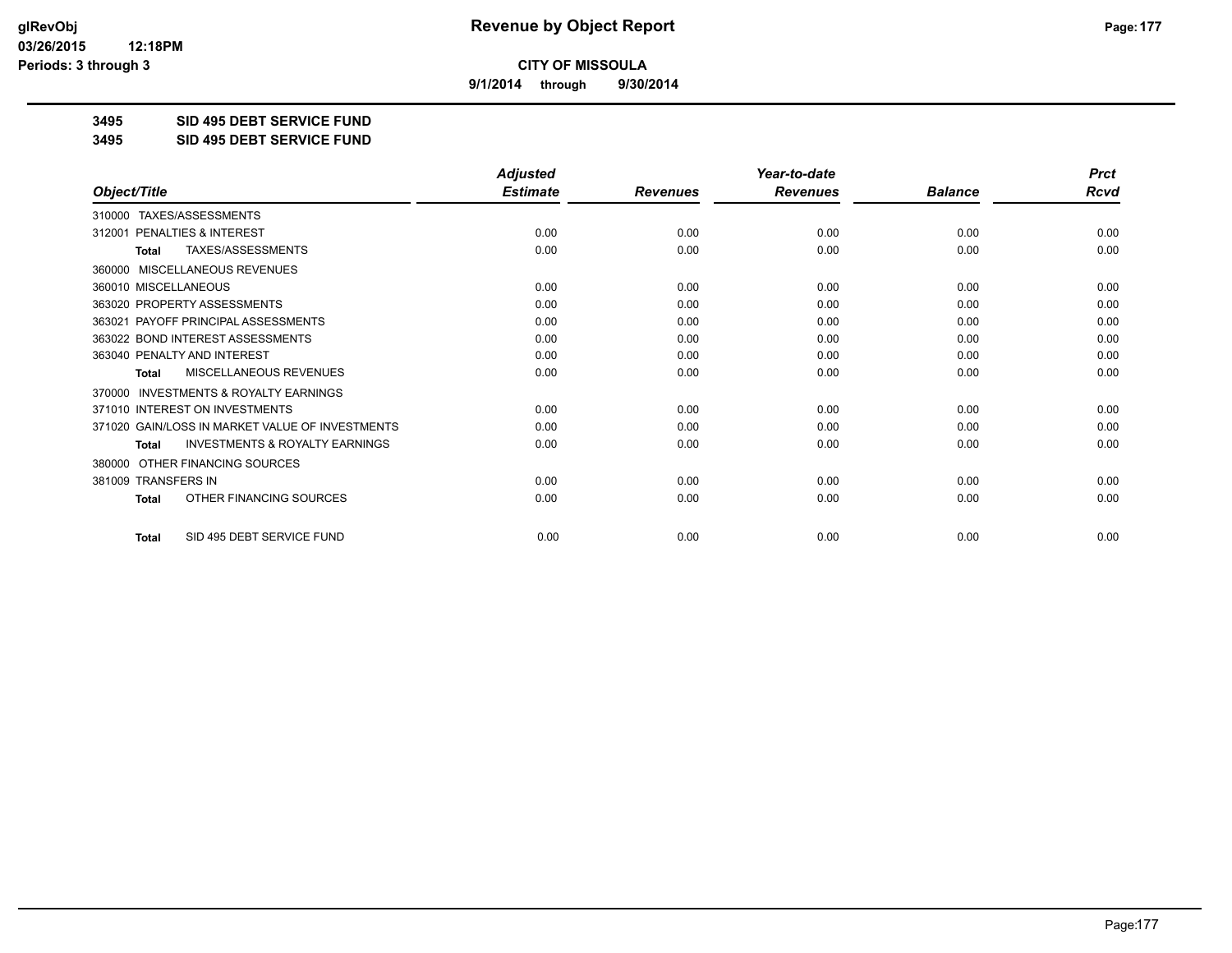**9/1/2014 through 9/30/2014**

### **3495 SID 495 DEBT SERVICE FUND**

|                                                           | <b>Adjusted</b> |                 | Year-to-date    |                | <b>Prct</b> |
|-----------------------------------------------------------|-----------------|-----------------|-----------------|----------------|-------------|
| Object/Title                                              | <b>Estimate</b> | <b>Revenues</b> | <b>Revenues</b> | <b>Balance</b> | <b>Rcvd</b> |
| 310000 TAXES/ASSESSMENTS                                  |                 |                 |                 |                |             |
| PENALTIES & INTEREST<br>312001                            | 0.00            | 0.00            | 0.00            | 0.00           | 0.00        |
| TAXES/ASSESSMENTS<br><b>Total</b>                         | 0.00            | 0.00            | 0.00            | 0.00           | 0.00        |
| 360000 MISCELLANEOUS REVENUES                             |                 |                 |                 |                |             |
| 360010 MISCELLANEOUS                                      | 0.00            | 0.00            | 0.00            | 0.00           | 0.00        |
| 363020 PROPERTY ASSESSMENTS                               | 0.00            | 0.00            | 0.00            | 0.00           | 0.00        |
| 363021 PAYOFF PRINCIPAL ASSESSMENTS                       | 0.00            | 0.00            | 0.00            | 0.00           | 0.00        |
| 363022 BOND INTEREST ASSESSMENTS                          | 0.00            | 0.00            | 0.00            | 0.00           | 0.00        |
| 363040 PENALTY AND INTEREST                               | 0.00            | 0.00            | 0.00            | 0.00           | 0.00        |
| MISCELLANEOUS REVENUES<br><b>Total</b>                    | 0.00            | 0.00            | 0.00            | 0.00           | 0.00        |
| <b>INVESTMENTS &amp; ROYALTY EARNINGS</b><br>370000       |                 |                 |                 |                |             |
| 371010 INTEREST ON INVESTMENTS                            | 0.00            | 0.00            | 0.00            | 0.00           | 0.00        |
| 371020 GAIN/LOSS IN MARKET VALUE OF INVESTMENT            | 0.00            | 0.00            | 0.00            | 0.00           | 0.00        |
| <b>INVESTMENTS &amp; ROYALTY EARNINGS</b><br><b>Total</b> | 0.00            | 0.00            | 0.00            | 0.00           | 0.00        |
| OTHER FINANCING SOURCES<br>380000                         |                 |                 |                 |                |             |
| 381009 TRANSFERS IN                                       | 0.00            | 0.00            | 0.00            | 0.00           | 0.00        |
| OTHER FINANCING SOURCES<br><b>Total</b>                   | 0.00            | 0.00            | 0.00            | 0.00           | 0.00        |
| SID 495 DEBT SERVICE FUND<br><b>Total</b>                 | 0.00            | 0.00            | 0.00            | 0.00           | 0.00        |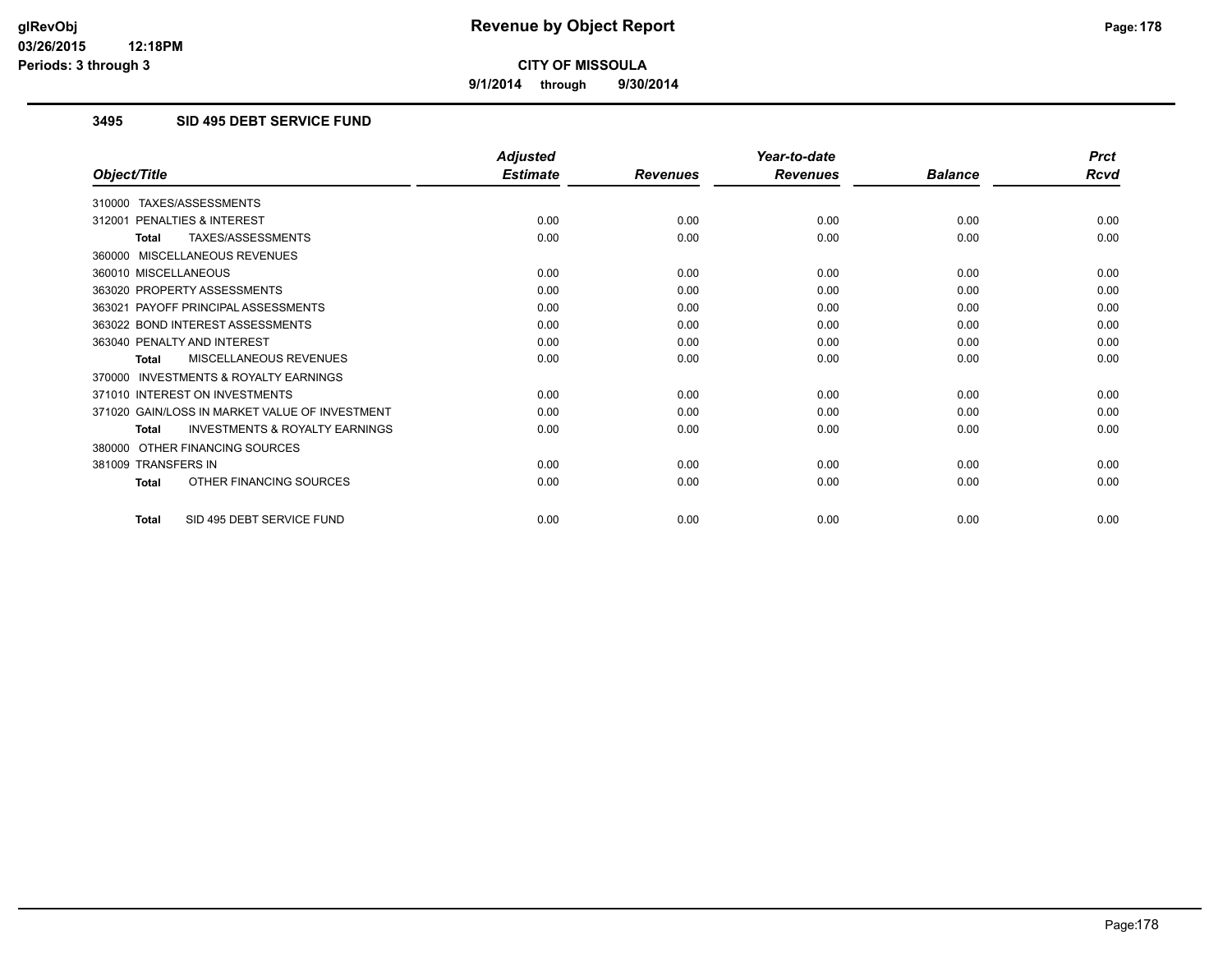**9/1/2014 through 9/30/2014**

**3496 SID 496 DEBT SERVICE FUND**

**3496 SID 496 DEBT SERVICE FUND**

|                                                           | <b>Adjusted</b> |                 | Year-to-date    |                |             |
|-----------------------------------------------------------|-----------------|-----------------|-----------------|----------------|-------------|
| Object/Title                                              | <b>Estimate</b> | <b>Revenues</b> | <b>Revenues</b> | <b>Balance</b> | <b>Rcvd</b> |
| 310000 TAXES/ASSESSMENTS                                  |                 |                 |                 |                |             |
| PENALTIES & INTEREST<br>312001                            | 0.00            | 0.00            | 0.00            | 0.00           | 0.00        |
| <b>TAXES/ASSESSMENTS</b><br><b>Total</b>                  | 0.00            | 0.00            | 0.00            | 0.00           | 0.00        |
| MISCELLANEOUS REVENUES<br>360000                          |                 |                 |                 |                |             |
| 360010 MISCELLANEOUS                                      | 0.00            | 0.00            | 0.00            | 0.00           | 0.00        |
| 363020 PROPERTY ASSESSMENTS                               | 0.00            | 0.00            | 0.00            | 0.00           | 0.00        |
| 363021 PAYOFF PRINCIPAL ASSESSMENTS                       | 0.00            | 0.00            | 0.00            | 0.00           | 0.00        |
| 363022 BOND INTEREST ASSESSMENTS                          | 0.00            | 0.00            | 0.00            | 0.00           | 0.00        |
| 363040 PENALTY AND INTEREST                               | 0.00            | 0.00            | 0.00            | 0.00           | 0.00        |
| MISCELLANEOUS REVENUES<br>Total                           | 0.00            | 0.00            | 0.00            | 0.00           | 0.00        |
| <b>INVESTMENTS &amp; ROYALTY EARNINGS</b><br>370000       |                 |                 |                 |                |             |
| 371010 INTEREST ON INVESTMENTS                            | 0.00            | 0.00            | 0.00            | 0.00           | 0.00        |
| 371020 GAIN/LOSS IN MARKET VALUE OF INVESTMENTS           | 0.00            | 0.00            | 0.00            | 0.00           | 0.00        |
| <b>INVESTMENTS &amp; ROYALTY EARNINGS</b><br><b>Total</b> | 0.00            | 0.00            | 0.00            | 0.00           | 0.00        |
| OTHER FINANCING SOURCES<br>380000                         |                 |                 |                 |                |             |
| 381009 TRANSFERS IN                                       | 0.00            | 0.00            | 0.00            | 0.00           | 0.00        |
| OTHER FINANCING SOURCES<br><b>Total</b>                   | 0.00            | 0.00            | 0.00            | 0.00           | 0.00        |
| SID 496 DEBT SERVICE FUND<br><b>Total</b>                 | 0.00            | 0.00            | 0.00            | 0.00           | 0.00        |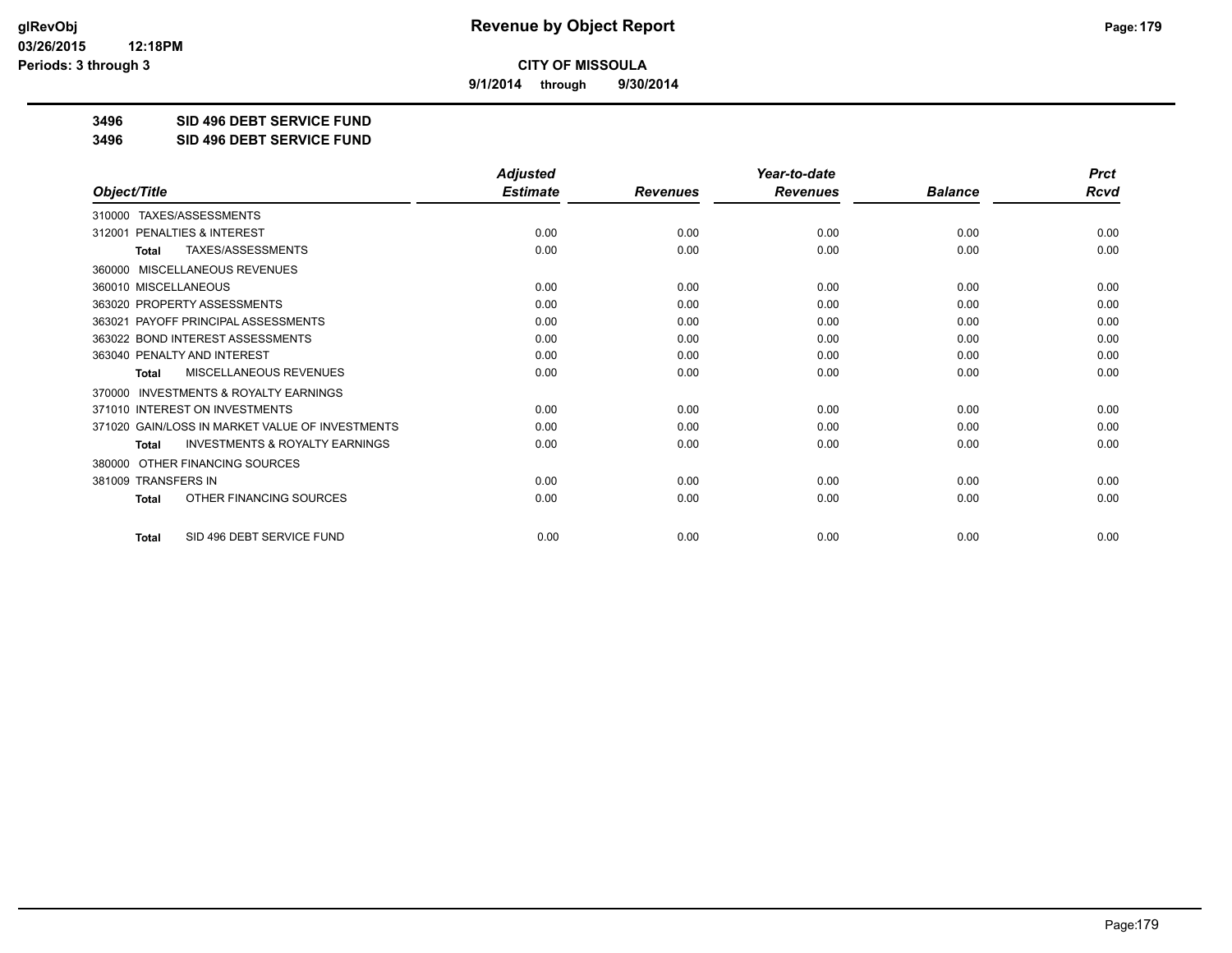**9/1/2014 through 9/30/2014**

### **3496 SID 496 DEBT SERVICE FUND**

|                                                           | <b>Adjusted</b> |                 | Year-to-date    |                | <b>Prct</b> |
|-----------------------------------------------------------|-----------------|-----------------|-----------------|----------------|-------------|
| Object/Title                                              | <b>Estimate</b> | <b>Revenues</b> | <b>Revenues</b> | <b>Balance</b> | <b>Rcvd</b> |
| 310000 TAXES/ASSESSMENTS                                  |                 |                 |                 |                |             |
| PENALTIES & INTEREST<br>312001                            | 0.00            | 0.00            | 0.00            | 0.00           | 0.00        |
| TAXES/ASSESSMENTS<br><b>Total</b>                         | 0.00            | 0.00            | 0.00            | 0.00           | 0.00        |
| 360000 MISCELLANEOUS REVENUES                             |                 |                 |                 |                |             |
| 360010 MISCELLANEOUS                                      | 0.00            | 0.00            | 0.00            | 0.00           | 0.00        |
| 363020 PROPERTY ASSESSMENTS                               | 0.00            | 0.00            | 0.00            | 0.00           | 0.00        |
| 363021 PAYOFF PRINCIPAL ASSESSMENTS                       | 0.00            | 0.00            | 0.00            | 0.00           | 0.00        |
| 363022 BOND INTEREST ASSESSMENTS                          | 0.00            | 0.00            | 0.00            | 0.00           | 0.00        |
| 363040 PENALTY AND INTEREST                               | 0.00            | 0.00            | 0.00            | 0.00           | 0.00        |
| MISCELLANEOUS REVENUES<br><b>Total</b>                    | 0.00            | 0.00            | 0.00            | 0.00           | 0.00        |
| <b>INVESTMENTS &amp; ROYALTY EARNINGS</b><br>370000       |                 |                 |                 |                |             |
| 371010 INTEREST ON INVESTMENTS                            | 0.00            | 0.00            | 0.00            | 0.00           | 0.00        |
| 371020 GAIN/LOSS IN MARKET VALUE OF INVESTMENT            | 0.00            | 0.00            | 0.00            | 0.00           | 0.00        |
| <b>INVESTMENTS &amp; ROYALTY EARNINGS</b><br><b>Total</b> | 0.00            | 0.00            | 0.00            | 0.00           | 0.00        |
| OTHER FINANCING SOURCES<br>380000                         |                 |                 |                 |                |             |
| 381009 TRANSFERS IN                                       | 0.00            | 0.00            | 0.00            | 0.00           | 0.00        |
| OTHER FINANCING SOURCES<br><b>Total</b>                   | 0.00            | 0.00            | 0.00            | 0.00           | 0.00        |
| SID 496 DEBT SERVICE FUND<br><b>Total</b>                 | 0.00            | 0.00            | 0.00            | 0.00           | 0.00        |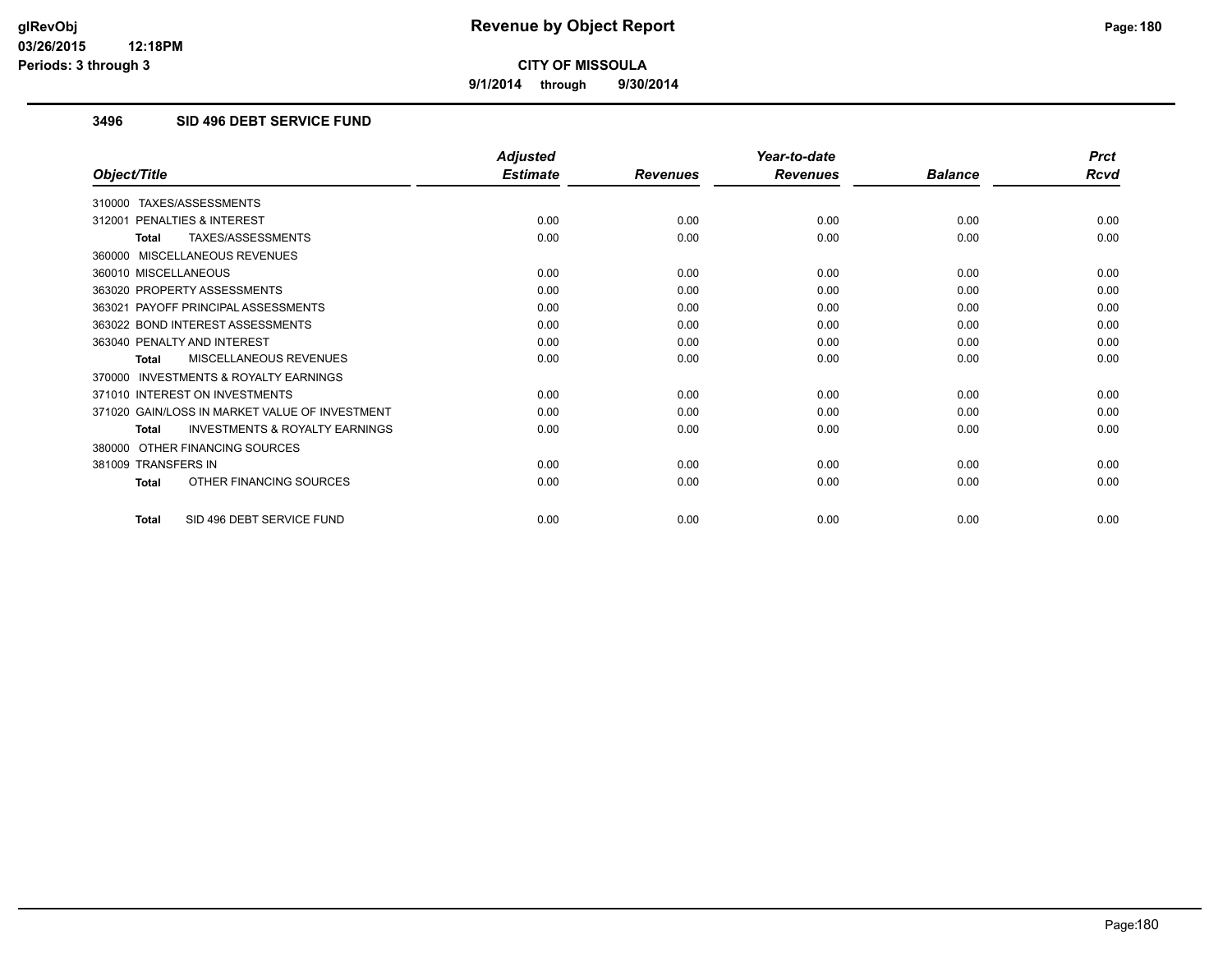**9/1/2014 through 9/30/2014**

**3497 SID 497 DEBT SERVICE FUND**

**3497 SID 497 DEBT SERVICE FUND**

|                                                           | <b>Adjusted</b> |                 | Year-to-date    |                | <b>Prct</b> |
|-----------------------------------------------------------|-----------------|-----------------|-----------------|----------------|-------------|
| Object/Title                                              | <b>Estimate</b> | <b>Revenues</b> | <b>Revenues</b> | <b>Balance</b> | Rcvd        |
| 310000 TAXES/ASSESSMENTS                                  |                 |                 |                 |                |             |
| <b>PENALTIES &amp; INTEREST</b><br>312001                 | 0.00            | 0.00            | 0.00            | 0.00           | 0.00        |
| TAXES/ASSESSMENTS<br>Total                                | 0.00            | 0.00            | 0.00            | 0.00           | 0.00        |
| 360000 MISCELLANEOUS REVENUES                             |                 |                 |                 |                |             |
| 360010 MISCELLANEOUS                                      | 0.00            | 0.00            | 0.00            | 0.00           | 0.00        |
| 363020 PROPERTY ASSESSMENTS                               | 0.00            | 0.00            | 0.00            | 0.00           | 0.00        |
| 363021 PAYOFF PRINCIPAL ASSESSMENTS                       | 0.00            | 0.00            | 0.00            | 0.00           | 0.00        |
| 363022 BOND INTEREST ASSESSMENTS                          | 0.00            | 0.00            | 0.00            | 0.00           | 0.00        |
| 363040 PENALTY AND INTEREST                               | 0.00            | 0.00            | 0.00            | 0.00           | 0.00        |
| <b>MISCELLANEOUS REVENUES</b><br>Total                    | 0.00            | 0.00            | 0.00            | 0.00           | 0.00        |
| <b>INVESTMENTS &amp; ROYALTY EARNINGS</b><br>370000       |                 |                 |                 |                |             |
| 371010 INTEREST ON INVESTMENTS                            | 0.00            | 0.00            | 0.00            | 0.00           | 0.00        |
| 371020 GAIN/LOSS IN MARKET VALUE OF INVESTMENTS           | 0.00            | 0.00            | 0.00            | 0.00           | 0.00        |
| <b>INVESTMENTS &amp; ROYALTY EARNINGS</b><br><b>Total</b> | 0.00            | 0.00            | 0.00            | 0.00           | 0.00        |
|                                                           |                 |                 |                 |                |             |
| SID 497 DEBT SERVICE FUND<br><b>Total</b>                 | 0.00            | 0.00            | 0.00            | 0.00           | 0.00        |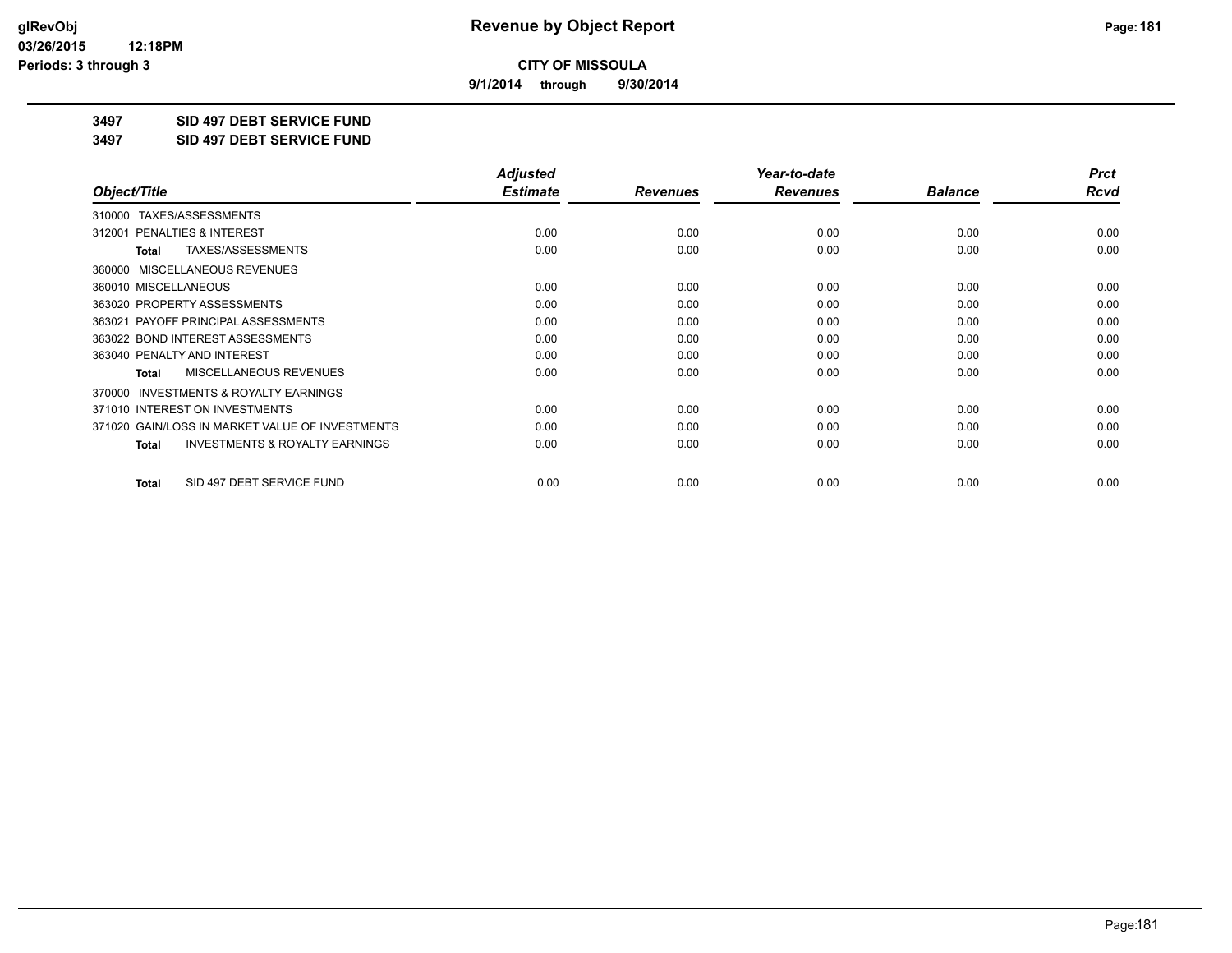**9/1/2014 through 9/30/2014**

### **3497 SID 497 DEBT SERVICE FUND**

|                                                           | <b>Adjusted</b> |                 | Year-to-date    |                | <b>Prct</b> |
|-----------------------------------------------------------|-----------------|-----------------|-----------------|----------------|-------------|
| Object/Title                                              | <b>Estimate</b> | <b>Revenues</b> | <b>Revenues</b> | <b>Balance</b> | <b>Rcvd</b> |
| 310000 TAXES/ASSESSMENTS                                  |                 |                 |                 |                |             |
| 312001 PENALTIES & INTEREST                               | 0.00            | 0.00            | 0.00            | 0.00           | 0.00        |
| TAXES/ASSESSMENTS<br><b>Total</b>                         | 0.00            | 0.00            | 0.00            | 0.00           | 0.00        |
| 360000 MISCELLANEOUS REVENUES                             |                 |                 |                 |                |             |
| 360010 MISCELLANEOUS                                      | 0.00            | 0.00            | 0.00            | 0.00           | 0.00        |
| 363020 PROPERTY ASSESSMENTS                               | 0.00            | 0.00            | 0.00            | 0.00           | 0.00        |
| 363021 PAYOFF PRINCIPAL ASSESSMENTS                       | 0.00            | 0.00            | 0.00            | 0.00           | 0.00        |
| 363022 BOND INTEREST ASSESSMENTS                          | 0.00            | 0.00            | 0.00            | 0.00           | 0.00        |
| 363040 PENALTY AND INTEREST                               | 0.00            | 0.00            | 0.00            | 0.00           | 0.00        |
| <b>MISCELLANEOUS REVENUES</b><br><b>Total</b>             | 0.00            | 0.00            | 0.00            | 0.00           | 0.00        |
| <b>INVESTMENTS &amp; ROYALTY EARNINGS</b><br>370000       |                 |                 |                 |                |             |
| 371010 INTEREST ON INVESTMENTS                            | 0.00            | 0.00            | 0.00            | 0.00           | 0.00        |
| 371020 GAIN/LOSS IN MARKET VALUE OF INVESTMENT            | 0.00            | 0.00            | 0.00            | 0.00           | 0.00        |
| <b>INVESTMENTS &amp; ROYALTY EARNINGS</b><br><b>Total</b> | 0.00            | 0.00            | 0.00            | 0.00           | 0.00        |
| SID 497 DEBT SERVICE FUND<br><b>Total</b>                 | 0.00            | 0.00            | 0.00            | 0.00           | 0.00        |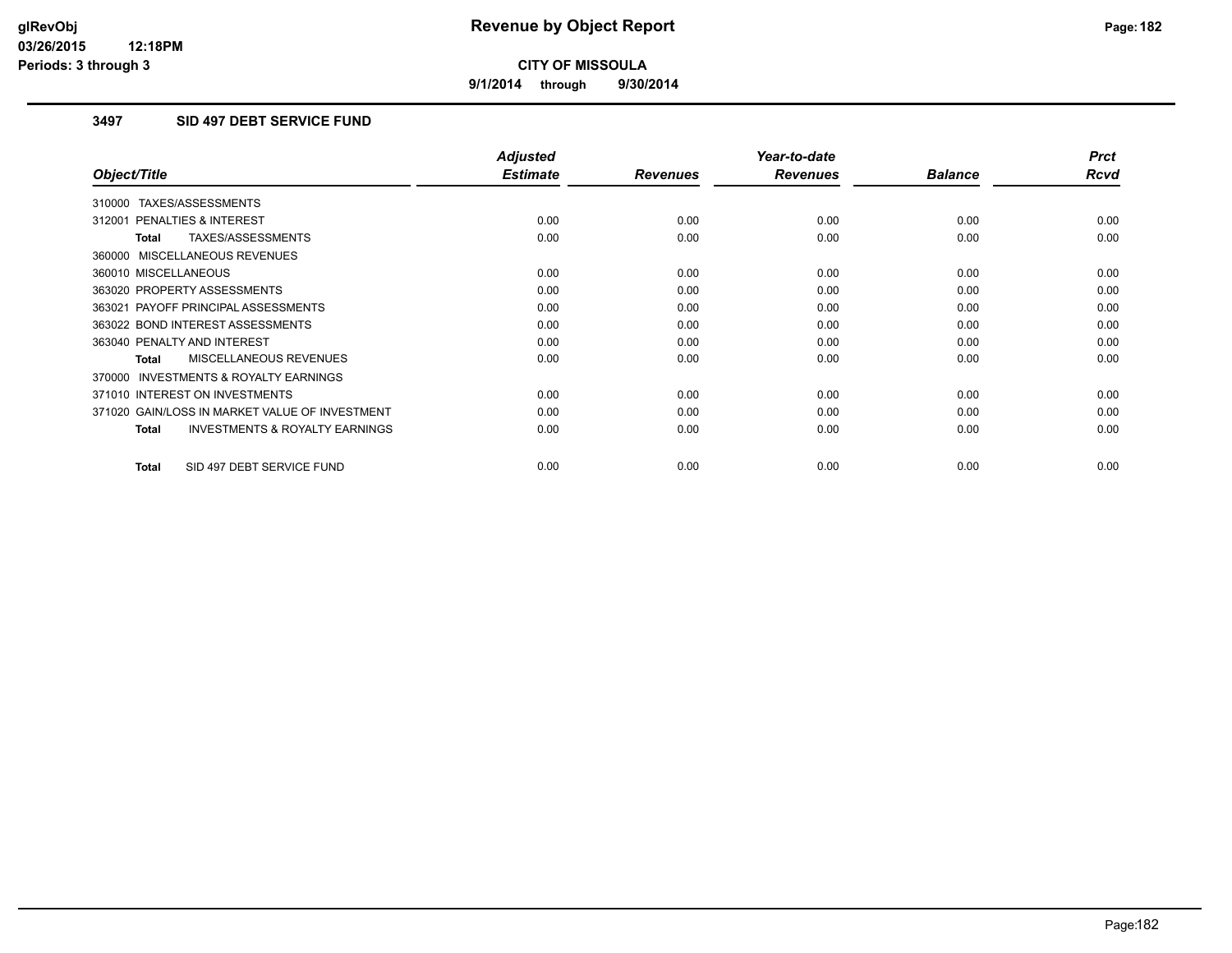**9/1/2014 through 9/30/2014**

**3498 SID 498 DEBT SERVICE FUND**

**3498 SID 498 DEBT SERVICE FUND**

|                                                           | <b>Adjusted</b> |                 | Year-to-date    |                | <b>Prct</b> |
|-----------------------------------------------------------|-----------------|-----------------|-----------------|----------------|-------------|
| Object/Title                                              | <b>Estimate</b> | <b>Revenues</b> | <b>Revenues</b> | <b>Balance</b> | <b>Rcvd</b> |
| TAXES/ASSESSMENTS<br>310000                               |                 |                 |                 |                |             |
| PENALTIES & INTEREST<br>312001                            | 0.00            | 0.00            | 0.00            | 0.00           | 0.00        |
| <b>TAXES/ASSESSMENTS</b><br><b>Total</b>                  | 0.00            | 0.00            | 0.00            | 0.00           | 0.00        |
| 360000 MISCELLANEOUS REVENUES                             |                 |                 |                 |                |             |
| 360010 MISCELLANEOUS                                      | 0.00            | 0.00            | 0.00            | 0.00           | 0.00        |
| 363020 PROPERTY ASSESSMENTS                               | 0.00            | 0.00            | 0.00            | 0.00           | 0.00        |
| PAYOFF PRINCIPAL ASSESSMENTS<br>363021                    | 0.00            | 0.00            | 0.00            | 0.00           | 0.00        |
| 363022 BOND INTEREST ASSESSMENTS                          | 0.00            | 0.00            | 0.00            | 0.00           | 0.00        |
| 363040 PENALTY AND INTEREST                               | 0.00            | 0.00            | 0.00            | 0.00           | 0.00        |
| MISCELLANEOUS REVENUES<br><b>Total</b>                    | 0.00            | 0.00            | 0.00            | 0.00           | 0.00        |
| 370000 INVESTMENTS & ROYALTY EARNINGS                     |                 |                 |                 |                |             |
| 371010 INTEREST ON INVESTMENTS                            | 0.00            | 0.00            | 0.00            | 0.00           | 0.00        |
| 371020 GAIN/LOSS IN MARKET VALUE OF INVESTMENTS           | 0.00            | 0.00            | 0.00            | 0.00           | 0.00        |
| 371500 INTEREST ON INTERFUND LOAN                         | 0.00            | 0.00            | 0.00            | 0.00           | 0.00        |
| <b>INVESTMENTS &amp; ROYALTY EARNINGS</b><br><b>Total</b> | 0.00            | 0.00            | 0.00            | 0.00           | 0.00        |
| OTHER FINANCING SOURCES<br>380000                         |                 |                 |                 |                |             |
| 381009 TRANSFERS IN                                       | 0.00            | 0.00            | 0.00            | 0.00           | 0.00        |
| OTHER FINANCING SOURCES<br><b>Total</b>                   | 0.00            | 0.00            | 0.00            | 0.00           | 0.00        |
| SID 498 DEBT SERVICE FUND<br>Total                        | 0.00            | 0.00            | 0.00            | 0.00           | 0.00        |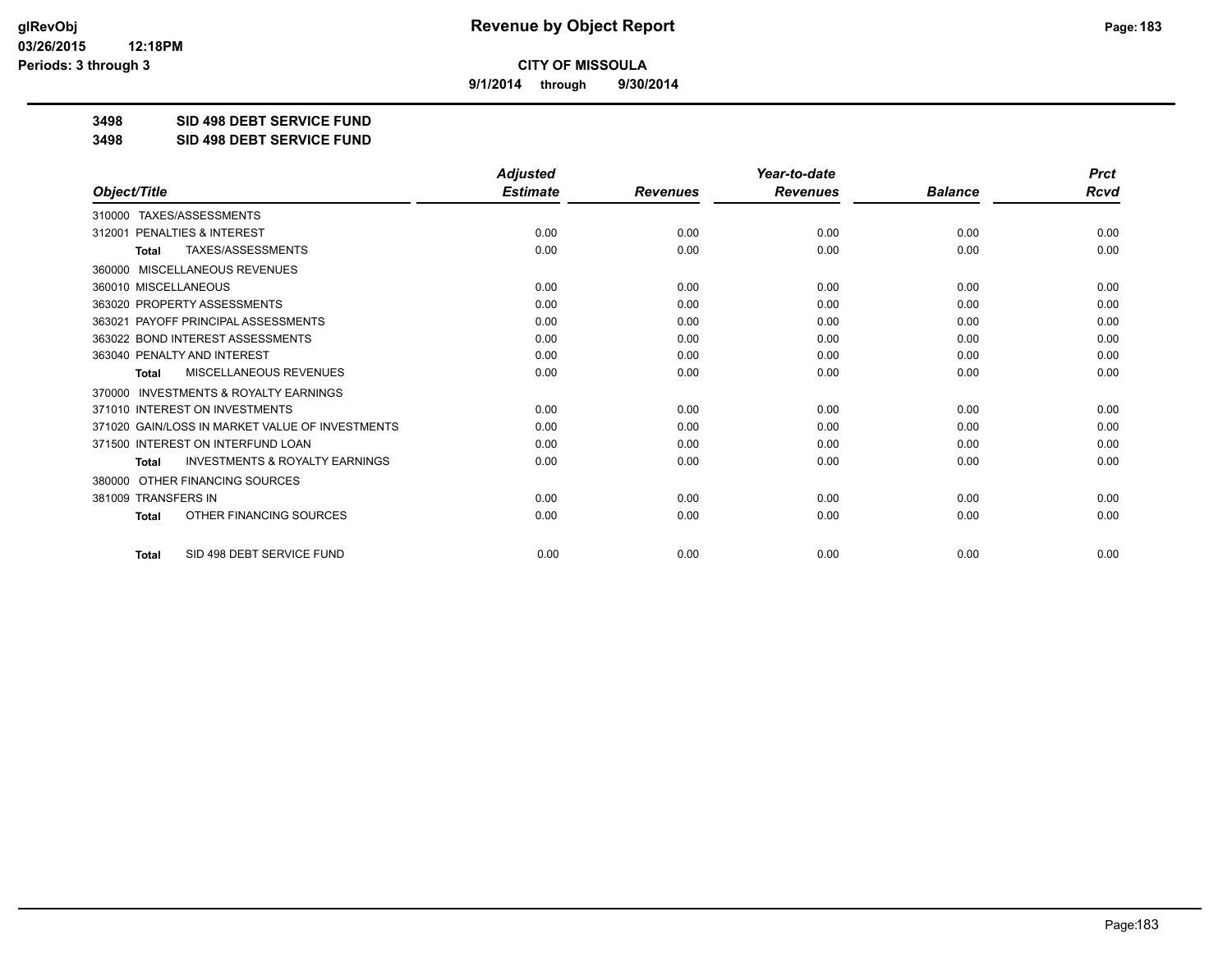**9/1/2014 through 9/30/2014**

### **3498 SID 498 DEBT SERVICE FUND**

|                                                           | <b>Adjusted</b> |                 | Year-to-date    |                | <b>Prct</b> |
|-----------------------------------------------------------|-----------------|-----------------|-----------------|----------------|-------------|
| Object/Title                                              | <b>Estimate</b> | <b>Revenues</b> | <b>Revenues</b> | <b>Balance</b> | Rcvd        |
| TAXES/ASSESSMENTS<br>310000                               |                 |                 |                 |                |             |
| 312001 PENALTIES & INTEREST                               | 0.00            | 0.00            | 0.00            | 0.00           | 0.00        |
| <b>TAXES/ASSESSMENTS</b><br><b>Total</b>                  | 0.00            | 0.00            | 0.00            | 0.00           | 0.00        |
| 360000 MISCELLANEOUS REVENUES                             |                 |                 |                 |                |             |
| 360010 MISCELLANEOUS                                      | 0.00            | 0.00            | 0.00            | 0.00           | 0.00        |
| 363020 PROPERTY ASSESSMENTS                               | 0.00            | 0.00            | 0.00            | 0.00           | 0.00        |
| 363021 PAYOFF PRINCIPAL ASSESSMENTS                       | 0.00            | 0.00            | 0.00            | 0.00           | 0.00        |
| 363022 BOND INTEREST ASSESSMENTS                          | 0.00            | 0.00            | 0.00            | 0.00           | 0.00        |
| 363040 PENALTY AND INTEREST                               | 0.00            | 0.00            | 0.00            | 0.00           | 0.00        |
| <b>MISCELLANEOUS REVENUES</b><br><b>Total</b>             | 0.00            | 0.00            | 0.00            | 0.00           | 0.00        |
| <b>INVESTMENTS &amp; ROYALTY EARNINGS</b><br>370000       |                 |                 |                 |                |             |
| 371010 INTEREST ON INVESTMENTS                            | 0.00            | 0.00            | 0.00            | 0.00           | 0.00        |
| 371020 GAIN/LOSS IN MARKET VALUE OF INVESTMENT            | 0.00            | 0.00            | 0.00            | 0.00           | 0.00        |
| 371500 INTEREST ON INTERFUND LOAN                         | 0.00            | 0.00            | 0.00            | 0.00           | 0.00        |
| <b>INVESTMENTS &amp; ROYALTY EARNINGS</b><br><b>Total</b> | 0.00            | 0.00            | 0.00            | 0.00           | 0.00        |
| OTHER FINANCING SOURCES<br>380000                         |                 |                 |                 |                |             |
| 381009 TRANSFERS IN                                       | 0.00            | 0.00            | 0.00            | 0.00           | 0.00        |
| OTHER FINANCING SOURCES<br><b>Total</b>                   | 0.00            | 0.00            | 0.00            | 0.00           | 0.00        |
| SID 498 DEBT SERVICE FUND<br><b>Total</b>                 | 0.00            | 0.00            | 0.00            | 0.00           | 0.00        |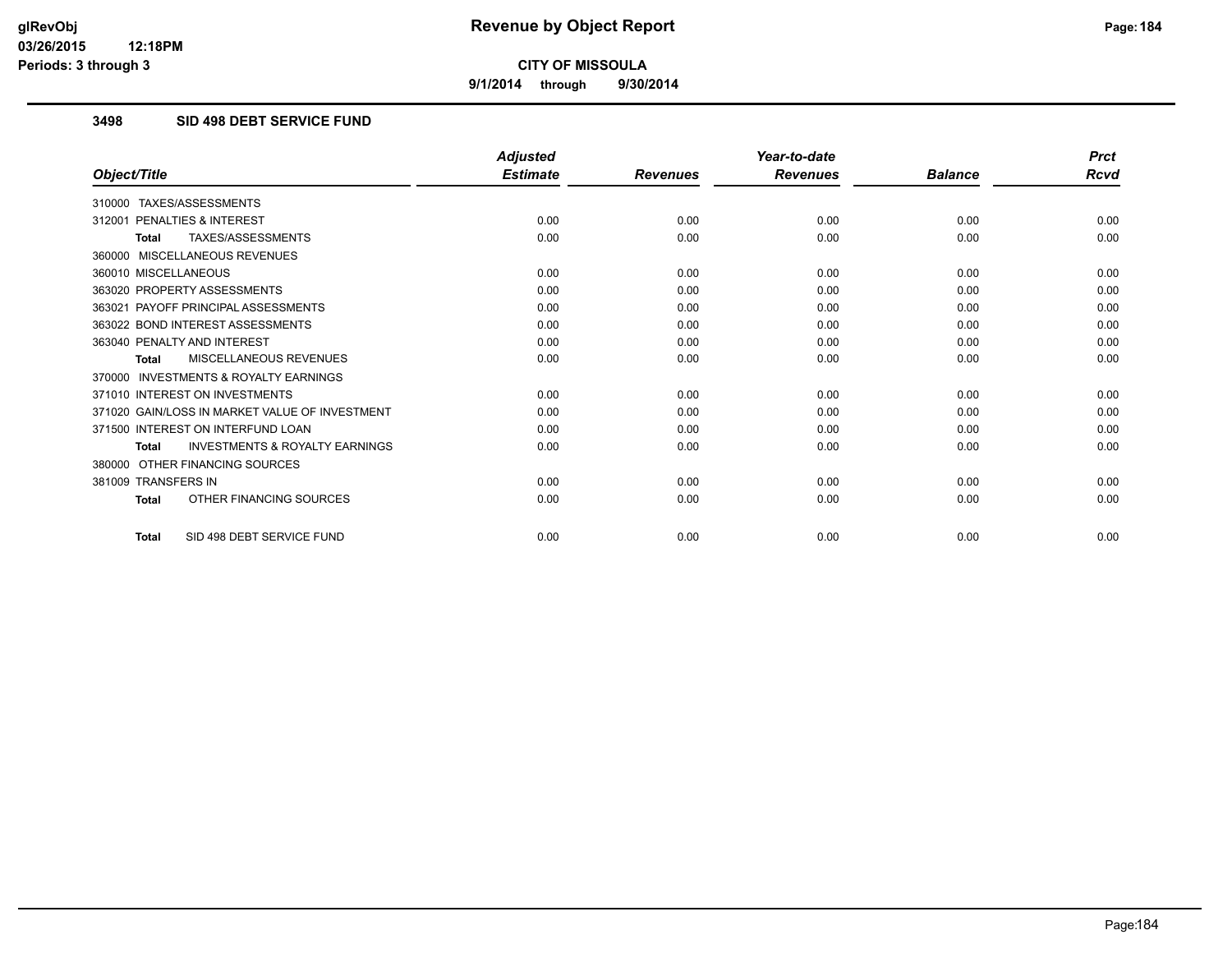**9/1/2014 through 9/30/2014**

**3500 SID 500 DEBT SERVICE FUND**

**3500 SID 500 DEBT SERVICE FUND**

|                                                           | <b>Adjusted</b> |                 | Year-to-date    |                | <b>Prct</b> |
|-----------------------------------------------------------|-----------------|-----------------|-----------------|----------------|-------------|
| Object/Title                                              | <b>Estimate</b> | <b>Revenues</b> | <b>Revenues</b> | <b>Balance</b> | Rcvd        |
| TAXES/ASSESSMENTS<br>310000                               |                 |                 |                 |                |             |
| 312001 PENALTIES & INTEREST                               | 0.00            | 0.00            | 0.00            | 0.00           | 0.00        |
| TAXES/ASSESSMENTS<br><b>Total</b>                         | 0.00            | 0.00            | 0.00            | 0.00           | 0.00        |
| MISCELLANEOUS REVENUES<br>360000                          |                 |                 |                 |                |             |
| 360010 MISCELLANEOUS                                      | 0.00            | 0.00            | 0.00            | 0.00           | 0.00        |
| 363020 PROPERTY ASSESSMENTS                               | 0.00            | 0.00            | 0.00            | 0.00           | 0.00        |
| 363021 PAYOFF PRINCIPAL ASSESSMENTS                       | 0.00            | 0.00            | 0.00            | 0.00           | 0.00        |
| 363022 BOND INTEREST ASSESSMENTS                          | 0.00            | 0.00            | 0.00            | 0.00           | 0.00        |
| 363040 PENALTY AND INTEREST                               | 0.00            | 0.00            | 0.00            | 0.00           | 0.00        |
| MISCELLANEOUS REVENUES<br><b>Total</b>                    | 0.00            | 0.00            | 0.00            | 0.00           | 0.00        |
| <b>INVESTMENTS &amp; ROYALTY EARNINGS</b><br>370000       |                 |                 |                 |                |             |
| 371010 INTEREST ON INVESTMENTS                            | 0.00            | 0.00            | 0.00            | 0.00           | 0.00        |
| 371020 GAIN/LOSS IN MARKET VALUE OF INVESTMENTS           | 0.00            | 0.00            | 0.00            | 0.00           | 0.00        |
| <b>INVESTMENTS &amp; ROYALTY EARNINGS</b><br><b>Total</b> | 0.00            | 0.00            | 0.00            | 0.00           | 0.00        |
| SID 500 DEBT SERVICE FUND<br><b>Total</b>                 | 0.00            | 0.00            | 0.00            | 0.00           | 0.00        |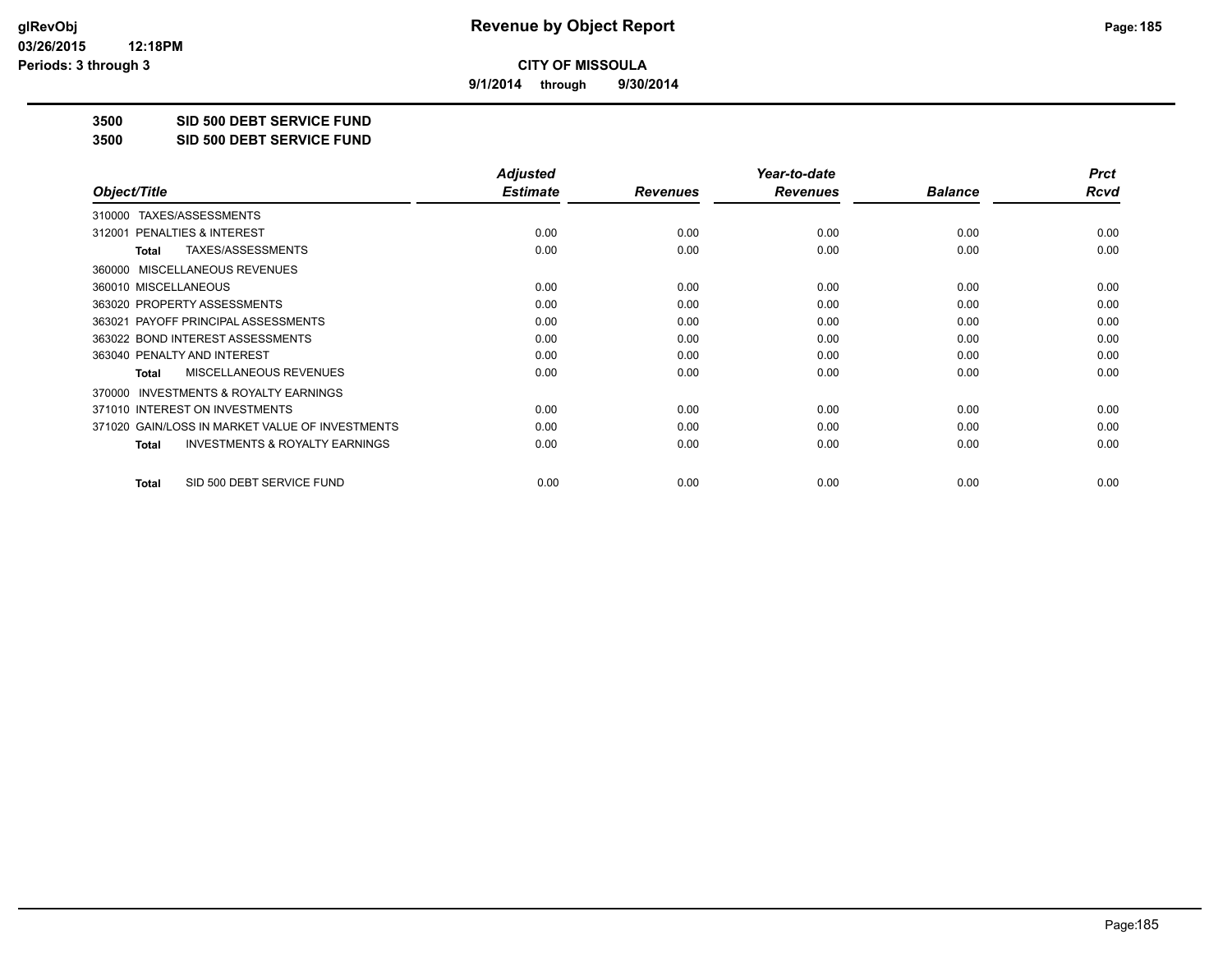**9/1/2014 through 9/30/2014**

# **3500 SID 500 DEBT SERVICE FUND**

|                                                           | <b>Adjusted</b> |                 | Year-to-date    |                | <b>Prct</b> |
|-----------------------------------------------------------|-----------------|-----------------|-----------------|----------------|-------------|
| Object/Title                                              | <b>Estimate</b> | <b>Revenues</b> | <b>Revenues</b> | <b>Balance</b> | <b>Rcvd</b> |
| 310000 TAXES/ASSESSMENTS                                  |                 |                 |                 |                |             |
| 312001 PENALTIES & INTEREST                               | 0.00            | 0.00            | 0.00            | 0.00           | 0.00        |
| TAXES/ASSESSMENTS<br><b>Total</b>                         | 0.00            | 0.00            | 0.00            | 0.00           | 0.00        |
| 360000 MISCELLANEOUS REVENUES                             |                 |                 |                 |                |             |
| 360010 MISCELLANEOUS                                      | 0.00            | 0.00            | 0.00            | 0.00           | 0.00        |
| 363020 PROPERTY ASSESSMENTS                               | 0.00            | 0.00            | 0.00            | 0.00           | 0.00        |
| 363021 PAYOFF PRINCIPAL ASSESSMENTS                       | 0.00            | 0.00            | 0.00            | 0.00           | 0.00        |
| 363022 BOND INTEREST ASSESSMENTS                          | 0.00            | 0.00            | 0.00            | 0.00           | 0.00        |
| 363040 PENALTY AND INTEREST                               | 0.00            | 0.00            | 0.00            | 0.00           | 0.00        |
| MISCELLANEOUS REVENUES<br>Total                           | 0.00            | 0.00            | 0.00            | 0.00           | 0.00        |
| <b>INVESTMENTS &amp; ROYALTY EARNINGS</b><br>370000       |                 |                 |                 |                |             |
| 371010 INTEREST ON INVESTMENTS                            | 0.00            | 0.00            | 0.00            | 0.00           | 0.00        |
| 371020 GAIN/LOSS IN MARKET VALUE OF INVESTMENT            | 0.00            | 0.00            | 0.00            | 0.00           | 0.00        |
| <b>INVESTMENTS &amp; ROYALTY EARNINGS</b><br><b>Total</b> | 0.00            | 0.00            | 0.00            | 0.00           | 0.00        |
| SID 500 DEBT SERVICE FUND<br><b>Total</b>                 | 0.00            | 0.00            | 0.00            | 0.00           | 0.00        |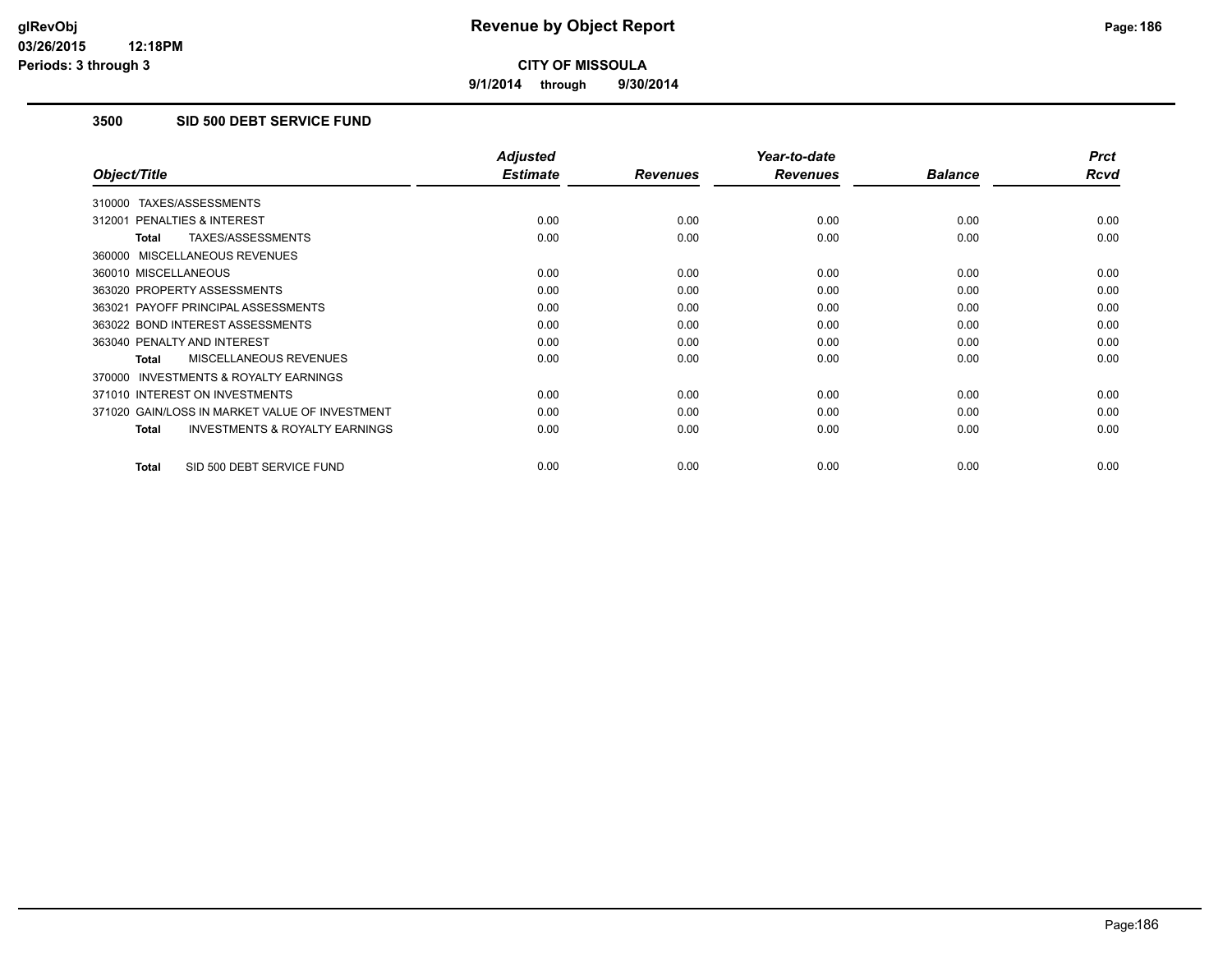**9/1/2014 through 9/30/2014**

**3501 SID 501 DEBT SERVICE FUND**

**3501 SID 501 DEBT SERVICE FUND**

|                                                           | <b>Adjusted</b> |                 | Year-to-date    |                | <b>Prct</b> |
|-----------------------------------------------------------|-----------------|-----------------|-----------------|----------------|-------------|
| Object/Title                                              | <b>Estimate</b> | <b>Revenues</b> | <b>Revenues</b> | <b>Balance</b> | Rcvd        |
| TAXES/ASSESSMENTS<br>310000                               |                 |                 |                 |                |             |
| 312001 PENALTIES & INTEREST                               | 0.00            | 0.00            | 0.00            | 0.00           | 0.00        |
| TAXES/ASSESSMENTS<br><b>Total</b>                         | 0.00            | 0.00            | 0.00            | 0.00           | 0.00        |
| MISCELLANEOUS REVENUES<br>360000                          |                 |                 |                 |                |             |
| 360010 MISCELLANEOUS                                      | 0.00            | 0.00            | 0.00            | 0.00           | 0.00        |
| 363020 PROPERTY ASSESSMENTS                               | 0.00            | 0.00            | 0.00            | 0.00           | 0.00        |
| 363021 PAYOFF PRINCIPAL ASSESSMENTS                       | 0.00            | 0.00            | 0.00            | 0.00           | 0.00        |
| 363022 BOND INTEREST ASSESSMENTS                          | 0.00            | 0.00            | 0.00            | 0.00           | 0.00        |
| 363040 PENALTY AND INTEREST                               | 0.00            | 0.00            | 0.00            | 0.00           | 0.00        |
| MISCELLANEOUS REVENUES<br>Total                           | 0.00            | 0.00            | 0.00            | 0.00           | 0.00        |
| INVESTMENTS & ROYALTY EARNINGS<br>370000                  |                 |                 |                 |                |             |
| 371010 INTEREST ON INVESTMENTS                            | 0.00            | 0.00            | 0.00            | 0.00           | 0.00        |
| 371020 GAIN/LOSS IN MARKET VALUE OF INVESTMENTS           | 0.00            | 0.00            | 0.00            | 0.00           | 0.00        |
| <b>INVESTMENTS &amp; ROYALTY EARNINGS</b><br><b>Total</b> | 0.00            | 0.00            | 0.00            | 0.00           | 0.00        |
| SID 501 DEBT SERVICE FUND<br>Total                        | 0.00            | 0.00            | 0.00            | 0.00           | 0.00        |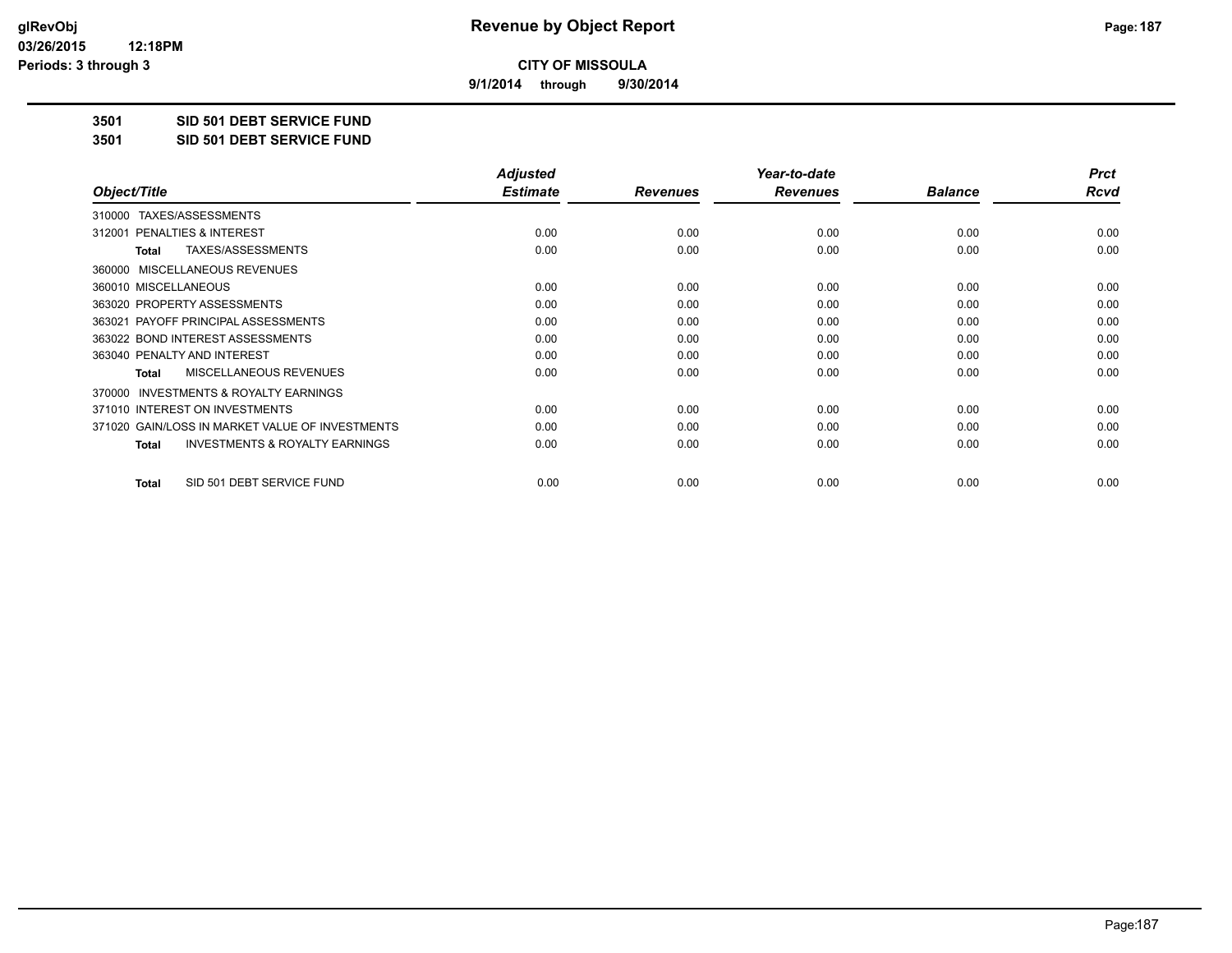**9/1/2014 through 9/30/2014**

# **3501 SID 501 DEBT SERVICE FUND**

|                                                     | <b>Adjusted</b> |                 | Year-to-date    |                | <b>Prct</b> |
|-----------------------------------------------------|-----------------|-----------------|-----------------|----------------|-------------|
| Object/Title                                        | <b>Estimate</b> | <b>Revenues</b> | <b>Revenues</b> | <b>Balance</b> | <b>Rcvd</b> |
| 310000 TAXES/ASSESSMENTS                            |                 |                 |                 |                |             |
| 312001 PENALTIES & INTEREST                         | 0.00            | 0.00            | 0.00            | 0.00           | 0.00        |
| TAXES/ASSESSMENTS<br><b>Total</b>                   | 0.00            | 0.00            | 0.00            | 0.00           | 0.00        |
| 360000 MISCELLANEOUS REVENUES                       |                 |                 |                 |                |             |
| 360010 MISCELLANEOUS                                | 0.00            | 0.00            | 0.00            | 0.00           | 0.00        |
| 363020 PROPERTY ASSESSMENTS                         | 0.00            | 0.00            | 0.00            | 0.00           | 0.00        |
| 363021 PAYOFF PRINCIPAL ASSESSMENTS                 | 0.00            | 0.00            | 0.00            | 0.00           | 0.00        |
| 363022 BOND INTEREST ASSESSMENTS                    | 0.00            | 0.00            | 0.00            | 0.00           | 0.00        |
| 363040 PENALTY AND INTEREST                         | 0.00            | 0.00            | 0.00            | 0.00           | 0.00        |
| <b>MISCELLANEOUS REVENUES</b><br>Total              | 0.00            | 0.00            | 0.00            | 0.00           | 0.00        |
| <b>INVESTMENTS &amp; ROYALTY EARNINGS</b><br>370000 |                 |                 |                 |                |             |
| 371010 INTEREST ON INVESTMENTS                      | 0.00            | 0.00            | 0.00            | 0.00           | 0.00        |
| 371020 GAIN/LOSS IN MARKET VALUE OF INVESTMENT      | 0.00            | 0.00            | 0.00            | 0.00           | 0.00        |
| <b>INVESTMENTS &amp; ROYALTY EARNINGS</b><br>Total  | 0.00            | 0.00            | 0.00            | 0.00           | 0.00        |
| SID 501 DEBT SERVICE FUND<br><b>Total</b>           | 0.00            | 0.00            | 0.00            | 0.00           | 0.00        |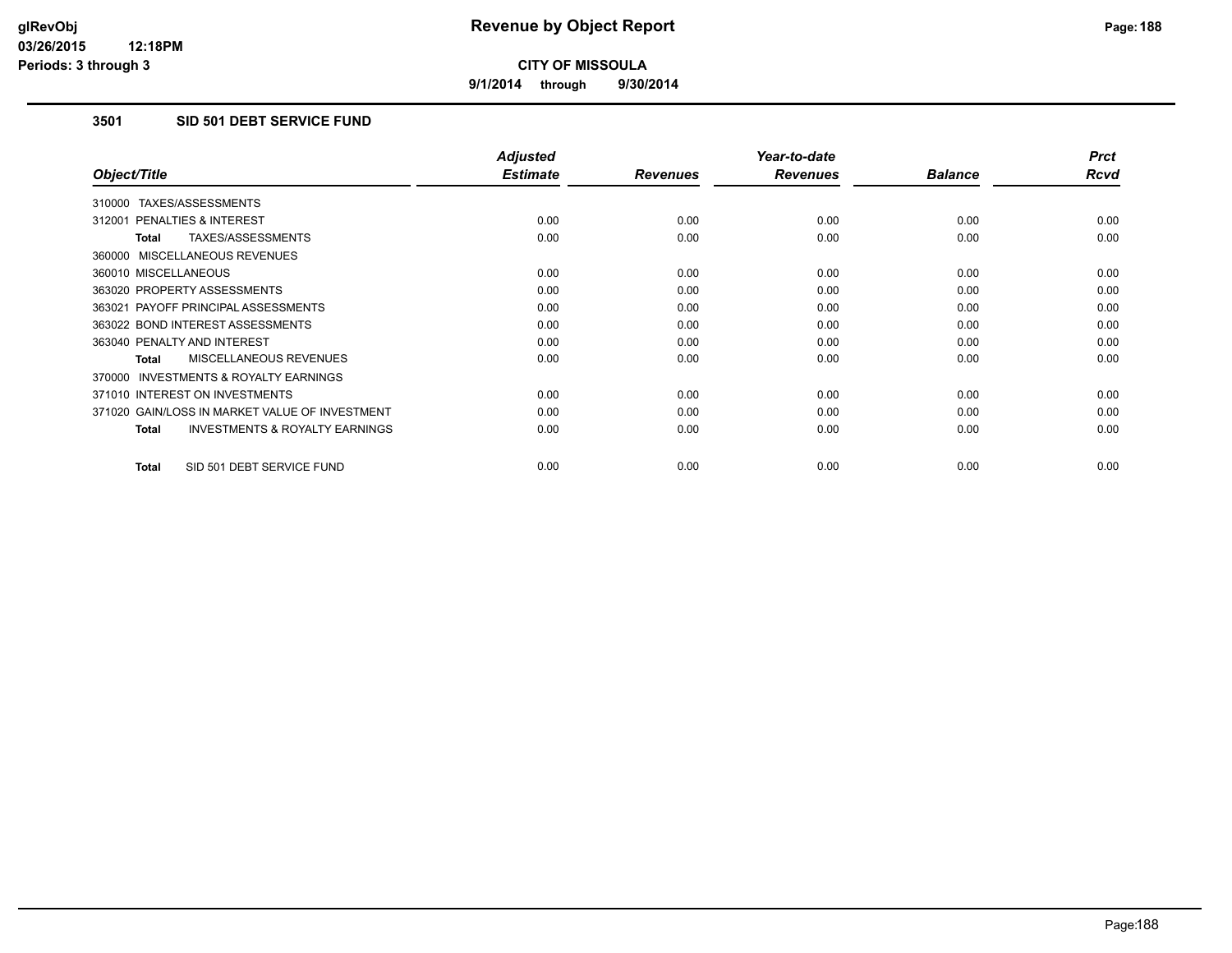**9/1/2014 through 9/30/2014**

**3502 SID 502 DEBT SERVICE FUND**

**3502 SID 502 DEBT SERVICE FUND**

|                                                           | <b>Adjusted</b> |                 | Year-to-date    |                | <b>Prct</b> |
|-----------------------------------------------------------|-----------------|-----------------|-----------------|----------------|-------------|
| Object/Title                                              | <b>Estimate</b> | <b>Revenues</b> | <b>Revenues</b> | <b>Balance</b> | Rcvd        |
| TAXES/ASSESSMENTS<br>310000                               |                 |                 |                 |                |             |
| 312001 PENALTIES & INTEREST                               | 0.00            | 0.00            | 0.00            | 0.00           | 0.00        |
| TAXES/ASSESSMENTS<br>Total                                | 0.00            | 0.00            | 0.00            | 0.00           | 0.00        |
| MISCELLANEOUS REVENUES<br>360000                          |                 |                 |                 |                |             |
| 360010 MISCELLANEOUS                                      | 0.00            | 0.00            | 0.00            | 0.00           | 0.00        |
| 363020 PROPERTY ASSESSMENTS                               | 0.00            | 0.00            | 0.00            | 0.00           | 0.00        |
| 363021 PAYOFF PRINCIPAL ASSESSMENTS                       | 0.00            | 0.00            | 0.00            | 0.00           | 0.00        |
| 363022 BOND INTEREST ASSESSMENTS                          | 0.00            | 0.00            | 0.00            | 0.00           | 0.00        |
| 363040 PENALTY AND INTEREST                               | 0.00            | 0.00            | 0.00            | 0.00           | 0.00        |
| <b>MISCELLANEOUS REVENUES</b><br><b>Total</b>             | 0.00            | 0.00            | 0.00            | 0.00           | 0.00        |
| 370000 INVESTMENTS & ROYALTY EARNINGS                     |                 |                 |                 |                |             |
| 371010 INTEREST ON INVESTMENTS                            | 0.00            | 0.00            | 0.00            | 0.00           | 0.00        |
| 371020 GAIN/LOSS IN MARKET VALUE OF INVESTMENTS           | 0.00            | 0.00            | 0.00            | 0.00           | 0.00        |
| <b>INVESTMENTS &amp; ROYALTY EARNINGS</b><br><b>Total</b> | 0.00            | 0.00            | 0.00            | 0.00           | 0.00        |
| SID 502 DEBT SERVICE FUND<br><b>Total</b>                 | 0.00            | 0.00            | 0.00            | 0.00           | 0.00        |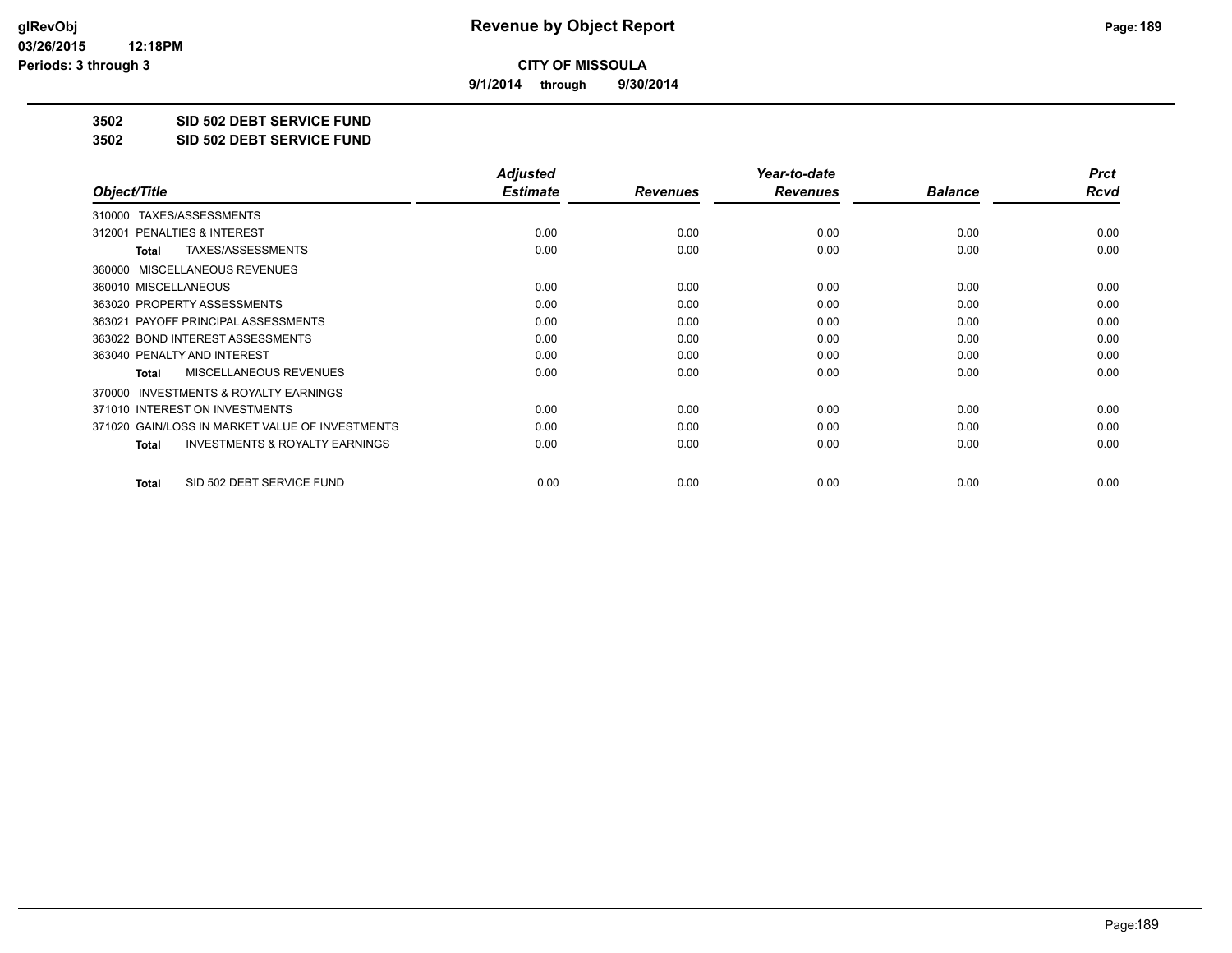**9/1/2014 through 9/30/2014**

# **3502 SID 502 DEBT SERVICE FUND**

|                                                     | <b>Adjusted</b> |                 | Year-to-date    |                | <b>Prct</b> |
|-----------------------------------------------------|-----------------|-----------------|-----------------|----------------|-------------|
| Object/Title                                        | <b>Estimate</b> | <b>Revenues</b> | <b>Revenues</b> | <b>Balance</b> | <b>Rcvd</b> |
| 310000 TAXES/ASSESSMENTS                            |                 |                 |                 |                |             |
| 312001 PENALTIES & INTEREST                         | 0.00            | 0.00            | 0.00            | 0.00           | 0.00        |
| TAXES/ASSESSMENTS<br><b>Total</b>                   | 0.00            | 0.00            | 0.00            | 0.00           | 0.00        |
| 360000 MISCELLANEOUS REVENUES                       |                 |                 |                 |                |             |
| 360010 MISCELLANEOUS                                | 0.00            | 0.00            | 0.00            | 0.00           | 0.00        |
| 363020 PROPERTY ASSESSMENTS                         | 0.00            | 0.00            | 0.00            | 0.00           | 0.00        |
| 363021 PAYOFF PRINCIPAL ASSESSMENTS                 | 0.00            | 0.00            | 0.00            | 0.00           | 0.00        |
| 363022 BOND INTEREST ASSESSMENTS                    | 0.00            | 0.00            | 0.00            | 0.00           | 0.00        |
| 363040 PENALTY AND INTEREST                         | 0.00            | 0.00            | 0.00            | 0.00           | 0.00        |
| <b>MISCELLANEOUS REVENUES</b><br>Total              | 0.00            | 0.00            | 0.00            | 0.00           | 0.00        |
| <b>INVESTMENTS &amp; ROYALTY EARNINGS</b><br>370000 |                 |                 |                 |                |             |
| 371010 INTEREST ON INVESTMENTS                      | 0.00            | 0.00            | 0.00            | 0.00           | 0.00        |
| 371020 GAIN/LOSS IN MARKET VALUE OF INVESTMENT      | 0.00            | 0.00            | 0.00            | 0.00           | 0.00        |
| <b>INVESTMENTS &amp; ROYALTY EARNINGS</b><br>Total  | 0.00            | 0.00            | 0.00            | 0.00           | 0.00        |
| SID 502 DEBT SERVICE FUND<br><b>Total</b>           | 0.00            | 0.00            | 0.00            | 0.00           | 0.00        |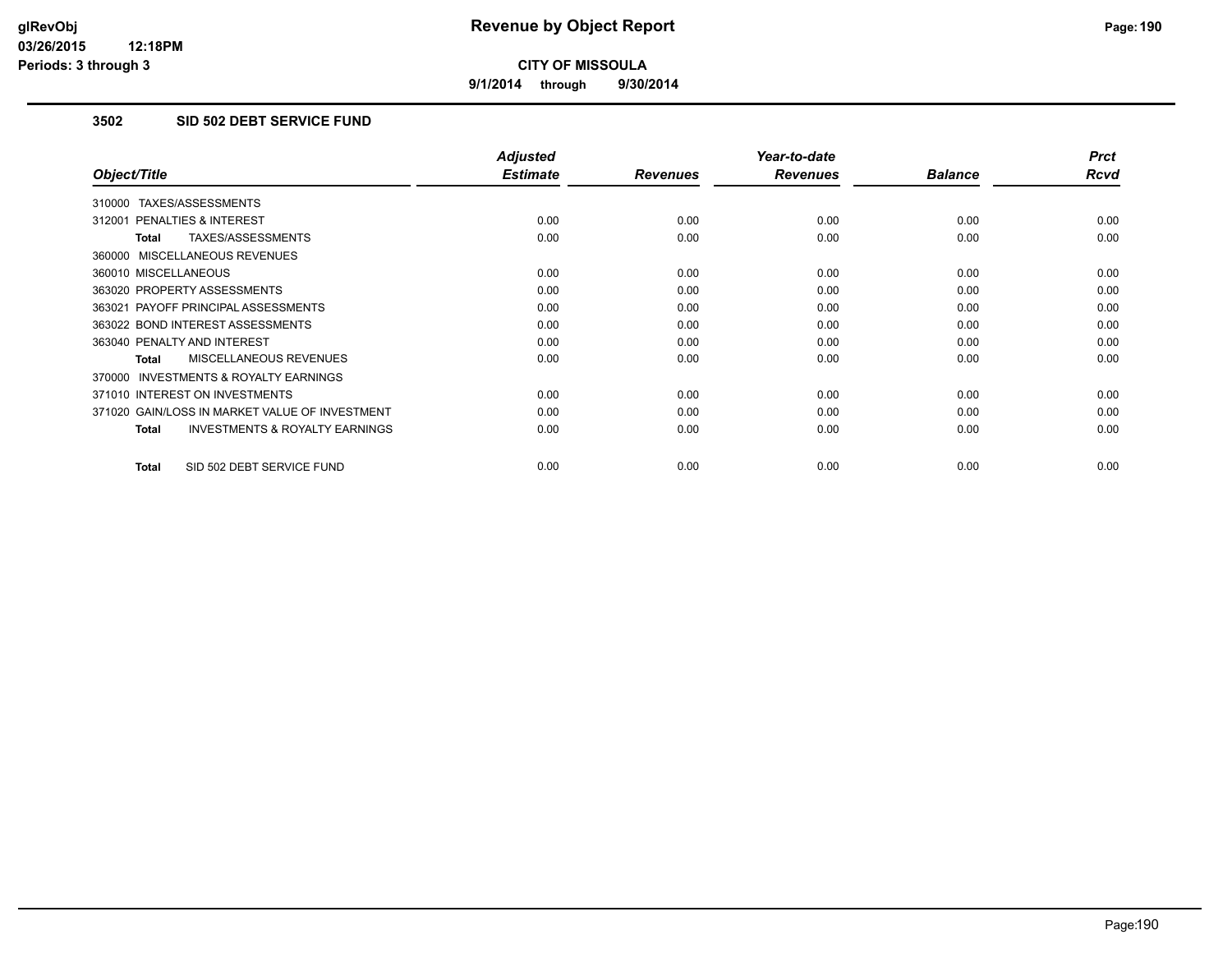**9/1/2014 through 9/30/2014**

**3503 SID 503 DEBT SERVICE FUND**

**3503 SID 503 DEBT SERVICE FUND**

|                                                           | <b>Adjusted</b> |                 | Year-to-date    |                | <b>Prct</b> |
|-----------------------------------------------------------|-----------------|-----------------|-----------------|----------------|-------------|
| Object/Title                                              | <b>Estimate</b> | <b>Revenues</b> | <b>Revenues</b> | <b>Balance</b> | Rcvd        |
| TAXES/ASSESSMENTS<br>310000                               |                 |                 |                 |                |             |
| 312001 PENALTIES & INTEREST                               | 0.00            | 0.00            | 0.00            | 0.00           | 0.00        |
| TAXES/ASSESSMENTS<br>Total                                | 0.00            | 0.00            | 0.00            | 0.00           | 0.00        |
| MISCELLANEOUS REVENUES<br>360000                          |                 |                 |                 |                |             |
| 360010 MISCELLANEOUS                                      | 0.00            | 0.00            | 0.00            | 0.00           | 0.00        |
| 363020 PROPERTY ASSESSMENTS                               | 0.00            | 0.00            | 0.00            | 0.00           | 0.00        |
| 363021 PAYOFF PRINCIPAL ASSESSMENTS                       | 0.00            | 0.00            | 0.00            | 0.00           | 0.00        |
| 363022 BOND INTEREST ASSESSMENTS                          | 0.00            | 0.00            | 0.00            | 0.00           | 0.00        |
| 363040 PENALTY AND INTEREST                               | 0.00            | 0.00            | 0.00            | 0.00           | 0.00        |
| <b>MISCELLANEOUS REVENUES</b><br>Total                    | 0.00            | 0.00            | 0.00            | 0.00           | 0.00        |
| <b>INVESTMENTS &amp; ROYALTY EARNINGS</b><br>370000       |                 |                 |                 |                |             |
| 371010 INTEREST ON INVESTMENTS                            | 0.00            | 0.00            | 0.00            | 0.00           | 0.00        |
| 371020 GAIN/LOSS IN MARKET VALUE OF INVESTMENTS           | 0.00            | 0.00            | 0.00            | 0.00           | 0.00        |
| <b>INVESTMENTS &amp; ROYALTY EARNINGS</b><br><b>Total</b> | 0.00            | 0.00            | 0.00            | 0.00           | 0.00        |
| SID 503 DEBT SERVICE FUND<br>Total                        | 0.00            | 0.00            | 0.00            | 0.00           | 0.00        |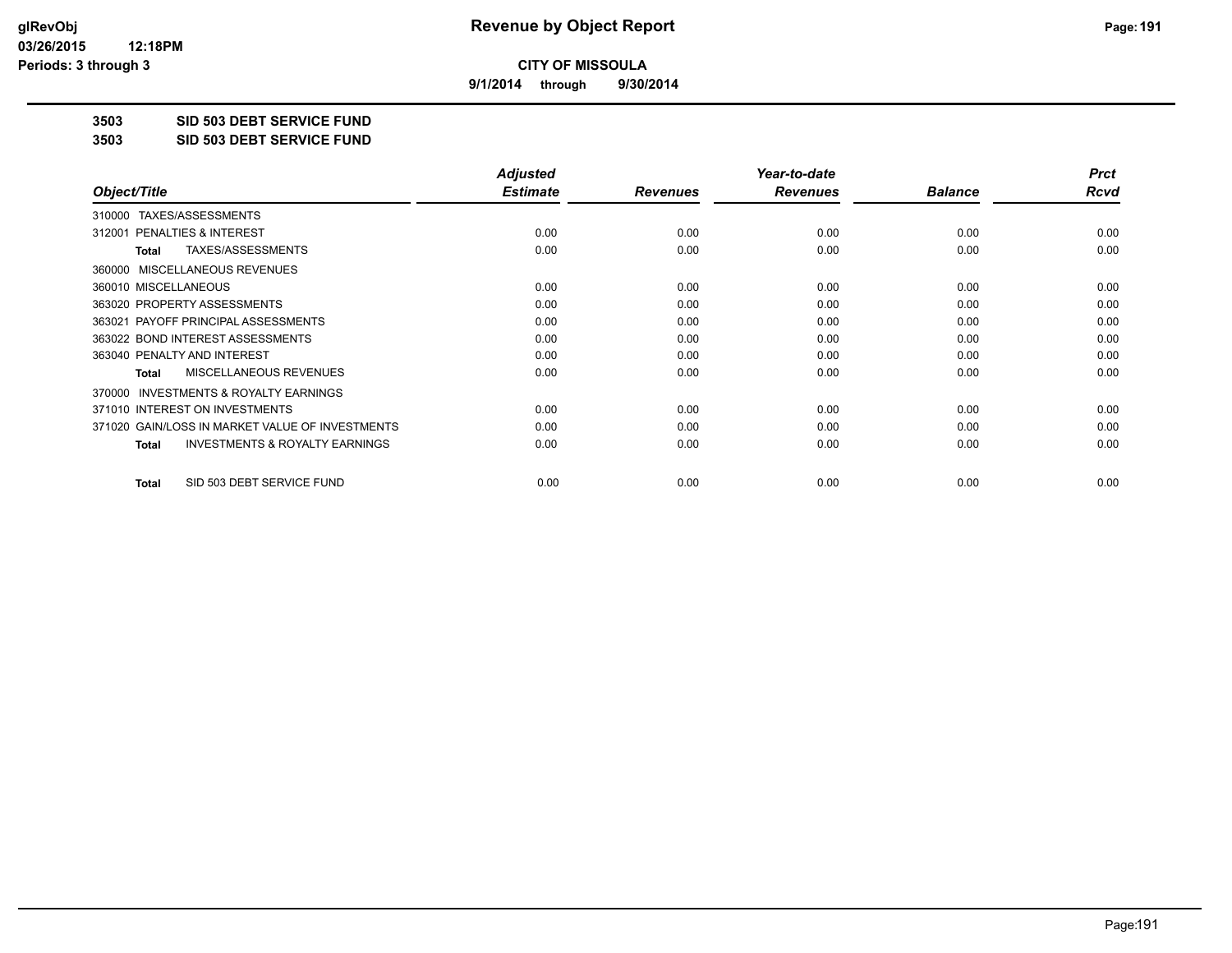**9/1/2014 through 9/30/2014**

# **3503 SID 503 DEBT SERVICE FUND**

|                                                           | <b>Adjusted</b> |                 | Year-to-date    |                | <b>Prct</b> |
|-----------------------------------------------------------|-----------------|-----------------|-----------------|----------------|-------------|
| Object/Title                                              | <b>Estimate</b> | <b>Revenues</b> | <b>Revenues</b> | <b>Balance</b> | <b>Rcvd</b> |
| 310000 TAXES/ASSESSMENTS                                  |                 |                 |                 |                |             |
| 312001 PENALTIES & INTEREST                               | 0.00            | 0.00            | 0.00            | 0.00           | 0.00        |
| TAXES/ASSESSMENTS<br><b>Total</b>                         | 0.00            | 0.00            | 0.00            | 0.00           | 0.00        |
| 360000 MISCELLANEOUS REVENUES                             |                 |                 |                 |                |             |
| 360010 MISCELLANEOUS                                      | 0.00            | 0.00            | 0.00            | 0.00           | 0.00        |
| 363020 PROPERTY ASSESSMENTS                               | 0.00            | 0.00            | 0.00            | 0.00           | 0.00        |
| 363021 PAYOFF PRINCIPAL ASSESSMENTS                       | 0.00            | 0.00            | 0.00            | 0.00           | 0.00        |
| 363022 BOND INTEREST ASSESSMENTS                          | 0.00            | 0.00            | 0.00            | 0.00           | 0.00        |
| 363040 PENALTY AND INTEREST                               | 0.00            | 0.00            | 0.00            | 0.00           | 0.00        |
| <b>MISCELLANEOUS REVENUES</b><br><b>Total</b>             | 0.00            | 0.00            | 0.00            | 0.00           | 0.00        |
| <b>INVESTMENTS &amp; ROYALTY EARNINGS</b><br>370000       |                 |                 |                 |                |             |
| 371010 INTEREST ON INVESTMENTS                            | 0.00            | 0.00            | 0.00            | 0.00           | 0.00        |
| 371020 GAIN/LOSS IN MARKET VALUE OF INVESTMENT            | 0.00            | 0.00            | 0.00            | 0.00           | 0.00        |
| <b>INVESTMENTS &amp; ROYALTY EARNINGS</b><br><b>Total</b> | 0.00            | 0.00            | 0.00            | 0.00           | 0.00        |
| SID 503 DEBT SERVICE FUND<br><b>Total</b>                 | 0.00            | 0.00            | 0.00            | 0.00           | 0.00        |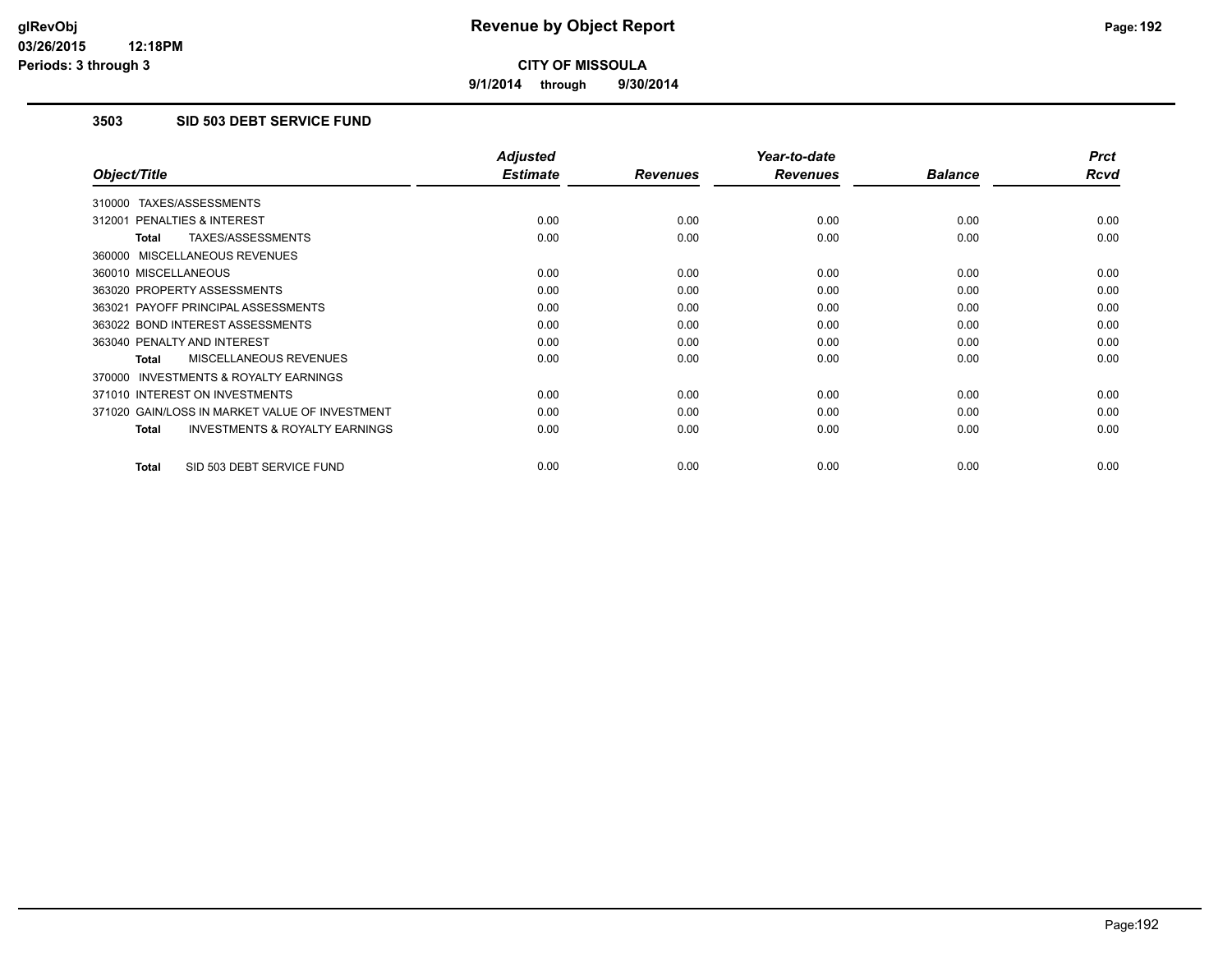**9/1/2014 through 9/30/2014**

**3504 SID 504 DEBT SERVICE FUND**

**3504 SID 504 DEBT SERVICE FUND**

|                                                           | <b>Adjusted</b> |                 | Year-to-date    |                | <b>Prct</b> |
|-----------------------------------------------------------|-----------------|-----------------|-----------------|----------------|-------------|
| Object/Title                                              | <b>Estimate</b> | <b>Revenues</b> | <b>Revenues</b> | <b>Balance</b> | <b>Rcvd</b> |
| 310000 TAXES/ASSESSMENTS                                  |                 |                 |                 |                |             |
| 312001 PENALTIES & INTEREST                               | 0.00            | 0.00            | 0.00            | 0.00           | 0.00        |
| <b>TAXES/ASSESSMENTS</b><br><b>Total</b>                  | 0.00            | 0.00            | 0.00            | 0.00           | 0.00        |
| MISCELLANEOUS REVENUES<br>360000                          |                 |                 |                 |                |             |
| 360010 MISCELLANEOUS                                      | 0.00            | 0.00            | 0.00            | 0.00           | 0.00        |
| 363020 PROPERTY ASSESSMENTS                               | 0.00            | 0.00            | 0.00            | 0.00           | 0.00        |
| 363021 PAYOFF PRINCIPAL ASSESSMENTS                       | 0.00            | 0.00            | 0.00            | 0.00           | 0.00        |
| 363022 BOND INTEREST ASSESSMENTS                          | 0.00            | 0.00            | 0.00            | 0.00           | 0.00        |
| 363040 PENALTY AND INTEREST                               | 0.00            | 0.00            | 0.00            | 0.00           | 0.00        |
| <b>MISCELLANEOUS REVENUES</b><br><b>Total</b>             | 0.00            | 0.00            | 0.00            | 0.00           | 0.00        |
| <b>INVESTMENTS &amp; ROYALTY EARNINGS</b><br>370000       |                 |                 |                 |                |             |
| 371010 INTEREST ON INVESTMENTS                            | 0.00            | 0.00            | 0.00            | 0.00           | 0.00        |
| 371020 GAIN/LOSS IN MARKET VALUE OF INVESTMENTS           | 0.00            | 0.00            | 0.00            | 0.00           | 0.00        |
| <b>INVESTMENTS &amp; ROYALTY EARNINGS</b><br><b>Total</b> | 0.00            | 0.00            | 0.00            | 0.00           | 0.00        |
| OTHER FINANCING SOURCES<br>380000                         |                 |                 |                 |                |             |
| 381009 TRANSFERS IN                                       | 0.00            | 0.00            | 0.00            | 0.00           | 0.00        |
| OTHER FINANCING SOURCES<br><b>Total</b>                   | 0.00            | 0.00            | 0.00            | 0.00           | 0.00        |
| SID 504 DEBT SERVICE FUND<br><b>Total</b>                 | 0.00            | 0.00            | 0.00            | 0.00           | 0.00        |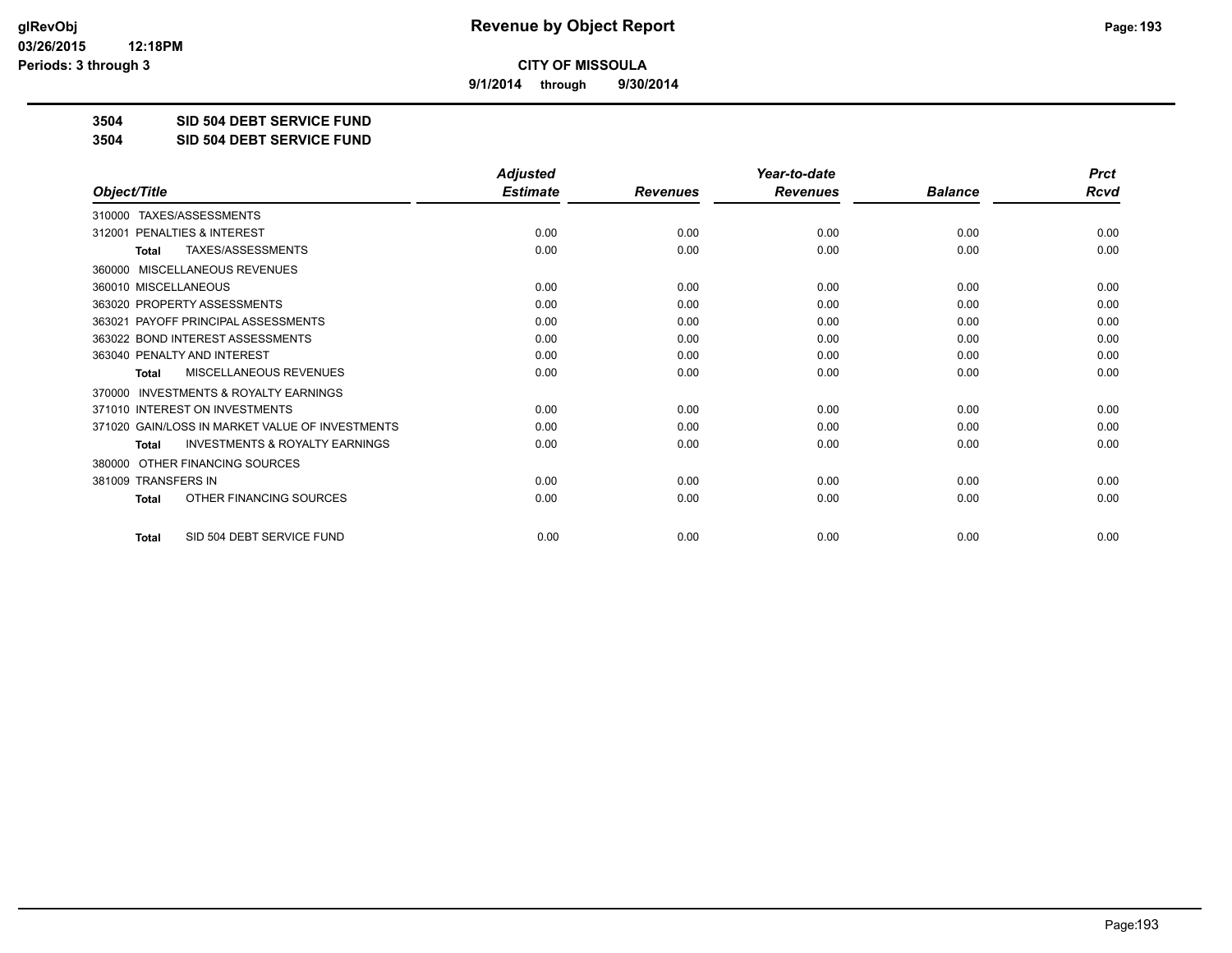**9/1/2014 through 9/30/2014**

# **3504 SID 504 DEBT SERVICE FUND**

|                                                           | <b>Adjusted</b> |                 | Year-to-date    |                | <b>Prct</b> |
|-----------------------------------------------------------|-----------------|-----------------|-----------------|----------------|-------------|
| Object/Title                                              | <b>Estimate</b> | <b>Revenues</b> | <b>Revenues</b> | <b>Balance</b> | <b>Rcvd</b> |
| 310000 TAXES/ASSESSMENTS                                  |                 |                 |                 |                |             |
| PENALTIES & INTEREST<br>312001                            | 0.00            | 0.00            | 0.00            | 0.00           | 0.00        |
| TAXES/ASSESSMENTS<br><b>Total</b>                         | 0.00            | 0.00            | 0.00            | 0.00           | 0.00        |
| 360000 MISCELLANEOUS REVENUES                             |                 |                 |                 |                |             |
| 360010 MISCELLANEOUS                                      | 0.00            | 0.00            | 0.00            | 0.00           | 0.00        |
| 363020 PROPERTY ASSESSMENTS                               | 0.00            | 0.00            | 0.00            | 0.00           | 0.00        |
| 363021 PAYOFF PRINCIPAL ASSESSMENTS                       | 0.00            | 0.00            | 0.00            | 0.00           | 0.00        |
| 363022 BOND INTEREST ASSESSMENTS                          | 0.00            | 0.00            | 0.00            | 0.00           | 0.00        |
| 363040 PENALTY AND INTEREST                               | 0.00            | 0.00            | 0.00            | 0.00           | 0.00        |
| <b>MISCELLANEOUS REVENUES</b><br><b>Total</b>             | 0.00            | 0.00            | 0.00            | 0.00           | 0.00        |
| <b>INVESTMENTS &amp; ROYALTY EARNINGS</b><br>370000       |                 |                 |                 |                |             |
| 371010 INTEREST ON INVESTMENTS                            | 0.00            | 0.00            | 0.00            | 0.00           | 0.00        |
| 371020 GAIN/LOSS IN MARKET VALUE OF INVESTMENT            | 0.00            | 0.00            | 0.00            | 0.00           | 0.00        |
| <b>INVESTMENTS &amp; ROYALTY EARNINGS</b><br><b>Total</b> | 0.00            | 0.00            | 0.00            | 0.00           | 0.00        |
| OTHER FINANCING SOURCES<br>380000                         |                 |                 |                 |                |             |
| 381009 TRANSFERS IN                                       | 0.00            | 0.00            | 0.00            | 0.00           | 0.00        |
| OTHER FINANCING SOURCES<br><b>Total</b>                   | 0.00            | 0.00            | 0.00            | 0.00           | 0.00        |
| SID 504 DEBT SERVICE FUND<br><b>Total</b>                 | 0.00            | 0.00            | 0.00            | 0.00           | 0.00        |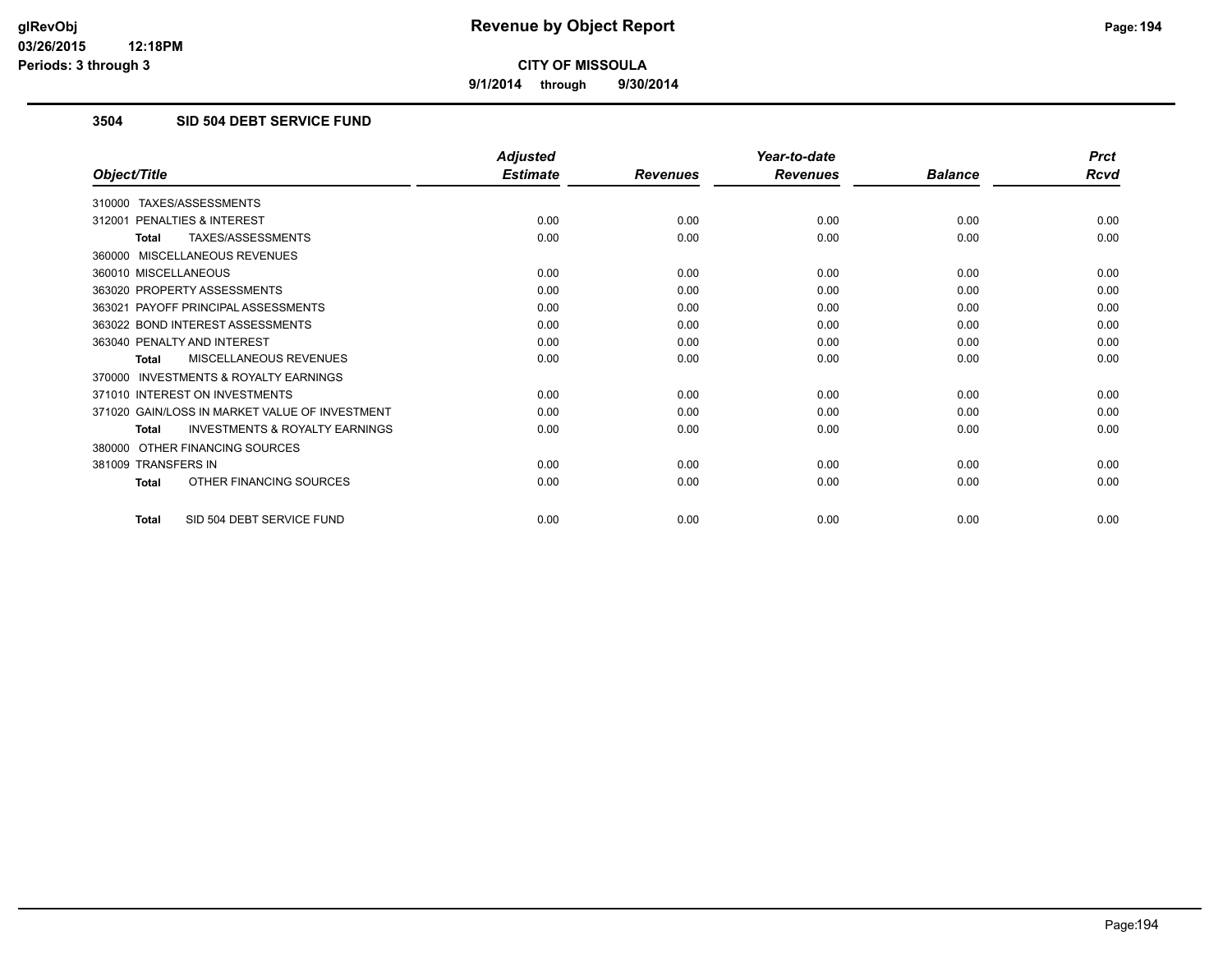**9/1/2014 through 9/30/2014**

**3505 SID 505 DEBT SERVICE FUND**

**3505 SID 505 DEBT SERVICE FUND**

|                                                           | <b>Adjusted</b> |                 | Year-to-date    |                | <b>Prct</b> |
|-----------------------------------------------------------|-----------------|-----------------|-----------------|----------------|-------------|
| Object/Title                                              | <b>Estimate</b> | <b>Revenues</b> | <b>Revenues</b> | <b>Balance</b> | Rcvd        |
| TAXES/ASSESSMENTS<br>310000                               |                 |                 |                 |                |             |
| 312001 PENALTIES & INTEREST                               | 0.00            | 0.00            | 0.00            | 0.00           | 0.00        |
| TAXES/ASSESSMENTS<br><b>Total</b>                         | 0.00            | 0.00            | 0.00            | 0.00           | 0.00        |
| MISCELLANEOUS REVENUES<br>360000                          |                 |                 |                 |                |             |
| 360010 MISCELLANEOUS                                      | 0.00            | 0.00            | 0.00            | 0.00           | 0.00        |
| 363020 PROPERTY ASSESSMENTS                               | 0.00            | 0.00            | 0.00            | 0.00           | 0.00        |
| 363021 PAYOFF PRINCIPAL ASSESSMENTS                       | 0.00            | 0.00            | 0.00            | 0.00           | 0.00        |
| 363022 BOND INTEREST ASSESSMENTS                          | 0.00            | 0.00            | 0.00            | 0.00           | 0.00        |
| 363040 PENALTY AND INTEREST                               | 0.00            | 0.00            | 0.00            | 0.00           | 0.00        |
| MISCELLANEOUS REVENUES<br>Total                           | 0.00            | 0.00            | 0.00            | 0.00           | 0.00        |
| INVESTMENTS & ROYALTY EARNINGS<br>370000                  |                 |                 |                 |                |             |
| 371010 INTEREST ON INVESTMENTS                            | 0.00            | 0.00            | 0.00            | 0.00           | 0.00        |
| 371020 GAIN/LOSS IN MARKET VALUE OF INVESTMENTS           | 0.00            | 0.00            | 0.00            | 0.00           | 0.00        |
| <b>INVESTMENTS &amp; ROYALTY EARNINGS</b><br><b>Total</b> | 0.00            | 0.00            | 0.00            | 0.00           | 0.00        |
| SID 505 DEBT SERVICE FUND<br>Total                        | 0.00            | 0.00            | 0.00            | 0.00           | 0.00        |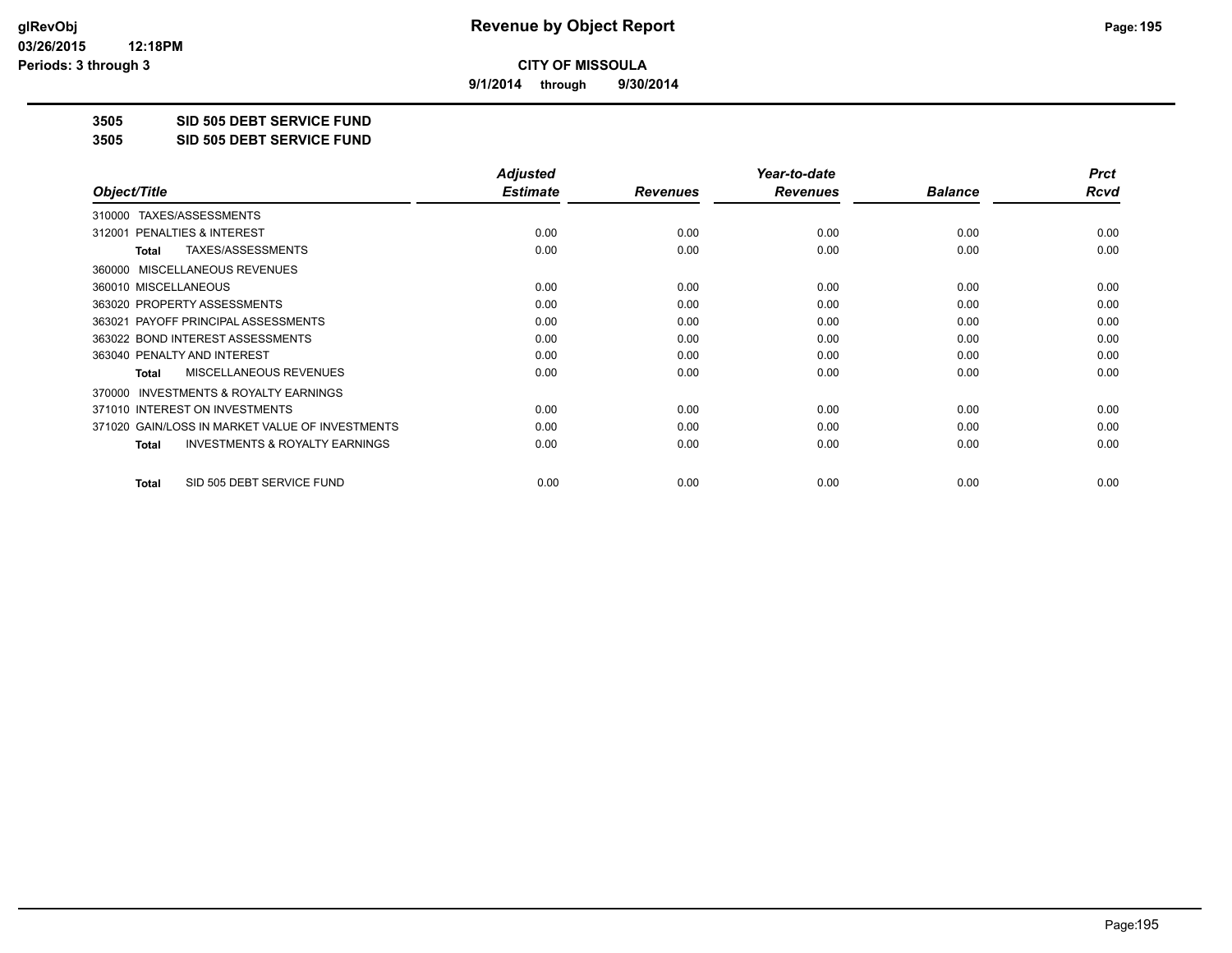**9/1/2014 through 9/30/2014**

### **3505 SID 505 DEBT SERVICE FUND**

|                                                           | <b>Adjusted</b> |                 | Year-to-date    |                | <b>Prct</b> |
|-----------------------------------------------------------|-----------------|-----------------|-----------------|----------------|-------------|
| Object/Title                                              | <b>Estimate</b> | <b>Revenues</b> | <b>Revenues</b> | <b>Balance</b> | <b>Rcvd</b> |
| 310000 TAXES/ASSESSMENTS                                  |                 |                 |                 |                |             |
| 312001 PENALTIES & INTEREST                               | 0.00            | 0.00            | 0.00            | 0.00           | 0.00        |
| TAXES/ASSESSMENTS<br><b>Total</b>                         | 0.00            | 0.00            | 0.00            | 0.00           | 0.00        |
| 360000 MISCELLANEOUS REVENUES                             |                 |                 |                 |                |             |
| 360010 MISCELLANEOUS                                      | 0.00            | 0.00            | 0.00            | 0.00           | 0.00        |
| 363020 PROPERTY ASSESSMENTS                               | 0.00            | 0.00            | 0.00            | 0.00           | 0.00        |
| 363021 PAYOFF PRINCIPAL ASSESSMENTS                       | 0.00            | 0.00            | 0.00            | 0.00           | 0.00        |
| 363022 BOND INTEREST ASSESSMENTS                          | 0.00            | 0.00            | 0.00            | 0.00           | 0.00        |
| 363040 PENALTY AND INTEREST                               | 0.00            | 0.00            | 0.00            | 0.00           | 0.00        |
| MISCELLANEOUS REVENUES<br>Total                           | 0.00            | 0.00            | 0.00            | 0.00           | 0.00        |
| <b>INVESTMENTS &amp; ROYALTY EARNINGS</b><br>370000       |                 |                 |                 |                |             |
| 371010 INTEREST ON INVESTMENTS                            | 0.00            | 0.00            | 0.00            | 0.00           | 0.00        |
| 371020 GAIN/LOSS IN MARKET VALUE OF INVESTMENT            | 0.00            | 0.00            | 0.00            | 0.00           | 0.00        |
| <b>INVESTMENTS &amp; ROYALTY EARNINGS</b><br><b>Total</b> | 0.00            | 0.00            | 0.00            | 0.00           | 0.00        |
|                                                           |                 |                 |                 |                |             |
| SID 505 DEBT SERVICE FUND<br><b>Total</b>                 | 0.00            | 0.00            | 0.00            | 0.00           | 0.00        |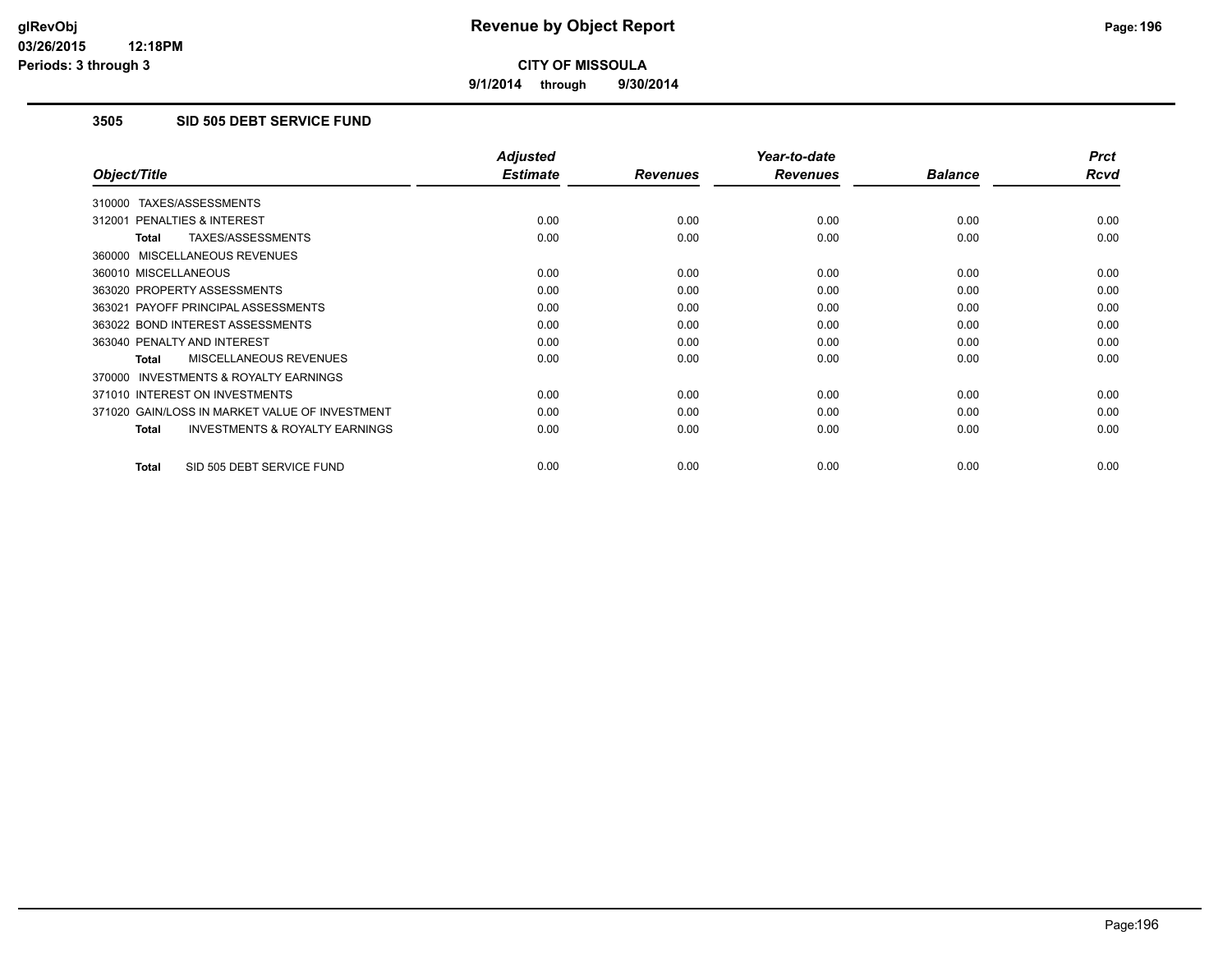**9/1/2014 through 9/30/2014**

**3506 SID 506 DEBT SERVICE FUND**

**3506 SID 506 DEBT SERVICE FUND**

|                                                           | <b>Adjusted</b> |                 | Year-to-date    |                | <b>Prct</b> |
|-----------------------------------------------------------|-----------------|-----------------|-----------------|----------------|-------------|
| Object/Title                                              | <b>Estimate</b> | <b>Revenues</b> | <b>Revenues</b> | <b>Balance</b> | Rcvd        |
| TAXES/ASSESSMENTS<br>310000                               |                 |                 |                 |                |             |
| PENALTIES & INTEREST<br>312001                            | 0.00            | 0.00            | 0.00            | 0.00           | 0.00        |
| TAXES/ASSESSMENTS<br>Total                                | 0.00            | 0.00            | 0.00            | 0.00           | 0.00        |
| MISCELLANEOUS REVENUES<br>360000                          |                 |                 |                 |                |             |
| 360010 MISCELLANEOUS                                      | 0.00            | 0.00            | 0.00            | 0.00           | 0.00        |
| 363020 PROPERTY ASSESSMENTS                               | 0.00            | 0.00            | 0.00            | 0.00           | 0.00        |
| 363021 PAYOFF PRINCIPAL ASSESSMENTS                       | 0.00            | 0.00            | 0.00            | 0.00           | 0.00        |
| 363022 BOND INTEREST ASSESSMENTS                          | 0.00            | 0.00            | 0.00            | 0.00           | 0.00        |
| 363040 PENALTY AND INTEREST                               | 0.00            | 0.00            | 0.00            | 0.00           | 0.00        |
| <b>MISCELLANEOUS REVENUES</b><br><b>Total</b>             | 0.00            | 0.00            | 0.00            | 0.00           | 0.00        |
| <b>INVESTMENTS &amp; ROYALTY EARNINGS</b><br>370000       |                 |                 |                 |                |             |
| 371010 INTEREST ON INVESTMENTS                            | 0.00            | 0.00            | 0.00            | 0.00           | 0.00        |
| 371020 GAIN/LOSS IN MARKET VALUE OF INVESTMENTS           | 0.00            | 0.00            | 0.00            | 0.00           | 0.00        |
| <b>INVESTMENTS &amp; ROYALTY EARNINGS</b><br><b>Total</b> | 0.00            | 0.00            | 0.00            | 0.00           | 0.00        |
| OTHER FINANCING SOURCES<br>380000                         |                 |                 |                 |                |             |
| 381009 TRANSFERS IN                                       | 0.00            | 0.00            | 0.00            | 0.00           | 0.00        |
| OTHER FINANCING SOURCES<br><b>Total</b>                   | 0.00            | 0.00            | 0.00            | 0.00           | 0.00        |
| SID 506 DEBT SERVICE FUND<br><b>Total</b>                 | 0.00            | 0.00            | 0.00            | 0.00           | 0.00        |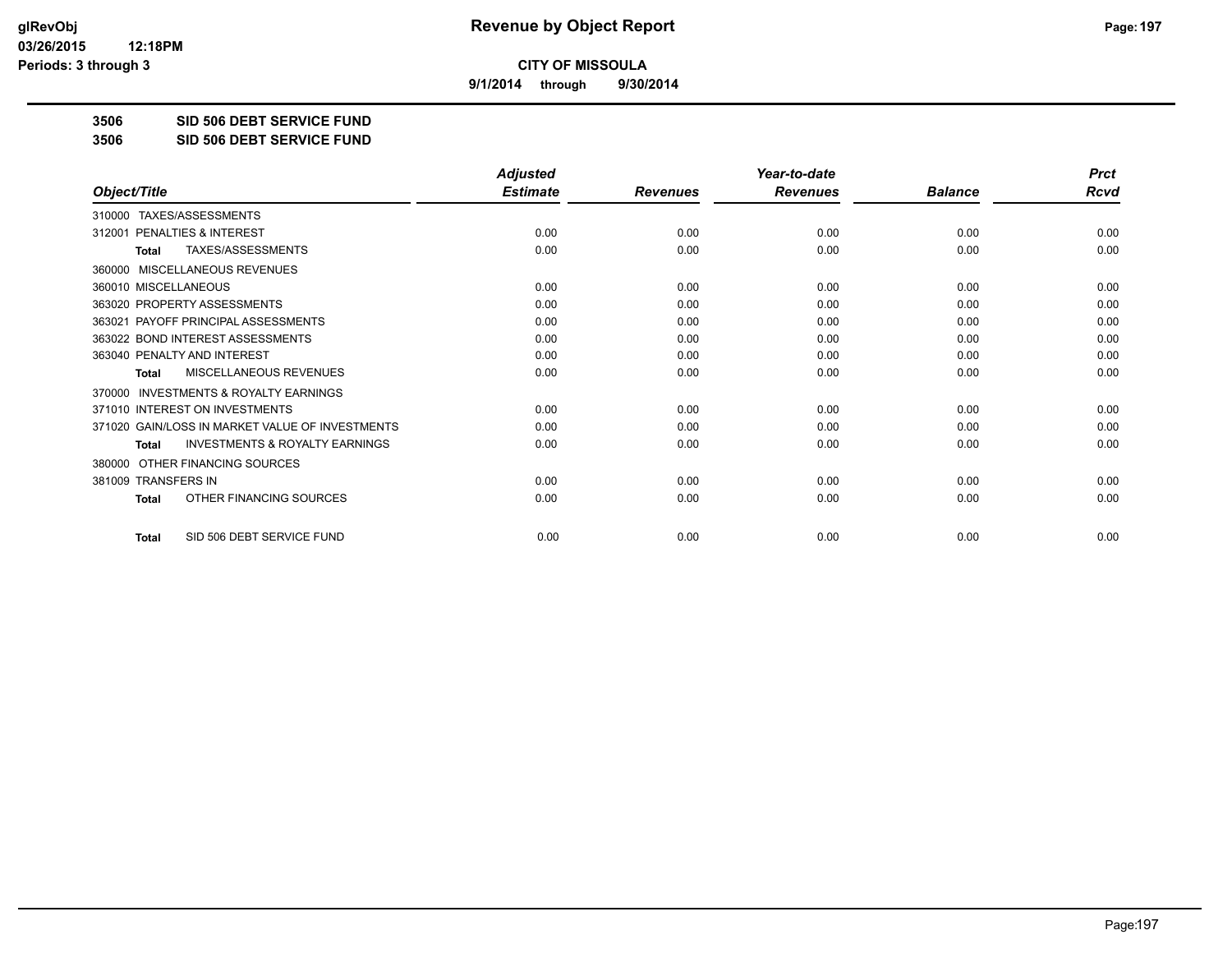**9/1/2014 through 9/30/2014**

# **3506 SID 506 DEBT SERVICE FUND**

|                                                           | <b>Adjusted</b> |                 | Year-to-date    |                | <b>Prct</b> |
|-----------------------------------------------------------|-----------------|-----------------|-----------------|----------------|-------------|
| Object/Title                                              | <b>Estimate</b> | <b>Revenues</b> | <b>Revenues</b> | <b>Balance</b> | <b>Rcvd</b> |
| 310000 TAXES/ASSESSMENTS                                  |                 |                 |                 |                |             |
| 312001 PENALTIES & INTEREST                               | 0.00            | 0.00            | 0.00            | 0.00           | 0.00        |
| TAXES/ASSESSMENTS<br><b>Total</b>                         | 0.00            | 0.00            | 0.00            | 0.00           | 0.00        |
| 360000 MISCELLANEOUS REVENUES                             |                 |                 |                 |                |             |
| 360010 MISCELLANEOUS                                      | 0.00            | 0.00            | 0.00            | 0.00           | 0.00        |
| 363020 PROPERTY ASSESSMENTS                               | 0.00            | 0.00            | 0.00            | 0.00           | 0.00        |
| 363021 PAYOFF PRINCIPAL ASSESSMENTS                       | 0.00            | 0.00            | 0.00            | 0.00           | 0.00        |
| 363022 BOND INTEREST ASSESSMENTS                          | 0.00            | 0.00            | 0.00            | 0.00           | 0.00        |
| 363040 PENALTY AND INTEREST                               | 0.00            | 0.00            | 0.00            | 0.00           | 0.00        |
| MISCELLANEOUS REVENUES<br><b>Total</b>                    | 0.00            | 0.00            | 0.00            | 0.00           | 0.00        |
| <b>INVESTMENTS &amp; ROYALTY EARNINGS</b><br>370000       |                 |                 |                 |                |             |
| 371010 INTEREST ON INVESTMENTS                            | 0.00            | 0.00            | 0.00            | 0.00           | 0.00        |
| 371020 GAIN/LOSS IN MARKET VALUE OF INVESTMENT            | 0.00            | 0.00            | 0.00            | 0.00           | 0.00        |
| <b>INVESTMENTS &amp; ROYALTY EARNINGS</b><br><b>Total</b> | 0.00            | 0.00            | 0.00            | 0.00           | 0.00        |
| OTHER FINANCING SOURCES<br>380000                         |                 |                 |                 |                |             |
| 381009 TRANSFERS IN                                       | 0.00            | 0.00            | 0.00            | 0.00           | 0.00        |
| OTHER FINANCING SOURCES<br><b>Total</b>                   | 0.00            | 0.00            | 0.00            | 0.00           | 0.00        |
| SID 506 DEBT SERVICE FUND<br><b>Total</b>                 | 0.00            | 0.00            | 0.00            | 0.00           | 0.00        |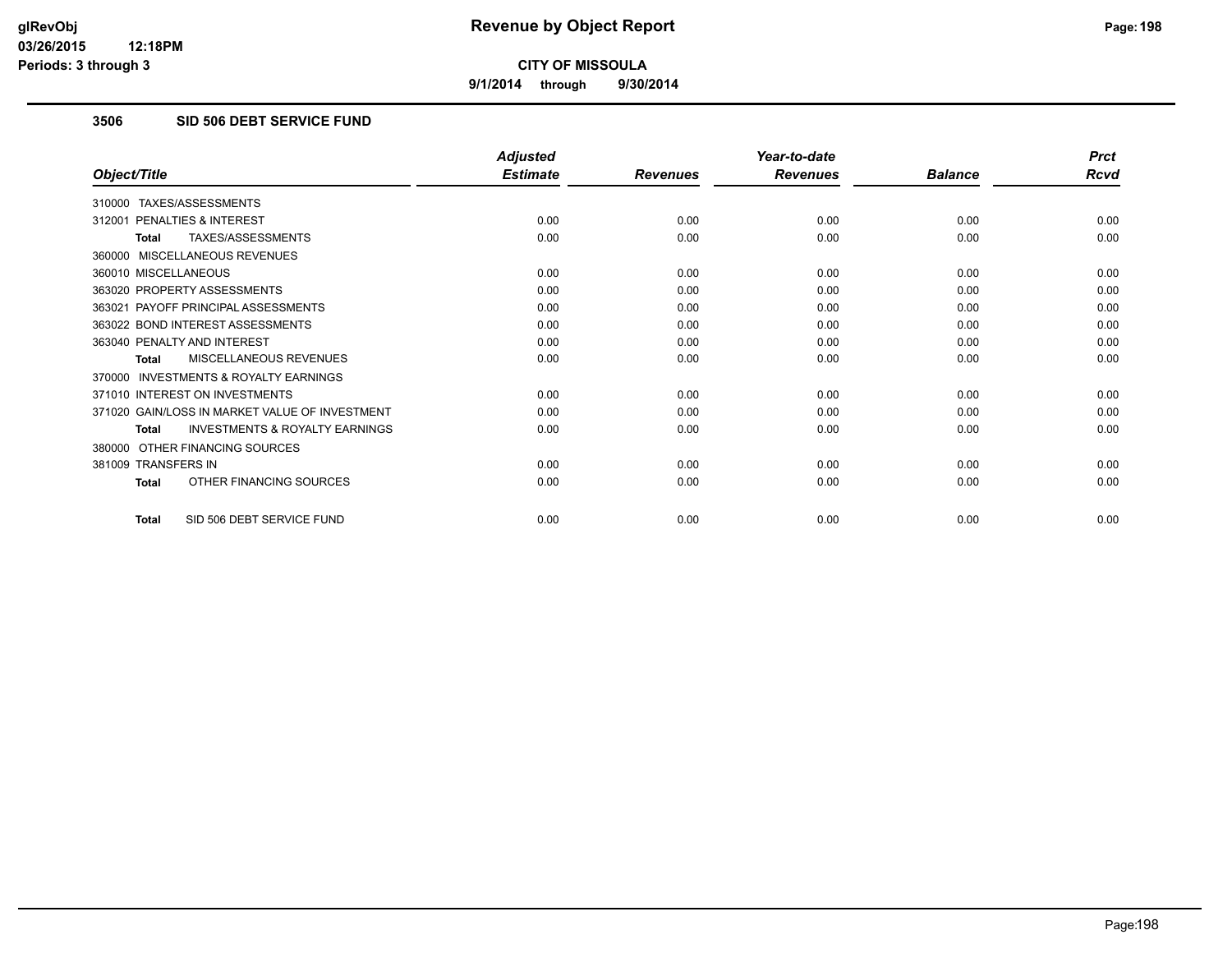**9/1/2014 through 9/30/2014**

**3507 SID 507 DEBT SERVICE FUND**

**3507 SID 507 DEBT SERVICE FUND**

|                                                           | <b>Adjusted</b> |                 | Year-to-date    |                | <b>Prct</b> |
|-----------------------------------------------------------|-----------------|-----------------|-----------------|----------------|-------------|
| Object/Title                                              | <b>Estimate</b> | <b>Revenues</b> | <b>Revenues</b> | <b>Balance</b> | <b>Rcvd</b> |
| TAXES/ASSESSMENTS<br>310000                               |                 |                 |                 |                |             |
| 312001 PENALTIES & INTEREST                               | 0.00            | 0.00            | 0.00            | 0.00           | 0.00        |
| TAXES/ASSESSMENTS<br><b>Total</b>                         | 0.00            | 0.00            | 0.00            | 0.00           | 0.00        |
| MISCELLANEOUS REVENUES<br>360000                          |                 |                 |                 |                |             |
| 360010 MISCELLANEOUS                                      | 0.00            | 0.00            | 0.00            | 0.00           | 0.00        |
| 363020 PROPERTY ASSESSMENTS                               | 0.00            | 0.00            | 0.00            | 0.00           | 0.00        |
| 363021 PAYOFF PRINCIPAL ASSESSMENTS                       | 0.00            | 0.00            | 0.00            | 0.00           | 0.00        |
| 363022 BOND INTEREST ASSESSMENTS                          | 0.00            | 0.00            | 0.00            | 0.00           | 0.00        |
| 363040 PENALTY AND INTEREST                               | 0.00            | 0.00            | 0.00            | 0.00           | 0.00        |
| MISCELLANEOUS REVENUES<br><b>Total</b>                    | 0.00            | 0.00            | 0.00            | 0.00           | 0.00        |
| <b>INVESTMENTS &amp; ROYALTY EARNINGS</b><br>370000       |                 |                 |                 |                |             |
| 371010 INTEREST ON INVESTMENTS                            | 0.00            | 0.00            | 0.00            | 0.00           | 0.00        |
| 371020 GAIN/LOSS IN MARKET VALUE OF INVESTMENTS           | 0.00            | 0.00            | 0.00            | 0.00           | 0.00        |
| <b>INVESTMENTS &amp; ROYALTY EARNINGS</b><br><b>Total</b> | 0.00            | 0.00            | 0.00            | 0.00           | 0.00        |
| OTHER FINANCING SOURCES<br>380000                         |                 |                 |                 |                |             |
| 381009 TRANSFERS IN                                       | 0.00            | 0.00            | 0.00            | 0.00           | 0.00        |
| OTHER FINANCING SOURCES<br><b>Total</b>                   | 0.00            | 0.00            | 0.00            | 0.00           | 0.00        |
| SID 507 DEBT SERVICE FUND<br><b>Total</b>                 | 0.00            | 0.00            | 0.00            | 0.00           | 0.00        |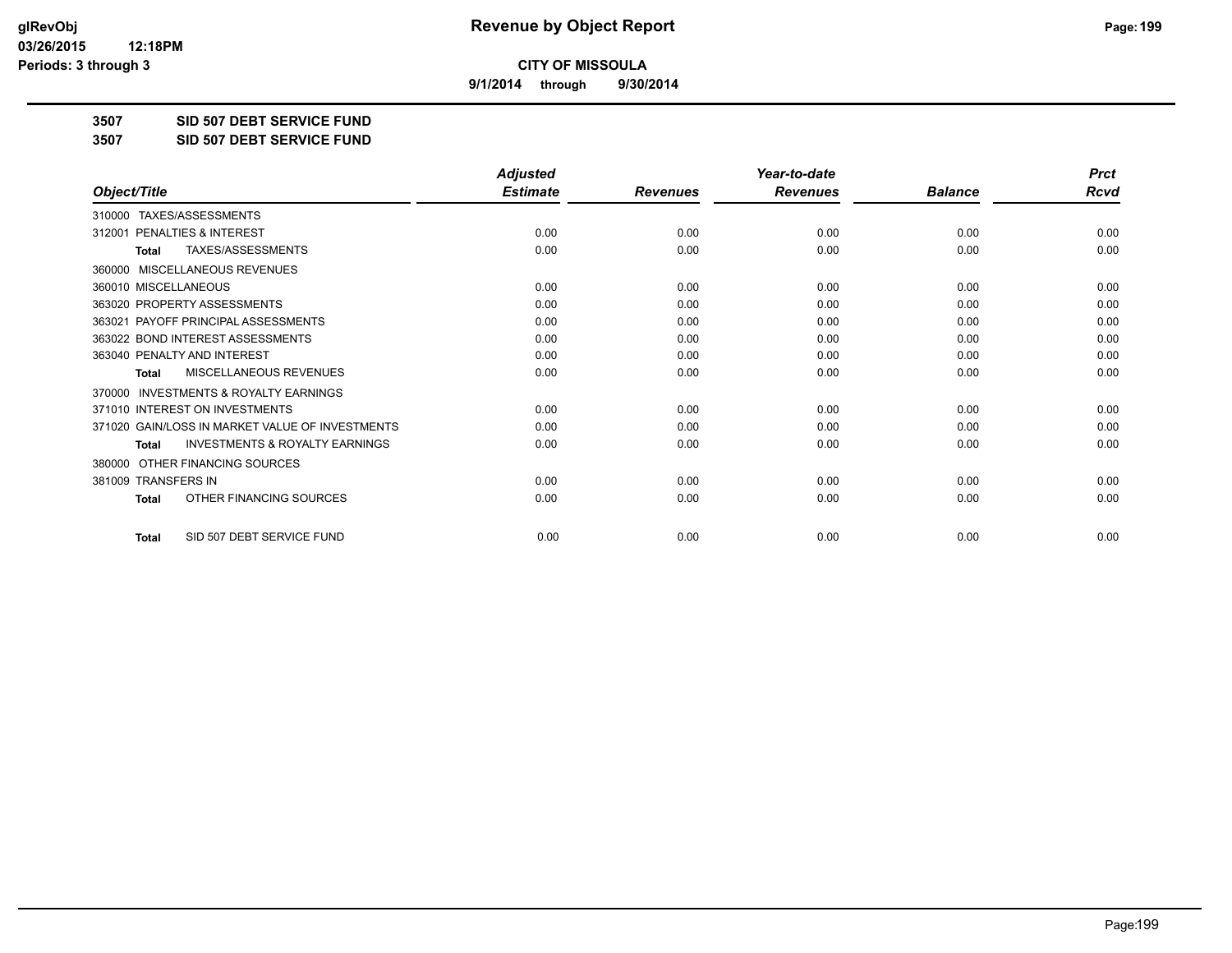**9/1/2014 through 9/30/2014**

# **3507 SID 507 DEBT SERVICE FUND**

|                                                           | <b>Adjusted</b> |                 | Year-to-date    |                | <b>Prct</b> |
|-----------------------------------------------------------|-----------------|-----------------|-----------------|----------------|-------------|
| Object/Title                                              | <b>Estimate</b> | <b>Revenues</b> | <b>Revenues</b> | <b>Balance</b> | <b>Rcvd</b> |
| 310000 TAXES/ASSESSMENTS                                  |                 |                 |                 |                |             |
| 312001 PENALTIES & INTEREST                               | 0.00            | 0.00            | 0.00            | 0.00           | 0.00        |
| TAXES/ASSESSMENTS<br><b>Total</b>                         | 0.00            | 0.00            | 0.00            | 0.00           | 0.00        |
| 360000 MISCELLANEOUS REVENUES                             |                 |                 |                 |                |             |
| 360010 MISCELLANEOUS                                      | 0.00            | 0.00            | 0.00            | 0.00           | 0.00        |
| 363020 PROPERTY ASSESSMENTS                               | 0.00            | 0.00            | 0.00            | 0.00           | 0.00        |
| 363021 PAYOFF PRINCIPAL ASSESSMENTS                       | 0.00            | 0.00            | 0.00            | 0.00           | 0.00        |
| 363022 BOND INTEREST ASSESSMENTS                          | 0.00            | 0.00            | 0.00            | 0.00           | 0.00        |
| 363040 PENALTY AND INTEREST                               | 0.00            | 0.00            | 0.00            | 0.00           | 0.00        |
| MISCELLANEOUS REVENUES<br>Total                           | 0.00            | 0.00            | 0.00            | 0.00           | 0.00        |
| 370000 INVESTMENTS & ROYALTY EARNINGS                     |                 |                 |                 |                |             |
| 371010 INTEREST ON INVESTMENTS                            | 0.00            | 0.00            | 0.00            | 0.00           | 0.00        |
| 371020 GAIN/LOSS IN MARKET VALUE OF INVESTMENT            | 0.00            | 0.00            | 0.00            | 0.00           | 0.00        |
| <b>INVESTMENTS &amp; ROYALTY EARNINGS</b><br><b>Total</b> | 0.00            | 0.00            | 0.00            | 0.00           | 0.00        |
| 380000 OTHER FINANCING SOURCES                            |                 |                 |                 |                |             |
| 381009 TRANSFERS IN                                       | 0.00            | 0.00            | 0.00            | 0.00           | 0.00        |
| OTHER FINANCING SOURCES<br><b>Total</b>                   | 0.00            | 0.00            | 0.00            | 0.00           | 0.00        |
| SID 507 DEBT SERVICE FUND<br><b>Total</b>                 | 0.00            | 0.00            | 0.00            | 0.00           | 0.00        |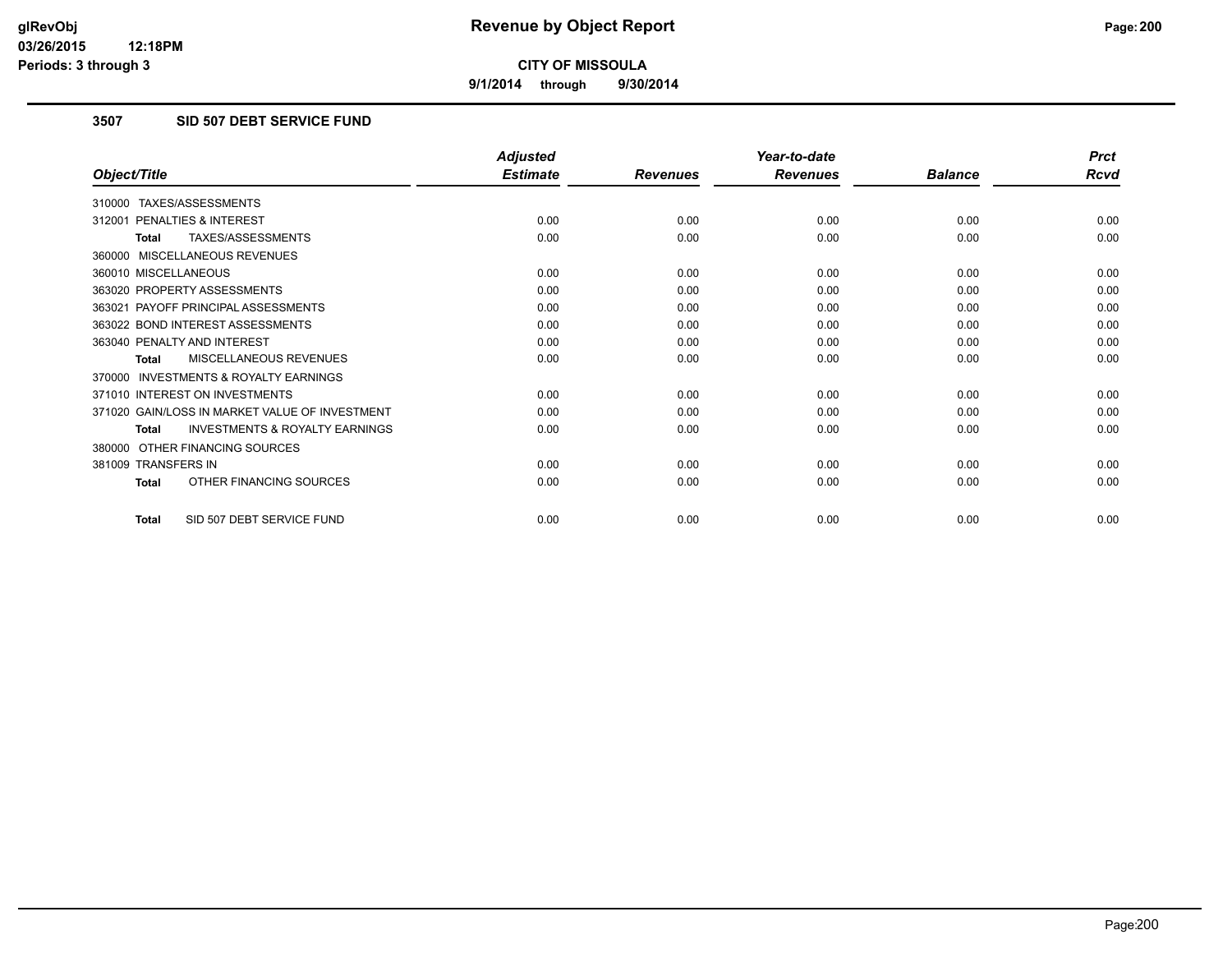**9/1/2014 through 9/30/2014**

**3508 SID 508 DEBT SERVICE FUND**

**3508 SID 508 DEBT SERVICE FUND**

|                                                           | <b>Adjusted</b> |                 | Year-to-date    |                | <b>Prct</b> |
|-----------------------------------------------------------|-----------------|-----------------|-----------------|----------------|-------------|
| Object/Title                                              | <b>Estimate</b> | <b>Revenues</b> | <b>Revenues</b> | <b>Balance</b> | <b>Rcvd</b> |
| TAXES/ASSESSMENTS<br>310000                               |                 |                 |                 |                |             |
| 312001 PENALTIES & INTEREST                               | 0.00            | 0.00            | 0.00            | 0.00           | 0.00        |
| TAXES/ASSESSMENTS<br><b>Total</b>                         | 0.00            | 0.00            | 0.00            | 0.00           | 0.00        |
| MISCELLANEOUS REVENUES<br>360000                          |                 |                 |                 |                |             |
| 360010 MISCELLANEOUS                                      | 0.00            | 0.00            | 0.00            | 0.00           | 0.00        |
| 363020 PROPERTY ASSESSMENTS                               | 0.00            | 0.00            | 0.00            | 0.00           | 0.00        |
| 363021 PAYOFF PRINCIPAL ASSESSMENTS                       | 0.00            | 0.00            | 0.00            | 0.00           | 0.00        |
| 363022 BOND INTEREST ASSESSMENTS                          | 0.00            | 0.00            | 0.00            | 0.00           | 0.00        |
| 363040 PENALTY AND INTEREST                               | 0.00            | 0.00            | 0.00            | 0.00           | 0.00        |
| MISCELLANEOUS REVENUES<br><b>Total</b>                    | 0.00            | 0.00            | 0.00            | 0.00           | 0.00        |
| <b>INVESTMENTS &amp; ROYALTY EARNINGS</b><br>370000       |                 |                 |                 |                |             |
| 371010 INTEREST ON INVESTMENTS                            | 0.00            | 0.00            | 0.00            | 0.00           | 0.00        |
| 371020 GAIN/LOSS IN MARKET VALUE OF INVESTMENTS           | 0.00            | 0.00            | 0.00            | 0.00           | 0.00        |
| <b>INVESTMENTS &amp; ROYALTY EARNINGS</b><br><b>Total</b> | 0.00            | 0.00            | 0.00            | 0.00           | 0.00        |
| OTHER FINANCING SOURCES<br>380000                         |                 |                 |                 |                |             |
| 381009 TRANSFERS IN                                       | 0.00            | 0.00            | 0.00            | 0.00           | 0.00        |
| OTHER FINANCING SOURCES<br><b>Total</b>                   | 0.00            | 0.00            | 0.00            | 0.00           | 0.00        |
| SID 508 DEBT SERVICE FUND<br><b>Total</b>                 | 0.00            | 0.00            | 0.00            | 0.00           | 0.00        |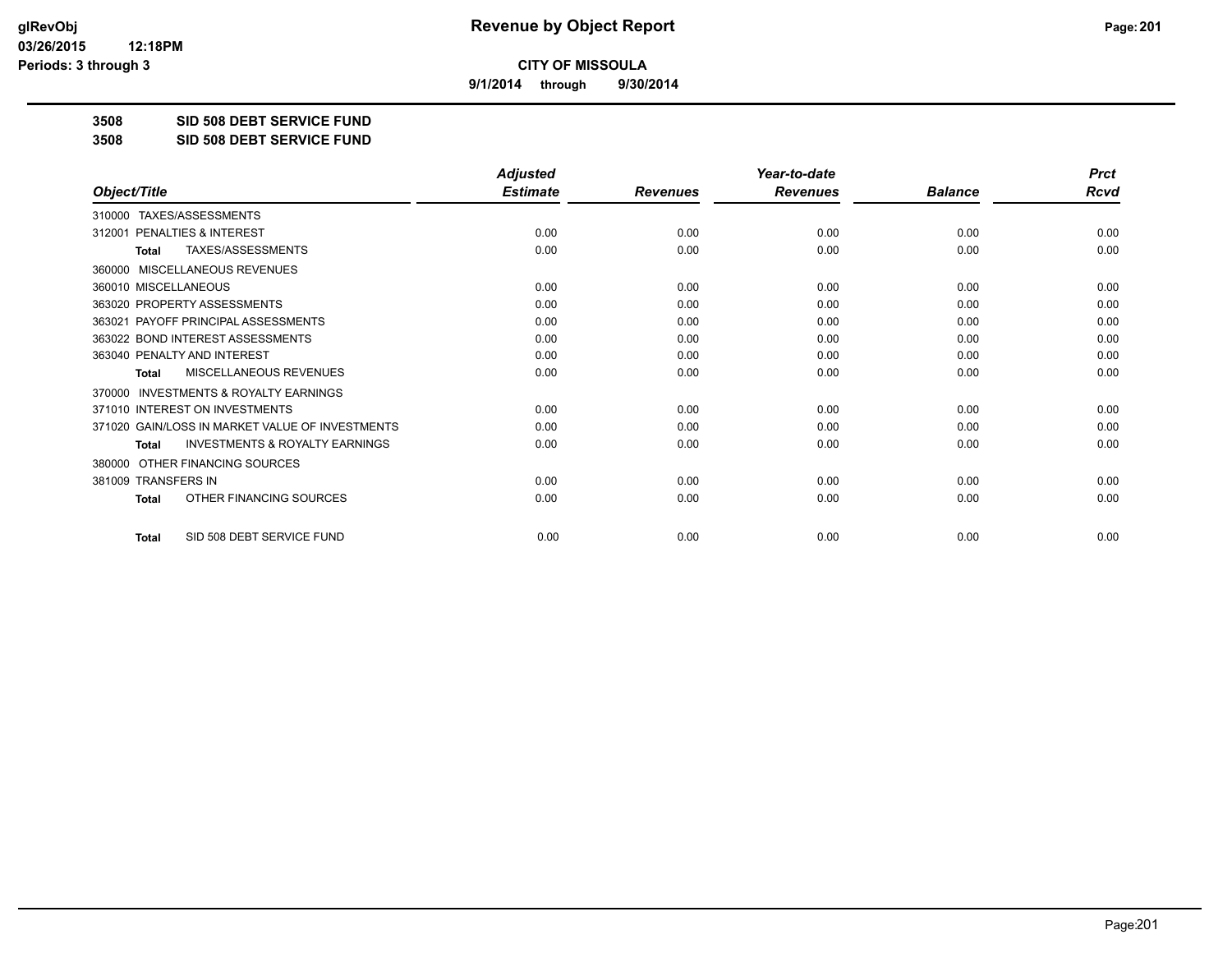**9/1/2014 through 9/30/2014**

# **3508 SID 508 DEBT SERVICE FUND**

|                                                           | <b>Adjusted</b> |                 | Year-to-date    |                | <b>Prct</b> |
|-----------------------------------------------------------|-----------------|-----------------|-----------------|----------------|-------------|
| Object/Title                                              | <b>Estimate</b> | <b>Revenues</b> | <b>Revenues</b> | <b>Balance</b> | <b>Rcvd</b> |
| 310000 TAXES/ASSESSMENTS                                  |                 |                 |                 |                |             |
| 312001 PENALTIES & INTEREST                               | 0.00            | 0.00            | 0.00            | 0.00           | 0.00        |
| TAXES/ASSESSMENTS<br><b>Total</b>                         | 0.00            | 0.00            | 0.00            | 0.00           | 0.00        |
| 360000 MISCELLANEOUS REVENUES                             |                 |                 |                 |                |             |
| 360010 MISCELLANEOUS                                      | 0.00            | 0.00            | 0.00            | 0.00           | 0.00        |
| 363020 PROPERTY ASSESSMENTS                               | 0.00            | 0.00            | 0.00            | 0.00           | 0.00        |
| 363021 PAYOFF PRINCIPAL ASSESSMENTS                       | 0.00            | 0.00            | 0.00            | 0.00           | 0.00        |
| 363022 BOND INTEREST ASSESSMENTS                          | 0.00            | 0.00            | 0.00            | 0.00           | 0.00        |
| 363040 PENALTY AND INTEREST                               | 0.00            | 0.00            | 0.00            | 0.00           | 0.00        |
| MISCELLANEOUS REVENUES<br><b>Total</b>                    | 0.00            | 0.00            | 0.00            | 0.00           | 0.00        |
| <b>INVESTMENTS &amp; ROYALTY EARNINGS</b><br>370000       |                 |                 |                 |                |             |
| 371010 INTEREST ON INVESTMENTS                            | 0.00            | 0.00            | 0.00            | 0.00           | 0.00        |
| 371020 GAIN/LOSS IN MARKET VALUE OF INVESTMENT            | 0.00            | 0.00            | 0.00            | 0.00           | 0.00        |
| <b>INVESTMENTS &amp; ROYALTY EARNINGS</b><br><b>Total</b> | 0.00            | 0.00            | 0.00            | 0.00           | 0.00        |
| OTHER FINANCING SOURCES<br>380000                         |                 |                 |                 |                |             |
| 381009 TRANSFERS IN                                       | 0.00            | 0.00            | 0.00            | 0.00           | 0.00        |
| OTHER FINANCING SOURCES<br><b>Total</b>                   | 0.00            | 0.00            | 0.00            | 0.00           | 0.00        |
| SID 508 DEBT SERVICE FUND<br><b>Total</b>                 | 0.00            | 0.00            | 0.00            | 0.00           | 0.00        |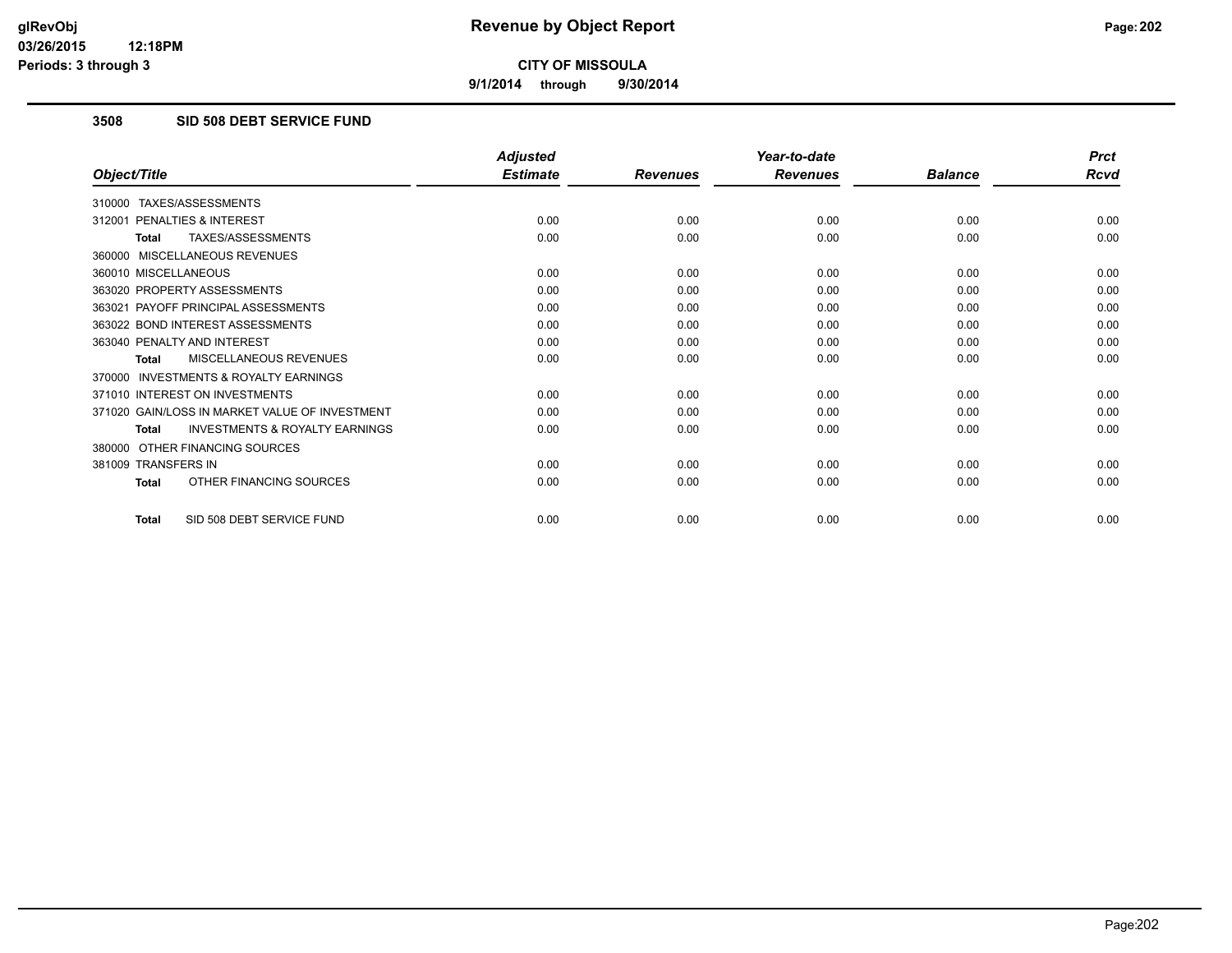**9/1/2014 through 9/30/2014**

**3510 SID 510 DEBT SERVICE FUND**

**3510 SID 510 DEBT SERVICE FUND**

|                                                           | <b>Adjusted</b> |                 | Year-to-date    |                | <b>Prct</b> |
|-----------------------------------------------------------|-----------------|-----------------|-----------------|----------------|-------------|
| Object/Title                                              | <b>Estimate</b> | <b>Revenues</b> | <b>Revenues</b> | <b>Balance</b> | <b>Rcvd</b> |
| TAXES/ASSESSMENTS<br>310000                               |                 |                 |                 |                |             |
| PENALTIES & INTEREST<br>312001                            | 0.00            | 0.00            | 0.00            | 0.00           | 0.00        |
| TAXES/ASSESSMENTS<br><b>Total</b>                         | 0.00            | 0.00            | 0.00            | 0.00           | 0.00        |
| 360000 MISCELLANEOUS REVENUES                             |                 |                 |                 |                |             |
| 360010 MISCELLANEOUS                                      | 0.00            | 0.00            | 0.00            | 0.00           | 0.00        |
| 363020 PROPERTY ASSESSMENTS                               | 0.00            | 0.00            | 0.00            | 0.00           | 0.00        |
| 363021 PAYOFF PRINCIPAL ASSESSMENTS                       | 0.00            | 0.00            | 0.00            | 0.00           | 0.00        |
| 363022 BOND INTEREST ASSESSMENTS                          | 0.00            | 0.00            | 0.00            | 0.00           | 0.00        |
| 363040 PENALTY AND INTEREST                               | 0.00            | 0.00            | 0.00            | 0.00           | 0.00        |
| <b>MISCELLANEOUS REVENUES</b><br><b>Total</b>             | 0.00            | 0.00            | 0.00            | 0.00           | 0.00        |
| <b>INVESTMENTS &amp; ROYALTY EARNINGS</b><br>370000       |                 |                 |                 |                |             |
| 371010 INTEREST ON INVESTMENTS                            | 0.00            | 0.00            | 0.00            | 0.00           | 0.00        |
| 371020 GAIN/LOSS IN MARKET VALUE OF INVESTMENTS           | 0.00            | 0.00            | 0.00            | 0.00           | 0.00        |
| 371500 INTEREST ON INTERFUND LOAN                         | 0.00            | 0.00            | 0.00            | 0.00           | 0.00        |
| <b>INVESTMENTS &amp; ROYALTY EARNINGS</b><br><b>Total</b> | 0.00            | 0.00            | 0.00            | 0.00           | 0.00        |
| SID 510 DEBT SERVICE FUND<br><b>Total</b>                 | 0.00            | 0.00            | 0.00            | 0.00           | 0.00        |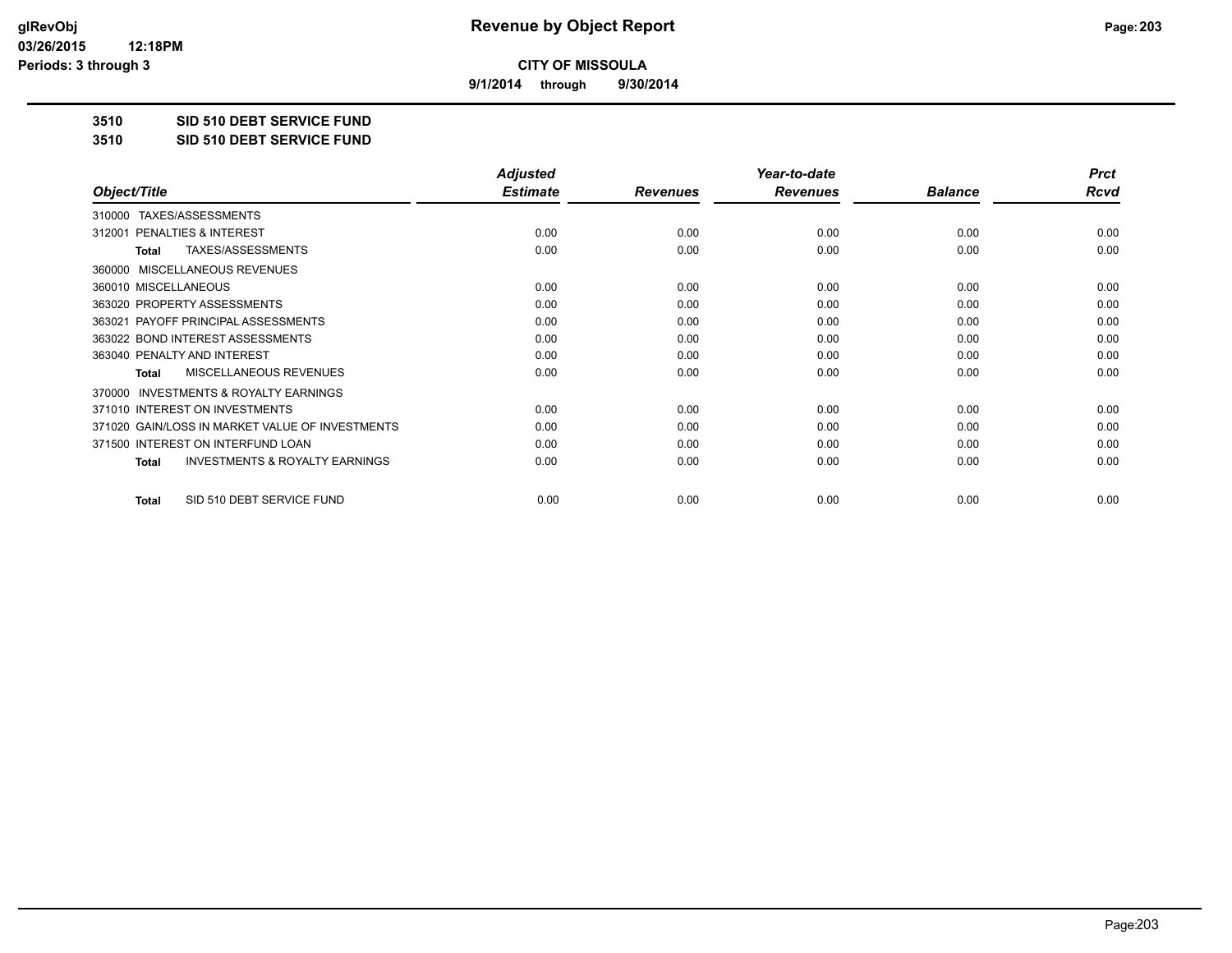**9/1/2014 through 9/30/2014**

# **3510 SID 510 DEBT SERVICE FUND**

|                                                           | <b>Adjusted</b> |                 | Year-to-date    |                | <b>Prct</b> |
|-----------------------------------------------------------|-----------------|-----------------|-----------------|----------------|-------------|
| Object/Title                                              | <b>Estimate</b> | <b>Revenues</b> | <b>Revenues</b> | <b>Balance</b> | Rcvd        |
| TAXES/ASSESSMENTS<br>310000                               |                 |                 |                 |                |             |
| <b>PENALTIES &amp; INTEREST</b><br>312001                 | 0.00            | 0.00            | 0.00            | 0.00           | 0.00        |
| TAXES/ASSESSMENTS<br><b>Total</b>                         | 0.00            | 0.00            | 0.00            | 0.00           | 0.00        |
| 360000 MISCELLANEOUS REVENUES                             |                 |                 |                 |                |             |
| 360010 MISCELLANEOUS                                      | 0.00            | 0.00            | 0.00            | 0.00           | 0.00        |
| 363020 PROPERTY ASSESSMENTS                               | 0.00            | 0.00            | 0.00            | 0.00           | 0.00        |
| 363021 PAYOFF PRINCIPAL ASSESSMENTS                       | 0.00            | 0.00            | 0.00            | 0.00           | 0.00        |
| 363022 BOND INTEREST ASSESSMENTS                          | 0.00            | 0.00            | 0.00            | 0.00           | 0.00        |
| 363040 PENALTY AND INTEREST                               | 0.00            | 0.00            | 0.00            | 0.00           | 0.00        |
| <b>MISCELLANEOUS REVENUES</b><br><b>Total</b>             | 0.00            | 0.00            | 0.00            | 0.00           | 0.00        |
| <b>INVESTMENTS &amp; ROYALTY EARNINGS</b><br>370000       |                 |                 |                 |                |             |
| 371010 INTEREST ON INVESTMENTS                            | 0.00            | 0.00            | 0.00            | 0.00           | 0.00        |
| 371020 GAIN/LOSS IN MARKET VALUE OF INVESTMENT            | 0.00            | 0.00            | 0.00            | 0.00           | 0.00        |
| 371500 INTEREST ON INTERFUND LOAN                         | 0.00            | 0.00            | 0.00            | 0.00           | 0.00        |
| <b>INVESTMENTS &amp; ROYALTY EARNINGS</b><br><b>Total</b> | 0.00            | 0.00            | 0.00            | 0.00           | 0.00        |
|                                                           |                 |                 |                 |                |             |
| SID 510 DEBT SERVICE FUND<br><b>Total</b>                 | 0.00            | 0.00            | 0.00            | 0.00           | 0.00        |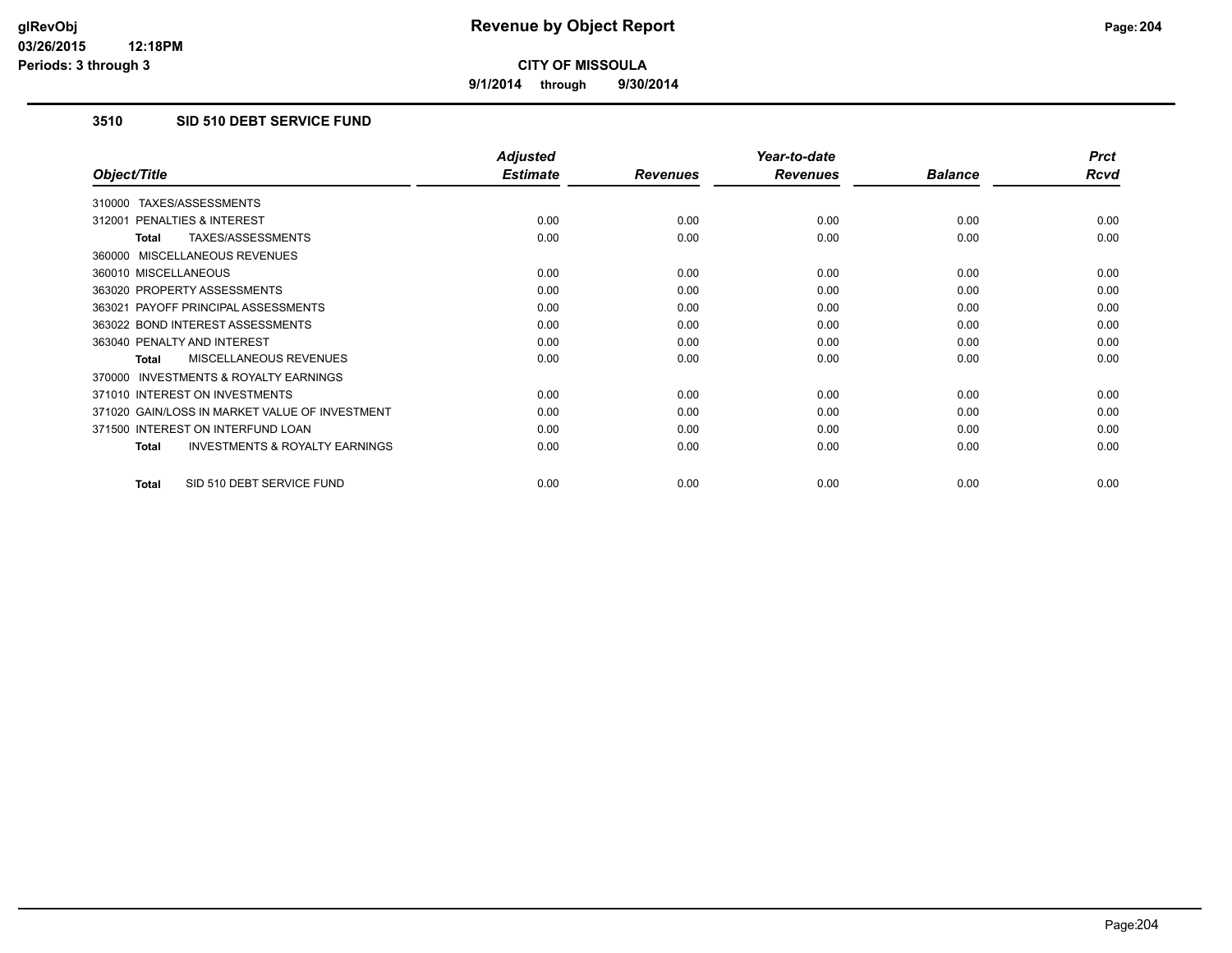**9/1/2014 through 9/30/2014**

**3511 SID 511 DEBT SERVICE FUND**

**3511 SID 511 DEBT SERVICE FUND**

|                                                           | <b>Adjusted</b> |                 | Year-to-date    |                | <b>Prct</b> |
|-----------------------------------------------------------|-----------------|-----------------|-----------------|----------------|-------------|
| Object/Title                                              | <b>Estimate</b> | <b>Revenues</b> | <b>Revenues</b> | <b>Balance</b> | <b>Rcvd</b> |
| TAXES/ASSESSMENTS<br>310000                               |                 |                 |                 |                |             |
| 312001 PENALTIES & INTEREST                               | 0.00            | 0.00            | 0.00            | 0.00           | 0.00        |
| TAXES/ASSESSMENTS<br>Total                                | 0.00            | 0.00            | 0.00            | 0.00           | 0.00        |
| MISCELLANEOUS REVENUES<br>360000                          |                 |                 |                 |                |             |
| 360010 MISCELLANEOUS                                      | 0.00            | 0.00            | 0.00            | 0.00           | 0.00        |
| 363020 PROPERTY ASSESSMENTS                               | 0.00            | 0.00            | 0.00            | 0.00           | 0.00        |
| 363021 PAYOFF PRINCIPAL ASSESSMENTS                       | 0.00            | 0.00            | 0.00            | 0.00           | 0.00        |
| 363022 BOND INTEREST ASSESSMENTS                          | 0.00            | 0.00            | 0.00            | 0.00           | 0.00        |
| 363040 PENALTY AND INTEREST                               | 0.00            | 0.00            | 0.00            | 0.00           | 0.00        |
| MISCELLANEOUS REVENUES<br><b>Total</b>                    | 0.00            | 0.00            | 0.00            | 0.00           | 0.00        |
| <b>INVESTMENTS &amp; ROYALTY EARNINGS</b><br>370000       |                 |                 |                 |                |             |
| 371010 INTEREST ON INVESTMENTS                            | 0.00            | 0.00            | 0.00            | 0.00           | 0.00        |
| 371020 GAIN/LOSS IN MARKET VALUE OF INVESTMENTS           | 0.00            | 0.00            | 0.00            | 0.00           | 0.00        |
| <b>INVESTMENTS &amp; ROYALTY EARNINGS</b><br><b>Total</b> | 0.00            | 0.00            | 0.00            | 0.00           | 0.00        |
| SID 511 DEBT SERVICE FUND<br><b>Total</b>                 | 0.00            | 0.00            | 0.00            | 0.00           | 0.00        |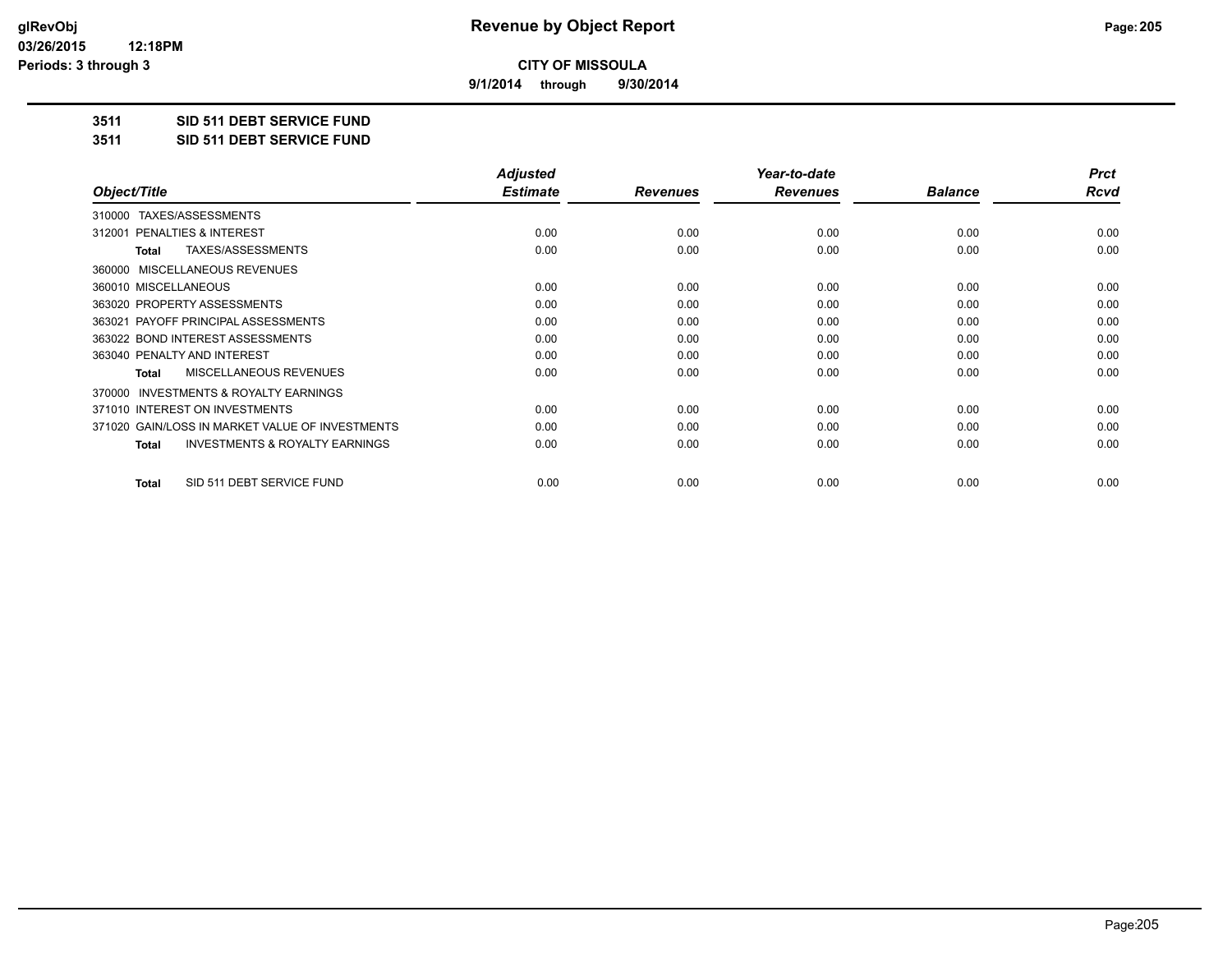**9/1/2014 through 9/30/2014**

# **3511 SID 511 DEBT SERVICE FUND**

|                                                           | <b>Adjusted</b> |                 | Year-to-date    |                | <b>Prct</b> |
|-----------------------------------------------------------|-----------------|-----------------|-----------------|----------------|-------------|
| Object/Title                                              | <b>Estimate</b> | <b>Revenues</b> | <b>Revenues</b> | <b>Balance</b> | <b>Rcvd</b> |
| 310000 TAXES/ASSESSMENTS                                  |                 |                 |                 |                |             |
| 312001 PENALTIES & INTEREST                               | 0.00            | 0.00            | 0.00            | 0.00           | 0.00        |
| TAXES/ASSESSMENTS<br><b>Total</b>                         | 0.00            | 0.00            | 0.00            | 0.00           | 0.00        |
| 360000 MISCELLANEOUS REVENUES                             |                 |                 |                 |                |             |
| 360010 MISCELLANEOUS                                      | 0.00            | 0.00            | 0.00            | 0.00           | 0.00        |
| 363020 PROPERTY ASSESSMENTS                               | 0.00            | 0.00            | 0.00            | 0.00           | 0.00        |
| 363021 PAYOFF PRINCIPAL ASSESSMENTS                       | 0.00            | 0.00            | 0.00            | 0.00           | 0.00        |
| 363022 BOND INTEREST ASSESSMENTS                          | 0.00            | 0.00            | 0.00            | 0.00           | 0.00        |
| 363040 PENALTY AND INTEREST                               | 0.00            | 0.00            | 0.00            | 0.00           | 0.00        |
| MISCELLANEOUS REVENUES<br><b>Total</b>                    | 0.00            | 0.00            | 0.00            | 0.00           | 0.00        |
| INVESTMENTS & ROYALTY EARNINGS<br>370000                  |                 |                 |                 |                |             |
| 371010 INTEREST ON INVESTMENTS                            | 0.00            | 0.00            | 0.00            | 0.00           | 0.00        |
| 371020 GAIN/LOSS IN MARKET VALUE OF INVESTMENT            | 0.00            | 0.00            | 0.00            | 0.00           | 0.00        |
| <b>INVESTMENTS &amp; ROYALTY EARNINGS</b><br><b>Total</b> | 0.00            | 0.00            | 0.00            | 0.00           | 0.00        |
| SID 511 DEBT SERVICE FUND<br><b>Total</b>                 | 0.00            | 0.00            | 0.00            | 0.00           | 0.00        |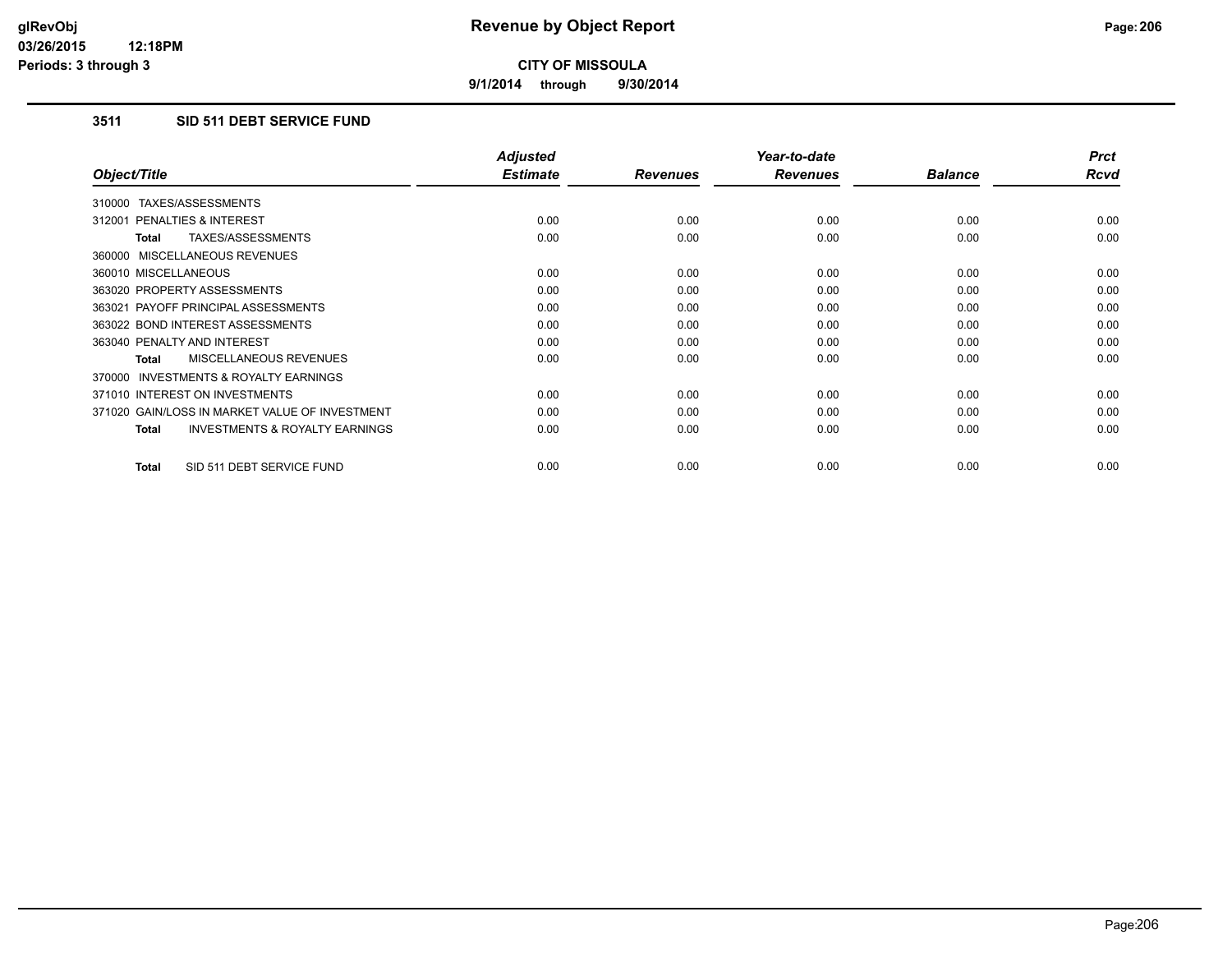**9/1/2014 through 9/30/2014**

### **3512 SID 512 DEBT SERVICE FUND**

**3512 SID 512 DEBT SERVICE FUND**

|                                                           | <b>Adjusted</b> |                 | Year-to-date    |                | <b>Prct</b> |
|-----------------------------------------------------------|-----------------|-----------------|-----------------|----------------|-------------|
| Object/Title                                              | <b>Estimate</b> | <b>Revenues</b> | <b>Revenues</b> | <b>Balance</b> | Rcvd        |
| TAXES/ASSESSMENTS<br>310000                               |                 |                 |                 |                |             |
| PENALTIES & INTEREST<br>312001                            | 0.00            | 0.00            | 0.00            | 0.00           | 0.00        |
| TAXES/ASSESSMENTS<br><b>Total</b>                         | 0.00            | 0.00            | 0.00            | 0.00           | 0.00        |
| MISCELLANEOUS REVENUES<br>360000                          |                 |                 |                 |                |             |
| 360010 MISCELLANEOUS                                      | 0.00            | 0.00            | 0.00            | 0.00           | 0.00        |
| 363020 PROPERTY ASSESSMENTS                               | 81,293.00       | 1,511.92        | 0.00            | 81,293.00      | 0.00        |
| 363021 PAYOFF PRINCIPAL ASSESSMENTS                       | 0.00            | 0.00            | 0.00            | 0.00           | 0.00        |
| 363022 BOND INTEREST ASSESSMENTS                          | 0.00            | 0.00            | 0.00            | 0.00           | 0.00        |
| 363040 PENALTY AND INTEREST                               | 0.00            | 78.93           | 0.00            | 0.00           | 0.00        |
| <b>MISCELLANEOUS REVENUES</b><br><b>Total</b>             | 81,293.00       | 1,590.85        | 0.00            | 81,293.00      | 0.00        |
| <b>INVESTMENTS &amp; ROYALTY EARNINGS</b><br>370000       |                 |                 |                 |                |             |
| 371010 INTEREST ON INVESTMENTS                            | 0.00            | 0.00            | 0.00            | 0.00           | 0.00        |
| 371020 GAIN/LOSS IN MARKET VALUE OF INVESTMENTS           | 0.00            | 0.00            | 0.00            | 0.00           | 0.00        |
| 371500 INTEREST ON INTERFUND LOAN                         | 0.00            | 0.00            | 0.00            | 0.00           | 0.00        |
| <b>INVESTMENTS &amp; ROYALTY EARNINGS</b><br><b>Total</b> | 0.00            | 0.00            | 0.00            | 0.00           | 0.00        |
| SID 512 DEBT SERVICE FUND<br><b>Total</b>                 | 81,293.00       | 1,590.85        | 0.00            | 81,293.00      | 0.00        |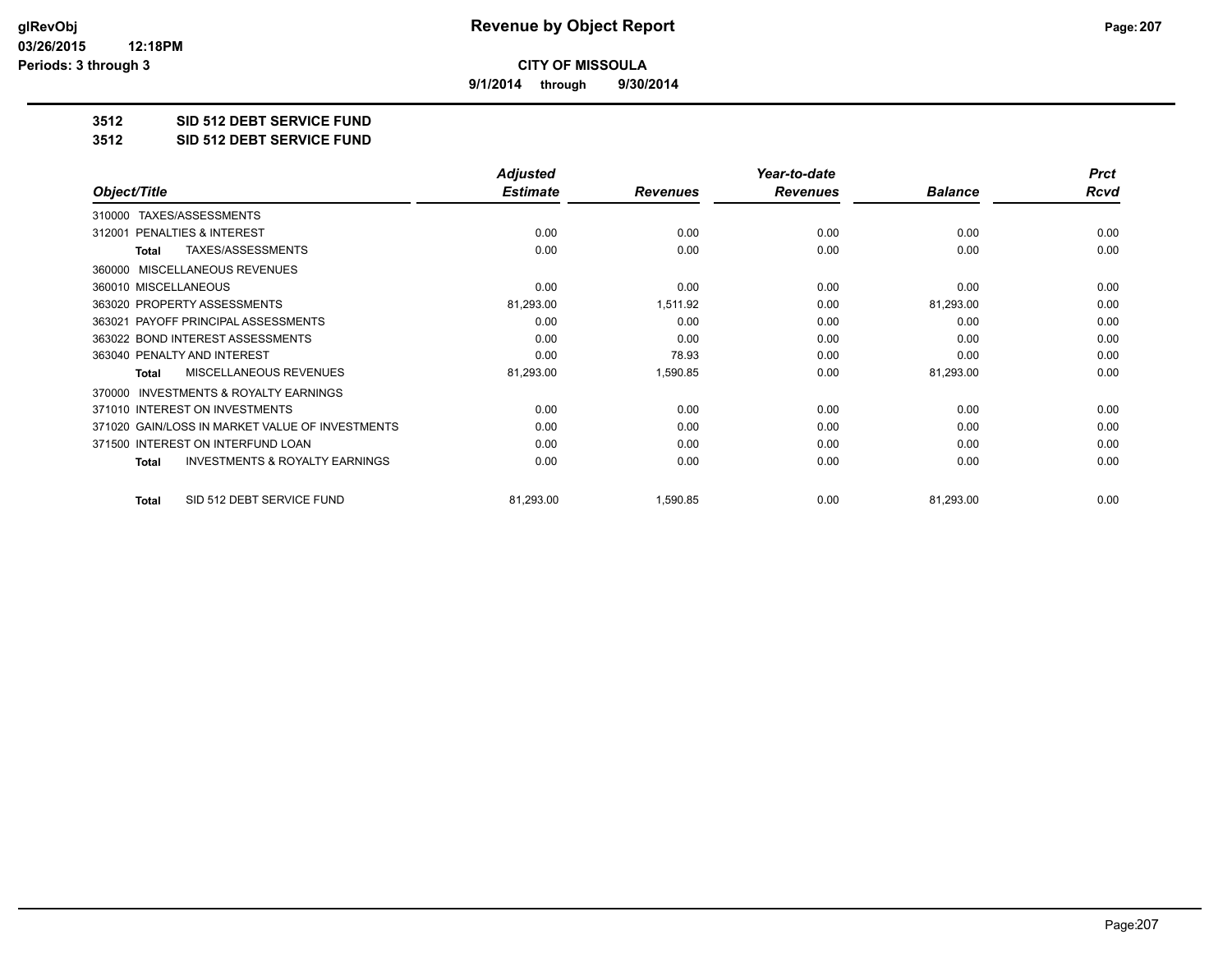**9/1/2014 through 9/30/2014**

# **3512 SID 512 DEBT SERVICE FUND**

|                                                    | <b>Adjusted</b> |                 | Year-to-date    |                | <b>Prct</b> |
|----------------------------------------------------|-----------------|-----------------|-----------------|----------------|-------------|
| Object/Title                                       | <b>Estimate</b> | <b>Revenues</b> | <b>Revenues</b> | <b>Balance</b> | <b>Rcvd</b> |
| TAXES/ASSESSMENTS<br>310000                        |                 |                 |                 |                |             |
| <b>PENALTIES &amp; INTEREST</b><br>312001          | 0.00            | 0.00            | 0.00            | 0.00           | 0.00        |
| TAXES/ASSESSMENTS<br>Total                         | 0.00            | 0.00            | 0.00            | 0.00           | 0.00        |
| 360000 MISCELLANEOUS REVENUES                      |                 |                 |                 |                |             |
| 360010 MISCELLANEOUS                               | 0.00            | 0.00            | 0.00            | 0.00           | 0.00        |
| 363020 PROPERTY ASSESSMENTS                        | 81,293.00       | 1,511.92        | 0.00            | 81,293.00      | 0.00        |
| 363021 PAYOFF PRINCIPAL ASSESSMENTS                | 0.00            | 0.00            | 0.00            | 0.00           | 0.00        |
| 363022 BOND INTEREST ASSESSMENTS                   | 0.00            | 0.00            | 0.00            | 0.00           | 0.00        |
| 363040 PENALTY AND INTEREST                        | 0.00            | 78.93           | 0.00            | 0.00           | 0.00        |
| MISCELLANEOUS REVENUES<br><b>Total</b>             | 81,293.00       | 1,590.85        | 0.00            | 81,293.00      | 0.00        |
| 370000 INVESTMENTS & ROYALTY EARNINGS              |                 |                 |                 |                |             |
| 371010 INTEREST ON INVESTMENTS                     | 0.00            | 0.00            | 0.00            | 0.00           | 0.00        |
| 371020 GAIN/LOSS IN MARKET VALUE OF INVESTMENT     | 0.00            | 0.00            | 0.00            | 0.00           | 0.00        |
| 371500 INTEREST ON INTERFUND LOAN                  | 0.00            | 0.00            | 0.00            | 0.00           | 0.00        |
| <b>INVESTMENTS &amp; ROYALTY EARNINGS</b><br>Total | 0.00            | 0.00            | 0.00            | 0.00           | 0.00        |
| SID 512 DEBT SERVICE FUND<br>Total                 | 81,293.00       | 1,590.85        | 0.00            | 81,293.00      | 0.00        |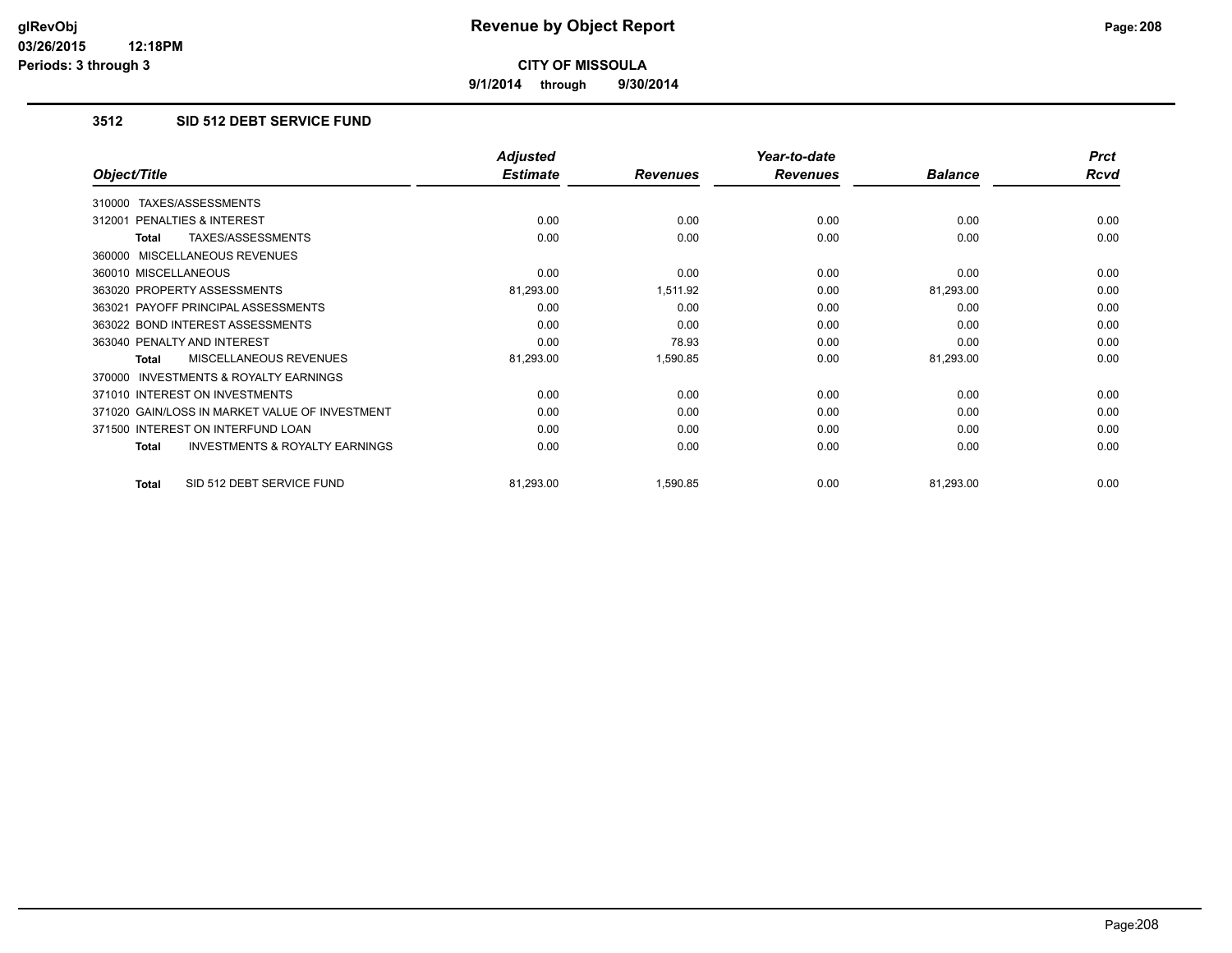**9/1/2014 through 9/30/2014**

**3513 SID 513 DEBT SERVICE FUND**

**3513 SID 513 DEBT SERVICE FUND**

|                                                           | <b>Adjusted</b> |                 | Year-to-date    |                | <b>Prct</b> |
|-----------------------------------------------------------|-----------------|-----------------|-----------------|----------------|-------------|
| Object/Title                                              | <b>Estimate</b> | <b>Revenues</b> | <b>Revenues</b> | <b>Balance</b> | <b>Rcvd</b> |
| TAXES/ASSESSMENTS<br>310000                               |                 |                 |                 |                |             |
| PENALTIES & INTEREST<br>312001                            | 0.00            | 0.00            | 0.00            | 0.00           | 0.00        |
| TAXES/ASSESSMENTS<br><b>Total</b>                         | 0.00            | 0.00            | 0.00            | 0.00           | 0.00        |
| <b>MISCELLANEOUS REVENUES</b><br>360000                   |                 |                 |                 |                |             |
| 360010 MISCELLANEOUS                                      | 0.00            | 0.00            | 0.00            | 0.00           | 0.00        |
| 363020 PROPERTY ASSESSMENTS                               | 0.00            | 0.00            | 0.00            | 0.00           | 0.00        |
| 363021 PAYOFF PRINCIPAL ASSESSMENTS                       | 0.00            | 0.00            | 0.00            | 0.00           | 0.00        |
| 363022 BOND INTEREST ASSESSMENTS                          | 0.00            | 0.00            | 0.00            | 0.00           | 0.00        |
| 363040 PENALTY AND INTEREST                               | 0.00            | 0.00            | 0.00            | 0.00           | 0.00        |
| MISCELLANEOUS REVENUES<br><b>Total</b>                    | 0.00            | 0.00            | 0.00            | 0.00           | 0.00        |
| <b>INVESTMENTS &amp; ROYALTY EARNINGS</b><br>370000       |                 |                 |                 |                |             |
| 371010 INTEREST ON INVESTMENTS                            | 0.00            | 0.00            | 0.00            | 0.00           | 0.00        |
| 371020 GAIN/LOSS IN MARKET VALUE OF INVESTMENTS           | 0.00            | 0.00            | 0.00            | 0.00           | 0.00        |
| <b>INVESTMENTS &amp; ROYALTY EARNINGS</b><br><b>Total</b> | 0.00            | 0.00            | 0.00            | 0.00           | 0.00        |
| OTHER FINANCING SOURCES<br>380000                         |                 |                 |                 |                |             |
| 381009 TRANSFERS IN                                       | 0.00            | 0.00            | 0.00            | 0.00           | 0.00        |
| OTHER FINANCING SOURCES<br><b>Total</b>                   | 0.00            | 0.00            | 0.00            | 0.00           | 0.00        |
| SID 513 DEBT SERVICE FUND<br><b>Total</b>                 | 0.00            | 0.00            | 0.00            | 0.00           | 0.00        |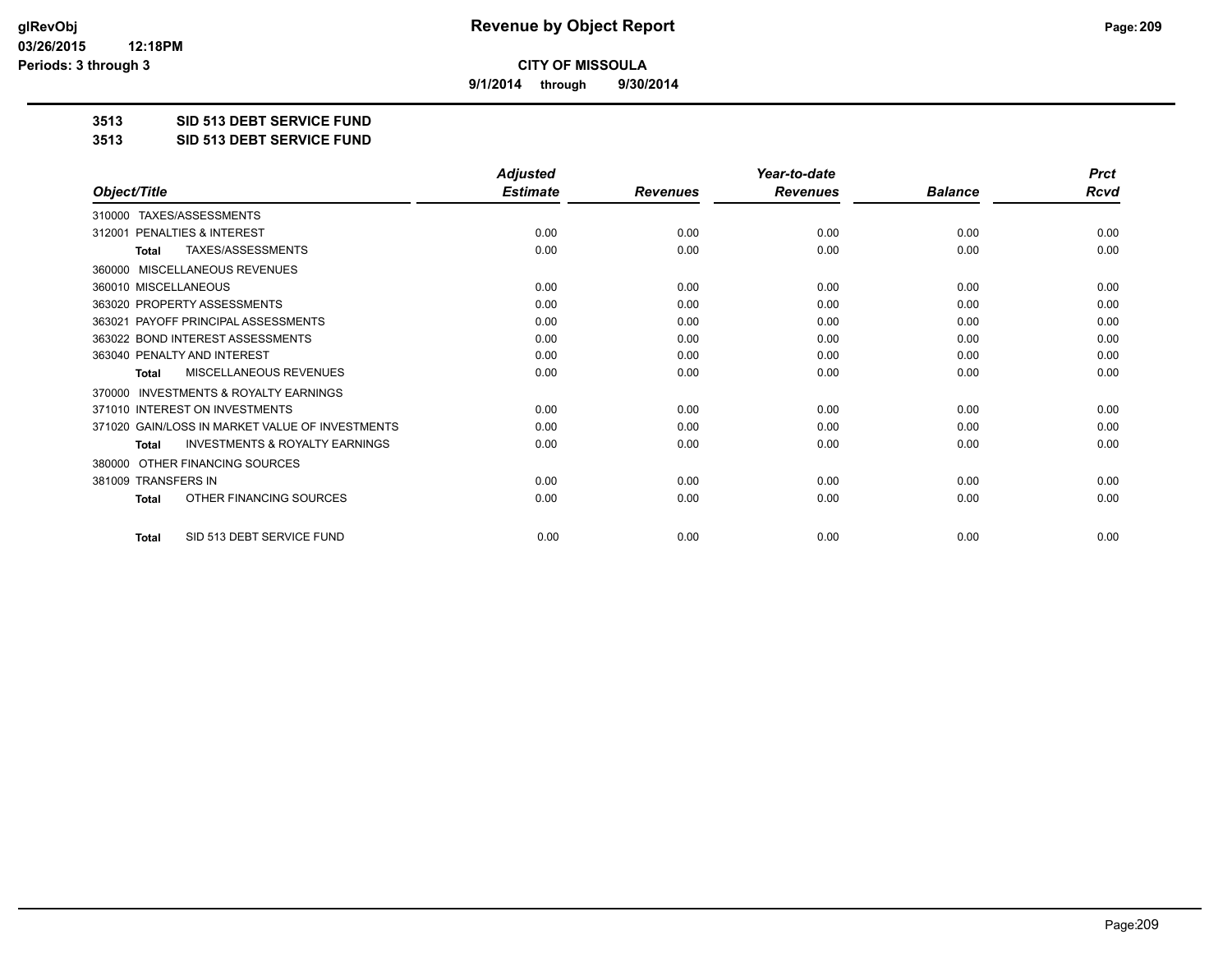**9/1/2014 through 9/30/2014**

# **3513 SID 513 DEBT SERVICE FUND**

|                                                           | <b>Adjusted</b> |                 | Year-to-date    |                | <b>Prct</b> |
|-----------------------------------------------------------|-----------------|-----------------|-----------------|----------------|-------------|
| Object/Title                                              | <b>Estimate</b> | <b>Revenues</b> | <b>Revenues</b> | <b>Balance</b> | <b>Rcvd</b> |
| 310000 TAXES/ASSESSMENTS                                  |                 |                 |                 |                |             |
| 312001 PENALTIES & INTEREST                               | 0.00            | 0.00            | 0.00            | 0.00           | 0.00        |
| TAXES/ASSESSMENTS<br><b>Total</b>                         | 0.00            | 0.00            | 0.00            | 0.00           | 0.00        |
| 360000 MISCELLANEOUS REVENUES                             |                 |                 |                 |                |             |
| 360010 MISCELLANEOUS                                      | 0.00            | 0.00            | 0.00            | 0.00           | 0.00        |
| 363020 PROPERTY ASSESSMENTS                               | 0.00            | 0.00            | 0.00            | 0.00           | 0.00        |
| 363021 PAYOFF PRINCIPAL ASSESSMENTS                       | 0.00            | 0.00            | 0.00            | 0.00           | 0.00        |
| 363022 BOND INTEREST ASSESSMENTS                          | 0.00            | 0.00            | 0.00            | 0.00           | 0.00        |
| 363040 PENALTY AND INTEREST                               | 0.00            | 0.00            | 0.00            | 0.00           | 0.00        |
| MISCELLANEOUS REVENUES<br><b>Total</b>                    | 0.00            | 0.00            | 0.00            | 0.00           | 0.00        |
| <b>INVESTMENTS &amp; ROYALTY EARNINGS</b><br>370000       |                 |                 |                 |                |             |
| 371010 INTEREST ON INVESTMENTS                            | 0.00            | 0.00            | 0.00            | 0.00           | 0.00        |
| 371020 GAIN/LOSS IN MARKET VALUE OF INVESTMENT            | 0.00            | 0.00            | 0.00            | 0.00           | 0.00        |
| <b>INVESTMENTS &amp; ROYALTY EARNINGS</b><br><b>Total</b> | 0.00            | 0.00            | 0.00            | 0.00           | 0.00        |
| 380000 OTHER FINANCING SOURCES                            |                 |                 |                 |                |             |
| 381009 TRANSFERS IN                                       | 0.00            | 0.00            | 0.00            | 0.00           | 0.00        |
| OTHER FINANCING SOURCES<br>Total                          | 0.00            | 0.00            | 0.00            | 0.00           | 0.00        |
| SID 513 DEBT SERVICE FUND<br>Total                        | 0.00            | 0.00            | 0.00            | 0.00           | 0.00        |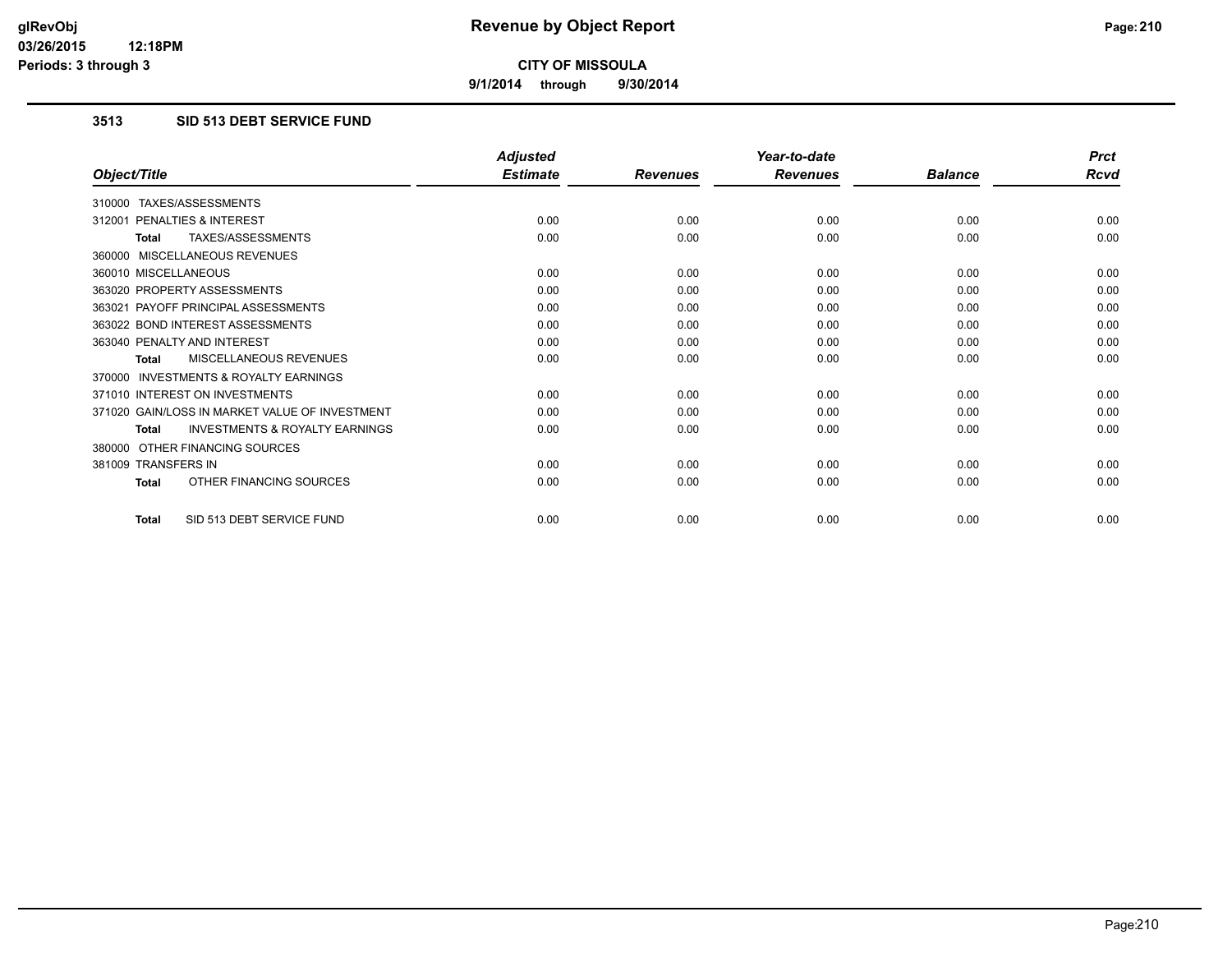**9/1/2014 through 9/30/2014**

**3514 SID 514 DEBT SERVICE FUND**

**3514 SID 514 DEBT SERVICE FUND**

|                                                     | <b>Adjusted</b> |                 | Year-to-date    |                | <b>Prct</b> |
|-----------------------------------------------------|-----------------|-----------------|-----------------|----------------|-------------|
| Object/Title                                        | <b>Estimate</b> | <b>Revenues</b> | <b>Revenues</b> | <b>Balance</b> | Rcvd        |
| TAXES/ASSESSMENTS<br>310000                         |                 |                 |                 |                |             |
| PENALTIES & INTEREST<br>312001                      | 0.00            | 0.00            | 0.00            | 0.00           | 0.00        |
| TAXES/ASSESSMENTS<br><b>Total</b>                   | 0.00            | 0.00            | 0.00            | 0.00           | 0.00        |
| MISCELLANEOUS REVENUES<br>360000                    |                 |                 |                 |                |             |
| 360010 MISCELLANEOUS                                | 0.00            | 0.00            | 0.00            | 0.00           | 0.00        |
| 363020 PROPERTY ASSESSMENTS                         | 0.00            | 0.00            | 0.00            | 0.00           | 0.00        |
| 363021 PAYOFF PRINCIPAL ASSESSMENTS                 | 0.00            | 0.00            | 0.00            | 0.00           | 0.00        |
| 363022 BOND INTEREST ASSESSMENTS                    | 0.00            | 0.00            | 0.00            | 0.00           | 0.00        |
| 363040 PENALTY AND INTEREST                         | 0.00            | 0.00            | 0.00            | 0.00           | 0.00        |
| MISCELLANEOUS REVENUES<br>Total                     | 0.00            | 0.00            | 0.00            | 0.00           | 0.00        |
| <b>INVESTMENTS &amp; ROYALTY EARNINGS</b><br>370000 |                 |                 |                 |                |             |
| 371010 INTEREST ON INVESTMENTS                      | 0.00            | 0.00            | 0.00            | 0.00           | 0.00        |
| 371020 GAIN/LOSS IN MARKET VALUE OF INVESTMENTS     | 0.00            | 0.00            | 0.00            | 0.00           | 0.00        |
| <b>INVESTMENTS &amp; ROYALTY EARNINGS</b><br>Total  | 0.00            | 0.00            | 0.00            | 0.00           | 0.00        |
| OTHER FINANCING SOURCES<br>380000                   |                 |                 |                 |                |             |
| 383042 TRANSFERS FROM OTHER FUNDS                   | 0.00            | 0.00            | 0.00            | 0.00           | 0.00        |
| OTHER FINANCING SOURCES<br><b>Total</b>             | 0.00            | 0.00            | 0.00            | 0.00           | 0.00        |
| SID 514 DEBT SERVICE FUND<br><b>Total</b>           | 0.00            | 0.00            | 0.00            | 0.00           | 0.00        |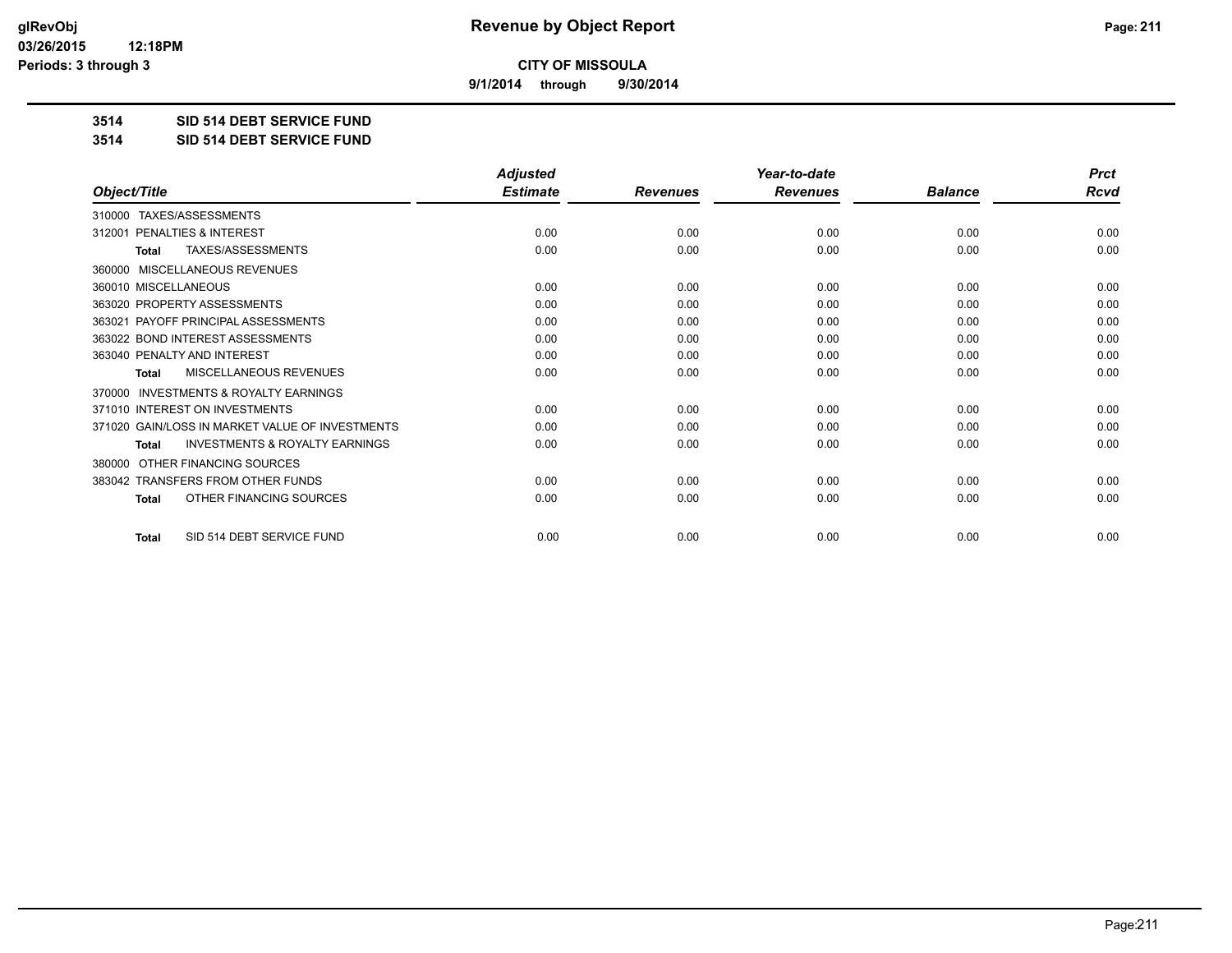**9/1/2014 through 9/30/2014**

# **3514 SID 514 DEBT SERVICE FUND**

|                                                           | <b>Adjusted</b> |                 | Year-to-date    |                | <b>Prct</b> |
|-----------------------------------------------------------|-----------------|-----------------|-----------------|----------------|-------------|
| Object/Title                                              | <b>Estimate</b> | <b>Revenues</b> | <b>Revenues</b> | <b>Balance</b> | Rcvd        |
| 310000 TAXES/ASSESSMENTS                                  |                 |                 |                 |                |             |
| PENALTIES & INTEREST<br>312001                            | 0.00            | 0.00            | 0.00            | 0.00           | 0.00        |
| TAXES/ASSESSMENTS<br><b>Total</b>                         | 0.00            | 0.00            | 0.00            | 0.00           | 0.00        |
| MISCELLANEOUS REVENUES<br>360000                          |                 |                 |                 |                |             |
| 360010 MISCELLANEOUS                                      | 0.00            | 0.00            | 0.00            | 0.00           | 0.00        |
| 363020 PROPERTY ASSESSMENTS                               | 0.00            | 0.00            | 0.00            | 0.00           | 0.00        |
| 363021 PAYOFF PRINCIPAL ASSESSMENTS                       | 0.00            | 0.00            | 0.00            | 0.00           | 0.00        |
| 363022 BOND INTEREST ASSESSMENTS                          | 0.00            | 0.00            | 0.00            | 0.00           | 0.00        |
| 363040 PENALTY AND INTEREST                               | 0.00            | 0.00            | 0.00            | 0.00           | 0.00        |
| <b>MISCELLANEOUS REVENUES</b><br><b>Total</b>             | 0.00            | 0.00            | 0.00            | 0.00           | 0.00        |
| <b>INVESTMENTS &amp; ROYALTY EARNINGS</b><br>370000       |                 |                 |                 |                |             |
| 371010 INTEREST ON INVESTMENTS                            | 0.00            | 0.00            | 0.00            | 0.00           | 0.00        |
| 371020 GAIN/LOSS IN MARKET VALUE OF INVESTMENT            | 0.00            | 0.00            | 0.00            | 0.00           | 0.00        |
| <b>INVESTMENTS &amp; ROYALTY EARNINGS</b><br><b>Total</b> | 0.00            | 0.00            | 0.00            | 0.00           | 0.00        |
| OTHER FINANCING SOURCES<br>380000                         |                 |                 |                 |                |             |
| 383042 TRANSFERS FROM OTHER FUNDS                         | 0.00            | 0.00            | 0.00            | 0.00           | 0.00        |
| OTHER FINANCING SOURCES<br><b>Total</b>                   | 0.00            | 0.00            | 0.00            | 0.00           | 0.00        |
| SID 514 DEBT SERVICE FUND<br><b>Total</b>                 | 0.00            | 0.00            | 0.00            | 0.00           | 0.00        |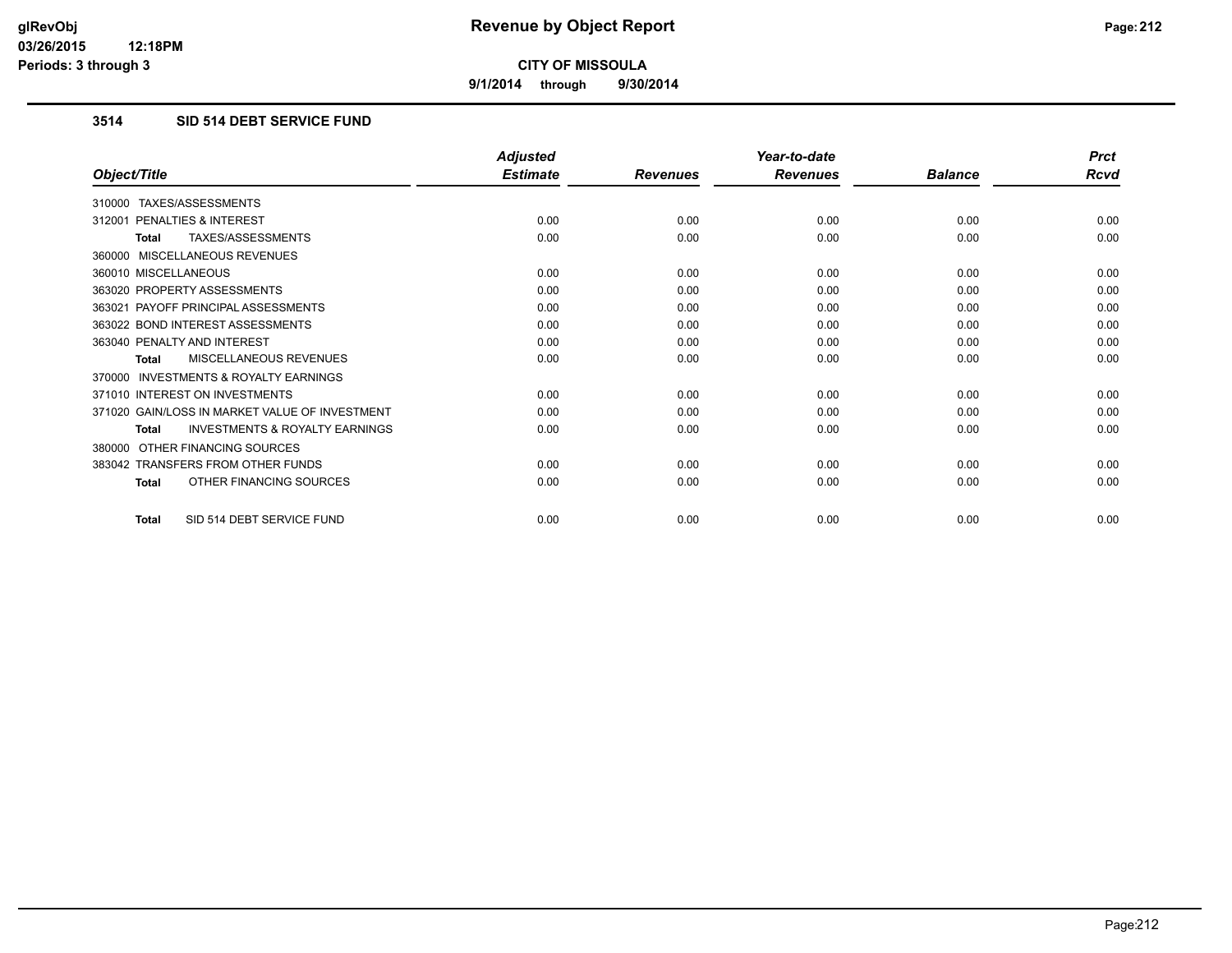**9/1/2014 through 9/30/2014**

**3515 SID 515 DEBT SERVICE FUND**

**3515 SID 515 DEBT SERVICE FUND**

|                                                           | <b>Adjusted</b> |                 | Year-to-date    |                | <b>Prct</b> |
|-----------------------------------------------------------|-----------------|-----------------|-----------------|----------------|-------------|
| Object/Title                                              | <b>Estimate</b> | <b>Revenues</b> | <b>Revenues</b> | <b>Balance</b> | <b>Rcvd</b> |
| TAXES/ASSESSMENTS<br>310000                               |                 |                 |                 |                |             |
| PENALTIES & INTEREST<br>312001                            | 0.00            | 0.00            | 0.00            | 0.00           | 0.00        |
| TAXES/ASSESSMENTS<br>Total                                | 0.00            | 0.00            | 0.00            | 0.00           | 0.00        |
| MISCELLANEOUS REVENUES<br>360000                          |                 |                 |                 |                |             |
| 363020 PROPERTY ASSESSMENTS                               | 0.00            | 0.00            | 0.00            | 0.00           | 0.00        |
| 363021 PAYOFF PRINCIPAL ASSESSMENTS                       | 0.00            | 0.00            | 0.00            | 0.00           | 0.00        |
| 363022 BOND INTEREST ASSESSMENTS                          | 0.00            | 0.00            | 0.00            | 0.00           | 0.00        |
| 363040 PENALTY AND INTEREST                               | 0.00            | 0.00            | 0.00            | 0.00           | 0.00        |
| MISCELLANEOUS REVENUES<br><b>Total</b>                    | 0.00            | 0.00            | 0.00            | 0.00           | 0.00        |
| <b>INVESTMENTS &amp; ROYALTY EARNINGS</b><br>370000       |                 |                 |                 |                |             |
| 371010 INTEREST ON INVESTMENTS                            | 0.00            | 0.00            | 0.00            | 0.00           | 0.00        |
| 371020 GAIN/LOSS IN MARKET VALUE OF INVESTMENTS           | 0.00            | 0.00            | 0.00            | 0.00           | 0.00        |
| <b>INVESTMENTS &amp; ROYALTY EARNINGS</b><br><b>Total</b> | 0.00            | 0.00            | 0.00            | 0.00           | 0.00        |
| OTHER FINANCING SOURCES<br>380000                         |                 |                 |                 |                |             |
| 383042 TRANSFERS FROM OTHER FUNDS                         | 0.00            | 0.00            | 0.00            | 0.00           | 0.00        |
| OTHER FINANCING SOURCES<br><b>Total</b>                   | 0.00            | 0.00            | 0.00            | 0.00           | 0.00        |
|                                                           |                 |                 |                 |                |             |
| SID 515 DEBT SERVICE FUND<br><b>Total</b>                 | 0.00            | 0.00            | 0.00            | 0.00           | 0.00        |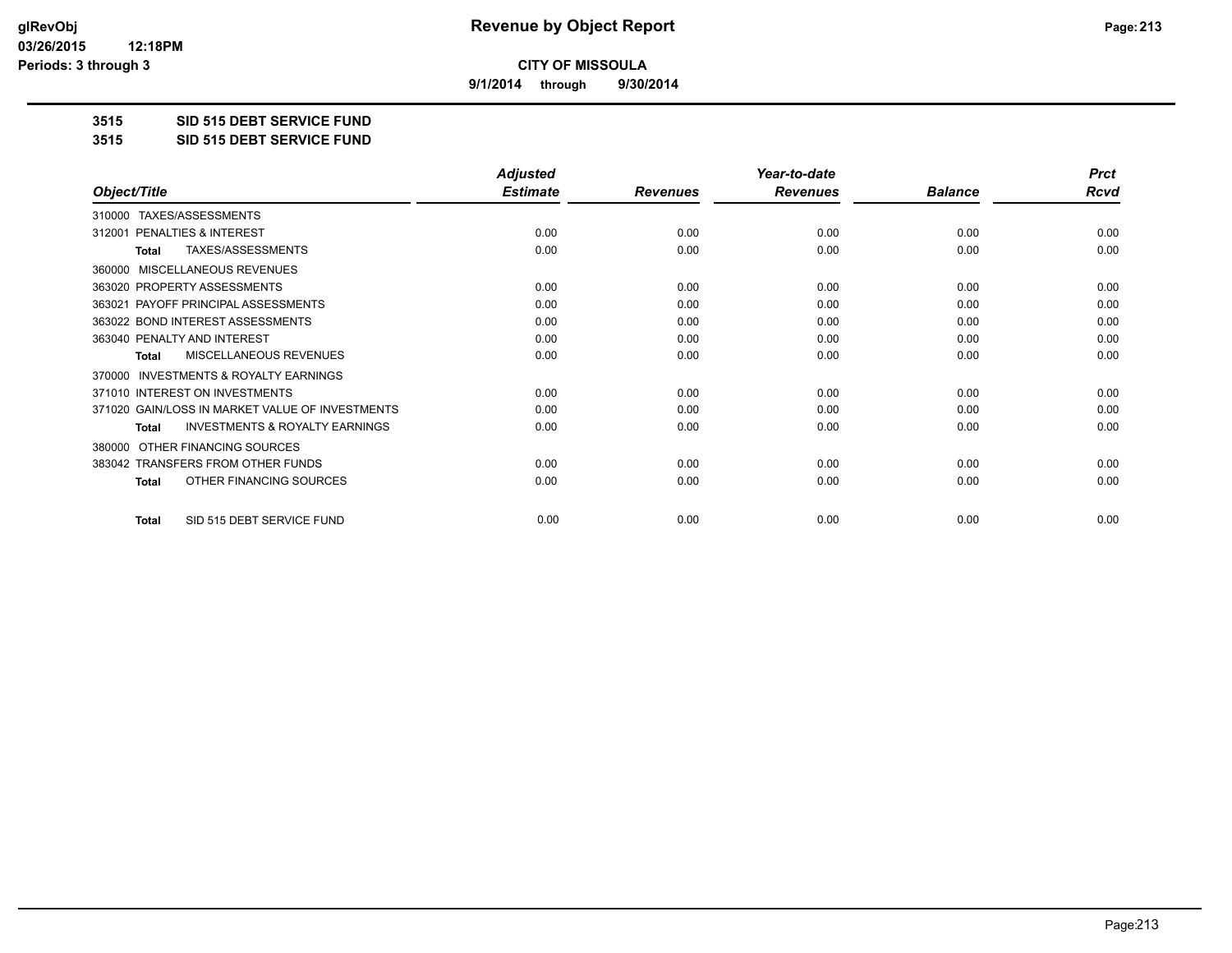**9/1/2014 through 9/30/2014**

# **3515 SID 515 DEBT SERVICE FUND**

|                                                           | <b>Adjusted</b> |                 | Year-to-date    |                | <b>Prct</b> |
|-----------------------------------------------------------|-----------------|-----------------|-----------------|----------------|-------------|
| Object/Title                                              | <b>Estimate</b> | <b>Revenues</b> | <b>Revenues</b> | <b>Balance</b> | <b>Rcvd</b> |
| TAXES/ASSESSMENTS<br>310000                               |                 |                 |                 |                |             |
| 312001 PENALTIES & INTEREST                               | 0.00            | 0.00            | 0.00            | 0.00           | 0.00        |
| TAXES/ASSESSMENTS<br><b>Total</b>                         | 0.00            | 0.00            | 0.00            | 0.00           | 0.00        |
| MISCELLANEOUS REVENUES<br>360000                          |                 |                 |                 |                |             |
| 363020 PROPERTY ASSESSMENTS                               | 0.00            | 0.00            | 0.00            | 0.00           | 0.00        |
| 363021 PAYOFF PRINCIPAL ASSESSMENTS                       | 0.00            | 0.00            | 0.00            | 0.00           | 0.00        |
| 363022 BOND INTEREST ASSESSMENTS                          | 0.00            | 0.00            | 0.00            | 0.00           | 0.00        |
| 363040 PENALTY AND INTEREST                               | 0.00            | 0.00            | 0.00            | 0.00           | 0.00        |
| MISCELLANEOUS REVENUES<br><b>Total</b>                    | 0.00            | 0.00            | 0.00            | 0.00           | 0.00        |
| <b>INVESTMENTS &amp; ROYALTY EARNINGS</b><br>370000       |                 |                 |                 |                |             |
| 371010 INTEREST ON INVESTMENTS                            | 0.00            | 0.00            | 0.00            | 0.00           | 0.00        |
| 371020 GAIN/LOSS IN MARKET VALUE OF INVESTMENT            | 0.00            | 0.00            | 0.00            | 0.00           | 0.00        |
| <b>INVESTMENTS &amp; ROYALTY EARNINGS</b><br><b>Total</b> | 0.00            | 0.00            | 0.00            | 0.00           | 0.00        |
| OTHER FINANCING SOURCES<br>380000                         |                 |                 |                 |                |             |
| 383042 TRANSFERS FROM OTHER FUNDS                         | 0.00            | 0.00            | 0.00            | 0.00           | 0.00        |
| OTHER FINANCING SOURCES<br><b>Total</b>                   | 0.00            | 0.00            | 0.00            | 0.00           | 0.00        |
| SID 515 DEBT SERVICE FUND<br>Total                        | 0.00            | 0.00            | 0.00            | 0.00           | 0.00        |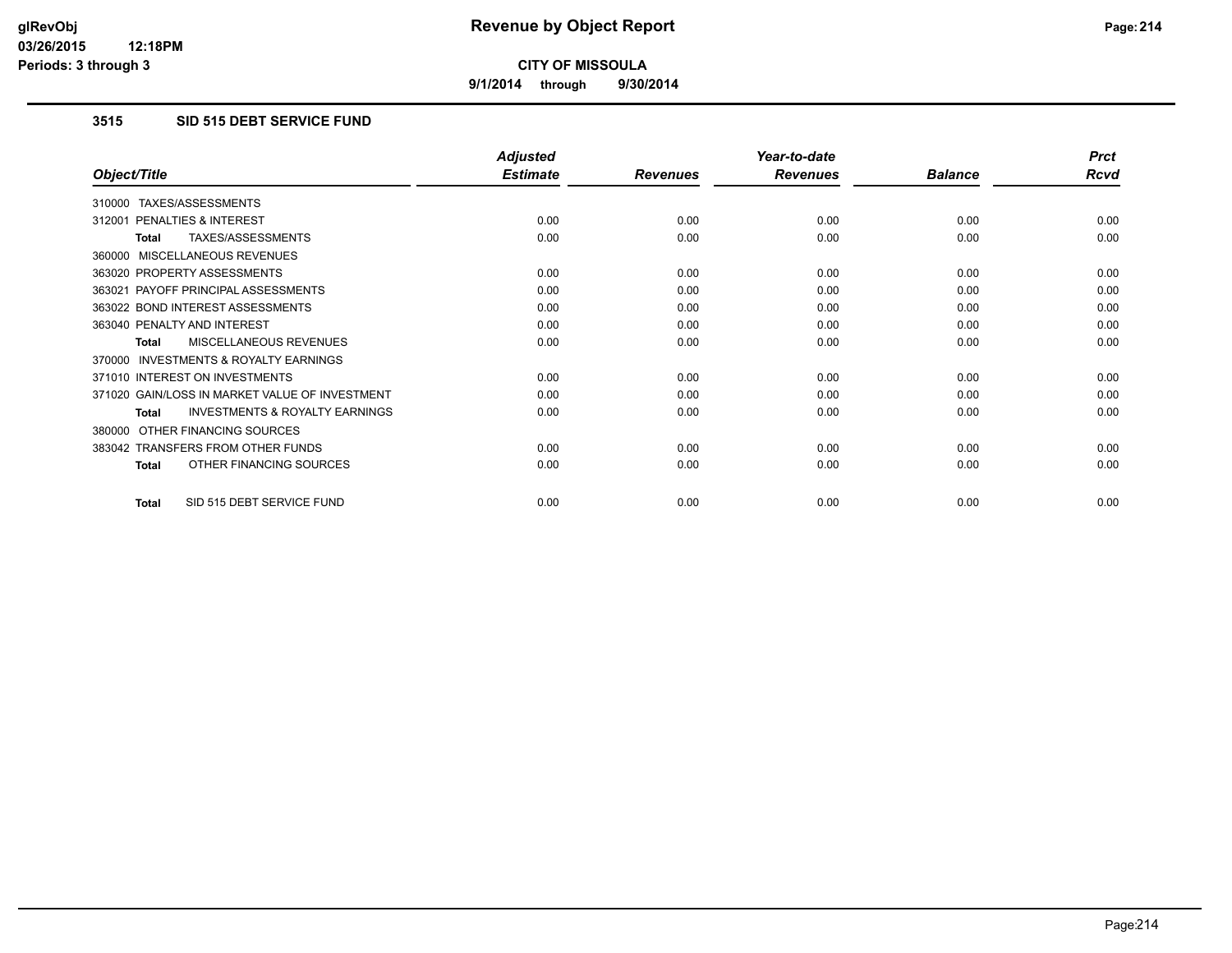**9/1/2014 through 9/30/2014**

**3517 SID 517 DEBT SERVICE FUND**

**3517 SID 517 DEBT SERVICE FUND**

|                                                           | <b>Adjusted</b> |                 | Year-to-date    |                | <b>Prct</b> |
|-----------------------------------------------------------|-----------------|-----------------|-----------------|----------------|-------------|
| Object/Title                                              | <b>Estimate</b> | <b>Revenues</b> | <b>Revenues</b> | <b>Balance</b> | <b>Rcvd</b> |
| TAXES/ASSESSMENTS<br>310000                               |                 |                 |                 |                |             |
| 312001 PENALTIES & INTEREST                               | 0.00            | 0.00            | 0.00            | 0.00           | 0.00        |
| TAXES/ASSESSMENTS<br><b>Total</b>                         | 0.00            | 0.00            | 0.00            | 0.00           | 0.00        |
| MISCELLANEOUS REVENUES<br>360000                          |                 |                 |                 |                |             |
| 360010 MISCELLANEOUS                                      | 0.00            | 0.00            | 0.00            | 0.00           | 0.00        |
| 363020 PROPERTY ASSESSMENTS                               | 0.00            | 0.00            | 0.00            | 0.00           | 0.00        |
| 363021 PAYOFF PRINCIPAL ASSESSMENTS                       | 0.00            | 0.00            | 0.00            | 0.00           | 0.00        |
| 363022 BOND INTEREST ASSESSMENTS                          | 0.00            | 0.00            | 0.00            | 0.00           | 0.00        |
| 363040 PENALTY AND INTEREST                               | 0.00            | 0.00            | 0.00            | 0.00           | 0.00        |
| <b>MISCELLANEOUS REVENUES</b><br><b>Total</b>             | 0.00            | 0.00            | 0.00            | 0.00           | 0.00        |
| <b>INVESTMENTS &amp; ROYALTY EARNINGS</b><br>370000       |                 |                 |                 |                |             |
| 371010 INTEREST ON INVESTMENTS                            | 0.00            | 0.00            | 0.00            | 0.00           | 0.00        |
| 371020 GAIN/LOSS IN MARKET VALUE OF INVESTMENTS           | 0.00            | 0.00            | 0.00            | 0.00           | 0.00        |
| <b>INVESTMENTS &amp; ROYALTY EARNINGS</b><br><b>Total</b> | 0.00            | 0.00            | 0.00            | 0.00           | 0.00        |
| OTHER FINANCING SOURCES<br>380000                         |                 |                 |                 |                |             |
| 381009 TRANSFERS IN                                       | 0.00            | 0.00            | 0.00            | 0.00           | 0.00        |
| OTHER FINANCING SOURCES<br>Total                          | 0.00            | 0.00            | 0.00            | 0.00           | 0.00        |
| SID 517 DEBT SERVICE FUND<br><b>Total</b>                 | 0.00            | 0.00            | 0.00            | 0.00           | 0.00        |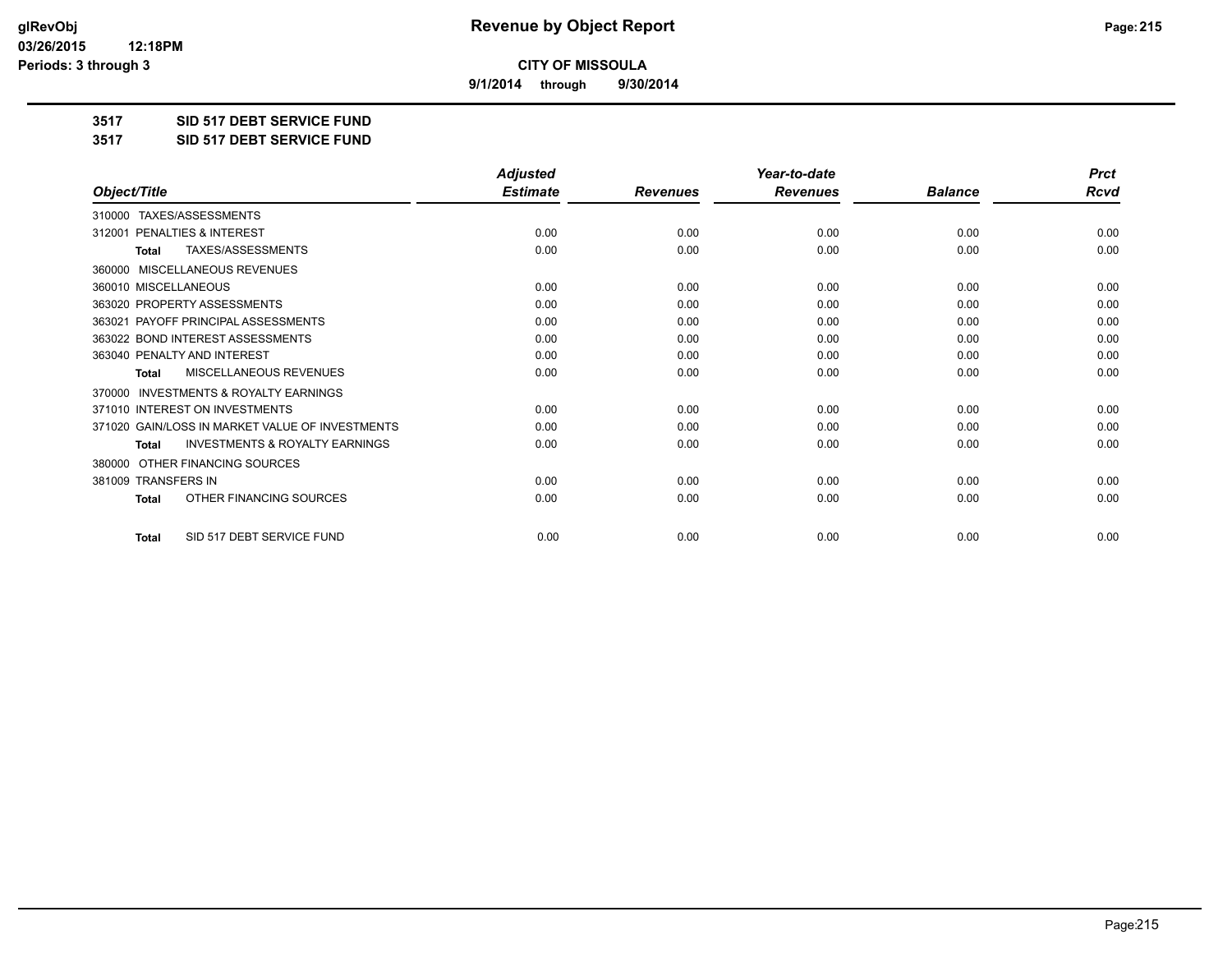**9/1/2014 through 9/30/2014**

# **3517 SID 517 DEBT SERVICE FUND**

|                                                           | <b>Adjusted</b> |                 | Year-to-date    |                | <b>Prct</b> |
|-----------------------------------------------------------|-----------------|-----------------|-----------------|----------------|-------------|
| Object/Title                                              | <b>Estimate</b> | <b>Revenues</b> | <b>Revenues</b> | <b>Balance</b> | <b>Rcvd</b> |
| 310000 TAXES/ASSESSMENTS                                  |                 |                 |                 |                |             |
| 312001 PENALTIES & INTEREST                               | 0.00            | 0.00            | 0.00            | 0.00           | 0.00        |
| TAXES/ASSESSMENTS<br><b>Total</b>                         | 0.00            | 0.00            | 0.00            | 0.00           | 0.00        |
| 360000 MISCELLANEOUS REVENUES                             |                 |                 |                 |                |             |
| 360010 MISCELLANEOUS                                      | 0.00            | 0.00            | 0.00            | 0.00           | 0.00        |
| 363020 PROPERTY ASSESSMENTS                               | 0.00            | 0.00            | 0.00            | 0.00           | 0.00        |
| 363021 PAYOFF PRINCIPAL ASSESSMENTS                       | 0.00            | 0.00            | 0.00            | 0.00           | 0.00        |
| 363022 BOND INTEREST ASSESSMENTS                          | 0.00            | 0.00            | 0.00            | 0.00           | 0.00        |
| 363040 PENALTY AND INTEREST                               | 0.00            | 0.00            | 0.00            | 0.00           | 0.00        |
| MISCELLANEOUS REVENUES<br><b>Total</b>                    | 0.00            | 0.00            | 0.00            | 0.00           | 0.00        |
| <b>INVESTMENTS &amp; ROYALTY EARNINGS</b><br>370000       |                 |                 |                 |                |             |
| 371010 INTEREST ON INVESTMENTS                            | 0.00            | 0.00            | 0.00            | 0.00           | 0.00        |
| 371020 GAIN/LOSS IN MARKET VALUE OF INVESTMENT            | 0.00            | 0.00            | 0.00            | 0.00           | 0.00        |
| <b>INVESTMENTS &amp; ROYALTY EARNINGS</b><br><b>Total</b> | 0.00            | 0.00            | 0.00            | 0.00           | 0.00        |
| 380000 OTHER FINANCING SOURCES                            |                 |                 |                 |                |             |
| 381009 TRANSFERS IN                                       | 0.00            | 0.00            | 0.00            | 0.00           | 0.00        |
| OTHER FINANCING SOURCES<br><b>Total</b>                   | 0.00            | 0.00            | 0.00            | 0.00           | 0.00        |
| SID 517 DEBT SERVICE FUND<br>Total                        | 0.00            | 0.00            | 0.00            | 0.00           | 0.00        |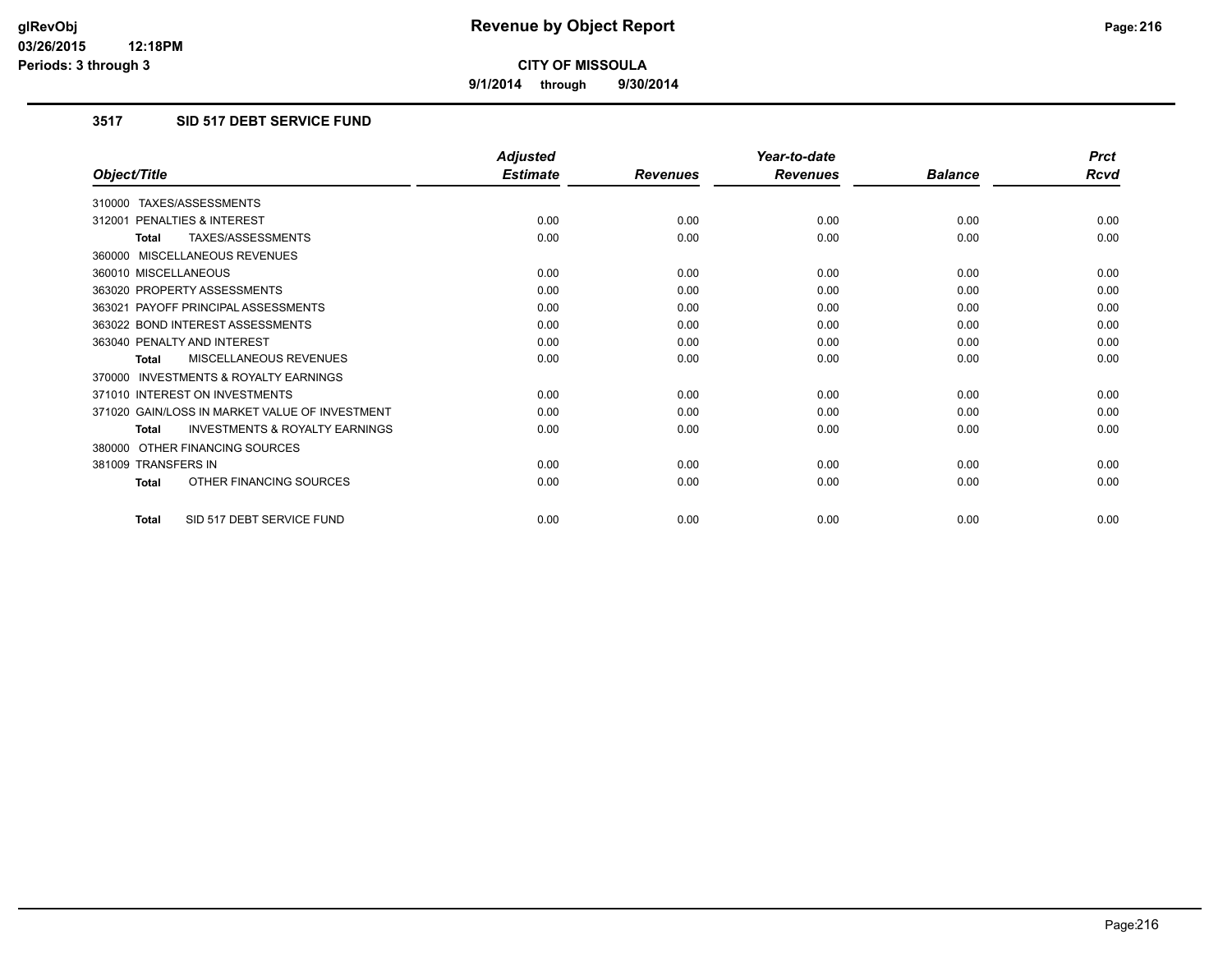**9/1/2014 through 9/30/2014**

**3518 SID 518 DEBT SERVICE FUND**

**3518 SID 518 DEBT SERVICE FUND**

|                                                           | <b>Adjusted</b> |                 | Year-to-date    |                | <b>Prct</b> |
|-----------------------------------------------------------|-----------------|-----------------|-----------------|----------------|-------------|
| Object/Title                                              | <b>Estimate</b> | <b>Revenues</b> | <b>Revenues</b> | <b>Balance</b> | <b>Rcvd</b> |
| 310000 TAXES/ASSESSMENTS                                  |                 |                 |                 |                |             |
| PENALTIES & INTEREST<br>312001                            | 0.00            | 0.00            | 0.00            | 0.00           | 0.00        |
| <b>TAXES/ASSESSMENTS</b><br><b>Total</b>                  | 0.00            | 0.00            | 0.00            | 0.00           | 0.00        |
| MISCELLANEOUS REVENUES<br>360000                          |                 |                 |                 |                |             |
| 363020 PROPERTY ASSESSMENTS                               | 0.00            | 0.00            | 0.00            | 0.00           | 0.00        |
| 363021 PAYOFF PRINCIPAL ASSESSMENTS                       | 0.00            | 0.00            | 0.00            | 0.00           | 0.00        |
| 363022 BOND INTEREST ASSESSMENTS                          | 0.00            | 0.00            | 0.00            | 0.00           | 0.00        |
| 363040 PENALTY AND INTEREST                               | 0.00            | 0.00            | 0.00            | 0.00           | 0.00        |
| <b>MISCELLANEOUS REVENUES</b><br><b>Total</b>             | 0.00            | 0.00            | 0.00            | 0.00           | 0.00        |
| <b>INVESTMENTS &amp; ROYALTY EARNINGS</b><br>370000       |                 |                 |                 |                |             |
| 371010 INTEREST ON INVESTMENTS                            | 0.00            | 0.00            | 0.00            | 0.00           | 0.00        |
| 371020 GAIN/LOSS IN MARKET VALUE OF INVESTMENTS           | 0.00            | 0.00            | 0.00            | 0.00           | 0.00        |
| <b>INVESTMENTS &amp; ROYALTY EARNINGS</b><br><b>Total</b> | 0.00            | 0.00            | 0.00            | 0.00           | 0.00        |
| OTHER FINANCING SOURCES<br>380000                         |                 |                 |                 |                |             |
| 381009 TRANSFERS IN                                       | 0.00            | 0.00            | 0.00            | 0.00           | 0.00        |
| 383000 OPERATING TRANSFERS                                | 0.00            | 0.00            | 0.00            | 0.00           | 0.00        |
| OTHER FINANCING SOURCES<br><b>Total</b>                   | 0.00            | 0.00            | 0.00            | 0.00           | 0.00        |
| SID 518 DEBT SERVICE FUND<br><b>Total</b>                 | 0.00            | 0.00            | 0.00            | 0.00           | 0.00        |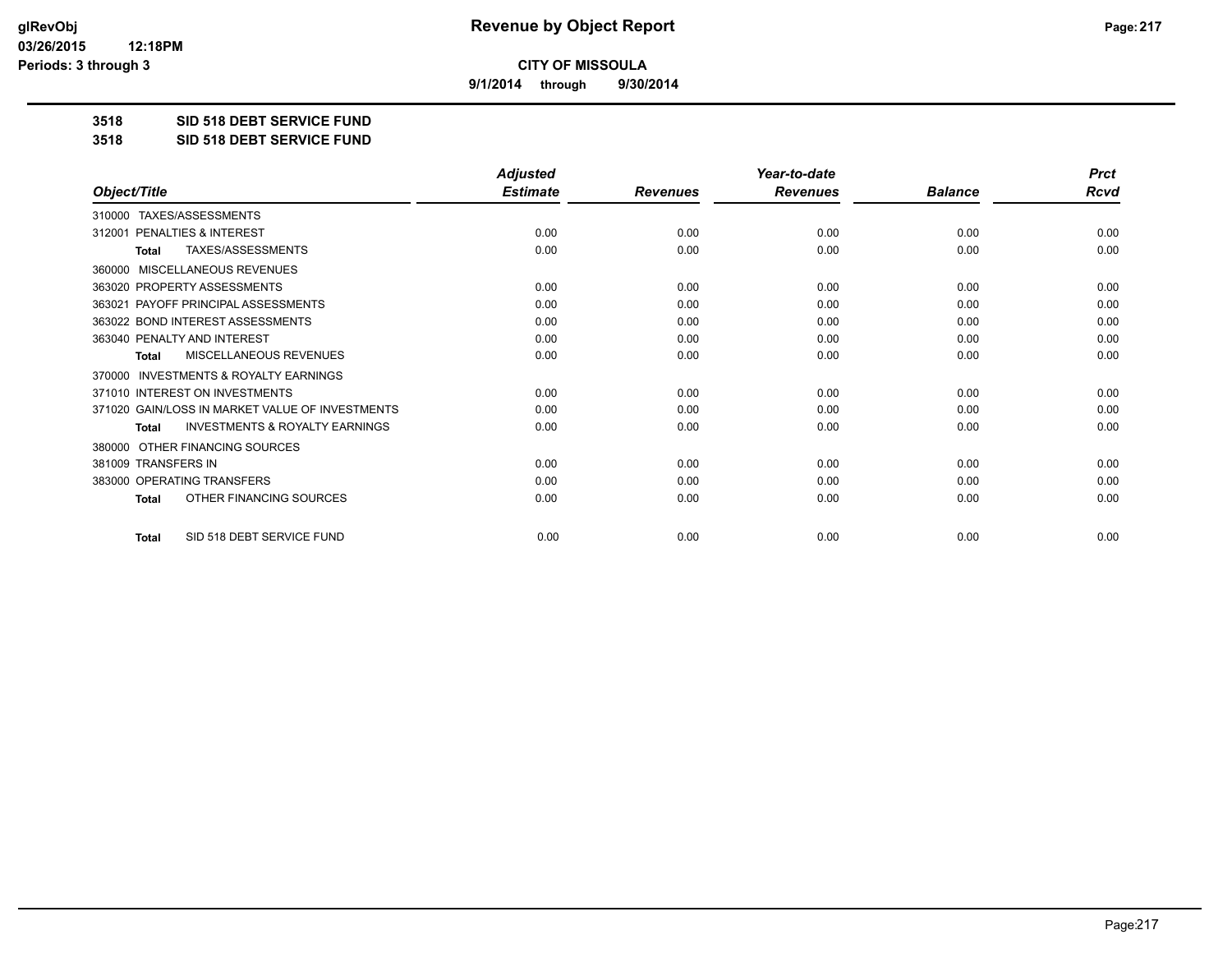**9/1/2014 through 9/30/2014**

### **3518 SID 518 DEBT SERVICE FUND**

|                                                           | <b>Adjusted</b> |                 | Year-to-date    |                | <b>Prct</b> |
|-----------------------------------------------------------|-----------------|-----------------|-----------------|----------------|-------------|
| Object/Title                                              | <b>Estimate</b> | <b>Revenues</b> | <b>Revenues</b> | <b>Balance</b> | <b>Rcvd</b> |
| 310000 TAXES/ASSESSMENTS                                  |                 |                 |                 |                |             |
| 312001 PENALTIES & INTEREST                               | 0.00            | 0.00            | 0.00            | 0.00           | 0.00        |
| <b>TAXES/ASSESSMENTS</b><br><b>Total</b>                  | 0.00            | 0.00            | 0.00            | 0.00           | 0.00        |
| 360000 MISCELLANEOUS REVENUES                             |                 |                 |                 |                |             |
| 363020 PROPERTY ASSESSMENTS                               | 0.00            | 0.00            | 0.00            | 0.00           | 0.00        |
| 363021 PAYOFF PRINCIPAL ASSESSMENTS                       | 0.00            | 0.00            | 0.00            | 0.00           | 0.00        |
| 363022 BOND INTEREST ASSESSMENTS                          | 0.00            | 0.00            | 0.00            | 0.00           | 0.00        |
| 363040 PENALTY AND INTEREST                               | 0.00            | 0.00            | 0.00            | 0.00           | 0.00        |
| MISCELLANEOUS REVENUES<br>Total                           | 0.00            | 0.00            | 0.00            | 0.00           | 0.00        |
| <b>INVESTMENTS &amp; ROYALTY EARNINGS</b><br>370000       |                 |                 |                 |                |             |
| 371010 INTEREST ON INVESTMENTS                            | 0.00            | 0.00            | 0.00            | 0.00           | 0.00        |
| 371020 GAIN/LOSS IN MARKET VALUE OF INVESTMENT            | 0.00            | 0.00            | 0.00            | 0.00           | 0.00        |
| <b>INVESTMENTS &amp; ROYALTY EARNINGS</b><br><b>Total</b> | 0.00            | 0.00            | 0.00            | 0.00           | 0.00        |
| 380000 OTHER FINANCING SOURCES                            |                 |                 |                 |                |             |
| 381009 TRANSFERS IN                                       | 0.00            | 0.00            | 0.00            | 0.00           | 0.00        |
| 383000 OPERATING TRANSFERS                                | 0.00            | 0.00            | 0.00            | 0.00           | 0.00        |
| OTHER FINANCING SOURCES<br><b>Total</b>                   | 0.00            | 0.00            | 0.00            | 0.00           | 0.00        |
| SID 518 DEBT SERVICE FUND<br><b>Total</b>                 | 0.00            | 0.00            | 0.00            | 0.00           | 0.00        |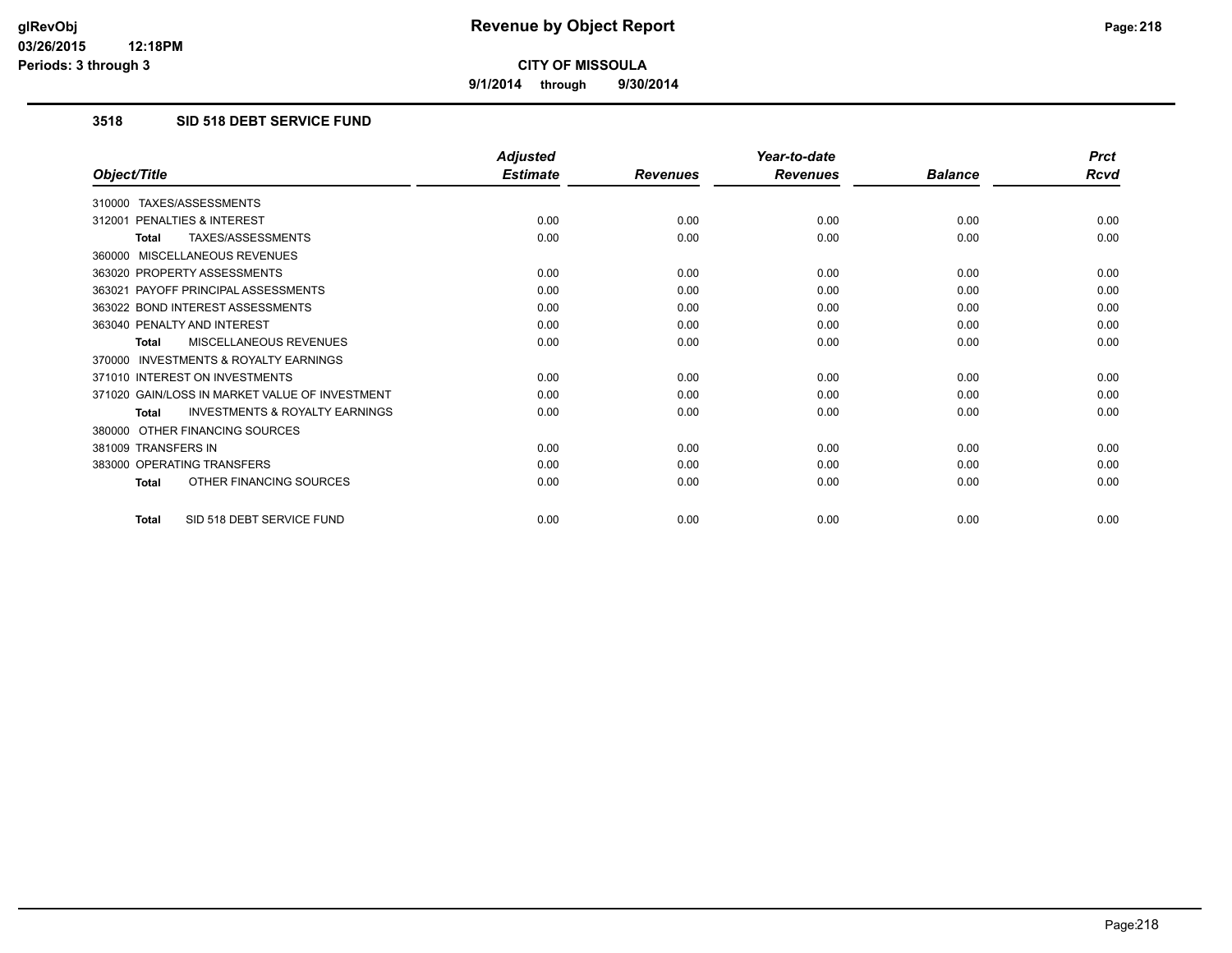**9/1/2014 through 9/30/2014**

**3519 SID 519 DEBT SERVICE FUND**

**3519 SID 519 DEBT SERVICE FUND**

|                                                     | <b>Adjusted</b> |                 | Year-to-date    |                | <b>Prct</b> |
|-----------------------------------------------------|-----------------|-----------------|-----------------|----------------|-------------|
| Object/Title                                        | <b>Estimate</b> | <b>Revenues</b> | <b>Revenues</b> | <b>Balance</b> | <b>Rcvd</b> |
| 310000 TAXES/ASSESSMENTS                            |                 |                 |                 |                |             |
| <b>PENALTIES &amp; INTEREST</b><br>312001           | 0.00            | 0.00            | 0.00            | 0.00           | 0.00        |
| TAXES/ASSESSMENTS<br><b>Total</b>                   | 0.00            | 0.00            | 0.00            | 0.00           | 0.00        |
| MISCELLANEOUS REVENUES<br>360000                    |                 |                 |                 |                |             |
| 360010 MISCELLANEOUS                                | 0.00            | 0.00            | 0.00            | 0.00           | 0.00        |
| 363020 PROPERTY ASSESSMENTS                         | 0.00            | 0.00            | 0.00            | 0.00           | 0.00        |
| 363021 PAYOFF PRINCIPAL ASSESSMENTS                 | 0.00            | 0.00            | 0.00            | 0.00           | 0.00        |
| 363022 BOND INTEREST ASSESSMENTS                    | 0.00            | 0.00            | 0.00            | 0.00           | 0.00        |
| 363040 PENALTY AND INTEREST                         | 0.00            | 0.00            | 0.00            | 0.00           | 0.00        |
| MISCELLANEOUS REVENUES<br><b>Total</b>              | 0.00            | 0.00            | 0.00            | 0.00           | 0.00        |
| <b>INVESTMENTS &amp; ROYALTY EARNINGS</b><br>370000 |                 |                 |                 |                |             |
| 371010 INTEREST ON INVESTMENTS                      | 0.00            | 0.00            | 0.00            | 0.00           | 0.00        |
| 371020 GAIN/LOSS IN MARKET VALUE OF INVESTMENTS     | 0.00            | 0.00            | 0.00            | 0.00           | 0.00        |
| <b>INVESTMENTS &amp; ROYALTY EARNINGS</b><br>Total  | 0.00            | 0.00            | 0.00            | 0.00           | 0.00        |
| OTHER FINANCING SOURCES<br>380000                   |                 |                 |                 |                |             |
| 381009 TRANSFERS IN                                 | 0.00            | 0.00            | 0.00            | 0.00           | 0.00        |
| OTHER FINANCING SOURCES<br>Total                    | 0.00            | 0.00            | 0.00            | 0.00           | 0.00        |
| SID 519 DEBT SERVICE FUND<br><b>Total</b>           | 0.00            | 0.00            | 0.00            | 0.00           | 0.00        |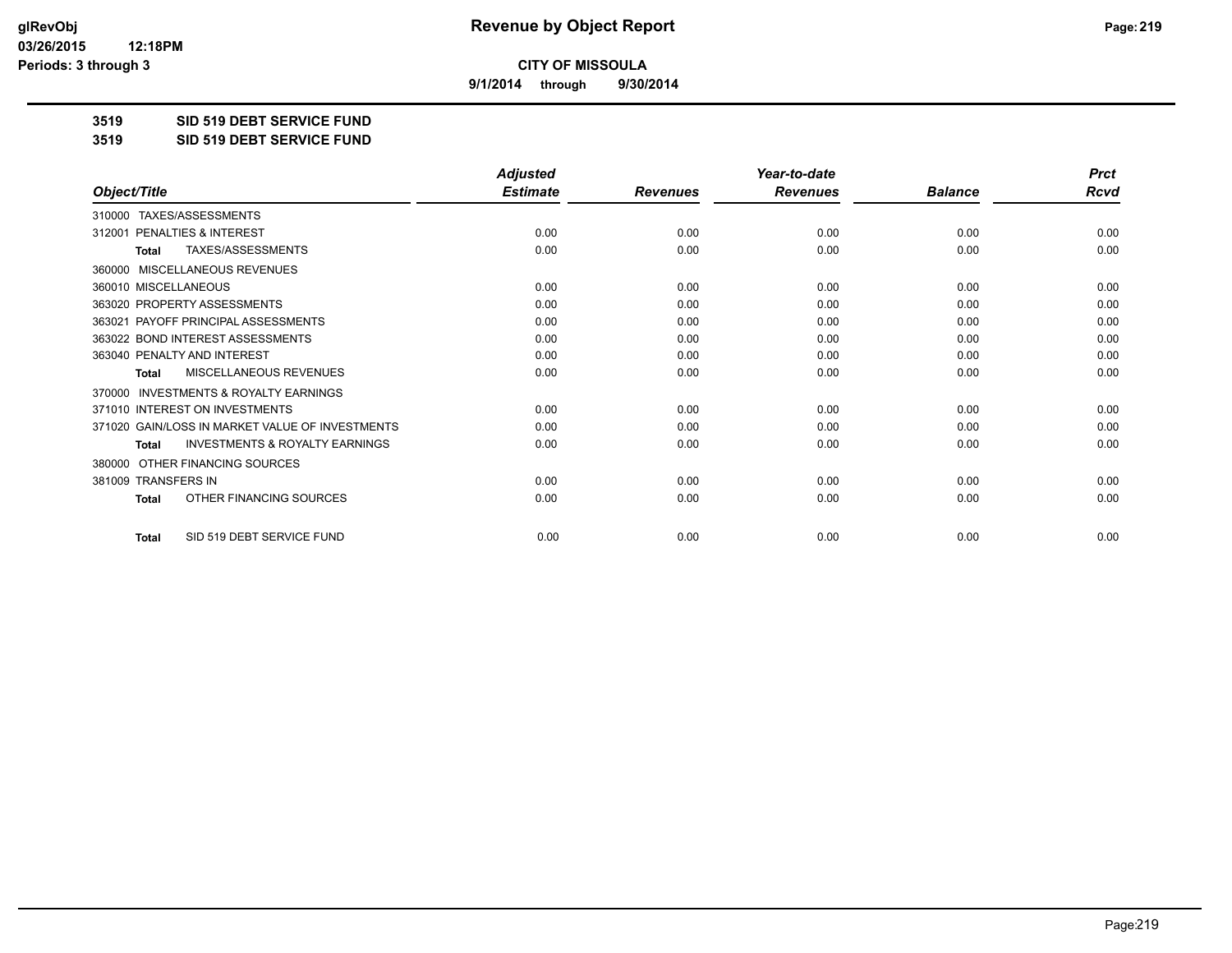**9/1/2014 through 9/30/2014**

### **3519 SID 519 DEBT SERVICE FUND**

|                                                           | <b>Adjusted</b> |                 | Year-to-date    |                | <b>Prct</b> |
|-----------------------------------------------------------|-----------------|-----------------|-----------------|----------------|-------------|
| Object/Title                                              | <b>Estimate</b> | <b>Revenues</b> | <b>Revenues</b> | <b>Balance</b> | <b>Rcvd</b> |
| 310000 TAXES/ASSESSMENTS                                  |                 |                 |                 |                |             |
| PENALTIES & INTEREST<br>312001                            | 0.00            | 0.00            | 0.00            | 0.00           | 0.00        |
| TAXES/ASSESSMENTS<br><b>Total</b>                         | 0.00            | 0.00            | 0.00            | 0.00           | 0.00        |
| 360000 MISCELLANEOUS REVENUES                             |                 |                 |                 |                |             |
| 360010 MISCELLANEOUS                                      | 0.00            | 0.00            | 0.00            | 0.00           | 0.00        |
| 363020 PROPERTY ASSESSMENTS                               | 0.00            | 0.00            | 0.00            | 0.00           | 0.00        |
| 363021 PAYOFF PRINCIPAL ASSESSMENTS                       | 0.00            | 0.00            | 0.00            | 0.00           | 0.00        |
| 363022 BOND INTEREST ASSESSMENTS                          | 0.00            | 0.00            | 0.00            | 0.00           | 0.00        |
| 363040 PENALTY AND INTEREST                               | 0.00            | 0.00            | 0.00            | 0.00           | 0.00        |
| MISCELLANEOUS REVENUES<br><b>Total</b>                    | 0.00            | 0.00            | 0.00            | 0.00           | 0.00        |
| <b>INVESTMENTS &amp; ROYALTY EARNINGS</b><br>370000       |                 |                 |                 |                |             |
| 371010 INTEREST ON INVESTMENTS                            | 0.00            | 0.00            | 0.00            | 0.00           | 0.00        |
| 371020 GAIN/LOSS IN MARKET VALUE OF INVESTMENT            | 0.00            | 0.00            | 0.00            | 0.00           | 0.00        |
| <b>INVESTMENTS &amp; ROYALTY EARNINGS</b><br><b>Total</b> | 0.00            | 0.00            | 0.00            | 0.00           | 0.00        |
| 380000 OTHER FINANCING SOURCES                            |                 |                 |                 |                |             |
| 381009 TRANSFERS IN                                       | 0.00            | 0.00            | 0.00            | 0.00           | 0.00        |
| OTHER FINANCING SOURCES<br><b>Total</b>                   | 0.00            | 0.00            | 0.00            | 0.00           | 0.00        |
| SID 519 DEBT SERVICE FUND<br><b>Total</b>                 | 0.00            | 0.00            | 0.00            | 0.00           | 0.00        |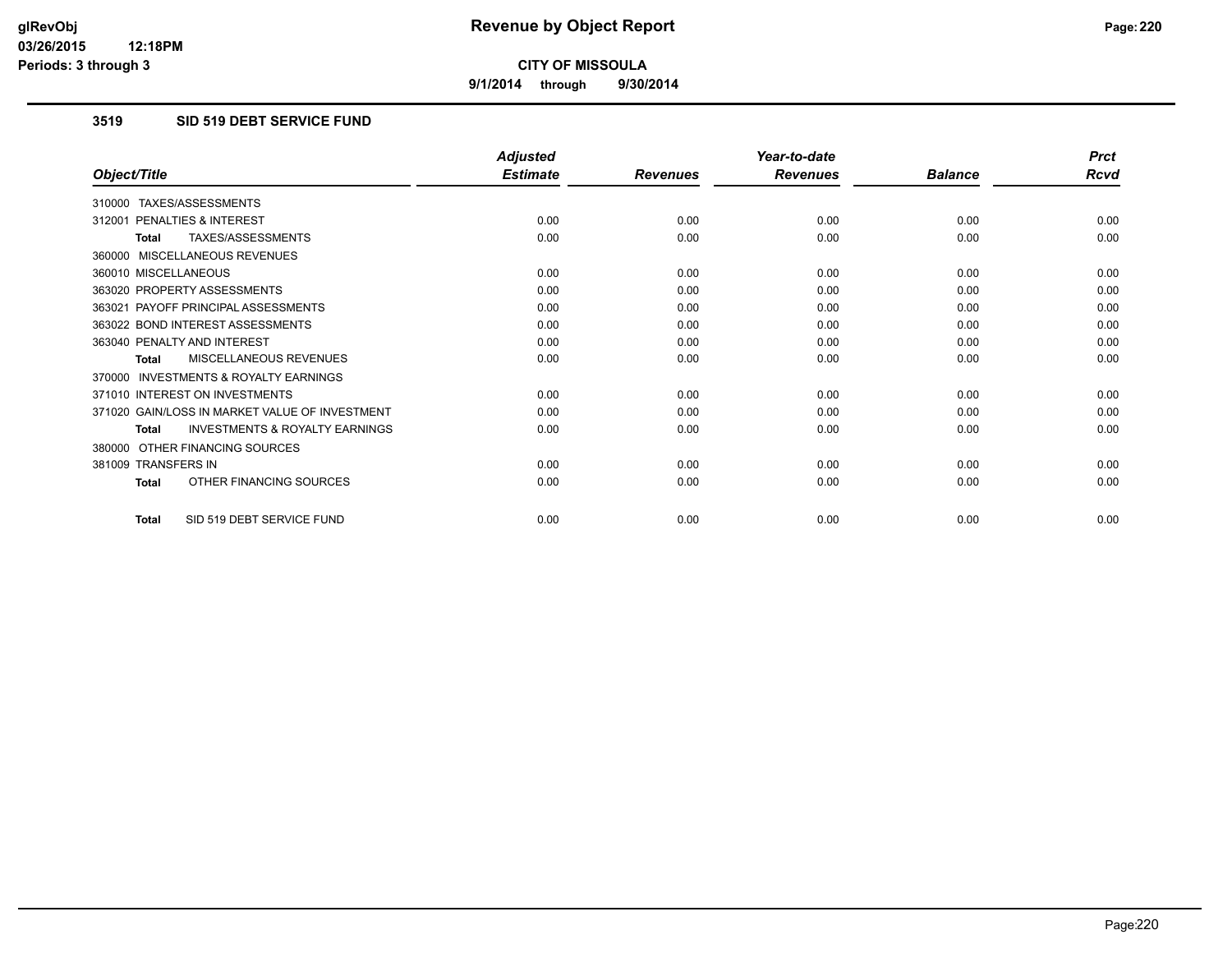**9/1/2014 through 9/30/2014**

**3520 SID 520 DEBT SERVICE FUND**

**3520 SID 520 DEBT SERVICE FUND**

|                                                           | <b>Adjusted</b> |                 | Year-to-date    |                | <b>Prct</b> |
|-----------------------------------------------------------|-----------------|-----------------|-----------------|----------------|-------------|
| Object/Title                                              | <b>Estimate</b> | <b>Revenues</b> | <b>Revenues</b> | <b>Balance</b> | <b>Rcvd</b> |
| TAXES/ASSESSMENTS<br>310000                               |                 |                 |                 |                |             |
| PENALTIES & INTEREST<br>312001                            | 0.00            | 0.00            | 0.00            | 0.00           | 0.00        |
| TAXES/ASSESSMENTS<br><b>Total</b>                         | 0.00            | 0.00            | 0.00            | 0.00           | 0.00        |
| MISCELLANEOUS REVENUES<br>360000                          |                 |                 |                 |                |             |
| 360010 MISCELLANEOUS                                      | 0.00            | 0.00            | 0.00            | 0.00           | 0.00        |
| 363020 PROPERTY ASSESSMENTS                               | 160,280.00      | 897.07          | 0.00            | 160,280.00     | 0.00        |
| 363021 PAYOFF PRINCIPAL ASSESSMENTS                       | 0.00            | 0.00            | 0.00            | 0.00           | 0.00        |
| 363022 BOND INTEREST ASSESSMENTS                          | 0.00            | 0.00            | 0.00            | 0.00           | 0.00        |
| 363040 PENALTY AND INTEREST                               | 0.00            | 51.44           | 0.00            | 0.00           | 0.00        |
| MISCELLANEOUS REVENUES<br><b>Total</b>                    | 160,280.00      | 948.51          | 0.00            | 160,280.00     | 0.00        |
| <b>INVESTMENTS &amp; ROYALTY EARNINGS</b><br>370000       |                 |                 |                 |                |             |
| 371010 INTEREST ON INVESTMENTS                            | 0.00            | 0.00            | 0.00            | 0.00           | 0.00        |
| 371020 GAIN/LOSS IN MARKET VALUE OF INVESTMENTS           | 0.00            | 0.00            | 0.00            | 0.00           | 0.00        |
| <b>INVESTMENTS &amp; ROYALTY EARNINGS</b><br><b>Total</b> | 0.00            | 0.00            | 0.00            | 0.00           | 0.00        |
| OTHER FINANCING SOURCES<br>380000                         |                 |                 |                 |                |             |
| 383000 OPERATING TRANSFERS                                | 0.00            | 0.00            | 0.00            | 0.00           | 0.00        |
| OTHER FINANCING SOURCES<br>Total                          | 0.00            | 0.00            | 0.00            | 0.00           | 0.00        |
| SID 520 DEBT SERVICE FUND<br><b>Total</b>                 | 160,280.00      | 948.51          | 0.00            | 160,280.00     | 0.00        |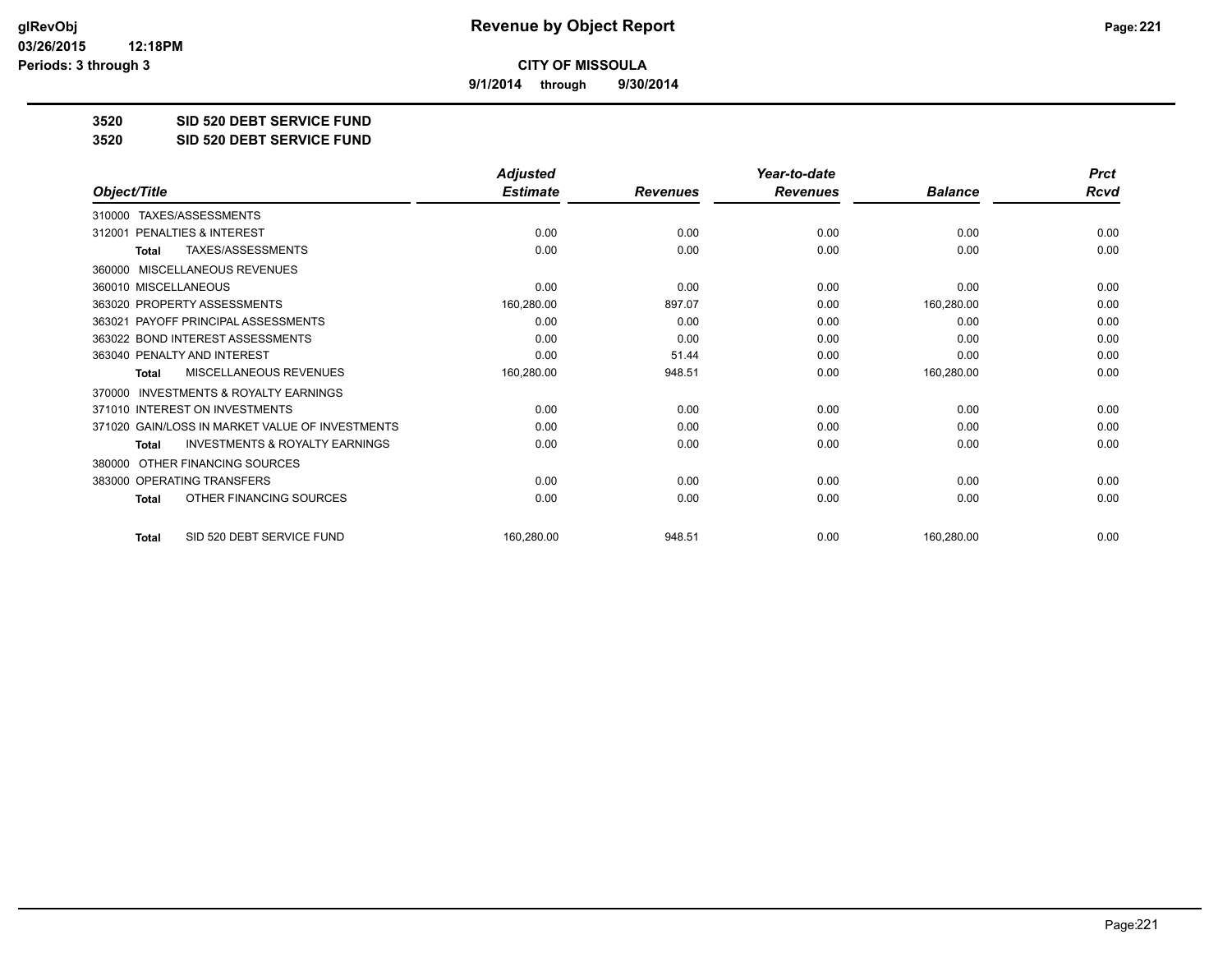**9/1/2014 through 9/30/2014**

### **3520 SID 520 DEBT SERVICE FUND**

|                                                           | <b>Adjusted</b> |                 | Year-to-date    |                | <b>Prct</b> |
|-----------------------------------------------------------|-----------------|-----------------|-----------------|----------------|-------------|
| Object/Title                                              | <b>Estimate</b> | <b>Revenues</b> | <b>Revenues</b> | <b>Balance</b> | <b>Rcvd</b> |
| 310000 TAXES/ASSESSMENTS                                  |                 |                 |                 |                |             |
| PENALTIES & INTEREST<br>312001                            | 0.00            | 0.00            | 0.00            | 0.00           | 0.00        |
| TAXES/ASSESSMENTS<br><b>Total</b>                         | 0.00            | 0.00            | 0.00            | 0.00           | 0.00        |
| MISCELLANEOUS REVENUES<br>360000                          |                 |                 |                 |                |             |
| 360010 MISCELLANEOUS                                      | 0.00            | 0.00            | 0.00            | 0.00           | 0.00        |
| 363020 PROPERTY ASSESSMENTS                               | 160,280.00      | 897.07          | 0.00            | 160,280.00     | 0.00        |
| 363021 PAYOFF PRINCIPAL ASSESSMENTS                       | 0.00            | 0.00            | 0.00            | 0.00           | 0.00        |
| 363022 BOND INTEREST ASSESSMENTS                          | 0.00            | 0.00            | 0.00            | 0.00           | 0.00        |
| 363040 PENALTY AND INTEREST                               | 0.00            | 51.44           | 0.00            | 0.00           | 0.00        |
| MISCELLANEOUS REVENUES<br><b>Total</b>                    | 160,280.00      | 948.51          | 0.00            | 160,280.00     | 0.00        |
| <b>INVESTMENTS &amp; ROYALTY EARNINGS</b><br>370000       |                 |                 |                 |                |             |
| 371010 INTEREST ON INVESTMENTS                            | 0.00            | 0.00            | 0.00            | 0.00           | 0.00        |
| 371020 GAIN/LOSS IN MARKET VALUE OF INVESTMENT            | 0.00            | 0.00            | 0.00            | 0.00           | 0.00        |
| <b>INVESTMENTS &amp; ROYALTY EARNINGS</b><br><b>Total</b> | 0.00            | 0.00            | 0.00            | 0.00           | 0.00        |
| OTHER FINANCING SOURCES<br>380000                         |                 |                 |                 |                |             |
| 383000 OPERATING TRANSFERS                                | 0.00            | 0.00            | 0.00            | 0.00           | 0.00        |
| OTHER FINANCING SOURCES<br><b>Total</b>                   | 0.00            | 0.00            | 0.00            | 0.00           | 0.00        |
| SID 520 DEBT SERVICE FUND<br><b>Total</b>                 | 160,280.00      | 948.51          | 0.00            | 160,280.00     | 0.00        |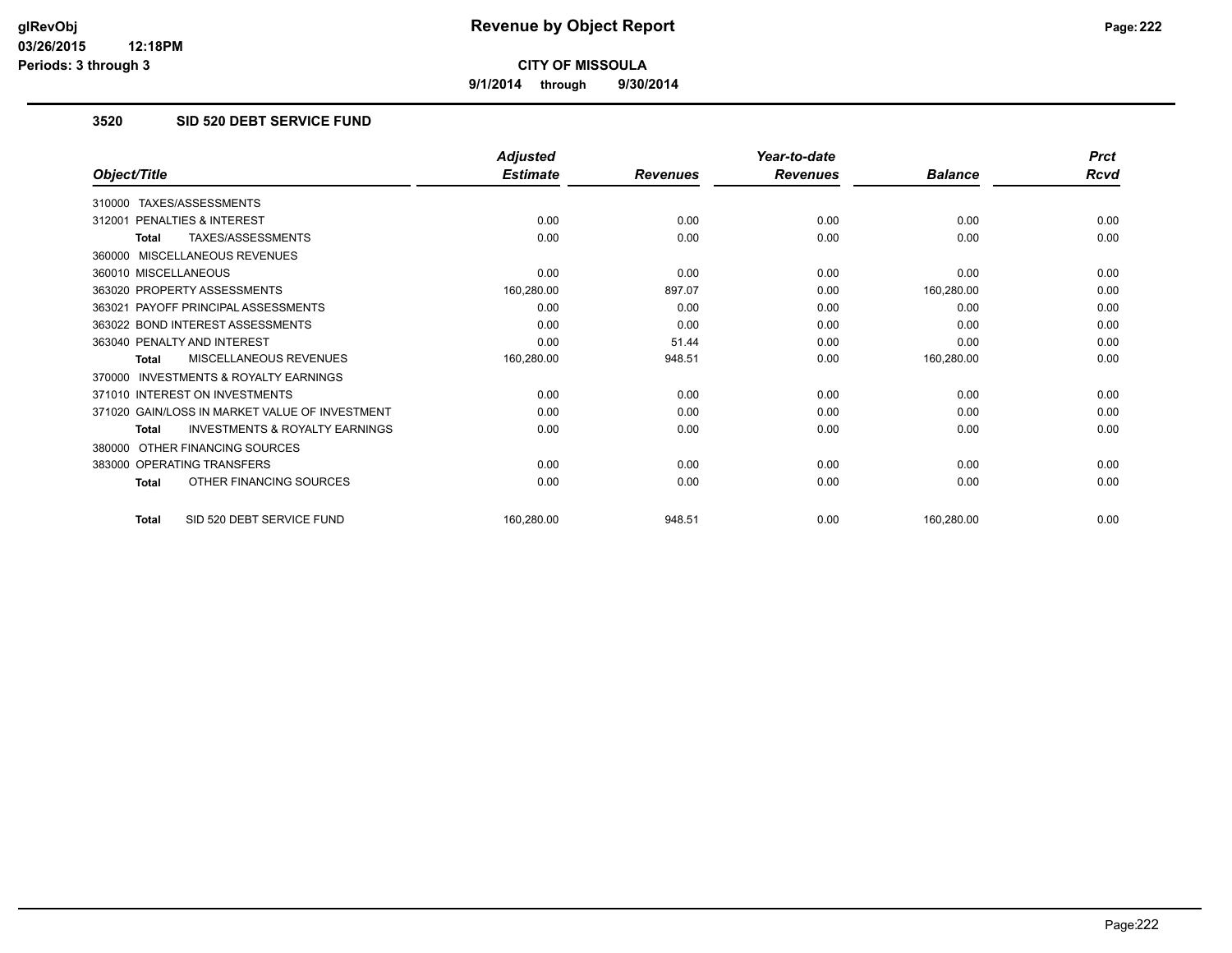**9/1/2014 through 9/30/2014**

**3521 SID 521 DEBT SERVICE FUND**

**3521 SID 521 DEBT SERVICE FUND**

|                                                           | <b>Adjusted</b> |                 | Year-to-date    |                | <b>Prct</b> |
|-----------------------------------------------------------|-----------------|-----------------|-----------------|----------------|-------------|
| Object/Title                                              | <b>Estimate</b> | <b>Revenues</b> | <b>Revenues</b> | <b>Balance</b> | <b>Rcvd</b> |
| TAXES/ASSESSMENTS<br>310000                               |                 |                 |                 |                |             |
| 312001 PENALTIES & INTEREST                               | 0.00            | 0.00            | 0.00            | 0.00           | 0.00        |
| TAXES/ASSESSMENTS<br><b>Total</b>                         | 0.00            | 0.00            | 0.00            | 0.00           | 0.00        |
| MISCELLANEOUS REVENUES<br>360000                          |                 |                 |                 |                |             |
| 360010 MISCELLANEOUS                                      | 0.00            | 0.00            | 0.00            | 0.00           | 0.00        |
| 363020 PROPERTY ASSESSMENTS                               | 720.00          | 0.00            | 0.00            | 720.00         | 0.00        |
| 363021 PAYOFF PRINCIPAL ASSESSMENTS                       | 0.00            | 0.00            | 0.00            | 0.00           | 0.00        |
| 363022 BOND INTEREST ASSESSMENTS                          | 0.00            | 0.00            | 0.00            | 0.00           | 0.00        |
| 363040 PENALTY AND INTEREST                               | 0.00            | 0.00            | 0.00            | 0.00           | 0.00        |
| MISCELLANEOUS REVENUES<br><b>Total</b>                    | 720.00          | 0.00            | 0.00            | 720.00         | 0.00        |
| <b>INVESTMENTS &amp; ROYALTY EARNINGS</b><br>370000       |                 |                 |                 |                |             |
| 371010 INTEREST ON INVESTMENTS                            | 0.00            | 0.00            | 0.00            | 0.00           | 0.00        |
| 371020 GAIN/LOSS IN MARKET VALUE OF INVESTMENTS           | 0.00            | 0.00            | 0.00            | 0.00           | 0.00        |
| <b>INVESTMENTS &amp; ROYALTY EARNINGS</b><br><b>Total</b> | 0.00            | 0.00            | 0.00            | 0.00           | 0.00        |
| OTHER FINANCING SOURCES<br>380000                         |                 |                 |                 |                |             |
| 381009 TRANSFERS IN                                       | 0.00            | 0.00            | 0.00            | 0.00           | 0.00        |
| OTHER FINANCING SOURCES<br>Total                          | 0.00            | 0.00            | 0.00            | 0.00           | 0.00        |
| SID 521 DEBT SERVICE FUND<br><b>Total</b>                 | 720.00          | 0.00            | 0.00            | 720.00         | 0.00        |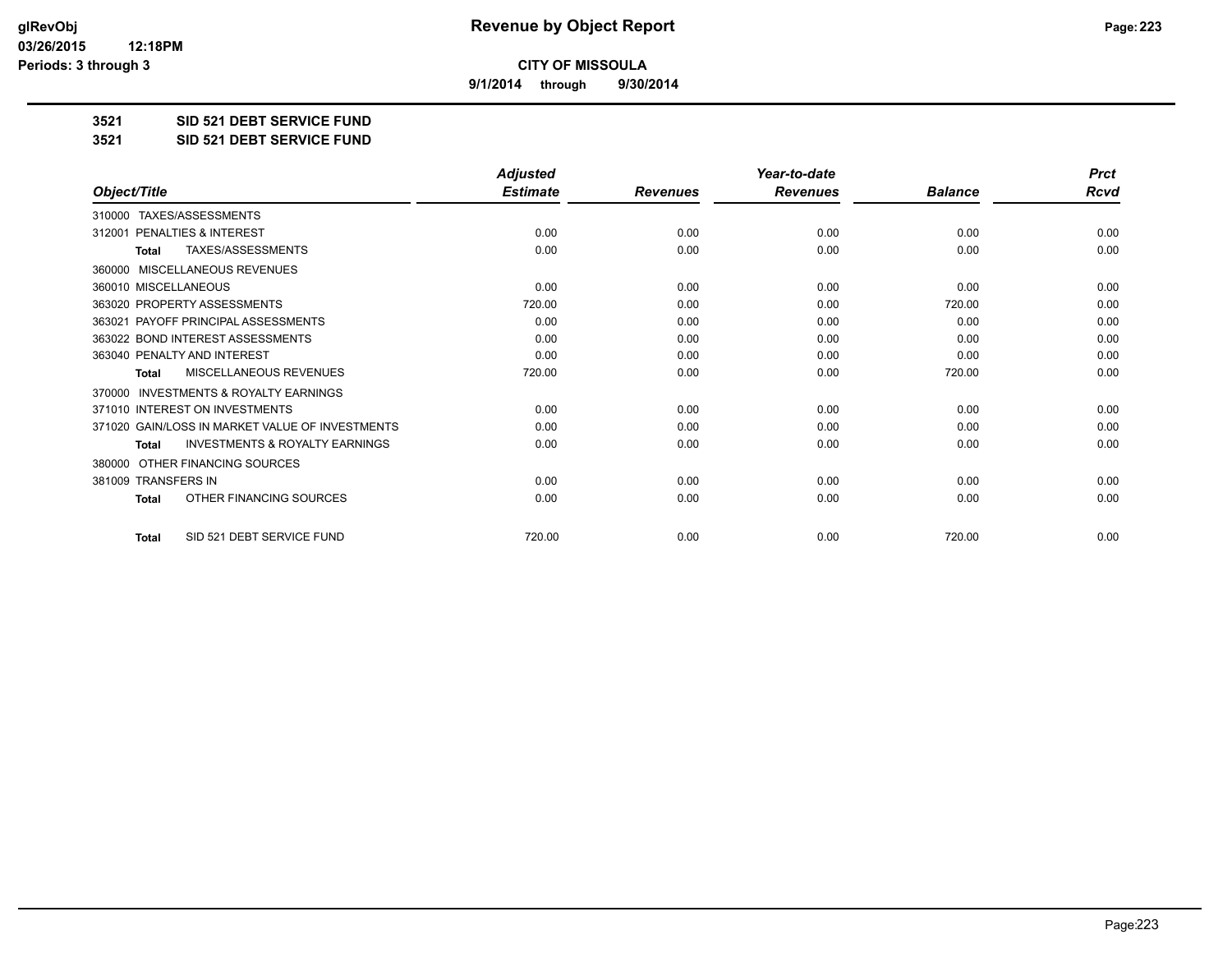**9/1/2014 through 9/30/2014**

### **3521 SID 521 DEBT SERVICE FUND**

|                                                           | <b>Adjusted</b> |                 | Year-to-date    |                | <b>Prct</b> |
|-----------------------------------------------------------|-----------------|-----------------|-----------------|----------------|-------------|
| Object/Title                                              | <b>Estimate</b> | <b>Revenues</b> | <b>Revenues</b> | <b>Balance</b> | <b>Rcvd</b> |
| 310000 TAXES/ASSESSMENTS                                  |                 |                 |                 |                |             |
| 312001 PENALTIES & INTEREST                               | 0.00            | 0.00            | 0.00            | 0.00           | 0.00        |
| <b>TAXES/ASSESSMENTS</b><br><b>Total</b>                  | 0.00            | 0.00            | 0.00            | 0.00           | 0.00        |
| 360000 MISCELLANEOUS REVENUES                             |                 |                 |                 |                |             |
| 360010 MISCELLANEOUS                                      | 0.00            | 0.00            | 0.00            | 0.00           | 0.00        |
| 363020 PROPERTY ASSESSMENTS                               | 720.00          | 0.00            | 0.00            | 720.00         | 0.00        |
| 363021 PAYOFF PRINCIPAL ASSESSMENTS                       | 0.00            | 0.00            | 0.00            | 0.00           | 0.00        |
| 363022 BOND INTEREST ASSESSMENTS                          | 0.00            | 0.00            | 0.00            | 0.00           | 0.00        |
| 363040 PENALTY AND INTEREST                               | 0.00            | 0.00            | 0.00            | 0.00           | 0.00        |
| <b>MISCELLANEOUS REVENUES</b><br><b>Total</b>             | 720.00          | 0.00            | 0.00            | 720.00         | 0.00        |
| <b>INVESTMENTS &amp; ROYALTY EARNINGS</b><br>370000       |                 |                 |                 |                |             |
| 371010 INTEREST ON INVESTMENTS                            | 0.00            | 0.00            | 0.00            | 0.00           | 0.00        |
| 371020 GAIN/LOSS IN MARKET VALUE OF INVESTMENT            | 0.00            | 0.00            | 0.00            | 0.00           | 0.00        |
| <b>INVESTMENTS &amp; ROYALTY EARNINGS</b><br><b>Total</b> | 0.00            | 0.00            | 0.00            | 0.00           | 0.00        |
| OTHER FINANCING SOURCES<br>380000                         |                 |                 |                 |                |             |
| 381009 TRANSFERS IN                                       | 0.00            | 0.00            | 0.00            | 0.00           | 0.00        |
| OTHER FINANCING SOURCES<br><b>Total</b>                   | 0.00            | 0.00            | 0.00            | 0.00           | 0.00        |
| SID 521 DEBT SERVICE FUND<br><b>Total</b>                 | 720.00          | 0.00            | 0.00            | 720.00         | 0.00        |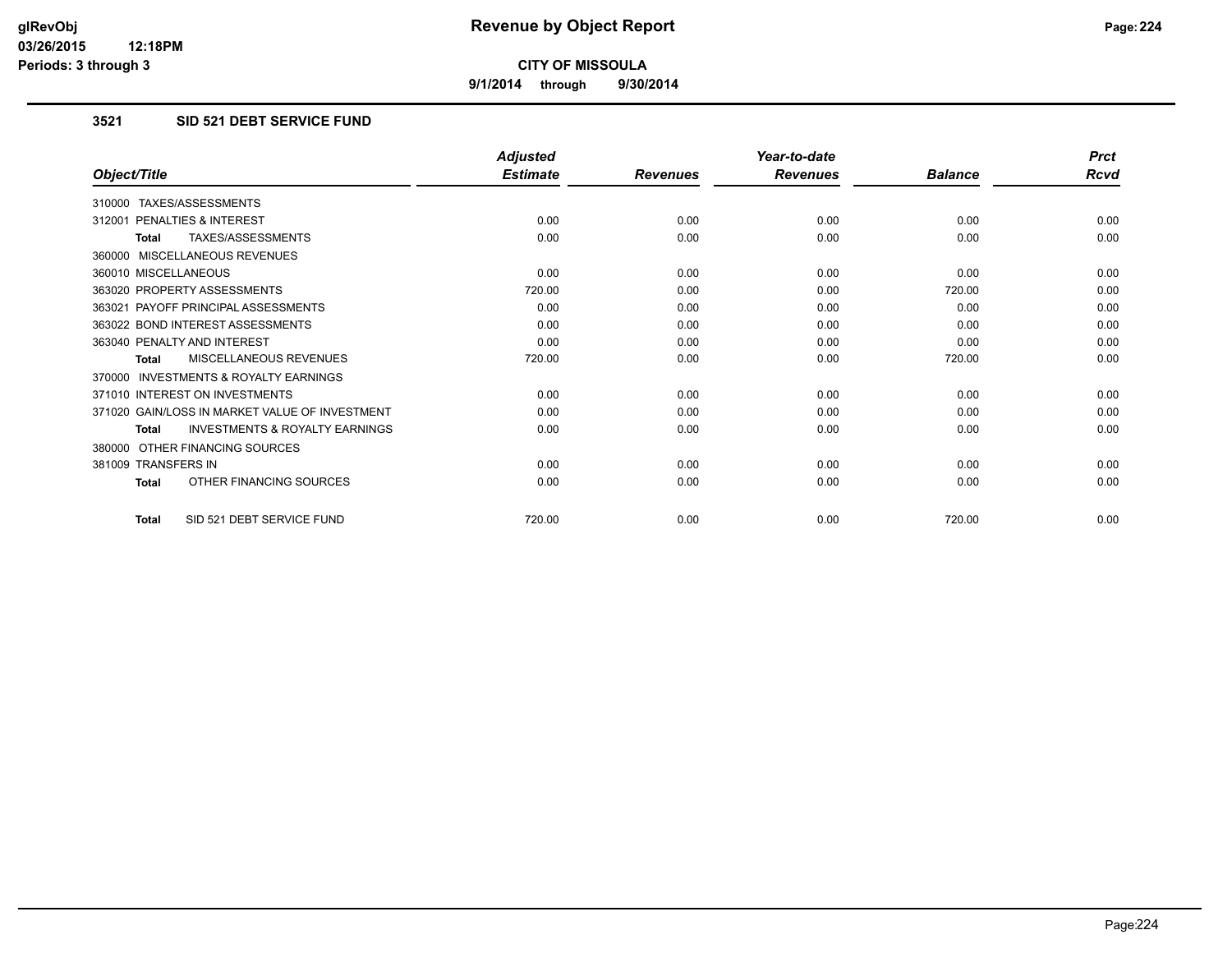**9/1/2014 through 9/30/2014**

**3522 SID 522 DEBT SERVICE FUND**

**3522 SID 522 DEBT SERVICE FUND**

|                                                           | <b>Adjusted</b> |                 | Year-to-date    |                | <b>Prct</b> |
|-----------------------------------------------------------|-----------------|-----------------|-----------------|----------------|-------------|
| Object/Title                                              | <b>Estimate</b> | <b>Revenues</b> | <b>Revenues</b> | <b>Balance</b> | Rcvd        |
| TAXES/ASSESSMENTS<br>310000                               |                 |                 |                 |                |             |
| 312001 PENALTIES & INTEREST                               | 0.00            | 0.00            | 0.00            | 0.00           | 0.00        |
| TAXES/ASSESSMENTS<br>Total                                | 0.00            | 0.00            | 0.00            | 0.00           | 0.00        |
| MISCELLANEOUS REVENUES<br>360000                          |                 |                 |                 |                |             |
| 360010 MISCELLANEOUS                                      | 0.00            | 0.00            | 0.00            | 0.00           | 0.00        |
| 363020 PROPERTY ASSESSMENTS                               | 534.00          | 0.00            | 0.00            | 534.00         | 0.00        |
| 363021 PAYOFF PRINCIPAL ASSESSMENTS                       | 0.00            | 0.00            | 0.00            | 0.00           | 0.00        |
| 363022 BOND INTEREST ASSESSMENTS                          | 0.00            | 0.00            | 0.00            | 0.00           | 0.00        |
| 363040 PENALTY AND INTEREST                               | 0.00            | 0.00            | 0.00            | 0.00           | 0.00        |
| <b>MISCELLANEOUS REVENUES</b><br>Total                    | 534.00          | 0.00            | 0.00            | 534.00         | 0.00        |
| <b>INVESTMENTS &amp; ROYALTY EARNINGS</b><br>370000       |                 |                 |                 |                |             |
| 371010 INTEREST ON INVESTMENTS                            | 0.00            | 0.00            | 0.00            | 0.00           | 0.00        |
| 371020 GAIN/LOSS IN MARKET VALUE OF INVESTMENTS           | 0.00            | 0.00            | 0.00            | 0.00           | 0.00        |
| <b>INVESTMENTS &amp; ROYALTY EARNINGS</b><br><b>Total</b> | 0.00            | 0.00            | 0.00            | 0.00           | 0.00        |
| SID 522 DEBT SERVICE FUND<br>Total                        | 534.00          | 0.00            | 0.00            | 534.00         | 0.00        |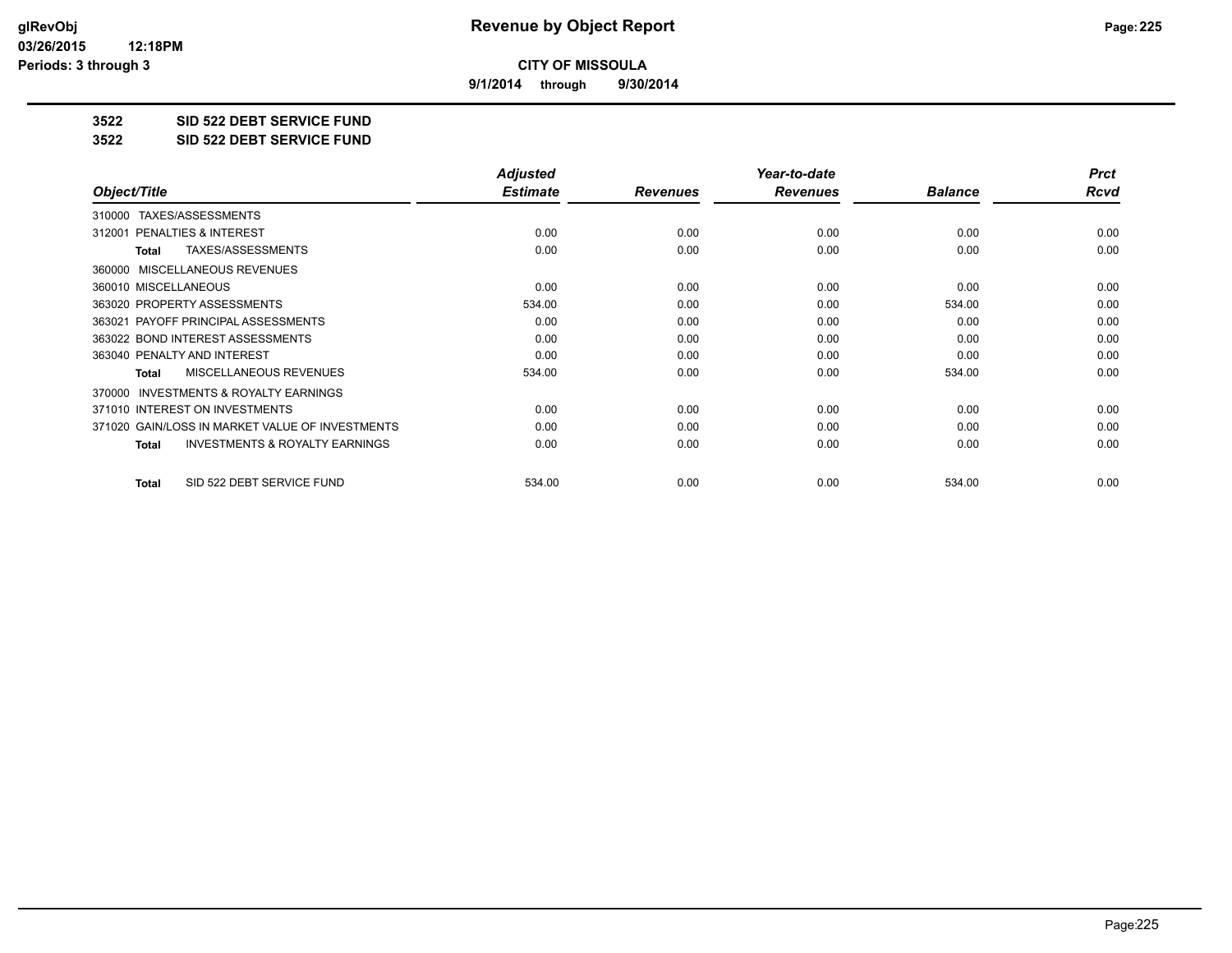**9/1/2014 through 9/30/2014**

### **3522 SID 522 DEBT SERVICE FUND**

|                                                     | <b>Adjusted</b> |                 | Year-to-date    |                | <b>Prct</b> |
|-----------------------------------------------------|-----------------|-----------------|-----------------|----------------|-------------|
| Object/Title                                        | <b>Estimate</b> | <b>Revenues</b> | <b>Revenues</b> | <b>Balance</b> | <b>Rcvd</b> |
| 310000 TAXES/ASSESSMENTS                            |                 |                 |                 |                |             |
| 312001 PENALTIES & INTEREST                         | 0.00            | 0.00            | 0.00            | 0.00           | 0.00        |
| <b>TAXES/ASSESSMENTS</b><br><b>Total</b>            | 0.00            | 0.00            | 0.00            | 0.00           | 0.00        |
| 360000 MISCELLANEOUS REVENUES                       |                 |                 |                 |                |             |
| 360010 MISCELLANEOUS                                | 0.00            | 0.00            | 0.00            | 0.00           | 0.00        |
| 363020 PROPERTY ASSESSMENTS                         | 534.00          | 0.00            | 0.00            | 534.00         | 0.00        |
| 363021 PAYOFF PRINCIPAL ASSESSMENTS                 | 0.00            | 0.00            | 0.00            | 0.00           | 0.00        |
| 363022 BOND INTEREST ASSESSMENTS                    | 0.00            | 0.00            | 0.00            | 0.00           | 0.00        |
| 363040 PENALTY AND INTEREST                         | 0.00            | 0.00            | 0.00            | 0.00           | 0.00        |
| <b>MISCELLANEOUS REVENUES</b><br><b>Total</b>       | 534.00          | 0.00            | 0.00            | 534.00         | 0.00        |
| <b>INVESTMENTS &amp; ROYALTY EARNINGS</b><br>370000 |                 |                 |                 |                |             |
| 371010 INTEREST ON INVESTMENTS                      | 0.00            | 0.00            | 0.00            | 0.00           | 0.00        |
| 371020 GAIN/LOSS IN MARKET VALUE OF INVESTMENT      | 0.00            | 0.00            | 0.00            | 0.00           | 0.00        |
| <b>INVESTMENTS &amp; ROYALTY EARNINGS</b><br>Total  | 0.00            | 0.00            | 0.00            | 0.00           | 0.00        |
| SID 522 DEBT SERVICE FUND<br><b>Total</b>           | 534.00          | 0.00            | 0.00            | 534.00         | 0.00        |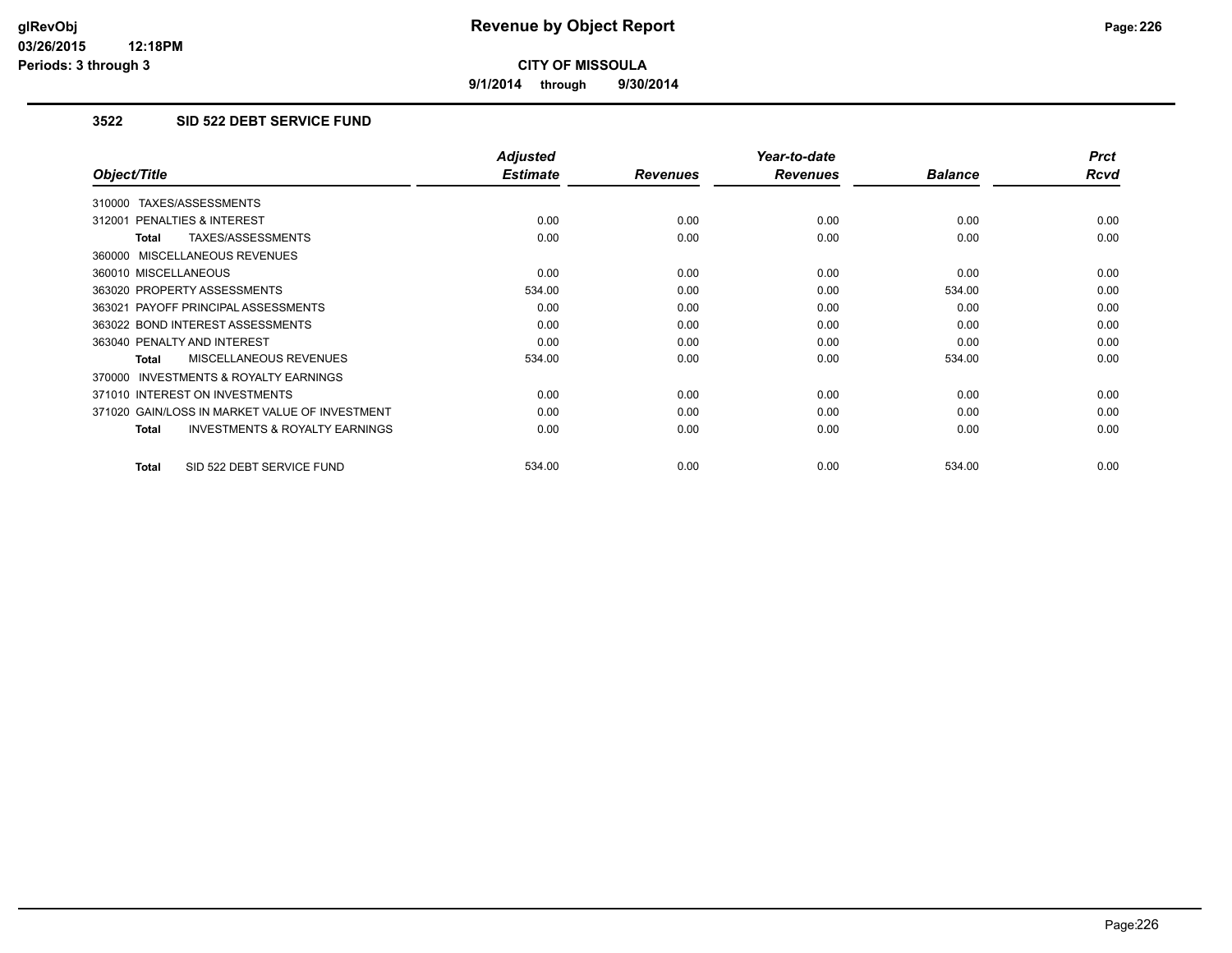**9/1/2014 through 9/30/2014**

**3524 SID 524 DEBT SERVICE FUND**

**3524 SID 524 DEBT SERVICE FUND**

|                                                           | <b>Adjusted</b> |                 | Year-to-date    |                | <b>Prct</b> |
|-----------------------------------------------------------|-----------------|-----------------|-----------------|----------------|-------------|
| Object/Title                                              | <b>Estimate</b> | <b>Revenues</b> | <b>Revenues</b> | <b>Balance</b> | <b>Rcvd</b> |
| TAXES/ASSESSMENTS<br>310000                               |                 |                 |                 |                |             |
| <b>PENALTIES &amp; INTEREST</b><br>312001                 | 0.00            | 0.00            | 0.00            | 0.00           | 0.00        |
| TAXES/ASSESSMENTS<br><b>Total</b>                         | 0.00            | 0.00            | 0.00            | 0.00           | 0.00        |
| MISCELLANEOUS REVENUES<br>360000                          |                 |                 |                 |                |             |
| 363020 PROPERTY ASSESSMENTS                               | 306,400.00      | 479.41          | 0.00            | 306,400.00     | 0.00        |
| 363021 PAYOFF PRINCIPAL ASSESSMENTS                       | 0.00            | 0.00            | 1,513.12        | $-1,513.12$    | 0.00        |
| 363022 BOND INTEREST ASSESSMENTS                          | 0.00            | 0.00            | 0.00            | 0.00           | 0.00        |
| 363040 PENALTY AND INTEREST                               | 0.00            | 25.78           | 0.00            | 0.00           | 0.00        |
| <b>MISCELLANEOUS REVENUES</b><br><b>Total</b>             | 306,400.00      | 505.19          | 1,513.12        | 304,886.88     | 0.49        |
| <b>INVESTMENTS &amp; ROYALTY EARNINGS</b><br>370000       |                 |                 |                 |                |             |
| 371010 INTEREST ON INVESTMENTS                            | 0.00            | 0.00            | 0.00            | 0.00           | 0.00        |
| 371020 GAIN/LOSS IN MARKET VALUE OF INVESTMENTS           | 0.00            | 0.00            | 0.00            | 0.00           | 0.00        |
| 371500 INTEREST ON INTERFUND LOAN                         | 0.00            | 0.00            | 0.00            | 0.00           | 0.00        |
| <b>INVESTMENTS &amp; ROYALTY EARNINGS</b><br><b>Total</b> | 0.00            | 0.00            | 0.00            | 0.00           | 0.00        |
| SID 524 DEBT SERVICE FUND<br><b>Total</b>                 | 306,400.00      | 505.19          | 1,513.12        | 304,886.88     | 0.49        |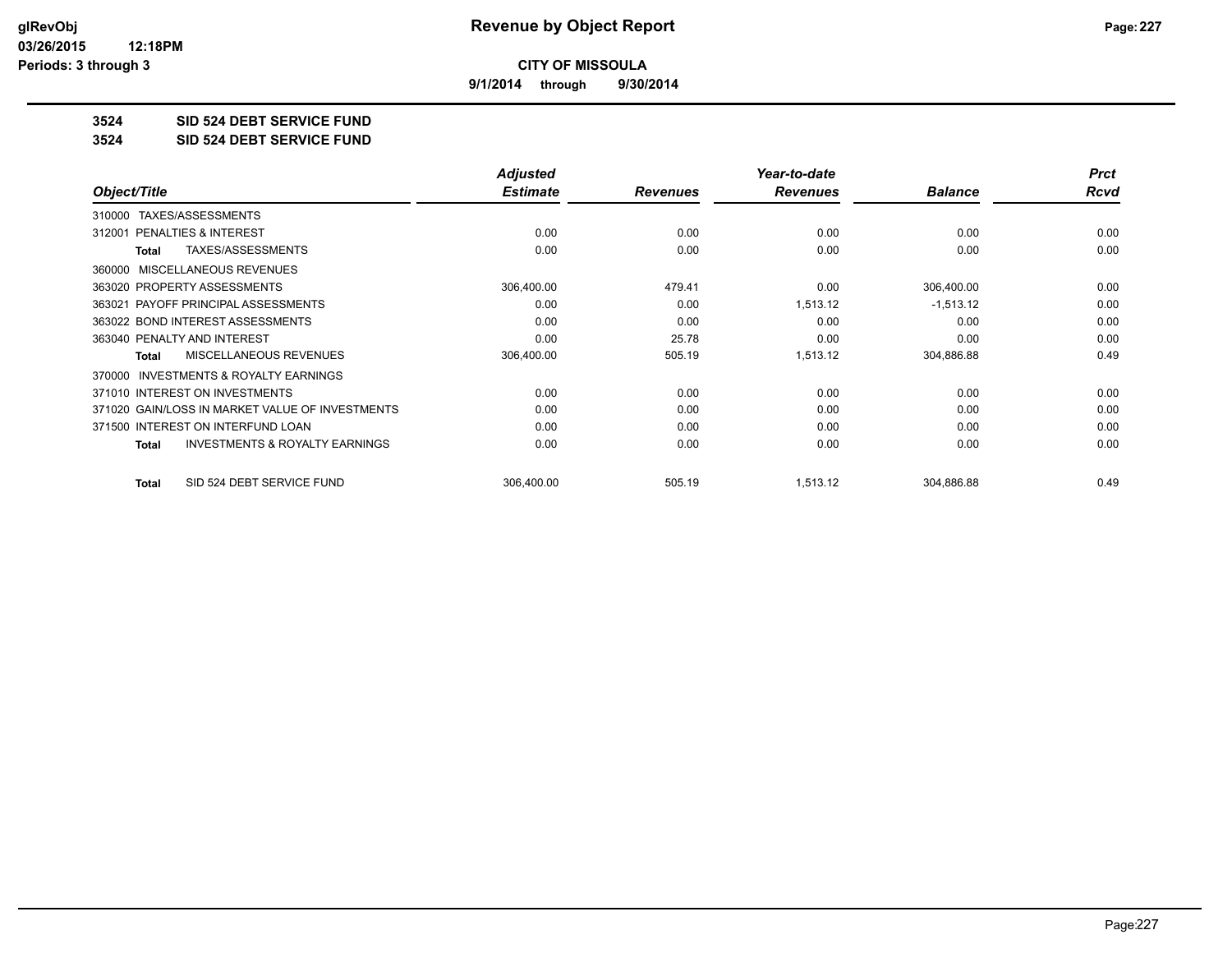**9/1/2014 through 9/30/2014**

### **3524 SID 524 DEBT SERVICE FUND**

|                                                     | <b>Adjusted</b> |                 | Year-to-date    |                | <b>Prct</b> |
|-----------------------------------------------------|-----------------|-----------------|-----------------|----------------|-------------|
| Object/Title                                        | <b>Estimate</b> | <b>Revenues</b> | <b>Revenues</b> | <b>Balance</b> | <b>Rcvd</b> |
| 310000 TAXES/ASSESSMENTS                            |                 |                 |                 |                |             |
| 312001 PENALTIES & INTEREST                         | 0.00            | 0.00            | 0.00            | 0.00           | 0.00        |
| TAXES/ASSESSMENTS<br>Total                          | 0.00            | 0.00            | 0.00            | 0.00           | 0.00        |
| 360000 MISCELLANEOUS REVENUES                       |                 |                 |                 |                |             |
| 363020 PROPERTY ASSESSMENTS                         | 306,400.00      | 479.41          | 0.00            | 306,400.00     | 0.00        |
| 363021 PAYOFF PRINCIPAL ASSESSMENTS                 | 0.00            | 0.00            | 1,513.12        | $-1,513.12$    | 0.00        |
| 363022 BOND INTEREST ASSESSMENTS                    | 0.00            | 0.00            | 0.00            | 0.00           | 0.00        |
| 363040 PENALTY AND INTEREST                         | 0.00            | 25.78           | 0.00            | 0.00           | 0.00        |
| MISCELLANEOUS REVENUES<br><b>Total</b>              | 306,400.00      | 505.19          | 1,513.12        | 304,886.88     | 0.49        |
| <b>INVESTMENTS &amp; ROYALTY EARNINGS</b><br>370000 |                 |                 |                 |                |             |
| 371010 INTEREST ON INVESTMENTS                      | 0.00            | 0.00            | 0.00            | 0.00           | 0.00        |
| 371020 GAIN/LOSS IN MARKET VALUE OF INVESTMENT      | 0.00            | 0.00            | 0.00            | 0.00           | 0.00        |
| 371500 INTEREST ON INTERFUND LOAN                   | 0.00            | 0.00            | 0.00            | 0.00           | 0.00        |
| <b>INVESTMENTS &amp; ROYALTY EARNINGS</b><br>Total  | 0.00            | 0.00            | 0.00            | 0.00           | 0.00        |
| SID 524 DEBT SERVICE FUND<br>Total                  | 306,400.00      | 505.19          | 1.513.12        | 304,886.88     | 0.49        |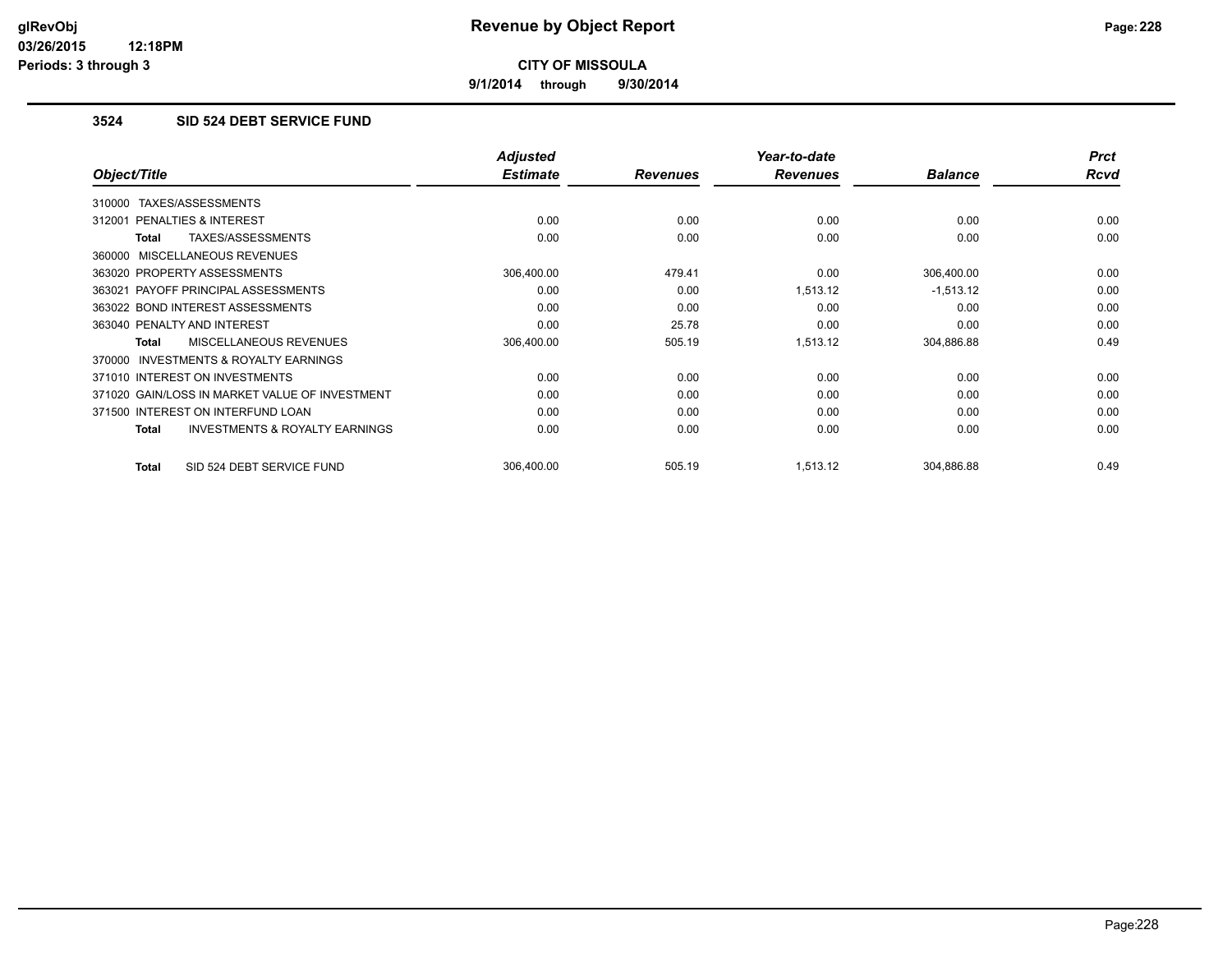**9/1/2014 through 9/30/2014**

**3525 SID 525 DEBT SERVICE FUND**

**3525 SID 525 DEBT SERVICE FUND**

|                                                           | <b>Adjusted</b> |                 | Year-to-date    |                | <b>Prct</b> |
|-----------------------------------------------------------|-----------------|-----------------|-----------------|----------------|-------------|
| Object/Title                                              | <b>Estimate</b> | <b>Revenues</b> | <b>Revenues</b> | <b>Balance</b> | <b>Rcvd</b> |
| TAXES/ASSESSMENTS<br>310000                               |                 |                 |                 |                |             |
| <b>PENALTIES &amp; INTEREST</b><br>312001                 | 0.00            | 0.00            | 0.00            | 0.00           | 0.00        |
| TAXES/ASSESSMENTS<br><b>Total</b>                         | 0.00            | 0.00            | 0.00            | 0.00           | 0.00        |
| 360000 MISCELLANEOUS REVENUES                             |                 |                 |                 |                |             |
| 360010 MISCELLANEOUS                                      | 0.00            | 0.00            | 0.00            | 0.00           | 0.00        |
| 363020 PROPERTY ASSESSMENTS                               | 31,500.00       | 0.00            | 0.00            | 31,500.00      | 0.00        |
| 363021 PAYOFF PRINCIPAL ASSESSMENTS                       | 0.00            | 0.00            | 0.00            | 0.00           | 0.00        |
| 363022 BOND INTEREST ASSESSMENTS                          | 0.00            | 0.00            | 0.00            | 0.00           | 0.00        |
| 363040 PENALTY AND INTEREST                               | 0.00            | 0.00            | 0.00            | 0.00           | 0.00        |
| <b>MISCELLANEOUS REVENUES</b><br><b>Total</b>             | 31,500.00       | 0.00            | 0.00            | 31,500.00      | 0.00        |
| <b>INVESTMENTS &amp; ROYALTY EARNINGS</b><br>370000       |                 |                 |                 |                |             |
| 371010 INTEREST ON INVESTMENTS                            | 0.00            | 0.00            | 0.00            | 0.00           | 0.00        |
| 371020 GAIN/LOSS IN MARKET VALUE OF INVESTMENTS           | 0.00            | 0.00            | 0.00            | 0.00           | 0.00        |
| 371500 INTEREST ON INTERFUND LOAN                         | 0.00            | 0.00            | 0.00            | 0.00           | 0.00        |
| <b>INVESTMENTS &amp; ROYALTY EARNINGS</b><br><b>Total</b> | 0.00            | 0.00            | 0.00            | 0.00           | 0.00        |
| SID 525 DEBT SERVICE FUND<br><b>Total</b>                 | 31,500.00       | 0.00            | 0.00            | 31,500.00      | 0.00        |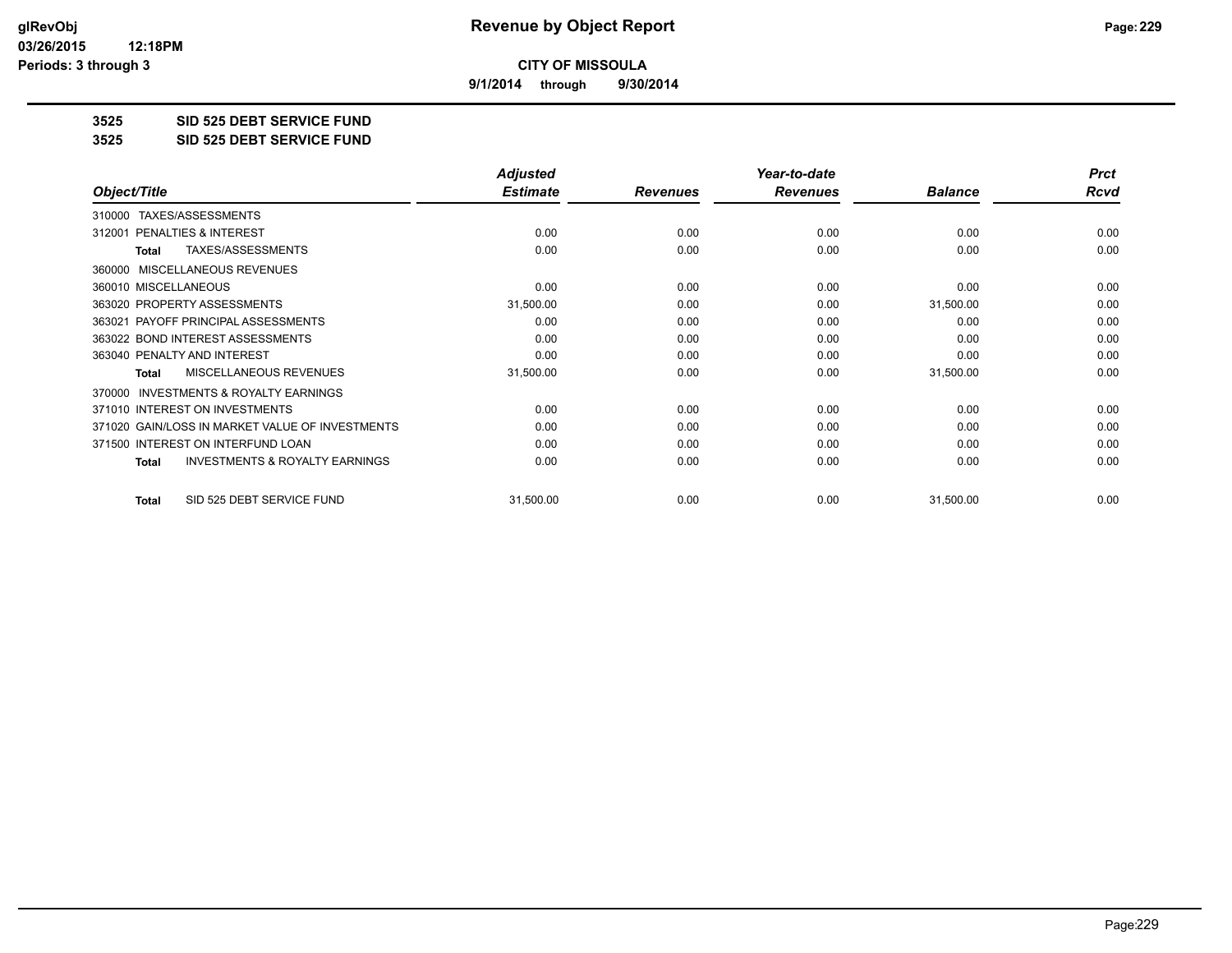**9/1/2014 through 9/30/2014**

### **3525 SID 525 DEBT SERVICE FUND**

|                                                    | <b>Adjusted</b> |                 | Year-to-date    |                | <b>Prct</b> |
|----------------------------------------------------|-----------------|-----------------|-----------------|----------------|-------------|
| Object/Title                                       | <b>Estimate</b> | <b>Revenues</b> | <b>Revenues</b> | <b>Balance</b> | Rcvd        |
| TAXES/ASSESSMENTS<br>310000                        |                 |                 |                 |                |             |
| 312001 PENALTIES & INTEREST                        | 0.00            | 0.00            | 0.00            | 0.00           | 0.00        |
| TAXES/ASSESSMENTS<br>Total                         | 0.00            | 0.00            | 0.00            | 0.00           | 0.00        |
| 360000 MISCELLANEOUS REVENUES                      |                 |                 |                 |                |             |
| 360010 MISCELLANEOUS                               | 0.00            | 0.00            | 0.00            | 0.00           | 0.00        |
| 363020 PROPERTY ASSESSMENTS                        | 31,500.00       | 0.00            | 0.00            | 31,500.00      | 0.00        |
| 363021 PAYOFF PRINCIPAL ASSESSMENTS                | 0.00            | 0.00            | 0.00            | 0.00           | 0.00        |
| 363022 BOND INTEREST ASSESSMENTS                   | 0.00            | 0.00            | 0.00            | 0.00           | 0.00        |
| 363040 PENALTY AND INTEREST                        | 0.00            | 0.00            | 0.00            | 0.00           | 0.00        |
| MISCELLANEOUS REVENUES<br>Total                    | 31,500.00       | 0.00            | 0.00            | 31,500.00      | 0.00        |
| 370000 INVESTMENTS & ROYALTY EARNINGS              |                 |                 |                 |                |             |
| 371010 INTEREST ON INVESTMENTS                     | 0.00            | 0.00            | 0.00            | 0.00           | 0.00        |
| 371020 GAIN/LOSS IN MARKET VALUE OF INVESTMENT     | 0.00            | 0.00            | 0.00            | 0.00           | 0.00        |
| 371500 INTEREST ON INTERFUND LOAN                  | 0.00            | 0.00            | 0.00            | 0.00           | 0.00        |
| <b>INVESTMENTS &amp; ROYALTY EARNINGS</b><br>Total | 0.00            | 0.00            | 0.00            | 0.00           | 0.00        |
| SID 525 DEBT SERVICE FUND<br>Total                 | 31,500.00       | 0.00            | 0.00            | 31,500.00      | 0.00        |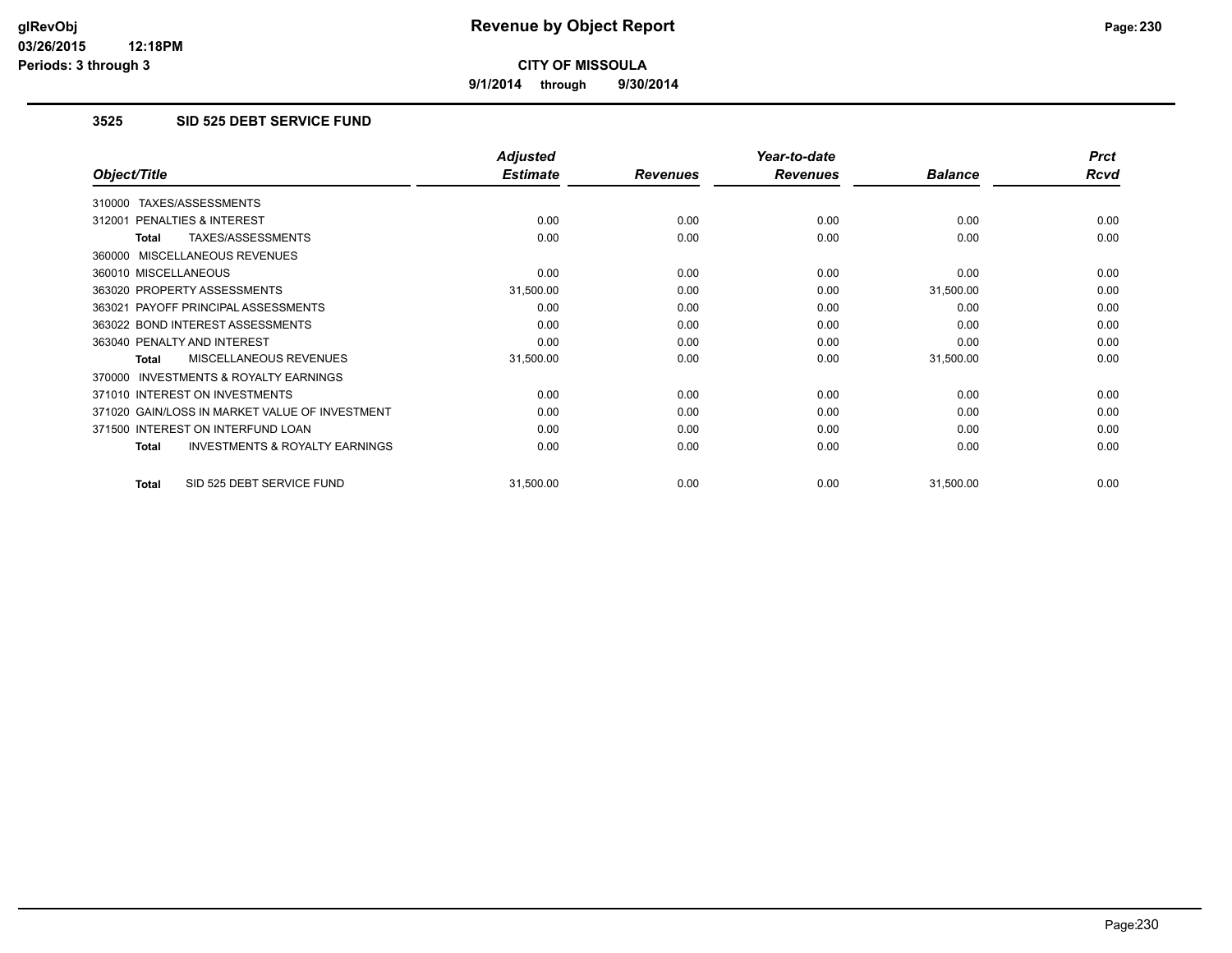**9/1/2014 through 9/30/2014**

**3526 SID 526 DEBT SERVICE FUND**

**3526 SID 526 DEBT SERVICE FUND**

|                                                           | <b>Adjusted</b> |                 | Year-to-date    |                | <b>Prct</b> |
|-----------------------------------------------------------|-----------------|-----------------|-----------------|----------------|-------------|
| Object/Title                                              | <b>Estimate</b> | <b>Revenues</b> | <b>Revenues</b> | <b>Balance</b> | <b>Rcvd</b> |
| TAXES/ASSESSMENTS<br>310000                               |                 |                 |                 |                |             |
| <b>PENALTIES &amp; INTEREST</b><br>312001                 | 0.00            | 0.00            | 0.00            | 0.00           | 0.00        |
| TAXES/ASSESSMENTS<br><b>Total</b>                         | 0.00            | 0.00            | 0.00            | 0.00           | 0.00        |
| MISCELLANEOUS REVENUES<br>360000                          |                 |                 |                 |                |             |
| 360010 MISCELLANEOUS                                      | 0.00            | 0.00            | 0.00            | 0.00           | 0.00        |
| 363020 PROPERTY ASSESSMENTS                               | 193,300.00      | 2,277.10        | 0.00            | 193,300.00     | 0.00        |
| 363021 PAYOFF PRINCIPAL ASSESSMENTS                       | 0.00            | 0.00            | 5,137.96        | $-5,137.96$    | 0.00        |
| 363022 BOND INTEREST ASSESSMENTS                          | 0.00            | 0.00            | 0.00            | 0.00           | 0.00        |
| 363040 PENALTY AND INTEREST                               | 0.00            | 151.63          | 0.00            | 0.00           | 0.00        |
| <b>MISCELLANEOUS REVENUES</b><br><b>Total</b>             | 193,300.00      | 2,428.73        | 5,137.96        | 188,162.04     | 2.66        |
| <b>INVESTMENTS &amp; ROYALTY EARNINGS</b><br>370000       |                 |                 |                 |                |             |
| 371010 INTEREST ON INVESTMENTS                            | 0.00            | 0.00            | 0.00            | 0.00           | 0.00        |
| 371020 GAIN/LOSS IN MARKET VALUE OF INVESTMENTS           | 0.00            | 0.00            | 0.00            | 0.00           | 0.00        |
| 371500 INTEREST ON INTERFUND LOAN                         | 0.00            | 0.00            | 0.00            | 0.00           | 0.00        |
| <b>INVESTMENTS &amp; ROYALTY EARNINGS</b><br><b>Total</b> | 0.00            | 0.00            | 0.00            | 0.00           | 0.00        |
| SID 526 DEBT SERVICE FUND<br><b>Total</b>                 | 193,300.00      | 2,428.73        | 5,137.96        | 188,162.04     | 2.66        |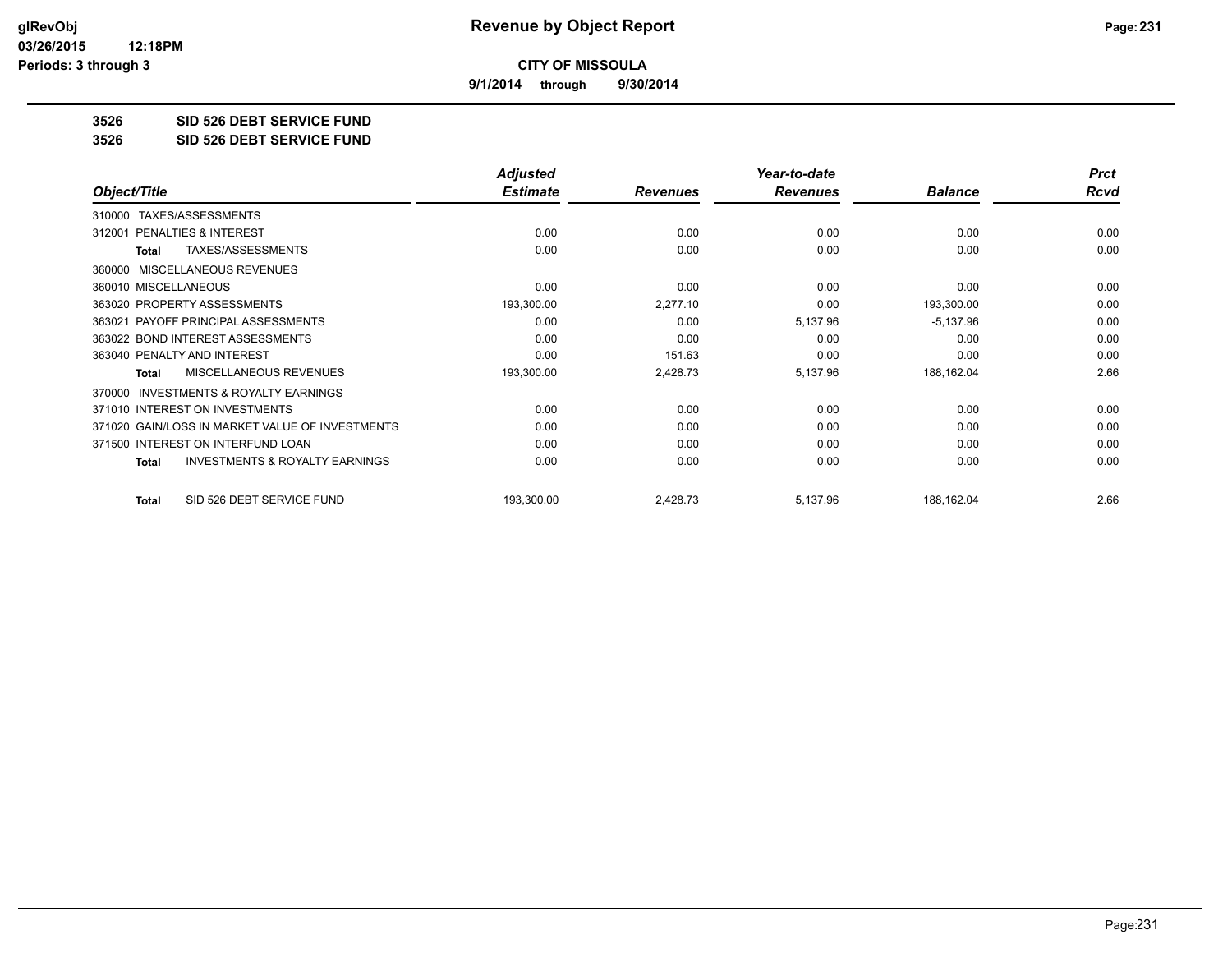**9/1/2014 through 9/30/2014**

### **3526 SID 526 DEBT SERVICE FUND**

|                                                    | <b>Adjusted</b> |                 | Year-to-date    |                | <b>Prct</b> |
|----------------------------------------------------|-----------------|-----------------|-----------------|----------------|-------------|
| Object/Title                                       | <b>Estimate</b> | <b>Revenues</b> | <b>Revenues</b> | <b>Balance</b> | <b>Rcvd</b> |
| TAXES/ASSESSMENTS<br>310000                        |                 |                 |                 |                |             |
| <b>PENALTIES &amp; INTEREST</b><br>312001          | 0.00            | 0.00            | 0.00            | 0.00           | 0.00        |
| TAXES/ASSESSMENTS<br>Total                         | 0.00            | 0.00            | 0.00            | 0.00           | 0.00        |
| 360000 MISCELLANEOUS REVENUES                      |                 |                 |                 |                |             |
| 360010 MISCELLANEOUS                               | 0.00            | 0.00            | 0.00            | 0.00           | 0.00        |
| 363020 PROPERTY ASSESSMENTS                        | 193,300.00      | 2,277.10        | 0.00            | 193,300.00     | 0.00        |
| 363021 PAYOFF PRINCIPAL ASSESSMENTS                | 0.00            | 0.00            | 5,137.96        | $-5,137.96$    | 0.00        |
| 363022 BOND INTEREST ASSESSMENTS                   | 0.00            | 0.00            | 0.00            | 0.00           | 0.00        |
| 363040 PENALTY AND INTEREST                        | 0.00            | 151.63          | 0.00            | 0.00           | 0.00        |
| MISCELLANEOUS REVENUES<br>Total                    | 193,300.00      | 2,428.73        | 5,137.96        | 188,162.04     | 2.66        |
| 370000 INVESTMENTS & ROYALTY EARNINGS              |                 |                 |                 |                |             |
| 371010 INTEREST ON INVESTMENTS                     | 0.00            | 0.00            | 0.00            | 0.00           | 0.00        |
| 371020 GAIN/LOSS IN MARKET VALUE OF INVESTMENT     | 0.00            | 0.00            | 0.00            | 0.00           | 0.00        |
| 371500 INTEREST ON INTERFUND LOAN                  | 0.00            | 0.00            | 0.00            | 0.00           | 0.00        |
| <b>INVESTMENTS &amp; ROYALTY EARNINGS</b><br>Total | 0.00            | 0.00            | 0.00            | 0.00           | 0.00        |
| SID 526 DEBT SERVICE FUND<br>Total                 | 193,300.00      | 2,428.73        | 5,137.96        | 188,162.04     | 2.66        |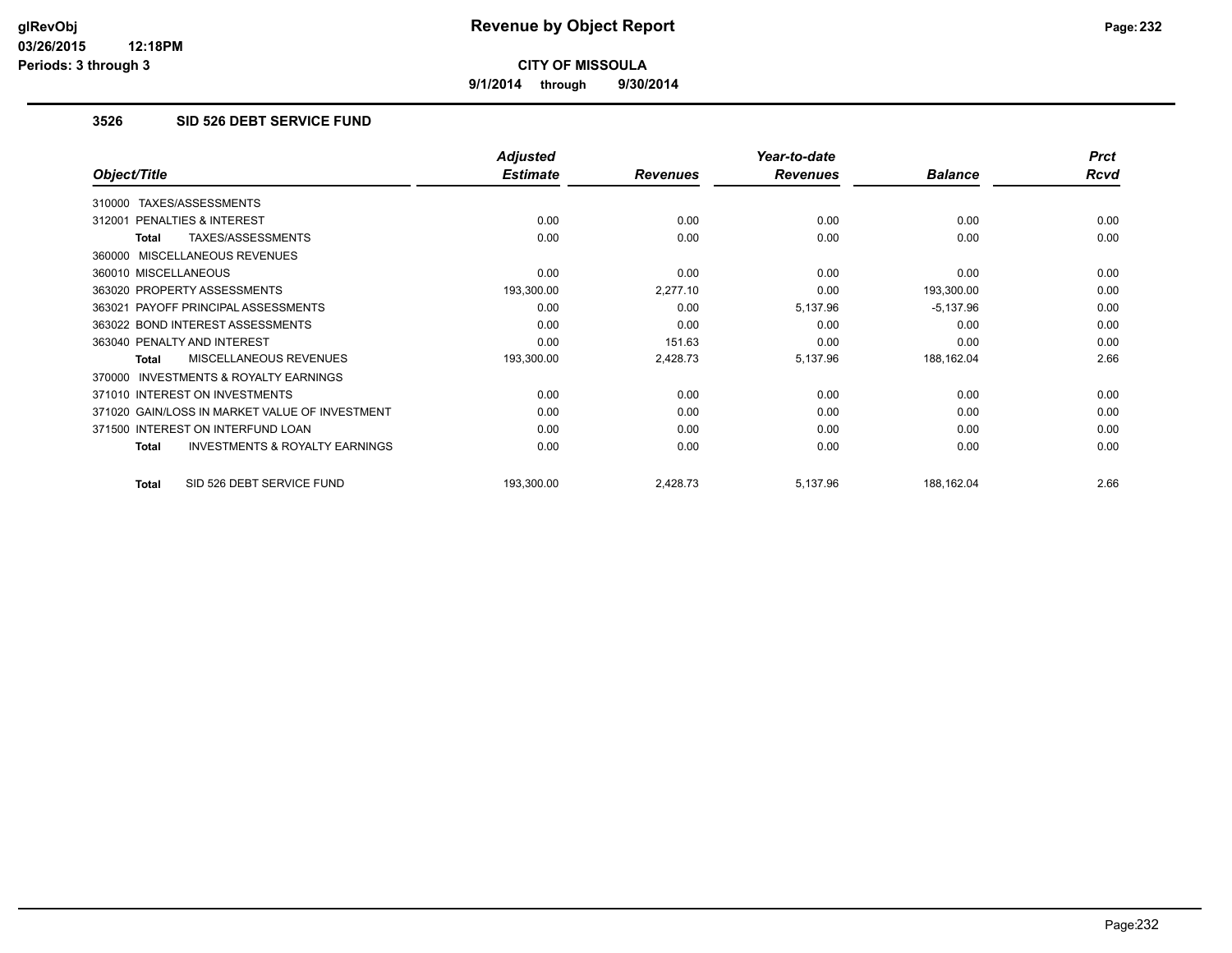**9/1/2014 through 9/30/2014**

**3527 SID 527 DEBT SERVICE FUND**

**3527 SID 527 DEBT SERVICE FUND**

|                                                     | <b>Adjusted</b> |                 | Year-to-date    |                | <b>Prct</b> |
|-----------------------------------------------------|-----------------|-----------------|-----------------|----------------|-------------|
| Object/Title                                        | <b>Estimate</b> | <b>Revenues</b> | <b>Revenues</b> | <b>Balance</b> | <b>Rcvd</b> |
| 310000 TAXES/ASSESSMENTS                            |                 |                 |                 |                |             |
| <b>PENALTIES &amp; INTEREST</b><br>312001           | 0.00            | 0.00            | 0.00            | 0.00           | 0.00        |
| TAXES/ASSESSMENTS<br><b>Total</b>                   | 0.00            | 0.00            | 0.00            | 0.00           | 0.00        |
| MISCELLANEOUS REVENUES<br>360000                    |                 |                 |                 |                |             |
| 360010 MISCELLANEOUS                                | 0.00            | 0.00            | 0.00            | 0.00           | 0.00        |
| 363020 PROPERTY ASSESSMENTS                         | 0.00            | 0.00            | 0.00            | 0.00           | 0.00        |
| 363021 PAYOFF PRINCIPAL ASSESSMENTS                 | 0.00            | 0.00            | 0.00            | 0.00           | 0.00        |
| 363022 BOND INTEREST ASSESSMENTS                    | 0.00            | 0.00            | 0.00            | 0.00           | 0.00        |
| 363040 PENALTY AND INTEREST                         | 0.00            | 0.00            | 0.00            | 0.00           | 0.00        |
| MISCELLANEOUS REVENUES<br><b>Total</b>              | 0.00            | 0.00            | 0.00            | 0.00           | 0.00        |
| <b>INVESTMENTS &amp; ROYALTY EARNINGS</b><br>370000 |                 |                 |                 |                |             |
| 371010 INTEREST ON INVESTMENTS                      | 0.00            | 0.00            | 0.00            | 0.00           | 0.00        |
| 371020 GAIN/LOSS IN MARKET VALUE OF INVESTMENTS     | 0.00            | 0.00            | 0.00            | 0.00           | 0.00        |
| <b>INVESTMENTS &amp; ROYALTY EARNINGS</b><br>Total  | 0.00            | 0.00            | 0.00            | 0.00           | 0.00        |
| OTHER FINANCING SOURCES<br>380000                   |                 |                 |                 |                |             |
| 381030 SID BONDS PROCEEDS                           | 0.00            | 0.00            | 0.00            | 0.00           | 0.00        |
| OTHER FINANCING SOURCES<br><b>Total</b>             | 0.00            | 0.00            | 0.00            | 0.00           | 0.00        |
| SID 527 DEBT SERVICE FUND<br><b>Total</b>           | 0.00            | 0.00            | 0.00            | 0.00           | 0.00        |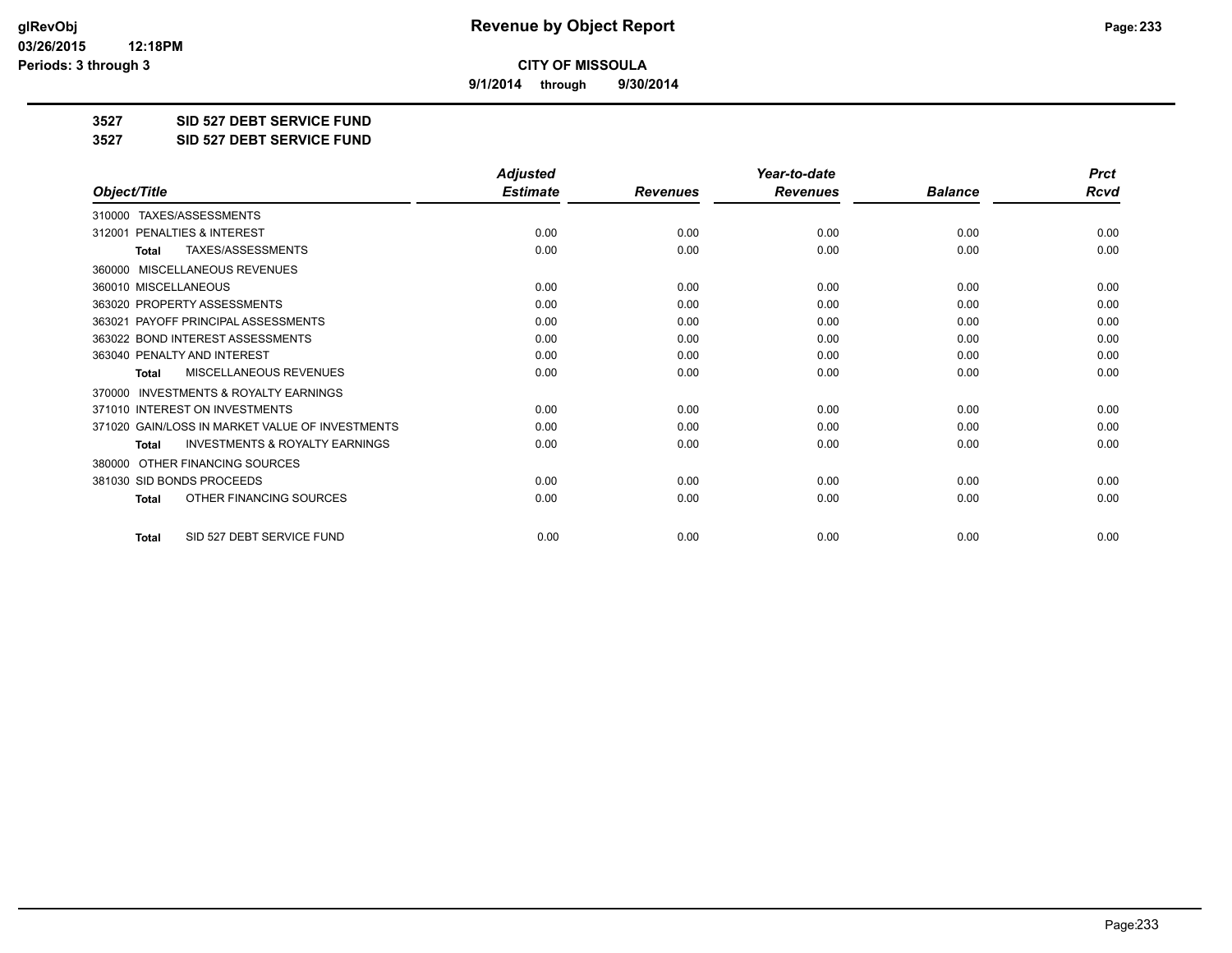**9/1/2014 through 9/30/2014**

### **3527 SID 527 DEBT SERVICE FUND**

|                                                           | <b>Adjusted</b> |                 | Year-to-date    |                | <b>Prct</b> |
|-----------------------------------------------------------|-----------------|-----------------|-----------------|----------------|-------------|
| Object/Title                                              | <b>Estimate</b> | <b>Revenues</b> | <b>Revenues</b> | <b>Balance</b> | <b>Rcvd</b> |
| 310000 TAXES/ASSESSMENTS                                  |                 |                 |                 |                |             |
| 312001 PENALTIES & INTEREST                               | 0.00            | 0.00            | 0.00            | 0.00           | 0.00        |
| TAXES/ASSESSMENTS<br><b>Total</b>                         | 0.00            | 0.00            | 0.00            | 0.00           | 0.00        |
| 360000 MISCELLANEOUS REVENUES                             |                 |                 |                 |                |             |
| 360010 MISCELLANEOUS                                      | 0.00            | 0.00            | 0.00            | 0.00           | 0.00        |
| 363020 PROPERTY ASSESSMENTS                               | 0.00            | 0.00            | 0.00            | 0.00           | 0.00        |
| 363021 PAYOFF PRINCIPAL ASSESSMENTS                       | 0.00            | 0.00            | 0.00            | 0.00           | 0.00        |
| 363022 BOND INTEREST ASSESSMENTS                          | 0.00            | 0.00            | 0.00            | 0.00           | 0.00        |
| 363040 PENALTY AND INTEREST                               | 0.00            | 0.00            | 0.00            | 0.00           | 0.00        |
| MISCELLANEOUS REVENUES<br>Total                           | 0.00            | 0.00            | 0.00            | 0.00           | 0.00        |
| 370000 INVESTMENTS & ROYALTY EARNINGS                     |                 |                 |                 |                |             |
| 371010 INTEREST ON INVESTMENTS                            | 0.00            | 0.00            | 0.00            | 0.00           | 0.00        |
| 371020 GAIN/LOSS IN MARKET VALUE OF INVESTMENT            | 0.00            | 0.00            | 0.00            | 0.00           | 0.00        |
| <b>INVESTMENTS &amp; ROYALTY EARNINGS</b><br><b>Total</b> | 0.00            | 0.00            | 0.00            | 0.00           | 0.00        |
| 380000 OTHER FINANCING SOURCES                            |                 |                 |                 |                |             |
| 381030 SID BONDS PROCEEDS                                 | 0.00            | 0.00            | 0.00            | 0.00           | 0.00        |
| OTHER FINANCING SOURCES<br><b>Total</b>                   | 0.00            | 0.00            | 0.00            | 0.00           | 0.00        |
| SID 527 DEBT SERVICE FUND<br><b>Total</b>                 | 0.00            | 0.00            | 0.00            | 0.00           | 0.00        |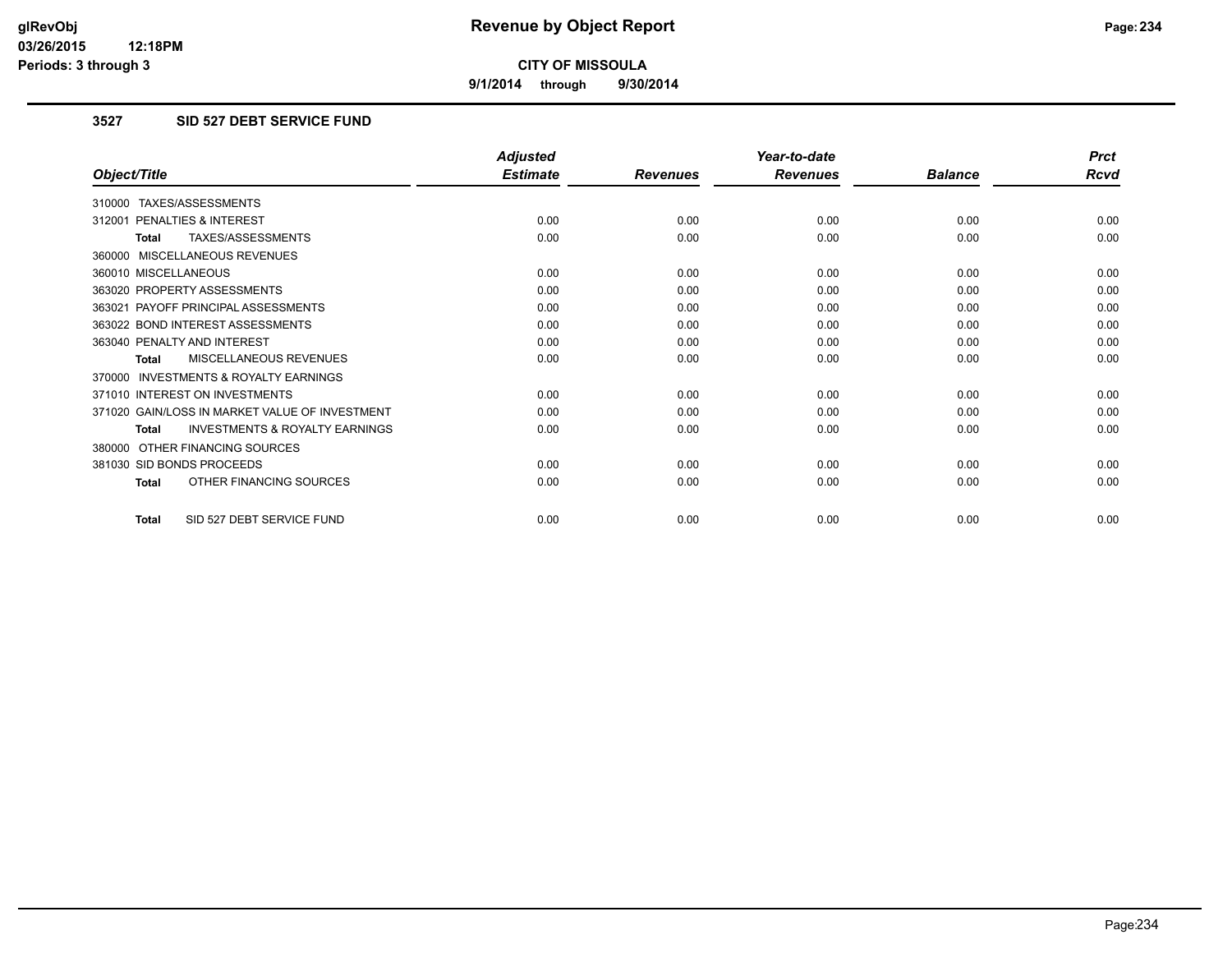**9/1/2014 through 9/30/2014**

**3530 SID 530 DEBT SERVICE FUND**

**3530 SID 530 DEBT SERVICE FUND**

|                                                           | <b>Adjusted</b> |                 | Year-to-date    |                | <b>Prct</b> |
|-----------------------------------------------------------|-----------------|-----------------|-----------------|----------------|-------------|
| Object/Title                                              | <b>Estimate</b> | <b>Revenues</b> | <b>Revenues</b> | <b>Balance</b> | Rcvd        |
| TAXES/ASSESSMENTS<br>310000                               |                 |                 |                 |                |             |
| 312001 PENALTIES & INTEREST                               | 0.00            | 0.00            | 0.00            | 0.00           | 0.00        |
| TAXES/ASSESSMENTS<br>Total                                | 0.00            | 0.00            | 0.00            | 0.00           | 0.00        |
| MISCELLANEOUS REVENUES<br>360000                          |                 |                 |                 |                |             |
| 360010 MISCELLANEOUS                                      | 0.00            | 0.00            | 0.00            | 0.00           | 0.00        |
| 363020 PROPERTY ASSESSMENTS                               | 680.00          | 0.00            | 0.00            | 680.00         | 0.00        |
| 363021 PAYOFF PRINCIPAL ASSESSMENTS                       | 0.00            | 0.00            | 0.00            | 0.00           | 0.00        |
| 363022 BOND INTEREST ASSESSMENTS                          | 0.00            | 0.00            | 0.00            | 0.00           | 0.00        |
| 363040 PENALTY AND INTEREST                               | 0.00            | 0.00            | 0.00            | 0.00           | 0.00        |
| <b>MISCELLANEOUS REVENUES</b><br>Total                    | 680.00          | 0.00            | 0.00            | 680.00         | 0.00        |
| <b>INVESTMENTS &amp; ROYALTY EARNINGS</b><br>370000       |                 |                 |                 |                |             |
| 371010 INTEREST ON INVESTMENTS                            | 0.00            | 0.00            | 0.00            | 0.00           | 0.00        |
| 371020 GAIN/LOSS IN MARKET VALUE OF INVESTMENTS           | 0.00            | 0.00            | 0.00            | 0.00           | 0.00        |
| <b>INVESTMENTS &amp; ROYALTY EARNINGS</b><br><b>Total</b> | 0.00            | 0.00            | 0.00            | 0.00           | 0.00        |
| SID 530 DEBT SERVICE FUND<br>Total                        | 680.00          | 0.00            | 0.00            | 680.00         | 0.00        |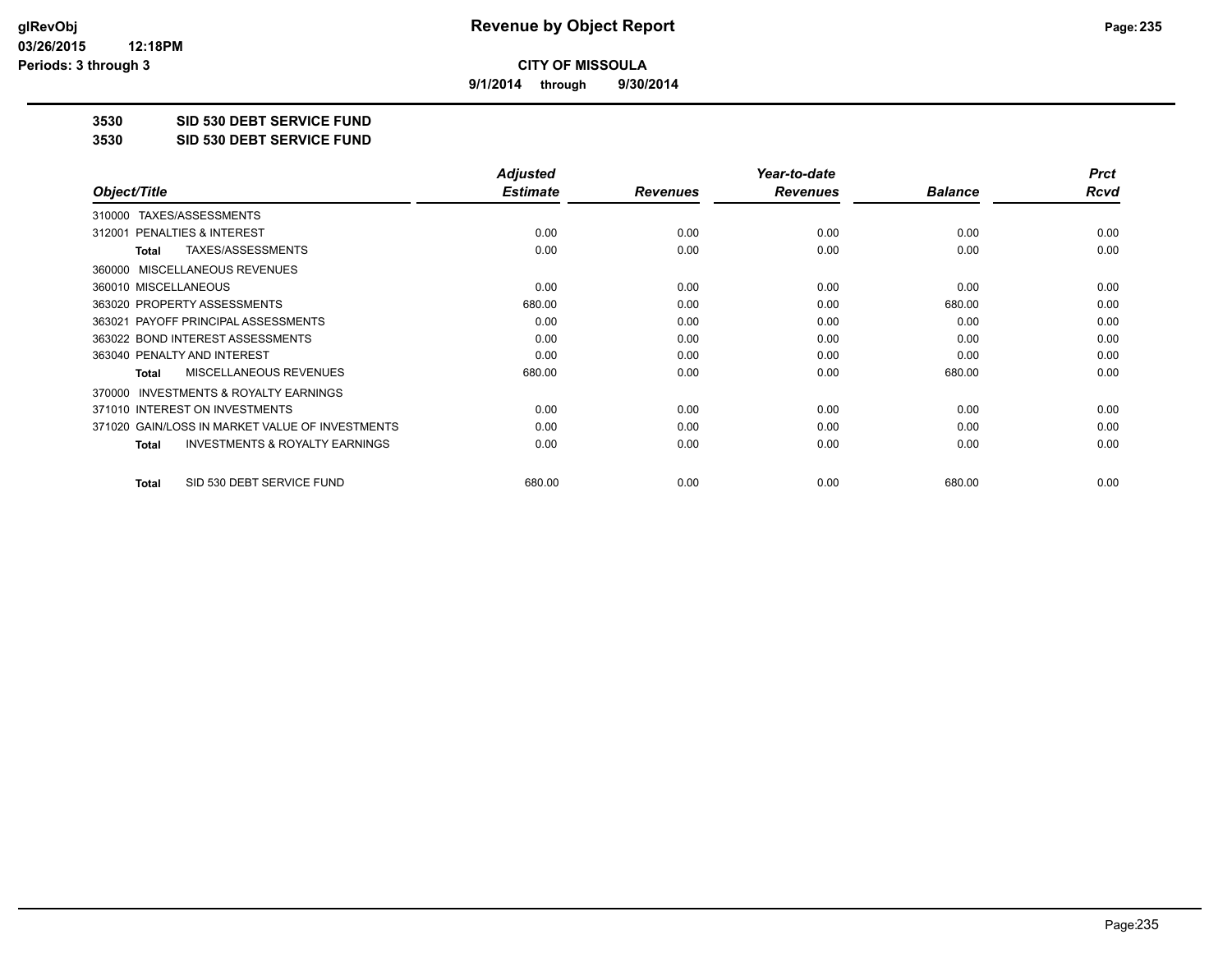**9/1/2014 through 9/30/2014**

### **3530 SID 530 DEBT SERVICE FUND**

|                                                           | <b>Adjusted</b> |                 | Year-to-date    |                | <b>Prct</b> |
|-----------------------------------------------------------|-----------------|-----------------|-----------------|----------------|-------------|
| Object/Title                                              | <b>Estimate</b> | <b>Revenues</b> | <b>Revenues</b> | <b>Balance</b> | <b>Rcvd</b> |
| 310000 TAXES/ASSESSMENTS                                  |                 |                 |                 |                |             |
| PENALTIES & INTEREST<br>312001                            | 0.00            | 0.00            | 0.00            | 0.00           | 0.00        |
| TAXES/ASSESSMENTS<br>Total                                | 0.00            | 0.00            | 0.00            | 0.00           | 0.00        |
| 360000 MISCELLANEOUS REVENUES                             |                 |                 |                 |                |             |
| 360010 MISCELLANEOUS                                      | 0.00            | 0.00            | 0.00            | 0.00           | 0.00        |
| 363020 PROPERTY ASSESSMENTS                               | 680.00          | 0.00            | 0.00            | 680.00         | 0.00        |
| 363021 PAYOFF PRINCIPAL ASSESSMENTS                       | 0.00            | 0.00            | 0.00            | 0.00           | 0.00        |
| 363022 BOND INTEREST ASSESSMENTS                          | 0.00            | 0.00            | 0.00            | 0.00           | 0.00        |
| 363040 PENALTY AND INTEREST                               | 0.00            | 0.00            | 0.00            | 0.00           | 0.00        |
| <b>MISCELLANEOUS REVENUES</b><br>Total                    | 680.00          | 0.00            | 0.00            | 680.00         | 0.00        |
| <b>INVESTMENTS &amp; ROYALTY EARNINGS</b><br>370000       |                 |                 |                 |                |             |
| 371010 INTEREST ON INVESTMENTS                            | 0.00            | 0.00            | 0.00            | 0.00           | 0.00        |
| 371020 GAIN/LOSS IN MARKET VALUE OF INVESTMENT            | 0.00            | 0.00            | 0.00            | 0.00           | 0.00        |
| <b>INVESTMENTS &amp; ROYALTY EARNINGS</b><br><b>Total</b> | 0.00            | 0.00            | 0.00            | 0.00           | 0.00        |
| SID 530 DEBT SERVICE FUND<br><b>Total</b>                 | 680.00          | 0.00            | 0.00            | 680.00         | 0.00        |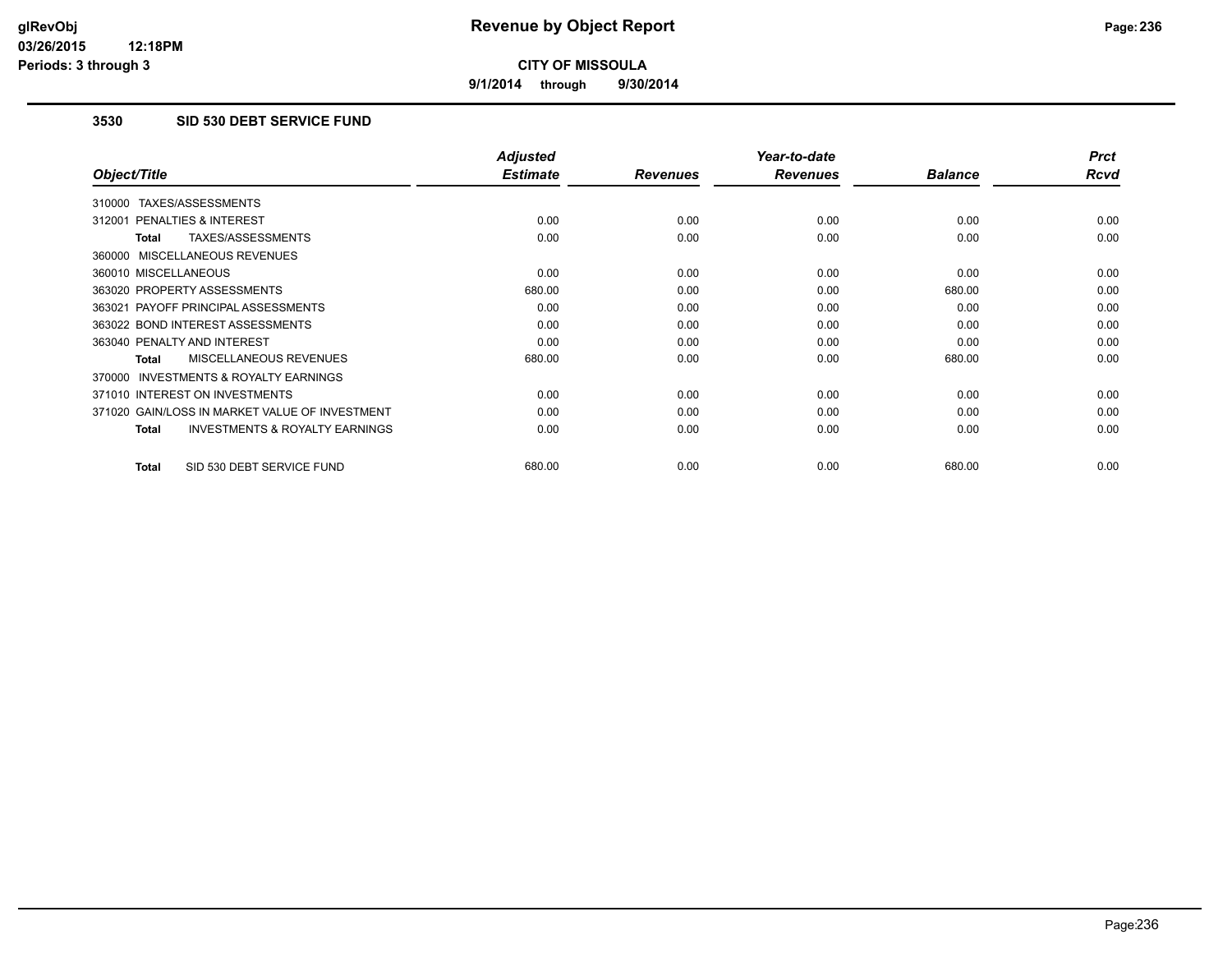**9/1/2014 through 9/30/2014**

**3531 SID 531 HICKORY ST CALMING**

**3531 SID 531 HICKORY ST CALMING**

|                                                           | <b>Adjusted</b> |                 | Year-to-date    |                | <b>Prct</b> |
|-----------------------------------------------------------|-----------------|-----------------|-----------------|----------------|-------------|
| Object/Title                                              | <b>Estimate</b> | <b>Revenues</b> | <b>Revenues</b> | <b>Balance</b> | <b>Rcvd</b> |
| TAXES/ASSESSMENTS<br>310000                               |                 |                 |                 |                |             |
| 312001 PENALTIES & INTEREST                               | 0.00            | 0.00            | 0.00            | 0.00           | 0.00        |
| TAXES/ASSESSMENTS<br><b>Total</b>                         | 0.00            | 0.00            | 0.00            | 0.00           | 0.00        |
| <b>MISCELLANEOUS REVENUES</b><br>360000                   |                 |                 |                 |                |             |
| 360010 MISCELLANEOUS                                      | 0.00            | 0.00            | 0.00            | 0.00           | 0.00        |
| 363020 PROPERTY ASSESSMENTS                               | 0.00            | 0.00            | 0.00            | 0.00           | 0.00        |
| 363021 PAYOFF PRINCIPAL ASSESSMENTS                       | 0.00            | 0.00            | 0.00            | 0.00           | 0.00        |
| 363022 BOND INTEREST ASSESSMENTS                          | 0.00            | 0.00            | 0.00            | 0.00           | 0.00        |
| 363040 PENALTY AND INTEREST                               | 0.00            | 0.00            | 0.00            | 0.00           | 0.00        |
| MISCELLANEOUS REVENUES<br><b>Total</b>                    | 0.00            | 0.00            | 0.00            | 0.00           | 0.00        |
| <b>INVESTMENTS &amp; ROYALTY EARNINGS</b><br>370000       |                 |                 |                 |                |             |
| 371010 INTEREST ON INVESTMENTS                            | 0.00            | 0.00            | 0.00            | 0.00           | 0.00        |
| 371020 GAIN/LOSS IN MARKET VALUE OF INVESTMENTS           | 0.00            | 0.00            | 0.00            | 0.00           | 0.00        |
| <b>INVESTMENTS &amp; ROYALTY EARNINGS</b><br><b>Total</b> | 0.00            | 0.00            | 0.00            | 0.00           | 0.00        |
| OTHER FINANCING SOURCES<br>380000                         |                 |                 |                 |                |             |
| 383000 OPERATING TRANSFERS                                | 0.00            | 0.00            | 0.00            | 0.00           | 0.00        |
| OTHER FINANCING SOURCES<br><b>Total</b>                   | 0.00            | 0.00            | 0.00            | 0.00           | 0.00        |
| SID 531 HICKORY ST CALMING<br><b>Total</b>                | 0.00            | 0.00            | 0.00            | 0.00           | 0.00        |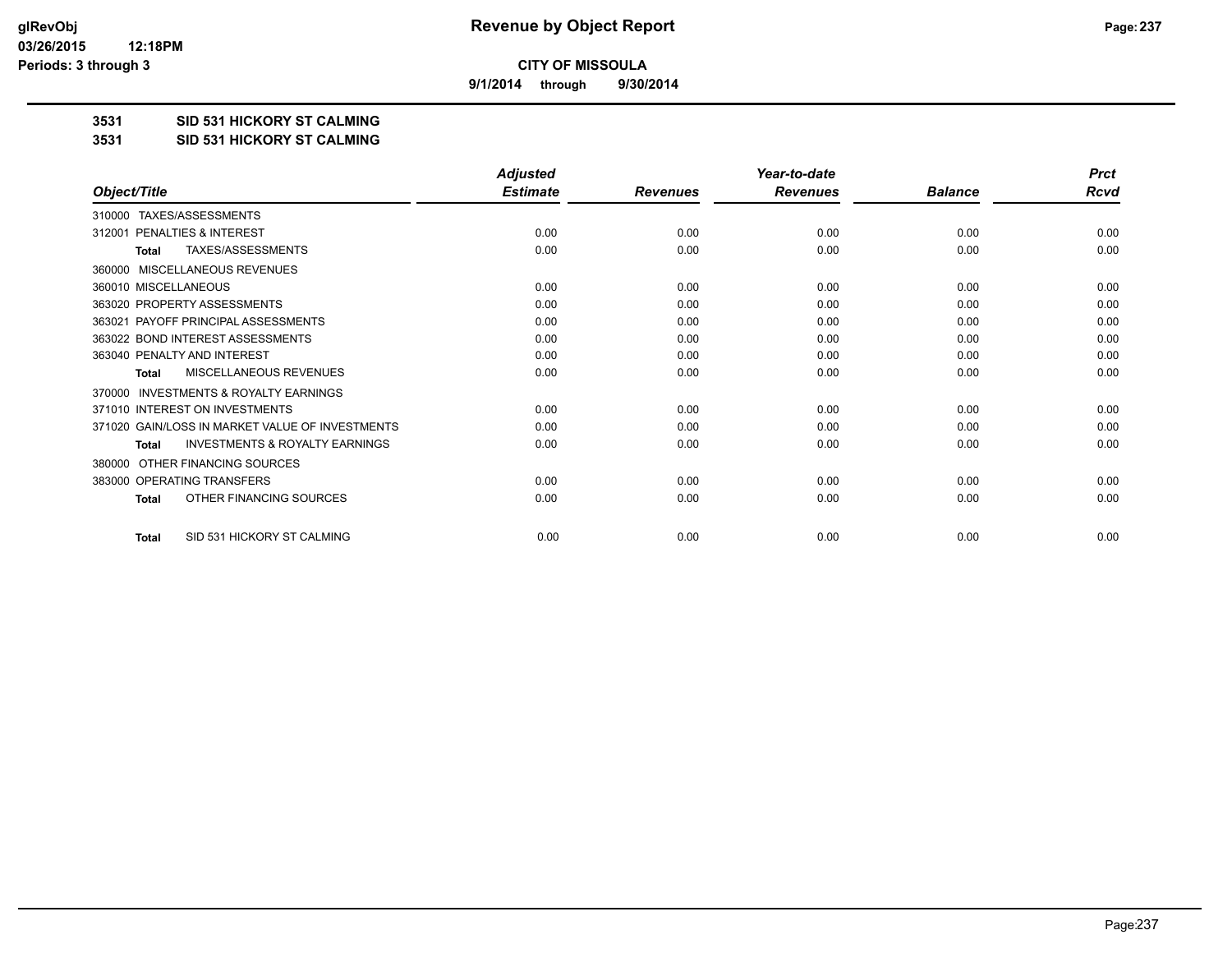**9/1/2014 through 9/30/2014**

### **3531 SID 531 HICKORY ST CALMING**

|                                                           | <b>Adjusted</b> |                 | Year-to-date    |                | <b>Prct</b> |
|-----------------------------------------------------------|-----------------|-----------------|-----------------|----------------|-------------|
| Object/Title                                              | <b>Estimate</b> | <b>Revenues</b> | <b>Revenues</b> | <b>Balance</b> | Rcvd        |
| 310000 TAXES/ASSESSMENTS                                  |                 |                 |                 |                |             |
| 312001 PENALTIES & INTEREST                               | 0.00            | 0.00            | 0.00            | 0.00           | 0.00        |
| <b>TAXES/ASSESSMENTS</b><br><b>Total</b>                  | 0.00            | 0.00            | 0.00            | 0.00           | 0.00        |
| 360000 MISCELLANEOUS REVENUES                             |                 |                 |                 |                |             |
| 360010 MISCELLANEOUS                                      | 0.00            | 0.00            | 0.00            | 0.00           | 0.00        |
| 363020 PROPERTY ASSESSMENTS                               | 0.00            | 0.00            | 0.00            | 0.00           | 0.00        |
| 363021 PAYOFF PRINCIPAL ASSESSMENTS                       | 0.00            | 0.00            | 0.00            | 0.00           | 0.00        |
| 363022 BOND INTEREST ASSESSMENTS                          | 0.00            | 0.00            | 0.00            | 0.00           | 0.00        |
| 363040 PENALTY AND INTEREST                               | 0.00            | 0.00            | 0.00            | 0.00           | 0.00        |
| <b>MISCELLANEOUS REVENUES</b><br><b>Total</b>             | 0.00            | 0.00            | 0.00            | 0.00           | 0.00        |
| <b>INVESTMENTS &amp; ROYALTY EARNINGS</b><br>370000       |                 |                 |                 |                |             |
| 371010 INTEREST ON INVESTMENTS                            | 0.00            | 0.00            | 0.00            | 0.00           | 0.00        |
| 371020 GAIN/LOSS IN MARKET VALUE OF INVESTMENT            | 0.00            | 0.00            | 0.00            | 0.00           | 0.00        |
| <b>INVESTMENTS &amp; ROYALTY EARNINGS</b><br><b>Total</b> | 0.00            | 0.00            | 0.00            | 0.00           | 0.00        |
| OTHER FINANCING SOURCES<br>380000                         |                 |                 |                 |                |             |
| 383000 OPERATING TRANSFERS                                | 0.00            | 0.00            | 0.00            | 0.00           | 0.00        |
| OTHER FINANCING SOURCES<br><b>Total</b>                   | 0.00            | 0.00            | 0.00            | 0.00           | 0.00        |
| SID 531 HICKORY ST CALMING<br>Total                       | 0.00            | 0.00            | 0.00            | 0.00           | 0.00        |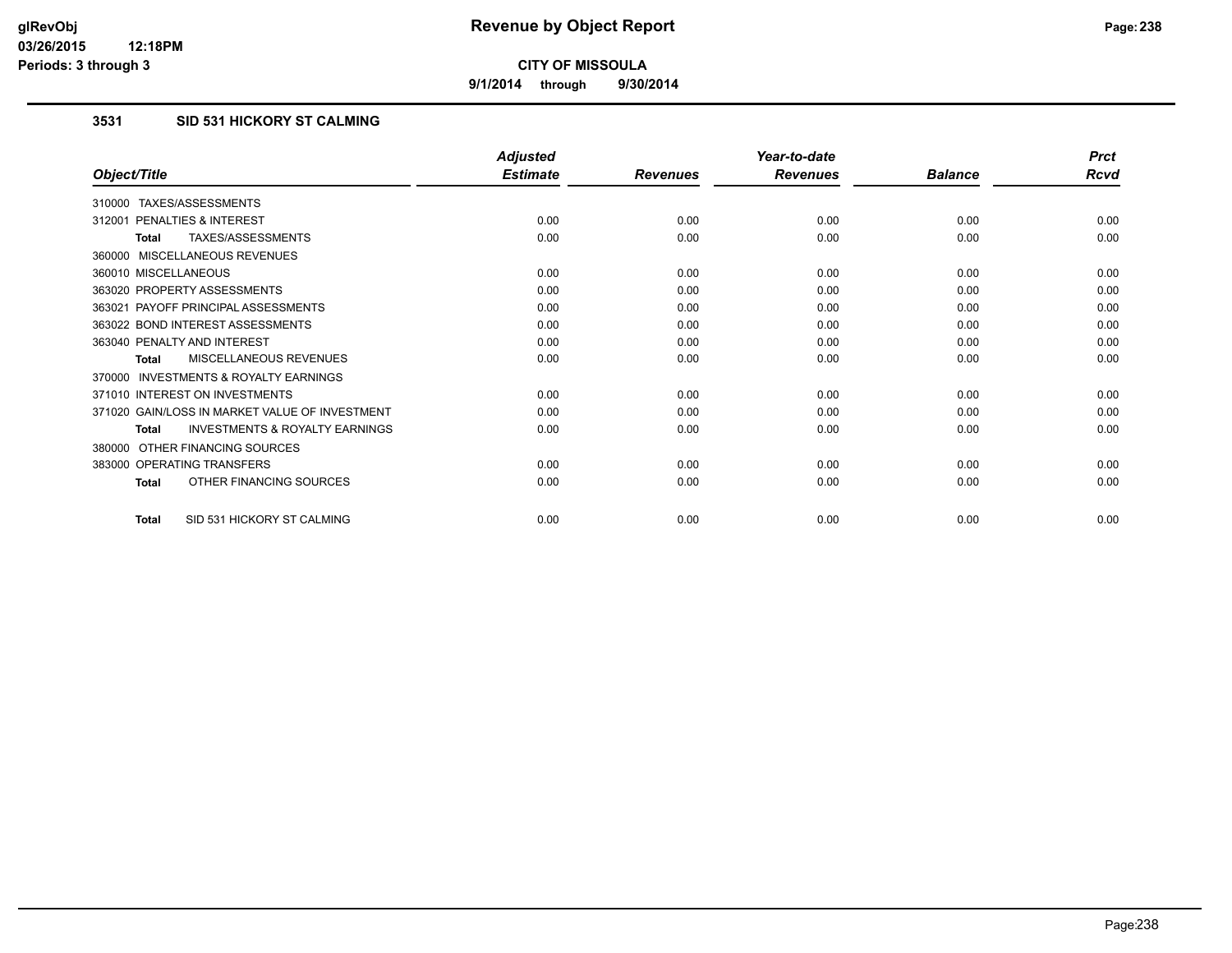**9/1/2014 through 9/30/2014**

### **3532 SID 532 DEBT SERVICE FUND**

**3532 SID 532 DEBT SERVICE FUND**

|                                                           | <b>Adjusted</b> |                 | Year-to-date    |                | <b>Prct</b> |
|-----------------------------------------------------------|-----------------|-----------------|-----------------|----------------|-------------|
| Object/Title                                              | <b>Estimate</b> | <b>Revenues</b> | <b>Revenues</b> | <b>Balance</b> | Rcvd        |
| 360000 MISCELLANEOUS REVENUES                             |                 |                 |                 |                |             |
| 363020 PROPERTY ASSESSMENTS                               | 43,363.00       | 0.00            | 0.00            | 43,363.00      | 0.00        |
| 363021 PAYOFF PRINCIPAL ASSESSMENTS                       | 0.00            | 0.00            | 0.00            | 0.00           | 0.00        |
| 363022 BOND INTEREST ASSESSMENTS                          | 0.00            | 0.00            | 0.00            | 0.00           | 0.00        |
| 363040 PENALTY AND INTEREST                               | 0.00            | 0.00            | 0.00            | 0.00           | 0.00        |
| MISCELLANEOUS REVENUES<br>Total                           | 43,363.00       | 0.00            | 0.00            | 43,363.00      | 0.00        |
| 370000 INVESTMENTS & ROYALTY EARNINGS                     |                 |                 |                 |                |             |
| 371010 INTEREST ON INVESTMENTS                            | 0.00            | 0.00            | 0.00            | 0.00           | 0.00        |
| 371020 GAIN/LOSS IN MARKET VALUE OF INVESTMENTS           | 0.00            | 0.00            | 0.00            | 0.00           | 0.00        |
| <b>INVESTMENTS &amp; ROYALTY EARNINGS</b><br><b>Total</b> | 0.00            | 0.00            | 0.00            | 0.00           | 0.00        |
| SID 532 DEBT SERVICE FUND<br>Total                        | 43.363.00       | 0.00            | 0.00            | 43.363.00      | 0.00        |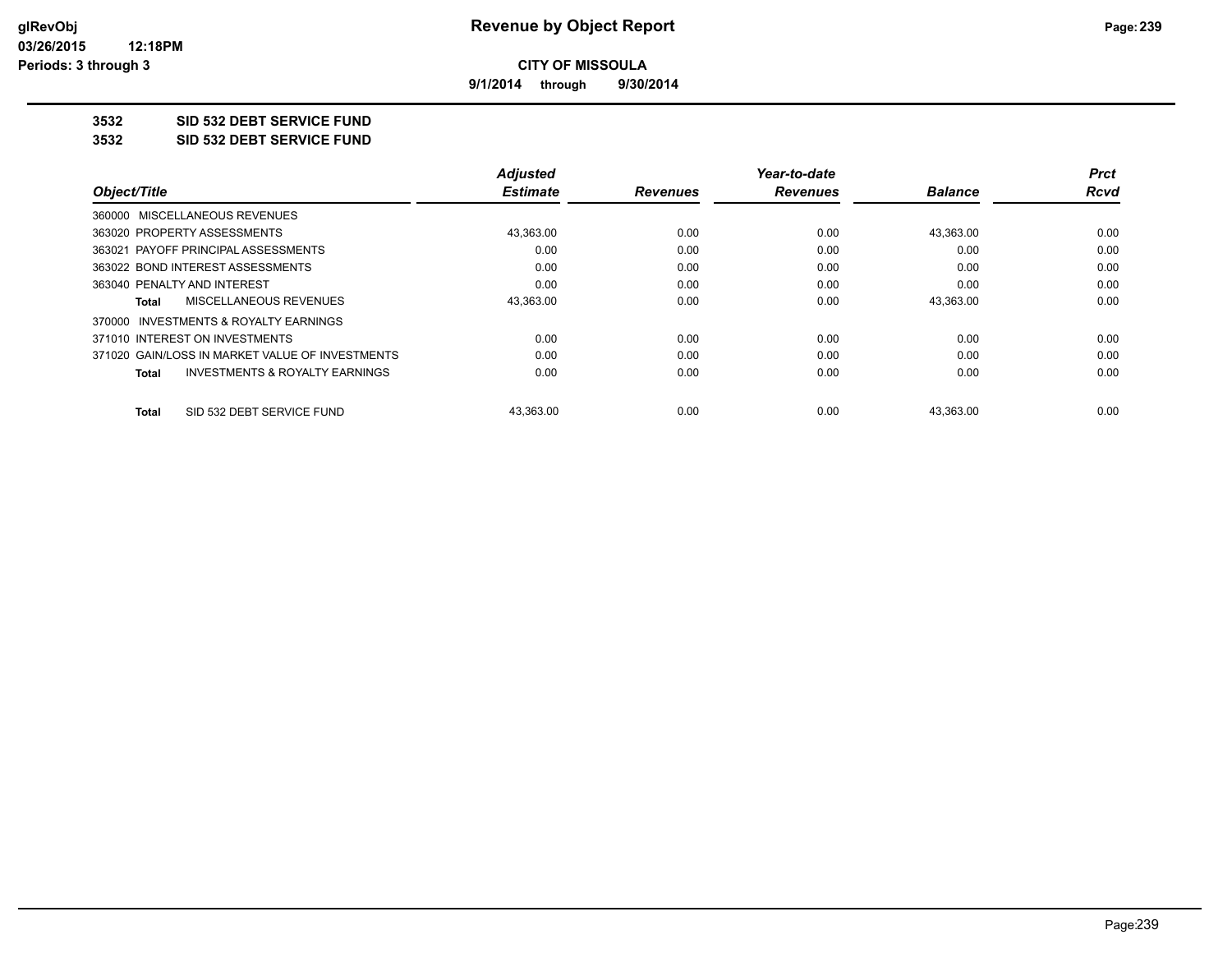**9/1/2014 through 9/30/2014**

### **3532 SID 532 DEBT SERVICE FUND**

|                                                           | <b>Adjusted</b> |                 | Year-to-date    |                | Prct        |
|-----------------------------------------------------------|-----------------|-----------------|-----------------|----------------|-------------|
| Object/Title                                              | <b>Estimate</b> | <b>Revenues</b> | <b>Revenues</b> | <b>Balance</b> | <b>Rcvd</b> |
| 360000 MISCELLANEOUS REVENUES                             |                 |                 |                 |                |             |
| 363020 PROPERTY ASSESSMENTS                               | 43.363.00       | 0.00            | 0.00            | 43.363.00      | 0.00        |
| 363021 PAYOFF PRINCIPAL ASSESSMENTS                       | 0.00            | 0.00            | 0.00            | 0.00           | 0.00        |
| 363022 BOND INTEREST ASSESSMENTS                          | 0.00            | 0.00            | 0.00            | 0.00           | 0.00        |
| 363040 PENALTY AND INTEREST                               | 0.00            | 0.00            | 0.00            | 0.00           | 0.00        |
| MISCELLANEOUS REVENUES<br>Total                           | 43,363.00       | 0.00            | 0.00            | 43,363.00      | 0.00        |
| INVESTMENTS & ROYALTY EARNINGS<br>370000                  |                 |                 |                 |                |             |
| 371010 INTEREST ON INVESTMENTS                            | 0.00            | 0.00            | 0.00            | 0.00           | 0.00        |
| 371020 GAIN/LOSS IN MARKET VALUE OF INVESTMENT            | 0.00            | 0.00            | 0.00            | 0.00           | 0.00        |
| <b>INVESTMENTS &amp; ROYALTY EARNINGS</b><br><b>Total</b> | 0.00            | 0.00            | 0.00            | 0.00           | 0.00        |
| SID 532 DEBT SERVICE FUND<br><b>Total</b>                 | 43.363.00       | 0.00            | 0.00            | 43.363.00      | 0.00        |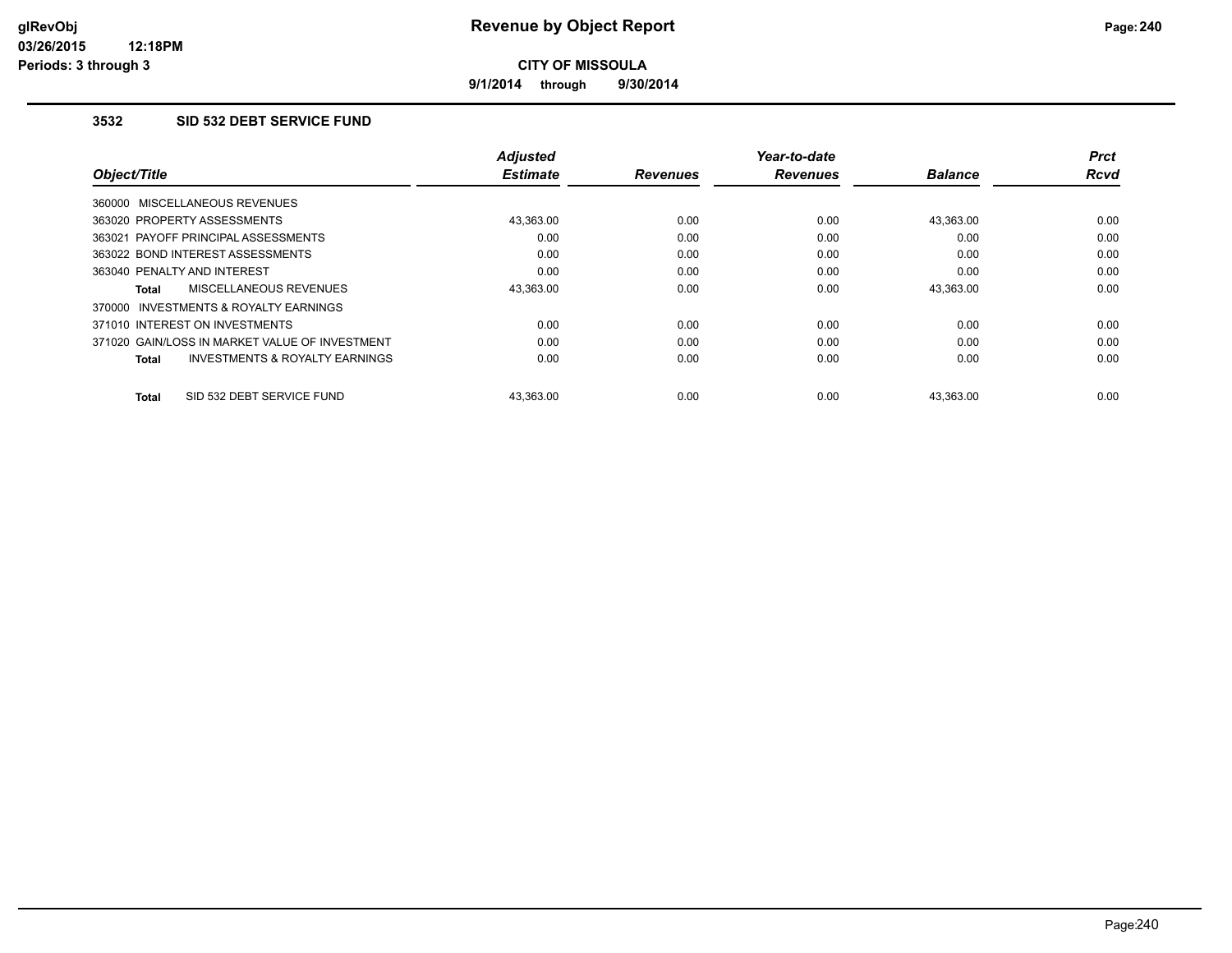**9/1/2014 through 9/30/2014**

## **3533 GILBERT ST SEWER SID DEBT FUND**

#### **3533 GILBERT ST SEWER SID DEBT FUND**

|                                                           | <b>Adjusted</b> |                 | Year-to-date    |                | <b>Prct</b> |
|-----------------------------------------------------------|-----------------|-----------------|-----------------|----------------|-------------|
| Object/Title                                              | <b>Estimate</b> | <b>Revenues</b> | <b>Revenues</b> | <b>Balance</b> | <b>Rcvd</b> |
| TAXES/ASSESSMENTS<br>310000                               |                 |                 |                 |                |             |
| PENALTIES & INTEREST<br>312001                            | 0.00            | 0.00            | 0.00            | 0.00           | 0.00        |
| TAXES/ASSESSMENTS<br>Total                                | 0.00            | 0.00            | 0.00            | 0.00           | 0.00        |
| MISCELLANEOUS REVENUES<br>360000                          |                 |                 |                 |                |             |
| 363020 PROPERTY ASSESSMENTS                               | 17,775.00       | 0.00            | 0.00            | 17,775.00      | 0.00        |
| 363021 PAYOFF PRINCIPAL ASSESSMENTS                       | 0.00            | 0.00            | 0.00            | 0.00           | 0.00        |
| 363022 BOND INTEREST ASSESSMENTS                          | 0.00            | 0.00            | 0.00            | 0.00           | 0.00        |
| 363040 PENALTY AND INTEREST                               | 0.00            | 0.00            | 0.00            | 0.00           | 0.00        |
| MISCELLANEOUS REVENUES<br>Total                           | 17,775.00       | 0.00            | 0.00            | 17,775.00      | 0.00        |
| <b>INVESTMENTS &amp; ROYALTY EARNINGS</b><br>370000       |                 |                 |                 |                |             |
| 371010 INTEREST ON INVESTMENTS                            | 0.00            | 0.00            | 0.00            | 0.00           | 0.00        |
| 371020 GAIN/LOSS IN MARKET VALUE OF INVESTMENTS           | 0.00            | 0.00            | 0.00            | 0.00           | 0.00        |
| <b>INVESTMENTS &amp; ROYALTY EARNINGS</b><br><b>Total</b> | 0.00            | 0.00            | 0.00            | 0.00           | 0.00        |
| OTHER FINANCING SOURCES<br>380000                         |                 |                 |                 |                |             |
| 381009 TRANSFERS IN                                       | 0.00            | 0.00            | 0.00            | 0.00           | 0.00        |
| OTHER FINANCING SOURCES<br>Total                          | 0.00            | 0.00            | 0.00            | 0.00           | 0.00        |
| GILBERT ST SEWER SID DEBT FUND<br><b>Total</b>            | 17,775.00       | 0.00            | 0.00            | 17,775.00      | 0.00        |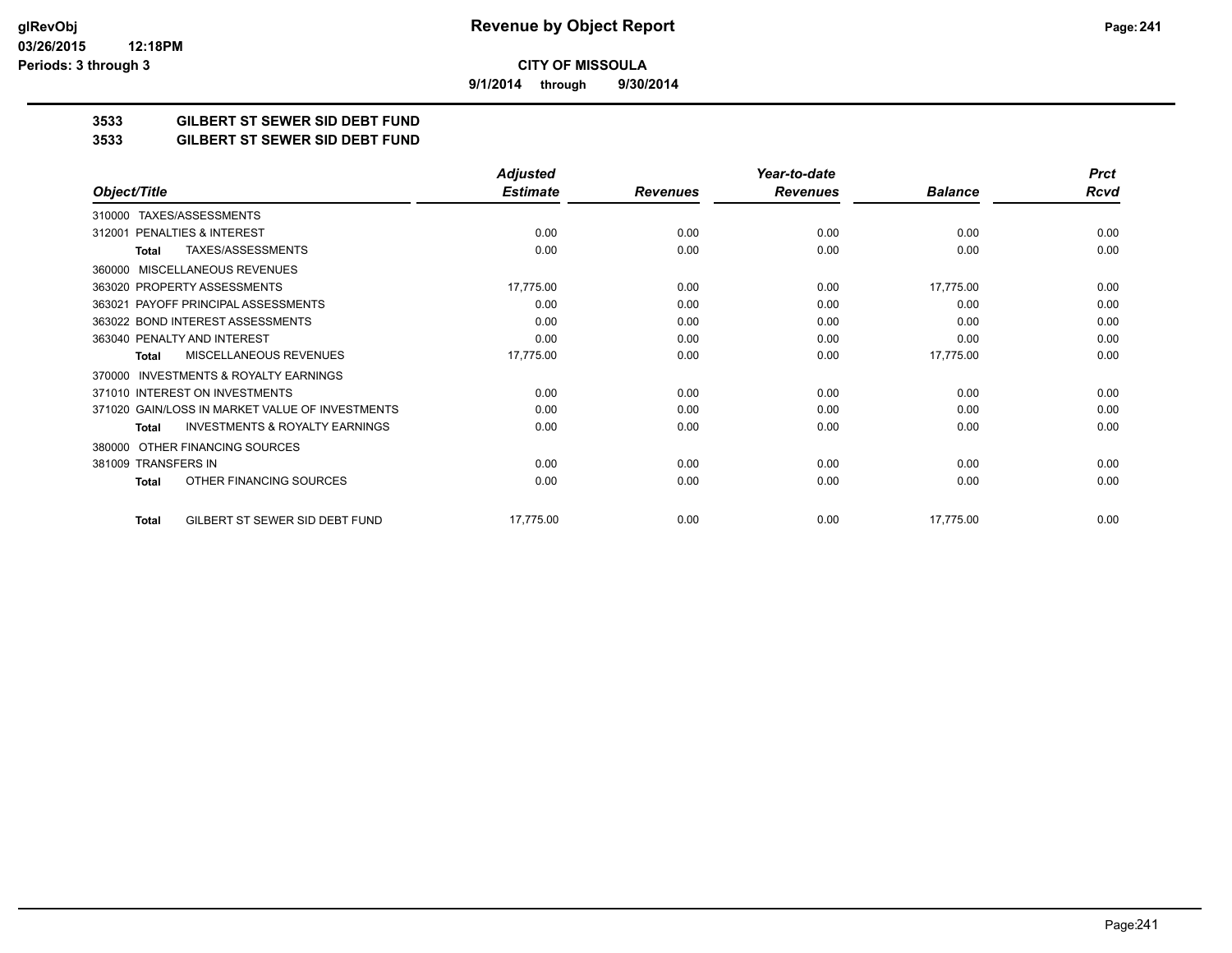**9/1/2014 through 9/30/2014**

### **3533 GILBERT ST SEWER SID DEBT FUND**

|                                                           | <b>Adjusted</b> |                 | Year-to-date    |                | <b>Prct</b> |
|-----------------------------------------------------------|-----------------|-----------------|-----------------|----------------|-------------|
| Object/Title                                              | <b>Estimate</b> | <b>Revenues</b> | <b>Revenues</b> | <b>Balance</b> | <b>Rcvd</b> |
| TAXES/ASSESSMENTS<br>310000                               |                 |                 |                 |                |             |
| PENALTIES & INTEREST<br>312001                            | 0.00            | 0.00            | 0.00            | 0.00           | 0.00        |
| TAXES/ASSESSMENTS<br><b>Total</b>                         | 0.00            | 0.00            | 0.00            | 0.00           | 0.00        |
| 360000 MISCELLANEOUS REVENUES                             |                 |                 |                 |                |             |
| 363020 PROPERTY ASSESSMENTS                               | 17,775.00       | 0.00            | 0.00            | 17,775.00      | 0.00        |
| 363021 PAYOFF PRINCIPAL ASSESSMENTS                       | 0.00            | 0.00            | 0.00            | 0.00           | 0.00        |
| 363022 BOND INTEREST ASSESSMENTS                          | 0.00            | 0.00            | 0.00            | 0.00           | 0.00        |
| 363040 PENALTY AND INTEREST                               | 0.00            | 0.00            | 0.00            | 0.00           | 0.00        |
| <b>MISCELLANEOUS REVENUES</b><br><b>Total</b>             | 17,775.00       | 0.00            | 0.00            | 17,775.00      | 0.00        |
| 370000 INVESTMENTS & ROYALTY EARNINGS                     |                 |                 |                 |                |             |
| 371010 INTEREST ON INVESTMENTS                            | 0.00            | 0.00            | 0.00            | 0.00           | 0.00        |
| 371020 GAIN/LOSS IN MARKET VALUE OF INVESTMENT            | 0.00            | 0.00            | 0.00            | 0.00           | 0.00        |
| <b>INVESTMENTS &amp; ROYALTY EARNINGS</b><br><b>Total</b> | 0.00            | 0.00            | 0.00            | 0.00           | 0.00        |
| OTHER FINANCING SOURCES<br>380000                         |                 |                 |                 |                |             |
| 381009 TRANSFERS IN                                       | 0.00            | 0.00            | 0.00            | 0.00           | 0.00        |
| OTHER FINANCING SOURCES<br><b>Total</b>                   | 0.00            | 0.00            | 0.00            | 0.00           | 0.00        |
| GILBERT ST SEWER SID DEBT FUND<br><b>Total</b>            | 17,775.00       | 0.00            | 0.00            | 17,775.00      | 0.00        |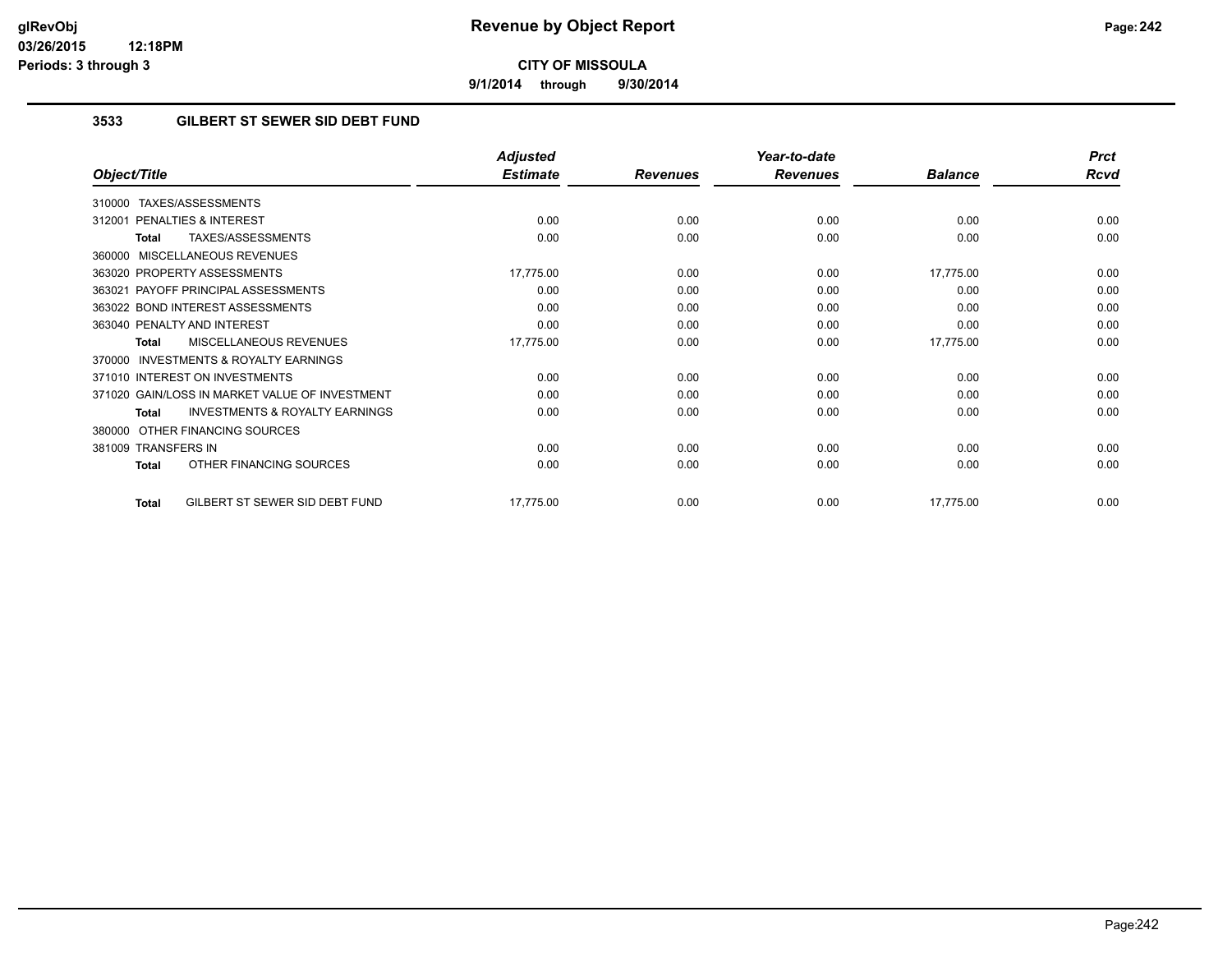**9/1/2014 through 9/30/2014**

## **3534 LINCOLNWOOD SEWER PHASE I**

#### **3534 LINCOLNWOOD SEWER PHASE I**

|                                                           | <b>Adjusted</b> |                 | Year-to-date    |                | <b>Prct</b> |
|-----------------------------------------------------------|-----------------|-----------------|-----------------|----------------|-------------|
| Object/Title                                              | <b>Estimate</b> | <b>Revenues</b> | <b>Revenues</b> | <b>Balance</b> | <b>Rcvd</b> |
| TAXES/ASSESSMENTS<br>310000                               |                 |                 |                 |                |             |
| <b>PENALTIES &amp; INTEREST</b><br>312001                 | 0.00            | 0.00            | 0.00            | 0.00           | 0.00        |
| TAXES/ASSESSMENTS<br><b>Total</b>                         | 0.00            | 0.00            | 0.00            | 0.00           | 0.00        |
| MISCELLANEOUS REVENUES<br>360000                          |                 |                 |                 |                |             |
| 363020 PROPERTY ASSESSMENTS                               | 18,413.00       | 0.00            | 0.00            | 18,413.00      | 0.00        |
| 363021 PAYOFF PRINCIPAL ASSESSMENTS                       | 0.00            | 0.00            | $-4,276.80$     | 4,276.80       | 0.00        |
| 363022 BOND INTEREST ASSESSMENTS                          | 0.00            | 0.00            | 0.00            | 0.00           | 0.00        |
| 363040 PENALTY AND INTEREST                               | 0.00            | 0.00            | 0.00            | 0.00           | 0.00        |
| MISCELLANEOUS REVENUES<br><b>Total</b>                    | 18,413.00       | 0.00            | $-4,276.80$     | 22,689.80      | $-23.23$    |
| INVESTMENTS & ROYALTY EARNINGS<br>370000                  |                 |                 |                 |                |             |
| 371010 INTEREST ON INVESTMENTS                            | 0.00            | 0.00            | 0.00            | 0.00           | 0.00        |
| 371020 GAIN/LOSS IN MARKET VALUE OF INVESTMENTS           | 0.00            | 0.00            | 0.00            | 0.00           | 0.00        |
| <b>INVESTMENTS &amp; ROYALTY EARNINGS</b><br><b>Total</b> | 0.00            | 0.00            | 0.00            | 0.00           | 0.00        |
| LINCOLNWOOD SEWER PHASE I<br><b>Total</b>                 | 18,413.00       | 0.00            | $-4.276.80$     | 22,689.80      | $-23.23$    |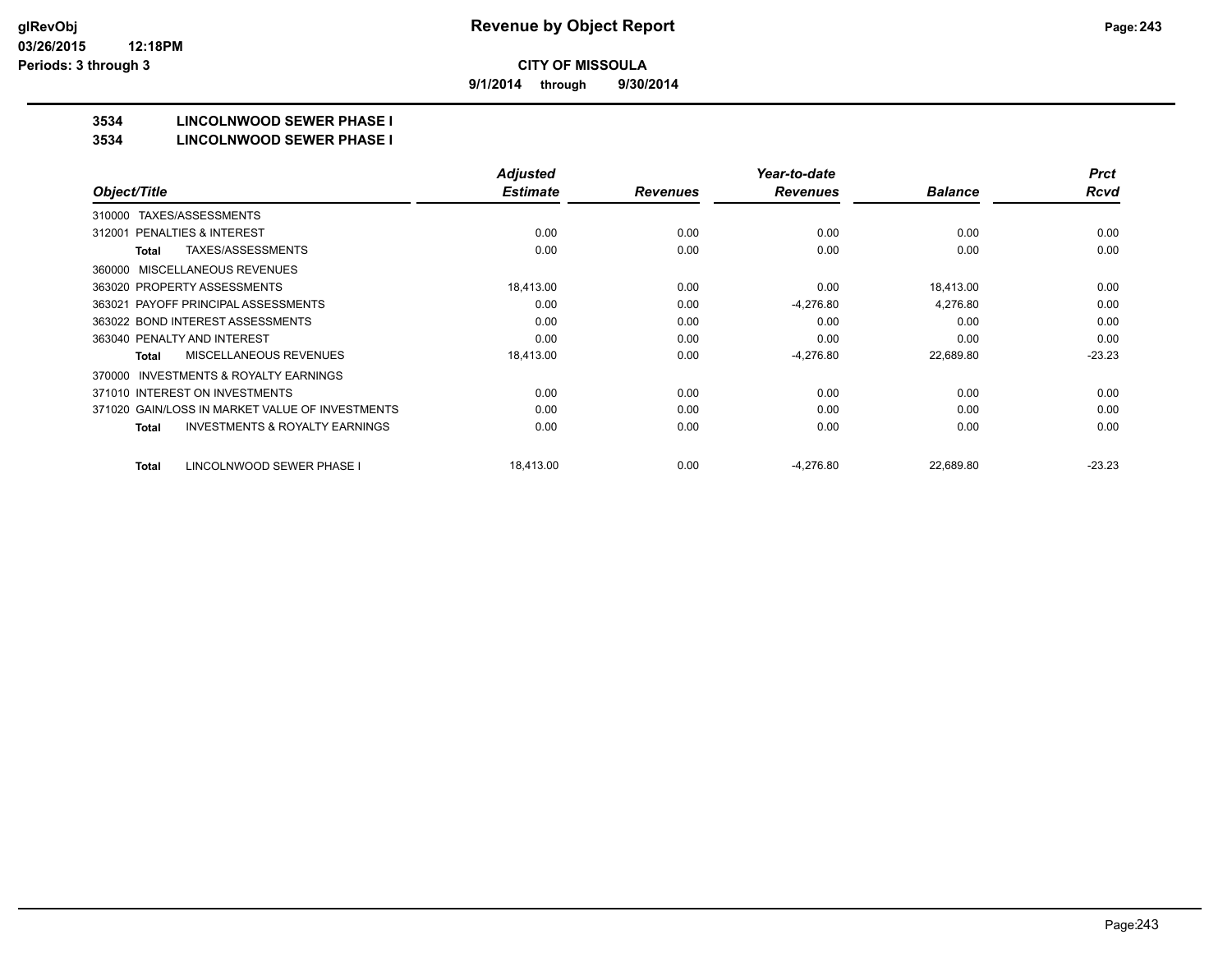**9/1/2014 through 9/30/2014**

### **3534 LINCOLNWOOD SEWER PHASE I**

|                                                           | <b>Adjusted</b> |                 | Year-to-date    |                | <b>Prct</b> |
|-----------------------------------------------------------|-----------------|-----------------|-----------------|----------------|-------------|
| Object/Title                                              | <b>Estimate</b> | <b>Revenues</b> | <b>Revenues</b> | <b>Balance</b> | <b>Rcvd</b> |
| TAXES/ASSESSMENTS<br>310000                               |                 |                 |                 |                |             |
| PENALTIES & INTEREST<br>312001                            | 0.00            | 0.00            | 0.00            | 0.00           | 0.00        |
| TAXES/ASSESSMENTS<br>Total                                | 0.00            | 0.00            | 0.00            | 0.00           | 0.00        |
| 360000 MISCELLANEOUS REVENUES                             |                 |                 |                 |                |             |
| 363020 PROPERTY ASSESSMENTS                               | 18,413.00       | 0.00            | 0.00            | 18,413.00      | 0.00        |
| 363021 PAYOFF PRINCIPAL ASSESSMENTS                       | 0.00            | 0.00            | $-4,276.80$     | 4,276.80       | 0.00        |
| 363022 BOND INTEREST ASSESSMENTS                          | 0.00            | 0.00            | 0.00            | 0.00           | 0.00        |
| 363040 PENALTY AND INTEREST                               | 0.00            | 0.00            | 0.00            | 0.00           | 0.00        |
| <b>MISCELLANEOUS REVENUES</b><br><b>Total</b>             | 18,413.00       | 0.00            | $-4,276.80$     | 22,689.80      | $-23.23$    |
| <b>INVESTMENTS &amp; ROYALTY EARNINGS</b><br>370000       |                 |                 |                 |                |             |
| 371010 INTEREST ON INVESTMENTS                            | 0.00            | 0.00            | 0.00            | 0.00           | 0.00        |
| 371020 GAIN/LOSS IN MARKET VALUE OF INVESTMENT            | 0.00            | 0.00            | 0.00            | 0.00           | 0.00        |
| <b>INVESTMENTS &amp; ROYALTY EARNINGS</b><br><b>Total</b> | 0.00            | 0.00            | 0.00            | 0.00           | 0.00        |
| LINCOLNWOOD SEWER PHASE I<br><b>Total</b>                 | 18,413.00       | 0.00            | $-4,276.80$     | 22,689.80      | $-23.23$    |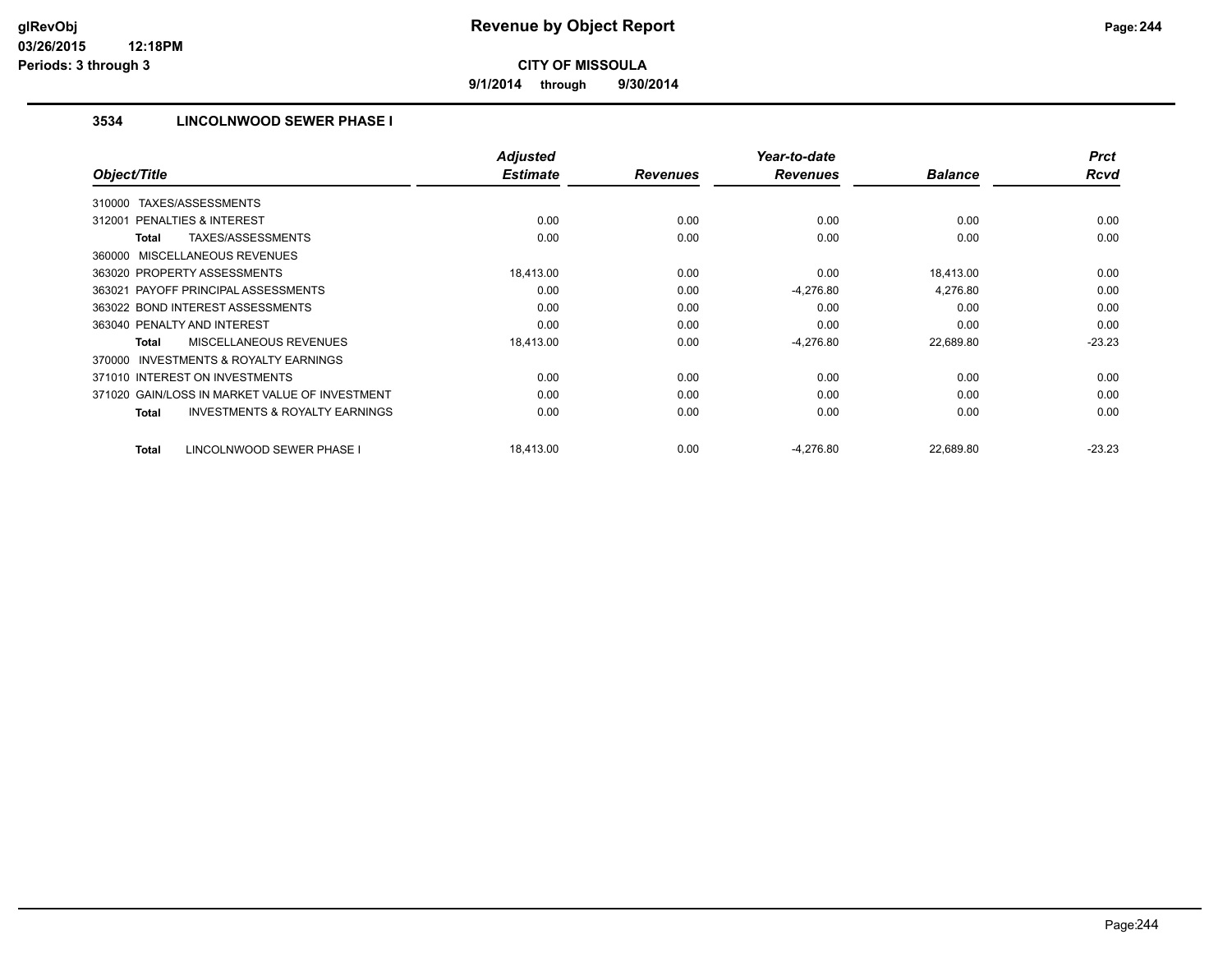**9/1/2014 through 9/30/2014**

### **3535 SLANT STREET TRAFFIC CALMING**

#### **3535 SLANT STREET TRAFFIC CALMING**

|                                                           | <b>Adjusted</b> |                 | Year-to-date    |                | <b>Prct</b> |
|-----------------------------------------------------------|-----------------|-----------------|-----------------|----------------|-------------|
| Object/Title                                              | <b>Estimate</b> | <b>Revenues</b> | <b>Revenues</b> | <b>Balance</b> | <b>Rcvd</b> |
| TAXES/ASSESSMENTS<br>310000                               |                 |                 |                 |                |             |
| <b>PENALTIES &amp; INTEREST</b><br>312001                 | 0.00            | 0.00            | 0.00            | 0.00           | 0.00        |
| TAXES/ASSESSMENTS<br><b>Total</b>                         | 0.00            | 0.00            | 0.00            | 0.00           | 0.00        |
| MISCELLANEOUS REVENUES<br>360000                          |                 |                 |                 |                |             |
| 360010 MISCELLANEOUS                                      | 0.00            | 0.00            | 0.00            | 0.00           | 0.00        |
| 363020 PROPERTY ASSESSMENTS                               | 0.00            | 22.27           | 0.00            | 0.00           | 0.00        |
| 363021 PAYOFF PRINCIPAL ASSESSMENTS                       | 0.00            | 0.00            | 0.00            | 0.00           | 0.00        |
| 363022 BOND INTEREST ASSESSMENTS                          | 0.00            | 0.00            | 0.00            | 0.00           | 0.00        |
| 363040 PENALTY AND INTEREST                               | 0.00            | 1.33            | 0.00            | 0.00           | 0.00        |
| MISCELLANEOUS REVENUES<br><b>Total</b>                    | 0.00            | 23.60           | 0.00            | 0.00           | 0.00        |
| <b>INVESTMENTS &amp; ROYALTY EARNINGS</b><br>370000       |                 |                 |                 |                |             |
| 371010 INTEREST ON INVESTMENTS                            | 0.00            | 0.00            | 0.00            | 0.00           | 0.00        |
| 371020 GAIN/LOSS IN MARKET VALUE OF INVESTMENTS           | 0.00            | 0.00            | 0.00            | 0.00           | 0.00        |
| <b>INVESTMENTS &amp; ROYALTY EARNINGS</b><br><b>Total</b> | 0.00            | 0.00            | 0.00            | 0.00           | 0.00        |
| OTHER FINANCING SOURCES<br>380000                         |                 |                 |                 |                |             |
| 383000 OPERATING TRANSFERS                                | 0.00            | 0.00            | 0.00            | 0.00           | 0.00        |
| OTHER FINANCING SOURCES<br><b>Total</b>                   | 0.00            | 0.00            | 0.00            | 0.00           | 0.00        |
| SLANT STREET TRAFFIC CALMING<br><b>Total</b>              | 0.00            | 23.60           | 0.00            | 0.00           | 0.00        |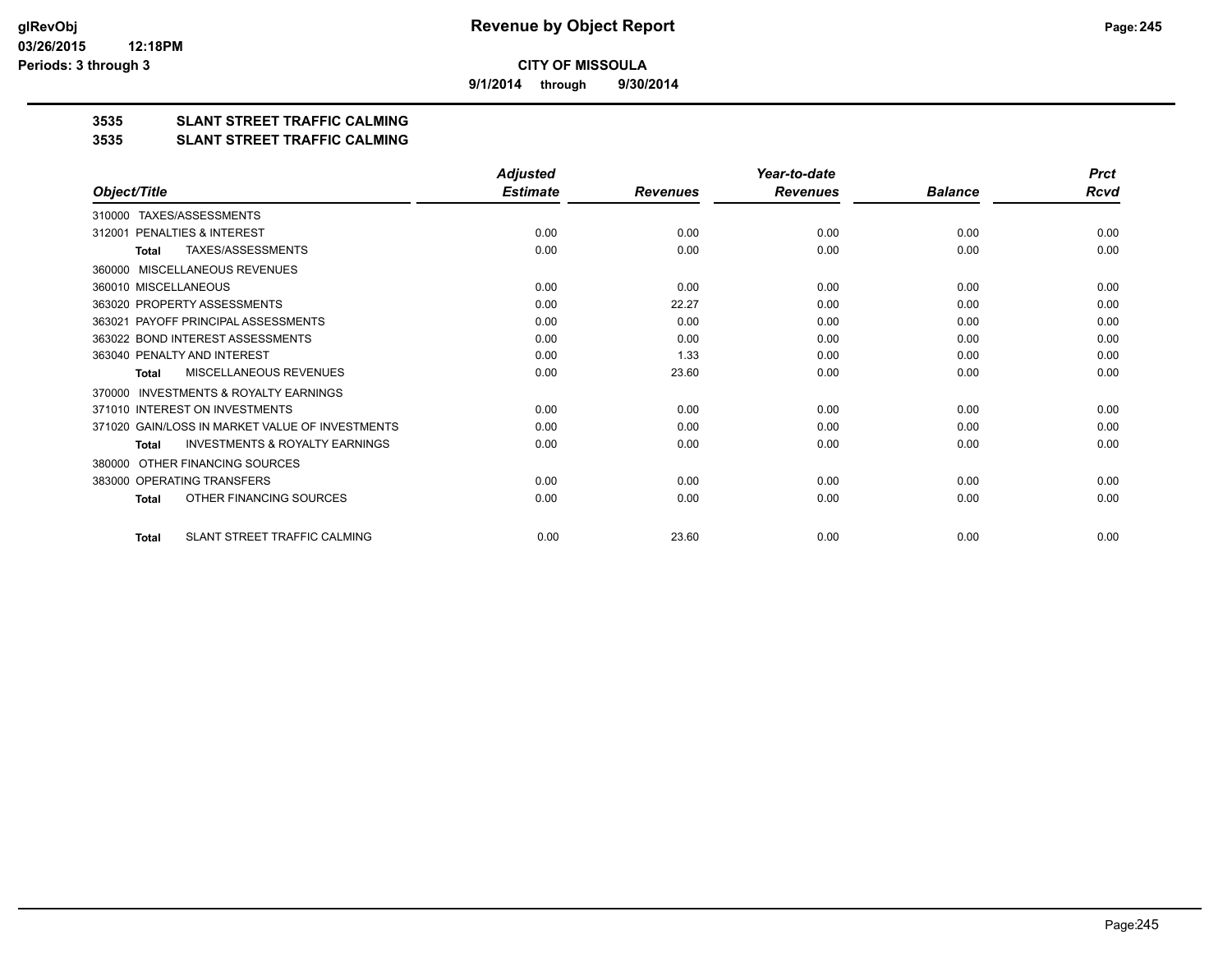**9/1/2014 through 9/30/2014**

### **3535 SLANT STREET TRAFFIC CALMING**

|                                                           | <b>Adjusted</b> |                 | Year-to-date    |                | <b>Prct</b> |
|-----------------------------------------------------------|-----------------|-----------------|-----------------|----------------|-------------|
| Object/Title                                              | <b>Estimate</b> | <b>Revenues</b> | <b>Revenues</b> | <b>Balance</b> | <b>Rcvd</b> |
| 310000 TAXES/ASSESSMENTS                                  |                 |                 |                 |                |             |
| PENALTIES & INTEREST<br>312001                            | 0.00            | 0.00            | 0.00            | 0.00           | 0.00        |
| TAXES/ASSESSMENTS<br><b>Total</b>                         | 0.00            | 0.00            | 0.00            | 0.00           | 0.00        |
| 360000 MISCELLANEOUS REVENUES                             |                 |                 |                 |                |             |
| 360010 MISCELLANEOUS                                      | 0.00            | 0.00            | 0.00            | 0.00           | 0.00        |
| 363020 PROPERTY ASSESSMENTS                               | 0.00            | 22.27           | 0.00            | 0.00           | 0.00        |
| 363021 PAYOFF PRINCIPAL ASSESSMENTS                       | 0.00            | 0.00            | 0.00            | 0.00           | 0.00        |
| 363022 BOND INTEREST ASSESSMENTS                          | 0.00            | 0.00            | 0.00            | 0.00           | 0.00        |
| 363040 PENALTY AND INTEREST                               | 0.00            | 1.33            | 0.00            | 0.00           | 0.00        |
| MISCELLANEOUS REVENUES<br><b>Total</b>                    | 0.00            | 23.60           | 0.00            | 0.00           | 0.00        |
| INVESTMENTS & ROYALTY EARNINGS<br>370000                  |                 |                 |                 |                |             |
| 371010 INTEREST ON INVESTMENTS                            | 0.00            | 0.00            | 0.00            | 0.00           | 0.00        |
| 371020 GAIN/LOSS IN MARKET VALUE OF INVESTMENT            | 0.00            | 0.00            | 0.00            | 0.00           | 0.00        |
| <b>INVESTMENTS &amp; ROYALTY EARNINGS</b><br><b>Total</b> | 0.00            | 0.00            | 0.00            | 0.00           | 0.00        |
| OTHER FINANCING SOURCES<br>380000                         |                 |                 |                 |                |             |
| 383000 OPERATING TRANSFERS                                | 0.00            | 0.00            | 0.00            | 0.00           | 0.00        |
| OTHER FINANCING SOURCES<br><b>Total</b>                   | 0.00            | 0.00            | 0.00            | 0.00           | 0.00        |
| SLANT STREET TRAFFIC CALMING<br><b>Total</b>              | 0.00            | 23.60           | 0.00            | 0.00           | 0.00        |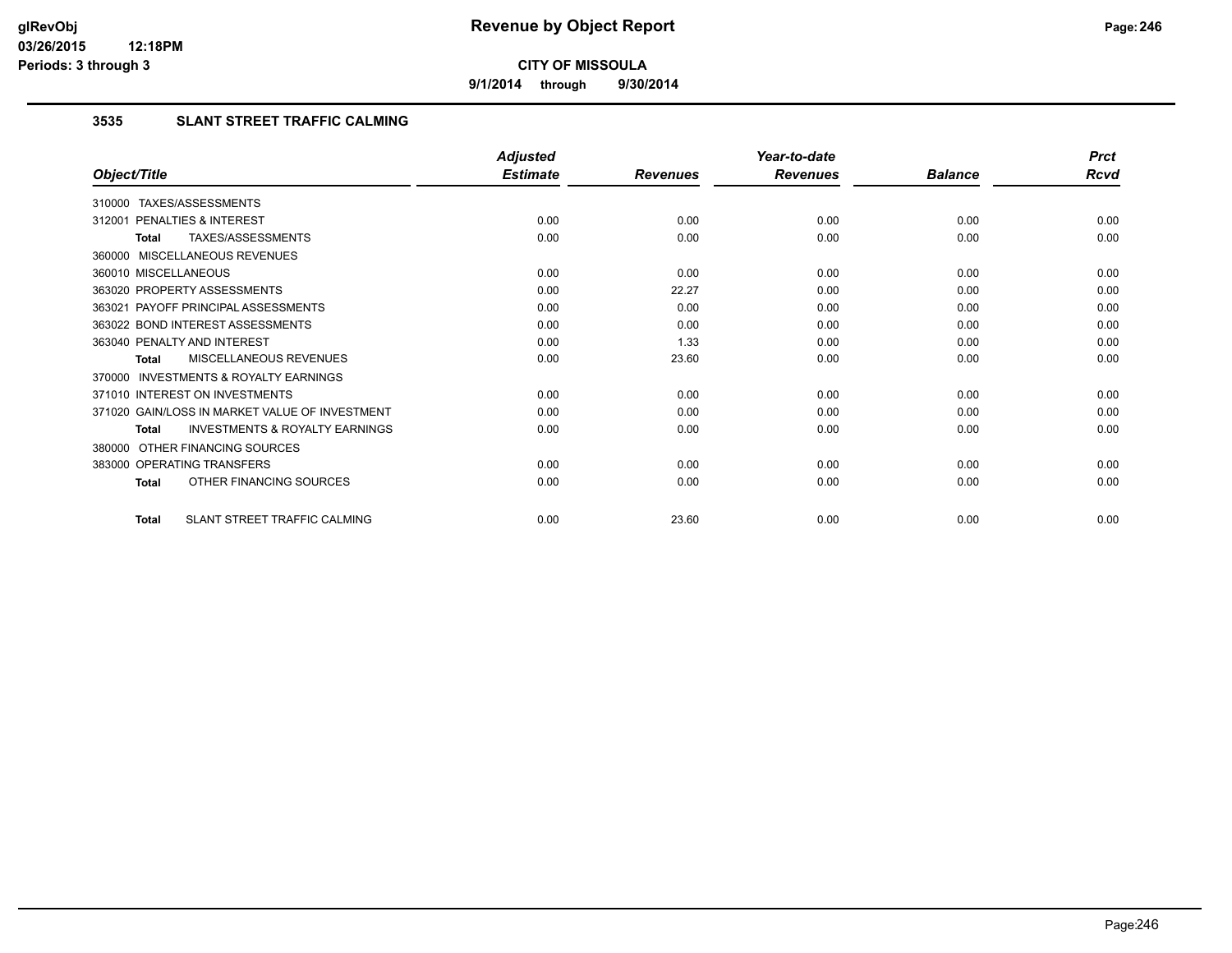**9/1/2014 through 9/30/2014**

## **3536 LINCOLNWOOD SEWER PHASE II**

#### **3536 LINCOLNWOOD SEWER PHASE II**

|                                                    | <b>Adjusted</b> |                 | Year-to-date    |                | <b>Prct</b> |
|----------------------------------------------------|-----------------|-----------------|-----------------|----------------|-------------|
| Object/Title                                       | <b>Estimate</b> | <b>Revenues</b> | <b>Revenues</b> | <b>Balance</b> | <b>Rcvd</b> |
| TAXES/ASSESSMENTS<br>310000                        |                 |                 |                 |                |             |
| PENALTIES & INTEREST<br>312001                     | 0.00            | 0.00            | 0.00            | 0.00           | 0.00        |
| TAXES/ASSESSMENTS<br>Total                         | 0.00            | 0.00            | 0.00            | 0.00           | 0.00        |
| MISCELLANEOUS REVENUES<br>360000                   |                 |                 |                 |                |             |
| 363020 PROPERTY ASSESSMENTS                        | 31,100.00       | 209.06          | 0.00            | 31,100.00      | 0.00        |
| 363021 PAYOFF PRINCIPAL ASSESSMENTS                | 0.00            | 0.00            | 0.00            | 0.00           | 0.00        |
| 363022 BOND INTEREST ASSESSMENTS                   | 0.00            | 0.00            | 0.00            | 0.00           | 0.00        |
| 363040 PENALTY AND INTEREST                        | 0.00            | 7.04            | 0.00            | 0.00           | 0.00        |
| MISCELLANEOUS REVENUES<br>Total                    | 31,100.00       | 216.10          | 0.00            | 31,100.00      | 0.00        |
| INVESTMENTS & ROYALTY EARNINGS<br>370000           |                 |                 |                 |                |             |
| 371010 INTEREST ON INVESTMENTS                     | 0.00            | 0.00            | 0.00            | 0.00           | 0.00        |
| 371020 GAIN/LOSS IN MARKET VALUE OF INVESTMENTS    | 0.00            | 0.00            | 0.00            | 0.00           | 0.00        |
| <b>INVESTMENTS &amp; ROYALTY EARNINGS</b><br>Total | 0.00            | 0.00            | 0.00            | 0.00           | 0.00        |
| LINCOLNWOOD SEWER PHASE II<br><b>Total</b>         | 31,100.00       | 216.10          | 0.00            | 31,100.00      | 0.00        |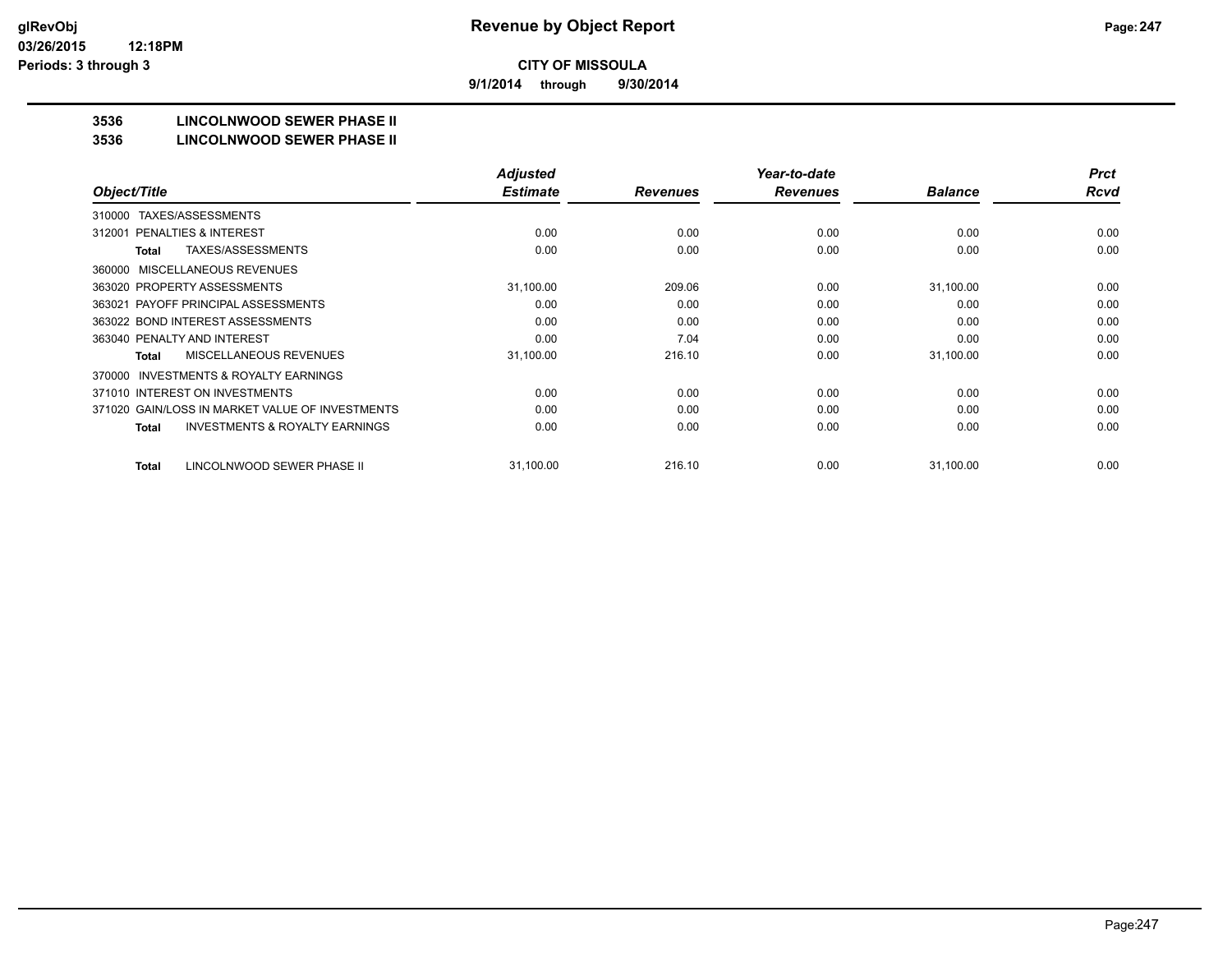**9/1/2014 through 9/30/2014**

### **3536 LINCOLNWOOD SEWER PHASE II**

|                                                           | <b>Adjusted</b> |                 | Year-to-date    |                | <b>Prct</b> |
|-----------------------------------------------------------|-----------------|-----------------|-----------------|----------------|-------------|
| Object/Title                                              | <b>Estimate</b> | <b>Revenues</b> | <b>Revenues</b> | <b>Balance</b> | <b>Rcvd</b> |
| TAXES/ASSESSMENTS<br>310000                               |                 |                 |                 |                |             |
| 312001 PENALTIES & INTEREST                               | 0.00            | 0.00            | 0.00            | 0.00           | 0.00        |
| <b>TAXES/ASSESSMENTS</b><br><b>Total</b>                  | 0.00            | 0.00            | 0.00            | 0.00           | 0.00        |
| 360000 MISCELLANEOUS REVENUES                             |                 |                 |                 |                |             |
| 363020 PROPERTY ASSESSMENTS                               | 31,100.00       | 209.06          | 0.00            | 31,100.00      | 0.00        |
| 363021 PAYOFF PRINCIPAL ASSESSMENTS                       | 0.00            | 0.00            | 0.00            | 0.00           | 0.00        |
| 363022 BOND INTEREST ASSESSMENTS                          | 0.00            | 0.00            | 0.00            | 0.00           | 0.00        |
| 363040 PENALTY AND INTEREST                               | 0.00            | 7.04            | 0.00            | 0.00           | 0.00        |
| MISCELLANEOUS REVENUES<br><b>Total</b>                    | 31,100.00       | 216.10          | 0.00            | 31,100.00      | 0.00        |
| <b>INVESTMENTS &amp; ROYALTY EARNINGS</b><br>370000       |                 |                 |                 |                |             |
| 371010 INTEREST ON INVESTMENTS                            | 0.00            | 0.00            | 0.00            | 0.00           | 0.00        |
| 371020 GAIN/LOSS IN MARKET VALUE OF INVESTMENT            | 0.00            | 0.00            | 0.00            | 0.00           | 0.00        |
| <b>INVESTMENTS &amp; ROYALTY EARNINGS</b><br><b>Total</b> | 0.00            | 0.00            | 0.00            | 0.00           | 0.00        |
| LINCOLNWOOD SEWER PHASE II<br><b>Total</b>                | 31,100.00       | 216.10          | 0.00            | 31,100.00      | 0.00        |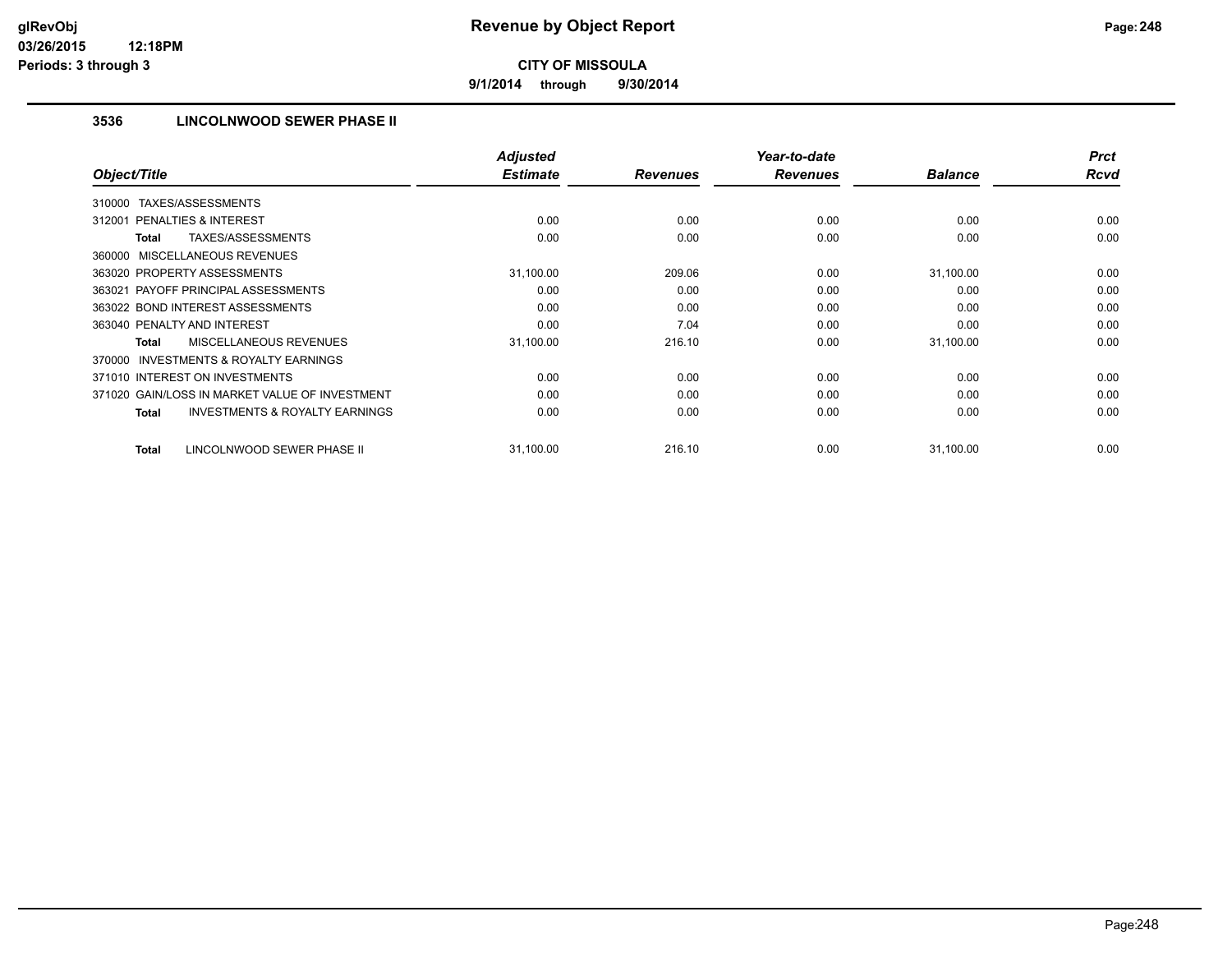**9/1/2014 through 9/30/2014**

## **3539 SOUTH 4TH STREET W TRAFFIC**

#### **3539 SOUTH 4TH STREET W TRAFFIC**

|                                                           | <b>Adjusted</b> |                 | Year-to-date    |                | <b>Prct</b> |
|-----------------------------------------------------------|-----------------|-----------------|-----------------|----------------|-------------|
| Object/Title                                              | <b>Estimate</b> | <b>Revenues</b> | <b>Revenues</b> | <b>Balance</b> | <b>Rcvd</b> |
| TAXES/ASSESSMENTS<br>310000                               |                 |                 |                 |                |             |
| PENALTIES & INTEREST<br>312001                            | 0.00            | 0.00            | 0.00            | 0.00           | 0.00        |
| TAXES/ASSESSMENTS<br><b>Total</b>                         | 0.00            | 0.00            | 0.00            | 0.00           | 0.00        |
| MISCELLANEOUS REVENUES<br>360000                          |                 |                 |                 |                |             |
| 360010 MISCELLANEOUS                                      | 0.00            | 0.00            | 0.00            | 0.00           | 0.00        |
| 363020 PROPERTY ASSESSMENTS                               | 0.00            | 0.00            | 0.00            | 0.00           | 0.00        |
| 363021 PAYOFF PRINCIPAL ASSESSMENTS                       | 0.00            | 0.00            | 0.00            | 0.00           | 0.00        |
| 363022 BOND INTEREST ASSESSMENTS                          | 0.00            | 0.00            | 0.00            | 0.00           | 0.00        |
| 363040 PENALTY AND INTEREST                               | 0.00            | 0.00            | 0.00            | 0.00           | 0.00        |
| MISCELLANEOUS REVENUES<br>Total                           | 0.00            | 0.00            | 0.00            | 0.00           | 0.00        |
| <b>INVESTMENTS &amp; ROYALTY EARNINGS</b><br>370000       |                 |                 |                 |                |             |
| 371010 INTEREST ON INVESTMENTS                            | 0.00            | 0.00            | 0.00            | 0.00           | 0.00        |
| 371020 GAIN/LOSS IN MARKET VALUE OF INVESTMENTS           | 0.00            | 0.00            | 0.00            | 0.00           | 0.00        |
| <b>INVESTMENTS &amp; ROYALTY EARNINGS</b><br><b>Total</b> | 0.00            | 0.00            | 0.00            | 0.00           | 0.00        |
| OTHER FINANCING SOURCES<br>380000                         |                 |                 |                 |                |             |
| 383000 OPERATING TRANSFERS                                | 0.00            | 0.00            | 0.00            | 0.00           | 0.00        |
| OTHER FINANCING SOURCES<br>Total                          | 0.00            | 0.00            | 0.00            | 0.00           | 0.00        |
| SOUTH 4TH STREET W TRAFFIC<br><b>Total</b>                | 0.00            | 0.00            | 0.00            | 0.00           | 0.00        |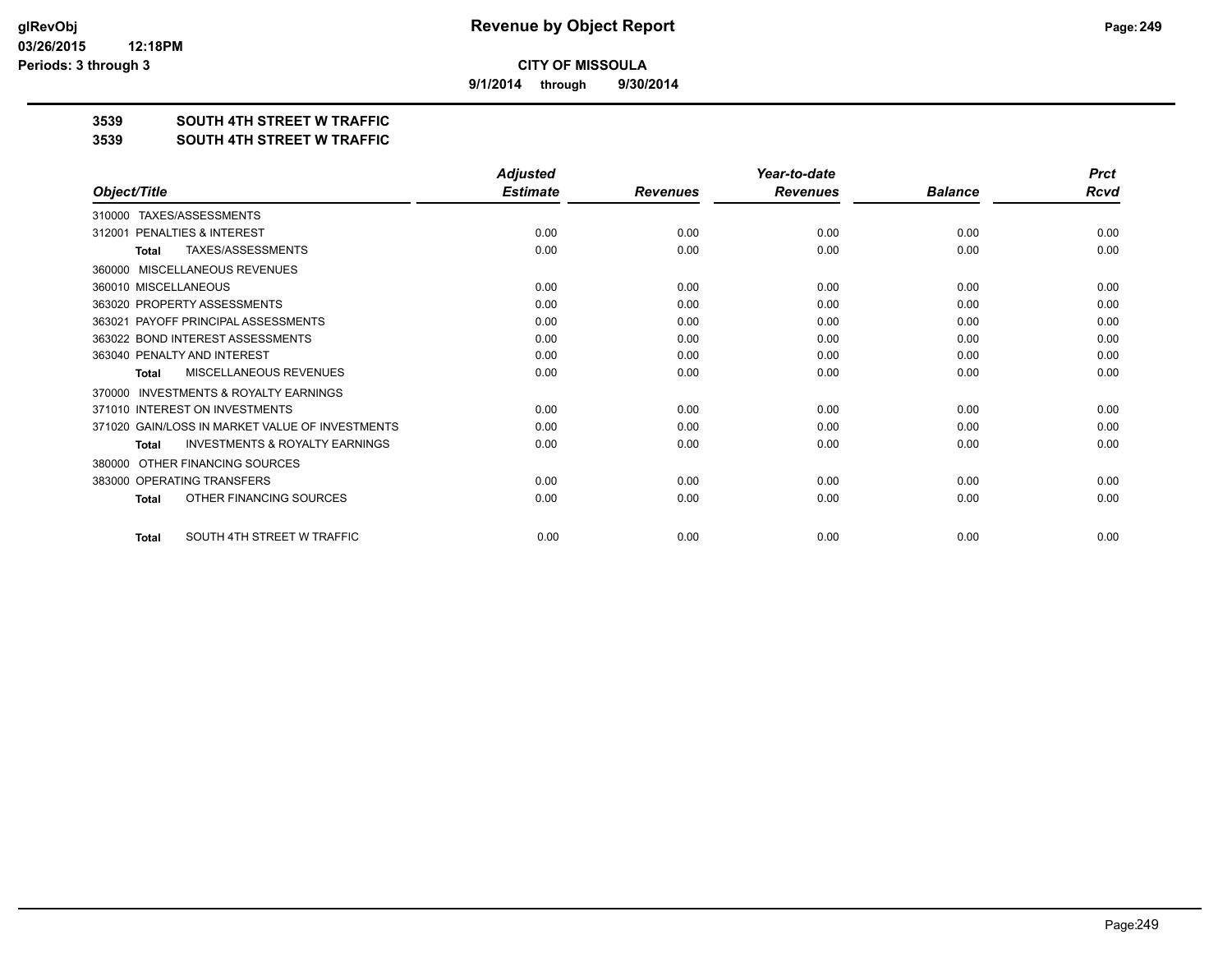**9/1/2014 through 9/30/2014**

### **3539 SOUTH 4TH STREET W TRAFFIC**

|                                                           | <b>Adjusted</b> |                 | Year-to-date    |                | <b>Prct</b> |
|-----------------------------------------------------------|-----------------|-----------------|-----------------|----------------|-------------|
| Object/Title                                              | <b>Estimate</b> | <b>Revenues</b> | <b>Revenues</b> | <b>Balance</b> | Rcvd        |
| 310000 TAXES/ASSESSMENTS                                  |                 |                 |                 |                |             |
| PENALTIES & INTEREST<br>312001                            | 0.00            | 0.00            | 0.00            | 0.00           | 0.00        |
| TAXES/ASSESSMENTS<br><b>Total</b>                         | 0.00            | 0.00            | 0.00            | 0.00           | 0.00        |
| 360000 MISCELLANEOUS REVENUES                             |                 |                 |                 |                |             |
| 360010 MISCELLANEOUS                                      | 0.00            | 0.00            | 0.00            | 0.00           | 0.00        |
| 363020 PROPERTY ASSESSMENTS                               | 0.00            | 0.00            | 0.00            | 0.00           | 0.00        |
| 363021 PAYOFF PRINCIPAL ASSESSMENTS                       | 0.00            | 0.00            | 0.00            | 0.00           | 0.00        |
| 363022 BOND INTEREST ASSESSMENTS                          | 0.00            | 0.00            | 0.00            | 0.00           | 0.00        |
| 363040 PENALTY AND INTEREST                               | 0.00            | 0.00            | 0.00            | 0.00           | 0.00        |
| MISCELLANEOUS REVENUES<br><b>Total</b>                    | 0.00            | 0.00            | 0.00            | 0.00           | 0.00        |
| <b>INVESTMENTS &amp; ROYALTY EARNINGS</b><br>370000       |                 |                 |                 |                |             |
| 371010 INTEREST ON INVESTMENTS                            | 0.00            | 0.00            | 0.00            | 0.00           | 0.00        |
| 371020 GAIN/LOSS IN MARKET VALUE OF INVESTMENT            | 0.00            | 0.00            | 0.00            | 0.00           | 0.00        |
| <b>INVESTMENTS &amp; ROYALTY EARNINGS</b><br><b>Total</b> | 0.00            | 0.00            | 0.00            | 0.00           | 0.00        |
| OTHER FINANCING SOURCES<br>380000                         |                 |                 |                 |                |             |
| 383000 OPERATING TRANSFERS                                | 0.00            | 0.00            | 0.00            | 0.00           | 0.00        |
| OTHER FINANCING SOURCES<br><b>Total</b>                   | 0.00            | 0.00            | 0.00            | 0.00           | 0.00        |
| SOUTH 4TH STREET W TRAFFIC<br><b>Total</b>                | 0.00            | 0.00            | 0.00            | 0.00           | 0.00        |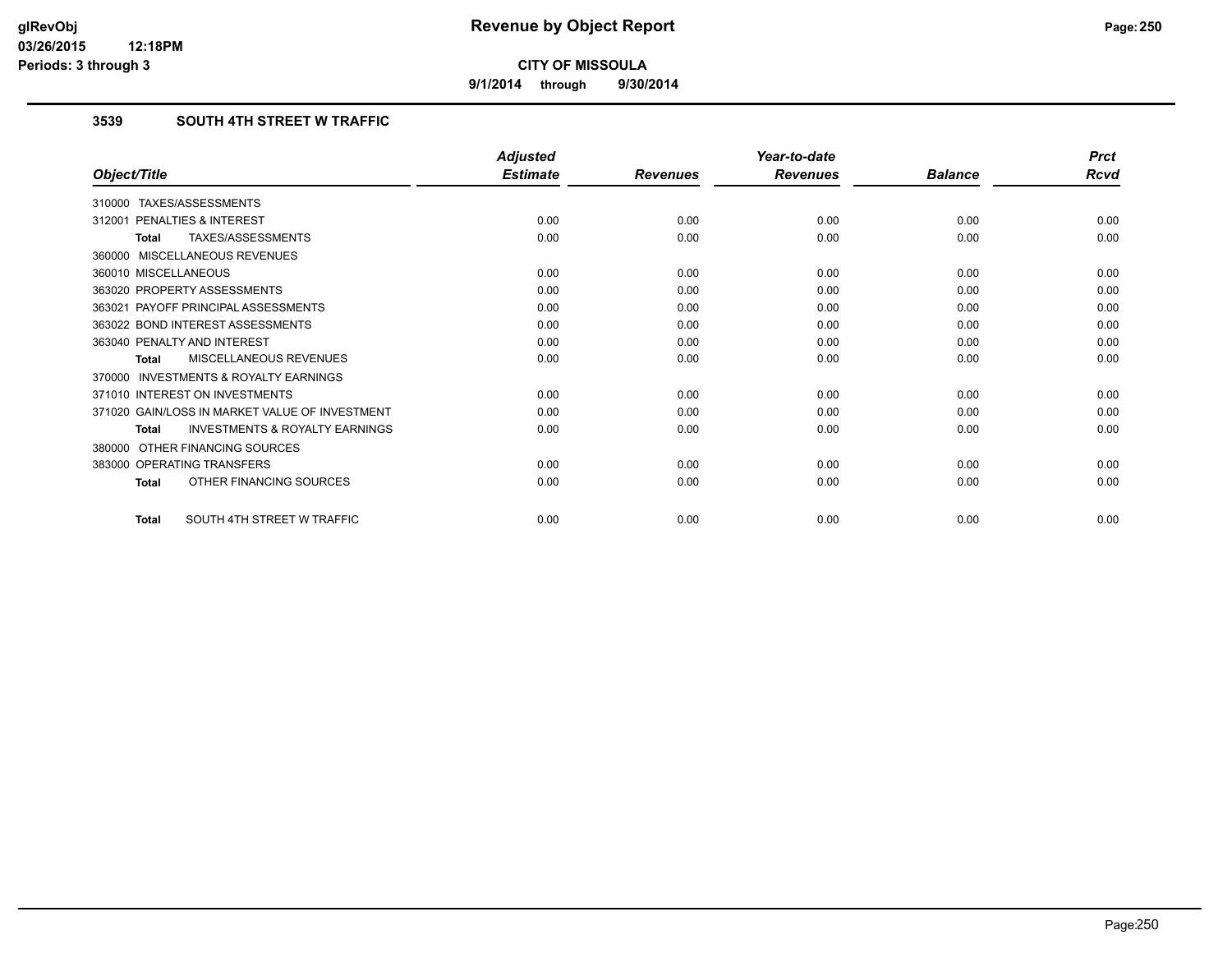**9/1/2014 through 9/30/2014**

**3540 SID 540 DEBT SERVICE FUND**

**3540 SID 540 DEBT SERVICE FUND**

|              |                                           | <b>Adjusted</b> |                 | Year-to-date    |                | <b>Prct</b> |
|--------------|-------------------------------------------|-----------------|-----------------|-----------------|----------------|-------------|
| Object/Title |                                           | <b>Estimate</b> | <b>Revenues</b> | <b>Revenues</b> | <b>Balance</b> | Rcvd        |
|              | 360000 MISCELLANEOUS REVENUES             |                 |                 |                 |                |             |
|              | 363020 PROPERTY ASSESSMENTS               | 122,098.00      | 93.65           | 0.00            | 122.098.00     | 0.00        |
|              | 363021 PAYOFF PRINCIPAL ASSESSMENTS       | 0.00            | 0.00            | 1,611.13        | $-1.611.13$    | 0.00        |
|              | 363040 PENALTY AND INTEREST               | 0.00            | 3.36            | 0.00            | 0.00           | 0.00        |
| Total        | MISCELLANEOUS REVENUES                    | 122,098.00      | 97.01           | 1.611.13        | 120.486.87     | 1.32        |
|              | 370000 INVESTMENTS & ROYALTY EARNINGS     |                 |                 |                 |                |             |
|              | 371010 INTEREST ON INVESTMENTS            | 0.00            | 0.00            | 0.00            | 0.00           | 0.00        |
|              | 371500 INTEREST ON INTERFUND LOAN         | 0.00            | 0.00            | 0.00            | 0.00           | 0.00        |
| <b>Total</b> | <b>INVESTMENTS &amp; ROYALTY EARNINGS</b> | 0.00            | 0.00            | 0.00            | 0.00           | 0.00        |
| Total        | SID 540 DEBT SERVICE FUND                 | 122.098.00      | 97.01           | 1.611.13        | 120.486.87     | 1.32        |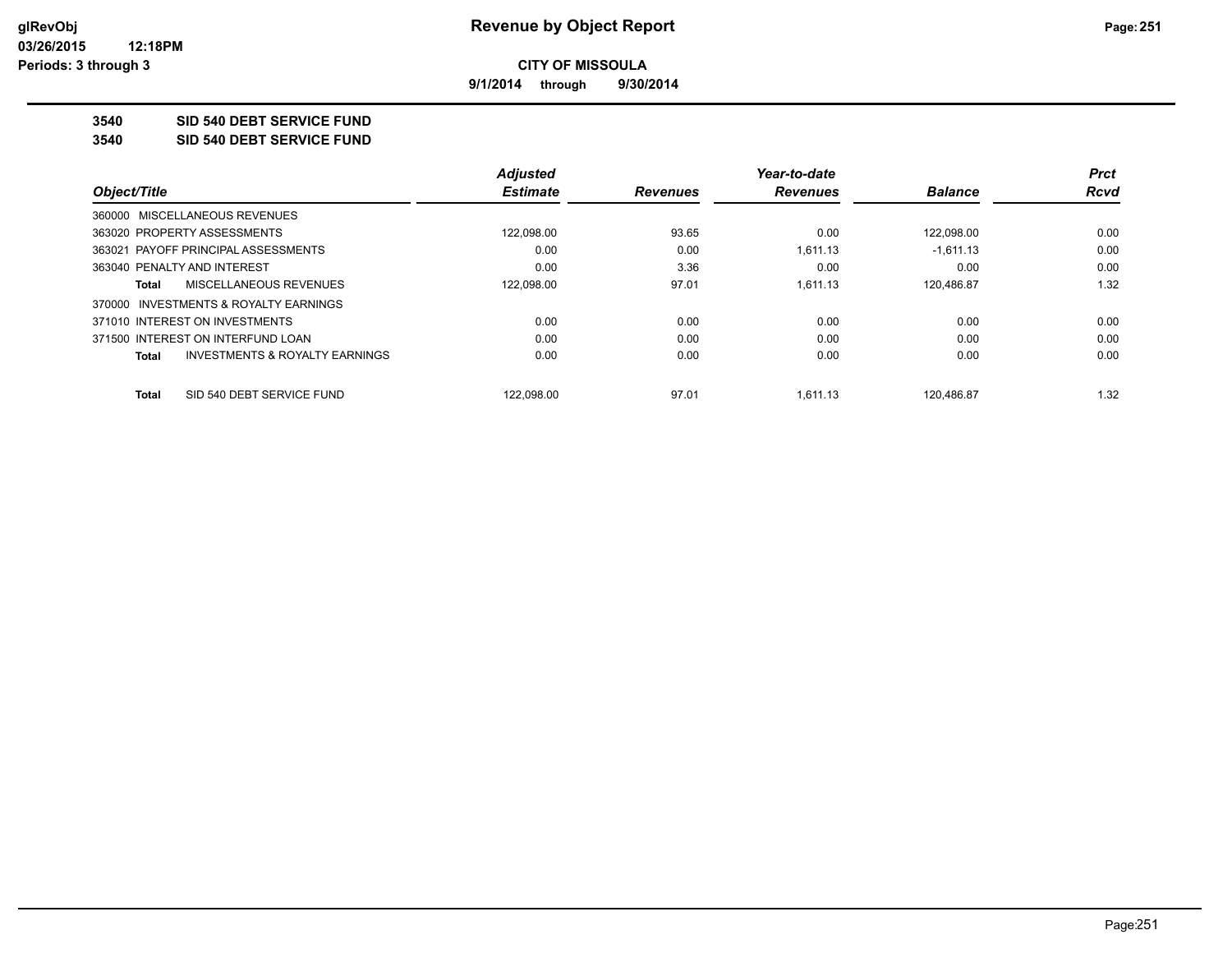**9/1/2014 through 9/30/2014**

### **3540 SID 540 DEBT SERVICE FUND**

|                             |                                           | <b>Adjusted</b> |                 | Year-to-date    |                | <b>Prct</b> |
|-----------------------------|-------------------------------------------|-----------------|-----------------|-----------------|----------------|-------------|
| Object/Title                |                                           | <b>Estimate</b> | <b>Revenues</b> | <b>Revenues</b> | <b>Balance</b> | <b>Rcvd</b> |
|                             | 360000 MISCELLANEOUS REVENUES             |                 |                 |                 |                |             |
| 363020 PROPERTY ASSESSMENTS |                                           | 122.098.00      | 93.65           | 0.00            | 122.098.00     | 0.00        |
|                             | 363021 PAYOFF PRINCIPAL ASSESSMENTS       | 0.00            | 0.00            | 1.611.13        | $-1.611.13$    | 0.00        |
| 363040 PENALTY AND INTEREST |                                           | 0.00            | 3.36            | 0.00            | 0.00           | 0.00        |
| Total                       | MISCELLANEOUS REVENUES                    | 122,098.00      | 97.01           | 1.611.13        | 120,486.87     | 1.32        |
| 370000                      | INVESTMENTS & ROYALTY EARNINGS            |                 |                 |                 |                |             |
|                             | 371010 INTEREST ON INVESTMENTS            | 0.00            | 0.00            | 0.00            | 0.00           | 0.00        |
|                             | 371500 INTEREST ON INTERFUND LOAN         | 0.00            | 0.00            | 0.00            | 0.00           | 0.00        |
| Total                       | <b>INVESTMENTS &amp; ROYALTY EARNINGS</b> | 0.00            | 0.00            | 0.00            | 0.00           | 0.00        |
|                             |                                           |                 |                 |                 |                |             |
| Total                       | SID 540 DEBT SERVICE FUND                 | 122.098.00      | 97.01           | 1.611.13        | 120.486.87     | 1.32        |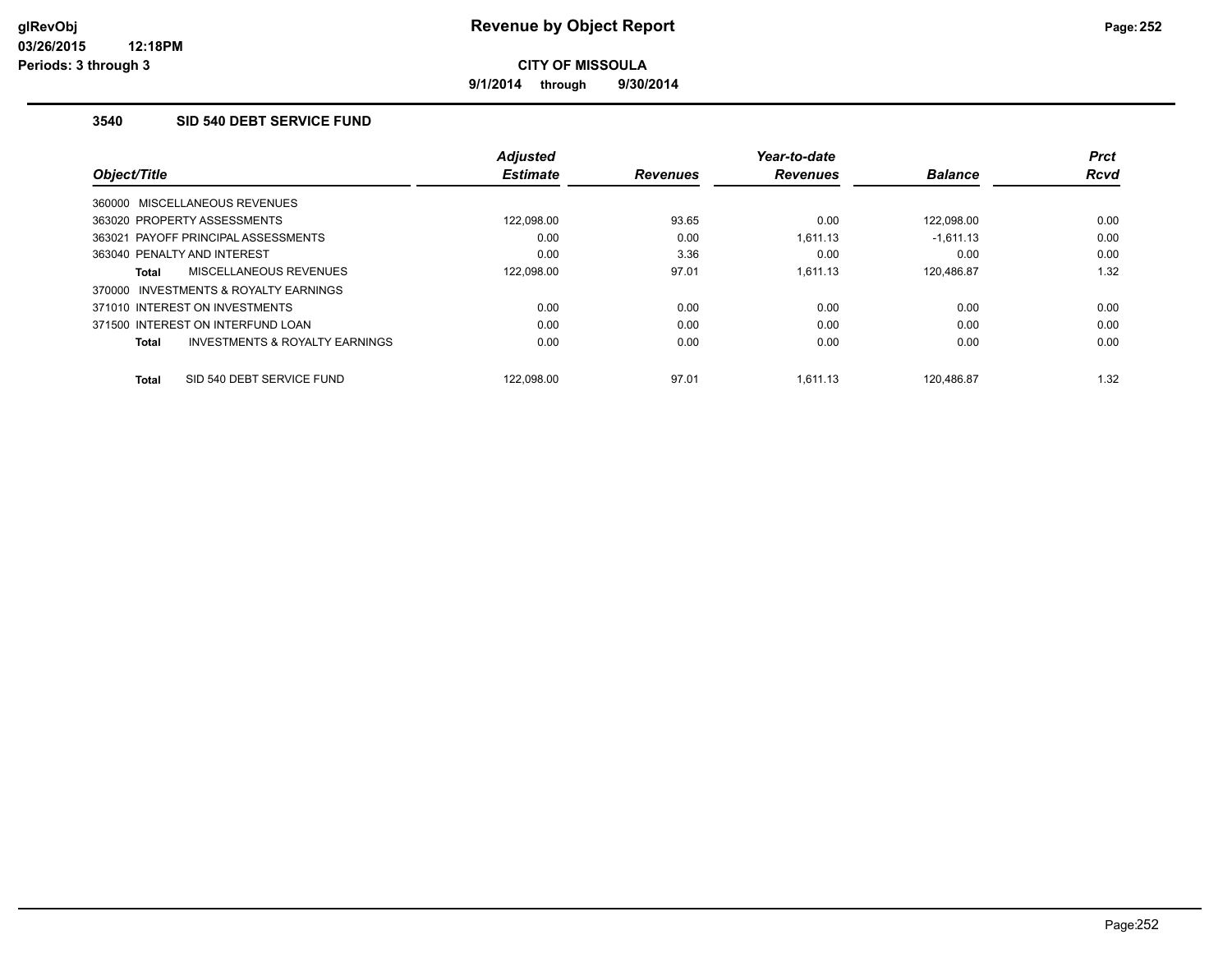**9/1/2014 through 9/30/2014**

### **3541 SID 541 DEBT SERVICE**

**3541 SID 541 DEBT SERVICE**

|                                         | <b>Adjusted</b> |                 | Year-to-date    |                | <b>Prct</b> |
|-----------------------------------------|-----------------|-----------------|-----------------|----------------|-------------|
| Object/Title                            | <b>Estimate</b> | <b>Revenues</b> | <b>Revenues</b> | <b>Balance</b> | <b>Rcvd</b> |
| 360000 MISCELLANEOUS REVENUES           |                 |                 |                 |                |             |
| 363020 PROPERTY ASSESSMENTS             | 60,383.00       | 233.90          | 0.00            | 60,383.00      | 0.00        |
| 363021 PAYOFF PRINCIPAL ASSESSMENTS     | 0.00            | 0.00            | 748.71          | $-748.71$      | 0.00        |
| 363040 PENALTY AND INTEREST             | 0.00            | 11.21           | 0.00            | 0.00           | 0.00        |
| MISCELLANEOUS REVENUES<br>Total         | 60,383.00       | 245.11          | 748.71          | 59,634.29      | 1.24        |
| 370000 INVESTMENTS & ROYALTY EARNINGS   |                 |                 |                 |                |             |
| 371010 INTEREST ON INVESTMENTS          | 0.00            | 0.00            | 0.00            | 0.00           | 0.00        |
| INVESTMENTS & ROYALTY EARNINGS<br>Total | 0.00            | 0.00            | 0.00            | 0.00           | 0.00        |
| 380000 OTHER FINANCING SOURCES          |                 |                 |                 |                |             |
| 381030 SID BONDS PROCEEDS               | 0.00            | 0.00            | 0.00            | 0.00           | 0.00        |
| OTHER FINANCING SOURCES<br>Total        | 0.00            | 0.00            | 0.00            | 0.00           | 0.00        |
| SID 541 DEBT SERVICE<br>Total           | 60.383.00       | 245.11          | 748.71          | 59.634.29      | 1.24        |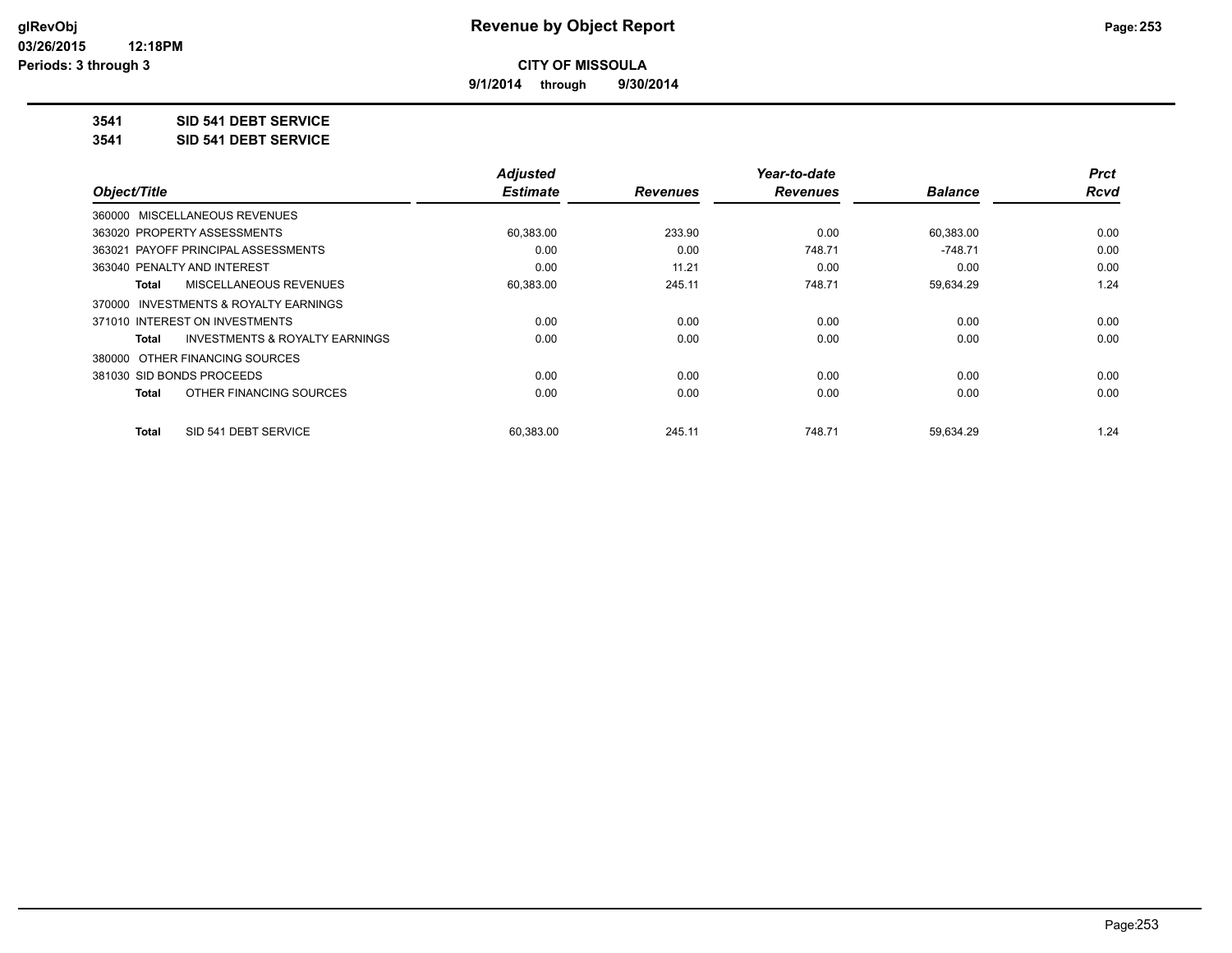**9/1/2014 through 9/30/2014**

#### **3541 SID 541 DEBT SERVICE**

| Object/Title                                       | <b>Adjusted</b><br><b>Estimate</b> | <b>Revenues</b> | Year-to-date<br><b>Revenues</b> | <b>Balance</b> | <b>Prct</b><br><b>Rcvd</b> |
|----------------------------------------------------|------------------------------------|-----------------|---------------------------------|----------------|----------------------------|
| 360000 MISCELLANEOUS REVENUES                      |                                    |                 |                                 |                |                            |
| 363020 PROPERTY ASSESSMENTS                        | 60,383.00                          | 233.90          | 0.00                            | 60,383.00      | 0.00                       |
| 363021 PAYOFF PRINCIPAL ASSESSMENTS                | 0.00                               | 0.00            | 748.71                          | $-748.71$      | 0.00                       |
| 363040 PENALTY AND INTEREST                        | 0.00                               | 11.21           | 0.00                            | 0.00           | 0.00                       |
| MISCELLANEOUS REVENUES<br>Total                    | 60,383.00                          | 245.11          | 748.71                          | 59,634.29      | 1.24                       |
| INVESTMENTS & ROYALTY EARNINGS<br>370000           |                                    |                 |                                 |                |                            |
| 371010 INTEREST ON INVESTMENTS                     | 0.00                               | 0.00            | 0.00                            | 0.00           | 0.00                       |
| <b>INVESTMENTS &amp; ROYALTY EARNINGS</b><br>Total | 0.00                               | 0.00            | 0.00                            | 0.00           | 0.00                       |
| 380000 OTHER FINANCING SOURCES                     |                                    |                 |                                 |                |                            |
| 381030 SID BONDS PROCEEDS                          | 0.00                               | 0.00            | 0.00                            | 0.00           | 0.00                       |
| OTHER FINANCING SOURCES<br><b>Total</b>            | 0.00                               | 0.00            | 0.00                            | 0.00           | 0.00                       |
| SID 541 DEBT SERVICE<br><b>Total</b>               | 60,383.00                          | 245.11          | 748.71                          | 59,634.29      | 1.24                       |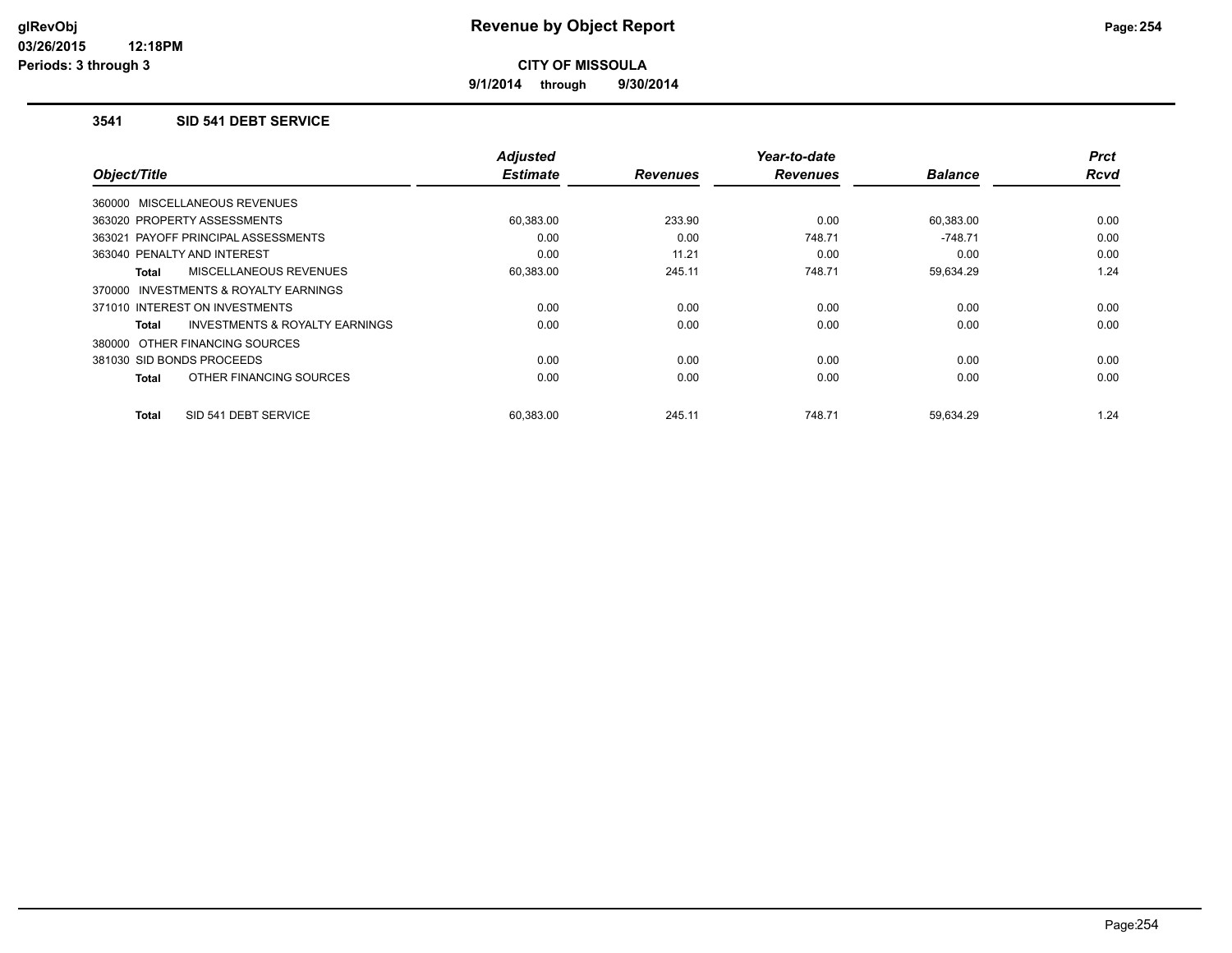**9/1/2014 through 9/30/2014**

**3543 SID 543 DEBT SERVICE**

**3543 SID 543 DEBT SERVICE**

|                                           | <b>Adjusted</b>      |                 | Year-to-date    |                | <b>Prct</b> |
|-------------------------------------------|----------------------|-----------------|-----------------|----------------|-------------|
|                                           | <b>Estimate</b>      | <b>Revenues</b> | <b>Revenues</b> | <b>Balance</b> | <b>Rcvd</b> |
| 360000 MISCELLANEOUS REVENUES             |                      |                 |                 |                |             |
| 363020 PROPERTY ASSESSMENTS               | 0.00                 | 0.00            | 0.00            | 0.00           | 0.00        |
| 363021 PAYOFF PRINCIPAL ASSESSMENTS       | 0.00                 | 0.00            | 134.37          | $-134.37$      | 0.00        |
| 363040 PENALTY AND INTEREST               | 0.00                 | 0.00            | 0.00            | 0.00           | 0.00        |
| MISCELLANEOUS REVENUES                    | 0.00                 | 0.00            | 134.37          | $-134.37$      | 0.00        |
| 370000 INVESTMENTS & ROYALTY EARNINGS     |                      |                 |                 |                |             |
| 371010 INTEREST ON INVESTMENTS            | 0.00                 | 0.00            | 0.00            | 0.00           | 0.00        |
| <b>INVESTMENTS &amp; ROYALTY EARNINGS</b> | 0.00                 | 0.00            | 0.00            | 0.00           | 0.00        |
|                                           |                      |                 |                 |                | 0.00        |
|                                           | SID 543 DEBT SERVICE | 0.00            | 0.00            | 134.37         | -134.37     |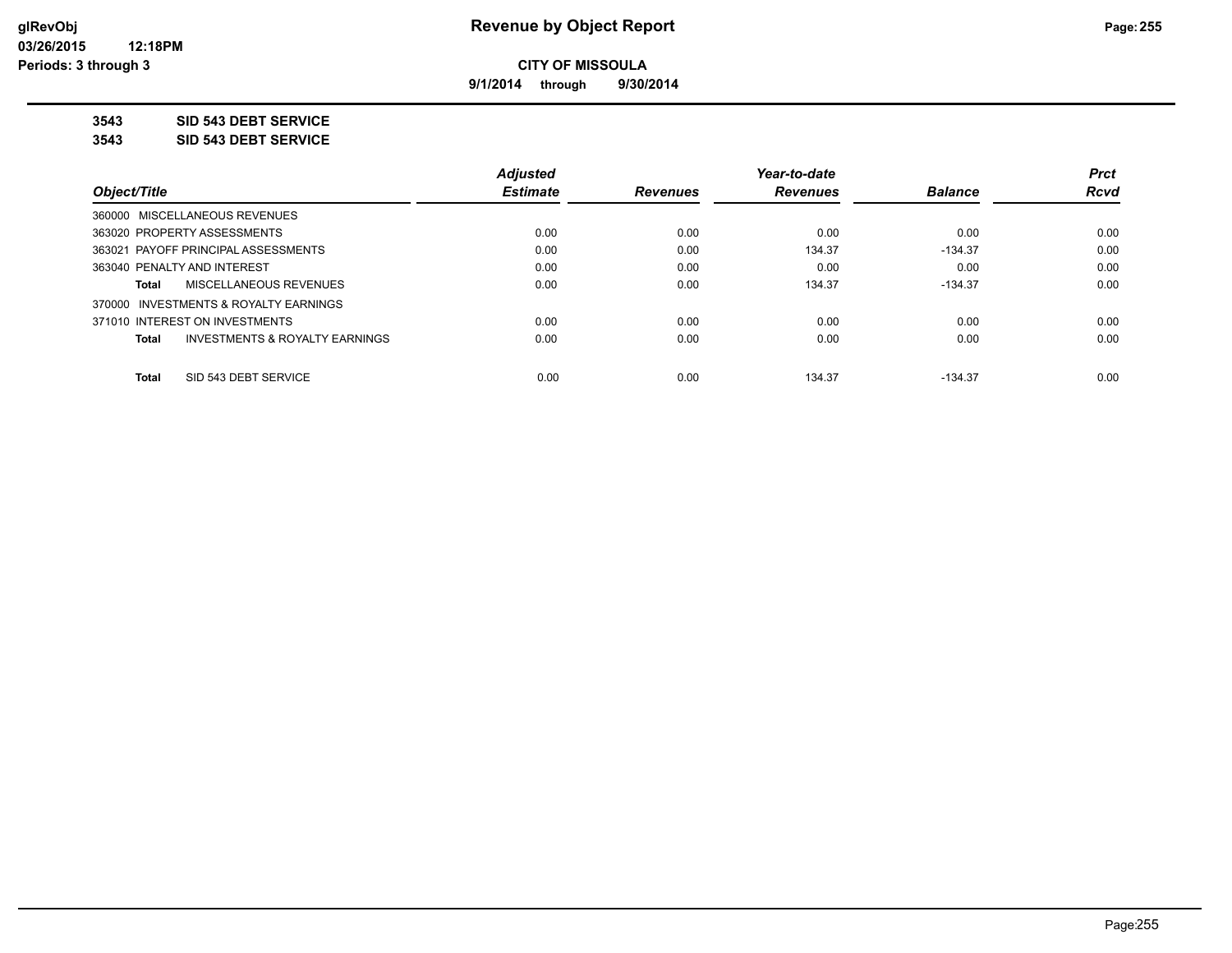**9/1/2014 through 9/30/2014**

#### **3543 SID 543 DEBT SERVICE**

|                                                    | <b>Adjusted</b> |                 | Year-to-date    |                | <b>Prct</b> |
|----------------------------------------------------|-----------------|-----------------|-----------------|----------------|-------------|
| Object/Title                                       | <b>Estimate</b> | <b>Revenues</b> | <b>Revenues</b> | <b>Balance</b> | <b>Rcvd</b> |
| 360000 MISCELLANEOUS REVENUES                      |                 |                 |                 |                |             |
| 363020 PROPERTY ASSESSMENTS                        | 0.00            | 0.00            | 0.00            | 0.00           | 0.00        |
| 363021 PAYOFF PRINCIPAL ASSESSMENTS                | 0.00            | 0.00            | 134.37          | $-134.37$      | 0.00        |
| 363040 PENALTY AND INTEREST                        | 0.00            | 0.00            | 0.00            | 0.00           | 0.00        |
| <b>MISCELLANEOUS REVENUES</b><br>Total             | 0.00            | 0.00            | 134.37          | $-134.37$      | 0.00        |
| 370000 INVESTMENTS & ROYALTY EARNINGS              |                 |                 |                 |                |             |
| 371010 INTEREST ON INVESTMENTS                     | 0.00            | 0.00            | 0.00            | 0.00           | 0.00        |
| <b>INVESTMENTS &amp; ROYALTY EARNINGS</b><br>Total | 0.00            | 0.00            | 0.00            | 0.00           | 0.00        |
| SID 543 DEBT SERVICE<br><b>Total</b>               | 0.00            | 0.00            | 134.37          | $-134.37$      | 0.00        |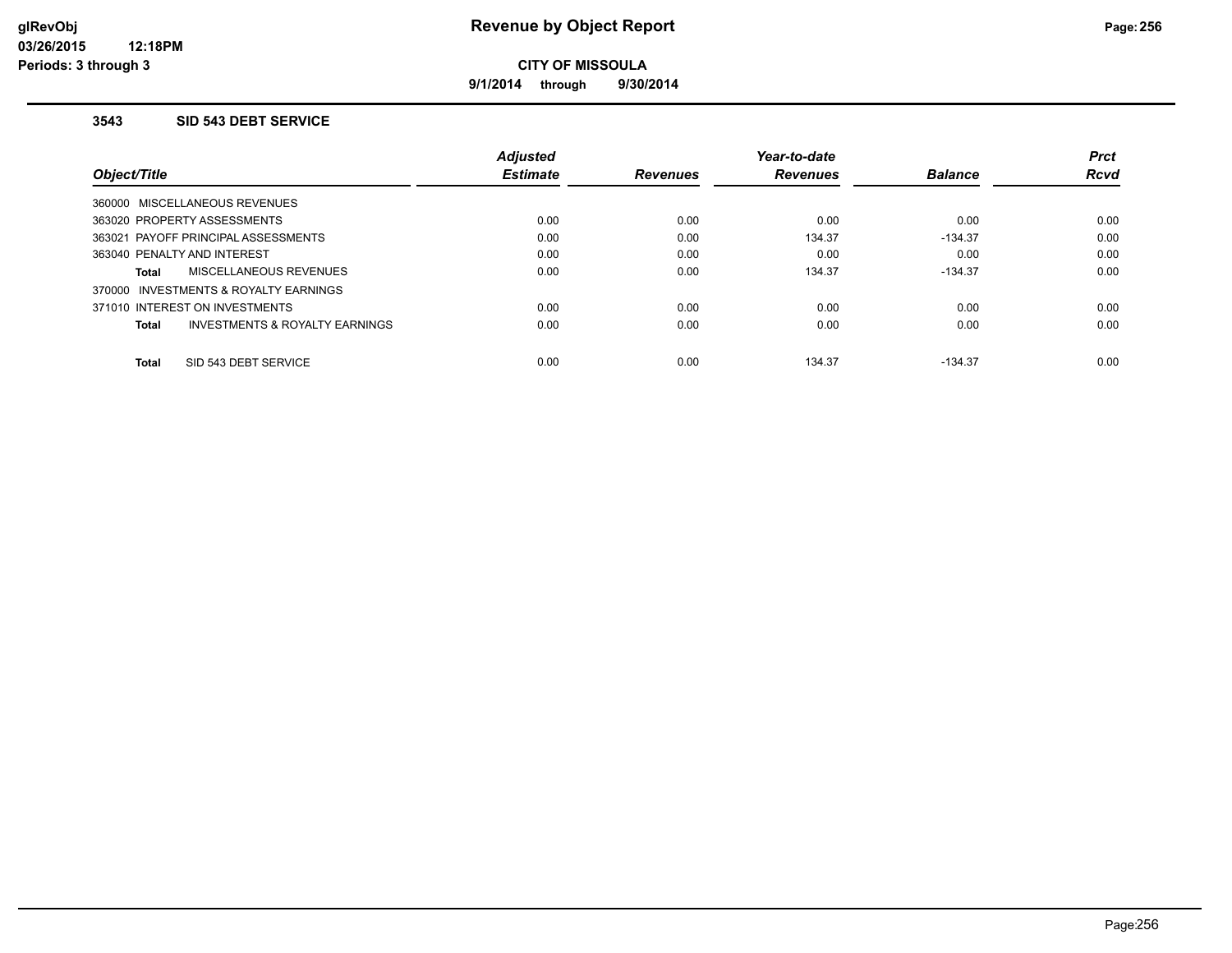**9/1/2014 through 9/30/2014**

# **3544 SID 544 RATTLESNAKE DEBT SERVICE**

### **3544 SID 544 RATTLESNAKE DEBT SERVICE**

|                                                    | <b>Adjusted</b> |                 | Year-to-date    |                | <b>Prct</b> |
|----------------------------------------------------|-----------------|-----------------|-----------------|----------------|-------------|
| Object/Title                                       | <b>Estimate</b> | <b>Revenues</b> | <b>Revenues</b> | <b>Balance</b> | <b>Rcvd</b> |
| 360000 MISCELLANEOUS REVENUES                      |                 |                 |                 |                |             |
| 363020 PROPERTY ASSESSMENTS                        | 140,176.00      | 379.26          | 0.00            | 140.176.00     | 0.00        |
| 363021 PAYOFF PRINCIPAL ASSESSMENTS                | 0.00            | 0.00            | 0.00            | 0.00           | 0.00        |
| 363040 PENALTY AND INTEREST                        | 0.00            | 13.51           | 0.00            | 0.00           | 0.00        |
| MISCELLANEOUS REVENUES<br>Total                    | 140.176.00      | 392.77          | 0.00            | 140.176.00     | 0.00        |
| 370000 INVESTMENTS & ROYALTY EARNINGS              |                 |                 |                 |                |             |
| 371010 INTEREST ON INVESTMENTS                     | 0.00            | 0.00            | 0.00            | 0.00           | 0.00        |
| <b>INVESTMENTS &amp; ROYALTY EARNINGS</b><br>Total | 0.00            | 0.00            | 0.00            | 0.00           | 0.00        |
|                                                    |                 |                 |                 |                |             |
| SID 544 RATTLESNAKE DEBT SERVICE<br>Total          | 140.176.00      | 392.77          | 0.00            | 140.176.00     | 0.00        |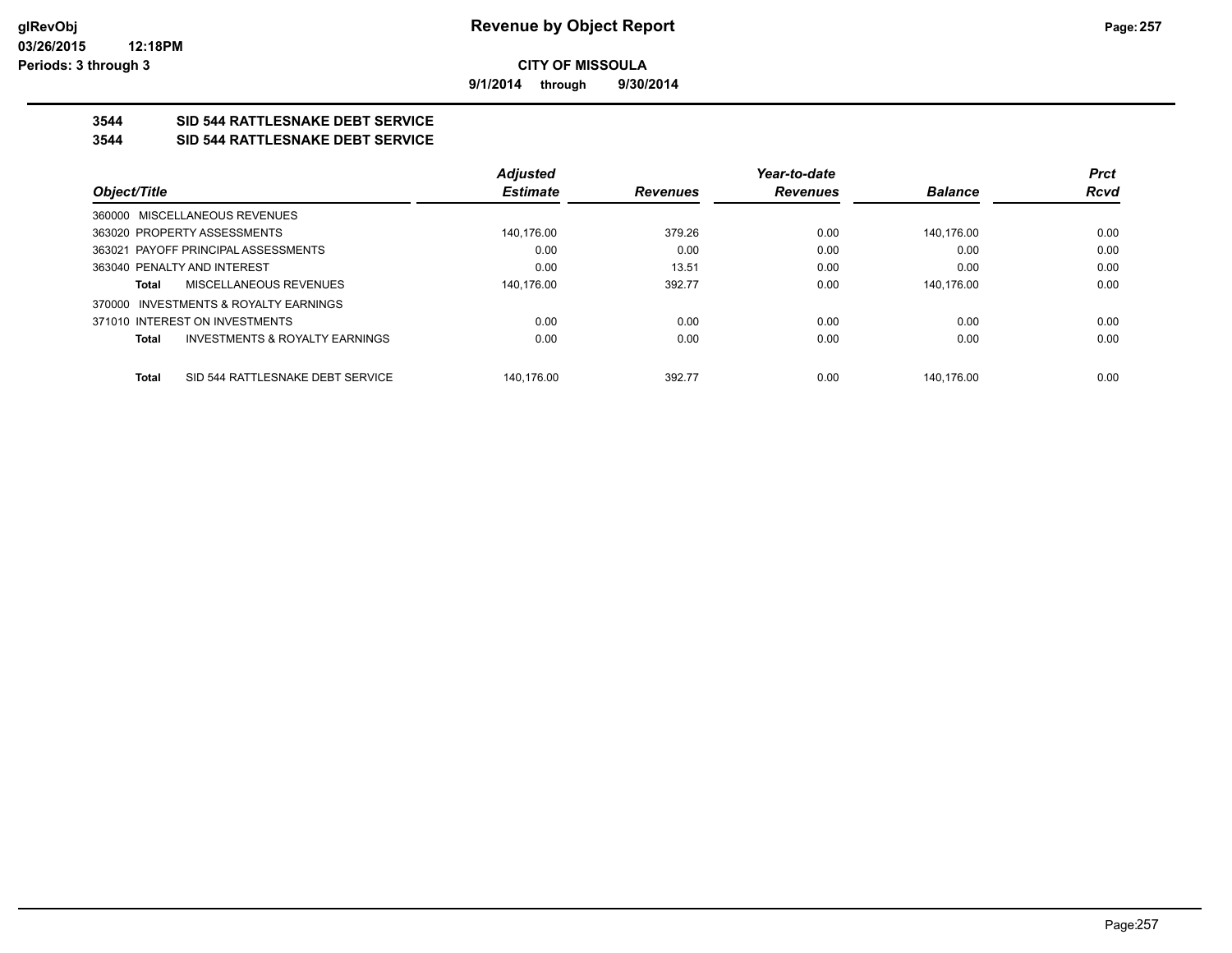**9/1/2014 through 9/30/2014**

### **3544 SID 544 RATTLESNAKE DEBT SERVICE**

|              |                                       | <b>Adjusted</b> |                 | Year-to-date    |                | <b>Prct</b> |
|--------------|---------------------------------------|-----------------|-----------------|-----------------|----------------|-------------|
| Object/Title |                                       | <b>Estimate</b> | <b>Revenues</b> | <b>Revenues</b> | <b>Balance</b> | <b>Rcvd</b> |
|              | 360000 MISCELLANEOUS REVENUES         |                 |                 |                 |                |             |
|              | 363020 PROPERTY ASSESSMENTS           | 140.176.00      | 379.26          | 0.00            | 140.176.00     | 0.00        |
|              | 363021 PAYOFF PRINCIPAL ASSESSMENTS   | 0.00            | 0.00            | 0.00            | 0.00           | 0.00        |
|              | 363040 PENALTY AND INTEREST           | 0.00            | 13.51           | 0.00            | 0.00           | 0.00        |
| <b>Total</b> | <b>MISCELLANEOUS REVENUES</b>         | 140.176.00      | 392.77          | 0.00            | 140.176.00     | 0.00        |
|              | 370000 INVESTMENTS & ROYALTY EARNINGS |                 |                 |                 |                |             |
|              | 371010 INTEREST ON INVESTMENTS        | 0.00            | 0.00            | 0.00            | 0.00           | 0.00        |
| Total        | INVESTMENTS & ROYALTY EARNINGS        | 0.00            | 0.00            | 0.00            | 0.00           | 0.00        |
| <b>Total</b> | SID 544 RATTLESNAKE DEBT SERVICE      | 140.176.00      | 392.77          | 0.00            | 140.176.00     | 0.00        |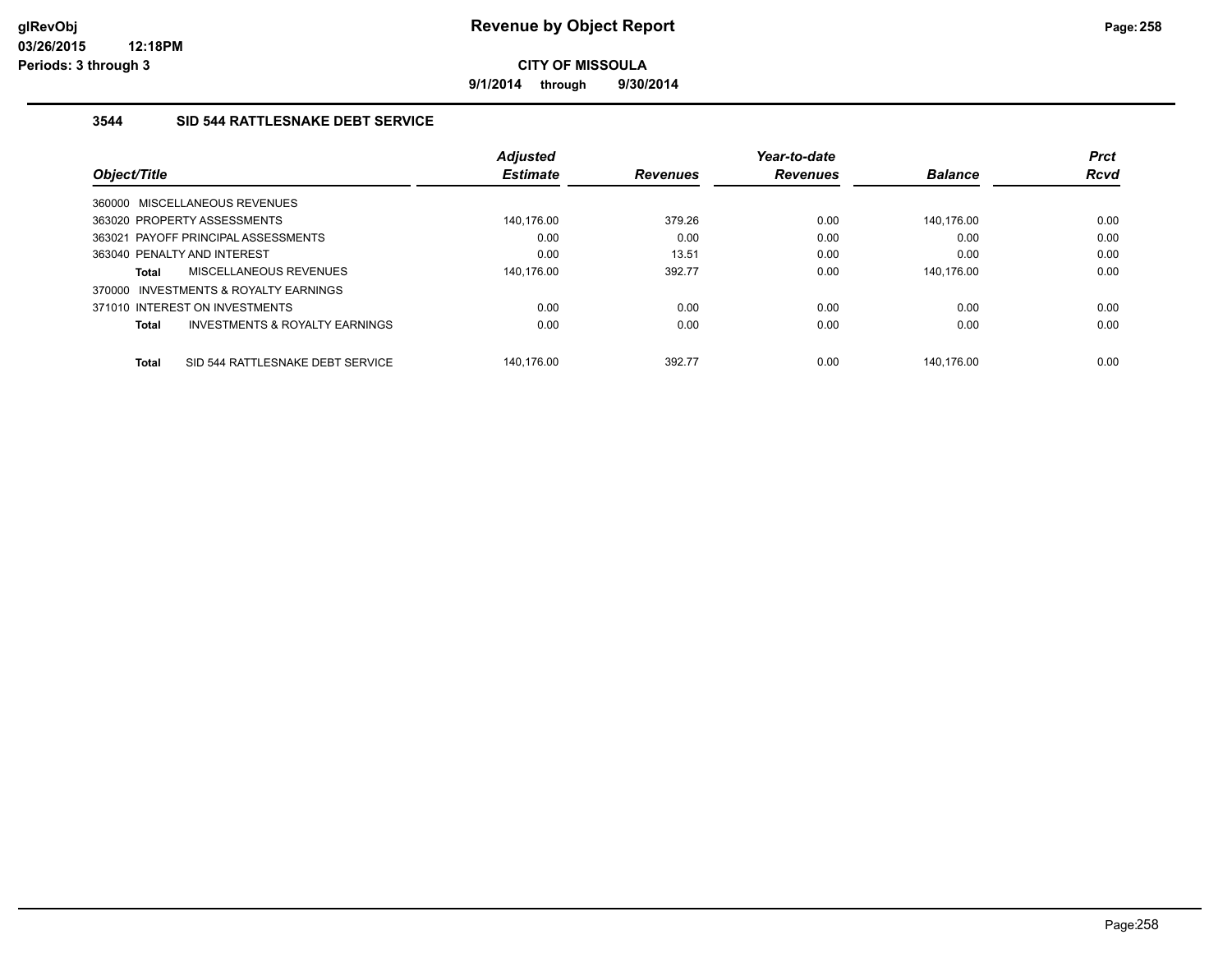**9/1/2014 through 9/30/2014**

**3545 SID 545 DEBT SERVICE**

**3545 SID 545 DEBT SERVICE**

|                                                    | <b>Adjusted</b> |                 | Year-to-date    |                | <b>Prct</b> |
|----------------------------------------------------|-----------------|-----------------|-----------------|----------------|-------------|
| Object/Title                                       | <b>Estimate</b> | <b>Revenues</b> | <b>Revenues</b> | <b>Balance</b> | <b>Rcvd</b> |
| 360000 MISCELLANEOUS REVENUES                      |                 |                 |                 |                |             |
| 363020 PROPERTY ASSESSMENTS                        | 0.00            | 72.22           | 0.00            | 0.00           | 0.00        |
| 363021 PAYOFF PRINCIPAL ASSESSMENTS                | 0.00            | 0.00            | 0.00            | 0.00           | 0.00        |
| 363040 PENALTY AND INTEREST                        | 0.00            | 3.92            | 0.00            | 0.00           | 0.00        |
| MISCELLANEOUS REVENUES<br>Total                    | 0.00            | 76.14           | 0.00            | 0.00           | 0.00        |
| 370000 INVESTMENTS & ROYALTY EARNINGS              |                 |                 |                 |                |             |
| 371010 INTEREST ON INVESTMENTS                     | 0.00            | 0.00            | 0.00            | 0.00           | 0.00        |
| <b>INVESTMENTS &amp; ROYALTY EARNINGS</b><br>Total | 0.00            | 0.00            | 0.00            | 0.00           | 0.00        |
| SID 545 DEBT SERVICE<br><b>Total</b>               | 0.00            | 76.14           | 0.00            | 0.00           | 0.00        |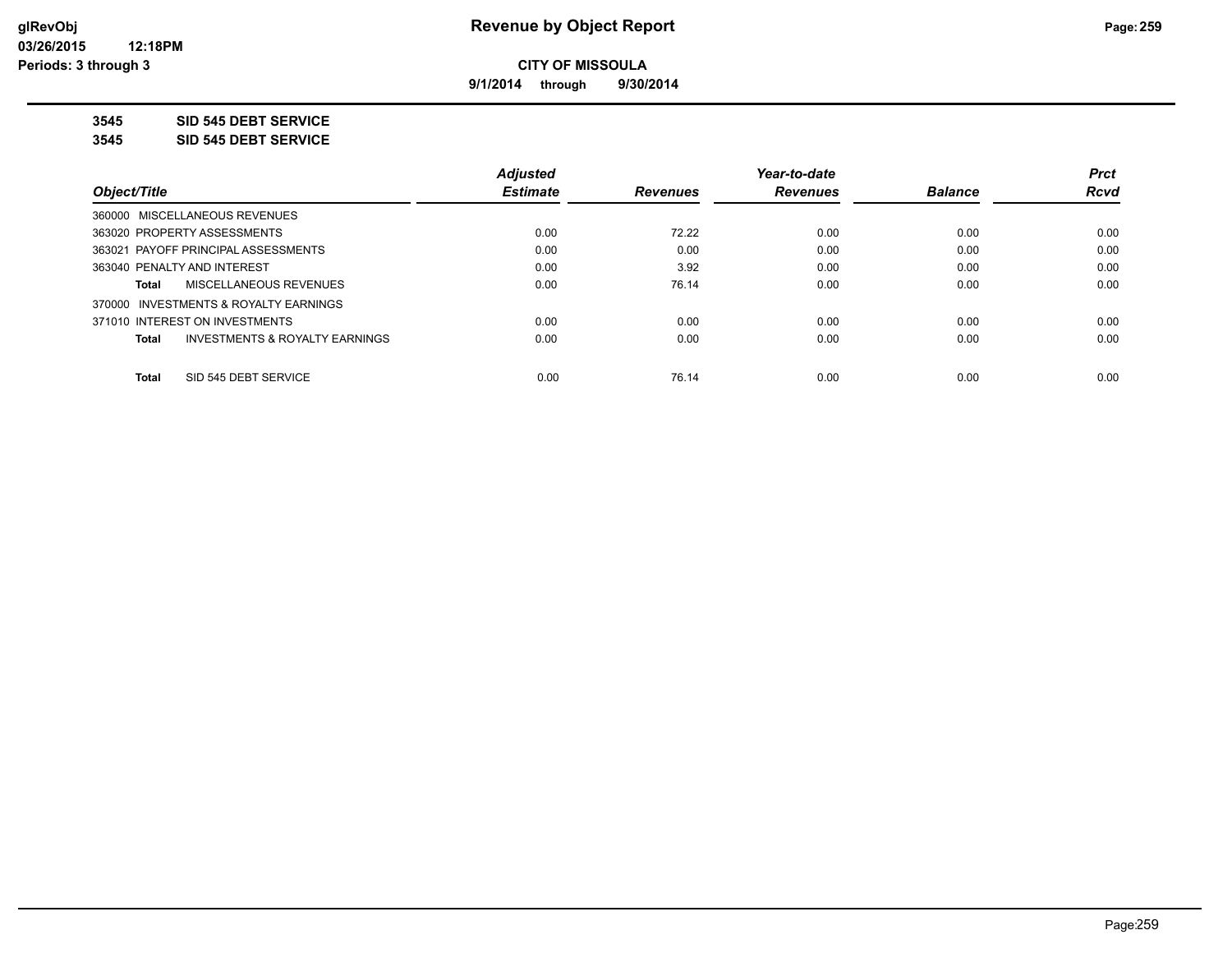**9/1/2014 through 9/30/2014**

#### **3545 SID 545 DEBT SERVICE**

|                                          | Adjusted        |                 | Year-to-date    |                | <b>Prct</b> |
|------------------------------------------|-----------------|-----------------|-----------------|----------------|-------------|
| Object/Title                             | <b>Estimate</b> | <b>Revenues</b> | <b>Revenues</b> | <b>Balance</b> | <b>Rcvd</b> |
| 360000 MISCELLANEOUS REVENUES            |                 |                 |                 |                |             |
| 363020 PROPERTY ASSESSMENTS              | 0.00            | 72.22           | 0.00            | 0.00           | 0.00        |
| 363021 PAYOFF PRINCIPAL ASSESSMENTS      | 0.00            | 0.00            | 0.00            | 0.00           | 0.00        |
| 363040 PENALTY AND INTEREST              | 0.00            | 3.92            | 0.00            | 0.00           | 0.00        |
| MISCELLANEOUS REVENUES<br>Total          | 0.00            | 76.14           | 0.00            | 0.00           | 0.00        |
| INVESTMENTS & ROYALTY EARNINGS<br>370000 |                 |                 |                 |                |             |
| 371010 INTEREST ON INVESTMENTS           | 0.00            | 0.00            | 0.00            | 0.00           | 0.00        |
| INVESTMENTS & ROYALTY EARNINGS<br>Total  | 0.00            | 0.00            | 0.00            | 0.00           | 0.00        |
| SID 545 DEBT SERVICE<br><b>Total</b>     | 0.00            | 76.14           | 0.00            | 0.00           | 0.00        |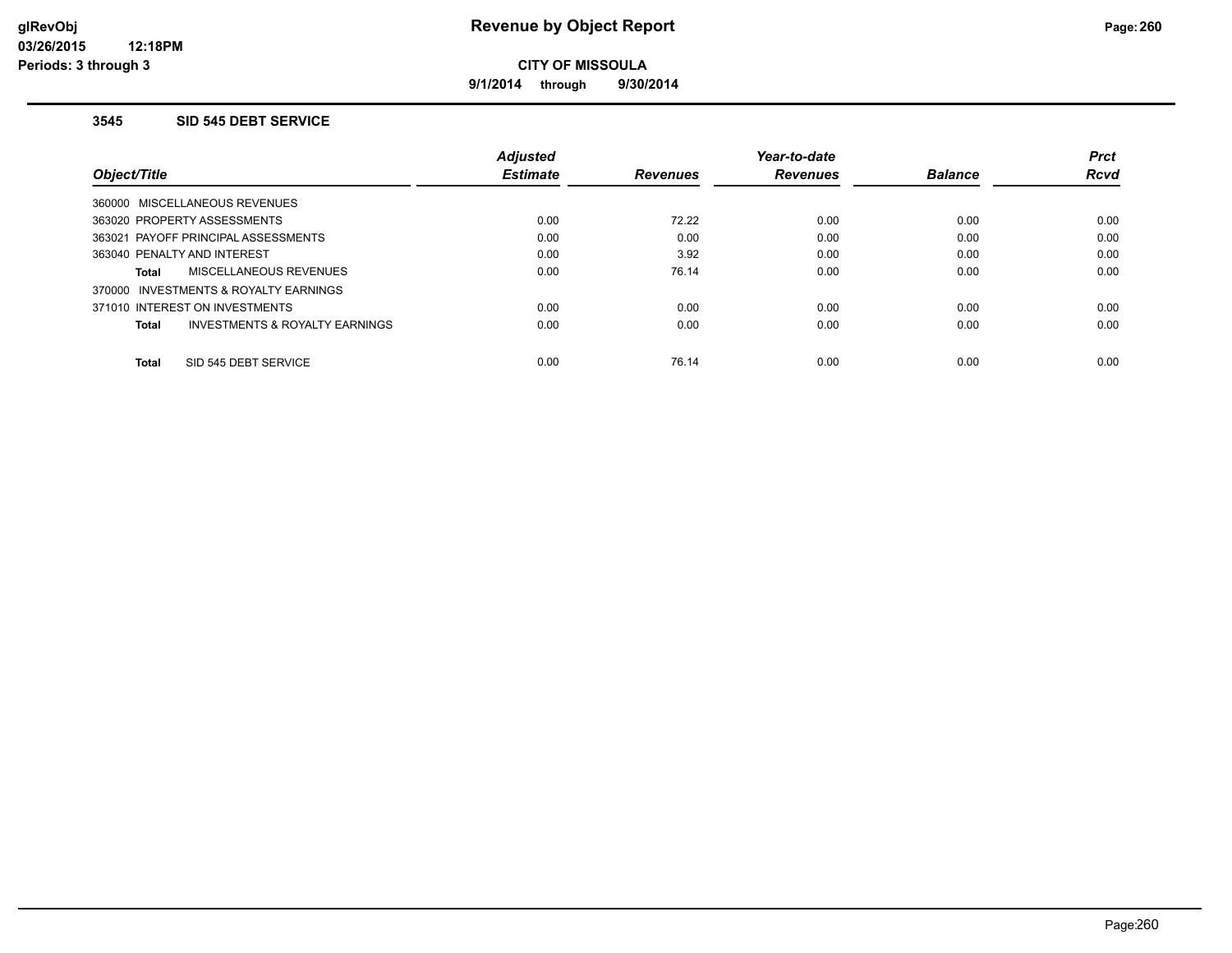**9/1/2014 through 9/30/2014**

**3546 SID 546 DEBT SERVICE**

**3546 SID 546 DEBT SERVICE**

|                                                    | <b>Adjusted</b> |                 | Year-to-date    |                | <b>Prct</b> |
|----------------------------------------------------|-----------------|-----------------|-----------------|----------------|-------------|
| Object/Title                                       | <b>Estimate</b> | <b>Revenues</b> | <b>Revenues</b> | <b>Balance</b> | <b>Rcvd</b> |
| 360000 MISCELLANEOUS REVENUES                      |                 |                 |                 |                |             |
| 363020 PROPERTY ASSESSMENTS                        | 0.00            | 18.15           | 0.00            | 0.00           | 0.00        |
| 363021 PAYOFF PRINCIPAL ASSESSMENTS                | 0.00            | 0.00            | 0.00            | 0.00           | 0.00        |
| 363040 PENALTY AND INTEREST                        | 0.00            | 0.55            | 0.00            | 0.00           | 0.00        |
| MISCELLANEOUS REVENUES<br>Total                    | 0.00            | 18.70           | 0.00            | 0.00           | 0.00        |
| 370000 INVESTMENTS & ROYALTY EARNINGS              |                 |                 |                 |                |             |
| 371010 INTEREST ON INVESTMENTS                     | 0.00            | 0.00            | 0.00            | 0.00           | 0.00        |
| <b>INVESTMENTS &amp; ROYALTY EARNINGS</b><br>Total | 0.00            | 0.00            | 0.00            | 0.00           | 0.00        |
| SID 546 DEBT SERVICE<br><b>Total</b>               | 0.00            | 18.70           | 0.00            | 0.00           | 0.00        |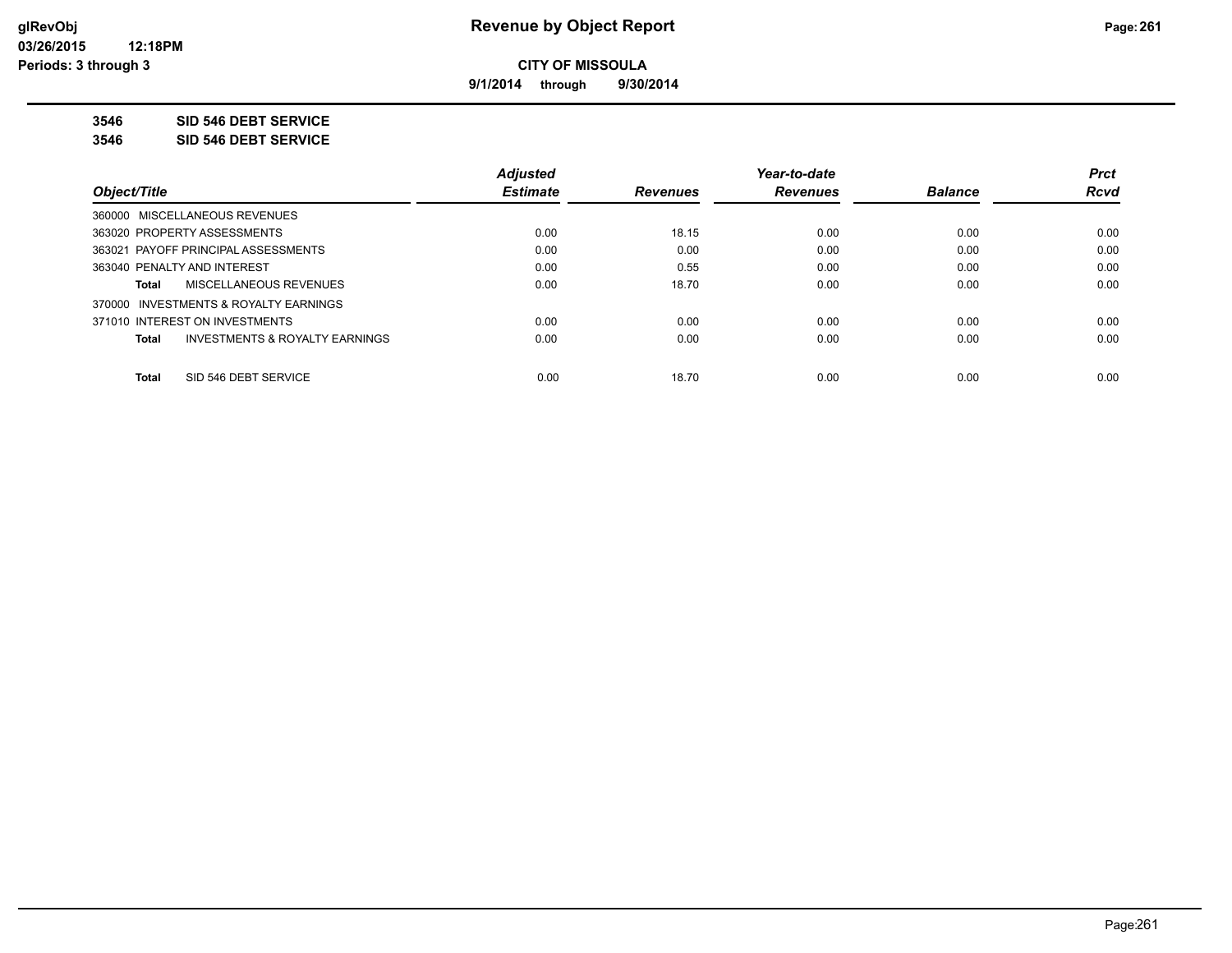**9/1/2014 through 9/30/2014**

#### **3546 SID 546 DEBT SERVICE**

|                                          | Adjusted        |                 | Year-to-date    |                | <b>Prct</b> |
|------------------------------------------|-----------------|-----------------|-----------------|----------------|-------------|
| Object/Title                             | <b>Estimate</b> | <b>Revenues</b> | <b>Revenues</b> | <b>Balance</b> | <b>Rcvd</b> |
| 360000 MISCELLANEOUS REVENUES            |                 |                 |                 |                |             |
| 363020 PROPERTY ASSESSMENTS              | 0.00            | 18.15           | 0.00            | 0.00           | 0.00        |
| 363021 PAYOFF PRINCIPAL ASSESSMENTS      | 0.00            | 0.00            | 0.00            | 0.00           | 0.00        |
| 363040 PENALTY AND INTEREST              | 0.00            | 0.55            | 0.00            | 0.00           | 0.00        |
| MISCELLANEOUS REVENUES<br>Total          | 0.00            | 18.70           | 0.00            | 0.00           | 0.00        |
| INVESTMENTS & ROYALTY EARNINGS<br>370000 |                 |                 |                 |                |             |
| 371010 INTEREST ON INVESTMENTS           | 0.00            | 0.00            | 0.00            | 0.00           | 0.00        |
| INVESTMENTS & ROYALTY EARNINGS<br>Total  | 0.00            | 0.00            | 0.00            | 0.00           | 0.00        |
| SID 546 DEBT SERVICE<br><b>Total</b>     | 0.00            | 18.70           | 0.00            | 0.00           | 0.00        |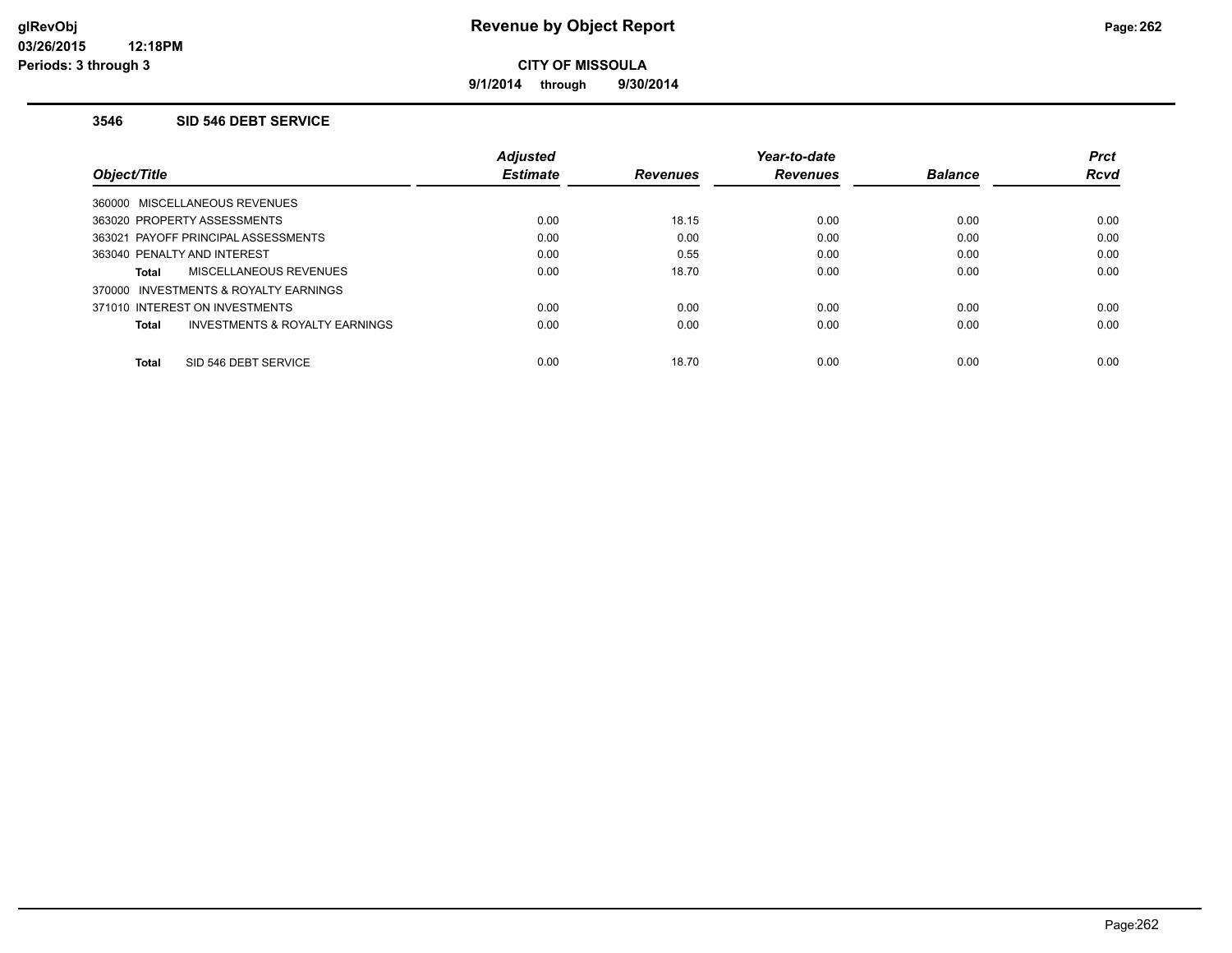**9/1/2014 through 9/30/2014**

**3548 SID 548-5TH, 6TH & ARTHUR**

**3548 SID 548-5TH, 6TH & ARTHUR**

|              |                                           | <b>Adjusted</b> |                 | Year-to-date    |                | <b>Prct</b> |
|--------------|-------------------------------------------|-----------------|-----------------|-----------------|----------------|-------------|
| Object/Title |                                           | <b>Estimate</b> | <b>Revenues</b> | <b>Revenues</b> | <b>Balance</b> | Rcvd        |
|              | 360000 MISCELLANEOUS REVENUES             |                 |                 |                 |                |             |
|              | 363020 PROPERTY ASSESSMENTS               | 113.475.00      | 0.00            | 0.00            | 113.475.00     | 0.00        |
|              | 363021 PAYOFF PRINCIPAL ASSESSMENTS       | 0.00            | 0.00            | 0.00            | 0.00           | 0.00        |
|              | 363040 PENALTY AND INTEREST               | 0.00            | 0.00            | 0.00            | 0.00           | 0.00        |
| Total        | MISCELLANEOUS REVENUES                    | 113.475.00      | 0.00            | 0.00            | 113.475.00     | 0.00        |
|              | 370000 INVESTMENTS & ROYALTY EARNINGS     |                 |                 |                 |                |             |
|              | 371010 INTEREST ON INVESTMENTS            | 0.00            | 0.00            | 0.00            | 0.00           | 0.00        |
| Total        | <b>INVESTMENTS &amp; ROYALTY EARNINGS</b> | 0.00            | 0.00            | 0.00            | 0.00           | 0.00        |
| Total        | SID 548-5TH, 6TH & ARTHUR                 | 113.475.00      | 0.00            | 0.00            | 113.475.00     | 0.00        |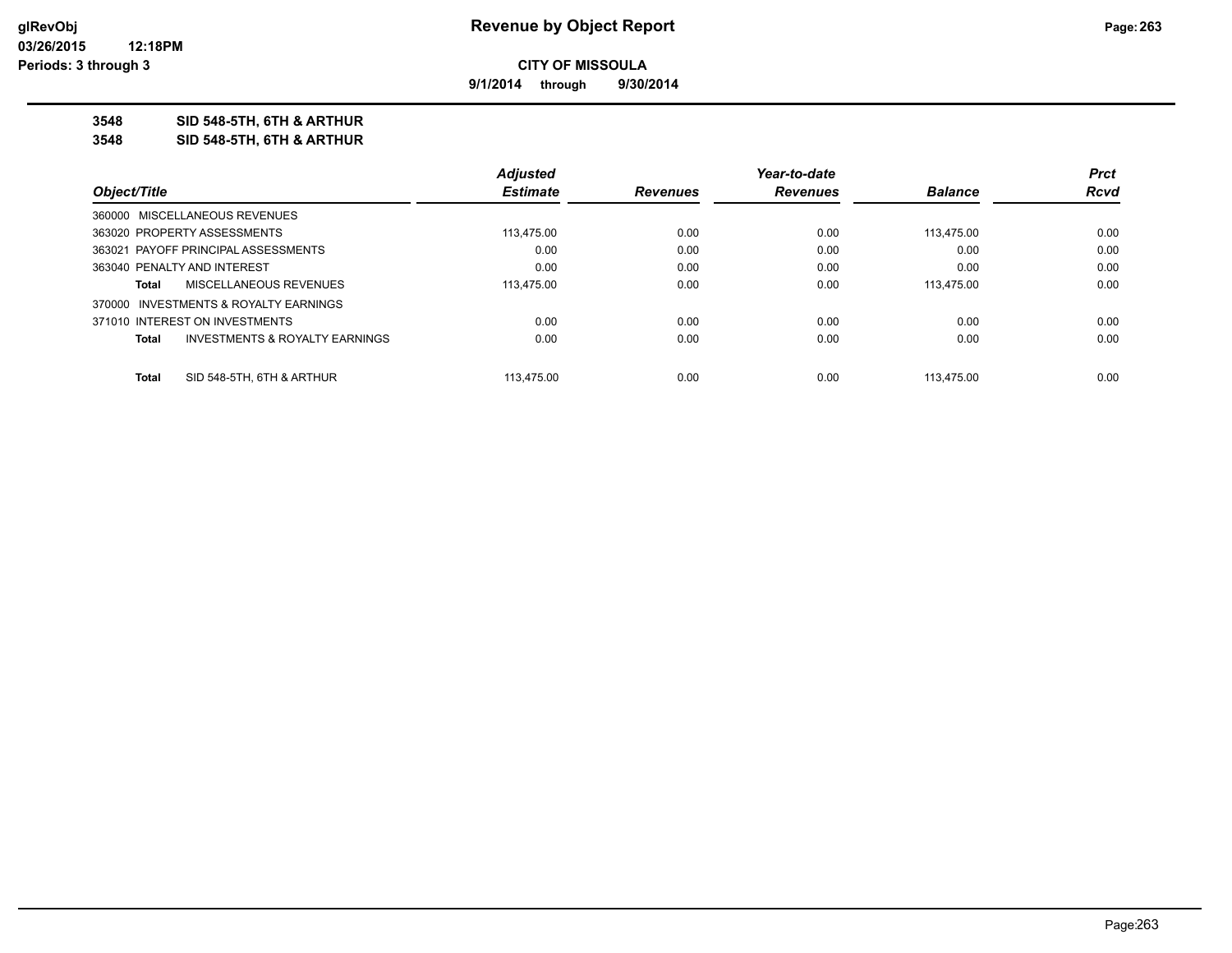**9/1/2014 through 9/30/2014**

### **3548 SID 548-5TH, 6TH & ARTHUR**

|              |                                     | <b>Adjusted</b> |                 | Year-to-date    |                | <b>Prct</b> |
|--------------|-------------------------------------|-----------------|-----------------|-----------------|----------------|-------------|
| Object/Title |                                     | <b>Estimate</b> | <b>Revenues</b> | <b>Revenues</b> | <b>Balance</b> | <b>Rcvd</b> |
|              | 360000 MISCELLANEOUS REVENUES       |                 |                 |                 |                |             |
|              | 363020 PROPERTY ASSESSMENTS         | 113.475.00      | 0.00            | 0.00            | 113.475.00     | 0.00        |
|              | 363021 PAYOFF PRINCIPAL ASSESSMENTS | 0.00            | 0.00            | 0.00            | 0.00           | 0.00        |
|              | 363040 PENALTY AND INTEREST         | 0.00            | 0.00            | 0.00            | 0.00           | 0.00        |
| Total        | MISCELLANEOUS REVENUES              | 113.475.00      | 0.00            | 0.00            | 113.475.00     | 0.00        |
| 370000       | INVESTMENTS & ROYALTY EARNINGS      |                 |                 |                 |                |             |
|              | 371010 INTEREST ON INVESTMENTS      | 0.00            | 0.00            | 0.00            | 0.00           | 0.00        |
| Total        | INVESTMENTS & ROYALTY EARNINGS      | 0.00            | 0.00            | 0.00            | 0.00           | 0.00        |
| <b>Total</b> | SID 548-5TH, 6TH & ARTHUR           | 113.475.00      | 0.00            | 0.00            | 113.475.00     | 0.00        |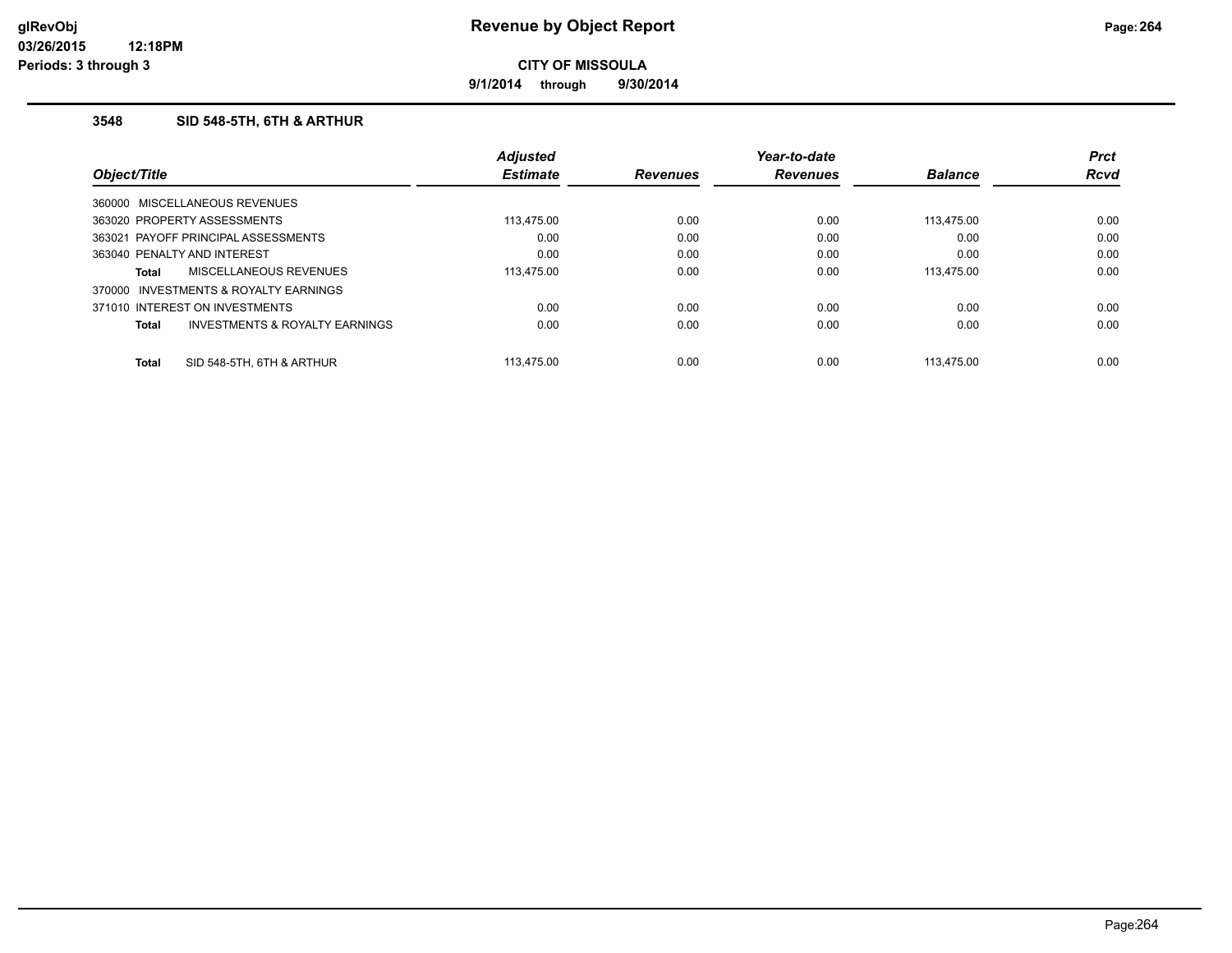**9/1/2014 through 9/30/2014**

# **4060 CAPITAL IMPROVEMENT PROGRAM FUND**

|                                                    | <b>Adjusted</b> |                 | Year-to-date    |           | <b>Prct</b> |
|----------------------------------------------------|-----------------|-----------------|-----------------|-----------|-------------|
| Object/Title                                       | <b>Estimate</b> | <b>Revenues</b> | <b>Revenues</b> | Balance   | Rcvd        |
| 330000 INTERGOVERNMENTAL REVENUES                  |                 |                 |                 |           |             |
| 331001 GRANTS                                      | 0.00            | 0.00            | 0.00            | 0.00      | 0.00        |
| 331002 COUNTY ASSISTANCE CIP PROJECTS              | 0.00            | 0.00            | 0.00            | 0.00      | 0.00        |
| 331003 STATE HOME PROGRAM INCOME                   | 0.00            | 0.00            | 0.00            | 0.00      | 0.00        |
| 331004 CITY ASSESSMENTS                            | 0.00            | 0.00            | 0.00            | 0.00      | 0.00        |
| 334040 GAS TAX APPORTIONMENT                       | 0.00            | 0.00            | 0.00            | 0.00      | 0.00        |
| 334061 IMPACT FEES-CLEARING ACCOUNT                | 0.00            | 0.00            | 0.00            | 0.00      | 0.00        |
| 334120 TSEP GRANT                                  | 0.00            | 0.00            | 0.00            | 0.00      | 0.00        |
| 334121 DNRC GRANT                                  | 0.00            | 0.00            | 0.00            | 0.00      | 0.00        |
| 334123 MAQI FEDERAL ASSISTANCE                     | 0.00            | 0.00            | 0.00            | 0.00      | 0.00        |
| 334124 GRANTS-CIP                                  | 0.00            | 0.00            | 0.00            | 0.00      | 0.00        |
| 334125 FIRE FIGHTER GRANT                          | 0.00            | 0.00            | 0.00            | 0.00      | 0.00        |
| 334126 DEVELOPER ASSESSMENTS                       | 0.00            | 0.00            | 0.00            | 0.00      | 0.00        |
| 334127 TONKIN TRAIL - FISH WILDLIFE PARKS          | 0.00            | 0.00            | 0.00            | 0.00      | 0.00        |
| 334128 CDBG FIRE HYDRANT GRANT                     | 0.00            | 0.00            | 0.00            | 0.00      | 0.00        |
| 339000 PAYMENT IN LIEU OF TAXES                    | 0.00            | 0.00            | 0.00            | 0.00      | 0.00        |
| <b>INTERGOVERNMENTAL REVENUES</b><br><b>Total</b>  | 0.00            | 0.00            | 0.00            | 0.00      | 0.00        |
| 360000 MISCELLANEOUS REVENUES                      |                 |                 |                 |           |             |
| 360010 MISCELLANEOUS                               | 0.00            | 0.00            | 0.00            | 0.00      | 0.00        |
| 360011 YOUTH COUNCIL FUNDS                         | 9,010.00        | 0.00            | 9,339.65        | $-329.65$ | 103.66      |
| 360012 SEWER GRANT REPAYMENTS                      | 0.00            | 0.00            | 0.00            | 0.00      | 0.00        |
| 360016 MRA SHARE OF CIVIC STADIUM PARKING          | 0.00            | 0.00            | 0.00            | 0.00      | 0.00        |
| 362000 OTHER MISCELLANEOUS REVENUE                 | 0.00            | 0.00            | 0.00            | 0.00      | 0.00        |
| 365000 DONATIONS                                   | 0.00            | 0.00            | 0.00            | 0.00      | 0.00        |
| 365001 *** Title Not Found ***                     | 0.00            | 0.00            | 0.00            | 0.00      | 0.00        |
| 365030 WHITE PINE PARK DONATION-ZIP BEVERAGE       | 0.00            | 0.00            | 0.00            | 0.00      | 0.00        |
| MISCELLANEOUS REVENUES<br><b>Total</b>             | 9,010.00        | 0.00            | 9,339.65        | $-329.65$ | 103.66      |
| 370000 INVESTMENTS & ROYALTY EARNINGS              |                 |                 |                 |           |             |
| 371010 INTEREST ON INVESTMENTS                     | 0.00            | 0.00            | 0.00            | 0.00      | 0.00        |
| 371020 GAIN/LOSS IN MARKET VALUE OF INVESTMENTS    | 0.00            | 0.00            | 0.00            | 0.00      | 0.00        |
| <b>INVESTMENTS &amp; ROYALTY EARNINGS</b><br>Total | 0.00            | 0.00            | 0.00            | 0.00      | 0.00        |
| 380000 OTHER FINANCING SOURCES                     |                 |                 |                 |           |             |
| 381000 LOAN PROCEEDS                               | 0.00            | 0.00            | 0.00            | 0.00      | 0.00        |
| 381010 BOND PROCEEDS                               | 0.00            | 0.00            | 0.00            | 0.00      | 0.00        |
| 381011 \$1,860,000 General Fund Obligation Bond    | 0.00            | 0.00            | 0.00            | 0.00      | 0.00        |
| 381012 \$680,000 FIRE GF DEBT                      | 0.00            | 0.00            | 0.00            | 0.00      | 0.00        |
| 381015 \$1,010,000 LIMITED TAX GO BONDS 2010C      | 0.00            | 0.00            | 0.00            | 0.00      | 0.00        |
| 381090 PROCEEDS FROM CAPITAL LEASE                 | 0.00            | 0.00            | 0.00            | 0.00      | 0.00        |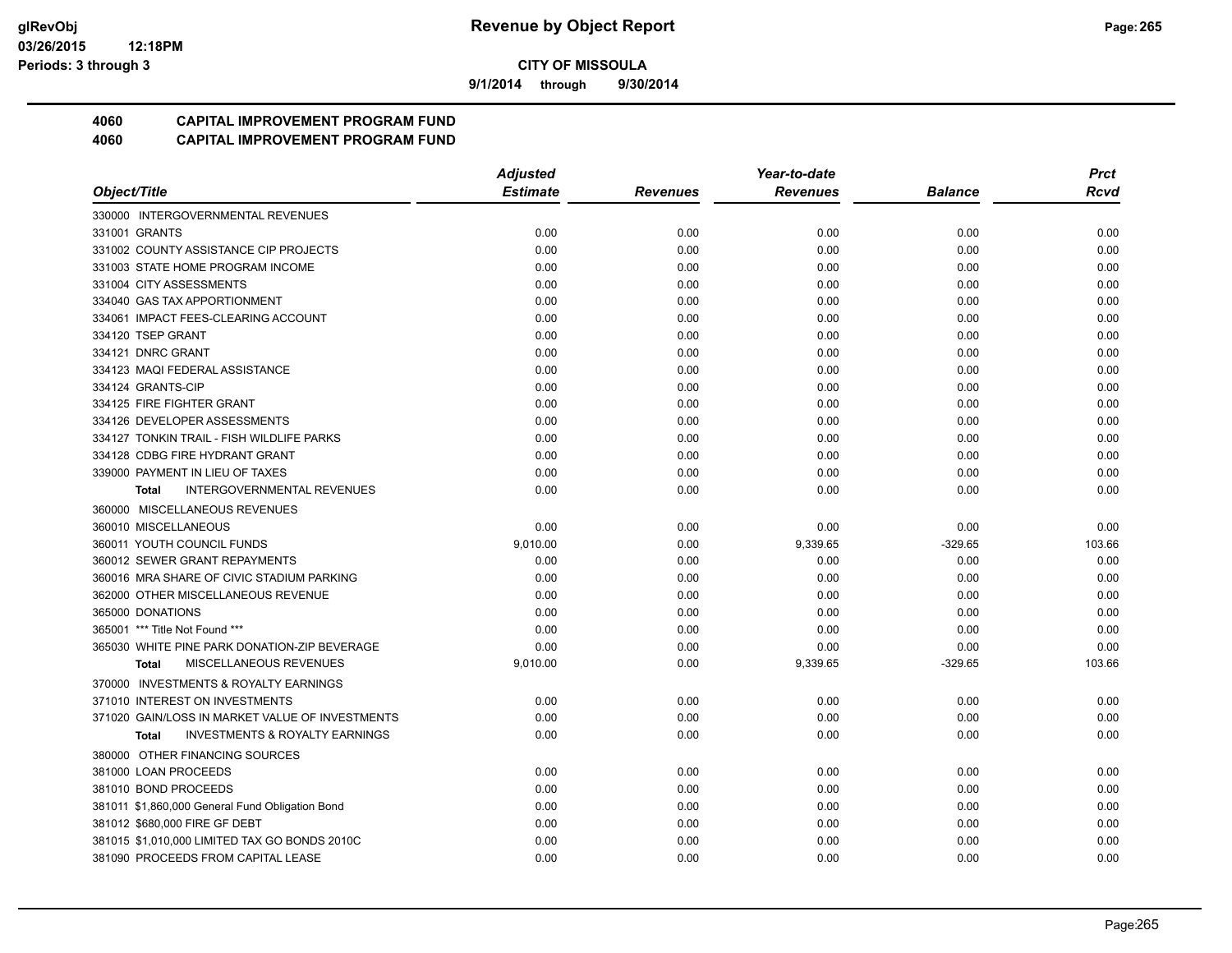**9/1/2014 through 9/30/2014**

# **4060 CAPITAL IMPROVEMENT PROGRAM FUND**

|                                            | <b>Adjusted</b> |                 | Year-to-date    |                | <b>Prct</b> |
|--------------------------------------------|-----------------|-----------------|-----------------|----------------|-------------|
| Object/Title                               | <b>Estimate</b> | <b>Revenues</b> | <b>Revenues</b> | <b>Balance</b> | <b>Rcvd</b> |
| 382010 SALE OF FIXED ASSETS                | 0.00            | 0.00            | 0.00            | 0.00           | 0.00        |
| 383009 TRANS FR TITLE I                    | 0.00            | 0.00            | 0.00            | 0.00           | 0.00        |
| 383010 TRANS FR CIP                        | 0.00            | 0.00            | 0.00            | 0.00           | 0.00        |
| 383014 TRANS FR MRA                        | 0.00            | 0.00            | 0.00            | 0.00           | 0.00        |
| 383015 TRANS FR MPC                        | 0.00            | 0.00            | 0.00            | 0.00           | 0.00        |
| 383017 TRANS FR BUILDING                   | 0.00            | 0.00            | 0.00            | 0.00           | 0.00        |
| 383020 TRANS FR CEMETERY CARE              | 0.00            | 0.00            | 0.00            | 0.00           | 0.00        |
| 383025 TRANS FR SEWER R & D                | 0.00            | 0.00            | 0.00            | 0.00           | 0.00        |
| 383029 TRANS FR GENERAL                    | 913,831.00      | 0.00            | 0.00            | 913,831.00     | 0.00        |
| 383041 TRANS FR CDBG                       | 0.00            | 0.00            | 0.00            | 0.00           | 0.00        |
| 383042 TRANSFERS FROM OTHER FUNDS          | 0.00            | 0.00            | 0.00            | 0.00           | 0.00        |
| 383043 TRANSFERS FROM IMPACT FEES          | 0.00            | 0.00            | 0.00            | 0.00           | 0.00        |
| 383044 TRANSFER FROM PYMT IN LIEU OF PARKS | 0.00            | 0.00            | 0.00            | 0.00           | 0.00        |
| 383045 TRANSFER FROM PARK ENTERPRISE       | 0.00            | 0.00            | 0.00            | 0.00           | 0.00        |
| OTHER FINANCING SOURCES<br>Total           | 913,831.00      | 0.00            | 0.00            | 913,831.00     | 0.00        |
| CAPITAL IMPROVEMENT PROGRAM FUND<br>Total  | 922,841.00      | 0.00            | 9,339.65        | 913,501.35     | 1.01        |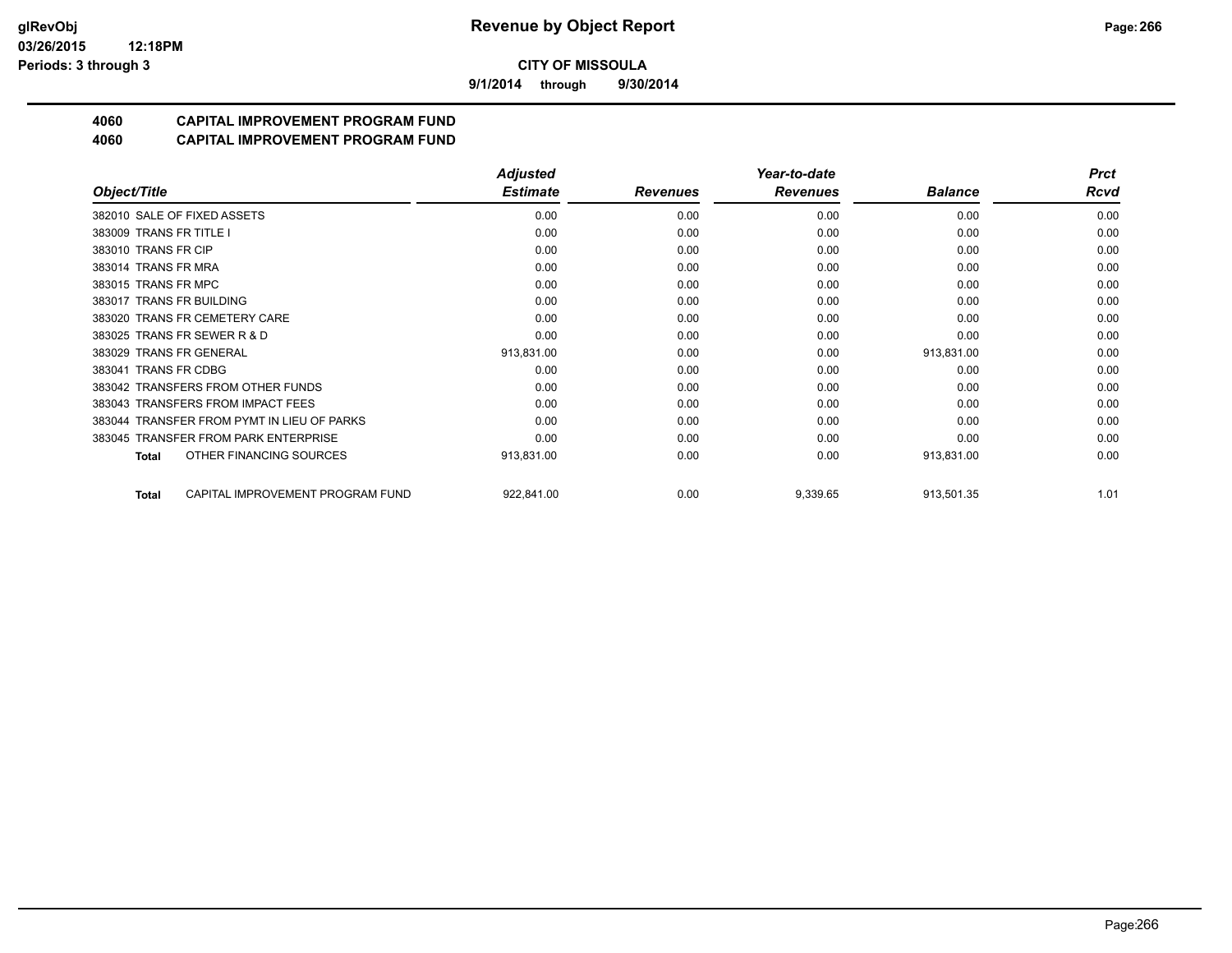**9/1/2014 through 9/30/2014**

|                                                    | <b>Adjusted</b> |                 | Year-to-date    |                | <b>Prct</b> |
|----------------------------------------------------|-----------------|-----------------|-----------------|----------------|-------------|
| Object/Title                                       | <b>Estimate</b> | <b>Revenues</b> | <b>Revenues</b> | <b>Balance</b> | <b>Rcvd</b> |
| 330000 INTERGOVERNMENTAL REVENUES                  |                 |                 |                 |                |             |
| 331001 GRANTS                                      | 0.00            | 0.00            | 0.00            | 0.00           | 0.00        |
| 331002 COUNTY ASSISTANCE CIP PROJECTS              | 0.00            | 0.00            | 0.00            | 0.00           | 0.00        |
| 331003 STATE HOME PROGRAM INCOME                   | 0.00            | 0.00            | 0.00            | 0.00           | 0.00        |
| 331004 CITY ASSESSMENTS                            | 0.00            | 0.00            | 0.00            | 0.00           | 0.00        |
| 334040 GAS TAX APPORTIONMENT                       | 0.00            | 0.00            | 0.00            | 0.00           | 0.00        |
| 334061 IMPACT FEES-CLEARING ACCOUNT                | 0.00            | 0.00            | 0.00            | 0.00           | 0.00        |
| 334120 TSEP GRANT                                  | 0.00            | 0.00            | 0.00            | 0.00           | 0.00        |
| 334121 DNRC GRANT                                  | 0.00            | 0.00            | 0.00            | 0.00           | 0.00        |
| 334123 MAQI FEDERAL ASSISTANCE                     | 0.00            | 0.00            | 0.00            | 0.00           | 0.00        |
| 334124 GRANTS-CIP                                  | 0.00            | 0.00            | 0.00            | 0.00           | 0.00        |
| 334125 FIRE FIGHTER GRANT                          | 0.00            | 0.00            | 0.00            | 0.00           | 0.00        |
| 334126 DEVELOPER ASSESSMENTS                       | 0.00            | 0.00            | 0.00            | 0.00           | 0.00        |
| 334127 TONKIN TRAIL - FISH WILDLIFE PARKS          | 0.00            | 0.00            | 0.00            | 0.00           | 0.00        |
| 334128 CDBG FIRE HYDRANT GRANT                     | 0.00            | 0.00            | 0.00            | 0.00           | 0.00        |
| 339000 PAYMENT IN LIEU OF TAXES                    | 0.00            | 0.00            | 0.00            | 0.00           | 0.00        |
| <b>INTERGOVERNMENTAL REVENUES</b><br><b>Total</b>  | 0.00            | 0.00            | 0.00            | 0.00           | 0.00        |
| 360000 MISCELLANEOUS REVENUES                      |                 |                 |                 |                |             |
| 360010 MISCELLANEOUS                               | 0.00            | 0.00            | 0.00            | 0.00           | 0.00        |
| 360011 YOUTH COUNCIL FUNDS                         | 9,010.00        | 0.00            | 9,339.65        | $-329.65$      | 103.66      |
| 360012 SEWER GRANT REPAYMENTS                      | 0.00            | 0.00            | 0.00            | 0.00           | 0.00        |
| 360016 MRA SHARE OF CIVIC STADIUM PARKING          | 0.00            | 0.00            | 0.00            | 0.00           | 0.00        |
| 362000 OTHER MISCELLANEOUS REVENUE                 | 0.00            | 0.00            | 0.00            | 0.00           | 0.00        |
| 365000 DONATIONS                                   | 0.00            | 0.00            | 0.00            | 0.00           | 0.00        |
| 365001 *** Title Not Found ***                     | 0.00            | 0.00            | 0.00            | 0.00           | 0.00        |
| 365030 WHITE PINE PARK DONATION-ZIP BEVERAGE       | 0.00            | 0.00            | 0.00            | 0.00           | 0.00        |
| <b>MISCELLANEOUS REVENUES</b><br><b>Total</b>      | 9,010.00        | 0.00            | 9,339.65        | $-329.65$      | 103.66      |
| 370000 INVESTMENTS & ROYALTY EARNINGS              |                 |                 |                 |                |             |
| 371010 INTEREST ON INVESTMENTS                     | 0.00            | 0.00            | 0.00            | 0.00           | 0.00        |
| 371020 GAIN/LOSS IN MARKET VALUE OF INVESTMENT     | 0.00            | 0.00            | 0.00            | 0.00           | 0.00        |
| <b>INVESTMENTS &amp; ROYALTY EARNINGS</b><br>Total | 0.00            | 0.00            | 0.00            | 0.00           | 0.00        |
| 380000 OTHER FINANCING SOURCES                     |                 |                 |                 |                |             |
| 381000 LOAN PROCEEDS                               | 0.00            | 0.00            | 0.00            | 0.00           | 0.00        |
| 381010 BOND PROCEEDS                               | 0.00            | 0.00            | 0.00            | 0.00           | 0.00        |
| 381011 \$1,860,000 General Fund Obligation Bond    | 0.00            | 0.00            | 0.00            | 0.00           | 0.00        |
| 381012 \$680,000 FIRE GF DEBT                      | 0.00            | 0.00            | 0.00            | 0.00           | 0.00        |
| 381015 \$1,010,000 LIMITED TAX GO BONDS 2010C      | 0.00            | 0.00            | 0.00            | 0.00           | 0.00        |
| 381090 PROCEEDS FROM CAPITAL LEASE                 | 0.00            | 0.00            | 0.00            | 0.00           | 0.00        |
| 382010 SALE OF FIXED ASSETS                        | 0.00            | 0.00            | 0.00            | 0.00           | 0.00        |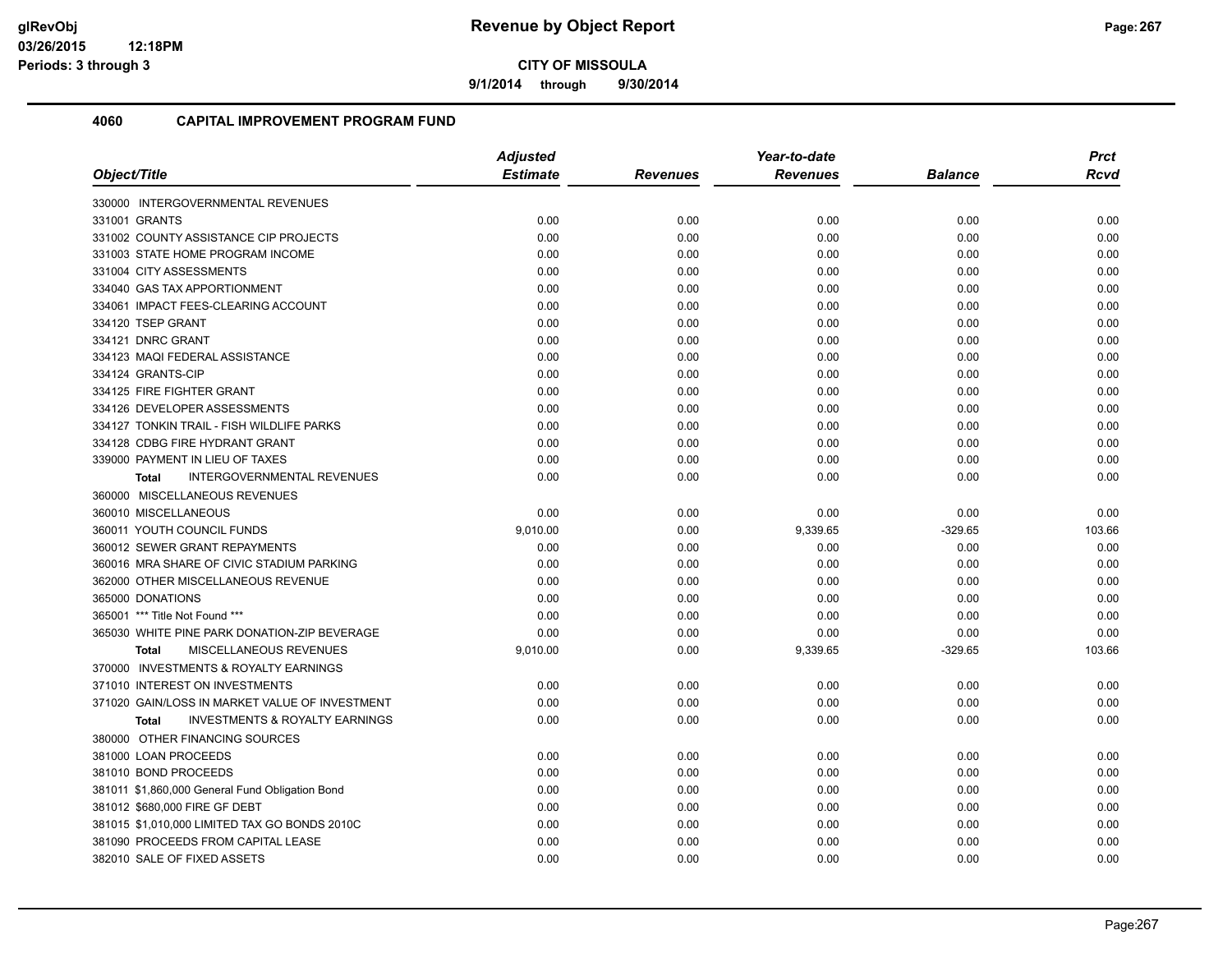**9/1/2014 through 9/30/2014**

| Object/Title                                     | <b>Adjusted</b><br><b>Estimate</b> | <b>Revenues</b> | Year-to-date<br><b>Revenues</b> | <b>Balance</b> | <b>Prct</b><br><b>Rcvd</b> |
|--------------------------------------------------|------------------------------------|-----------------|---------------------------------|----------------|----------------------------|
|                                                  |                                    |                 |                                 |                |                            |
| 383009 TRANS FR TITLE I                          | 0.00                               | 0.00            | 0.00                            | 0.00           | 0.00                       |
| 383010 TRANS FR CIP                              | 0.00                               | 0.00            | 0.00                            | 0.00           | 0.00                       |
| 383014 TRANS FR MRA                              | 0.00                               | 0.00            | 0.00                            | 0.00           | 0.00                       |
| 383015 TRANS FR MPC                              | 0.00                               | 0.00            | 0.00                            | 0.00           | 0.00                       |
| 383017 TRANS FR BUILDING                         | 0.00                               | 0.00            | 0.00                            | 0.00           | 0.00                       |
| 383020 TRANS FR CEMETERY CARE                    | 0.00                               | 0.00            | 0.00                            | 0.00           | 0.00                       |
| 383025 TRANS FR SEWER R & D                      | 0.00                               | 0.00            | 0.00                            | 0.00           | 0.00                       |
| 383029 TRANS FR GENERAL                          | 913,831.00                         | 0.00            | 0.00                            | 913,831.00     | 0.00                       |
| <b>TRANS FR CDBG</b><br>383041                   | 0.00                               | 0.00            | 0.00                            | 0.00           | 0.00                       |
| 383042 TRANSFERS FROM OTHER FUNDS                | 0.00                               | 0.00            | 0.00                            | 0.00           | 0.00                       |
| 383043 TRANSFERS FROM IMPACT FEES                | 0.00                               | 0.00            | 0.00                            | 0.00           | 0.00                       |
| 383044 TRANSFER FROM PYMT IN LIEU OF PARKS       | 0.00                               | 0.00            | 0.00                            | 0.00           | 0.00                       |
| 383045 TRANSFER FROM PARK ENTERPRISE             | 0.00                               | 0.00            | 0.00                            | 0.00           | 0.00                       |
| OTHER FINANCING SOURCES<br><b>Total</b>          | 913,831.00                         | 0.00            | 0.00                            | 913,831.00     | 0.00                       |
| CAPITAL IMPROVEMENT PROGRAM FUND<br><b>Total</b> | 922,841.00                         | 0.00            | 9,339.65                        | 913,501.35     | 1.01                       |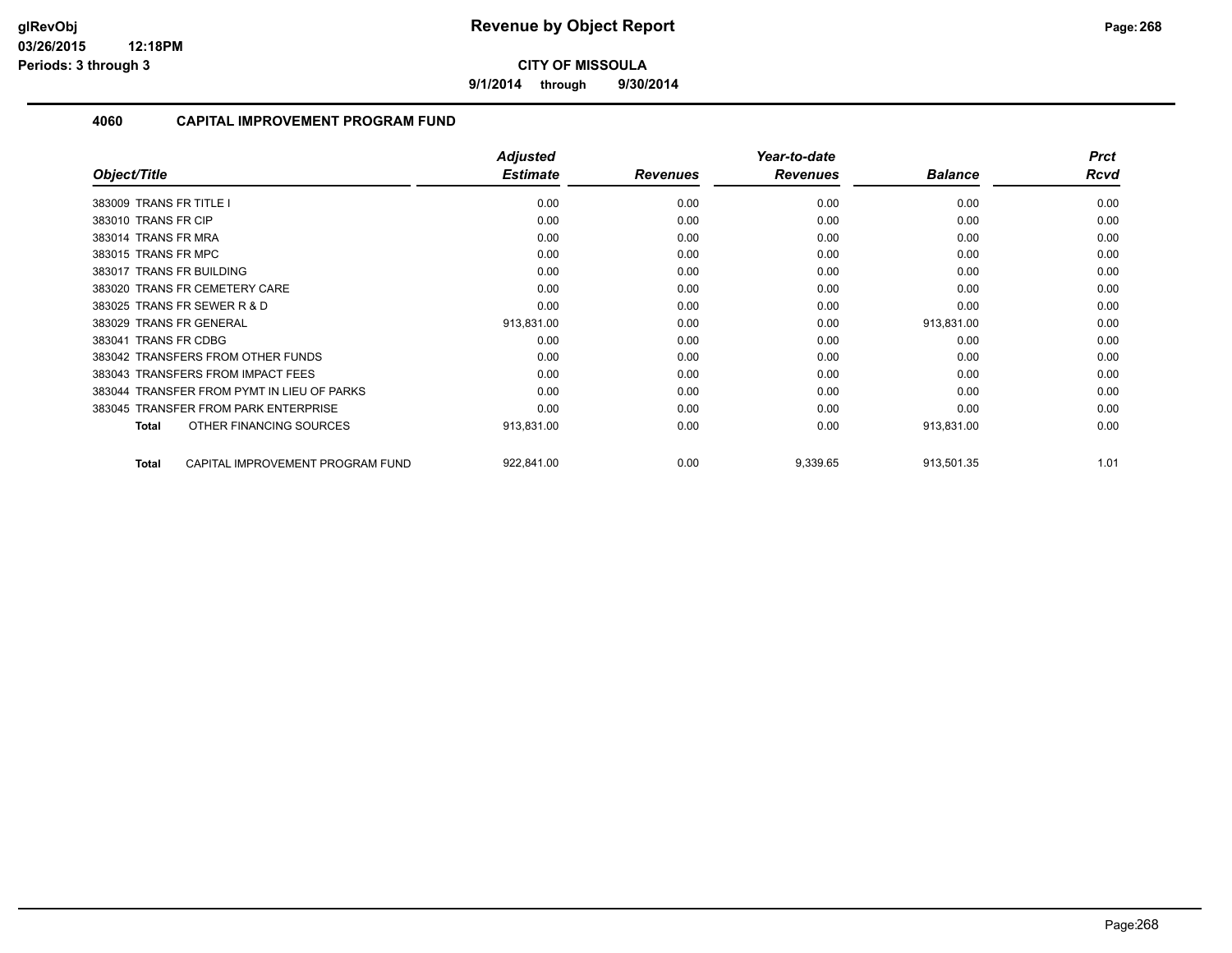**9/1/2014 through 9/30/2014**

# **4130 1997 G O BOND OPEN SPACE PURCHASE FUND**

### **4130 1997 G O BOND OPEN SPACE PURCHASE FUND**

|                                                           | <b>Adjusted</b> |                 | Year-to-date    |                | <b>Prct</b> |
|-----------------------------------------------------------|-----------------|-----------------|-----------------|----------------|-------------|
| Object/Title                                              | <b>Estimate</b> | <b>Revenues</b> | <b>Revenues</b> | <b>Balance</b> | Rcvd        |
| 330000 INTERGOVERNMENTAL REVENUES                         |                 |                 |                 |                |             |
| 331156 CTEP GRANT - S HILLS TRAIL SYSTEM                  | 0.00            | 0.00            | 0.00            | 0.00           | 0.00        |
| 334014 MISSOULA COUNTY-GRANT CREEK TRAIL                  | 0.00            | 0.00            | 0.00            | 0.00           | 0.00        |
| <b>INTERGOVERNMENTAL REVENUES</b><br><b>Total</b>         | 0.00            | 0.00            | 0.00            | 0.00           | 0.00        |
| 340000 CHARGES FOR SERVICES                               |                 |                 |                 |                |             |
| 343065 BUILDING RENTALS                                   | 0.00            | 0.00            | 0.00            | 0.00           | 0.00        |
| <b>CHARGES FOR SERVICES</b><br><b>Total</b>               | 0.00            | 0.00            | 0.00            | 0.00           | 0.00        |
| 360000 MISCELLANEOUS REVENUES                             |                 |                 |                 |                |             |
| 360010 MISCELLANEOUS                                      | 0.00            | 0.00            | 0.00            | 0.00           | 0.00        |
| 365000 DONATIONS                                          | 0.00            | 0.00            | 0.00            | 0.00           | 0.00        |
| <b>MISCELLANEOUS REVENUES</b><br><b>Total</b>             | 0.00            | 0.00            | 0.00            | 0.00           | 0.00        |
| 370000 INVESTMENTS & ROYALTY EARNINGS                     |                 |                 |                 |                |             |
| 371010 INTEREST ON INVESTMENTS                            | 0.00            | 0.00            | 0.00            | 0.00           | 0.00        |
| 371020 GAIN/LOSS IN MARKET VALUE OF INVESTMENTS           | 0.00            | 0.00            | 0.00            | 0.00           | 0.00        |
| <b>INVESTMENTS &amp; ROYALTY EARNINGS</b><br><b>Total</b> | 0.00            | 0.00            | 0.00            | 0.00           | 0.00        |
| 380000 OTHER FINANCING SOURCES                            |                 |                 |                 |                |             |
| 382010 SALE OF FIXED ASSETS                               | 0.00            | 0.00            | 0.00            | 0.00           | 0.00        |
| 383000 OPERATING TRANSFERS                                | 0.00            | 0.00            | 0.00            | 0.00           | 0.00        |
| OTHER FINANCING SOURCES<br><b>Total</b>                   | 0.00            | 0.00            | 0.00            | 0.00           | 0.00        |
| 1997 G O BOND OPEN SPACE PURCHASE FU<br><b>Total</b>      | 0.00            | 0.00            | 0.00            | 0.00           | 0.00        |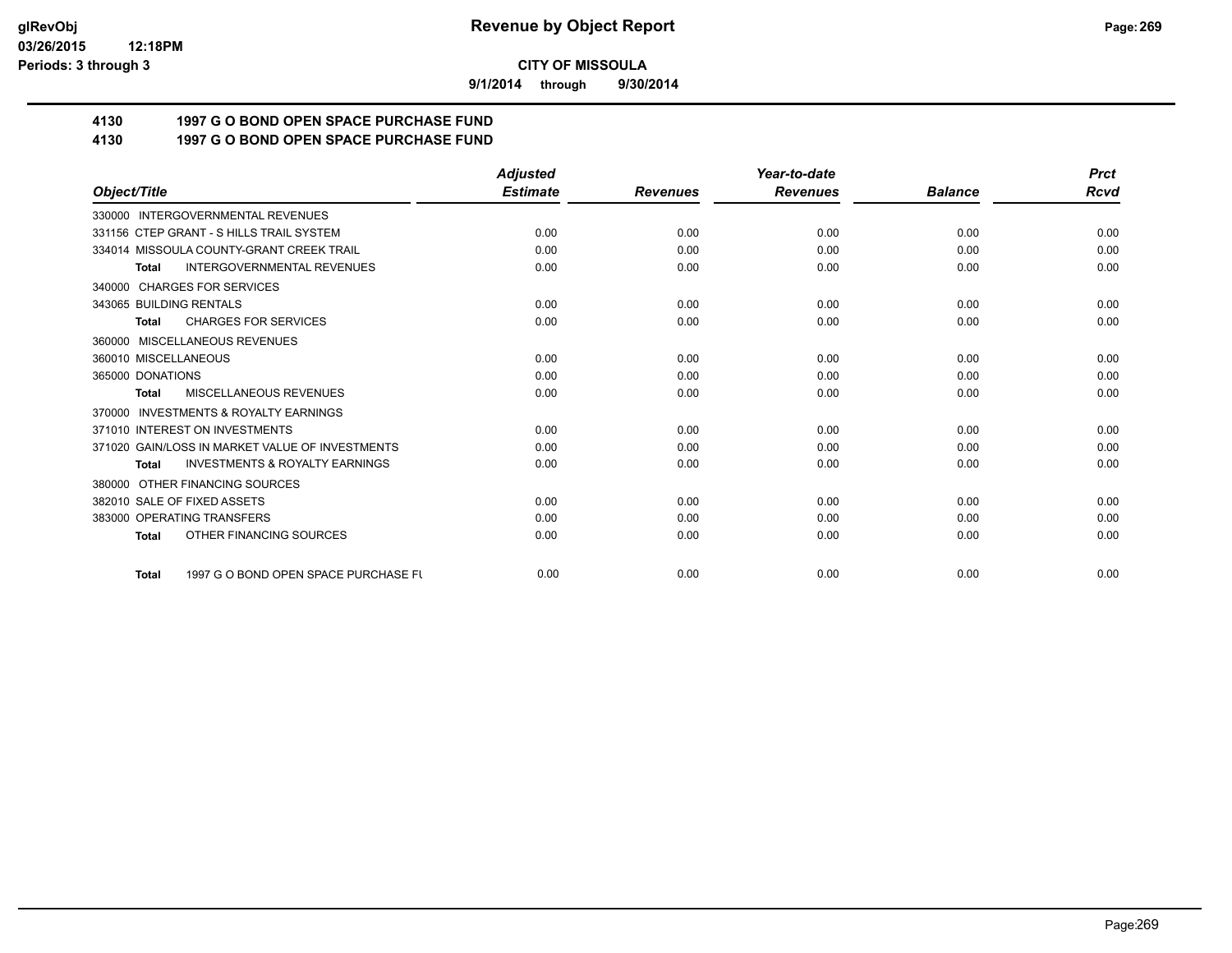**9/1/2014 through 9/30/2014**

#### **4130 1997 G O BOND OPEN SPACE PURCHASE FUND**

|                                                           | <b>Adjusted</b> |                 | Year-to-date    |                | <b>Prct</b> |
|-----------------------------------------------------------|-----------------|-----------------|-----------------|----------------|-------------|
| Object/Title                                              | <b>Estimate</b> | <b>Revenues</b> | <b>Revenues</b> | <b>Balance</b> | Rcvd        |
| 330000 INTERGOVERNMENTAL REVENUES                         |                 |                 |                 |                |             |
| 331156 CTEP GRANT - S HILLS TRAIL SYSTEM                  | 0.00            | 0.00            | 0.00            | 0.00           | 0.00        |
| 334014 MISSOULA COUNTY-GRANT CREEK TRAIL                  | 0.00            | 0.00            | 0.00            | 0.00           | 0.00        |
| <b>INTERGOVERNMENTAL REVENUES</b><br><b>Total</b>         | 0.00            | 0.00            | 0.00            | 0.00           | 0.00        |
| 340000 CHARGES FOR SERVICES                               |                 |                 |                 |                |             |
| 343065 BUILDING RENTALS                                   | 0.00            | 0.00            | 0.00            | 0.00           | 0.00        |
| <b>CHARGES FOR SERVICES</b><br><b>Total</b>               | 0.00            | 0.00            | 0.00            | 0.00           | 0.00        |
| 360000 MISCELLANEOUS REVENUES                             |                 |                 |                 |                |             |
| 360010 MISCELLANEOUS                                      | 0.00            | 0.00            | 0.00            | 0.00           | 0.00        |
| 365000 DONATIONS                                          | 0.00            | 0.00            | 0.00            | 0.00           | 0.00        |
| <b>MISCELLANEOUS REVENUES</b><br><b>Total</b>             | 0.00            | 0.00            | 0.00            | 0.00           | 0.00        |
| 370000 INVESTMENTS & ROYALTY EARNINGS                     |                 |                 |                 |                |             |
| 371010 INTEREST ON INVESTMENTS                            | 0.00            | 0.00            | 0.00            | 0.00           | 0.00        |
| 371020 GAIN/LOSS IN MARKET VALUE OF INVESTMENT            | 0.00            | 0.00            | 0.00            | 0.00           | 0.00        |
| <b>INVESTMENTS &amp; ROYALTY EARNINGS</b><br><b>Total</b> | 0.00            | 0.00            | 0.00            | 0.00           | 0.00        |
| 380000 OTHER FINANCING SOURCES                            |                 |                 |                 |                |             |
| 382010 SALE OF FIXED ASSETS                               | 0.00            | 0.00            | 0.00            | 0.00           | 0.00        |
| 383000 OPERATING TRANSFERS                                | 0.00            | 0.00            | 0.00            | 0.00           | 0.00        |
| OTHER FINANCING SOURCES<br><b>Total</b>                   | 0.00            | 0.00            | 0.00            | 0.00           | 0.00        |
| 1997 G O BOND OPEN SPACE PURCHASE F<br><b>Total</b>       | 0.00            | 0.00            | 0.00            | 0.00           | 0.00        |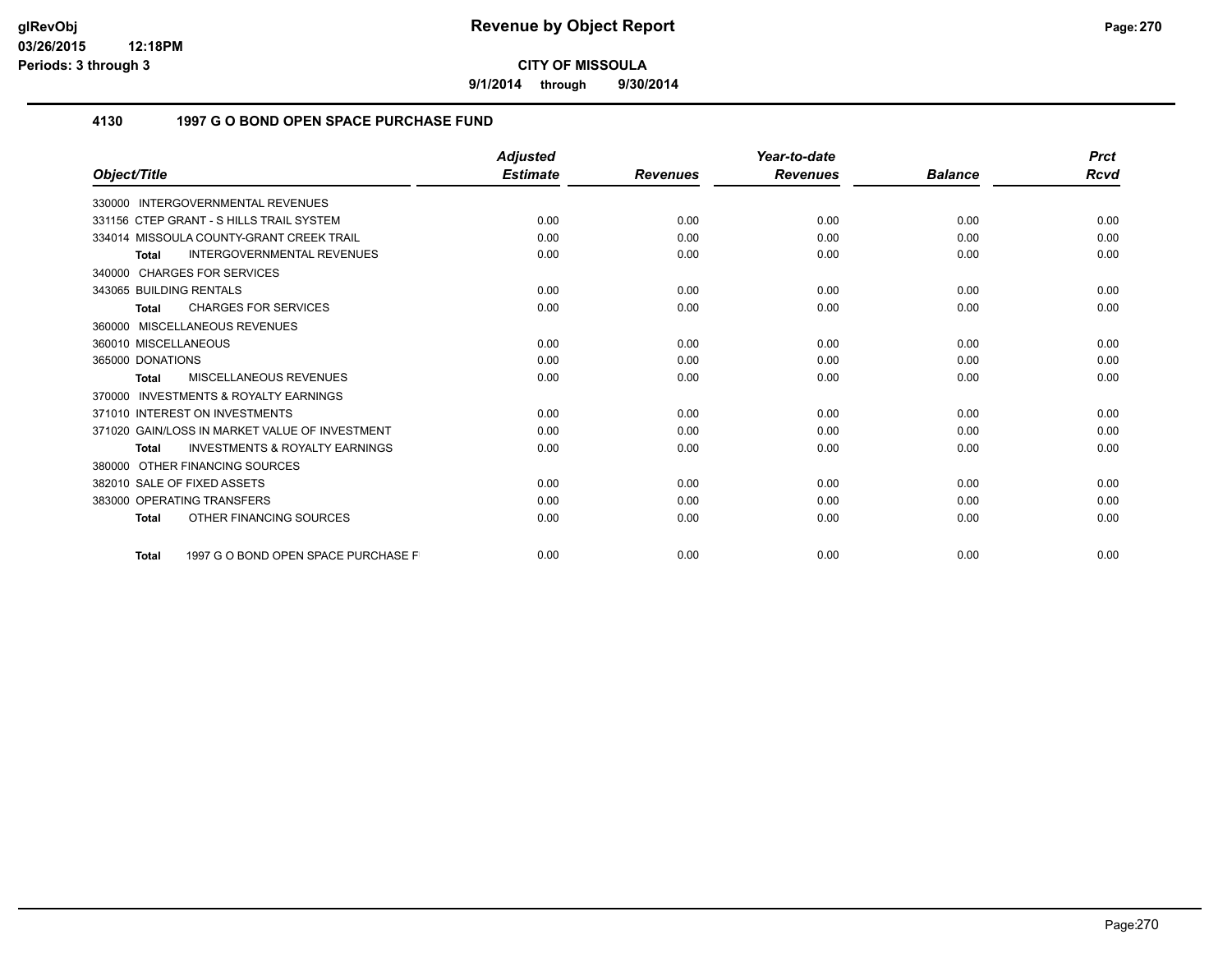**9/1/2014 through 9/30/2014**

#### **4196 NEW FIRE STATION GO BOND**

#### **4196 NEW FIRE STATION GO BOND**

| Object/Title                                       | <b>Adjusted</b><br><b>Estimate</b> | <b>Revenues</b> | Year-to-date<br><b>Revenues</b> | <b>Balance</b> | <b>Prct</b><br><b>Rcvd</b> |
|----------------------------------------------------|------------------------------------|-----------------|---------------------------------|----------------|----------------------------|
| 360000 MISCELLANEOUS REVENUES                      |                                    |                 |                                 |                |                            |
| 365023 NORTHWESTERN ENERGY GRANT                   | 0.00                               | 0.00            | 0.00                            | 0.00           | 0.00                       |
| MISCELLANEOUS REVENUES<br><b>Total</b>             | 0.00                               | 0.00            | 0.00                            | 0.00           | 0.00                       |
| 370000 INVESTMENTS & ROYALTY EARNINGS              |                                    |                 |                                 |                |                            |
| 371010 INTEREST ON INVESTMENTS                     | 0.00                               | 0.00            | 0.00                            | 0.00           | 0.00                       |
| 371020 GAIN/LOSS IN MARKET VALUE OF INVESTMENTS    | 0.00                               | 0.00            | 0.00                            | 0.00           | 0.00                       |
| <b>INVESTMENTS &amp; ROYALTY EARNINGS</b><br>Total | 0.00                               | 0.00            | 0.00                            | 0.00           | 0.00                       |
| 380000 OTHER FINANCING SOURCES                     |                                    |                 |                                 |                |                            |
| 381010 BOND PROCEEDS                               | 0.00                               | 0.00            | 0.00                            | 0.00           | 0.00                       |
| 383000 OPERATING TRANSFERS                         | 0.00                               | 0.00            | 0.00                            | 0.00           | 0.00                       |
| OTHER FINANCING SOURCES<br><b>Total</b>            | 0.00                               | 0.00            | 0.00                            | 0.00           | 0.00                       |
|                                                    |                                    |                 |                                 |                |                            |
| <b>NEW FIRE STATION GO BOND</b><br>Total           | 0.00                               | 0.00            | 0.00                            | 0.00           | 0.00                       |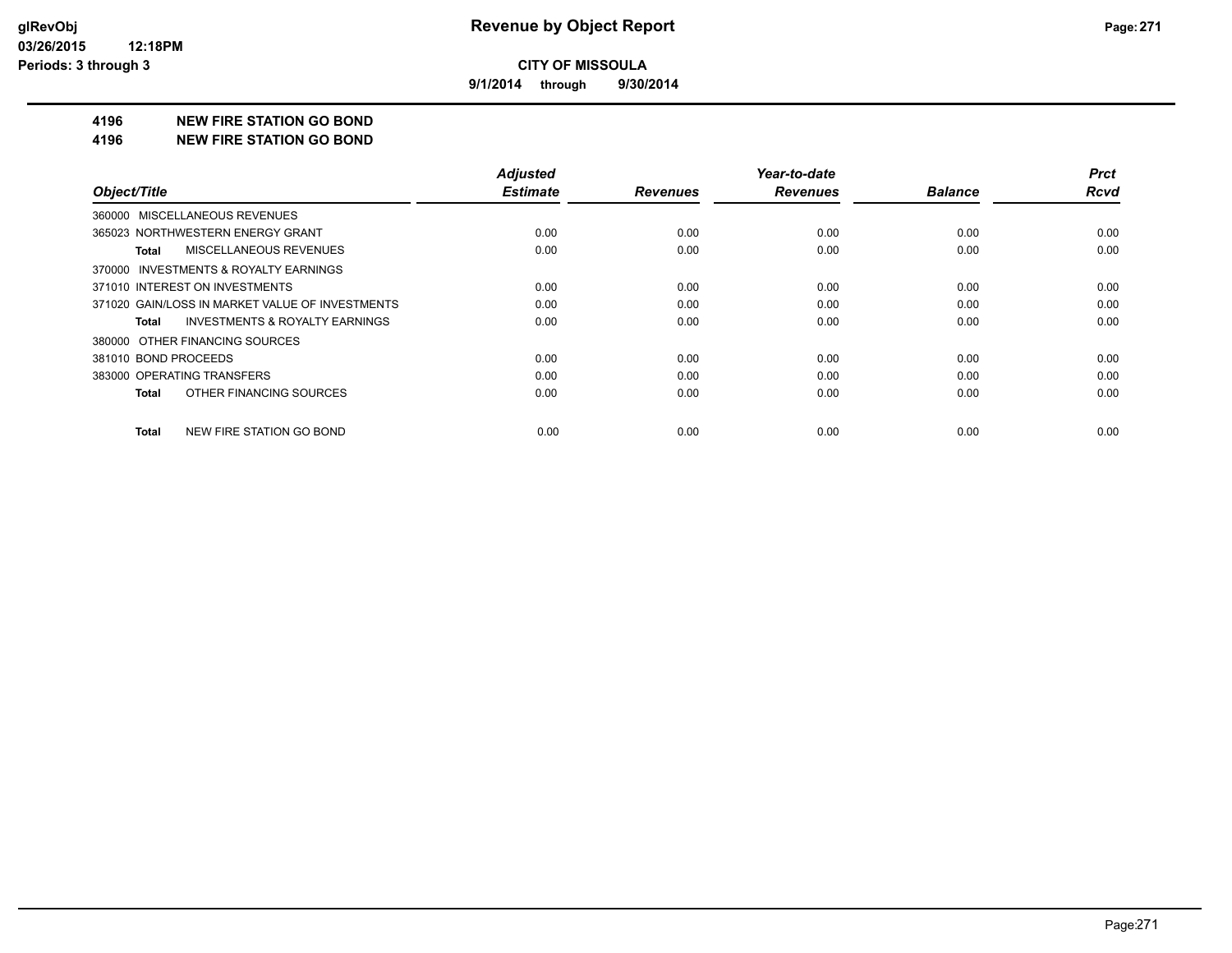**9/1/2014 through 9/30/2014**

### **4196 NEW FIRE STATION GO BOND**

| Object/Title                                              | <b>Adjusted</b><br><b>Estimate</b> | <b>Revenues</b> | Year-to-date<br><b>Revenues</b> | <b>Balance</b> | <b>Prct</b><br>Rcvd |
|-----------------------------------------------------------|------------------------------------|-----------------|---------------------------------|----------------|---------------------|
| 360000 MISCELLANEOUS REVENUES                             |                                    |                 |                                 |                |                     |
| 365023 NORTHWESTERN ENERGY GRANT                          | 0.00                               | 0.00            | 0.00                            | 0.00           | 0.00                |
| MISCELLANEOUS REVENUES<br><b>Total</b>                    | 0.00                               | 0.00            | 0.00                            | 0.00           | 0.00                |
| 370000 INVESTMENTS & ROYALTY EARNINGS                     |                                    |                 |                                 |                |                     |
| 371010 INTEREST ON INVESTMENTS                            | 0.00                               | 0.00            | 0.00                            | 0.00           | 0.00                |
| 371020 GAIN/LOSS IN MARKET VALUE OF INVESTMENT            | 0.00                               | 0.00            | 0.00                            | 0.00           | 0.00                |
| <b>INVESTMENTS &amp; ROYALTY EARNINGS</b><br><b>Total</b> | 0.00                               | 0.00            | 0.00                            | 0.00           | 0.00                |
| 380000 OTHER FINANCING SOURCES                            |                                    |                 |                                 |                |                     |
| 381010 BOND PROCEEDS                                      | 0.00                               | 0.00            | 0.00                            | 0.00           | 0.00                |
| 383000 OPERATING TRANSFERS                                | 0.00                               | 0.00            | 0.00                            | 0.00           | 0.00                |
| OTHER FINANCING SOURCES<br><b>Total</b>                   | 0.00                               | 0.00            | 0.00                            | 0.00           | 0.00                |
| <b>Total</b><br>NEW FIRE STATION GO BOND                  | 0.00                               | 0.00            | 0.00                            | 0.00           | 0.00                |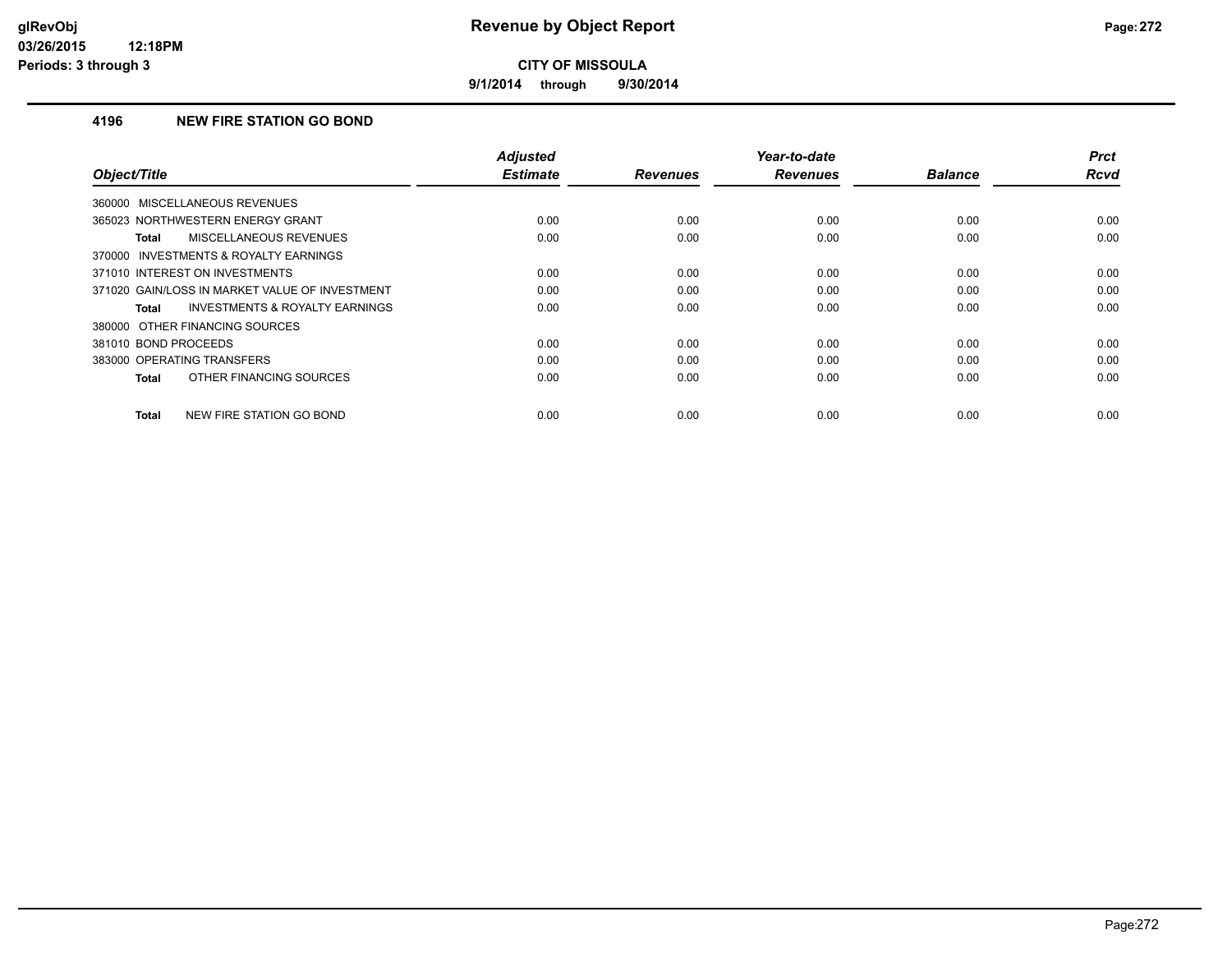**9/1/2014 through 9/30/2014**

# **4450 S/C CONSTRUCTION FUND FOR FY06**

**4450 S/C CONSTRUCTION FUND FOR FY06**

|                                                 | <b>Adjusted</b> |                 | Year-to-date    |                | <b>Prct</b> |
|-------------------------------------------------|-----------------|-----------------|-----------------|----------------|-------------|
| Object/Title                                    | <b>Estimate</b> | <b>Revenues</b> | <b>Revenues</b> | <b>Balance</b> | Rcvd        |
| 370000 INVESTMENTS & ROYALTY EARNINGS           |                 |                 |                 |                |             |
| 371010 INTEREST ON INVESTMENTS                  | 0.00            | 0.00            | 0.00            | 0.00           | 0.00        |
| 371020 GAIN/LOSS IN MARKET VALUE OF INVESTMENTS | 0.00            | 0.00            | 0.00            | 0.00           | 0.00        |
| INVESTMENTS & ROYALTY EARNINGS<br><b>Total</b>  | 0.00            | 0.00            | 0.00            | 0.00           | 0.00        |
|                                                 |                 |                 |                 |                |             |
| S/C CONSTRUCTION FUND FOR FY06<br>Total         | 0.00            | 0.00            | 0.00            | 0.00           | 0.00        |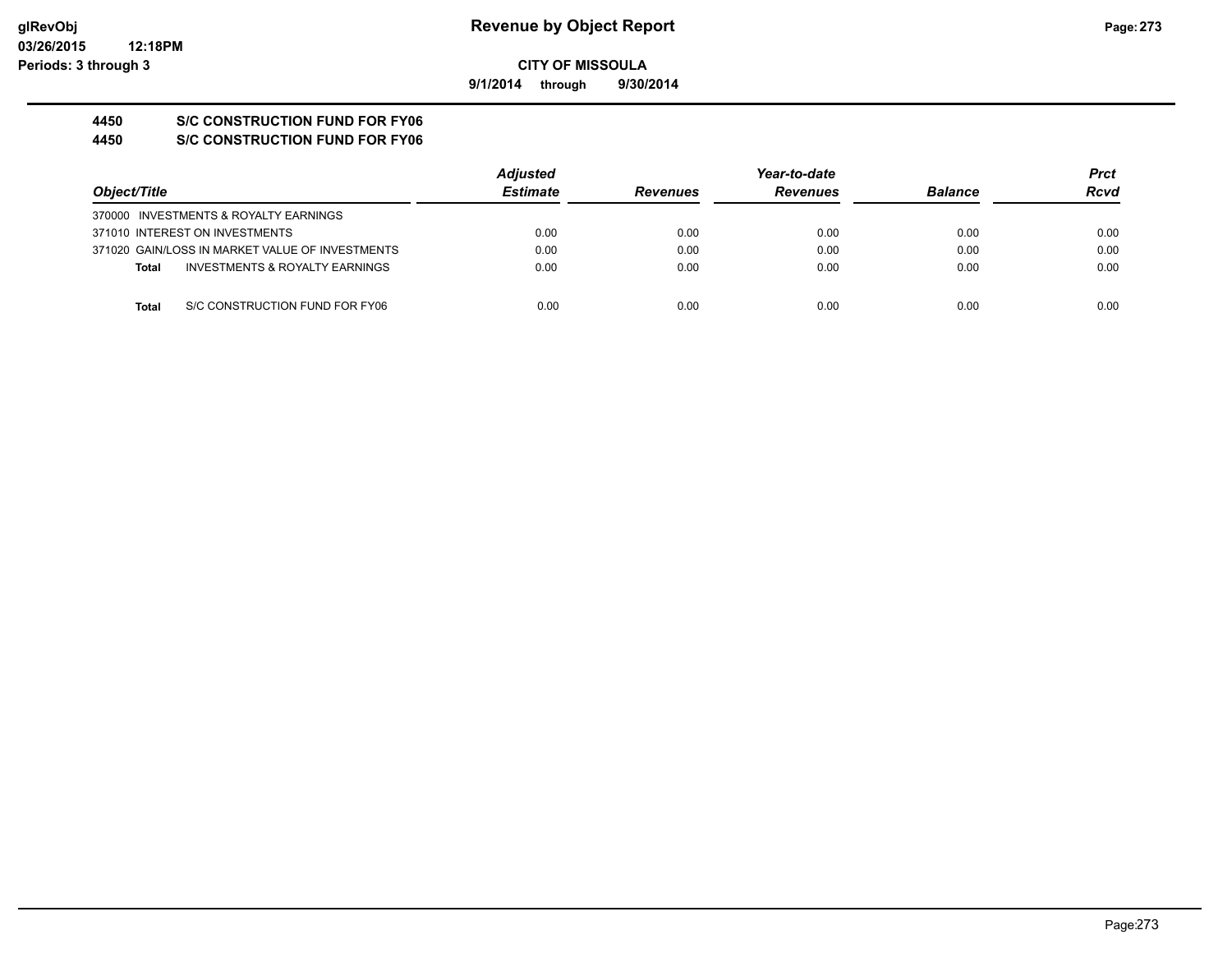**9/1/2014 through 9/30/2014**

### **4450 S/C CONSTRUCTION FUND FOR FY06**

| Object/Title |                                                | <b>Adiusted</b><br><b>Estimate</b> | <b>Revenues</b> | Year-to-date<br><b>Revenues</b> | <b>Balance</b> | <b>Prct</b><br><b>Rcvd</b> |
|--------------|------------------------------------------------|------------------------------------|-----------------|---------------------------------|----------------|----------------------------|
|              | 370000 INVESTMENTS & ROYALTY EARNINGS          |                                    |                 |                                 |                |                            |
|              | 371010 INTEREST ON INVESTMENTS                 | 0.00                               | 0.00            | 0.00                            | 0.00           | 0.00                       |
|              | 371020 GAIN/LOSS IN MARKET VALUE OF INVESTMENT | 0.00                               | 0.00            | 0.00                            | 0.00           | 0.00                       |
| <b>Total</b> | INVESTMENTS & ROYALTY EARNINGS                 | 0.00                               | 0.00            | 0.00                            | 0.00           | 0.00                       |
|              |                                                |                                    |                 |                                 |                |                            |
| Total        | S/C CONSTRUCTION FUND FOR FY06                 | 0.00                               | 0.00            | 0.00                            | 0.00           | 0.00                       |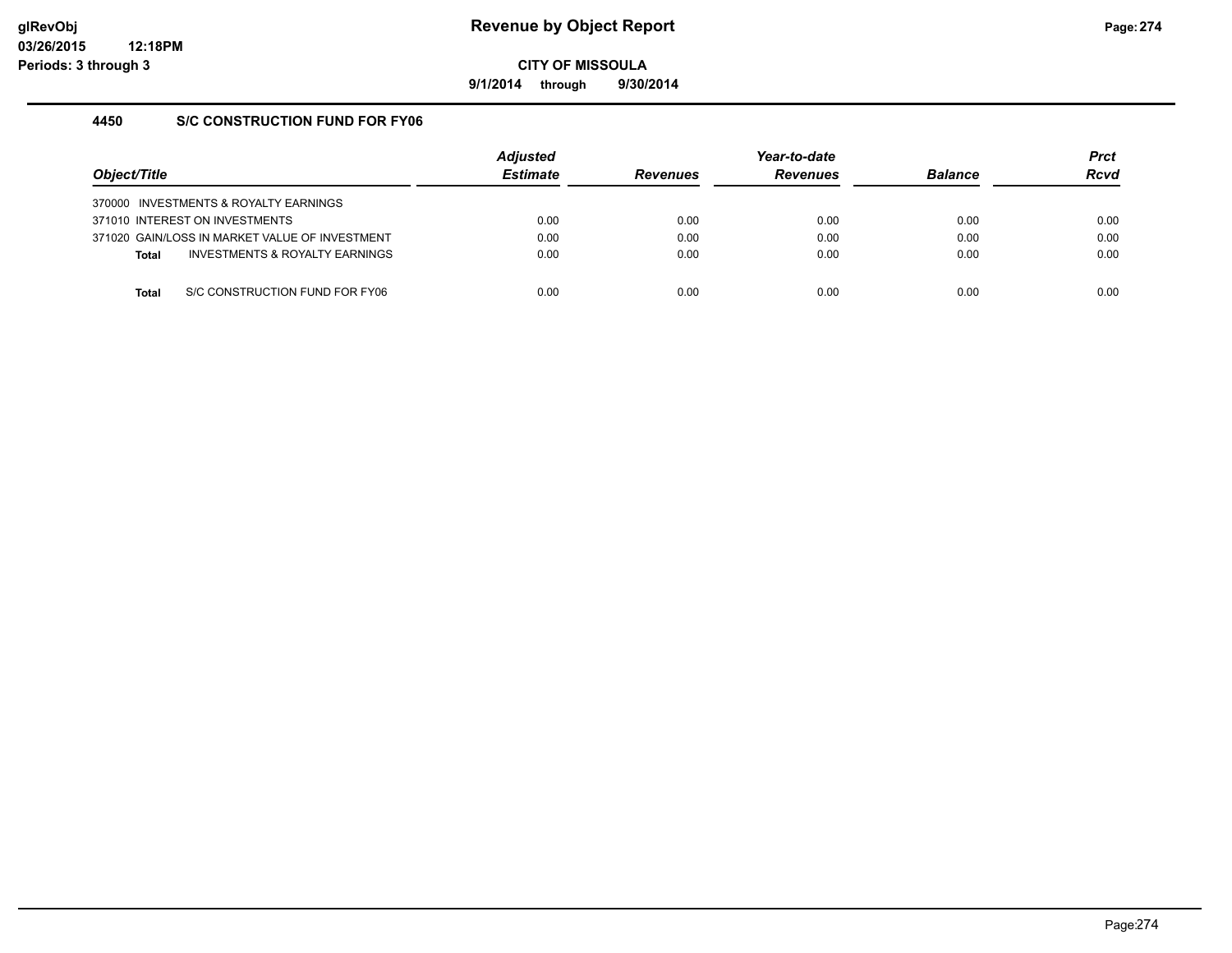**9/1/2014 through 9/30/2014**

**4451 FY07 S/C BOND FUND**

**4451 FY07 S/C BOND FUND**

|                                                    | <b>Adiusted</b> |                 | Year-to-date    |                | <b>Prct</b> |
|----------------------------------------------------|-----------------|-----------------|-----------------|----------------|-------------|
| Object/Title                                       | <b>Estimate</b> | <b>Revenues</b> | <b>Revenues</b> | <b>Balance</b> | <b>Rcvd</b> |
| 360000 MISCELLANEOUS REVENUES                      |                 |                 |                 |                |             |
| 360010 MISCELLANEOUS                               | 0.00            | 0.00            | 0.00            | 0.00           | 0.00        |
| MISCELLANEOUS REVENUES<br><b>Total</b>             | 0.00            | 0.00            | 0.00            | 0.00           | 0.00        |
| 370000 INVESTMENTS & ROYALTY EARNINGS              |                 |                 |                 |                |             |
| 371010 INTEREST ON INVESTMENTS                     | 0.00            | 0.00            | 0.00            | 0.00           | 0.00        |
| 371020 GAIN/LOSS IN MARKET VALUE OF INVESTMENTS    | 0.00            | 0.00            | 0.00            | 0.00           | 0.00        |
| <b>INVESTMENTS &amp; ROYALTY EARNINGS</b><br>Total | 0.00            | 0.00            | 0.00            | 0.00           | 0.00        |
| 380000 OTHER FINANCING SOURCES                     |                 |                 |                 |                |             |
| 381030 SID BONDS PROCEEDS                          | 0.00            | 0.00            | 0.00            | 0.00           | 0.00        |
| OTHER FINANCING SOURCES<br><b>Total</b>            | 0.00            | 0.00            | 0.00            | 0.00           | 0.00        |
| FY07 S/C BOND FUND<br><b>Total</b>                 | 0.00            | 0.00            | 0.00            | 0.00           | 0.00        |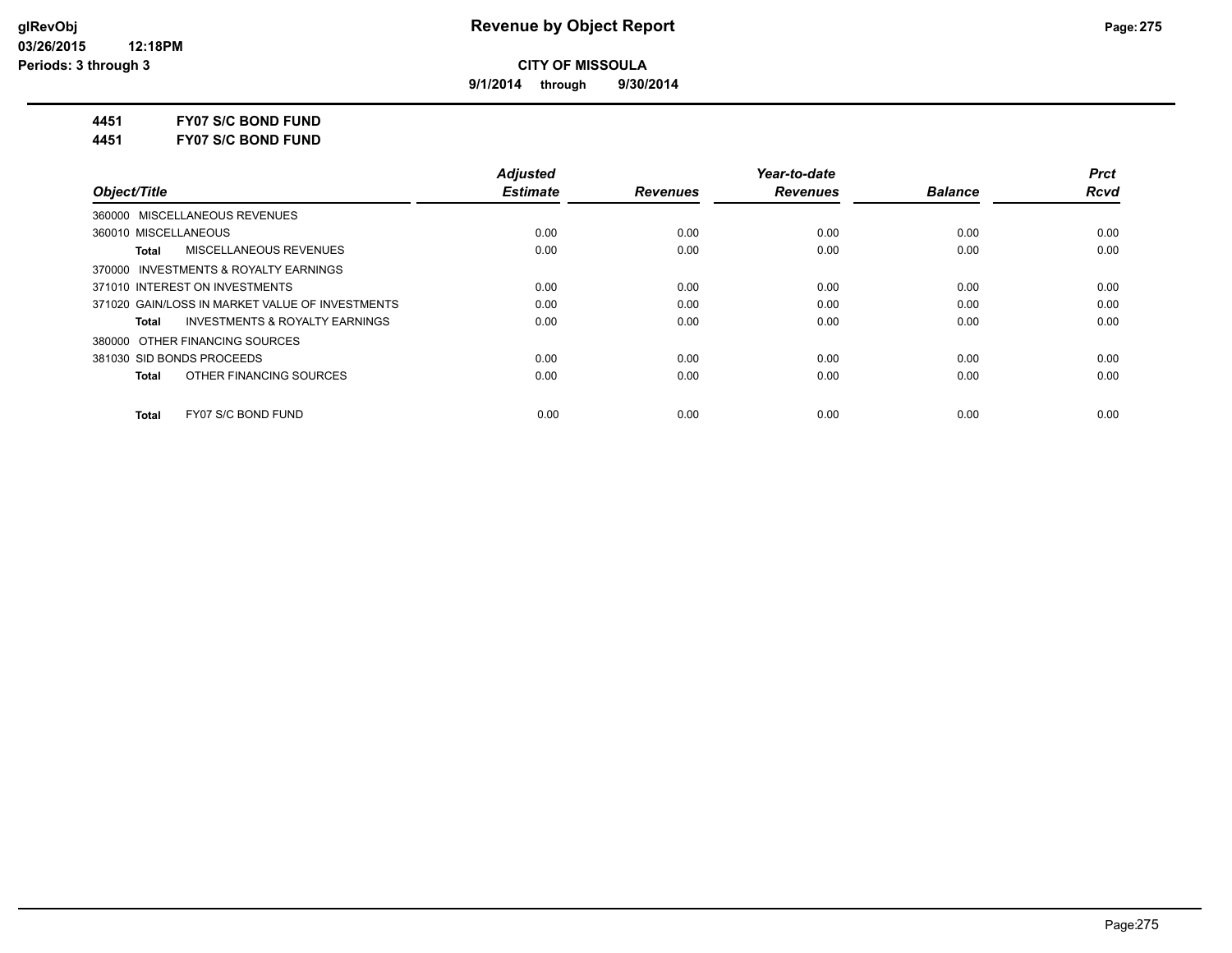**9/1/2014 through 9/30/2014**

#### **4451 FY07 S/C BOND FUND**

| Object/Title                                       | <b>Adjusted</b><br><b>Estimate</b> | <b>Revenues</b> | Year-to-date<br><b>Revenues</b> | <b>Balance</b> | <b>Prct</b><br><b>Rcvd</b> |
|----------------------------------------------------|------------------------------------|-----------------|---------------------------------|----------------|----------------------------|
| <b>MISCELLANEOUS REVENUES</b><br>360000            |                                    |                 |                                 |                |                            |
| 360010 MISCELLANEOUS                               | 0.00                               | 0.00            | 0.00                            | 0.00           | 0.00                       |
| MISCELLANEOUS REVENUES<br>Total                    | 0.00                               | 0.00            | 0.00                            | 0.00           | 0.00                       |
| 370000 INVESTMENTS & ROYALTY EARNINGS              |                                    |                 |                                 |                |                            |
| 371010 INTEREST ON INVESTMENTS                     | 0.00                               | 0.00            | 0.00                            | 0.00           | 0.00                       |
| 371020 GAIN/LOSS IN MARKET VALUE OF INVESTMENT     | 0.00                               | 0.00            | 0.00                            | 0.00           | 0.00                       |
| <b>INVESTMENTS &amp; ROYALTY EARNINGS</b><br>Total | 0.00                               | 0.00            | 0.00                            | 0.00           | 0.00                       |
| 380000 OTHER FINANCING SOURCES                     |                                    |                 |                                 |                |                            |
| 381030 SID BONDS PROCEEDS                          | 0.00                               | 0.00            | 0.00                            | 0.00           | 0.00                       |
| OTHER FINANCING SOURCES<br><b>Total</b>            | 0.00                               | 0.00            | 0.00                            | 0.00           | 0.00                       |
| FY07 S/C BOND FUND<br><b>Total</b>                 | 0.00                               | 0.00            | 0.00                            | 0.00           | 0.00                       |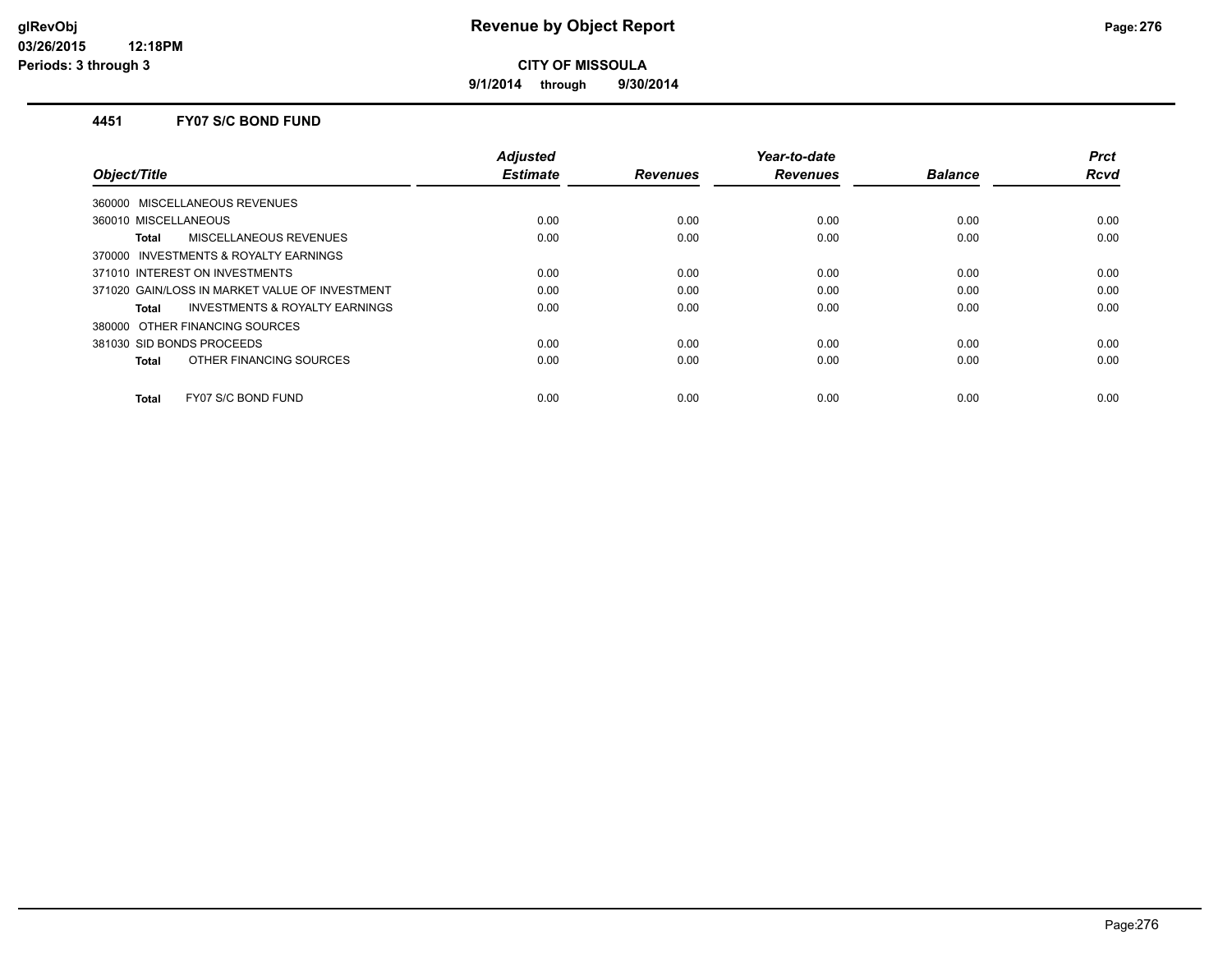**9/1/2014 through 9/30/2014**

# **4452 S/C CONSTRUCTION FUND FOR FY 08 BOND SAL**

**4452 S/C CONSTRUCTION FUND FOR FY 08 BOND SAL**

|                                                      | <b>Adjusted</b> |                 | Year-to-date    |                | <b>Prct</b> |
|------------------------------------------------------|-----------------|-----------------|-----------------|----------------|-------------|
| Object/Title                                         | <b>Estimate</b> | <b>Revenues</b> | <b>Revenues</b> | <b>Balance</b> | <b>Rcvd</b> |
| 360000 MISCELLANEOUS REVENUES                        |                 |                 |                 |                |             |
| 360010 MISCELLANEOUS                                 | 0.00            | 0.00            | 0.00            | 0.00           | 0.00        |
| 362000 OTHER MISCELLANEOUS REVENUE                   | 0.00            | 0.00            | 0.00            | 0.00           | 0.00        |
| <b>MISCELLANEOUS REVENUES</b><br>Total               | 0.00            | 0.00            | 0.00            | 0.00           | 0.00        |
| 370000 INVESTMENTS & ROYALTY EARNINGS                |                 |                 |                 |                |             |
| 371010 INTEREST ON INVESTMENTS                       | 0.00            | 0.00            | 0.00            | 0.00           | 0.00        |
| 371020 GAIN/LOSS IN MARKET VALUE OF INVESTMENTS      | 0.00            | 0.00            | 0.00            | 0.00           | 0.00        |
| <b>INVESTMENTS &amp; ROYALTY EARNINGS</b><br>Total   | 0.00            | 0.00            | 0.00            | 0.00           | 0.00        |
| 380000 OTHER FINANCING SOURCES                       |                 |                 |                 |                |             |
| 381000 LOAN PROCEEDS                                 | 0.00            | 0.00            | 0.00            | 0.00           | 0.00        |
| 383042 TRANSFERS FROM OTHER FUNDS                    | 0.00            | 0.00            | 0.00            | 0.00           | 0.00        |
| OTHER FINANCING SOURCES<br><b>Total</b>              | 0.00            | 0.00            | 0.00            | 0.00           | 0.00        |
| S/C CONSTRUCTION FUND FOR FY 08 BOND<br><b>Total</b> | 0.00            | 0.00            | 0.00            | 0.00           | 0.00        |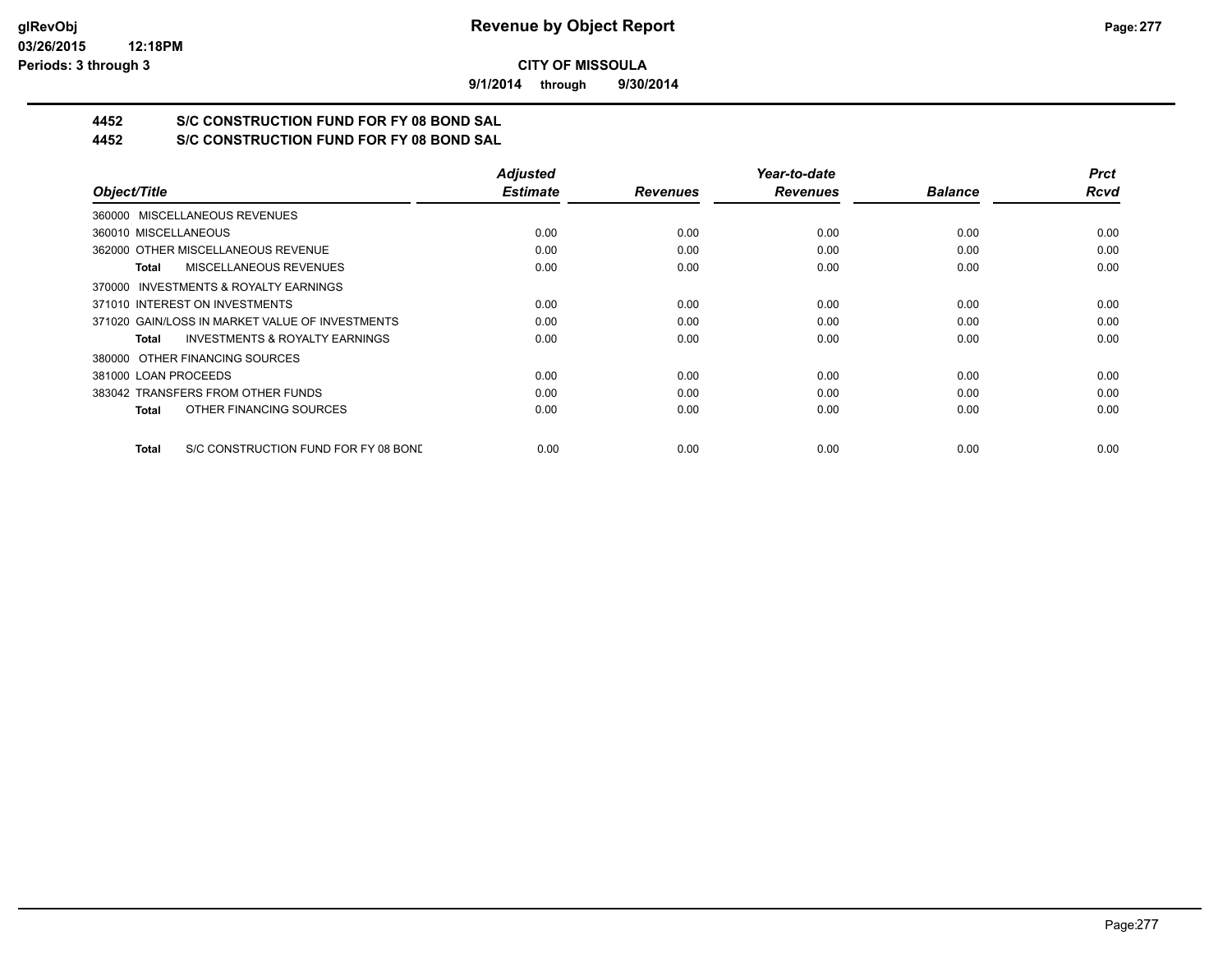**9/1/2014 through 9/30/2014**

### **4452 S/C CONSTRUCTION FUND FOR FY 08 BOND SAL**

|                                                      | <b>Adjusted</b><br><b>Estimate</b> | <b>Revenues</b> | Year-to-date<br><b>Revenues</b> | <b>Balance</b> | <b>Prct</b><br><b>Rcvd</b> |
|------------------------------------------------------|------------------------------------|-----------------|---------------------------------|----------------|----------------------------|
| Object/Title                                         |                                    |                 |                                 |                |                            |
| 360000 MISCELLANEOUS REVENUES                        |                                    |                 |                                 |                |                            |
| 360010 MISCELLANEOUS                                 | 0.00                               | 0.00            | 0.00                            | 0.00           | 0.00                       |
| 362000 OTHER MISCELLANEOUS REVENUE                   | 0.00                               | 0.00            | 0.00                            | 0.00           | 0.00                       |
| MISCELLANEOUS REVENUES<br>Total                      | 0.00                               | 0.00            | 0.00                            | 0.00           | 0.00                       |
| <b>INVESTMENTS &amp; ROYALTY EARNINGS</b><br>370000  |                                    |                 |                                 |                |                            |
| 371010 INTEREST ON INVESTMENTS                       | 0.00                               | 0.00            | 0.00                            | 0.00           | 0.00                       |
| 371020 GAIN/LOSS IN MARKET VALUE OF INVESTMENT       | 0.00                               | 0.00            | 0.00                            | 0.00           | 0.00                       |
| <b>INVESTMENTS &amp; ROYALTY EARNINGS</b><br>Total   | 0.00                               | 0.00            | 0.00                            | 0.00           | 0.00                       |
| 380000 OTHER FINANCING SOURCES                       |                                    |                 |                                 |                |                            |
| 381000 LOAN PROCEEDS                                 | 0.00                               | 0.00            | 0.00                            | 0.00           | 0.00                       |
| 383042 TRANSFERS FROM OTHER FUNDS                    | 0.00                               | 0.00            | 0.00                            | 0.00           | 0.00                       |
| OTHER FINANCING SOURCES<br>Total                     | 0.00                               | 0.00            | 0.00                            | 0.00           | 0.00                       |
|                                                      |                                    |                 |                                 |                |                            |
| S/C CONSTRUCTION FUND FOR FY 08 BONI<br><b>Total</b> | 0.00                               | 0.00            | 0.00                            | 0.00           | 0.00                       |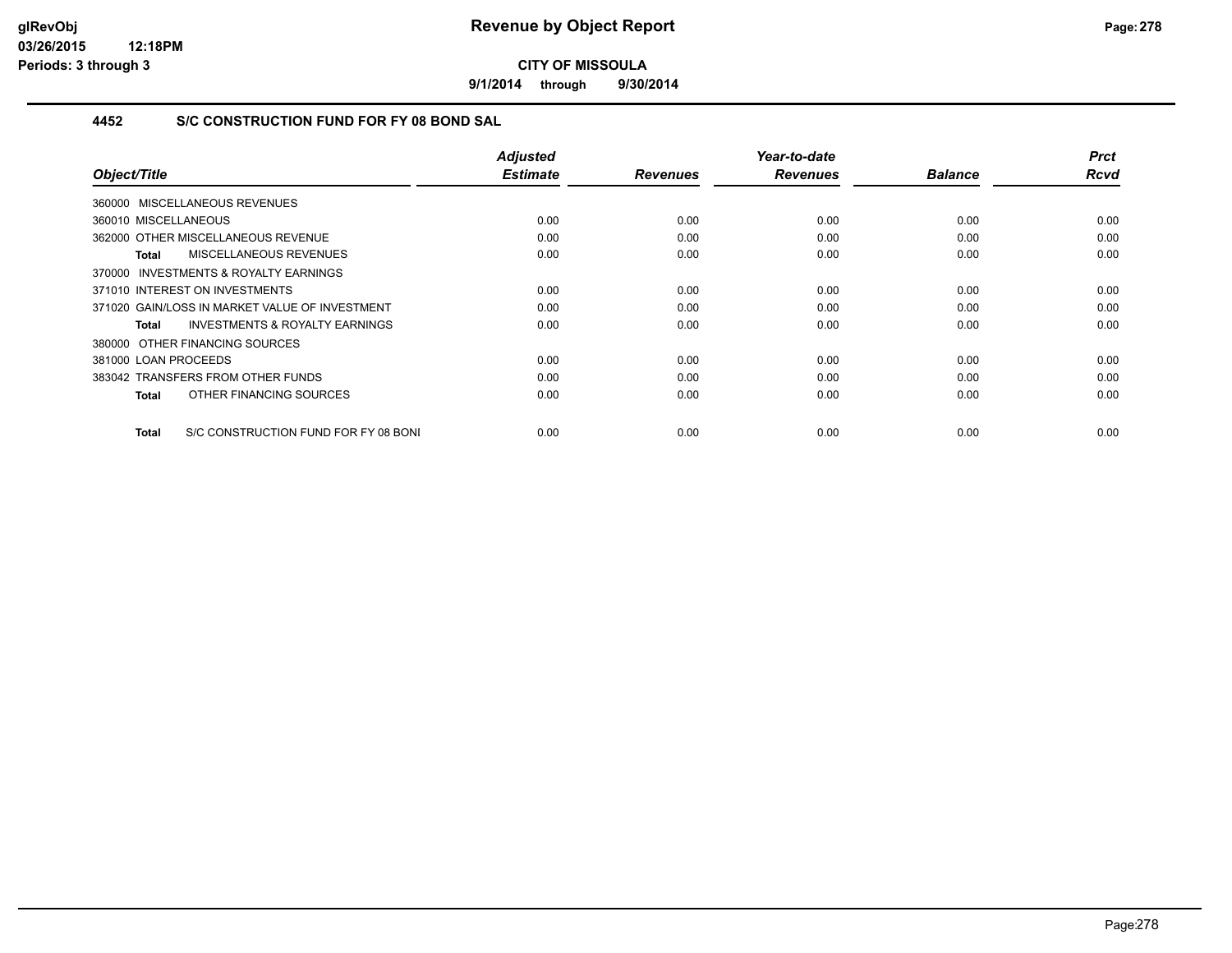**9/1/2014 through 9/30/2014**

# **4453 S/C CONSTRUCTION FUND FY09 BOND**

**4453 S/C CONSTRUCTION FUND FY09 BOND**

|                                                    | <b>Adjusted</b> |                 | Year-to-date    |                | <b>Prct</b> |
|----------------------------------------------------|-----------------|-----------------|-----------------|----------------|-------------|
| Object/Title                                       | <b>Estimate</b> | <b>Revenues</b> | <b>Revenues</b> | <b>Balance</b> | <b>Rcvd</b> |
| 360000 MISCELLANEOUS REVENUES                      |                 |                 |                 |                |             |
| 360010 MISCELLANEOUS                               | 0.00            | 0.00            | 0.00            | 0.00           | 0.00        |
| 362000 OTHER MISCELLANEOUS REVENUE                 | 0.00            | 0.00            | 0.00            | 0.00           | 0.00        |
| MISCELLANEOUS REVENUES<br>Total                    | 0.00            | 0.00            | 0.00            | 0.00           | 0.00        |
| 370000 INVESTMENTS & ROYALTY EARNINGS              |                 |                 |                 |                |             |
| 371010 INTEREST ON INVESTMENTS                     | 0.00            | 0.00            | 0.00            | 0.00           | 0.00        |
| <b>INVESTMENTS &amp; ROYALTY EARNINGS</b><br>Total | 0.00            | 0.00            | 0.00            | 0.00           | 0.00        |
| 380000 OTHER FINANCING SOURCES                     |                 |                 |                 |                |             |
| 381030 SID BONDS PROCEEDS                          | 0.00            | 0.00            | 0.00            | 0.00           | 0.00        |
| 383000 OPERATING TRANSFERS                         | 0.00            | 0.00            | 0.00            | 0.00           | 0.00        |
| OTHER FINANCING SOURCES<br>Total                   | 0.00            | 0.00            | 0.00            | 0.00           | 0.00        |
| S/C CONSTRUCTION FUND FY09 BOND<br>Total           | 0.00            | 0.00            | 0.00            | 0.00           | 0.00        |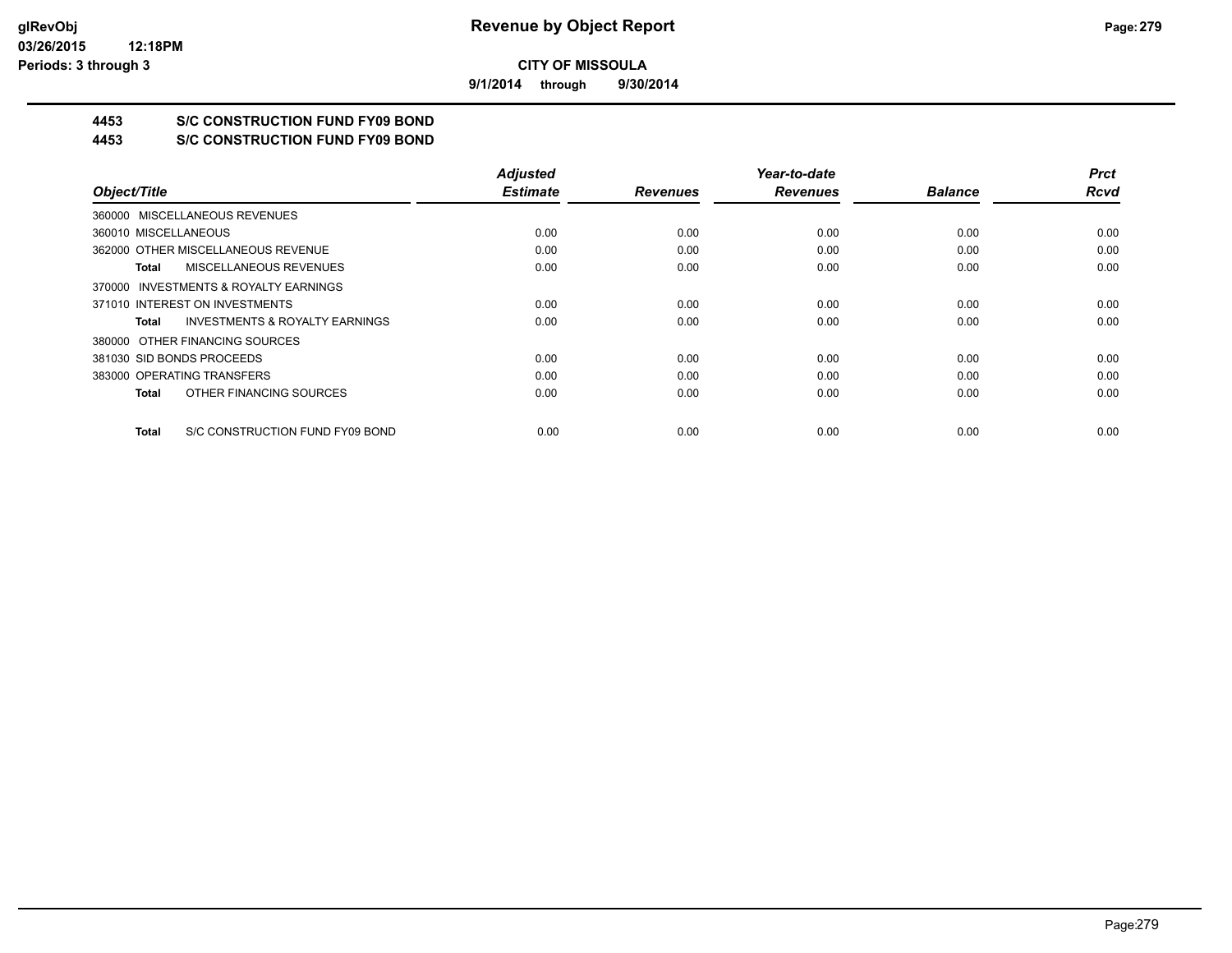**9/1/2014 through 9/30/2014**

### **4453 S/C CONSTRUCTION FUND FY09 BOND**

|                                                     | <b>Adjusted</b><br><b>Estimate</b> | <b>Revenues</b> | Year-to-date<br><b>Revenues</b> | <b>Balance</b> | <b>Prct</b><br><b>Rcvd</b> |
|-----------------------------------------------------|------------------------------------|-----------------|---------------------------------|----------------|----------------------------|
| Object/Title                                        |                                    |                 |                                 |                |                            |
| 360000 MISCELLANEOUS REVENUES                       |                                    |                 |                                 |                |                            |
| 360010 MISCELLANEOUS                                | 0.00                               | 0.00            | 0.00                            | 0.00           | 0.00                       |
| 362000 OTHER MISCELLANEOUS REVENUE                  | 0.00                               | 0.00            | 0.00                            | 0.00           | 0.00                       |
| MISCELLANEOUS REVENUES<br>Total                     | 0.00                               | 0.00            | 0.00                            | 0.00           | 0.00                       |
| <b>INVESTMENTS &amp; ROYALTY EARNINGS</b><br>370000 |                                    |                 |                                 |                |                            |
| 371010 INTEREST ON INVESTMENTS                      | 0.00                               | 0.00            | 0.00                            | 0.00           | 0.00                       |
| <b>INVESTMENTS &amp; ROYALTY EARNINGS</b><br>Total  | 0.00                               | 0.00            | 0.00                            | 0.00           | 0.00                       |
| 380000 OTHER FINANCING SOURCES                      |                                    |                 |                                 |                |                            |
| 381030 SID BONDS PROCEEDS                           | 0.00                               | 0.00            | 0.00                            | 0.00           | 0.00                       |
| 383000 OPERATING TRANSFERS                          | 0.00                               | 0.00            | 0.00                            | 0.00           | 0.00                       |
| OTHER FINANCING SOURCES<br>Total                    | 0.00                               | 0.00            | 0.00                            | 0.00           | 0.00                       |
| S/C CONSTRUCTION FUND FY09 BOND<br><b>Total</b>     | 0.00                               | 0.00            | 0.00                            | 0.00           | 0.00                       |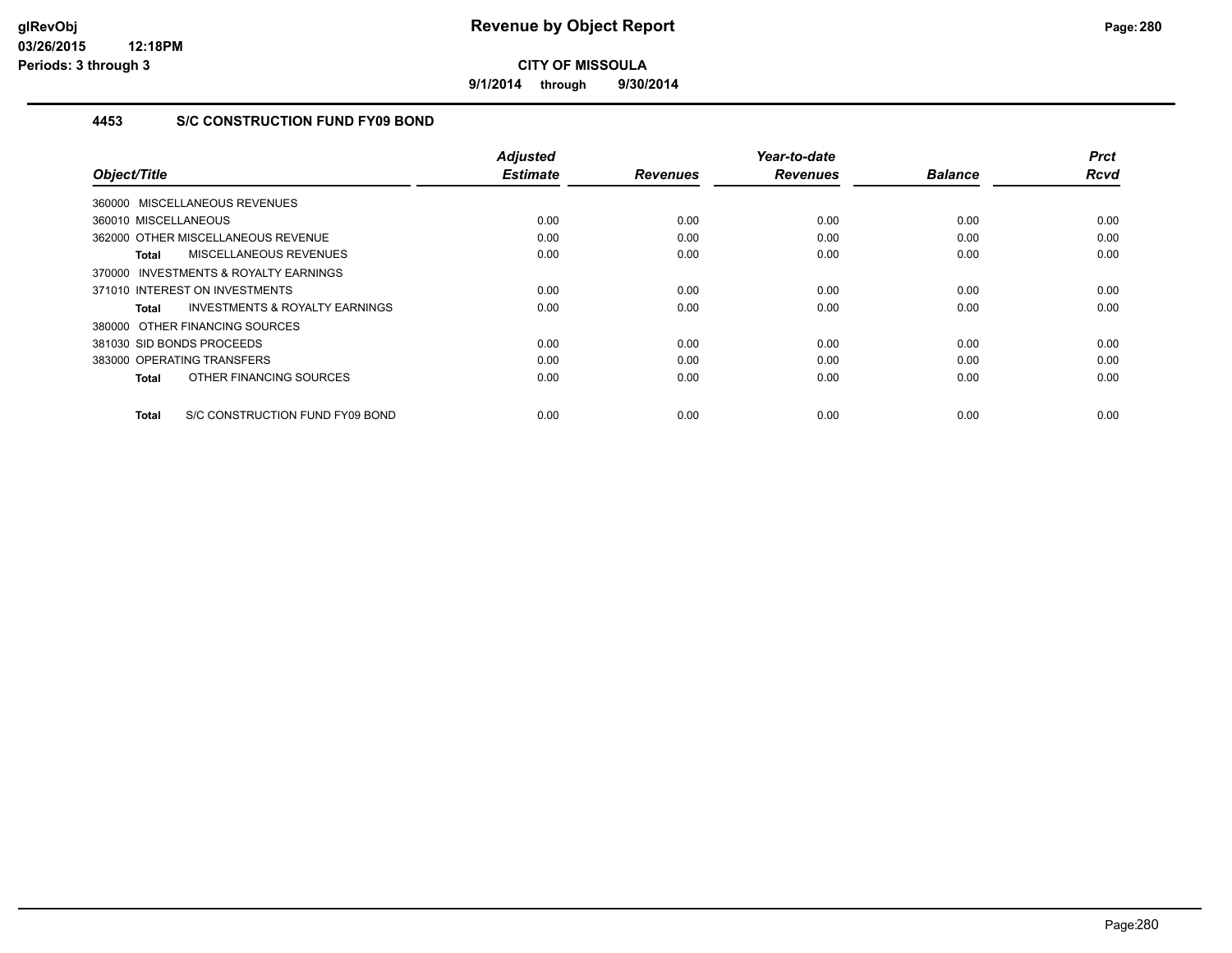**9/1/2014 through 9/30/2014**

# **4454 S/C CONSTRUCTION FUND FOR FY10**

**4454 S/C CONSTRUCTION FUND FOR FY10**

|                                                    | <b>Adjusted</b> |                 | Year-to-date    |                | <b>Prct</b> |
|----------------------------------------------------|-----------------|-----------------|-----------------|----------------|-------------|
| Object/Title                                       | <b>Estimate</b> | <b>Revenues</b> | <b>Revenues</b> | <b>Balance</b> | <b>Rcvd</b> |
| 360000 MISCELLANEOUS REVENUES                      |                 |                 |                 |                |             |
| 360010 MISCELLANEOUS                               | 0.00            | 0.00            | 0.00            | 0.00           | 0.00        |
| 362000 OTHER MISCELLANEOUS REVENUE                 | 0.00            | 0.00            | 0.00            | 0.00           | 0.00        |
| MISCELLANEOUS REVENUES<br>Total                    | 0.00            | 0.00            | 0.00            | 0.00           | 0.00        |
| 370000 INVESTMENTS & ROYALTY EARNINGS              |                 |                 |                 |                |             |
| 371010 INTEREST ON INVESTMENTS                     | 0.00            | 0.00            | 0.00            | 0.00           | 0.00        |
| <b>INVESTMENTS &amp; ROYALTY EARNINGS</b><br>Total | 0.00            | 0.00            | 0.00            | 0.00           | 0.00        |
| 380000 OTHER FINANCING SOURCES                     |                 |                 |                 |                |             |
| 381030 SID BONDS PROCEEDS                          | 0.00            | 0.00            | 0.00            | 0.00           | 0.00        |
| OTHER FINANCING SOURCES<br>Total                   | 0.00            | 0.00            | 0.00            | 0.00           | 0.00        |
| S/C CONSTRUCTION FUND FOR FY10<br>Total            | 0.00            | 0.00            | 0.00            | 0.00           | 0.00        |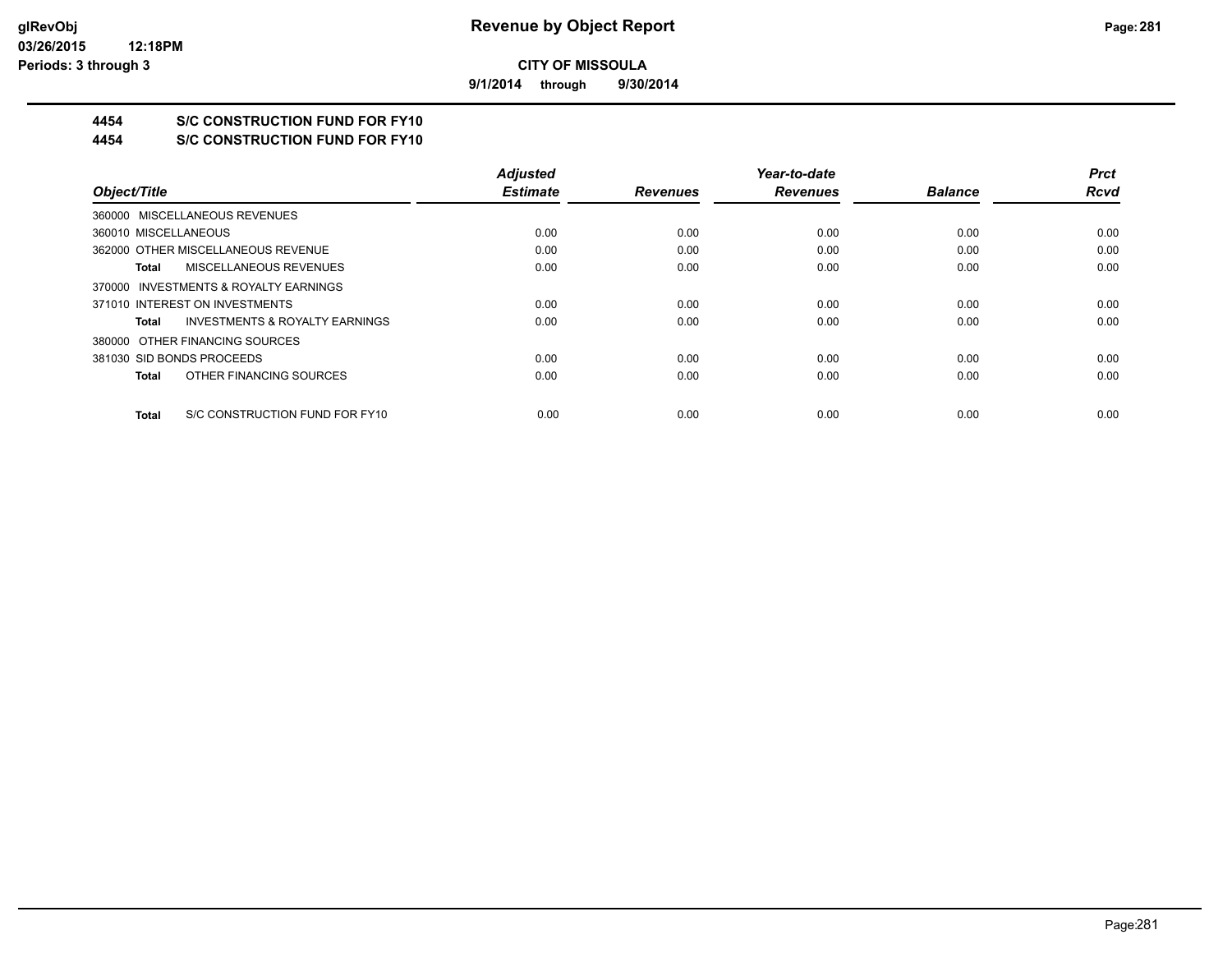**9/1/2014 through 9/30/2014**

### **4454 S/C CONSTRUCTION FUND FOR FY10**

| Object/Title                                   | <b>Adjusted</b><br><b>Estimate</b> | <b>Revenues</b> | Year-to-date<br><b>Revenues</b> | <b>Balance</b> | <b>Prct</b><br><b>Rcvd</b> |
|------------------------------------------------|------------------------------------|-----------------|---------------------------------|----------------|----------------------------|
|                                                |                                    |                 |                                 |                |                            |
| 360000 MISCELLANEOUS REVENUES                  |                                    |                 |                                 |                |                            |
| 360010 MISCELLANEOUS                           | 0.00                               | 0.00            | 0.00                            | 0.00           | 0.00                       |
| 362000 OTHER MISCELLANEOUS REVENUE             | 0.00                               | 0.00            | 0.00                            | 0.00           | 0.00                       |
| <b>MISCELLANEOUS REVENUES</b><br><b>Total</b>  | 0.00                               | 0.00            | 0.00                            | 0.00           | 0.00                       |
| 370000 INVESTMENTS & ROYALTY EARNINGS          |                                    |                 |                                 |                |                            |
| 371010 INTEREST ON INVESTMENTS                 | 0.00                               | 0.00            | 0.00                            | 0.00           | 0.00                       |
| INVESTMENTS & ROYALTY EARNINGS<br><b>Total</b> | 0.00                               | 0.00            | 0.00                            | 0.00           | 0.00                       |
| 380000 OTHER FINANCING SOURCES                 |                                    |                 |                                 |                |                            |
| 381030 SID BONDS PROCEEDS                      | 0.00                               | 0.00            | 0.00                            | 0.00           | 0.00                       |
| OTHER FINANCING SOURCES<br><b>Total</b>        | 0.00                               | 0.00            | 0.00                            | 0.00           | 0.00                       |
| S/C CONSTRUCTION FUND FOR FY10<br><b>Total</b> | 0.00                               | 0.00            | 0.00                            | 0.00           | 0.00                       |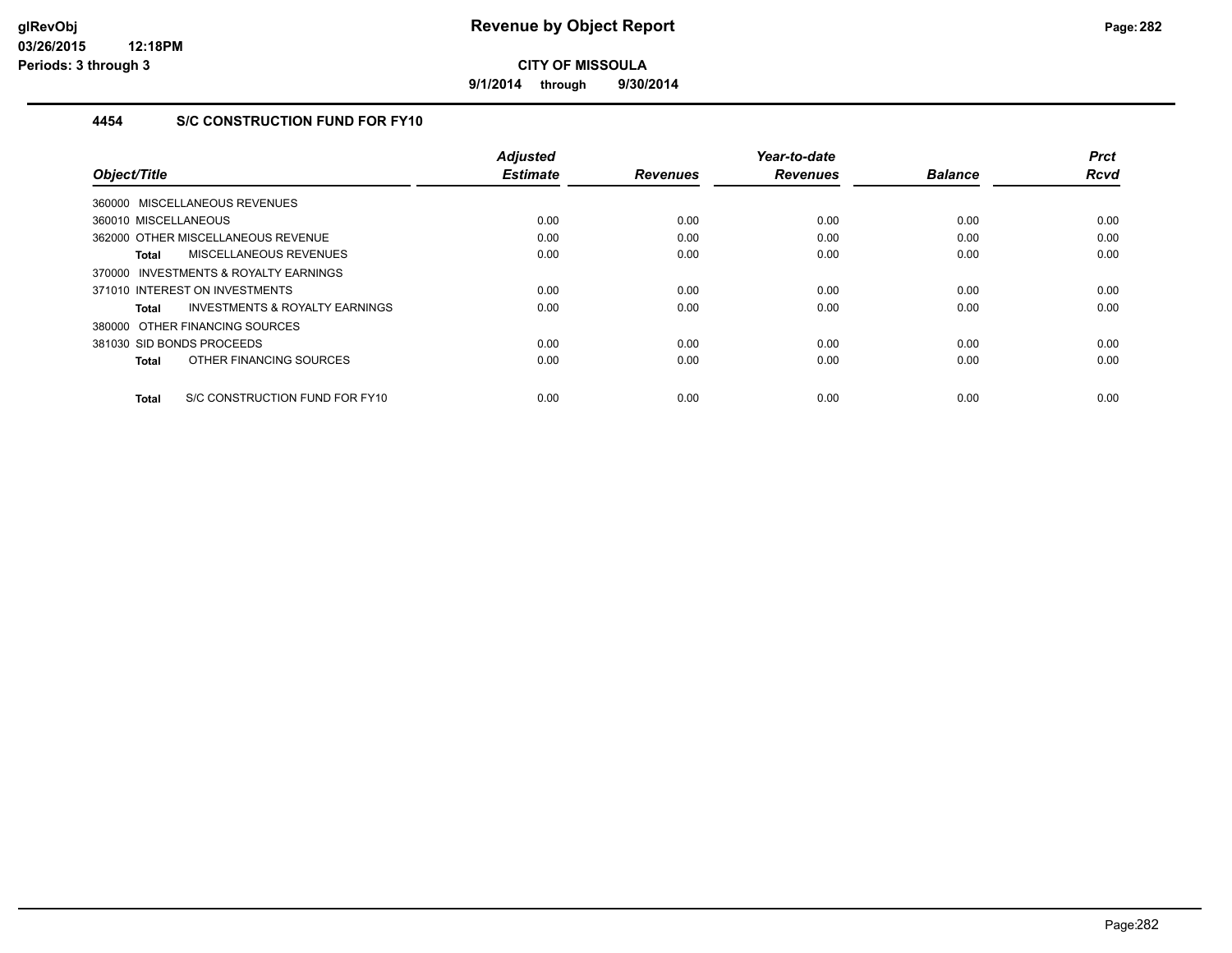**9/1/2014 through 9/30/2014**

### **4455 FY11 S/C CONSTRUCTION FUND**

**4455 FY11 S/C CONSTRUCTION FUND**

|                                                    | <b>Adjusted</b> |                 | Year-to-date    |                | <b>Prct</b> |
|----------------------------------------------------|-----------------|-----------------|-----------------|----------------|-------------|
| Object/Title                                       | <b>Estimate</b> | <b>Revenues</b> | <b>Revenues</b> | <b>Balance</b> | <b>Rcvd</b> |
| 360000 MISCELLANEOUS REVENUES                      |                 |                 |                 |                |             |
| 360010 MISCELLANEOUS                               | 0.00            | 0.00            | 0.00            | 0.00           | 0.00        |
| MISCELLANEOUS REVENUES<br>Total                    | 0.00            | 0.00            | 0.00            | 0.00           | 0.00        |
| 370000 INVESTMENTS & ROYALTY EARNINGS              |                 |                 |                 |                |             |
| 371010 INTEREST ON INVESTMENTS                     | 0.00            | 0.00            | 0.00            | 0.00           | 0.00        |
| <b>INVESTMENTS &amp; ROYALTY EARNINGS</b><br>Total | 0.00            | 0.00            | 0.00            | 0.00           | 0.00        |
| 380000 OTHER FINANCING SOURCES                     |                 |                 |                 |                |             |
| 381030 SID BONDS PROCEEDS                          | 0.00            | 0.00            | 0.00            | 0.00           | 0.00        |
| OTHER FINANCING SOURCES<br>Total                   | 0.00            | 0.00            | 0.00            | 0.00           | 0.00        |
| <b>FY11 S/C CONSTRUCTION FUND</b><br><b>Total</b>  | 0.00            | 0.00            | 0.00            | 0.00           | 0.00        |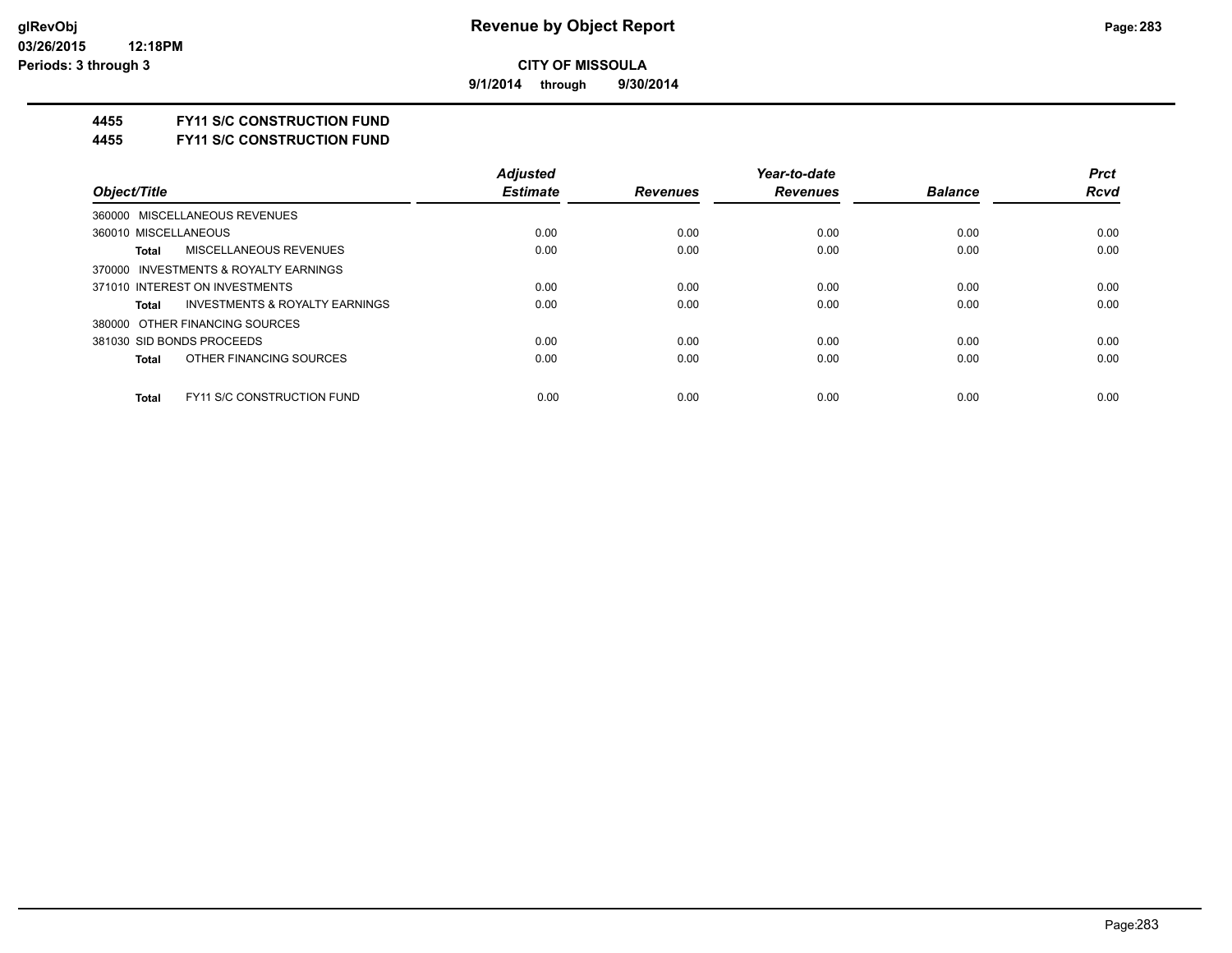**9/1/2014 through 9/30/2014**

### **4455 FY11 S/C CONSTRUCTION FUND**

| Object/Title                                       | <b>Adjusted</b><br><b>Estimate</b> | <b>Revenues</b> | Year-to-date<br><b>Revenues</b> | <b>Balance</b> | <b>Prct</b><br><b>Rcvd</b> |
|----------------------------------------------------|------------------------------------|-----------------|---------------------------------|----------------|----------------------------|
| 360000 MISCELLANEOUS REVENUES                      |                                    |                 |                                 |                |                            |
| 360010 MISCELLANEOUS                               | 0.00                               | 0.00            | 0.00                            | 0.00           | 0.00                       |
| MISCELLANEOUS REVENUES<br>Total                    | 0.00                               | 0.00            | 0.00                            | 0.00           | 0.00                       |
| 370000 INVESTMENTS & ROYALTY EARNINGS              |                                    |                 |                                 |                |                            |
| 371010 INTEREST ON INVESTMENTS                     | 0.00                               | 0.00            | 0.00                            | 0.00           | 0.00                       |
| <b>INVESTMENTS &amp; ROYALTY EARNINGS</b><br>Total | 0.00                               | 0.00            | 0.00                            | 0.00           | 0.00                       |
| 380000 OTHER FINANCING SOURCES                     |                                    |                 |                                 |                |                            |
| 381030 SID BONDS PROCEEDS                          | 0.00                               | 0.00            | 0.00                            | 0.00           | 0.00                       |
| OTHER FINANCING SOURCES<br>Total                   | 0.00                               | 0.00            | 0.00                            | 0.00           | 0.00                       |
| <b>FY11 S/C CONSTRUCTION FUND</b><br>Total         | 0.00                               | 0.00            | 0.00                            | 0.00           | 0.00                       |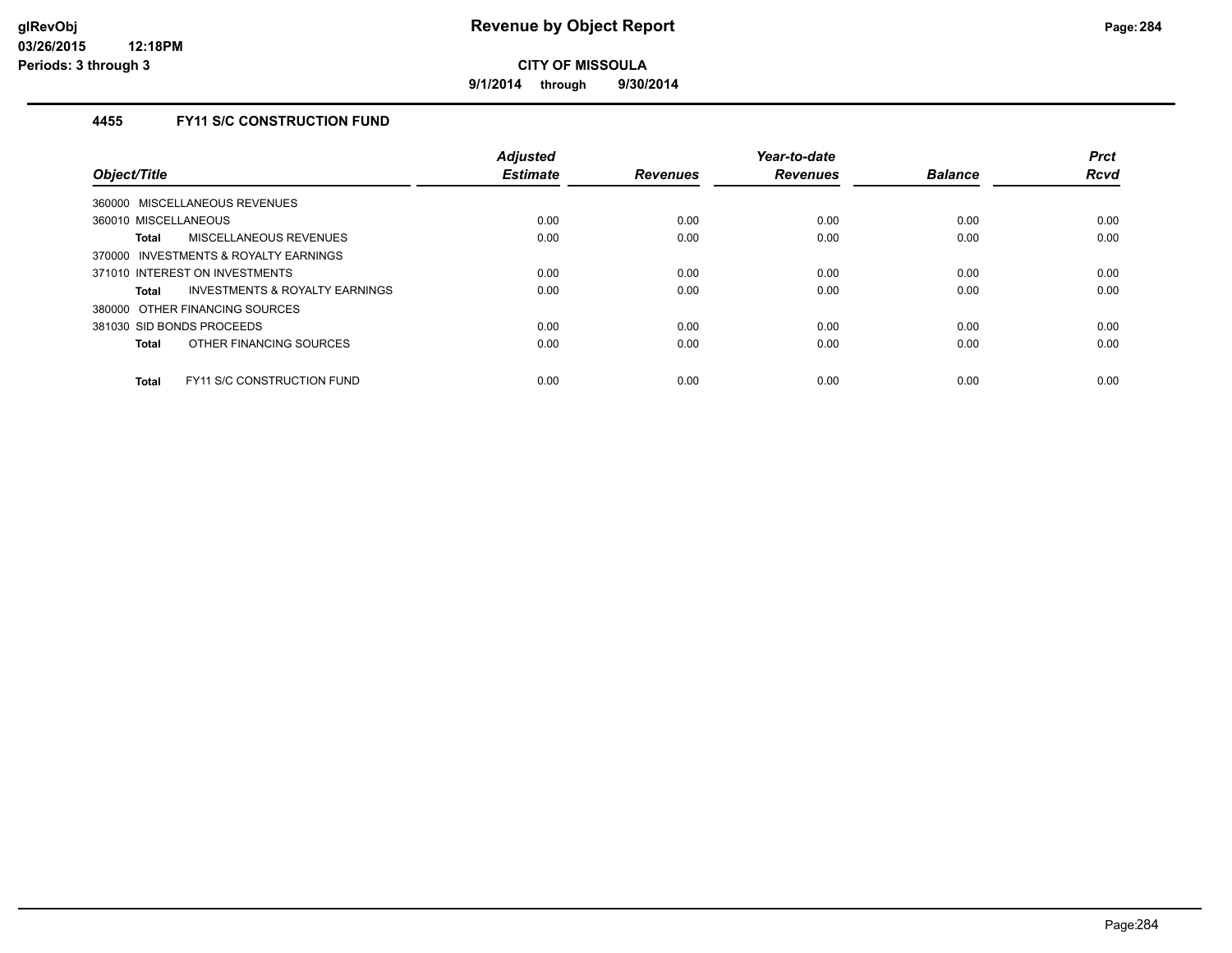**9/1/2014 through 9/30/2014**

#### **4456 FY12 S/C CONSTRUCTION FUND**

**4456 FY12 S/C CONSTRUCTION FUND**

|                                                    | <b>Adjusted</b> |                 | Year-to-date    |                | <b>Prct</b> |
|----------------------------------------------------|-----------------|-----------------|-----------------|----------------|-------------|
| Object/Title                                       | <b>Estimate</b> | <b>Revenues</b> | <b>Revenues</b> | <b>Balance</b> | <b>Rcvd</b> |
| 360000 MISCELLANEOUS REVENUES                      |                 |                 |                 |                |             |
| 360010 MISCELLANEOUS                               | 0.00            | 0.00            | 0.00            | 0.00           | 0.00        |
| 362000 OTHER MISCELLANEOUS REVENUE                 | 0.00            | 0.00            | 0.00            | 0.00           | 0.00        |
| MISCELLANEOUS REVENUES<br>Total                    | 0.00            | 0.00            | 0.00            | 0.00           | 0.00        |
| 370000 INVESTMENTS & ROYALTY EARNINGS              |                 |                 |                 |                |             |
| 371010 INTEREST ON INVESTMENTS                     | 0.00            | 0.00            | 0.00            | 0.00           | 0.00        |
| <b>INVESTMENTS &amp; ROYALTY EARNINGS</b><br>Total | 0.00            | 0.00            | 0.00            | 0.00           | 0.00        |
| 380000 OTHER FINANCING SOURCES                     |                 |                 |                 |                |             |
| 381030 SID BONDS PROCEEDS                          | 0.00            | 0.00            | 0.00            | 0.00           | 0.00        |
| OTHER FINANCING SOURCES<br>Total                   | 0.00            | 0.00            | 0.00            | 0.00           | 0.00        |
| <b>FY12 S/C CONSTRUCTION FUND</b><br>Total         | 0.00            | 0.00            | 0.00            | 0.00           | 0.00        |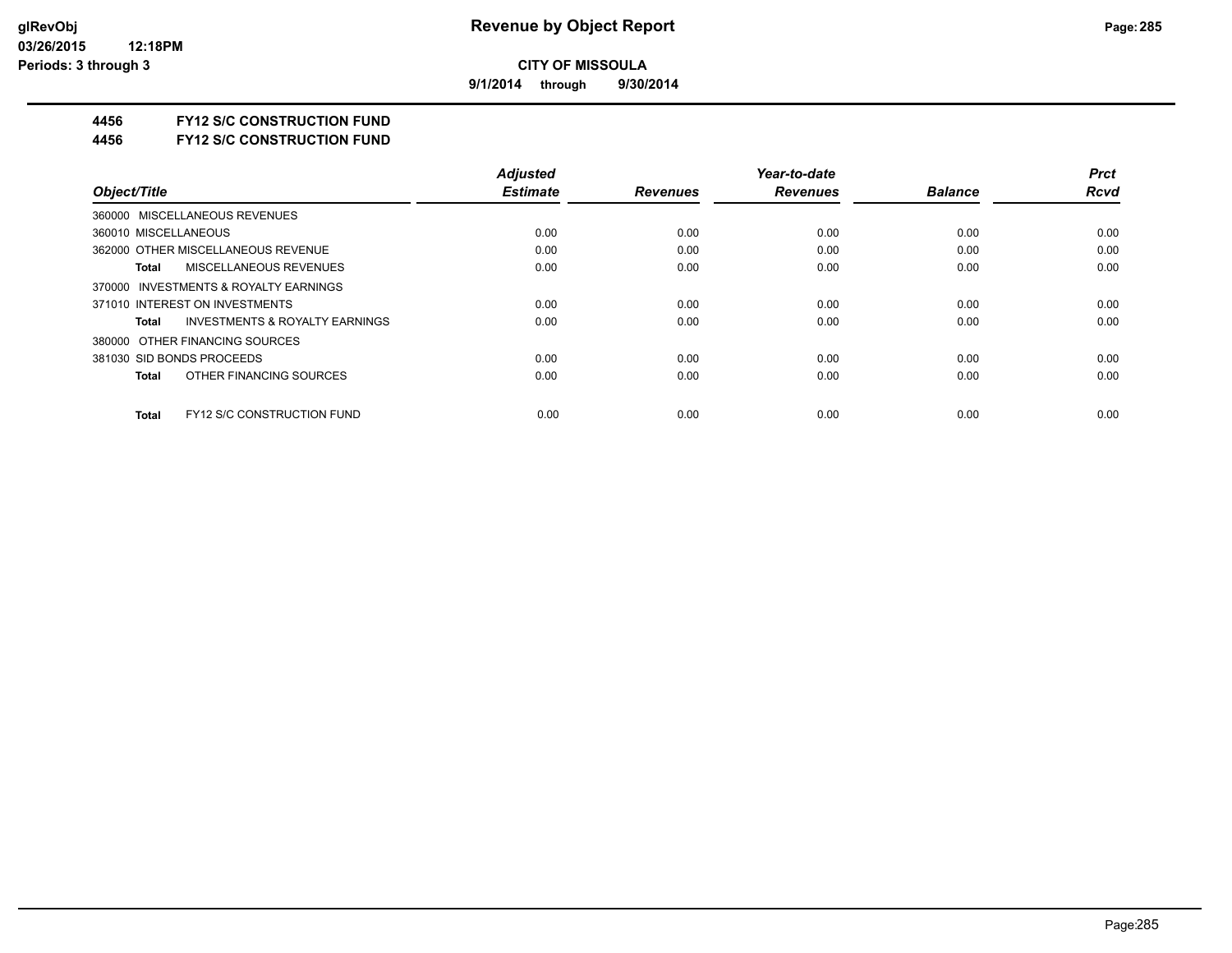**9/1/2014 through 9/30/2014**

### **4456 FY12 S/C CONSTRUCTION FUND**

|                                                    | <b>Adjusted</b><br><b>Estimate</b> |                 | Year-to-date    | <b>Balance</b> | <b>Prct</b><br><b>Rcvd</b> |
|----------------------------------------------------|------------------------------------|-----------------|-----------------|----------------|----------------------------|
| Object/Title                                       |                                    | <b>Revenues</b> | <b>Revenues</b> |                |                            |
| 360000 MISCELLANEOUS REVENUES                      |                                    |                 |                 |                |                            |
| 360010 MISCELLANEOUS                               | 0.00                               | 0.00            | 0.00            | 0.00           | 0.00                       |
| 362000 OTHER MISCELLANEOUS REVENUE                 | 0.00                               | 0.00            | 0.00            | 0.00           | 0.00                       |
| <b>MISCELLANEOUS REVENUES</b><br>Total             | 0.00                               | 0.00            | 0.00            | 0.00           | 0.00                       |
| INVESTMENTS & ROYALTY EARNINGS<br>370000           |                                    |                 |                 |                |                            |
| 371010 INTEREST ON INVESTMENTS                     | 0.00                               | 0.00            | 0.00            | 0.00           | 0.00                       |
| <b>INVESTMENTS &amp; ROYALTY EARNINGS</b><br>Total | 0.00                               | 0.00            | 0.00            | 0.00           | 0.00                       |
| 380000 OTHER FINANCING SOURCES                     |                                    |                 |                 |                |                            |
| 381030 SID BONDS PROCEEDS                          | 0.00                               | 0.00            | 0.00            | 0.00           | 0.00                       |
| OTHER FINANCING SOURCES<br>Total                   | 0.00                               | 0.00            | 0.00            | 0.00           | 0.00                       |
|                                                    |                                    |                 |                 |                |                            |
| <b>FY12 S/C CONSTRUCTION FUND</b><br>Total         | 0.00                               | 0.00            | 0.00            | 0.00           | 0.00                       |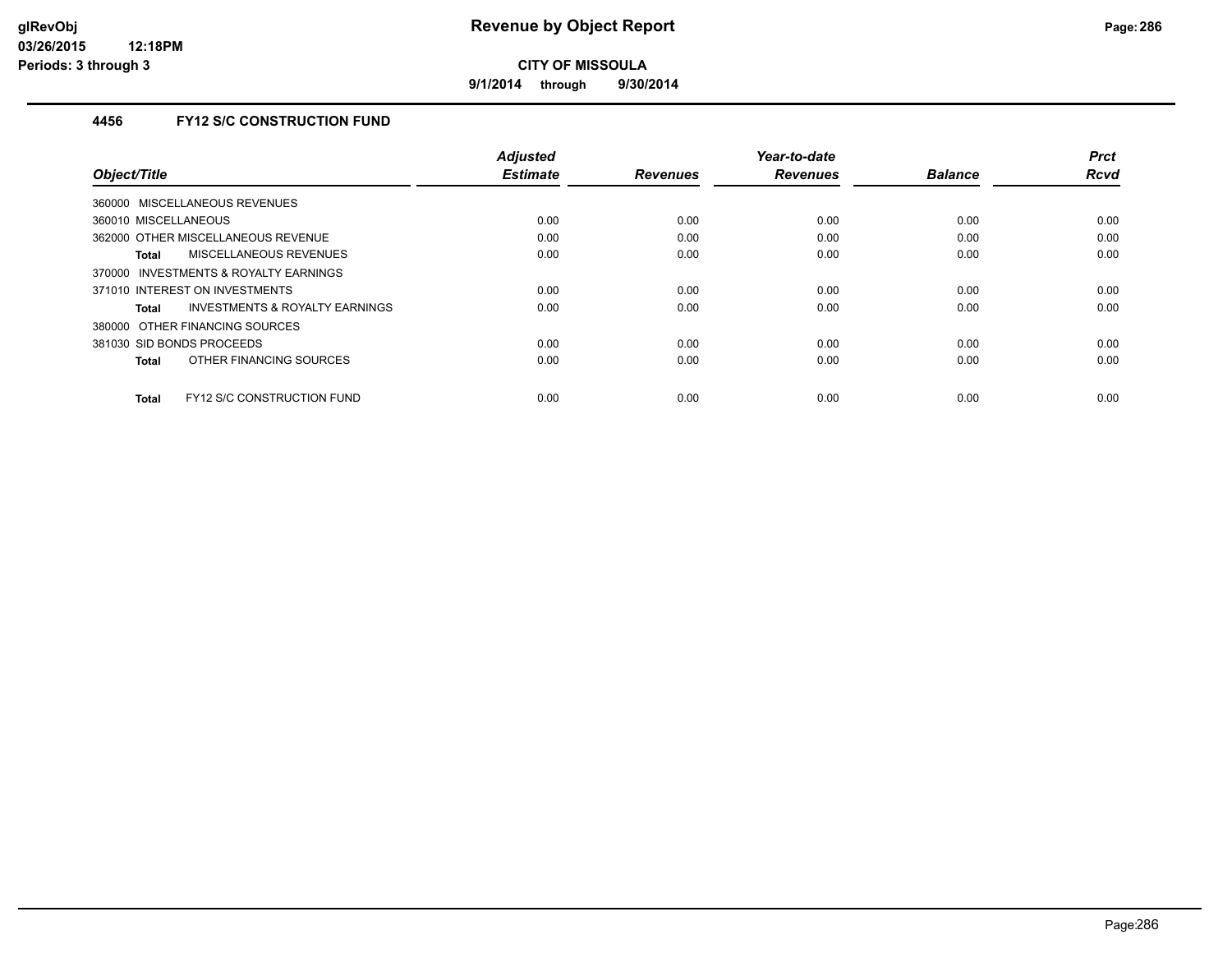**9/1/2014 through 9/30/2014**

# **4457 FY13 SIDEWALK/CURB CONSTRUCTION**

**4457 FY13 SIDEWALK/CURB CONSTRUCTION**

|                                                    | <b>Adiusted</b> |                 | Year-to-date    |                | <b>Prct</b> |
|----------------------------------------------------|-----------------|-----------------|-----------------|----------------|-------------|
| Object/Title                                       | <b>Estimate</b> | <b>Revenues</b> | <b>Revenues</b> | <b>Balance</b> | <b>Rcvd</b> |
| 360000 MISCELLANEOUS REVENUES                      |                 |                 |                 |                |             |
| 360010 MISCELLANEOUS                               | 0.00            | 0.00            | 0.00            | 0.00           | 0.00        |
| <b>MISCELLANEOUS REVENUES</b><br>Total             | 0.00            | 0.00            | 0.00            | 0.00           | 0.00        |
| 370000 INVESTMENTS & ROYALTY EARNINGS              |                 |                 |                 |                |             |
| 371010 INTEREST ON INVESTMENTS                     | 0.00            | 0.00            | 0.00            | 0.00           | 0.00        |
| <b>INVESTMENTS &amp; ROYALTY EARNINGS</b><br>Total | 0.00            | 0.00            | 0.00            | 0.00           | 0.00        |
| 380000 OTHER FINANCING SOURCES                     |                 |                 |                 |                |             |
| 381030 SID BONDS PROCEEDS                          | 0.00            | 0.00            | 0.00            | 0.00           | 0.00        |
| 383000 OPERATING TRANSFERS                         | 0.00            | 0.00            | 0.00            | 0.00           | 0.00        |
| OTHER FINANCING SOURCES<br>Total                   | 0.00            | 0.00            | 0.00            | 0.00           | 0.00        |
| FY13 SIDEWALK/CURB CONSTRUCTION<br>Total           | 0.00            | 0.00            | 0.00            | 0.00           | 0.00        |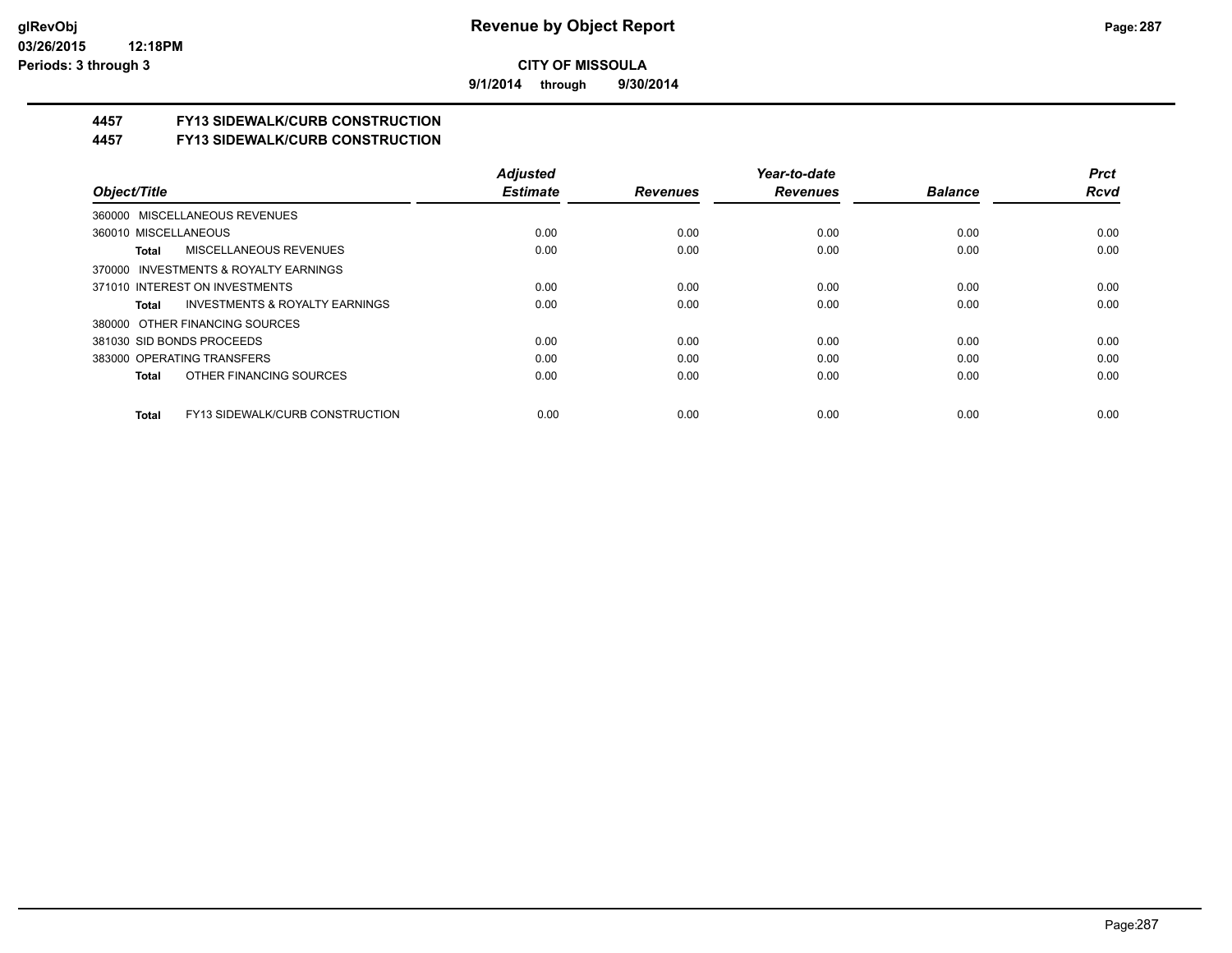**9/1/2014 through 9/30/2014**

### **4457 FY13 SIDEWALK/CURB CONSTRUCTION**

| Object/Title                                    | <b>Adjusted</b><br><b>Estimate</b> | <b>Revenues</b> | Year-to-date<br><b>Revenues</b> | <b>Balance</b> | <b>Prct</b><br><b>Rcvd</b> |
|-------------------------------------------------|------------------------------------|-----------------|---------------------------------|----------------|----------------------------|
| <b>MISCELLANEOUS REVENUES</b><br>360000         |                                    |                 |                                 |                |                            |
| 360010 MISCELLANEOUS                            | 0.00                               | 0.00            | 0.00                            | 0.00           | 0.00                       |
| MISCELLANEOUS REVENUES<br>Total                 | 0.00                               | 0.00            | 0.00                            | 0.00           | 0.00                       |
| 370000 INVESTMENTS & ROYALTY EARNINGS           |                                    |                 |                                 |                |                            |
| 371010 INTEREST ON INVESTMENTS                  | 0.00                               | 0.00            | 0.00                            | 0.00           | 0.00                       |
| INVESTMENTS & ROYALTY EARNINGS<br>Total         | 0.00                               | 0.00            | 0.00                            | 0.00           | 0.00                       |
| 380000 OTHER FINANCING SOURCES                  |                                    |                 |                                 |                |                            |
| 381030 SID BONDS PROCEEDS                       | 0.00                               | 0.00            | 0.00                            | 0.00           | 0.00                       |
| 383000 OPERATING TRANSFERS                      | 0.00                               | 0.00            | 0.00                            | 0.00           | 0.00                       |
| OTHER FINANCING SOURCES<br><b>Total</b>         | 0.00                               | 0.00            | 0.00                            | 0.00           | 0.00                       |
| FY13 SIDEWALK/CURB CONSTRUCTION<br><b>Total</b> | 0.00                               | 0.00            | 0.00                            | 0.00           | 0.00                       |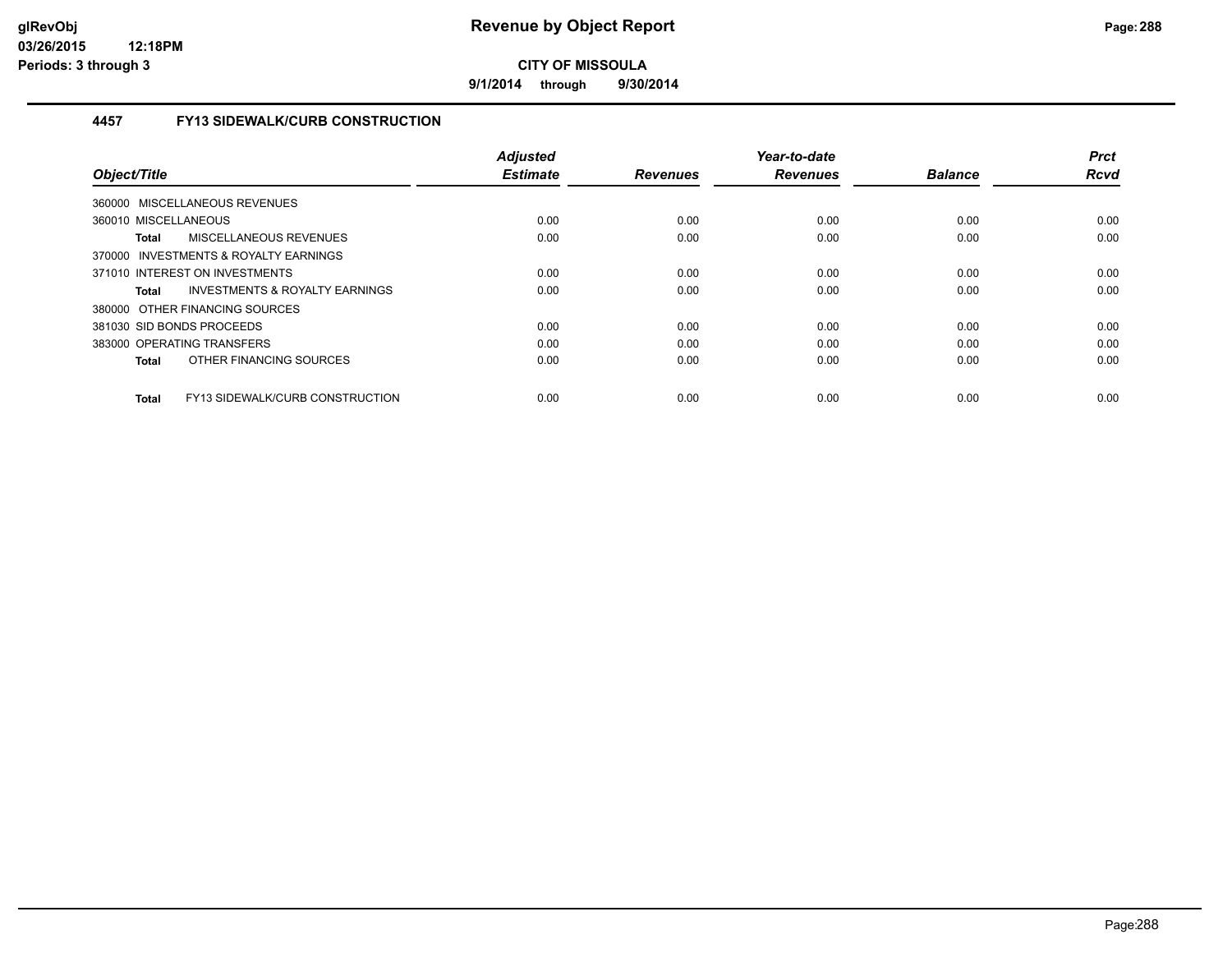**9/1/2014 through 9/30/2014**

# **4458 FY14 SIDEWALK & CURB CONSTRUCTION**

**4458 FY14 SIDEWALK & CURB CONSTRUCTION**

|                                                              | <b>Adjusted</b> |                 | Year-to-date    |                | <b>Prct</b> |
|--------------------------------------------------------------|-----------------|-----------------|-----------------|----------------|-------------|
| Object/Title                                                 | <b>Estimate</b> | <b>Revenues</b> | <b>Revenues</b> | <b>Balance</b> | <b>Rcvd</b> |
| 360000 MISCELLANEOUS REVENUES                                |                 |                 |                 |                |             |
| 360010 MISCELLANEOUS                                         | 0.00            | 0.00            | 0.00            | 0.00           | 0.00        |
| <b>MISCELLANEOUS REVENUES</b><br>Total                       | 0.00            | 0.00            | 0.00            | 0.00           | 0.00        |
| 370000 INVESTMENTS & ROYALTY EARNINGS                        |                 |                 |                 |                |             |
| 371010 INTEREST ON INVESTMENTS                               | 0.00            | 0.00            | 0.00            | 0.00           | 0.00        |
| INVESTMENTS & ROYALTY EARNINGS<br>Total                      | 0.00            | 0.00            | 0.00            | 0.00           | 0.00        |
| 380000 OTHER FINANCING SOURCES                               |                 |                 |                 |                |             |
| 381030 SID BONDS PROCEEDS                                    | 0.00            | 0.00            | 0.00            | 0.00           | 0.00        |
| OTHER FINANCING SOURCES<br><b>Total</b>                      | 0.00            | 0.00            | 0.00            | 0.00           | 0.00        |
|                                                              |                 |                 |                 |                |             |
| <b>FY14 SIDEWALK &amp; CURB CONSTRUCTION</b><br><b>Total</b> | 0.00            | 0.00            | 0.00            | 0.00           | 0.00        |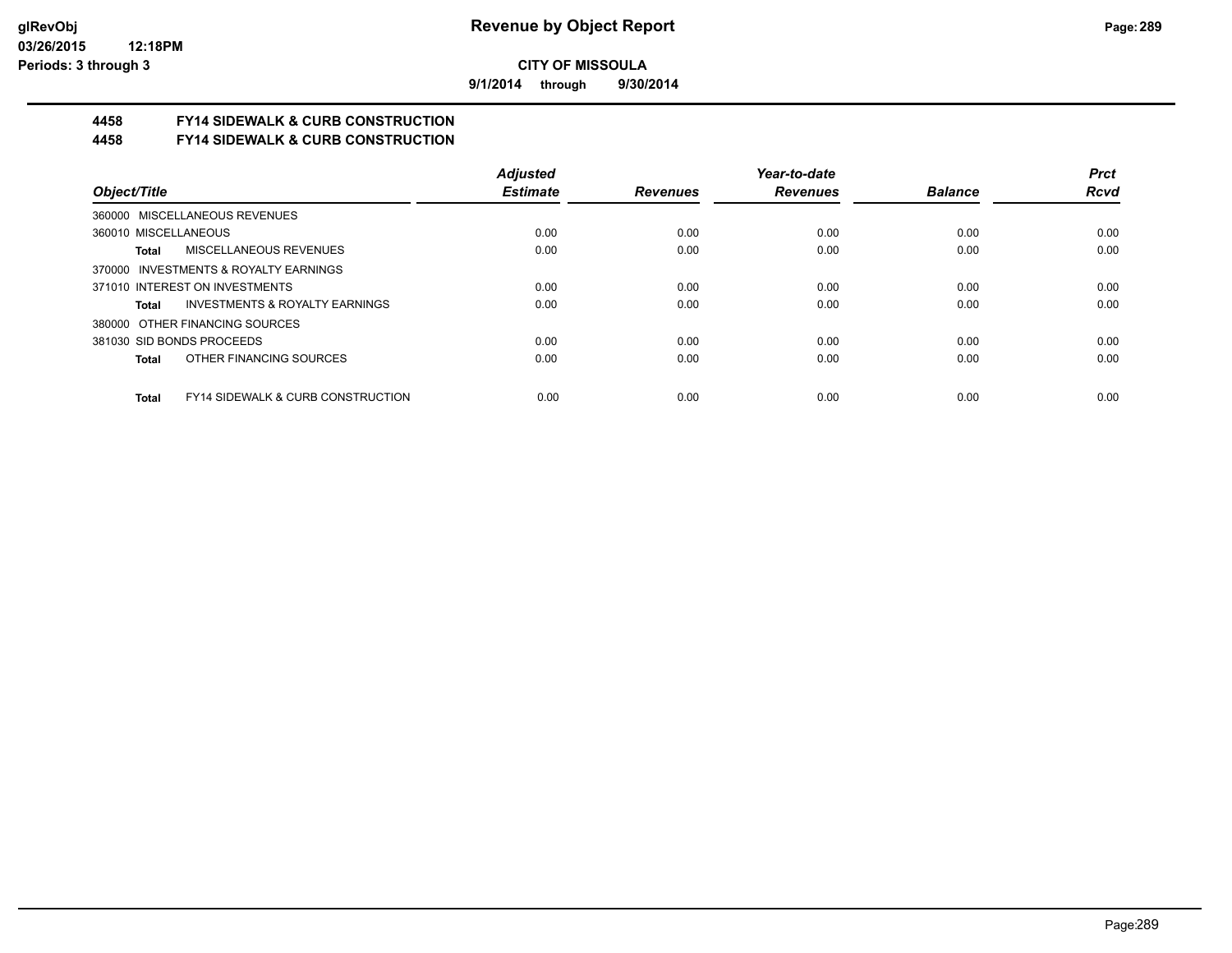**9/1/2014 through 9/30/2014**

# **4458 FY14 SIDEWALK & CURB CONSTRUCTION**

| Object/Title         |                                              | <b>Adjusted</b><br><b>Estimate</b> | <b>Revenues</b> | Year-to-date<br><b>Revenues</b> | <b>Balance</b> | <b>Prct</b><br><b>Rcvd</b> |
|----------------------|----------------------------------------------|------------------------------------|-----------------|---------------------------------|----------------|----------------------------|
|                      | 360000 MISCELLANEOUS REVENUES                |                                    |                 |                                 |                |                            |
| 360010 MISCELLANEOUS |                                              | 0.00                               | 0.00            | 0.00                            | 0.00           | 0.00                       |
| <b>Total</b>         | MISCELLANEOUS REVENUES                       | 0.00                               | 0.00            | 0.00                            | 0.00           | 0.00                       |
|                      | 370000 INVESTMENTS & ROYALTY EARNINGS        |                                    |                 |                                 |                |                            |
|                      | 371010 INTEREST ON INVESTMENTS               | 0.00                               | 0.00            | 0.00                            | 0.00           | 0.00                       |
| <b>Total</b>         | INVESTMENTS & ROYALTY EARNINGS               | 0.00                               | 0.00            | 0.00                            | 0.00           | 0.00                       |
|                      | 380000 OTHER FINANCING SOURCES               |                                    |                 |                                 |                |                            |
|                      | 381030 SID BONDS PROCEEDS                    | 0.00                               | 0.00            | 0.00                            | 0.00           | 0.00                       |
| <b>Total</b>         | OTHER FINANCING SOURCES                      | 0.00                               | 0.00            | 0.00                            | 0.00           | 0.00                       |
| <b>Total</b>         | <b>FY14 SIDEWALK &amp; CURB CONSTRUCTION</b> | 0.00                               | 0.00            | 0.00                            | 0.00           | 0.00                       |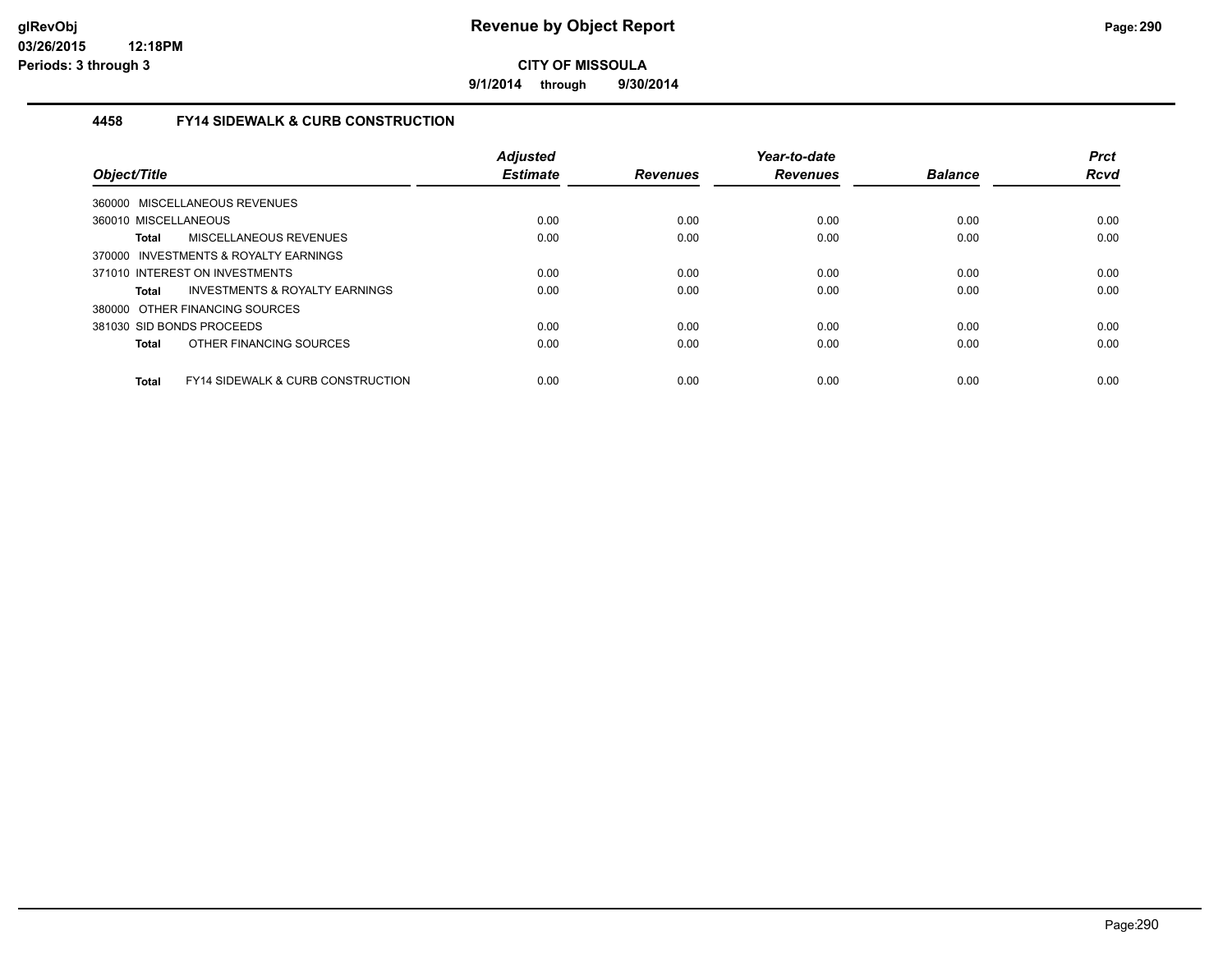**9/1/2014 through 9/30/2014**

# **4459 FY15 SIDEWALK/CURB CONSTRUCTION**

**4459 FY15 SIDEWALK/CURB CONSTRUCTION**

|                                        | <b>Adjusted</b> |                 | Year-to-date    |                | <b>Prct</b> |
|----------------------------------------|-----------------|-----------------|-----------------|----------------|-------------|
| Object/Title                           | <b>Estimate</b> | <b>Revenues</b> | <b>Revenues</b> | <b>Balance</b> | <b>Rcvd</b> |
| 330000 INTERGOVERNMENTAL REVENUES      |                 |                 |                 |                |             |
| 331156 CTEP GRANTS                     | 0.00            | 0.00            | 0.00            | 0.00           | 0.00        |
| INTERGOVERNMENTAL REVENUES<br>Total    | 0.00            | 0.00            | 0.00            | 0.00           | 0.00        |
| 360000 MISCELLANEOUS REVENUES          |                 |                 |                 |                |             |
| 360010 MISCELLANEOUS                   | 0.00            | 0.00            | 0.00            | 0.00           | 0.00        |
| MISCELLANEOUS REVENUES<br>Total        | 0.00            | 0.00            | 0.00            | 0.00           | 0.00        |
| 380000 OTHER FINANCING SOURCES         |                 |                 |                 |                |             |
| 381030 SID BONDS PROCEEDS              | 0.00            | 0.00            | 0.00            | 0.00           | 0.00        |
| OTHER FINANCING SOURCES<br>Total       | 0.00            | 0.00            | 0.00            | 0.00           | 0.00        |
| <b>FY15 SIDEWALK/CURB CONSTRUCTION</b> | 0.00            | 0.00            | 0.00            | 0.00           | 0.00        |
| <b>Total</b>                           |                 |                 |                 |                |             |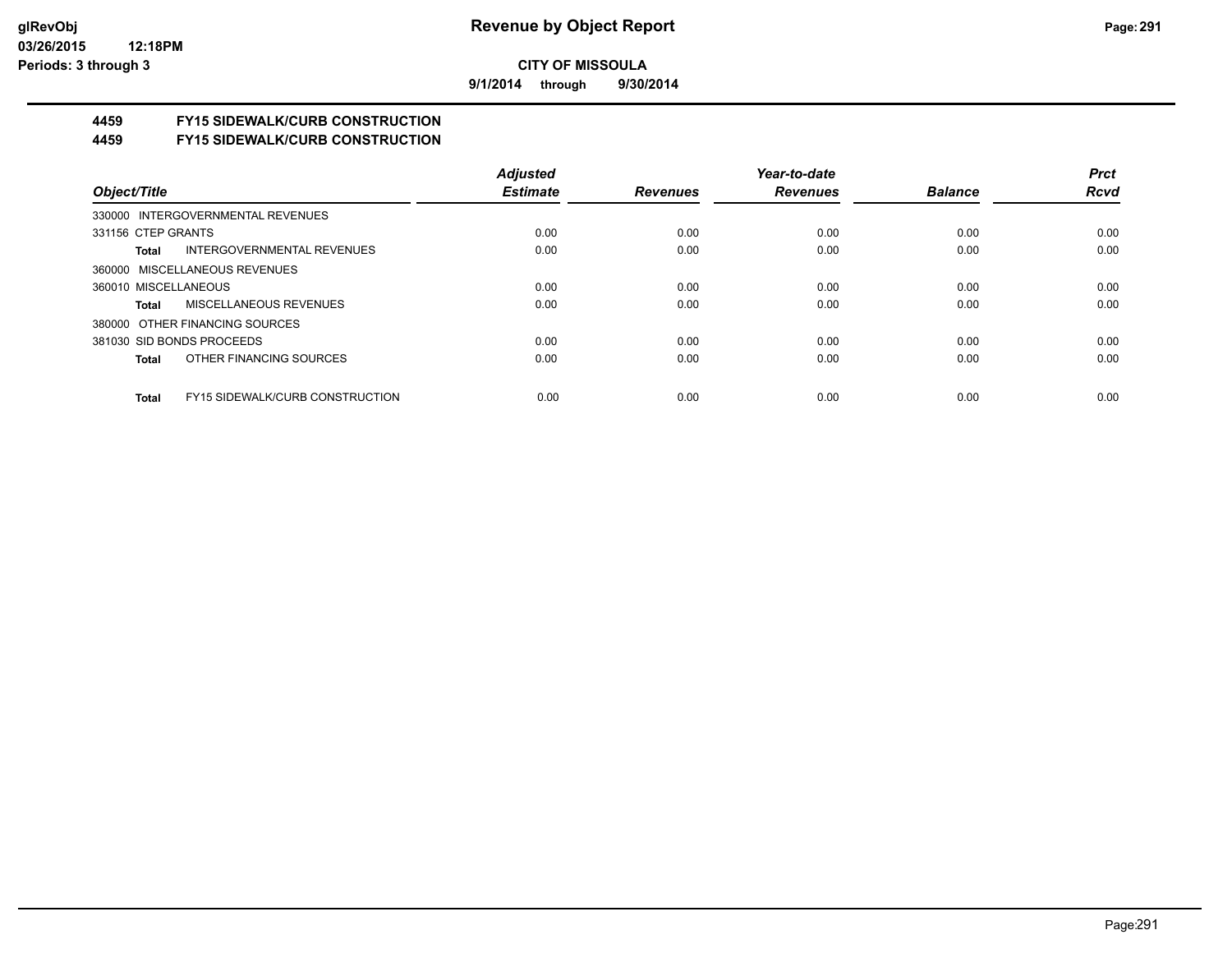**9/1/2014 through 9/30/2014**

# **4459 FY15 SIDEWALK/CURB CONSTRUCTION**

| Object/Title                                    | <b>Adjusted</b><br><b>Estimate</b> | <b>Revenues</b> | Year-to-date<br><b>Revenues</b> | <b>Balance</b> | <b>Prct</b><br><b>Rcvd</b> |
|-------------------------------------------------|------------------------------------|-----------------|---------------------------------|----------------|----------------------------|
| INTERGOVERNMENTAL REVENUES<br>330000            |                                    |                 |                                 |                |                            |
| 331156 CTEP GRANTS                              | 0.00                               | 0.00            | 0.00                            | 0.00           | 0.00                       |
| INTERGOVERNMENTAL REVENUES<br>Total             | 0.00                               | 0.00            | 0.00                            | 0.00           | 0.00                       |
| 360000 MISCELLANEOUS REVENUES                   |                                    |                 |                                 |                |                            |
| 360010 MISCELLANEOUS                            | 0.00                               | 0.00            | 0.00                            | 0.00           | 0.00                       |
| MISCELLANEOUS REVENUES<br>Total                 | 0.00                               | 0.00            | 0.00                            | 0.00           | 0.00                       |
| 380000 OTHER FINANCING SOURCES                  |                                    |                 |                                 |                |                            |
| 381030 SID BONDS PROCEEDS                       | 0.00                               | 0.00            | 0.00                            | 0.00           | 0.00                       |
| OTHER FINANCING SOURCES<br>Total                | 0.00                               | 0.00            | 0.00                            | 0.00           | 0.00                       |
| FY15 SIDEWALK/CURB CONSTRUCTION<br><b>Total</b> | 0.00                               | 0.00            | 0.00                            | 0.00           | 0.00                       |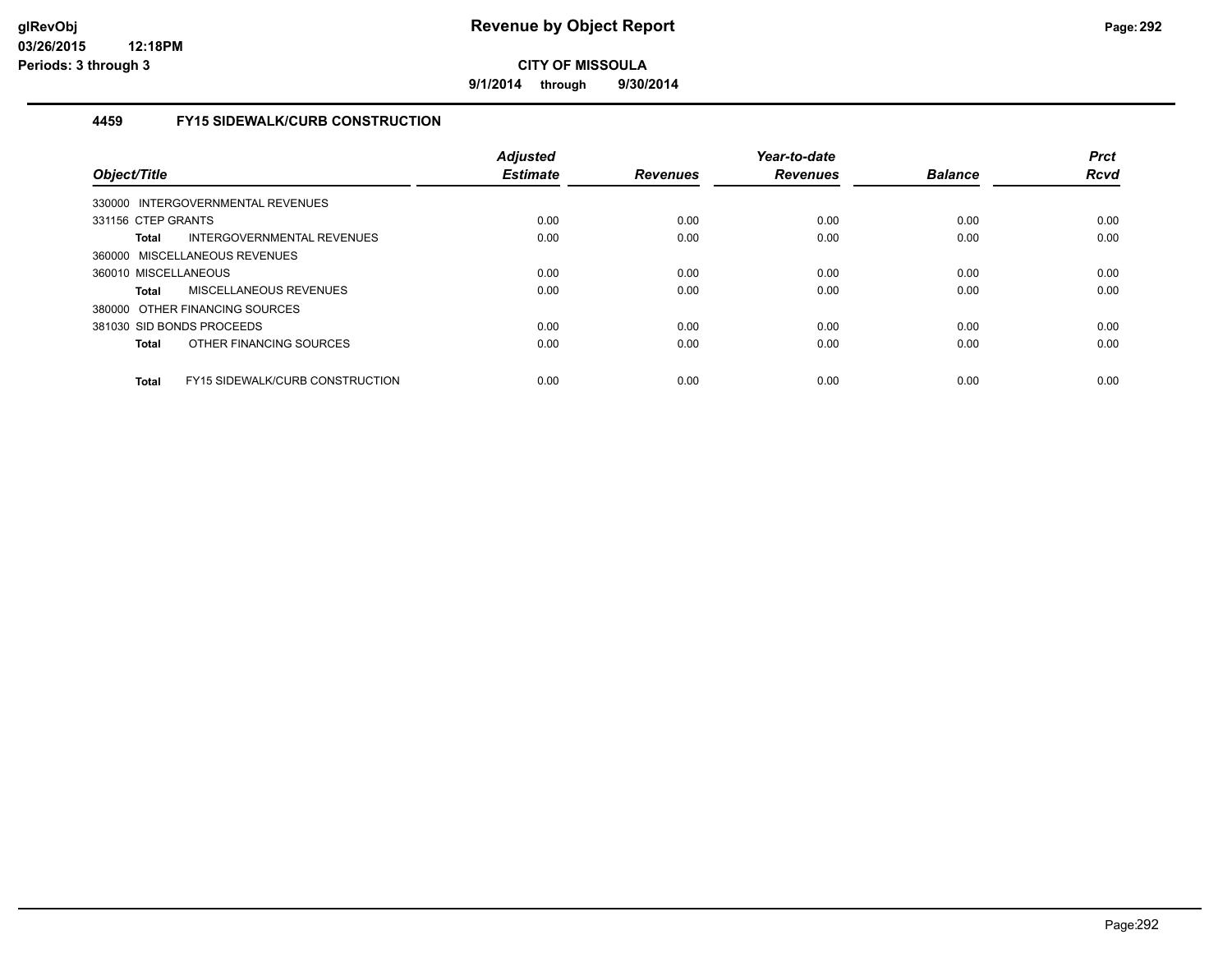**9/1/2014 through 9/30/2014**

### **4529 SID 529 CHRISTIAN DR TRAFFIC CALMING 4529 SID 529 CHRISTIAN DR TRAFFIC CALMING**

|                      |                                                 | <b>Adjusted</b> |                 | Year-to-date    |                | <b>Prct</b> |
|----------------------|-------------------------------------------------|-----------------|-----------------|-----------------|----------------|-------------|
| Object/Title         |                                                 | <b>Estimate</b> | <b>Revenues</b> | <b>Revenues</b> | <b>Balance</b> | <b>Rcvd</b> |
|                      | 370000 INVESTMENTS & ROYALTY EARNINGS           |                 |                 |                 |                |             |
|                      | 371010 INTEREST ON INVESTMENTS                  | 0.00            | 0.00            | 0.00            | 0.00           | 0.00        |
|                      | 371020 GAIN/LOSS IN MARKET VALUE OF INVESTMENTS | 0.00            | 0.00            | 0.00            | 0.00           | 0.00        |
| Total                | <b>INVESTMENTS &amp; ROYALTY EARNINGS</b>       | 0.00            | 0.00            | 0.00            | 0.00           | 0.00        |
|                      | 380000 OTHER FINANCING SOURCES                  |                 |                 |                 |                |             |
| 381000 LOAN PROCEEDS |                                                 | 0.00            | 0.00            | 0.00            | 0.00           | 0.00        |
| 381002 SRF LOAN      |                                                 | 0.00            | 0.00            | 0.00            | 0.00           | 0.00        |
|                      | 381030 SID BONDS PROCEEDS                       | 0.00            | 0.00            | 0.00            | 0.00           | 0.00        |
| Total                | OTHER FINANCING SOURCES                         | 0.00            | 0.00            | 0.00            | 0.00           | 0.00        |
| Total                | SID 529 CHRISTIAN DR TRAFFIC CALMING            | 0.00            | 0.00            | 0.00            | 0.00           | 0.00        |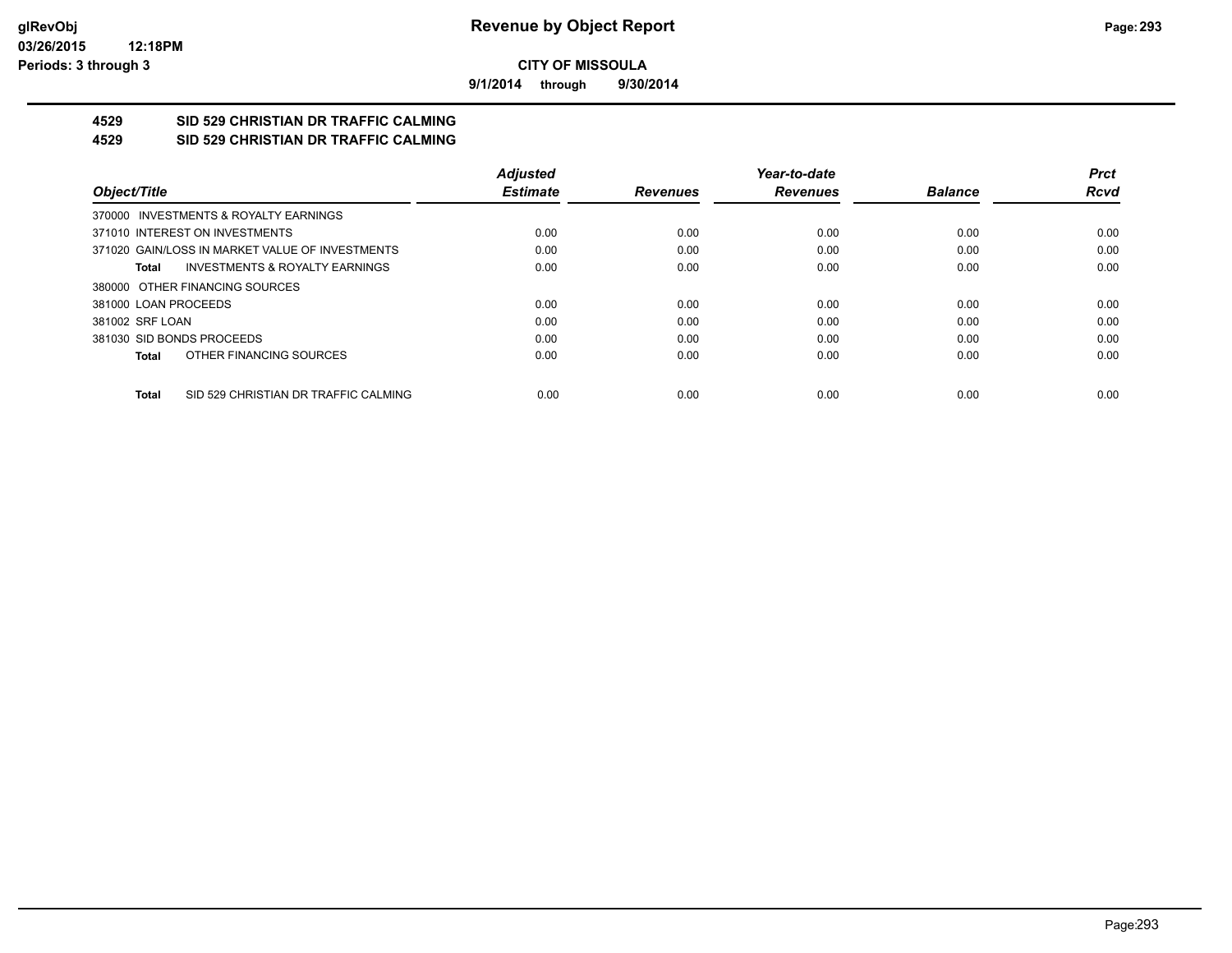**9/1/2014 through 9/30/2014**

## **4529 SID 529 CHRISTIAN DR TRAFFIC CALMING**

| Object/Title                                         | <b>Adjusted</b><br><b>Estimate</b> | <b>Revenues</b> | Year-to-date<br><b>Revenues</b> | <b>Balance</b> | <b>Prct</b><br><b>Rcvd</b> |
|------------------------------------------------------|------------------------------------|-----------------|---------------------------------|----------------|----------------------------|
| 370000 INVESTMENTS & ROYALTY EARNINGS                |                                    |                 |                                 |                |                            |
| 371010 INTEREST ON INVESTMENTS                       | 0.00                               | 0.00            | 0.00                            | 0.00           | 0.00                       |
| 371020 GAIN/LOSS IN MARKET VALUE OF INVESTMENT       | 0.00                               | 0.00            | 0.00                            | 0.00           | 0.00                       |
| INVESTMENTS & ROYALTY EARNINGS<br>Total              | 0.00                               | 0.00            | 0.00                            | 0.00           | 0.00                       |
| 380000 OTHER FINANCING SOURCES                       |                                    |                 |                                 |                |                            |
| 381000 LOAN PROCEEDS                                 | 0.00                               | 0.00            | 0.00                            | 0.00           | 0.00                       |
| 381002 SRF LOAN                                      | 0.00                               | 0.00            | 0.00                            | 0.00           | 0.00                       |
| 381030 SID BONDS PROCEEDS                            | 0.00                               | 0.00            | 0.00                            | 0.00           | 0.00                       |
| OTHER FINANCING SOURCES<br>Total                     | 0.00                               | 0.00            | 0.00                            | 0.00           | 0.00                       |
| SID 529 CHRISTIAN DR TRAFFIC CALMING<br><b>Total</b> | 0.00                               | 0.00            | 0.00                            | 0.00           | 0.00                       |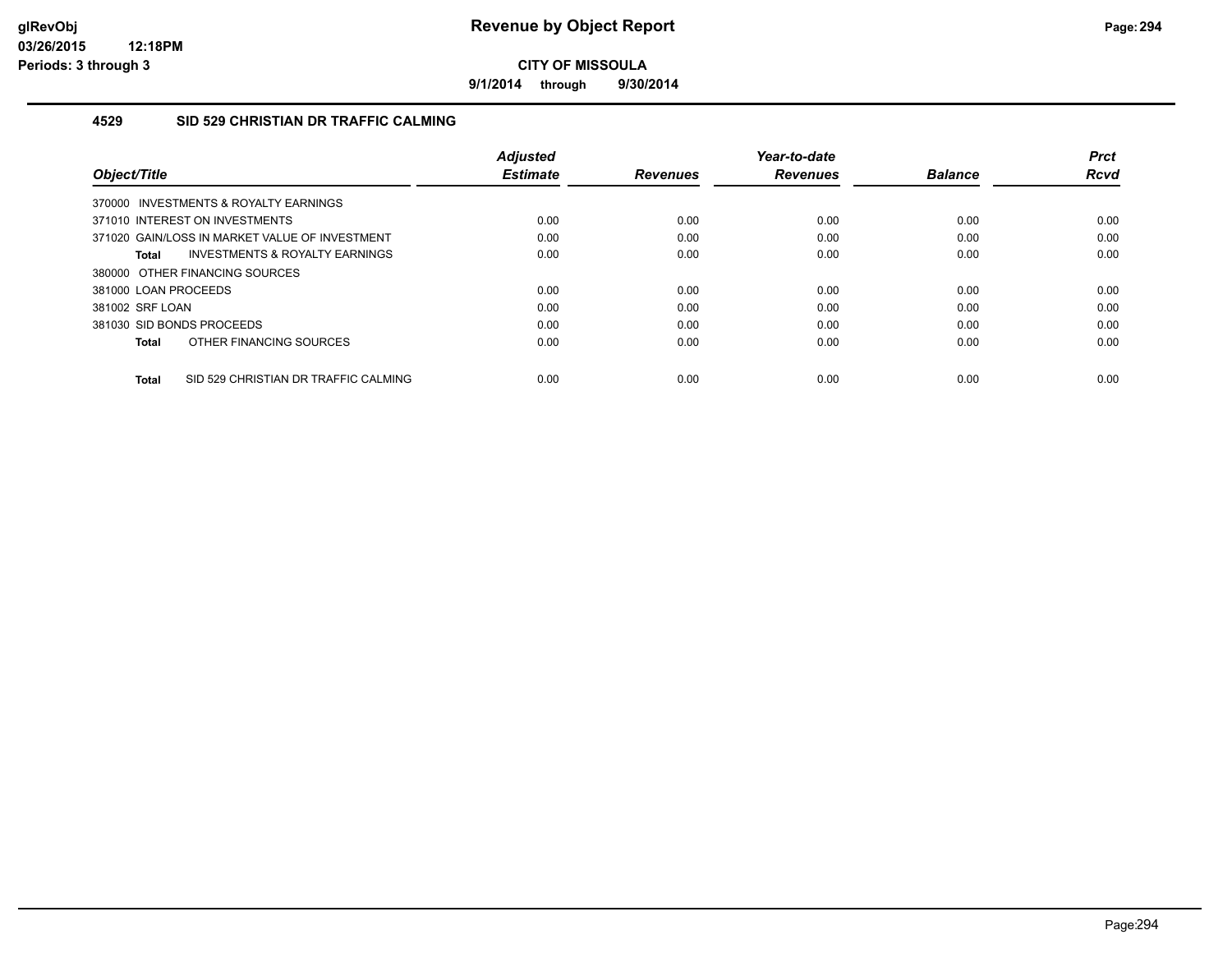**9/1/2014 through 9/30/2014**

# **4530 SID 530 CHRISTIAN DR CALMING**

#### **4530 SID 530 CHRISTIAN DR CALMING**

|                           |                                                 | <b>Adjusted</b> |                 | Year-to-date    |                | <b>Prct</b> |
|---------------------------|-------------------------------------------------|-----------------|-----------------|-----------------|----------------|-------------|
| Object/Title              |                                                 | <b>Estimate</b> | <b>Revenues</b> | <b>Revenues</b> | <b>Balance</b> | <b>Rcvd</b> |
|                           | 370000 INVESTMENTS & ROYALTY EARNINGS           |                 |                 |                 |                |             |
|                           | 371010 INTEREST ON INVESTMENTS                  | 0.00            | 0.00            | 0.00            | 0.00           | 0.00        |
|                           | 371020 GAIN/LOSS IN MARKET VALUE OF INVESTMENTS | 0.00            | 0.00            | 0.00            | 0.00           | 0.00        |
| Total                     | INVESTMENTS & ROYALTY EARNINGS                  | 0.00            | 0.00            | 0.00            | 0.00           | 0.00        |
|                           | 380000 OTHER FINANCING SOURCES                  |                 |                 |                 |                |             |
| 381000 LOAN PROCEEDS      |                                                 | 0.00            | 0.00            | 0.00            | 0.00           | 0.00        |
| 381002 SRF LOAN           |                                                 | 0.00            | 0.00            | 0.00            | 0.00           | 0.00        |
| 381030 SID BONDS PROCEEDS |                                                 | 0.00            | 0.00            | 0.00            | 0.00           | 0.00        |
| Total                     | OTHER FINANCING SOURCES                         | 0.00            | 0.00            | 0.00            | 0.00           | 0.00        |
| Total                     | SID 530 CHRISTIAN DR CALMING                    | 0.00            | 0.00            | 0.00            | 0.00           | 0.00        |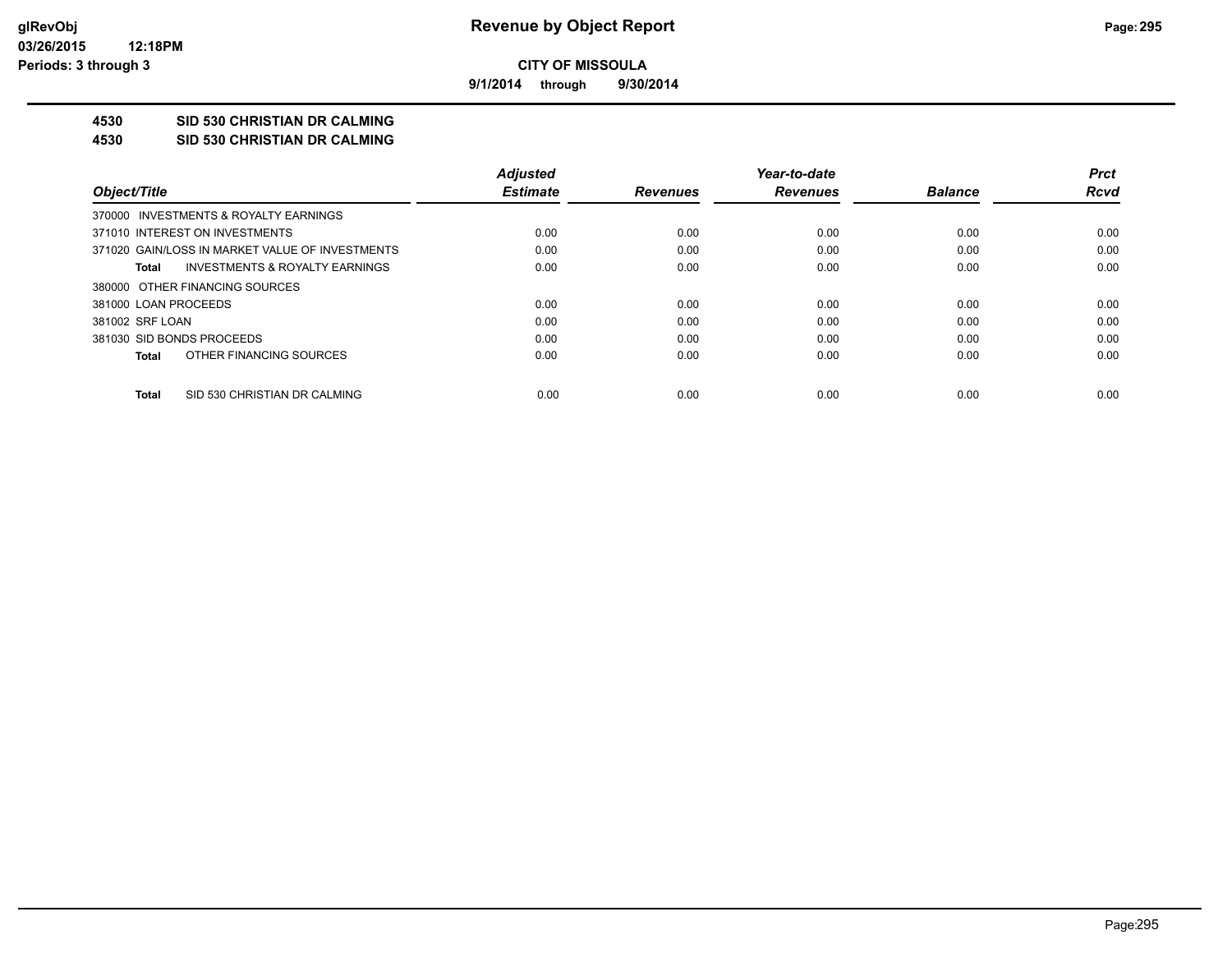**9/1/2014 through 9/30/2014**

# **4530 SID 530 CHRISTIAN DR CALMING**

| Object/Title                                   | <b>Adjusted</b><br><b>Estimate</b> | <b>Revenues</b> | Year-to-date<br><b>Revenues</b> | <b>Balance</b> | <b>Prct</b><br><b>Rcvd</b> |
|------------------------------------------------|------------------------------------|-----------------|---------------------------------|----------------|----------------------------|
| 370000 INVESTMENTS & ROYALTY EARNINGS          |                                    |                 |                                 |                |                            |
| 371010 INTEREST ON INVESTMENTS                 | 0.00                               | 0.00            | 0.00                            | 0.00           | 0.00                       |
| 371020 GAIN/LOSS IN MARKET VALUE OF INVESTMENT | 0.00                               | 0.00            | 0.00                            | 0.00           | 0.00                       |
| INVESTMENTS & ROYALTY EARNINGS<br>Total        | 0.00                               | 0.00            | 0.00                            | 0.00           | 0.00                       |
| 380000 OTHER FINANCING SOURCES                 |                                    |                 |                                 |                |                            |
| 381000 LOAN PROCEEDS                           | 0.00                               | 0.00            | 0.00                            | 0.00           | 0.00                       |
| 381002 SRF LOAN                                | 0.00                               | 0.00            | 0.00                            | 0.00           | 0.00                       |
| 381030 SID BONDS PROCEEDS                      | 0.00                               | 0.00            | 0.00                            | 0.00           | 0.00                       |
| OTHER FINANCING SOURCES<br><b>Total</b>        | 0.00                               | 0.00            | 0.00                            | 0.00           | 0.00                       |
| SID 530 CHRISTIAN DR CALMING<br><b>Total</b>   | 0.00                               | 0.00            | 0.00                            | 0.00           | 0.00                       |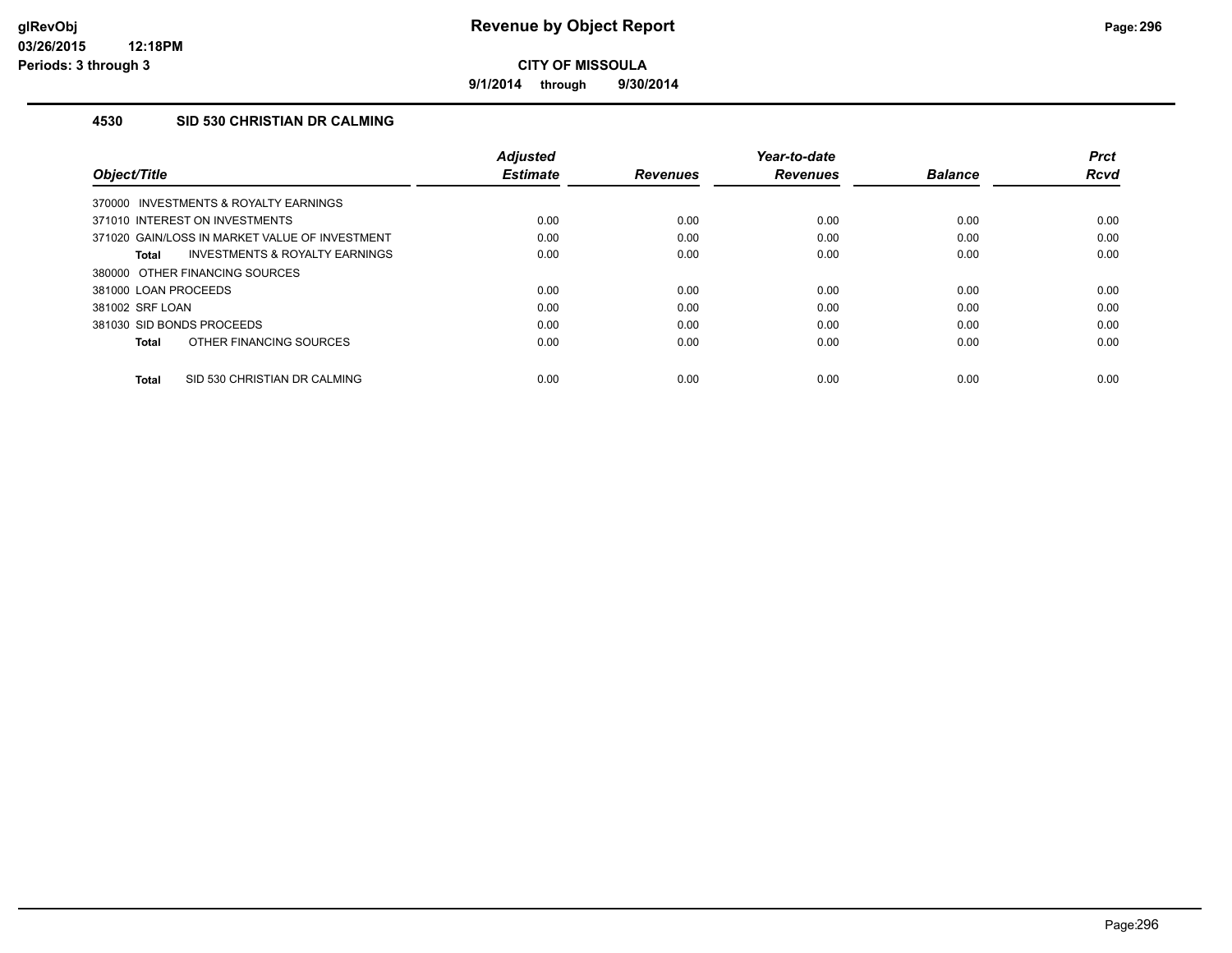**9/1/2014 through 9/30/2014**

## **4531 SID 531 TRAFFIC CALMING**

**4531 SID 531 TRAFFIC CALMING**

|                                                 | <b>Adjusted</b> |                 | Year-to-date    |                | <b>Prct</b> |
|-------------------------------------------------|-----------------|-----------------|-----------------|----------------|-------------|
| Object/Title                                    | <b>Estimate</b> | <b>Revenues</b> | <b>Revenues</b> | <b>Balance</b> | <b>Rcvd</b> |
| 370000 INVESTMENTS & ROYALTY EARNINGS           |                 |                 |                 |                |             |
| 371010 INTEREST ON INVESTMENTS                  | 0.00            | 0.00            | 0.00            | 0.00           | 0.00        |
| 371020 GAIN/LOSS IN MARKET VALUE OF INVESTMENTS | 0.00            | 0.00            | 0.00            | 0.00           | 0.00        |
| INVESTMENTS & ROYALTY EARNINGS<br>Total         | 0.00            | 0.00            | 0.00            | 0.00           | 0.00        |
| 380000 OTHER FINANCING SOURCES                  |                 |                 |                 |                |             |
| 383000 OPERATING TRANSFERS                      | 0.00            | 0.00            | 0.00            | 0.00           | 0.00        |
| OTHER FINANCING SOURCES<br><b>Total</b>         | 0.00            | 0.00            | 0.00            | 0.00           | 0.00        |
| <b>Total</b><br>SID 531 TRAFFIC CALMING         | 0.00            | 0.00            | 0.00            | 0.00           | 0.00        |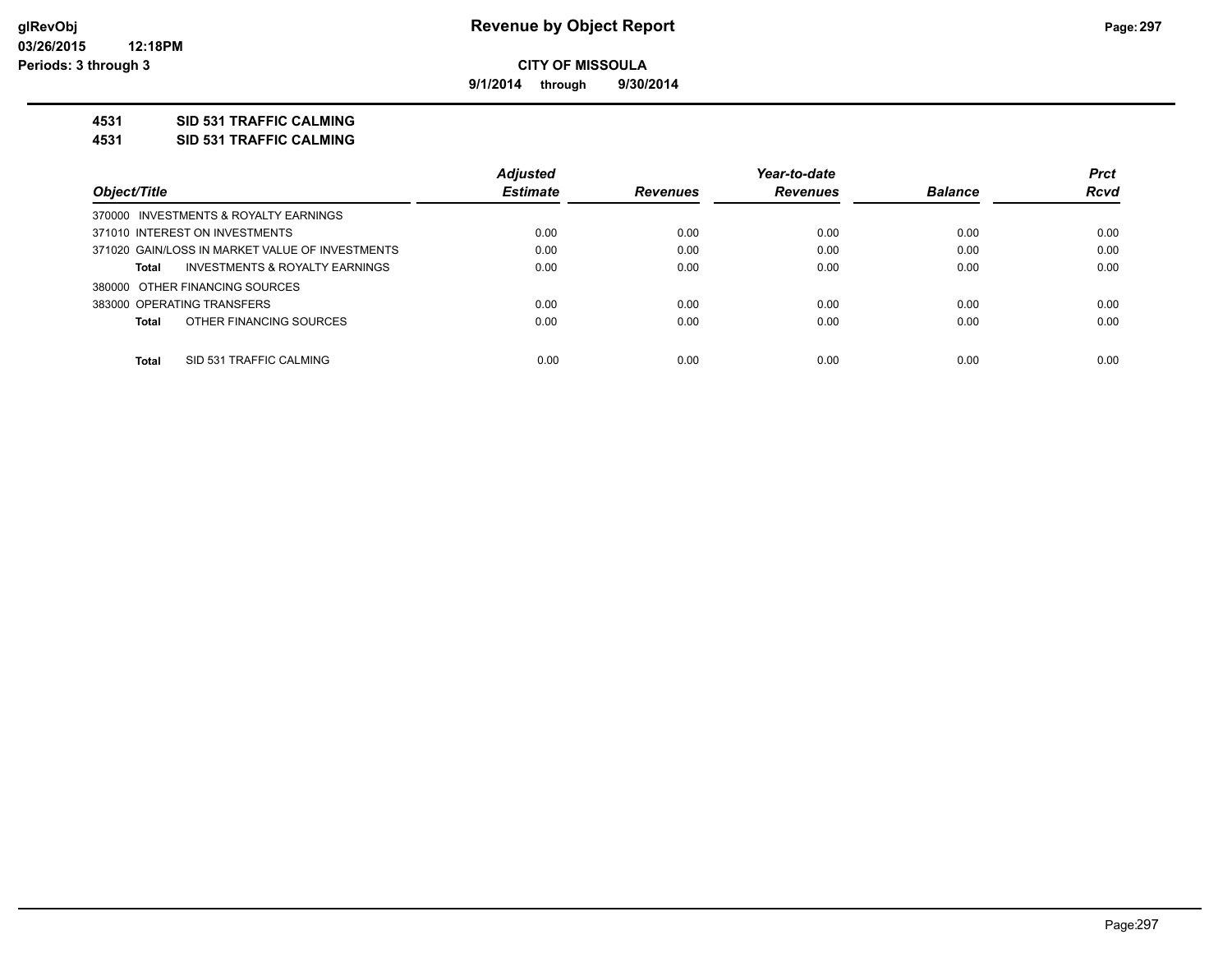**9/1/2014 through 9/30/2014**

### **4531 SID 531 TRAFFIC CALMING**

|                                                | <b>Adjusted</b> |                 | Year-to-date    |                | <b>Prct</b> |
|------------------------------------------------|-----------------|-----------------|-----------------|----------------|-------------|
| Object/Title                                   | <b>Estimate</b> | <b>Revenues</b> | <b>Revenues</b> | <b>Balance</b> | <b>Rcvd</b> |
| 370000 INVESTMENTS & ROYALTY EARNINGS          |                 |                 |                 |                |             |
| 371010 INTEREST ON INVESTMENTS                 | 0.00            | 0.00            | 0.00            | 0.00           | 0.00        |
| 371020 GAIN/LOSS IN MARKET VALUE OF INVESTMENT | 0.00            | 0.00            | 0.00            | 0.00           | 0.00        |
| INVESTMENTS & ROYALTY EARNINGS<br>Total        | 0.00            | 0.00            | 0.00            | 0.00           | 0.00        |
| 380000 OTHER FINANCING SOURCES                 |                 |                 |                 |                |             |
| 383000 OPERATING TRANSFERS                     | 0.00            | 0.00            | 0.00            | 0.00           | 0.00        |
| OTHER FINANCING SOURCES<br>Total               | 0.00            | 0.00            | 0.00            | 0.00           | 0.00        |
|                                                |                 |                 |                 |                |             |
| <b>Total</b><br>SID 531 TRAFFIC CALMING        | 0.00            | 0.00            | 0.00            | 0.00           | 0.00        |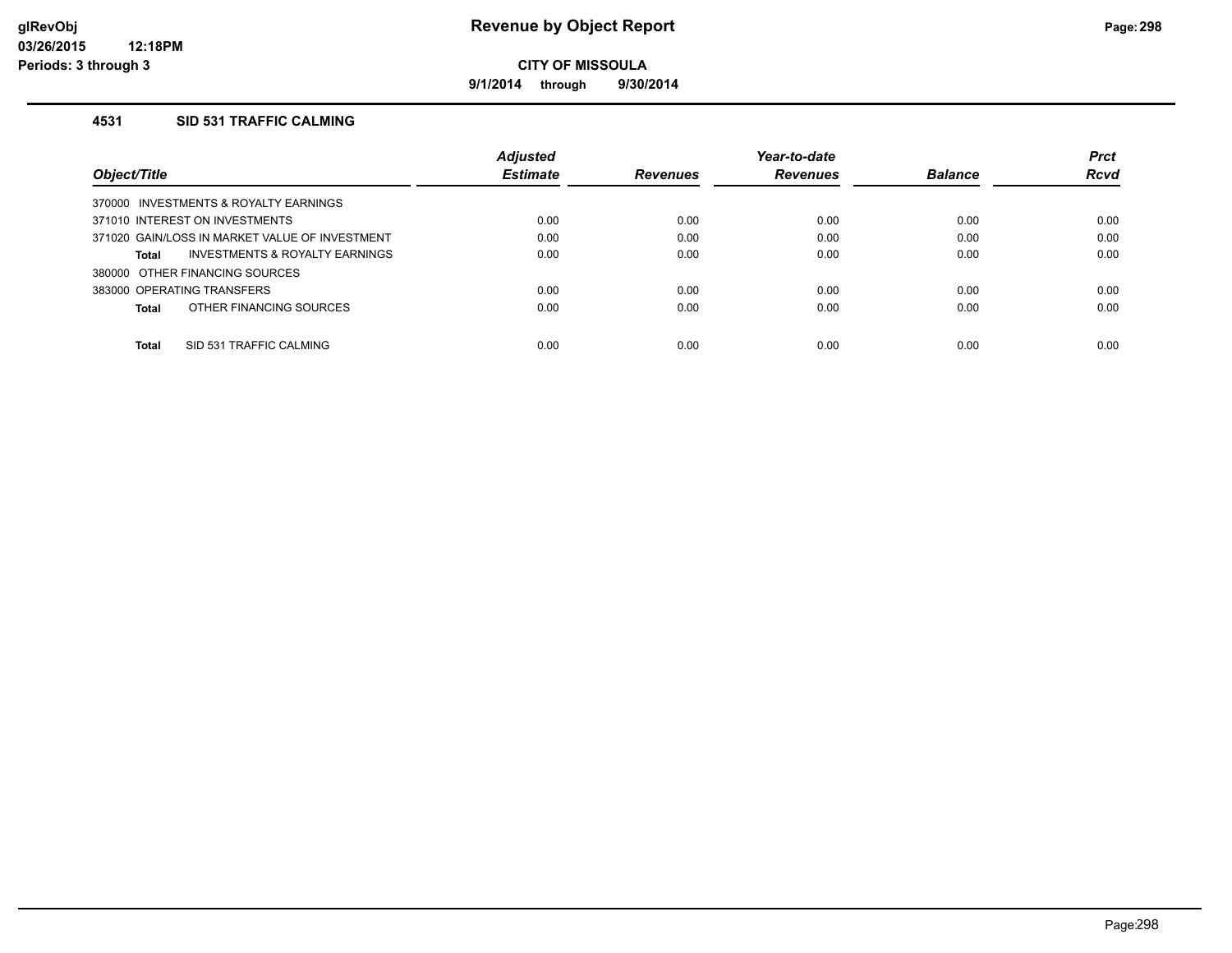**9/1/2014 through 9/30/2014**

### **4532 MALONEY RANCH SID**

**4532 MALONEY RANCH SID**

|                                                    | <b>Adjusted</b> |                 | Year-to-date    |                | <b>Prct</b> |
|----------------------------------------------------|-----------------|-----------------|-----------------|----------------|-------------|
| Object/Title                                       | <b>Estimate</b> | <b>Revenues</b> | <b>Revenues</b> | <b>Balance</b> | <b>Rcvd</b> |
| 370000 INVESTMENTS & ROYALTY EARNINGS              |                 |                 |                 |                |             |
| 371010 INTEREST ON INVESTMENTS                     | 0.00            | 0.00            | 0.00            | 0.00           | 0.00        |
| 371020 GAIN/LOSS IN MARKET VALUE OF INVESTMENTS    | 0.00            | 0.00            | 0.00            | 0.00           | 0.00        |
| <b>INVESTMENTS &amp; ROYALTY EARNINGS</b><br>Total | 0.00            | 0.00            | 0.00            | 0.00           | 0.00        |
| 380000 OTHER FINANCING SOURCES                     |                 |                 |                 |                |             |
| 381030 SID BONDS PROCEEDS                          | 0.00            | 0.00            | 0.00            | 0.00           | 0.00        |
| OTHER FINANCING SOURCES<br>Total                   | 0.00            | 0.00            | 0.00            | 0.00           | 0.00        |
|                                                    |                 |                 |                 |                |             |
| MALONEY RANCH SID<br><b>Total</b>                  | 0.00            | 0.00            | 0.00            | 0.00           | 0.00        |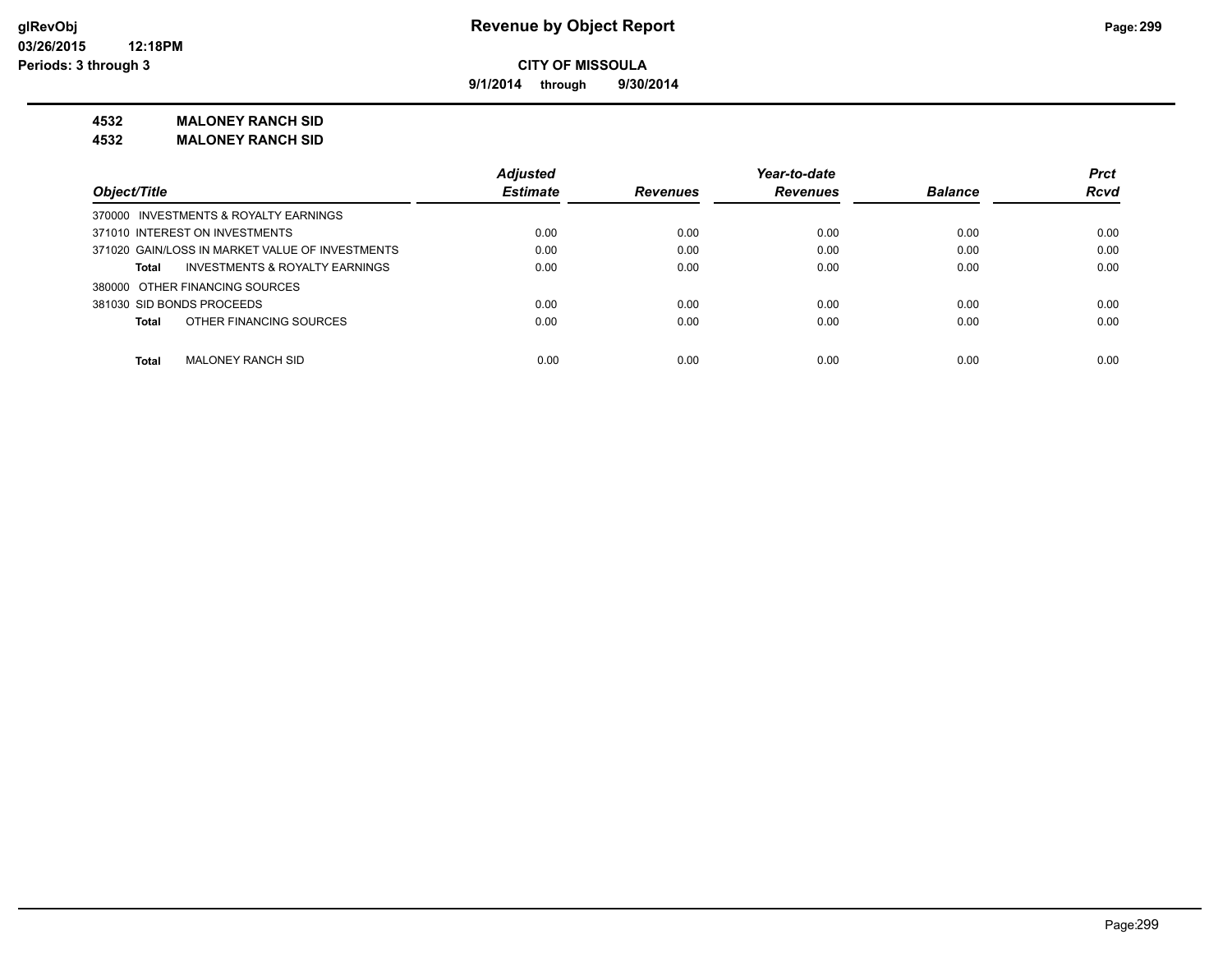**9/1/2014 through 9/30/2014**

### **4532 MALONEY RANCH SID**

|                           |                                                | <b>Adjusted</b> |                 | Year-to-date    |                | <b>Prct</b> |
|---------------------------|------------------------------------------------|-----------------|-----------------|-----------------|----------------|-------------|
| Object/Title              |                                                | <b>Estimate</b> | <b>Revenues</b> | <b>Revenues</b> | <b>Balance</b> | <b>Rcvd</b> |
|                           | 370000 INVESTMENTS & ROYALTY EARNINGS          |                 |                 |                 |                |             |
|                           | 371010 INTEREST ON INVESTMENTS                 | 0.00            | 0.00            | 0.00            | 0.00           | 0.00        |
|                           | 371020 GAIN/LOSS IN MARKET VALUE OF INVESTMENT | 0.00            | 0.00            | 0.00            | 0.00           | 0.00        |
| Total                     | INVESTMENTS & ROYALTY EARNINGS                 | 0.00            | 0.00            | 0.00            | 0.00           | 0.00        |
|                           | 380000 OTHER FINANCING SOURCES                 |                 |                 |                 |                |             |
| 381030 SID BONDS PROCEEDS |                                                | 0.00            | 0.00            | 0.00            | 0.00           | 0.00        |
| Total                     | OTHER FINANCING SOURCES                        | 0.00            | 0.00            | 0.00            | 0.00           | 0.00        |
| <b>Total</b>              | <b>MALONEY RANCH SID</b>                       | 0.00            | 0.00            | 0.00            | 0.00           | 0.00        |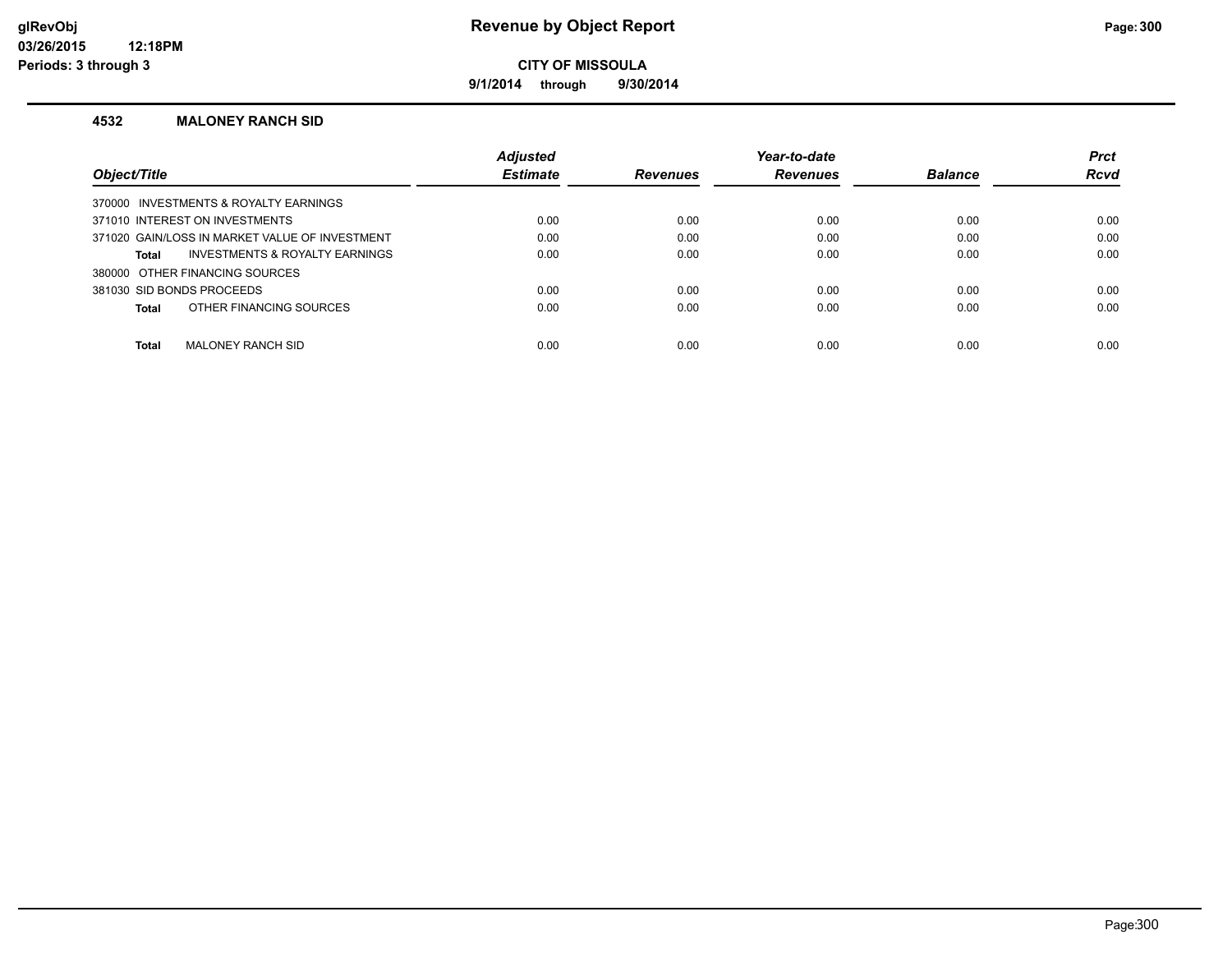**9/1/2014 through 9/30/2014**

# **4533 RATTLESNAKE SEWER SID**

#### **4533 RATTLESNAKE SEWER SID**

| Object/Title                                       | <b>Adjusted</b><br><b>Estimate</b> | <b>Revenues</b> | Year-to-date<br><b>Revenues</b> | <b>Balance</b> | <b>Prct</b><br><b>Rcvd</b> |
|----------------------------------------------------|------------------------------------|-----------------|---------------------------------|----------------|----------------------------|
| 330000 INTERGOVERNMENTAL REVENUES                  |                                    |                 |                                 |                |                            |
| 334121 DNRC GRANT                                  | 0.00                               | 0.00            | 0.00                            | 0.00           | 0.00                       |
| INTERGOVERNMENTAL REVENUES<br><b>Total</b>         | 0.00                               | 0.00            | 0.00                            | 0.00           | 0.00                       |
| 370000 INVESTMENTS & ROYALTY EARNINGS              |                                    |                 |                                 |                |                            |
| 371010 INTEREST ON INVESTMENTS                     | 0.00                               | 0.00            | 0.00                            | 0.00           | 0.00                       |
| 371020 GAIN/LOSS IN MARKET VALUE OF INVESTMENTS    | 0.00                               | 0.00            | 0.00                            | 0.00           | 0.00                       |
| <b>INVESTMENTS &amp; ROYALTY EARNINGS</b><br>Total | 0.00                               | 0.00            | 0.00                            | 0.00           | 0.00                       |
| 380000 OTHER FINANCING SOURCES                     |                                    |                 |                                 |                |                            |
| 381002 SRF LOAN                                    | 0.00                               | 0.00            | 0.00                            | 0.00           | 0.00                       |
| OTHER FINANCING SOURCES<br><b>Total</b>            | 0.00                               | 0.00            | 0.00                            | 0.00           | 0.00                       |
| RATTLESNAKE SEWER SID<br><b>Total</b>              | 0.00                               | 0.00            | 0.00                            | 0.00           | 0.00                       |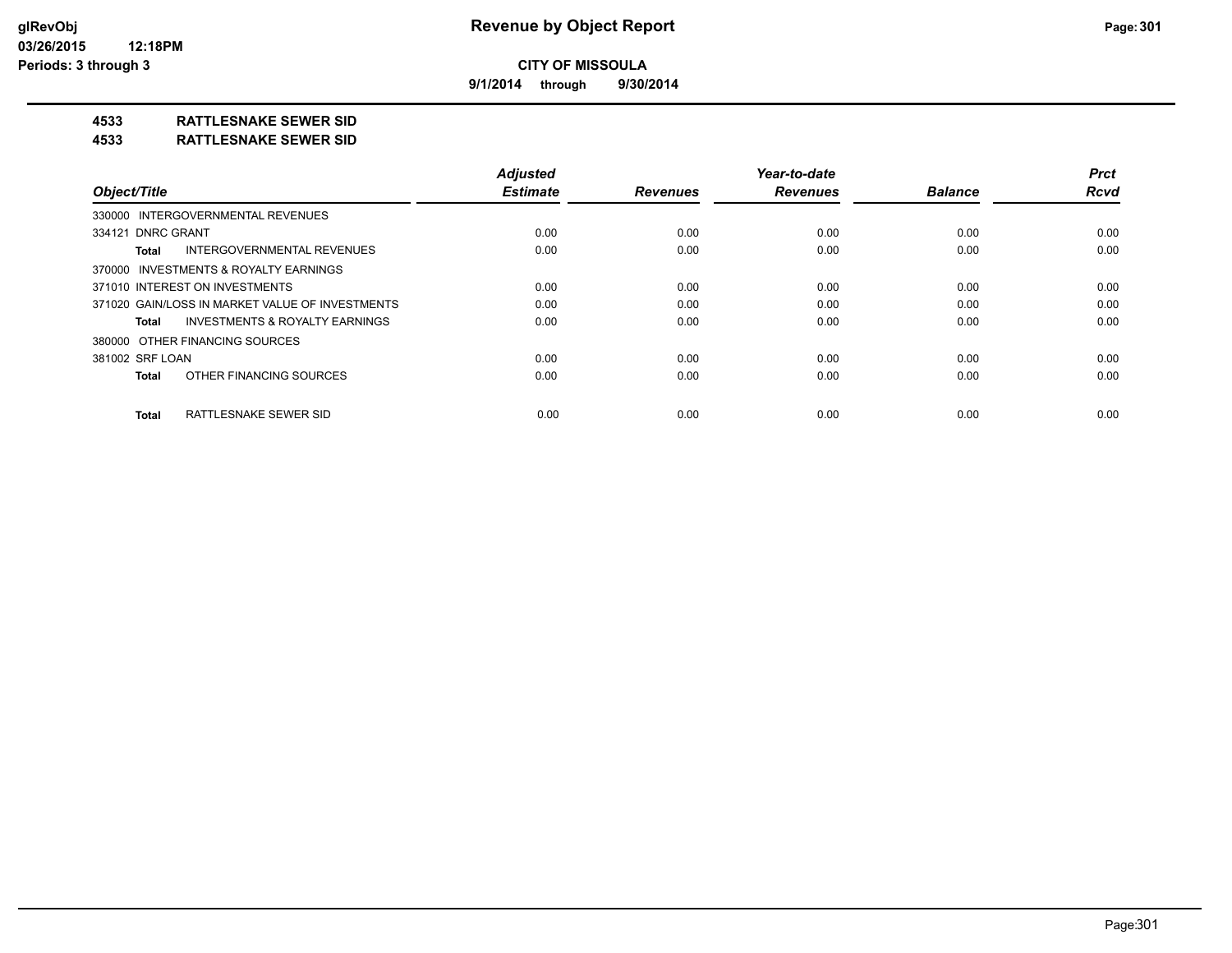**9/1/2014 through 9/30/2014**

## **4533 RATTLESNAKE SEWER SID**

| Object/Title                                   | <b>Adjusted</b><br><b>Estimate</b> | <b>Revenues</b> | Year-to-date<br><b>Revenues</b> | <b>Balance</b> | <b>Prct</b><br><b>Rcvd</b> |
|------------------------------------------------|------------------------------------|-----------------|---------------------------------|----------------|----------------------------|
| INTERGOVERNMENTAL REVENUES<br>330000           |                                    |                 |                                 |                |                            |
| 334121 DNRC GRANT                              | 0.00                               | 0.00            | 0.00                            | 0.00           | 0.00                       |
| INTERGOVERNMENTAL REVENUES<br>Total            | 0.00                               | 0.00            | 0.00                            | 0.00           | 0.00                       |
| 370000 INVESTMENTS & ROYALTY EARNINGS          |                                    |                 |                                 |                |                            |
| 371010 INTEREST ON INVESTMENTS                 | 0.00                               | 0.00            | 0.00                            | 0.00           | 0.00                       |
| 371020 GAIN/LOSS IN MARKET VALUE OF INVESTMENT | 0.00                               | 0.00            | 0.00                            | 0.00           | 0.00                       |
| INVESTMENTS & ROYALTY EARNINGS<br>Total        | 0.00                               | 0.00            | 0.00                            | 0.00           | 0.00                       |
| 380000 OTHER FINANCING SOURCES                 |                                    |                 |                                 |                |                            |
| 381002 SRF LOAN                                | 0.00                               | 0.00            | 0.00                            | 0.00           | 0.00                       |
| OTHER FINANCING SOURCES<br><b>Total</b>        | 0.00                               | 0.00            | 0.00                            | 0.00           | 0.00                       |
| RATTLESNAKE SEWER SID<br><b>Total</b>          | 0.00                               | 0.00            | 0.00                            | 0.00           | 0.00                       |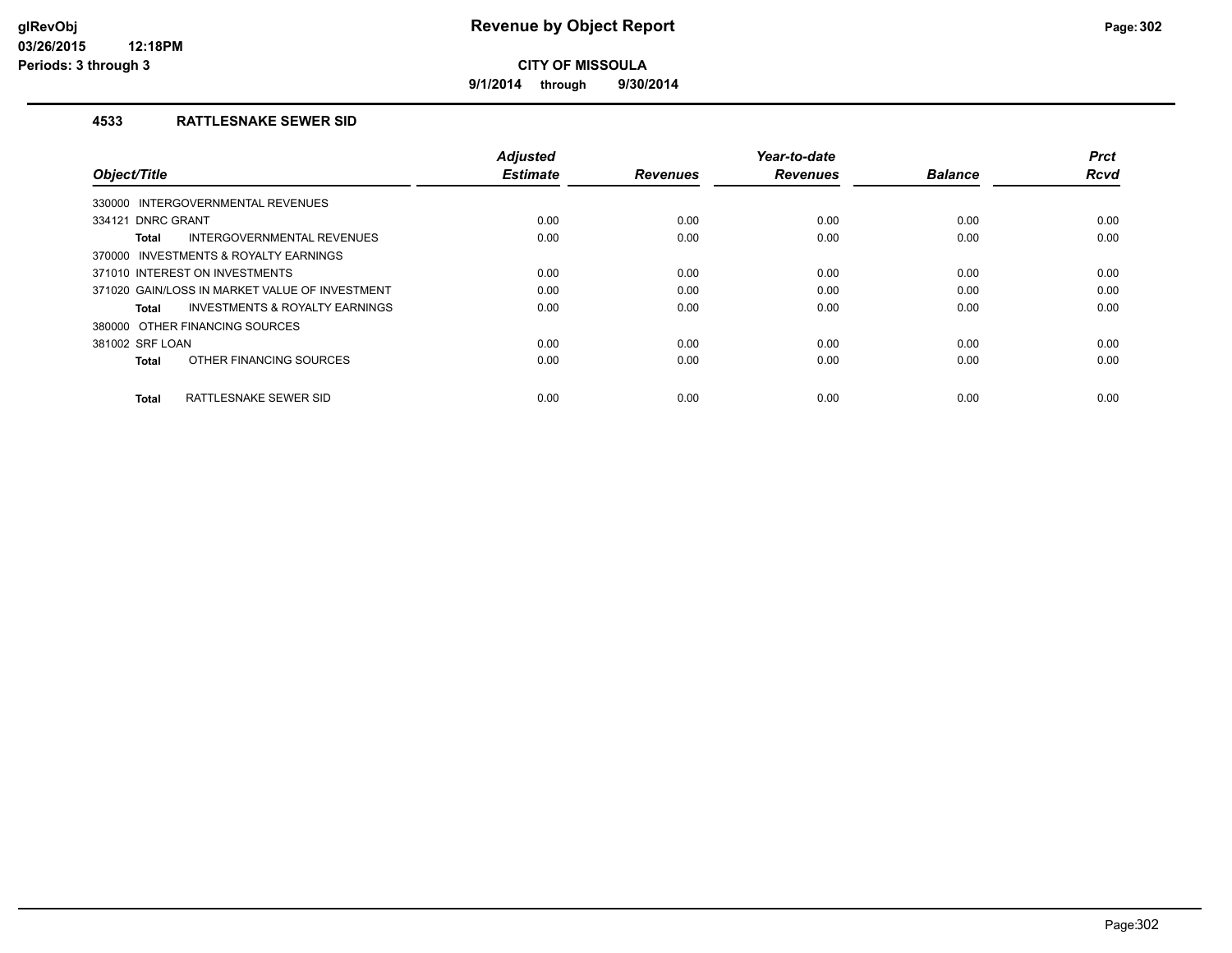**9/1/2014 through 9/30/2014**

# **4534 SID 534 LINCOLNWOOD**

#### **4534 SID 534 LINCOLNWOOD**

|                                                    | <b>Adjusted</b> |                 | Year-to-date    |                | <b>Prct</b> |
|----------------------------------------------------|-----------------|-----------------|-----------------|----------------|-------------|
| Object/Title                                       | <b>Estimate</b> | <b>Revenues</b> | <b>Revenues</b> | <b>Balance</b> | <b>Rcvd</b> |
| 330000 INTERGOVERNMENTAL REVENUES                  |                 |                 |                 |                |             |
| 334121 DNRC GRANT                                  | 0.00            | 0.00            | 0.00            | 0.00           | 0.00        |
| <b>INTERGOVERNMENTAL REVENUES</b><br>Total         | 0.00            | 0.00            | 0.00            | 0.00           | 0.00        |
| 370000 INVESTMENTS & ROYALTY EARNINGS              |                 |                 |                 |                |             |
| 371010 INTEREST ON INVESTMENTS                     | 0.00            | 0.00            | 0.00            | 0.00           | 0.00        |
| 371020 GAIN/LOSS IN MARKET VALUE OF INVESTMENTS    | 0.00            | 0.00            | 0.00            | 0.00           | 0.00        |
| <b>INVESTMENTS &amp; ROYALTY EARNINGS</b><br>Total | 0.00            | 0.00            | 0.00            | 0.00           | 0.00        |
| 380000 OTHER FINANCING SOURCES                     |                 |                 |                 |                |             |
| 381002 SRF LOAN                                    | 0.00            | 0.00            | 0.00            | 0.00           | 0.00        |
| OTHER FINANCING SOURCES<br>Total                   | 0.00            | 0.00            | 0.00            | 0.00           | 0.00        |
|                                                    |                 |                 |                 |                |             |
| SID 534 LINCOLNWOOD<br>Total                       | 0.00            | 0.00            | 0.00            | 0.00           | 0.00        |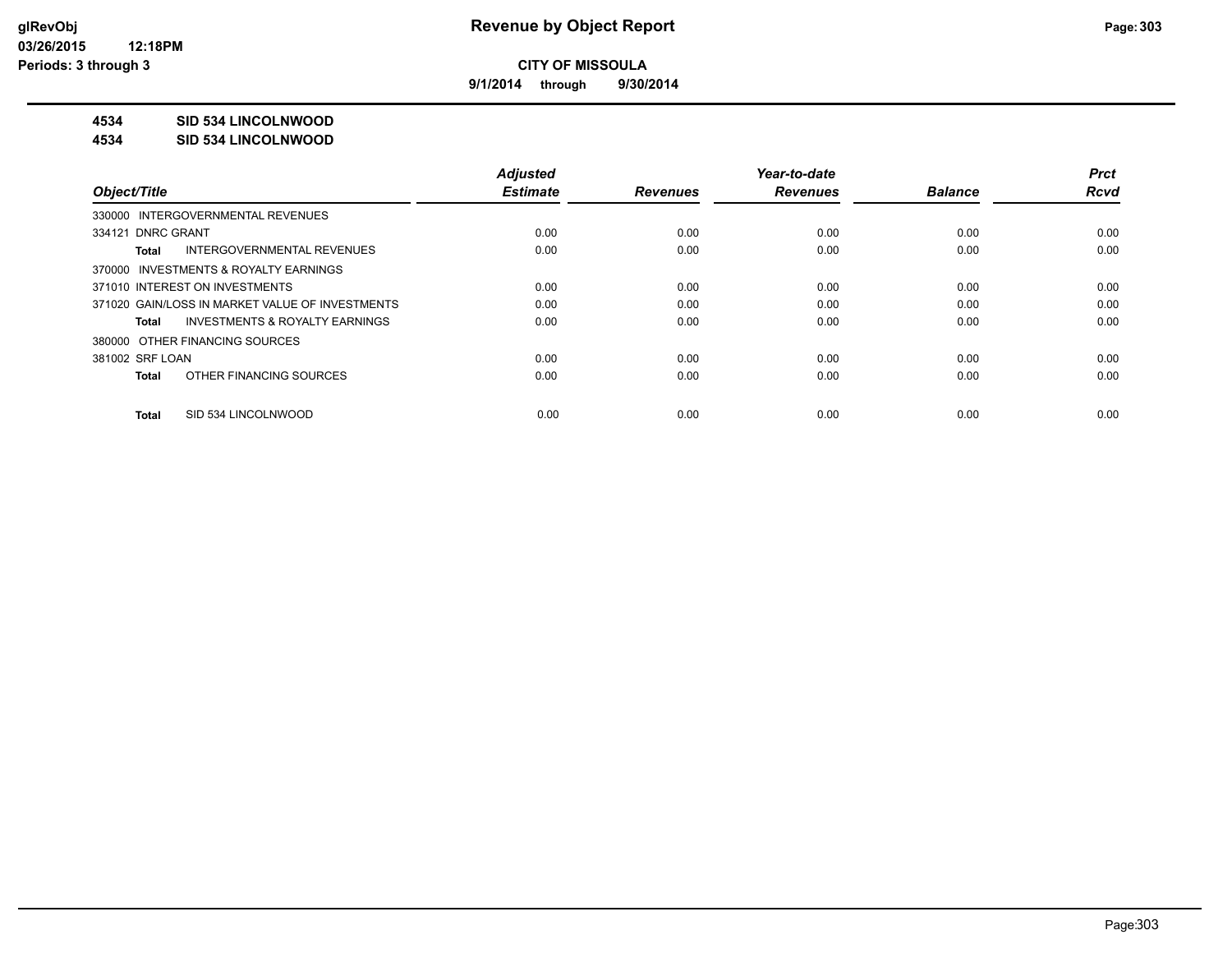**9/1/2014 through 9/30/2014**

### **4534 SID 534 LINCOLNWOOD**

|                                                | <b>Adjusted</b> |                 | Year-to-date    |                | <b>Prct</b> |
|------------------------------------------------|-----------------|-----------------|-----------------|----------------|-------------|
| Object/Title                                   | <b>Estimate</b> | <b>Revenues</b> | <b>Revenues</b> | <b>Balance</b> | <b>Rcvd</b> |
| 330000 INTERGOVERNMENTAL REVENUES              |                 |                 |                 |                |             |
| 334121 DNRC GRANT                              | 0.00            | 0.00            | 0.00            | 0.00           | 0.00        |
| INTERGOVERNMENTAL REVENUES<br>Total            | 0.00            | 0.00            | 0.00            | 0.00           | 0.00        |
| 370000 INVESTMENTS & ROYALTY EARNINGS          |                 |                 |                 |                |             |
| 371010 INTEREST ON INVESTMENTS                 | 0.00            | 0.00            | 0.00            | 0.00           | 0.00        |
| 371020 GAIN/LOSS IN MARKET VALUE OF INVESTMENT | 0.00            | 0.00            | 0.00            | 0.00           | 0.00        |
| INVESTMENTS & ROYALTY EARNINGS<br>Total        | 0.00            | 0.00            | 0.00            | 0.00           | 0.00        |
| 380000 OTHER FINANCING SOURCES                 |                 |                 |                 |                |             |
| 381002 SRF LOAN                                | 0.00            | 0.00            | 0.00            | 0.00           | 0.00        |
| OTHER FINANCING SOURCES<br><b>Total</b>        | 0.00            | 0.00            | 0.00            | 0.00           | 0.00        |
|                                                |                 |                 |                 |                |             |
| SID 534 LINCOLNWOOD<br><b>Total</b>            | 0.00            | 0.00            | 0.00            | 0.00           | 0.00        |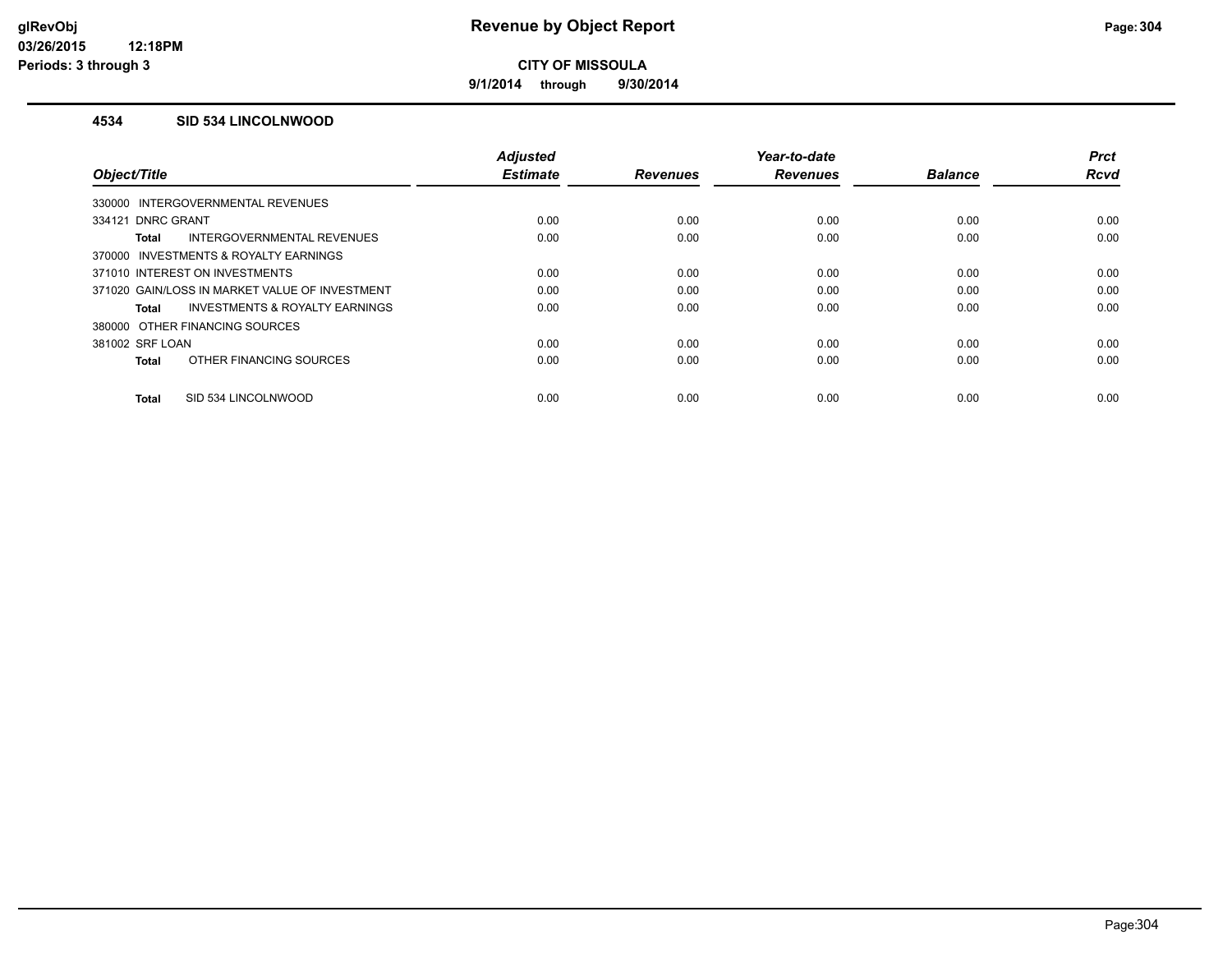**9/1/2014 through 9/30/2014**

# **4535 SLANT STREET TRAFFIC CALMING**

### **4535 SLANT STREET TRAFFIC CALMING**

| <b>Adjusted</b> |                 | Year-to-date    |                | <b>Prct</b> |
|-----------------|-----------------|-----------------|----------------|-------------|
| <b>Estimate</b> | <b>Revenues</b> | <b>Revenues</b> | <b>Balance</b> | <b>Rcvd</b> |
|                 |                 |                 |                |             |
| 0.00            | 0.00            | 0.00            | 0.00           | 0.00        |
| 0.00            | 0.00            | 0.00            | 0.00           | 0.00        |
| 0.00            | 0.00            | 0.00            | 0.00           | 0.00        |
|                 |                 |                 |                |             |
| 0.00            | 0.00            | 0.00            | 0.00           | 0.00        |
| 0.00            | 0.00            | 0.00            | 0.00           | 0.00        |
|                 |                 |                 |                | 0.00        |
|                 | 0.00            | 0.00            | 0.00           | 0.00        |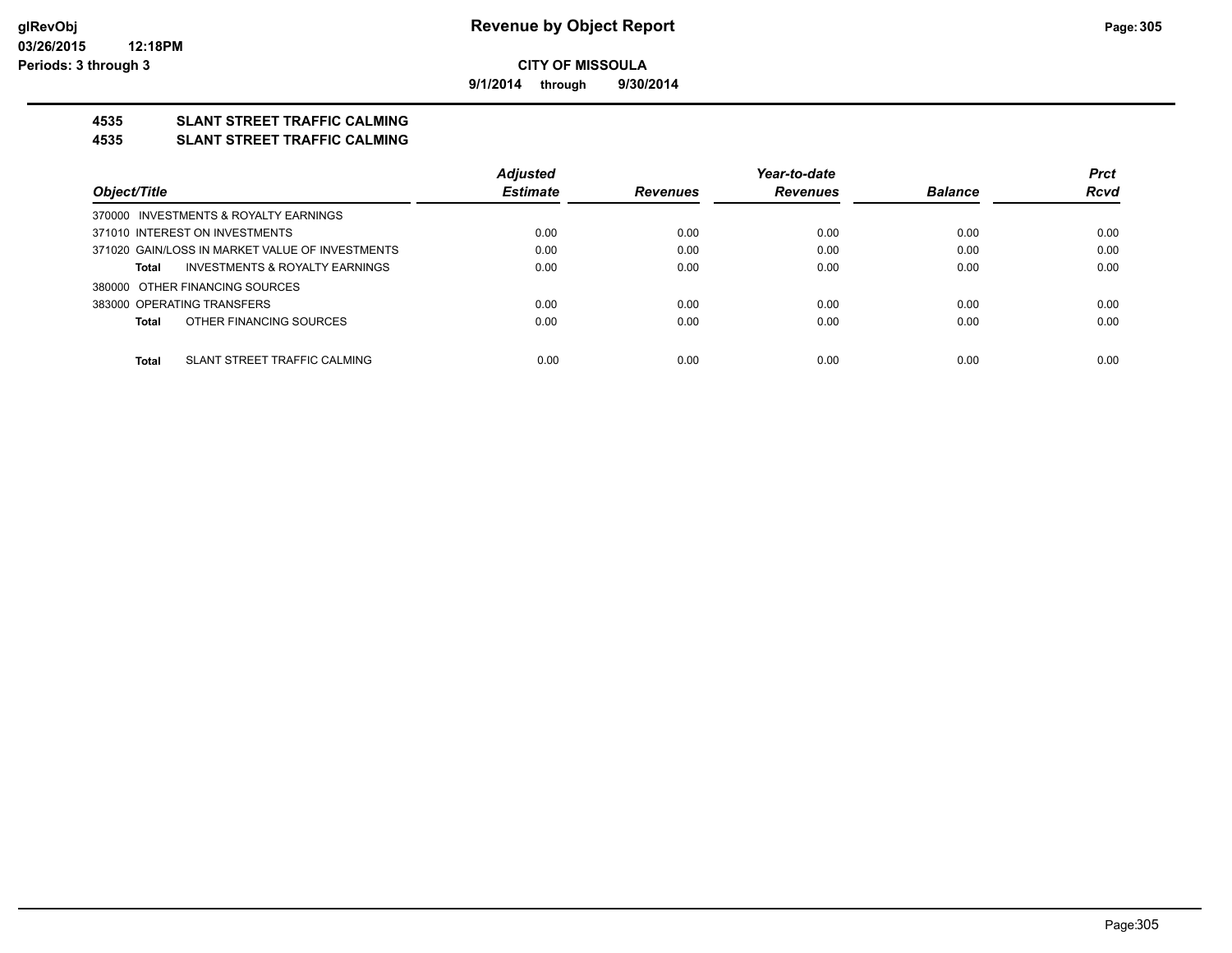**9/1/2014 through 9/30/2014**

# **4535 SLANT STREET TRAFFIC CALMING**

|                                                    | <b>Adjusted</b> |                 | Year-to-date    |                | <b>Prct</b> |
|----------------------------------------------------|-----------------|-----------------|-----------------|----------------|-------------|
| Object/Title                                       | <b>Estimate</b> | <b>Revenues</b> | <b>Revenues</b> | <b>Balance</b> | <b>Rcvd</b> |
| 370000 INVESTMENTS & ROYALTY EARNINGS              |                 |                 |                 |                |             |
| 371010 INTEREST ON INVESTMENTS                     | 0.00            | 0.00            | 0.00            | 0.00           | 0.00        |
| 371020 GAIN/LOSS IN MARKET VALUE OF INVESTMENT     | 0.00            | 0.00            | 0.00            | 0.00           | 0.00        |
| <b>INVESTMENTS &amp; ROYALTY EARNINGS</b><br>Total | 0.00            | 0.00            | 0.00            | 0.00           | 0.00        |
| 380000 OTHER FINANCING SOURCES                     |                 |                 |                 |                |             |
| 383000 OPERATING TRANSFERS                         | 0.00            | 0.00            | 0.00            | 0.00           | 0.00        |
| OTHER FINANCING SOURCES<br>Total                   | 0.00            | 0.00            | 0.00            | 0.00           | 0.00        |
|                                                    |                 |                 |                 |                |             |
| SLANT STREET TRAFFIC CALMING<br>Total              | 0.00            | 0.00            | 0.00            | 0.00           | 0.00        |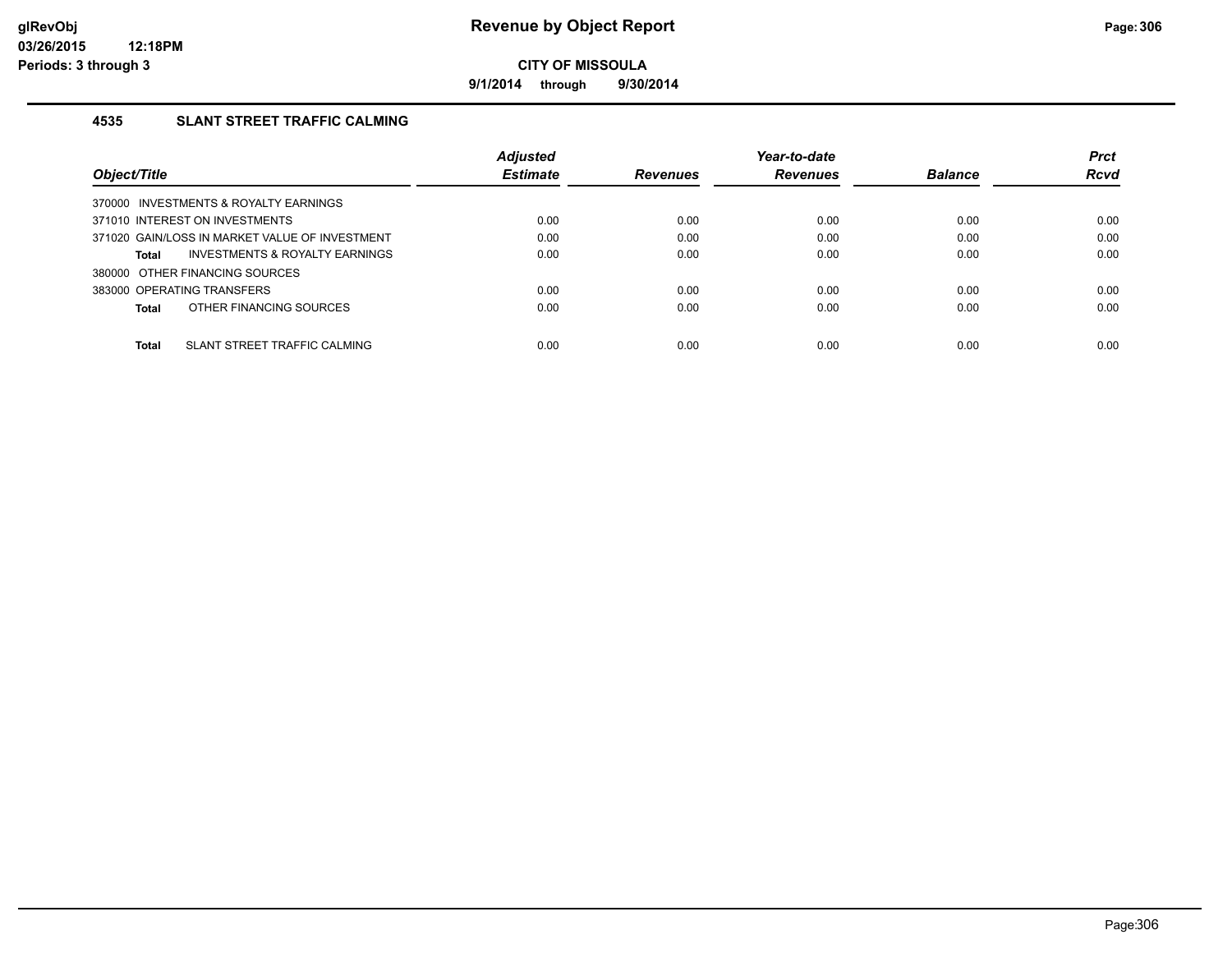**9/1/2014 through 9/30/2014**

# **4536 SID536 LINCOLNWOOD SWR PH2**

#### **4536 SID536 LINCOLNWOOD SWR PH2**

|                                                    | <b>Adjusted</b> |                 | Year-to-date    |                | <b>Prct</b> |
|----------------------------------------------------|-----------------|-----------------|-----------------|----------------|-------------|
| Object/Title                                       | <b>Estimate</b> | <b>Revenues</b> | <b>Revenues</b> | <b>Balance</b> | Rcvd        |
| 330000 INTERGOVERNMENTAL REVENUES                  |                 |                 |                 |                |             |
| 334121 DNRC GRANT                                  | 0.00            | 0.00            | 0.00            | 0.00           | 0.00        |
| <b>INTERGOVERNMENTAL REVENUES</b><br>Total         | 0.00            | 0.00            | 0.00            | 0.00           | 0.00        |
| 360000 MISCELLANEOUS REVENUES                      |                 |                 |                 |                |             |
| 365001 *** Title Not Found ***                     | 0.00            | 0.00            | 0.00            | 0.00           | 0.00        |
| <b>MISCELLANEOUS REVENUES</b><br>Total             | 0.00            | 0.00            | 0.00            | 0.00           | 0.00        |
| 370000 INVESTMENTS & ROYALTY EARNINGS              |                 |                 |                 |                |             |
| 371010 INTEREST ON INVESTMENTS                     | 0.00            | 0.00            | 0.00            | 0.00           | 0.00        |
| 371020 GAIN/LOSS IN MARKET VALUE OF INVESTMENTS    | 0.00            | 0.00            | 0.00            | 0.00           | 0.00        |
| <b>INVESTMENTS &amp; ROYALTY EARNINGS</b><br>Total | 0.00            | 0.00            | 0.00            | 0.00           | 0.00        |
| 380000 OTHER FINANCING SOURCES                     |                 |                 |                 |                |             |
| 381030 SID BONDS PROCEEDS                          | 0.00            | 0.00            | 0.00            | 0.00           | 0.00        |
| OTHER FINANCING SOURCES<br>Total                   | 0.00            | 0.00            | 0.00            | 0.00           | 0.00        |
|                                                    |                 |                 |                 |                |             |
| SID536 LINCOLNWOOD SWR PH2<br>Total                | 0.00            | 0.00            | 0.00            | 0.00           | 0.00        |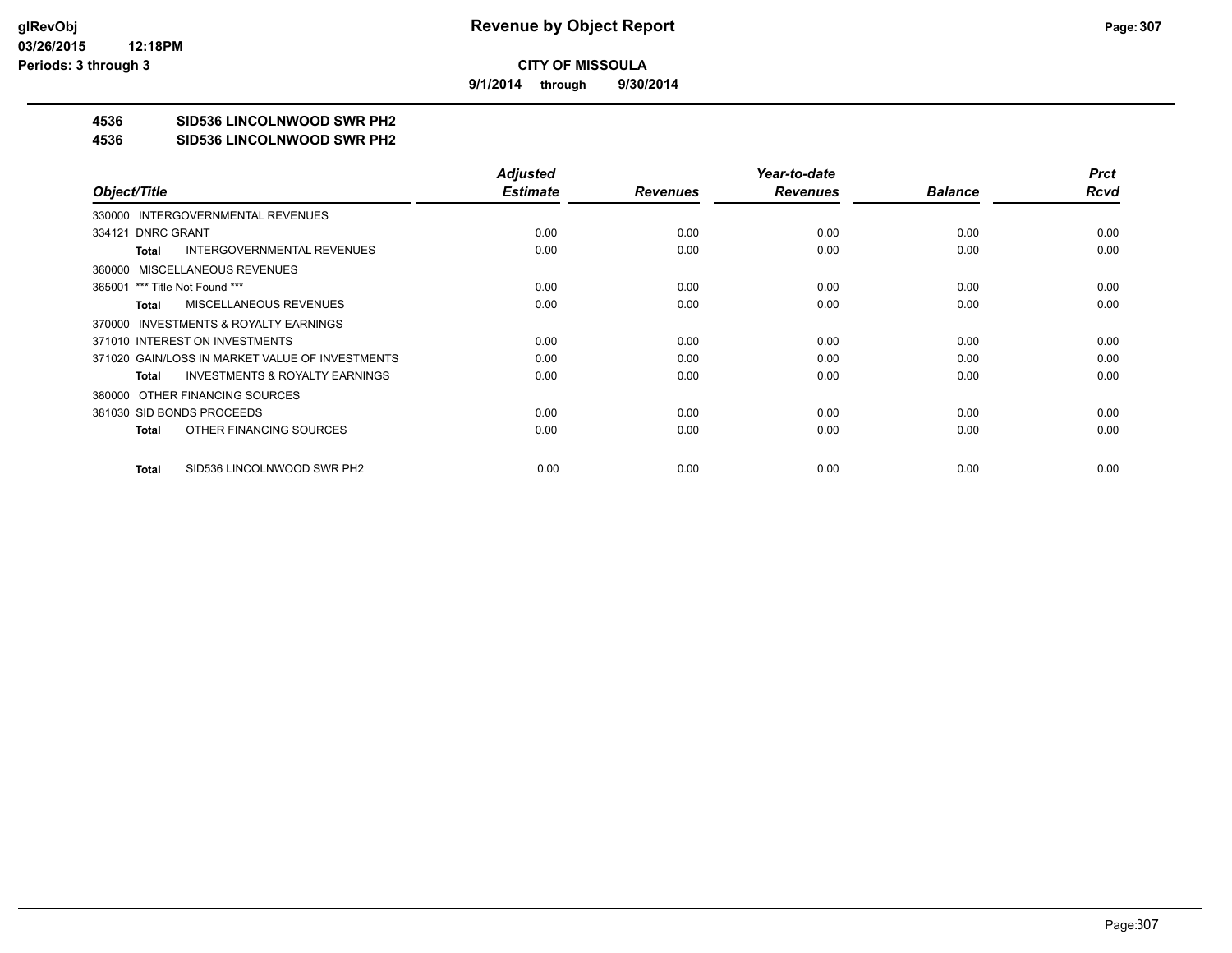**9/1/2014 through 9/30/2014**

# **4536 SID536 LINCOLNWOOD SWR PH2**

| Object/Title                                              | Adjusted<br><b>Estimate</b> | <b>Revenues</b> | Year-to-date<br><b>Revenues</b> | <b>Balance</b> | <b>Prct</b><br><b>Rcvd</b> |
|-----------------------------------------------------------|-----------------------------|-----------------|---------------------------------|----------------|----------------------------|
| 330000 INTERGOVERNMENTAL REVENUES                         |                             |                 |                                 |                |                            |
| <b>DNRC GRANT</b><br>334121                               | 0.00                        | 0.00            | 0.00                            | 0.00           | 0.00                       |
| <b>INTERGOVERNMENTAL REVENUES</b><br><b>Total</b>         | 0.00                        | 0.00            | 0.00                            | 0.00           | 0.00                       |
| 360000 MISCELLANEOUS REVENUES                             |                             |                 |                                 |                |                            |
| 365001 *** Title Not Found ***                            | 0.00                        | 0.00            | 0.00                            | 0.00           | 0.00                       |
| <b>MISCELLANEOUS REVENUES</b><br><b>Total</b>             | 0.00                        | 0.00            | 0.00                            | 0.00           | 0.00                       |
| 370000 INVESTMENTS & ROYALTY EARNINGS                     |                             |                 |                                 |                |                            |
| 371010 INTEREST ON INVESTMENTS                            | 0.00                        | 0.00            | 0.00                            | 0.00           | 0.00                       |
| 371020 GAIN/LOSS IN MARKET VALUE OF INVESTMENT            | 0.00                        | 0.00            | 0.00                            | 0.00           | 0.00                       |
| <b>INVESTMENTS &amp; ROYALTY EARNINGS</b><br><b>Total</b> | 0.00                        | 0.00            | 0.00                            | 0.00           | 0.00                       |
| 380000 OTHER FINANCING SOURCES                            |                             |                 |                                 |                |                            |
| 381030 SID BONDS PROCEEDS                                 | 0.00                        | 0.00            | 0.00                            | 0.00           | 0.00                       |
| OTHER FINANCING SOURCES<br><b>Total</b>                   | 0.00                        | 0.00            | 0.00                            | 0.00           | 0.00                       |
| SID536 LINCOLNWOOD SWR PH2<br><b>Total</b>                | 0.00                        | 0.00            | 0.00                            | 0.00           | 0.00                       |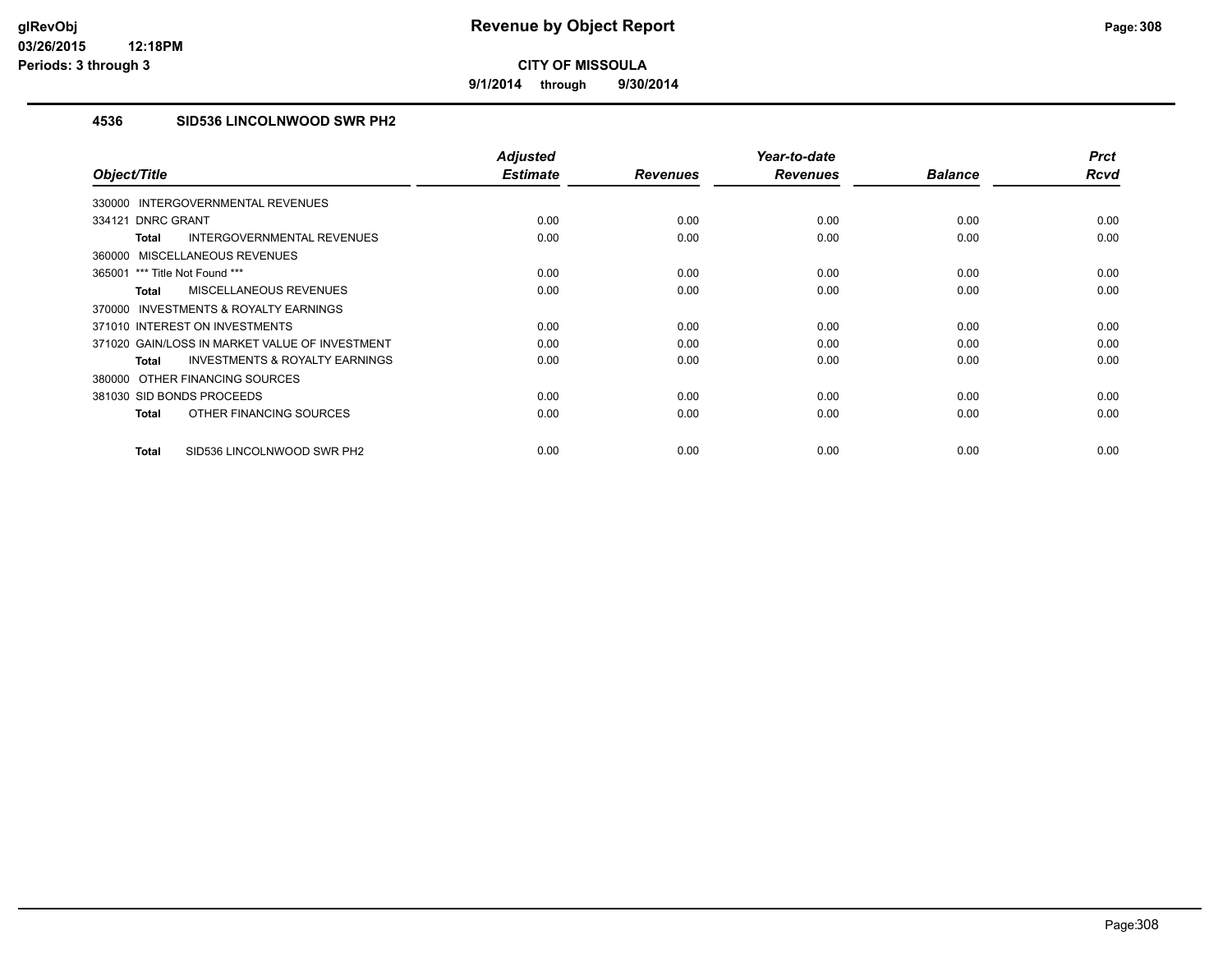**9/1/2014 through 9/30/2014**

# **4538 SID 538 HILLVIEW WAY**

#### **4538 SID 538 HILLVIEW WAY**

|                                                 | <b>Adjusted</b> |                 | Year-to-date    |                | <b>Prct</b> |
|-------------------------------------------------|-----------------|-----------------|-----------------|----------------|-------------|
| Object/Title                                    | <b>Estimate</b> | <b>Revenues</b> | <b>Revenues</b> | <b>Balance</b> | <b>Rcvd</b> |
| 370000 INVESTMENTS & ROYALTY EARNINGS           |                 |                 |                 |                |             |
| 371010 INTEREST ON INVESTMENTS                  | 0.00            | 0.00            | 0.00            | 0.00           | 0.00        |
| 371020 GAIN/LOSS IN MARKET VALUE OF INVESTMENTS | 0.00            | 0.00            | 0.00            | 0.00           | 0.00        |
| INVESTMENTS & ROYALTY EARNINGS<br>Total         | 0.00            | 0.00            | 0.00            | 0.00           | 0.00        |
| 380000 OTHER FINANCING SOURCES                  |                 |                 |                 |                |             |
| 383000 OPERATING TRANSFERS                      | 0.00            | 0.00            | 0.00            | 0.00           | 0.00        |
| OTHER FINANCING SOURCES<br>Total                | 0.00            | 0.00            | 0.00            | 0.00           | 0.00        |
|                                                 |                 |                 |                 |                |             |
| Total<br>SID 538 HILLVIEW WAY                   | 0.00            | 0.00            | 0.00            | 0.00           | 0.00        |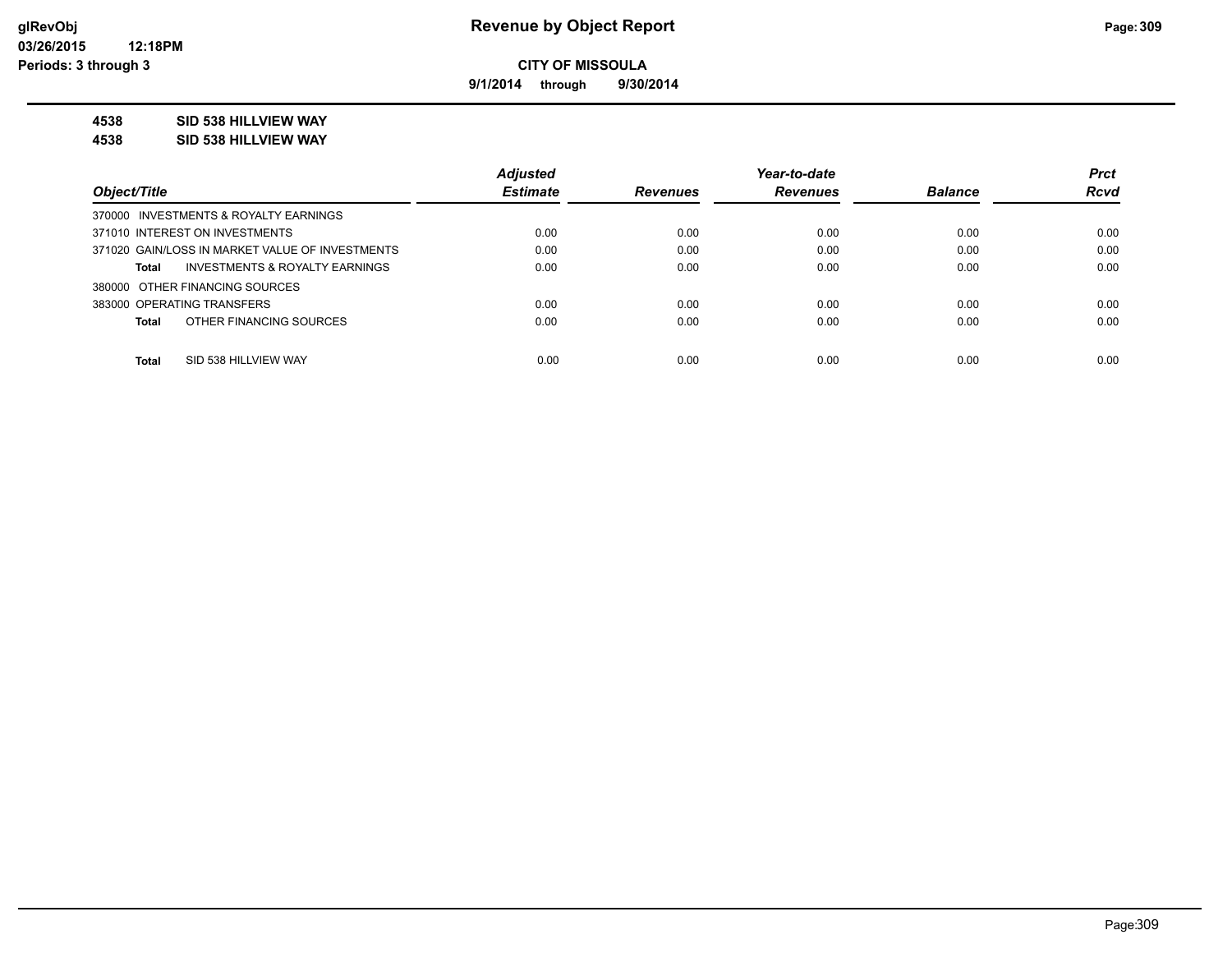**9/1/2014 through 9/30/2014**

### **4538 SID 538 HILLVIEW WAY**

|                                                | <b>Adjusted</b> |                 | Year-to-date    |                | <b>Prct</b> |
|------------------------------------------------|-----------------|-----------------|-----------------|----------------|-------------|
| Object/Title                                   | <b>Estimate</b> | <b>Revenues</b> | <b>Revenues</b> | <b>Balance</b> | <b>Rcvd</b> |
| 370000 INVESTMENTS & ROYALTY EARNINGS          |                 |                 |                 |                |             |
| 371010 INTEREST ON INVESTMENTS                 | 0.00            | 0.00            | 0.00            | 0.00           | 0.00        |
| 371020 GAIN/LOSS IN MARKET VALUE OF INVESTMENT | 0.00            | 0.00            | 0.00            | 0.00           | 0.00        |
| INVESTMENTS & ROYALTY EARNINGS<br>Total        | 0.00            | 0.00            | 0.00            | 0.00           | 0.00        |
| 380000 OTHER FINANCING SOURCES                 |                 |                 |                 |                |             |
| 383000 OPERATING TRANSFERS                     | 0.00            | 0.00            | 0.00            | 0.00           | 0.00        |
| OTHER FINANCING SOURCES<br>Total               | 0.00            | 0.00            | 0.00            | 0.00           | 0.00        |
|                                                |                 |                 |                 |                |             |
| <b>Total</b><br>SID 538 HILLVIEW WAY           | 0.00            | 0.00            | 0.00            | 0.00           | 0.00        |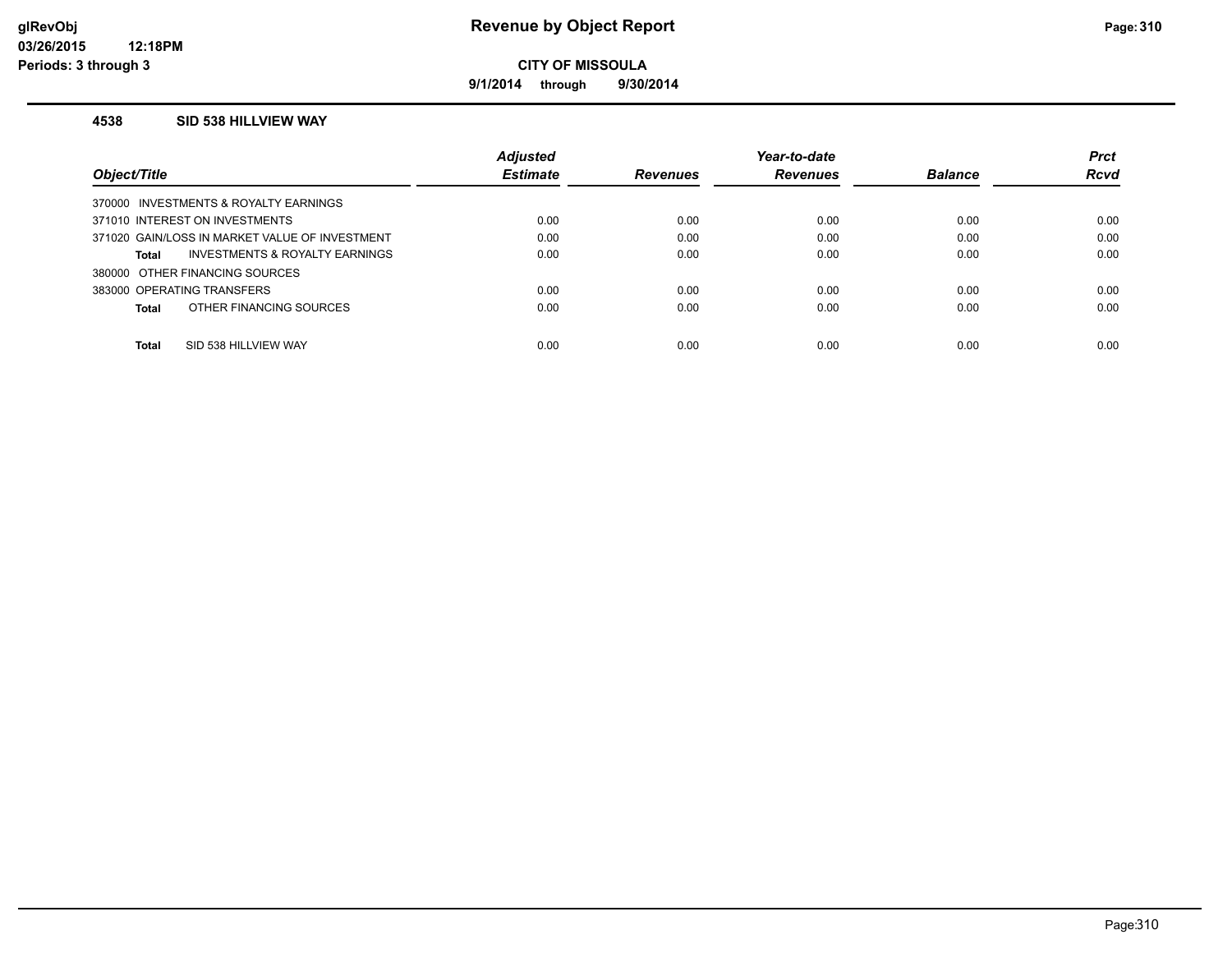**9/1/2014 through 9/30/2014**

**4539 SID 539 4th STREET**

**4539 SID 539 4th STREET**

|                                                | <b>Adjusted</b> |                 | Year-to-date    |                | <b>Prct</b> |
|------------------------------------------------|-----------------|-----------------|-----------------|----------------|-------------|
| Object/Title                                   | <b>Estimate</b> | <b>Revenues</b> | <b>Revenues</b> | <b>Balance</b> | <b>Rcvd</b> |
| 370000 INVESTMENTS & ROYALTY EARNINGS          |                 |                 |                 |                |             |
| 371010 INTEREST ON INVESTMENTS                 | 0.00            | 0.00            | 0.00            | 0.00           | 0.00        |
| INVESTMENTS & ROYALTY EARNINGS<br><b>Total</b> | 0.00            | 0.00            | 0.00            | 0.00           | 0.00        |
| 380000 OTHER FINANCING SOURCES                 |                 |                 |                 |                |             |
| 383000 OPERATING TRANSFERS                     | 0.00            | 0.00            | 0.00            | 0.00           | 0.00        |
| OTHER FINANCING SOURCES<br><b>Total</b>        | 0.00            | 0.00            | 0.00            | 0.00           | 0.00        |
|                                                |                 |                 |                 |                |             |
| SID 539 4th STREET<br><b>Total</b>             | 0.00            | 0.00            | 0.00            | 0.00           | 0.00        |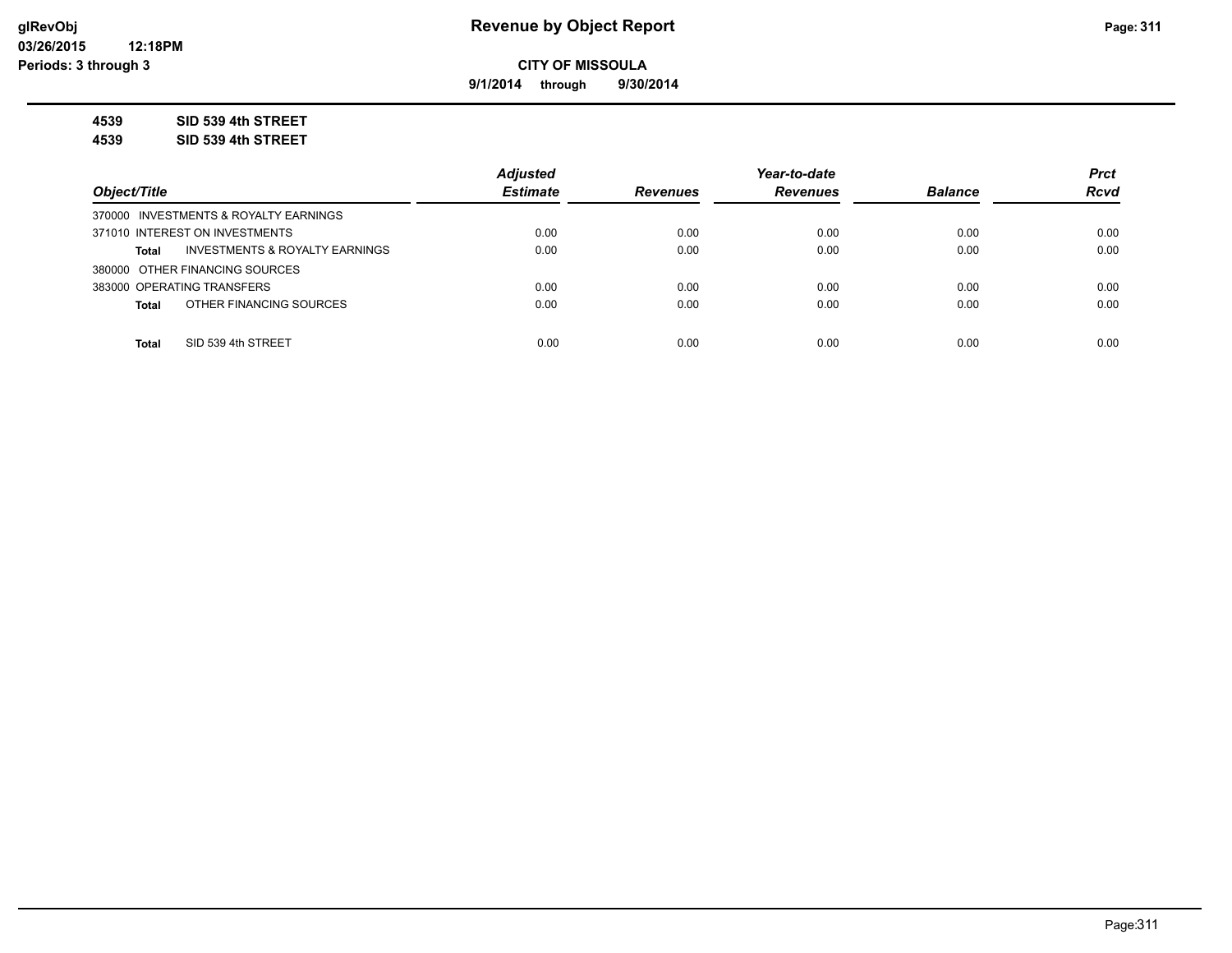# **glRevObj Revenue by Object Report Page:312**

**CITY OF MISSOULA**

**9/1/2014 through 9/30/2014**

### **4539 SID 539 4th STREET**

| Object/Title                            | <b>Adjusted</b><br><b>Estimate</b> | Revenues | Year-to-date<br><b>Revenues</b> | <b>Balance</b> | <b>Prct</b><br><b>Rcvd</b> |
|-----------------------------------------|------------------------------------|----------|---------------------------------|----------------|----------------------------|
| 370000 INVESTMENTS & ROYALTY EARNINGS   |                                    |          |                                 |                |                            |
| 371010 INTEREST ON INVESTMENTS          | 0.00                               | 0.00     | 0.00                            | 0.00           | 0.00                       |
| INVESTMENTS & ROYALTY EARNINGS<br>Total | 0.00                               | 0.00     | 0.00                            | 0.00           | 0.00                       |
| 380000 OTHER FINANCING SOURCES          |                                    |          |                                 |                |                            |
| 383000 OPERATING TRANSFERS              | 0.00                               | 0.00     | 0.00                            | 0.00           | 0.00                       |
| OTHER FINANCING SOURCES<br><b>Total</b> | 0.00                               | 0.00     | 0.00                            | 0.00           | 0.00                       |
|                                         |                                    |          |                                 |                |                            |
| SID 539 4th STREET<br>Total             | 0.00                               | 0.00     | 0.00                            | 0.00           | 0.00                       |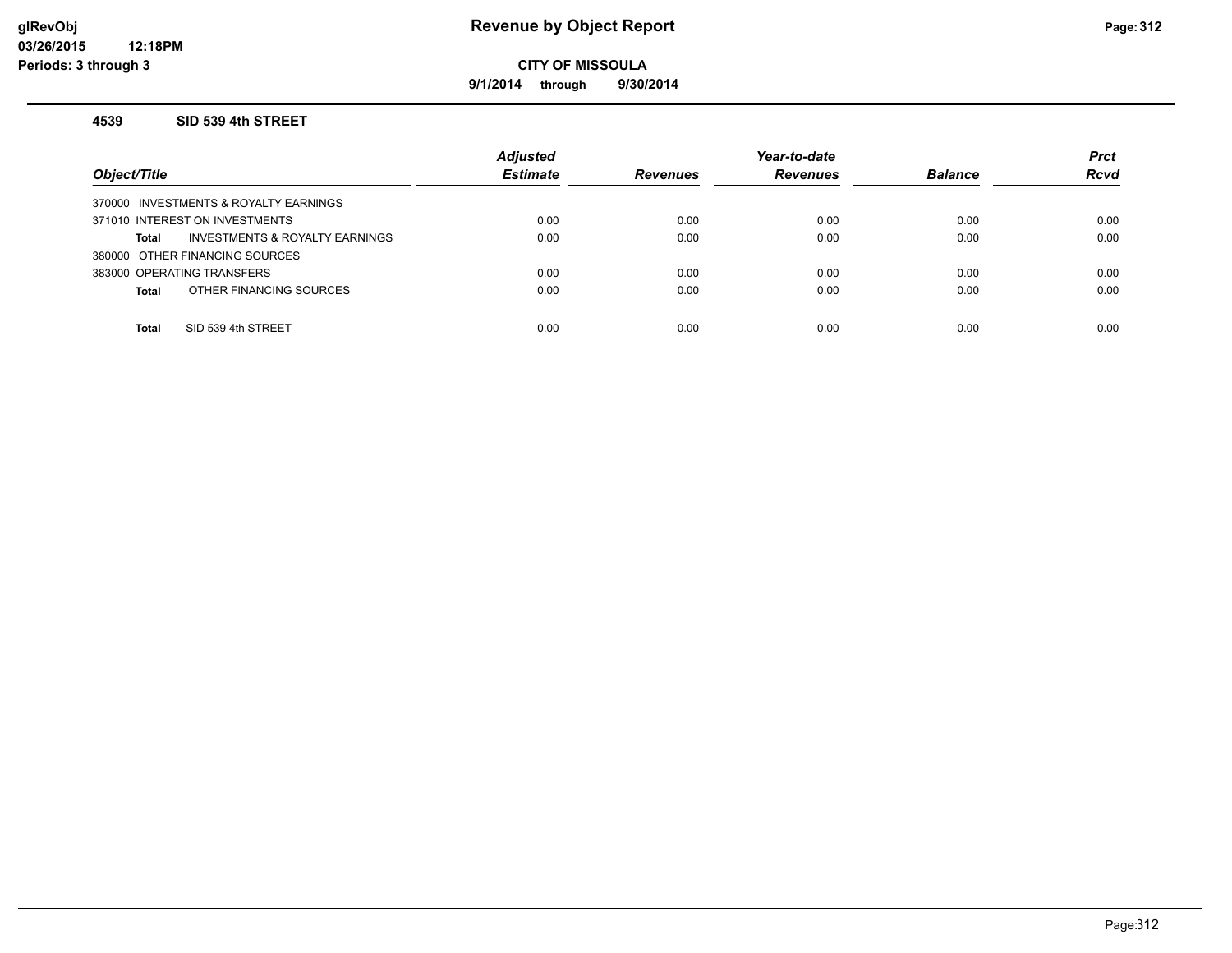**9/1/2014 through 9/30/2014**

**4540 SID 540 ENGLAND BLVD**

**4540 SID 540 ENGLAND BLVD**

|                                                           | <b>Adjusted</b> |                 | Year-to-date    |                | <b>Prct</b> |
|-----------------------------------------------------------|-----------------|-----------------|-----------------|----------------|-------------|
| Object/Title                                              | <b>Estimate</b> | <b>Revenues</b> | <b>Revenues</b> | <b>Balance</b> | <b>Rcvd</b> |
| TAXES/ASSESSMENTS<br>310000                               |                 |                 |                 |                |             |
| PENALTIES & INTEREST<br>312001                            | 0.00            | 0.00            | 0.00            | 0.00           | 0.00        |
| TAXES/ASSESSMENTS<br><b>Total</b>                         | 0.00            | 0.00            | 0.00            | 0.00           | 0.00        |
| MISCELLANEOUS REVENUES<br>360000                          |                 |                 |                 |                |             |
| 363020 PROPERTY ASSESSMENTS                               | 0.00            | 0.00            | 0.00            | 0.00           | 0.00        |
| PAYOFF PRINCIPAL ASSESSMENTS<br>363021                    | 0.00            | 0.00            | 0.00            | 0.00           | 0.00        |
| 363022 BOND INTEREST ASSESSMENTS                          | 0.00            | 0.00            | 0.00            | 0.00           | 0.00        |
| 363040 PENALTY AND INTEREST                               | 0.00            | 0.00            | 0.00            | 0.00           | 0.00        |
| <b>MISCELLANEOUS REVENUES</b><br>Total                    | 0.00            | 0.00            | 0.00            | 0.00           | 0.00        |
| <b>INVESTMENTS &amp; ROYALTY EARNINGS</b><br>370000       |                 |                 |                 |                |             |
| 371010 INTEREST ON INVESTMENTS                            | 0.00            | 0.00            | 0.00            | 0.00           | 0.00        |
| 371020 GAIN/LOSS IN MARKET VALUE OF INVESTMENTS           | 0.00            | 0.00            | 0.00            | 0.00           | 0.00        |
| <b>INVESTMENTS &amp; ROYALTY EARNINGS</b><br><b>Total</b> | 0.00            | 0.00            | 0.00            | 0.00           | 0.00        |
| OTHER FINANCING SOURCES<br>380000                         |                 |                 |                 |                |             |
| 381030 SID BONDS PROCEEDS                                 | 0.00            | 0.00            | 0.00            | 0.00           | 0.00        |
| OTHER FINANCING SOURCES<br><b>Total</b>                   | 0.00            | 0.00            | 0.00            | 0.00           | 0.00        |
|                                                           |                 |                 |                 |                |             |
| SID 540 ENGLAND BLVD<br><b>Total</b>                      | 0.00            | 0.00            | 0.00            | 0.00           | 0.00        |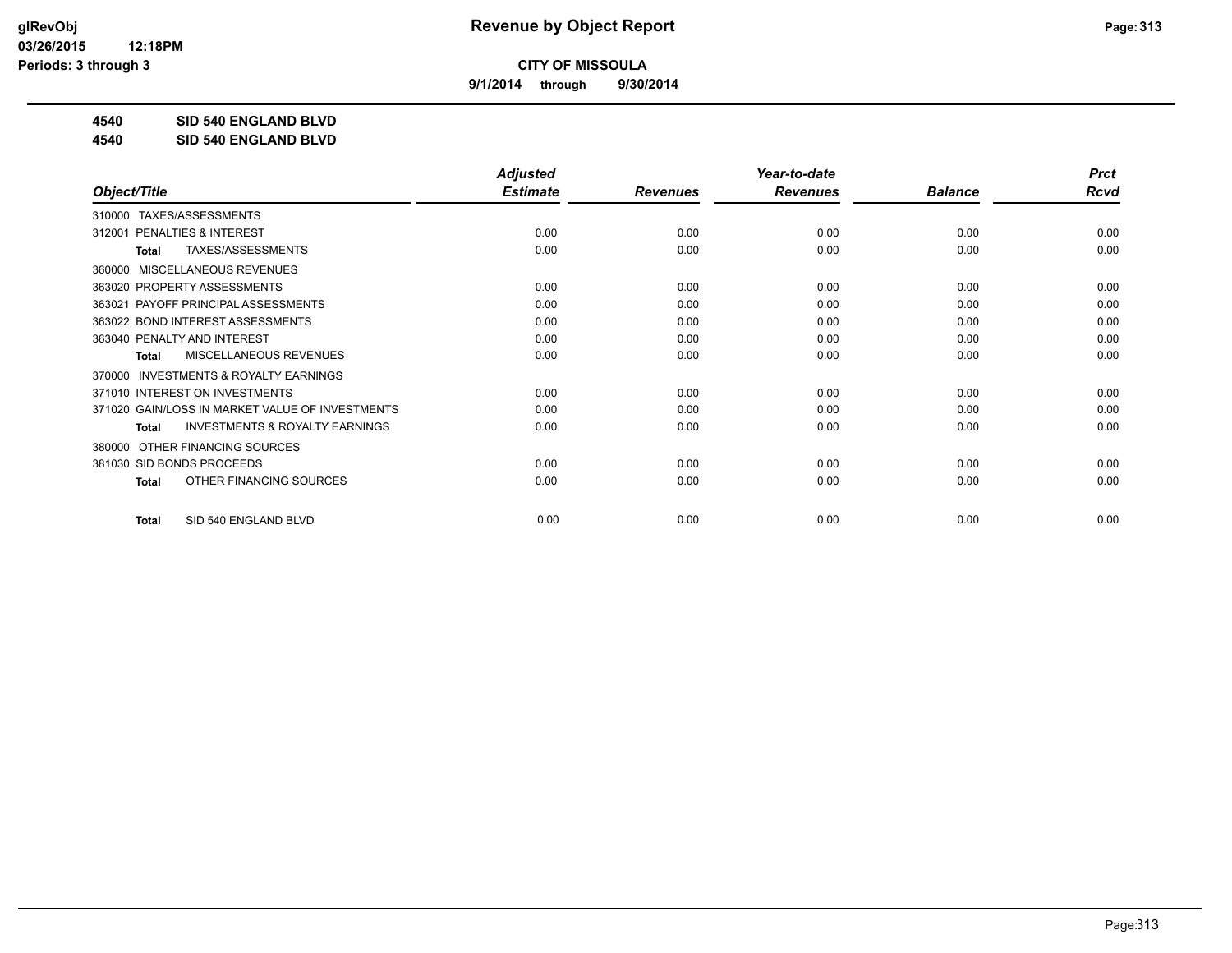**9/1/2014 through 9/30/2014**

## **4540 SID 540 ENGLAND BLVD**

|                                                           | <b>Adjusted</b> |                 | Year-to-date    |                | <b>Prct</b> |
|-----------------------------------------------------------|-----------------|-----------------|-----------------|----------------|-------------|
| Object/Title                                              | <b>Estimate</b> | <b>Revenues</b> | <b>Revenues</b> | <b>Balance</b> | <b>Rcvd</b> |
| TAXES/ASSESSMENTS<br>310000                               |                 |                 |                 |                |             |
| <b>PENALTIES &amp; INTEREST</b><br>312001                 | 0.00            | 0.00            | 0.00            | 0.00           | 0.00        |
| TAXES/ASSESSMENTS<br><b>Total</b>                         | 0.00            | 0.00            | 0.00            | 0.00           | 0.00        |
| MISCELLANEOUS REVENUES<br>360000                          |                 |                 |                 |                |             |
| 363020 PROPERTY ASSESSMENTS                               | 0.00            | 0.00            | 0.00            | 0.00           | 0.00        |
| PAYOFF PRINCIPAL ASSESSMENTS<br>363021                    | 0.00            | 0.00            | 0.00            | 0.00           | 0.00        |
| 363022 BOND INTEREST ASSESSMENTS                          | 0.00            | 0.00            | 0.00            | 0.00           | 0.00        |
| 363040 PENALTY AND INTEREST                               | 0.00            | 0.00            | 0.00            | 0.00           | 0.00        |
| <b>MISCELLANEOUS REVENUES</b><br>Total                    | 0.00            | 0.00            | 0.00            | 0.00           | 0.00        |
| INVESTMENTS & ROYALTY EARNINGS<br>370000                  |                 |                 |                 |                |             |
| 371010 INTEREST ON INVESTMENTS                            | 0.00            | 0.00            | 0.00            | 0.00           | 0.00        |
| 371020 GAIN/LOSS IN MARKET VALUE OF INVESTMENT            | 0.00            | 0.00            | 0.00            | 0.00           | 0.00        |
| <b>INVESTMENTS &amp; ROYALTY EARNINGS</b><br><b>Total</b> | 0.00            | 0.00            | 0.00            | 0.00           | 0.00        |
| OTHER FINANCING SOURCES<br>380000                         |                 |                 |                 |                |             |
| 381030 SID BONDS PROCEEDS                                 | 0.00            | 0.00            | 0.00            | 0.00           | 0.00        |
| OTHER FINANCING SOURCES<br>Total                          | 0.00            | 0.00            | 0.00            | 0.00           | 0.00        |
| SID 540 ENGLAND BLVD<br><b>Total</b>                      | 0.00            | 0.00            | 0.00            | 0.00           | 0.00        |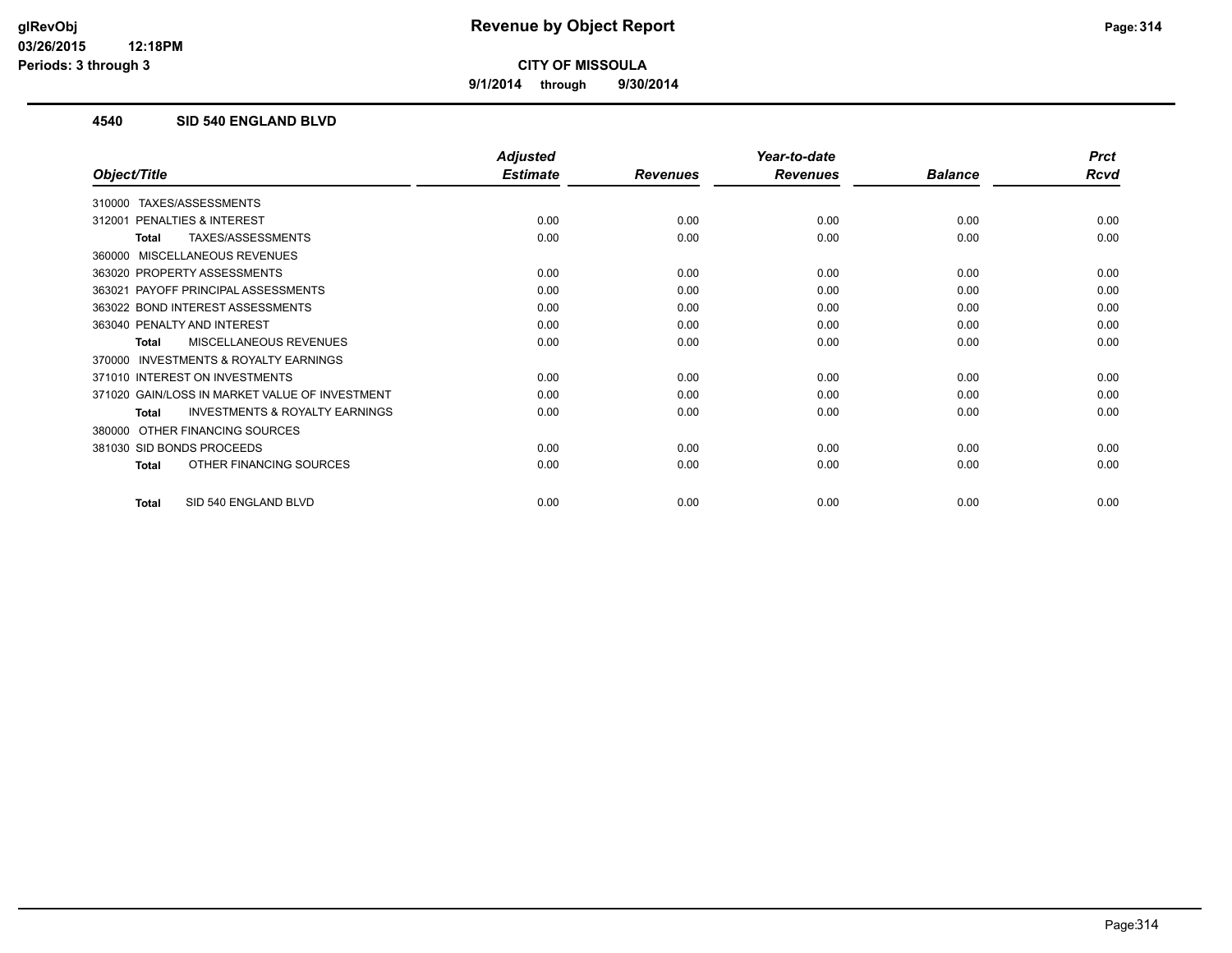**9/1/2014 through 9/30/2014**

## **4541 SID 541 PINEVIEW PARK**

**4541 SID 541 PINEVIEW PARK**

|                                                           | <b>Adjusted</b> |                 | Year-to-date    |                | <b>Prct</b> |
|-----------------------------------------------------------|-----------------|-----------------|-----------------|----------------|-------------|
| Object/Title                                              | <b>Estimate</b> | <b>Revenues</b> | <b>Revenues</b> | <b>Balance</b> | <b>Rcvd</b> |
| TAXES/ASSESSMENTS<br>310000                               |                 |                 |                 |                |             |
| PENALTIES & INTEREST<br>312001                            | 0.00            | 0.00            | 0.00            | 0.00           | 0.00        |
| TAXES/ASSESSMENTS<br><b>Total</b>                         | 0.00            | 0.00            | 0.00            | 0.00           | 0.00        |
| MISCELLANEOUS REVENUES<br>360000                          |                 |                 |                 |                |             |
| 363020 PROPERTY ASSESSMENTS                               | 0.00            | 0.00            | 0.00            | 0.00           | 0.00        |
| PAYOFF PRINCIPAL ASSESSMENTS<br>363021                    | 0.00            | 0.00            | 0.00            | 0.00           | 0.00        |
| 363022 BOND INTEREST ASSESSMENTS                          | 0.00            | 0.00            | 0.00            | 0.00           | 0.00        |
| 363040 PENALTY AND INTEREST                               | 0.00            | 0.00            | 0.00            | 0.00           | 0.00        |
| <b>MISCELLANEOUS REVENUES</b><br>Total                    | 0.00            | 0.00            | 0.00            | 0.00           | 0.00        |
| <b>INVESTMENTS &amp; ROYALTY EARNINGS</b><br>370000       |                 |                 |                 |                |             |
| 371010 INTEREST ON INVESTMENTS                            | 0.00            | 0.00            | 0.00            | 0.00           | 0.00        |
| 371020 GAIN/LOSS IN MARKET VALUE OF INVESTMENTS           | 0.00            | 0.00            | 0.00            | 0.00           | 0.00        |
| <b>INVESTMENTS &amp; ROYALTY EARNINGS</b><br><b>Total</b> | 0.00            | 0.00            | 0.00            | 0.00           | 0.00        |
| OTHER FINANCING SOURCES<br>380000                         |                 |                 |                 |                |             |
| 381030 SID BONDS PROCEEDS                                 | 0.00            | 0.00            | 0.00            | 0.00           | 0.00        |
| OTHER FINANCING SOURCES<br><b>Total</b>                   | 0.00            | 0.00            | 0.00            | 0.00           | 0.00        |
|                                                           |                 |                 |                 |                |             |
| SID 541 PINEVIEW PARK<br><b>Total</b>                     | 0.00            | 0.00            | 0.00            | 0.00           | 0.00        |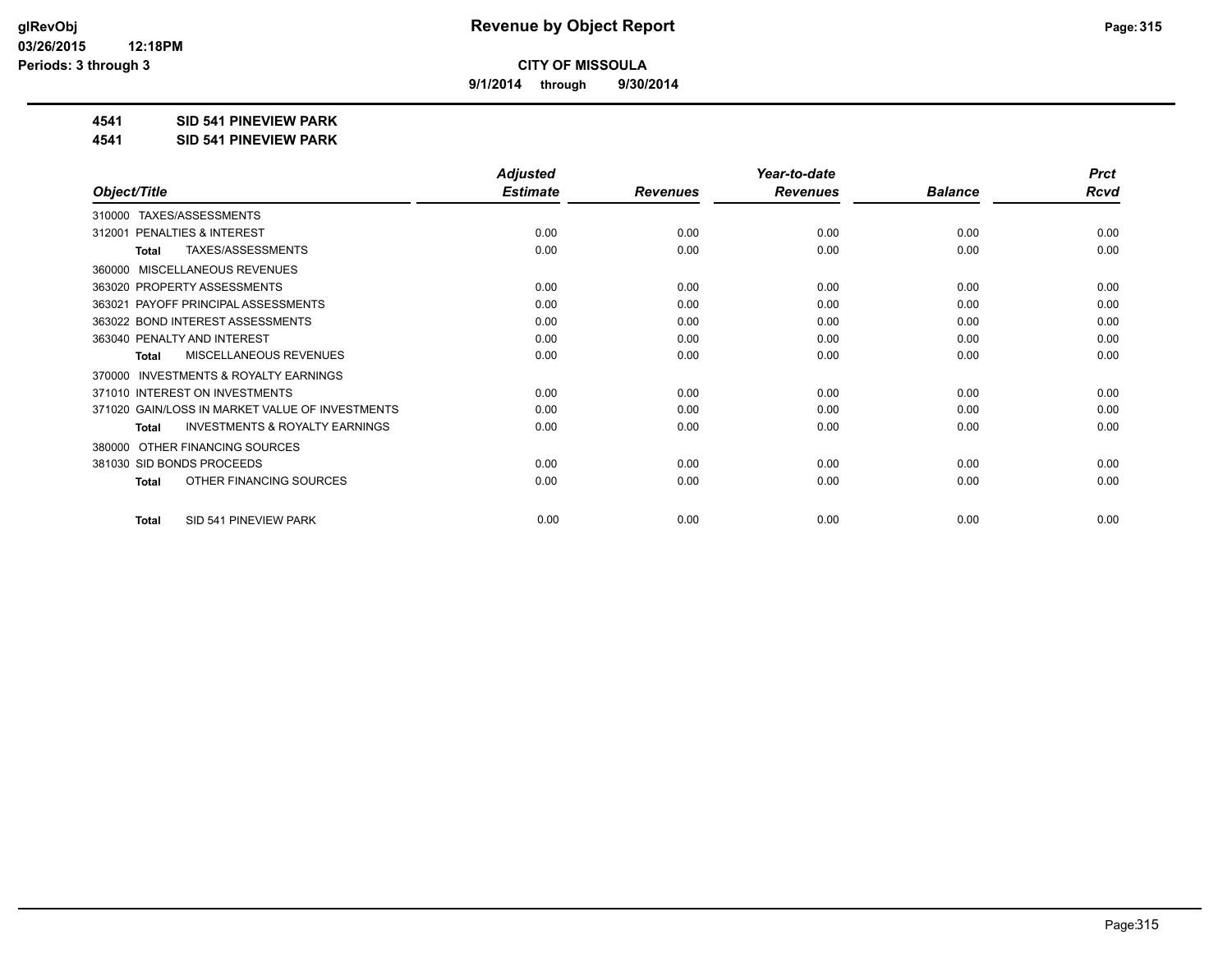**9/1/2014 through 9/30/2014**

### **4541 SID 541 PINEVIEW PARK**

|                                                           | <b>Adjusted</b> |                 | Year-to-date    |                | <b>Prct</b> |
|-----------------------------------------------------------|-----------------|-----------------|-----------------|----------------|-------------|
| Object/Title                                              | <b>Estimate</b> | <b>Revenues</b> | <b>Revenues</b> | <b>Balance</b> | <b>Rcvd</b> |
| TAXES/ASSESSMENTS<br>310000                               |                 |                 |                 |                |             |
| PENALTIES & INTEREST<br>312001                            | 0.00            | 0.00            | 0.00            | 0.00           | 0.00        |
| TAXES/ASSESSMENTS<br>Total                                | 0.00            | 0.00            | 0.00            | 0.00           | 0.00        |
| MISCELLANEOUS REVENUES<br>360000                          |                 |                 |                 |                |             |
| 363020 PROPERTY ASSESSMENTS                               | 0.00            | 0.00            | 0.00            | 0.00           | 0.00        |
| PAYOFF PRINCIPAL ASSESSMENTS<br>363021                    | 0.00            | 0.00            | 0.00            | 0.00           | 0.00        |
| 363022 BOND INTEREST ASSESSMENTS                          | 0.00            | 0.00            | 0.00            | 0.00           | 0.00        |
| 363040 PENALTY AND INTEREST                               | 0.00            | 0.00            | 0.00            | 0.00           | 0.00        |
| <b>MISCELLANEOUS REVENUES</b><br>Total                    | 0.00            | 0.00            | 0.00            | 0.00           | 0.00        |
| INVESTMENTS & ROYALTY EARNINGS<br>370000                  |                 |                 |                 |                |             |
| 371010 INTEREST ON INVESTMENTS                            | 0.00            | 0.00            | 0.00            | 0.00           | 0.00        |
| 371020 GAIN/LOSS IN MARKET VALUE OF INVESTMENT            | 0.00            | 0.00            | 0.00            | 0.00           | 0.00        |
| <b>INVESTMENTS &amp; ROYALTY EARNINGS</b><br><b>Total</b> | 0.00            | 0.00            | 0.00            | 0.00           | 0.00        |
| OTHER FINANCING SOURCES<br>380000                         |                 |                 |                 |                |             |
| 381030 SID BONDS PROCEEDS                                 | 0.00            | 0.00            | 0.00            | 0.00           | 0.00        |
| OTHER FINANCING SOURCES<br>Total                          | 0.00            | 0.00            | 0.00            | 0.00           | 0.00        |
| SID 541 PINEVIEW PARK<br><b>Total</b>                     | 0.00            | 0.00            | 0.00            | 0.00           | 0.00        |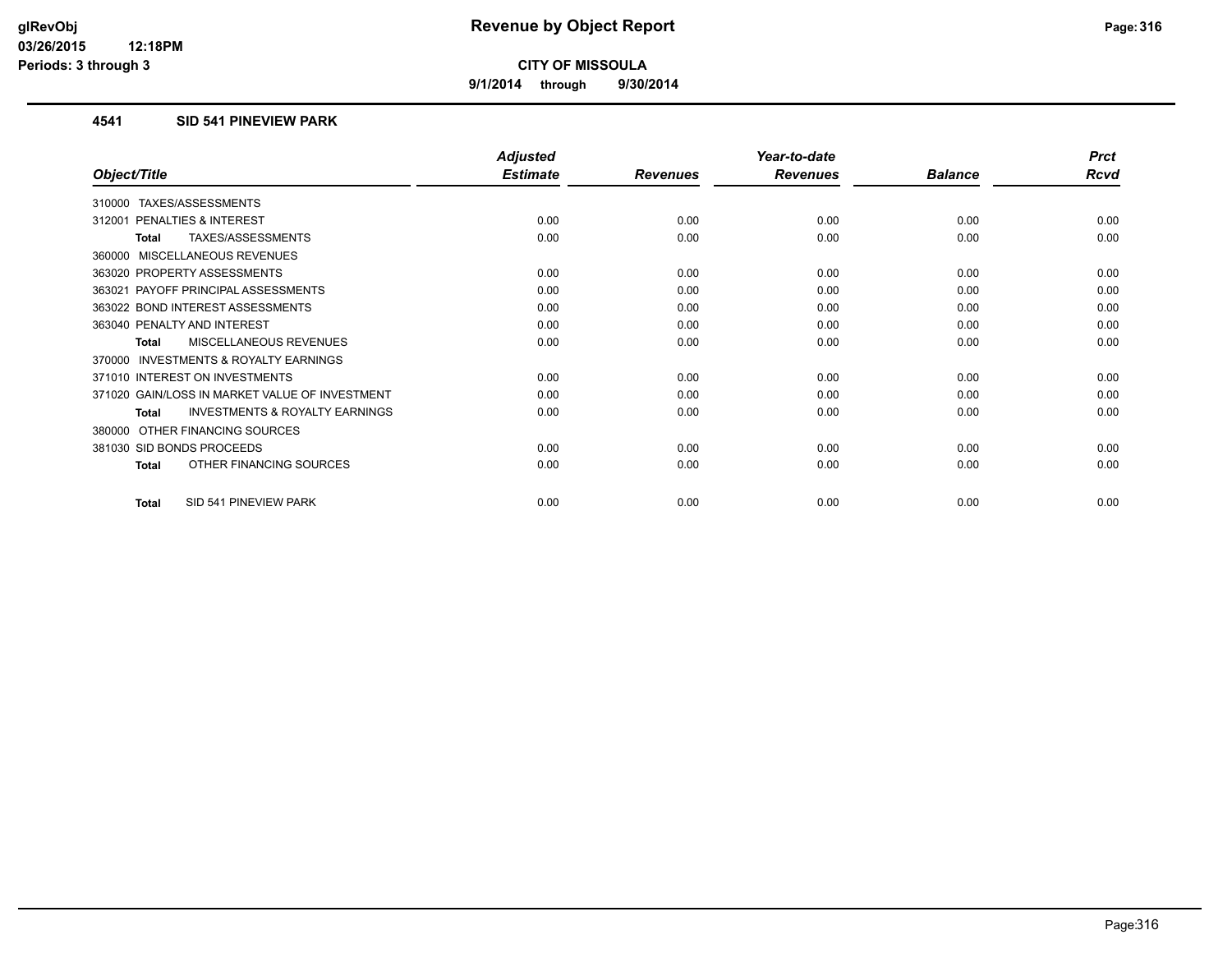**9/1/2014 through 9/30/2014**

## **4542 SID 542 HILLVIEW WAY**

#### **4542 SID 542 HILLVIEW WAY**

|                                                 | <b>Adjusted</b> |                 | Year-to-date    |                | <b>Prct</b> |
|-------------------------------------------------|-----------------|-----------------|-----------------|----------------|-------------|
| Object/Title                                    | <b>Estimate</b> | <b>Revenues</b> | <b>Revenues</b> | <b>Balance</b> | <b>Rcvd</b> |
| 370000 INVESTMENTS & ROYALTY EARNINGS           |                 |                 |                 |                |             |
| 371010 INTEREST ON INVESTMENTS                  | 0.00            | 0.00            | 0.00            | 0.00           | 0.00        |
| 371020 GAIN/LOSS IN MARKET VALUE OF INVESTMENTS | 0.00            | 0.00            | 0.00            | 0.00           | 0.00        |
| INVESTMENTS & ROYALTY EARNINGS<br>Total         | 0.00            | 0.00            | 0.00            | 0.00           | 0.00        |
| 380000 OTHER FINANCING SOURCES                  |                 |                 |                 |                |             |
| 381030 SID BONDS PROCEEDS                       | 0.00            | 0.00            | 0.00            | 0.00           | 0.00        |
| 383000 OPERATING TRANSFERS                      | 0.00            | 0.00            | 0.00            | 0.00           | 0.00        |
| OTHER FINANCING SOURCES<br>Total                | 0.00            | 0.00            | 0.00            | 0.00           | 0.00        |
|                                                 |                 |                 |                 |                |             |
| SID 542 HILLVIEW WAY<br>Total                   | 0.00            | 0.00            | 0.00            | 0.00           | 0.00        |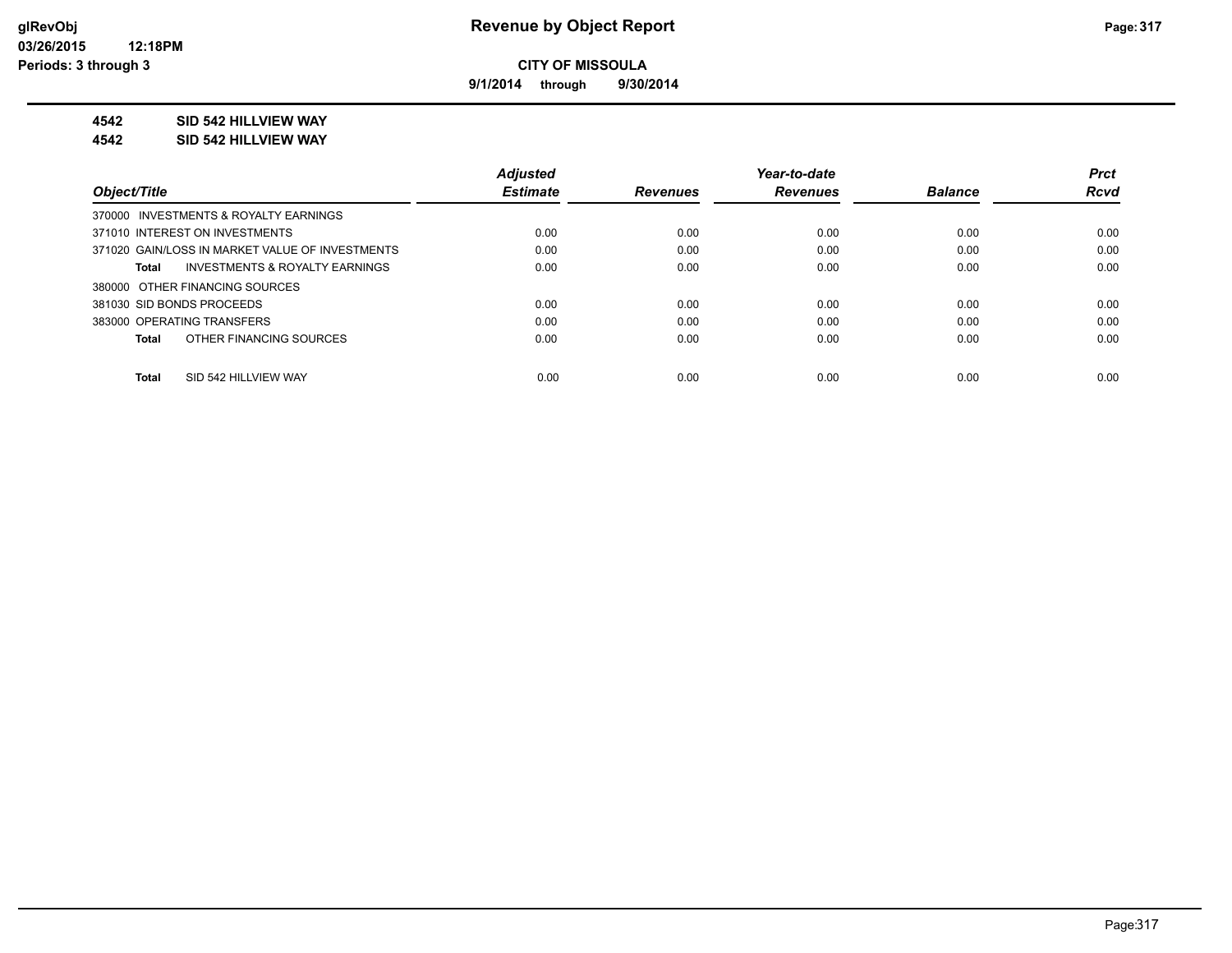**9/1/2014 through 9/30/2014**

### **4542 SID 542 HILLVIEW WAY**

|                                                    | <b>Adjusted</b> |                 | Year-to-date    |                | <b>Prct</b> |
|----------------------------------------------------|-----------------|-----------------|-----------------|----------------|-------------|
| Object/Title                                       | <b>Estimate</b> | <b>Revenues</b> | <b>Revenues</b> | <b>Balance</b> | <b>Rcvd</b> |
| 370000 INVESTMENTS & ROYALTY EARNINGS              |                 |                 |                 |                |             |
| 371010 INTEREST ON INVESTMENTS                     | 0.00            | 0.00            | 0.00            | 0.00           | 0.00        |
| 371020 GAIN/LOSS IN MARKET VALUE OF INVESTMENT     | 0.00            | 0.00            | 0.00            | 0.00           | 0.00        |
| <b>INVESTMENTS &amp; ROYALTY EARNINGS</b><br>Total | 0.00            | 0.00            | 0.00            | 0.00           | 0.00        |
| 380000 OTHER FINANCING SOURCES                     |                 |                 |                 |                |             |
| 381030 SID BONDS PROCEEDS                          | 0.00            | 0.00            | 0.00            | 0.00           | 0.00        |
| 383000 OPERATING TRANSFERS                         | 0.00            | 0.00            | 0.00            | 0.00           | 0.00        |
| OTHER FINANCING SOURCES<br>Total                   | 0.00            | 0.00            | 0.00            | 0.00           | 0.00        |
|                                                    |                 |                 |                 |                |             |
| SID 542 HILLVIEW WAY<br><b>Total</b>               | 0.00            | 0.00            | 0.00            | 0.00           | 0.00        |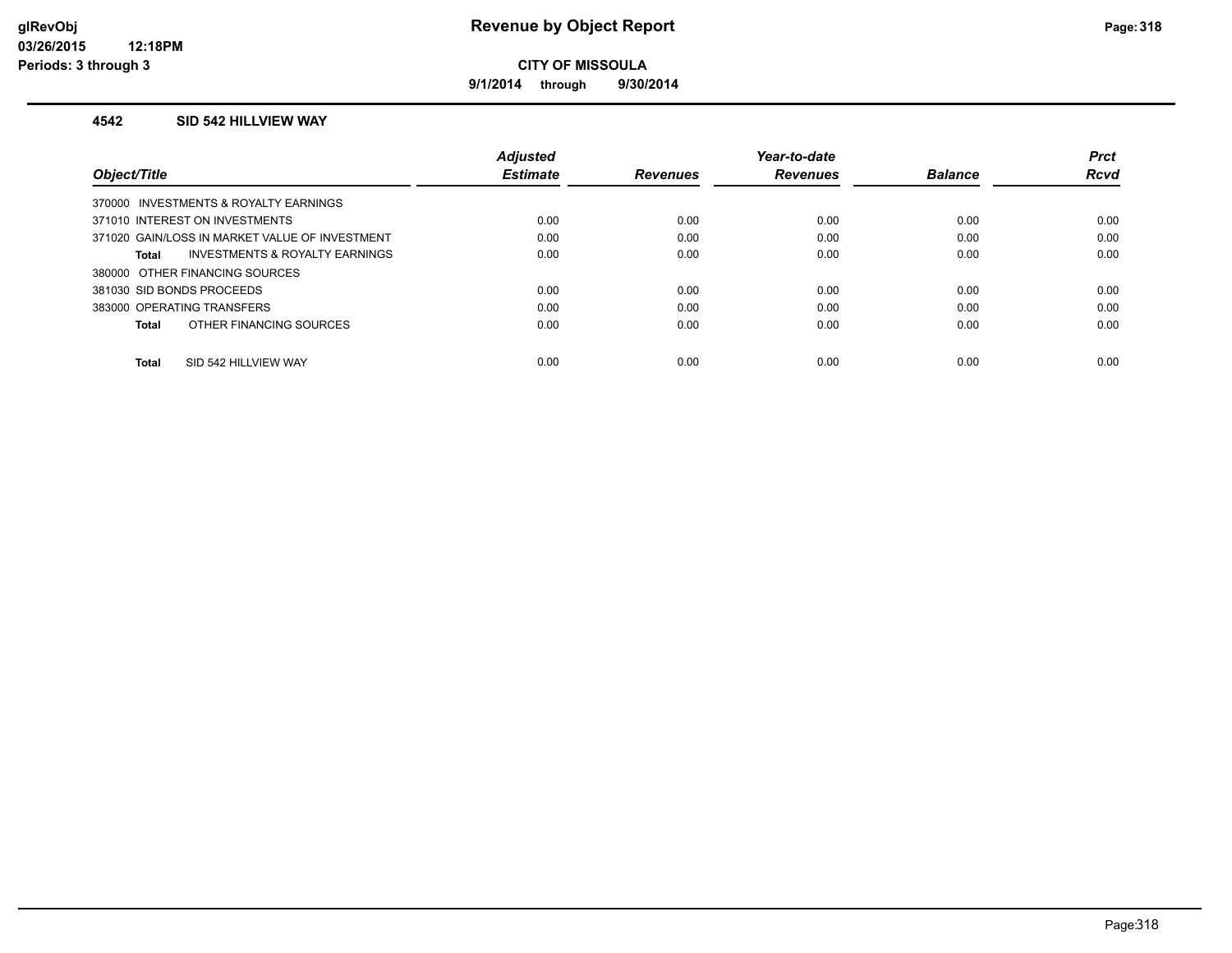**9/1/2014 through 9/30/2014**

### **4543 SID 543 TRAFFIC CALMING**

**4543 SID 543 TRAFFIC CALMING**

|                                         | <b>Adjusted</b> |                 | Year-to-date    |                | <b>Prct</b> |
|-----------------------------------------|-----------------|-----------------|-----------------|----------------|-------------|
| Object/Title                            | <b>Estimate</b> | <b>Revenues</b> | <b>Revenues</b> | <b>Balance</b> | <b>Rcvd</b> |
| 370000 INVESTMENTS & ROYALTY EARNINGS   |                 |                 |                 |                |             |
| 371010 INTEREST ON INVESTMENTS          | 0.00            | 0.00            | 0.00            | 0.00           | 0.00        |
| INVESTMENTS & ROYALTY EARNINGS<br>Total | 0.00            | 0.00            | 0.00            | 0.00           | 0.00        |
| 380000 OTHER FINANCING SOURCES          |                 |                 |                 |                |             |
| 383000 OPERATING TRANSFERS              | 0.00            | 0.00            | 0.00            | 0.00           | 0.00        |
| OTHER FINANCING SOURCES<br><b>Total</b> | 0.00            | 0.00            | 0.00            | 0.00           | 0.00        |
|                                         |                 |                 |                 |                |             |
| SID 543 TRAFFIC CALMING<br><b>Total</b> | 0.00            | 0.00            | 0.00            | 0.00           | 0.00        |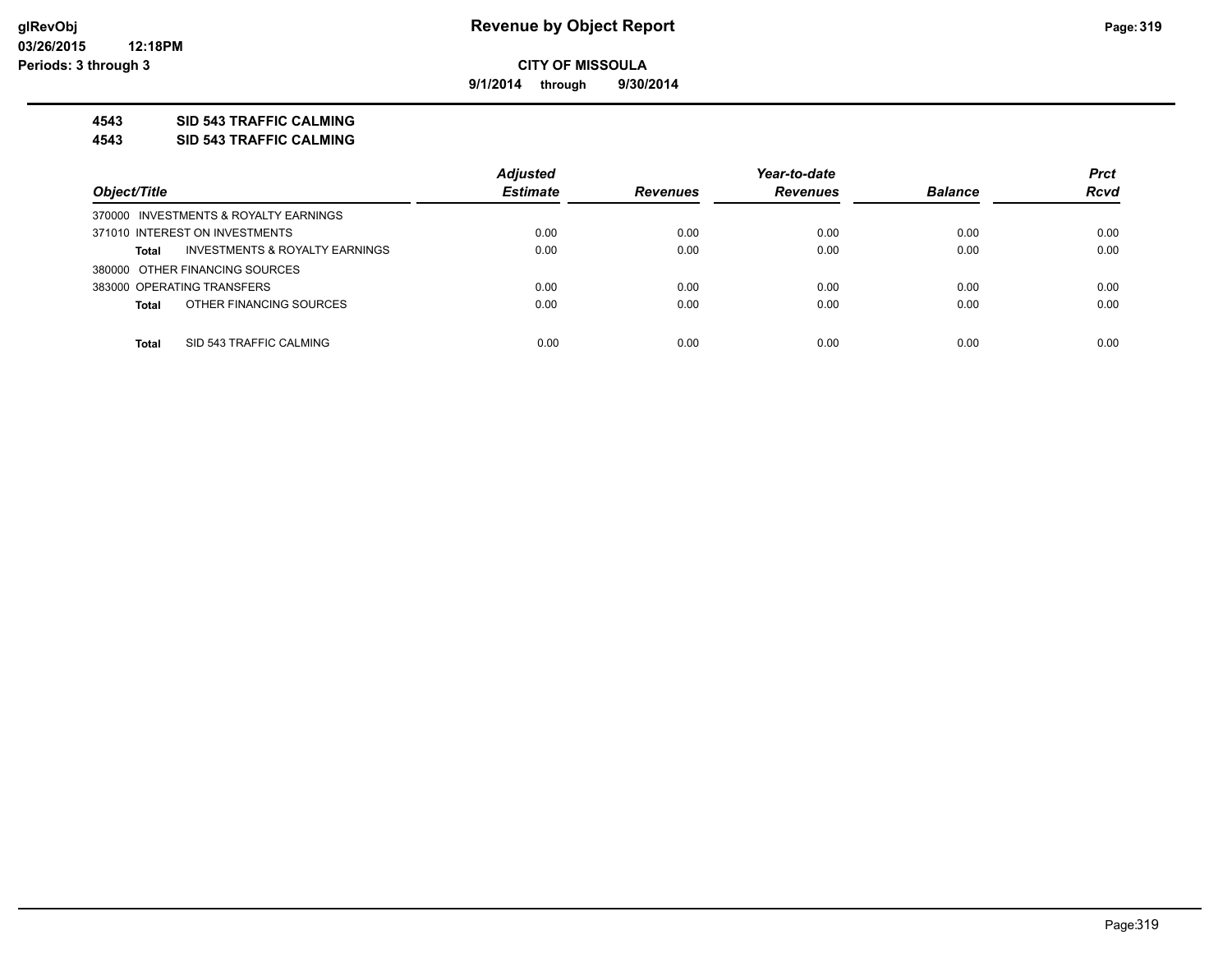**9/1/2014 through 9/30/2014**

### **4543 SID 543 TRAFFIC CALMING**

| Object/Title                                       | <b>Adjusted</b><br><b>Estimate</b> | <b>Revenues</b> | Year-to-date<br><b>Revenues</b> | <b>Balance</b> | <b>Prct</b><br><b>Rcvd</b> |
|----------------------------------------------------|------------------------------------|-----------------|---------------------------------|----------------|----------------------------|
| 370000 INVESTMENTS & ROYALTY EARNINGS              |                                    |                 |                                 |                |                            |
| 371010 INTEREST ON INVESTMENTS                     | 0.00                               | 0.00            | 0.00                            | 0.00           | 0.00                       |
| <b>INVESTMENTS &amp; ROYALTY EARNINGS</b><br>Total | 0.00                               | 0.00            | 0.00                            | 0.00           | 0.00                       |
| 380000 OTHER FINANCING SOURCES                     |                                    |                 |                                 |                |                            |
| 383000 OPERATING TRANSFERS                         | 0.00                               | 0.00            | 0.00                            | 0.00           | 0.00                       |
| OTHER FINANCING SOURCES<br>Total                   | 0.00                               | 0.00            | 0.00                            | 0.00           | 0.00                       |
|                                                    |                                    |                 |                                 |                |                            |
| SID 543 TRAFFIC CALMING<br><b>Total</b>            | 0.00                               | 0.00            | 0.00                            | 0.00           | 0.00                       |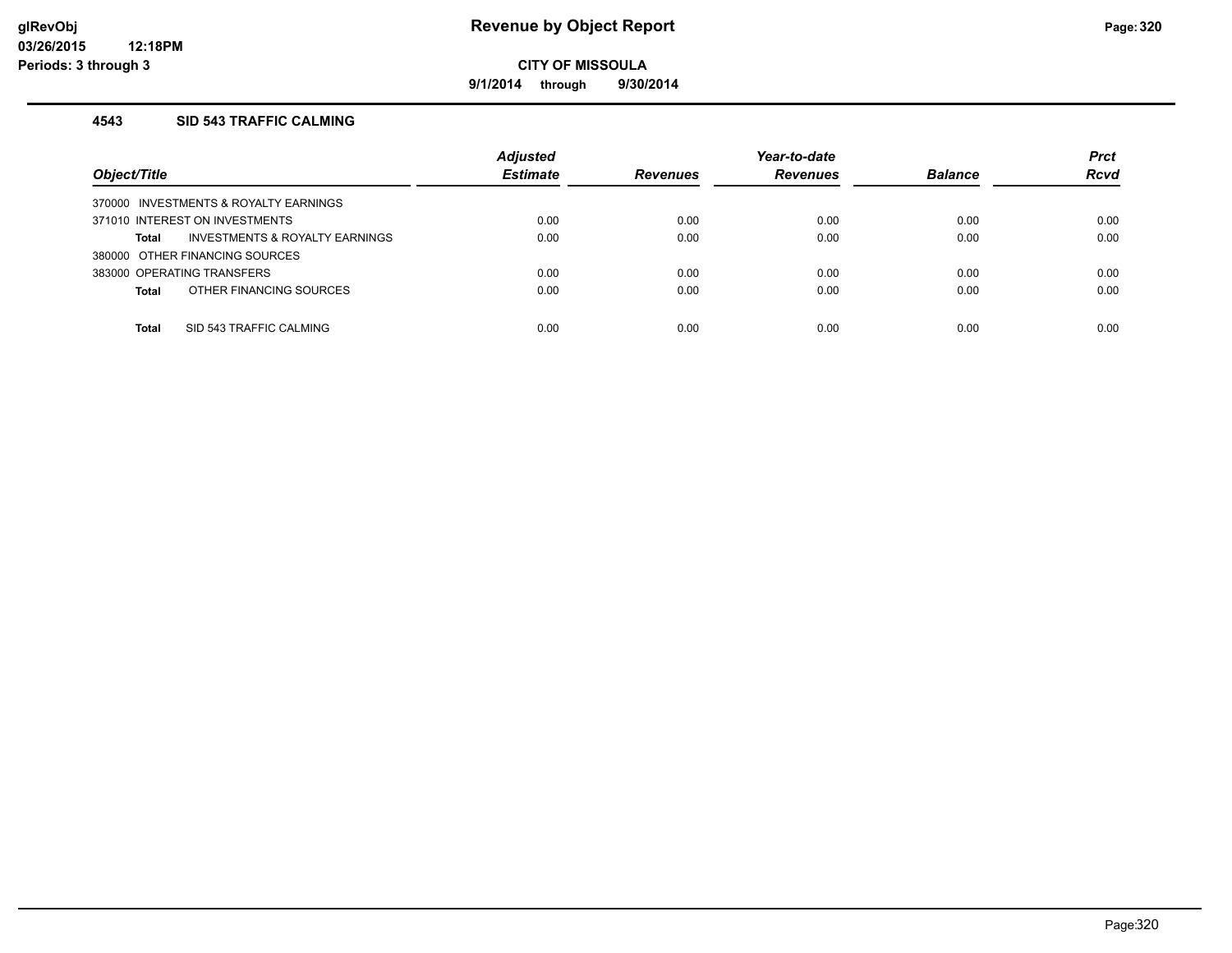**9/1/2014 through 9/30/2014**

# **4544 MILLER CREEK MITIGATION FUND**

#### **4544 MILLER CREEK MITIGATION FUND**

|                                                    | <b>Adjusted</b> |                 | Year-to-date    |                | <b>Prct</b> |
|----------------------------------------------------|-----------------|-----------------|-----------------|----------------|-------------|
| Object/Title                                       | <b>Estimate</b> | <b>Revenues</b> | <b>Revenues</b> | <b>Balance</b> | <b>Rcvd</b> |
| TAXES/ASSESSMENTS<br>310000                        |                 |                 |                 |                |             |
| 312001 PENALTIES & INTEREST                        | 0.00            | 0.00            | 0.00            | 0.00           | 0.00        |
| TAXES/ASSESSMENTS<br>Total                         | 0.00            | 0.00            | 0.00            | 0.00           | 0.00        |
| 370000 INVESTMENTS & ROYALTY EARNINGS              |                 |                 |                 |                |             |
| 371010 INTEREST ON INVESTMENTS                     | 0.00            | 0.00            | 0.00            | 0.00           | 0.00        |
| 371020 GAIN/LOSS IN MARKET VALUE OF INVESTMENTS    | 0.00            | 0.00            | 0.00            | 0.00           | 0.00        |
| <b>INVESTMENTS &amp; ROYALTY EARNINGS</b><br>Total | 0.00            | 0.00            | 0.00            | 0.00           | 0.00        |
| OTHER FINANCING SOURCES<br>380000                  |                 |                 |                 |                |             |
| 381030 SID BONDS PROCEEDS                          | 0.00            | 0.00            | 0.00            | 0.00           | 0.00        |
| OTHER FINANCING SOURCES<br><b>Total</b>            | 0.00            | 0.00            | 0.00            | 0.00           | 0.00        |
| MILLER CREEK MITIGATION FUND<br><b>Total</b>       | 0.00            | 0.00            | 0.00            | 0.00           | 0.00        |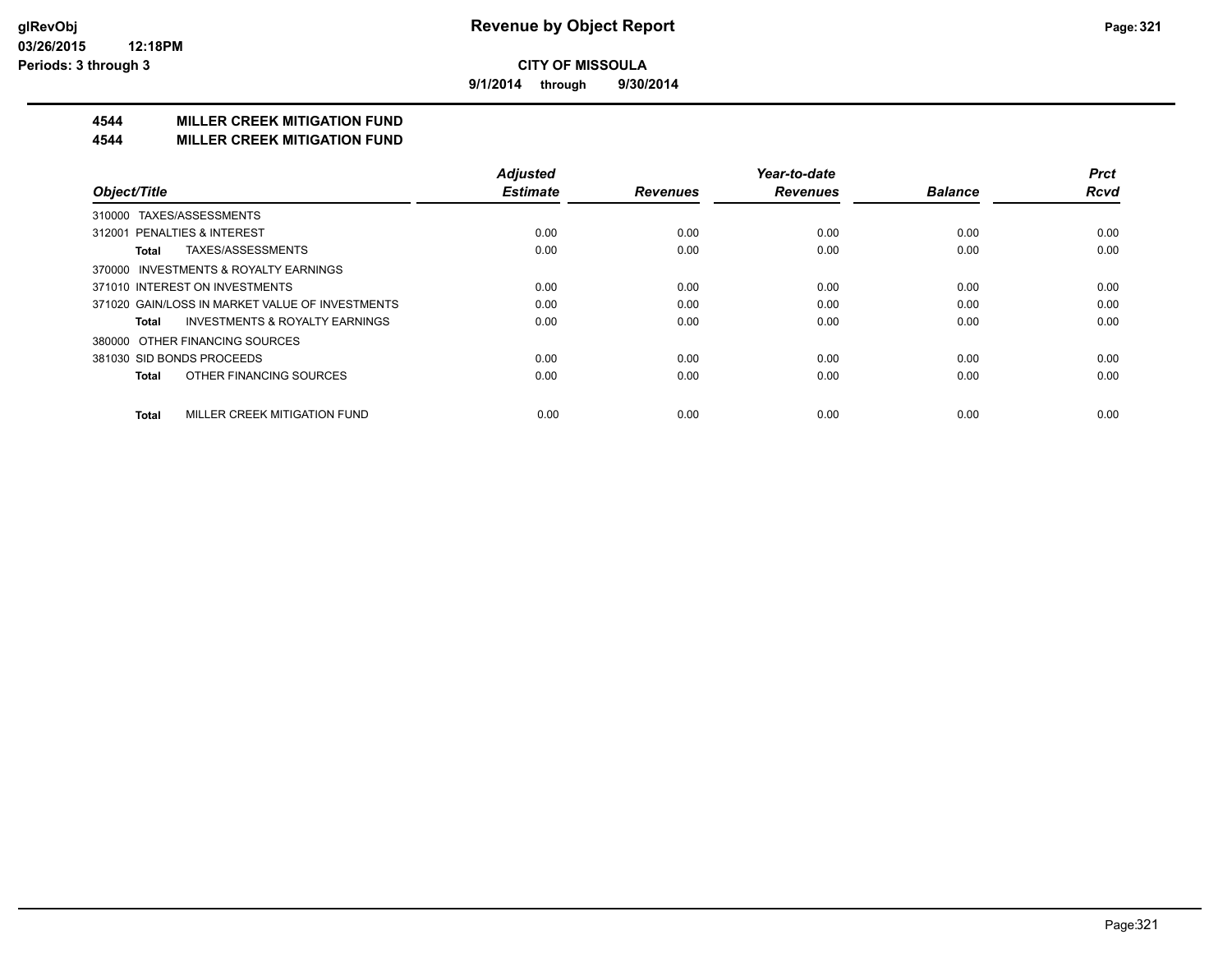**9/1/2014 through 9/30/2014**

# **4544 MILLER CREEK MITIGATION FUND**

|                                                    | <b>Adjusted</b> |                 | Year-to-date    |                | <b>Prct</b> |
|----------------------------------------------------|-----------------|-----------------|-----------------|----------------|-------------|
| Object/Title                                       | <b>Estimate</b> | <b>Revenues</b> | <b>Revenues</b> | <b>Balance</b> | <b>Rcvd</b> |
| TAXES/ASSESSMENTS<br>310000                        |                 |                 |                 |                |             |
| 312001 PENALTIES & INTEREST                        | 0.00            | 0.00            | 0.00            | 0.00           | 0.00        |
| TAXES/ASSESSMENTS<br><b>Total</b>                  | 0.00            | 0.00            | 0.00            | 0.00           | 0.00        |
| 370000 INVESTMENTS & ROYALTY EARNINGS              |                 |                 |                 |                |             |
| 371010 INTEREST ON INVESTMENTS                     | 0.00            | 0.00            | 0.00            | 0.00           | 0.00        |
| 371020 GAIN/LOSS IN MARKET VALUE OF INVESTMENT     | 0.00            | 0.00            | 0.00            | 0.00           | 0.00        |
| <b>INVESTMENTS &amp; ROYALTY EARNINGS</b><br>Total | 0.00            | 0.00            | 0.00            | 0.00           | 0.00        |
| 380000 OTHER FINANCING SOURCES                     |                 |                 |                 |                |             |
| 381030 SID BONDS PROCEEDS                          | 0.00            | 0.00            | 0.00            | 0.00           | 0.00        |
| OTHER FINANCING SOURCES<br><b>Total</b>            | 0.00            | 0.00            | 0.00            | 0.00           | 0.00        |
|                                                    |                 |                 |                 |                |             |
| MILLER CREEK MITIGATION FUND<br><b>Total</b>       | 0.00            | 0.00            | 0.00            | 0.00           | 0.00        |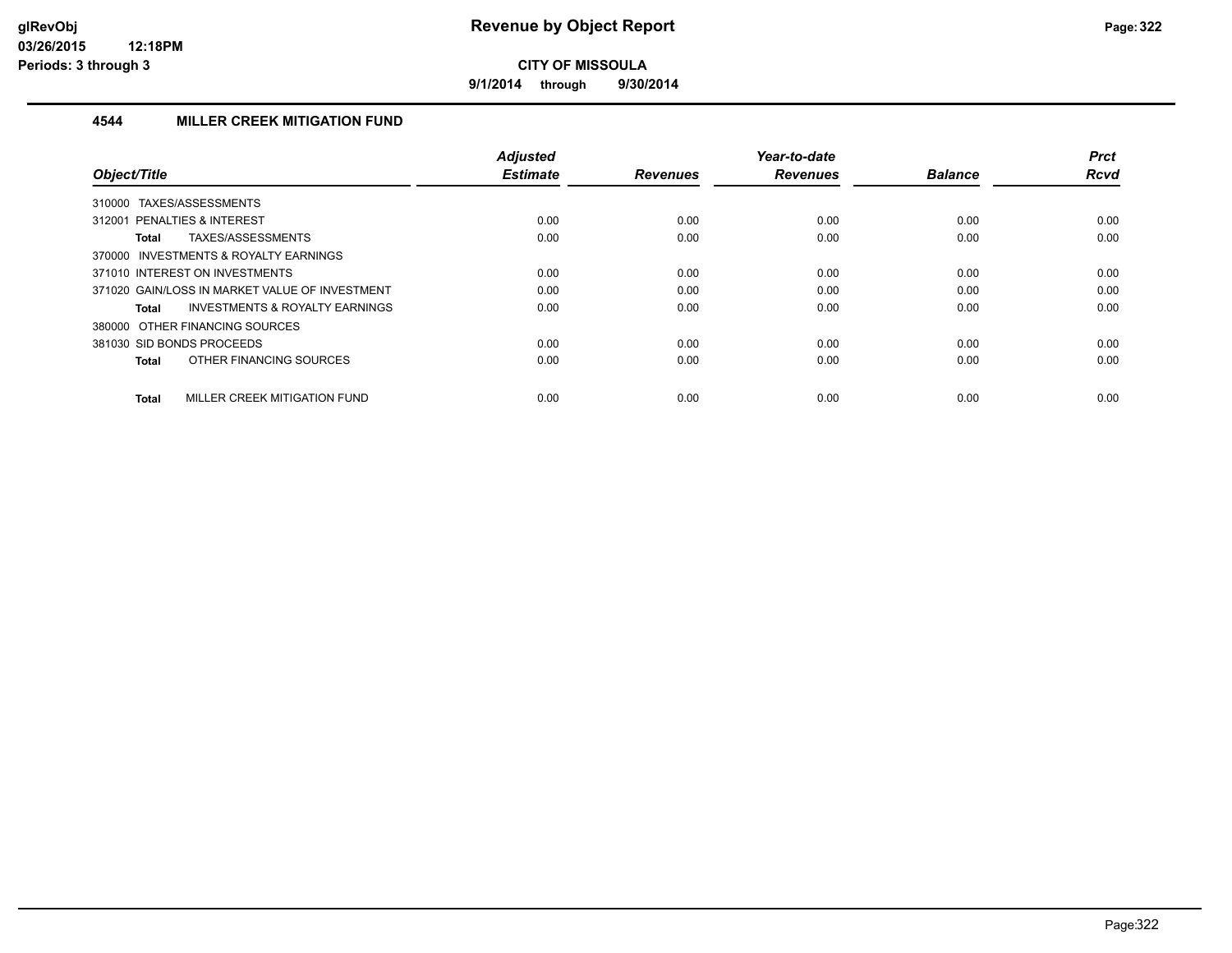**9/1/2014 through 9/30/2014**

# **4545 MILLER CREEK TWITE CONSTRUCTION**

### **4545 MILLER CREEK TWITE CONSTRUCTION**

|                                                     | <b>Adjusted</b> |                 | Year-to-date    |                | <b>Prct</b> |
|-----------------------------------------------------|-----------------|-----------------|-----------------|----------------|-------------|
| Object/Title                                        | <b>Estimate</b> | <b>Revenues</b> | <b>Revenues</b> | <b>Balance</b> | <b>Rcvd</b> |
| TAXES/ASSESSMENTS<br>310000                         |                 |                 |                 |                |             |
| 312001 PENALTIES & INTEREST                         | 0.00            | 0.00            | 0.00            | 0.00           | 0.00        |
| TAXES/ASSESSMENTS<br>Total                          | 0.00            | 0.00            | 0.00            | 0.00           | 0.00        |
| <b>INVESTMENTS &amp; ROYALTY EARNINGS</b><br>370000 |                 |                 |                 |                |             |
| 371010 INTEREST ON INVESTMENTS                      | 0.00            | 0.00            | 0.00            | 0.00           | 0.00        |
| 371020 GAIN/LOSS IN MARKET VALUE OF INVESTMENTS     | 0.00            | 0.00            | 0.00            | 0.00           | 0.00        |
| <b>INVESTMENTS &amp; ROYALTY EARNINGS</b><br>Total  | 0.00            | 0.00            | 0.00            | 0.00           | 0.00        |
| 380000 OTHER FINANCING SOURCES                      |                 |                 |                 |                |             |
| 381030 SID BONDS PROCEEDS                           | 0.00            | 0.00            | 0.00            | 0.00           | 0.00        |
| OTHER FINANCING SOURCES<br>Total                    | 0.00            | 0.00            | 0.00            | 0.00           | 0.00        |
| 430000 MILLER CREEK                                 |                 |                 |                 |                |             |
| 430230 MILLER CR TWITE CONSTRUCTION                 | 0.00            | 0.00            | 0.00            | 0.00           | 0.00        |
| <b>MILLER CREEK</b><br><b>Total</b>                 | 0.00            | 0.00            | 0.00            | 0.00           | 0.00        |
|                                                     |                 |                 |                 |                |             |
| MILLER CREEK TWITE CONSTRUCTION<br>Total            | 0.00            | 0.00            | 0.00            | 0.00           | 0.00        |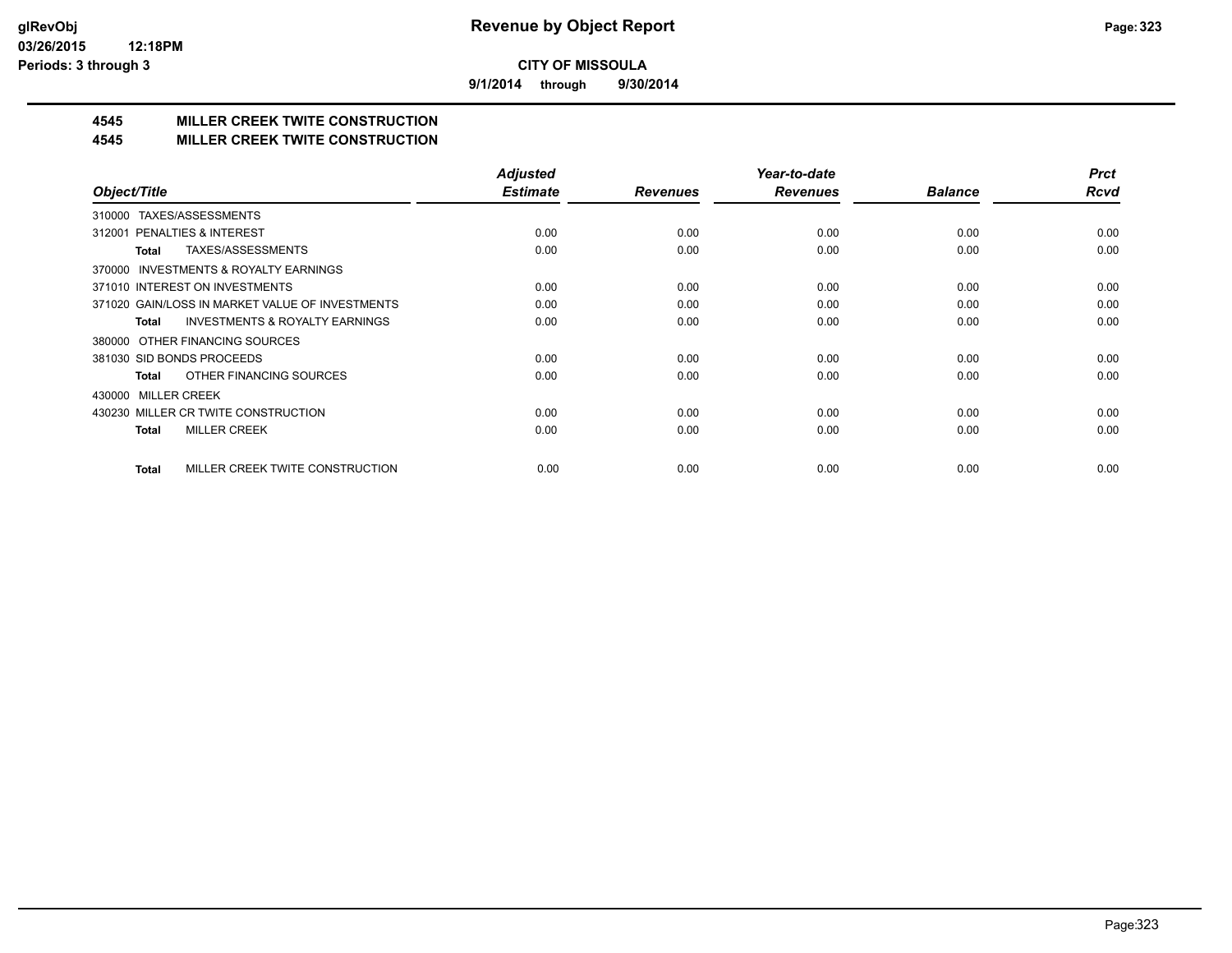**9/1/2014 through 9/30/2014**

# **4545 MILLER CREEK TWITE CONSTRUCTION**

| Object/Title                                              | <b>Adjusted</b><br><b>Estimate</b> | <b>Revenues</b> | Year-to-date<br><b>Revenues</b> | <b>Balance</b> | <b>Prct</b><br><b>Rcvd</b> |
|-----------------------------------------------------------|------------------------------------|-----------------|---------------------------------|----------------|----------------------------|
|                                                           |                                    |                 |                                 |                |                            |
| 310000 TAXES/ASSESSMENTS                                  |                                    |                 |                                 |                |                            |
| 312001 PENALTIES & INTEREST                               | 0.00                               | 0.00            | 0.00                            | 0.00           | 0.00                       |
| TAXES/ASSESSMENTS<br>Total                                | 0.00                               | 0.00            | 0.00                            | 0.00           | 0.00                       |
| INVESTMENTS & ROYALTY EARNINGS<br>370000                  |                                    |                 |                                 |                |                            |
| 371010 INTEREST ON INVESTMENTS                            | 0.00                               | 0.00            | 0.00                            | 0.00           | 0.00                       |
| 371020 GAIN/LOSS IN MARKET VALUE OF INVESTMENT            | 0.00                               | 0.00            | 0.00                            | 0.00           | 0.00                       |
| <b>INVESTMENTS &amp; ROYALTY EARNINGS</b><br><b>Total</b> | 0.00                               | 0.00            | 0.00                            | 0.00           | 0.00                       |
| 380000 OTHER FINANCING SOURCES                            |                                    |                 |                                 |                |                            |
| 381030 SID BONDS PROCEEDS                                 | 0.00                               | 0.00            | 0.00                            | 0.00           | 0.00                       |
| OTHER FINANCING SOURCES<br>Total                          | 0.00                               | 0.00            | 0.00                            | 0.00           | 0.00                       |
| 430000 MILLER CREEK                                       |                                    |                 |                                 |                |                            |
| 430230 MILLER CR TWITE CONSTRUCTION                       | 0.00                               | 0.00            | 0.00                            | 0.00           | 0.00                       |
| <b>MILLER CREEK</b><br><b>Total</b>                       | 0.00                               | 0.00            | 0.00                            | 0.00           | 0.00                       |
|                                                           |                                    |                 |                                 |                |                            |
| MILLER CREEK TWITE CONSTRUCTION<br><b>Total</b>           | 0.00                               | 0.00            | 0.00                            | 0.00           | 0.00                       |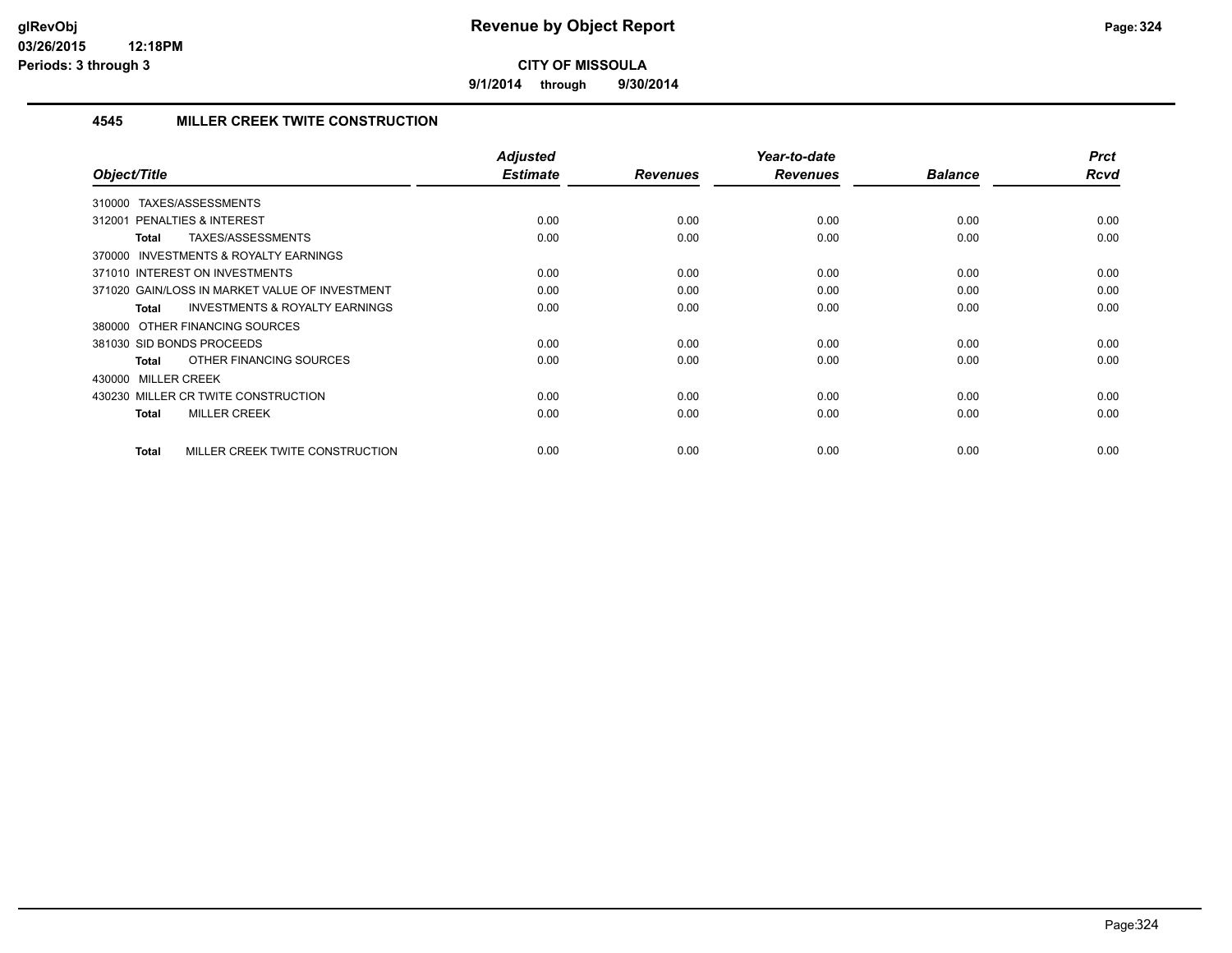**9/1/2014 through 9/30/2014**

# **4546 MILLER CREEK MALOHNEY CONSTRUCTION**

### **4546 MILLER CREEK MALOHNEY CONSTRUCTION**

|                                                     | <b>Adjusted</b> |                 | Year-to-date    |                | <b>Prct</b> |
|-----------------------------------------------------|-----------------|-----------------|-----------------|----------------|-------------|
| Object/Title                                        | <b>Estimate</b> | <b>Revenues</b> | <b>Revenues</b> | <b>Balance</b> | <b>Rcvd</b> |
| TAXES/ASSESSMENTS<br>310000                         |                 |                 |                 |                |             |
| PENALTIES & INTEREST<br>312001                      | 0.00            | 0.00            | 0.00            | 0.00           | 0.00        |
| TAXES/ASSESSMENTS<br><b>Total</b>                   | 0.00            | 0.00            | 0.00            | 0.00           | 0.00        |
| MISCELLANEOUS REVENUES<br>360000                    |                 |                 |                 |                |             |
| 365000 DONATIONS                                    | 0.00            | 0.00            | 0.00            | 0.00           | 0.00        |
| <b>MISCELLANEOUS REVENUES</b><br>Total              | 0.00            | 0.00            | 0.00            | 0.00           | 0.00        |
| <b>INVESTMENTS &amp; ROYALTY EARNINGS</b><br>370000 |                 |                 |                 |                |             |
| 371010 INTEREST ON INVESTMENTS                      | 0.00            | 0.00            | 0.00            | 0.00           | 0.00        |
| 371020 GAIN/LOSS IN MARKET VALUE OF INVESTMENTS     | 0.00            | 0.00            | 0.00            | 0.00           | 0.00        |
| <b>INVESTMENTS &amp; ROYALTY EARNINGS</b><br>Total  | 0.00            | 0.00            | 0.00            | 0.00           | 0.00        |
| OTHER FINANCING SOURCES<br>380000                   |                 |                 |                 |                |             |
| 381030 SID BONDS PROCEEDS                           | 0.00            | 0.00            | 0.00            | 0.00           | 0.00        |
| OTHER FINANCING SOURCES<br><b>Total</b>             | 0.00            | 0.00            | 0.00            | 0.00           | 0.00        |
| <b>MILLER CREEK</b><br>430000                       |                 |                 |                 |                |             |
| 430230 MILLER CR TWITE CONSTRUCTION                 | 0.00            | 0.00            | 0.00            | 0.00           | 0.00        |
| <b>MILLER CREEK</b><br><b>Total</b>                 | 0.00            | 0.00            | 0.00            | 0.00           | 0.00        |
|                                                     |                 |                 |                 |                |             |
| MILLER CREEK MALOHNEY CONSTRUCTION<br><b>Total</b>  | 0.00            | 0.00            | 0.00            | 0.00           | 0.00        |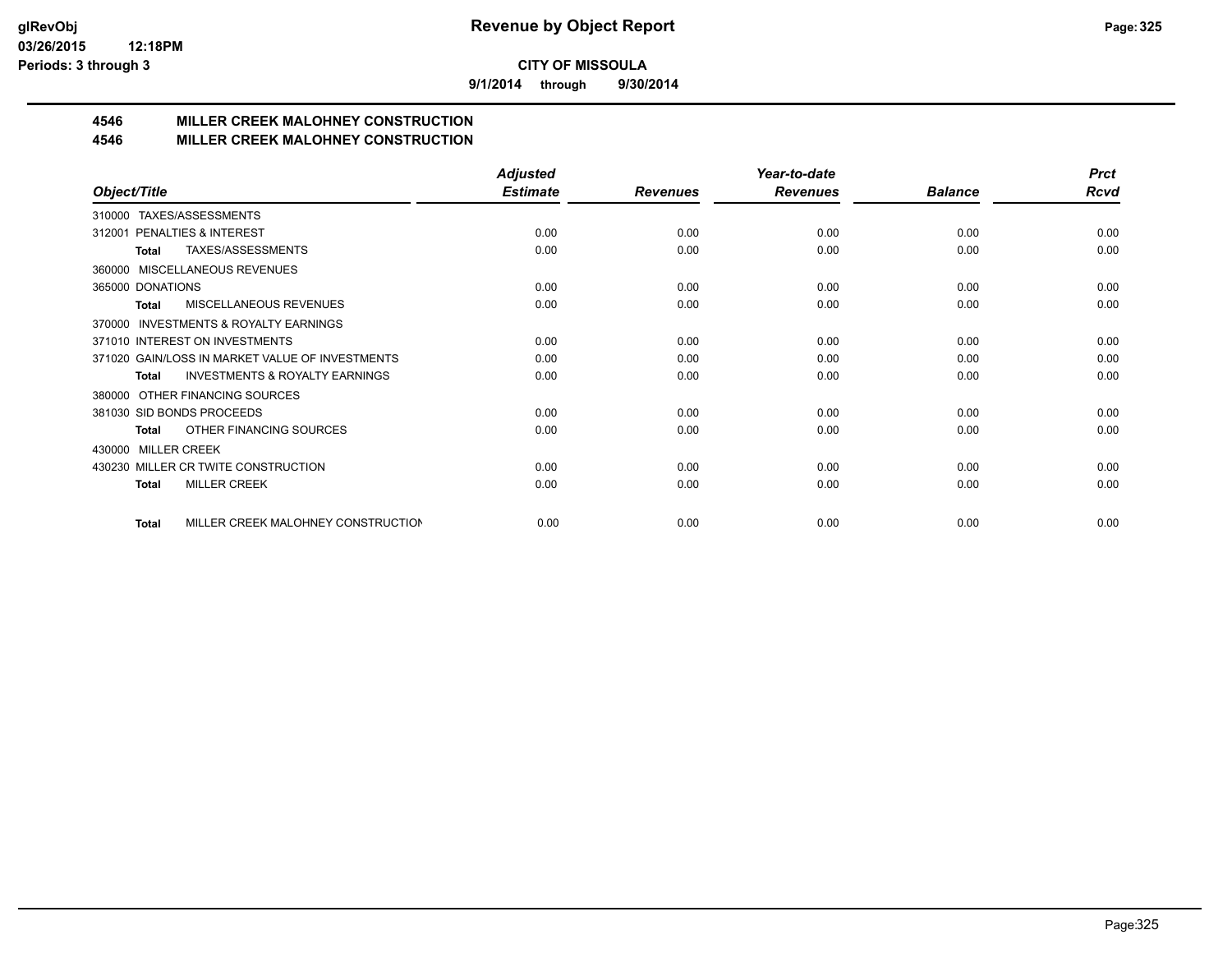**9/1/2014 through 9/30/2014**

### **4546 MILLER CREEK MALOHNEY CONSTRUCTION**

|                                                    | <b>Adjusted</b> |                 | Year-to-date    |                | <b>Prct</b> |
|----------------------------------------------------|-----------------|-----------------|-----------------|----------------|-------------|
| Object/Title                                       | <b>Estimate</b> | <b>Revenues</b> | <b>Revenues</b> | <b>Balance</b> | <b>Rcvd</b> |
| TAXES/ASSESSMENTS<br>310000                        |                 |                 |                 |                |             |
| <b>PENALTIES &amp; INTEREST</b><br>312001          | 0.00            | 0.00            | 0.00            | 0.00           | 0.00        |
| TAXES/ASSESSMENTS<br><b>Total</b>                  | 0.00            | 0.00            | 0.00            | 0.00           | 0.00        |
| 360000 MISCELLANEOUS REVENUES                      |                 |                 |                 |                |             |
| 365000 DONATIONS                                   | 0.00            | 0.00            | 0.00            | 0.00           | 0.00        |
| <b>MISCELLANEOUS REVENUES</b><br>Total             | 0.00            | 0.00            | 0.00            | 0.00           | 0.00        |
| INVESTMENTS & ROYALTY EARNINGS<br>370000           |                 |                 |                 |                |             |
| 371010 INTEREST ON INVESTMENTS                     | 0.00            | 0.00            | 0.00            | 0.00           | 0.00        |
| 371020 GAIN/LOSS IN MARKET VALUE OF INVESTMENT     | 0.00            | 0.00            | 0.00            | 0.00           | 0.00        |
| <b>INVESTMENTS &amp; ROYALTY EARNINGS</b><br>Total | 0.00            | 0.00            | 0.00            | 0.00           | 0.00        |
| OTHER FINANCING SOURCES<br>380000                  |                 |                 |                 |                |             |
| 381030 SID BONDS PROCEEDS                          | 0.00            | 0.00            | 0.00            | 0.00           | 0.00        |
| OTHER FINANCING SOURCES<br><b>Total</b>            | 0.00            | 0.00            | 0.00            | 0.00           | 0.00        |
| 430000 MILLER CREEK                                |                 |                 |                 |                |             |
| 430230 MILLER CR TWITE CONSTRUCTION                | 0.00            | 0.00            | 0.00            | 0.00           | 0.00        |
| <b>MILLER CREEK</b><br><b>Total</b>                | 0.00            | 0.00            | 0.00            | 0.00           | 0.00        |
| MILLER CREEK MALOHNEY CONSTRUCTIOI<br>Total        | 0.00            | 0.00            | 0.00            | 0.00           | 0.00        |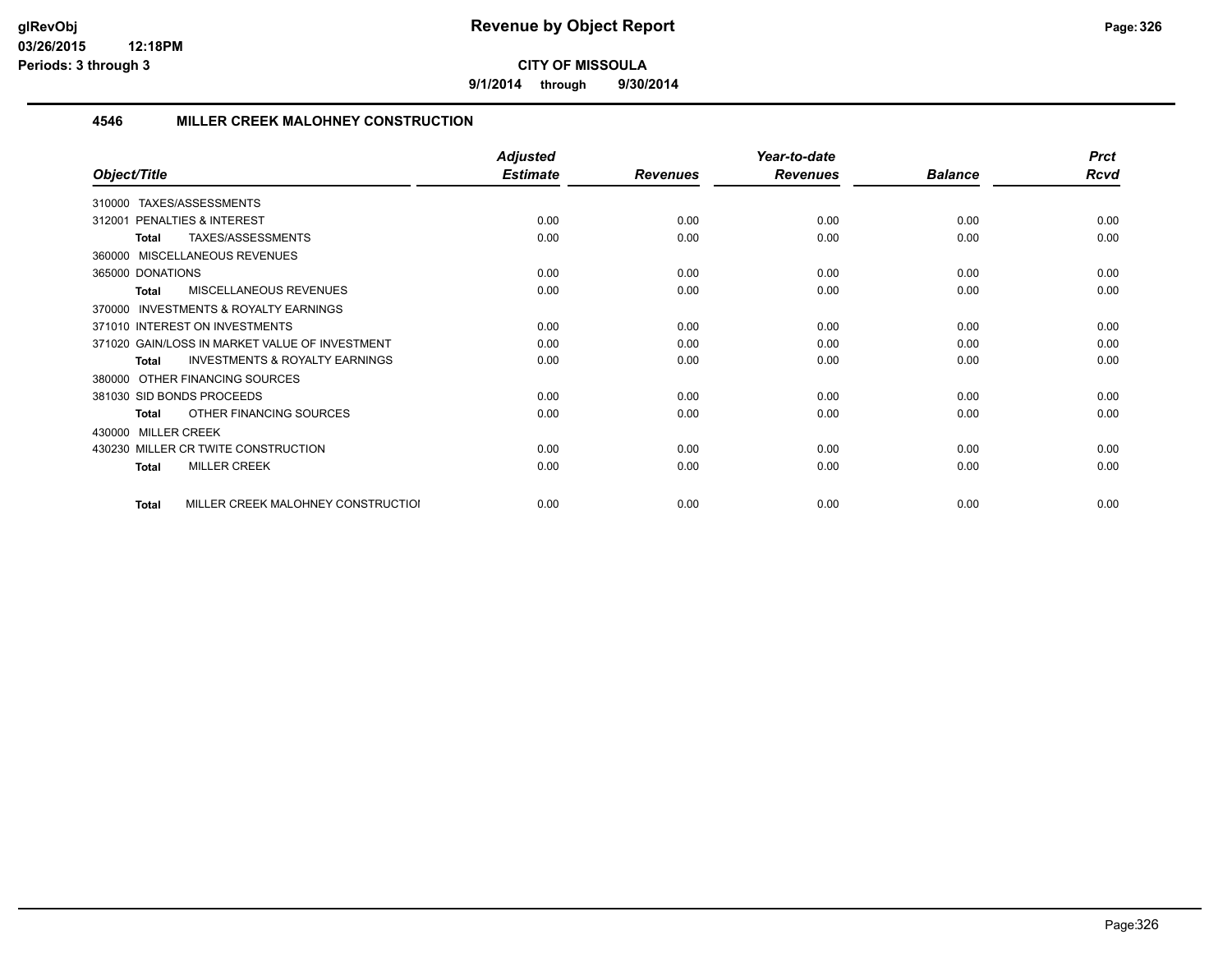**9/1/2014 through 9/30/2014**

# **4547 MILLER CREEK MCCARTHY CONSTRUCTION**

### **4547 MILLER CREEK MCCARTHY CONSTRUCTION**

|                                                     | <b>Adjusted</b> |                 | Year-to-date    |                | <b>Prct</b> |
|-----------------------------------------------------|-----------------|-----------------|-----------------|----------------|-------------|
| Object/Title                                        | <b>Estimate</b> | <b>Revenues</b> | <b>Revenues</b> | <b>Balance</b> | Rcvd        |
| TAXES/ASSESSMENTS<br>310000                         |                 |                 |                 |                |             |
| 312001 PENALTIES & INTEREST                         | 0.00            | 0.00            | 0.00            | 0.00           | 0.00        |
| TAXES/ASSESSMENTS<br>Total                          | 0.00            | 0.00            | 0.00            | 0.00           | 0.00        |
| <b>INVESTMENTS &amp; ROYALTY EARNINGS</b><br>370000 |                 |                 |                 |                |             |
| 371010 INTEREST ON INVESTMENTS                      | 0.00            | 0.00            | 0.00            | 0.00           | 0.00        |
| 371020 GAIN/LOSS IN MARKET VALUE OF INVESTMENTS     | 0.00            | 0.00            | 0.00            | 0.00           | 0.00        |
| <b>INVESTMENTS &amp; ROYALTY EARNINGS</b><br>Total  | 0.00            | 0.00            | 0.00            | 0.00           | 0.00        |
| 380000 OTHER FINANCING SOURCES                      |                 |                 |                 |                |             |
| 381030 SID BONDS PROCEEDS                           | 0.00            | 0.00            | 0.00            | 0.00           | 0.00        |
| OTHER FINANCING SOURCES<br>Total                    | 0.00            | 0.00            | 0.00            | 0.00           | 0.00        |
| <b>MILLER CREEK</b><br>430000                       |                 |                 |                 |                |             |
| 430230 MILLER CR TWITE CONSTRUCTION                 | 0.00            | 0.00            | 0.00            | 0.00           | 0.00        |
| <b>MILLER CREEK</b><br>Total                        | 0.00            | 0.00            | 0.00            | 0.00           | 0.00        |
|                                                     |                 |                 |                 |                |             |
| MILLER CREEK MCCARTHY CONSTRUCTION<br><b>Total</b>  | 0.00            | 0.00            | 0.00            | 0.00           | 0.00        |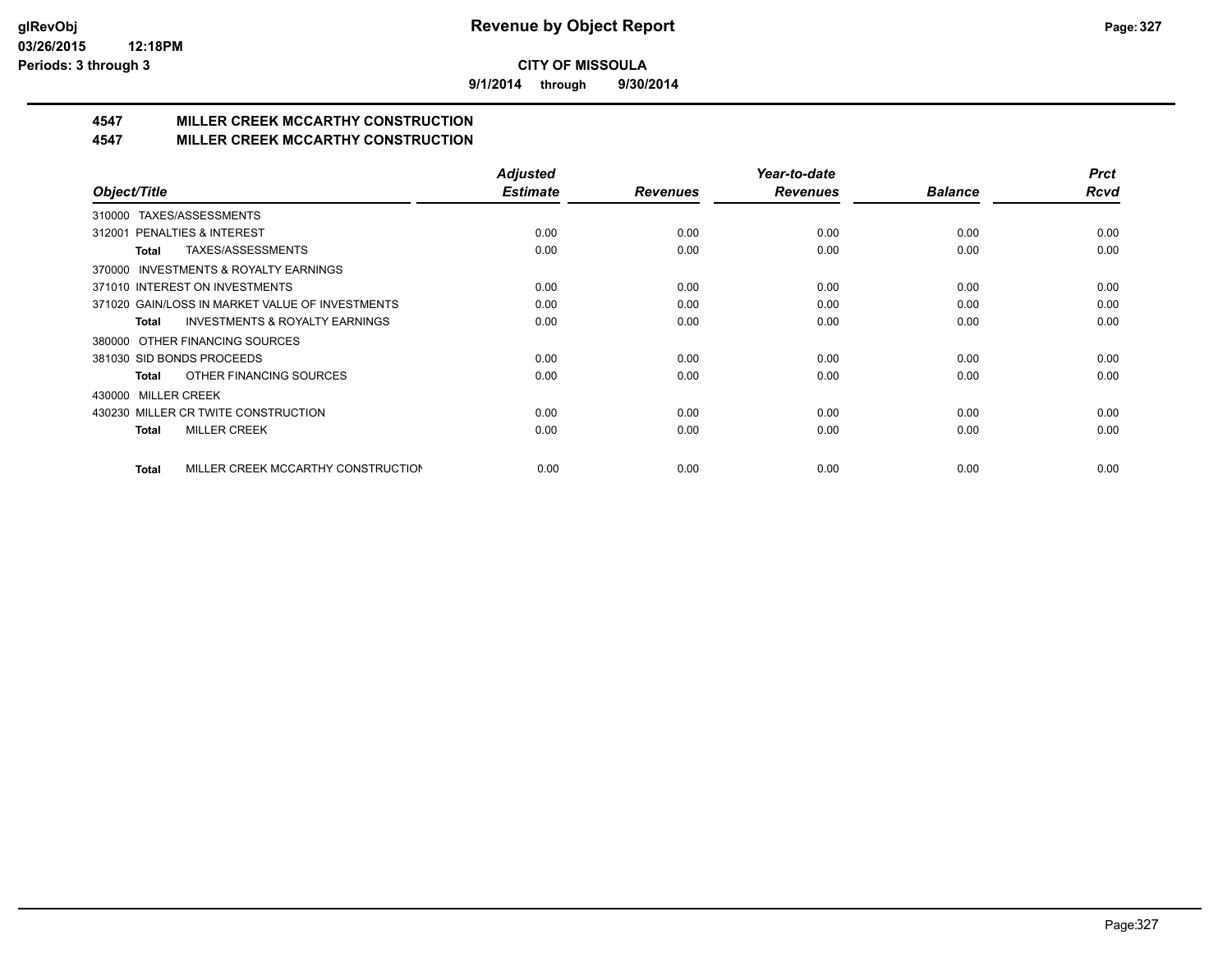**9/1/2014 through 9/30/2014**

### **4547 MILLER CREEK MCCARTHY CONSTRUCTION**

| Object/Title                                              | <b>Adjusted</b><br><b>Estimate</b> | <b>Revenues</b> | Year-to-date<br><b>Revenues</b> | <b>Balance</b> | <b>Prct</b><br>Rcvd |
|-----------------------------------------------------------|------------------------------------|-----------------|---------------------------------|----------------|---------------------|
| TAXES/ASSESSMENTS<br>310000                               |                                    |                 |                                 |                |                     |
| 312001 PENALTIES & INTEREST                               | 0.00                               | 0.00            | 0.00                            | 0.00           | 0.00                |
| TAXES/ASSESSMENTS<br>Total                                | 0.00                               | 0.00            | 0.00                            | 0.00           | 0.00                |
| INVESTMENTS & ROYALTY EARNINGS<br>370000                  |                                    |                 |                                 |                |                     |
| 371010 INTEREST ON INVESTMENTS                            | 0.00                               | 0.00            | 0.00                            | 0.00           | 0.00                |
| 371020 GAIN/LOSS IN MARKET VALUE OF INVESTMENT            | 0.00                               | 0.00            | 0.00                            | 0.00           | 0.00                |
| <b>INVESTMENTS &amp; ROYALTY EARNINGS</b><br><b>Total</b> | 0.00                               | 0.00            | 0.00                            | 0.00           | 0.00                |
| 380000 OTHER FINANCING SOURCES                            |                                    |                 |                                 |                |                     |
| 381030 SID BONDS PROCEEDS                                 | 0.00                               | 0.00            | 0.00                            | 0.00           | 0.00                |
| OTHER FINANCING SOURCES<br><b>Total</b>                   | 0.00                               | 0.00            | 0.00                            | 0.00           | 0.00                |
| 430000 MILLER CREEK                                       |                                    |                 |                                 |                |                     |
| 430230 MILLER CR TWITE CONSTRUCTION                       | 0.00                               | 0.00            | 0.00                            | 0.00           | 0.00                |
| <b>MILLER CREEK</b><br><b>Total</b>                       | 0.00                               | 0.00            | 0.00                            | 0.00           | 0.00                |
|                                                           |                                    |                 |                                 |                |                     |
| MILLER CREEK MCCARTHY CONSTRUCTIOL<br><b>Total</b>        | 0.00                               | 0.00            | 0.00                            | 0.00           | 0.00                |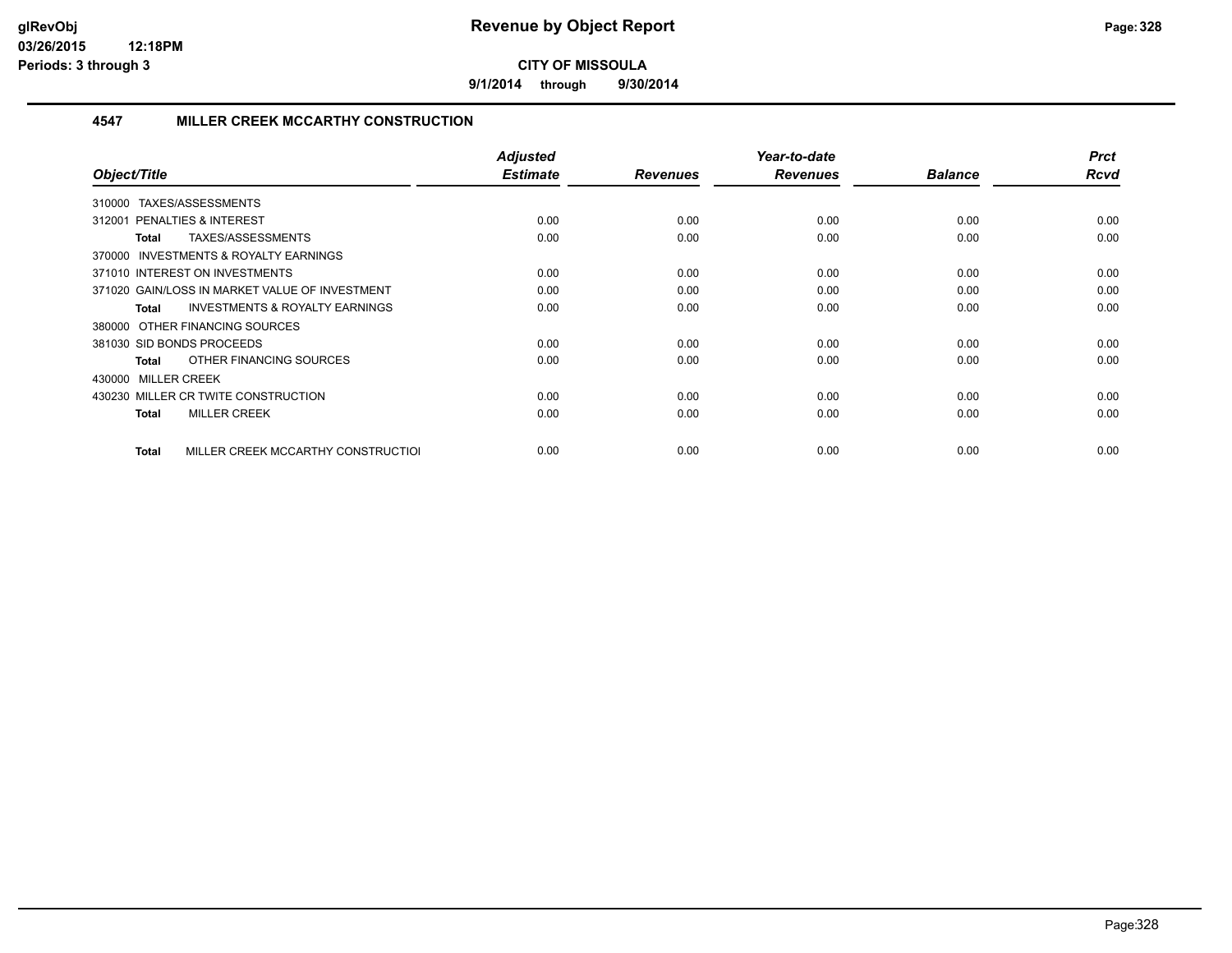**9/1/2014 through 9/30/2014**

# **4548 5TH,6TH & ARTHUR ROAD IMPROVEMENTS**

# **4548 5TH,6TH & ARTHUR ROAD IMPROVEMENTS**

|                                                     | <b>Adjusted</b> |                 | Year-to-date    |                | <b>Prct</b> |
|-----------------------------------------------------|-----------------|-----------------|-----------------|----------------|-------------|
| Object/Title                                        | <b>Estimate</b> | <b>Revenues</b> | <b>Revenues</b> | <b>Balance</b> | <b>Rcvd</b> |
| 330000 INTERGOVERNMENTAL REVENUES                   |                 |                 |                 |                |             |
| <b>MDT REIMBURSEMENTS</b><br>336001                 | 0.00            | 0.00            | 0.00            | 0.00           | 0.00        |
| INTERGOVERNMENTAL REVENUES<br>Total                 | 0.00            | 0.00            | 0.00            | 0.00           | 0.00        |
| 360000 MISCELLANEOUS REVENUES                       |                 |                 |                 |                |             |
| 363020 PROPERTY ASSESSMENTS                         | 0.00            | 0.00            | 0.00            | 0.00           | 0.00        |
| <b>MISCELLANEOUS REVENUES</b><br>Total              | 0.00            | 0.00            | 0.00            | 0.00           | 0.00        |
| 370000 INVESTMENTS & ROYALTY EARNINGS               |                 |                 |                 |                |             |
| 371010 INTEREST ON INVESTMENTS                      | 0.00            | 0.00            | 0.00            | 0.00           | 0.00        |
| <b>INVESTMENTS &amp; ROYALTY EARNINGS</b><br>Total  | 0.00            | 0.00            | 0.00            | 0.00           | 0.00        |
| 380000 OTHER FINANCING SOURCES                      |                 |                 |                 |                |             |
| 381010 BOND PROCEEDS                                | 0.00            | 0.00            | 0.00            | 0.00           | 0.00        |
| 381030 SID BONDS PROCEEDS                           | 0.00            | 0.00            | 0.00            | 0.00           | 0.00        |
| OTHER FINANCING SOURCES<br>Total                    | 0.00            | 0.00            | 0.00            | 0.00           | 0.00        |
| 5TH, 6TH & ARTHUR ROAD IMPROVEMENTS<br><b>Total</b> | 0.00            | 0.00            | 0.00            | 0.00           | 0.00        |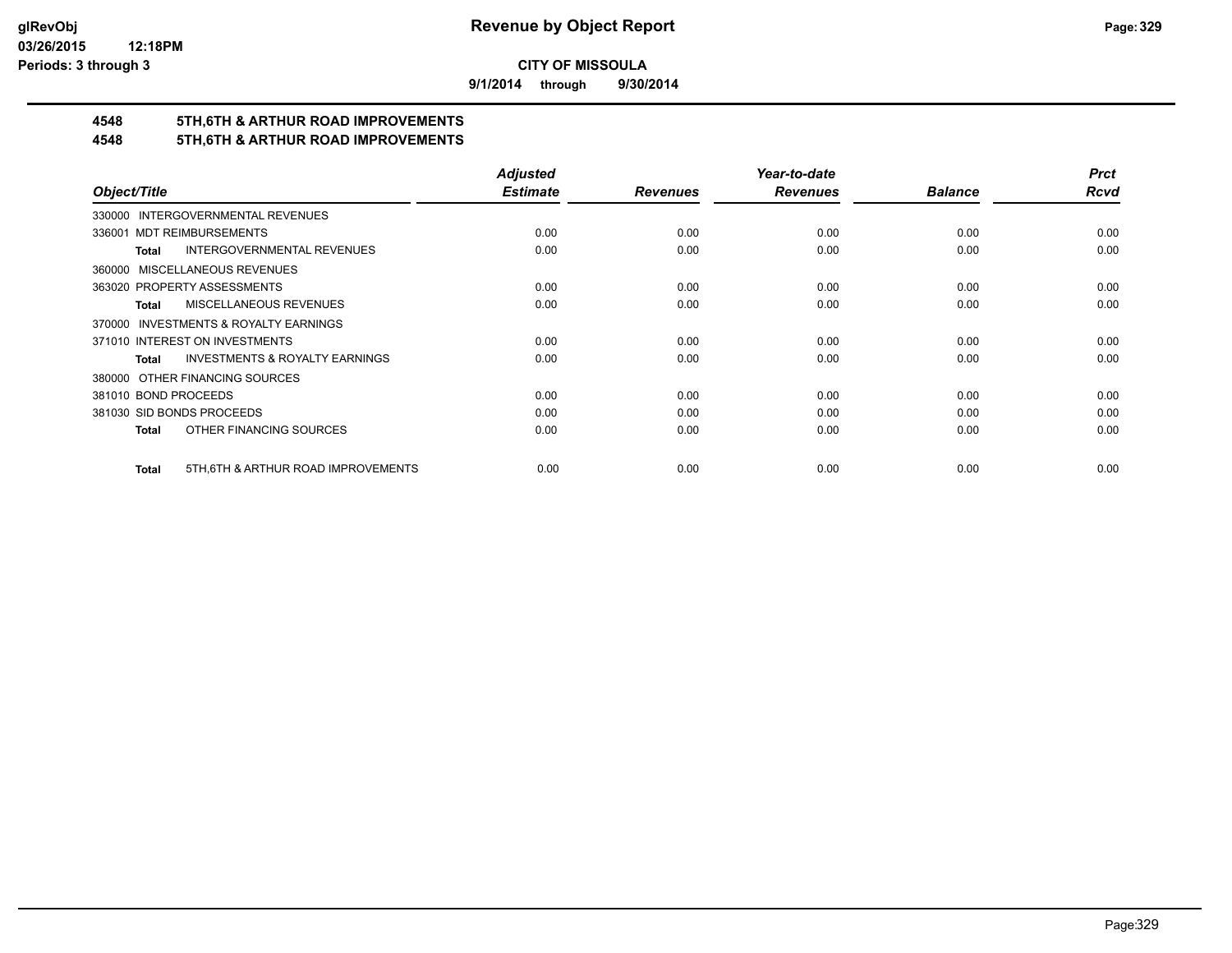**9/1/2014 through 9/30/2014**

### **4548 5TH,6TH & ARTHUR ROAD IMPROVEMENTS**

| Object/Title                                       | <b>Adjusted</b><br><b>Estimate</b> | <b>Revenues</b> | Year-to-date<br><b>Revenues</b> | <b>Balance</b> | <b>Prct</b><br><b>Rcvd</b> |
|----------------------------------------------------|------------------------------------|-----------------|---------------------------------|----------------|----------------------------|
| <b>INTERGOVERNMENTAL REVENUES</b><br>330000        |                                    |                 |                                 |                |                            |
| 336001 MDT REIMBURSEMENTS                          | 0.00                               | 0.00            | 0.00                            | 0.00           | 0.00                       |
| <b>INTERGOVERNMENTAL REVENUES</b><br>Total         | 0.00                               | 0.00            | 0.00                            | 0.00           | 0.00                       |
| 360000 MISCELLANEOUS REVENUES                      |                                    |                 |                                 |                |                            |
| 363020 PROPERTY ASSESSMENTS                        | 0.00                               | 0.00            | 0.00                            | 0.00           | 0.00                       |
| <b>MISCELLANEOUS REVENUES</b><br>Total             | 0.00                               | 0.00            | 0.00                            | 0.00           | 0.00                       |
| 370000 INVESTMENTS & ROYALTY EARNINGS              |                                    |                 |                                 |                |                            |
| 371010 INTEREST ON INVESTMENTS                     | 0.00                               | 0.00            | 0.00                            | 0.00           | 0.00                       |
| <b>INVESTMENTS &amp; ROYALTY EARNINGS</b><br>Total | 0.00                               | 0.00            | 0.00                            | 0.00           | 0.00                       |
| 380000 OTHER FINANCING SOURCES                     |                                    |                 |                                 |                |                            |
| 381010 BOND PROCEEDS                               | 0.00                               | 0.00            | 0.00                            | 0.00           | 0.00                       |
| 381030 SID BONDS PROCEEDS                          | 0.00                               | 0.00            | 0.00                            | 0.00           | 0.00                       |
| OTHER FINANCING SOURCES<br>Total                   | 0.00                               | 0.00            | 0.00                            | 0.00           | 0.00                       |
| 5TH, 6TH & ARTHUR ROAD IMPROVEMENTS<br>Total       | 0.00                               | 0.00            | 0.00                            | 0.00           | 0.00                       |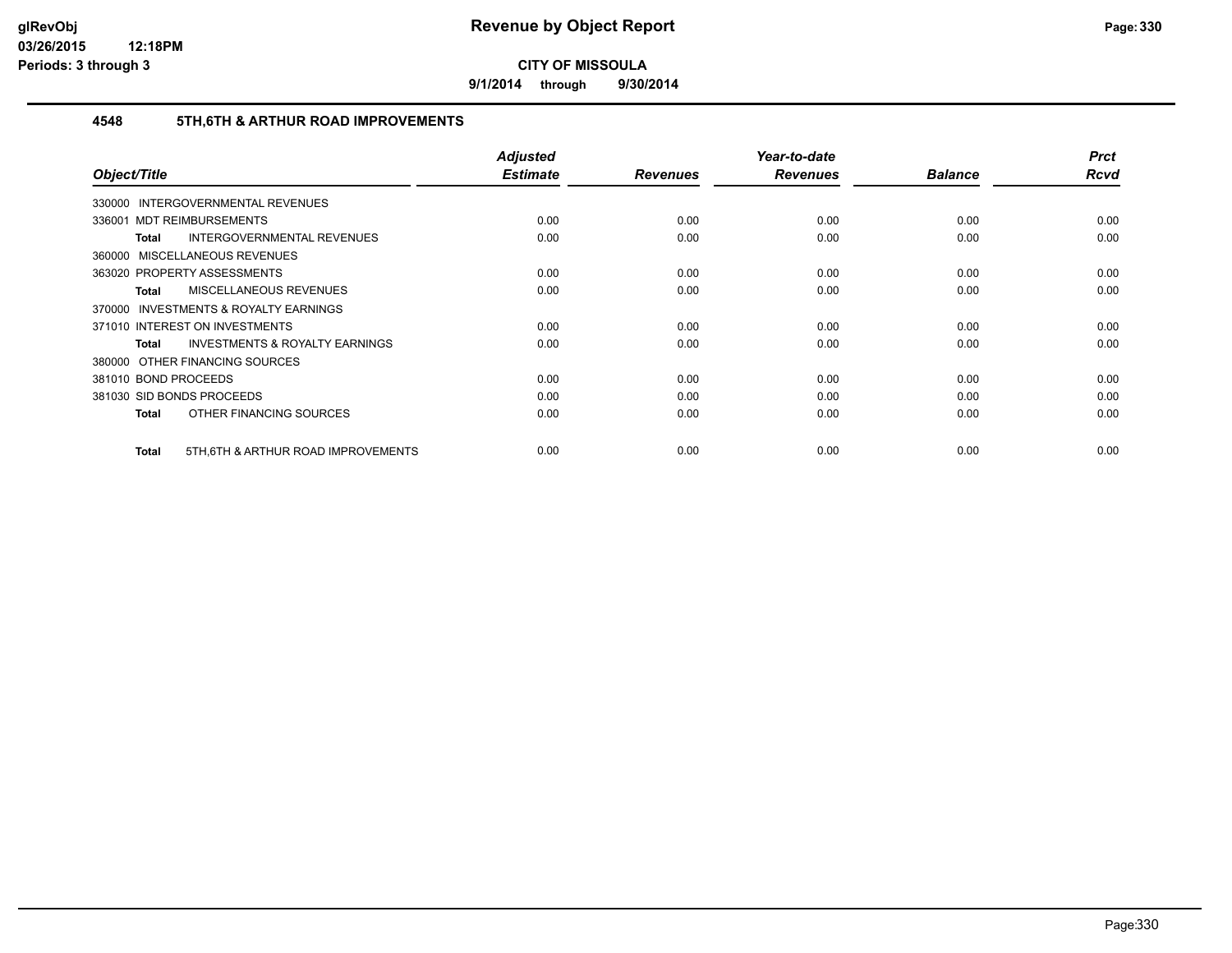**9/1/2014 through 9/30/2014**

# **4745 MALONEY/TWITE MILLER CR \$1.2M CONTRIB**

**4745 MALONEY/TWITE MILLER CR \$1.2M CONTRIB**

|                                                       | <b>Adjusted</b> |                 | Year-to-date    |                | <b>Prct</b> |
|-------------------------------------------------------|-----------------|-----------------|-----------------|----------------|-------------|
| Object/Title                                          | <b>Estimate</b> | <b>Revenues</b> | <b>Revenues</b> | <b>Balance</b> | <b>Rcvd</b> |
| 310000 TAXES/ASSESSMENTS                              |                 |                 |                 |                |             |
| 312001 PENALTIES & INTEREST                           | 0.00            | 0.00            | 0.00            | 0.00           | 0.00        |
| TAXES/ASSESSMENTS<br>Total                            | 0.00            | 0.00            | 0.00            | 0.00           | 0.00        |
| 360000 MISCELLANEOUS REVENUES                         |                 |                 |                 |                |             |
| 365000 DONATIONS                                      | 0.00            | 0.00            | 0.00            | 0.00           | 0.00        |
| MISCELLANEOUS REVENUES<br>Total                       | 0.00            | 0.00            | 0.00            | 0.00           | 0.00        |
| 370000 INVESTMENTS & ROYALTY EARNINGS                 |                 |                 |                 |                |             |
| 371010 INTEREST ON INVESTMENTS                        | 0.00            | 0.00            | 0.00            | 0.00           | 0.00        |
| 371020 GAIN/LOSS IN MARKET VALUE OF INVESTMENTS       | 0.00            | 0.00            | 0.00            | 0.00           | 0.00        |
| <b>INVESTMENTS &amp; ROYALTY EARNINGS</b><br>Total    | 0.00            | 0.00            | 0.00            | 0.00           | 0.00        |
| MALONEY/TWITE MILLER CR \$1.2M CONTRI<br><b>Total</b> | 0.00            | 0.00            | 0.00            | 0.00           | 0.00        |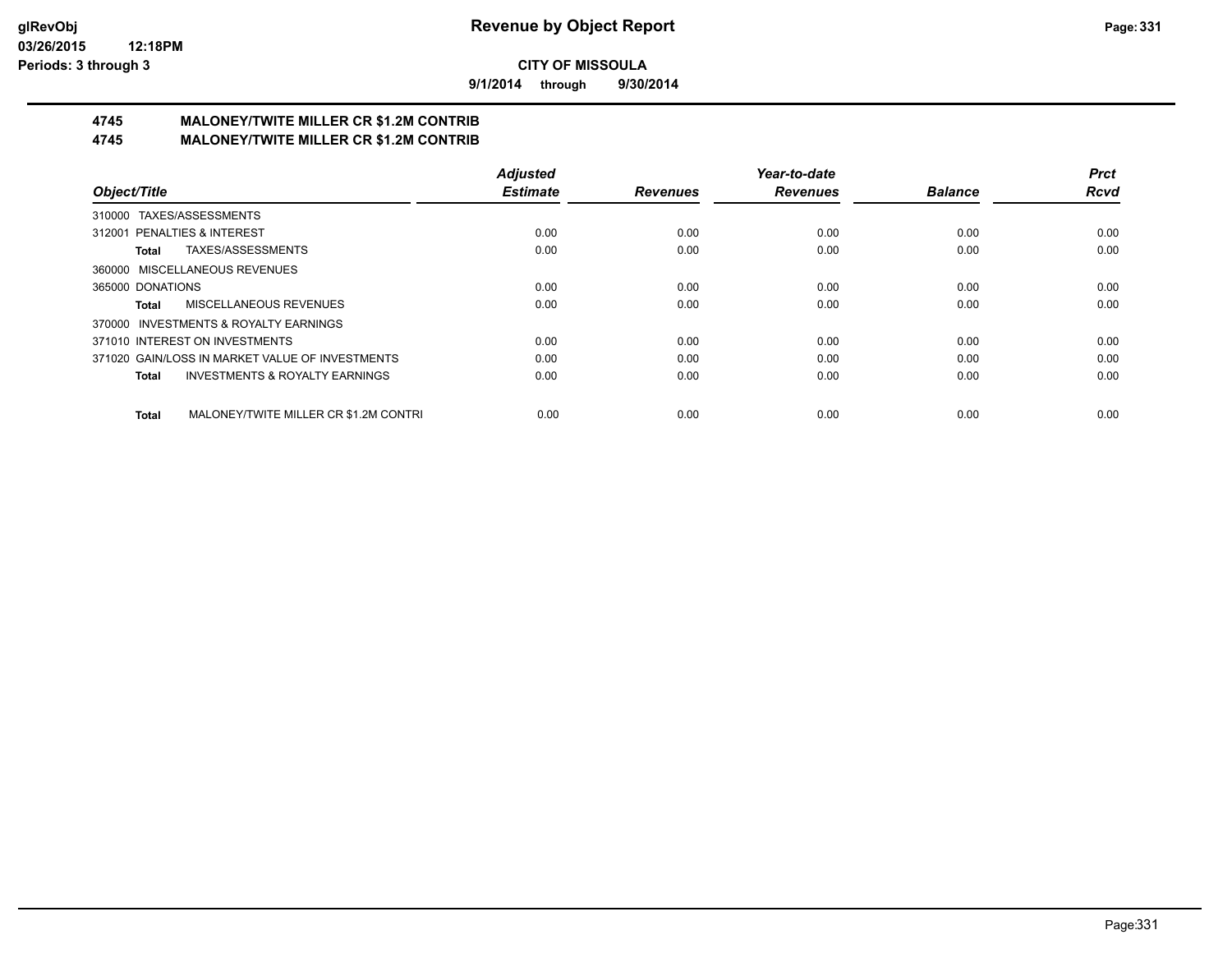**9/1/2014 through 9/30/2014**

### **4745 MALONEY/TWITE MILLER CR \$1.2M CONTRIB**

| Object/Title                                              | <b>Adjusted</b><br><b>Estimate</b> | <b>Revenues</b> | Year-to-date<br><b>Revenues</b> | <b>Balance</b> | <b>Prct</b><br><b>Rcvd</b> |
|-----------------------------------------------------------|------------------------------------|-----------------|---------------------------------|----------------|----------------------------|
| 310000 TAXES/ASSESSMENTS                                  |                                    |                 |                                 |                |                            |
| 312001 PENALTIES & INTEREST                               | 0.00                               | 0.00            | 0.00                            | 0.00           | 0.00                       |
| TAXES/ASSESSMENTS<br>Total                                | 0.00                               | 0.00            | 0.00                            | 0.00           | 0.00                       |
| 360000 MISCELLANEOUS REVENUES                             |                                    |                 |                                 |                |                            |
| 365000 DONATIONS                                          | 0.00                               | 0.00            | 0.00                            | 0.00           | 0.00                       |
| MISCELLANEOUS REVENUES<br>Total                           | 0.00                               | 0.00            | 0.00                            | 0.00           | 0.00                       |
| 370000 INVESTMENTS & ROYALTY EARNINGS                     |                                    |                 |                                 |                |                            |
| 371010 INTEREST ON INVESTMENTS                            | 0.00                               | 0.00            | 0.00                            | 0.00           | 0.00                       |
| 371020 GAIN/LOSS IN MARKET VALUE OF INVESTMENT            | 0.00                               | 0.00            | 0.00                            | 0.00           | 0.00                       |
| <b>INVESTMENTS &amp; ROYALTY EARNINGS</b><br><b>Total</b> | 0.00                               | 0.00            | 0.00                            | 0.00           | 0.00                       |
| MALONEY/TWITE MILLER CR \$1.2M CONTR<br>Total             | 0.00                               | 0.00            | 0.00                            | 0.00           | 0.00                       |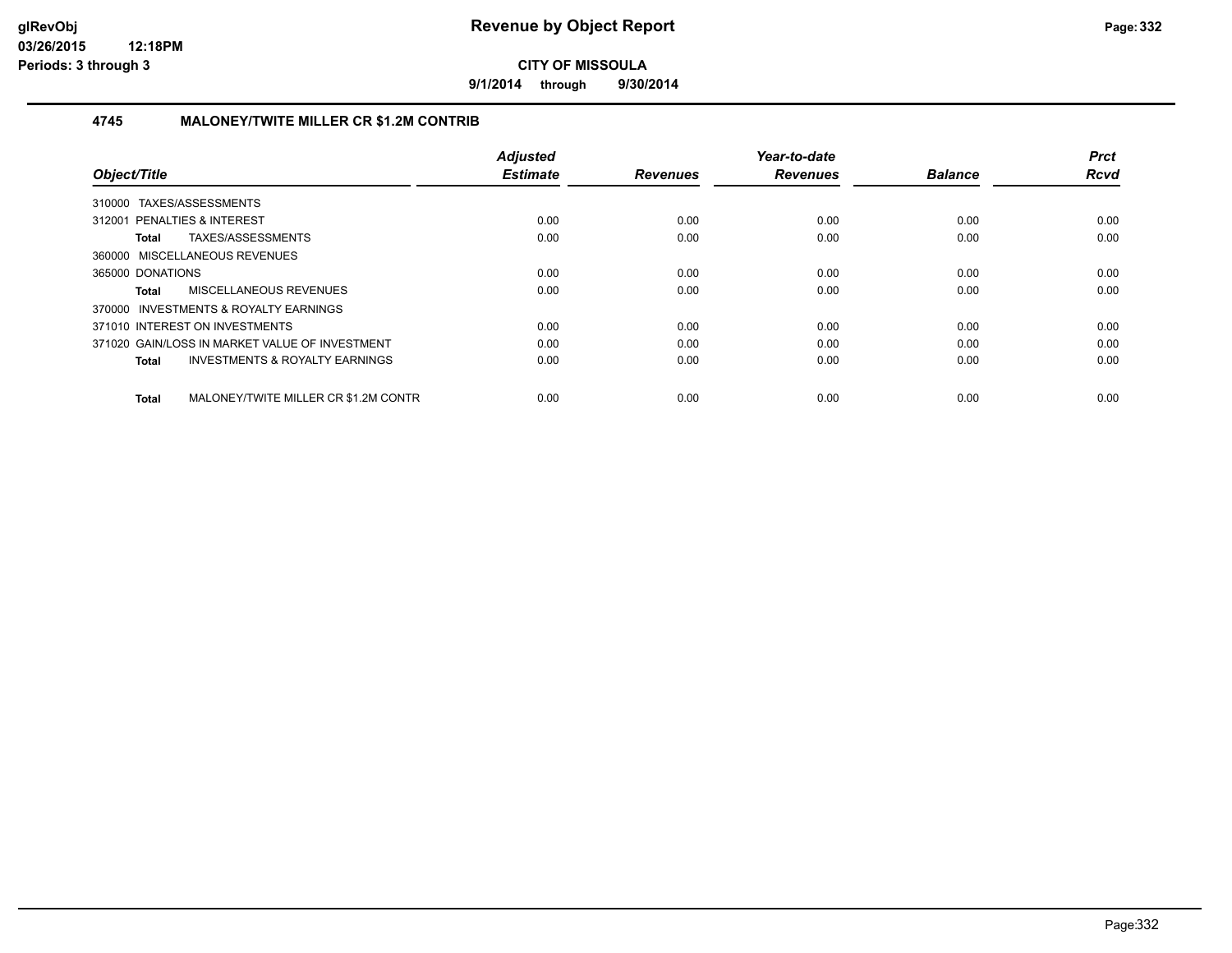**9/1/2014 through 9/30/2014**

# **4941 HILLVIEW WAY CONSTRUCTION**

### **4941 HILLVIEW WAY CONSTRUCTION**

|              |                                           | <b>Adjusted</b> |                 |                 | <b>Prct</b>    |             |
|--------------|-------------------------------------------|-----------------|-----------------|-----------------|----------------|-------------|
| Object/Title |                                           | <b>Estimate</b> | <b>Revenues</b> | <b>Revenues</b> | <b>Balance</b> | <b>Rcvd</b> |
|              | 370000 INVESTMENTS & ROYALTY EARNINGS     |                 |                 |                 |                |             |
|              | 371010 INTEREST ON INVESTMENTS            | 0.00            | 0.00            | 0.00            | 0.00           | 0.00        |
| Total        | <b>INVESTMENTS &amp; ROYALTY EARNINGS</b> | 0.00            | 0.00            | 0.00            | 0.00           | 0.00        |
| Total        | <b>HILLVIEW WAY CONSTRUCTION</b>          | 0.00            | 0.00            | 0.00            | 0.00           | 0.00        |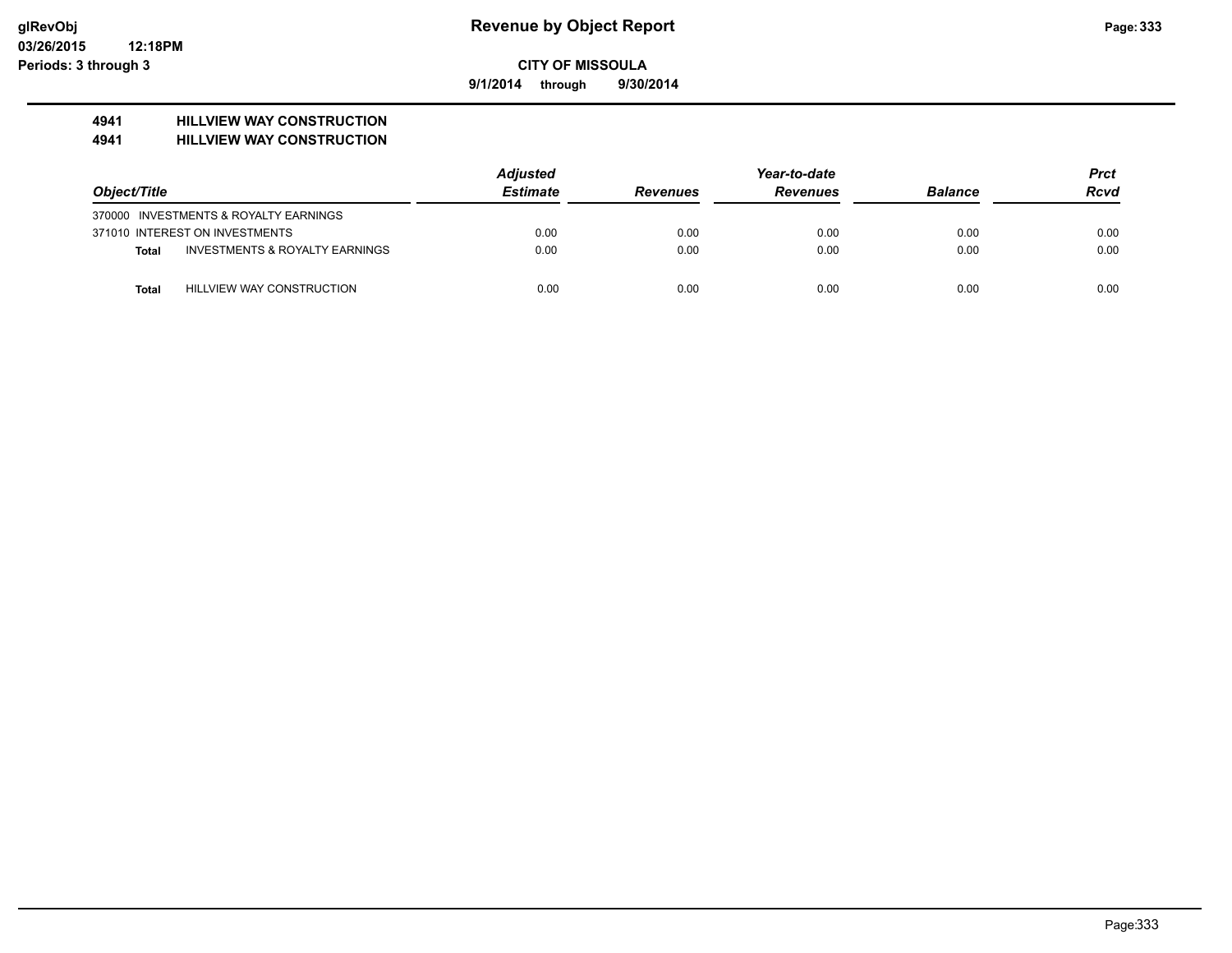**9/1/2014 through 9/30/2014**

### **4941 HILLVIEW WAY CONSTRUCTION**

|              |                                       | <b>Adjusted</b> |                 | Year-to-date    |                | <b>Prct</b> |
|--------------|---------------------------------------|-----------------|-----------------|-----------------|----------------|-------------|
| Object/Title |                                       | <b>Estimate</b> | <b>Revenues</b> | <b>Revenues</b> | <b>Balance</b> | <b>Rcvd</b> |
|              | 370000 INVESTMENTS & ROYALTY EARNINGS |                 |                 |                 |                |             |
|              | 371010 INTEREST ON INVESTMENTS        | 0.00            | 0.00            | 0.00            | 0.00           | 0.00        |
| <b>Total</b> | INVESTMENTS & ROYALTY EARNINGS        | 0.00            | 0.00            | 0.00            | 0.00           | 0.00        |
|              |                                       |                 |                 |                 |                |             |
| Total        | HILLVIEW WAY CONSTRUCTION             | 0.00            | 0.00            | 0.00            | 0.00           | 0.00        |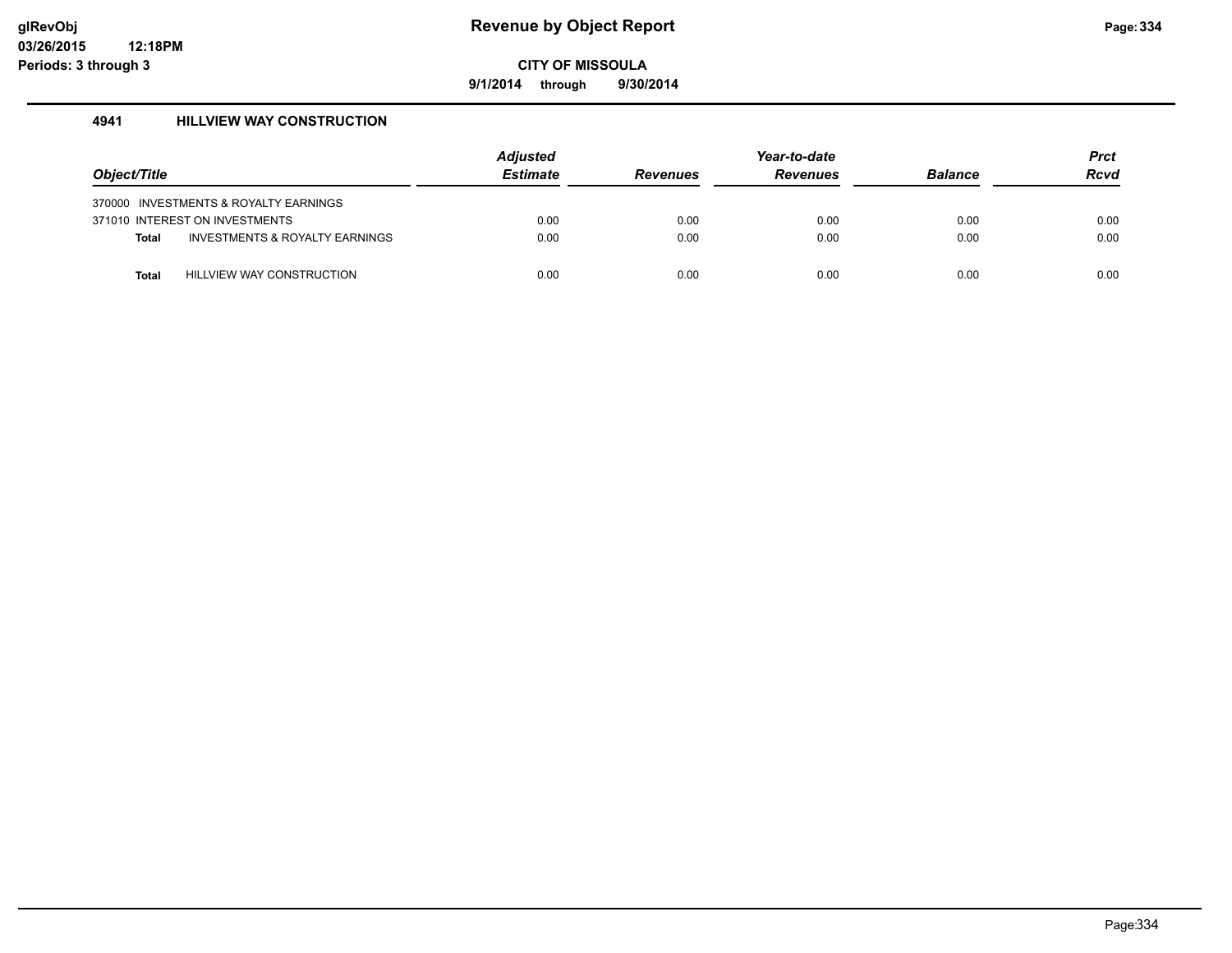**9/1/2014 through 9/30/2014**

# **4944 RATTLESNAKE SEWER COLLECTION (544)**

### **4944 RATTLESNAKE SEWER COLLECTION (544)**

|                                                    | <b>Adjusted</b> |                 | Year-to-date    |                | <b>Prct</b> |
|----------------------------------------------------|-----------------|-----------------|-----------------|----------------|-------------|
| Object/Title                                       | <b>Estimate</b> | <b>Revenues</b> | <b>Revenues</b> | <b>Balance</b> | <b>Rcvd</b> |
| 330000 INTERGOVERNMENTAL REVENUES                  |                 |                 |                 |                |             |
| 331090 EPA GRANT                                   | 0.00            | 0.00            | 0.00            | 0.00           | 0.00        |
| 334120 TSEP GRANT                                  | 0.00            | 0.00            | 0.00            | 0.00           | 0.00        |
| 334121 DNRC GRANT                                  | 0.00            | 0.00            | 0.00            | 0.00           | 0.00        |
| 334990 ARRA FUNDING                                | 0.00            | 0.00            | 0.00            | 0.00           | 0.00        |
| 334992 ARRA LOAN                                   | 0.00            | 0.00            | 0.00            | 0.00           | 0.00        |
| <b>INTERGOVERNMENTAL REVENUES</b><br>Total         | 0.00            | 0.00            | 0.00            | 0.00           | 0.00        |
| 370000 INVESTMENTS & ROYALTY EARNINGS              |                 |                 |                 |                |             |
| 371010 INTEREST ON INVESTMENTS                     | 0.00            | 0.00            | 0.00            | 0.00           | 0.00        |
| <b>INVESTMENTS &amp; ROYALTY EARNINGS</b><br>Total | 0.00            | 0.00            | 0.00            | 0.00           | 0.00        |
| 380000 OTHER FINANCING SOURCES                     |                 |                 |                 |                |             |
| 381010 BOND PROCEEDS                               | 0.00            | 0.00            | 0.00            | 0.00           | 0.00        |
| 381020 REVENUE BONDS                               | 0.00            | 0.00            | 0.00            | 0.00           | 0.00        |
| 381030 SID BONDS PROCEEDS                          | 0.00            | 0.00            | 0.00            | 0.00           | 0.00        |
| OTHER FINANCING SOURCES<br>Total                   | 0.00            | 0.00            | 0.00            | 0.00           | 0.00        |
| RATTLESNAKE SEWER COLLECTION (544)<br>Total        | 0.00            | 0.00            | 0.00            | 0.00           | 0.00        |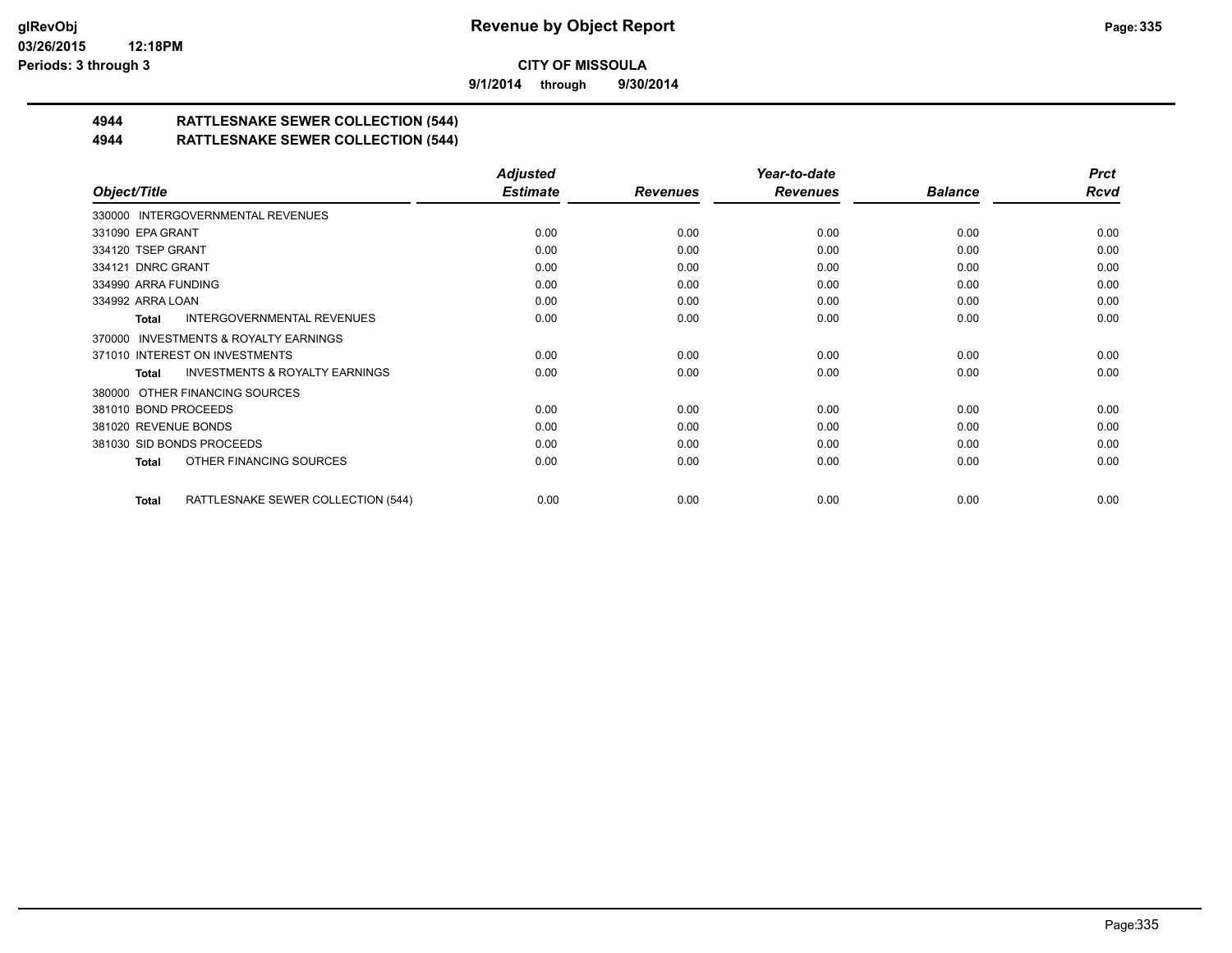**9/1/2014 through 9/30/2014**

### **4944 RATTLESNAKE SEWER COLLECTION (544)**

|                                                           | <b>Adjusted</b> |                 | Year-to-date    |                | <b>Prct</b> |
|-----------------------------------------------------------|-----------------|-----------------|-----------------|----------------|-------------|
| Object/Title                                              | <b>Estimate</b> | <b>Revenues</b> | <b>Revenues</b> | <b>Balance</b> | <b>Rcvd</b> |
| 330000 INTERGOVERNMENTAL REVENUES                         |                 |                 |                 |                |             |
| 331090 EPA GRANT                                          | 0.00            | 0.00            | 0.00            | 0.00           | 0.00        |
| 334120 TSEP GRANT                                         | 0.00            | 0.00            | 0.00            | 0.00           | 0.00        |
| 334121 DNRC GRANT                                         | 0.00            | 0.00            | 0.00            | 0.00           | 0.00        |
| 334990 ARRA FUNDING                                       | 0.00            | 0.00            | 0.00            | 0.00           | 0.00        |
| 334992 ARRA LOAN                                          | 0.00            | 0.00            | 0.00            | 0.00           | 0.00        |
| <b>INTERGOVERNMENTAL REVENUES</b><br><b>Total</b>         | 0.00            | 0.00            | 0.00            | 0.00           | 0.00        |
| INVESTMENTS & ROYALTY EARNINGS<br>370000                  |                 |                 |                 |                |             |
| 371010 INTEREST ON INVESTMENTS                            | 0.00            | 0.00            | 0.00            | 0.00           | 0.00        |
| <b>INVESTMENTS &amp; ROYALTY EARNINGS</b><br><b>Total</b> | 0.00            | 0.00            | 0.00            | 0.00           | 0.00        |
| 380000 OTHER FINANCING SOURCES                            |                 |                 |                 |                |             |
| 381010 BOND PROCEEDS                                      | 0.00            | 0.00            | 0.00            | 0.00           | 0.00        |
| 381020 REVENUE BONDS                                      | 0.00            | 0.00            | 0.00            | 0.00           | 0.00        |
| 381030 SID BONDS PROCEEDS                                 | 0.00            | 0.00            | 0.00            | 0.00           | 0.00        |
| OTHER FINANCING SOURCES<br><b>Total</b>                   | 0.00            | 0.00            | 0.00            | 0.00           | 0.00        |
| RATTLESNAKE SEWER COLLECTION (544)<br><b>Total</b>        | 0.00            | 0.00            | 0.00            | 0.00           | 0.00        |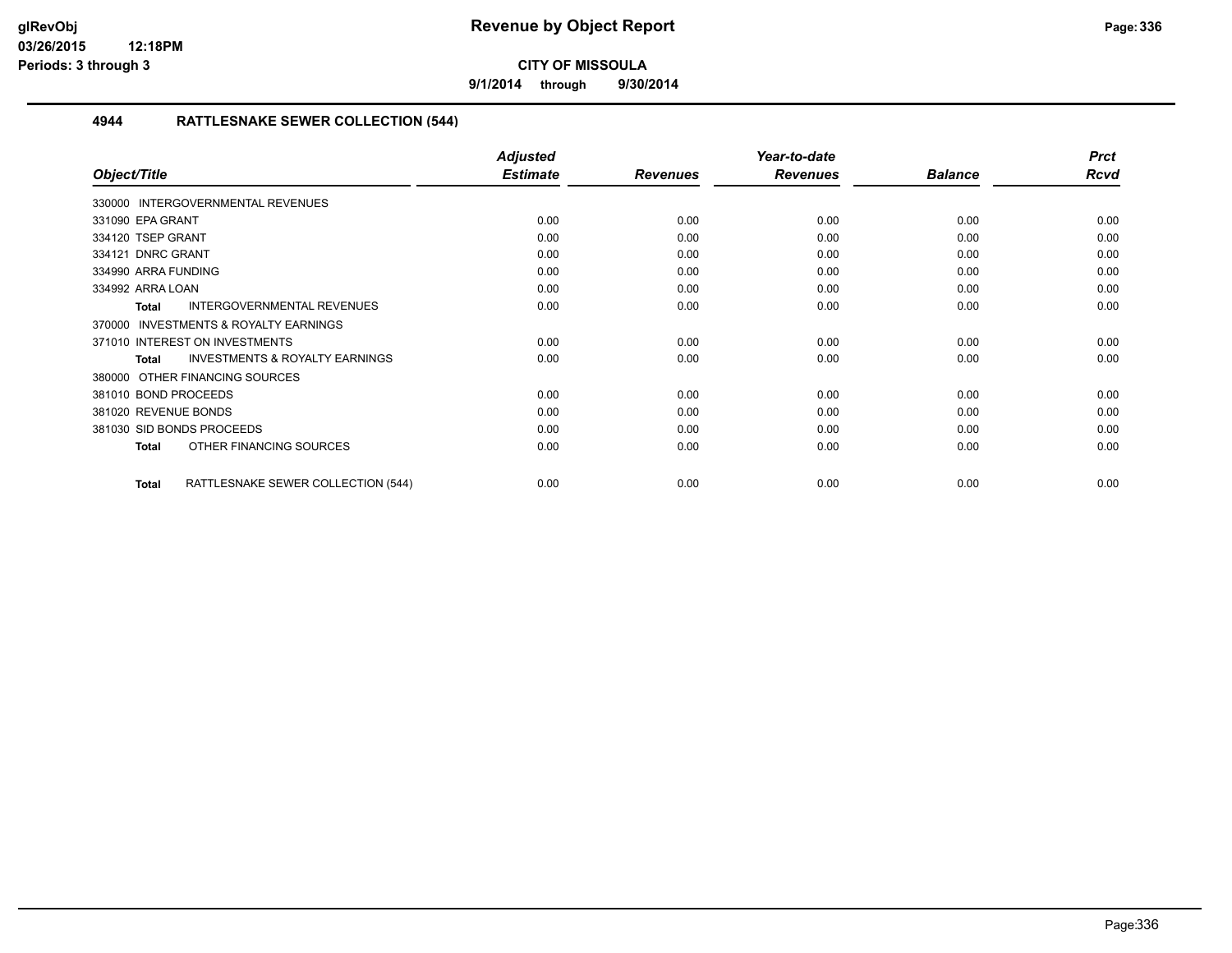**9/1/2014 through 9/30/2014**

## **4945 PHILLIPS ST TRAFFIC CALMING**

**4945 PHILLIPS ST TRAFFIC CALMING**

|                                                    | <b>Adjusted</b> |                 | Year-to-date    |                | <b>Prct</b> |
|----------------------------------------------------|-----------------|-----------------|-----------------|----------------|-------------|
| Object/Title                                       | <b>Estimate</b> | <b>Revenues</b> | <b>Revenues</b> | <b>Balance</b> | Rcvd        |
| 370000 INVESTMENTS & ROYALTY EARNINGS              |                 |                 |                 |                |             |
| 371010 INTEREST ON INVESTMENTS                     | 0.00            | 0.00            | 0.00            | 0.00           | 0.00        |
| <b>INVESTMENTS &amp; ROYALTY EARNINGS</b><br>Total | 0.00            | 0.00            | 0.00            | 0.00           | 0.00        |
| 380000 OTHER FINANCING SOURCES                     |                 |                 |                 |                |             |
| 381030 SID BONDS PROCEEDS                          | 0.00            | 0.00            | 0.00            | 0.00           | 0.00        |
| 383000 OPERATING TRANSFERS                         | 0.00            | 0.00            | 0.00            | 0.00           | 0.00        |
| OTHER FINANCING SOURCES<br><b>Total</b>            | 0.00            | 0.00            | 0.00            | 0.00           | 0.00        |
|                                                    |                 |                 |                 |                |             |
| <b>Total</b><br>PHILLIPS ST TRAFFIC CALMING        | 0.00            | 0.00            | 0.00            | 0.00           | 0.00        |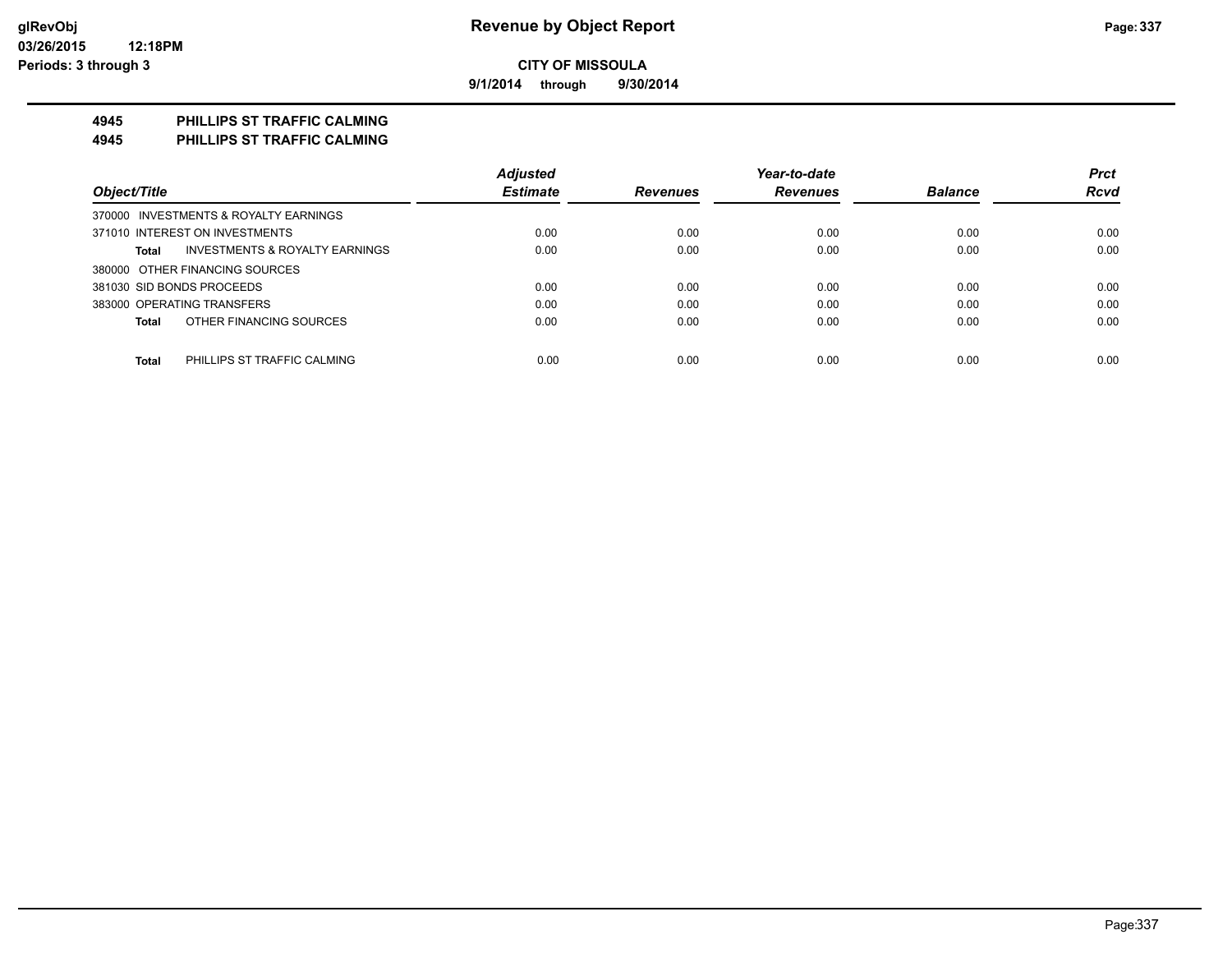**9/1/2014 through 9/30/2014**

### **4945 PHILLIPS ST TRAFFIC CALMING**

|                                                    | <b>Adjusted</b> |                 | Year-to-date    |                | <b>Prct</b> |
|----------------------------------------------------|-----------------|-----------------|-----------------|----------------|-------------|
| Object/Title                                       | <b>Estimate</b> | <b>Revenues</b> | <b>Revenues</b> | <b>Balance</b> | <b>Rcvd</b> |
| 370000 INVESTMENTS & ROYALTY EARNINGS              |                 |                 |                 |                |             |
| 371010 INTEREST ON INVESTMENTS                     | 0.00            | 0.00            | 0.00            | 0.00           | 0.00        |
| <b>INVESTMENTS &amp; ROYALTY EARNINGS</b><br>Total | 0.00            | 0.00            | 0.00            | 0.00           | 0.00        |
| 380000 OTHER FINANCING SOURCES                     |                 |                 |                 |                |             |
| 381030 SID BONDS PROCEEDS                          | 0.00            | 0.00            | 0.00            | 0.00           | 0.00        |
| 383000 OPERATING TRANSFERS                         | 0.00            | 0.00            | 0.00            | 0.00           | 0.00        |
| OTHER FINANCING SOURCES<br>Total                   | 0.00            | 0.00            | 0.00            | 0.00           | 0.00        |
|                                                    |                 |                 |                 |                |             |
| <b>Total</b><br>PHILLIPS ST TRAFFIC CALMING        | 0.00            | 0.00            | 0.00            | 0.00           | 0.00        |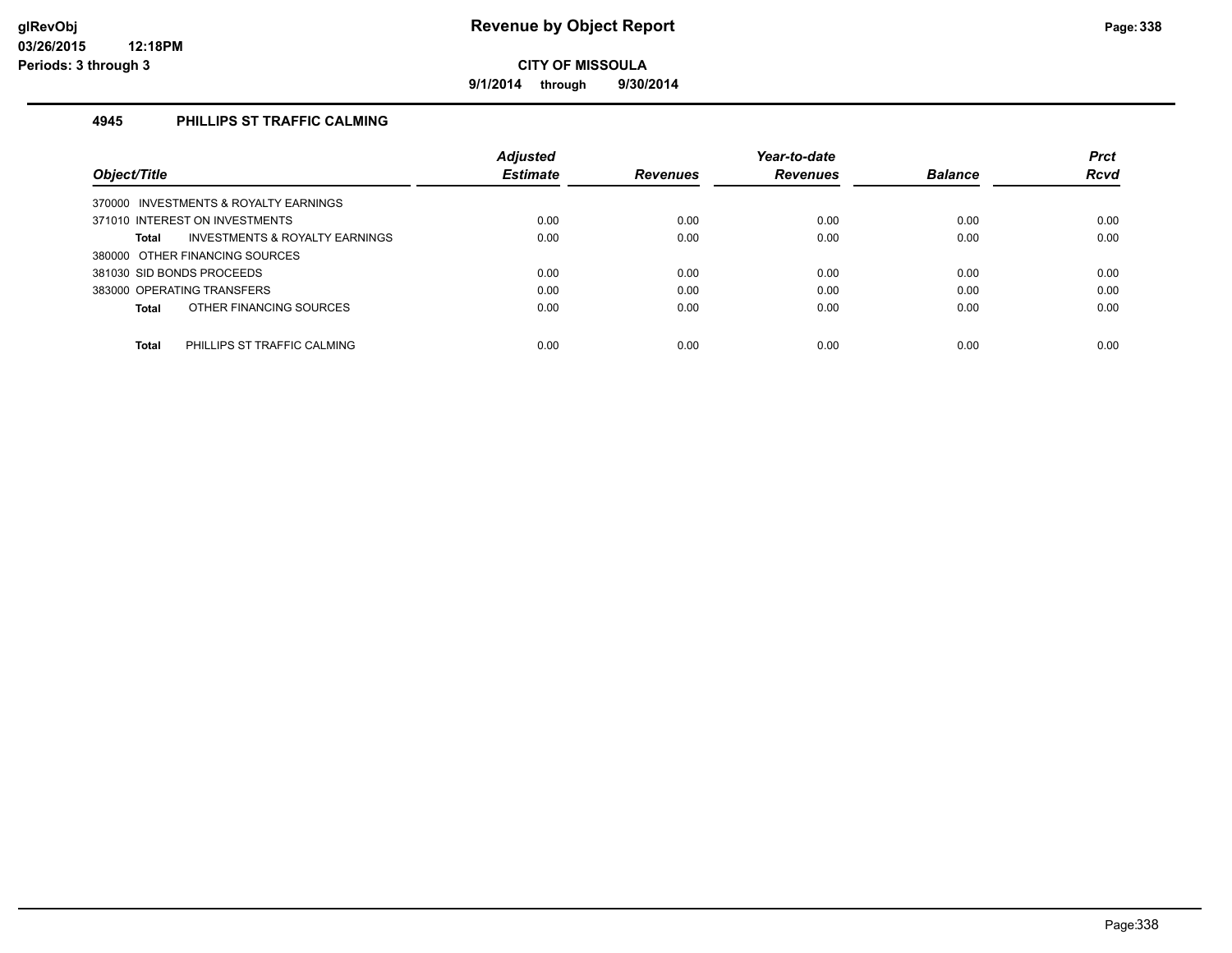**9/1/2014 through 9/30/2014**

# **4946 PATTEE CREEK DR. TRAFFIC CALMING**

# **4946 PATTEE CREEK DR. TRAFFIC CALMING**

|                                                    | <b>Adjusted</b> |                 | Year-to-date    |                | <b>Prct</b> |
|----------------------------------------------------|-----------------|-----------------|-----------------|----------------|-------------|
| Object/Title                                       | <b>Estimate</b> | <b>Revenues</b> | <b>Revenues</b> | <b>Balance</b> | <b>Rcvd</b> |
| 370000 INVESTMENTS & ROYALTY EARNINGS              |                 |                 |                 |                |             |
| 371010 INTEREST ON INVESTMENTS                     | 0.00            | 0.00            | 0.00            | 0.00           | 0.00        |
| <b>INVESTMENTS &amp; ROYALTY EARNINGS</b><br>Total | 0.00            | 0.00            | 0.00            | 0.00           | 0.00        |
| 380000 OTHER FINANCING SOURCES                     |                 |                 |                 |                |             |
| 381030 SID BONDS PROCEEDS                          | 0.00            | 0.00            | 0.00            | 0.00           | 0.00        |
| 383000 OPERATING TRANSFERS                         | 0.00            | 0.00            | 0.00            | 0.00           | 0.00        |
| OTHER FINANCING SOURCES<br>Total                   | 0.00            | 0.00            | 0.00            | 0.00           | 0.00        |
|                                                    |                 |                 |                 |                |             |
| Total<br>PATTEE CREEK DR. TRAFFIC CALMING          | 0.00            | 0.00            | 0.00            | 0.00           | 0.00        |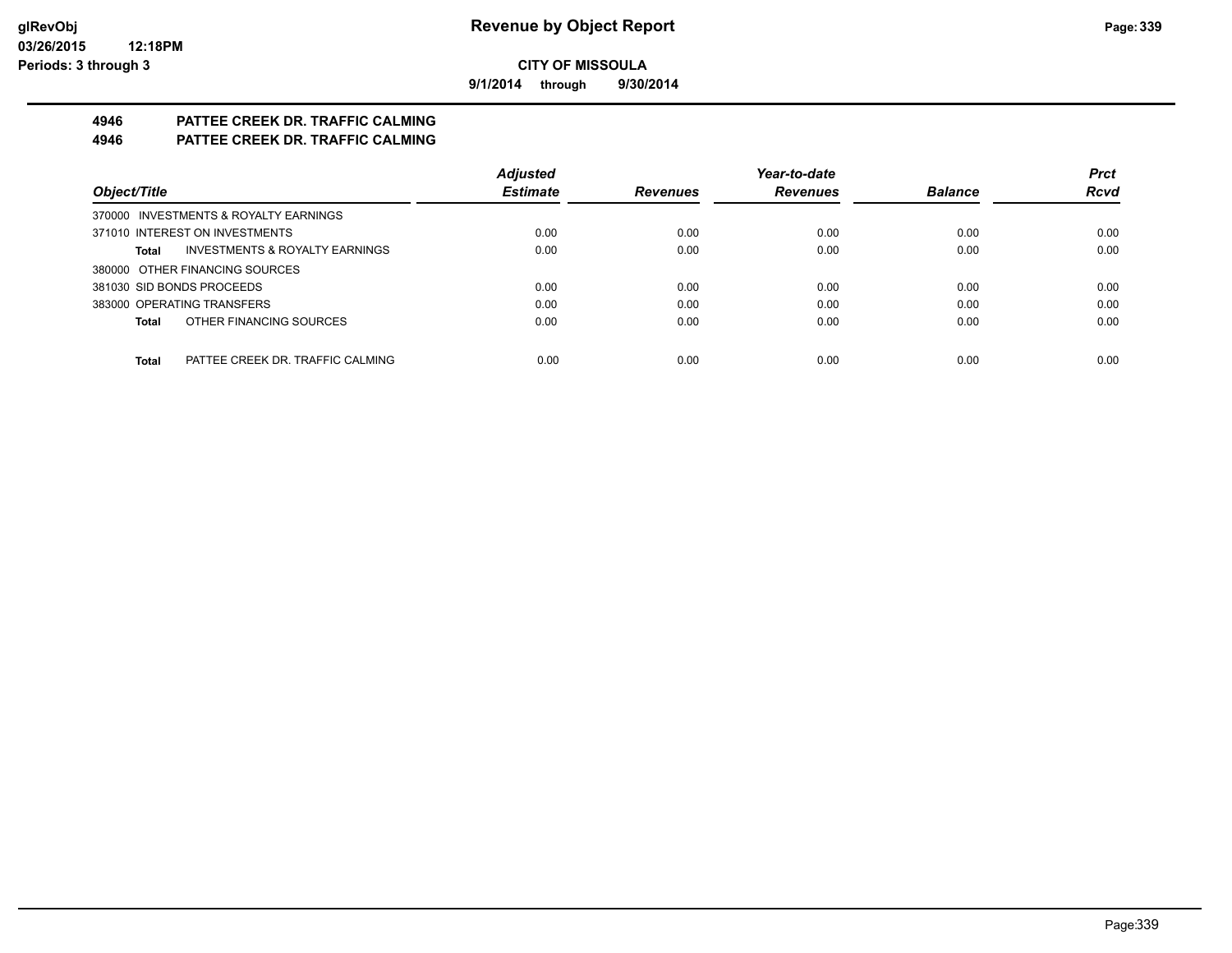**9/1/2014 through 9/30/2014**

### **4946 PATTEE CREEK DR. TRAFFIC CALMING**

| Object/Title                                     | <b>Adjusted</b><br><b>Estimate</b> | <b>Revenues</b> | Year-to-date<br><b>Revenues</b> | <b>Balance</b> | <b>Prct</b><br><b>Rcvd</b> |
|--------------------------------------------------|------------------------------------|-----------------|---------------------------------|----------------|----------------------------|
| 370000 INVESTMENTS & ROYALTY EARNINGS            |                                    |                 |                                 |                |                            |
| 371010 INTEREST ON INVESTMENTS                   | 0.00                               | 0.00            | 0.00                            | 0.00           | 0.00                       |
| INVESTMENTS & ROYALTY EARNINGS<br>Total          | 0.00                               | 0.00            | 0.00                            | 0.00           | 0.00                       |
| 380000 OTHER FINANCING SOURCES                   |                                    |                 |                                 |                |                            |
| 381030 SID BONDS PROCEEDS                        | 0.00                               | 0.00            | 0.00                            | 0.00           | 0.00                       |
| 383000 OPERATING TRANSFERS                       | 0.00                               | 0.00            | 0.00                            | 0.00           | 0.00                       |
| OTHER FINANCING SOURCES<br>Total                 | 0.00                               | 0.00            | 0.00                            | 0.00           | 0.00                       |
|                                                  |                                    |                 |                                 |                |                            |
| <b>Total</b><br>PATTEE CREEK DR. TRAFFIC CALMING | 0.00                               | 0.00            | 0.00                            | 0.00           | 0.00                       |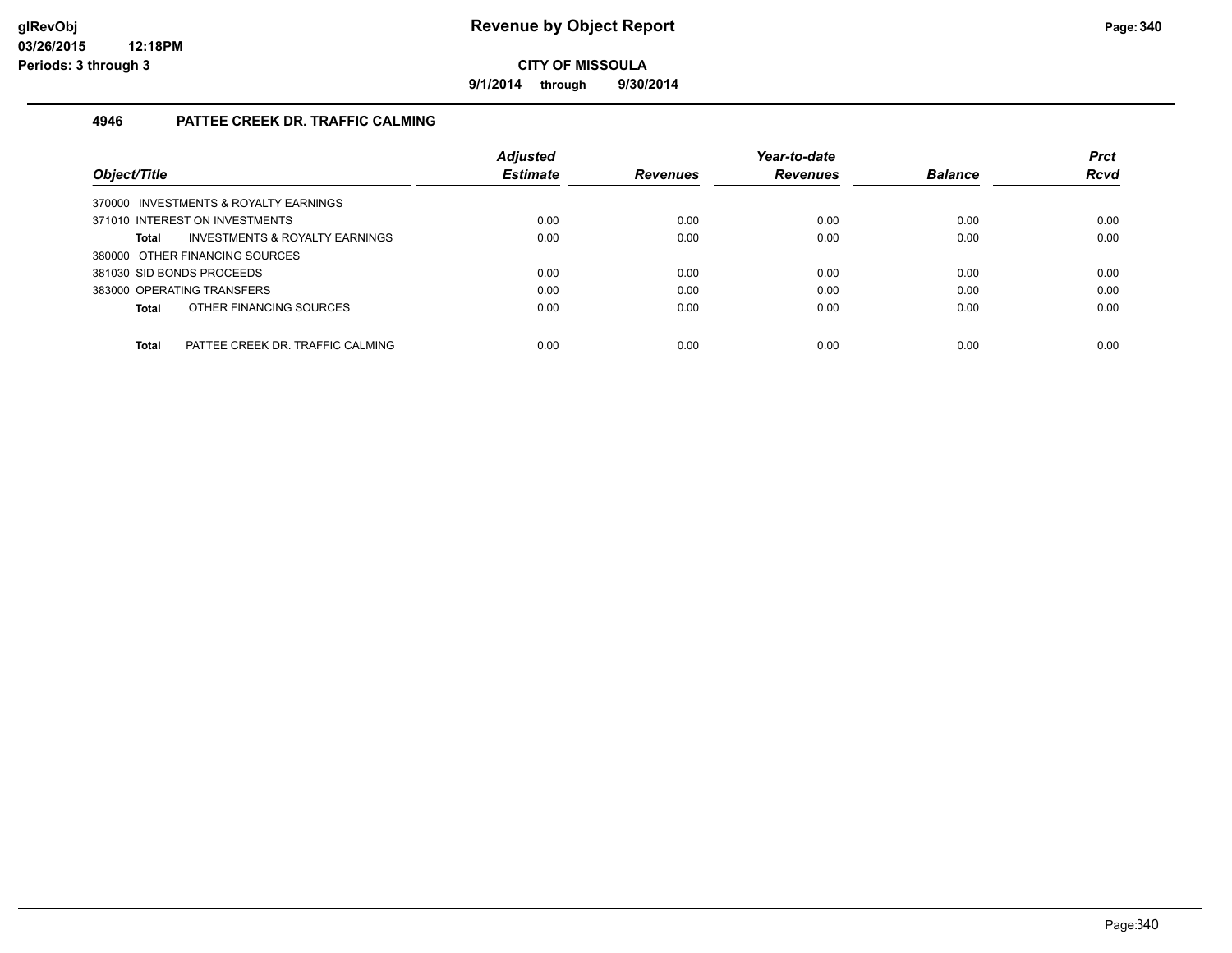**9/1/2014 through 9/30/2014**

# **4948 STORMWATER OUTFALL RETROFITS**

### **4948 STORMWATER OUTFALL RETROFITS**

|                   |                                     | Adjusted        | Year-to-date    |                 |                | <b>Prct</b> |
|-------------------|-------------------------------------|-----------------|-----------------|-----------------|----------------|-------------|
| Object/Title      |                                     | <b>Estimate</b> | <b>Revenues</b> | <b>Revenues</b> | <b>Balance</b> | <b>Rcvd</b> |
|                   | 330000 INTERGOVERNMENTAL REVENUES   |                 |                 |                 |                |             |
| 334121 DNRC GRANT |                                     | 0.00            | 0.00            | 0.00            | 0.00           | 0.00        |
|                   | 337003 HEALTH DEPT-STORM WATER MGMT | 0.00            | 0.00            | 0.00            | 0.00           | 0.00        |
| Total             | INTERGOVERNMENTAL REVENUES          | 0.00            | 0.00            | 0.00            | 0.00           | 0.00        |
|                   |                                     |                 |                 |                 |                |             |
| Total             | STORMWATER OUTFALL RETROFITS        | 0.00            | 0.00            | 0.00            | 0.00           | 0.00        |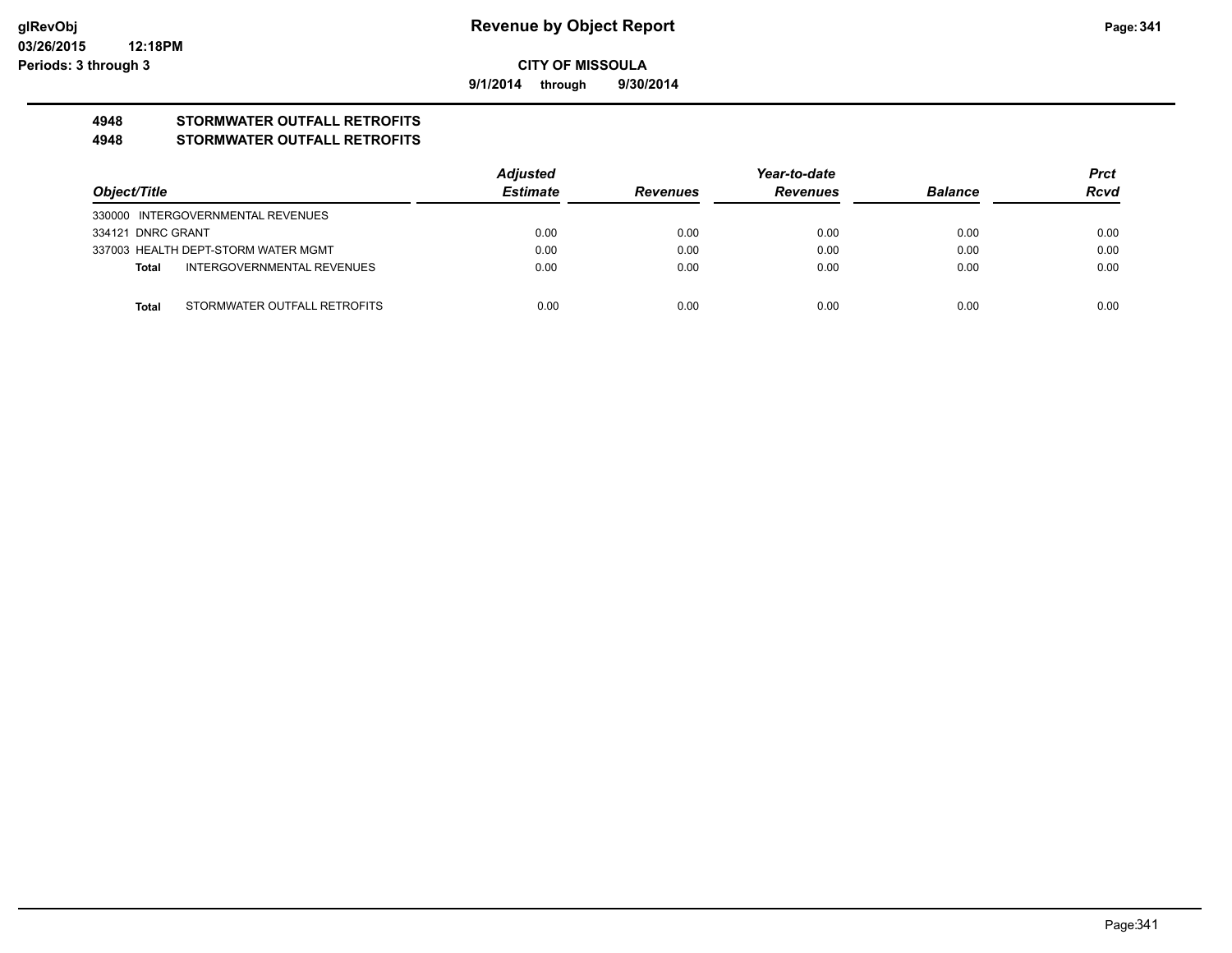**9/1/2014 through 9/30/2014**

### **4948 STORMWATER OUTFALL RETROFITS**

| Object/Title                               | <b>Adjusted</b><br><b>Estimate</b> | <b>Revenues</b> | Year-to-date<br><b>Revenues</b> | <b>Balance</b> | <b>Prct</b><br><b>Rcvd</b> |
|--------------------------------------------|------------------------------------|-----------------|---------------------------------|----------------|----------------------------|
| 330000 INTERGOVERNMENTAL REVENUES          |                                    |                 |                                 |                |                            |
| 334121 DNRC GRANT                          | 0.00                               | 0.00            | 0.00                            | 0.00           | 0.00                       |
| 337003 HEALTH DEPT-STORM WATER MGMT        | 0.00                               | 0.00            | 0.00                            | 0.00           | 0.00                       |
| INTERGOVERNMENTAL REVENUES<br><b>Total</b> | 0.00                               | 0.00            | 0.00                            | 0.00           | 0.00                       |
|                                            |                                    |                 |                                 |                |                            |
| STORMWATER OUTFALL RETROFITS<br>Total      | 0.00                               | 0.00            | 0.00                            | 0.00           | 0.00                       |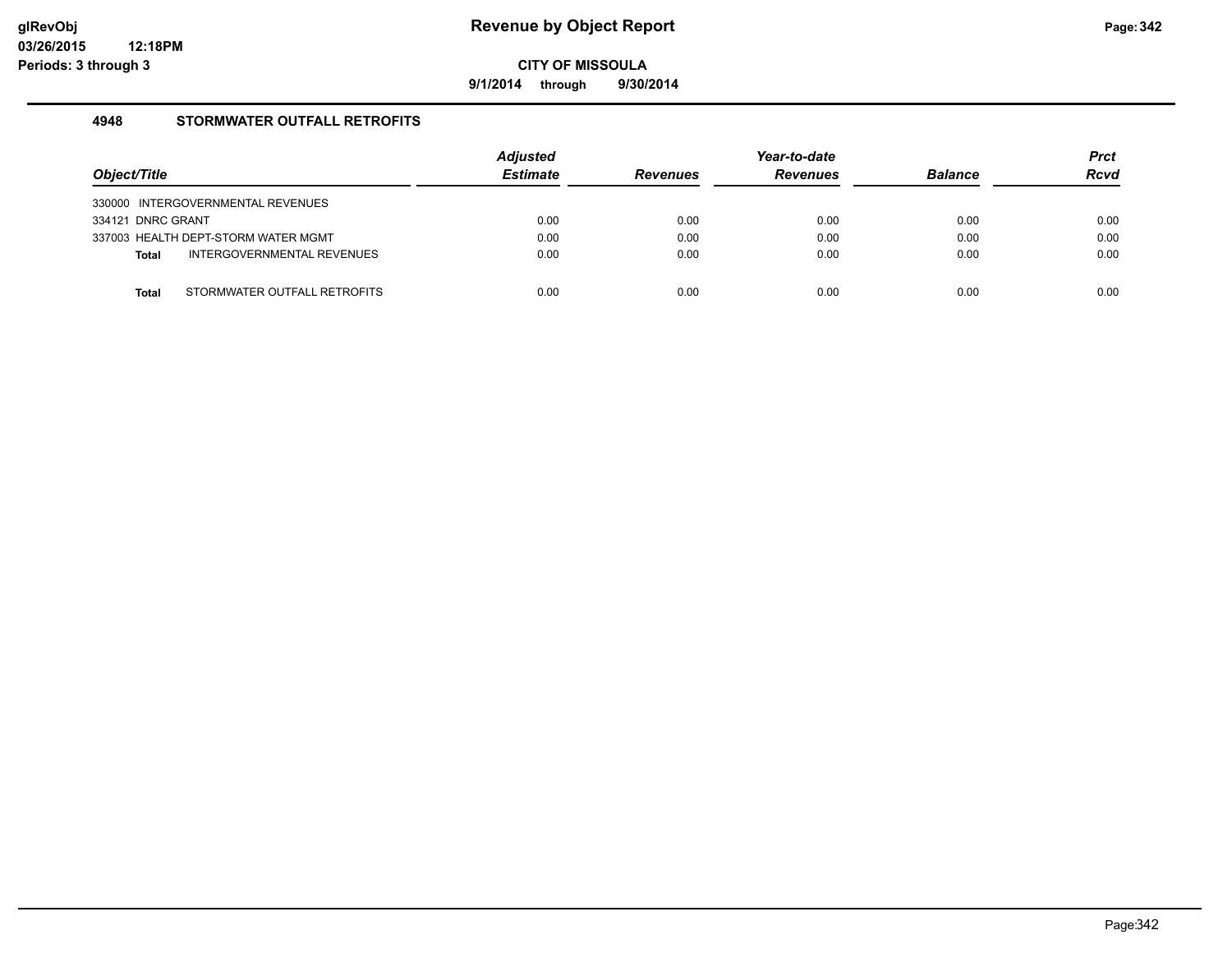**9/1/2014 through 9/30/2014**

### **4990 ARRA ENHANCEMENTS**

**4990 ARRA ENHANCEMENTS**

|                                                    | <b>Adiusted</b> |                 | Year-to-date    |                | <b>Prct</b> |
|----------------------------------------------------|-----------------|-----------------|-----------------|----------------|-------------|
| Object/Title                                       | <b>Estimate</b> | <b>Revenues</b> | <b>Revenues</b> | <b>Balance</b> | <b>Rcvd</b> |
| 330000 INTERGOVERNMENTAL REVENUES                  |                 |                 |                 |                |             |
| 334990 ARRA FUNDING                                | 0.00            | 0.00            | 0.00            | 0.00           | 0.00        |
| INTERGOVERNMENTAL REVENUES<br><b>Total</b>         | 0.00            | 0.00            | 0.00            | 0.00           | 0.00        |
| 370000 INVESTMENTS & ROYALTY EARNINGS              |                 |                 |                 |                |             |
| 371010 INTEREST ON INVESTMENTS                     | 0.00            | 0.00            | 0.00            | 0.00           | 0.00        |
| <b>INVESTMENTS &amp; ROYALTY EARNINGS</b><br>Total | 0.00            | 0.00            | 0.00            | 0.00           | 0.00        |
| <b>ARRA ENHANCEMENTS</b><br>Total                  | 0.00            | 0.00            | 0.00            | 0.00           | 0.00        |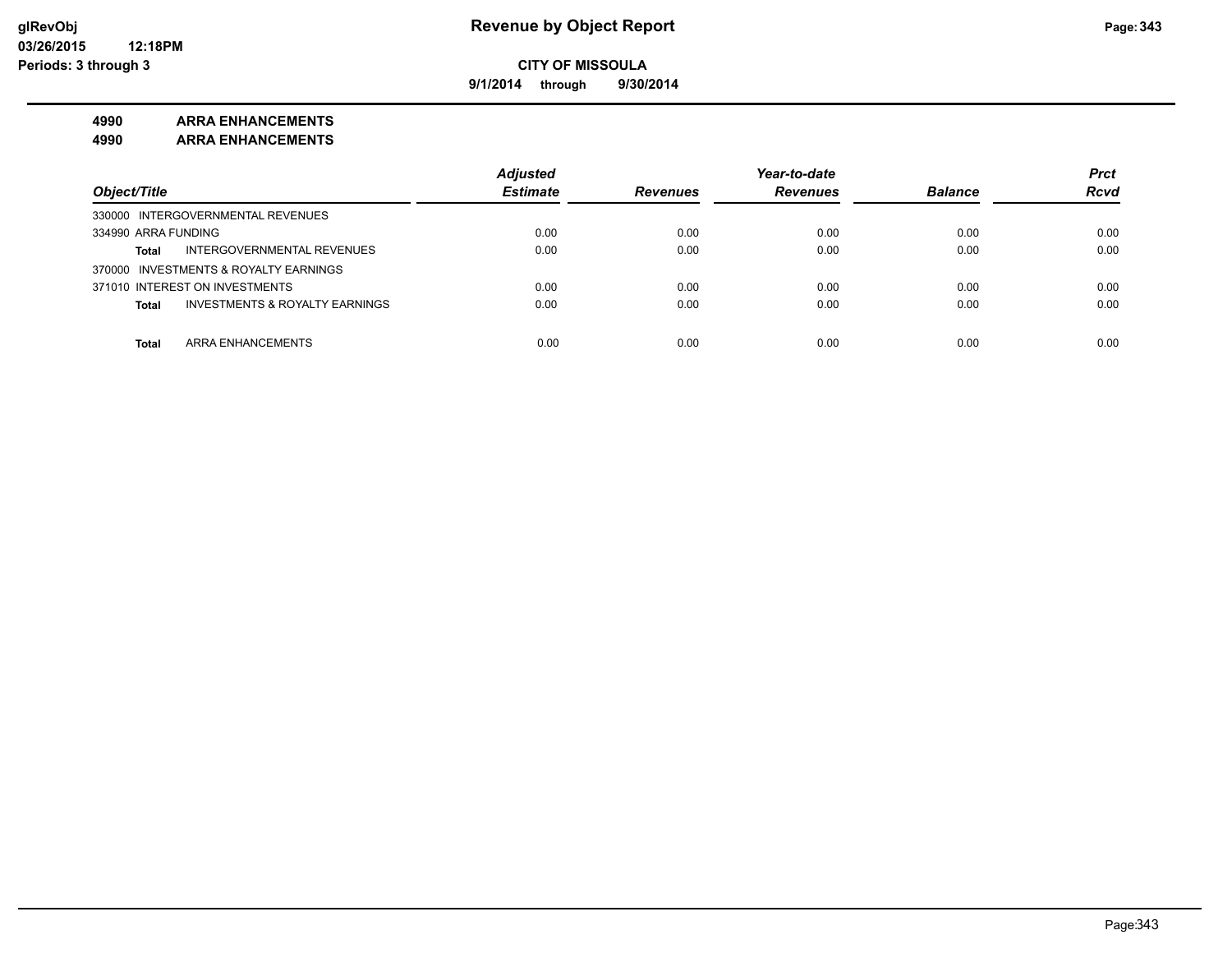**9/1/2014 through 9/30/2014**

### **4990 ARRA ENHANCEMENTS**

| Object/Title                                   | <b>Adjusted</b><br><b>Estimate</b> | <b>Revenues</b> | Year-to-date<br><b>Revenues</b> | <b>Balance</b> | <b>Prct</b><br><b>Rcvd</b> |
|------------------------------------------------|------------------------------------|-----------------|---------------------------------|----------------|----------------------------|
| 330000 INTERGOVERNMENTAL REVENUES              |                                    |                 |                                 |                |                            |
| 334990 ARRA FUNDING                            | 0.00                               | 0.00            | 0.00                            | 0.00           | 0.00                       |
| INTERGOVERNMENTAL REVENUES<br>Total            | 0.00                               | 0.00            | 0.00                            | 0.00           | 0.00                       |
| 370000 INVESTMENTS & ROYALTY EARNINGS          |                                    |                 |                                 |                |                            |
| 371010 INTEREST ON INVESTMENTS                 | 0.00                               | 0.00            | 0.00                            | 0.00           | 0.00                       |
| INVESTMENTS & ROYALTY EARNINGS<br><b>Total</b> | 0.00                               | 0.00            | 0.00                            | 0.00           | 0.00                       |
|                                                |                                    |                 |                                 |                |                            |
| ARRA ENHANCEMENTS<br><b>Total</b>              | 0.00                               | 0.00            | 0.00                            | 0.00           | 0.00                       |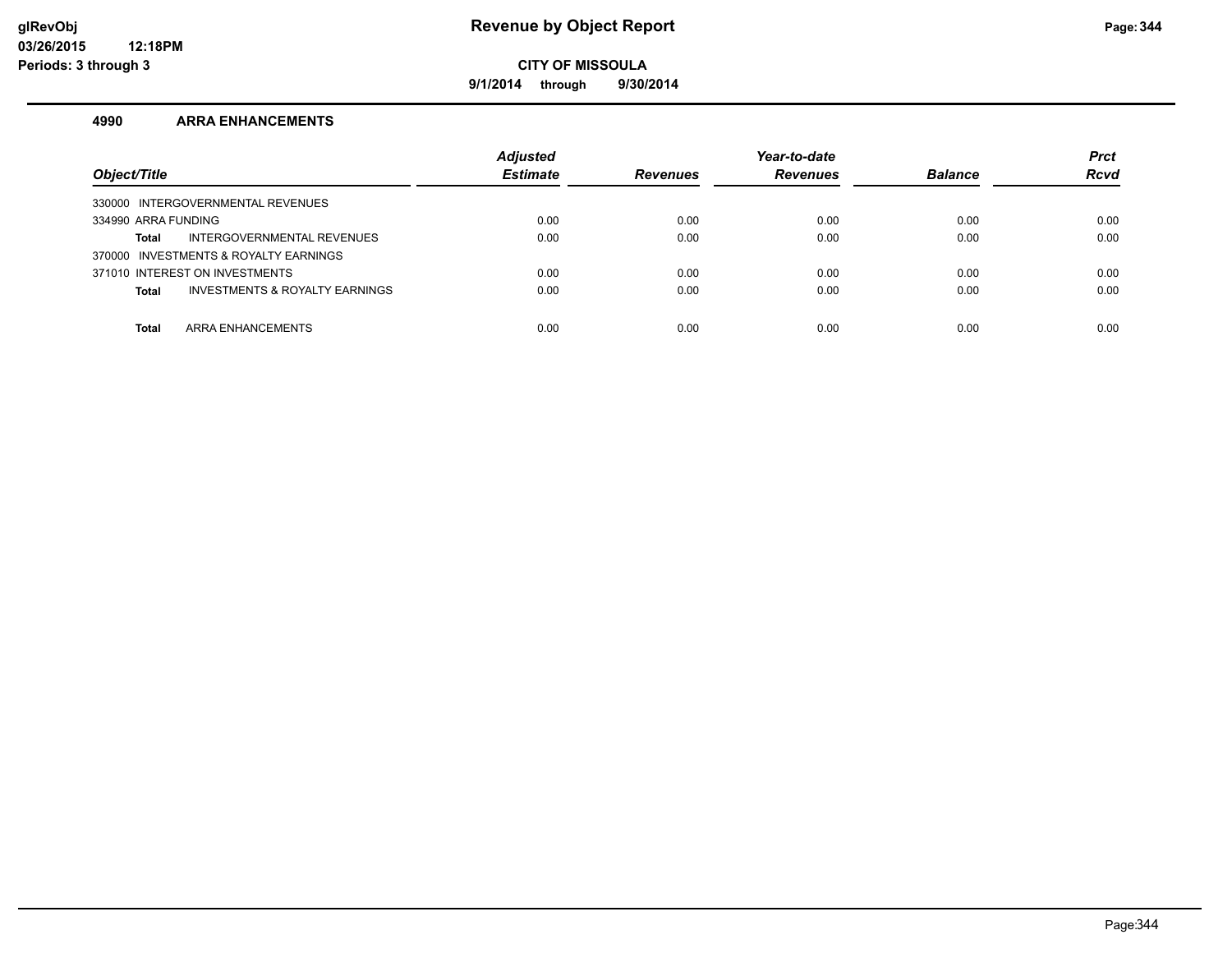**9/1/2014 through 9/30/2014**

### **4991 ARRA HB645**

**4991 ARRA HB645**

|                                                     | <b>Adjusted</b> |                 | Year-to-date    |                | <b>Prct</b> |
|-----------------------------------------------------|-----------------|-----------------|-----------------|----------------|-------------|
| Object/Title                                        | <b>Estimate</b> | <b>Revenues</b> | <b>Revenues</b> | <b>Balance</b> | Rcvd        |
| 330000 INTERGOVERNMENTAL REVENUES                   |                 |                 |                 |                |             |
| 334991 ARRA HB645 FUNDING                           | 0.00            | 0.00            | 0.00            | 0.00           | 0.00        |
| 336023 STATE CONTRIB. - PERS                        | 0.00            | 0.00            | 0.00            | 0.00           | 0.00        |
| INTERGOVERNMENTAL REVENUES<br>Total                 | 0.00            | 0.00            | 0.00            | 0.00           | 0.00        |
| 340000 CHARGES FOR SERVICES                         |                 |                 |                 |                |             |
| 343005 NON-ARRA MOUNTAIN WATER CONTRACT             | 0.00            | 0.00            | 0.00            | 0.00           | 0.00        |
| <b>CHARGES FOR SERVICES</b><br>Total                | 0.00            | 0.00            | 0.00            | 0.00           | 0.00        |
| 360000 MISCELLANEOUS REVENUES                       |                 |                 |                 |                |             |
| 360000 MISCELLANEOUS REVENUES                       | 0.00            | 0.00            | 0.00            | 0.00           | 0.00        |
| <b>MISCELLANEOUS REVENUES</b><br>Total              | 0.00            | 0.00            | 0.00            | 0.00           | 0.00        |
| <b>INVESTMENTS &amp; ROYALTY EARNINGS</b><br>370000 |                 |                 |                 |                |             |
| 371010 INTEREST ON INVESTMENTS                      | 0.00            | 0.00            | 0.00            | 0.00           | 0.00        |
| <b>INVESTMENTS &amp; ROYALTY EARNINGS</b><br>Total  | 0.00            | 0.00            | 0.00            | 0.00           | 0.00        |
|                                                     |                 |                 |                 |                |             |
| ARRA HB645<br><b>Total</b>                          | 0.00            | 0.00            | 0.00            | 0.00           | 0.00        |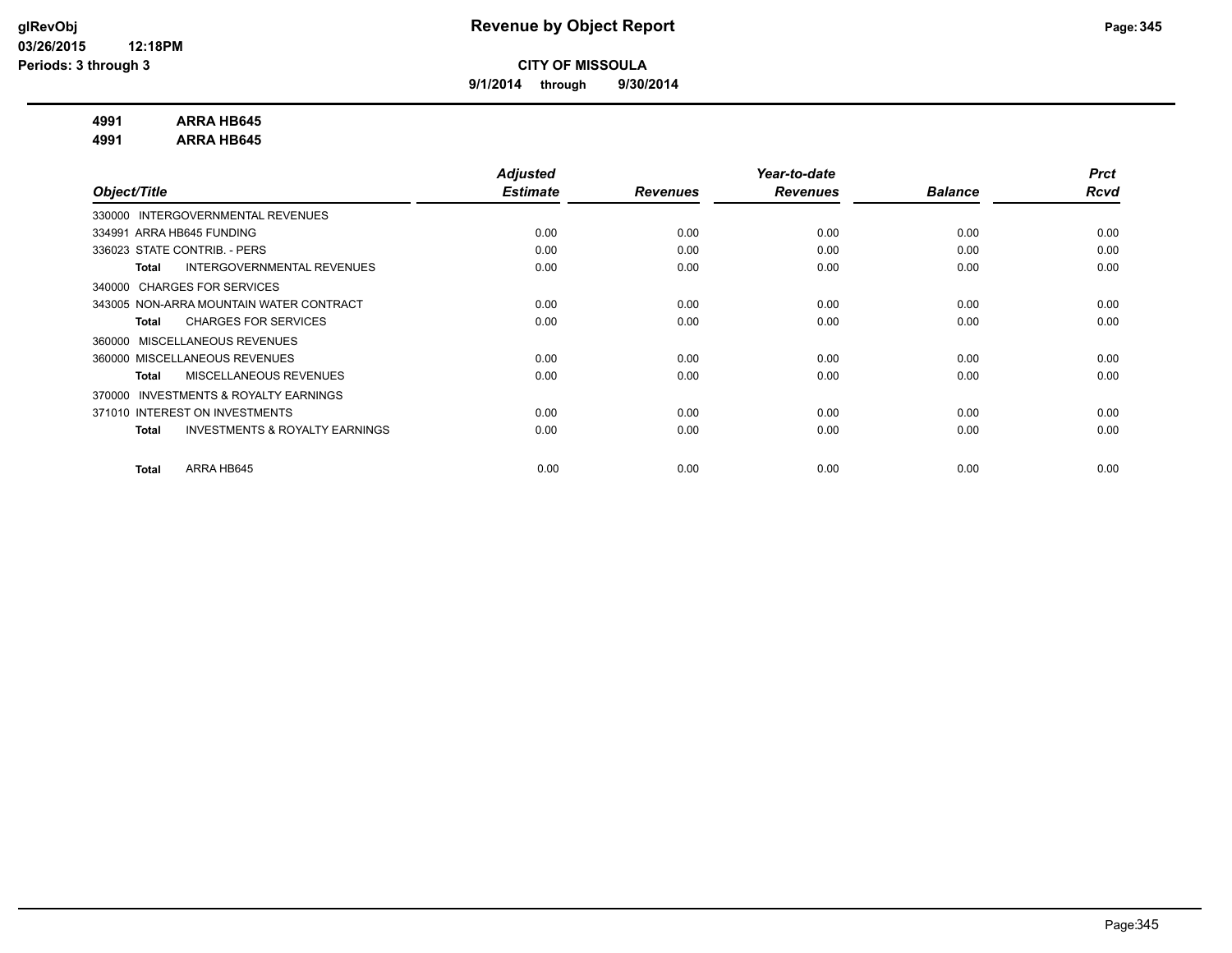**9/1/2014 through 9/30/2014**

### **4991 ARRA HB645**

| Object/Title                                        | <b>Adjusted</b><br><b>Estimate</b> | <b>Revenues</b> | Year-to-date<br><b>Revenues</b> | <b>Balance</b> | <b>Prct</b><br>Rcvd |
|-----------------------------------------------------|------------------------------------|-----------------|---------------------------------|----------------|---------------------|
|                                                     |                                    |                 |                                 |                |                     |
| 330000 INTERGOVERNMENTAL REVENUES                   |                                    |                 |                                 |                |                     |
| 334991 ARRA HB645 FUNDING                           | 0.00                               | 0.00            | 0.00                            | 0.00           | 0.00                |
| 336023 STATE CONTRIB. - PERS                        | 0.00                               | 0.00            | 0.00                            | 0.00           | 0.00                |
| INTERGOVERNMENTAL REVENUES<br>Total                 | 0.00                               | 0.00            | 0.00                            | 0.00           | 0.00                |
| 340000 CHARGES FOR SERVICES                         |                                    |                 |                                 |                |                     |
| 343005 NON-ARRA MOUNTAIN WATER CONTRACT             | 0.00                               | 0.00            | 0.00                            | 0.00           | 0.00                |
| <b>CHARGES FOR SERVICES</b><br>Total                | 0.00                               | 0.00            | 0.00                            | 0.00           | 0.00                |
| 360000 MISCELLANEOUS REVENUES                       |                                    |                 |                                 |                |                     |
| 360000 MISCELLANEOUS REVENUES                       | 0.00                               | 0.00            | 0.00                            | 0.00           | 0.00                |
| <b>MISCELLANEOUS REVENUES</b><br>Total              | 0.00                               | 0.00            | 0.00                            | 0.00           | 0.00                |
| <b>INVESTMENTS &amp; ROYALTY EARNINGS</b><br>370000 |                                    |                 |                                 |                |                     |
| 371010 INTEREST ON INVESTMENTS                      | 0.00                               | 0.00            | 0.00                            | 0.00           | 0.00                |
| <b>INVESTMENTS &amp; ROYALTY EARNINGS</b><br>Total  | 0.00                               | 0.00            | 0.00                            | 0.00           | 0.00                |
|                                                     |                                    |                 |                                 |                |                     |
| ARRA HB645<br>Total                                 | 0.00                               | 0.00            | 0.00                            | 0.00           | 0.00                |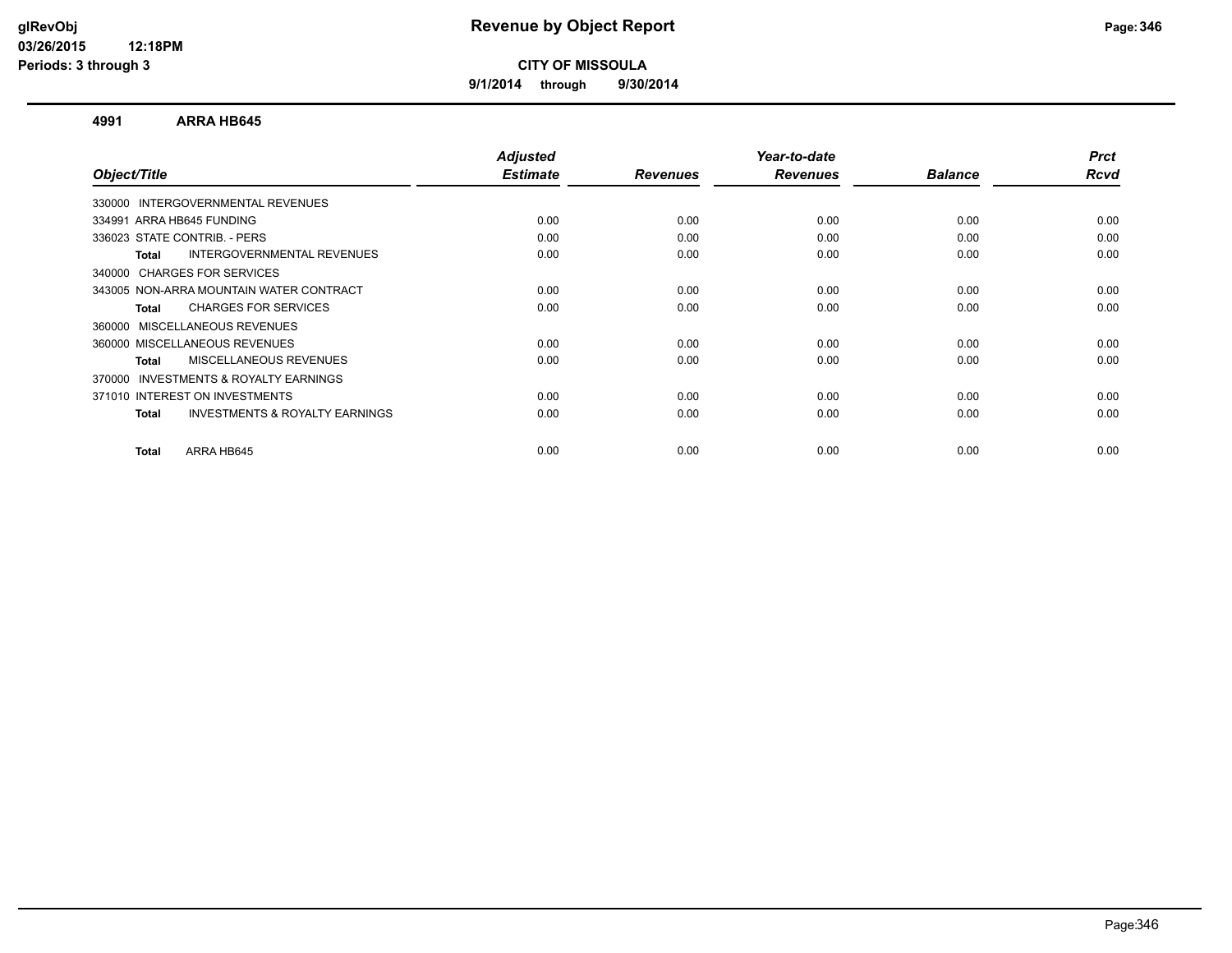**9/1/2014 through 9/30/2014**

### **4992 WFL MILLER CREEK ROAD**

**4992 WFL MILLER CREEK ROAD**

|                                                           | <b>Adjusted</b> |                 | Year-to-date    |                | <b>Prct</b> |
|-----------------------------------------------------------|-----------------|-----------------|-----------------|----------------|-------------|
| Object/Title                                              | <b>Estimate</b> | <b>Revenues</b> | <b>Revenues</b> | <b>Balance</b> | <b>Rcvd</b> |
| 330000 INTERGOVERNMENTAL REVENUES                         |                 |                 |                 |                |             |
| 334990 ARRA FUNDING                                       | 0.00            | 0.00            | 0.00            | 0.00           | 0.00        |
| <b>INTERGOVERNMENTAL REVENUES</b><br><b>Total</b>         | 0.00            | 0.00            | 0.00            | 0.00           | 0.00        |
| 370000 INVESTMENTS & ROYALTY EARNINGS                     |                 |                 |                 |                |             |
| 371010 INTEREST ON INVESTMENTS                            | 0.00            | 0.00            | 0.00            | 0.00           | 0.00        |
| <b>INVESTMENTS &amp; ROYALTY EARNINGS</b><br><b>Total</b> | 0.00            | 0.00            | 0.00            | 0.00           | 0.00        |
|                                                           |                 |                 |                 |                |             |
| WFL MILLER CREEK ROAD<br>Total                            | 0.00            | 0.00            | 0.00            | 0.00           | 0.00        |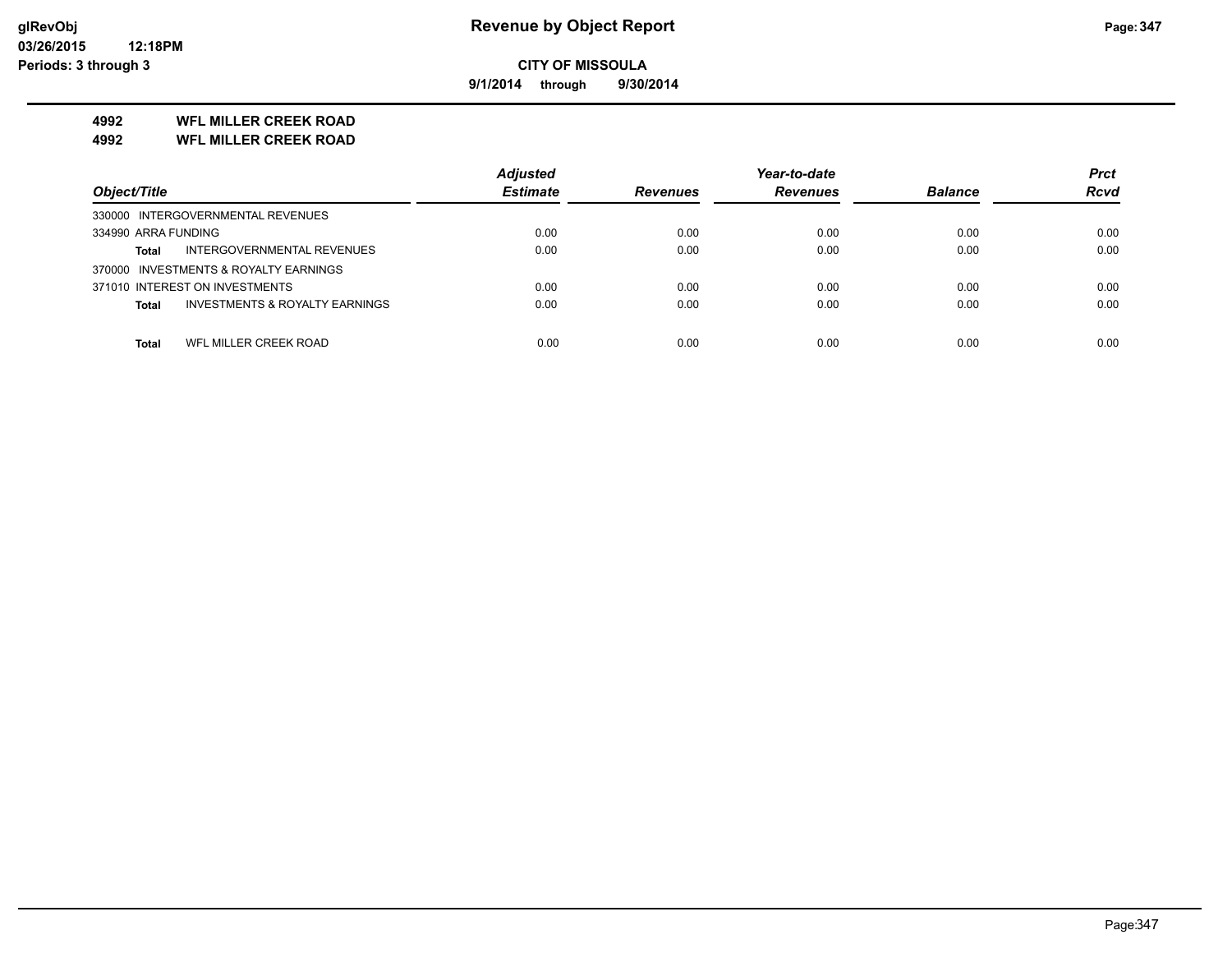**9/1/2014 through 9/30/2014**

### **4992 WFL MILLER CREEK ROAD**

| Object/Title                                              | <b>Adjusted</b><br><b>Estimate</b> | <b>Revenues</b> | Year-to-date<br><b>Revenues</b> | <b>Balance</b> | <b>Prct</b><br><b>Rcvd</b> |
|-----------------------------------------------------------|------------------------------------|-----------------|---------------------------------|----------------|----------------------------|
| 330000 INTERGOVERNMENTAL REVENUES                         |                                    |                 |                                 |                |                            |
| 334990 ARRA FUNDING                                       | 0.00                               | 0.00            | 0.00                            | 0.00           | 0.00                       |
| INTERGOVERNMENTAL REVENUES<br>Total                       | 0.00                               | 0.00            | 0.00                            | 0.00           | 0.00                       |
| 370000 INVESTMENTS & ROYALTY EARNINGS                     |                                    |                 |                                 |                |                            |
| 371010 INTEREST ON INVESTMENTS                            | 0.00                               | 0.00            | 0.00                            | 0.00           | 0.00                       |
| <b>INVESTMENTS &amp; ROYALTY EARNINGS</b><br><b>Total</b> | 0.00                               | 0.00            | 0.00                            | 0.00           | 0.00                       |
|                                                           |                                    |                 |                                 |                |                            |
| WFL MILLER CREEK ROAD<br>Total                            | 0.00                               | 0.00            | 0.00                            | 0.00           | 0.00                       |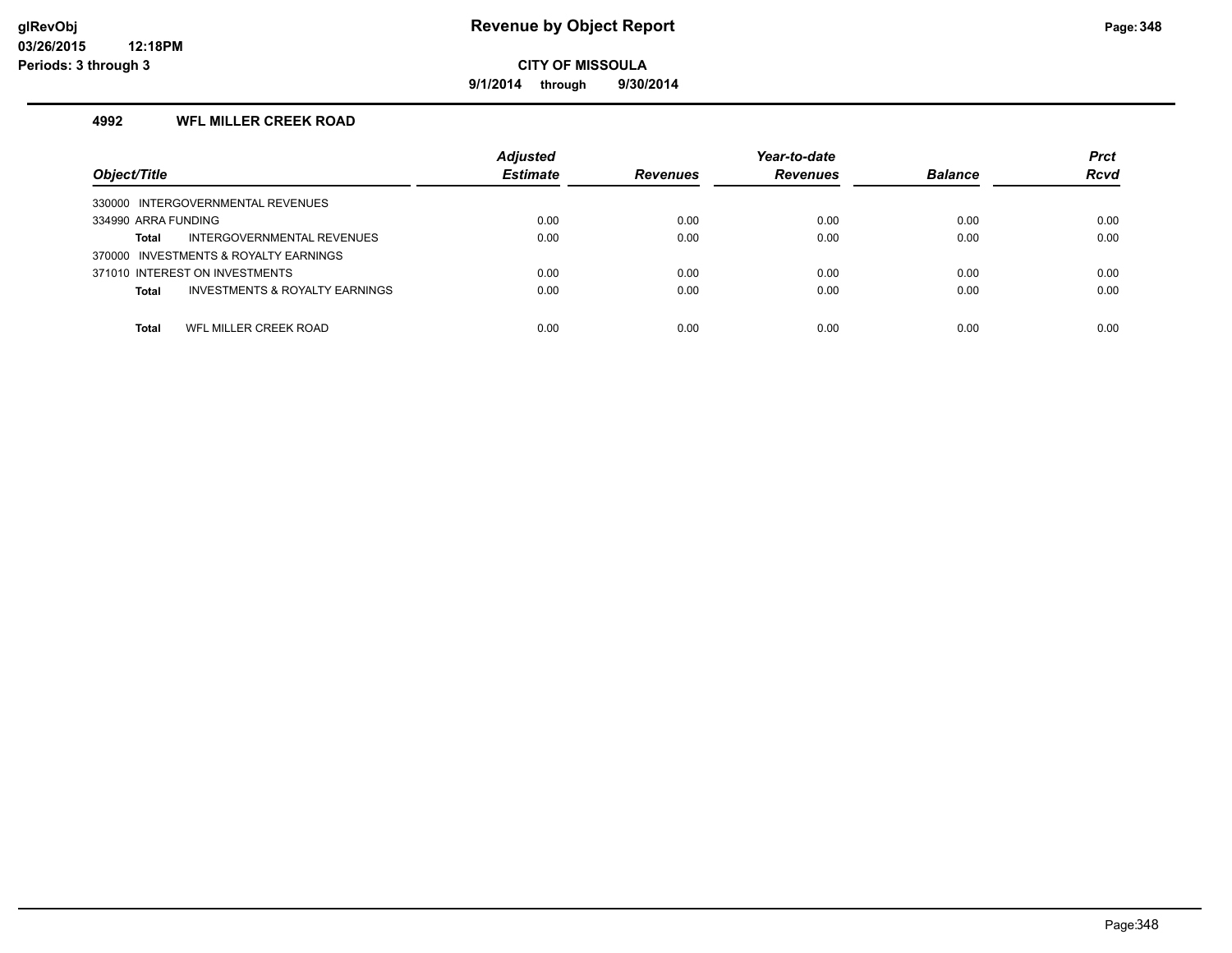**9/1/2014 through 9/30/2014**

**4993 WESTERN FEDERAL LANDS**

**4993 WESTERN FEDERAL LANDS**

|                                              | <b>Adjusted</b> |                 | Year-to-date    |                | <b>Prct</b> |
|----------------------------------------------|-----------------|-----------------|-----------------|----------------|-------------|
| Object/Title                                 | <b>Estimate</b> | <b>Revenues</b> | <b>Revenues</b> | <b>Balance</b> | <b>Rcvd</b> |
| 330000 INTERGOVERNMENTAL REVENUES            |                 |                 |                 |                |             |
| 331005 WESTERN FEDERAL LANDS GRANT           | 0.00            | 0.00            | 0.00            | 0.00           | 0.00        |
| 334125 FWP GRANT                             | 0.00            | 0.00            | 0.00            | 0.00           | 0.00        |
| INTERGOVERNMENTAL REVENUES<br>Total          | 0.00            | 0.00            | 0.00            | 0.00           | 0.00        |
| 360000 MISCELLANEOUS REVENUES                |                 |                 |                 |                |             |
| 365010 FRIENDS OF MISSOULA PARKS DONATION    | 0.00            | 0.00            | 0.00            | 0.00           | 0.00        |
| MISCELLANEOUS REVENUES<br>Total              | 0.00            | 0.00            | 0.00            | 0.00           | 0.00        |
| 370000 INVESTMENTS & ROYALTY EARNINGS        |                 |                 |                 |                |             |
| 371010 INTEREST ON INVESTMENTS               | 0.00            | 0.00            | 0.00            | 0.00           | 0.00        |
| INVESTMENTS & ROYALTY EARNINGS<br>Total      | 0.00            | 0.00            | 0.00            | 0.00           | 0.00        |
| <b>WESTERN FEDERAL LANDS</b><br><b>Total</b> | 0.00            | 0.00            | 0.00            | 0.00           | 0.00        |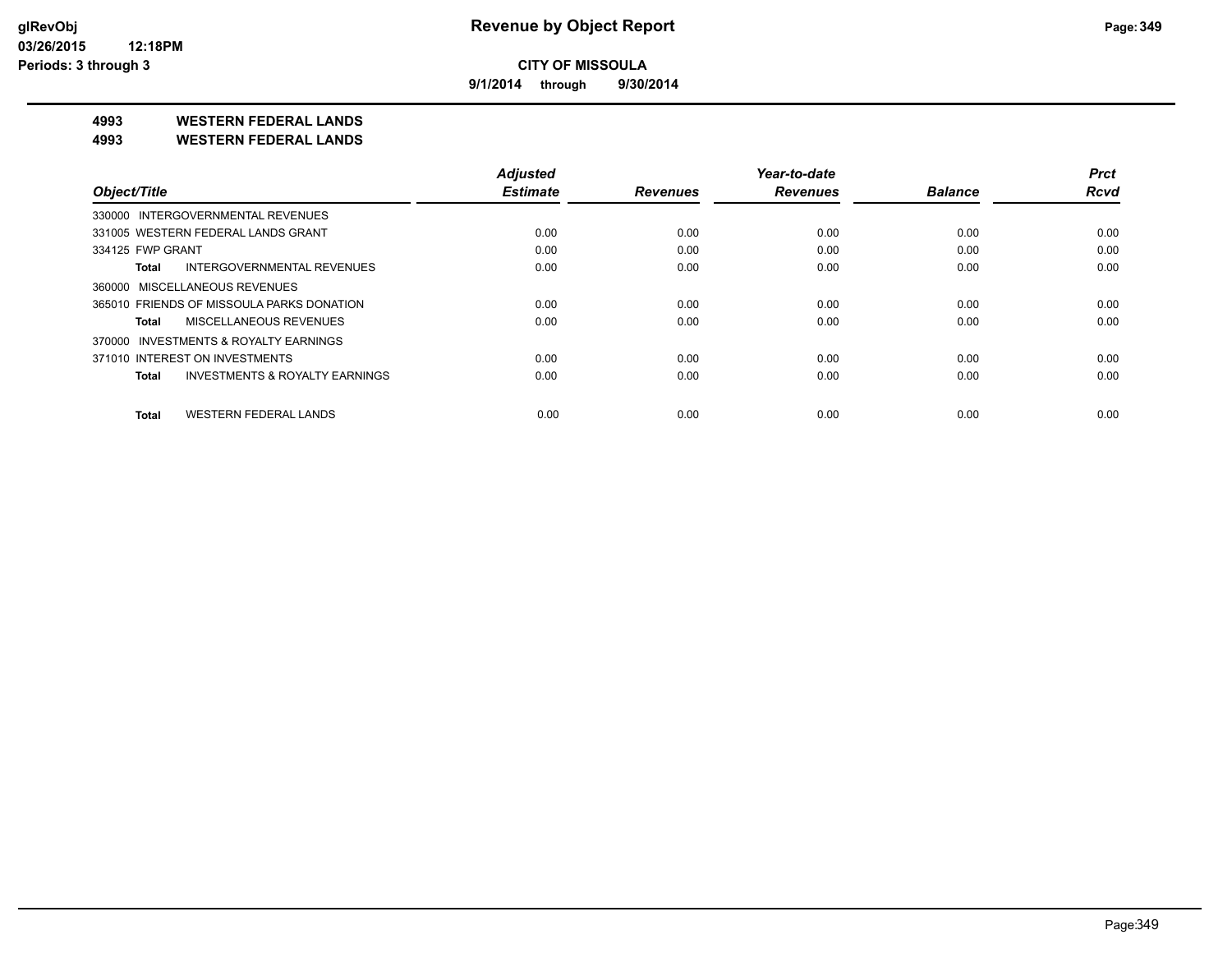**9/1/2014 through 9/30/2014**

### **4993 WESTERN FEDERAL LANDS**

|                                                    | <b>Adjusted</b> |                 | Year-to-date    |                | <b>Prct</b> |
|----------------------------------------------------|-----------------|-----------------|-----------------|----------------|-------------|
| Object/Title                                       | <b>Estimate</b> | <b>Revenues</b> | <b>Revenues</b> | <b>Balance</b> | <b>Rcvd</b> |
| 330000 INTERGOVERNMENTAL REVENUES                  |                 |                 |                 |                |             |
| 331005 WESTERN FEDERAL LANDS GRANT                 | 0.00            | 0.00            | 0.00            | 0.00           | 0.00        |
| 334125 FWP GRANT                                   | 0.00            | 0.00            | 0.00            | 0.00           | 0.00        |
| INTERGOVERNMENTAL REVENUES<br><b>Total</b>         | 0.00            | 0.00            | 0.00            | 0.00           | 0.00        |
| 360000 MISCELLANEOUS REVENUES                      |                 |                 |                 |                |             |
| 365010 FRIENDS OF MISSOULA PARKS DONATION          | 0.00            | 0.00            | 0.00            | 0.00           | 0.00        |
| MISCELLANEOUS REVENUES<br>Total                    | 0.00            | 0.00            | 0.00            | 0.00           | 0.00        |
| 370000 INVESTMENTS & ROYALTY EARNINGS              |                 |                 |                 |                |             |
| 371010 INTEREST ON INVESTMENTS                     | 0.00            | 0.00            | 0.00            | 0.00           | 0.00        |
| <b>INVESTMENTS &amp; ROYALTY EARNINGS</b><br>Total | 0.00            | 0.00            | 0.00            | 0.00           | 0.00        |
|                                                    |                 |                 |                 |                |             |
| <b>WESTERN FEDERAL LANDS</b><br><b>Total</b>       | 0.00            | 0.00            | 0.00            | 0.00           | 0.00        |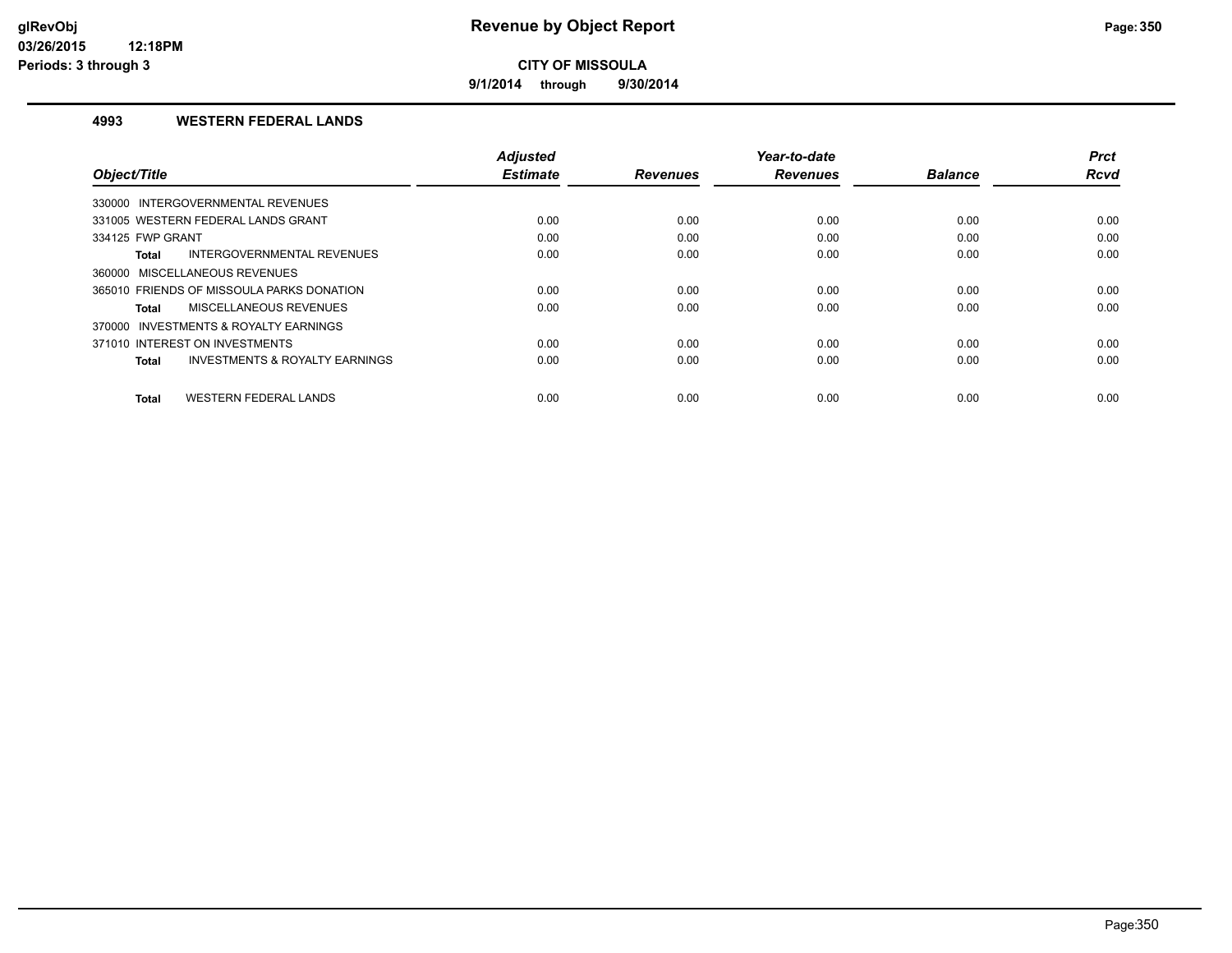**9/1/2014 through 9/30/2014**

**5020 CIVIC STADIUM**

**5020 CIVIC STADIUM**

|                                                    | <b>Adjusted</b> |                 | Year-to-date    |                | <b>Prct</b> |
|----------------------------------------------------|-----------------|-----------------|-----------------|----------------|-------------|
| Object/Title                                       | <b>Estimate</b> | <b>Revenues</b> | <b>Revenues</b> | <b>Balance</b> | <b>Rcvd</b> |
| INTERGOVERNMENTAL REVENUES<br>330000               |                 |                 |                 |                |             |
| 336023 STATE CONTRIB. - PERS                       | 0.00            | 0.00            | 0.00            | 0.00           | 0.00        |
| <b>INTERGOVERNMENTAL REVENUES</b><br>Total         | 0.00            | 0.00            | 0.00            | 0.00           | 0.00        |
| 360000 MISCELLANEOUS REVENUES                      |                 |                 |                 |                |             |
| 360010 MISCELLANEOUS                               | 0.00            | 0.00            | 0.00            | 0.00           | 0.00        |
| 361010 RENTAL REVENUE                              | 120,000.00      | 0.00            | 0.00            | 120,000.00     | 0.00        |
| 362003 US BANK FEE REIMBURSEMENT                   | 0.00            | 0.00            | 0.00            | 0.00           | 0.00        |
| 365030 DONATIONS STADIUM R&D                       | 0.00            | 0.00            | 0.00            | 0.00           | 0.00        |
| MISCELLANEOUS REVENUES<br><b>Total</b>             | 120,000.00      | 0.00            | 0.00            | 120,000.00     | 0.00        |
| 370000 INVESTMENTS & ROYALTY EARNINGS              |                 |                 |                 |                |             |
| 371010 INTEREST ON INVESTMENTS                     | 0.00            | 0.00            | 0.00            | 0.00           | 0.00        |
| <b>INVESTMENTS &amp; ROYALTY EARNINGS</b><br>Total | 0.00            | 0.00            | 0.00            | 0.00           | 0.00        |
| 380000 OTHER FINANCING SOURCES                     |                 |                 |                 |                |             |
| 383000 OPERATING TRANSFERS                         | 0.00            | 0.00            | 0.00            | 0.00           | 0.00        |
| 383400 CAPITAL CONTRIBUTION                        | 0.00            | 0.00            | 0.00            | 0.00           | 0.00        |
| OTHER FINANCING SOURCES<br><b>Total</b>            | 0.00            | 0.00            | 0.00            | 0.00           | 0.00        |
|                                                    |                 |                 |                 |                |             |
| <b>CIVIC STADIUM</b><br><b>Total</b>               | 120,000.00      | 0.00            | 0.00            | 120,000.00     | 0.00        |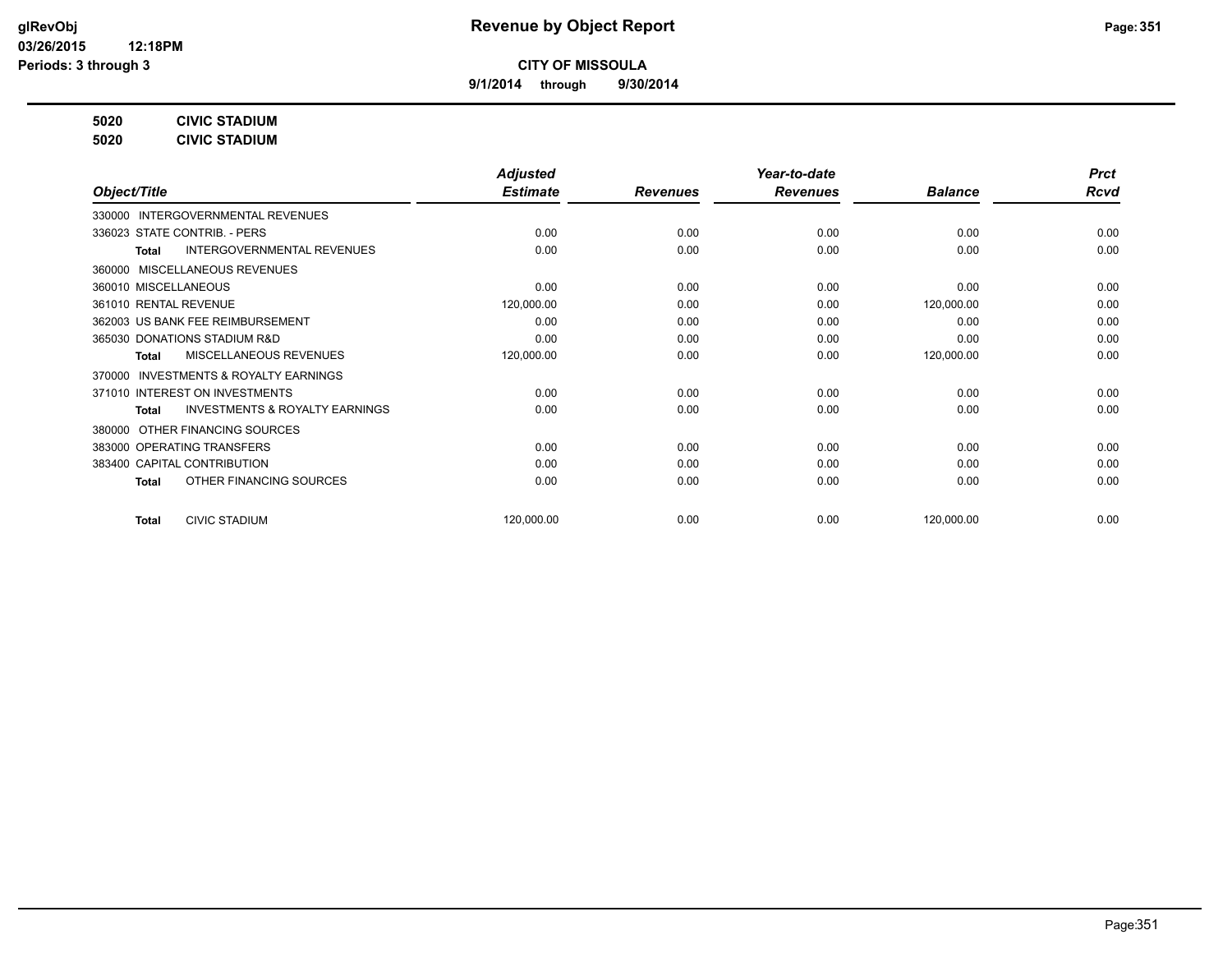**9/1/2014 through 9/30/2014**

### **5020 CIVIC STADIUM**

|                                                           | <b>Adjusted</b> |                 | Year-to-date    |                | <b>Prct</b> |
|-----------------------------------------------------------|-----------------|-----------------|-----------------|----------------|-------------|
| Object/Title                                              | <b>Estimate</b> | <b>Revenues</b> | <b>Revenues</b> | <b>Balance</b> | <b>Rcvd</b> |
| 330000 INTERGOVERNMENTAL REVENUES                         |                 |                 |                 |                |             |
| 336023 STATE CONTRIB. - PERS                              | 0.00            | 0.00            | 0.00            | 0.00           | 0.00        |
| <b>INTERGOVERNMENTAL REVENUES</b><br>Total                | 0.00            | 0.00            | 0.00            | 0.00           | 0.00        |
| 360000 MISCELLANEOUS REVENUES                             |                 |                 |                 |                |             |
| 360010 MISCELLANEOUS                                      | 0.00            | 0.00            | 0.00            | 0.00           | 0.00        |
| 361010 RENTAL REVENUE                                     | 120,000.00      | 0.00            | 0.00            | 120,000.00     | 0.00        |
| 362003 US BANK FEE REIMBURSEMENT                          | 0.00            | 0.00            | 0.00            | 0.00           | 0.00        |
| 365030 DONATIONS STADIUM R&D                              | 0.00            | 0.00            | 0.00            | 0.00           | 0.00        |
| <b>MISCELLANEOUS REVENUES</b><br><b>Total</b>             | 120,000.00      | 0.00            | 0.00            | 120,000.00     | 0.00        |
| INVESTMENTS & ROYALTY EARNINGS<br>370000                  |                 |                 |                 |                |             |
| 371010 INTEREST ON INVESTMENTS                            | 0.00            | 0.00            | 0.00            | 0.00           | 0.00        |
| <b>INVESTMENTS &amp; ROYALTY EARNINGS</b><br><b>Total</b> | 0.00            | 0.00            | 0.00            | 0.00           | 0.00        |
| OTHER FINANCING SOURCES<br>380000                         |                 |                 |                 |                |             |
| 383000 OPERATING TRANSFERS                                | 0.00            | 0.00            | 0.00            | 0.00           | 0.00        |
| 383400 CAPITAL CONTRIBUTION                               | 0.00            | 0.00            | 0.00            | 0.00           | 0.00        |
| OTHER FINANCING SOURCES<br>Total                          | 0.00            | 0.00            | 0.00            | 0.00           | 0.00        |
| <b>CIVIC STADIUM</b><br><b>Total</b>                      | 120,000.00      | 0.00            | 0.00            | 120,000.00     | 0.00        |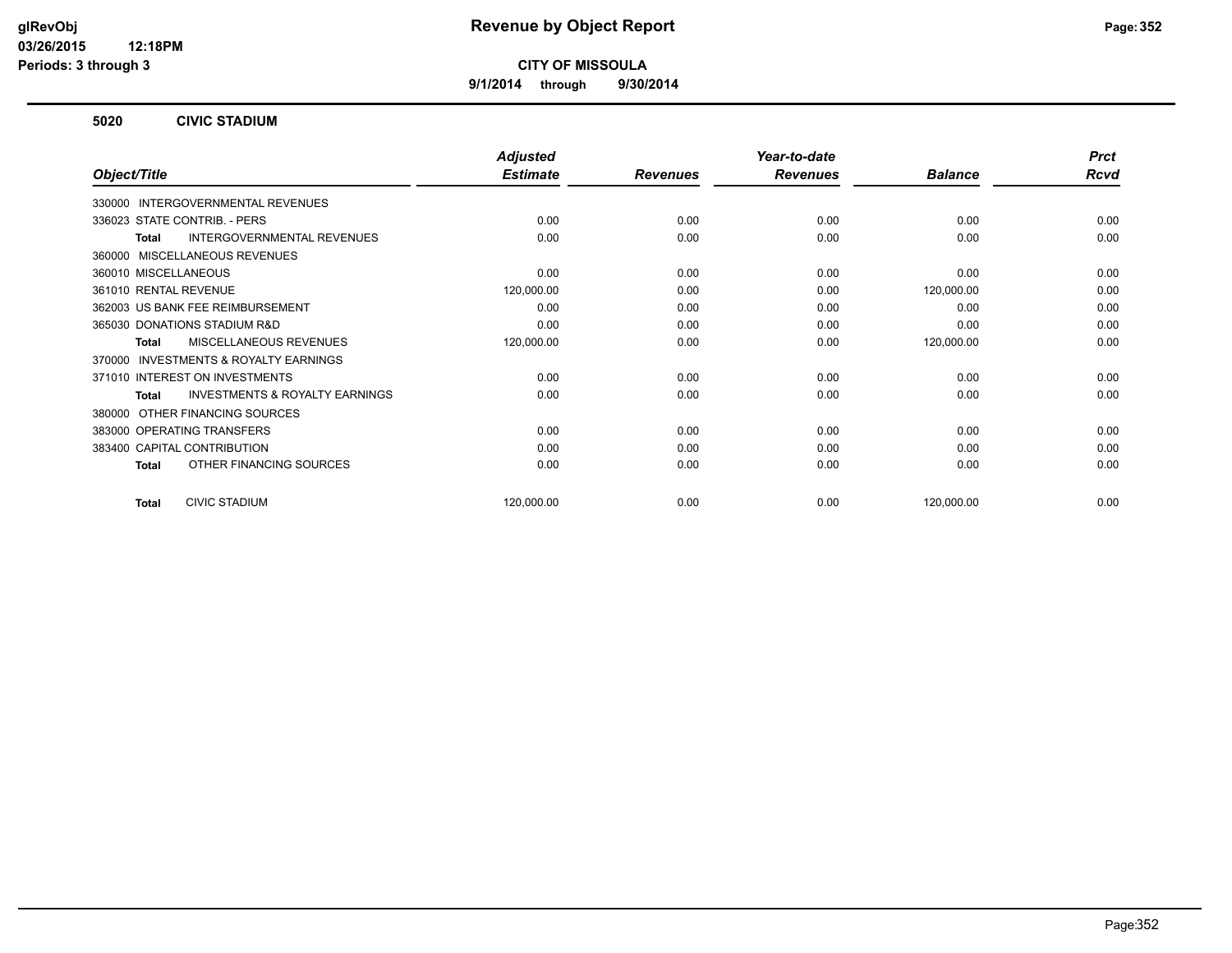**9/1/2014 through 9/30/2014**

### **5310 SEWER OPERATING BUDGET FUND**

#### **5310 SEWER OPERATING BUDGET FUND**

|                                                    | <b>Adjusted</b> |                 | Year-to-date    |                | <b>Prct</b> |
|----------------------------------------------------|-----------------|-----------------|-----------------|----------------|-------------|
| Object/Title                                       | <b>Estimate</b> | <b>Revenues</b> | <b>Revenues</b> | <b>Balance</b> | <b>Rcvd</b> |
| 320000 LICENSES & PERMITS                          |                 |                 |                 |                |             |
| 323027 HAULER PERMITS                              | 0.00            | 0.00            | 0.00            | 0.00           | 0.00        |
| <b>LICENSES &amp; PERMITS</b><br><b>Total</b>      | 0.00            | 0.00            | 0.00            | 0.00           | 0.00        |
| 330000 INTERGOVERNMENTAL REVENUES                  |                 |                 |                 |                |             |
| 334071 DEQ/RIVER WATER SAMPLING                    | 0.00            | 0.00            | 0.00            | 0.00           | 0.00        |
| 336023 STATE CONTRIB. - PERS                       | 0.00            | 225.43          | 402.85          | $-402.85$      | 0.00        |
| <b>INTERGOVERNMENTAL REVENUES</b><br><b>Total</b>  | 0.00            | 225.43          | 402.85          | $-402.85$      | 0.00        |
| 340000 CHARGES FOR SERVICES                        |                 |                 |                 |                |             |
| 343031 SEWER SERVICE CHARGES                       | 0.00            | 0.00            | 0.00            | 0.00           | 0.00        |
| 343032 SEWER INSTALLATION CHARGES                  | 76,000.00       | 0.00            | 0.00            | 76,000.00      | 0.00        |
| 343035 SALE OF SEWER MATERIALS AND SUPPLIES        | 0.00            | 0.00            | 0.00            | 0.00           | 0.00        |
| 343039 DISPOSAL FEES                               | 0.00            | 2,615.80        | 5,873.88        | $-5,873.88$    | 0.00        |
| <b>CHARGES FOR SERVICES</b><br><b>Total</b>        | 76,000.00       | 2,615.80        | 5,873.88        | 70,126.12      | 7.73        |
| 360000 MISCELLANEOUS REVENUES                      |                 |                 |                 |                |             |
| 360010 MISCELLANEOUS                               | 0.00            | 0.00            | 0.00            | 0.00           | 0.00        |
| 360030 CONTRIBUTIONS FROM PROPERTY OWNERS          | 0.00            | 0.00            | 0.00            | 0.00           | 0.00        |
| 363040 PENALTY AND INTEREST                        | 0.00            | 62.50           | 131.91          | $-131.91$      | 0.00        |
| 364012 SALE OF SURPLUS PROPERTY                    | 0.00            | 0.00            | 0.00            | 0.00           | 0.00        |
| MISCELLANEOUS REVENUES<br>Total                    | 0.00            | 62.50           | 131.91          | $-131.91$      | 0.00        |
| 370000 INVESTMENTS & ROYALTY EARNINGS              |                 |                 |                 |                |             |
| 371010 INTEREST ON INVESTMENTS                     | 0.00            | 0.00            | 0.00            | 0.00           | 0.00        |
| 371020 GAIN/LOSS IN MARKET VALUE OF INVESTMENTS    | 0.00            | 0.00            | 0.00            | 0.00           | 0.00        |
| <b>INVESTMENTS &amp; ROYALTY EARNINGS</b><br>Total | 0.00            | 0.00            | 0.00            | 0.00           | 0.00        |
| 380000 OTHER FINANCING SOURCES                     |                 |                 |                 |                |             |
| 381090 PROCEEDS FROM CAPITAL LEASE                 | 0.00            | 0.00            | 0.00            | 0.00           | 0.00        |
| 382010 SALE OF FIXED ASSETS                        | 0.00            | 0.00            | 0.00            | 0.00           | 0.00        |
| 383024 TRANS FR SEWER CLEARING                     | 4,458,965.00    | 0.00            | 0.00            | 4,458,965.00   | 0.00        |
| OTHER FINANCING SOURCES<br><b>Total</b>            | 4,458,965.00    | 0.00            | 0.00            | 4,458,965.00   | 0.00        |
| SEWER OPERATING BUDGET FUND<br>Total               | 4.534.965.00    | 2.903.73        | 6.408.64        | 4.528.556.36   | 0.14        |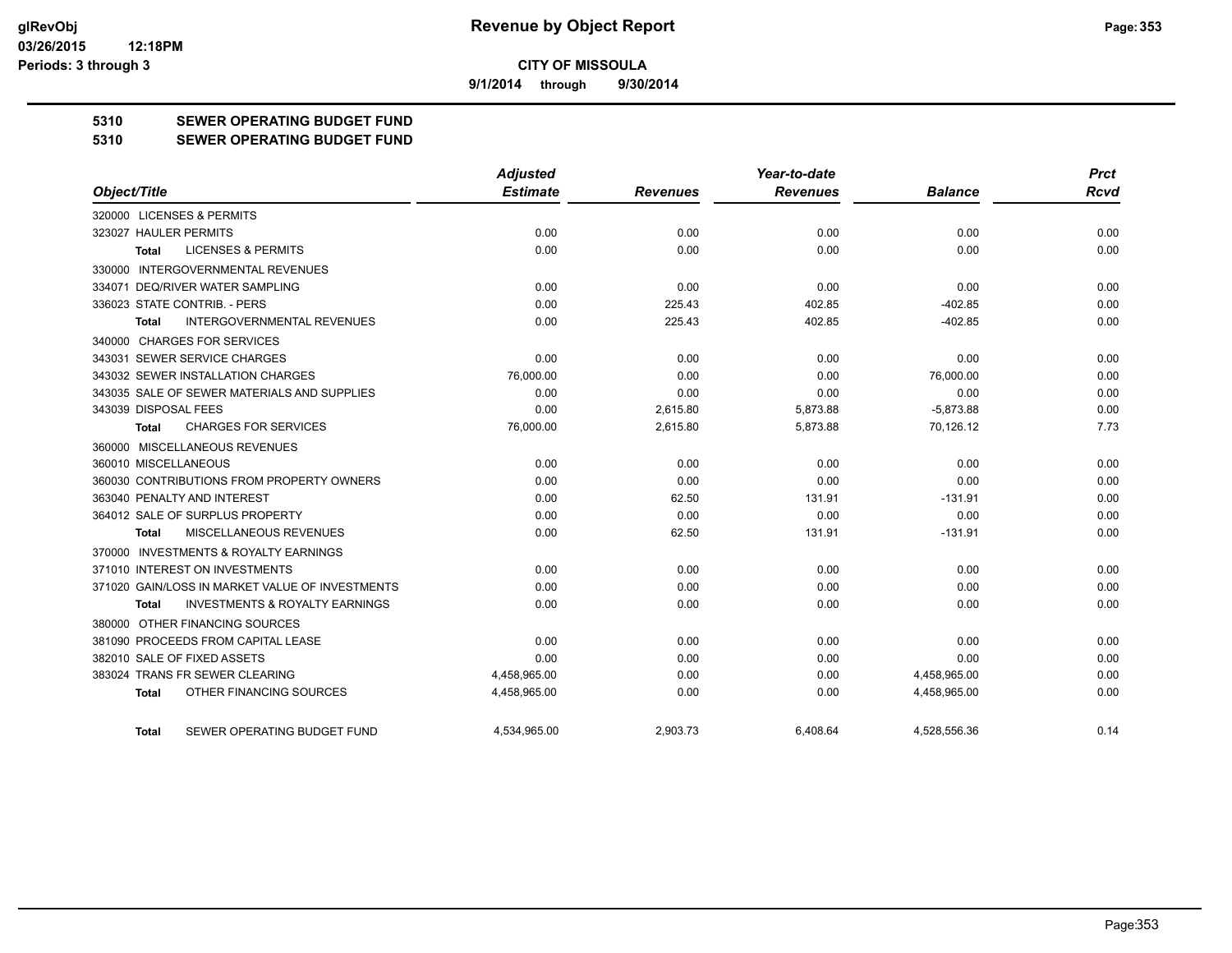**9/1/2014 through 9/30/2014**

### **5310 SEWER OPERATING BUDGET FUND**

| Object/Title                                       | <b>Adjusted</b><br><b>Estimate</b> | <b>Revenues</b> | Year-to-date<br><b>Revenues</b> | <b>Balance</b> | <b>Prct</b><br><b>Rcvd</b> |
|----------------------------------------------------|------------------------------------|-----------------|---------------------------------|----------------|----------------------------|
|                                                    |                                    |                 |                                 |                |                            |
| 320000 LICENSES & PERMITS                          |                                    |                 |                                 |                |                            |
| 323027 HAULER PERMITS                              | 0.00                               | 0.00            | 0.00                            | 0.00           | 0.00                       |
| <b>LICENSES &amp; PERMITS</b><br><b>Total</b>      | 0.00                               | 0.00            | 0.00                            | 0.00           | 0.00                       |
| 330000 INTERGOVERNMENTAL REVENUES                  |                                    |                 |                                 |                |                            |
| 334071 DEQ/RIVER WATER SAMPLING                    | 0.00                               | 0.00            | 0.00                            | 0.00           | 0.00                       |
| 336023 STATE CONTRIB. - PERS                       | 0.00                               | 225.43          | 402.85                          | $-402.85$      | 0.00                       |
| INTERGOVERNMENTAL REVENUES<br><b>Total</b>         | 0.00                               | 225.43          | 402.85                          | $-402.85$      | 0.00                       |
| 340000 CHARGES FOR SERVICES                        |                                    |                 |                                 |                |                            |
| 343031 SEWER SERVICE CHARGES                       | 0.00                               | 0.00            | 0.00                            | 0.00           | 0.00                       |
| 343032 SEWER INSTALLATION CHARGES                  | 76,000.00                          | 0.00            | 0.00                            | 76,000.00      | 0.00                       |
| 343035 SALE OF SEWER MATERIALS AND SUPPLIES        | 0.00                               | 0.00            | 0.00                            | 0.00           | 0.00                       |
| 343039 DISPOSAL FEES                               | 0.00                               | 2,615.80        | 5,873.88                        | $-5,873.88$    | 0.00                       |
| <b>CHARGES FOR SERVICES</b><br><b>Total</b>        | 76,000.00                          | 2,615.80        | 5,873.88                        | 70,126.12      | 7.73                       |
| 360000 MISCELLANEOUS REVENUES                      |                                    |                 |                                 |                |                            |
| 360010 MISCELLANEOUS                               | 0.00                               | 0.00            | 0.00                            | 0.00           | 0.00                       |
| 360030 CONTRIBUTIONS FROM PROPERTY OWNERS          | 0.00                               | 0.00            | 0.00                            | 0.00           | 0.00                       |
| 363040 PENALTY AND INTEREST                        | 0.00                               | 62.50           | 131.91                          | $-131.91$      | 0.00                       |
| 364012 SALE OF SURPLUS PROPERTY                    | 0.00                               | 0.00            | 0.00                            | 0.00           | 0.00                       |
| MISCELLANEOUS REVENUES<br><b>Total</b>             | 0.00                               | 62.50           | 131.91                          | $-131.91$      | 0.00                       |
| 370000 INVESTMENTS & ROYALTY EARNINGS              |                                    |                 |                                 |                |                            |
| 371010 INTEREST ON INVESTMENTS                     | 0.00                               | 0.00            | 0.00                            | 0.00           | 0.00                       |
| 371020 GAIN/LOSS IN MARKET VALUE OF INVESTMENT     | 0.00                               | 0.00            | 0.00                            | 0.00           | 0.00                       |
| <b>INVESTMENTS &amp; ROYALTY EARNINGS</b><br>Total | 0.00                               | 0.00            | 0.00                            | 0.00           | 0.00                       |
| 380000 OTHER FINANCING SOURCES                     |                                    |                 |                                 |                |                            |
| 381090 PROCEEDS FROM CAPITAL LEASE                 | 0.00                               | 0.00            | 0.00                            | 0.00           | 0.00                       |
| 382010 SALE OF FIXED ASSETS                        | 0.00                               | 0.00            | 0.00                            | 0.00           | 0.00                       |
| 383024 TRANS FR SEWER CLEARING                     | 4,458,965.00                       | 0.00            | 0.00                            | 4,458,965.00   | 0.00                       |
| OTHER FINANCING SOURCES<br><b>Total</b>            | 4,458,965.00                       | 0.00            | 0.00                            | 4,458,965.00   | 0.00                       |
| SEWER OPERATING BUDGET FUND<br><b>Total</b>        | 4,534,965.00                       | 2,903.73        | 6.408.64                        | 4,528,556.36   | 0.14                       |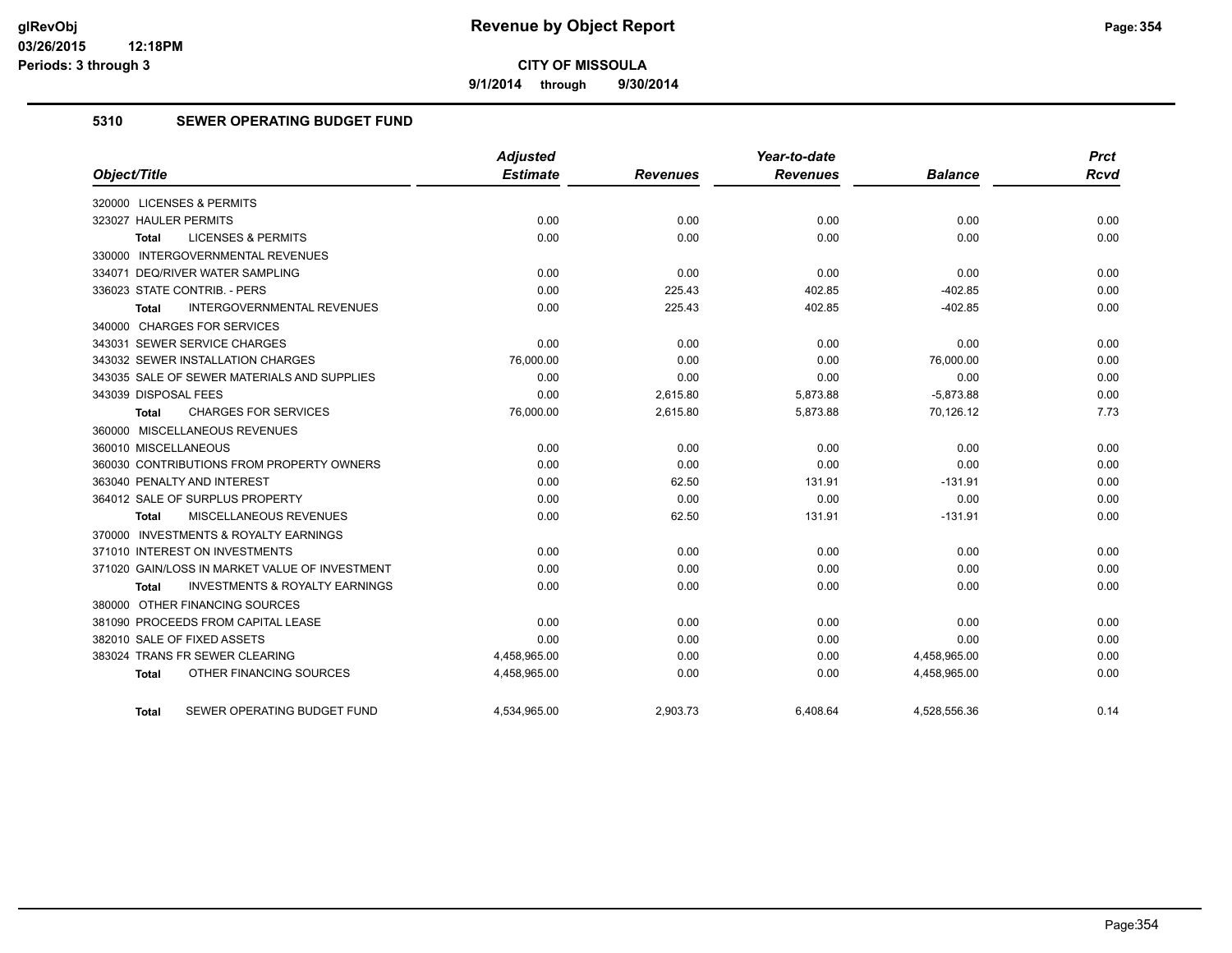**9/1/2014 through 9/30/2014**

# **5311 SEWER REVENUE COLLECTION & CLEARING FUND**

| 5311 | SEWER REVENUE COLLECTION & CLEARING FUND |
|------|------------------------------------------|
|      |                                          |

|                                                           | <b>Adjusted</b> |                 | Year-to-date    |                | <b>Prct</b> |
|-----------------------------------------------------------|-----------------|-----------------|-----------------|----------------|-------------|
| Object/Title                                              | <b>Estimate</b> | <b>Revenues</b> | <b>Revenues</b> | <b>Balance</b> | <b>Rcvd</b> |
| 330000 INTERGOVERNMENTAL REVENUES                         |                 |                 |                 |                |             |
| 331992 FEDERAL ARRA GRANTS                                | 0.00            | 0.00            | 0.00            | 0.00           | 0.00        |
| <b>INTERGOVERNMENTAL REVENUES</b><br><b>Total</b>         | 0.00            | 0.00            | 0.00            | 0.00           | 0.00        |
| 340000 CHARGES FOR SERVICES                               |                 |                 |                 |                |             |
| 343032 SEWER INSTALLATION CHARGES                         | 0.00            | 0.00            | 0.00            | 0.00           | 0.00        |
| 343034 TREATMENT FACILITIES FEES                          | 7,200,001.00    | 5.218.09        | 3,274,928.92    | 3,925,072.08   | 45.49       |
| 343037 DELINQUENT SEWER FEES                              | 0.00            | 0.00            | 0.00            | 0.00           | 0.00        |
| 343038 P & I TAX LIENS                                    | 0.00            | 1,058.74        | 4,090.47        | $-4,090.47$    | 0.00        |
| <b>CHARGES FOR SERVICES</b><br><b>Total</b>               | 7,200,001.00    | 6,276.83        | 3,279,019.39    | 3,920,981.61   | 45.54       |
| MISCELLANEOUS REVENUES<br>360000                          |                 |                 |                 |                |             |
| 360010 MISCELLANEOUS                                      | 0.00            | 0.00            | 0.00            | 0.00           | 0.00        |
| 361200 RADIO TOWER LEASE PAYMENTS                         | 0.00            | 0.00            | 0.00            | 0.00           | 0.00        |
| 361201 EKO LAND LEASE                                     | 0.00            | 0.00            | $-347.63$       | 347.63         | 0.00        |
| 365023 NORTHWESTERN ENERGY GRANT                          | 0.00            | 0.00            | 0.00            | 0.00           | 0.00        |
| MISCELLANEOUS REVENUES<br><b>Total</b>                    | 0.00            | 0.00            | $-347.63$       | 347.63         | 0.00        |
| 370000 INVESTMENTS & ROYALTY EARNINGS                     |                 |                 |                 |                |             |
| 371010 INTEREST ON INVESTMENTS                            | 0.00            | 0.00            | 0.00            | 0.00           | 0.00        |
| 371020 GAIN/LOSS IN MARKET VALUE OF INVESTMENTS           | 0.00            | 0.00            | 0.00            | 0.00           | 0.00        |
| <b>INVESTMENTS &amp; ROYALTY EARNINGS</b><br><b>Total</b> | 0.00            | 0.00            | 0.00            | 0.00           | 0.00        |
| OTHER FINANCING SOURCES<br>380000                         |                 |                 |                 |                |             |
| 383034 TRANS FR 01 SERIES DEBT SERVICE                    | 0.00            | 0.00            | 0.00            | 0.00           | 0.00        |
| 383042 TRANSFERS FROM OTHER FUNDS                         | 0.00            | 0.00            | 0.00            | 0.00           | 0.00        |
| OTHER FINANCING SOURCES<br><b>Total</b>                   | 0.00            | 0.00            | 0.00            | 0.00           | 0.00        |
| SEWER REVENUE COLLECTION & CLEARING<br><b>Total</b>       | 7,200,001.00    | 6,276.83        | 3,278,671.76    | 3,921,329.24   | 45.54       |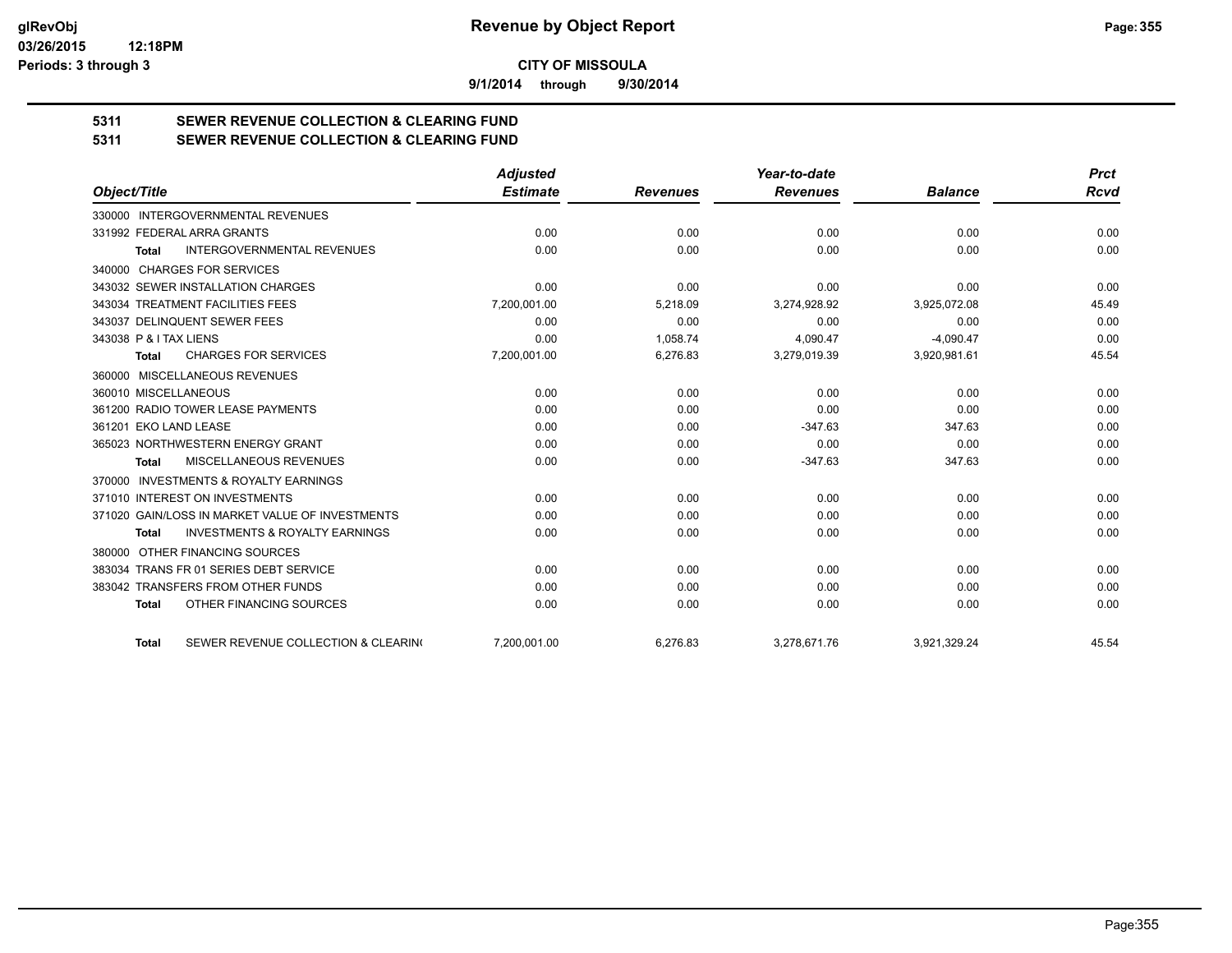**9/1/2014 through 9/30/2014**

### **5311 SEWER REVENUE COLLECTION & CLEARING FUND**

|                                                           | <b>Adjusted</b> |                 | Year-to-date    |                | <b>Prct</b> |
|-----------------------------------------------------------|-----------------|-----------------|-----------------|----------------|-------------|
| Object/Title                                              | <b>Estimate</b> | <b>Revenues</b> | <b>Revenues</b> | <b>Balance</b> | <b>Rcvd</b> |
| <b>INTERGOVERNMENTAL REVENUES</b><br>330000               |                 |                 |                 |                |             |
| 331992 FEDERAL ARRA GRANTS                                | 0.00            | 0.00            | 0.00            | 0.00           | 0.00        |
| <b>INTERGOVERNMENTAL REVENUES</b><br><b>Total</b>         | 0.00            | 0.00            | 0.00            | 0.00           | 0.00        |
| 340000 CHARGES FOR SERVICES                               |                 |                 |                 |                |             |
| 343032 SEWER INSTALLATION CHARGES                         | 0.00            | 0.00            | 0.00            | 0.00           | 0.00        |
| 343034 TREATMENT FACILITIES FEES                          | 7,200,001.00    | 5,218.09        | 3,274,928.92    | 3,925,072.08   | 45.49       |
| 343037 DELINQUENT SEWER FEES                              | 0.00            | 0.00            | 0.00            | 0.00           | 0.00        |
| 343038 P & I TAX LIENS                                    | 0.00            | 1.058.74        | 4.090.47        | $-4.090.47$    | 0.00        |
| <b>CHARGES FOR SERVICES</b><br><b>Total</b>               | 7,200,001.00    | 6,276.83        | 3,279,019.39    | 3,920,981.61   | 45.54       |
| 360000 MISCELLANEOUS REVENUES                             |                 |                 |                 |                |             |
| 360010 MISCELLANEOUS                                      | 0.00            | 0.00            | 0.00            | 0.00           | 0.00        |
| 361200 RADIO TOWER LEASE PAYMENTS                         | 0.00            | 0.00            | 0.00            | 0.00           | 0.00        |
| 361201 EKO LAND LEASE                                     | 0.00            | 0.00            | $-347.63$       | 347.63         | 0.00        |
| 365023 NORTHWESTERN ENERGY GRANT                          | 0.00            | 0.00            | 0.00            | 0.00           | 0.00        |
| MISCELLANEOUS REVENUES<br><b>Total</b>                    | 0.00            | 0.00            | $-347.63$       | 347.63         | 0.00        |
| 370000 INVESTMENTS & ROYALTY EARNINGS                     |                 |                 |                 |                |             |
| 371010 INTEREST ON INVESTMENTS                            | 0.00            | 0.00            | 0.00            | 0.00           | 0.00        |
| 371020 GAIN/LOSS IN MARKET VALUE OF INVESTMENT            | 0.00            | 0.00            | 0.00            | 0.00           | 0.00        |
| <b>INVESTMENTS &amp; ROYALTY EARNINGS</b><br><b>Total</b> | 0.00            | 0.00            | 0.00            | 0.00           | 0.00        |
| OTHER FINANCING SOURCES<br>380000                         |                 |                 |                 |                |             |
| 383034 TRANS FR 01 SERIES DEBT SERVICE                    | 0.00            | 0.00            | 0.00            | 0.00           | 0.00        |
| 383042 TRANSFERS FROM OTHER FUNDS                         | 0.00            | 0.00            | 0.00            | 0.00           | 0.00        |
| OTHER FINANCING SOURCES<br><b>Total</b>                   | 0.00            | 0.00            | 0.00            | 0.00           | 0.00        |
| SEWER REVENUE COLLECTION & CLEARIN<br><b>Total</b>        | 7,200,001.00    | 6,276.83        | 3,278,671.76    | 3,921,329.24   | 45.54       |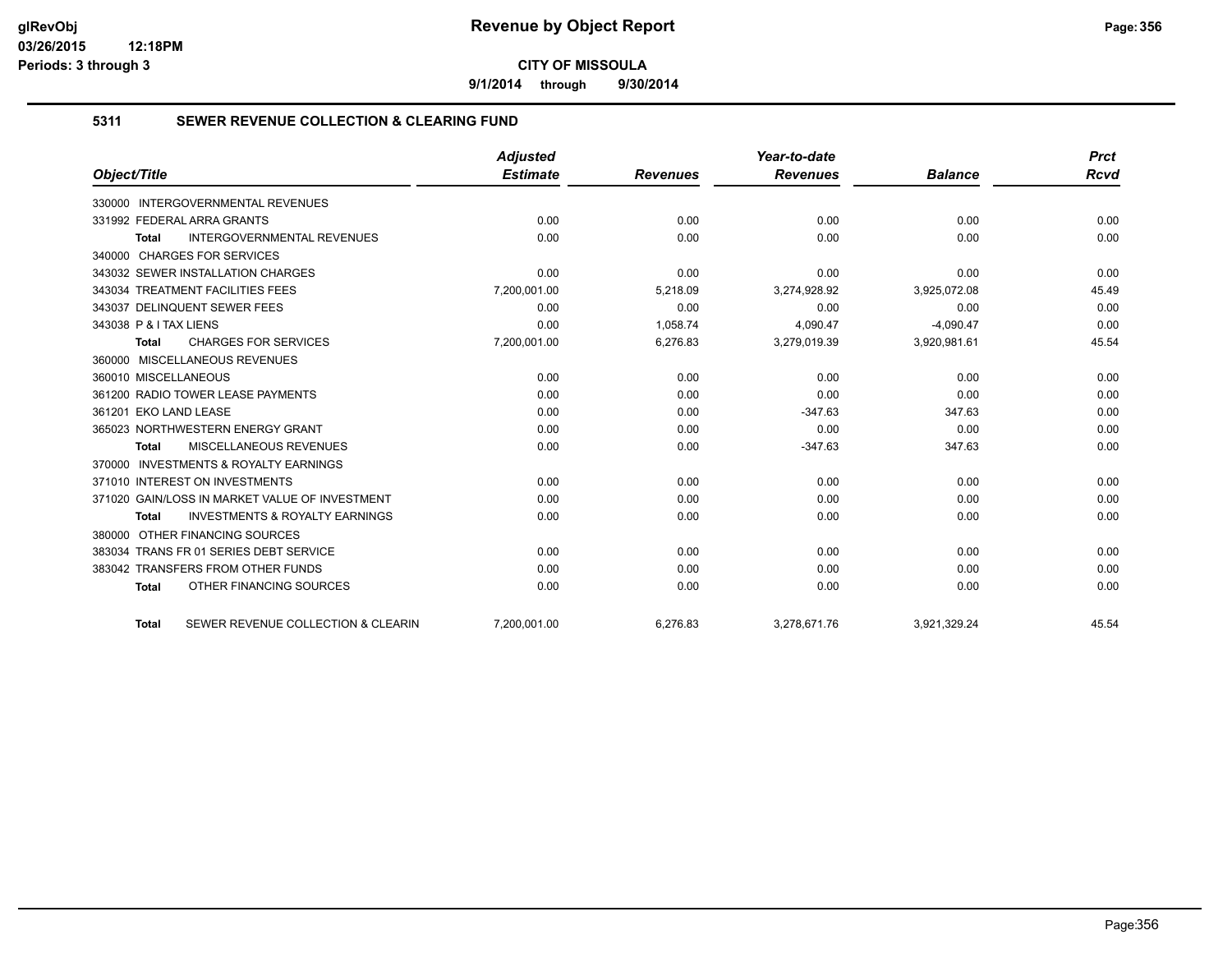**9/1/2014 through 9/30/2014**

**5315 SEWER LOAN FUND**

**5315 SEWER LOAN FUND**

|                                                           | <b>Adjusted</b> |                 | Year-to-date    |                | <b>Prct</b> |
|-----------------------------------------------------------|-----------------|-----------------|-----------------|----------------|-------------|
| Object/Title                                              | <b>Estimate</b> | <b>Revenues</b> | <b>Revenues</b> | <b>Balance</b> | <b>Rcvd</b> |
| 340000 CHARGES FOR SERVICES                               |                 |                 |                 |                |             |
| 343032 SEWER INSTALLATION CHARGES                         | 0.00            | 0.00            | 0.00            | 0.00           | 0.00        |
| 343035 SALE OF SEWER MATERIALS AND SUPPLIES               | 0.00            | 0.00            | $-20,785.70$    | 20,785.70      | 0.00        |
| 343037 GREASE INTERCEPTOR LOANS                           | 0.00            | 0.00            | 0.00            | 0.00           | 0.00        |
| <b>CHARGES FOR SERVICES</b><br><b>Total</b>               | 0.00            | 0.00            | $-20,785.70$    | 20,785.70      | 0.00        |
| MISCELLANEOUS REVENUES<br>360000                          |                 |                 |                 |                |             |
| 360010 MISCELLANEOUS                                      | 0.00            | 0.00            | 25.00           | $-25.00$       | 0.00        |
| MISCELLANEOUS REVENUES<br><b>Total</b>                    | 0.00            | 0.00            | 25.00           | $-25.00$       | 0.00        |
| <b>INVESTMENTS &amp; ROYALTY EARNINGS</b><br>370000       |                 |                 |                 |                |             |
| 371010 INTEREST ON INVESTMENTS                            | 0.00            | 0.00            | 0.00            | 0.00           | 0.00        |
| 371020 GAIN/LOSS IN MARKET VALUE OF INVESTMENTS           | 0.00            | 0.00            | 0.00            | 0.00           | 0.00        |
| <b>INVESTMENTS &amp; ROYALTY EARNINGS</b><br><b>Total</b> | 0.00            | 0.00            | 0.00            | 0.00           | 0.00        |
| OTHER FINANCING SOURCES<br>380000                         |                 |                 |                 |                |             |
| 383024 TRANS FR SEWER CLEARING                            | 0.00            | 0.00            | 0.00            | 0.00           | 0.00        |
| 383025 TRANS FR SEWER R & D                               | 0.00            | 0.00            | 0.00            | 0.00           | 0.00        |
| OTHER FINANCING SOURCES<br><b>Total</b>                   | 0.00            | 0.00            | 0.00            | 0.00           | 0.00        |
|                                                           |                 |                 |                 |                |             |
| <b>SEWER LOAN FUND</b><br><b>Total</b>                    | 0.00            | 0.00            | $-20,760.70$    | 20,760.70      | 0.00        |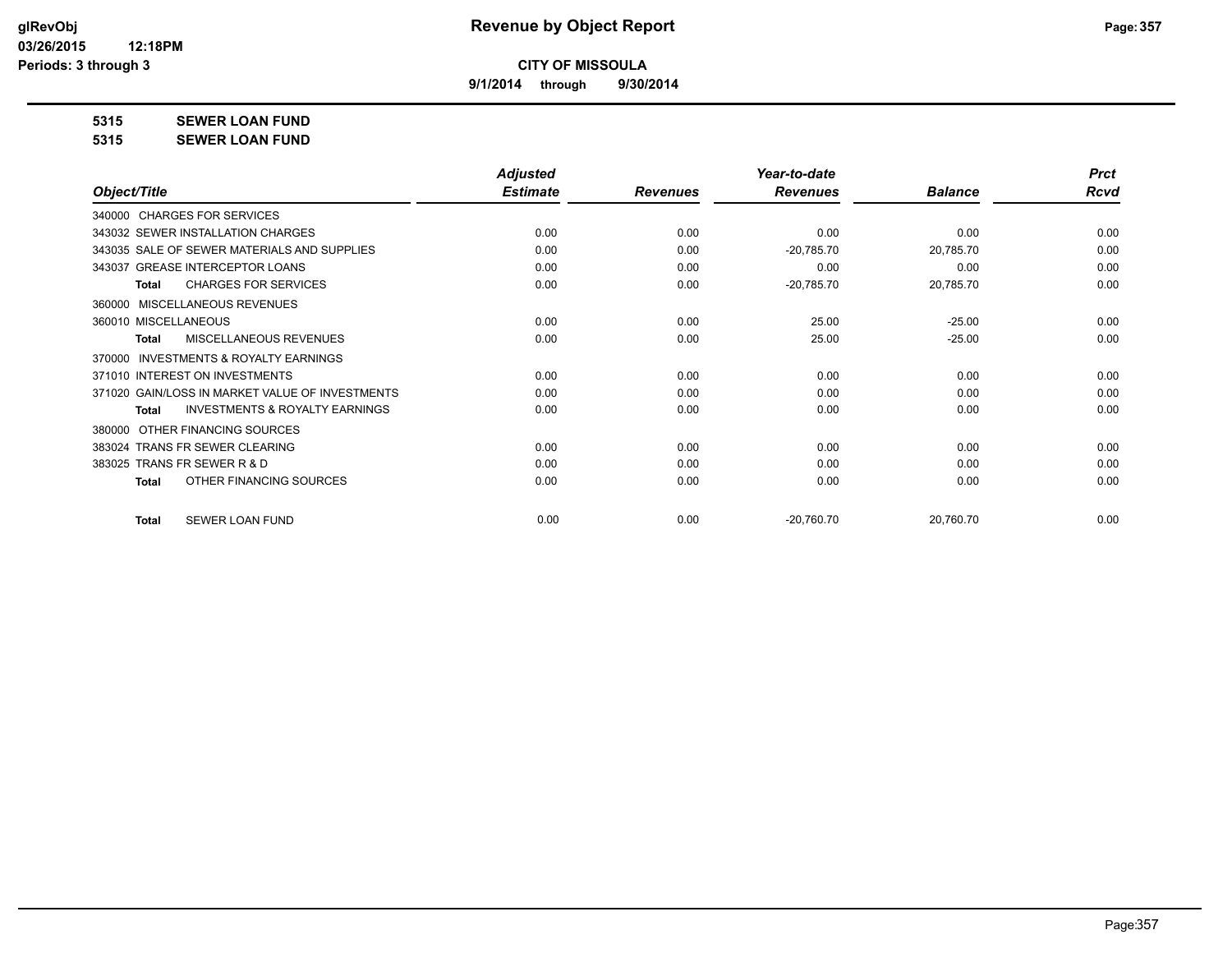**9/1/2014 through 9/30/2014**

### **5315 SEWER LOAN FUND**

|                                                    | <b>Adjusted</b> |                 | Year-to-date    |                | <b>Prct</b> |
|----------------------------------------------------|-----------------|-----------------|-----------------|----------------|-------------|
| Object/Title                                       | <b>Estimate</b> | <b>Revenues</b> | <b>Revenues</b> | <b>Balance</b> | <b>Rcvd</b> |
| 340000 CHARGES FOR SERVICES                        |                 |                 |                 |                |             |
| 343032 SEWER INSTALLATION CHARGES                  | 0.00            | 0.00            | 0.00            | 0.00           | 0.00        |
| 343035 SALE OF SEWER MATERIALS AND SUPPLIES        | 0.00            | 0.00            | $-20,785.70$    | 20,785.70      | 0.00        |
| 343037 GREASE INTERCEPTOR LOANS                    | 0.00            | 0.00            | 0.00            | 0.00           | 0.00        |
| <b>CHARGES FOR SERVICES</b><br>Total               | 0.00            | 0.00            | $-20,785.70$    | 20,785.70      | 0.00        |
| 360000 MISCELLANEOUS REVENUES                      |                 |                 |                 |                |             |
| 360010 MISCELLANEOUS                               | 0.00            | 0.00            | 25.00           | $-25.00$       | 0.00        |
| <b>MISCELLANEOUS REVENUES</b><br><b>Total</b>      | 0.00            | 0.00            | 25.00           | $-25.00$       | 0.00        |
| INVESTMENTS & ROYALTY EARNINGS<br>370000           |                 |                 |                 |                |             |
| 371010 INTEREST ON INVESTMENTS                     | 0.00            | 0.00            | 0.00            | 0.00           | 0.00        |
| 371020 GAIN/LOSS IN MARKET VALUE OF INVESTMENT     | 0.00            | 0.00            | 0.00            | 0.00           | 0.00        |
| <b>INVESTMENTS &amp; ROYALTY EARNINGS</b><br>Total | 0.00            | 0.00            | 0.00            | 0.00           | 0.00        |
| OTHER FINANCING SOURCES<br>380000                  |                 |                 |                 |                |             |
| 383024 TRANS FR SEWER CLEARING                     | 0.00            | 0.00            | 0.00            | 0.00           | 0.00        |
| 383025 TRANS FR SEWER R & D                        | 0.00            | 0.00            | 0.00            | 0.00           | 0.00        |
| OTHER FINANCING SOURCES<br>Total                   | 0.00            | 0.00            | 0.00            | 0.00           | 0.00        |
| SEWER LOAN FUND<br><b>Total</b>                    | 0.00            | 0.00            | $-20,760.70$    | 20,760.70      | 0.00        |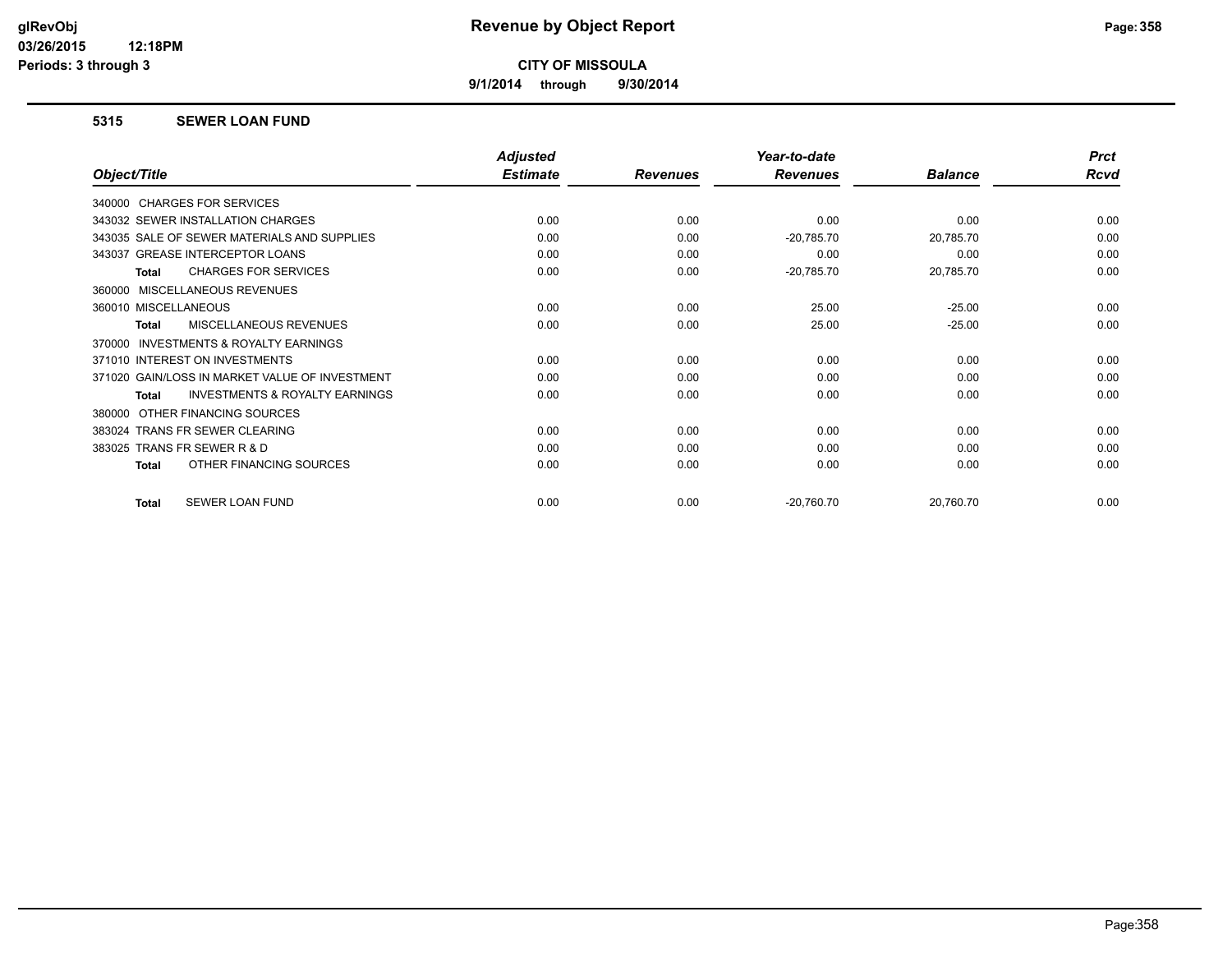**9/1/2014 through 9/30/2014**

# **5320 SEWER REPLACEMENT & DEPRECIATION FUND**

# **5320 SEWER REPLACEMENT & DEPRECIATION FUND**

|                                                           | <b>Adjusted</b> |                 | Year-to-date    |                | <b>Prct</b> |
|-----------------------------------------------------------|-----------------|-----------------|-----------------|----------------|-------------|
| Object/Title                                              | <b>Estimate</b> | <b>Revenues</b> | <b>Revenues</b> | <b>Balance</b> | Rcvd        |
| <b>INTERGOVERNMENTAL REVENUES</b><br>330000               |                 |                 |                 |                |             |
| 337010 COUNTY REIMBURSEMENT-DEANOS                        | 0.00            | 0.00            | 0.00            | 0.00           | 0.00        |
| <b>INTERGOVERNMENTAL REVENUES</b><br><b>Total</b>         | 0.00            | 0.00            | 0.00            | 0.00           | 0.00        |
| 340000 CHARGES FOR SERVICES                               |                 |                 |                 |                |             |
| 343032 SEWER INSTALLATION CHARGES                         | 0.00            | 5,175.00        | 9,902.50        | $-9,902.50$    | 0.00        |
| <b>CHARGES FOR SERVICES</b><br>Total                      | 0.00            | 5,175.00        | 9,902.50        | $-9,902.50$    | 0.00        |
| 360000 MISCELLANEOUS REVENUES                             |                 |                 |                 |                |             |
| 360000 MISCELLANEOUS REVENUES                             | 0.00            | 0.00            | 0.00            | 0.00           | 0.00        |
| 360010 MISCELLANEOUS                                      | 0.00            | 0.00            | 0.00            | 0.00           | 0.00        |
| 362006 GAIC INSURANCE SETTLEMENT                          | 0.00            | 0.00            | 0.00            | 0.00           | 0.00        |
| MISCELLANEOUS REVENUES<br>Total                           | 0.00            | 0.00            | 0.00            | 0.00           | 0.00        |
| 370000 INVESTMENTS & ROYALTY EARNINGS                     |                 |                 |                 |                |             |
| 371010 INTEREST ON INVESTMENTS                            | 0.00            | 0.00            | 0.00            | 0.00           | 0.00        |
| 371020 GAIN/LOSS IN MARKET VALUE OF INVESTMENTS           | 0.00            | 0.00            | 0.00            | 0.00           | 0.00        |
| <b>INVESTMENTS &amp; ROYALTY EARNINGS</b><br><b>Total</b> | 0.00            | 0.00            | 0.00            | 0.00           | 0.00        |
| 380000 OTHER FINANCING SOURCES                            |                 |                 |                 |                |             |
| 381002 SRF LOAN                                           | 0.00            | 0.00            | 0.00            | 0.00           | 0.00        |
| 381020 REVENUE BONDS                                      | 0.00            | 0.00            | 0.00            | 0.00           | 0.00        |
| 383000 OPERATING TRANSFERS                                | 0.00            | 0.00            | 0.00            | 0.00           | 0.00        |
| 383024 TRANS FR SEWER CLEARING                            | 829,473.00      | 0.00            | 0.00            | 829,473.00     | 0.00        |
| 383042 TRANSFERS FROM OTHER FUNDS                         | 0.00            | 0.00            | 0.00            | 0.00           | 0.00        |
| OTHER FINANCING SOURCES<br><b>Total</b>                   | 829,473.00      | 0.00            | 0.00            | 829,473.00     | 0.00        |
| SEWER REPLACEMENT & DEPRECIATION FU<br><b>Total</b>       | 829.473.00      | 5,175.00        | 9,902.50        | 819,570.50     | 1.19        |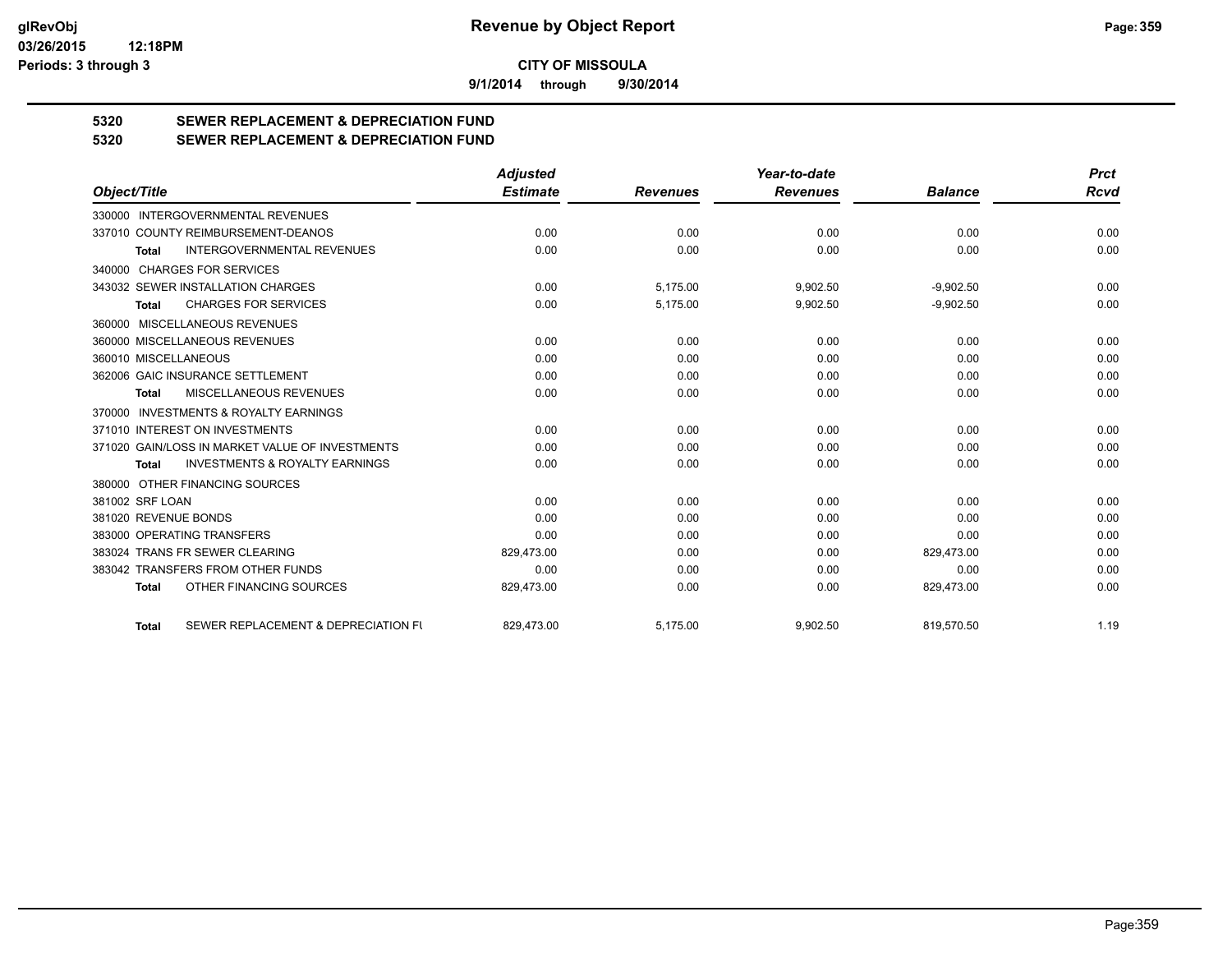**9/1/2014 through 9/30/2014**

### **5320 SEWER REPLACEMENT & DEPRECIATION FUND**

| Object/Title                                              | <b>Adjusted</b> |                 | Year-to-date    |                | <b>Prct</b> |
|-----------------------------------------------------------|-----------------|-----------------|-----------------|----------------|-------------|
|                                                           | <b>Estimate</b> | <b>Revenues</b> | <b>Revenues</b> | <b>Balance</b> | <b>Rcvd</b> |
| 330000 INTERGOVERNMENTAL REVENUES                         |                 |                 |                 |                |             |
| 337010 COUNTY REIMBURSEMENT-DEANOS                        | 0.00            | 0.00            | 0.00            | 0.00           | 0.00        |
| <b>INTERGOVERNMENTAL REVENUES</b><br><b>Total</b>         | 0.00            | 0.00            | 0.00            | 0.00           | 0.00        |
| 340000 CHARGES FOR SERVICES                               |                 |                 |                 |                |             |
| 343032 SEWER INSTALLATION CHARGES                         | 0.00            | 5,175.00        | 9,902.50        | $-9,902.50$    | 0.00        |
| <b>CHARGES FOR SERVICES</b><br><b>Total</b>               | 0.00            | 5,175.00        | 9,902.50        | $-9,902.50$    | 0.00        |
| 360000 MISCELLANEOUS REVENUES                             |                 |                 |                 |                |             |
| 360000 MISCELLANEOUS REVENUES                             | 0.00            | 0.00            | 0.00            | 0.00           | 0.00        |
| 360010 MISCELLANEOUS                                      | 0.00            | 0.00            | 0.00            | 0.00           | 0.00        |
| 362006 GAIC INSURANCE SETTLEMENT                          | 0.00            | 0.00            | 0.00            | 0.00           | 0.00        |
| MISCELLANEOUS REVENUES<br><b>Total</b>                    | 0.00            | 0.00            | 0.00            | 0.00           | 0.00        |
| <b>INVESTMENTS &amp; ROYALTY EARNINGS</b><br>370000       |                 |                 |                 |                |             |
| 371010 INTEREST ON INVESTMENTS                            | 0.00            | 0.00            | 0.00            | 0.00           | 0.00        |
| 371020 GAIN/LOSS IN MARKET VALUE OF INVESTMENT            | 0.00            | 0.00            | 0.00            | 0.00           | 0.00        |
| <b>INVESTMENTS &amp; ROYALTY EARNINGS</b><br><b>Total</b> | 0.00            | 0.00            | 0.00            | 0.00           | 0.00        |
| 380000 OTHER FINANCING SOURCES                            |                 |                 |                 |                |             |
| 381002 SRF LOAN                                           | 0.00            | 0.00            | 0.00            | 0.00           | 0.00        |
| 381020 REVENUE BONDS                                      | 0.00            | 0.00            | 0.00            | 0.00           | 0.00        |
| 383000 OPERATING TRANSFERS                                | 0.00            | 0.00            | 0.00            | 0.00           | 0.00        |
| 383024 TRANS FR SEWER CLEARING                            | 829,473.00      | 0.00            | 0.00            | 829,473.00     | 0.00        |
| 383042 TRANSFERS FROM OTHER FUNDS                         | 0.00            | 0.00            | 0.00            | 0.00           | 0.00        |
| OTHER FINANCING SOURCES<br><b>Total</b>                   | 829,473.00      | 0.00            | 0.00            | 829,473.00     | 0.00        |
| SEWER REPLACEMENT & DEPRECIATION F<br><b>Total</b>        | 829.473.00      | 5.175.00        | 9.902.50        | 819.570.50     | 1.19        |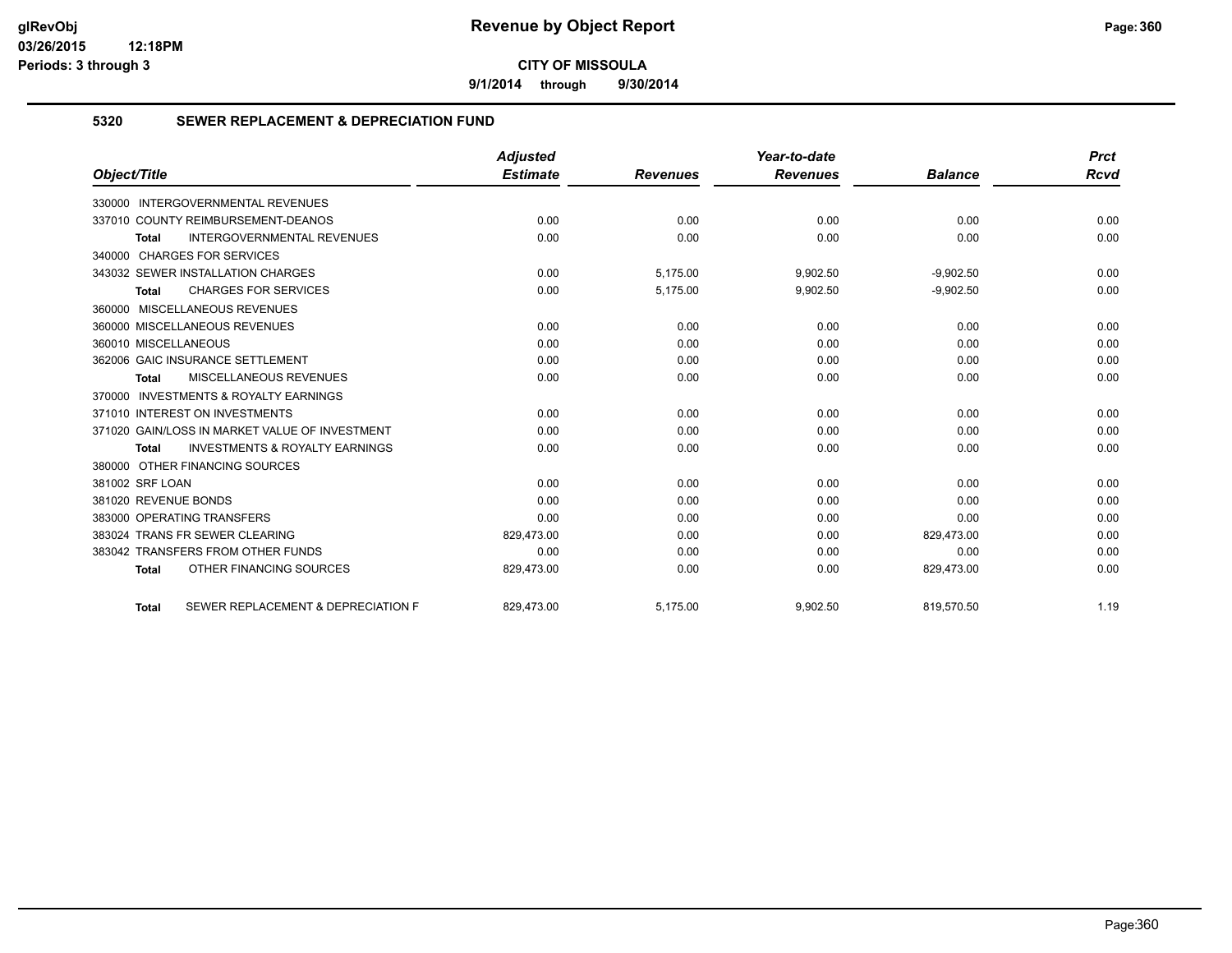**9/1/2014 through 9/30/2014**

## **5325 SEWER DEVELOPMENT FEE FUND**

#### **5325 SEWER DEVELOPMENT FEE FUND**

|                                                           | <b>Adjusted</b> |                 | Year-to-date    |                | <b>Prct</b> |
|-----------------------------------------------------------|-----------------|-----------------|-----------------|----------------|-------------|
| Object/Title                                              | <b>Estimate</b> | <b>Revenues</b> | <b>Revenues</b> | <b>Balance</b> | <b>Rcvd</b> |
| <b>INTERGOVERNMENTAL REVENUES</b><br>330000               |                 |                 |                 |                |             |
| 334120 TSEP GRANT                                         | 0.00            | 0.00            | 0.00            | 0.00           | 0.00        |
| <b>INTERGOVERNMENTAL REVENUES</b><br><b>Total</b>         | 0.00            | 0.00            | 0.00            | 0.00           | 0.00        |
| 340000 CHARGES FOR SERVICES                               |                 |                 |                 |                |             |
| 343032 SEWER INSTALLATION CHARGES                         | 0.00            | 0.00            | 0.00            | 0.00           | 0.00        |
| 343034 TREATMENT FACILITIES FEES                          | 624,906.00      | 42,088.02       | 168,002.08      | 456,903.92     | 26.88       |
| 343036 *** Title Not Found ***                            | 0.00            | 0.00            | 0.00            | 0.00           | 0.00        |
| <b>CHARGES FOR SERVICES</b><br><b>Total</b>               | 624,906.00      | 42,088.02       | 168,002.08      | 456,903.92     | 26.88       |
| 360000 MISCELLANEOUS REVENUES                             |                 |                 |                 |                |             |
| 360010 MISCELLANEOUS                                      | 0.00            | 0.00            | 0.00            | 0.00           | 0.00        |
| 360030 CONTRIBUTIONS FROM PROPERTY OWNERS                 | 0.00            | 0.00            | 0.00            | 0.00           | 0.00        |
| 362000 OTHER MISCELLANEOUS REVENUE                        | 0.00            | 0.00            | 32,310.55       | $-32,310.55$   | 0.00        |
| MISCELLANEOUS REVENUES<br><b>Total</b>                    | 0.00            | 0.00            | 32,310.55       | $-32,310.55$   | 0.00        |
| <b>INVESTMENTS &amp; ROYALTY EARNINGS</b><br>370000       |                 |                 |                 |                |             |
| 371010 INTEREST ON INVESTMENTS                            | 0.00            | 0.00            | 0.00            | 0.00           | 0.00        |
| 371020 GAIN/LOSS IN MARKET VALUE OF INVESTMENTS           | 0.00            | 0.00            | 0.00            | 0.00           | 0.00        |
| <b>INVESTMENTS &amp; ROYALTY EARNINGS</b><br><b>Total</b> | 0.00            | 0.00            | 0.00            | 0.00           | 0.00        |
| 380000 OTHER FINANCING SOURCES                            |                 |                 |                 |                |             |
| 383042 TRANSFERS FROM OTHER FUNDS                         | 0.00            | 0.00            | 0.00            | 0.00           | 0.00        |
| OTHER FINANCING SOURCES<br>Total                          | 0.00            | 0.00            | 0.00            | 0.00           | 0.00        |
| SEWER DEVELOPMENT FEE FUND<br><b>Total</b>                | 624.906.00      | 42.088.02       | 200,312.63      | 424.593.37     | 32.05       |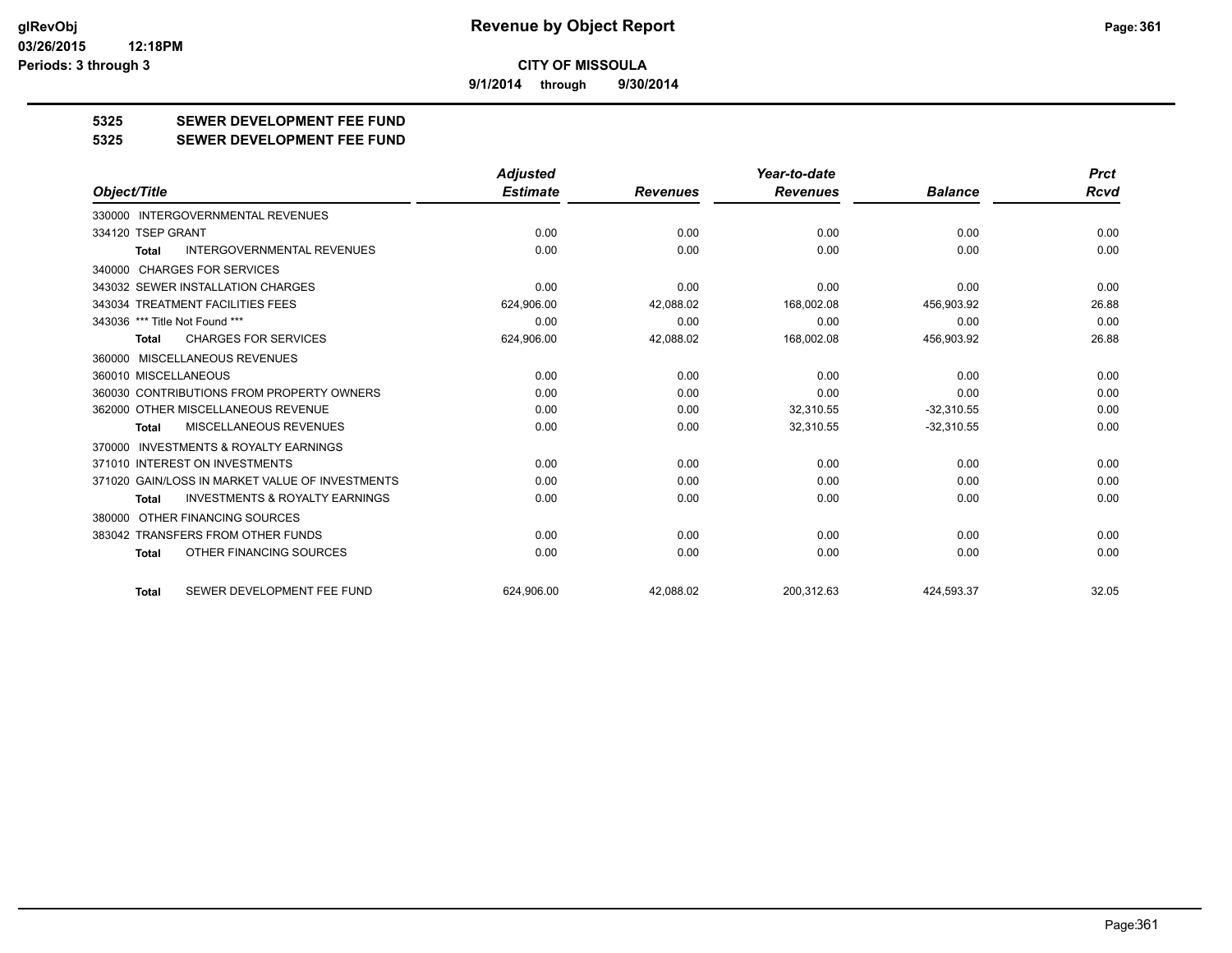**9/1/2014 through 9/30/2014**

#### **5325 SEWER DEVELOPMENT FEE FUND**

|                                                    | <b>Adjusted</b> |                 | Year-to-date    |                | <b>Prct</b> |
|----------------------------------------------------|-----------------|-----------------|-----------------|----------------|-------------|
| Object/Title                                       | <b>Estimate</b> | <b>Revenues</b> | <b>Revenues</b> | <b>Balance</b> | Rcvd        |
| 330000 INTERGOVERNMENTAL REVENUES                  |                 |                 |                 |                |             |
| 334120 TSEP GRANT                                  | 0.00            | 0.00            | 0.00            | 0.00           | 0.00        |
| <b>INTERGOVERNMENTAL REVENUES</b><br><b>Total</b>  | 0.00            | 0.00            | 0.00            | 0.00           | 0.00        |
| 340000 CHARGES FOR SERVICES                        |                 |                 |                 |                |             |
| 343032 SEWER INSTALLATION CHARGES                  | 0.00            | 0.00            | 0.00            | 0.00           | 0.00        |
| 343034 TREATMENT FACILITIES FEES                   | 624.906.00      | 42,088.02       | 168,002.08      | 456.903.92     | 26.88       |
| 343036 *** Title Not Found ***                     | 0.00            | 0.00            | 0.00            | 0.00           | 0.00        |
| <b>CHARGES FOR SERVICES</b><br><b>Total</b>        | 624,906.00      | 42,088.02       | 168,002.08      | 456,903.92     | 26.88       |
| 360000 MISCELLANEOUS REVENUES                      |                 |                 |                 |                |             |
| 360010 MISCELLANEOUS                               | 0.00            | 0.00            | 0.00            | 0.00           | 0.00        |
| 360030 CONTRIBUTIONS FROM PROPERTY OWNERS          | 0.00            | 0.00            | 0.00            | 0.00           | 0.00        |
| 362000 OTHER MISCELLANEOUS REVENUE                 | 0.00            | 0.00            | 32.310.55       | $-32,310.55$   | 0.00        |
| <b>MISCELLANEOUS REVENUES</b><br><b>Total</b>      | 0.00            | 0.00            | 32,310.55       | $-32,310.55$   | 0.00        |
| 370000 INVESTMENTS & ROYALTY EARNINGS              |                 |                 |                 |                |             |
| 371010 INTEREST ON INVESTMENTS                     | 0.00            | 0.00            | 0.00            | 0.00           | 0.00        |
| 371020 GAIN/LOSS IN MARKET VALUE OF INVESTMENT     | 0.00            | 0.00            | 0.00            | 0.00           | 0.00        |
| <b>INVESTMENTS &amp; ROYALTY EARNINGS</b><br>Total | 0.00            | 0.00            | 0.00            | 0.00           | 0.00        |
| 380000 OTHER FINANCING SOURCES                     |                 |                 |                 |                |             |
| 383042 TRANSFERS FROM OTHER FUNDS                  | 0.00            | 0.00            | 0.00            | 0.00           | 0.00        |
| OTHER FINANCING SOURCES<br><b>Total</b>            | 0.00            | 0.00            | 0.00            | 0.00           | 0.00        |
| SEWER DEVELOPMENT FEE FUND<br><b>Total</b>         | 624.906.00      | 42.088.02       | 200.312.63      | 424.593.37     | 32.05       |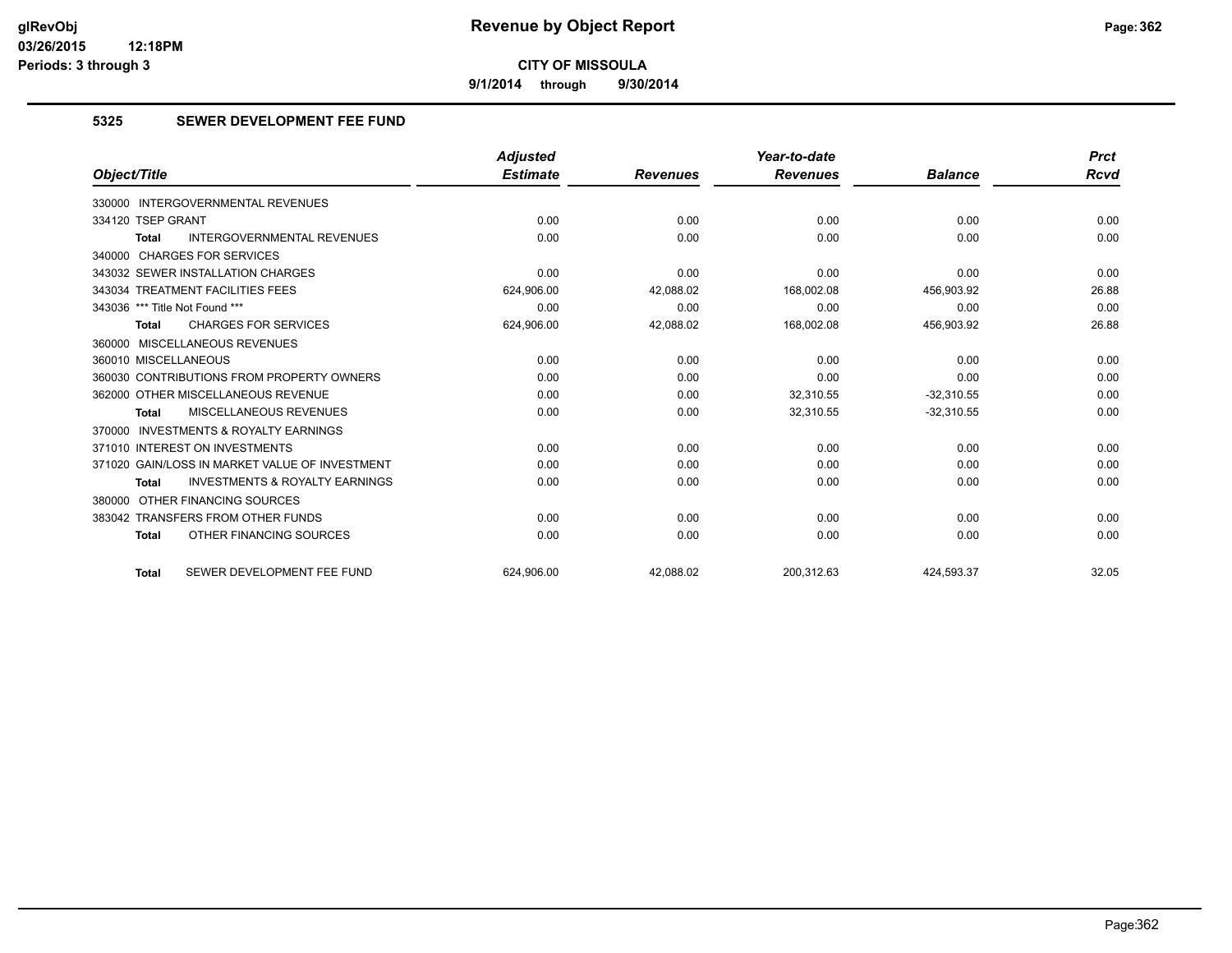**9/1/2014 through 9/30/2014**

#### **5340 SEWER CONSTRUCTION FUND**

#### **5340 SEWER CONSTRUCTION FUND**

|                                                    | <b>Adjusted</b> |                 | Year-to-date    |                | <b>Prct</b> |
|----------------------------------------------------|-----------------|-----------------|-----------------|----------------|-------------|
| Object/Title                                       | <b>Estimate</b> | <b>Revenues</b> | <b>Revenues</b> | <b>Balance</b> | <b>Rcvd</b> |
| 330000 INTERGOVERNMENTAL REVENUES                  |                 |                 |                 |                |             |
| 331090 EPA GRANT                                   | 0.00            | 0.00            | 0.00            | 0.00           | 0.00        |
| 334120 TSEP GRANT                                  | 0.00            | 0.00            | 0.00            | 0.00           | 0.00        |
| 334140 DNRC GRANT                                  | 0.00            | 0.00            | 0.00            | 0.00           | 0.00        |
| 337000 LOCAL GRANTS                                | 0.00            | 0.00            | 0.00            | 0.00           | 0.00        |
| <b>INTERGOVERNMENTAL REVENUES</b><br>Total         | 0.00            | 0.00            | 0.00            | 0.00           | 0.00        |
| 340000 CHARGES FOR SERVICES                        |                 |                 |                 |                |             |
| 343032 SEWER INSTALLATION CHARGES                  | 0.00            | 0.00            | 1,401.00        | $-1,401.00$    | 0.00        |
| <b>CHARGES FOR SERVICES</b><br>Total               | 0.00            | 0.00            | 1,401.00        | $-1,401.00$    | 0.00        |
| 360000 MISCELLANEOUS REVENUES                      |                 |                 |                 |                |             |
| 360030 CONTRIBUTIONS FROM PROPERTY OWNERS          | 0.00            | 0.00            | 0.00            | 0.00           | 0.00        |
| 363020 PROPERTY ASSESSMENTS                        | 0.00            | 0.00            | 0.00            | 0.00           | 0.00        |
| 365000 DONATIONS                                   | 0.00            | 0.00            | 0.00            | 0.00           | 0.00        |
| MISCELLANEOUS REVENUES<br>Total                    | 0.00            | 0.00            | 0.00            | 0.00           | 0.00        |
| 370000 INVESTMENTS & ROYALTY EARNINGS              |                 |                 |                 |                |             |
| 371010 INTEREST ON INVESTMENTS                     | 0.00            | 0.00            | 0.00            | 0.00           | 0.00        |
| 371020 GAIN/LOSS IN MARKET VALUE OF INVESTMENTS    | 0.00            | 0.00            | 0.00            | 0.00           | 0.00        |
| <b>INVESTMENTS &amp; ROYALTY EARNINGS</b><br>Total | 0.00            | 0.00            | 0.00            | 0.00           | 0.00        |
| 380000 OTHER FINANCING SOURCES                     |                 |                 |                 |                |             |
| 381002 SRF LOAN                                    | 0.00            | 0.00            | 0.00            | 0.00           | 0.00        |
| 381020 REVENUE BONDS                               | 920,000.00      | 0.00            | 0.00            | 920,000.00     | 0.00        |
| 383011 TRANS FR SID REVOLVING                      | 0.00            | 0.00            | 0.00            | 0.00           | 0.00        |
| 383024 TRANS FR SEWER CLEARING                     | 0.00            | 0.00            | 0.00            | 0.00           | 0.00        |
| 383025 TRANS FR SEWER R & D                        | 0.00            | 0.00            | 0.00            | 0.00           | 0.00        |
| 383026 TRANS FR CDBG                               | 0.00            | 0.00            | 0.00            | 0.00           | 0.00        |
| 383040 TRANSFER FROM CITY GRANTS                   | 0.00            | 0.00            | 0.00            | 0.00           | 0.00        |
| OTHER FINANCING SOURCES<br><b>Total</b>            | 920,000.00      | 0.00            | 0.00            | 920,000.00     | 0.00        |
| SEWER CONSTRUCTION FUND<br>Total                   | 920.000.00      | 0.00            | 1,401.00        | 918.599.00     | 0.15        |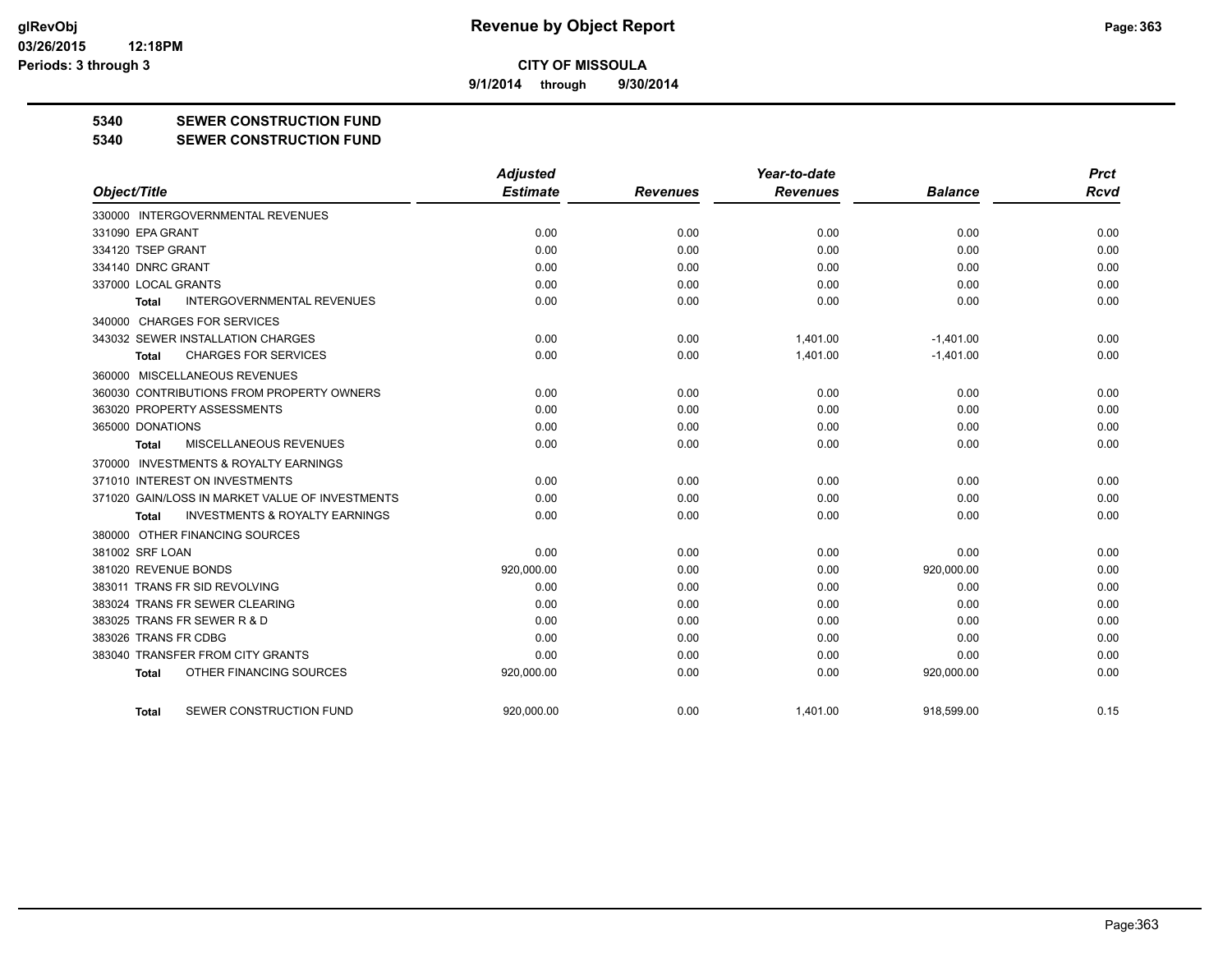**9/1/2014 through 9/30/2014**

#### **5340 SEWER CONSTRUCTION FUND**

|                                                           | <b>Adjusted</b> |                 | Year-to-date    |                | <b>Prct</b> |
|-----------------------------------------------------------|-----------------|-----------------|-----------------|----------------|-------------|
| Object/Title                                              | <b>Estimate</b> | <b>Revenues</b> | <b>Revenues</b> | <b>Balance</b> | <b>Rcvd</b> |
| 330000 INTERGOVERNMENTAL REVENUES                         |                 |                 |                 |                |             |
| 331090 EPA GRANT                                          | 0.00            | 0.00            | 0.00            | 0.00           | 0.00        |
| 334120 TSEP GRANT                                         | 0.00            | 0.00            | 0.00            | 0.00           | 0.00        |
| 334140 DNRC GRANT                                         | 0.00            | 0.00            | 0.00            | 0.00           | 0.00        |
| 337000 LOCAL GRANTS                                       | 0.00            | 0.00            | 0.00            | 0.00           | 0.00        |
| <b>INTERGOVERNMENTAL REVENUES</b><br>Total                | 0.00            | 0.00            | 0.00            | 0.00           | 0.00        |
| 340000 CHARGES FOR SERVICES                               |                 |                 |                 |                |             |
| 343032 SEWER INSTALLATION CHARGES                         | 0.00            | 0.00            | 1,401.00        | $-1,401.00$    | 0.00        |
| <b>CHARGES FOR SERVICES</b><br><b>Total</b>               | 0.00            | 0.00            | 1,401.00        | $-1,401.00$    | 0.00        |
| 360000 MISCELLANEOUS REVENUES                             |                 |                 |                 |                |             |
| 360030 CONTRIBUTIONS FROM PROPERTY OWNERS                 | 0.00            | 0.00            | 0.00            | 0.00           | 0.00        |
| 363020 PROPERTY ASSESSMENTS                               | 0.00            | 0.00            | 0.00            | 0.00           | 0.00        |
| 365000 DONATIONS                                          | 0.00            | 0.00            | 0.00            | 0.00           | 0.00        |
| MISCELLANEOUS REVENUES<br><b>Total</b>                    | 0.00            | 0.00            | 0.00            | 0.00           | 0.00        |
| 370000 INVESTMENTS & ROYALTY EARNINGS                     |                 |                 |                 |                |             |
| 371010 INTEREST ON INVESTMENTS                            | 0.00            | 0.00            | 0.00            | 0.00           | 0.00        |
| 371020 GAIN/LOSS IN MARKET VALUE OF INVESTMENT            | 0.00            | 0.00            | 0.00            | 0.00           | 0.00        |
| <b>INVESTMENTS &amp; ROYALTY EARNINGS</b><br><b>Total</b> | 0.00            | 0.00            | 0.00            | 0.00           | 0.00        |
| 380000 OTHER FINANCING SOURCES                            |                 |                 |                 |                |             |
| 381002 SRF LOAN                                           | 0.00            | 0.00            | 0.00            | 0.00           | 0.00        |
| 381020 REVENUE BONDS                                      | 920,000.00      | 0.00            | 0.00            | 920,000.00     | 0.00        |
| 383011 TRANS FR SID REVOLVING                             | 0.00            | 0.00            | 0.00            | 0.00           | 0.00        |
| 383024 TRANS FR SEWER CLEARING                            | 0.00            | 0.00            | 0.00            | 0.00           | 0.00        |
| 383025 TRANS FR SEWER R & D                               | 0.00            | 0.00            | 0.00            | 0.00           | 0.00        |
| 383026 TRANS FR CDBG                                      | 0.00            | 0.00            | 0.00            | 0.00           | 0.00        |
| 383040 TRANSFER FROM CITY GRANTS                          | 0.00            | 0.00            | 0.00            | 0.00           | 0.00        |
| OTHER FINANCING SOURCES<br><b>Total</b>                   | 920,000.00      | 0.00            | 0.00            | 920,000.00     | 0.00        |
| SEWER CONSTRUCTION FUND<br><b>Total</b>                   | 920.000.00      | 0.00            | 1.401.00        | 918.599.00     | 0.15        |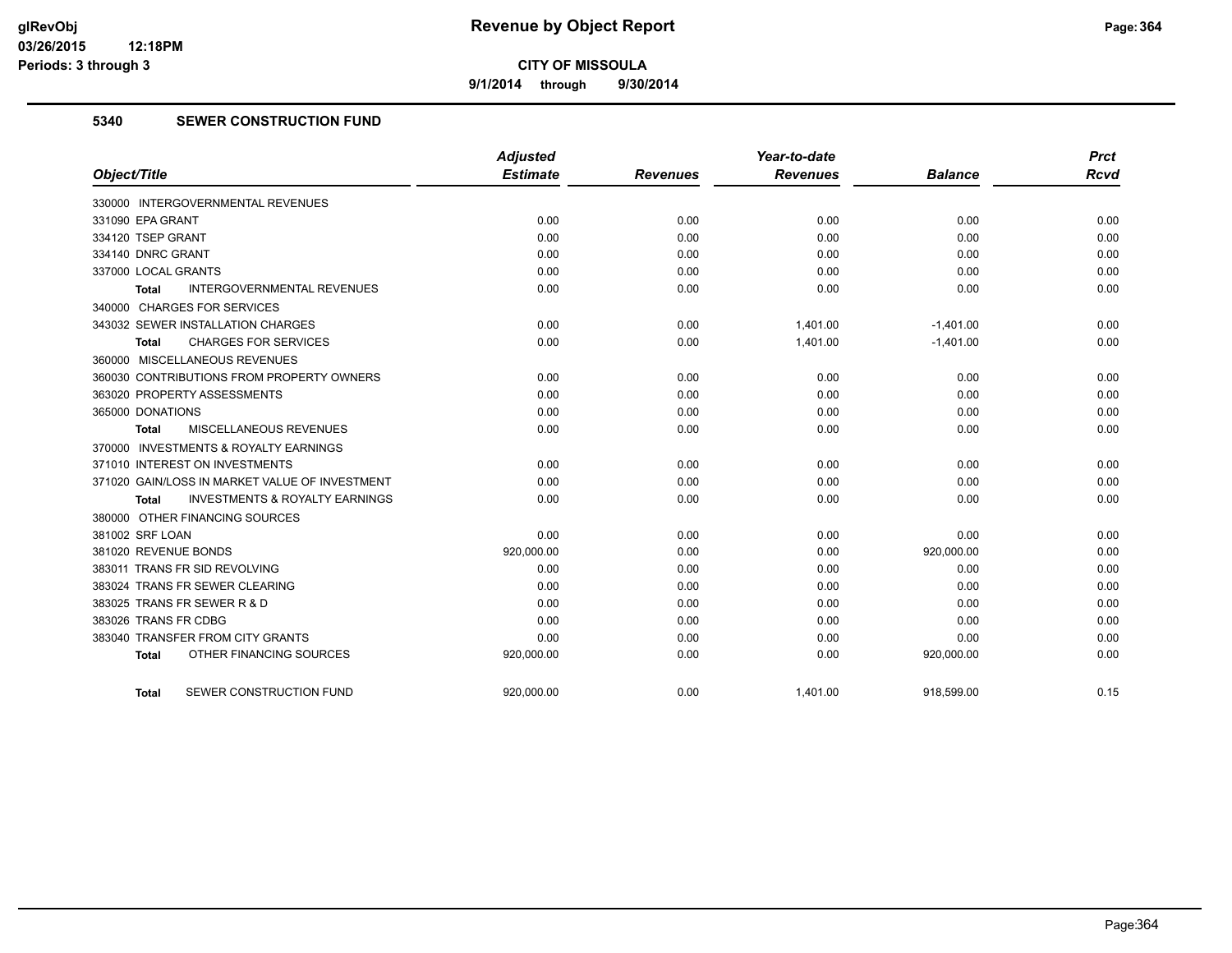**9/1/2014 through 9/30/2014**

# **5361 2001 SEWER REVENUE BONDS-DEBT SERVICE**

**5361 2001 SEWER REVENUE BONDS-DEBT SERVICE**

|                                                           | <b>Adjusted</b> |                 | Year-to-date    |                | <b>Prct</b> |
|-----------------------------------------------------------|-----------------|-----------------|-----------------|----------------|-------------|
| Object/Title                                              | <b>Estimate</b> | <b>Revenues</b> | <b>Revenues</b> | <b>Balance</b> | <b>Rcvd</b> |
| 340000 CHARGES FOR SERVICES                               |                 |                 |                 |                |             |
| SEWER SERVICE CHARGES<br>343031                           | 0.00            | 0.00            | 0.00            | 0.00           | 0.00        |
| 343032 SEWER INSTALLATION CHARGES                         | 0.00            | 0.00            | 0.00            | 0.00           | 0.00        |
| 343035 SALE OF SEWER MATERIALS AND SUPPLIES               | 0.00            | 0.00            | 0.00            | 0.00           | 0.00        |
| <b>CHARGES FOR SERVICES</b><br><b>Total</b>               | 0.00            | 0.00            | 0.00            | 0.00           | 0.00        |
| <b>MISCELLANEOUS REVENUES</b><br>360000                   |                 |                 |                 |                |             |
| 360010 MISCELLANEOUS                                      | 0.00            | 0.00            | 0.00            | 0.00           | 0.00        |
| <b>MISCELLANEOUS REVENUES</b><br>Total                    | 0.00            | 0.00            | 0.00            | 0.00           | 0.00        |
| INVESTMENTS & ROYALTY EARNINGS<br>370000                  |                 |                 |                 |                |             |
| 371010 INTEREST ON INVESTMENTS                            | 0.00            | 0.00            | 0.00            | 0.00           | 0.00        |
| 371020 GAIN/LOSS IN MARKET VALUE OF INVESTMENTS           | 0.00            | 0.00            | 0.00            | 0.00           | 0.00        |
| <b>INVESTMENTS &amp; ROYALTY EARNINGS</b><br><b>Total</b> | 0.00            | 0.00            | 0.00            | 0.00           | 0.00        |
| OTHER FINANCING SOURCES<br>380000                         |                 |                 |                 |                |             |
| 382010 SALE OF FIXED ASSETS                               | 0.00            | 0.00            | 0.00            | 0.00           | 0.00        |
| 383024 TRANS FR SEWER CLEARING                            | 30,590.00       | 0.00            | 0.00            | 30,590.00      | 0.00        |
| OTHER FINANCING SOURCES<br>Total                          | 30,590.00       | 0.00            | 0.00            | 30,590.00      | 0.00        |
| 2001 SEWER REVENUE BONDS-DEBT SERVI<br><b>Total</b>       | 30,590.00       | 0.00            | 0.00            | 30,590.00      | 0.00        |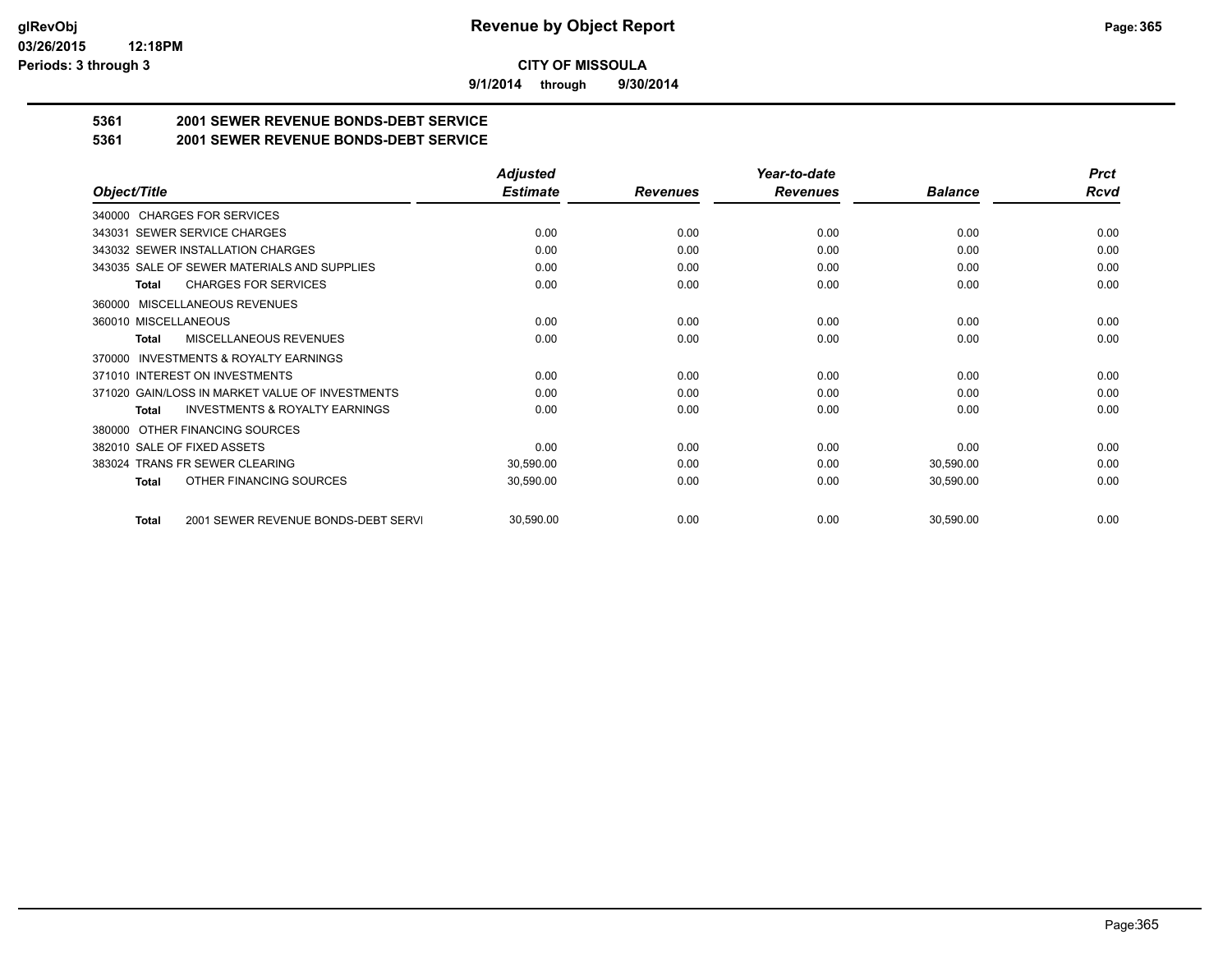**9/1/2014 through 9/30/2014**

#### **5361 2001 SEWER REVENUE BONDS-DEBT SERVICE**

|                                                     | <b>Adjusted</b> |                 | Year-to-date    |                | <b>Prct</b> |
|-----------------------------------------------------|-----------------|-----------------|-----------------|----------------|-------------|
| Object/Title                                        | <b>Estimate</b> | <b>Revenues</b> | <b>Revenues</b> | <b>Balance</b> | <b>Rcvd</b> |
| 340000 CHARGES FOR SERVICES                         |                 |                 |                 |                |             |
| <b>SEWER SERVICE CHARGES</b><br>343031              | 0.00            | 0.00            | 0.00            | 0.00           | 0.00        |
| 343032 SEWER INSTALLATION CHARGES                   | 0.00            | 0.00            | 0.00            | 0.00           | 0.00        |
| 343035 SALE OF SEWER MATERIALS AND SUPPLIES         | 0.00            | 0.00            | 0.00            | 0.00           | 0.00        |
| <b>CHARGES FOR SERVICES</b><br><b>Total</b>         | 0.00            | 0.00            | 0.00            | 0.00           | 0.00        |
| 360000 MISCELLANEOUS REVENUES                       |                 |                 |                 |                |             |
| 360010 MISCELLANEOUS                                | 0.00            | 0.00            | 0.00            | 0.00           | 0.00        |
| <b>MISCELLANEOUS REVENUES</b><br>Total              | 0.00            | 0.00            | 0.00            | 0.00           | 0.00        |
| <b>INVESTMENTS &amp; ROYALTY EARNINGS</b><br>370000 |                 |                 |                 |                |             |
| 371010 INTEREST ON INVESTMENTS                      | 0.00            | 0.00            | 0.00            | 0.00           | 0.00        |
| 371020 GAIN/LOSS IN MARKET VALUE OF INVESTMENT      | 0.00            | 0.00            | 0.00            | 0.00           | 0.00        |
| <b>INVESTMENTS &amp; ROYALTY EARNINGS</b><br>Total  | 0.00            | 0.00            | 0.00            | 0.00           | 0.00        |
| OTHER FINANCING SOURCES<br>380000                   |                 |                 |                 |                |             |
| 382010 SALE OF FIXED ASSETS                         | 0.00            | 0.00            | 0.00            | 0.00           | 0.00        |
| <b>TRANS FR SEWER CLEARING</b><br>383024            | 30,590.00       | 0.00            | 0.00            | 30,590.00      | 0.00        |
| OTHER FINANCING SOURCES<br><b>Total</b>             | 30,590.00       | 0.00            | 0.00            | 30,590.00      | 0.00        |
| 2001 SEWER REVENUE BONDS-DEBT SERV<br><b>Total</b>  | 30,590.00       | 0.00            | 0.00            | 30,590.00      | 0.00        |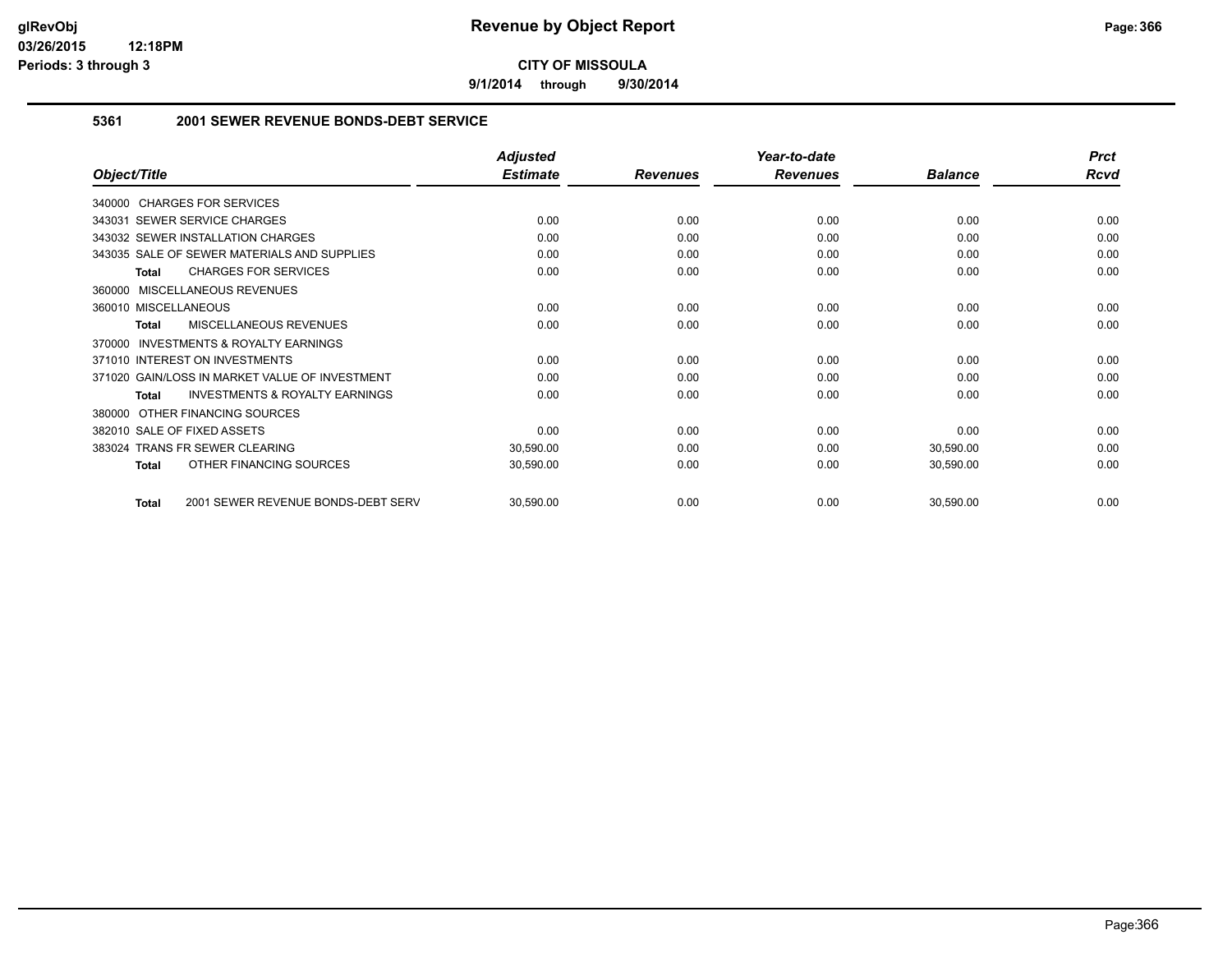**9/1/2014 through 9/30/2014**

# **5362 00 SEWER REVENUE BOND - SERIES B DEBT SE**

**5362 00 SEWER REVENUE BOND - SERIES B DEBT SE**

|                                                           | <b>Adjusted</b> |                 | Year-to-date    |                | <b>Prct</b> |
|-----------------------------------------------------------|-----------------|-----------------|-----------------|----------------|-------------|
| Object/Title                                              | <b>Estimate</b> | <b>Revenues</b> | <b>Revenues</b> | <b>Balance</b> | <b>Rcvd</b> |
| <b>CHARGES FOR SERVICES</b><br>340000                     |                 |                 |                 |                |             |
| 343032 SEWER INSTALLATION CHARGES                         | 0.00            | 0.00            | 0.00            | 0.00           | 0.00        |
| <b>CHARGES FOR SERVICES</b><br><b>Total</b>               | 0.00            | 0.00            | 0.00            | 0.00           | 0.00        |
| MISCELLANEOUS REVENUES<br>360000                          |                 |                 |                 |                |             |
| 360010 MISCELLANEOUS                                      | 0.00            | 0.00            | 0.00            | 0.00           | 0.00        |
| MISCELLANEOUS REVENUES<br>Total                           | 0.00            | 0.00            | 0.00            | 0.00           | 0.00        |
| <b>INVESTMENTS &amp; ROYALTY EARNINGS</b><br>370000       |                 |                 |                 |                |             |
| 371010 INTEREST ON INVESTMENTS                            | 0.00            | 0.00            | 0.00            | 0.00           | 0.00        |
| 371020 GAIN/LOSS IN MARKET VALUE OF INVESTMENTS           | 0.00            | 0.00            | 0.00            | 0.00           | 0.00        |
| <b>INVESTMENTS &amp; ROYALTY EARNINGS</b><br><b>Total</b> | 0.00            | 0.00            | 0.00            | 0.00           | 0.00        |
| OTHER FINANCING SOURCES<br>380000                         |                 |                 |                 |                |             |
| 383024 TRANS FR SEWER CLEARING                            | 49,240.00       | 0.00            | 0.00            | 49,240.00      | 0.00        |
| OTHER FINANCING SOURCES<br><b>Total</b>                   | 49,240.00       | 0.00            | 0.00            | 49,240.00      | 0.00        |
| 00 SEWER REVENUE BOND - SERIES B DEB<br><b>Total</b>      | 49.240.00       | 0.00            | 0.00            | 49,240.00      | 0.00        |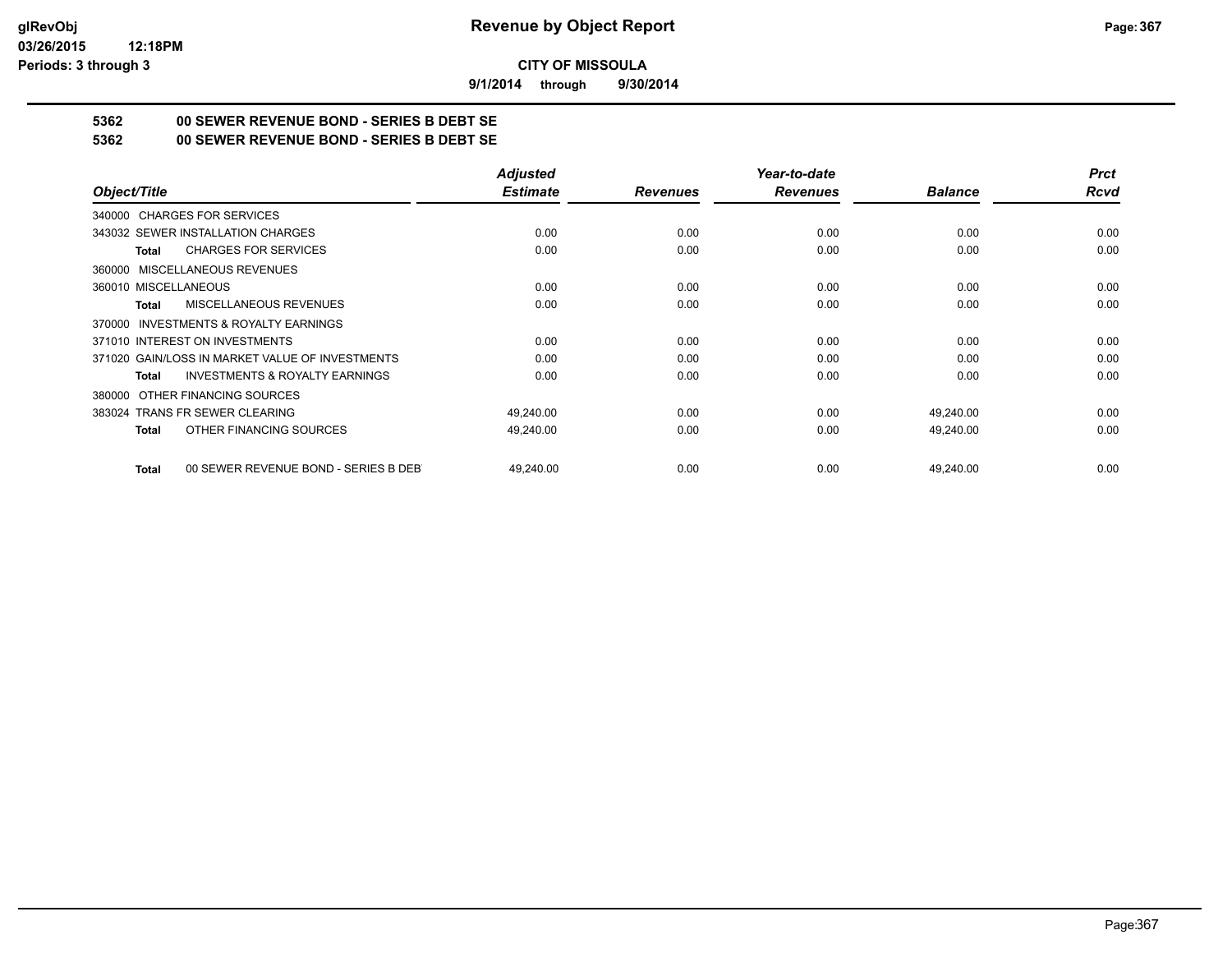**9/1/2014 through 9/30/2014**

#### **5362 00 SEWER REVENUE BOND - SERIES B DEBT SE**

| Object/Title                                        | <b>Adjusted</b><br><b>Estimate</b> | <b>Revenues</b> | Year-to-date<br><b>Revenues</b> | <b>Balance</b> | <b>Prct</b><br><b>Rcvd</b> |
|-----------------------------------------------------|------------------------------------|-----------------|---------------------------------|----------------|----------------------------|
| 340000 CHARGES FOR SERVICES                         |                                    |                 |                                 |                |                            |
| 343032 SEWER INSTALLATION CHARGES                   | 0.00                               | 0.00            | 0.00                            | 0.00           | 0.00                       |
|                                                     |                                    |                 |                                 |                |                            |
| <b>CHARGES FOR SERVICES</b><br>Total                | 0.00                               | 0.00            | 0.00                            | 0.00           | 0.00                       |
| 360000 MISCELLANEOUS REVENUES                       |                                    |                 |                                 |                |                            |
| 360010 MISCELLANEOUS                                | 0.00                               | 0.00            | 0.00                            | 0.00           | 0.00                       |
| <b>MISCELLANEOUS REVENUES</b><br>Total              | 0.00                               | 0.00            | 0.00                            | 0.00           | 0.00                       |
| <b>INVESTMENTS &amp; ROYALTY EARNINGS</b><br>370000 |                                    |                 |                                 |                |                            |
| 371010 INTEREST ON INVESTMENTS                      | 0.00                               | 0.00            | 0.00                            | 0.00           | 0.00                       |
| 371020 GAIN/LOSS IN MARKET VALUE OF INVESTMENT      | 0.00                               | 0.00            | 0.00                            | 0.00           | 0.00                       |
| <b>INVESTMENTS &amp; ROYALTY EARNINGS</b><br>Total  | 0.00                               | 0.00            | 0.00                            | 0.00           | 0.00                       |
| 380000 OTHER FINANCING SOURCES                      |                                    |                 |                                 |                |                            |
| 383024 TRANS FR SEWER CLEARING                      | 49,240.00                          | 0.00            | 0.00                            | 49,240.00      | 0.00                       |
| OTHER FINANCING SOURCES<br>Total                    | 49,240.00                          | 0.00            | 0.00                            | 49,240.00      | 0.00                       |
| 00 SEWER REVENUE BOND - SERIES B DEE<br>Total       | 49,240.00                          | 0.00            | 0.00                            | 49,240.00      | 0.00                       |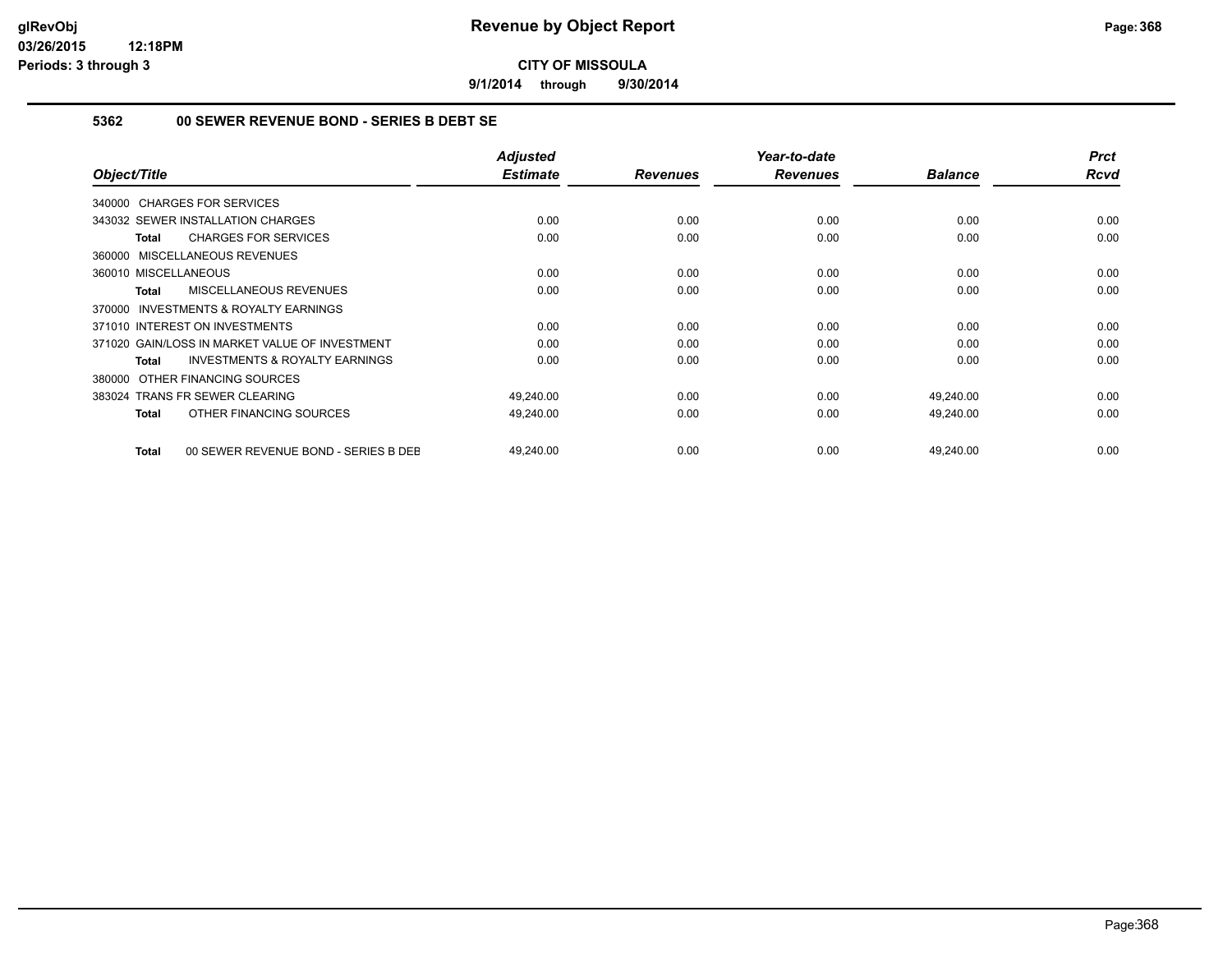**9/1/2014 through 9/30/2014**

# **5363 92 SEWER REVENUE BOND SERIES A DEBT SERV**

**5363 92 SEWER REVENUE BOND SERIES A DEBT SERV**

|                                                     | <b>Adjusted</b> |                 | Year-to-date    |                | <b>Prct</b> |
|-----------------------------------------------------|-----------------|-----------------|-----------------|----------------|-------------|
| Object/Title                                        | <b>Estimate</b> | <b>Revenues</b> | <b>Revenues</b> | <b>Balance</b> | <b>Rcvd</b> |
| 340000 CHARGES FOR SERVICES                         |                 |                 |                 |                |             |
| 343032 SEWER INSTALLATION CHARGES                   | 0.00            | 0.00            | 0.00            | 0.00           | 0.00        |
| <b>CHARGES FOR SERVICES</b><br>Total                | 0.00            | 0.00            | 0.00            | 0.00           | 0.00        |
| INVESTMENTS & ROYALTY EARNINGS<br>370000            |                 |                 |                 |                |             |
| 371010 INTEREST ON INVESTMENTS                      | 0.00            | 0.00            | 0.00            | 0.00           | 0.00        |
| 371020 GAIN/LOSS IN MARKET VALUE OF INVESTMENTS     | 0.00            | 0.00            | 0.00            | 0.00           | 0.00        |
| <b>INVESTMENTS &amp; ROYALTY EARNINGS</b><br>Total  | 0.00            | 0.00            | 0.00            | 0.00           | 0.00        |
| OTHER FINANCING SOURCES<br>380000                   |                 |                 |                 |                |             |
| 383024 TRANS FR SEWER CLEARING                      | 0.00            | 0.00            | 0.00            | 0.00           | 0.00        |
| 383042 TRANSFERS FROM OTHER FUNDS                   | 0.00            | 0.00            | 0.00            | 0.00           | 0.00        |
| OTHER FINANCING SOURCES<br>Total                    | 0.00            | 0.00            | 0.00            | 0.00           | 0.00        |
| 92 SEWER REVENUE BOND SERIES A DEBT<br><b>Total</b> | 0.00            | 0.00            | 0.00            | 0.00           | 0.00        |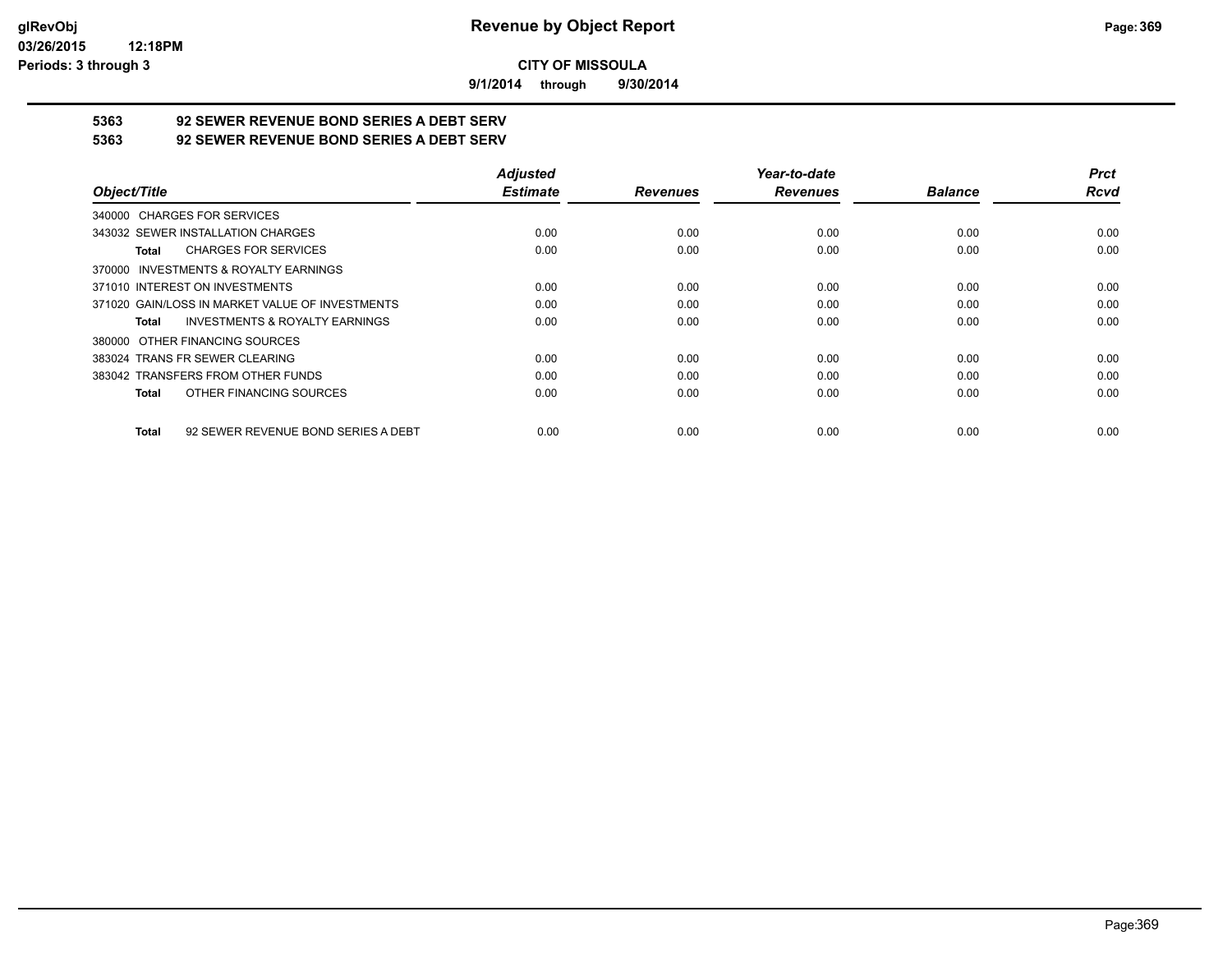**9/1/2014 through 9/30/2014**

#### **5363 92 SEWER REVENUE BOND SERIES A DEBT SERV**

| Object/Title                                        | <b>Adjusted</b><br><b>Estimate</b> | <b>Revenues</b> | Year-to-date<br><b>Revenues</b> | <b>Balance</b> | <b>Prct</b><br>Rcvd |
|-----------------------------------------------------|------------------------------------|-----------------|---------------------------------|----------------|---------------------|
| 340000 CHARGES FOR SERVICES                         |                                    |                 |                                 |                |                     |
| 343032 SEWER INSTALLATION CHARGES                   | 0.00                               | 0.00            | 0.00                            | 0.00           | 0.00                |
| <b>CHARGES FOR SERVICES</b><br>Total                | 0.00                               | 0.00            | 0.00                            | 0.00           | 0.00                |
| INVESTMENTS & ROYALTY EARNINGS<br>370000            |                                    |                 |                                 |                |                     |
| 371010 INTEREST ON INVESTMENTS                      | 0.00                               | 0.00            | 0.00                            | 0.00           | 0.00                |
| 371020 GAIN/LOSS IN MARKET VALUE OF INVESTMENT      | 0.00                               | 0.00            | 0.00                            | 0.00           | 0.00                |
| <b>INVESTMENTS &amp; ROYALTY EARNINGS</b><br>Total  | 0.00                               | 0.00            | 0.00                            | 0.00           | 0.00                |
| 380000 OTHER FINANCING SOURCES                      |                                    |                 |                                 |                |                     |
| 383024 TRANS FR SEWER CLEARING                      | 0.00                               | 0.00            | 0.00                            | 0.00           | 0.00                |
| 383042 TRANSFERS FROM OTHER FUNDS                   | 0.00                               | 0.00            | 0.00                            | 0.00           | 0.00                |
| OTHER FINANCING SOURCES<br>Total                    | 0.00                               | 0.00            | 0.00                            | 0.00           | 0.00                |
| 92 SEWER REVENUE BOND SERIES A DEBT<br><b>Total</b> | 0.00                               | 0.00            | 0.00                            | 0.00           | 0.00                |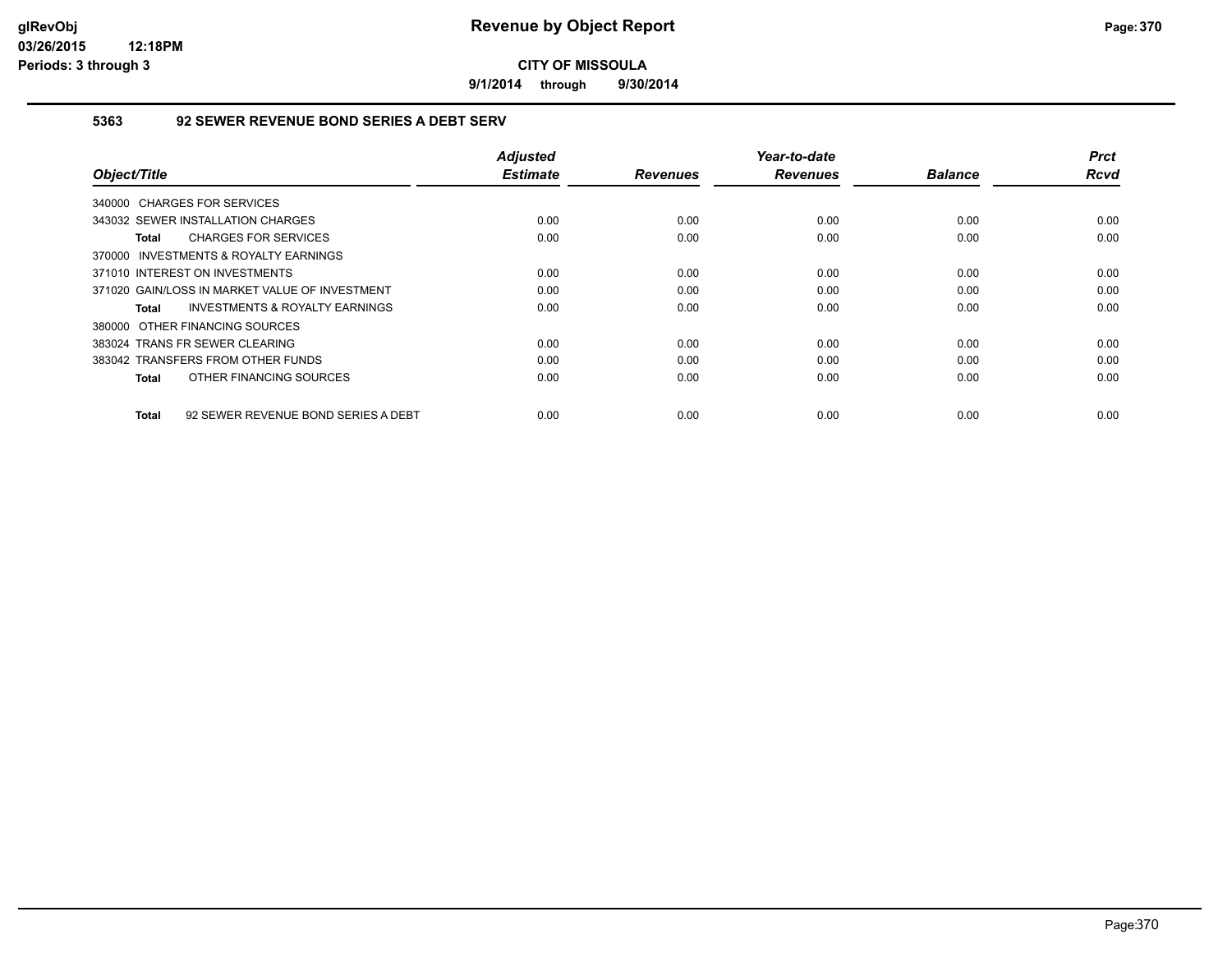**9/1/2014 through 9/30/2014**

# **5364 92 SEWER REVENUE BOND - SERIES B DEBT S**

**5364 92 SEWER REVENUE BOND - SERIES B DEBT S**

|                                                    | <b>Adjusted</b> |                 | Year-to-date    |                | <b>Prct</b> |
|----------------------------------------------------|-----------------|-----------------|-----------------|----------------|-------------|
| Object/Title                                       | <b>Estimate</b> | <b>Revenues</b> | <b>Revenues</b> | <b>Balance</b> | <b>Rcvd</b> |
| 340000 CHARGES FOR SERVICES                        |                 |                 |                 |                |             |
| 343032 SEWER INSTALLATION CHARGES                  | 0.00            | 0.00            | 0.00            | 0.00           | 0.00        |
| <b>CHARGES FOR SERVICES</b><br>Total               | 0.00            | 0.00            | 0.00            | 0.00           | 0.00        |
| 370000 INVESTMENTS & ROYALTY EARNINGS              |                 |                 |                 |                |             |
| 371010 INTEREST ON INVESTMENTS                     | 0.00            | 0.00            | 0.00            | 0.00           | 0.00        |
| 371020 GAIN/LOSS IN MARKET VALUE OF INVESTMENTS    | 0.00            | 0.00            | 0.00            | 0.00           | 0.00        |
| <b>INVESTMENTS &amp; ROYALTY EARNINGS</b><br>Total | 0.00            | 0.00            | 0.00            | 0.00           | 0.00        |
| 380000 OTHER FINANCING SOURCES                     |                 |                 |                 |                |             |
| 383024 TRANS FR SEWER CLEARING                     | 0.00            | 0.00            | 0.00            | 0.00           | 0.00        |
| 383042 TRANSFERS FROM OTHER FUNDS                  | 0.00            | 0.00            | 0.00            | 0.00           | 0.00        |
| OTHER FINANCING SOURCES<br>Total                   | 0.00            | 0.00            | 0.00            | 0.00           | 0.00        |
| 92 SEWER REVENUE BOND - SERIES B DEE<br>Total      | 0.00            | 0.00            | 0.00            | 0.00           | 0.00        |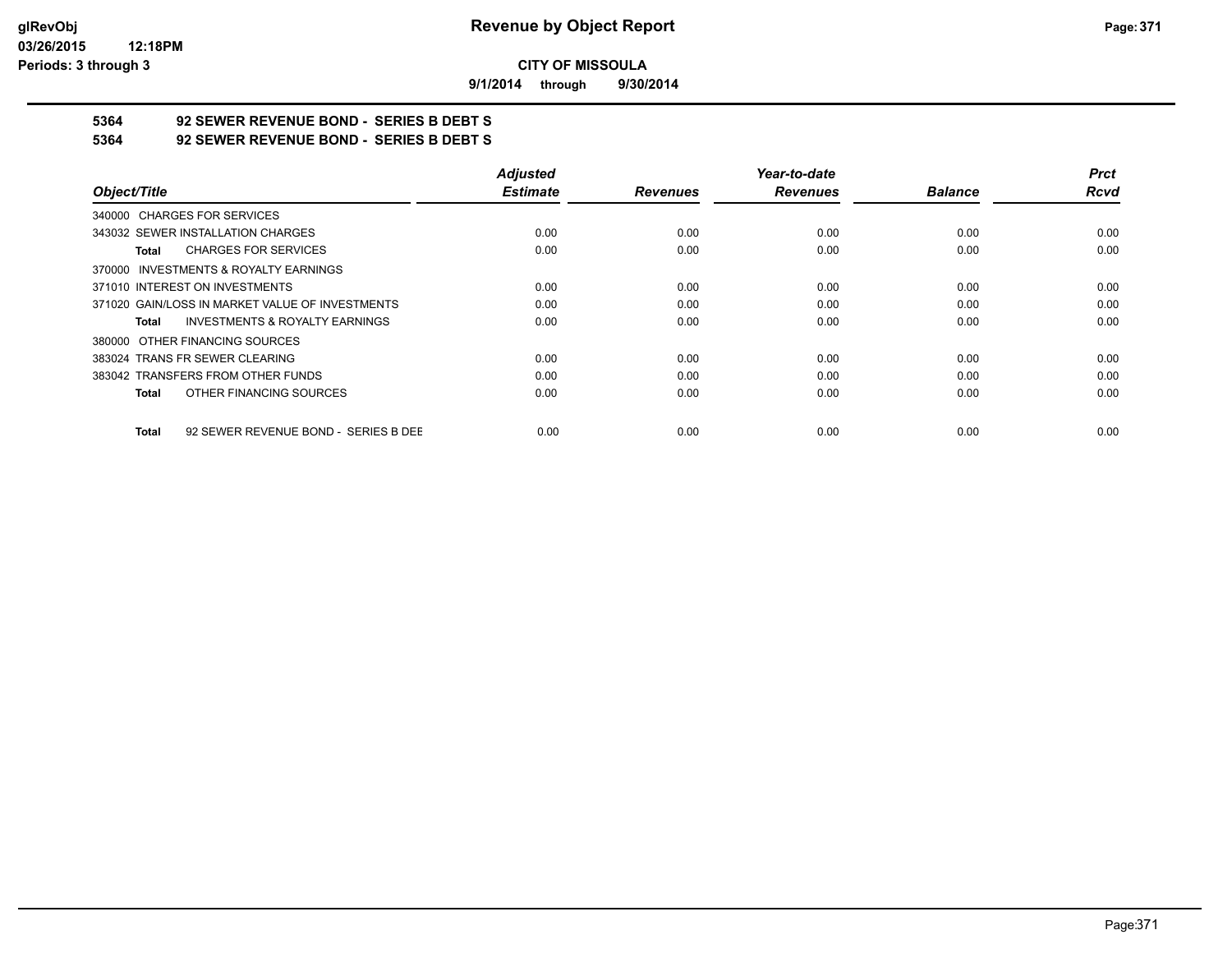**9/1/2014 through 9/30/2014**

#### **5364 92 SEWER REVENUE BOND - SERIES B DEBT S**

| Object/Title                                         | <b>Adjusted</b><br><b>Estimate</b> | <b>Revenues</b> | Year-to-date<br><b>Revenues</b> | <b>Balance</b> | <b>Prct</b><br>Rcvd |
|------------------------------------------------------|------------------------------------|-----------------|---------------------------------|----------------|---------------------|
| 340000 CHARGES FOR SERVICES                          |                                    |                 |                                 |                |                     |
| 343032 SEWER INSTALLATION CHARGES                    | 0.00                               | 0.00            | 0.00                            | 0.00           | 0.00                |
| <b>CHARGES FOR SERVICES</b><br>Total                 | 0.00                               | 0.00            | 0.00                            | 0.00           | 0.00                |
| 370000 INVESTMENTS & ROYALTY EARNINGS                |                                    |                 |                                 |                |                     |
| 371010 INTEREST ON INVESTMENTS                       | 0.00                               | 0.00            | 0.00                            | 0.00           | 0.00                |
| 371020 GAIN/LOSS IN MARKET VALUE OF INVESTMENT       | 0.00                               | 0.00            | 0.00                            | 0.00           | 0.00                |
| <b>INVESTMENTS &amp; ROYALTY EARNINGS</b><br>Total   | 0.00                               | 0.00            | 0.00                            | 0.00           | 0.00                |
| 380000 OTHER FINANCING SOURCES                       |                                    |                 |                                 |                |                     |
| 383024 TRANS FR SEWER CLEARING                       | 0.00                               | 0.00            | 0.00                            | 0.00           | 0.00                |
| 383042 TRANSFERS FROM OTHER FUNDS                    | 0.00                               | 0.00            | 0.00                            | 0.00           | 0.00                |
| OTHER FINANCING SOURCES<br>Total                     | 0.00                               | 0.00            | 0.00                            | 0.00           | 0.00                |
| 92 SEWER REVENUE BOND - SERIES B DEI<br><b>Total</b> | 0.00                               | 0.00            | 0.00                            | 0.00           | 0.00                |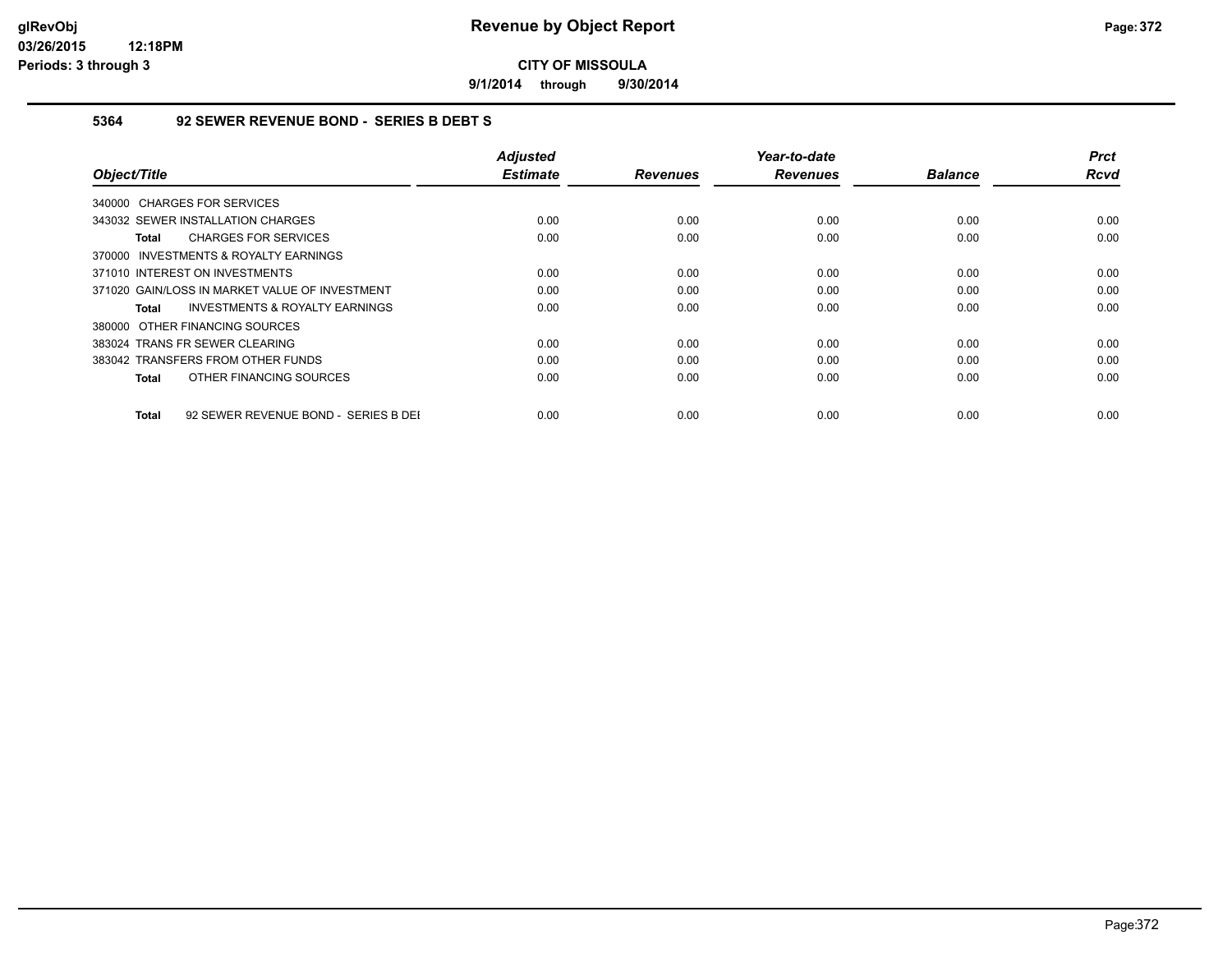**9/1/2014 through 9/30/2014**

# **5365 99 SEWER REVENUE BONDS DEBT SERVICE FUND**

**5365 99 SEWER REVENUE BONDS DEBT SERVICE FUND**

|                                                     | <b>Adjusted</b> |                 | Year-to-date    |                | <b>Prct</b> |
|-----------------------------------------------------|-----------------|-----------------|-----------------|----------------|-------------|
| Object/Title                                        | <b>Estimate</b> | <b>Revenues</b> | <b>Revenues</b> | <b>Balance</b> | <b>Rcvd</b> |
| 340000 CHARGES FOR SERVICES                         |                 |                 |                 |                |             |
| 343032 SEWER INSTALLATION CHARGES                   | 0.00            | 0.00            | 0.00            | 0.00           | 0.00        |
| <b>CHARGES FOR SERVICES</b><br>Total                | 0.00            | 0.00            | 0.00            | 0.00           | 0.00        |
| 370000 INVESTMENTS & ROYALTY EARNINGS               |                 |                 |                 |                |             |
| 371010 INTEREST ON INVESTMENTS                      | 0.00            | 0.00            | 0.00            | 0.00           | 0.00        |
| 371020 GAIN/LOSS IN MARKET VALUE OF INVESTMENTS     | 0.00            | 0.00            | 0.00            | 0.00           | 0.00        |
| <b>INVESTMENTS &amp; ROYALTY EARNINGS</b><br>Total  | 0.00            | 0.00            | 0.00            | 0.00           | 0.00        |
| 380000 OTHER FINANCING SOURCES                      |                 |                 |                 |                |             |
| 383024 TRANS FR SEWER CLEARING                      | 124.180.00      | 0.00            | 0.00            | 124,180.00     | 0.00        |
| OTHER FINANCING SOURCES<br>Total                    | 124,180.00      | 0.00            | 0.00            | 124.180.00     | 0.00        |
| 99 SEWER REVENUE BONDS DEBT SERVICE<br><b>Total</b> | 124.180.00      | 0.00            | 0.00            | 124.180.00     | 0.00        |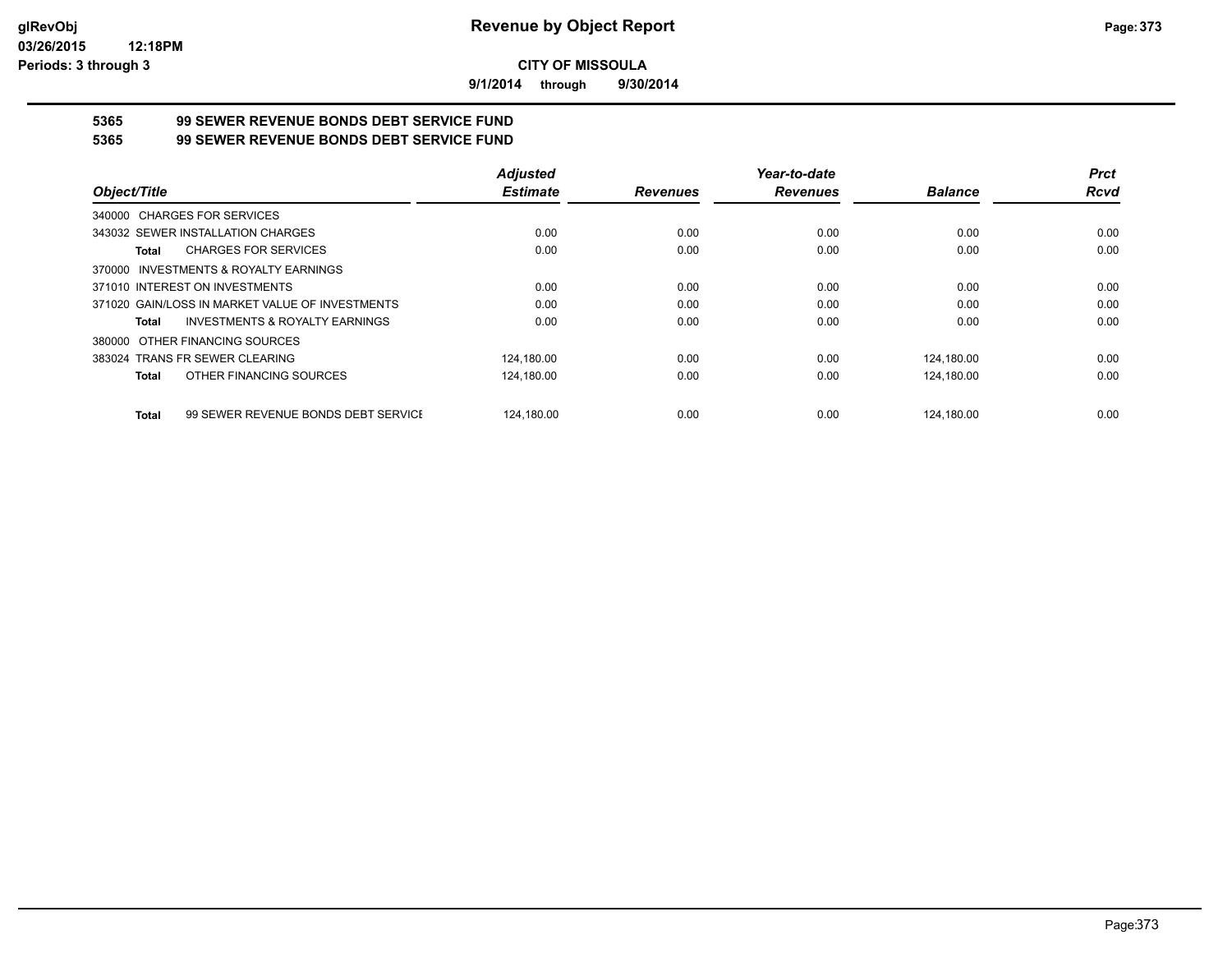**9/1/2014 through 9/30/2014**

#### **5365 99 SEWER REVENUE BONDS DEBT SERVICE FUND**

|                                |                                                | <b>Adjusted</b> |                 | Year-to-date    |                | <b>Prct</b> |
|--------------------------------|------------------------------------------------|-----------------|-----------------|-----------------|----------------|-------------|
| Object/Title                   |                                                | <b>Estimate</b> | <b>Revenues</b> | <b>Revenues</b> | <b>Balance</b> | <b>Rcvd</b> |
| 340000 CHARGES FOR SERVICES    |                                                |                 |                 |                 |                |             |
|                                | 343032 SEWER INSTALLATION CHARGES              | 0.00            | 0.00            | 0.00            | 0.00           | 0.00        |
| Total                          | <b>CHARGES FOR SERVICES</b>                    | 0.00            | 0.00            | 0.00            | 0.00           | 0.00        |
|                                | 370000 INVESTMENTS & ROYALTY EARNINGS          |                 |                 |                 |                |             |
| 371010 INTEREST ON INVESTMENTS |                                                | 0.00            | 0.00            | 0.00            | 0.00           | 0.00        |
|                                | 371020 GAIN/LOSS IN MARKET VALUE OF INVESTMENT | 0.00            | 0.00            | 0.00            | 0.00           | 0.00        |
| Total                          | <b>INVESTMENTS &amp; ROYALTY EARNINGS</b>      | 0.00            | 0.00            | 0.00            | 0.00           | 0.00        |
| 380000 OTHER FINANCING SOURCES |                                                |                 |                 |                 |                |             |
| 383024 TRANS FR SEWER CLEARING |                                                | 124,180.00      | 0.00            | 0.00            | 124,180.00     | 0.00        |
| Total                          | OTHER FINANCING SOURCES                        | 124,180.00      | 0.00            | 0.00            | 124,180.00     | 0.00        |
| Total                          | 99 SEWER REVENUE BONDS DEBT SERVIC             | 124.180.00      | 0.00            | 0.00            | 124.180.00     | 0.00        |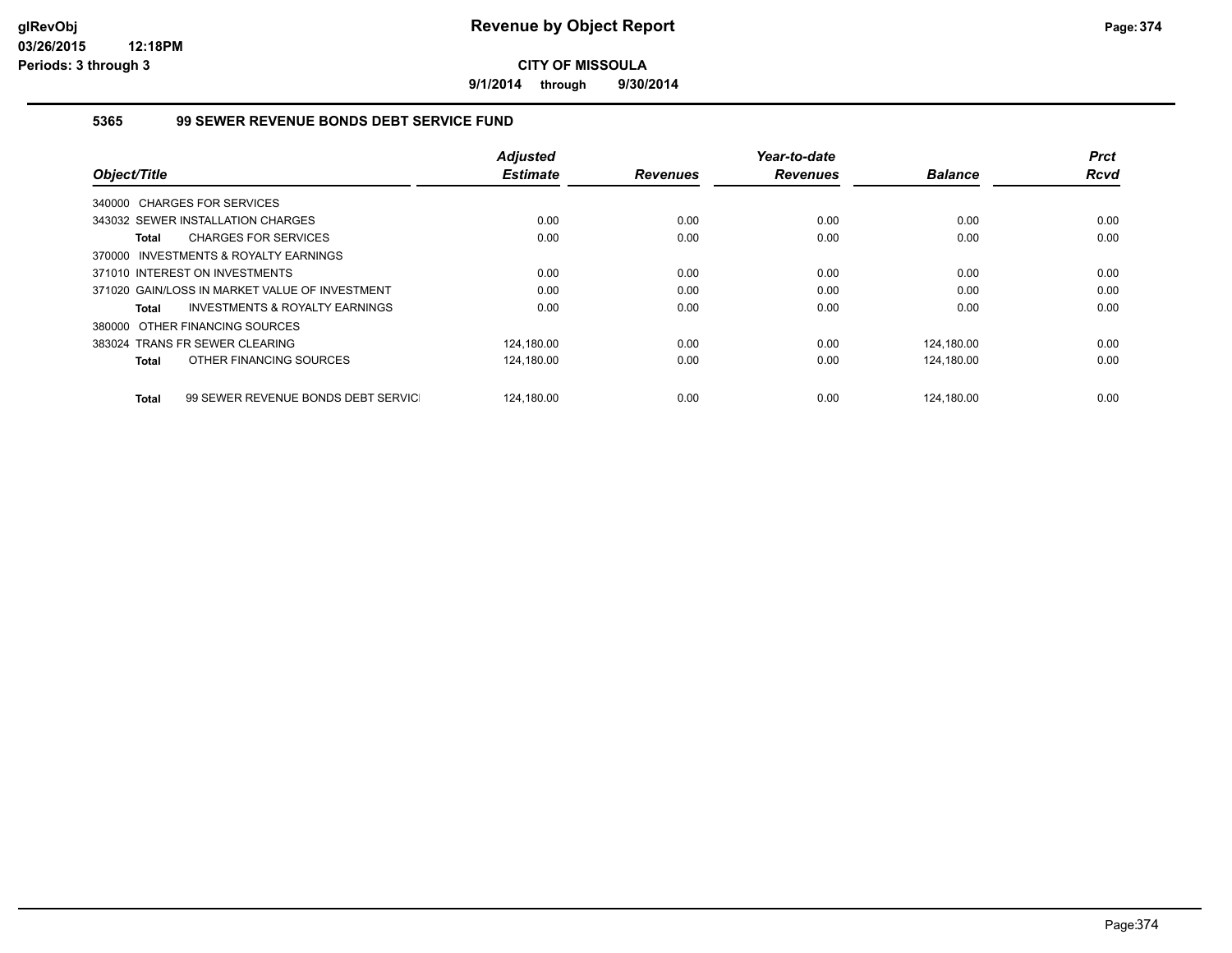**9/1/2014 through 9/30/2014**

# **5366 92 SEWER REVENUE BOND - SERIES A BOND RE**

**5366 92 SEWER REVENUE BOND - SERIES A BOND RE**

|                                                      | <b>Adjusted</b> |                 | Year-to-date    |                | <b>Prct</b> |
|------------------------------------------------------|-----------------|-----------------|-----------------|----------------|-------------|
| Object/Title                                         | <b>Estimate</b> | <b>Revenues</b> | <b>Revenues</b> | <b>Balance</b> | <b>Rcvd</b> |
| 370000 INVESTMENTS & ROYALTY EARNINGS                |                 |                 |                 |                |             |
| 371010 INTEREST ON INVESTMENTS                       | 0.00            | 0.00            | 0.00            | 0.00           | 0.00        |
| 371020 GAIN/LOSS IN MARKET VALUE OF INVESTMENTS      | 0.00            | 0.00            | 0.00            | 0.00           | 0.00        |
| INVESTMENTS & ROYALTY EARNINGS<br>Total              | 0.00            | 0.00            | 0.00            | 0.00           | 0.00        |
| 380000 OTHER FINANCING SOURCES                       |                 |                 |                 |                |             |
| 383024 TRANS FR SEWER CLEARING                       | 0.00            | 0.00            | 0.00            | 0.00           | 0.00        |
| 383042 TRANSFERS FROM OTHER FUNDS                    | 0.00            | 0.00            | 0.00            | 0.00           | 0.00        |
| OTHER FINANCING SOURCES<br>Total                     | 0.00            | 0.00            | 0.00            | 0.00           | 0.00        |
|                                                      |                 |                 |                 |                |             |
| 92 SEWER REVENUE BOND - SERIES A BON<br><b>Total</b> | 0.00            | 0.00            | 0.00            | 0.00           | 0.00        |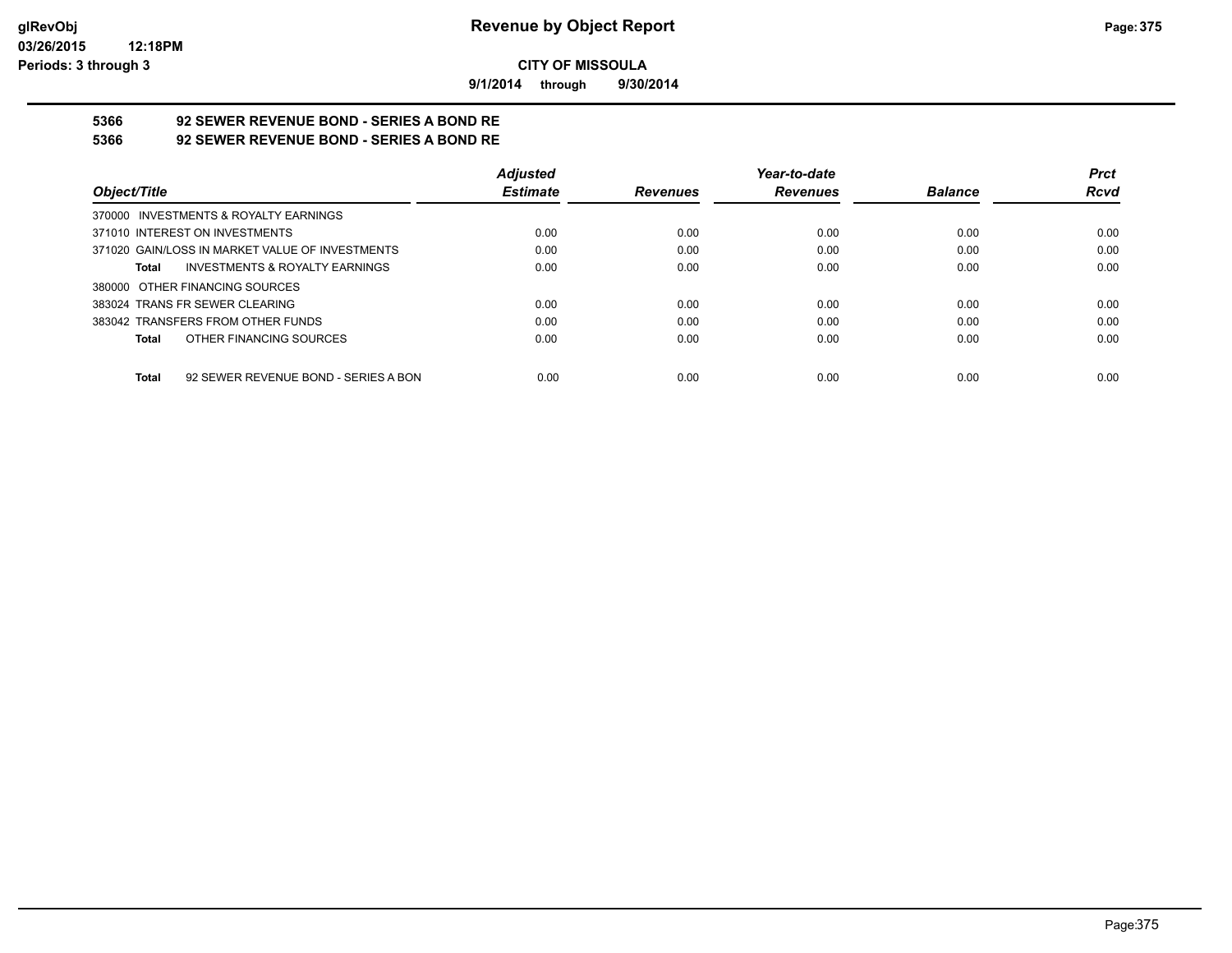**9/1/2014 through 9/30/2014**

#### **5366 92 SEWER REVENUE BOND - SERIES A BOND RE**

|                                                | <b>Adiusted</b> |                 | Year-to-date    |                | <b>Prct</b> |
|------------------------------------------------|-----------------|-----------------|-----------------|----------------|-------------|
| Object/Title                                   | <b>Estimate</b> | <b>Revenues</b> | <b>Revenues</b> | <b>Balance</b> | Rcvd        |
| 370000 INVESTMENTS & ROYALTY EARNINGS          |                 |                 |                 |                |             |
| 371010 INTEREST ON INVESTMENTS                 | 0.00            | 0.00            | 0.00            | 0.00           | 0.00        |
| 371020 GAIN/LOSS IN MARKET VALUE OF INVESTMENT | 0.00            | 0.00            | 0.00            | 0.00           | 0.00        |
| INVESTMENTS & ROYALTY EARNINGS<br>Total        | 0.00            | 0.00            | 0.00            | 0.00           | 0.00        |
| 380000 OTHER FINANCING SOURCES                 |                 |                 |                 |                |             |
| 383024 TRANS FR SEWER CLEARING                 | 0.00            | 0.00            | 0.00            | 0.00           | 0.00        |
| 383042 TRANSFERS FROM OTHER FUNDS              | 0.00            | 0.00            | 0.00            | 0.00           | 0.00        |
| OTHER FINANCING SOURCES<br>Total               | 0.00            | 0.00            | 0.00            | 0.00           | 0.00        |
|                                                |                 |                 |                 |                |             |
| 92 SEWER REVENUE BOND - SERIES A BON<br>Total  | 0.00            | 0.00            | 0.00            | 0.00           | 0.00        |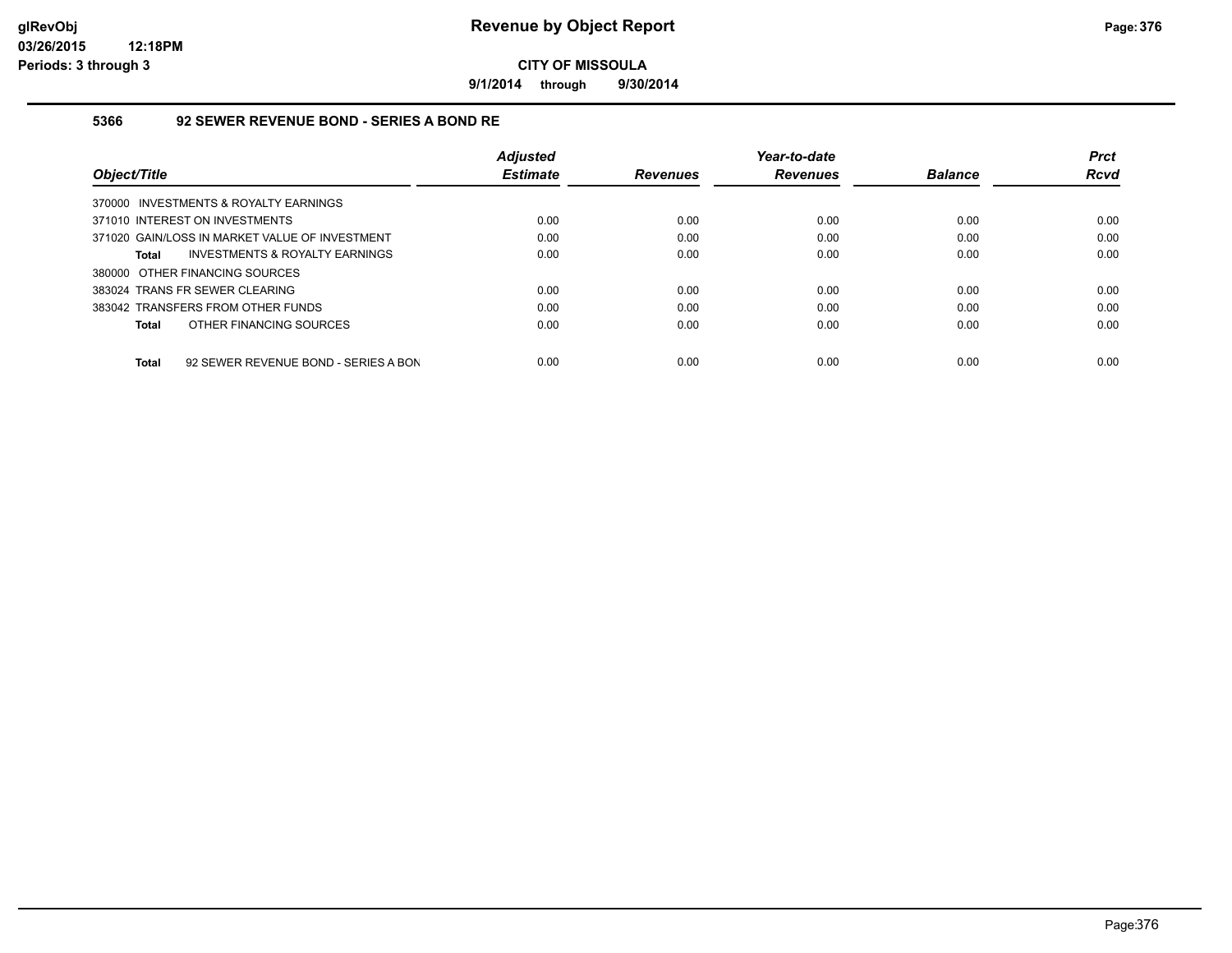**9/1/2014 through 9/30/2014**

# **5367 92 SEWER REVENUE BOND - SERIES B BOND RE**

**5367 92 SEWER REVENUE BOND - SERIES B BOND RE**

|                                                      | <b>Adjusted</b> |                 | Year-to-date    |                | <b>Prct</b> |
|------------------------------------------------------|-----------------|-----------------|-----------------|----------------|-------------|
| Object/Title                                         | <b>Estimate</b> | <b>Revenues</b> | <b>Revenues</b> | <b>Balance</b> | <b>Rcvd</b> |
| 370000 INVESTMENTS & ROYALTY EARNINGS                |                 |                 |                 |                |             |
| 371010 INTEREST ON INVESTMENTS                       | 0.00            | 0.00            | 0.00            | 0.00           | 0.00        |
| 371020 GAIN/LOSS IN MARKET VALUE OF INVESTMENTS      | 0.00            | 0.00            | 0.00            | 0.00           | 0.00        |
| INVESTMENTS & ROYALTY EARNINGS<br>Total              | 0.00            | 0.00            | 0.00            | 0.00           | 0.00        |
| 380000 OTHER FINANCING SOURCES                       |                 |                 |                 |                |             |
| 383042 TRANSFERS FROM OTHER FUNDS                    | 0.00            | 0.00            | 0.00            | 0.00           | 0.00        |
| OTHER FINANCING SOURCES<br>Total                     | 0.00            | 0.00            | 0.00            | 0.00           | 0.00        |
|                                                      |                 |                 |                 |                |             |
| 92 SEWER REVENUE BOND - SERIES B BON<br><b>Total</b> | 0.00            | 0.00            | 0.00            | 0.00           | 0.00        |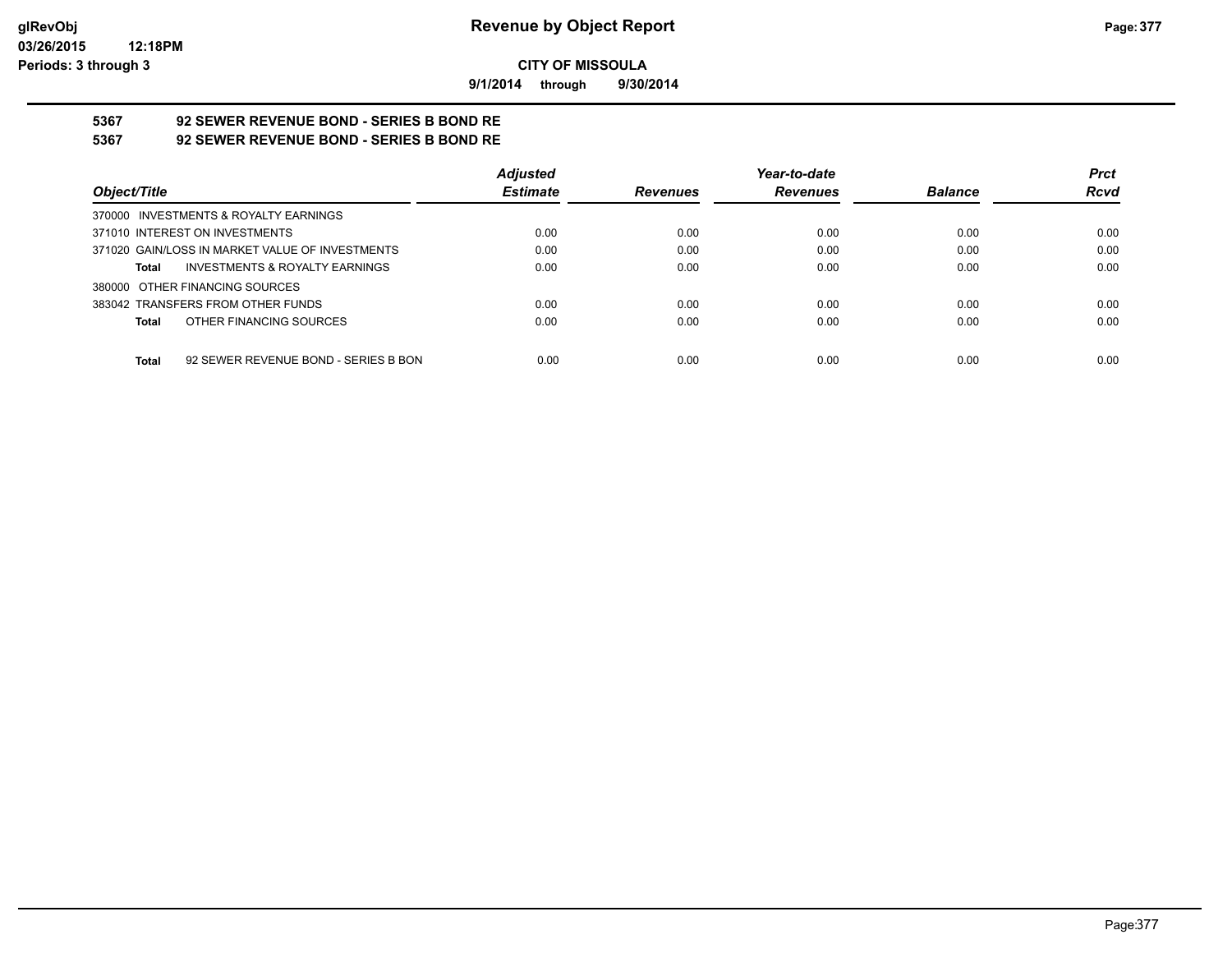**9/1/2014 through 9/30/2014**

#### **5367 92 SEWER REVENUE BOND - SERIES B BOND RE**

|                                                      | <b>Adjusted</b> |                 | Year-to-date    |                | <b>Prct</b> |
|------------------------------------------------------|-----------------|-----------------|-----------------|----------------|-------------|
| Object/Title                                         | <b>Estimate</b> | <b>Revenues</b> | <b>Revenues</b> | <b>Balance</b> | Rcvd        |
| 370000 INVESTMENTS & ROYALTY EARNINGS                |                 |                 |                 |                |             |
| 371010 INTEREST ON INVESTMENTS                       | 0.00            | 0.00            | 0.00            | 0.00           | 0.00        |
| 371020 GAIN/LOSS IN MARKET VALUE OF INVESTMENT       | 0.00            | 0.00            | 0.00            | 0.00           | 0.00        |
| INVESTMENTS & ROYALTY EARNINGS<br><b>Total</b>       | 0.00            | 0.00            | 0.00            | 0.00           | 0.00        |
| 380000 OTHER FINANCING SOURCES                       |                 |                 |                 |                |             |
| 383042 TRANSFERS FROM OTHER FUNDS                    | 0.00            | 0.00            | 0.00            | 0.00           | 0.00        |
| OTHER FINANCING SOURCES<br><b>Total</b>              | 0.00            | 0.00            | 0.00            | 0.00           | 0.00        |
| <b>Total</b><br>92 SEWER REVENUE BOND - SERIES B BON | 0.00            | 0.00            | 0.00            | 0.00           | 0.00        |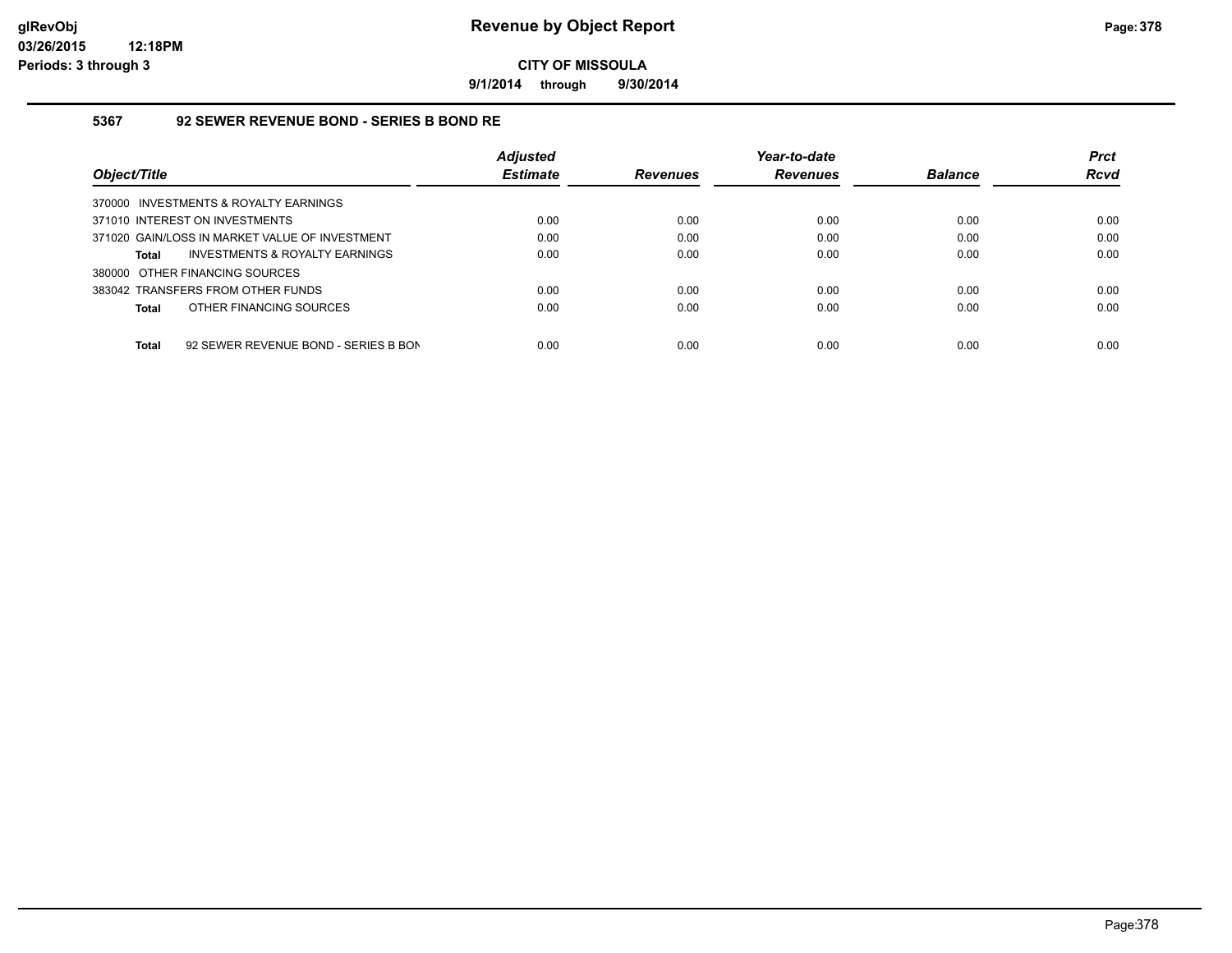**9/1/2014 through 9/30/2014**

# **5368 00 SEWER REVENUE BOND RESERVE FUND**

#### **5368 00 SEWER REVENUE BOND RESERVE FUND**

|                                                    | <b>Adjusted</b> |                 | Year-to-date    |                | <b>Prct</b> |
|----------------------------------------------------|-----------------|-----------------|-----------------|----------------|-------------|
| Object/Title                                       | <b>Estimate</b> | <b>Revenues</b> | <b>Revenues</b> | <b>Balance</b> | <b>Rcvd</b> |
| 370000 INVESTMENTS & ROYALTY EARNINGS              |                 |                 |                 |                |             |
| 371010 INTEREST ON INVESTMENTS                     | 0.00            | 0.00            | 0.00            | 0.00           | 0.00        |
| 371020 GAIN/LOSS IN MARKET VALUE OF INVESTMENTS    | 0.00            | 0.00            | 0.00            | 0.00           | 0.00        |
| <b>INVESTMENTS &amp; ROYALTY EARNINGS</b><br>Total | 0.00            | 0.00            | 0.00            | 0.00           | 0.00        |
| 380000 OTHER FINANCING SOURCES                     |                 |                 |                 |                |             |
| 383042 TRANSFERS FROM OTHER FUNDS                  | 0.00            | 0.00            | 0.00            | 0.00           | 0.00        |
| OTHER FINANCING SOURCES<br>Total                   | 0.00            | 0.00            | 0.00            | 0.00           | 0.00        |
|                                                    |                 |                 |                 |                |             |
| <b>Total</b><br>00 SEWER REVENUE BOND RESERVE FUND | 0.00            | 0.00            | 0.00            | 0.00           | 0.00        |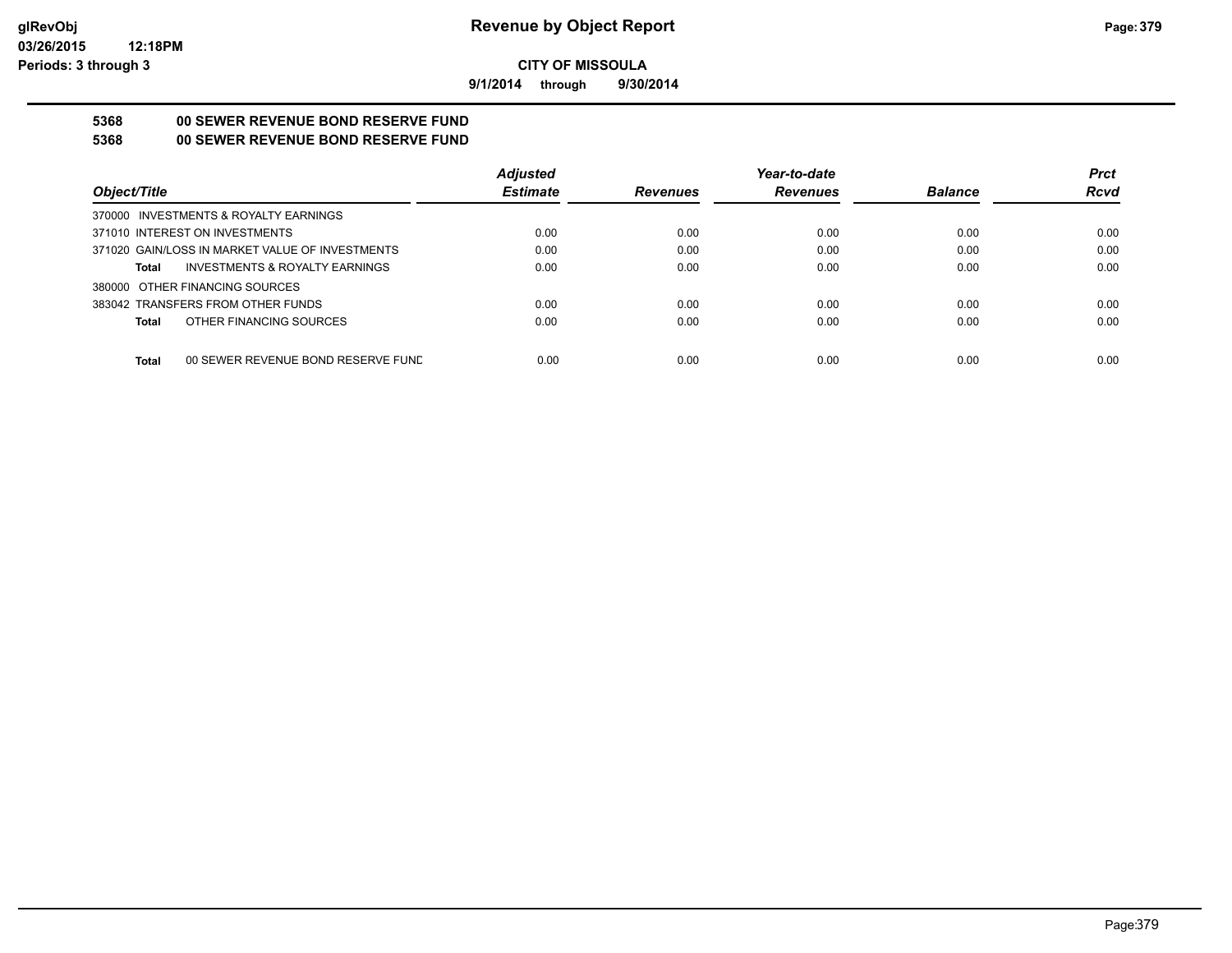**9/1/2014 through 9/30/2014**

#### **5368 00 SEWER REVENUE BOND RESERVE FUND**

| Object/Title                                       | <b>Adjusted</b><br><b>Estimate</b> | <b>Revenues</b> | Year-to-date<br><b>Revenues</b> | <b>Balance</b> | <b>Prct</b><br><b>Rcvd</b> |
|----------------------------------------------------|------------------------------------|-----------------|---------------------------------|----------------|----------------------------|
| 370000 INVESTMENTS & ROYALTY EARNINGS              |                                    |                 |                                 |                |                            |
| 371010 INTEREST ON INVESTMENTS                     | 0.00                               | 0.00            | 0.00                            | 0.00           | 0.00                       |
| 371020 GAIN/LOSS IN MARKET VALUE OF INVESTMENT     | 0.00                               | 0.00            | 0.00                            | 0.00           | 0.00                       |
| INVESTMENTS & ROYALTY EARNINGS<br>Total            | 0.00                               | 0.00            | 0.00                            | 0.00           | 0.00                       |
| 380000 OTHER FINANCING SOURCES                     |                                    |                 |                                 |                |                            |
| 383042 TRANSFERS FROM OTHER FUNDS                  | 0.00                               | 0.00            | 0.00                            | 0.00           | 0.00                       |
| OTHER FINANCING SOURCES<br><b>Total</b>            | 0.00                               | 0.00            | 0.00                            | 0.00           | 0.00                       |
|                                                    |                                    |                 |                                 |                |                            |
| <b>Total</b><br>00 SEWER REVENUE BOND RESERVE FUNI | 0.00                               | 0.00            | 0.00                            | 0.00           | 0.00                       |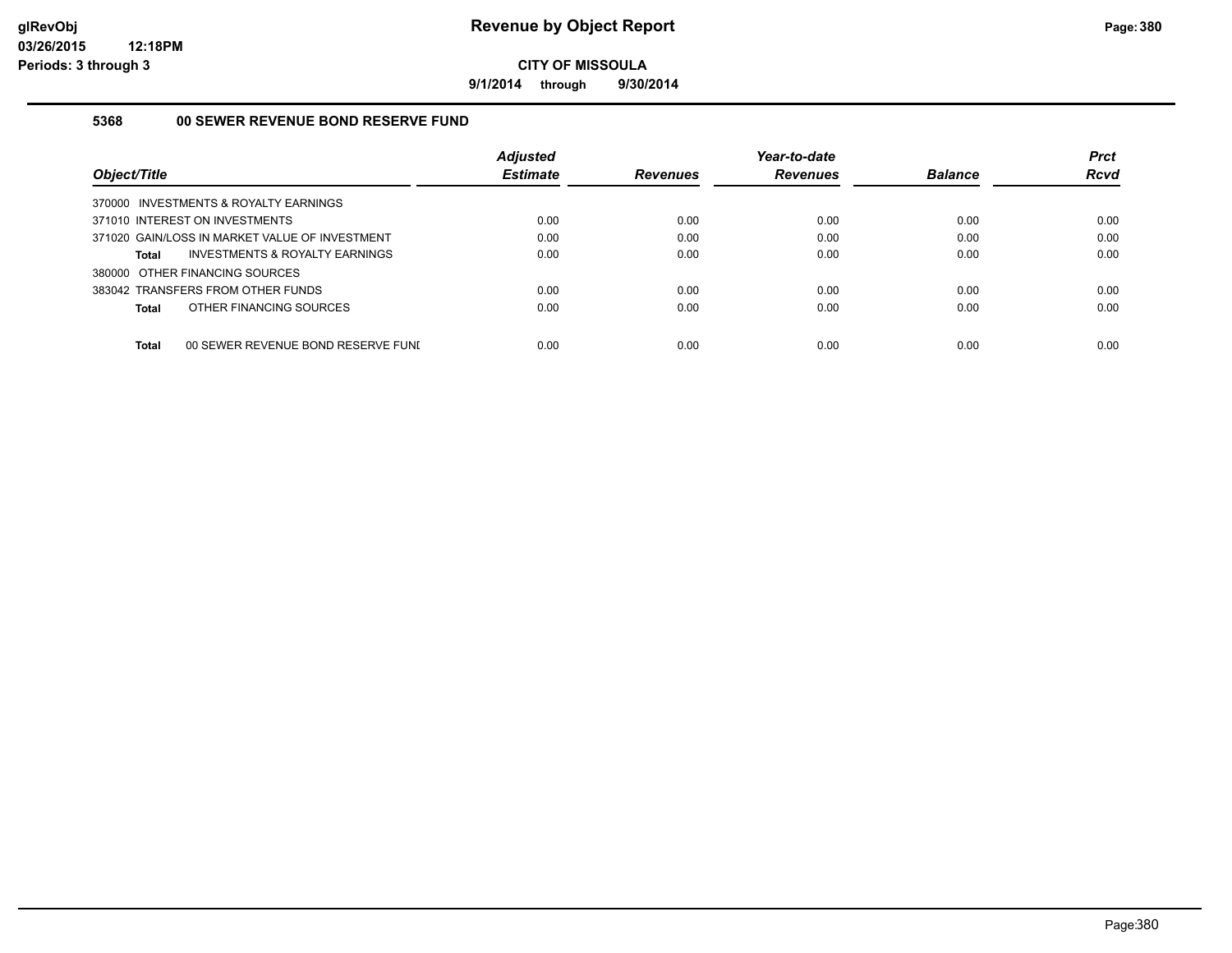**9/1/2014 through 9/30/2014**

#### **5369 2001 SEWER REVENUE BOND**

**5369 2001 SEWER REVENUE BOND**

|                                                 | <b>Adjusted</b> |                 | Year-to-date    |                | <b>Prct</b> |
|-------------------------------------------------|-----------------|-----------------|-----------------|----------------|-------------|
| Object/Title                                    | <b>Estimate</b> | <b>Revenues</b> | <b>Revenues</b> | <b>Balance</b> | <b>Rcvd</b> |
| 370000 INVESTMENTS & ROYALTY EARNINGS           |                 |                 |                 |                |             |
| 371010 INTEREST ON INVESTMENTS                  | 0.00            | 0.00            | 0.00            | 0.00           | 0.00        |
| 371020 GAIN/LOSS IN MARKET VALUE OF INVESTMENTS | 0.00            | 0.00            | 0.00            | 0.00           | 0.00        |
| INVESTMENTS & ROYALTY EARNINGS<br>Total         | 0.00            | 0.00            | 0.00            | 0.00           | 0.00        |
| 380000 OTHER FINANCING SOURCES                  |                 |                 |                 |                |             |
| 383042 TRANSFERS FROM OTHER FUNDS               | 0.00            | 0.00            | 0.00            | 0.00           | 0.00        |
| OTHER FINANCING SOURCES<br><b>Total</b>         | 0.00            | 0.00            | 0.00            | 0.00           | 0.00        |
| <b>Total</b><br>2001 SEWER REVENUE BOND         | 0.00            | 0.00            | 0.00            | 0.00           | 0.00        |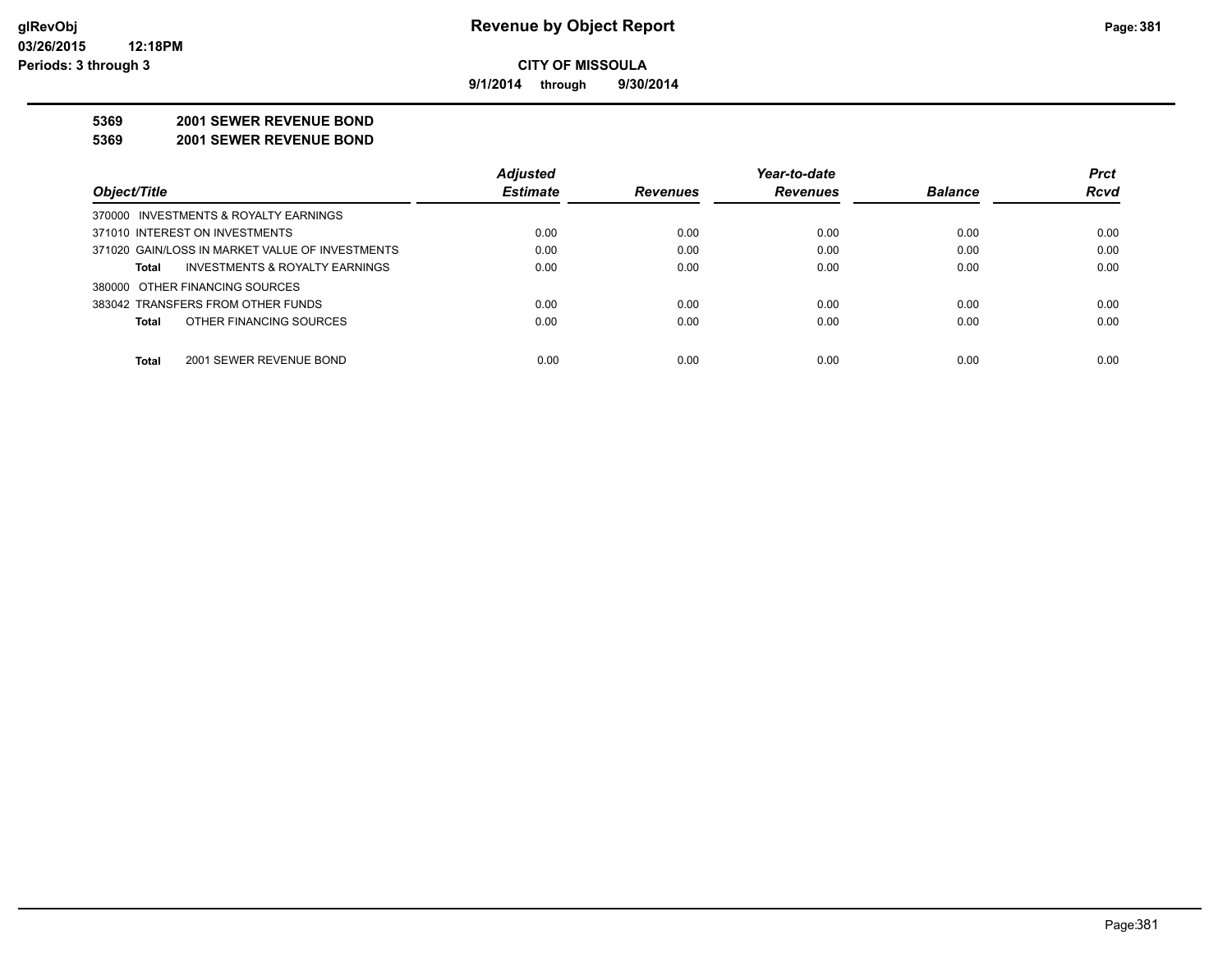**9/1/2014 through 9/30/2014**

#### **5369 2001 SEWER REVENUE BOND**

|                                                    | <b>Adjusted</b> |                 | Year-to-date    |                | <b>Prct</b> |
|----------------------------------------------------|-----------------|-----------------|-----------------|----------------|-------------|
| Object/Title                                       | <b>Estimate</b> | <b>Revenues</b> | <b>Revenues</b> | <b>Balance</b> | Rcvd        |
| INVESTMENTS & ROYALTY EARNINGS<br>370000           |                 |                 |                 |                |             |
| 371010 INTEREST ON INVESTMENTS                     | 0.00            | 0.00            | 0.00            | 0.00           | 0.00        |
| 371020 GAIN/LOSS IN MARKET VALUE OF INVESTMENT     | 0.00            | 0.00            | 0.00            | 0.00           | 0.00        |
| <b>INVESTMENTS &amp; ROYALTY EARNINGS</b><br>Total | 0.00            | 0.00            | 0.00            | 0.00           | 0.00        |
| 380000 OTHER FINANCING SOURCES                     |                 |                 |                 |                |             |
| 383042 TRANSFERS FROM OTHER FUNDS                  | 0.00            | 0.00            | 0.00            | 0.00           | 0.00        |
| OTHER FINANCING SOURCES<br>Total                   | 0.00            | 0.00            | 0.00            | 0.00           | 0.00        |
|                                                    |                 |                 |                 |                |             |
| Total<br>2001 SEWER REVENUE BOND                   | 0.00            | 0.00            | 0.00            | 0.00           | 0.00        |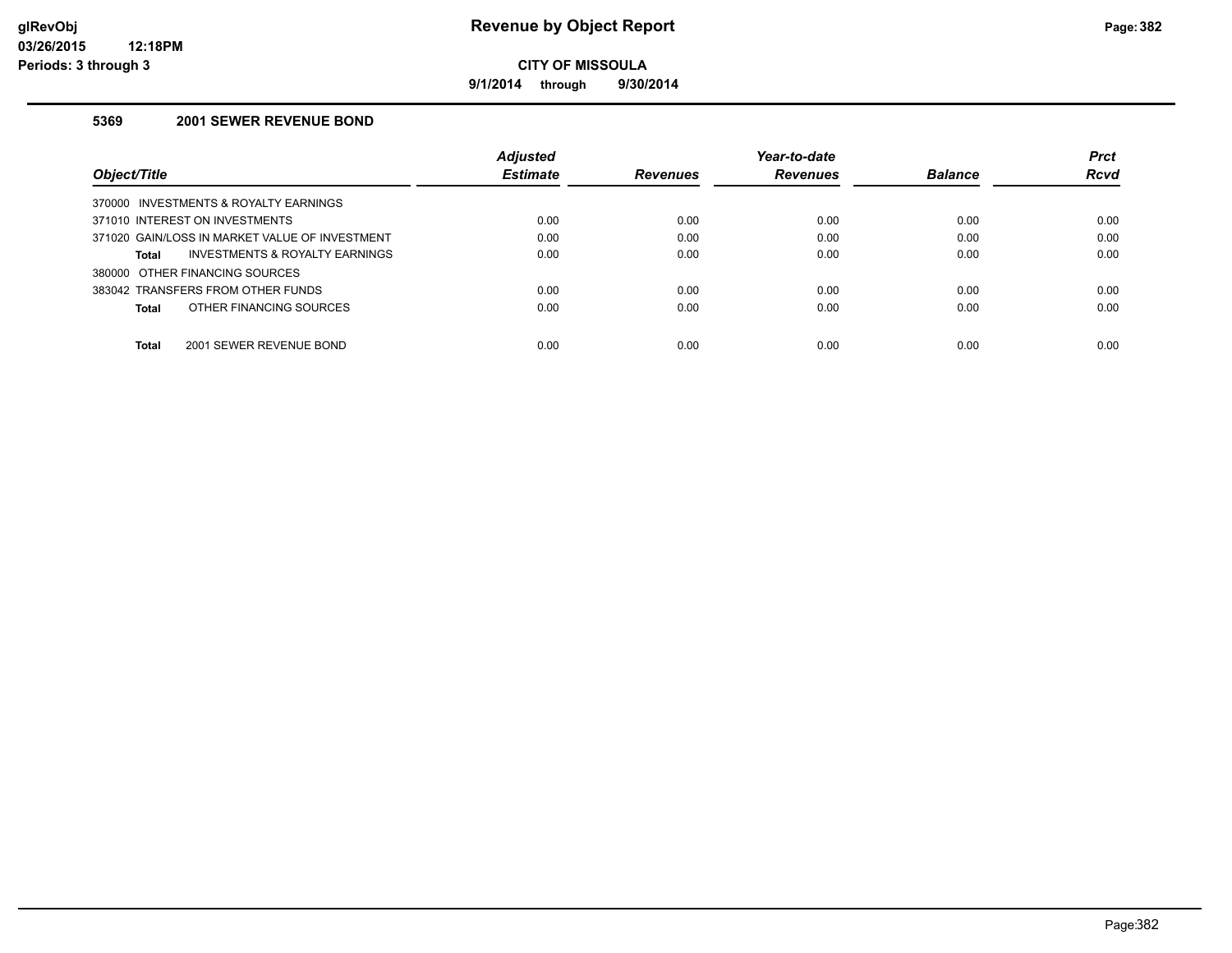**9/1/2014 through 9/30/2014**

# **5370 99 SEWER REVENUE BOND RESERVE FUND**

#### **5370 99 SEWER REVENUE BOND RESERVE FUND**

|                                                    | <b>Adjusted</b> |                 | Year-to-date    |                | <b>Prct</b> |
|----------------------------------------------------|-----------------|-----------------|-----------------|----------------|-------------|
| Object/Title                                       | <b>Estimate</b> | <b>Revenues</b> | <b>Revenues</b> | <b>Balance</b> | Rcvd        |
| 360000 MISCELLANEOUS REVENUES                      |                 |                 |                 |                |             |
| 360010 MISCELLANEOUS                               | 0.00            | 0.00            | 0.00            | 0.00           | 0.00        |
| MISCELLANEOUS REVENUES<br>Total                    | 0.00            | 0.00            | 0.00            | 0.00           | 0.00        |
| 370000 INVESTMENTS & ROYALTY EARNINGS              |                 |                 |                 |                |             |
| 371010 INTEREST ON INVESTMENTS                     | 0.00            | 0.00            | 0.00            | 0.00           | 0.00        |
| 371020 GAIN/LOSS IN MARKET VALUE OF INVESTMENTS    | 0.00            | 0.00            | 0.00            | 0.00           | 0.00        |
| <b>INVESTMENTS &amp; ROYALTY EARNINGS</b><br>Total | 0.00            | 0.00            | 0.00            | 0.00           | 0.00        |
| 380000 OTHER FINANCING SOURCES                     |                 |                 |                 |                |             |
| 383042 TRANSFERS FROM OTHER FUNDS                  | 0.00            | 0.00            | 0.00            | 0.00           | 0.00        |
| OTHER FINANCING SOURCES<br>Total                   | 0.00            | 0.00            | 0.00            | 0.00           | 0.00        |
| 99 SEWER REVENUE BOND RESERVE FUND<br>Total        | 0.00            | 0.00            | 0.00            | 0.00           | 0.00        |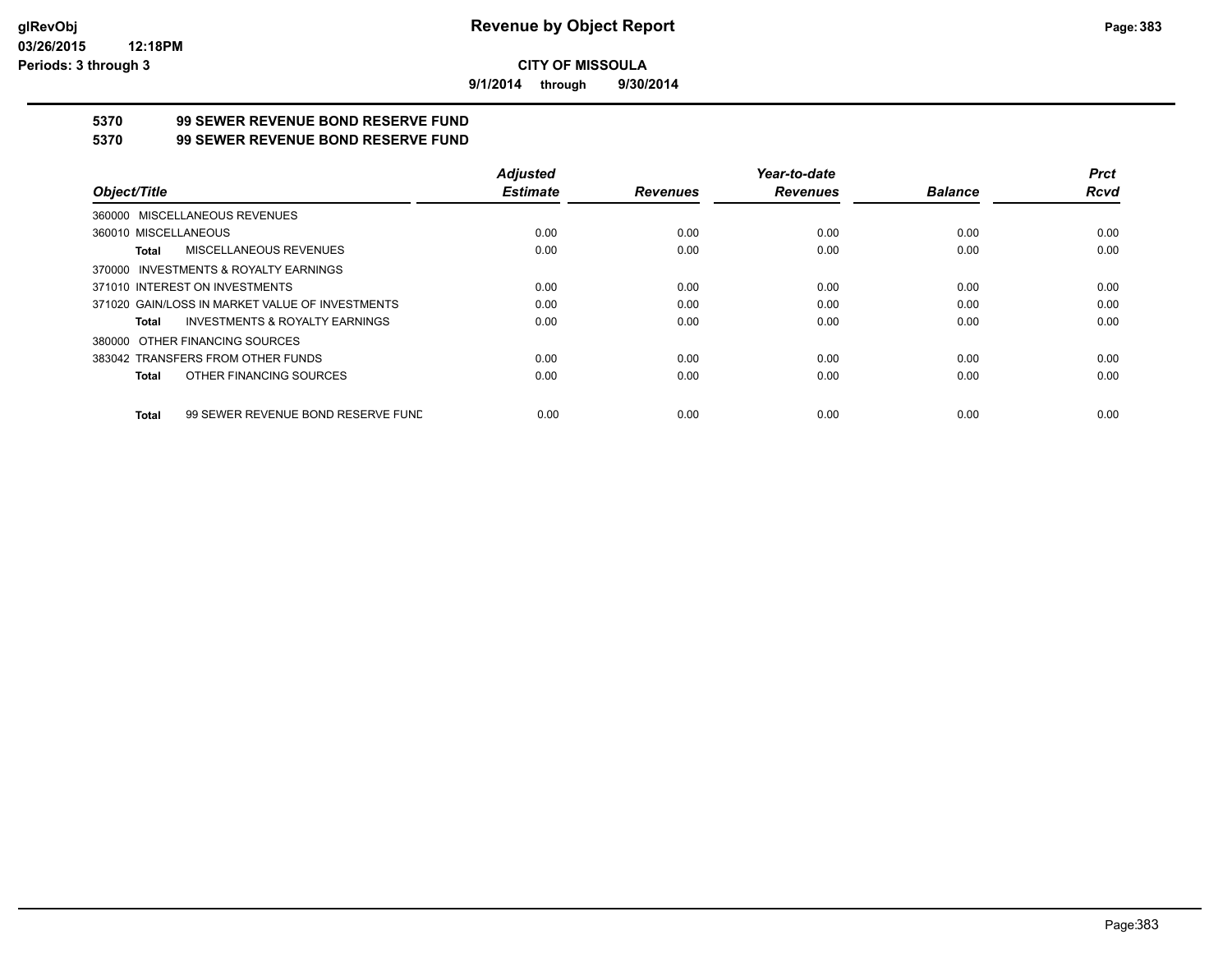**9/1/2014 through 9/30/2014**

#### **5370 99 SEWER REVENUE BOND RESERVE FUND**

|                                                    | <b>Adjusted</b> |                 | Year-to-date    |                | <b>Prct</b> |
|----------------------------------------------------|-----------------|-----------------|-----------------|----------------|-------------|
| Object/Title                                       | <b>Estimate</b> | <b>Revenues</b> | <b>Revenues</b> | <b>Balance</b> | <b>Rcvd</b> |
| 360000 MISCELLANEOUS REVENUES                      |                 |                 |                 |                |             |
| 360010 MISCELLANEOUS                               | 0.00            | 0.00            | 0.00            | 0.00           | 0.00        |
| MISCELLANEOUS REVENUES<br><b>Total</b>             | 0.00            | 0.00            | 0.00            | 0.00           | 0.00        |
| 370000 INVESTMENTS & ROYALTY EARNINGS              |                 |                 |                 |                |             |
| 371010 INTEREST ON INVESTMENTS                     | 0.00            | 0.00            | 0.00            | 0.00           | 0.00        |
| 371020 GAIN/LOSS IN MARKET VALUE OF INVESTMENT     | 0.00            | 0.00            | 0.00            | 0.00           | 0.00        |
| <b>INVESTMENTS &amp; ROYALTY EARNINGS</b><br>Total | 0.00            | 0.00            | 0.00            | 0.00           | 0.00        |
| 380000 OTHER FINANCING SOURCES                     |                 |                 |                 |                |             |
| 383042 TRANSFERS FROM OTHER FUNDS                  | 0.00            | 0.00            | 0.00            | 0.00           | 0.00        |
| OTHER FINANCING SOURCES<br>Total                   | 0.00            | 0.00            | 0.00            | 0.00           | 0.00        |
|                                                    |                 |                 |                 |                |             |
| 99 SEWER REVENUE BOND RESERVE FUNI<br><b>Total</b> | 0.00            | 0.00            | 0.00            | 0.00           | 0.00        |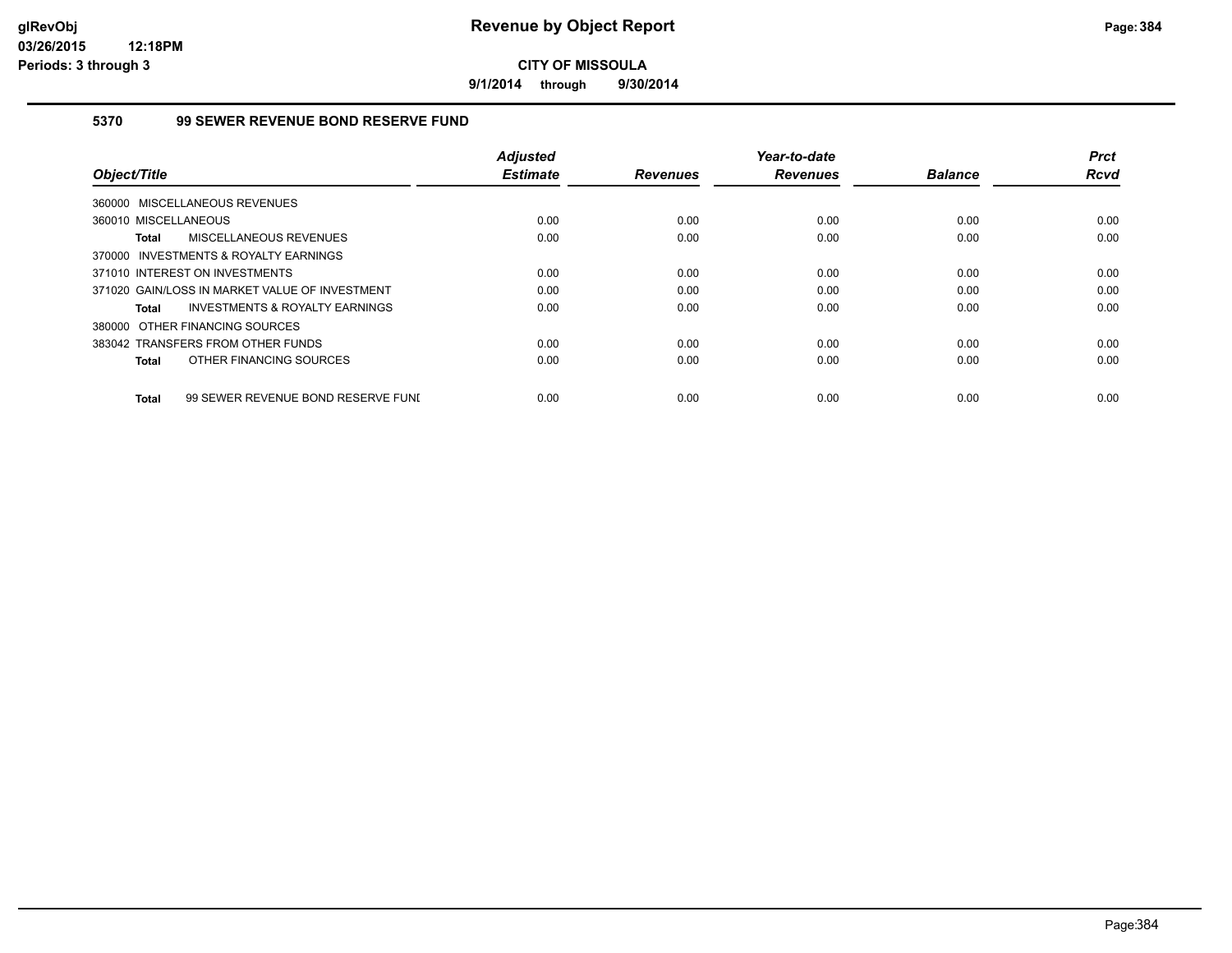**9/1/2014 through 9/30/2014**

## **5371 2002 SEWER BONDS**

**5371 2002 SEWER BONDS**

|                                                 | <b>Adjusted</b> |                 | Year-to-date    |                | <b>Prct</b> |
|-------------------------------------------------|-----------------|-----------------|-----------------|----------------|-------------|
| Object/Title                                    | <b>Estimate</b> | <b>Revenues</b> | <b>Revenues</b> | <b>Balance</b> | <b>Rcvd</b> |
| 370000 INVESTMENTS & ROYALTY EARNINGS           |                 |                 |                 |                |             |
| 371010 INTEREST ON INVESTMENTS                  | 0.00            | 0.00            | 0.00            | 0.00           | 0.00        |
| 371020 GAIN/LOSS IN MARKET VALUE OF INVESTMENTS | 0.00            | 0.00            | 0.00            | 0.00           | 0.00        |
| INVESTMENTS & ROYALTY EARNINGS<br><b>Total</b>  | 0.00            | 0.00            | 0.00            | 0.00           | 0.00        |
| 380000 OTHER FINANCING SOURCES                  |                 |                 |                 |                |             |
| 383024 TRANS FR SEWER CLEARING                  | 85.410.00       | 0.00            | 0.00            | 85.410.00      | 0.00        |
| OTHER FINANCING SOURCES<br><b>Total</b>         | 85.410.00       | 0.00            | 0.00            | 85.410.00      | 0.00        |
|                                                 |                 |                 |                 |                |             |
| <b>Total</b><br>2002 SEWER BONDS                | 85.410.00       | 0.00            | 0.00            | 85.410.00      | 0.00        |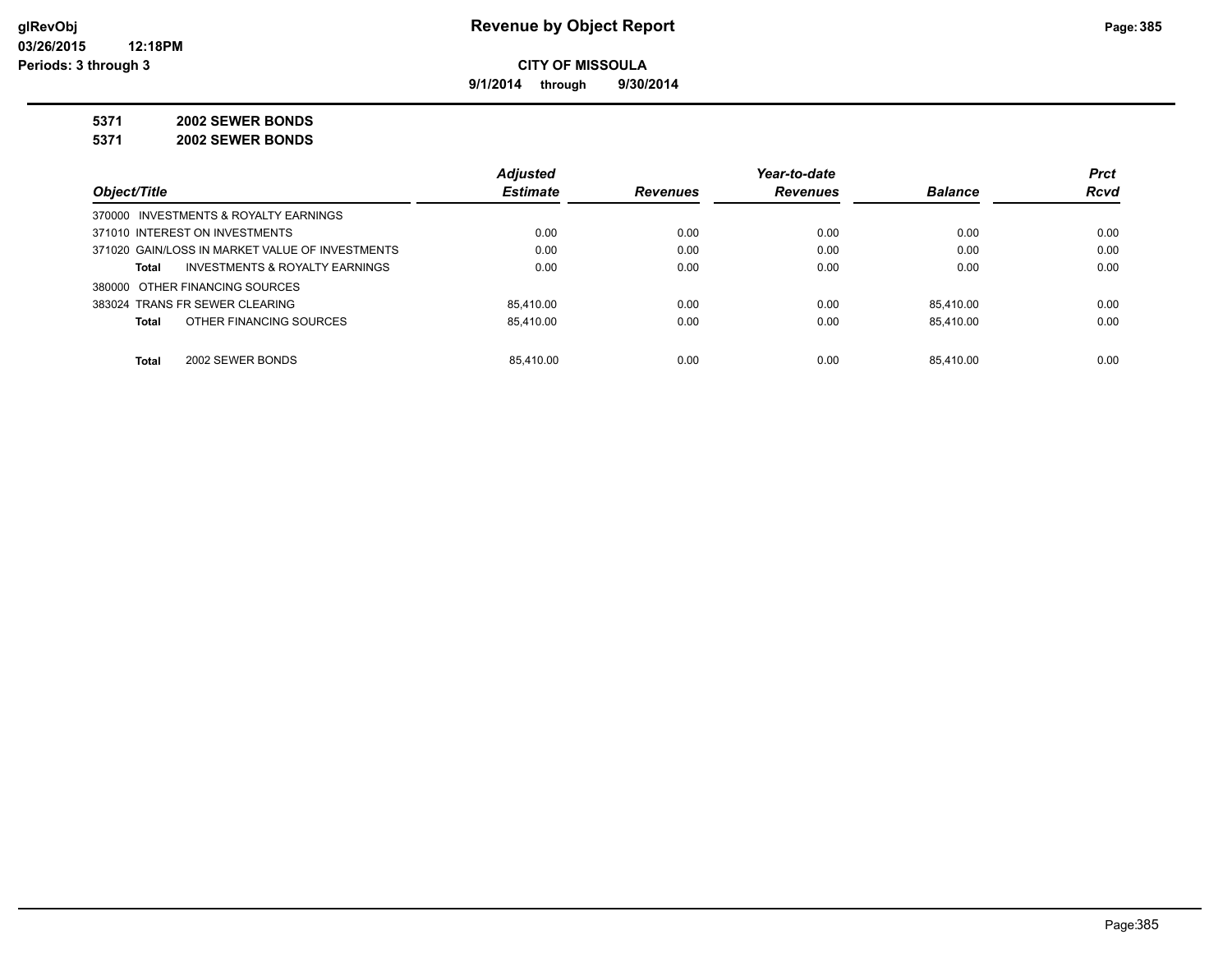#### **glRevObj Revenue by Object Report Page:386**

**CITY OF MISSOULA**

**9/1/2014 through 9/30/2014**

#### **5371 2002 SEWER BONDS**

|                                                | <b>Adjusted</b> |                 | Year-to-date    |                | <b>Prct</b> |
|------------------------------------------------|-----------------|-----------------|-----------------|----------------|-------------|
| Object/Title                                   | <b>Estimate</b> | <b>Revenues</b> | <b>Revenues</b> | <b>Balance</b> | <b>Rcvd</b> |
| 370000 INVESTMENTS & ROYALTY EARNINGS          |                 |                 |                 |                |             |
| 371010 INTEREST ON INVESTMENTS                 | 0.00            | 0.00            | 0.00            | 0.00           | 0.00        |
| 371020 GAIN/LOSS IN MARKET VALUE OF INVESTMENT | 0.00            | 0.00            | 0.00            | 0.00           | 0.00        |
| INVESTMENTS & ROYALTY EARNINGS<br>Total        | 0.00            | 0.00            | 0.00            | 0.00           | 0.00        |
| 380000 OTHER FINANCING SOURCES                 |                 |                 |                 |                |             |
| 383024 TRANS FR SEWER CLEARING                 | 85.410.00       | 0.00            | 0.00            | 85.410.00      | 0.00        |
| OTHER FINANCING SOURCES<br>Total               | 85.410.00       | 0.00            | 0.00            | 85.410.00      | 0.00        |
|                                                |                 |                 |                 |                |             |
| 2002 SEWER BONDS<br><b>Total</b>               | 85.410.00       | 0.00            | 0.00            | 85.410.00      | 0.00        |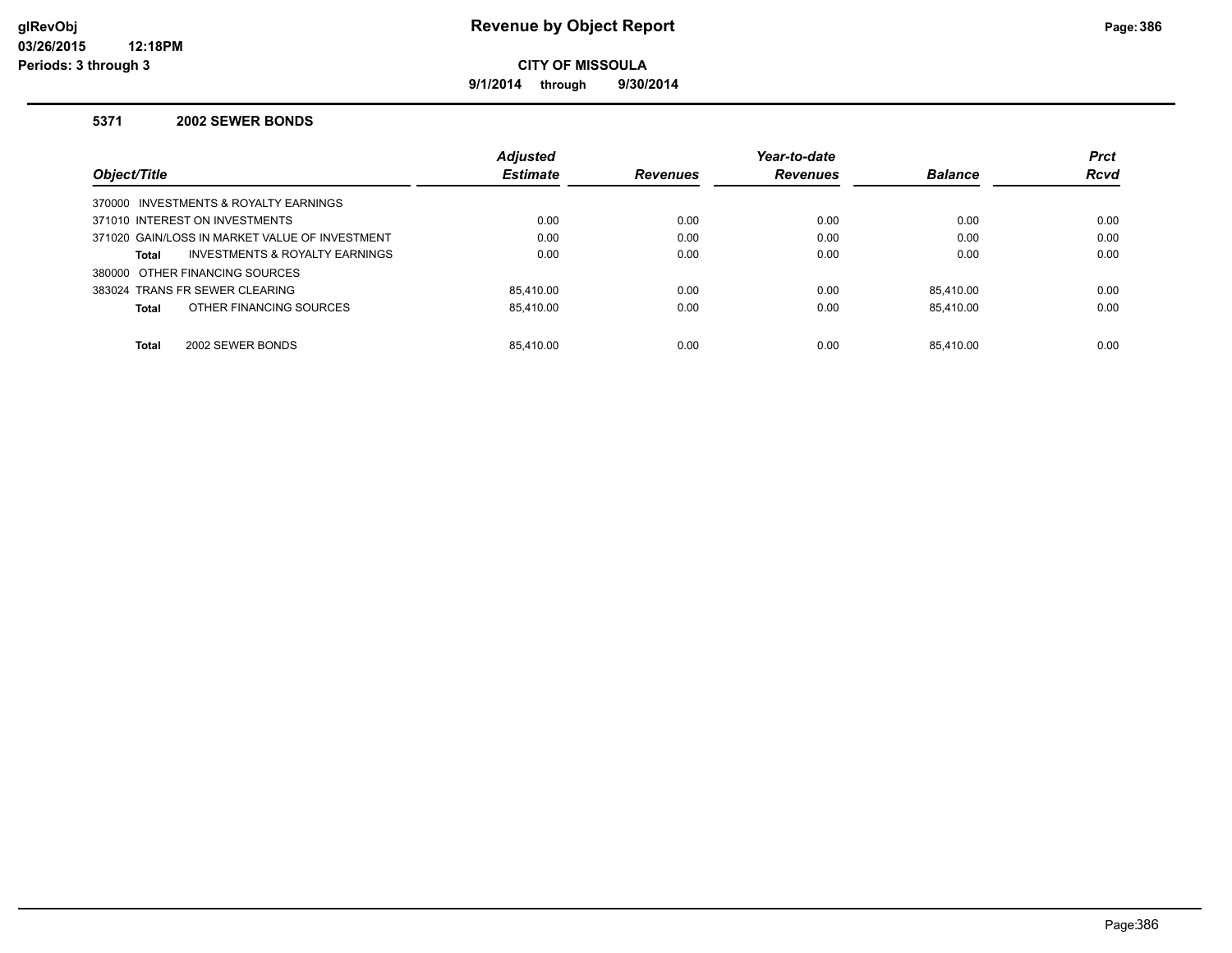**9/1/2014 through 9/30/2014**

#### **5372 2002 SEWER REVENUE BOND**

#### **5372 2002 SEWER REVENUE BOND**

| Object/Title                                       | <b>Adjusted</b><br><b>Estimate</b> | <b>Revenues</b> | Year-to-date<br><b>Revenues</b> | <b>Balance</b> | <b>Prct</b><br><b>Rcvd</b> |
|----------------------------------------------------|------------------------------------|-----------------|---------------------------------|----------------|----------------------------|
| 360000 MISCELLANEOUS REVENUES                      |                                    |                 |                                 |                |                            |
| 360000 MISCELLANEOUS REVENUES                      | 0.00                               | 0.00            | 0.00                            | 0.00           | 0.00                       |
| MISCELLANEOUS REVENUES<br>Total                    | 0.00                               | 0.00            | 0.00                            | 0.00           | 0.00                       |
| INVESTMENTS & ROYALTY EARNINGS<br>370000           |                                    |                 |                                 |                |                            |
| 371010 INTEREST ON INVESTMENTS                     | 0.00                               | 0.00            | 0.00                            | 0.00           | 0.00                       |
| 371020 GAIN/LOSS IN MARKET VALUE OF INVESTMENTS    | 0.00                               | 0.00            | 0.00                            | 0.00           | 0.00                       |
| <b>INVESTMENTS &amp; ROYALTY EARNINGS</b><br>Total | 0.00                               | 0.00            | 0.00                            | 0.00           | 0.00                       |
| 380000 OTHER FINANCING SOURCES                     |                                    |                 |                                 |                |                            |
| 383024 TRANS FR SEWER CLEARING                     | 0.00                               | 0.00            | 0.00                            | 0.00           | 0.00                       |
| 383042 TRANSFERS FROM OTHER FUNDS                  | 0.00                               | 0.00            | 0.00                            | 0.00           | 0.00                       |
| OTHER FINANCING SOURCES<br><b>Total</b>            | 0.00                               | 0.00            | 0.00                            | 0.00           | 0.00                       |
| 2002 SEWER REVENUE BOND<br><b>Total</b>            | 0.00                               | 0.00            | 0.00                            | 0.00           | 0.00                       |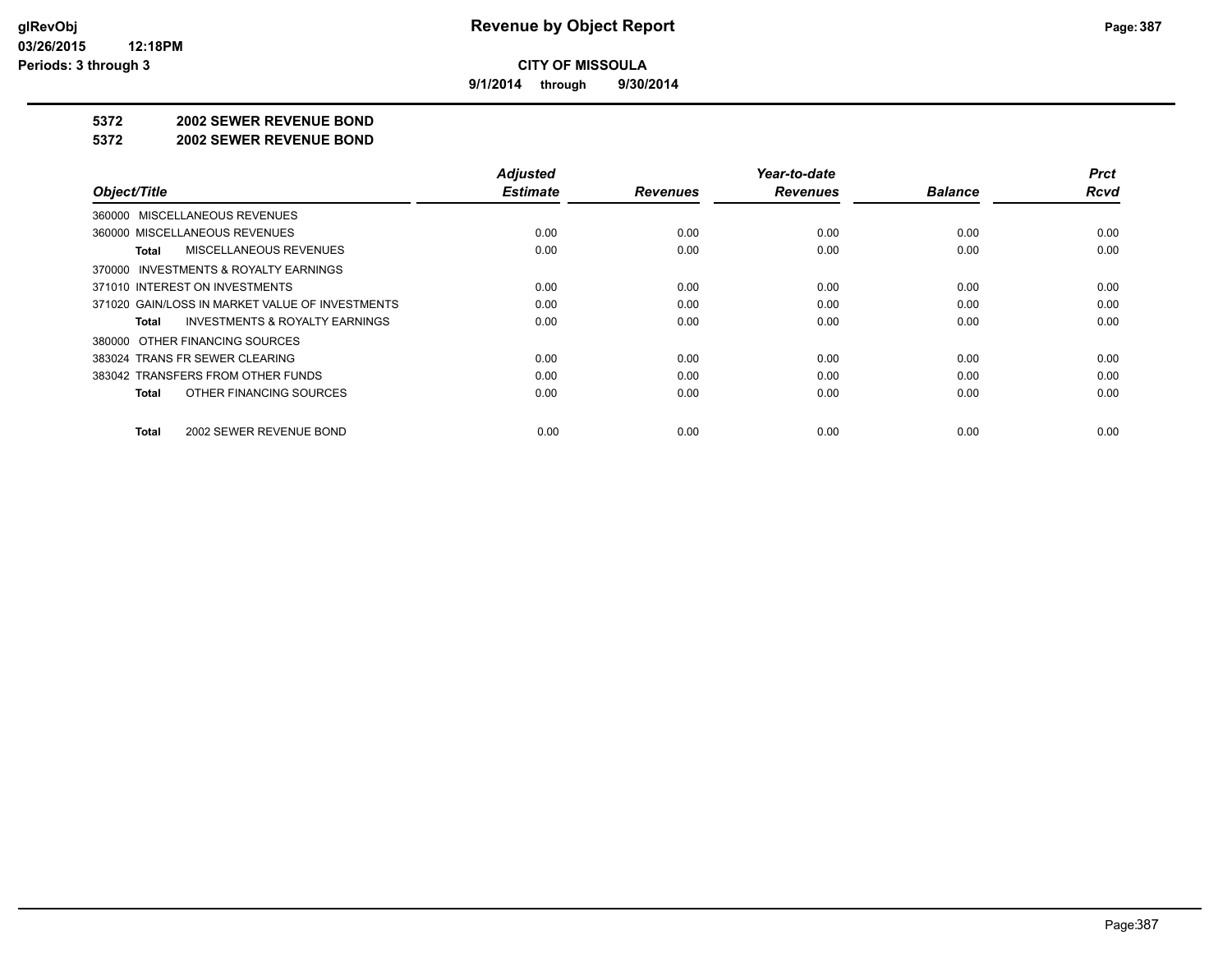**9/1/2014 through 9/30/2014**

#### **5372 2002 SEWER REVENUE BOND**

| Object/Title                                              | <b>Adjusted</b><br><b>Estimate</b> | <b>Revenues</b> | Year-to-date<br><b>Revenues</b> | <b>Balance</b> | <b>Prct</b><br>Rcvd |
|-----------------------------------------------------------|------------------------------------|-----------------|---------------------------------|----------------|---------------------|
| 360000 MISCELLANEOUS REVENUES                             |                                    |                 |                                 |                |                     |
| 360000 MISCELLANEOUS REVENUES                             | 0.00                               | 0.00            | 0.00                            | 0.00           | 0.00                |
| MISCELLANEOUS REVENUES<br><b>Total</b>                    | 0.00                               | 0.00            | 0.00                            | 0.00           | 0.00                |
| 370000 INVESTMENTS & ROYALTY EARNINGS                     |                                    |                 |                                 |                |                     |
| 371010 INTEREST ON INVESTMENTS                            | 0.00                               | 0.00            | 0.00                            | 0.00           | 0.00                |
| 371020 GAIN/LOSS IN MARKET VALUE OF INVESTMENT            | 0.00                               | 0.00            | 0.00                            | 0.00           | 0.00                |
| <b>INVESTMENTS &amp; ROYALTY EARNINGS</b><br><b>Total</b> | 0.00                               | 0.00            | 0.00                            | 0.00           | 0.00                |
| 380000 OTHER FINANCING SOURCES                            |                                    |                 |                                 |                |                     |
| 383024 TRANS FR SEWER CLEARING                            | 0.00                               | 0.00            | 0.00                            | 0.00           | 0.00                |
| 383042 TRANSFERS FROM OTHER FUNDS                         | 0.00                               | 0.00            | 0.00                            | 0.00           | 0.00                |
| OTHER FINANCING SOURCES<br><b>Total</b>                   | 0.00                               | 0.00            | 0.00                            | 0.00           | 0.00                |
| 2002 SEWER REVENUE BOND<br><b>Total</b>                   | 0.00                               | 0.00            | 0.00                            | 0.00           | 0.00                |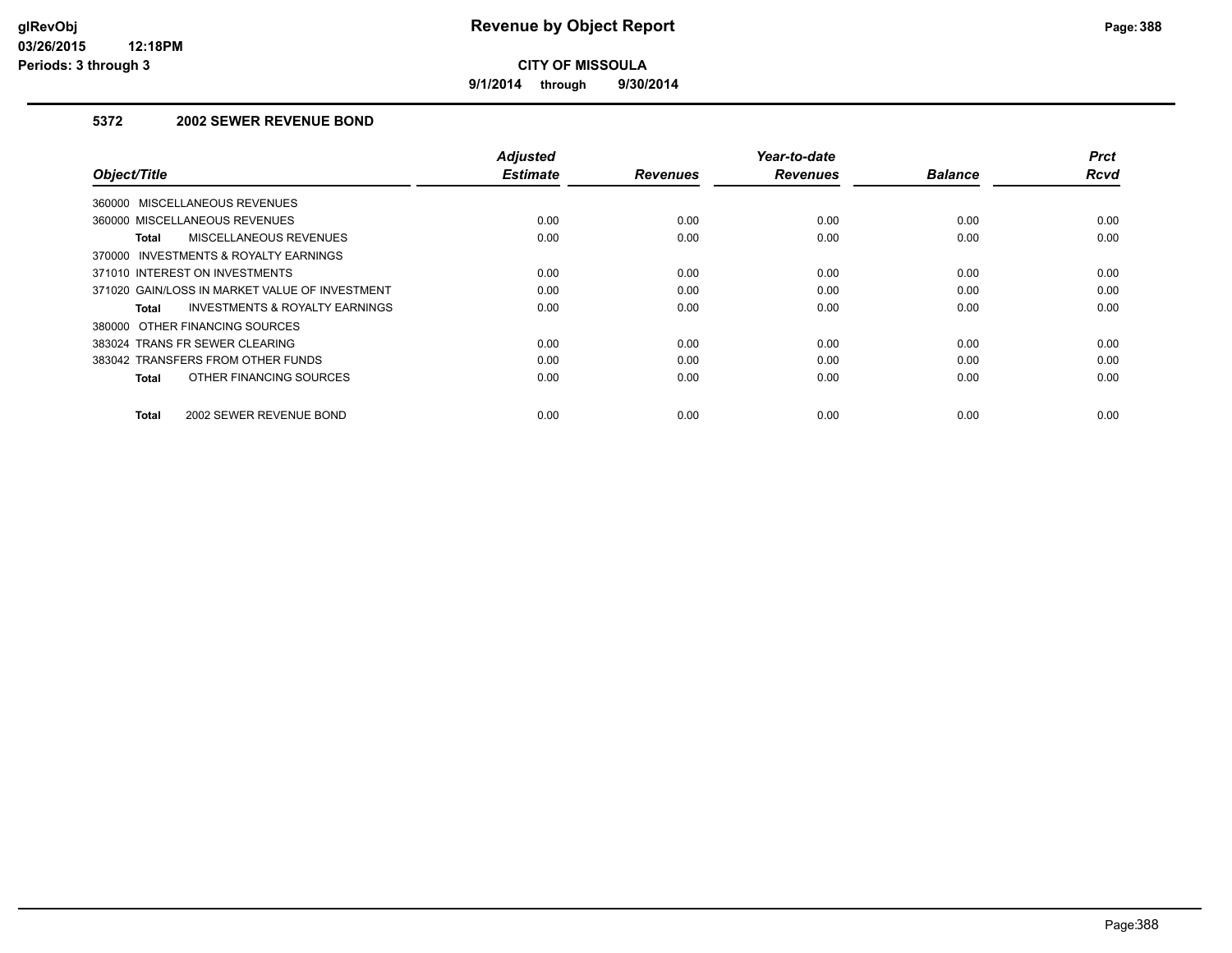**9/1/2014 through 9/30/2014**

# **5373 2002 WWTP UPGRADE REVENUE BOND**

#### **5373 2002 WWTP UPGRADE REVENUE BOND**

|                                                 | <b>Adjusted</b> |                 | Year-to-date    |                | <b>Prct</b> |
|-------------------------------------------------|-----------------|-----------------|-----------------|----------------|-------------|
| Object/Title                                    | <b>Estimate</b> | <b>Revenues</b> | <b>Revenues</b> | <b>Balance</b> | <b>Rcvd</b> |
| 370000 INVESTMENTS & ROYALTY EARNINGS           |                 |                 |                 |                |             |
| 371010 INTEREST ON INVESTMENTS                  | 0.00            | 0.00            | 0.00            | 0.00           | 0.00        |
| 371020 GAIN/LOSS IN MARKET VALUE OF INVESTMENTS | 0.00            | 0.00            | 0.00            | 0.00           | 0.00        |
| INVESTMENTS & ROYALTY EARNINGS<br>Total         | 0.00            | 0.00            | 0.00            | 0.00           | 0.00        |
| 380000 OTHER FINANCING SOURCES                  |                 |                 |                 |                |             |
| 383024 TRANS FR SEWER CLEARING                  | 331.350.00      | 0.00            | 0.00            | 331.350.00     | 0.00        |
| OTHER FINANCING SOURCES<br>Total                | 331,350.00      | 0.00            | 0.00            | 331,350.00     | 0.00        |
|                                                 |                 |                 |                 |                |             |
| 2002 WWTP UPGRADE REVENUE BOND<br>Total         | 331.350.00      | 0.00            | 0.00            | 331.350.00     | 0.00        |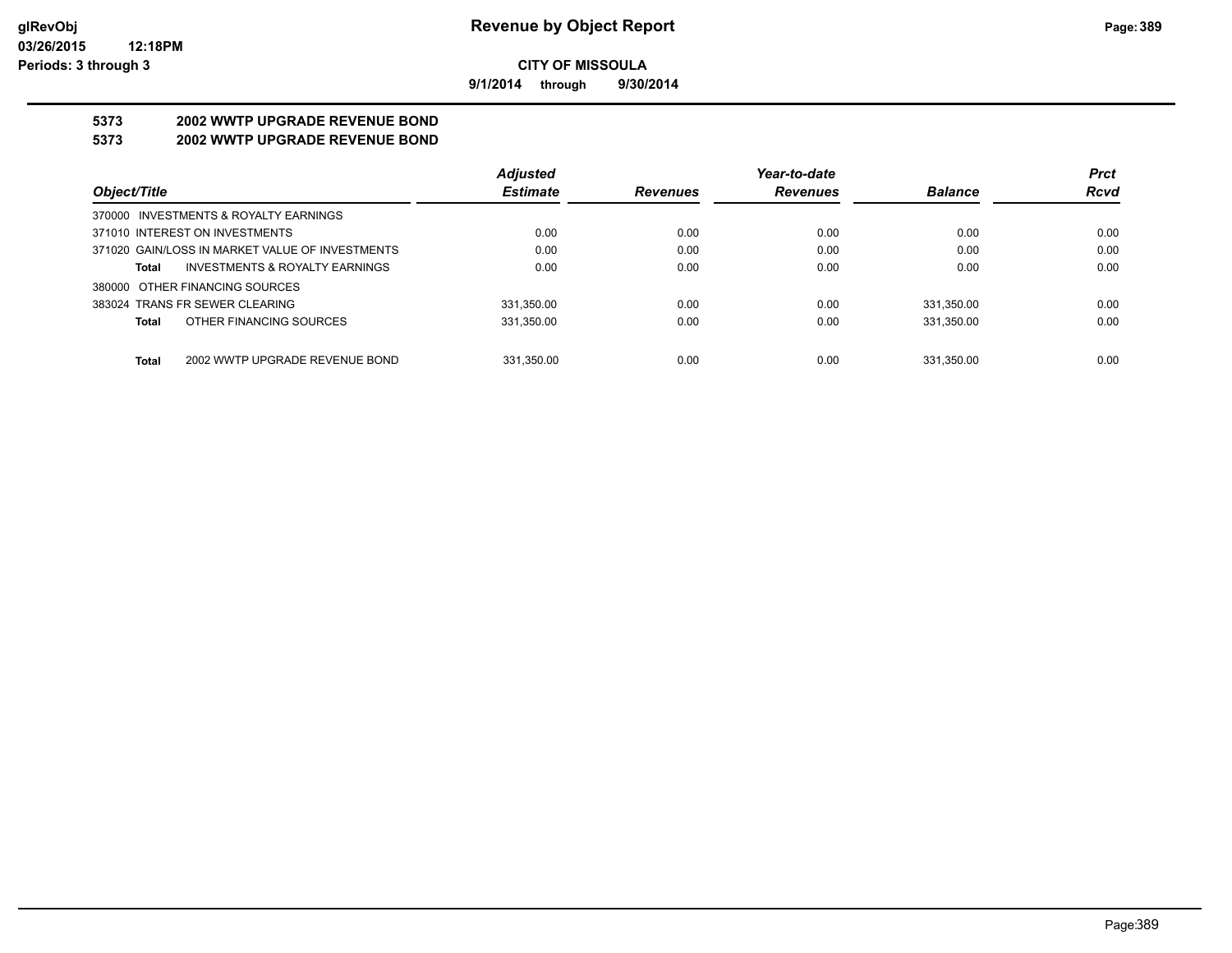**9/1/2014 through 9/30/2014**

#### **5373 2002 WWTP UPGRADE REVENUE BOND**

|                                                | <b>Adjusted</b> |                 | Year-to-date    |                | <b>Prct</b> |
|------------------------------------------------|-----------------|-----------------|-----------------|----------------|-------------|
| Object/Title                                   | <b>Estimate</b> | <b>Revenues</b> | <b>Revenues</b> | <b>Balance</b> | <b>Rcvd</b> |
| 370000 INVESTMENTS & ROYALTY EARNINGS          |                 |                 |                 |                |             |
| 371010 INTEREST ON INVESTMENTS                 | 0.00            | 0.00            | 0.00            | 0.00           | 0.00        |
| 371020 GAIN/LOSS IN MARKET VALUE OF INVESTMENT | 0.00            | 0.00            | 0.00            | 0.00           | 0.00        |
| INVESTMENTS & ROYALTY EARNINGS<br>Total        | 0.00            | 0.00            | 0.00            | 0.00           | 0.00        |
| 380000 OTHER FINANCING SOURCES                 |                 |                 |                 |                |             |
| 383024 TRANS FR SEWER CLEARING                 | 331.350.00      | 0.00            | 0.00            | 331.350.00     | 0.00        |
| OTHER FINANCING SOURCES<br>Total               | 331,350.00      | 0.00            | 0.00            | 331,350.00     | 0.00        |
|                                                |                 |                 |                 |                |             |
| <b>Total</b><br>2002 WWTP UPGRADE REVENUE BOND | 331.350.00      | 0.00            | 0.00            | 331.350.00     | 0.00        |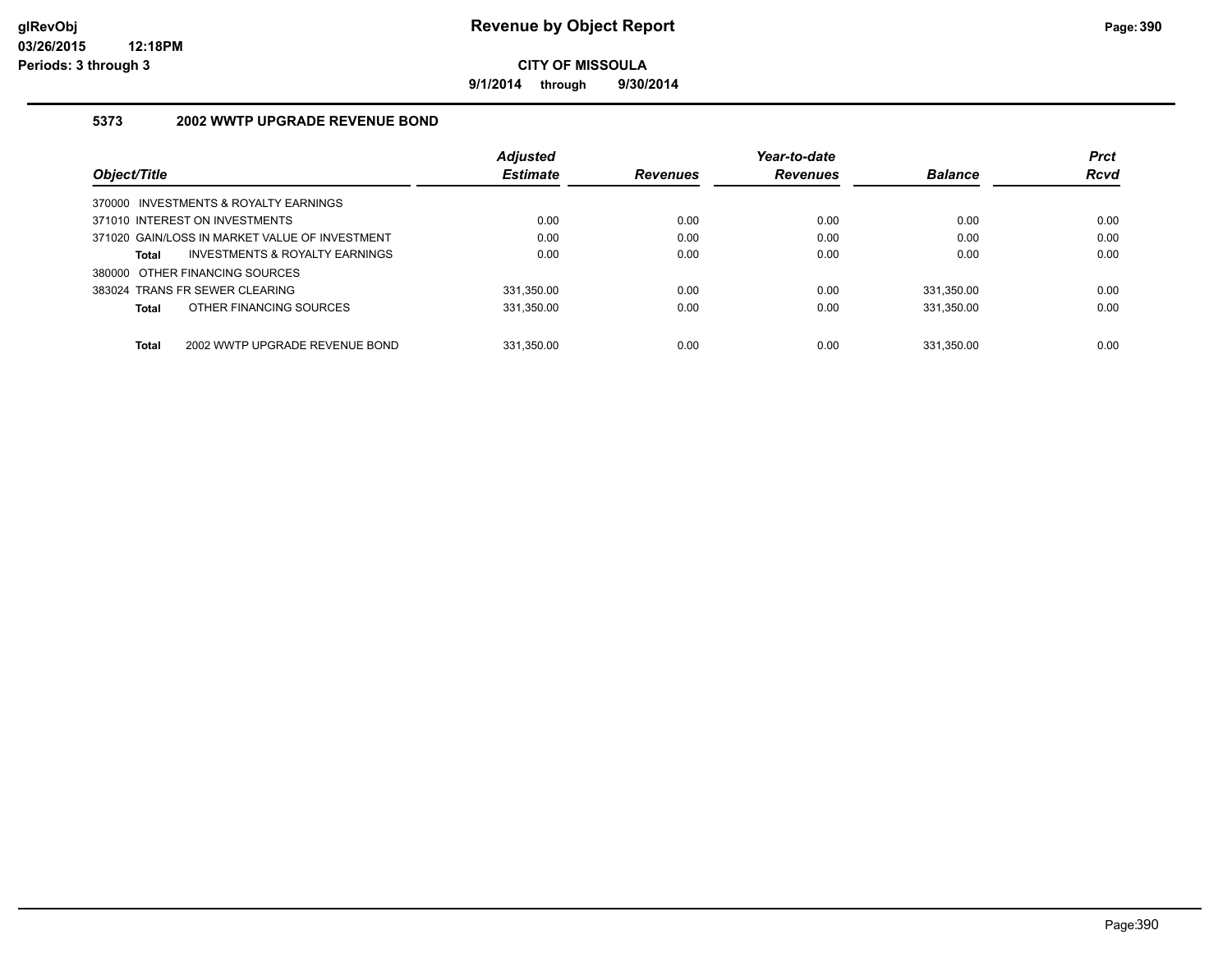**9/1/2014 through 9/30/2014**

### **5374 2002 WWTP UPGRADE RESERVE**

#### **5374 2002 WWTP UPGRADE RESERVE**

|                                                    | <b>Adjusted</b> |                 | Year-to-date    |                | <b>Prct</b> |
|----------------------------------------------------|-----------------|-----------------|-----------------|----------------|-------------|
| Object/Title                                       | <b>Estimate</b> | <b>Revenues</b> | <b>Revenues</b> | <b>Balance</b> | <b>Rcvd</b> |
| 360000 MISCELLANEOUS REVENUES                      |                 |                 |                 |                |             |
| 360000 MISCELLANEOUS REVENUES                      | 0.00            | 0.00            | 0.00            | 0.00           | 0.00        |
| <b>MISCELLANEOUS REVENUES</b><br>Total             | 0.00            | 0.00            | 0.00            | 0.00           | 0.00        |
| 370000 INVESTMENTS & ROYALTY EARNINGS              |                 |                 |                 |                |             |
| 371010 INTEREST ON INVESTMENTS                     | 0.00            | 0.00            | 0.00            | 0.00           | 0.00        |
| 371020 GAIN/LOSS IN MARKET VALUE OF INVESTMENTS    | 0.00            | 0.00            | 0.00            | 0.00           | 0.00        |
| <b>INVESTMENTS &amp; ROYALTY EARNINGS</b><br>Total | 0.00            | 0.00            | 0.00            | 0.00           | 0.00        |
| 380000 OTHER FINANCING SOURCES                     |                 |                 |                 |                |             |
| 381002 SRF LOAN                                    | 0.00            | 0.00            | 0.00            | 0.00           | 0.00        |
| 383042 TRANSFERS FROM OTHER FUNDS                  | 0.00            | 0.00            | 0.00            | 0.00           | 0.00        |
| OTHER FINANCING SOURCES<br>Total                   | 0.00            | 0.00            | 0.00            | 0.00           | 0.00        |
| 2002 WWTP UPGRADE RESERVE<br>Total                 | 0.00            | 0.00            | 0.00            | 0.00           | 0.00        |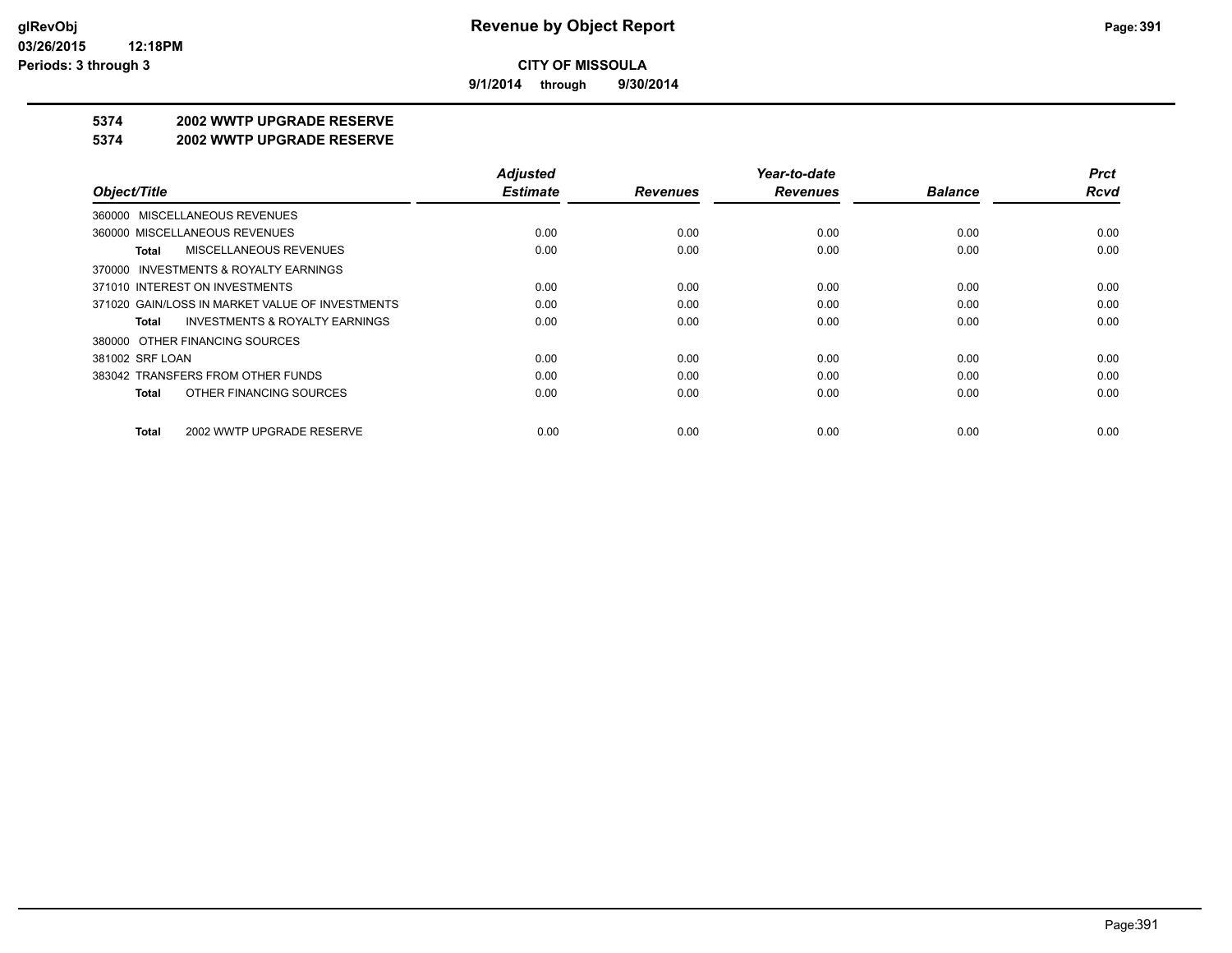**9/1/2014 through 9/30/2014**

#### **5374 2002 WWTP UPGRADE RESERVE**

| Object/Title                                   | <b>Adjusted</b><br><b>Estimate</b> | <b>Revenues</b> | Year-to-date<br><b>Revenues</b> | <b>Balance</b> | <b>Prct</b><br>Rcvd |
|------------------------------------------------|------------------------------------|-----------------|---------------------------------|----------------|---------------------|
| 360000 MISCELLANEOUS REVENUES                  |                                    |                 |                                 |                |                     |
| 360000 MISCELLANEOUS REVENUES                  | 0.00                               | 0.00            | 0.00                            | 0.00           | 0.00                |
| MISCELLANEOUS REVENUES<br><b>Total</b>         | 0.00                               | 0.00            | 0.00                            | 0.00           | 0.00                |
| 370000 INVESTMENTS & ROYALTY EARNINGS          |                                    |                 |                                 |                |                     |
| 371010 INTEREST ON INVESTMENTS                 | 0.00                               | 0.00            | 0.00                            | 0.00           | 0.00                |
| 371020 GAIN/LOSS IN MARKET VALUE OF INVESTMENT | 0.00                               | 0.00            | 0.00                            | 0.00           | 0.00                |
| INVESTMENTS & ROYALTY EARNINGS<br>Total        | 0.00                               | 0.00            | 0.00                            | 0.00           | 0.00                |
| 380000 OTHER FINANCING SOURCES                 |                                    |                 |                                 |                |                     |
| 381002 SRF LOAN                                | 0.00                               | 0.00            | 0.00                            | 0.00           | 0.00                |
| 383042 TRANSFERS FROM OTHER FUNDS              | 0.00                               | 0.00            | 0.00                            | 0.00           | 0.00                |
| OTHER FINANCING SOURCES<br><b>Total</b>        | 0.00                               | 0.00            | 0.00                            | 0.00           | 0.00                |
| 2002 WWTP UPGRADE RESERVE<br><b>Total</b>      | 0.00                               | 0.00            | 0.00                            | 0.00           | 0.00                |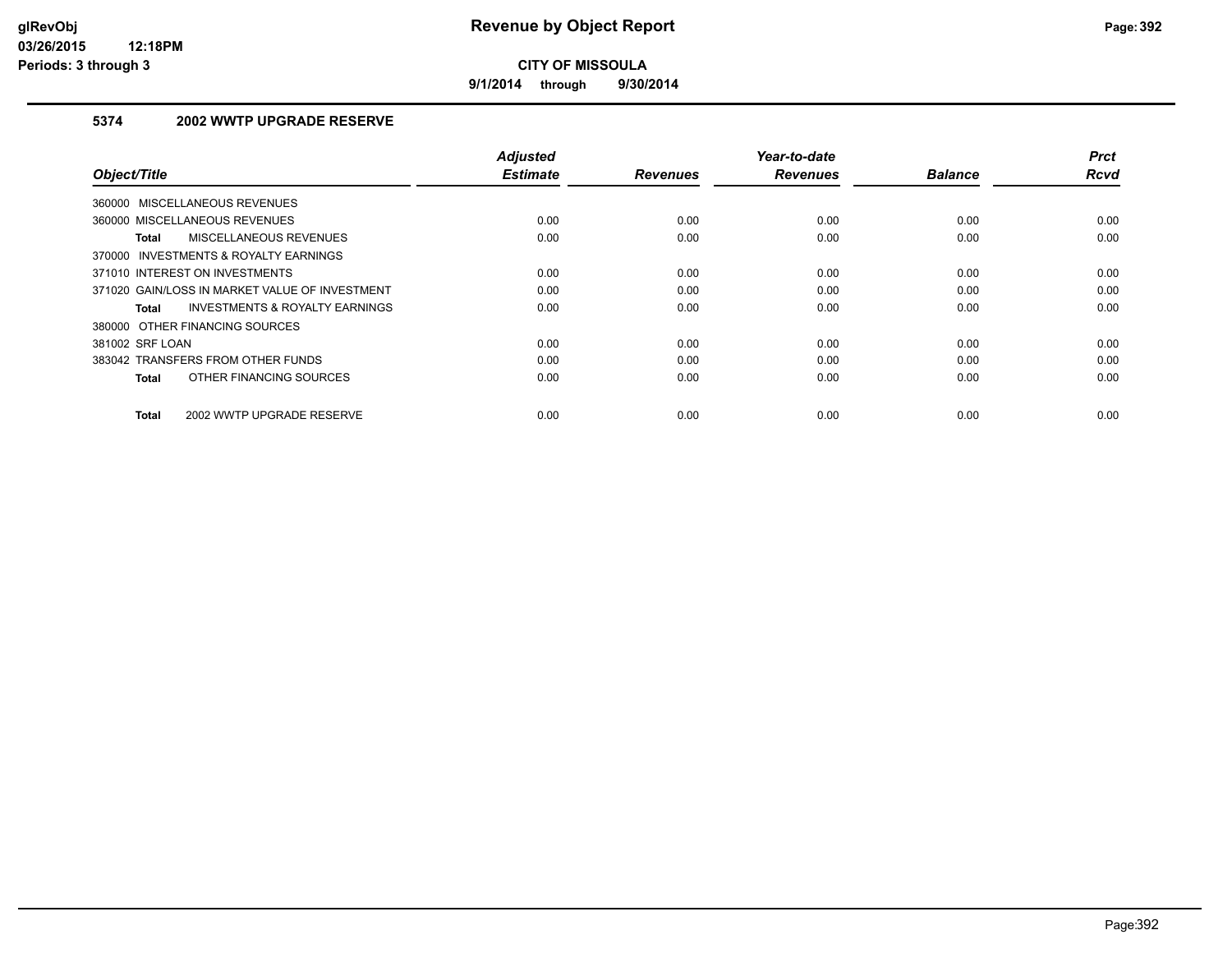**9/1/2014 through 9/30/2014**

#### **5375 2003 WWTP SRF \$3.8M EPA DEBT**

**5375 2003 WWTP SRF \$3.8M EPA DEBT**

|                                                    | <b>Adjusted</b> |                 | Year-to-date    |                | <b>Prct</b> |
|----------------------------------------------------|-----------------|-----------------|-----------------|----------------|-------------|
| Object/Title                                       | <b>Estimate</b> | <b>Revenues</b> | <b>Revenues</b> | <b>Balance</b> | Rcvd        |
| 340000 CHARGES FOR SERVICES                        |                 |                 |                 |                |             |
| 343032 SEWER INSTALLATION CHARGES                  | 0.00            | 0.00            | 0.00            | 0.00           | 0.00        |
| <b>CHARGES FOR SERVICES</b><br>Total               | 0.00            | 0.00            | 0.00            | 0.00           | 0.00        |
| 370000 INVESTMENTS & ROYALTY EARNINGS              |                 |                 |                 |                |             |
| 371010 INTEREST ON INVESTMENTS                     | 0.00            | 0.00            | 0.00            | 0.00           | 0.00        |
| 371020 GAIN/LOSS IN MARKET VALUE OF INVESTMENTS    | 0.00            | 0.00            | 0.00            | 0.00           | 0.00        |
| <b>INVESTMENTS &amp; ROYALTY EARNINGS</b><br>Total | 0.00            | 0.00            | 0.00            | 0.00           | 0.00        |
| 380000 OTHER FINANCING SOURCES                     |                 |                 |                 |                |             |
| 383024 TRANS FR SEWER CLEARING                     | 250,595.00      | 0.00            | 0.00            | 250,595.00     | 0.00        |
| OTHER FINANCING SOURCES<br>Total                   | 250,595.00      | 0.00            | 0.00            | 250,595.00     | 0.00        |
| 2003 WWTP SRF \$3.8M EPA DEBT<br>Total             | 250.595.00      | 0.00            | 0.00            | 250.595.00     | 0.00        |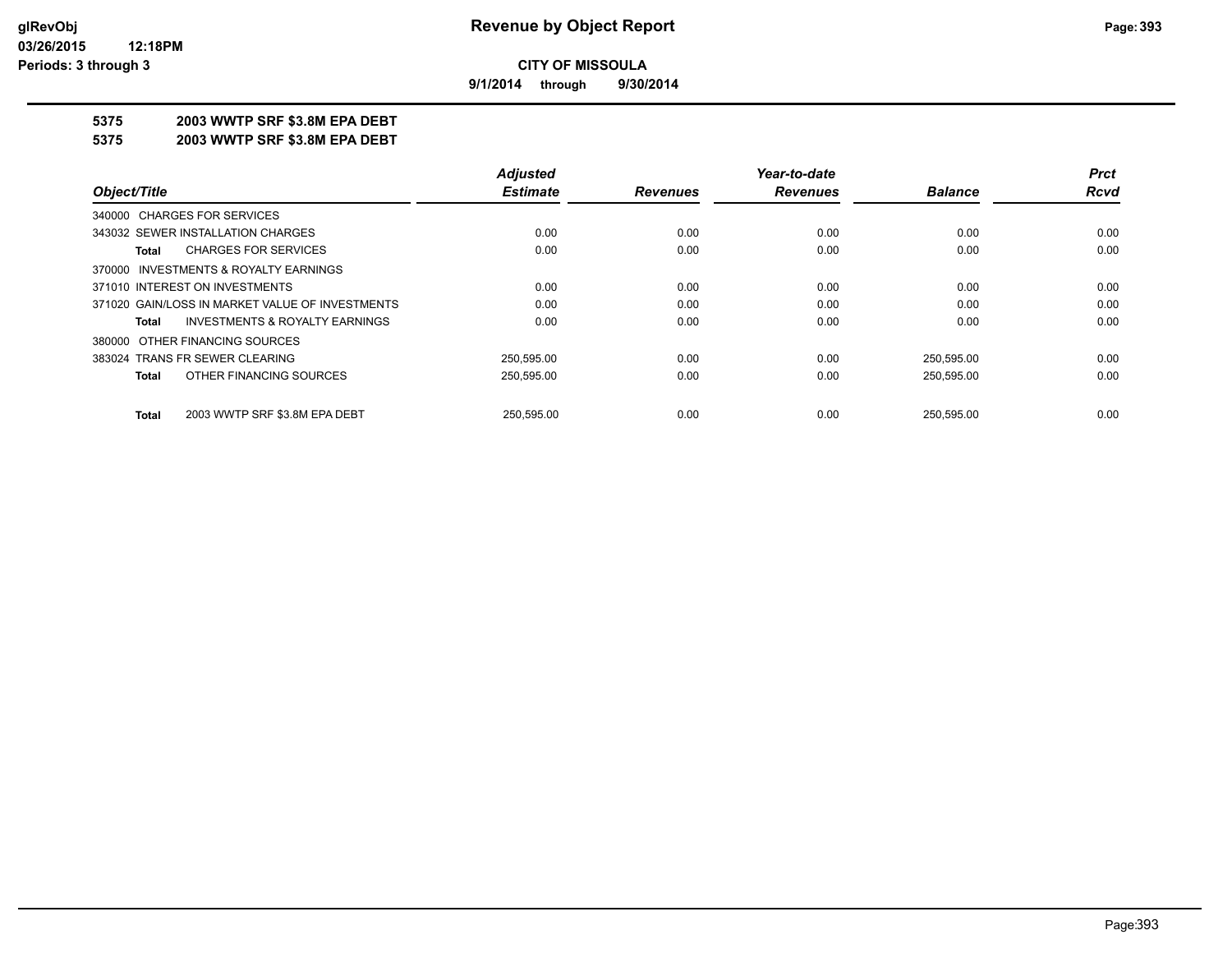**9/1/2014 through 9/30/2014**

#### **5375 2003 WWTP SRF \$3.8M EPA DEBT**

| Object/Title                                       | <b>Adjusted</b><br><b>Estimate</b> | <b>Revenues</b> | Year-to-date<br><b>Revenues</b> | <b>Balance</b> | <b>Prct</b><br><b>Rcvd</b> |
|----------------------------------------------------|------------------------------------|-----------------|---------------------------------|----------------|----------------------------|
|                                                    |                                    |                 |                                 |                |                            |
| <b>CHARGES FOR SERVICES</b><br>340000              |                                    |                 |                                 |                |                            |
| 343032 SEWER INSTALLATION CHARGES                  | 0.00                               | 0.00            | 0.00                            | 0.00           | 0.00                       |
| <b>CHARGES FOR SERVICES</b><br>Total               | 0.00                               | 0.00            | 0.00                            | 0.00           | 0.00                       |
| INVESTMENTS & ROYALTY EARNINGS<br>370000           |                                    |                 |                                 |                |                            |
| 371010 INTEREST ON INVESTMENTS                     | 0.00                               | 0.00            | 0.00                            | 0.00           | 0.00                       |
| 371020 GAIN/LOSS IN MARKET VALUE OF INVESTMENT     | 0.00                               | 0.00            | 0.00                            | 0.00           | 0.00                       |
| <b>INVESTMENTS &amp; ROYALTY EARNINGS</b><br>Total | 0.00                               | 0.00            | 0.00                            | 0.00           | 0.00                       |
| OTHER FINANCING SOURCES<br>380000                  |                                    |                 |                                 |                |                            |
| 383024 TRANS FR SEWER CLEARING                     | 250,595.00                         | 0.00            | 0.00                            | 250,595.00     | 0.00                       |
| OTHER FINANCING SOURCES<br><b>Total</b>            | 250,595.00                         | 0.00            | 0.00                            | 250,595.00     | 0.00                       |
| 2003 WWTP SRF \$3.8M EPA DEBT<br>Total             | 250.595.00                         | 0.00            | 0.00                            | 250.595.00     | 0.00                       |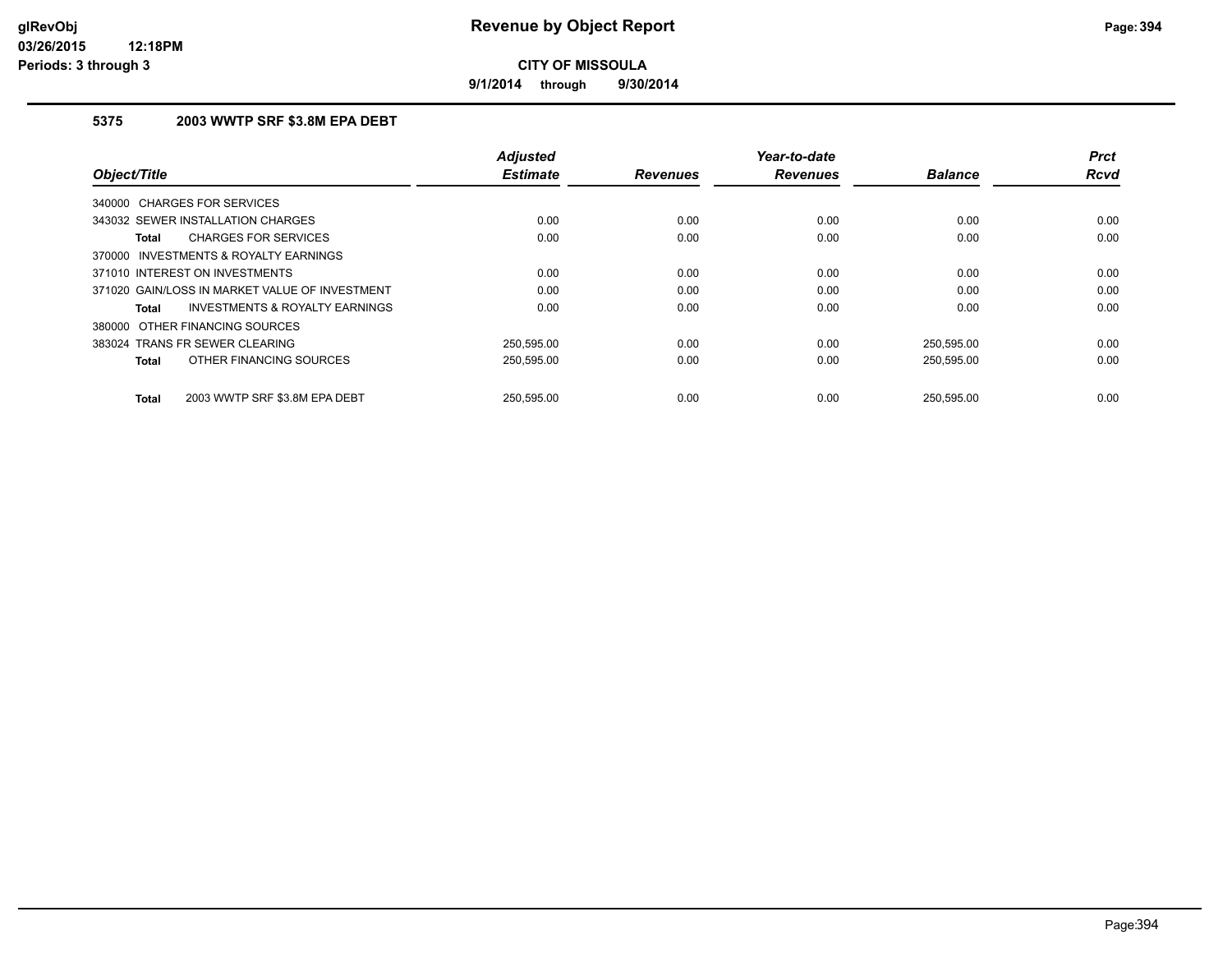**9/1/2014 through 9/30/2014**

### **5376 2003 WWTP SRF \$3.8M EPA RESERVE**

#### **5376 2003 WWTP SRF \$3.8M EPA RESERVE**

|                                                    | <b>Adjusted</b> |                 | Year-to-date    |                | <b>Prct</b> |
|----------------------------------------------------|-----------------|-----------------|-----------------|----------------|-------------|
| Object/Title                                       | <b>Estimate</b> | <b>Revenues</b> | <b>Revenues</b> | <b>Balance</b> | <b>Rcvd</b> |
| 360000 MISCELLANEOUS REVENUES                      |                 |                 |                 |                |             |
| 360000 MISCELLANEOUS REVENUES                      | 0.00            | 0.00            | 0.00            | 0.00           | 0.00        |
| 360010 MISCELLANEOUS                               | 0.00            | 0.00            | 0.00            | 0.00           | 0.00        |
| MISCELLANEOUS REVENUES<br>Total                    | 0.00            | 0.00            | 0.00            | 0.00           | 0.00        |
| 370000 INVESTMENTS & ROYALTY EARNINGS              |                 |                 |                 |                |             |
| 371010 INTEREST ON INVESTMENTS                     | 0.00            | 0.00            | 0.00            | 0.00           | 0.00        |
| 371020 GAIN/LOSS IN MARKET VALUE OF INVESTMENTS    | 0.00            | 0.00            | 0.00            | 0.00           | 0.00        |
| <b>INVESTMENTS &amp; ROYALTY EARNINGS</b><br>Total | 0.00            | 0.00            | 0.00            | 0.00           | 0.00        |
| 380000 OTHER FINANCING SOURCES                     |                 |                 |                 |                |             |
| 381002 SRF LOAN                                    | 0.00            | 0.00            | 0.00            | 0.00           | 0.00        |
| 383042 TRANSFERS FROM OTHER FUNDS                  | 0.00            | 0.00            | 0.00            | 0.00           | 0.00        |
| OTHER FINANCING SOURCES<br><b>Total</b>            | 0.00            | 0.00            | 0.00            | 0.00           | 0.00        |
| 2003 WWTP SRF \$3.8M EPA RESERVE<br><b>Total</b>   | 0.00            | 0.00            | 0.00            | 0.00           | 0.00        |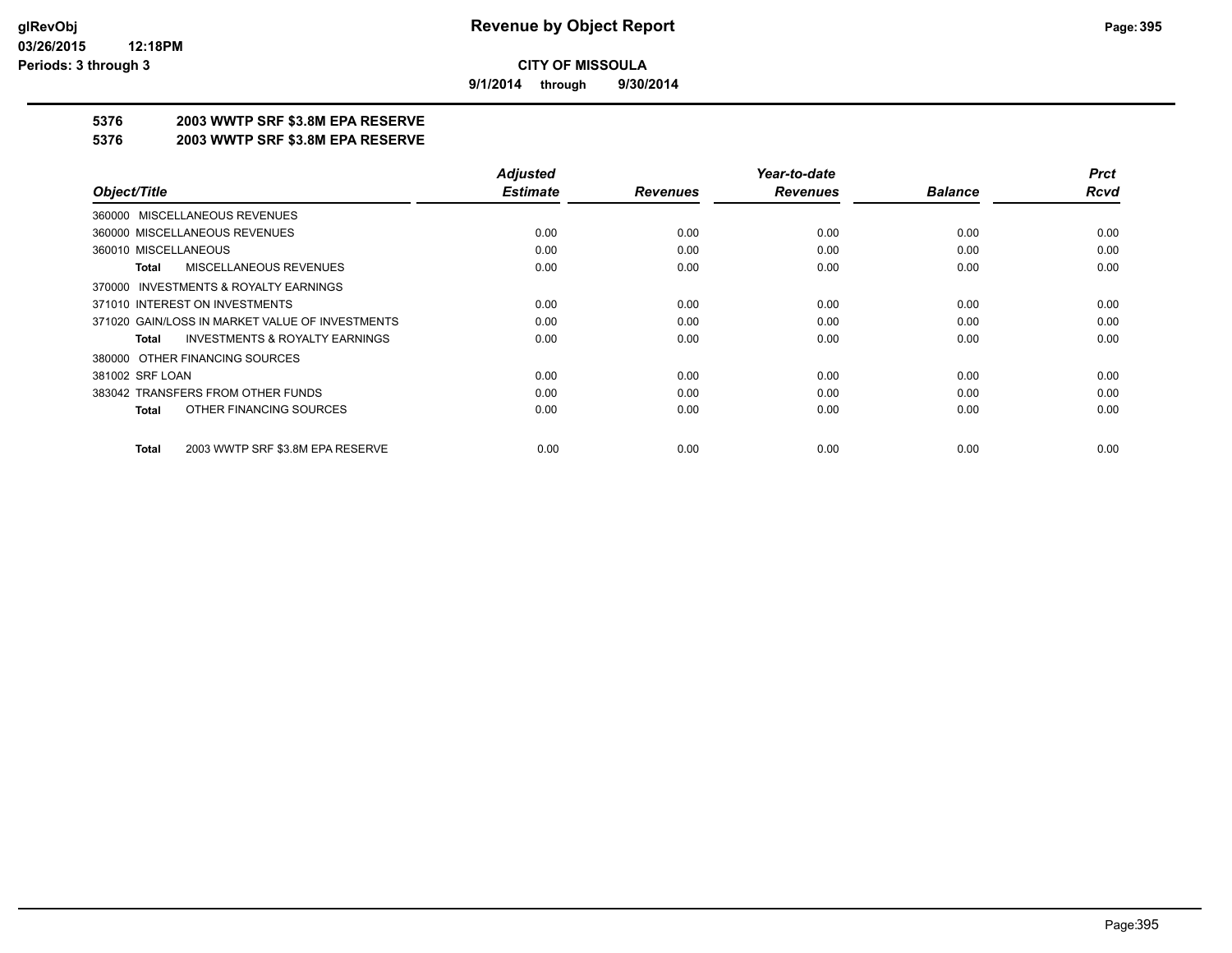**9/1/2014 through 9/30/2014**

#### **5376 2003 WWTP SRF \$3.8M EPA RESERVE**

|                                                           | <b>Adjusted</b> |                 | Year-to-date    |                | <b>Prct</b> |
|-----------------------------------------------------------|-----------------|-----------------|-----------------|----------------|-------------|
| Object/Title                                              | <b>Estimate</b> | <b>Revenues</b> | <b>Revenues</b> | <b>Balance</b> | <b>Rcvd</b> |
| 360000 MISCELLANEOUS REVENUES                             |                 |                 |                 |                |             |
| 360000 MISCELLANEOUS REVENUES                             | 0.00            | 0.00            | 0.00            | 0.00           | 0.00        |
| 360010 MISCELLANEOUS                                      | 0.00            | 0.00            | 0.00            | 0.00           | 0.00        |
| <b>MISCELLANEOUS REVENUES</b><br><b>Total</b>             | 0.00            | 0.00            | 0.00            | 0.00           | 0.00        |
| <b>INVESTMENTS &amp; ROYALTY EARNINGS</b><br>370000       |                 |                 |                 |                |             |
| 371010 INTEREST ON INVESTMENTS                            | 0.00            | 0.00            | 0.00            | 0.00           | 0.00        |
| 371020 GAIN/LOSS IN MARKET VALUE OF INVESTMENT            | 0.00            | 0.00            | 0.00            | 0.00           | 0.00        |
| <b>INVESTMENTS &amp; ROYALTY EARNINGS</b><br><b>Total</b> | 0.00            | 0.00            | 0.00            | 0.00           | 0.00        |
| 380000 OTHER FINANCING SOURCES                            |                 |                 |                 |                |             |
| 381002 SRF LOAN                                           | 0.00            | 0.00            | 0.00            | 0.00           | 0.00        |
| 383042 TRANSFERS FROM OTHER FUNDS                         | 0.00            | 0.00            | 0.00            | 0.00           | 0.00        |
| OTHER FINANCING SOURCES<br><b>Total</b>                   | 0.00            | 0.00            | 0.00            | 0.00           | 0.00        |
| 2003 WWTP SRF \$3.8M EPA RESERVE<br><b>Total</b>          | 0.00            | 0.00            | 0.00            | 0.00           | 0.00        |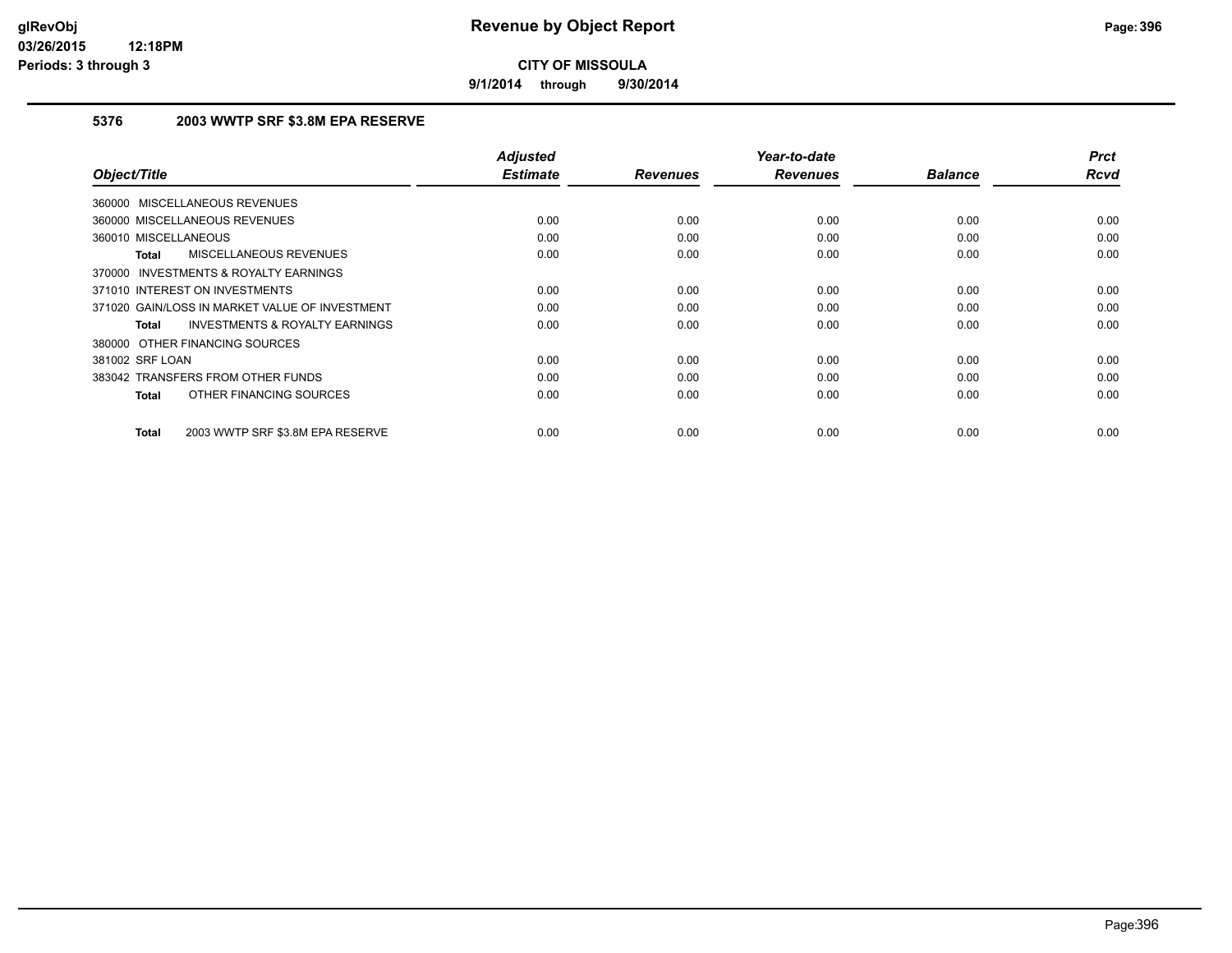**9/1/2014 through 9/30/2014**

# **5377 2004 WWTP \$3.023 LOAN DEBT SERVICE**

## **5377 2004 WWTP \$3.023 LOAN DEBT SERVICE**

|                                                     | <b>Adjusted</b> |                 | Year-to-date    |                | <b>Prct</b> |
|-----------------------------------------------------|-----------------|-----------------|-----------------|----------------|-------------|
| Object/Title                                        | <b>Estimate</b> | <b>Revenues</b> | <b>Revenues</b> | <b>Balance</b> | Rcvd        |
| 340000 CHARGES FOR SERVICES                         |                 |                 |                 |                |             |
| 343032 SEWER INSTALLATION CHARGES                   | 0.00            | 0.00            | 0.00            | 0.00           | 0.00        |
| <b>CHARGES FOR SERVICES</b><br>Total                | 0.00            | 0.00            | 0.00            | 0.00           | 0.00        |
| 370000 INVESTMENTS & ROYALTY EARNINGS               |                 |                 |                 |                |             |
| 371010 INTEREST ON INVESTMENTS                      | 0.00            | 0.00            | 0.00            | 0.00           | 0.00        |
| 371020 GAIN/LOSS IN MARKET VALUE OF INVESTMENTS     | 0.00            | 0.00            | 0.00            | 0.00           | 0.00        |
| <b>INVESTMENTS &amp; ROYALTY EARNINGS</b><br>Total  | 0.00            | 0.00            | 0.00            | 0.00           | 0.00        |
| 380000 OTHER FINANCING SOURCES                      |                 |                 |                 |                |             |
| 383024 TRANS FR SEWER CLEARING                      | 0.00            | 0.00            | 0.00            | 0.00           | 0.00        |
| OTHER FINANCING SOURCES<br>Total                    | 0.00            | 0.00            | 0.00            | 0.00           | 0.00        |
| 2004 WWTP \$3.023 LOAN DEBT SERVICE<br><b>Total</b> | 0.00            | 0.00            | 0.00            | 0.00           | 0.00        |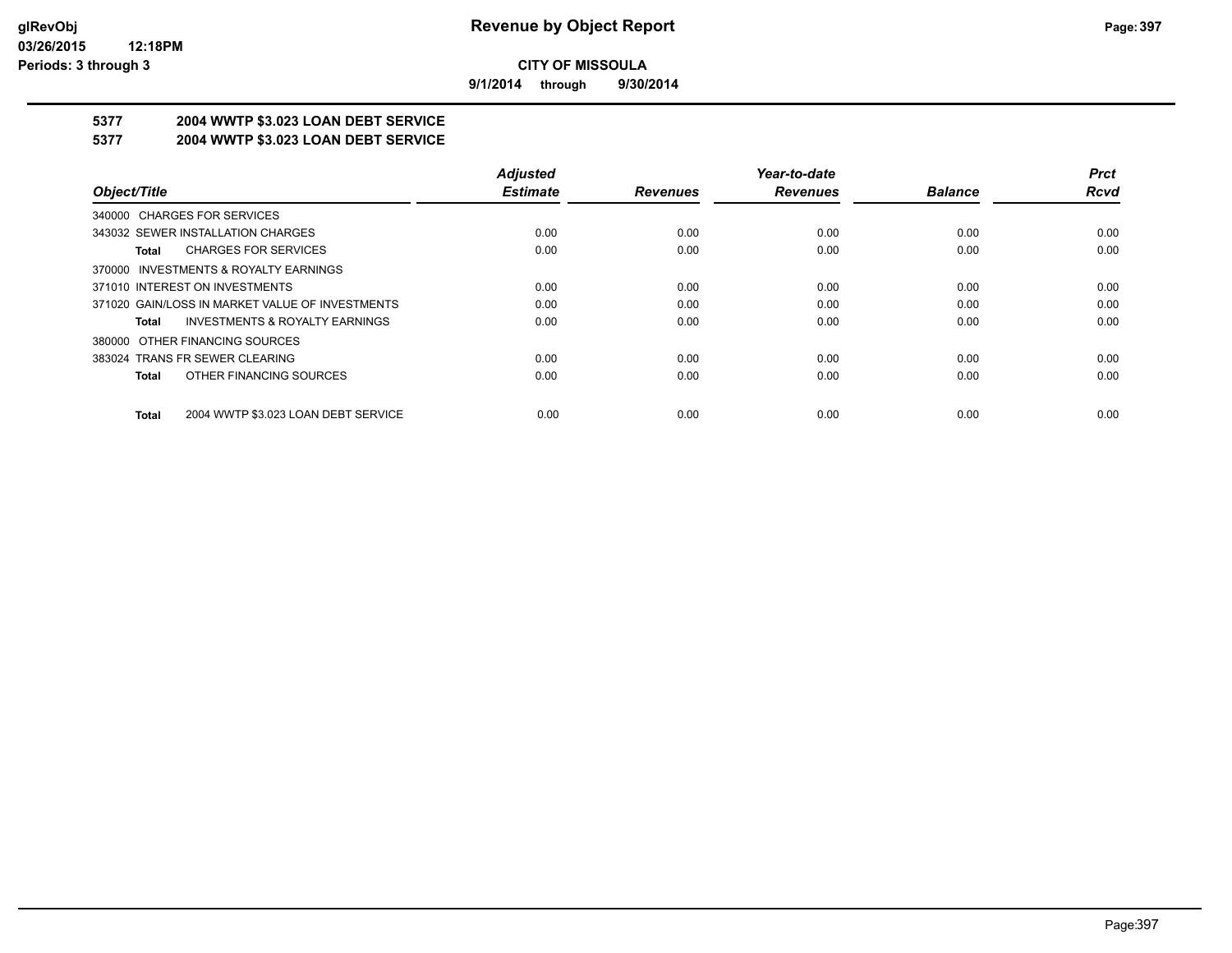**9/1/2014 through 9/30/2014**

## **5377 2004 WWTP \$3.023 LOAN DEBT SERVICE**

| Object/Title                                        | <b>Adjusted</b><br><b>Estimate</b> | <b>Revenues</b> | Year-to-date<br><b>Revenues</b> | <b>Balance</b> | <b>Prct</b><br><b>Rcvd</b> |
|-----------------------------------------------------|------------------------------------|-----------------|---------------------------------|----------------|----------------------------|
| 340000 CHARGES FOR SERVICES                         |                                    |                 |                                 |                |                            |
| 343032 SEWER INSTALLATION CHARGES                   | 0.00                               | 0.00            | 0.00                            | 0.00           | 0.00                       |
| <b>CHARGES FOR SERVICES</b><br>Total                | 0.00                               | 0.00            | 0.00                            | 0.00           | 0.00                       |
| 370000 INVESTMENTS & ROYALTY EARNINGS               |                                    |                 |                                 |                |                            |
| 371010 INTEREST ON INVESTMENTS                      | 0.00                               | 0.00            | 0.00                            | 0.00           | 0.00                       |
| 371020 GAIN/LOSS IN MARKET VALUE OF INVESTMENT      | 0.00                               | 0.00            | 0.00                            | 0.00           | 0.00                       |
| INVESTMENTS & ROYALTY EARNINGS<br>Total             | 0.00                               | 0.00            | 0.00                            | 0.00           | 0.00                       |
| 380000 OTHER FINANCING SOURCES                      |                                    |                 |                                 |                |                            |
| 383024 TRANS FR SEWER CLEARING                      | 0.00                               | 0.00            | 0.00                            | 0.00           | 0.00                       |
| OTHER FINANCING SOURCES<br><b>Total</b>             | 0.00                               | 0.00            | 0.00                            | 0.00           | 0.00                       |
| 2004 WWTP \$3.023 LOAN DEBT SERVICE<br><b>Total</b> | 0.00                               | 0.00            | 0.00                            | 0.00           | 0.00                       |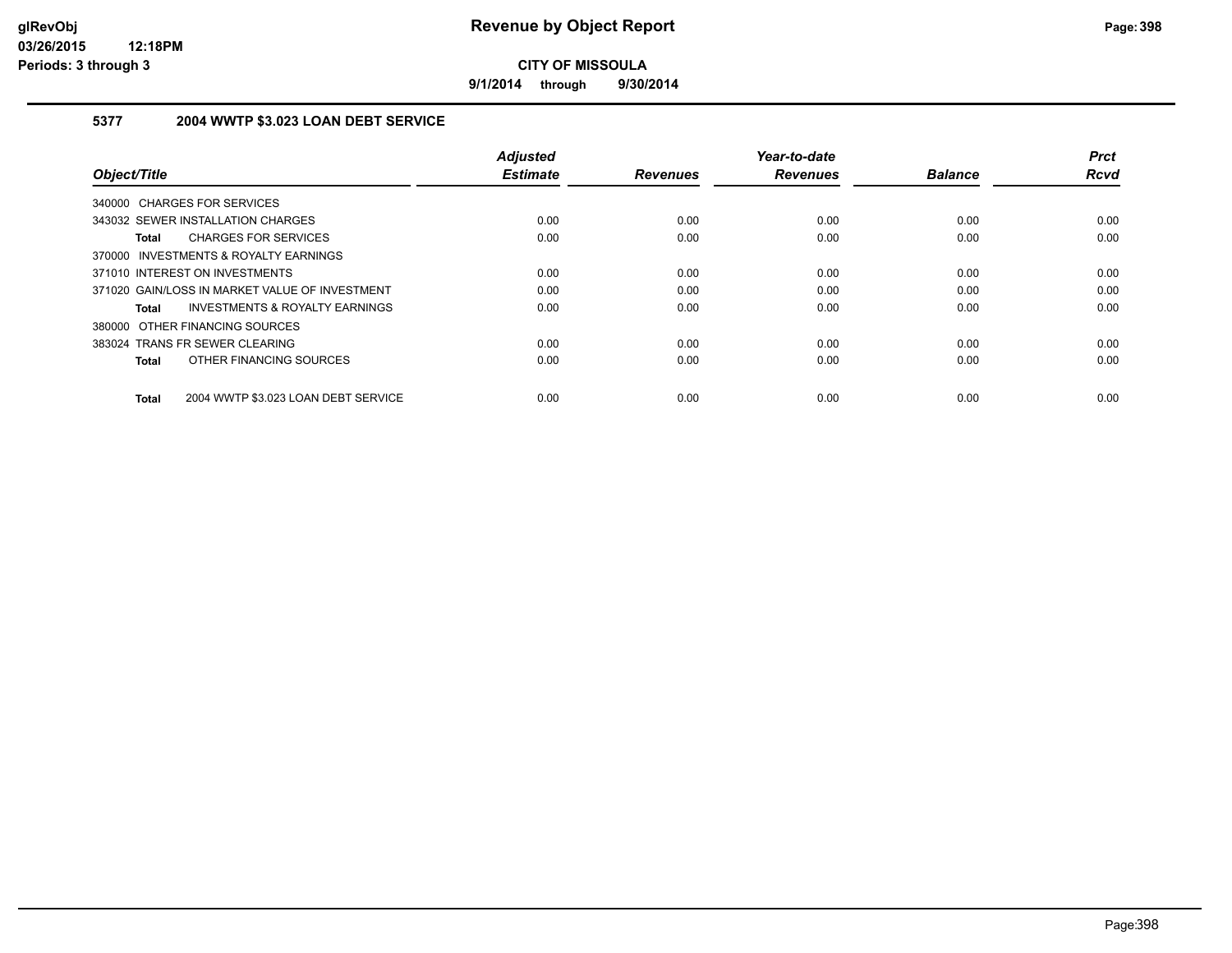**9/1/2014 through 9/30/2014**

## **5378 2004 WWTP \$3.023 LOAN RESERVE**

#### **5378 2004 WWTP \$3.023 LOAN RESERVE**

|                                                    | <b>Adjusted</b> |                 | Year-to-date    |                | <b>Prct</b> |
|----------------------------------------------------|-----------------|-----------------|-----------------|----------------|-------------|
| Object/Title                                       | <b>Estimate</b> | <b>Revenues</b> | <b>Revenues</b> | <b>Balance</b> | <b>Rcvd</b> |
| 360000 MISCELLANEOUS REVENUES                      |                 |                 |                 |                |             |
| 360000 MISCELLANEOUS REVENUES                      | 0.00            | 0.00            | 0.00            | 0.00           | 0.00        |
| MISCELLANEOUS REVENUES<br>Total                    | 0.00            | 0.00            | 0.00            | 0.00           | 0.00        |
| 370000 INVESTMENTS & ROYALTY EARNINGS              |                 |                 |                 |                |             |
| 371010 INTEREST ON INVESTMENTS                     | 0.00            | 0.00            | 0.00            | 0.00           | 0.00        |
| 371020 GAIN/LOSS IN MARKET VALUE OF INVESTMENTS    | 0.00            | 0.00            | 0.00            | 0.00           | 0.00        |
| <b>INVESTMENTS &amp; ROYALTY EARNINGS</b><br>Total | 0.00            | 0.00            | 0.00            | 0.00           | 0.00        |
| 380000 OTHER FINANCING SOURCES                     |                 |                 |                 |                |             |
| 381002 SRF LOAN                                    | 0.00            | 0.00            | 0.00            | 0.00           | 0.00        |
| 383024 TRANS FR SEWER CLEARING                     | 242.473.00      | 0.00            | 0.00            | 242.473.00     | 0.00        |
| 383042 TRANSFERS FROM OTHER FUNDS                  | 0.00            | 0.00            | 0.00            | 0.00           | 0.00        |
| OTHER FINANCING SOURCES<br>Total                   | 242,473.00      | 0.00            | 0.00            | 242,473.00     | 0.00        |
| 2004 WWTP \$3.023 LOAN RESERVE<br>Total            | 242.473.00      | 0.00            | 0.00            | 242.473.00     | 0.00        |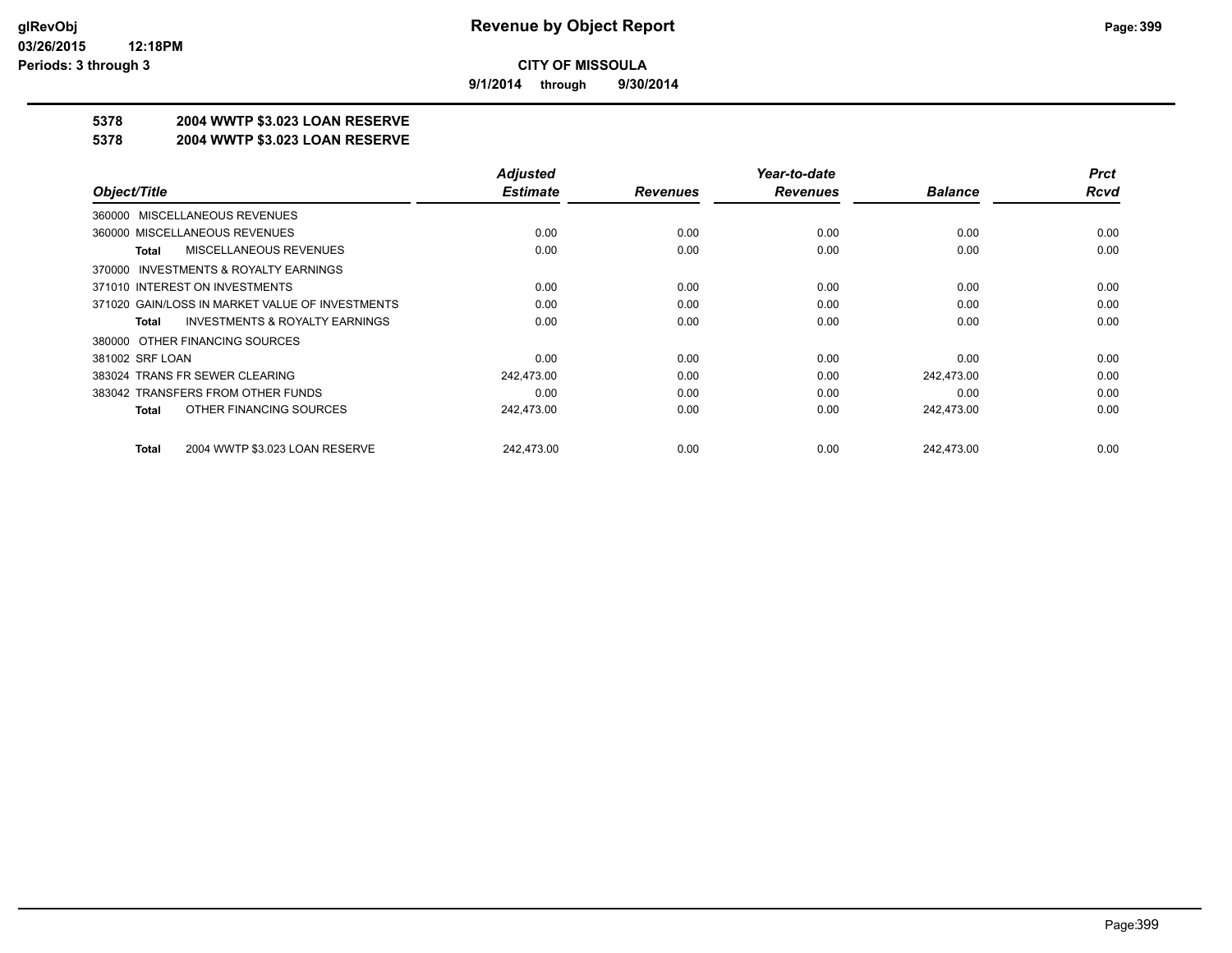**9/1/2014 through 9/30/2014**

## **5378 2004 WWTP \$3.023 LOAN RESERVE**

| Object/Title                                              | <b>Adjusted</b><br><b>Estimate</b> | <b>Revenues</b> | Year-to-date<br><b>Revenues</b> | <b>Balance</b> | <b>Prct</b><br><b>Rcvd</b> |
|-----------------------------------------------------------|------------------------------------|-----------------|---------------------------------|----------------|----------------------------|
| MISCELLANEOUS REVENUES<br>360000                          |                                    |                 |                                 |                |                            |
|                                                           | 0.00                               | 0.00            |                                 |                | 0.00                       |
| 360000 MISCELLANEOUS REVENUES                             |                                    |                 | 0.00                            | 0.00           |                            |
| MISCELLANEOUS REVENUES<br><b>Total</b>                    | 0.00                               | 0.00            | 0.00                            | 0.00           | 0.00                       |
| 370000 INVESTMENTS & ROYALTY EARNINGS                     |                                    |                 |                                 |                |                            |
| 371010 INTEREST ON INVESTMENTS                            | 0.00                               | 0.00            | 0.00                            | 0.00           | 0.00                       |
| 371020 GAIN/LOSS IN MARKET VALUE OF INVESTMENT            | 0.00                               | 0.00            | 0.00                            | 0.00           | 0.00                       |
| <b>INVESTMENTS &amp; ROYALTY EARNINGS</b><br><b>Total</b> | 0.00                               | 0.00            | 0.00                            | 0.00           | 0.00                       |
| 380000 OTHER FINANCING SOURCES                            |                                    |                 |                                 |                |                            |
| 381002 SRF LOAN                                           | 0.00                               | 0.00            | 0.00                            | 0.00           | 0.00                       |
| 383024 TRANS FR SEWER CLEARING                            | 242,473.00                         | 0.00            | 0.00                            | 242,473.00     | 0.00                       |
| 383042 TRANSFERS FROM OTHER FUNDS                         | 0.00                               | 0.00            | 0.00                            | 0.00           | 0.00                       |
| OTHER FINANCING SOURCES<br><b>Total</b>                   | 242,473.00                         | 0.00            | 0.00                            | 242,473.00     | 0.00                       |
| 2004 WWTP \$3.023 LOAN RESERVE<br><b>Total</b>            | 242.473.00                         | 0.00            | 0.00                            | 242.473.00     | 0.00                       |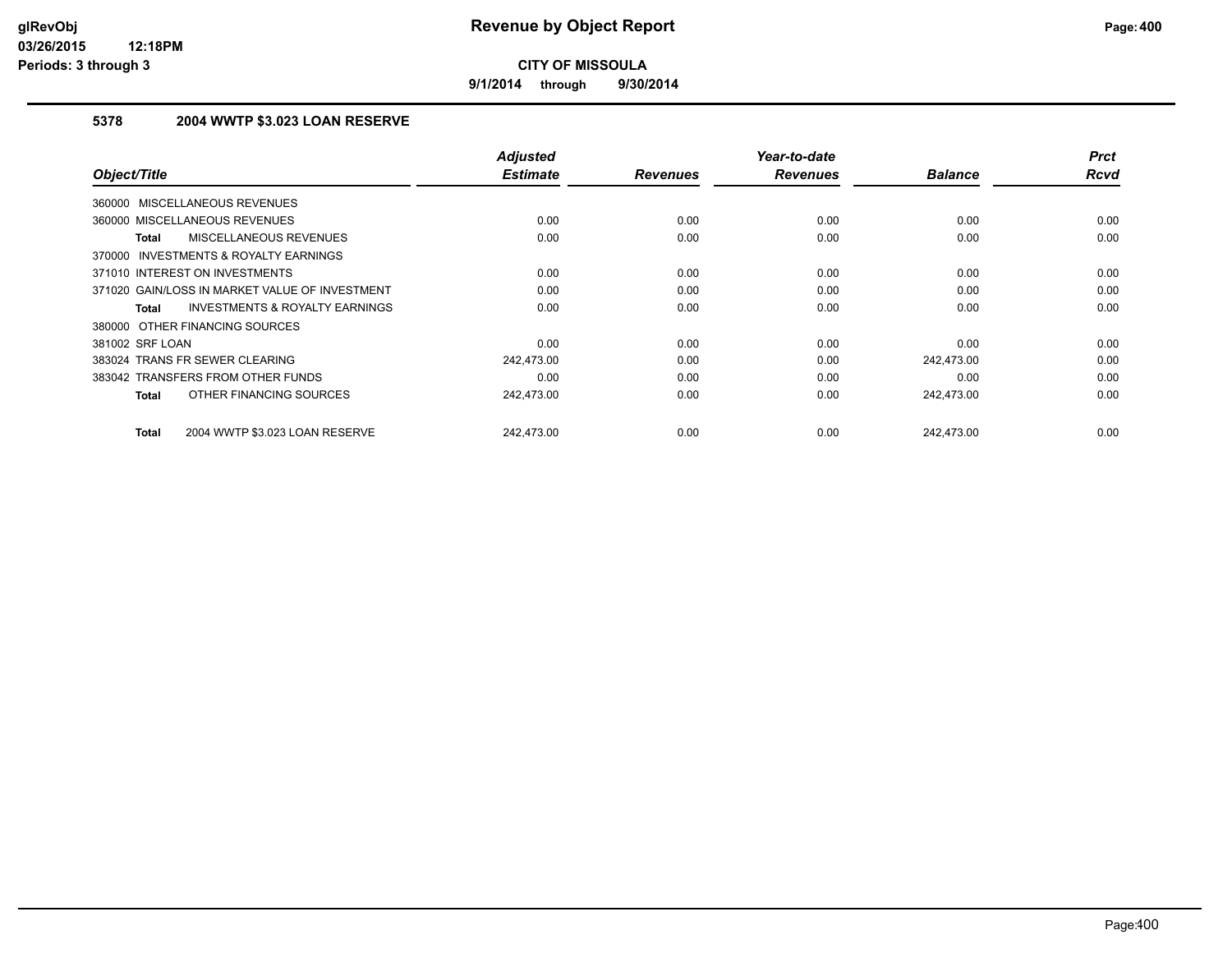**9/1/2014 through 9/30/2014**

# **5379 2005 BRICH/BRDY/LIN/GIL SRF DEBT**

**5379 2005 BRICH/BRDY/LIN/GIL SRF DEBT**

|                                                  | <b>Adjusted</b> |                 | Year-to-date    |                | <b>Prct</b> |
|--------------------------------------------------|-----------------|-----------------|-----------------|----------------|-------------|
| Object/Title                                     | <b>Estimate</b> | <b>Revenues</b> | <b>Revenues</b> | <b>Balance</b> | <b>Rcvd</b> |
| 370000 INVESTMENTS & ROYALTY EARNINGS            |                 |                 |                 |                |             |
| 371010 INTEREST ON INVESTMENTS                   | 0.00            | 0.00            | 0.00            | 0.00           | 0.00        |
| 371020 GAIN/LOSS IN MARKET VALUE OF INVESTMENTS  | 0.00            | 0.00            | 0.00            | 0.00           | 0.00        |
| INVESTMENTS & ROYALTY EARNINGS<br>Total          | 0.00            | 0.00            | 0.00            | 0.00           | 0.00        |
| 380000 OTHER FINANCING SOURCES                   |                 |                 |                 |                |             |
| 383024 TRANS FR SEWER CLEARING                   | 109.389.00      | 0.00            | 0.00            | 109.389.00     | 0.00        |
| OTHER FINANCING SOURCES<br><b>Total</b>          | 109,389.00      | 0.00            | 0.00            | 109.389.00     | 0.00        |
|                                                  |                 |                 |                 |                |             |
| <b>Total</b><br>2005 BRICH/BRDY/LIN/GIL SRF DEBT | 109.389.00      | 0.00            | 0.00            | 109.389.00     | 0.00        |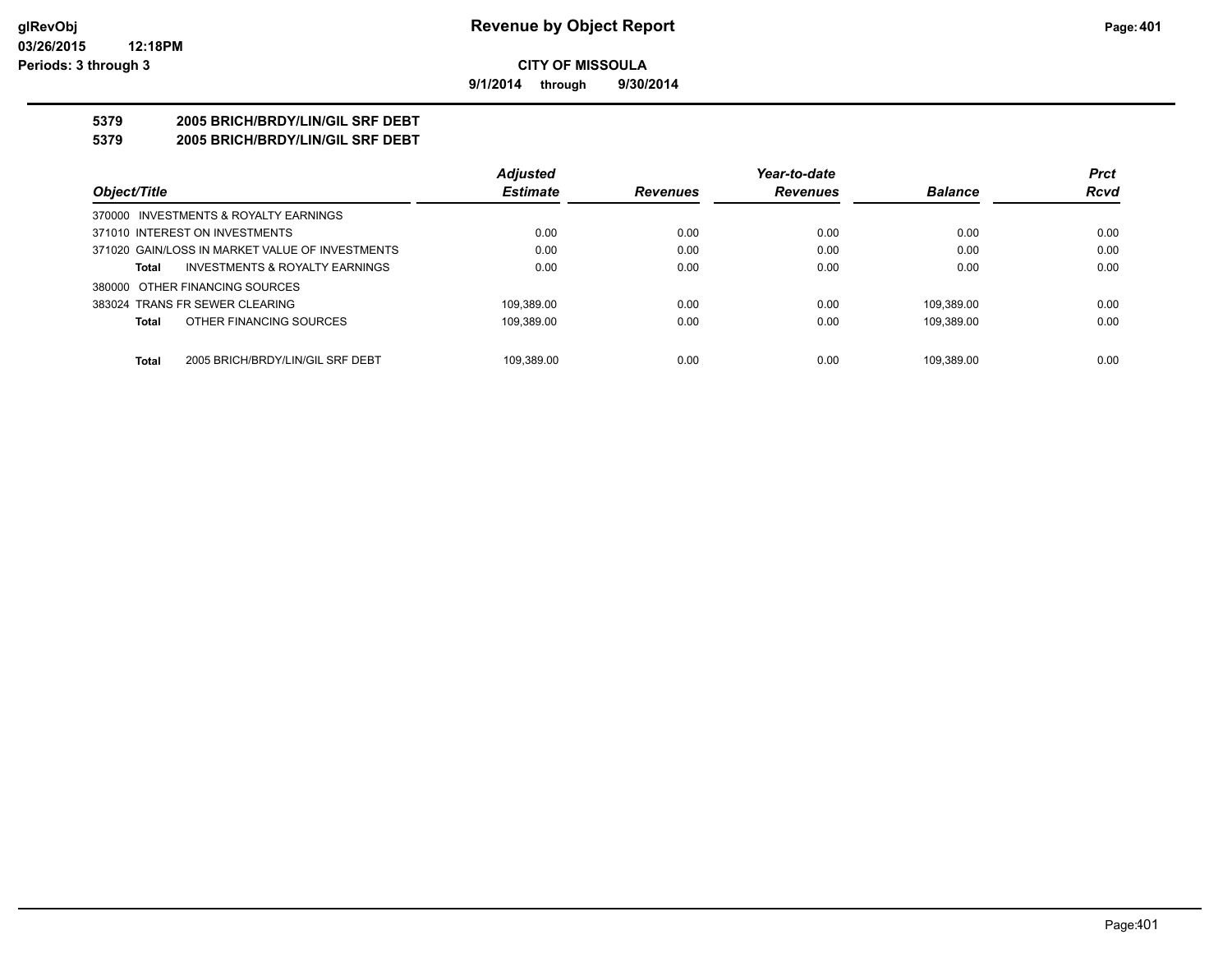**9/1/2014 through 9/30/2014**

### **5379 2005 BRICH/BRDY/LIN/GIL SRF DEBT**

|                                                  | <b>Adjusted</b> |                 | Year-to-date    |                | <b>Prct</b> |
|--------------------------------------------------|-----------------|-----------------|-----------------|----------------|-------------|
| Object/Title                                     | <b>Estimate</b> | <b>Revenues</b> | <b>Revenues</b> | <b>Balance</b> | <b>Rcvd</b> |
| 370000 INVESTMENTS & ROYALTY EARNINGS            |                 |                 |                 |                |             |
| 371010 INTEREST ON INVESTMENTS                   | 0.00            | 0.00            | 0.00            | 0.00           | 0.00        |
| 371020 GAIN/LOSS IN MARKET VALUE OF INVESTMENT   | 0.00            | 0.00            | 0.00            | 0.00           | 0.00        |
| INVESTMENTS & ROYALTY EARNINGS<br>Total          | 0.00            | 0.00            | 0.00            | 0.00           | 0.00        |
| 380000 OTHER FINANCING SOURCES                   |                 |                 |                 |                |             |
| 383024 TRANS FR SEWER CLEARING                   | 109.389.00      | 0.00            | 0.00            | 109.389.00     | 0.00        |
| OTHER FINANCING SOURCES<br>Total                 | 109.389.00      | 0.00            | 0.00            | 109.389.00     | 0.00        |
|                                                  |                 |                 |                 |                |             |
| <b>Total</b><br>2005 BRICH/BRDY/LIN/GIL SRF DEBT | 109.389.00      | 0.00            | 0.00            | 109.389.00     | 0.00        |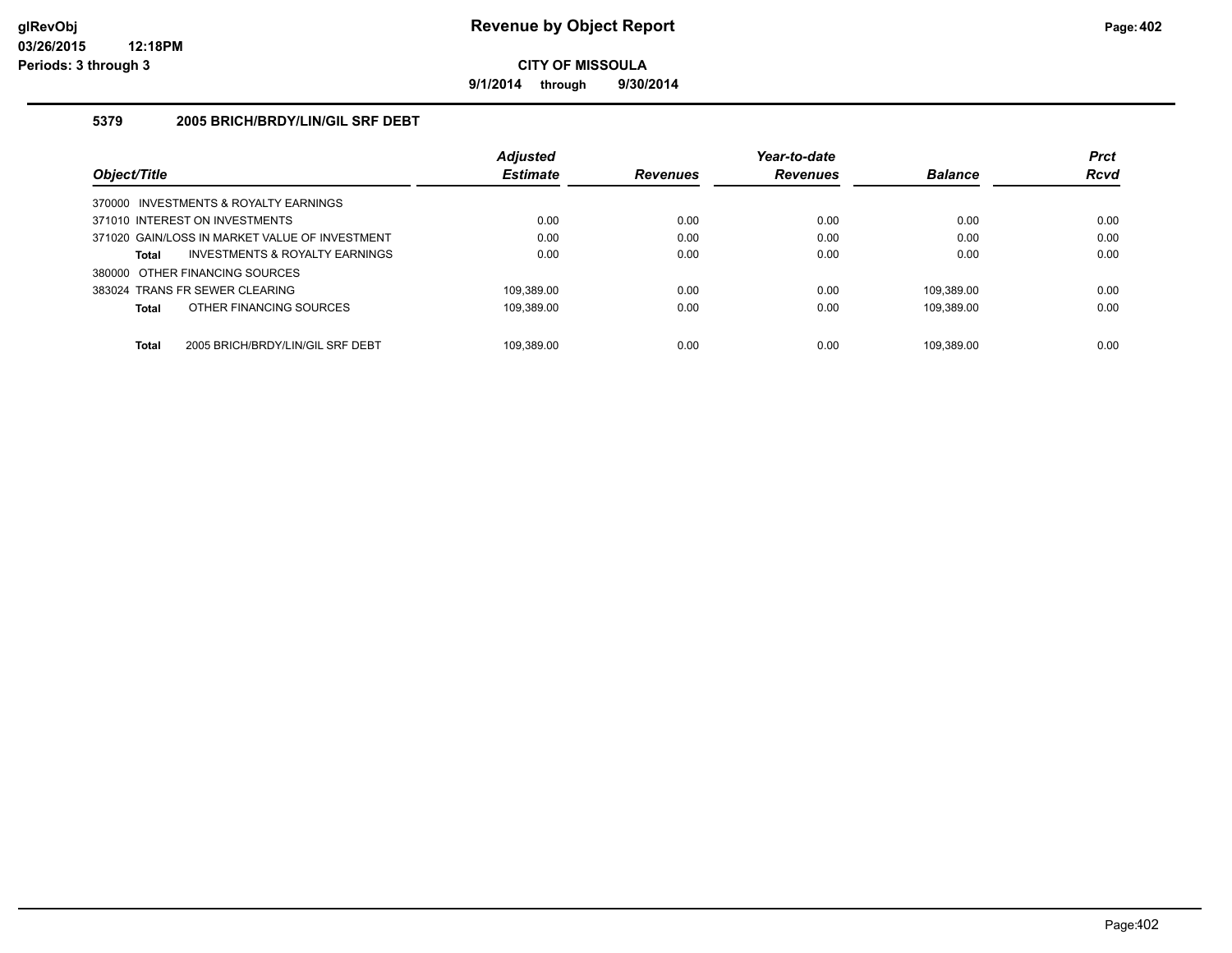**9/1/2014 through 9/30/2014**

#### **5380 BRDWY/BIRCH/GILBERT/LINCOLNWOOD 5380 BRDWY/BIRCH/GILBERT/LINCOLNWOOD**

|                                                    | <b>Adjusted</b> |                 | Year-to-date    |                | <b>Prct</b> |
|----------------------------------------------------|-----------------|-----------------|-----------------|----------------|-------------|
| Object/Title                                       | <b>Estimate</b> | <b>Revenues</b> | <b>Revenues</b> | <b>Balance</b> | <b>Rcvd</b> |
| 370000 INVESTMENTS & ROYALTY EARNINGS              |                 |                 |                 |                |             |
| 371010 INTEREST ON INVESTMENTS                     | 0.00            | 0.00            | 0.00            | 0.00           | 0.00        |
| 371020 GAIN/LOSS IN MARKET VALUE OF INVESTMENTS    | 0.00            | 0.00            | 0.00            | 0.00           | 0.00        |
| <b>INVESTMENTS &amp; ROYALTY EARNINGS</b><br>Total | 0.00            | 0.00            | 0.00            | 0.00           | 0.00        |
| 380000 OTHER FINANCING SOURCES                     |                 |                 |                 |                |             |
| 381002 SRF LOAN                                    | 0.00            | 0.00            | 0.00            | 0.00           | 0.00        |
| 383042 TRANSFERS FROM OTHER FUNDS                  | 0.00            | 0.00            | 0.00            | 0.00           | 0.00        |
| OTHER FINANCING SOURCES<br><b>Total</b>            | 0.00            | 0.00            | 0.00            | 0.00           | 0.00        |
|                                                    |                 |                 |                 |                |             |
| BRDWY/BIRCH/GILBERT/LINCOLNWOOD<br><b>Total</b>    | 0.00            | 0.00            | 0.00            | 0.00           | 0.00        |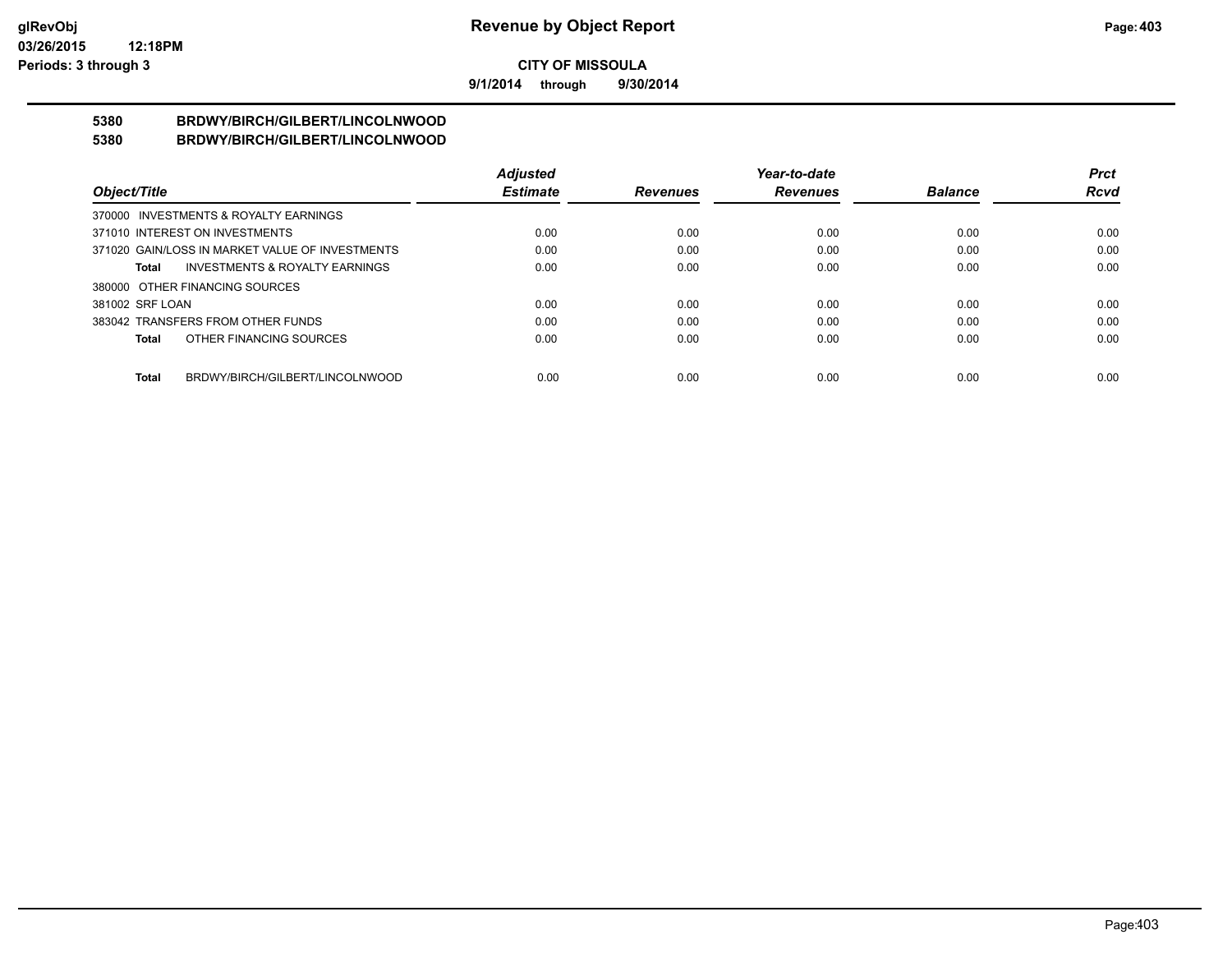**9/1/2014 through 9/30/2014**

### **5380 BRDWY/BIRCH/GILBERT/LINCOLNWOOD**

|                                       |                                                | <b>Adjusted</b> |                 | Year-to-date    |                | <b>Prct</b> |
|---------------------------------------|------------------------------------------------|-----------------|-----------------|-----------------|----------------|-------------|
| Object/Title                          |                                                | <b>Estimate</b> | <b>Revenues</b> | <b>Revenues</b> | <b>Balance</b> | <b>Rcvd</b> |
| 370000 INVESTMENTS & ROYALTY EARNINGS |                                                |                 |                 |                 |                |             |
| 371010 INTEREST ON INVESTMENTS        |                                                | 0.00            | 0.00            | 0.00            | 0.00           | 0.00        |
|                                       | 371020 GAIN/LOSS IN MARKET VALUE OF INVESTMENT | 0.00            | 0.00            | 0.00            | 0.00           | 0.00        |
| <b>Total</b>                          | INVESTMENTS & ROYALTY EARNINGS                 | 0.00            | 0.00            | 0.00            | 0.00           | 0.00        |
| 380000 OTHER FINANCING SOURCES        |                                                |                 |                 |                 |                |             |
| 381002 SRF LOAN                       |                                                | 0.00            | 0.00            | 0.00            | 0.00           | 0.00        |
| 383042 TRANSFERS FROM OTHER FUNDS     |                                                | 0.00            | 0.00            | 0.00            | 0.00           | 0.00        |
| <b>Total</b>                          | OTHER FINANCING SOURCES                        | 0.00            | 0.00            | 0.00            | 0.00           | 0.00        |
| <b>Total</b>                          | BRDWY/BIRCH/GILBERT/LINCOLNWOOD                | 0.00            | 0.00            | 0.00            | 0.00           | 0.00        |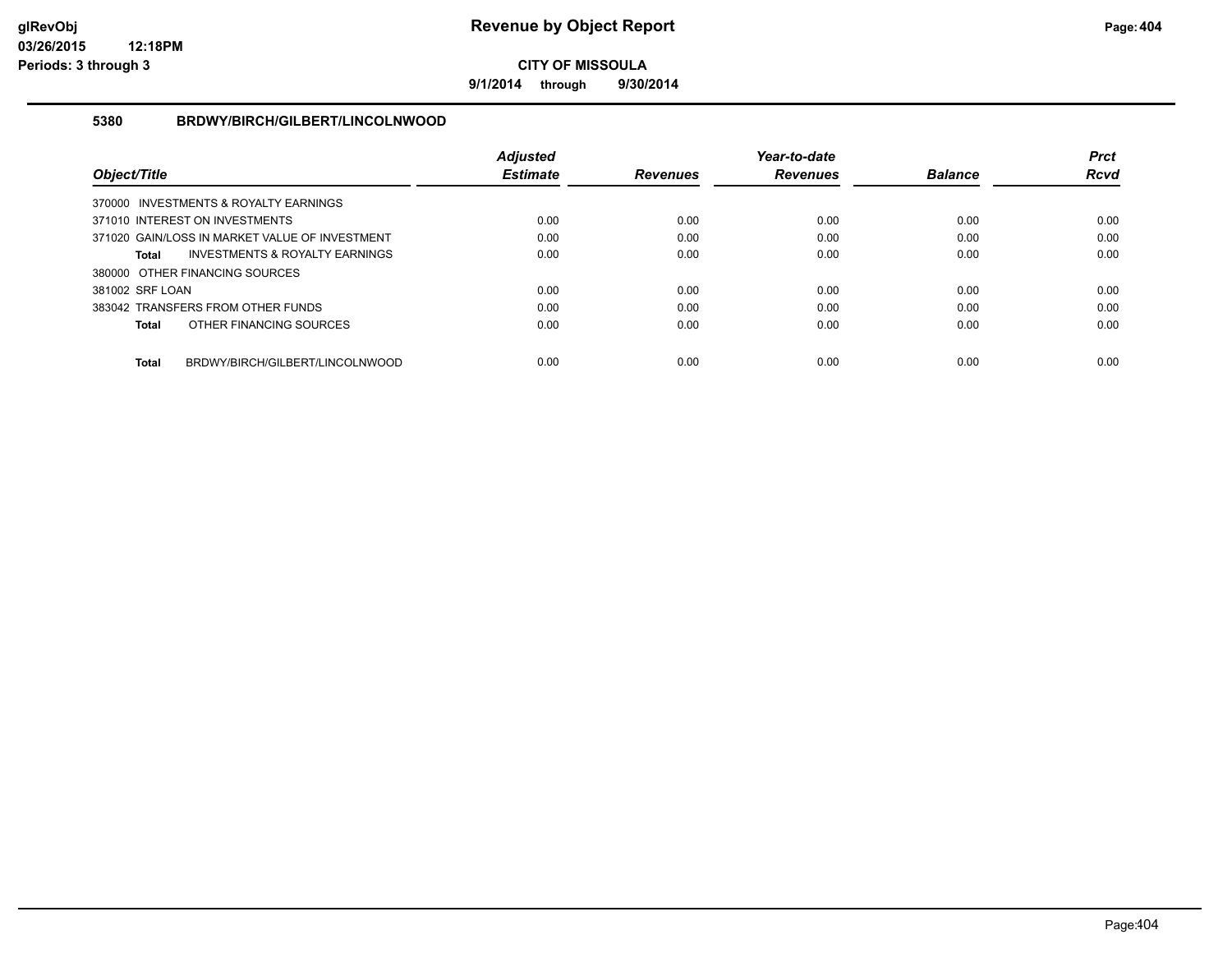**9/1/2014 through 9/30/2014**

# **5381 LINCOLNWOOD PH2 DEBT SERVICE**

#### **5381 LINCOLNWOOD PH2 DEBT SERVICE**

|                                                 | <b>Adjusted</b> |                 | Year-to-date    |                | <b>Prct</b> |
|-------------------------------------------------|-----------------|-----------------|-----------------|----------------|-------------|
| Object/Title                                    | <b>Estimate</b> | <b>Revenues</b> | <b>Revenues</b> | <b>Balance</b> | <b>Rcvd</b> |
| 370000 INVESTMENTS & ROYALTY EARNINGS           |                 |                 |                 |                |             |
| 371010 INTEREST ON INVESTMENTS                  | 0.00            | 0.00            | 0.00            | 0.00           | 0.00        |
| 371020 GAIN/LOSS IN MARKET VALUE OF INVESTMENTS | 0.00            | 0.00            | 0.00            | 0.00           | 0.00        |
| INVESTMENTS & ROYALTY EARNINGS<br>Total         | 0.00            | 0.00            | 0.00            | 0.00           | 0.00        |
| 380000 OTHER FINANCING SOURCES                  |                 |                 |                 |                |             |
| 383024 TRANS FR SEWER CLEARING                  | 0.00            | 0.00            | 0.00            | 0.00           | 0.00        |
| OTHER FINANCING SOURCES<br>Total                | 0.00            | 0.00            | 0.00            | 0.00           | 0.00        |
|                                                 |                 |                 |                 |                |             |
| <b>Total</b><br>LINCOLNWOOD PH2 DEBT SERVICE    | 0.00            | 0.00            | 0.00            | 0.00           | 0.00        |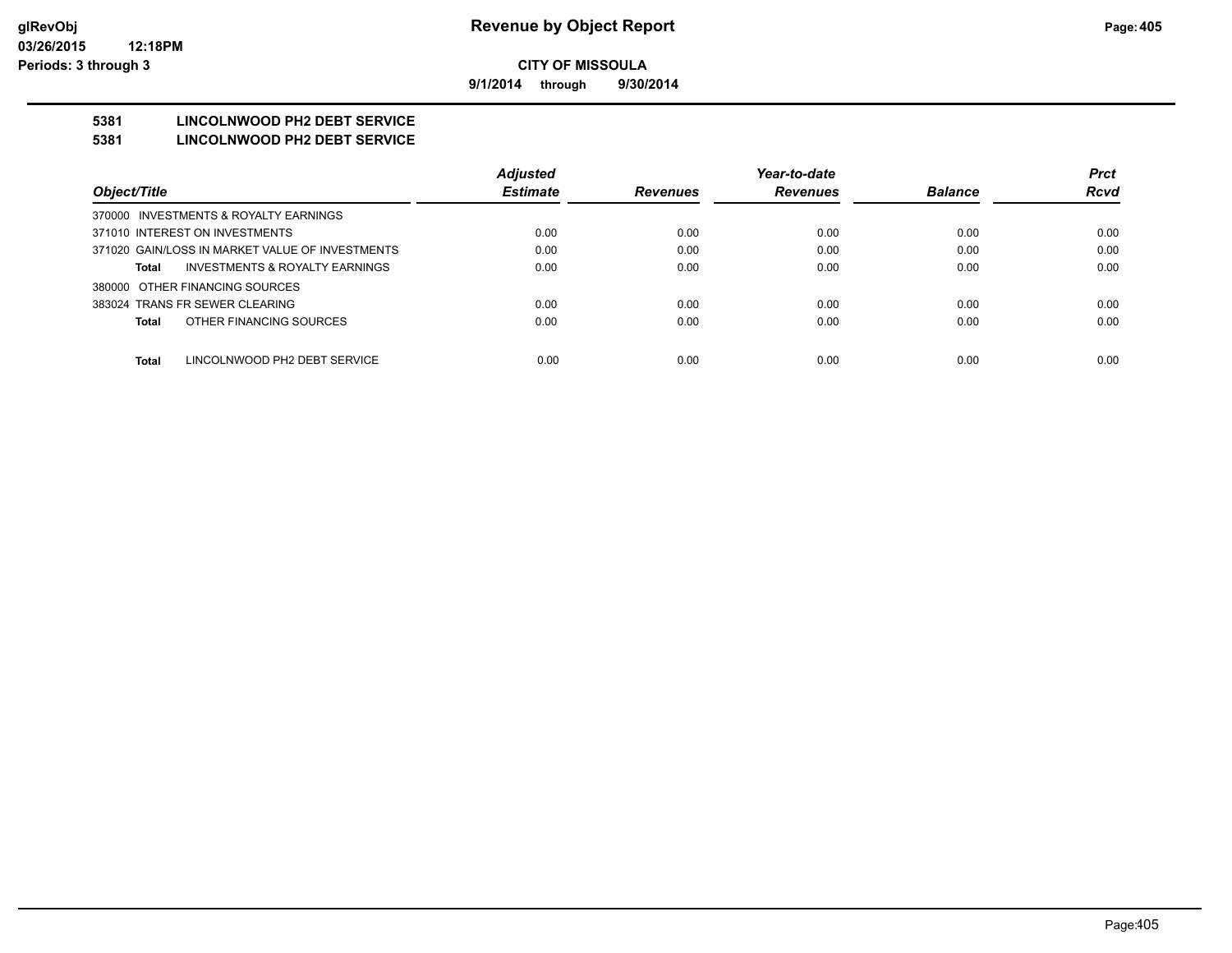**9/1/2014 through 9/30/2014**

## **5381 LINCOLNWOOD PH2 DEBT SERVICE**

|                                                    | <b>Adjusted</b> |                 | Year-to-date    |                | <b>Prct</b> |
|----------------------------------------------------|-----------------|-----------------|-----------------|----------------|-------------|
| Object/Title                                       | <b>Estimate</b> | <b>Revenues</b> | <b>Revenues</b> | <b>Balance</b> | Rcvd        |
| 370000 INVESTMENTS & ROYALTY EARNINGS              |                 |                 |                 |                |             |
| 371010 INTEREST ON INVESTMENTS                     | 0.00            | 0.00            | 0.00            | 0.00           | 0.00        |
| 371020 GAIN/LOSS IN MARKET VALUE OF INVESTMENT     | 0.00            | 0.00            | 0.00            | 0.00           | 0.00        |
| <b>INVESTMENTS &amp; ROYALTY EARNINGS</b><br>Total | 0.00            | 0.00            | 0.00            | 0.00           | 0.00        |
| 380000 OTHER FINANCING SOURCES                     |                 |                 |                 |                |             |
| 383024 TRANS FR SEWER CLEARING                     | 0.00            | 0.00            | 0.00            | 0.00           | 0.00        |
| OTHER FINANCING SOURCES<br>Total                   | 0.00            | 0.00            | 0.00            | 0.00           | 0.00        |
|                                                    |                 |                 |                 |                |             |
| LINCOLNWOOD PH2 DEBT SERVICE<br><b>Total</b>       | 0.00            | 0.00            | 0.00            | 0.00           | 0.00        |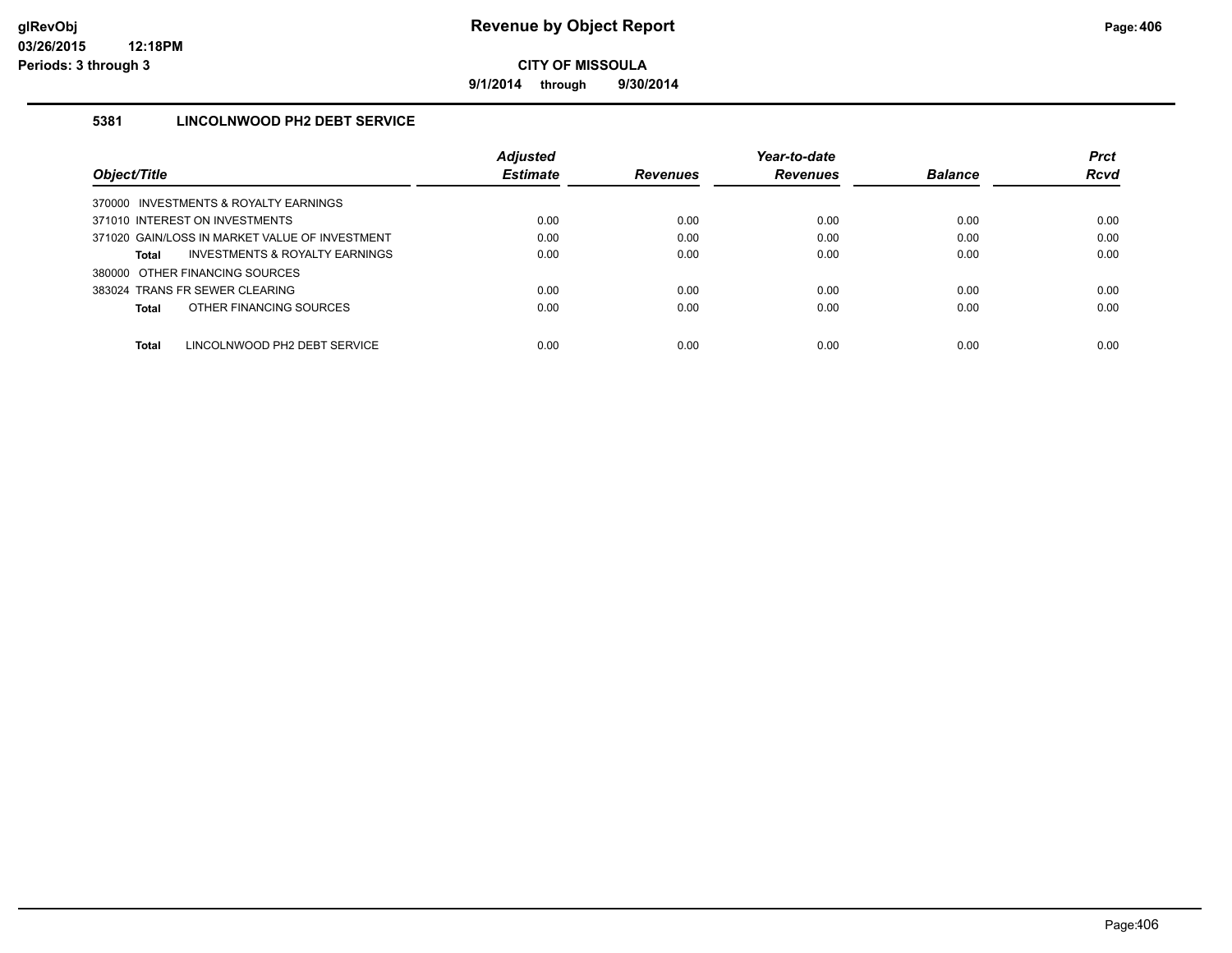**9/1/2014 through 9/30/2014**

# **5382 LINCOLNWOOD PH2 RESERVE FUND**

#### **5382 LINCOLNWOOD PH2 RESERVE FUND**

|                                                    | <b>Adjusted</b> |                 | Year-to-date    |                | <b>Prct</b> |
|----------------------------------------------------|-----------------|-----------------|-----------------|----------------|-------------|
| Object/Title                                       | <b>Estimate</b> | <b>Revenues</b> | <b>Revenues</b> | <b>Balance</b> | <b>Rcvd</b> |
| INVESTMENTS & ROYALTY EARNINGS<br>370000           |                 |                 |                 |                |             |
| 371010 INTEREST ON INVESTMENTS                     | 0.00            | 0.00            | 0.00            | 0.00           | 0.00        |
| 371020 GAIN/LOSS IN MARKET VALUE OF INVESTMENTS    | 0.00            | 0.00            | 0.00            | 0.00           | 0.00        |
| <b>INVESTMENTS &amp; ROYALTY EARNINGS</b><br>Total | 0.00            | 0.00            | 0.00            | 0.00           | 0.00        |
| 380000 OTHER FINANCING SOURCES                     |                 |                 |                 |                |             |
| 381002 SRF LOAN                                    | 0.00            | 0.00            | 0.00            | 0.00           | 0.00        |
| 381030 SID BONDS PROCEEDS                          | 0.00            | 0.00            | 0.00            | 0.00           | 0.00        |
| 383024 TRANS FR SEWER CLEARING                     | 0.00            | 0.00            | 0.00            | 0.00           | 0.00        |
| 383042 TRANSFERS FROM OTHER FUNDS                  | 0.00            | 0.00            | 0.00            | 0.00           | 0.00        |
| OTHER FINANCING SOURCES<br>Total                   | 0.00            | 0.00            | 0.00            | 0.00           | 0.00        |
| LINCOLNWOOD PH2 RESERVE FUND<br><b>Total</b>       | 0.00            | 0.00            | 0.00            | 0.00           | 0.00        |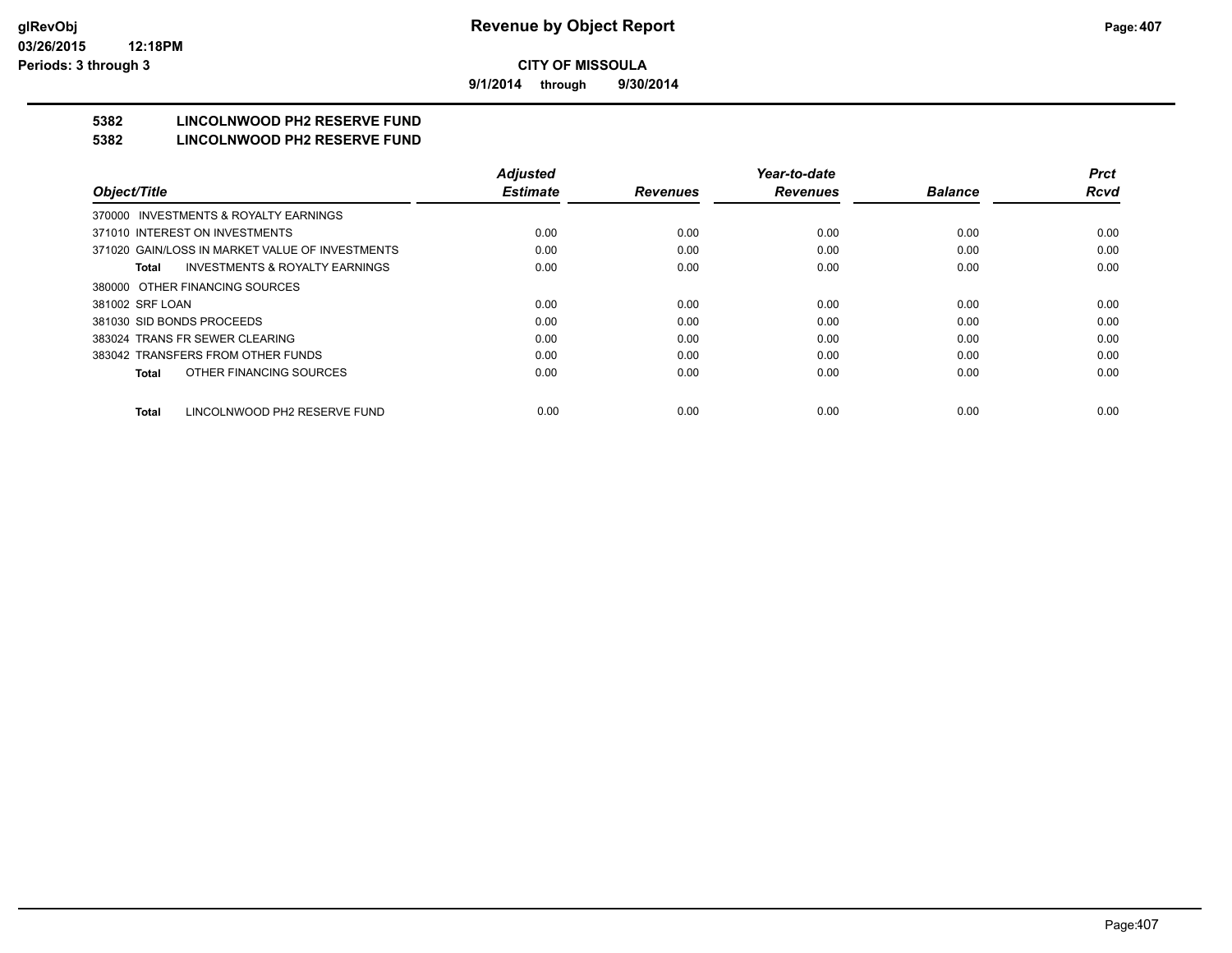**9/1/2014 through 9/30/2014**

## **5382 LINCOLNWOOD PH2 RESERVE FUND**

|                                                           | <b>Adiusted</b> |                 | Year-to-date    |                | <b>Prct</b> |
|-----------------------------------------------------------|-----------------|-----------------|-----------------|----------------|-------------|
| Object/Title                                              | <b>Estimate</b> | <b>Revenues</b> | <b>Revenues</b> | <b>Balance</b> | <b>Rcvd</b> |
| 370000 INVESTMENTS & ROYALTY EARNINGS                     |                 |                 |                 |                |             |
| 371010 INTEREST ON INVESTMENTS                            | 0.00            | 0.00            | 0.00            | 0.00           | 0.00        |
| 371020 GAIN/LOSS IN MARKET VALUE OF INVESTMENT            | 0.00            | 0.00            | 0.00            | 0.00           | 0.00        |
| <b>INVESTMENTS &amp; ROYALTY EARNINGS</b><br><b>Total</b> | 0.00            | 0.00            | 0.00            | 0.00           | 0.00        |
| 380000 OTHER FINANCING SOURCES                            |                 |                 |                 |                |             |
| 381002 SRF LOAN                                           | 0.00            | 0.00            | 0.00            | 0.00           | 0.00        |
| 381030 SID BONDS PROCEEDS                                 | 0.00            | 0.00            | 0.00            | 0.00           | 0.00        |
| 383024 TRANS FR SEWER CLEARING                            | 0.00            | 0.00            | 0.00            | 0.00           | 0.00        |
| 383042 TRANSFERS FROM OTHER FUNDS                         | 0.00            | 0.00            | 0.00            | 0.00           | 0.00        |
| OTHER FINANCING SOURCES<br><b>Total</b>                   | 0.00            | 0.00            | 0.00            | 0.00           | 0.00        |
|                                                           |                 |                 |                 |                |             |
| LINCOLNWOOD PH2 RESERVE FUND<br><b>Total</b>              | 0.00            | 0.00            | 0.00            | 0.00           | 0.00        |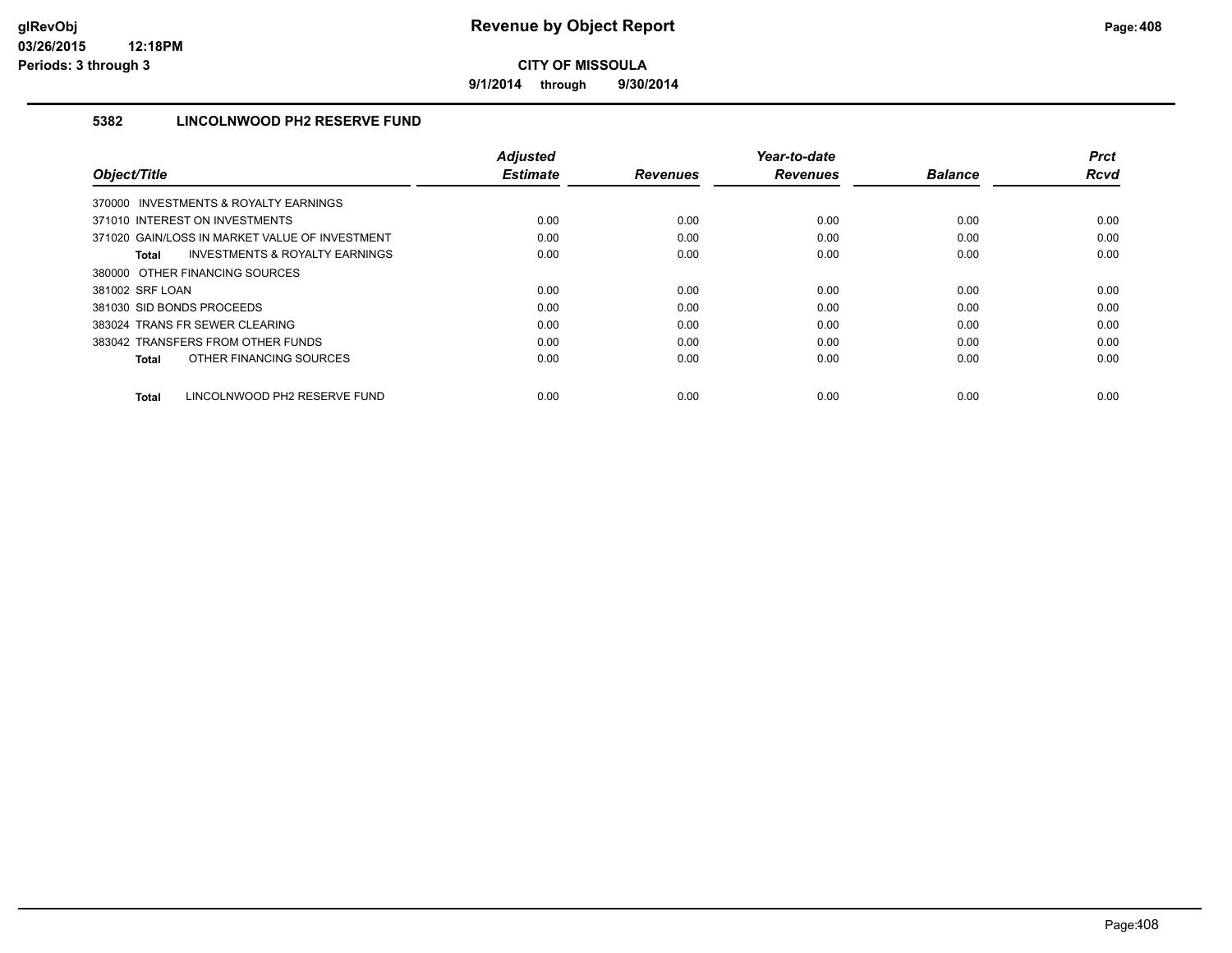**9/1/2014 through 9/30/2014**

# **5383 FY09 RATTLESNAKE SEWER DEBT SVS**

**5383 FY09 RATTLESNAKE SEWER DEBT SVS**

|                                                           | <b>Adjusted</b> |                 | Year-to-date    |                | <b>Prct</b> |
|-----------------------------------------------------------|-----------------|-----------------|-----------------|----------------|-------------|
| Object/Title                                              | <b>Estimate</b> | <b>Revenues</b> | <b>Revenues</b> | <b>Balance</b> | <b>Rcvd</b> |
| <b>CHARGES FOR SERVICES</b><br>340000                     |                 |                 |                 |                |             |
| 343032 SEWER INSTALLATION CHARGES                         | 0.00            | 0.00            | 0.00            | 0.00           | 0.00        |
| <b>CHARGES FOR SERVICES</b><br><b>Total</b>               | 0.00            | 0.00            | 0.00            | 0.00           | 0.00        |
| <b>INVESTMENTS &amp; ROYALTY EARNINGS</b><br>370000       |                 |                 |                 |                |             |
| 371010 INTEREST ON INVESTMENTS                            | 0.00            | 0.00            | 0.00            | 0.00           | 0.00        |
| 371020 GAIN/LOSS IN MARKET VALUE OF INVESTMENTS           | 0.00            | 0.00            | 0.00            | 0.00           | 0.00        |
| <b>INVESTMENTS &amp; ROYALTY EARNINGS</b><br><b>Total</b> | 0.00            | 0.00            | 0.00            | 0.00           | 0.00        |
| OTHER FINANCING SOURCES<br>380000                         |                 |                 |                 |                |             |
| 381002 SRF LOAN                                           | 0.00            | 0.00            | 0.00            | 0.00           | 0.00        |
| 381020 REVENUE BONDS                                      | 0.00            | 0.00            | 0.00            | 0.00           | 0.00        |
| 383024 TRANS FR SEWER CLEARING                            | 31,550.00       | 0.00            | 0.00            | 31,550.00      | 0.00        |
| 383042 TRANSFERS FROM OTHER FUNDS                         | 0.00            | 0.00            | 0.00            | 0.00           | 0.00        |
| OTHER FINANCING SOURCES<br><b>Total</b>                   | 31,550.00       | 0.00            | 0.00            | 31,550.00      | 0.00        |
| <b>FY09 RATTLESNAKE SEWER DEBT SVS</b><br><b>Total</b>    | 31,550.00       | 0.00            | 0.00            | 31,550.00      | 0.00        |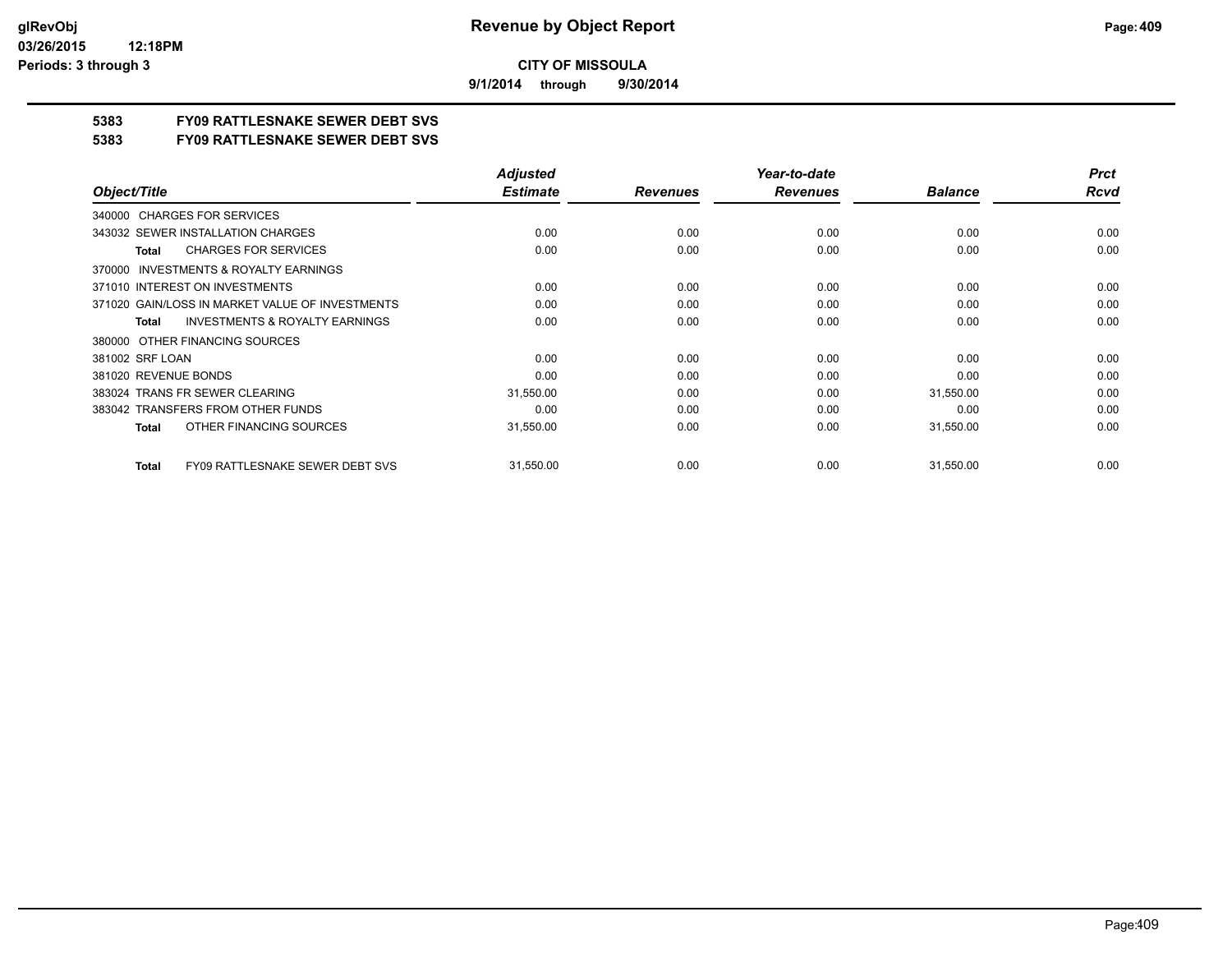**9/1/2014 through 9/30/2014**

## **5383 FY09 RATTLESNAKE SEWER DEBT SVS**

| Object/Title                                              | <b>Adjusted</b><br><b>Estimate</b> | <b>Revenues</b> | Year-to-date<br><b>Revenues</b> | <b>Balance</b> | <b>Prct</b><br>Rcvd |
|-----------------------------------------------------------|------------------------------------|-----------------|---------------------------------|----------------|---------------------|
|                                                           |                                    |                 |                                 |                |                     |
| 340000 CHARGES FOR SERVICES                               |                                    |                 |                                 |                |                     |
| 343032 SEWER INSTALLATION CHARGES                         | 0.00                               | 0.00            | 0.00                            | 0.00           | 0.00                |
| <b>CHARGES FOR SERVICES</b><br>Total                      | 0.00                               | 0.00            | 0.00                            | 0.00           | 0.00                |
| <b>INVESTMENTS &amp; ROYALTY EARNINGS</b><br>370000       |                                    |                 |                                 |                |                     |
| 371010 INTEREST ON INVESTMENTS                            | 0.00                               | 0.00            | 0.00                            | 0.00           | 0.00                |
| 371020 GAIN/LOSS IN MARKET VALUE OF INVESTMENT            | 0.00                               | 0.00            | 0.00                            | 0.00           | 0.00                |
| <b>INVESTMENTS &amp; ROYALTY EARNINGS</b><br><b>Total</b> | 0.00                               | 0.00            | 0.00                            | 0.00           | 0.00                |
| 380000 OTHER FINANCING SOURCES                            |                                    |                 |                                 |                |                     |
| 381002 SRF LOAN                                           | 0.00                               | 0.00            | 0.00                            | 0.00           | 0.00                |
| 381020 REVENUE BONDS                                      | 0.00                               | 0.00            | 0.00                            | 0.00           | 0.00                |
| 383024 TRANS FR SEWER CLEARING                            | 31,550.00                          | 0.00            | 0.00                            | 31,550.00      | 0.00                |
| 383042 TRANSFERS FROM OTHER FUNDS                         | 0.00                               | 0.00            | 0.00                            | 0.00           | 0.00                |
| OTHER FINANCING SOURCES<br><b>Total</b>                   | 31,550.00                          | 0.00            | 0.00                            | 31,550.00      | 0.00                |
| <b>FY09 RATTLESNAKE SEWER DEBT SVS</b><br><b>Total</b>    | 31,550.00                          | 0.00            | 0.00                            | 31,550.00      | 0.00                |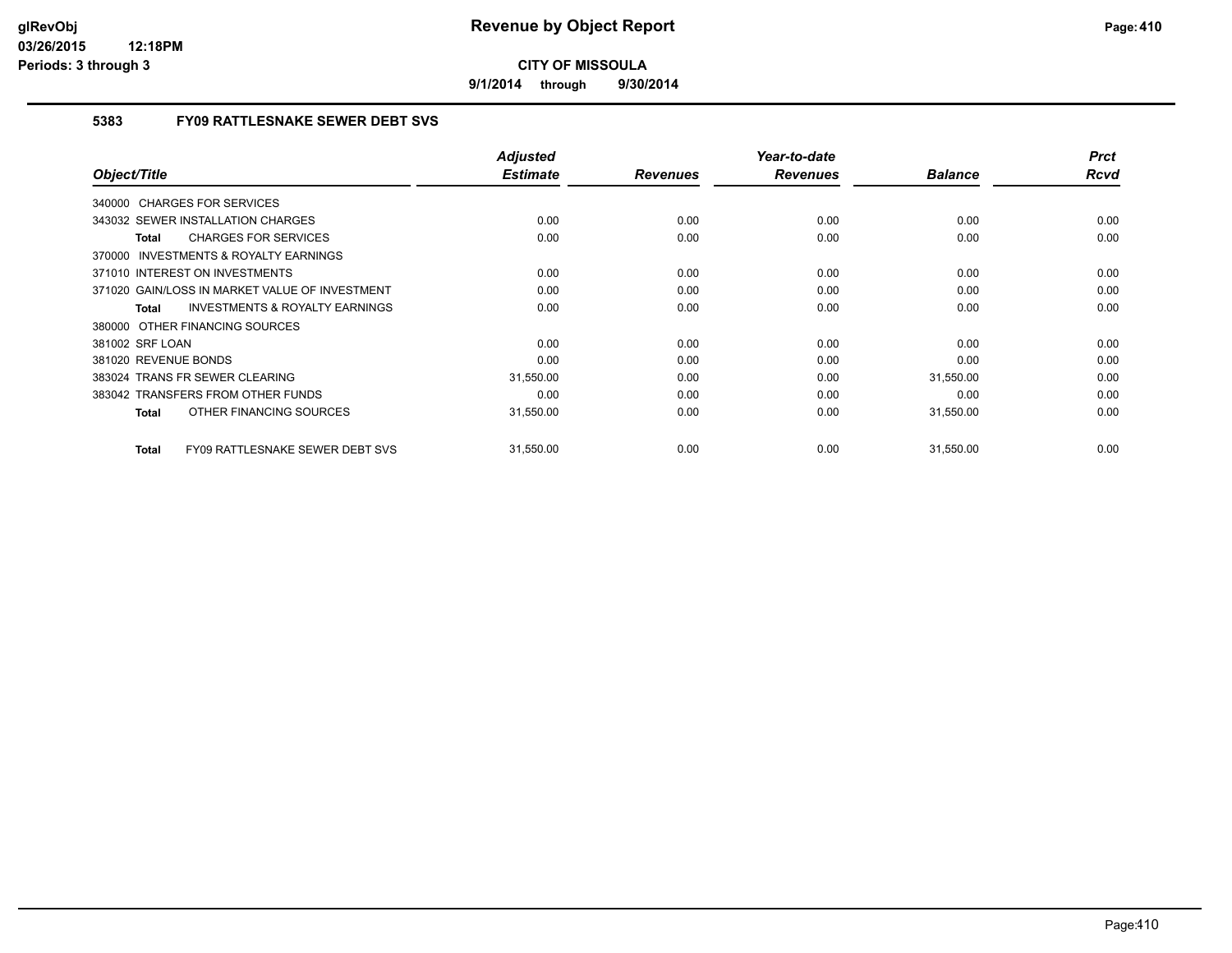**9/1/2014 through 9/30/2014**

## **5384 09 LOLO BOND RESERVE**

**5384 09 LOLO BOND RESERVE**

|                                                    | <b>Adjusted</b> |                 | Year-to-date    |                | <b>Prct</b> |
|----------------------------------------------------|-----------------|-----------------|-----------------|----------------|-------------|
| Object/Title                                       | <b>Estimate</b> | <b>Revenues</b> | <b>Revenues</b> | <b>Balance</b> | <b>Rcvd</b> |
| 370000 INVESTMENTS & ROYALTY EARNINGS              |                 |                 |                 |                |             |
| 371010 INTEREST ON INVESTMENTS                     | 0.00            | 0.00            | 0.00            | 0.00           | 0.00        |
| 371020 GAIN/LOSS IN MARKET VALUE OF INVESTMENTS    | 0.00            | 0.00            | 0.00            | 0.00           | 0.00        |
| <b>INVESTMENTS &amp; ROYALTY EARNINGS</b><br>Total | 0.00            | 0.00            | 0.00            | 0.00           | 0.00        |
| 380000 OTHER FINANCING SOURCES                     |                 |                 |                 |                |             |
| 381002 SRF LOAN                                    | 0.00            | 0.00            | 0.00            | 0.00           | 0.00        |
| 383024 TRANS FR SEWER CLEARING                     | 245.500.00      | 0.00            | 0.00            | 245.500.00     | 0.00        |
| OTHER FINANCING SOURCES<br>Total                   | 245.500.00      | 0.00            | 0.00            | 245.500.00     | 0.00        |
|                                                    |                 |                 |                 |                |             |
| 09 LOLO BOND RESERVE<br>Total                      | 245.500.00      | 0.00            | 0.00            | 245.500.00     | 0.00        |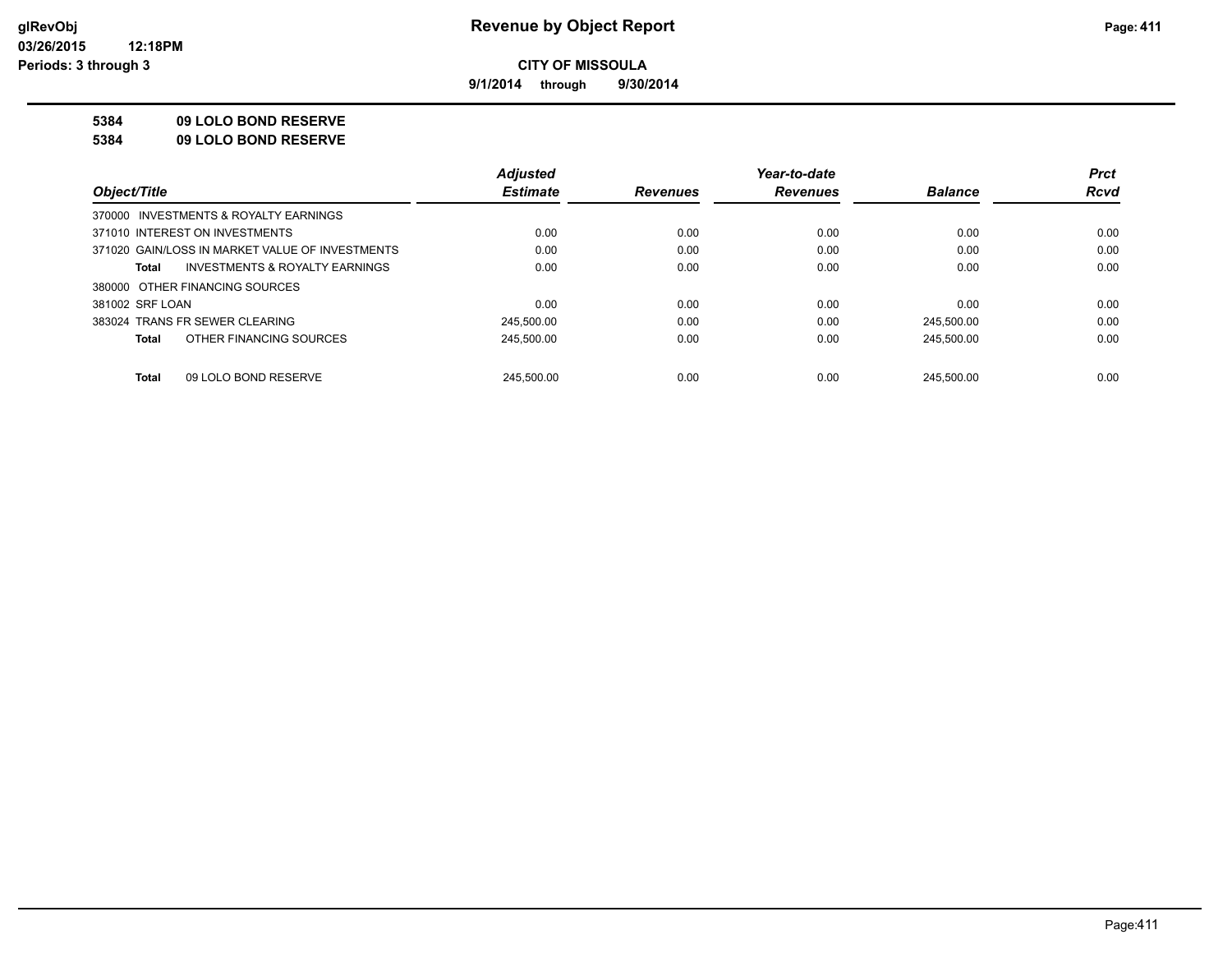**9/1/2014 through 9/30/2014**

#### **5384 09 LOLO BOND RESERVE**

|                                                | <b>Adjusted</b> |                 | Year-to-date    |                | <b>Prct</b> |
|------------------------------------------------|-----------------|-----------------|-----------------|----------------|-------------|
| Object/Title                                   | <b>Estimate</b> | <b>Revenues</b> | <b>Revenues</b> | <b>Balance</b> | <b>Rcvd</b> |
| 370000 INVESTMENTS & ROYALTY EARNINGS          |                 |                 |                 |                |             |
| 371010 INTEREST ON INVESTMENTS                 | 0.00            | 0.00            | 0.00            | 0.00           | 0.00        |
| 371020 GAIN/LOSS IN MARKET VALUE OF INVESTMENT | 0.00            | 0.00            | 0.00            | 0.00           | 0.00        |
| INVESTMENTS & ROYALTY EARNINGS<br>Total        | 0.00            | 0.00            | 0.00            | 0.00           | 0.00        |
| 380000 OTHER FINANCING SOURCES                 |                 |                 |                 |                |             |
| 381002 SRF LOAN                                | 0.00            | 0.00            | 0.00            | 0.00           | 0.00        |
| 383024 TRANS FR SEWER CLEARING                 | 245.500.00      | 0.00            | 0.00            | 245.500.00     | 0.00        |
| OTHER FINANCING SOURCES<br>Total               | 245.500.00      | 0.00            | 0.00            | 245.500.00     | 0.00        |
| 09 LOLO BOND RESERVE<br><b>Total</b>           | 245.500.00      | 0.00            | 0.00            | 245.500.00     | 0.00        |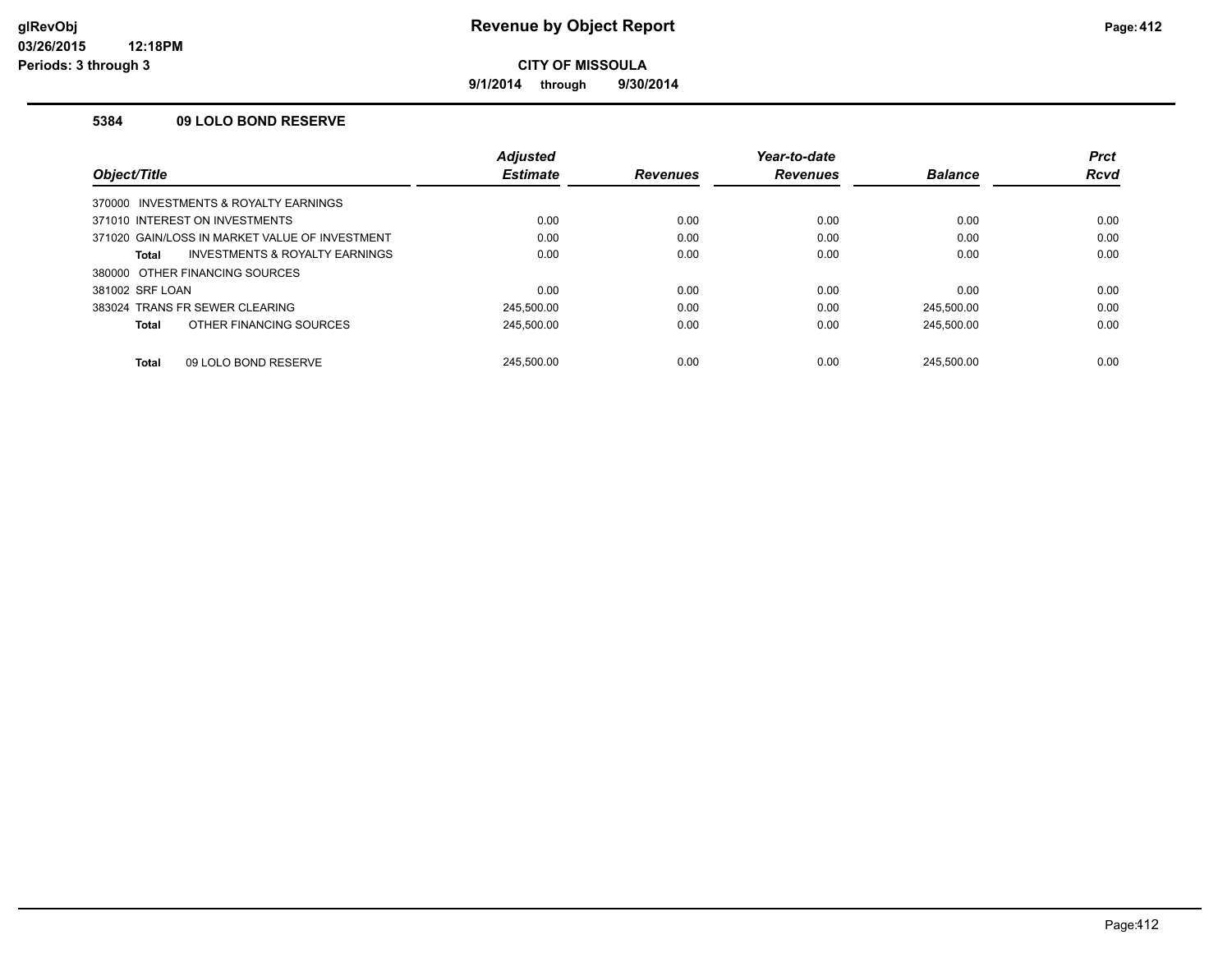**9/1/2014 through 9/30/2014**

# **5385 HEADWORKS 2010 BOND RESERVE**

#### **5385 HEADWORKS 2010 BOND RESERVE**

|                 |                                    | <b>Adjusted</b> |                 | Year-to-date    |                |             |  |
|-----------------|------------------------------------|-----------------|-----------------|-----------------|----------------|-------------|--|
| Object/Title    |                                    | <b>Estimate</b> | <b>Revenues</b> | <b>Revenues</b> | <b>Balance</b> | <b>Rcvd</b> |  |
|                 | 380000 OTHER FINANCING SOURCES     |                 |                 |                 |                |             |  |
| 381002 SRF LOAN |                                    | 0.00            | 0.00            | 0.00            | 0.00           | 0.00        |  |
| <b>Total</b>    | OTHER FINANCING SOURCES            | 0.00            | 0.00            | 0.00            | 0.00           | 0.00        |  |
| <b>Total</b>    | <b>HEADWORKS 2010 BOND RESERVE</b> | 0.00            | 0.00            | 0.00            | 0.00           | 0.00        |  |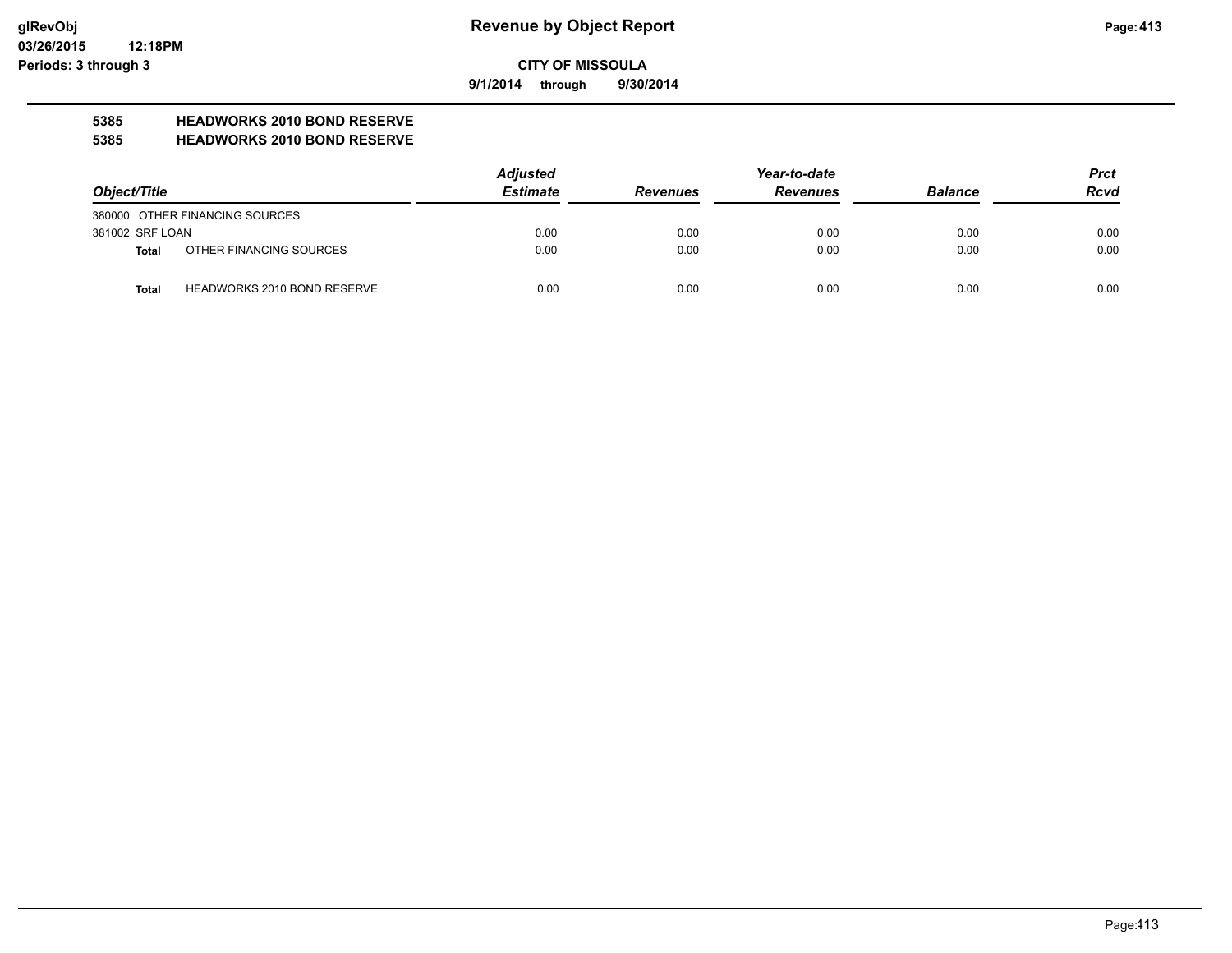**9/1/2014 through 9/30/2014**

#### **5385 HEADWORKS 2010 BOND RESERVE**

|                 |                                    | <b>Adjusted</b> |                 | Year-to-date    |                | <b>Prct</b> |
|-----------------|------------------------------------|-----------------|-----------------|-----------------|----------------|-------------|
| Object/Title    |                                    | <b>Estimate</b> | <b>Revenues</b> | <b>Revenues</b> | <b>Balance</b> | <b>Rcvd</b> |
|                 | 380000 OTHER FINANCING SOURCES     |                 |                 |                 |                |             |
| 381002 SRF LOAN |                                    | 0.00            | 0.00            | 0.00            | 0.00           | 0.00        |
| <b>Total</b>    | OTHER FINANCING SOURCES            | 0.00            | 0.00            | 0.00            | 0.00           | 0.00        |
| <b>Total</b>    | <b>HEADWORKS 2010 BOND RESERVE</b> | 0.00            | 0.00            | 0.00            | 0.00           | 0.00        |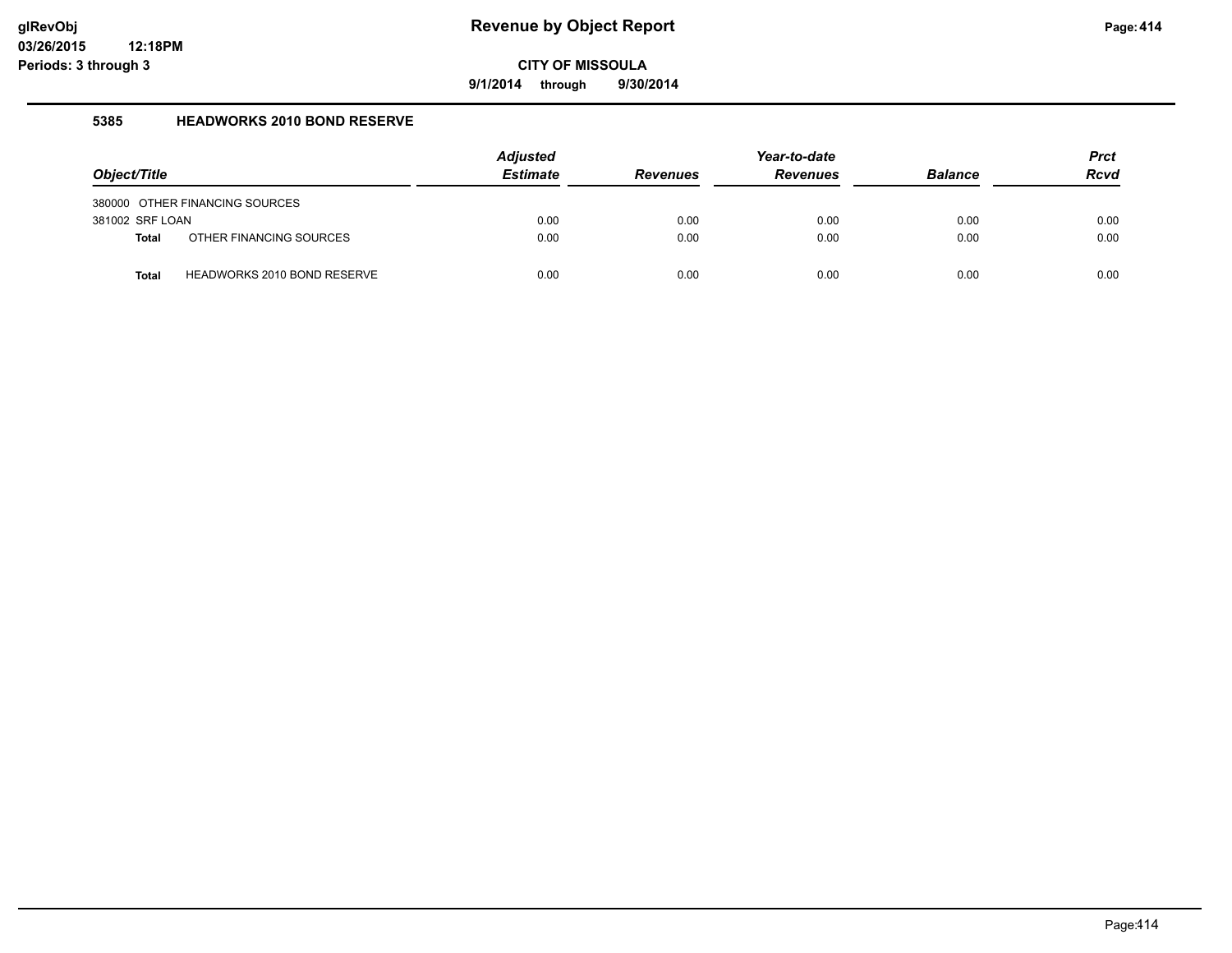**9/1/2014 through 9/30/2014**

## **5386 FY10 HEADWORKS DEBT SERVICE**

#### **5386 FY10 HEADWORKS DEBT SERVICE**

|                                      | <b>Adjusted</b> |                 | Year-to-date    |                | <b>Prct</b> |
|--------------------------------------|-----------------|-----------------|-----------------|----------------|-------------|
| Object/Title                         | <b>Estimate</b> | <b>Revenues</b> | <b>Revenues</b> | <b>Balance</b> | <b>Rcvd</b> |
| 330000 INTERGOVERNMENTAL REVENUES    |                 |                 |                 |                |             |
| 331990 IRS REIMB/DEBT SVS INTEREST   | 254.857.00      | 0.00            | 0.00            | 254.857.00     | 0.00        |
| INTERGOVERNMENTAL REVENUES<br>Total  | 254,857.00      | 0.00            | 0.00            | 254,857.00     | 0.00        |
| 380000 OTHER FINANCING SOURCES       |                 |                 |                 |                |             |
| 381002 SRF LOAN                      | 0.00            | 0.00            | 0.00            | 0.00           | 0.00        |
| 383024 TRANS FR SEWER CLEARING       | 442,092.00      | 0.00            | 0.00            | 442,092.00     | 0.00        |
| OTHER FINANCING SOURCES<br>Total     | 442.092.00      | 0.00            | 0.00            | 442.092.00     | 0.00        |
|                                      |                 |                 |                 |                |             |
| FY10 HEADWORKS DEBT SERVICE<br>Total | 696.949.00      | 0.00            | 0.00            | 696.949.00     | 0.00        |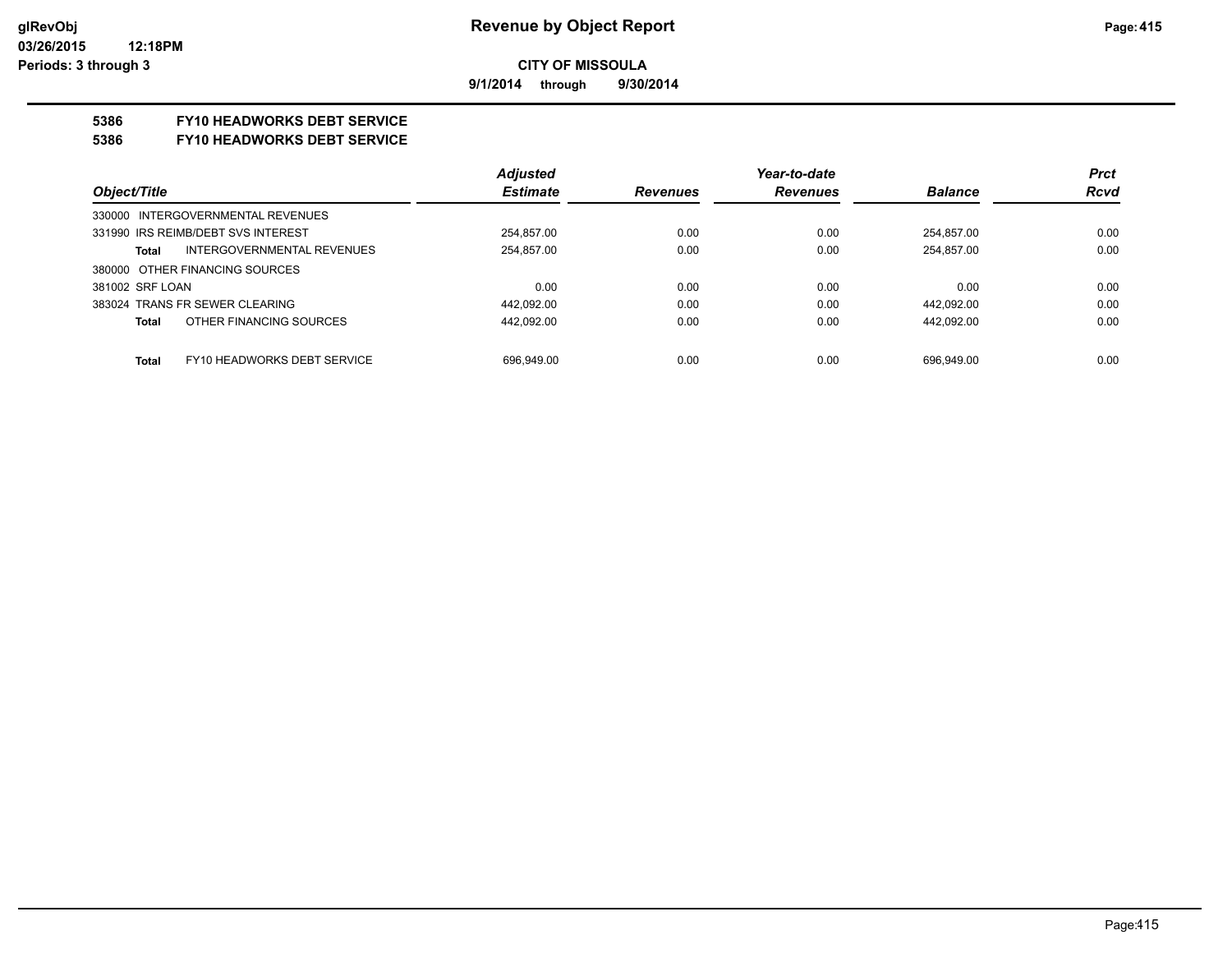**9/1/2014 through 9/30/2014**

## **5386 FY10 HEADWORKS DEBT SERVICE**

|                                    |                                   | <b>Adjusted</b> |                 | Year-to-date    |                | <b>Prct</b> |
|------------------------------------|-----------------------------------|-----------------|-----------------|-----------------|----------------|-------------|
| Object/Title                       |                                   | <b>Estimate</b> | <b>Revenues</b> | <b>Revenues</b> | <b>Balance</b> | <b>Rcvd</b> |
| 330000 INTERGOVERNMENTAL REVENUES  |                                   |                 |                 |                 |                |             |
| 331990 IRS REIMB/DEBT SVS INTEREST |                                   | 254.857.00      | 0.00            | 0.00            | 254.857.00     | 0.00        |
| Total                              | <b>INTERGOVERNMENTAL REVENUES</b> | 254,857.00      | 0.00            | 0.00            | 254.857.00     | 0.00        |
| 380000 OTHER FINANCING SOURCES     |                                   |                 |                 |                 |                |             |
| 381002 SRF LOAN                    |                                   | 0.00            | 0.00            | 0.00            | 0.00           | 0.00        |
| 383024 TRANS FR SEWER CLEARING     |                                   | 442.092.00      | 0.00            | 0.00            | 442.092.00     | 0.00        |
| Total                              | OTHER FINANCING SOURCES           | 442.092.00      | 0.00            | 0.00            | 442.092.00     | 0.00        |
| Total                              | FY10 HEADWORKS DEBT SERVICE       | 696.949.00      | 0.00            | 0.00            | 696.949.00     | 0.00        |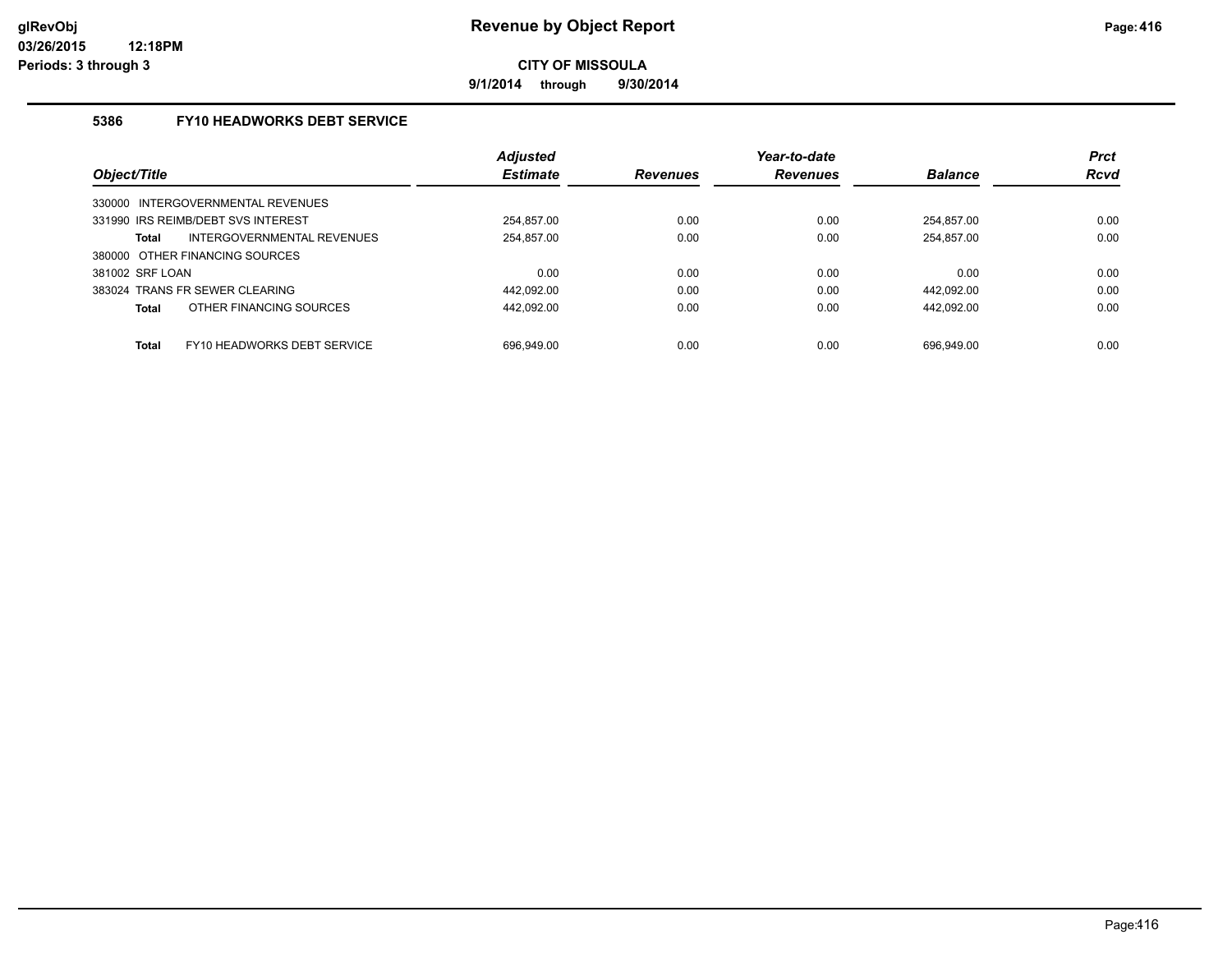**9/1/2014 through 9/30/2014**

# **5387 FY11 SEWER \$1.29M BOND DEBT SERVICE**

# **5387 FY11 SEWER \$1.29M BOND DEBT SERVICE**

|                                                      | <b>Adjusted</b> |                 | Year-to-date    |                | <b>Prct</b> |
|------------------------------------------------------|-----------------|-----------------|-----------------|----------------|-------------|
| Object/Title                                         | <b>Estimate</b> | <b>Revenues</b> | <b>Revenues</b> | <b>Balance</b> | <b>Rcvd</b> |
| 370000 INVESTMENTS & ROYALTY EARNINGS                |                 |                 |                 |                |             |
| 371010 INTEREST ON INVESTMENTS                       | 0.00            | 0.00            | 0.00            | 0.00           | 0.00        |
| 371020 GAIN/LOSS IN MARKET VALUE OF INVESTMENTS      | 0.00            | 0.00            | 0.00            | 0.00           | 0.00        |
| <b>INVESTMENTS &amp; ROYALTY EARNINGS</b><br>Total   | 0.00            | 0.00            | 0.00            | 0.00           | 0.00        |
| 380000 OTHER FINANCING SOURCES                       |                 |                 |                 |                |             |
| 383024 TRANS FR SEWER CLEARING                       | 103.430.00      | 0.00            | 0.00            | 103.430.00     | 0.00        |
| OTHER FINANCING SOURCES<br>Total                     | 103.430.00      | 0.00            | 0.00            | 103.430.00     | 0.00        |
|                                                      |                 |                 |                 |                |             |
| FY11 SEWER \$1.29M BOND DEBT SERVICE<br><b>Total</b> | 103.430.00      | 0.00            | 0.00            | 103.430.00     | 0.00        |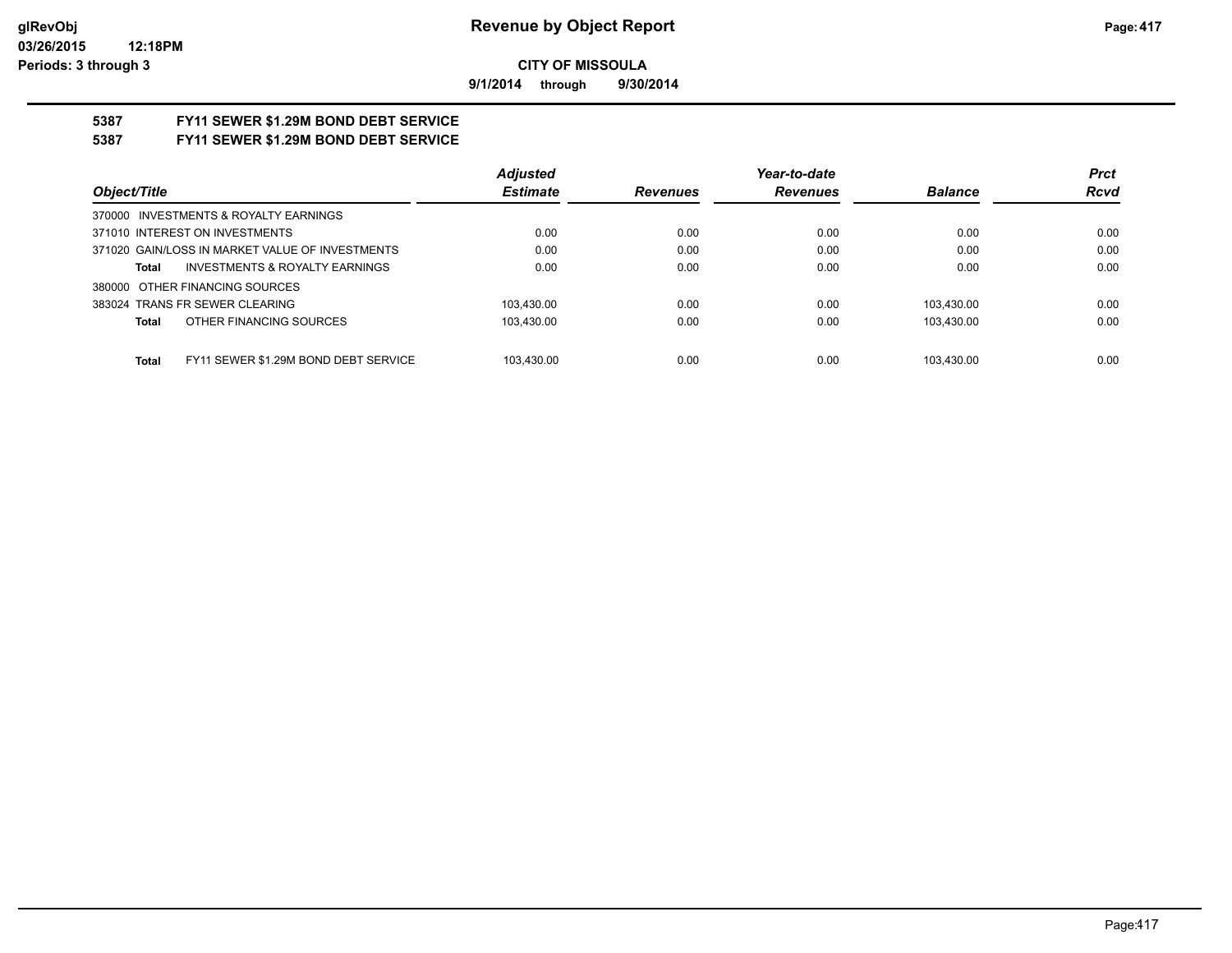**9/1/2014 through 9/30/2014**

## **5387 FY11 SEWER \$1.29M BOND DEBT SERVICE**

|                                                      | <b>Adjusted</b> |                 | Year-to-date    |                | <b>Prct</b> |
|------------------------------------------------------|-----------------|-----------------|-----------------|----------------|-------------|
| Object/Title                                         | <b>Estimate</b> | <b>Revenues</b> | <b>Revenues</b> | <b>Balance</b> | <b>Rcvd</b> |
| 370000 INVESTMENTS & ROYALTY EARNINGS                |                 |                 |                 |                |             |
| 371010 INTEREST ON INVESTMENTS                       | 0.00            | 0.00            | 0.00            | 0.00           | 0.00        |
| 371020 GAIN/LOSS IN MARKET VALUE OF INVESTMENT       | 0.00            | 0.00            | 0.00            | 0.00           | 0.00        |
| INVESTMENTS & ROYALTY EARNINGS<br><b>Total</b>       | 0.00            | 0.00            | 0.00            | 0.00           | 0.00        |
| 380000 OTHER FINANCING SOURCES                       |                 |                 |                 |                |             |
| 383024 TRANS FR SEWER CLEARING                       | 103.430.00      | 0.00            | 0.00            | 103.430.00     | 0.00        |
| OTHER FINANCING SOURCES<br><b>Total</b>              | 103.430.00      | 0.00            | 0.00            | 103.430.00     | 0.00        |
|                                                      |                 |                 |                 |                |             |
| FY11 SEWER \$1.29M BOND DEBT SERVICE<br><b>Total</b> | 103.430.00      | 0.00            | 0.00            | 103.430.00     | 0.00        |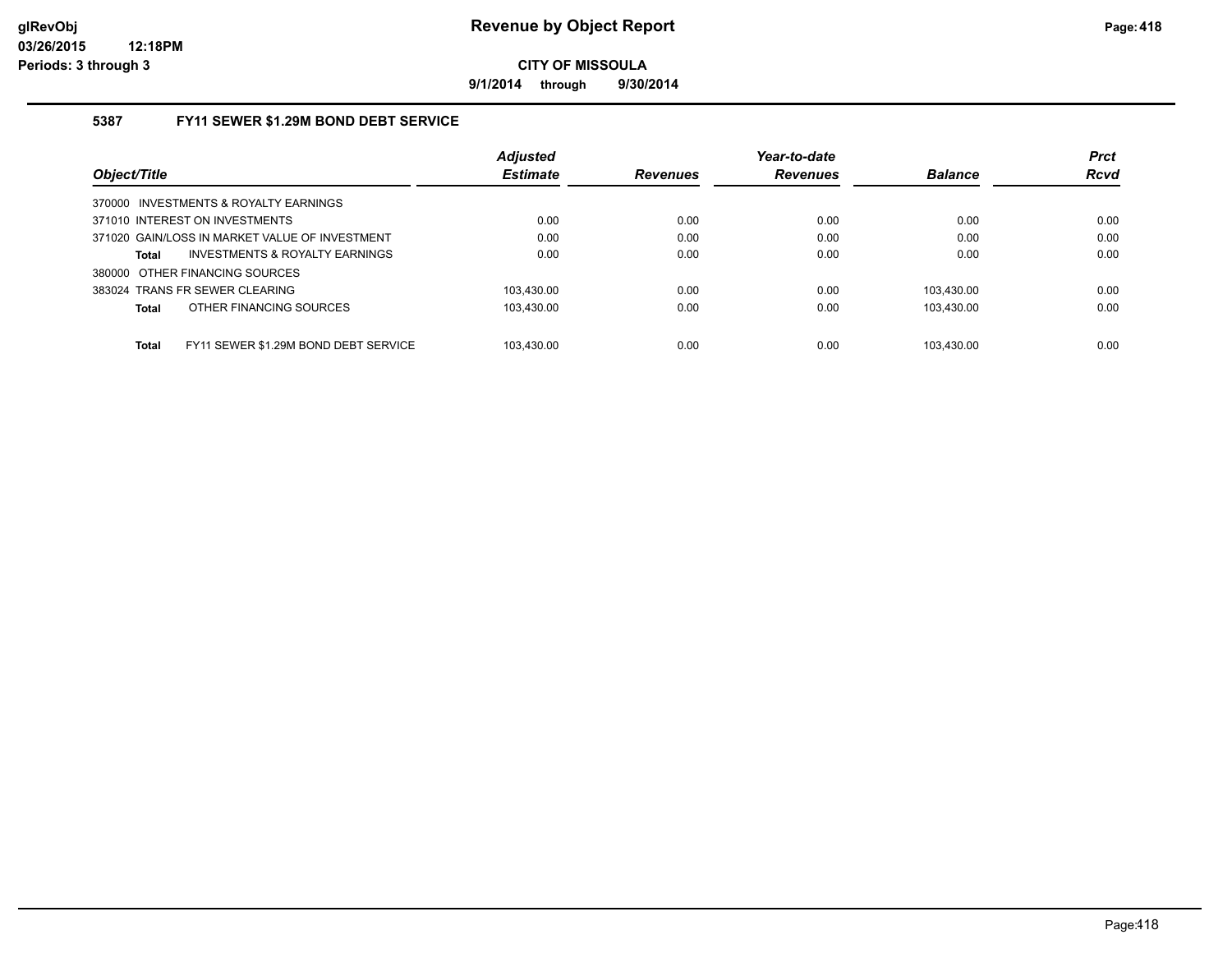**9/1/2014 through 9/30/2014**

## **5388 FY11 \$1.29M SEWER BOND RESERVE**

#### **5388 FY11 \$1.29M SEWER BOND RESERVE**

|                                                           | <b>Adjusted</b> |                 | Year-to-date    |                | <b>Prct</b> |
|-----------------------------------------------------------|-----------------|-----------------|-----------------|----------------|-------------|
| Object/Title                                              | <b>Estimate</b> | <b>Revenues</b> | <b>Revenues</b> | <b>Balance</b> | <b>Rcvd</b> |
| 370000 INVESTMENTS & ROYALTY EARNINGS                     |                 |                 |                 |                |             |
| 371010 INTEREST ON INVESTMENTS                            | 0.00            | 0.00            | 0.00            | 0.00           | 0.00        |
| 371020 GAIN/LOSS IN MARKET VALUE OF INVESTMENTS           | 0.00            | 0.00            | 0.00            | 0.00           | 0.00        |
| <b>INVESTMENTS &amp; ROYALTY EARNINGS</b><br><b>Total</b> | 0.00            | 0.00            | 0.00            | 0.00           | 0.00        |
| 380000 OTHER FINANCING SOURCES                            |                 |                 |                 |                |             |
| 381002 SRF LOAN                                           | 0.00            | 0.00            | 0.00            | 0.00           | 0.00        |
| 381020 REVENUE BONDS                                      | 0.00            | 0.00            | 0.00            | 0.00           | 0.00        |
| 381030 SID BONDS PROCEEDS                                 | 0.00            | 0.00            | 0.00            | 0.00           | 0.00        |
| 383024 TRANS FR SEWER CLEARING                            | 0.00            | 0.00            | 0.00            | 0.00           | 0.00        |
| 383042 TRANSFERS FROM OTHER FUNDS                         | 0.00            | 0.00            | 0.00            | 0.00           | 0.00        |
| OTHER FINANCING SOURCES<br><b>Total</b>                   | 0.00            | 0.00            | 0.00            | 0.00           | 0.00        |
| FY11 \$1.29M SEWER BOND RESERVE<br><b>Total</b>           | 0.00            | 0.00            | 0.00            | 0.00           | 0.00        |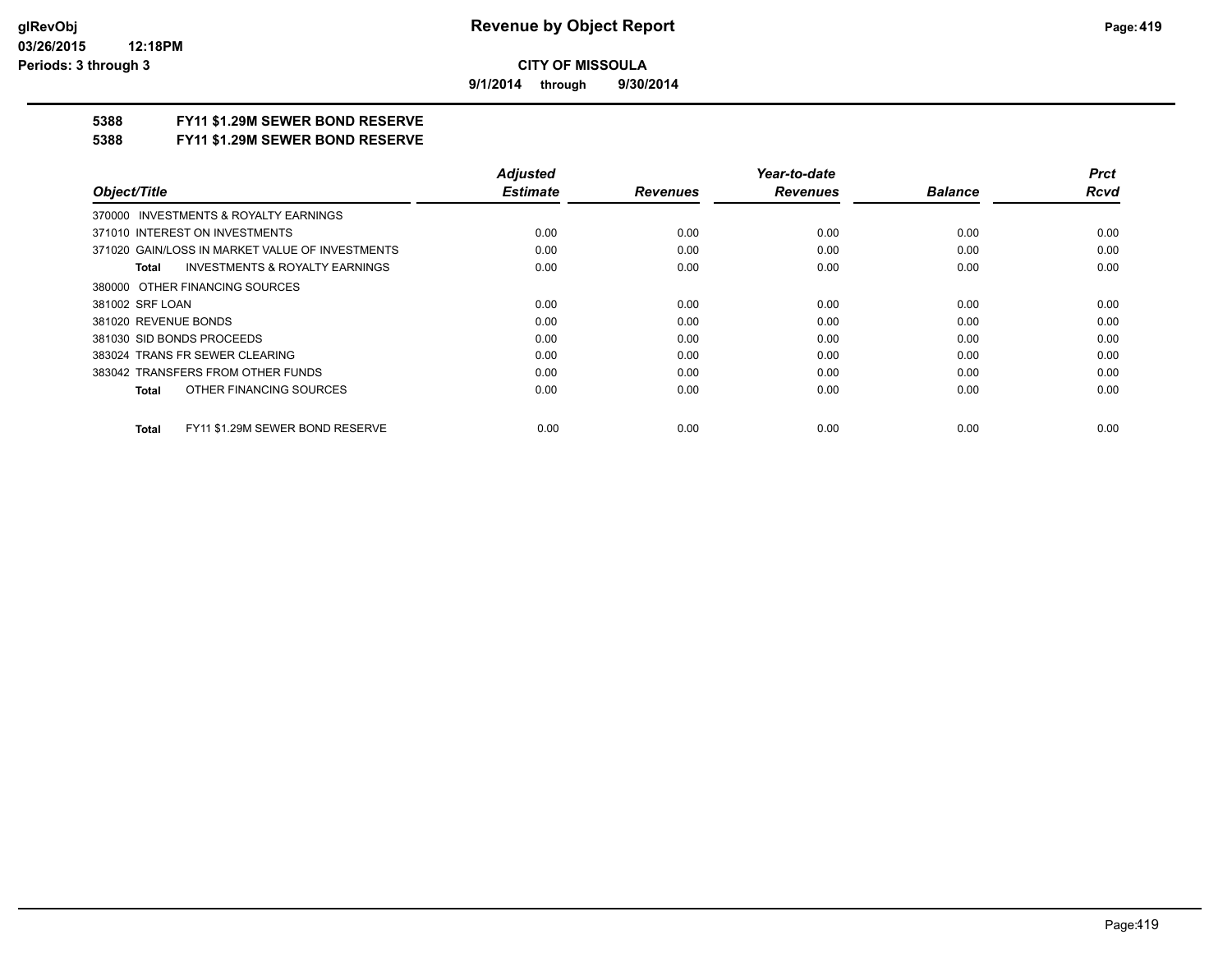**9/1/2014 through 9/30/2014**

## **5388 FY11 \$1.29M SEWER BOND RESERVE**

|                                                           | <b>Adjusted</b> |                 | Year-to-date    |                | <b>Prct</b> |
|-----------------------------------------------------------|-----------------|-----------------|-----------------|----------------|-------------|
| Object/Title                                              | <b>Estimate</b> | <b>Revenues</b> | <b>Revenues</b> | <b>Balance</b> | <b>Rcvd</b> |
| 370000 INVESTMENTS & ROYALTY EARNINGS                     |                 |                 |                 |                |             |
| 371010 INTEREST ON INVESTMENTS                            | 0.00            | 0.00            | 0.00            | 0.00           | 0.00        |
| 371020 GAIN/LOSS IN MARKET VALUE OF INVESTMENT            | 0.00            | 0.00            | 0.00            | 0.00           | 0.00        |
| <b>INVESTMENTS &amp; ROYALTY EARNINGS</b><br><b>Total</b> | 0.00            | 0.00            | 0.00            | 0.00           | 0.00        |
| 380000 OTHER FINANCING SOURCES                            |                 |                 |                 |                |             |
| 381002 SRF LOAN                                           | 0.00            | 0.00            | 0.00            | 0.00           | 0.00        |
| 381020 REVENUE BONDS                                      | 0.00            | 0.00            | 0.00            | 0.00           | 0.00        |
| 381030 SID BONDS PROCEEDS                                 | 0.00            | 0.00            | 0.00            | 0.00           | 0.00        |
| 383024 TRANS FR SEWER CLEARING                            | 0.00            | 0.00            | 0.00            | 0.00           | 0.00        |
| 383042 TRANSFERS FROM OTHER FUNDS                         | 0.00            | 0.00            | 0.00            | 0.00           | 0.00        |
| OTHER FINANCING SOURCES<br><b>Total</b>                   | 0.00            | 0.00            | 0.00            | 0.00           | 0.00        |
| FY11 \$1.29M SEWER BOND RESERVE<br><b>Total</b>           | 0.00            | 0.00            | 0.00            | 0.00           | 0.00        |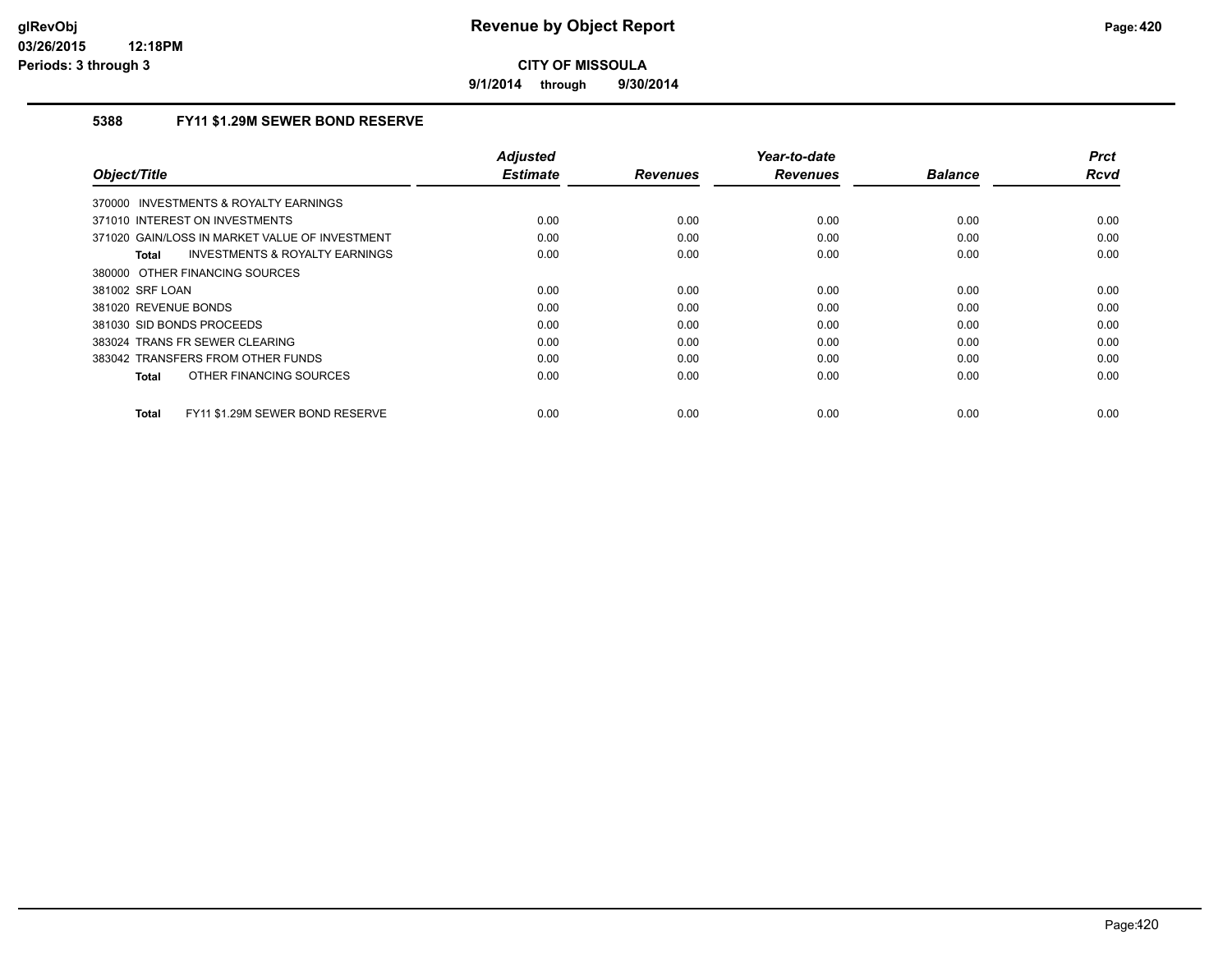**9/1/2014 through 9/30/2014**

# **5711 AQUATICS**

**5711 AQUATICS**

|                                                           | <b>Adjusted</b> |                 | Year-to-date    |                | <b>Prct</b> |
|-----------------------------------------------------------|-----------------|-----------------|-----------------|----------------|-------------|
| Object/Title                                              | <b>Estimate</b> | <b>Revenues</b> | <b>Revenues</b> | <b>Balance</b> | <b>Rcvd</b> |
| <b>INTERGOVERNMENTAL REVENUES</b><br>330000               |                 |                 |                 |                |             |
| 336023 STATE CONTRIB. - PERS                              | 0.00            | 164.48          | 334.09          | $-334.09$      | 0.00        |
| <b>INTERGOVERNMENTAL REVENUES</b><br><b>Total</b>         | 0.00            | 164.48          | 334.09          | $-334.09$      | 0.00        |
| <b>CHARGES FOR SERVICES</b><br>340000                     |                 |                 |                 |                |             |
| 340051 GRILL VAN CONCESSIONS                              | 0.00            | 844.50          | 18,570.00       | $-18,570.00$   | 0.00        |
| 346030 SWIMMING POOL FEES                                 | 1,045,954.00    | 4.665.23        | 393.672.45      | 652.281.55     | 37.64       |
| 346060 CURRENTS SWIMMING FACILITY                         | 0.00            | 20,476.01       | 77,297.82       | $-77,297.82$   | 0.00        |
| 346061 CURRENTS ENTERPRISE                                | 0.00            | 0.00            | 0.00            | 0.00           | 0.00        |
| 346062 SPLASH ENTERPRISE                                  | 0.00            | 0.00            | 0.00            | 0.00           | 0.00        |
| <b>CHARGES FOR SERVICES</b><br><b>Total</b>               | 1,045,954.00    | 25,985.74       | 489,540.27      | 556,413.73     | 46.80       |
| 360000 MISCELLANEOUS REVENUES                             |                 |                 |                 |                |             |
| 360010 MISCELLANEOUS                                      | 0.00            | 0.00            | 0.00            | 0.00           | 0.00        |
| 365000 DONATIONS                                          | 0.00            | 0.00            | 0.00            | 0.00           | 0.00        |
| 365019 AQUATICS DONATIONS & GRANTS                        | 150,000.00      | 0.00            | 0.00            | 150,000.00     | 0.00        |
| MISCELLANEOUS REVENUES<br><b>Total</b>                    | 150,000.00      | 0.00            | 0.00            | 150,000.00     | 0.00        |
| <b>INVESTMENTS &amp; ROYALTY EARNINGS</b><br>370000       |                 |                 |                 |                |             |
| 371010 INTEREST ON INVESTMENTS                            | 0.00            | 0.00            | 0.00            | 0.00           | 0.00        |
| <b>INVESTMENTS &amp; ROYALTY EARNINGS</b><br><b>Total</b> | 0.00            | 0.00            | 0.00            | 0.00           | 0.00        |
| OTHER FINANCING SOURCES<br>380000                         |                 |                 |                 |                |             |
| 383029 TRANS FR GENERAL                                   | 203.000.00      | 0.00            | 0.00            | 203,000.00     | 0.00        |
| 383043 TRANSFERS FROM IMPACT FEES                         | 0.00            | 0.00            | 0.00            | 0.00           | 0.00        |
| 383400 CAPITAL CONTRIBUTION                               | 0.00            | 0.00            | 0.00            | 0.00           | 0.00        |
| OTHER FINANCING SOURCES<br><b>Total</b>                   | 203,000.00      | 0.00            | 0.00            | 203,000.00     | 0.00        |
| <b>AQUATICS</b><br><b>Total</b>                           | 1,398,954.00    | 26,150.22       | 489,874.36      | 909,079.64     | 35.02       |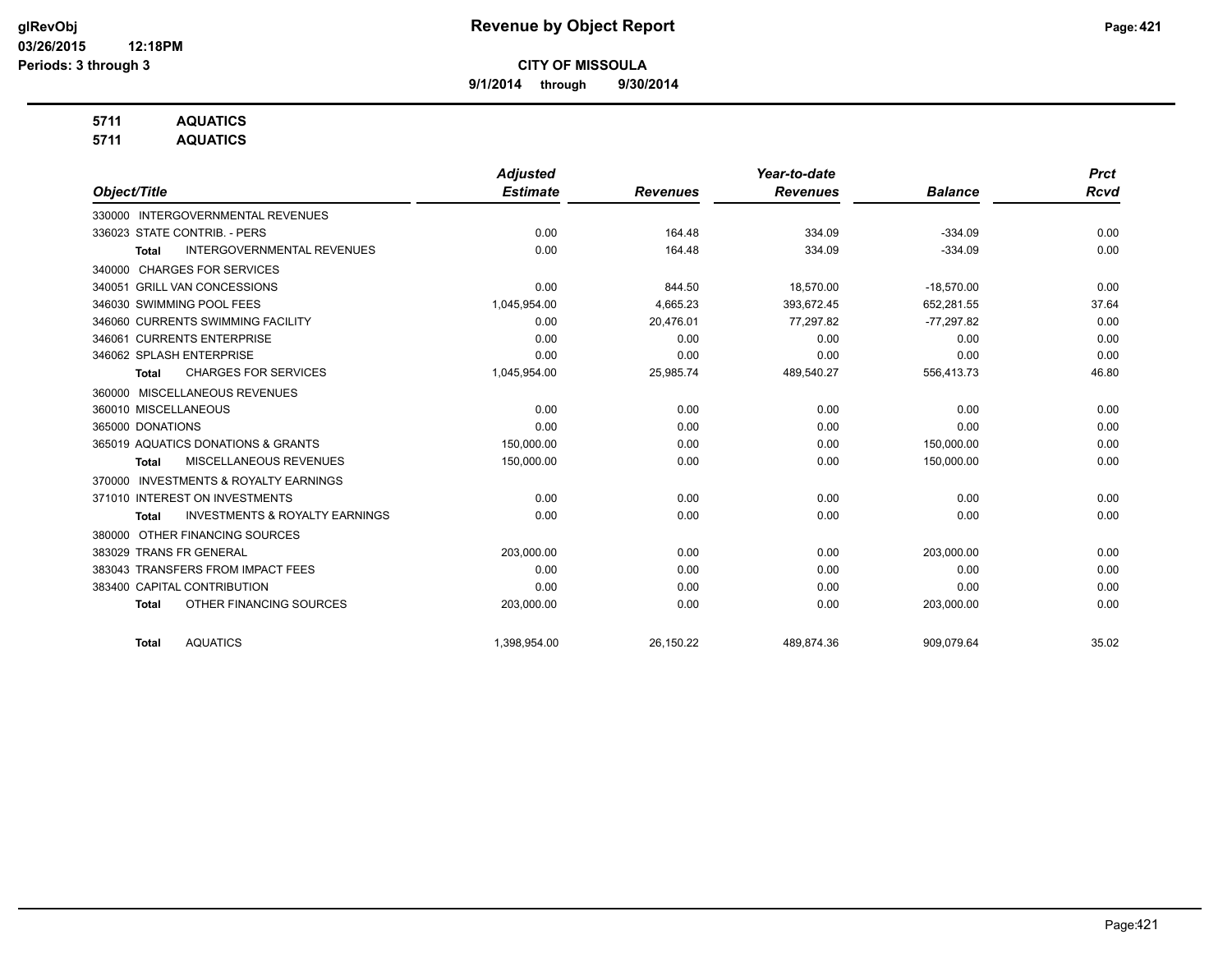**9/1/2014 through 9/30/2014**

#### **5711 AQUATICS**

|                                                           | <b>Adjusted</b> |                 | Year-to-date    |                | <b>Prct</b> |
|-----------------------------------------------------------|-----------------|-----------------|-----------------|----------------|-------------|
| Object/Title                                              | <b>Estimate</b> | <b>Revenues</b> | <b>Revenues</b> | <b>Balance</b> | <b>Rcvd</b> |
| 330000 INTERGOVERNMENTAL REVENUES                         |                 |                 |                 |                |             |
| 336023 STATE CONTRIB. - PERS                              | 0.00            | 164.48          | 334.09          | $-334.09$      | 0.00        |
| <b>INTERGOVERNMENTAL REVENUES</b><br><b>Total</b>         | 0.00            | 164.48          | 334.09          | $-334.09$      | 0.00        |
| 340000 CHARGES FOR SERVICES                               |                 |                 |                 |                |             |
| 340051 GRILL VAN CONCESSIONS                              | 0.00            | 844.50          | 18,570.00       | $-18,570.00$   | 0.00        |
| 346030 SWIMMING POOL FEES                                 | 1,045,954.00    | 4,665.23        | 393,672.45      | 652,281.55     | 37.64       |
| 346060 CURRENTS SWIMMING FACILITY                         | 0.00            | 20,476.01       | 77.297.82       | $-77.297.82$   | 0.00        |
| 346061 CURRENTS ENTERPRISE                                | 0.00            | 0.00            | 0.00            | 0.00           | 0.00        |
| 346062 SPLASH ENTERPRISE                                  | 0.00            | 0.00            | 0.00            | 0.00           | 0.00        |
| <b>CHARGES FOR SERVICES</b><br>Total                      | 1,045,954.00    | 25,985.74       | 489,540.27      | 556,413.73     | 46.80       |
| 360000 MISCELLANEOUS REVENUES                             |                 |                 |                 |                |             |
| 360010 MISCELLANEOUS                                      | 0.00            | 0.00            | 0.00            | 0.00           | 0.00        |
| 365000 DONATIONS                                          | 0.00            | 0.00            | 0.00            | 0.00           | 0.00        |
| 365019 AQUATICS DONATIONS & GRANTS                        | 150,000.00      | 0.00            | 0.00            | 150,000.00     | 0.00        |
| <b>MISCELLANEOUS REVENUES</b><br><b>Total</b>             | 150,000.00      | 0.00            | 0.00            | 150,000.00     | 0.00        |
| 370000 INVESTMENTS & ROYALTY EARNINGS                     |                 |                 |                 |                |             |
| 371010 INTEREST ON INVESTMENTS                            | 0.00            | 0.00            | 0.00            | 0.00           | 0.00        |
| <b>INVESTMENTS &amp; ROYALTY EARNINGS</b><br><b>Total</b> | 0.00            | 0.00            | 0.00            | 0.00           | 0.00        |
| 380000 OTHER FINANCING SOURCES                            |                 |                 |                 |                |             |
| 383029 TRANS FR GENERAL                                   | 203,000.00      | 0.00            | 0.00            | 203,000.00     | 0.00        |
| 383043 TRANSFERS FROM IMPACT FEES                         | 0.00            | 0.00            | 0.00            | 0.00           | 0.00        |
| 383400 CAPITAL CONTRIBUTION                               | 0.00            | 0.00            | 0.00            | 0.00           | 0.00        |
| OTHER FINANCING SOURCES<br><b>Total</b>                   | 203,000.00      | 0.00            | 0.00            | 203,000.00     | 0.00        |
| <b>AQUATICS</b><br><b>Total</b>                           | 1,398,954.00    | 26,150.22       | 489.874.36      | 909.079.64     | 35.02       |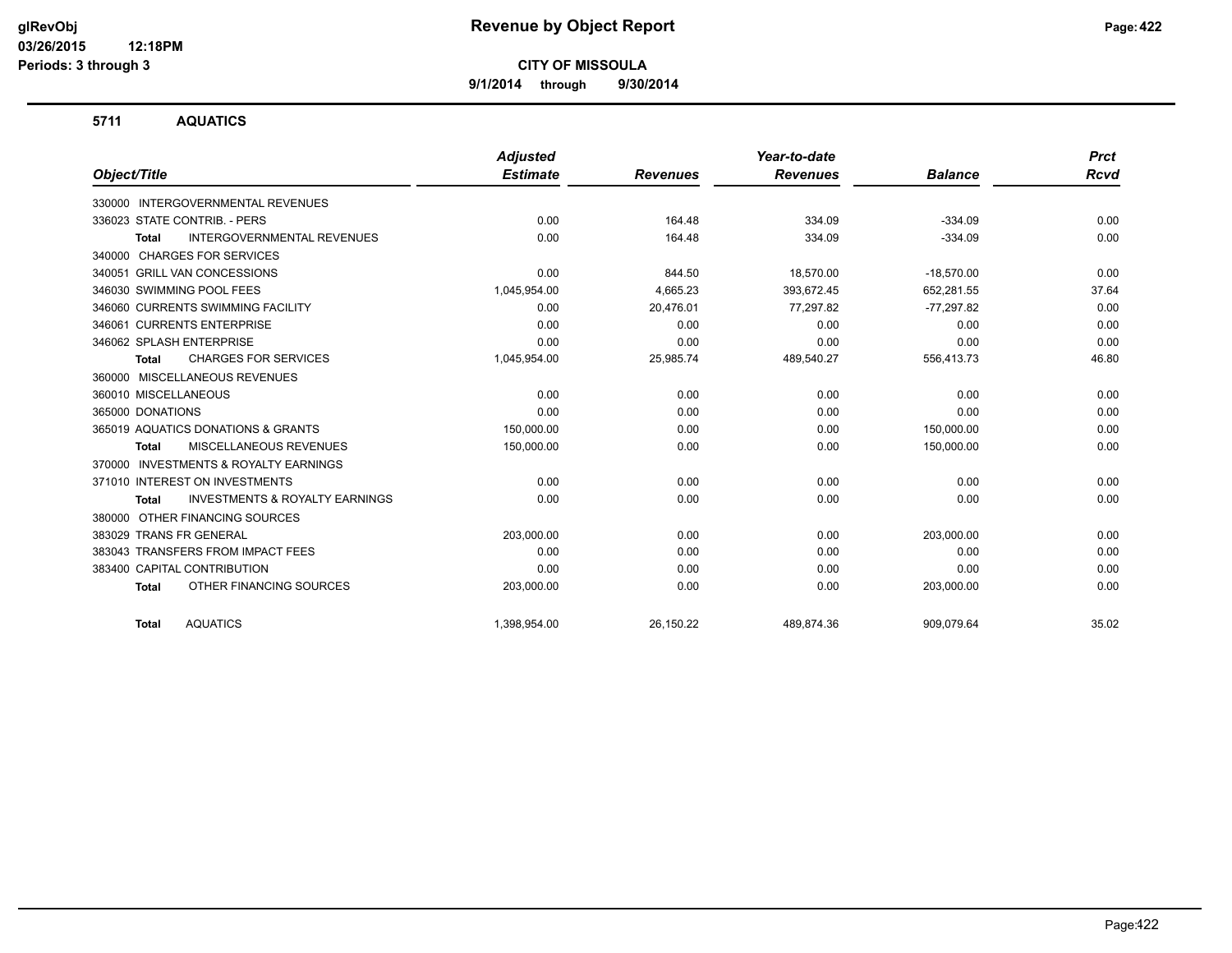**9/1/2014 through 9/30/2014**

# **6050 EMPLOYEE BENEFIT PLAN FUND**

#### **6050 EMPLOYEE BENEFIT PLAN FUND**

|                                                           | <b>Adjusted</b> |                 | Year-to-date    |                | <b>Prct</b> |
|-----------------------------------------------------------|-----------------|-----------------|-----------------|----------------|-------------|
| Object/Title                                              | <b>Estimate</b> | <b>Revenues</b> | <b>Revenues</b> | <b>Balance</b> | <b>Rcvd</b> |
| 330000 INTERGOVERNMENTAL REVENUES                         |                 |                 |                 |                |             |
| 334112 WELLNESS GRANT                                     | 0.00            | 0.00            | 0.00            | 0.00           | 0.00        |
| <b>INTERGOVERNMENTAL REVENUES</b><br><b>Total</b>         | 0.00            | 0.00            | 0.00            | 0.00           | 0.00        |
| 370000 INVESTMENTS & ROYALTY EARNINGS                     |                 |                 |                 |                |             |
| 371010 INTEREST ON INVESTMENTS                            | 0.00            | 0.00            | 0.00            | 0.00           | 0.00        |
| <b>INVESTMENTS &amp; ROYALTY EARNINGS</b><br><b>Total</b> | 0.00            | 0.00            | 0.00            | 0.00           | 0.00        |
| 380000 OTHER FINANCING SOURCES                            |                 |                 |                 |                |             |
| 383028 TRANS FROM GF FOR HEALTH RESERVE                   | 0.00            | 0.00            | 0.00            | 0.00           | 0.00        |
| 383029 TRANS FR GENERAL                                   | 692,000.00      | 6.637.17        | 27,344.26       | 664,655.74     | 3.95        |
| OTHER FINANCING SOURCES<br><b>Total</b>                   | 692,000.00      | 6.637.17        | 27,344.26       | 664,655.74     | 3.95        |
| 390000 INTERNAL SERVICES                                  |                 |                 |                 |                |             |
| 396001 INSURANCE REIMBURSEMENTS                           | 0.00            | 0.00            | $-12.784.11$    | 12.784.11      | 0.00        |
| 396002 CITY CONTRIBUTIONS                                 | 3.932.896.00    | 248.799.78      | 995.791.78      | 2.937.104.22   | 25.32       |
| 396003 EMPLOYEE DEDUCTION CONTRIBUTIONS                   | 845,040.00      | 64,775.56       | 386,465.93      | 458,574.07     | 45.73       |
| 396004 RETIREE CONTRIBUTIONS                              | 468,413.00      | 11,858.86       | 111,371.26      | 357,041.74     | 23.78       |
| 396005 FIRE + POLICE ADDTL HEALTH CONTRIB                 | 0.00            | 110,580.00      | 440.610.00      | $-440.610.00$  | 0.00        |
| 396006 RX REBATES                                         | 0.00            | 0.00            | 0.00            | 0.00           | 0.00        |
| 396007 OTHER PARTICIPANT HEALTH PREM CONTRIB              | 0.00            | 0.00            | 15.00           | $-15.00$       | 0.00        |
| 396008 COBRA CONTRIBUTIONS                                | 0.00            | 1.935.46        | 1.935.46        | $-1.935.46$    | 0.00        |
| 396009 WELLNESS PROGRAM CONTRIBUTIONS                     | 0.00            | 0.00            | 0.00            | 0.00           | 0.00        |
| 396010 EMPLOYEE SUPPLI LIFE INSURANCE CONTRI              | 0.00            | 2,870.24        | 7,006.21        | $-7,006.21$    | 0.00        |
| <b>EMPLOYEE VISION INSURANCE CONTRIBUTIONS</b><br>396011  | 0.00            | 148.83          | 621.02          | $-621.02$      | 0.00        |
| <b>INTERNAL SERVICES</b><br><b>Total</b>                  | 5,246,349.00    | 440,968.73      | 1,931,032.55    | 3,315,316.45   | 36.81       |
| <b>EMPLOYEE BENEFIT PLAN FUND</b><br><b>Total</b>         | 5,938,349.00    | 447,605.90      | 1,958,376.81    | 3,979,972.19   | 32.98       |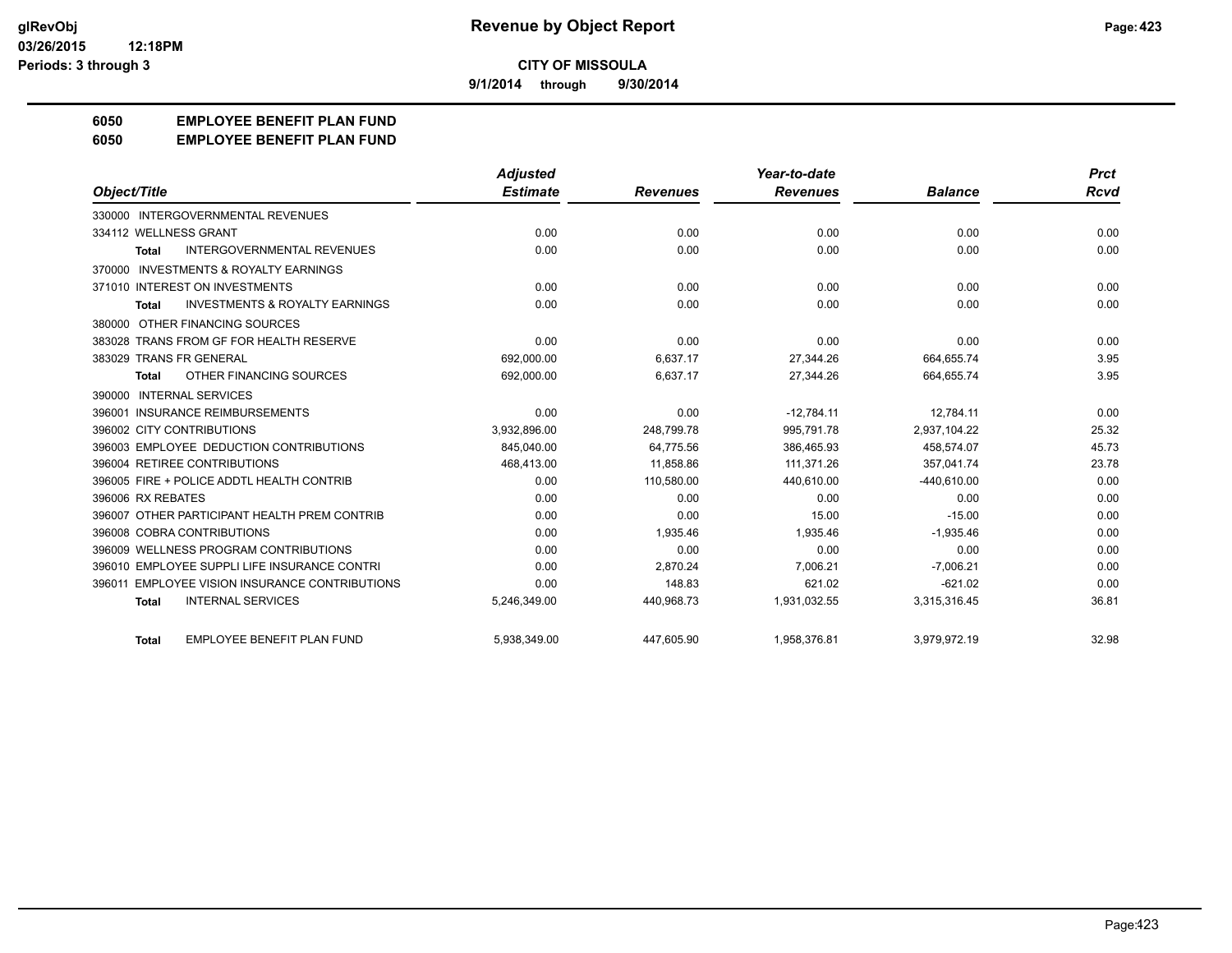**9/1/2014 through 9/30/2014**

## **6050 EMPLOYEE BENEFIT PLAN FUND**

|                                                           | Adjusted        |                 | Year-to-date    |                | <b>Prct</b> |
|-----------------------------------------------------------|-----------------|-----------------|-----------------|----------------|-------------|
| Object/Title                                              | <b>Estimate</b> | <b>Revenues</b> | <b>Revenues</b> | <b>Balance</b> | <b>Rcvd</b> |
| 330000 INTERGOVERNMENTAL REVENUES                         |                 |                 |                 |                |             |
| 334112 WELLNESS GRANT                                     | 0.00            | 0.00            | 0.00            | 0.00           | 0.00        |
| <b>INTERGOVERNMENTAL REVENUES</b><br><b>Total</b>         | 0.00            | 0.00            | 0.00            | 0.00           | 0.00        |
| 370000 INVESTMENTS & ROYALTY EARNINGS                     |                 |                 |                 |                |             |
| 371010 INTEREST ON INVESTMENTS                            | 0.00            | 0.00            | 0.00            | 0.00           | 0.00        |
| <b>INVESTMENTS &amp; ROYALTY EARNINGS</b><br><b>Total</b> | 0.00            | 0.00            | 0.00            | 0.00           | 0.00        |
| 380000 OTHER FINANCING SOURCES                            |                 |                 |                 |                |             |
| 383028 TRANS FROM GF FOR HEALTH RESERVE                   | 0.00            | 0.00            | 0.00            | 0.00           | 0.00        |
| 383029 TRANS FR GENERAL                                   | 692,000.00      | 6,637.17        | 27,344.26       | 664,655.74     | 3.95        |
| OTHER FINANCING SOURCES<br><b>Total</b>                   | 692,000.00      | 6,637.17        | 27,344.26       | 664,655.74     | 3.95        |
| 390000 INTERNAL SERVICES                                  |                 |                 |                 |                |             |
| 396001 INSURANCE REIMBURSEMENTS                           | 0.00            | 0.00            | $-12,784.11$    | 12,784.11      | 0.00        |
| 396002 CITY CONTRIBUTIONS                                 | 3,932,896.00    | 248,799.78      | 995,791.78      | 2,937,104.22   | 25.32       |
| 396003 EMPLOYEE DEDUCTION CONTRIBUTIONS                   | 845,040.00      | 64.775.56       | 386,465.93      | 458,574.07     | 45.73       |
| 396004 RETIREE CONTRIBUTIONS                              | 468.413.00      | 11.858.86       | 111.371.26      | 357.041.74     | 23.78       |
| 396005 FIRE + POLICE ADDTL HEALTH CONTRIB                 | 0.00            | 110,580.00      | 440.610.00      | $-440.610.00$  | 0.00        |
| 396006 RX REBATES                                         | 0.00            | 0.00            | 0.00            | 0.00           | 0.00        |
| 396007 OTHER PARTICIPANT HEALTH PREM CONTRIB              | 0.00            | 0.00            | 15.00           | $-15.00$       | 0.00        |
| 396008 COBRA CONTRIBUTIONS                                | 0.00            | 1.935.46        | 1.935.46        | $-1.935.46$    | 0.00        |
| 396009 WELLNESS PROGRAM CONTRIBUTIONS                     | 0.00            | 0.00            | 0.00            | 0.00           | 0.00        |
| 396010 EMPLOYEE SUPPLI LIFE INSURANCE CONTRI              | 0.00            | 2,870.24        | 7,006.21        | $-7,006.21$    | 0.00        |
| 396011 EMPLOYEE VISION INSURANCE CONTRIBUTION             | 0.00            | 148.83          | 621.02          | $-621.02$      | 0.00        |
| <b>INTERNAL SERVICES</b><br><b>Total</b>                  | 5,246,349.00    | 440,968.73      | 1,931,032.55    | 3,315,316.45   | 36.81       |
| <b>EMPLOYEE BENEFIT PLAN FUND</b><br><b>Total</b>         | 5,938,349.00    | 447,605.90      | 1,958,376.81    | 3,979,972.19   | 32.98       |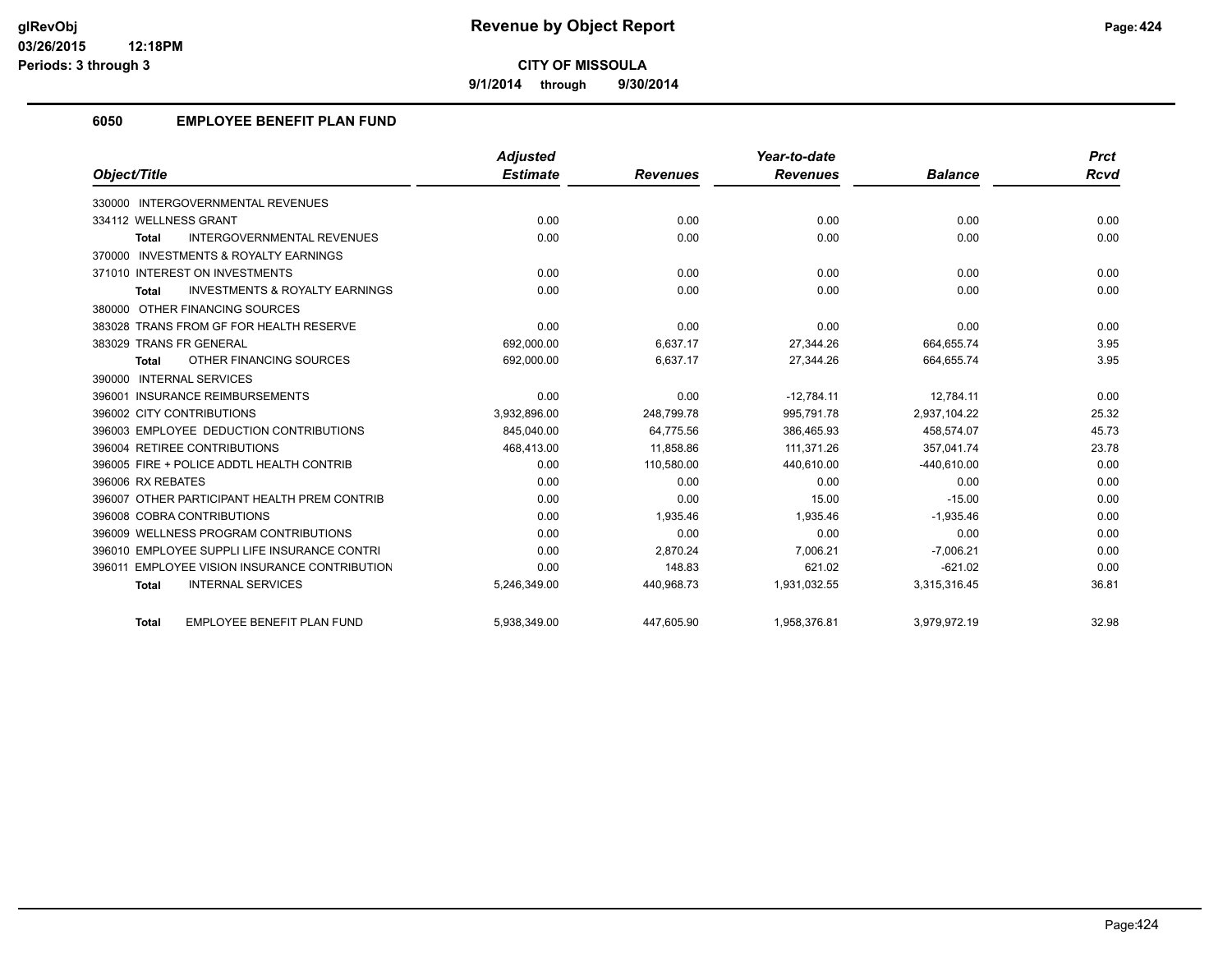**9/1/2014 through 9/30/2014**

#### **7370 PARKING COMMISSION FUND**

**7370 PARKING COMMISSION FUND**

|                                                           | <b>Adjusted</b> |                 | Year-to-date    |                | <b>Prct</b> |
|-----------------------------------------------------------|-----------------|-----------------|-----------------|----------------|-------------|
| Object/Title                                              | <b>Estimate</b> | <b>Revenues</b> | <b>Revenues</b> | <b>Balance</b> | <b>Rcvd</b> |
| 330000 INTERGOVERNMENTAL REVENUES                         |                 |                 |                 |                |             |
| 336023 STATE CONTRIB. - PERS                              | 0.00            | 92.65           | 158.64          | $-158.64$      | 0.00        |
| <b>INTERGOVERNMENTAL REVENUES</b><br><b>Total</b>         | 0.00            | 92.65           | 158.64          | $-158.64$      | 0.00        |
| 340000 CHARGES FOR SERVICES                               |                 |                 |                 |                |             |
| 343009 TOW CHARGES                                        | 0.00            | 0.00            | 0.00            | 0.00           | 0.00        |
| 343015 PARKING                                            | 1,405,905.00    | 0.00            | 0.00            | 1,405,905.00   | 0.00        |
| 343016 METER MONEY                                        | 0.00            | 45,967.07       | 135,505.01      | $-135,505.01$  | 0.00        |
| 343017 PARKING LEASE REVENUE                              | 0.00            | 71,031.66       | 167,974.16      | $-167,974.16$  | 0.00        |
| 343018 CENTRAL PARK REVENUE                               | 0.00            | 7,217.86        | 25,123.12       | $-25, 123.12$  | 0.00        |
| 343301 BOOT REMOVAL                                       | 0.00            | 600.00          | 1,950.00        | $-1,950.00$    | 0.00        |
| <b>CHARGES FOR SERVICES</b><br><b>Total</b>               | 1,405,905.00    | 124,816.59      | 330,552.29      | 1,075,352.71   | 23.51       |
| 350000 FINES & FORFEITURES                                |                 |                 |                 |                |             |
| 352000 TICKETS                                            | 0.00            | 0.00            | 0.00            | 0.00           | 0.00        |
| 352001 PARKING TICKET REVENUE                             | 270,000.00      | 20.989.50       | 47,846.50       | 222,153.50     | 17.72       |
| 352002 PARKING FINES                                      | 0.00            | $-45.00$        | $-45.00$        | 45.00          | 0.00        |
| <b>FINES &amp; FORFEITURES</b><br><b>Total</b>            | 270,000.00      | 20,944.50       | 47,801.50       | 222,198.50     | 17.70       |
| 360000 MISCELLANEOUS REVENUES                             |                 |                 |                 |                |             |
| 360010 MISCELLANEOUS                                      | 0.00            | 3,991.56        | 26,996.56       | $-26,996.56$   | 0.00        |
| 360018 MARKET ON FRONT UTILITY PAYMENTS                   | 0.00            | 197.06          | 197.06          | $-197.06$      | 0.00        |
| 360019 GARBAGE-MARKET ON FRONT                            | 0.00            | 114.40          | 114.40          | $-114.40$      | 0.00        |
| 362002 BAD CHECK CHARGES                                  | 0.00            | 0.00            | 25.00           | $-25.00$       | 0.00        |
| 362005 LEASE LATE PAYMENT PENALTY                         | 0.00            | 0.00            | 0.00            | 0.00           | 0.00        |
| 364040 INSURANCE AND DAMAGE RECOVERY                      | 0.00            | 0.00            | 0.00            | 0.00           | 0.00        |
| MISCELLANEOUS REVENUES<br><b>Total</b>                    | 0.00            | 4,303.02        | 27,333.02       | $-27,333.02$   | 0.00        |
| 370000 INVESTMENTS & ROYALTY EARNINGS                     |                 |                 |                 |                |             |
| 371010 INTEREST ON INVESTMENTS                            | 20,000.00       | 0.00            | 0.00            | 20,000.00      | 0.00        |
| 371020 GAIN/LOSS IN MARKET VALUE OF INVESTMENTS           | 0.00            | 0.00            | 0.00            | 0.00           | 0.00        |
| <b>INVESTMENTS &amp; ROYALTY EARNINGS</b><br><b>Total</b> | 20,000.00       | 0.00            | 0.00            | 20,000.00      | 0.00        |
| 380000 OTHER FINANCING SOURCES                            |                 |                 |                 |                |             |
| 381010 BOND PROCEEDS                                      | 0.00            | 0.00            | 0.00            | 0.00           | 0.00        |
| 382010 SALE OF FIXED ASSETS                               | 0.00            | 0.00            | 0.00            | 0.00           | 0.00        |
| 383013 TRANS FR SID DEBT SERVICE                          | 0.00            | 0.00            | 0.00            | 0.00           | 0.00        |
| 383400 CAPITAL CONTRIBUTION                               | 0.00            | 0.00            | 0.00            | 0.00           | 0.00        |
| OTHER FINANCING SOURCES<br><b>Total</b>                   | 0.00            | 0.00            | 0.00            | 0.00           | 0.00        |
| PARKING COMMISSION FUND<br><b>Total</b>                   | 1,695,905.00    | 150,156.76      | 405,845.45      | 1,290,059.55   | 23.93       |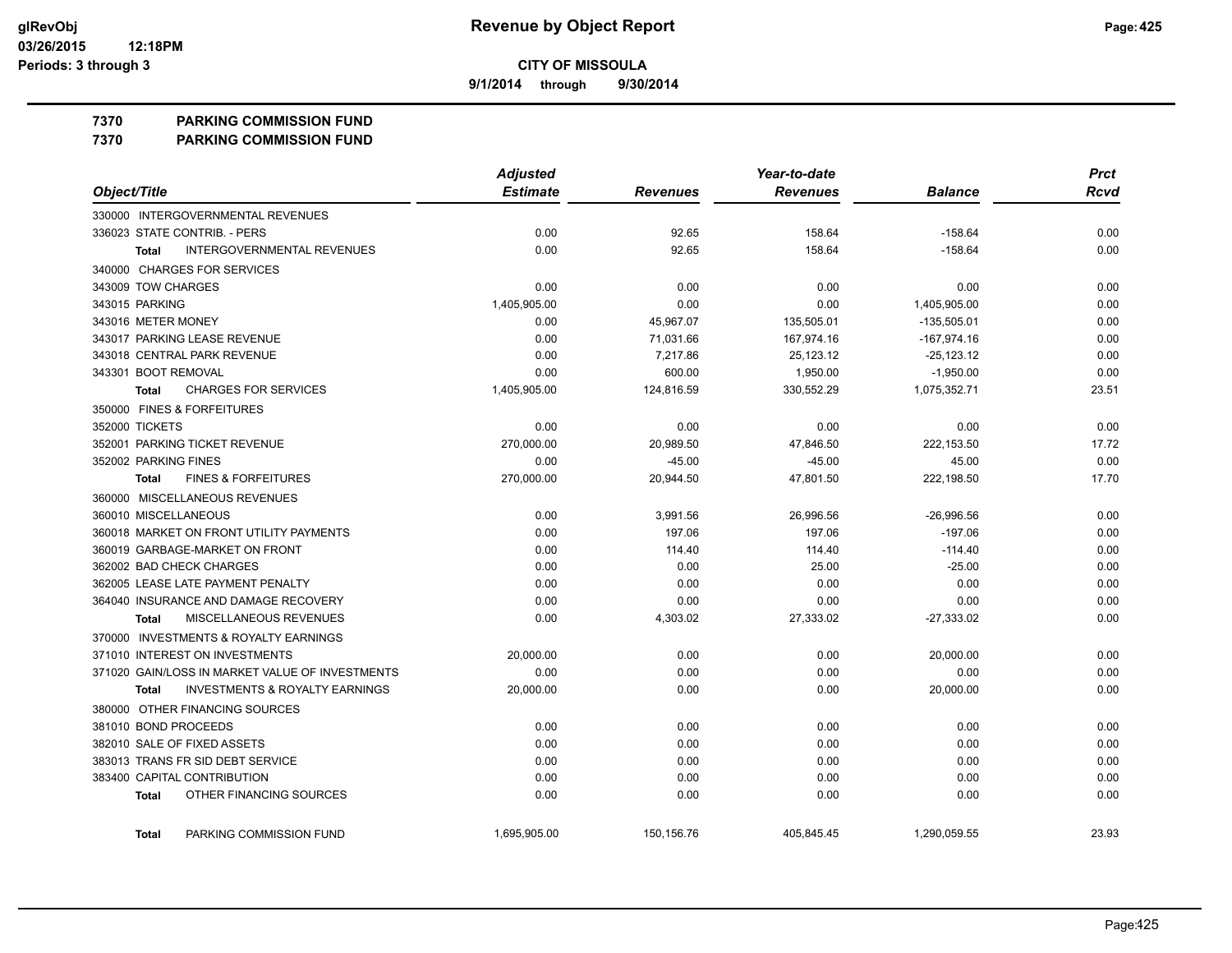**CITY OF MISSOULA 9/1/2014 through 9/30/2014**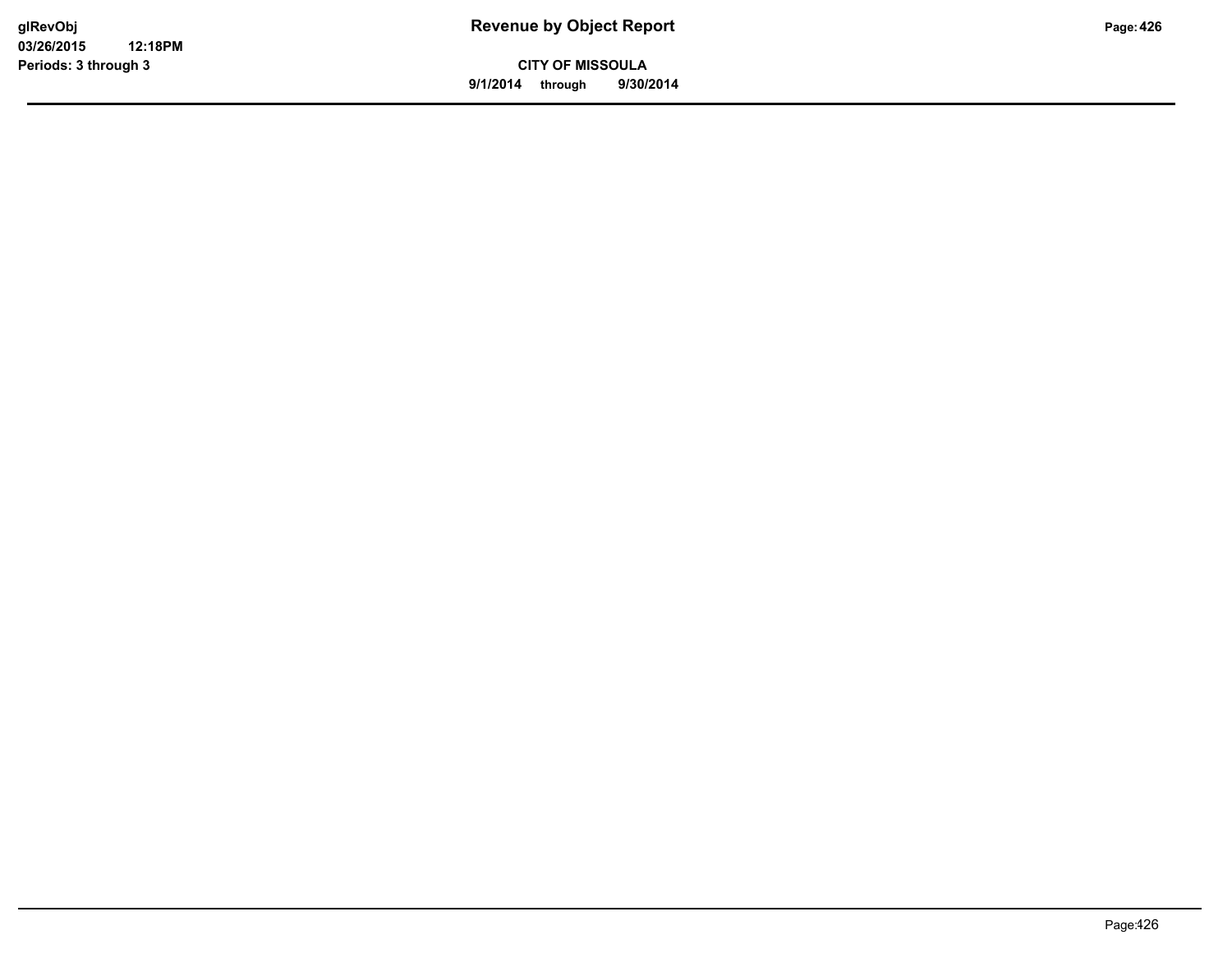**9/1/2014 through 9/30/2014**

## **7370 PARKING COMMISSION FUND**

|                                                           | <b>Adjusted</b> |                 | Year-to-date    |                | <b>Prct</b> |
|-----------------------------------------------------------|-----------------|-----------------|-----------------|----------------|-------------|
| Object/Title                                              | <b>Estimate</b> | <b>Revenues</b> | <b>Revenues</b> | <b>Balance</b> | <b>Rcvd</b> |
| 330000 INTERGOVERNMENTAL REVENUES                         |                 |                 |                 |                |             |
| 336023 STATE CONTRIB. - PERS                              | 0.00            | 92.65           | 158.64          | $-158.64$      | 0.00        |
| INTERGOVERNMENTAL REVENUES<br><b>Total</b>                | 0.00            | 92.65           | 158.64          | $-158.64$      | 0.00        |
| 340000 CHARGES FOR SERVICES                               |                 |                 |                 |                |             |
| 343009 TOW CHARGES                                        | 0.00            | 0.00            | 0.00            | 0.00           | 0.00        |
| 343015 PARKING                                            | 1,405,905.00    | 0.00            | 0.00            | 1,405,905.00   | 0.00        |
| 343016 METER MONEY                                        | 0.00            | 45,967.07       | 135,505.01      | $-135,505.01$  | 0.00        |
| 343017 PARKING LEASE REVENUE                              | 0.00            | 71,031.66       | 167,974.16      | -167,974.16    | 0.00        |
| 343018 CENTRAL PARK REVENUE                               | 0.00            | 7,217.86        | 25,123.12       | $-25, 123.12$  | 0.00        |
| 343301 BOOT REMOVAL                                       | 0.00            | 600.00          | 1,950.00        | $-1,950.00$    | 0.00        |
| <b>CHARGES FOR SERVICES</b><br><b>Total</b>               | 1,405,905.00    | 124,816.59      | 330,552.29      | 1,075,352.71   | 23.51       |
| 350000 FINES & FORFEITURES                                |                 |                 |                 |                |             |
| 352000 TICKETS                                            | 0.00            | 0.00            | 0.00            | 0.00           | 0.00        |
| 352001 PARKING TICKET REVENUE                             | 270,000.00      | 20,989.50       | 47,846.50       | 222,153.50     | 17.72       |
| 352002 PARKING FINES                                      | 0.00            | $-45.00$        | $-45.00$        | 45.00          | 0.00        |
| <b>FINES &amp; FORFEITURES</b><br><b>Total</b>            | 270,000.00      | 20,944.50       | 47,801.50       | 222,198.50     | 17.70       |
| 360000 MISCELLANEOUS REVENUES                             |                 |                 |                 |                |             |
| 360010 MISCELLANEOUS                                      | 0.00            | 3,991.56        | 26,996.56       | $-26,996.56$   | 0.00        |
| 360018 MARKET ON FRONT UTILITY PAYMENTS                   | 0.00            | 197.06          | 197.06          | $-197.06$      | 0.00        |
| 360019 GARBAGE-MARKET ON FRONT                            | 0.00            | 114.40          | 114.40          | $-114.40$      | 0.00        |
| 362002 BAD CHECK CHARGES                                  | 0.00            | 0.00            | 25.00           | $-25.00$       | 0.00        |
| 362005 LEASE LATE PAYMENT PENALTY                         | 0.00            | 0.00            | 0.00            | 0.00           | 0.00        |
| 364040 INSURANCE AND DAMAGE RECOVERY                      | 0.00            | 0.00            | 0.00            | 0.00           | 0.00        |
| MISCELLANEOUS REVENUES<br><b>Total</b>                    | 0.00            | 4,303.02        | 27,333.02       | $-27,333.02$   | 0.00        |
| 370000 INVESTMENTS & ROYALTY EARNINGS                     |                 |                 |                 |                |             |
| 371010 INTEREST ON INVESTMENTS                            | 20,000.00       | 0.00            | 0.00            | 20,000.00      | 0.00        |
| 371020 GAIN/LOSS IN MARKET VALUE OF INVESTMENT            | 0.00            | 0.00            | 0.00            | 0.00           | 0.00        |
| <b>INVESTMENTS &amp; ROYALTY EARNINGS</b><br><b>Total</b> | 20,000.00       | 0.00            | 0.00            | 20,000.00      | 0.00        |
| 380000 OTHER FINANCING SOURCES                            |                 |                 |                 |                |             |
| 381010 BOND PROCEEDS                                      | 0.00            | 0.00            | 0.00            | 0.00           | 0.00        |
| 382010 SALE OF FIXED ASSETS                               | 0.00            | 0.00            | 0.00            | 0.00           | 0.00        |
| 383013 TRANS FR SID DEBT SERVICE                          | 0.00            | 0.00            | 0.00            | 0.00           | 0.00        |
| 383400 CAPITAL CONTRIBUTION                               | 0.00            | 0.00            | 0.00            | 0.00           | 0.00        |
| OTHER FINANCING SOURCES<br><b>Total</b>                   | 0.00            | 0.00            | 0.00            | 0.00           | 0.00        |
| PARKING COMMISSION FUND<br><b>Total</b>                   | 1,695,905.00    | 150,156.76      | 405,845.45      | 1,290,059.55   | 23.93       |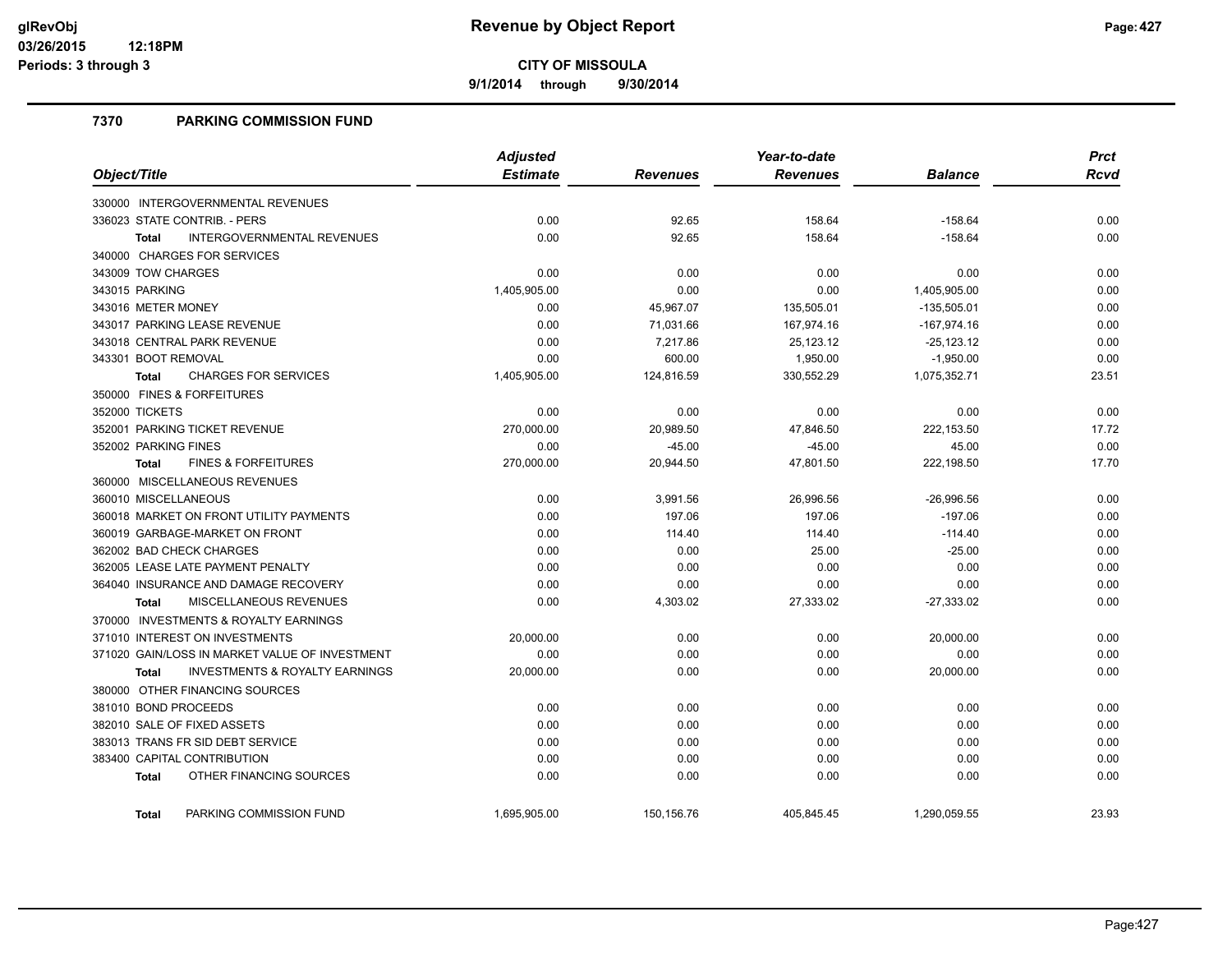**9/1/2014 through 9/30/2014**

## **7371 FRONT STREET PARKING BONDS**

**7371 FRONT STREET PARKING BONDS**

|                                                    | <b>Adjusted</b> |                 | Year-to-date    |                | <b>Prct</b> |
|----------------------------------------------------|-----------------|-----------------|-----------------|----------------|-------------|
| Object/Title                                       | <b>Estimate</b> | <b>Revenues</b> | <b>Revenues</b> | <b>Balance</b> | Rcvd        |
| 330000 INTERGOVERNMENTAL REVENUES                  |                 |                 |                 |                |             |
| 331990 IRS REIMB/DEBT SVS INTEREST                 | 0.00            | 0.00            | 0.00            | 0.00           | 0.00        |
| 338000 LOCAL SHARING OF TAX INCREMENT              | 0.00            | 0.00            | 0.00            | 0.00           | 0.00        |
| <b>INTERGOVERNMENTAL REVENUES</b><br>Total         | 0.00            | 0.00            | 0.00            | 0.00           | 0.00        |
| 360000 MISCELLANEOUS REVENUES                      |                 |                 |                 |                |             |
| 360010 MISCELLANEOUS                               | 0.00            | 0.00            | 0.00            | 0.00           | 0.00        |
| MISCELLANEOUS REVENUES<br>Total                    | 0.00            | 0.00            | 0.00            | 0.00           | 0.00        |
| 370000 INVESTMENTS & ROYALTY EARNINGS              |                 |                 |                 |                |             |
| 371010 INTEREST ON INVESTMENTS                     | 0.00            | 0.00            | 0.00            | 0.00           | 0.00        |
| <b>INVESTMENTS &amp; ROYALTY EARNINGS</b><br>Total | 0.00            | 0.00            | 0.00            | 0.00           | 0.00        |
| 380000 OTHER FINANCING SOURCES                     |                 |                 |                 |                |             |
| 381009 TRANSFERS IN                                | 269,059.00      | 0.00            | 0.00            | 269,059.00     | 0.00        |
| 381010 BOND PROCEEDS                               | 0.00            | 0.00            | 0.00            | 0.00           | 0.00        |
| 383000 OPERATING TRANSFERS                         | 0.00            | 0.00            | 0.00            | 0.00           | 0.00        |
| OTHER FINANCING SOURCES<br><b>Total</b>            | 269,059.00      | 0.00            | 0.00            | 269,059.00     | 0.00        |
| <b>FRONT STREET PARKING BONDS</b><br><b>Total</b>  | 269,059.00      | 0.00            | 0.00            | 269,059.00     | 0.00        |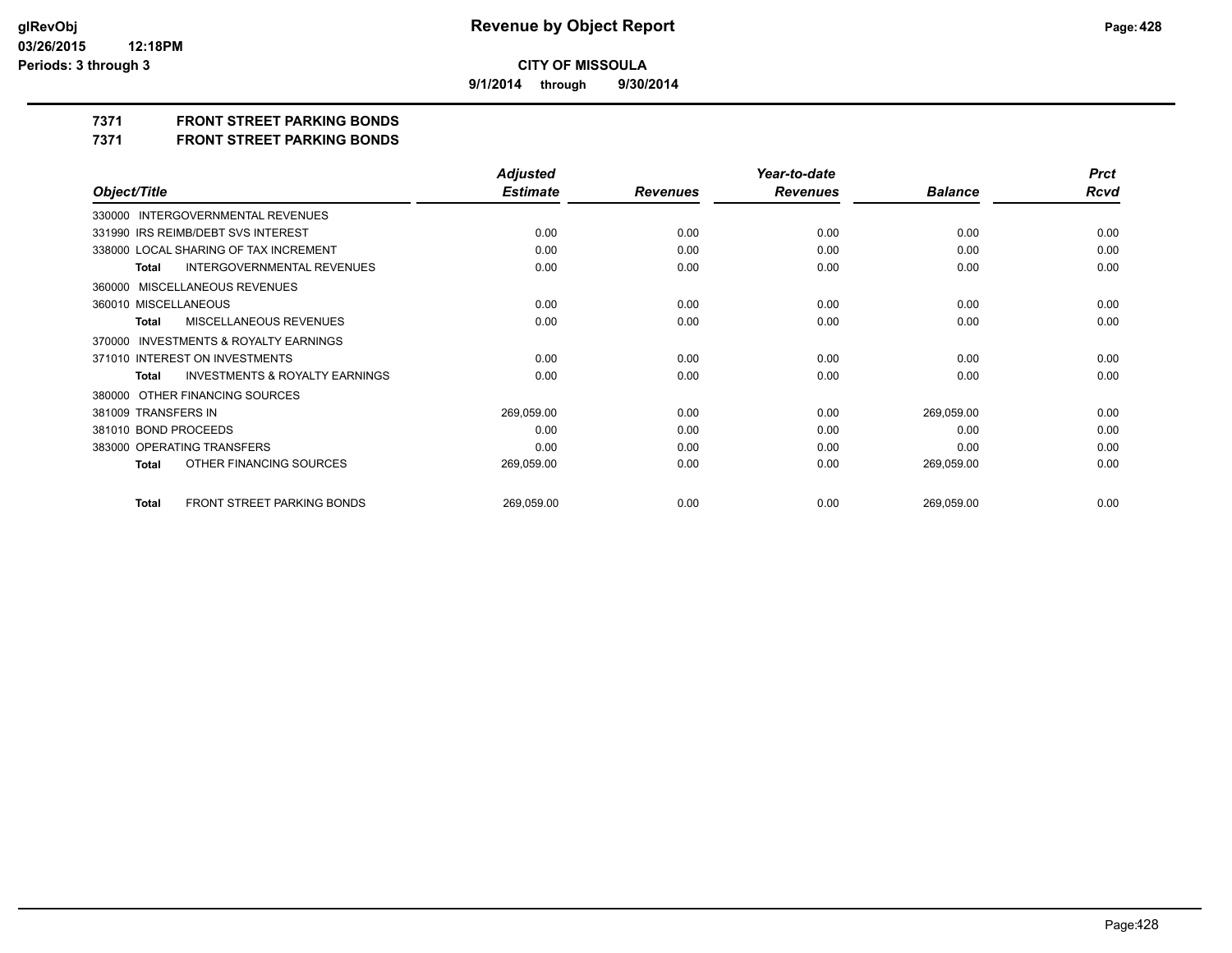**9/1/2014 through 9/30/2014**

## **7371 FRONT STREET PARKING BONDS**

|                                                           | <b>Adjusted</b> |                 | Year-to-date    |                | <b>Prct</b> |
|-----------------------------------------------------------|-----------------|-----------------|-----------------|----------------|-------------|
| Object/Title                                              | <b>Estimate</b> | <b>Revenues</b> | <b>Revenues</b> | <b>Balance</b> | Rcvd        |
| 330000 INTERGOVERNMENTAL REVENUES                         |                 |                 |                 |                |             |
| 331990 IRS REIMB/DEBT SVS INTEREST                        | 0.00            | 0.00            | 0.00            | 0.00           | 0.00        |
| 338000 LOCAL SHARING OF TAX INCREMENT                     | 0.00            | 0.00            | 0.00            | 0.00           | 0.00        |
| INTERGOVERNMENTAL REVENUES<br>Total                       | 0.00            | 0.00            | 0.00            | 0.00           | 0.00        |
| 360000 MISCELLANEOUS REVENUES                             |                 |                 |                 |                |             |
| 360010 MISCELLANEOUS                                      | 0.00            | 0.00            | 0.00            | 0.00           | 0.00        |
| MISCELLANEOUS REVENUES<br><b>Total</b>                    | 0.00            | 0.00            | 0.00            | 0.00           | 0.00        |
| 370000 INVESTMENTS & ROYALTY EARNINGS                     |                 |                 |                 |                |             |
| 371010 INTEREST ON INVESTMENTS                            | 0.00            | 0.00            | 0.00            | 0.00           | 0.00        |
| <b>INVESTMENTS &amp; ROYALTY EARNINGS</b><br><b>Total</b> | 0.00            | 0.00            | 0.00            | 0.00           | 0.00        |
| 380000 OTHER FINANCING SOURCES                            |                 |                 |                 |                |             |
| 381009 TRANSFERS IN                                       | 269,059.00      | 0.00            | 0.00            | 269,059.00     | 0.00        |
| 381010 BOND PROCEEDS                                      | 0.00            | 0.00            | 0.00            | 0.00           | 0.00        |
| 383000 OPERATING TRANSFERS                                | 0.00            | 0.00            | 0.00            | 0.00           | 0.00        |
| OTHER FINANCING SOURCES<br><b>Total</b>                   | 269,059.00      | 0.00            | 0.00            | 269,059.00     | 0.00        |
| <b>FRONT STREET PARKING BONDS</b><br><b>Total</b>         | 269,059.00      | 0.00            | 0.00            | 269,059.00     | 0.00        |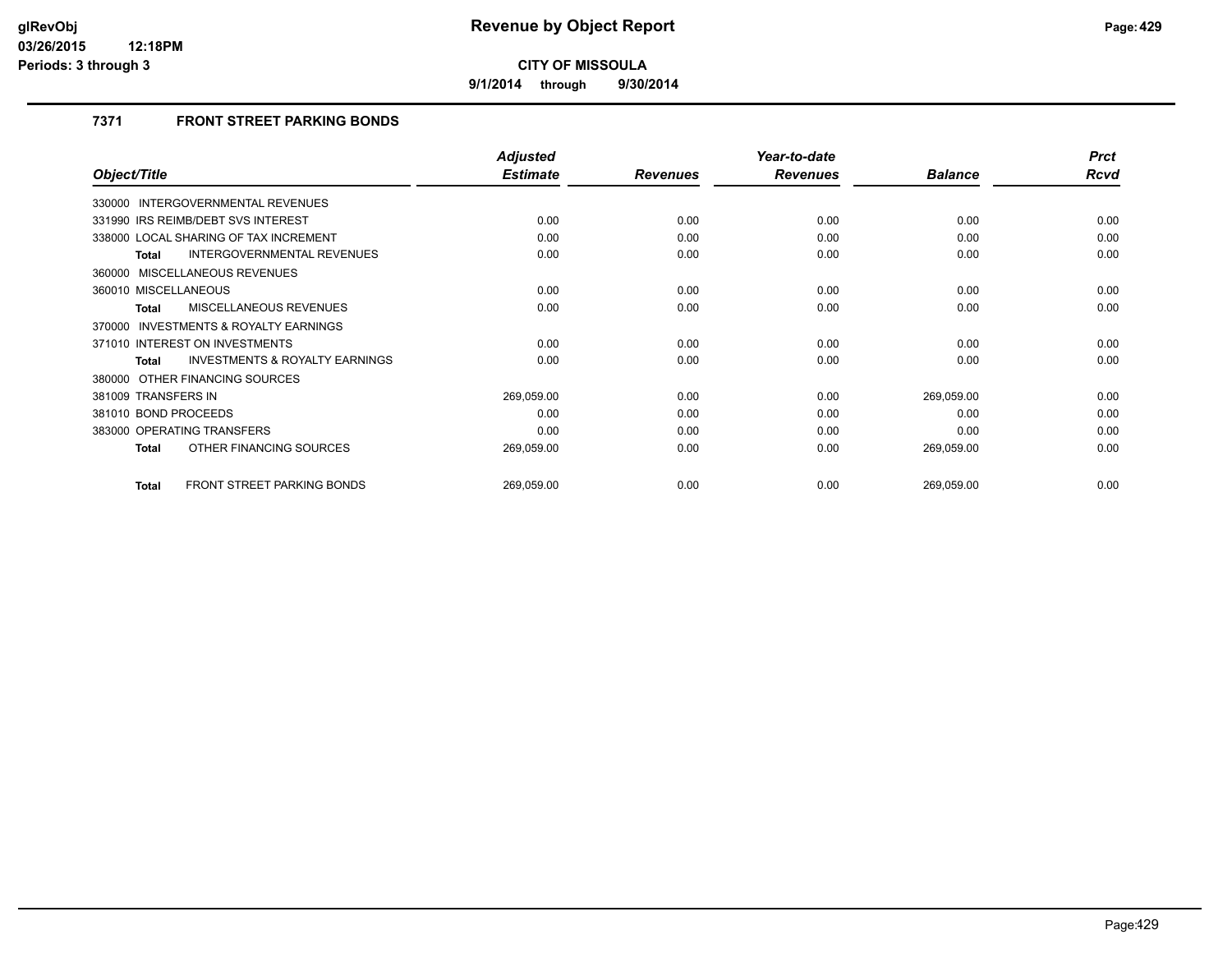**9/1/2014 through 9/30/2014**

# **7372 SINKING FUND/FRONT ST PARKING BONDS**

**7372 SINKING FUND/FRONT ST PARKING BONDS**

|                                              | <b>Adjusted</b> |                 | Year-to-date    |                | <b>Prct</b> |
|----------------------------------------------|-----------------|-----------------|-----------------|----------------|-------------|
| Object/Title                                 | <b>Estimate</b> | <b>Revenues</b> | <b>Revenues</b> | <b>Balance</b> | <b>Rcvd</b> |
| 330000 INTERGOVERNMENTAL REVENUES            |                 |                 |                 |                |             |
| 338000 LOCAL SHARING OF TAX INCREMENT        | 0.00            | 0.00            | 0.00            | 0.00           | 0.00        |
| INTERGOVERNMENTAL REVENUES<br>Total          | 0.00            | 0.00            | 0.00            | 0.00           | 0.00        |
| 370000 INVESTMENTS & ROYALTY EARNINGS        |                 |                 |                 |                |             |
| 371010 INTEREST ON INVESTMENTS               | 0.00            | 0.00            | 0.00            | 0.00           | 0.00        |
| INVESTMENTS & ROYALTY EARNINGS<br>Total      | 0.00            | 0.00            | 0.00            | 0.00           | 0.00        |
| 380000 OTHER FINANCING SOURCES               |                 |                 |                 |                |             |
| 381009 TRANSFERS IN                          | 40,000.00       | 0.00            | 0.00            | 40,000.00      | 0.00        |
| 381010 BOND PROCEEDS                         | 0.00            | 0.00            | 0.00            | 0.00           | 0.00        |
| 383000 OPERATING TRANSFERS                   | 0.00            | 0.00            | 0.00            | 0.00           | 0.00        |
| OTHER FINANCING SOURCES<br>Total             | 40,000.00       | 0.00            | 0.00            | 40,000.00      | 0.00        |
| SINKING FUND/FRONT ST PARKING BONDS<br>Total | 40.000.00       | 0.00            | 0.00            | 40.000.00      | 0.00        |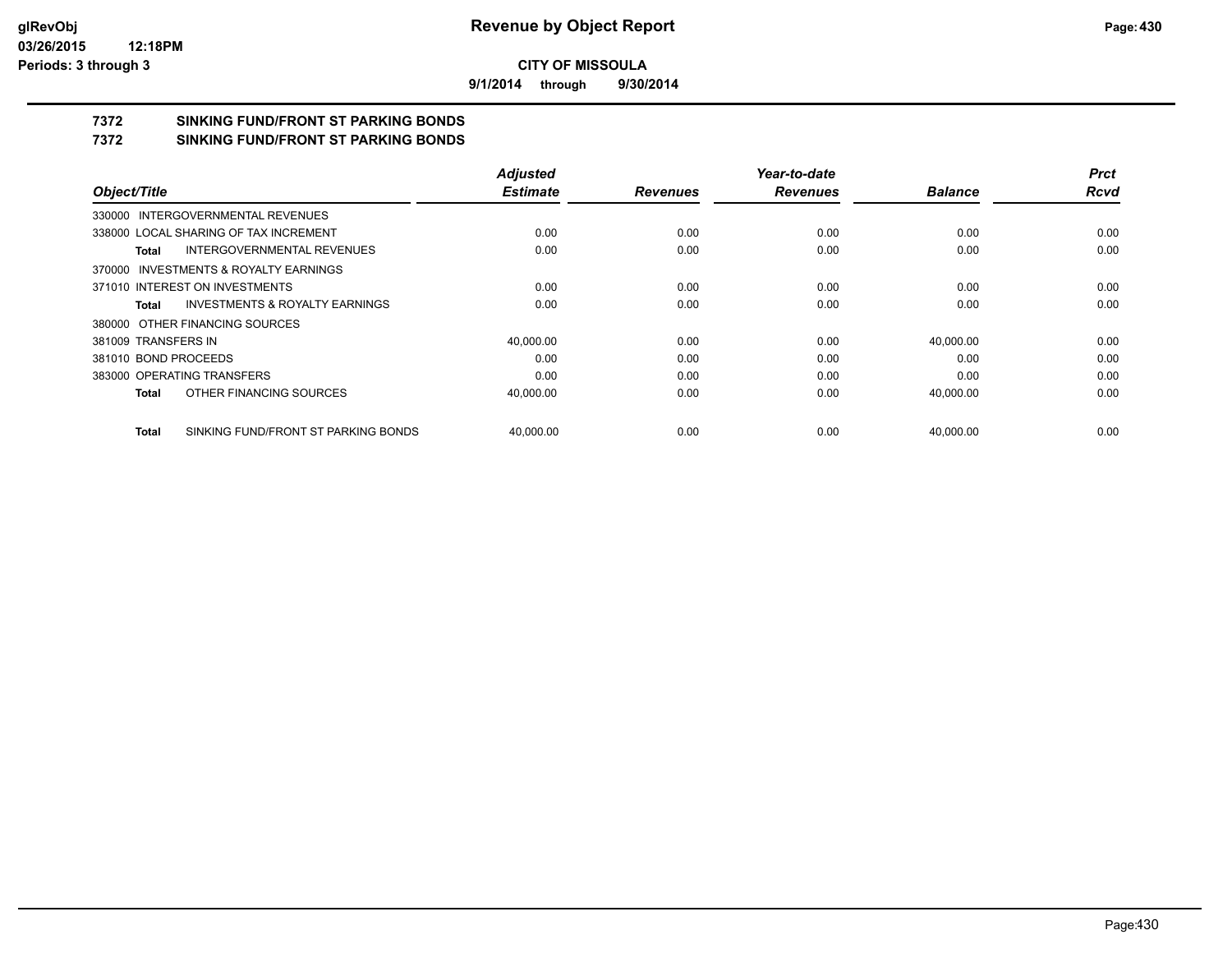**9/1/2014 through 9/30/2014**

#### **7372 SINKING FUND/FRONT ST PARKING BONDS**

| Object/Title         |                                           | <b>Adjusted</b><br><b>Estimate</b> | <b>Revenues</b> | Year-to-date<br><b>Revenues</b> | <b>Balance</b> | <b>Prct</b><br>Rcvd |
|----------------------|-------------------------------------------|------------------------------------|-----------------|---------------------------------|----------------|---------------------|
|                      |                                           |                                    |                 |                                 |                |                     |
|                      | 330000 INTERGOVERNMENTAL REVENUES         |                                    |                 |                                 |                |                     |
|                      | 338000 LOCAL SHARING OF TAX INCREMENT     | 0.00                               | 0.00            | 0.00                            | 0.00           | 0.00                |
| <b>Total</b>         | <b>INTERGOVERNMENTAL REVENUES</b>         | 0.00                               | 0.00            | 0.00                            | 0.00           | 0.00                |
| 370000               | <b>INVESTMENTS &amp; ROYALTY EARNINGS</b> |                                    |                 |                                 |                |                     |
|                      | 371010 INTEREST ON INVESTMENTS            | 0.00                               | 0.00            | 0.00                            | 0.00           | 0.00                |
| Total                | <b>INVESTMENTS &amp; ROYALTY EARNINGS</b> | 0.00                               | 0.00            | 0.00                            | 0.00           | 0.00                |
|                      | 380000 OTHER FINANCING SOURCES            |                                    |                 |                                 |                |                     |
| 381009 TRANSFERS IN  |                                           | 40,000.00                          | 0.00            | 0.00                            | 40,000.00      | 0.00                |
| 381010 BOND PROCEEDS |                                           | 0.00                               | 0.00            | 0.00                            | 0.00           | 0.00                |
|                      | 383000 OPERATING TRANSFERS                | 0.00                               | 0.00            | 0.00                            | 0.00           | 0.00                |
| <b>Total</b>         | OTHER FINANCING SOURCES                   | 40,000.00                          | 0.00            | 0.00                            | 40,000.00      | 0.00                |
| <b>Total</b>         | SINKING FUND/FRONT ST PARKING BONDS       | 40.000.00                          | 0.00            | 0.00                            | 40.000.00      | 0.00                |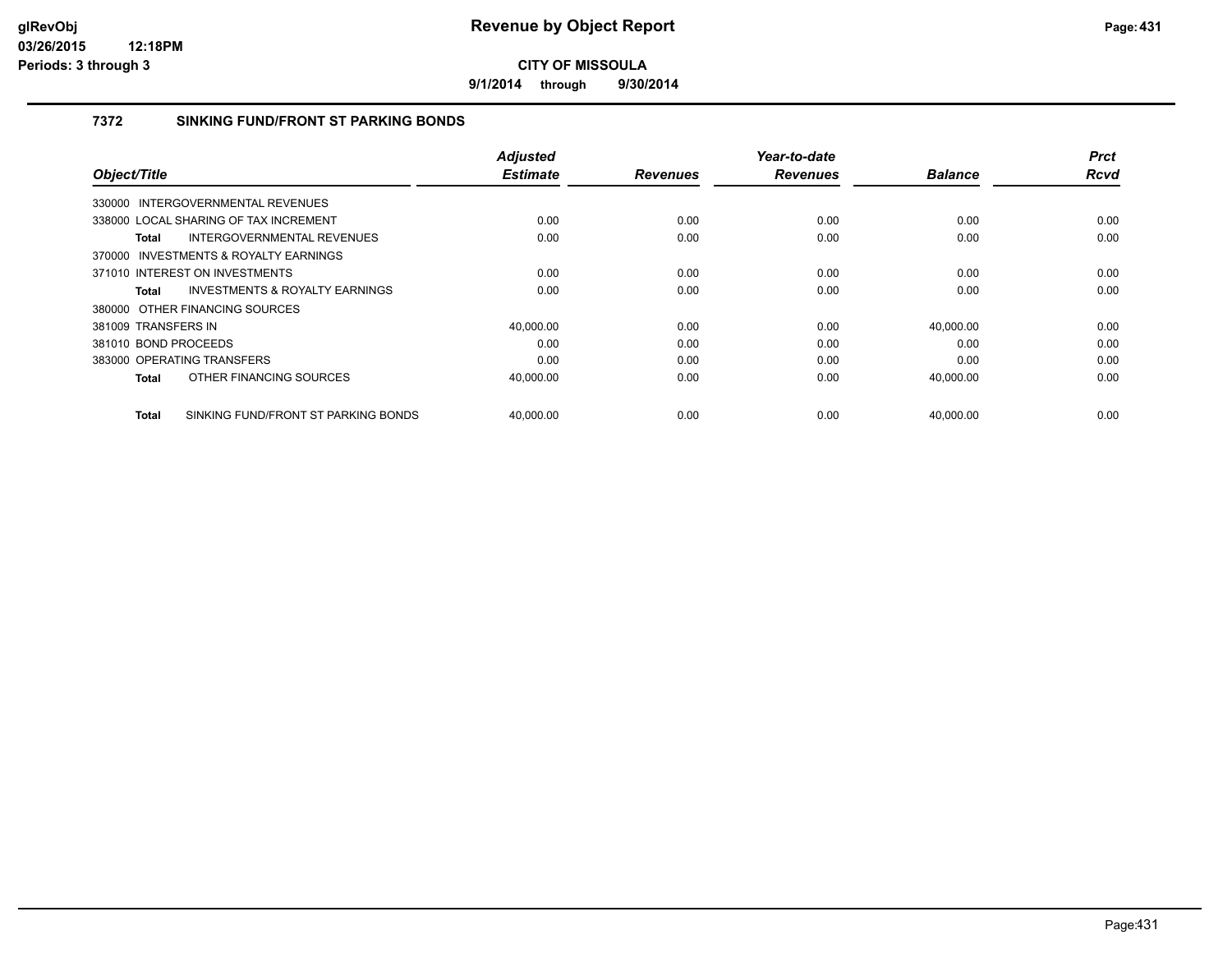**9/1/2014 through 9/30/2014**

# **7373 MPC SERIES 2010B CONSTRUCTION**

#### **7373 MPC SERIES 2010B CONSTRUCTION**

|                                                     | <b>Adjusted</b> |                 | Year-to-date    |                | <b>Prct</b> |
|-----------------------------------------------------|-----------------|-----------------|-----------------|----------------|-------------|
| Object/Title                                        | <b>Estimate</b> | <b>Revenues</b> | <b>Revenues</b> | <b>Balance</b> | Rcvd        |
| TAXES/ASSESSMENTS<br>310000                         |                 |                 |                 |                |             |
| PENALTIES & INTEREST<br>312001                      | 0.00            | 0.00            | 0.00            | 0.00           | 0.00        |
| TAXES/ASSESSMENTS<br>Total                          | 0.00            | 0.00            | 0.00            | 0.00           | 0.00        |
| MISCELLANEOUS REVENUES<br>360000                    |                 |                 |                 |                |             |
| 360010 MISCELLANEOUS                                | 0.00            | 0.00            | 0.00            | 0.00           | 0.00        |
| <b>MISCELLANEOUS REVENUES</b><br>Total              | 0.00            | 0.00            | 0.00            | 0.00           | 0.00        |
| <b>INVESTMENTS &amp; ROYALTY EARNINGS</b><br>370000 |                 |                 |                 |                |             |
| 371010 INTEREST ON INVESTMENTS                      | 0.00            | 0.00            | 0.00            | 0.00           | 0.00        |
| <b>INVESTMENTS &amp; ROYALTY EARNINGS</b><br>Total  | 0.00            | 0.00            | 0.00            | 0.00           | 0.00        |
| OTHER FINANCING SOURCES<br>380000                   |                 |                 |                 |                |             |
| 381010 BOND PROCEEDS                                | 0.00            | 0.00            | 0.00            | 0.00           | 0.00        |
| 383000 OPERATING TRANSFERS                          | 0.00            | 0.00            | 0.00            | 0.00           | 0.00        |
| 383042 TRANSFERS FROM OTHER FUNDS                   | 0.00            | 0.00            | 0.00            | 0.00           | 0.00        |
| 383400 CAPITAL CONTRIBUTION                         | 0.00            | 0.00            | 0.00            | 0.00           | 0.00        |
| OTHER FINANCING SOURCES<br><b>Total</b>             | 0.00            | 0.00            | 0.00            | 0.00           | 0.00        |
| MPC SERIES 2010B CONSTRUCTION<br>Total              | 0.00            | 0.00            | 0.00            | 0.00           | 0.00        |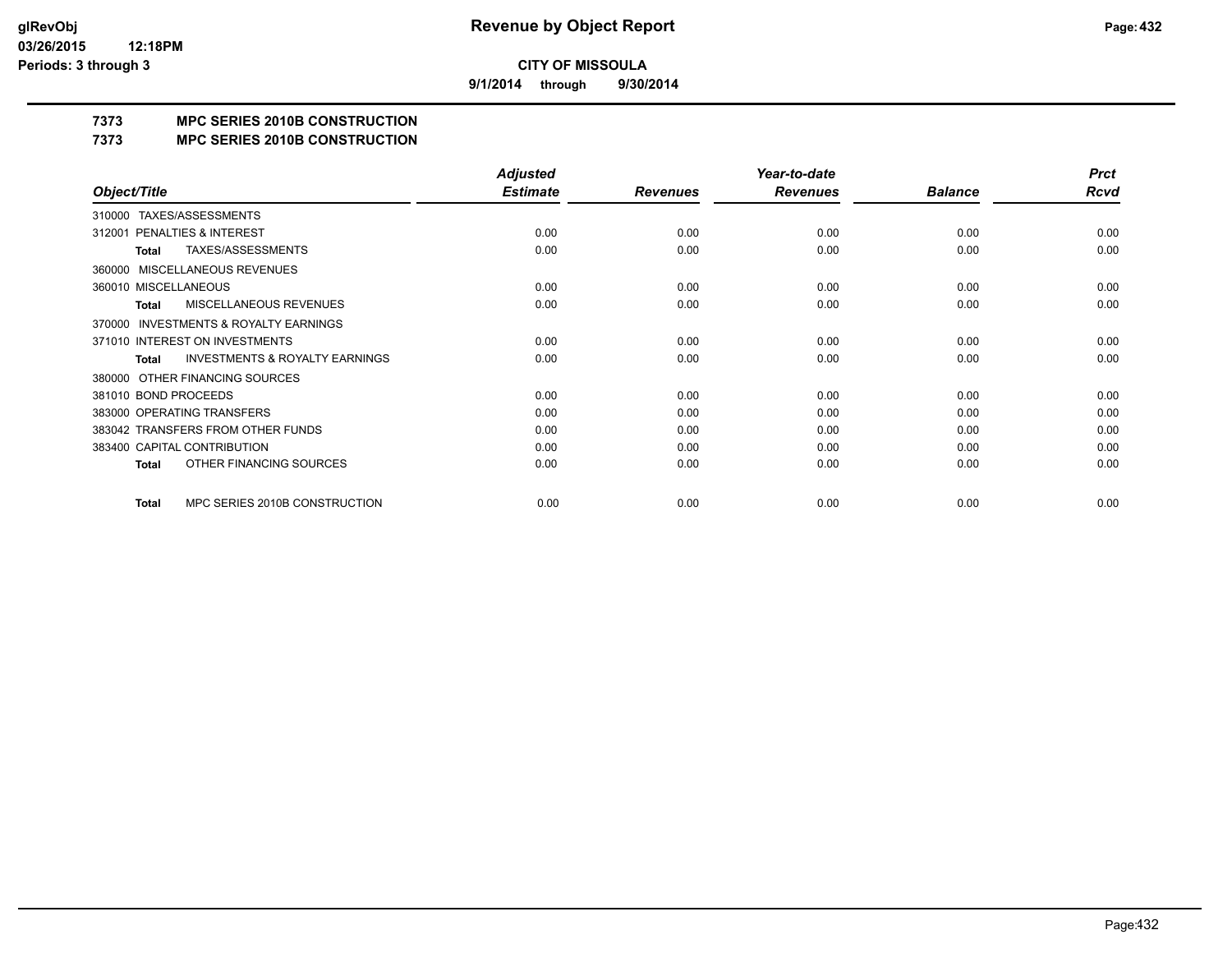**9/1/2014 through 9/30/2014**

# **7373 MPC SERIES 2010B CONSTRUCTION**

|                                                    | <b>Adjusted</b> |                 | Year-to-date    |                | <b>Prct</b> |
|----------------------------------------------------|-----------------|-----------------|-----------------|----------------|-------------|
| Object/Title                                       | <b>Estimate</b> | <b>Revenues</b> | <b>Revenues</b> | <b>Balance</b> | Rcvd        |
| TAXES/ASSESSMENTS<br>310000                        |                 |                 |                 |                |             |
| PENALTIES & INTEREST<br>312001                     | 0.00            | 0.00            | 0.00            | 0.00           | 0.00        |
| TAXES/ASSESSMENTS<br>Total                         | 0.00            | 0.00            | 0.00            | 0.00           | 0.00        |
| 360000 MISCELLANEOUS REVENUES                      |                 |                 |                 |                |             |
| 360010 MISCELLANEOUS                               | 0.00            | 0.00            | 0.00            | 0.00           | 0.00        |
| MISCELLANEOUS REVENUES<br>Total                    | 0.00            | 0.00            | 0.00            | 0.00           | 0.00        |
| 370000 INVESTMENTS & ROYALTY EARNINGS              |                 |                 |                 |                |             |
| 371010 INTEREST ON INVESTMENTS                     | 0.00            | 0.00            | 0.00            | 0.00           | 0.00        |
| <b>INVESTMENTS &amp; ROYALTY EARNINGS</b><br>Total | 0.00            | 0.00            | 0.00            | 0.00           | 0.00        |
| 380000 OTHER FINANCING SOURCES                     |                 |                 |                 |                |             |
| 381010 BOND PROCEEDS                               | 0.00            | 0.00            | 0.00            | 0.00           | 0.00        |
| 383000 OPERATING TRANSFERS                         | 0.00            | 0.00            | 0.00            | 0.00           | 0.00        |
| 383042 TRANSFERS FROM OTHER FUNDS                  | 0.00            | 0.00            | 0.00            | 0.00           | 0.00        |
| 383400 CAPITAL CONTRIBUTION                        | 0.00            | 0.00            | 0.00            | 0.00           | 0.00        |
| OTHER FINANCING SOURCES<br>Total                   | 0.00            | 0.00            | 0.00            | 0.00           | 0.00        |
|                                                    |                 |                 |                 |                |             |
| MPC SERIES 2010B CONSTRUCTION<br><b>Total</b>      | 0.00            | 0.00            | 0.00            | 0.00           | 0.00        |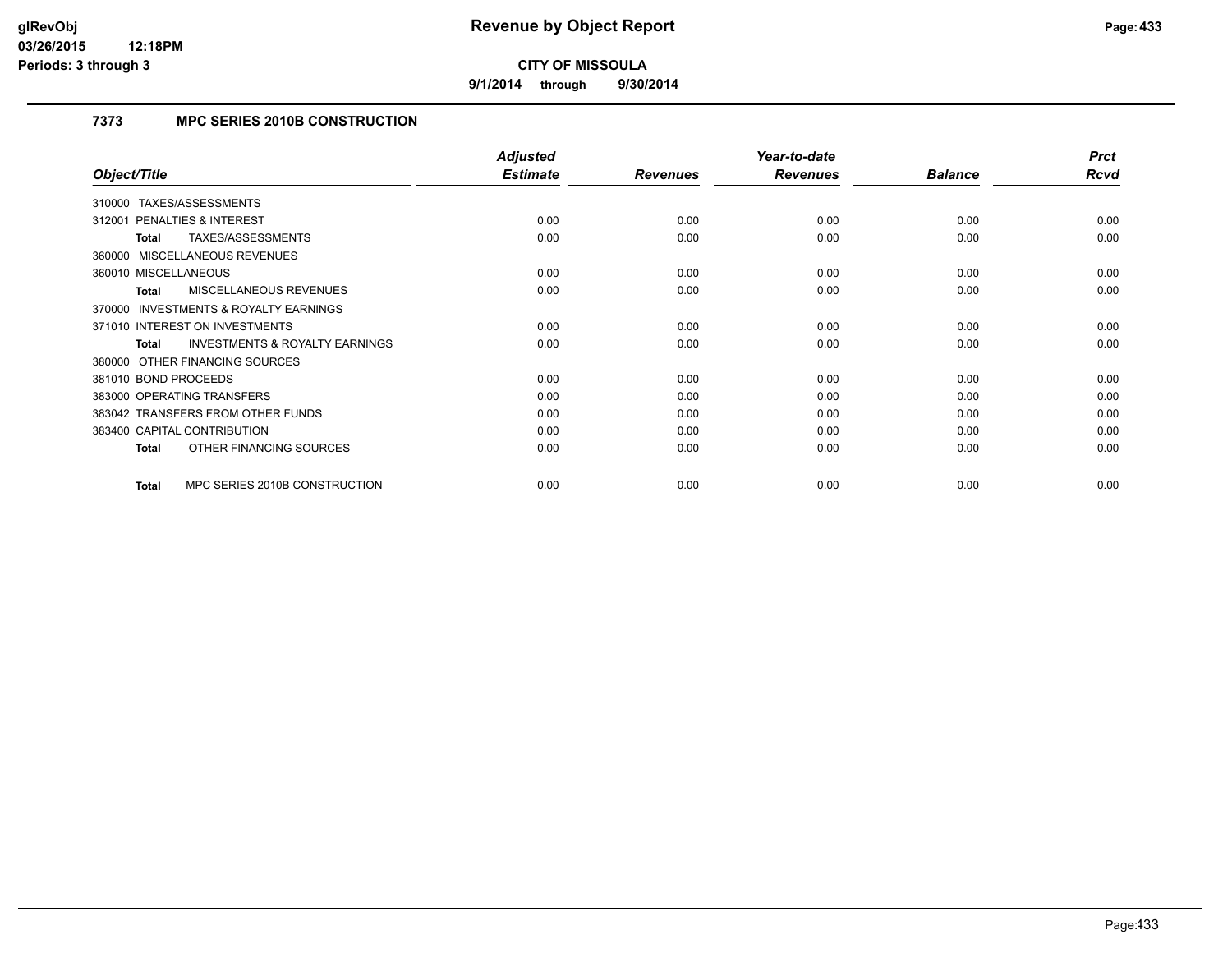**9/1/2014 through 9/30/2014**

# **7374 RESERVE FUND-PARKING BONDS**

#### **7374 RESERVE FUND-PARKING BONDS**

|                                |                                       | <b>Adjusted</b> |                 | Year-to-date    |                | <b>Prct</b> |
|--------------------------------|---------------------------------------|-----------------|-----------------|-----------------|----------------|-------------|
| Object/Title                   |                                       | <b>Estimate</b> | <b>Revenues</b> | <b>Revenues</b> | <b>Balance</b> | <b>Rcvd</b> |
|                                | 370000 INVESTMENTS & ROYALTY EARNINGS |                 |                 |                 |                |             |
| 371010 INTEREST ON INVESTMENTS |                                       | 0.00            | 0.00            | 0.00            | 0.00           | 0.00        |
| Total                          | INVESTMENTS & ROYALTY EARNINGS        | 0.00            | 0.00            | 0.00            | 0.00           | 0.00        |
| 380000 OTHER FINANCING SOURCES |                                       |                 |                 |                 |                |             |
| 381009 TRANSFERS IN            |                                       | 0.00            | 0.00            | 0.00            | 0.00           | 0.00        |
| 381010 BOND PROCEEDS           |                                       | 0.00            | 0.00            | 0.00            | 0.00           | 0.00        |
| 383000 OPERATING TRANSFERS     |                                       | 0.00            | 0.00            | 0.00            | 0.00           | 0.00        |
| Total                          | OTHER FINANCING SOURCES               | 0.00            | 0.00            | 0.00            | 0.00           | 0.00        |
|                                |                                       |                 |                 |                 |                |             |
| <b>Total</b>                   | RESERVE FUND-PARKING BONDS            | 0.00            | 0.00            | 0.00            | 0.00           | 0.00        |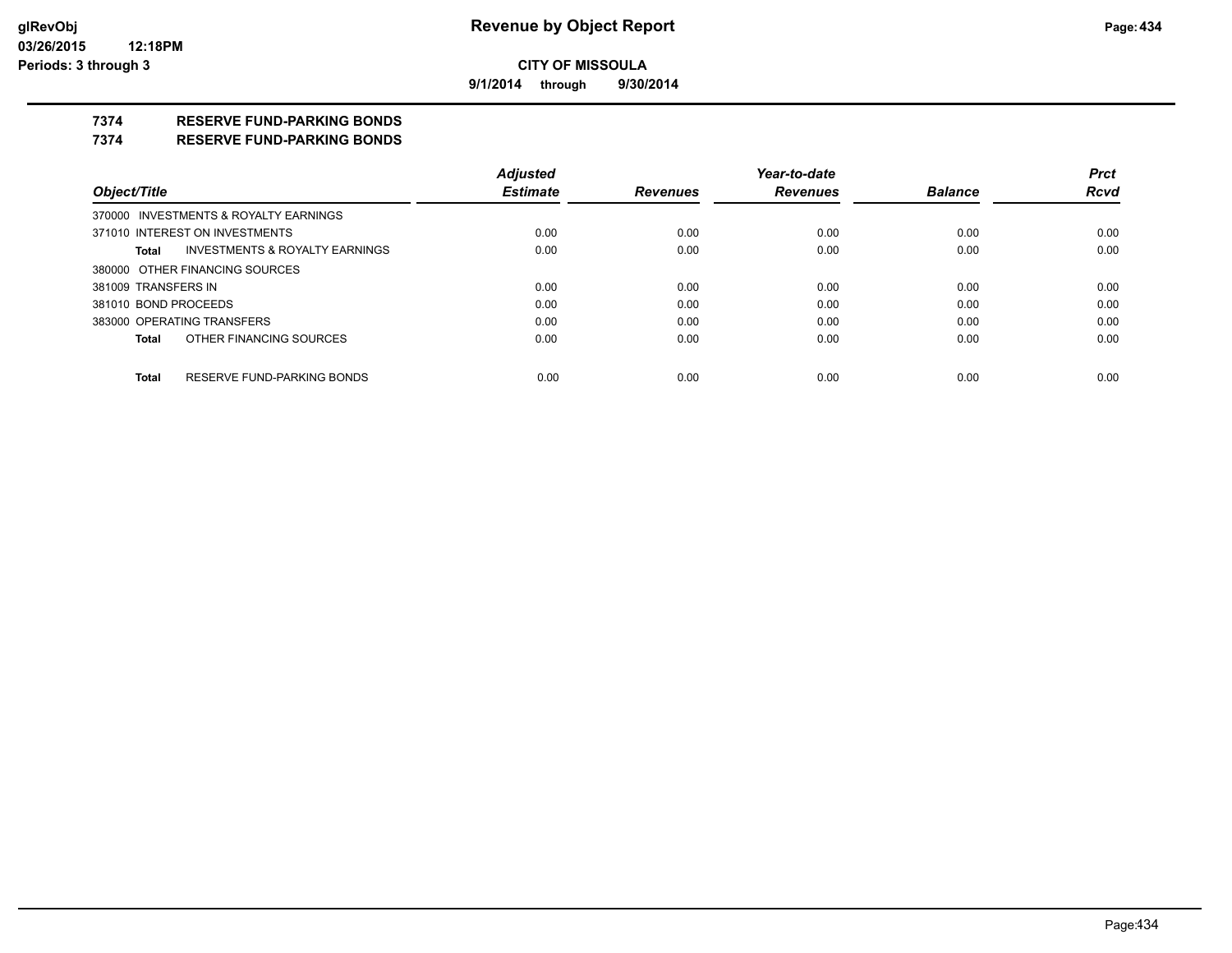**9/1/2014 through 9/30/2014**

# **7374 RESERVE FUND-PARKING BONDS**

|                                                    | <b>Adiusted</b> |                 | Year-to-date    |                | <b>Prct</b> |
|----------------------------------------------------|-----------------|-----------------|-----------------|----------------|-------------|
| Object/Title                                       | <b>Estimate</b> | <b>Revenues</b> | <b>Revenues</b> | <b>Balance</b> | <b>Rcvd</b> |
| 370000 INVESTMENTS & ROYALTY EARNINGS              |                 |                 |                 |                |             |
| 371010 INTEREST ON INVESTMENTS                     | 0.00            | 0.00            | 0.00            | 0.00           | 0.00        |
| <b>INVESTMENTS &amp; ROYALTY EARNINGS</b><br>Total | 0.00            | 0.00            | 0.00            | 0.00           | 0.00        |
| 380000 OTHER FINANCING SOURCES                     |                 |                 |                 |                |             |
| 381009 TRANSFERS IN                                | 0.00            | 0.00            | 0.00            | 0.00           | 0.00        |
| 381010 BOND PROCEEDS                               | 0.00            | 0.00            | 0.00            | 0.00           | 0.00        |
| 383000 OPERATING TRANSFERS                         | 0.00            | 0.00            | 0.00            | 0.00           | 0.00        |
| OTHER FINANCING SOURCES<br>Total                   | 0.00            | 0.00            | 0.00            | 0.00           | 0.00        |
| RESERVE FUND-PARKING BONDS<br><b>Total</b>         | 0.00            | 0.00            | 0.00            | 0.00           | 0.00        |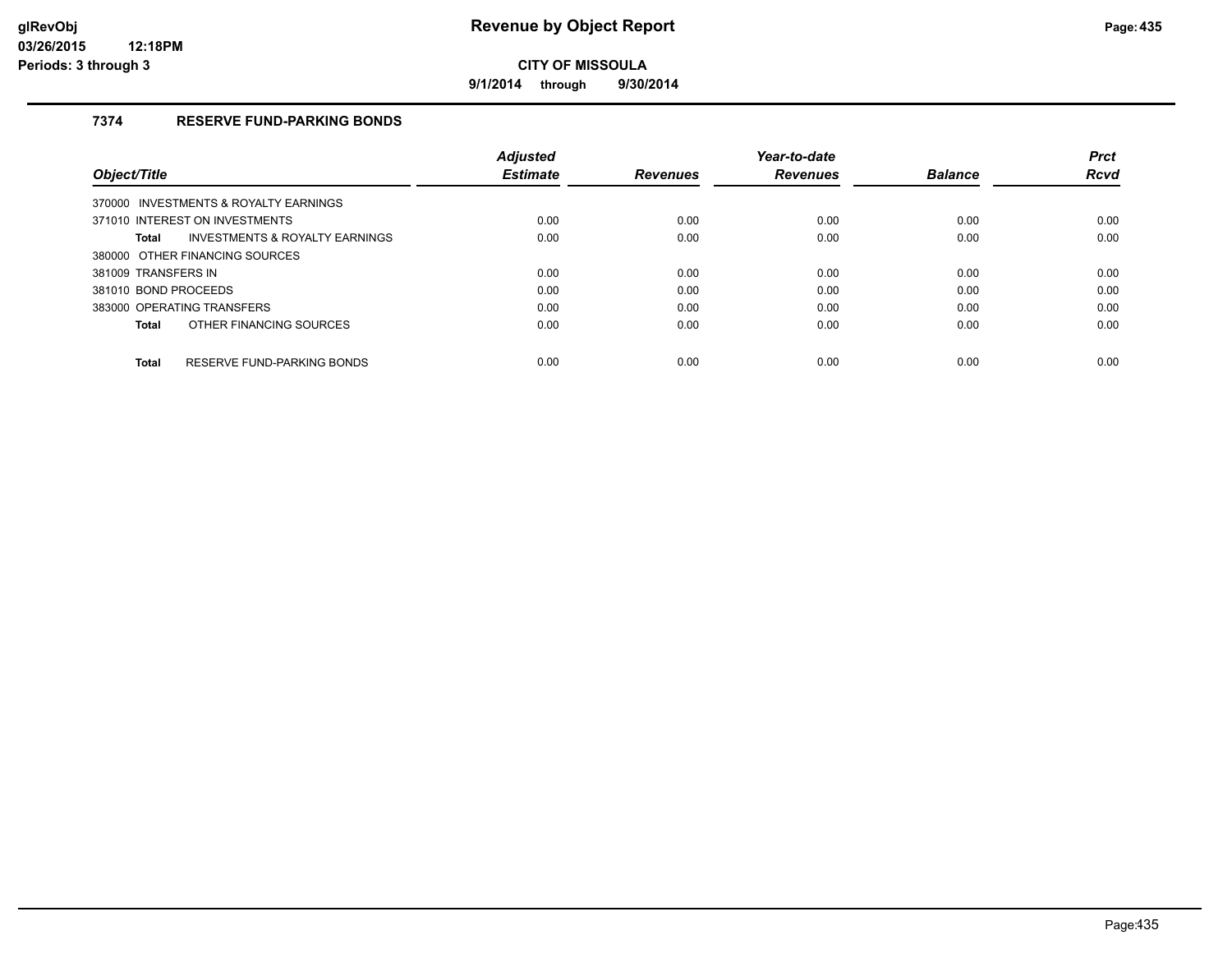**9/1/2014 through 9/30/2014**

# **7375 PLEDGED TAX INCREMENT-2010B BOND**

# **7375 PLEDGED TAX INCREMENT-2010B BOND**

|              |                                           | <b>Adjusted</b> |                 | Year-to-date    |                | <b>Prct</b> |
|--------------|-------------------------------------------|-----------------|-----------------|-----------------|----------------|-------------|
| Object/Title |                                           | <b>Estimate</b> | <b>Revenues</b> | <b>Revenues</b> | <b>Balance</b> | <b>Rcvd</b> |
|              | 330000 INTERGOVERNMENTAL REVENUES         |                 |                 |                 |                |             |
|              | 338000 LOCAL SHARING OF TAX INCREMENT     | 268.162.00      | 133.425.29      | 133.425.29      | 134.736.71     | 49.76       |
| Total        | INTERGOVERNMENTAL REVENUES                | 268.162.00      | 133.425.29      | 133.425.29      | 134.736.71     | 49.76       |
|              | 370000 INVESTMENTS & ROYALTY EARNINGS     |                 |                 |                 |                |             |
|              | 371010 INTEREST ON INVESTMENTS            | 0.00            | 0.00            | $-24.646.18$    | 24.646.18      | 0.00        |
| Total        | <b>INVESTMENTS &amp; ROYALTY EARNINGS</b> | 0.00            | 0.00            | $-24.646.18$    | 24.646.18      | 0.00        |
|              | 380000 OTHER FINANCING SOURCES            |                 |                 |                 |                |             |
|              | 383000 OPERATING TRANSFERS                | 0.00            | 0.00            | 0.00            | 0.00           | 0.00        |
| <b>Total</b> | OTHER FINANCING SOURCES                   | 0.00            | 0.00            | 0.00            | 0.00           | 0.00        |
| <b>Total</b> | PLEDGED TAX INCREMENT-2010B BOND          | 268.162.00      | 133.425.29      | 108.779.11      | 159.382.89     | 40.56       |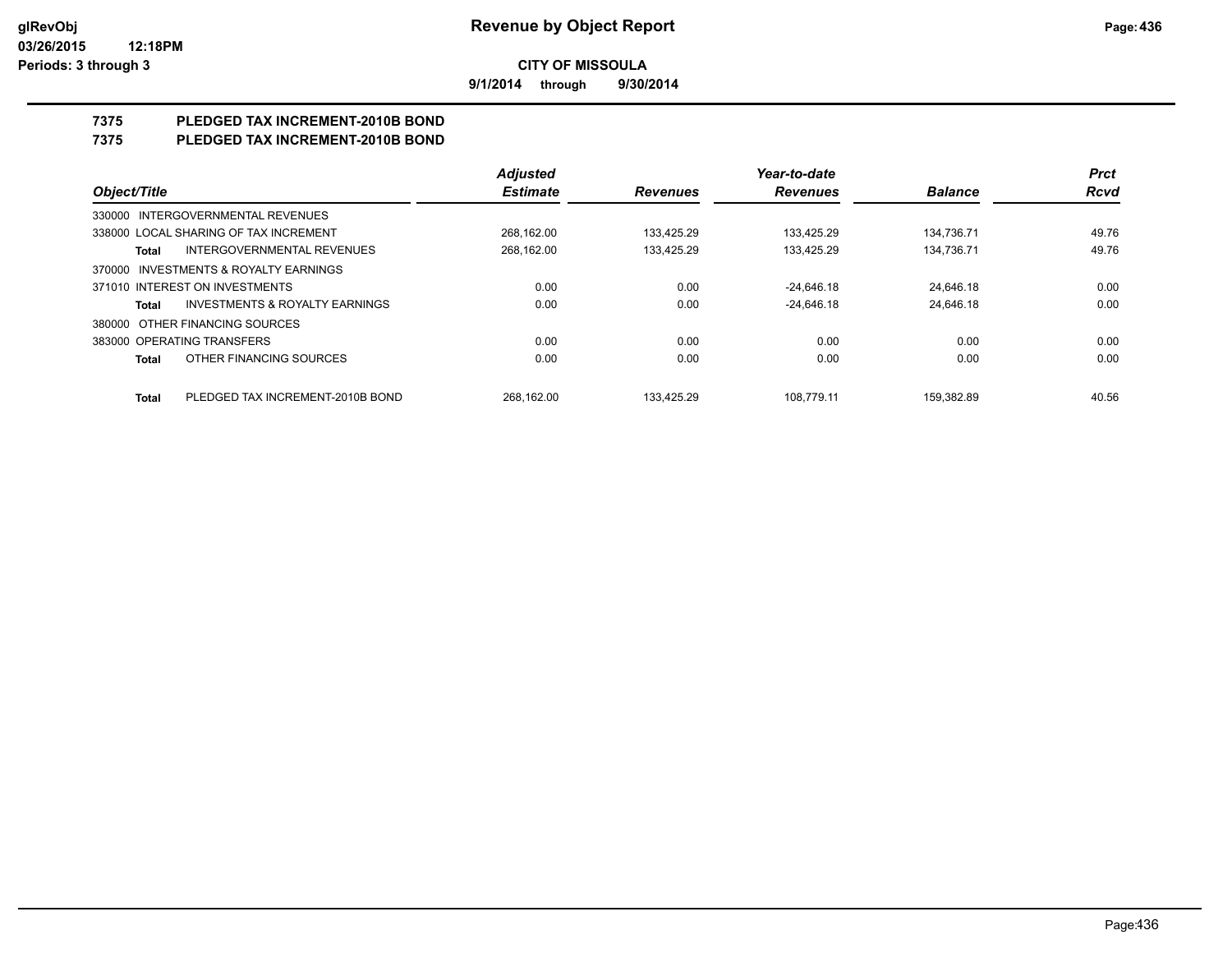**9/1/2014 through 9/30/2014**

# **7375 PLEDGED TAX INCREMENT-2010B BOND**

| Object/Title |                                       | <b>Adjusted</b><br><b>Estimate</b> | <b>Revenues</b> | Year-to-date<br><b>Revenues</b> | <b>Balance</b> | <b>Prct</b><br>Rcvd |
|--------------|---------------------------------------|------------------------------------|-----------------|---------------------------------|----------------|---------------------|
|              | 330000 INTERGOVERNMENTAL REVENUES     |                                    |                 |                                 |                |                     |
|              | 338000 LOCAL SHARING OF TAX INCREMENT | 268.162.00                         | 133.425.29      | 133.425.29                      | 134.736.71     | 49.76               |
| <b>Total</b> | INTERGOVERNMENTAL REVENUES            | 268.162.00                         | 133.425.29      | 133.425.29                      | 134.736.71     | 49.76               |
|              | 370000 INVESTMENTS & ROYALTY EARNINGS |                                    |                 |                                 |                |                     |
|              | 371010 INTEREST ON INVESTMENTS        | 0.00                               | 0.00            | $-24.646.18$                    | 24.646.18      | 0.00                |
| <b>Total</b> | INVESTMENTS & ROYALTY EARNINGS        | 0.00                               | 0.00            | $-24.646.18$                    | 24.646.18      | 0.00                |
| 380000       | OTHER FINANCING SOURCES               |                                    |                 |                                 |                |                     |
|              | 383000 OPERATING TRANSFERS            | 0.00                               | 0.00            | 0.00                            | 0.00           | 0.00                |
| <b>Total</b> | OTHER FINANCING SOURCES               | 0.00                               | 0.00            | 0.00                            | 0.00           | 0.00                |
| <b>Total</b> | PLEDGED TAX INCREMENT-2010B BOND      | 268.162.00                         | 133.425.29      | 108.779.11                      | 159.382.89     | 40.56               |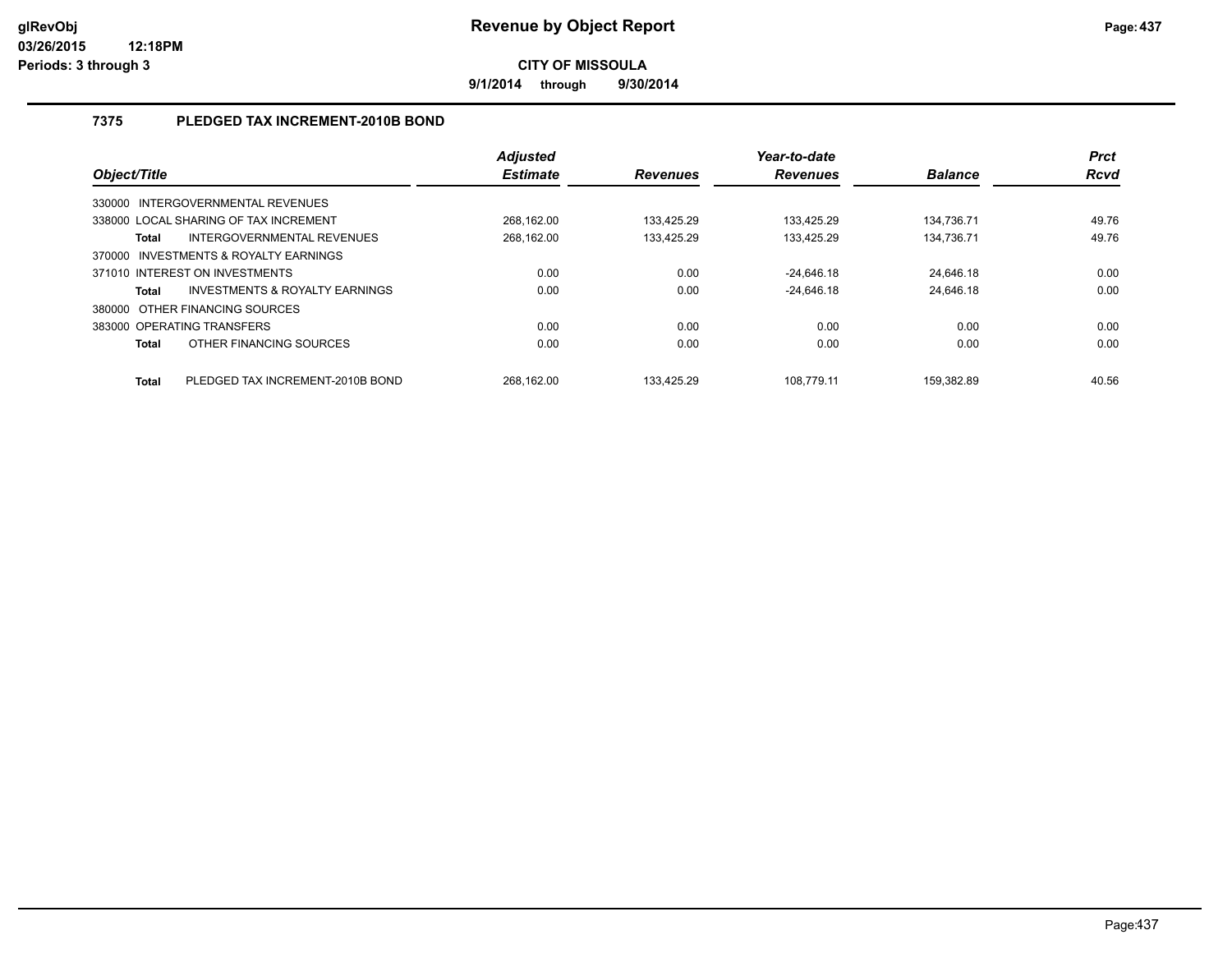**9/1/2014 through 9/30/2014**

# **7376 MPC 2010A BONDS DEBT INTEREST**

#### **7376 MPC 2010A BONDS DEBT INTEREST**

|                      |                                           | <b>Adjusted</b> |                 | Year-to-date    |                | <b>Prct</b> |
|----------------------|-------------------------------------------|-----------------|-----------------|-----------------|----------------|-------------|
| Object/Title         |                                           | <b>Estimate</b> | <b>Revenues</b> | <b>Revenues</b> | <b>Balance</b> | <b>Rcvd</b> |
|                      | 370000 INVESTMENTS & ROYALTY EARNINGS     |                 |                 |                 |                |             |
|                      | 371010 INTEREST ON INVESTMENTS            | 0.00            | 0.00            | 0.00            | 0.00           | 0.00        |
| Total                | <b>INVESTMENTS &amp; ROYALTY EARNINGS</b> | 0.00            | 0.00            | 0.00            | 0.00           | 0.00        |
|                      | 380000 OTHER FINANCING SOURCES            |                 |                 |                 |                |             |
| 381009 TRANSFERS IN  |                                           | 0.00            | 0.00            | 0.00            | 0.00           | 0.00        |
| 381010 BOND PROCEEDS |                                           | 0.00            | 0.00            | 0.00            | 0.00           | 0.00        |
|                      | 383000 OPERATING TRANSFERS                | 0.00            | 0.00            | 0.00            | 0.00           | 0.00        |
| Total                | OTHER FINANCING SOURCES                   | 0.00            | 0.00            | 0.00            | 0.00           | 0.00        |
|                      |                                           |                 |                 |                 |                |             |
| Total                | MPC 2010A BONDS DEBT INTEREST             | 0.00            | 0.00            | 0.00            | 0.00           | 0.00        |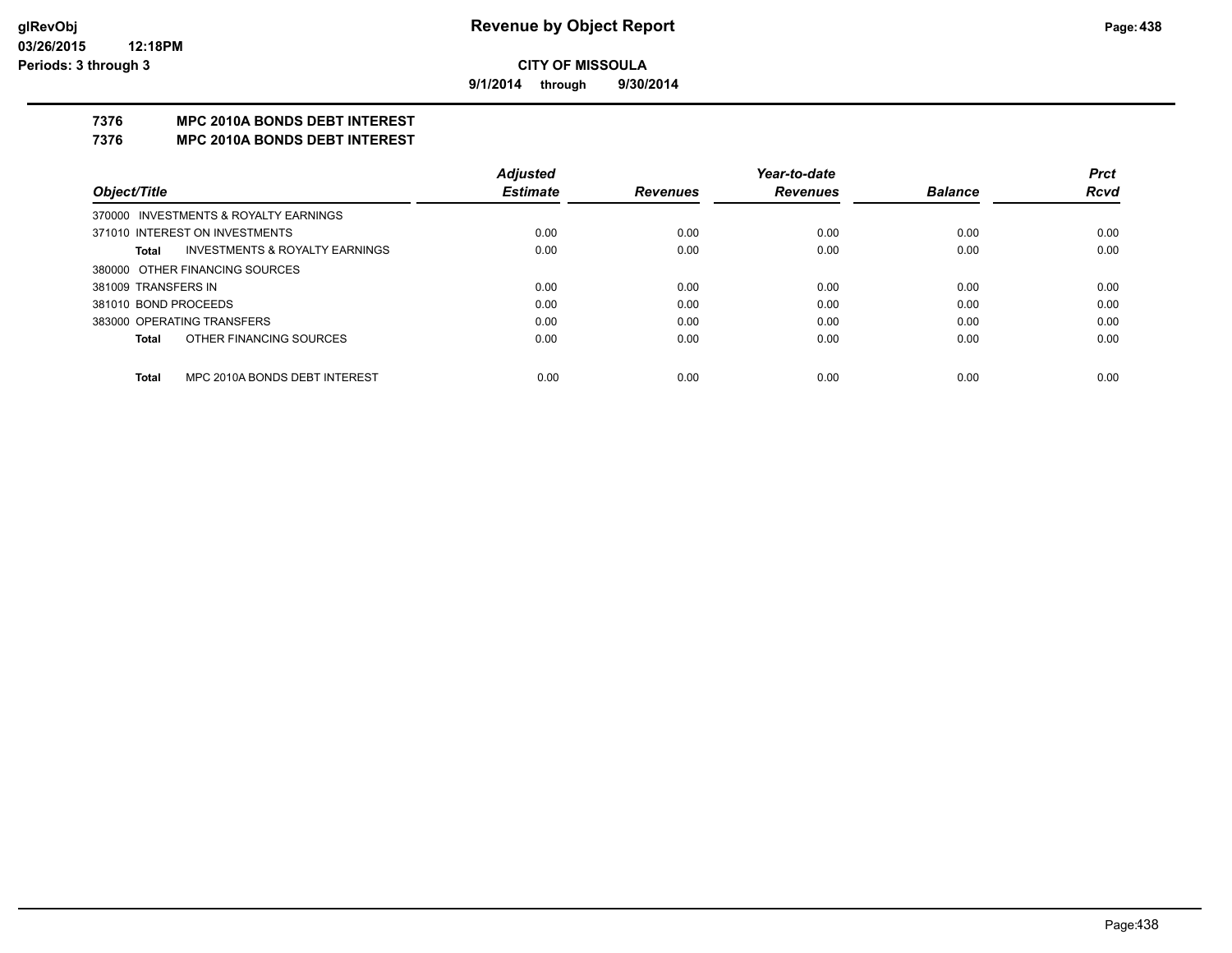**9/1/2014 through 9/30/2014**

# **7376 MPC 2010A BONDS DEBT INTEREST**

|                                               | <b>Adjusted</b> |                 | Year-to-date    |                | <b>Prct</b> |
|-----------------------------------------------|-----------------|-----------------|-----------------|----------------|-------------|
| Object/Title                                  | <b>Estimate</b> | <b>Revenues</b> | <b>Revenues</b> | <b>Balance</b> | <b>Rcvd</b> |
| 370000 INVESTMENTS & ROYALTY EARNINGS         |                 |                 |                 |                |             |
| 371010 INTEREST ON INVESTMENTS                | 0.00            | 0.00            | 0.00            | 0.00           | 0.00        |
| INVESTMENTS & ROYALTY EARNINGS<br>Total       | 0.00            | 0.00            | 0.00            | 0.00           | 0.00        |
| 380000 OTHER FINANCING SOURCES                |                 |                 |                 |                |             |
| 381009 TRANSFERS IN                           | 0.00            | 0.00            | 0.00            | 0.00           | 0.00        |
| 381010 BOND PROCEEDS                          | 0.00            | 0.00            | 0.00            | 0.00           | 0.00        |
| 383000 OPERATING TRANSFERS                    | 0.00            | 0.00            | 0.00            | 0.00           | 0.00        |
| OTHER FINANCING SOURCES<br>Total              | 0.00            | 0.00            | 0.00            | 0.00           | 0.00        |
| MPC 2010A BONDS DEBT INTEREST<br><b>Total</b> | 0.00            | 0.00            | 0.00            | 0.00           | 0.00        |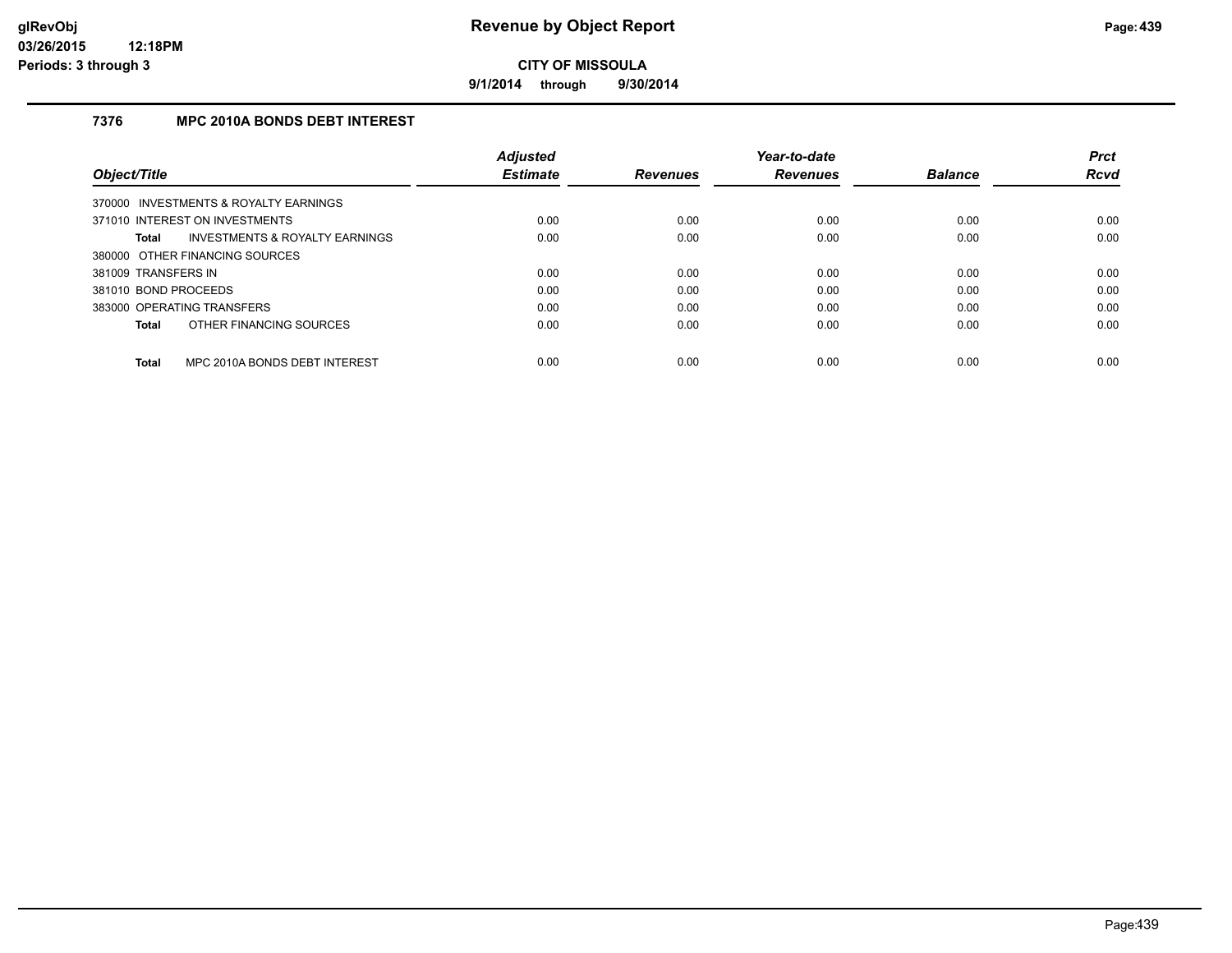**9/1/2014 through 9/30/2014**

# **7377 MPC 2010A BONDS SINKING FUND**

**7377 MPC 2010A BONDS SINKING FUND**

|                                                           | <b>Adjusted</b> |                 | Year-to-date    |                | <b>Prct</b> |
|-----------------------------------------------------------|-----------------|-----------------|-----------------|----------------|-------------|
| Object/Title                                              | <b>Estimate</b> | <b>Revenues</b> | <b>Revenues</b> | <b>Balance</b> | <b>Rcvd</b> |
| 370000 INVESTMENTS & ROYALTY EARNINGS                     |                 |                 |                 |                |             |
| 371010 INTEREST ON INVESTMENTS                            | 0.00            | 0.00            | 0.00            | 0.00           | 0.00        |
| <b>INVESTMENTS &amp; ROYALTY EARNINGS</b><br><b>Total</b> | 0.00            | 0.00            | 0.00            | 0.00           | 0.00        |
| 380000 OTHER FINANCING SOURCES                            |                 |                 |                 |                |             |
| 381009 TRANSFERS IN                                       | 0.00            | 0.00            | 0.00            | 0.00           | 0.00        |
| 381010 BOND PROCEEDS                                      | 0.00            | 0.00            | 0.00            | 0.00           | 0.00        |
| 383000 OPERATING TRANSFERS                                | 0.00            | 0.00            | 0.00            | 0.00           | 0.00        |
| OTHER FINANCING SOURCES<br><b>Total</b>                   | 0.00            | 0.00            | 0.00            | 0.00           | 0.00        |
| MPC 2010A BONDS SINKING FUND<br><b>Total</b>              | 0.00            | 0.00            | 0.00            | 0.00           | 0.00        |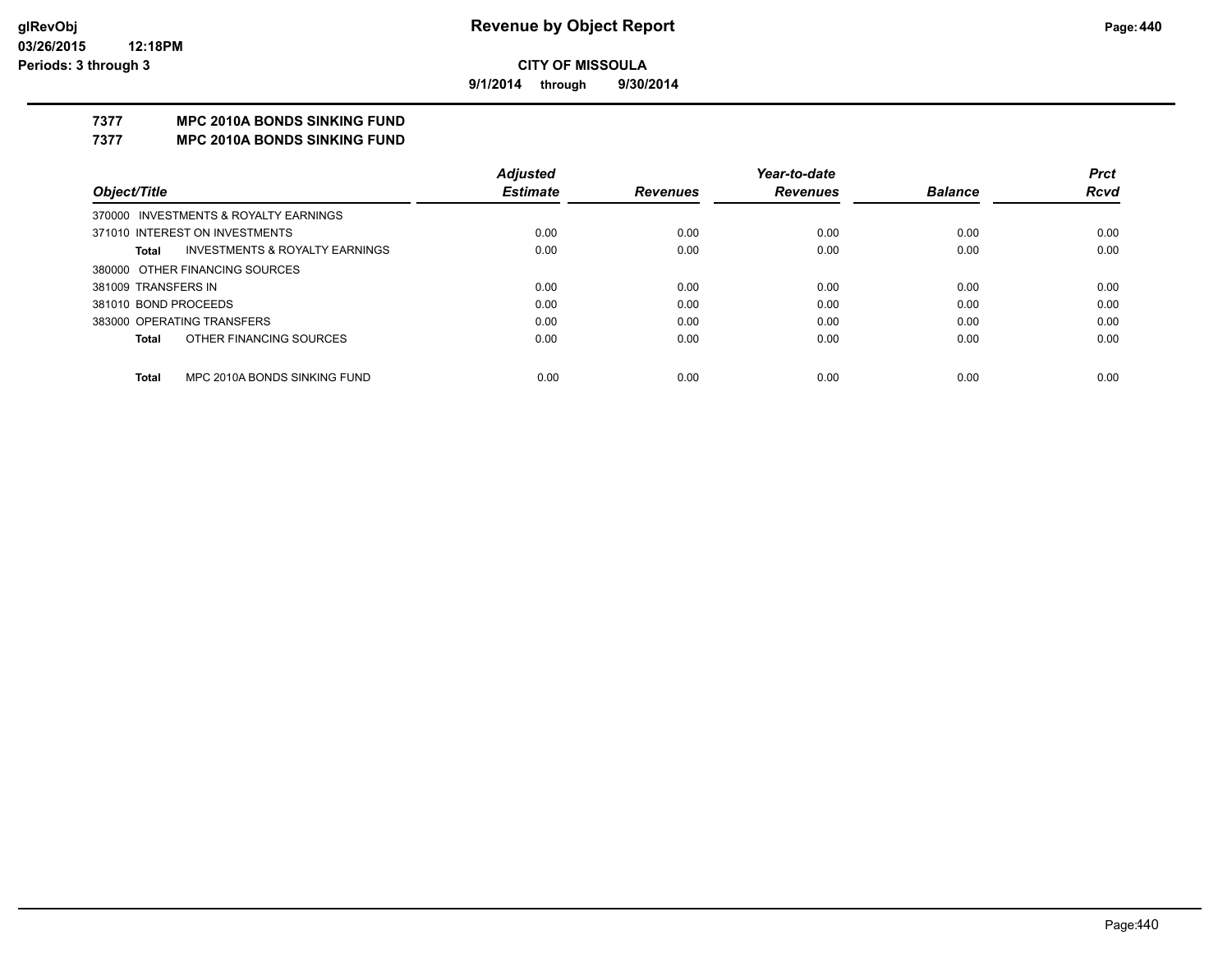**9/1/2014 through 9/30/2014**

# **7377 MPC 2010A BONDS SINKING FUND**

|                                                | <b>Adiusted</b> |                 | Year-to-date    |                | <b>Prct</b> |
|------------------------------------------------|-----------------|-----------------|-----------------|----------------|-------------|
| Object/Title                                   | <b>Estimate</b> | <b>Revenues</b> | <b>Revenues</b> | <b>Balance</b> | <b>Rcvd</b> |
| 370000 INVESTMENTS & ROYALTY EARNINGS          |                 |                 |                 |                |             |
| 371010 INTEREST ON INVESTMENTS                 | 0.00            | 0.00            | 0.00            | 0.00           | 0.00        |
| INVESTMENTS & ROYALTY EARNINGS<br><b>Total</b> | 0.00            | 0.00            | 0.00            | 0.00           | 0.00        |
| 380000 OTHER FINANCING SOURCES                 |                 |                 |                 |                |             |
| 381009 TRANSFERS IN                            | 0.00            | 0.00            | 0.00            | 0.00           | 0.00        |
| 381010 BOND PROCEEDS                           | 0.00            | 0.00            | 0.00            | 0.00           | 0.00        |
| 383000 OPERATING TRANSFERS                     | 0.00            | 0.00            | 0.00            | 0.00           | 0.00        |
| OTHER FINANCING SOURCES<br><b>Total</b>        | 0.00            | 0.00            | 0.00            | 0.00           | 0.00        |
|                                                |                 |                 |                 |                |             |
| MPC 2010A BONDS SINKING FUND<br><b>Total</b>   | 0.00            | 0.00            | 0.00            | 0.00           | 0.00        |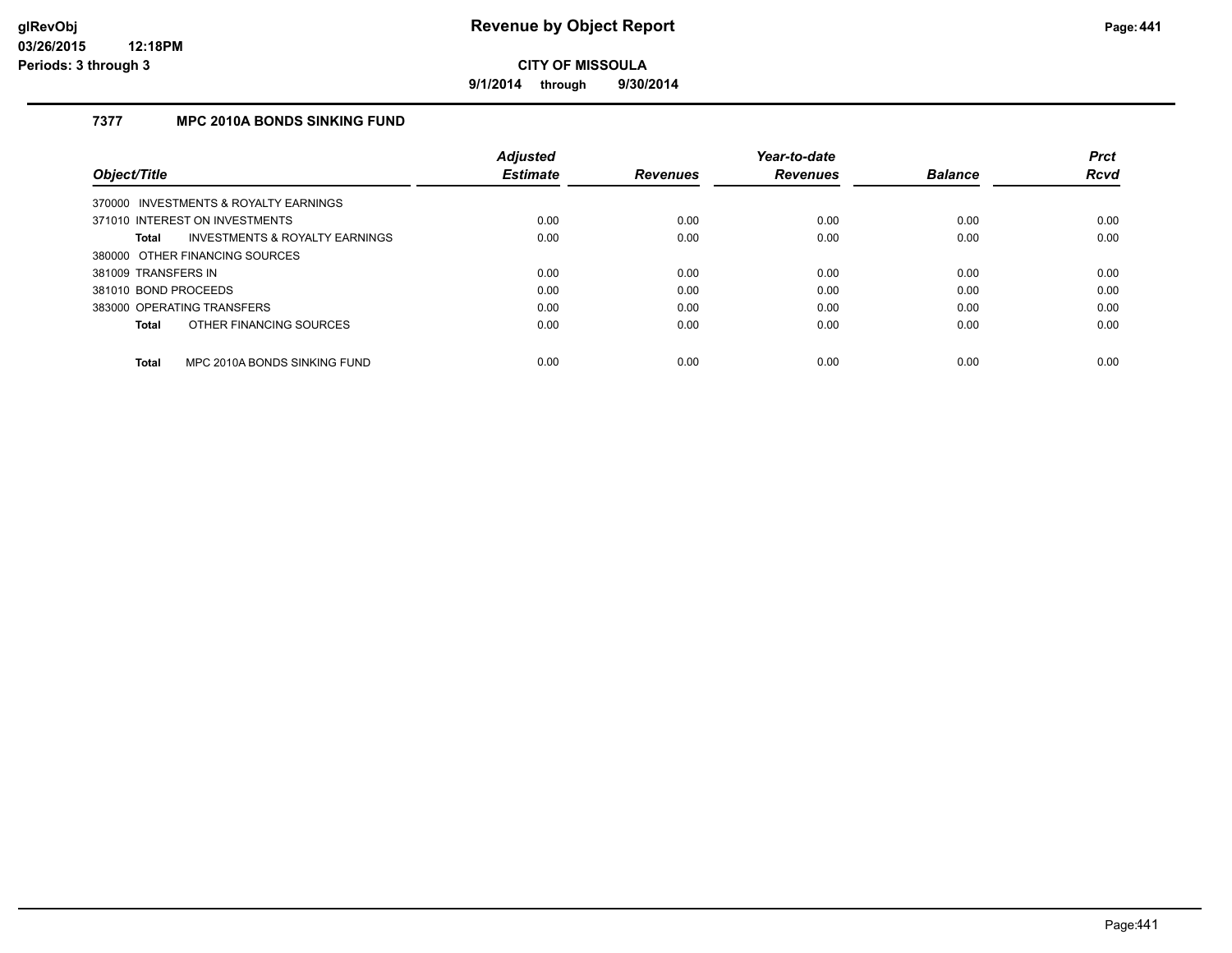**9/1/2014 through 9/30/2014**

#### **7378 MPC 2010A BOND RESERVE**

**7378 MPC 2010A BOND RESERVE**

|                                                           | <b>Adjusted</b> |                 | Year-to-date    |                | <b>Prct</b> |
|-----------------------------------------------------------|-----------------|-----------------|-----------------|----------------|-------------|
| Object/Title                                              | <b>Estimate</b> | <b>Revenues</b> | <b>Revenues</b> | <b>Balance</b> | <b>Rcvd</b> |
| 370000 INVESTMENTS & ROYALTY EARNINGS                     |                 |                 |                 |                |             |
| 371010 INTEREST ON INVESTMENTS                            | 0.00            | 0.00            | 0.00            | 0.00           | 0.00        |
| <b>INVESTMENTS &amp; ROYALTY EARNINGS</b><br><b>Total</b> | 0.00            | 0.00            | 0.00            | 0.00           | 0.00        |
| 380000 OTHER FINANCING SOURCES                            |                 |                 |                 |                |             |
| 381009 TRANSFERS IN                                       | 0.00            | 0.00            | 0.00            | 0.00           | 0.00        |
| 381010 BOND PROCEEDS                                      | 0.00            | 0.00            | 0.00            | 0.00           | 0.00        |
| 383000 OPERATING TRANSFERS                                | 0.00            | 0.00            | 0.00            | 0.00           | 0.00        |
| OTHER FINANCING SOURCES<br><b>Total</b>                   | 0.00            | 0.00            | 0.00            | 0.00           | 0.00        |
| MPC 2010A BOND RESERVE<br><b>Total</b>                    | 0.00            | 0.00            | 0.00            | 0.00           | 0.00        |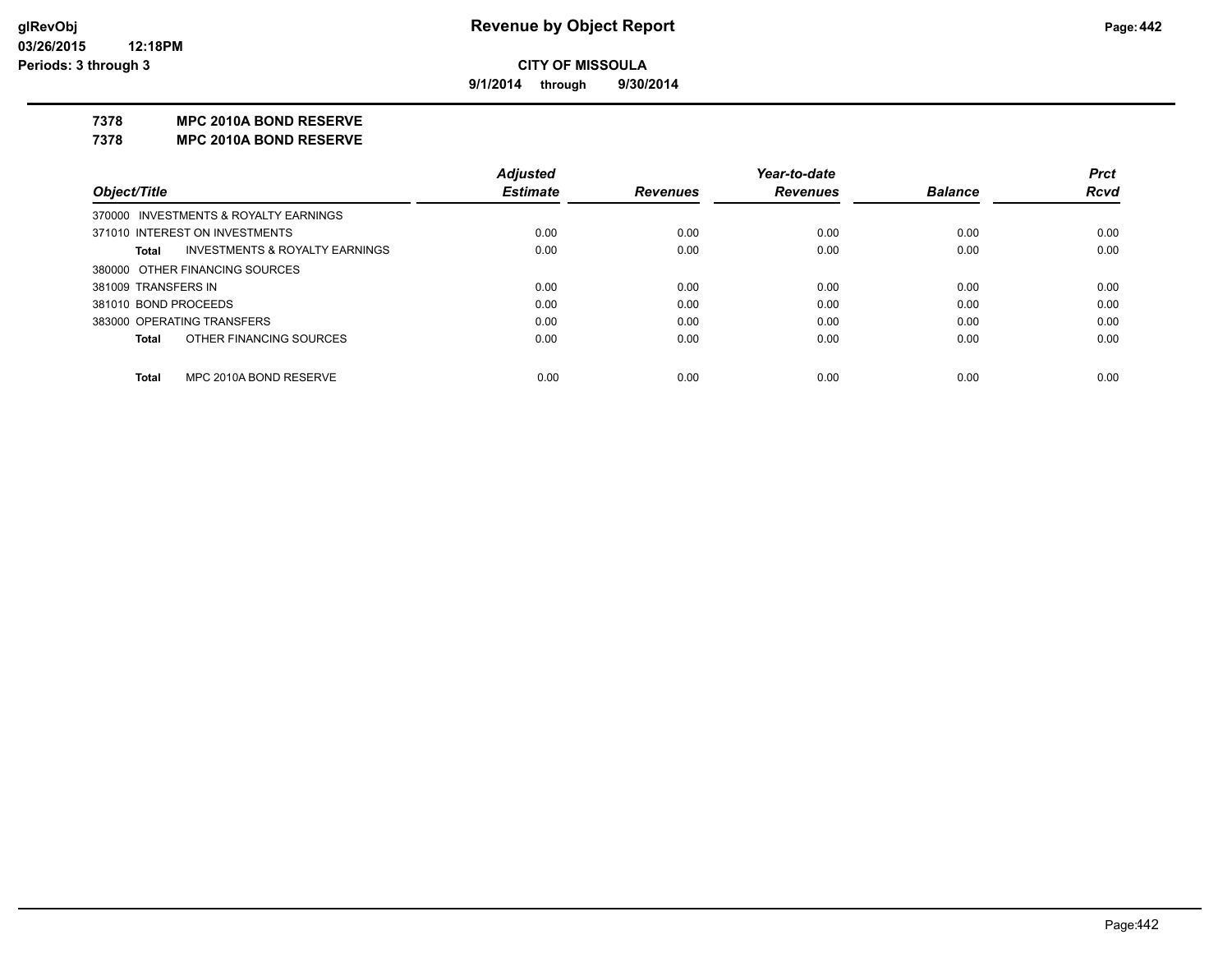**9/1/2014 through 9/30/2014**

# **7378 MPC 2010A BOND RESERVE**

|                                                | <b>Adjusted</b> |                 | Year-to-date    |                | <b>Prct</b> |
|------------------------------------------------|-----------------|-----------------|-----------------|----------------|-------------|
| Object/Title                                   | <b>Estimate</b> | <b>Revenues</b> | <b>Revenues</b> | <b>Balance</b> | <b>Rcvd</b> |
| 370000 INVESTMENTS & ROYALTY EARNINGS          |                 |                 |                 |                |             |
| 371010 INTEREST ON INVESTMENTS                 | 0.00            | 0.00            | 0.00            | 0.00           | 0.00        |
| INVESTMENTS & ROYALTY EARNINGS<br><b>Total</b> | 0.00            | 0.00            | 0.00            | 0.00           | 0.00        |
| 380000 OTHER FINANCING SOURCES                 |                 |                 |                 |                |             |
| 381009 TRANSFERS IN                            | 0.00            | 0.00            | 0.00            | 0.00           | 0.00        |
| 381010 BOND PROCEEDS                           | 0.00            | 0.00            | 0.00            | 0.00           | 0.00        |
| 383000 OPERATING TRANSFERS                     | 0.00            | 0.00            | 0.00            | 0.00           | 0.00        |
| OTHER FINANCING SOURCES<br><b>Total</b>        | 0.00            | 0.00            | 0.00            | 0.00           | 0.00        |
| MPC 2010A BOND RESERVE<br><b>Total</b>         | 0.00            | 0.00            | 0.00            | 0.00           | 0.00        |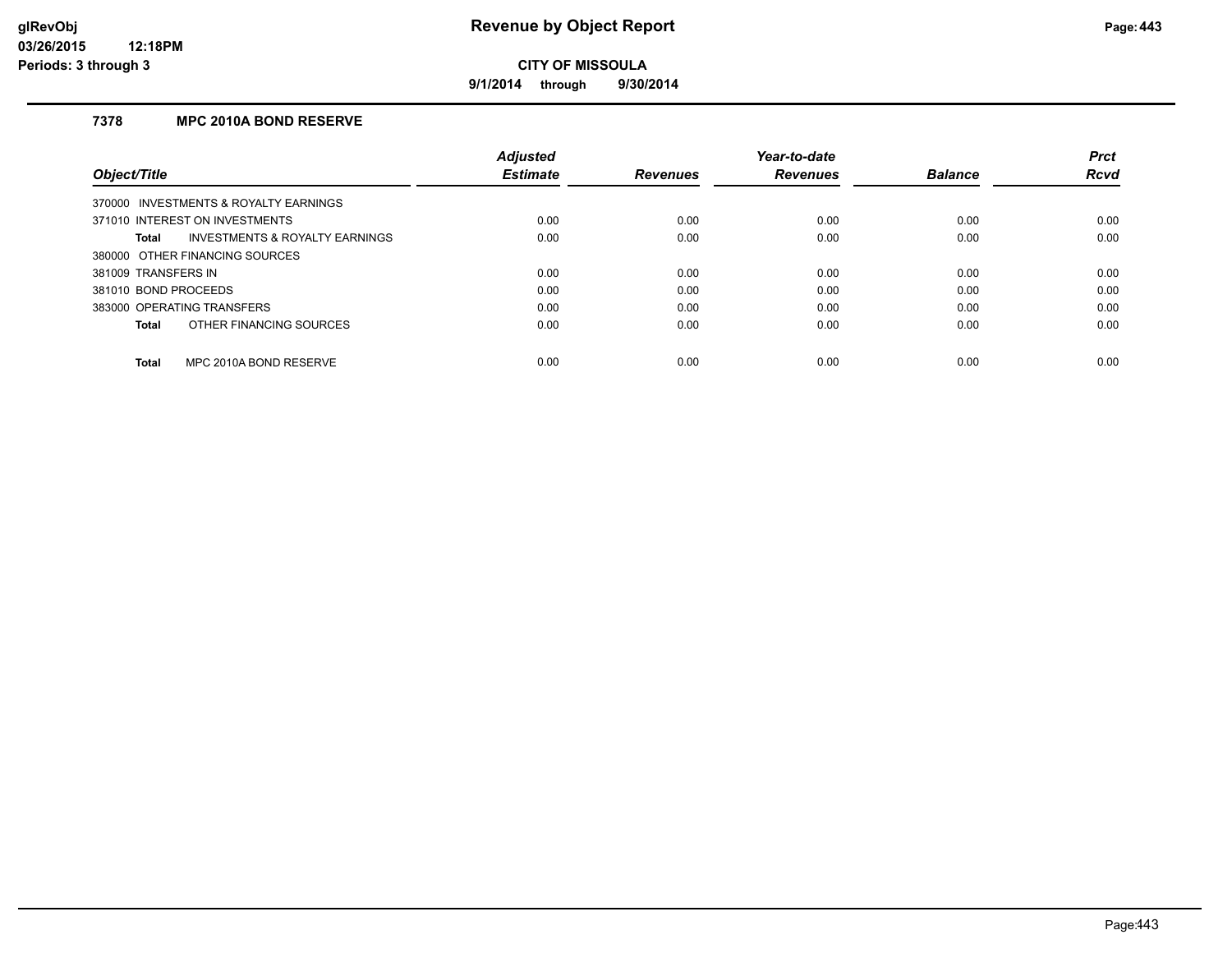**9/1/2014 through 9/30/2014**

# **7379 MPC 2010A BOND CONSTRUCTION**

#### **7379 MPC 2010A BOND CONSTRUCTION**

|                      |                                       | <b>Adjusted</b> |                 | Year-to-date    |                | <b>Prct</b> |
|----------------------|---------------------------------------|-----------------|-----------------|-----------------|----------------|-------------|
| Object/Title         |                                       | <b>Estimate</b> | <b>Revenues</b> | <b>Revenues</b> | <b>Balance</b> | <b>Rcvd</b> |
|                      | 370000 INVESTMENTS & ROYALTY EARNINGS |                 |                 |                 |                |             |
|                      | 371010 INTEREST ON INVESTMENTS        | 0.00            | 0.00            | 0.00            | 0.00           | 0.00        |
| Total                | INVESTMENTS & ROYALTY EARNINGS        | 0.00            | 0.00            | 0.00            | 0.00           | 0.00        |
|                      | 380000 OTHER FINANCING SOURCES        |                 |                 |                 |                |             |
| 381009 TRANSFERS IN  |                                       | 0.00            | 0.00            | 0.00            | 0.00           | 0.00        |
| 381010 BOND PROCEEDS |                                       | 0.00            | 0.00            | 0.00            | 0.00           | 0.00        |
|                      | 383000 OPERATING TRANSFERS            | 0.00            | 0.00            | 0.00            | 0.00           | 0.00        |
| <b>Total</b>         | OTHER FINANCING SOURCES               | 0.00            | 0.00            | 0.00            | 0.00           | 0.00        |
|                      |                                       |                 |                 |                 |                |             |
| <b>Total</b>         | MPC 2010A BOND CONSTRUCTION           | 0.00            | 0.00            | 0.00            | 0.00           | 0.00        |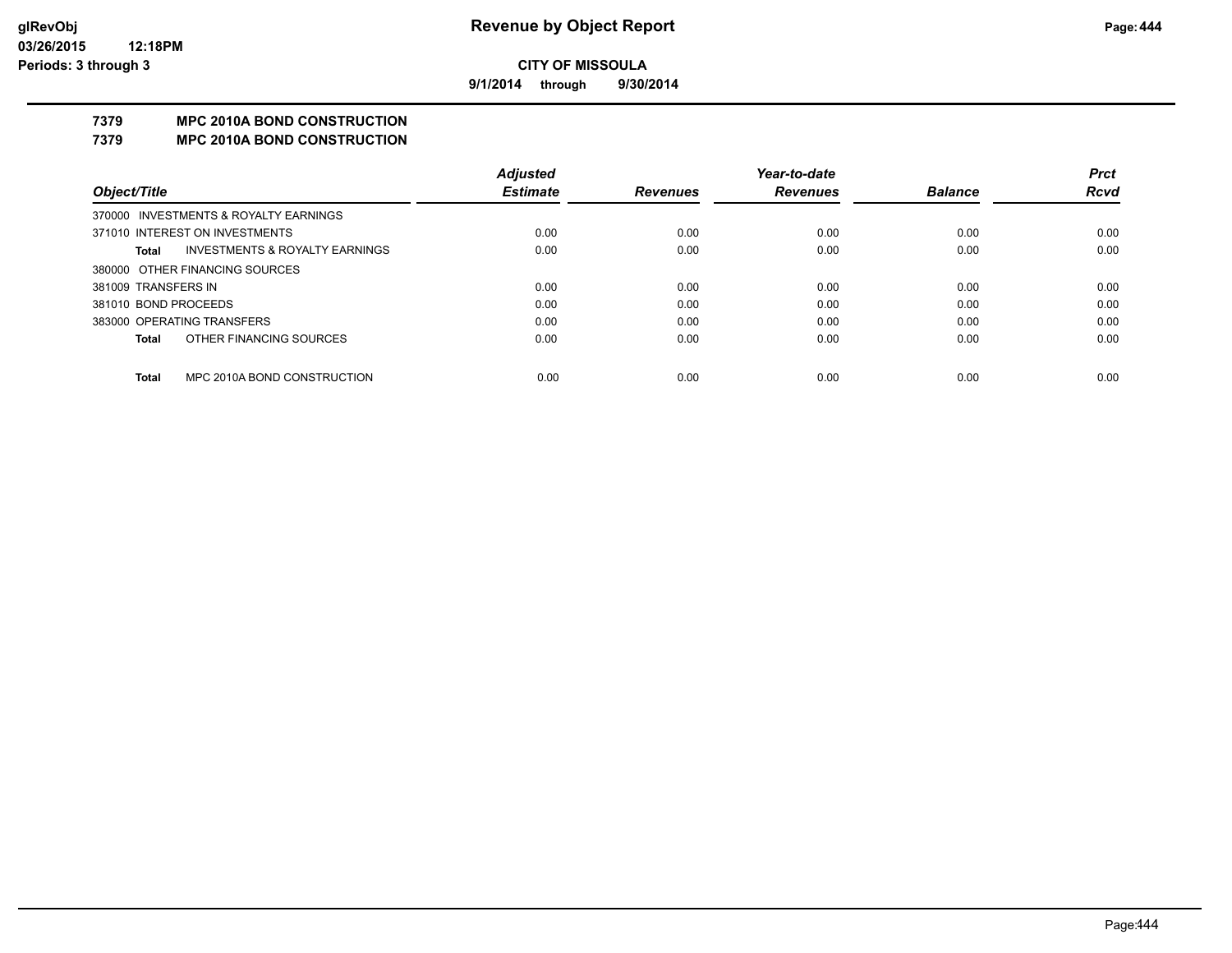**9/1/2014 through 9/30/2014**

# **7379 MPC 2010A BOND CONSTRUCTION**

|                      |                                       | <b>Adjusted</b> |                 | Year-to-date    |                | <b>Prct</b> |
|----------------------|---------------------------------------|-----------------|-----------------|-----------------|----------------|-------------|
| Object/Title         |                                       | <b>Estimate</b> | <b>Revenues</b> | <b>Revenues</b> | <b>Balance</b> | <b>Rcvd</b> |
|                      | 370000 INVESTMENTS & ROYALTY EARNINGS |                 |                 |                 |                |             |
|                      | 371010 INTEREST ON INVESTMENTS        | 0.00            | 0.00            | 0.00            | 0.00           | 0.00        |
| <b>Total</b>         | INVESTMENTS & ROYALTY EARNINGS        | 0.00            | 0.00            | 0.00            | 0.00           | 0.00        |
|                      | 380000 OTHER FINANCING SOURCES        |                 |                 |                 |                |             |
| 381009 TRANSFERS IN  |                                       | 0.00            | 0.00            | 0.00            | 0.00           | 0.00        |
| 381010 BOND PROCEEDS |                                       | 0.00            | 0.00            | 0.00            | 0.00           | 0.00        |
|                      | 383000 OPERATING TRANSFERS            | 0.00            | 0.00            | 0.00            | 0.00           | 0.00        |
| <b>Total</b>         | OTHER FINANCING SOURCES               | 0.00            | 0.00            | 0.00            | 0.00           | 0.00        |
| <b>Total</b>         | MPC 2010A BOND CONSTRUCTION           | 0.00            | 0.00            | 0.00            | 0.00           | 0.00        |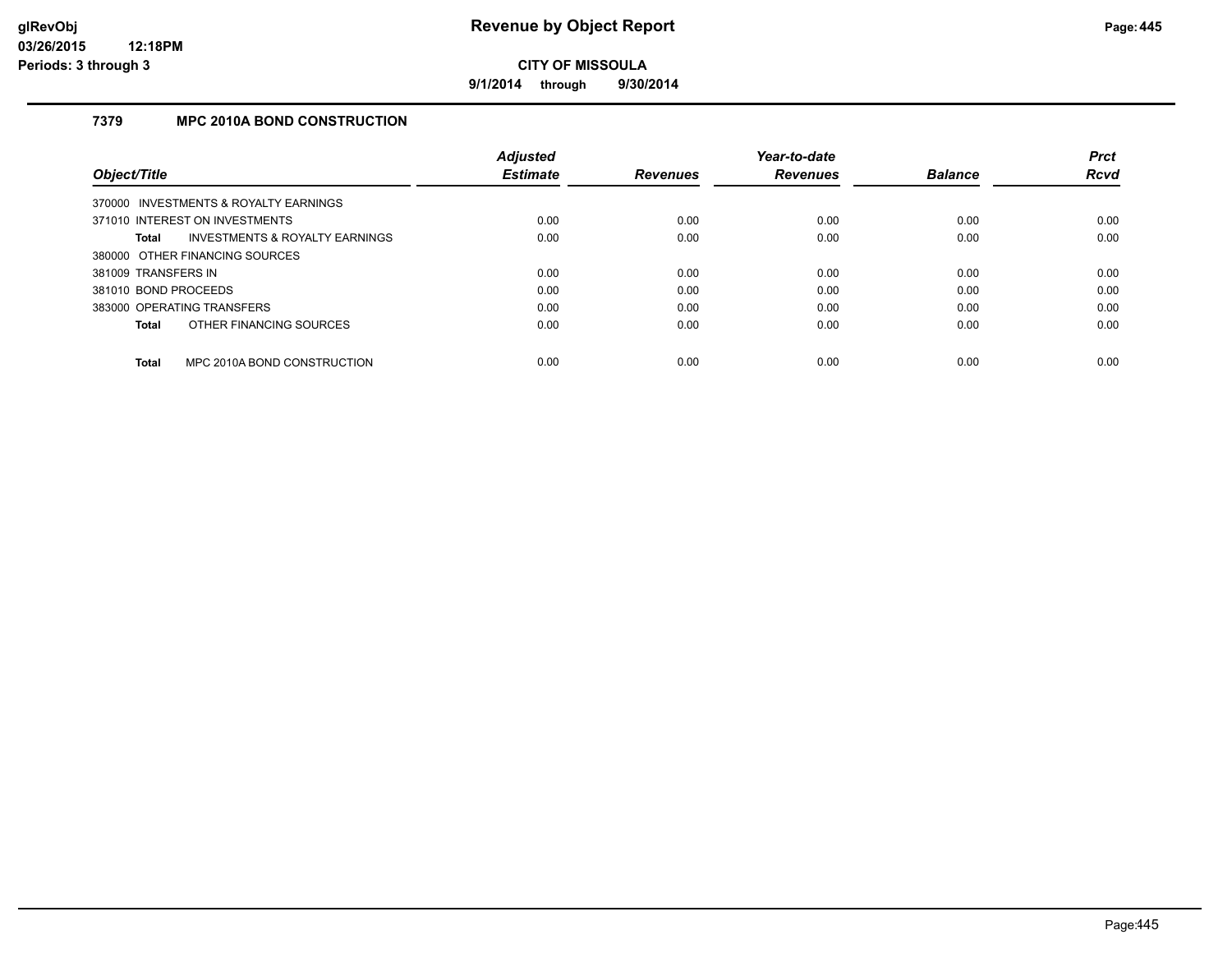**9/1/2014 through 9/30/2014**

# **7380 BUSINESS IMPROVEMENT DISTRICT**

#### **7380 BUSINESS IMPROVEMENT DISTRICT**

|                                                     | <b>Adjusted</b> |                 | Year-to-date    |                | <b>Prct</b> |
|-----------------------------------------------------|-----------------|-----------------|-----------------|----------------|-------------|
| Object/Title                                        | <b>Estimate</b> | <b>Revenues</b> | <b>Revenues</b> | <b>Balance</b> | Rcvd        |
| TAXES/ASSESSMENTS<br>310000                         |                 |                 |                 |                |             |
| 311011 TAX INCREMENT                                | 364,322.00      | 1,332.33        | 12,114.49       | 352,207.51     | 3.33        |
| <b>PENALTIES &amp; INTEREST</b><br>312001           | 0.00            | 50.55           | 436.69          | $-436.69$      | 0.00        |
| <b>TAXES/ASSESSMENTS</b><br><b>Total</b>            | 364,322.00      | 1,382.88        | 12,551.18       | 351,770.82     | 3.45        |
| <b>CHARGES FOR SERVICES</b><br>340000               |                 |                 |                 |                |             |
| <b>GARBAGE COLLECTION SERVICES</b><br>343041        | 5,000.00        | 1,953.17        | 5,859.51        | $-859.51$      | 117.19      |
| <b>CHARGES FOR SERVICES</b><br><b>Total</b>         | 5,000.00        | 1,953.17        | 5,859.51        | $-859.51$      | 117.19      |
| <b>MISCELLANEOUS REVENUES</b><br>360000             |                 |                 |                 |                |             |
| 363010 LIGHTING ASSESSMENTS                         | 0.00            | 0.00            | 0.00            | 0.00           | 0.00        |
| 363020 PROPERTY ASSESSMENTS                         | 0.00            | 0.00            | 0.00            | 0.00           | 0.00        |
| MISCELLANEOUS REVENUES<br>Total                     | 0.00            | 0.00            | 0.00            | 0.00           | 0.00        |
| <b>INVESTMENTS &amp; ROYALTY EARNINGS</b><br>370000 |                 |                 |                 |                |             |
| 371010 INTEREST ON INVESTMENTS                      | 0.00            | 0.00            | 0.00            | 0.00           | 0.00        |
| 371020 GAIN/LOSS IN MARKET VALUE OF INVESTMENTS     | 0.00            | 0.00            | 0.00            | 0.00           | 0.00        |
| <b>INVESTMENTS &amp; ROYALTY EARNINGS</b><br>Total  | 0.00            | 0.00            | 0.00            | 0.00           | 0.00        |
| <b>BUSINESS IMPROVEMENT DISTRICT</b><br>Total       | 369,322.00      | 3,336.05        | 18,410.69       | 350,911.31     | 4.98        |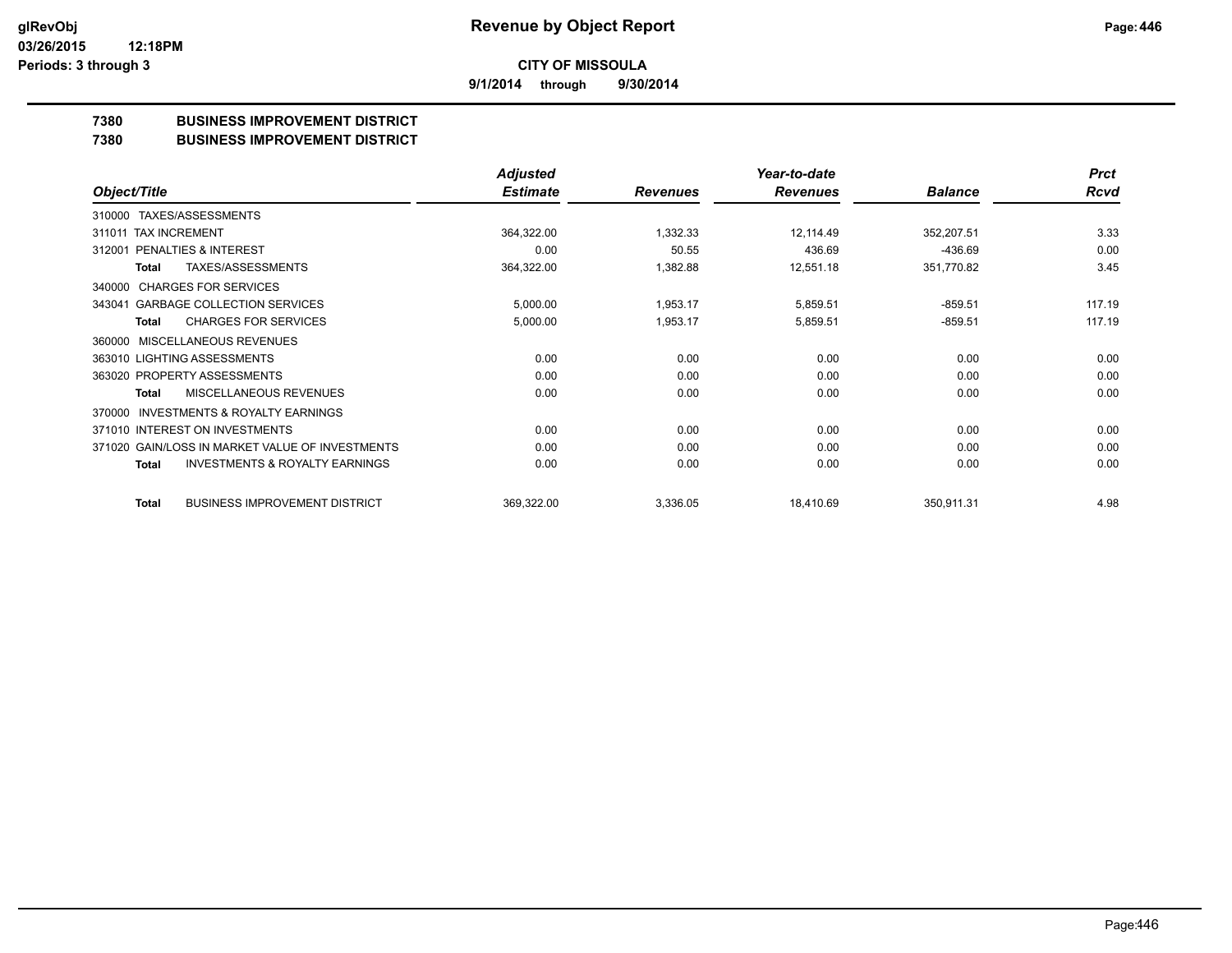**9/1/2014 through 9/30/2014**

# **7380 BUSINESS IMPROVEMENT DISTRICT**

|                                                    | <b>Adjusted</b> |                 | Year-to-date    |                | <b>Prct</b> |
|----------------------------------------------------|-----------------|-----------------|-----------------|----------------|-------------|
| Object/Title                                       | <b>Estimate</b> | <b>Revenues</b> | <b>Revenues</b> | <b>Balance</b> | Rcvd        |
| 310000 TAXES/ASSESSMENTS                           |                 |                 |                 |                |             |
| 311011 TAX INCREMENT                               | 364,322.00      | 1,332.33        | 12,114.49       | 352,207.51     | 3.33        |
| PENALTIES & INTEREST<br>312001                     | 0.00            | 50.55           | 436.69          | -436.69        | 0.00        |
| TAXES/ASSESSMENTS<br><b>Total</b>                  | 364,322.00      | 1,382.88        | 12,551.18       | 351,770.82     | 3.45        |
| 340000 CHARGES FOR SERVICES                        |                 |                 |                 |                |             |
| 343041 GARBAGE COLLECTION SERVICES                 | 5,000.00        | 1,953.17        | 5,859.51        | $-859.51$      | 117.19      |
| <b>CHARGES FOR SERVICES</b><br><b>Total</b>        | 5,000.00        | 1,953.17        | 5,859.51        | $-859.51$      | 117.19      |
| MISCELLANEOUS REVENUES<br>360000                   |                 |                 |                 |                |             |
| 363010 LIGHTING ASSESSMENTS                        | 0.00            | 0.00            | 0.00            | 0.00           | 0.00        |
| 363020 PROPERTY ASSESSMENTS                        | 0.00            | 0.00            | 0.00            | 0.00           | 0.00        |
| <b>MISCELLANEOUS REVENUES</b><br><b>Total</b>      | 0.00            | 0.00            | 0.00            | 0.00           | 0.00        |
| INVESTMENTS & ROYALTY EARNINGS<br>370000           |                 |                 |                 |                |             |
| 371010 INTEREST ON INVESTMENTS                     | 0.00            | 0.00            | 0.00            | 0.00           | 0.00        |
| 371020 GAIN/LOSS IN MARKET VALUE OF INVESTMENT     | 0.00            | 0.00            | 0.00            | 0.00           | 0.00        |
| <b>INVESTMENTS &amp; ROYALTY EARNINGS</b><br>Total | 0.00            | 0.00            | 0.00            | 0.00           | 0.00        |
| <b>BUSINESS IMPROVEMENT DISTRICT</b><br>Total      | 369,322.00      | 3,336.05        | 18,410.69       | 350,911.31     | 4.98        |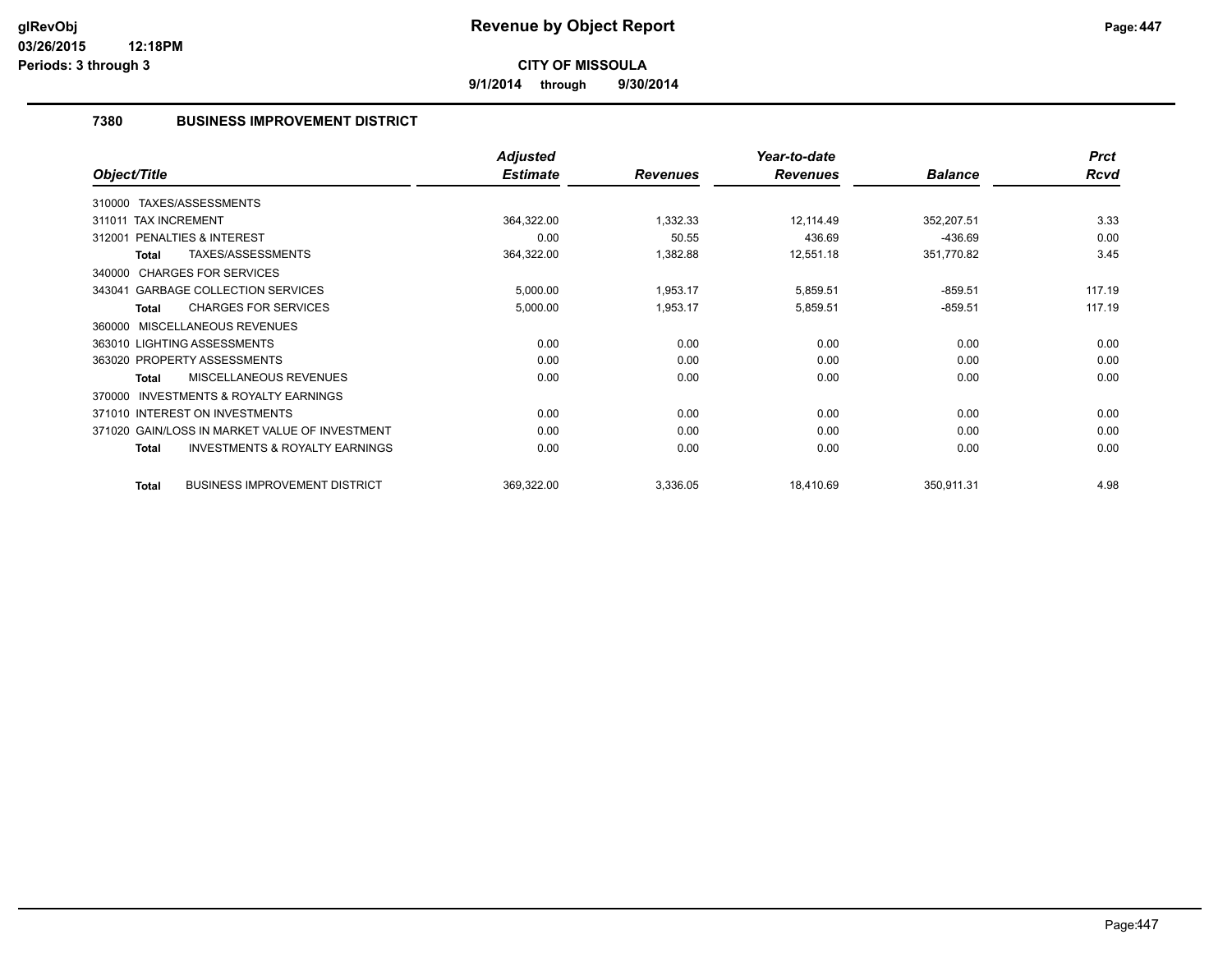**9/1/2014 through 9/30/2014**

#### **7381 TOURISM BUSINESS IMPROVEMENT DISTRICT 7381 TOURISM BUSINESS IMPROVEMENT DISTRICT**

|                                                     | <b>Adjusted</b> |                 | Year-to-date    |                | <b>Prct</b> |
|-----------------------------------------------------|-----------------|-----------------|-----------------|----------------|-------------|
| Object/Title                                        | <b>Estimate</b> | <b>Revenues</b> | <b>Revenues</b> | <b>Balance</b> | <b>Rcvd</b> |
| 310000 TAXES/ASSESSMENTS                            |                 |                 |                 |                |             |
| 314100 TBID REVENUE                                 | 620.494.00      | 0.00            | 0.00            | 620.494.00     | 0.00        |
| TAXES/ASSESSMENTS<br>Total                          | 620.494.00      | 0.00            | 0.00            | 620.494.00     | 0.00        |
| 370000 INVESTMENTS & ROYALTY EARNINGS               |                 |                 |                 |                |             |
| 371010 INTEREST ON INVESTMENTS                      | 0.00            | 0.00            | 0.00            | 0.00           | 0.00        |
| <b>INVESTMENTS &amp; ROYALTY EARNINGS</b><br>Total  | 0.00            | 0.00            | 0.00            | 0.00           | 0.00        |
|                                                     |                 |                 |                 |                |             |
| TOURISM BUSINESS IMPROVEMENT DISTRI<br><b>Total</b> | 620.494.00      | 0.00            | 0.00            | 620.494.00     | 0.00        |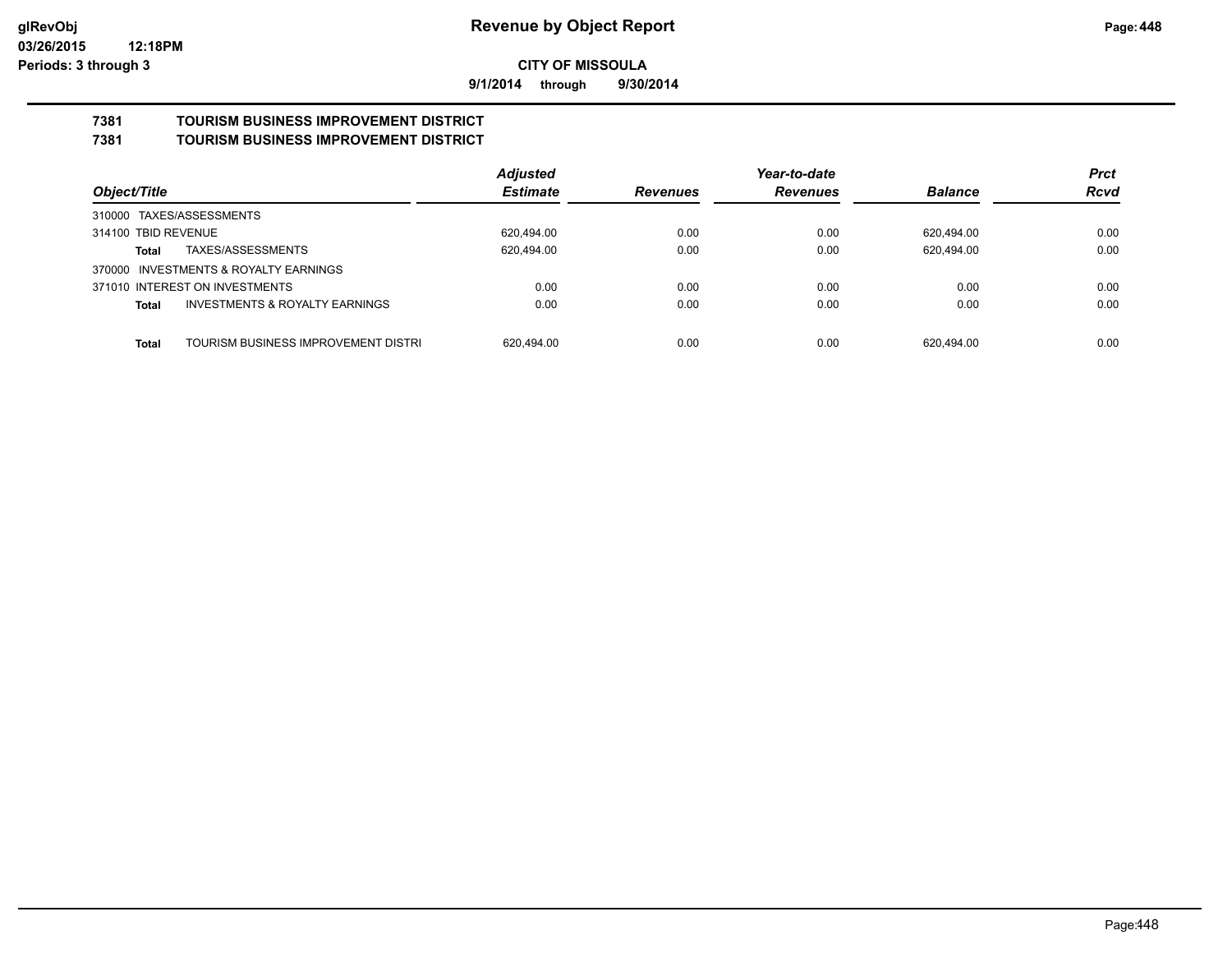**9/1/2014 through 9/30/2014**

# **7381 TOURISM BUSINESS IMPROVEMENT DISTRICT**

| Object/Title                                              | <b>Adjusted</b><br><b>Estimate</b> | <b>Revenues</b> | Year-to-date<br><b>Revenues</b> | <b>Balance</b> | <b>Prct</b><br><b>Rcvd</b> |
|-----------------------------------------------------------|------------------------------------|-----------------|---------------------------------|----------------|----------------------------|
| 310000 TAXES/ASSESSMENTS                                  |                                    |                 |                                 |                |                            |
| 314100 TBID REVENUE                                       | 620.494.00                         | 0.00            | 0.00                            | 620.494.00     | 0.00                       |
| TAXES/ASSESSMENTS<br><b>Total</b>                         | 620,494.00                         | 0.00            | 0.00                            | 620,494.00     | 0.00                       |
| 370000 INVESTMENTS & ROYALTY EARNINGS                     |                                    |                 |                                 |                |                            |
| 371010 INTEREST ON INVESTMENTS                            | 0.00                               | 0.00            | 0.00                            | 0.00           | 0.00                       |
| <b>INVESTMENTS &amp; ROYALTY EARNINGS</b><br><b>Total</b> | 0.00                               | 0.00            | 0.00                            | 0.00           | 0.00                       |
|                                                           |                                    |                 |                                 |                |                            |
| TOURISM BUSINESS IMPROVEMENT DISTR<br><b>Total</b>        | 620.494.00                         | 0.00            | 0.00                            | 620.494.00     | 0.00                       |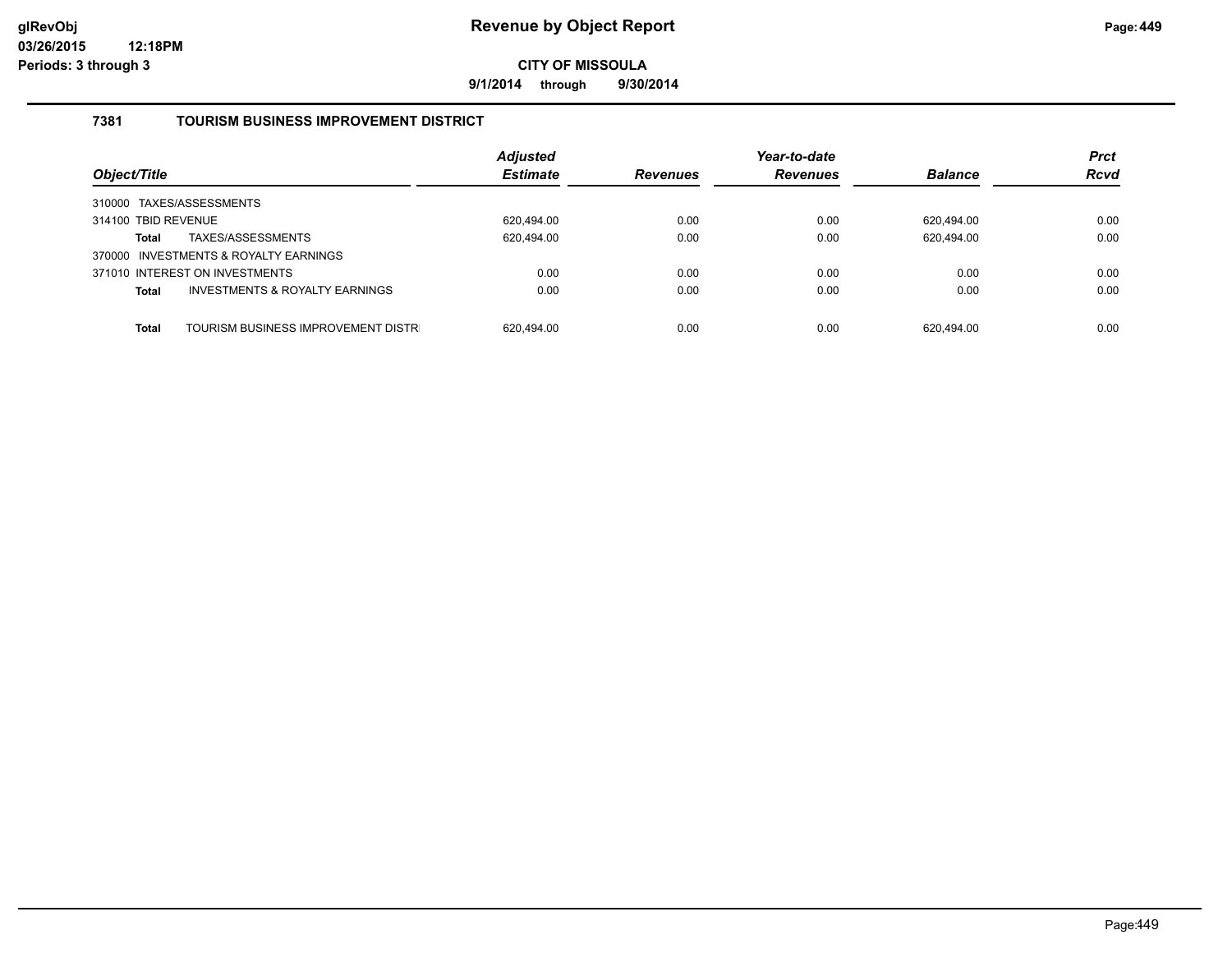**9/1/2014 through 9/30/2014**

# **7382 5.75M TIF RESERVE**

**7382 5.75M TIF RESERVE**

|                                         | <b>Adjusted</b> |                 | Year-to-date    |                | <b>Prct</b><br><b>Rcvd</b> |
|-----------------------------------------|-----------------|-----------------|-----------------|----------------|----------------------------|
| Object/Title                            | <b>Estimate</b> | <b>Revenues</b> | <b>Revenues</b> | <b>Balance</b> |                            |
| 370000 INVESTMENTS & ROYALTY EARNINGS   |                 |                 |                 |                |                            |
| 371010 INTEREST ON INVESTMENTS          | 0.00            | 0.00            | 0.00            | 0.00           | 0.00                       |
| INVESTMENTS & ROYALTY EARNINGS<br>Total | 0.00            | 0.00            | 0.00            | 0.00           | 0.00                       |
| 380000 OTHER FINANCING SOURCES          |                 |                 |                 |                |                            |
| 381025 BOND PROCEEDS                    | 0.00            | 0.00            | 0.00            | 0.00           | 0.00                       |
| 383014 TRANS FR MRA                     | 0.00            | 0.00            | 0.00            | 0.00           | 0.00                       |
| 383040 TRANSFER FROM CITY GRANTS        | 0.00            | 0.00            | 0.00            | 0.00           | 0.00                       |
| OTHER FINANCING SOURCES<br>Total        | 0.00            | 0.00            | 0.00            | 0.00           | 0.00                       |
|                                         |                 |                 |                 |                |                            |
| 5.75M TIF RESERVE<br><b>Total</b>       | 0.00            | 0.00            | 0.00            | 0.00           | 0.00                       |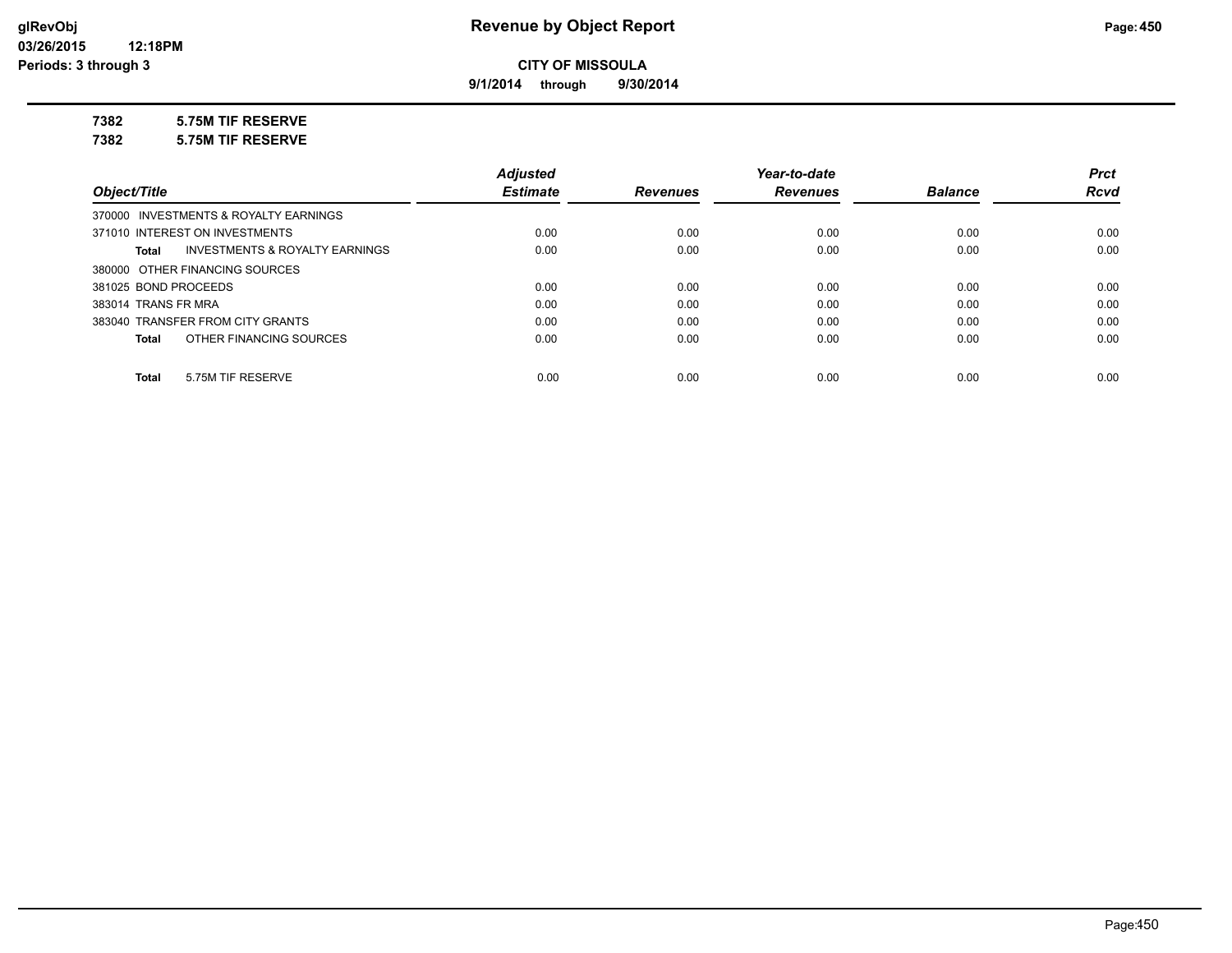**9/1/2014 through 9/30/2014**

#### **7382 5.75M TIF RESERVE**

|                                                    | <b>Adiusted</b> |                 | Year-to-date    |                | <b>Prct</b> |
|----------------------------------------------------|-----------------|-----------------|-----------------|----------------|-------------|
| Object/Title                                       | <b>Estimate</b> | <b>Revenues</b> | <b>Revenues</b> | <b>Balance</b> | <b>Rcvd</b> |
| 370000 INVESTMENTS & ROYALTY EARNINGS              |                 |                 |                 |                |             |
| 371010 INTEREST ON INVESTMENTS                     | 0.00            | 0.00            | 0.00            | 0.00           | 0.00        |
| <b>INVESTMENTS &amp; ROYALTY EARNINGS</b><br>Total | 0.00            | 0.00            | 0.00            | 0.00           | 0.00        |
| 380000 OTHER FINANCING SOURCES                     |                 |                 |                 |                |             |
| 381025 BOND PROCEEDS                               | 0.00            | 0.00            | 0.00            | 0.00           | 0.00        |
| 383014 TRANS FR MRA                                | 0.00            | 0.00            | 0.00            | 0.00           | 0.00        |
| 383040 TRANSFER FROM CITY GRANTS                   | 0.00            | 0.00            | 0.00            | 0.00           | 0.00        |
| OTHER FINANCING SOURCES<br>Total                   | 0.00            | 0.00            | 0.00            | 0.00           | 0.00        |
|                                                    |                 |                 |                 |                |             |
| 5.75M TIF RESERVE<br><b>Total</b>                  | 0.00            | 0.00            | 0.00            | 0.00           | 0.00        |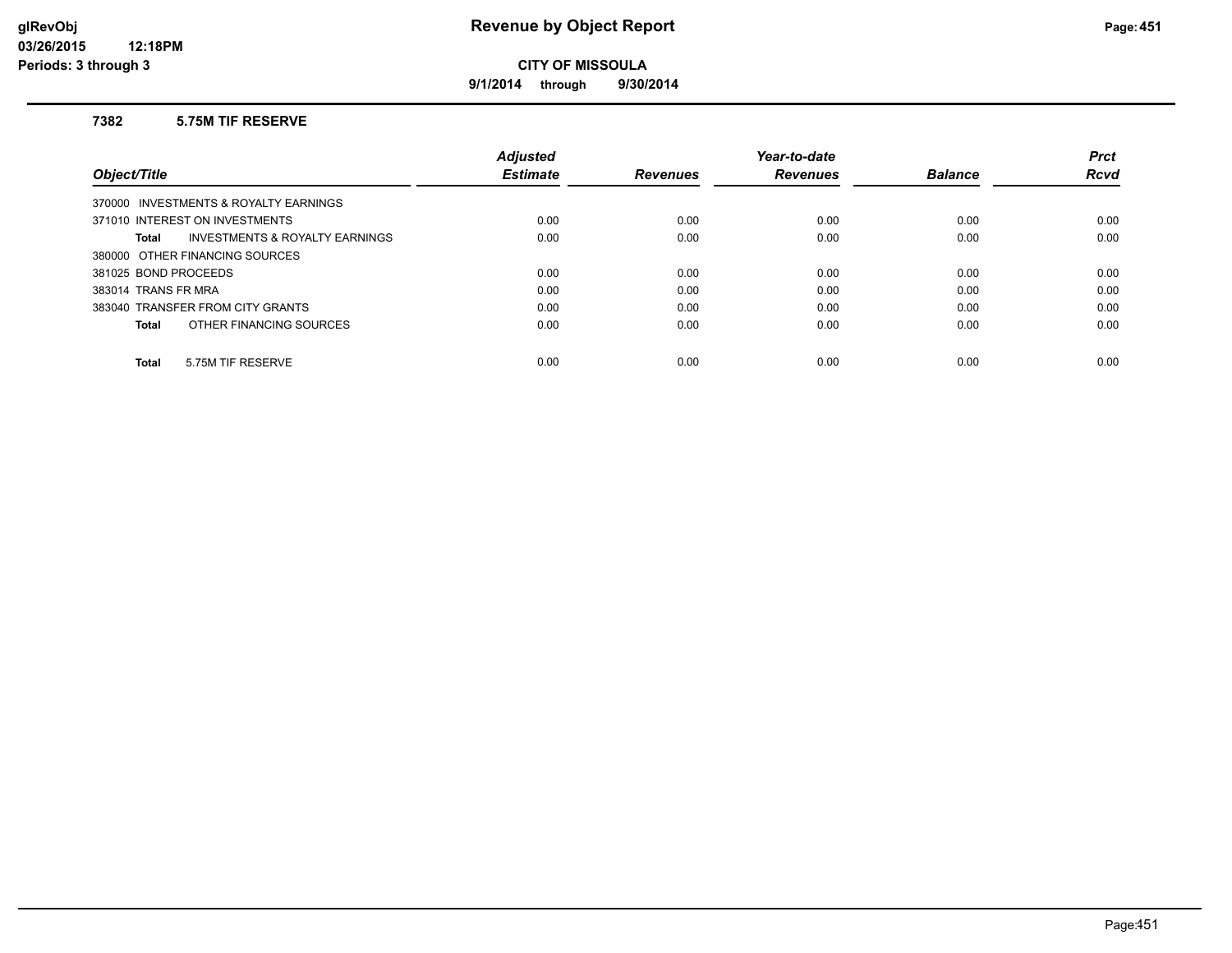**9/1/2014 through 9/30/2014**

## **7383 RIVERFRONT TRIANGLE URD**

**7383 RIVERFRONT TRIANGLE URD**

|                                            | <b>Adjusted</b> |                 | Year-to-date    |                | <b>Prct</b> |
|--------------------------------------------|-----------------|-----------------|-----------------|----------------|-------------|
| Object/Title                               | <b>Estimate</b> | <b>Revenues</b> | <b>Revenues</b> | <b>Balance</b> | <b>Rcvd</b> |
| 310000 TAXES/ASSESSMENTS                   |                 |                 |                 |                |             |
| 311011 TAX INCREMENT                       | 0.00            | 0.00            | 0.00            | 0.00           | 0.00        |
| 312001 PENALTIES & INTEREST                | 0.00            | 0.00            | 0.00            | 0.00           | 0.00        |
| TAXES/ASSESSMENTS<br>Total                 | 0.00            | 0.00            | 0.00            | 0.00           | 0.00        |
| 330000 INTERGOVERNMENTAL REVENUES          |                 |                 |                 |                |             |
| 335210 PERSONAL PROPERTY TAX REIMBURSEMENT | 4.494.00        | 0.00            | 0.00            | 4.494.00       | 0.00        |
| INTERGOVERNMENTAL REVENUES<br>Total        | 4,494.00        | 0.00            | 0.00            | 4,494.00       | 0.00        |
| 370000 INVESTMENTS & ROYALTY EARNINGS      |                 |                 |                 |                |             |
| 371010 INTEREST ON INVESTMENTS             | 0.00            | 0.00            | 0.00            | 0.00           | 0.00        |
| INVESTMENTS & ROYALTY EARNINGS<br>Total    | 0.00            | 0.00            | 0.00            | 0.00           | 0.00        |
| RIVERFRONT TRIANGLE URD<br>Total           | 4.494.00        | 0.00            | 0.00            | 4.494.00       | 0.00        |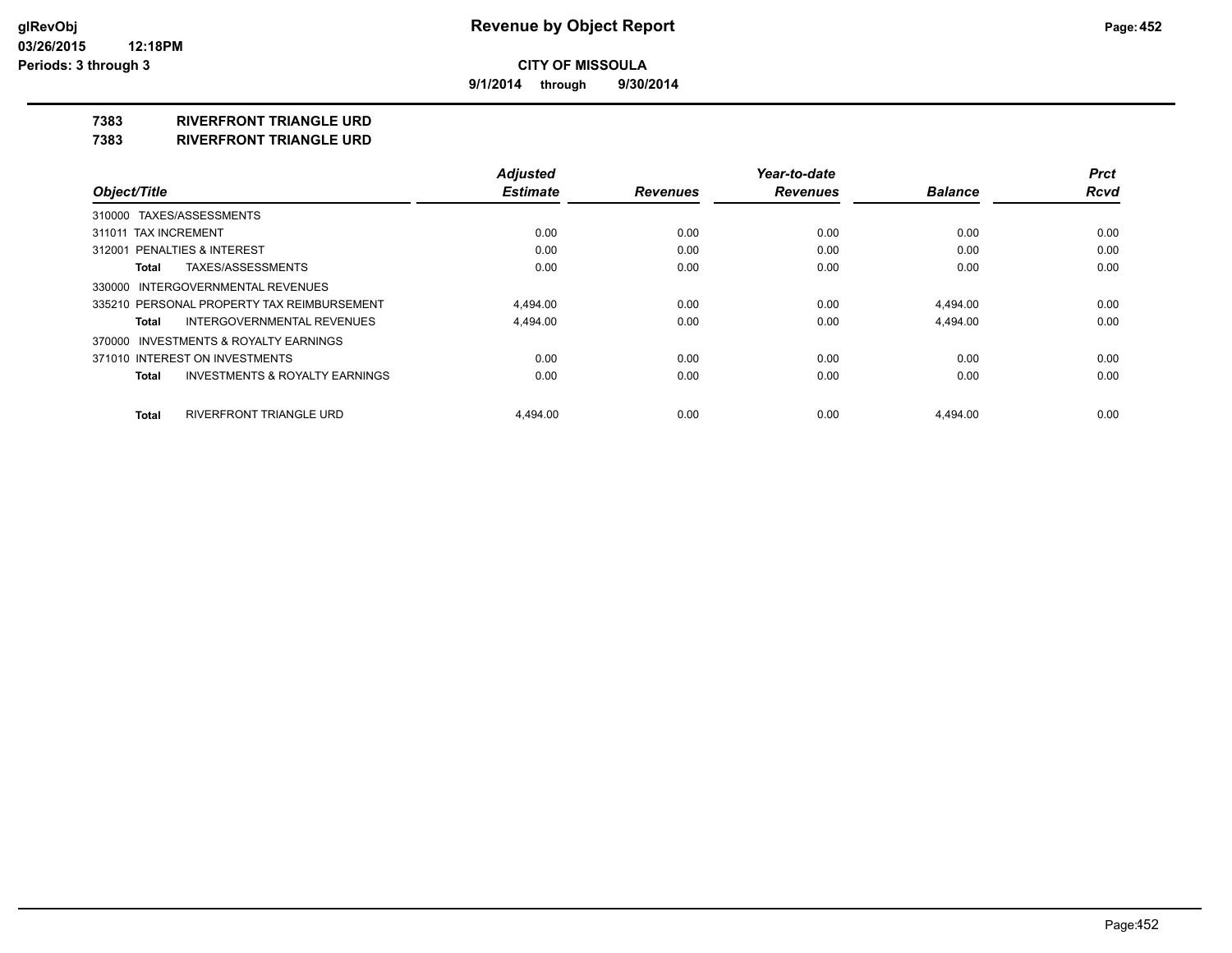**9/1/2014 through 9/30/2014**

# **7383 RIVERFRONT TRIANGLE URD**

| Object/Title                                              | <b>Adjusted</b><br><b>Estimate</b> | <b>Revenues</b> | Year-to-date<br><b>Revenues</b> | <b>Balance</b> | <b>Prct</b><br><b>Rcvd</b> |
|-----------------------------------------------------------|------------------------------------|-----------------|---------------------------------|----------------|----------------------------|
|                                                           |                                    |                 |                                 |                |                            |
| 310000 TAXES/ASSESSMENTS                                  |                                    |                 |                                 |                |                            |
| 311011 TAX INCREMENT                                      | 0.00                               | 0.00            | 0.00                            | 0.00           | 0.00                       |
| PENALTIES & INTEREST<br>312001                            | 0.00                               | 0.00            | 0.00                            | 0.00           | 0.00                       |
| TAXES/ASSESSMENTS<br><b>Total</b>                         | 0.00                               | 0.00            | 0.00                            | 0.00           | 0.00                       |
| INTERGOVERNMENTAL REVENUES<br>330000                      |                                    |                 |                                 |                |                            |
| 335210 PERSONAL PROPERTY TAX REIMBURSEMENT                | 4.494.00                           | 0.00            | 0.00                            | 4.494.00       | 0.00                       |
| INTERGOVERNMENTAL REVENUES<br><b>Total</b>                | 4.494.00                           | 0.00            | 0.00                            | 4.494.00       | 0.00                       |
| 370000 INVESTMENTS & ROYALTY EARNINGS                     |                                    |                 |                                 |                |                            |
| 371010 INTEREST ON INVESTMENTS                            | 0.00                               | 0.00            | 0.00                            | 0.00           | 0.00                       |
| <b>INVESTMENTS &amp; ROYALTY EARNINGS</b><br><b>Total</b> | 0.00                               | 0.00            | 0.00                            | 0.00           | 0.00                       |
| <b>RIVERFRONT TRIANGLE URD</b><br><b>Total</b>            | 4.494.00                           | 0.00            | 0.00                            | 4.494.00       | 0.00                       |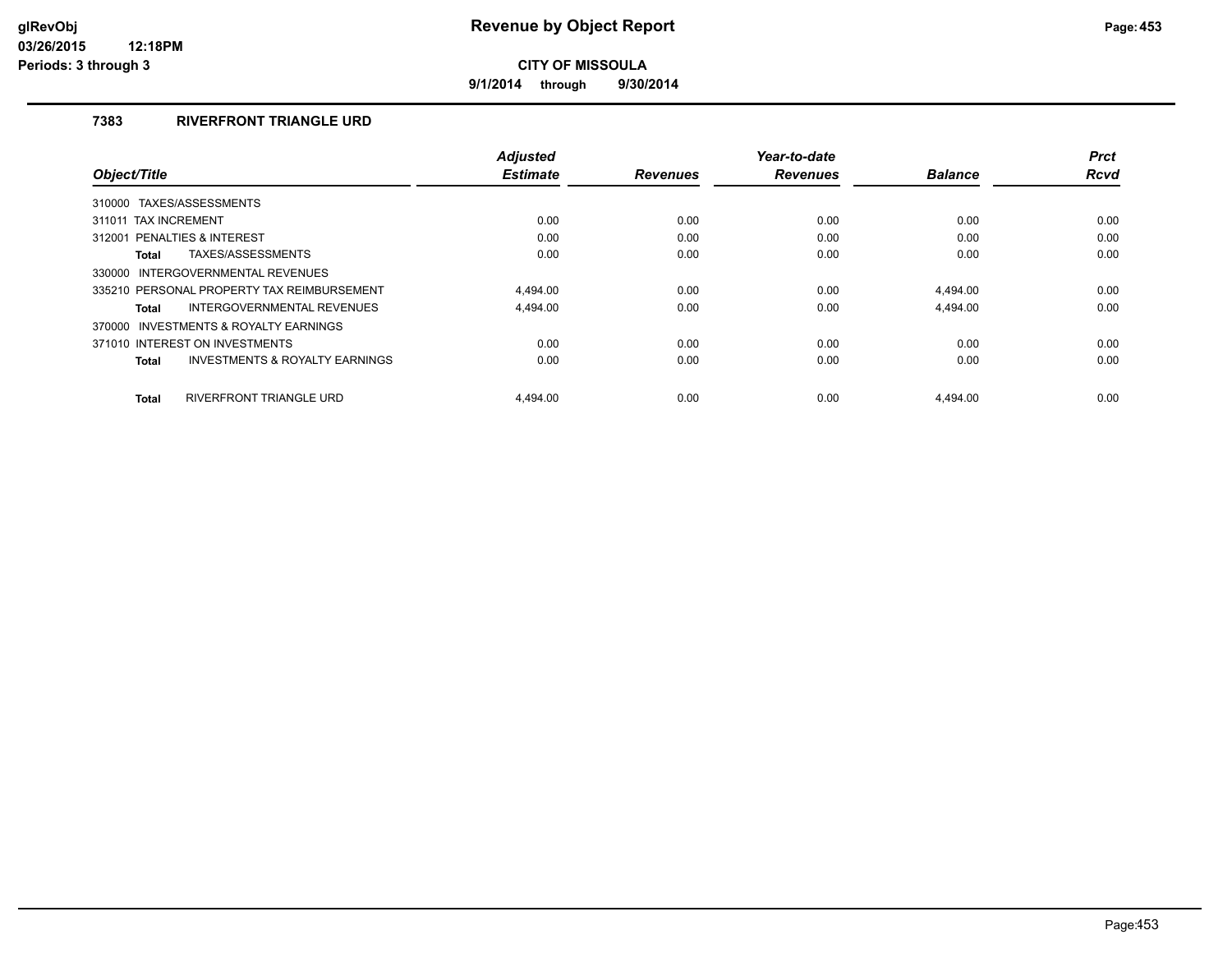**9/1/2014 through 9/30/2014**

# **7384 MILLSITE TAX INCREMENT FUND**

#### **7384 MILLSITE TAX INCREMENT FUND**

|                                                           | <b>Adjusted</b> |                 | Year-to-date    |                | <b>Prct</b> |
|-----------------------------------------------------------|-----------------|-----------------|-----------------|----------------|-------------|
| Object/Title                                              | <b>Estimate</b> | <b>Revenues</b> | <b>Revenues</b> | <b>Balance</b> | <b>Rcvd</b> |
| 370000 INVESTMENTS & ROYALTY EARNINGS                     |                 |                 |                 |                |             |
| 371010 INTEREST ON INVESTMENTS                            | 0.00            | 0.00            | 0.00            | 0.00           | 0.00        |
| <b>INVESTMENTS &amp; ROYALTY EARNINGS</b><br><b>Total</b> | 0.00            | 0.00            | 0.00            | 0.00           | 0.00        |
| 380000 OTHER FINANCING SOURCES                            |                 |                 |                 |                |             |
| 383014 TRANS FR MRA                                       | 0.00            | 0.00            | 0.00            | 0.00           | 0.00        |
| OTHER FINANCING SOURCES<br><b>Total</b>                   | 0.00            | 0.00            | 0.00            | 0.00           | 0.00        |
|                                                           |                 |                 |                 |                |             |
| MILLSITE TAX INCREMENT FUND<br><b>Total</b>               | 0.00            | 0.00            | 0.00            | 0.00           | 0.00        |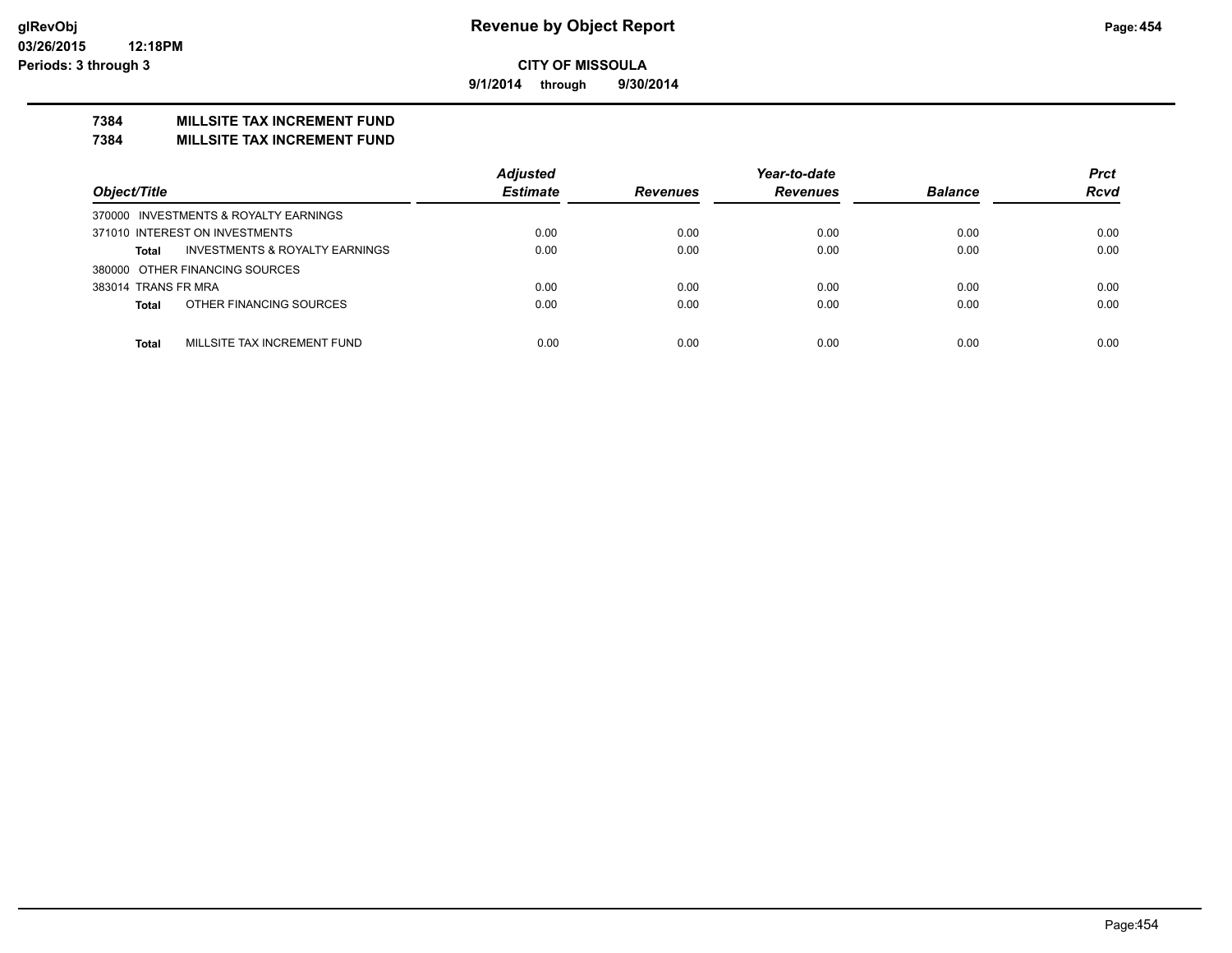**9/1/2014 through 9/30/2014**

# **7384 MILLSITE TAX INCREMENT FUND**

| Object/Title                                       | <b>Adjusted</b><br><b>Estimate</b> | <b>Revenues</b> | Year-to-date<br><b>Revenues</b> | <b>Balance</b> | <b>Prct</b><br><b>Rcvd</b> |
|----------------------------------------------------|------------------------------------|-----------------|---------------------------------|----------------|----------------------------|
| INVESTMENTS & ROYALTY EARNINGS<br>370000           |                                    |                 |                                 |                |                            |
| 371010 INTEREST ON INVESTMENTS                     | 0.00                               | 0.00            | 0.00                            | 0.00           | 0.00                       |
| <b>INVESTMENTS &amp; ROYALTY EARNINGS</b><br>Total | 0.00                               | 0.00            | 0.00                            | 0.00           | 0.00                       |
| 380000 OTHER FINANCING SOURCES                     |                                    |                 |                                 |                |                            |
| 383014 TRANS FR MRA                                | 0.00                               | 0.00            | 0.00                            | 0.00           | 0.00                       |
| OTHER FINANCING SOURCES<br><b>Total</b>            | 0.00                               | 0.00            | 0.00                            | 0.00           | 0.00                       |
| MILLSITE TAX INCREMENT FUND<br>Total               | 0.00                               | 0.00            | 0.00                            | 0.00           | 0.00                       |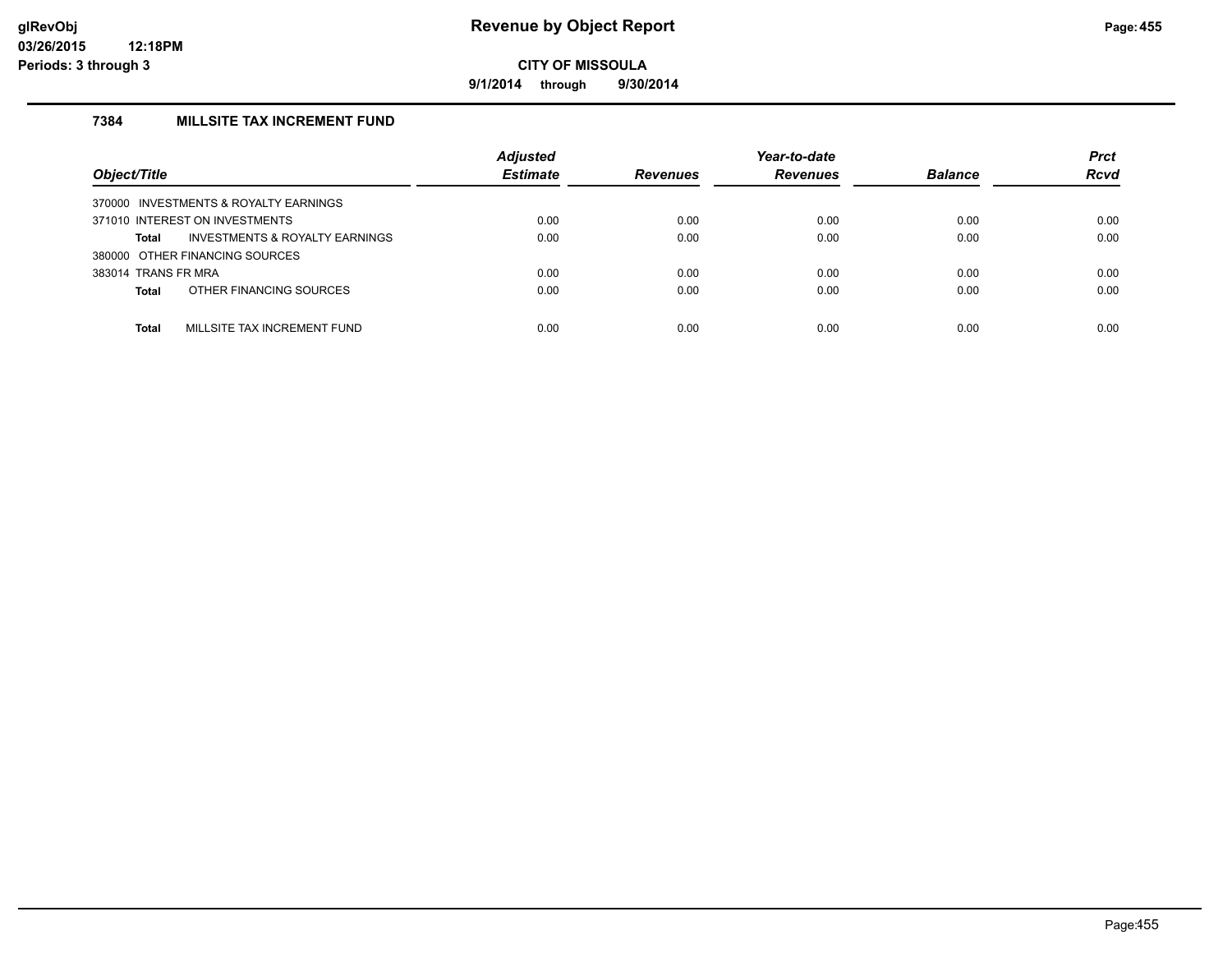**9/1/2014 through 9/30/2014**

**7385 FRONT STREET URD 7385 FRONT STREET URD**

|                                                           | <b>Adjusted</b> |                 | Year-to-date    |                | <b>Prct</b> |
|-----------------------------------------------------------|-----------------|-----------------|-----------------|----------------|-------------|
| Object/Title                                              | <b>Estimate</b> | <b>Revenues</b> | <b>Revenues</b> | <b>Balance</b> | <b>Rcvd</b> |
| 310000 TAXES/ASSESSMENTS                                  |                 |                 |                 |                |             |
| 311011 TAX INCREMENT                                      | 0.00            | 0.00            | 0.00            | 0.00           | 0.00        |
| TAXES/ASSESSMENTS<br><b>Total</b>                         | 0.00            | 0.00            | 0.00            | 0.00           | 0.00        |
| <b>INTERGOVERNMENTAL REVENUES</b><br>330000               |                 |                 |                 |                |             |
| 331056 MDT FEDERAL CMAQ                                   | 0.00            | 0.00            | $-42,473.46$    | 42,473.46      | 0.00        |
| 335210 PERSONAL PROPERTY TAX REIMBURSEMENT                | 0.00            | 0.00            | 0.00            | 0.00           | 0.00        |
| <b>INTERGOVERNMENTAL REVENUES</b><br><b>Total</b>         | 0.00            | 0.00            | $-42,473.46$    | 42,473.46      | 0.00        |
| 360000 MISCELLANEOUS REVENUES                             |                 |                 |                 |                |             |
| 365000 DONATIONS                                          | 0.00            | 0.00            | 0.00            | 0.00           | 0.00        |
| MISCELLANEOUS REVENUES<br><b>Total</b>                    | 0.00            | 0.00            | 0.00            | 0.00           | 0.00        |
| <b>INVESTMENTS &amp; ROYALTY EARNINGS</b><br>370000       |                 |                 |                 |                |             |
| 371010 INTEREST ON INVESTMENTS                            | 0.00            | 0.00            | 0.00            | 0.00           | 0.00        |
| <b>INVESTMENTS &amp; ROYALTY EARNINGS</b><br><b>Total</b> | 0.00            | 0.00            | 0.00            | 0.00           | 0.00        |
| OTHER FINANCING SOURCES<br>380000                         |                 |                 |                 |                |             |
| 381029 PARKING STRUCTURE BOND PROCEEDS                    | 0.00            | 0.00            | 0.00            | 0.00           | 0.00        |
| 381071 WILMA NOTE PROCEEDS                                | 0.00            | 0.00            | 0.00            | 0.00           | 0.00        |
| 381072 FIB NOTE PROCEEDS                                  | 0.00            | 0.00            | 0.00            | 0.00           | 0.00        |
| 383066 TRANSFER FROM FRONT ST CLEARING                    | 164,160.00      | 0.00            | 0.00            | 164,160.00     | 0.00        |
| 383067 TRANSFER FROM FSPS                                 | 0.00            | 0.00            | 0.00            | 0.00           | 0.00        |
| 383068 TRANSFER FROM SUBORDINATE LIEN                     | 0.00            | 0.00            | 0.00            | 0.00           | 0.00        |
| OTHER FINANCING SOURCES<br><b>Total</b>                   | 164,160.00      | 0.00            | 0.00            | 164,160.00     | 0.00        |
| <b>FRONT STREET URD</b><br><b>Total</b>                   | 164,160.00      | 0.00            | $-42,473.46$    | 206,633.46     | $-25.87$    |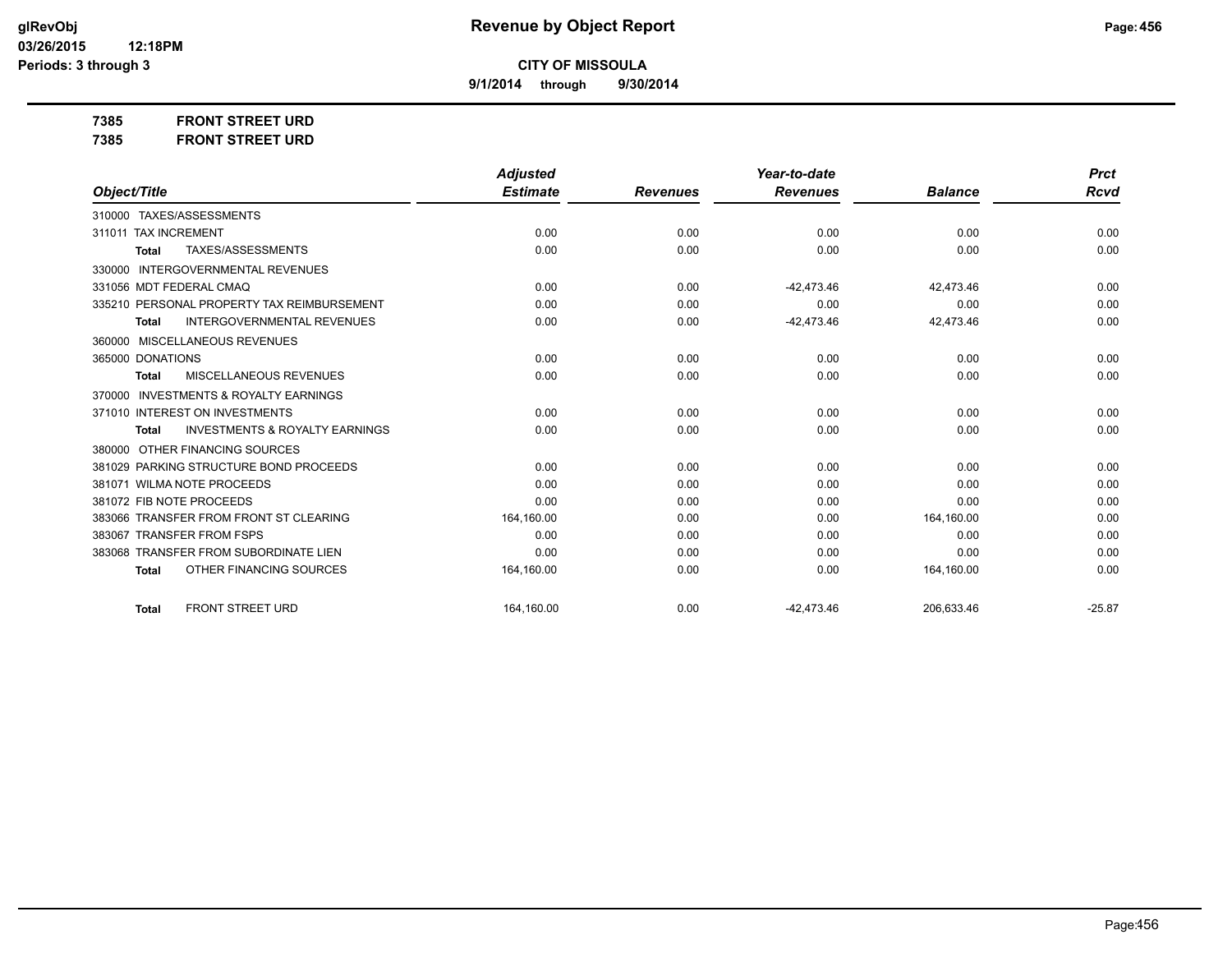**9/1/2014 through 9/30/2014**

### **7385 FRONT STREET URD**

|                                                           | <b>Adjusted</b> |                 | Year-to-date    |                | <b>Prct</b> |
|-----------------------------------------------------------|-----------------|-----------------|-----------------|----------------|-------------|
| Object/Title                                              | <b>Estimate</b> | <b>Revenues</b> | <b>Revenues</b> | <b>Balance</b> | <b>Rcvd</b> |
| 310000 TAXES/ASSESSMENTS                                  |                 |                 |                 |                |             |
| 311011 TAX INCREMENT                                      | 0.00            | 0.00            | 0.00            | 0.00           | 0.00        |
| TAXES/ASSESSMENTS<br><b>Total</b>                         | 0.00            | 0.00            | 0.00            | 0.00           | 0.00        |
| <b>INTERGOVERNMENTAL REVENUES</b><br>330000               |                 |                 |                 |                |             |
| 331056 MDT FEDERAL CMAQ                                   | 0.00            | 0.00            | $-42,473.46$    | 42,473.46      | 0.00        |
| 335210 PERSONAL PROPERTY TAX REIMBURSEMENT                | 0.00            | 0.00            | 0.00            | 0.00           | 0.00        |
| <b>INTERGOVERNMENTAL REVENUES</b><br><b>Total</b>         | 0.00            | 0.00            | $-42,473.46$    | 42,473.46      | 0.00        |
| 360000 MISCELLANEOUS REVENUES                             |                 |                 |                 |                |             |
| 365000 DONATIONS                                          | 0.00            | 0.00            | 0.00            | 0.00           | 0.00        |
| MISCELLANEOUS REVENUES<br><b>Total</b>                    | 0.00            | 0.00            | 0.00            | 0.00           | 0.00        |
| <b>INVESTMENTS &amp; ROYALTY EARNINGS</b><br>370000       |                 |                 |                 |                |             |
| 371010 INTEREST ON INVESTMENTS                            | 0.00            | 0.00            | 0.00            | 0.00           | 0.00        |
| <b>INVESTMENTS &amp; ROYALTY EARNINGS</b><br><b>Total</b> | 0.00            | 0.00            | 0.00            | 0.00           | 0.00        |
| 380000 OTHER FINANCING SOURCES                            |                 |                 |                 |                |             |
| 381029 PARKING STRUCTURE BOND PROCEEDS                    | 0.00            | 0.00            | 0.00            | 0.00           | 0.00        |
| 381071 WILMA NOTE PROCEEDS                                | 0.00            | 0.00            | 0.00            | 0.00           | 0.00        |
| 381072 FIB NOTE PROCEEDS                                  | 0.00            | 0.00            | 0.00            | 0.00           | 0.00        |
| 383066 TRANSFER FROM FRONT ST CLEARING                    | 164,160.00      | 0.00            | 0.00            | 164,160.00     | 0.00        |
| 383067 TRANSFER FROM FSPS                                 | 0.00            | 0.00            | 0.00            | 0.00           | 0.00        |
| 383068 TRANSFER FROM SUBORDINATE LIEN                     | 0.00            | 0.00            | 0.00            | 0.00           | 0.00        |
| OTHER FINANCING SOURCES<br><b>Total</b>                   | 164,160.00      | 0.00            | 0.00            | 164,160.00     | 0.00        |
| <b>FRONT STREET URD</b><br><b>Total</b>                   | 164.160.00      | 0.00            | $-42,473.46$    | 206,633.46     | $-25.87$    |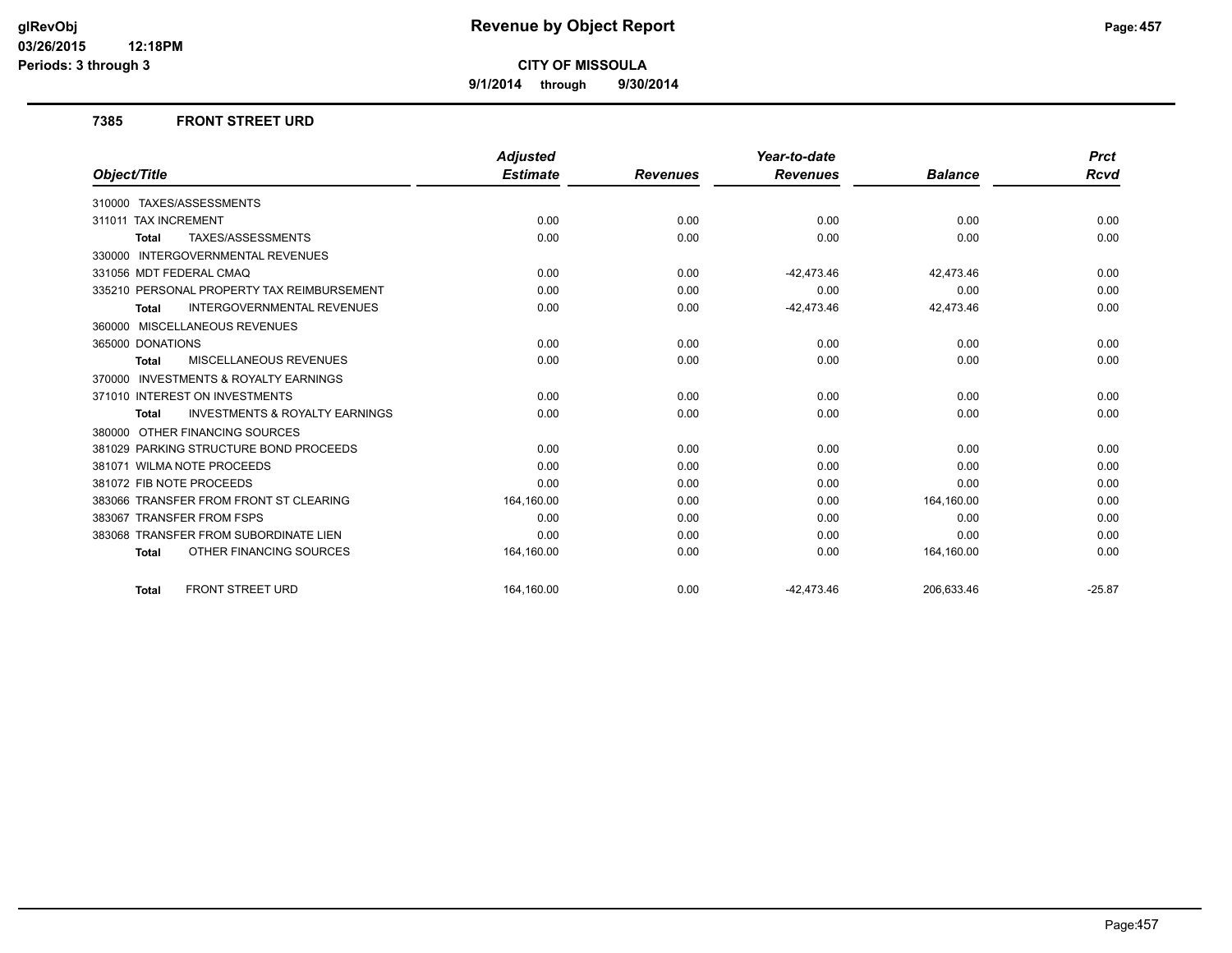**9/1/2014 through 9/30/2014**

# **7386 DEBT SERVICE-SAFEWAY/ST PAT 1.5M**

**7386 DEBT SERVICE-SAFEWAY/ST PAT 1.5M**

|                                                     | <b>Adjusted</b> |                 | Year-to-date    |                | <b>Prct</b> |
|-----------------------------------------------------|-----------------|-----------------|-----------------|----------------|-------------|
| Object/Title                                        | <b>Estimate</b> | <b>Revenues</b> | <b>Revenues</b> | <b>Balance</b> | <b>Rcvd</b> |
| 310000 TAXES/ASSESSMENTS                            |                 |                 |                 |                |             |
| 311011 TAX INCREMENT                                | 0.00            | 0.00            | 0.00            | 0.00           | 0.00        |
| TAXES/ASSESSMENTS<br>Total                          | 0.00            | 0.00            | 0.00            | 0.00           | 0.00        |
| 360000 MISCELLANEOUS REVENUES                       |                 |                 |                 |                |             |
| 365000 DONATIONS                                    | 0.00            | 0.00            | 0.00            | 0.00           | 0.00        |
| <b>MISCELLANEOUS REVENUES</b><br>Total              | 0.00            | 0.00            | 0.00            | 0.00           | 0.00        |
| <b>INVESTMENTS &amp; ROYALTY EARNINGS</b><br>370000 |                 |                 |                 |                |             |
| 371010 INTEREST ON INVESTMENTS                      | 0.00            | 0.00            | 0.00            | 0.00           | 0.00        |
| <b>INVESTMENTS &amp; ROYALTY EARNINGS</b><br>Total  | 0.00            | 0.00            | 0.00            | 0.00           | 0.00        |
| OTHER FINANCING SOURCES<br>380000                   |                 |                 |                 |                |             |
| 383014 TRANS FR MRA                                 | 155,875.00      | 0.00            | 0.00            | 155,875.00     | 0.00        |
| 383037 TRANSFER - URD II                            | 0.00            | 0.00            | 0.00            | 0.00           | 0.00        |
| 384000 GUARANTOR REVENUE                            | 0.00            | 0.00            | 0.00            | 0.00           | 0.00        |
| OTHER FINANCING SOURCES<br>Total                    | 155,875.00      | 0.00            | 0.00            | 155,875.00     | 0.00        |
| DEBT SERVICE-SAFEWAY/ST PAT 1.5M<br><b>Total</b>    | 155,875.00      | 0.00            | 0.00            | 155,875.00     | 0.00        |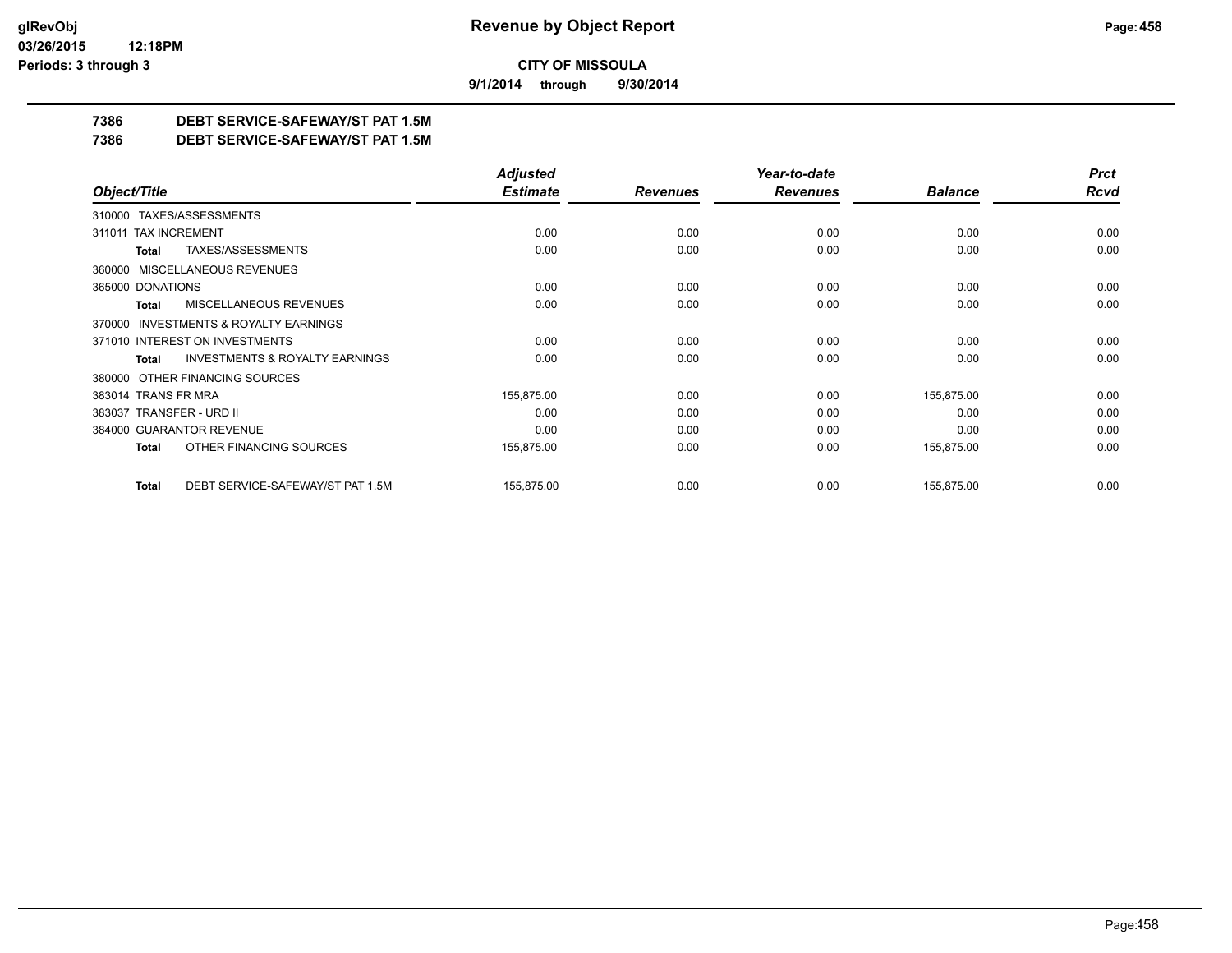**9/1/2014 through 9/30/2014**

# **7386 DEBT SERVICE-SAFEWAY/ST PAT 1.5M**

|                                                           | <b>Adjusted</b> |                 | Year-to-date    |                | <b>Prct</b> |
|-----------------------------------------------------------|-----------------|-----------------|-----------------|----------------|-------------|
| Object/Title                                              | <b>Estimate</b> | <b>Revenues</b> | <b>Revenues</b> | <b>Balance</b> | <b>Rcvd</b> |
| 310000 TAXES/ASSESSMENTS                                  |                 |                 |                 |                |             |
| 311011 TAX INCREMENT                                      | 0.00            | 0.00            | 0.00            | 0.00           | 0.00        |
| <b>TAXES/ASSESSMENTS</b><br><b>Total</b>                  | 0.00            | 0.00            | 0.00            | 0.00           | 0.00        |
| 360000 MISCELLANEOUS REVENUES                             |                 |                 |                 |                |             |
| 365000 DONATIONS                                          | 0.00            | 0.00            | 0.00            | 0.00           | 0.00        |
| MISCELLANEOUS REVENUES<br><b>Total</b>                    | 0.00            | 0.00            | 0.00            | 0.00           | 0.00        |
| <b>INVESTMENTS &amp; ROYALTY EARNINGS</b><br>370000       |                 |                 |                 |                |             |
| 371010 INTEREST ON INVESTMENTS                            | 0.00            | 0.00            | 0.00            | 0.00           | 0.00        |
| <b>INVESTMENTS &amp; ROYALTY EARNINGS</b><br><b>Total</b> | 0.00            | 0.00            | 0.00            | 0.00           | 0.00        |
| 380000 OTHER FINANCING SOURCES                            |                 |                 |                 |                |             |
| 383014 TRANS FR MRA                                       | 155,875.00      | 0.00            | 0.00            | 155,875.00     | 0.00        |
| 383037 TRANSFER - URD II                                  | 0.00            | 0.00            | 0.00            | 0.00           | 0.00        |
| 384000 GUARANTOR REVENUE                                  | 0.00            | 0.00            | 0.00            | 0.00           | 0.00        |
| OTHER FINANCING SOURCES<br><b>Total</b>                   | 155,875.00      | 0.00            | 0.00            | 155,875.00     | 0.00        |
| DEBT SERVICE-SAFEWAY/ST PAT 1.5M<br><b>Total</b>          | 155,875.00      | 0.00            | 0.00            | 155,875.00     | 0.00        |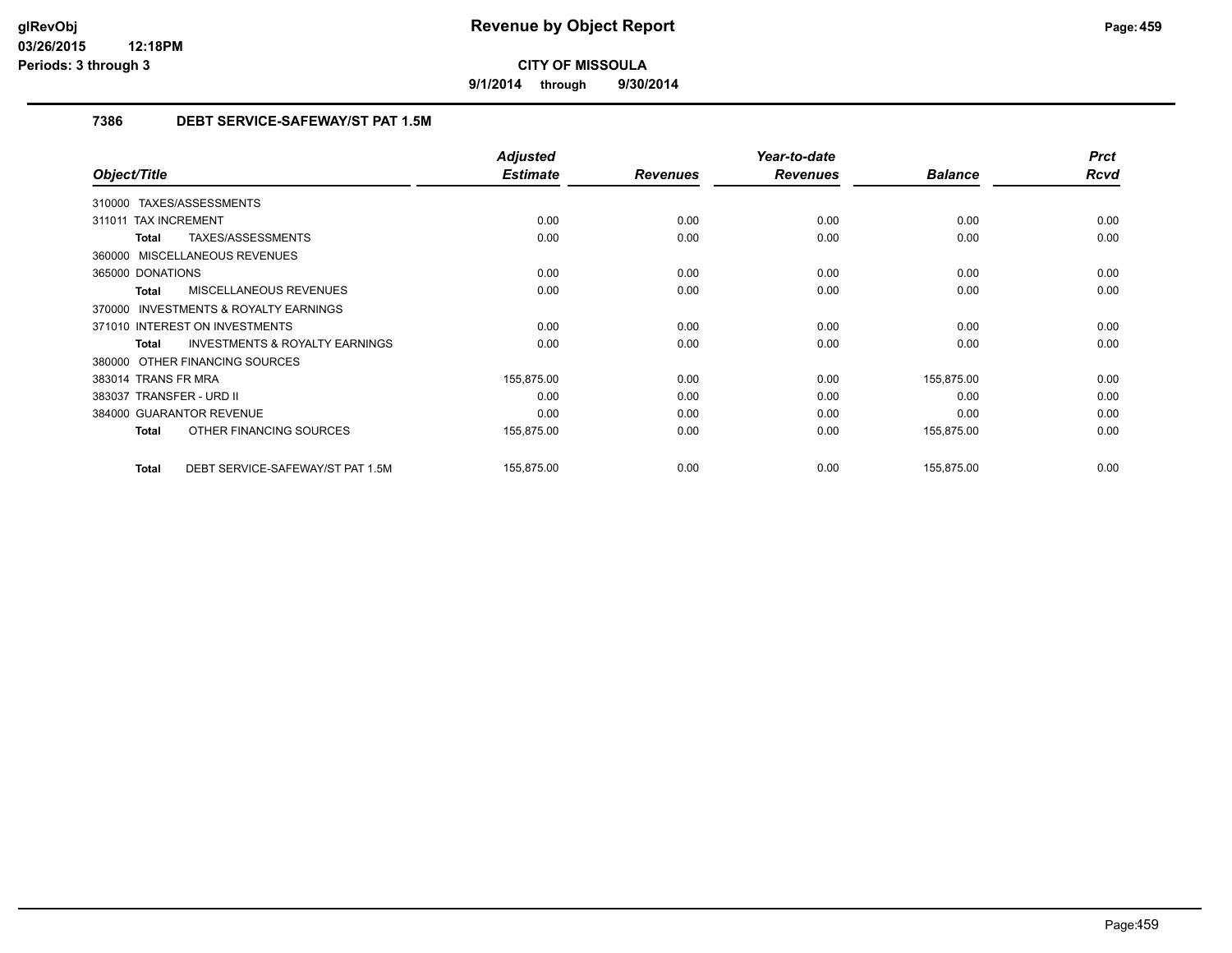**9/1/2014 through 9/30/2014**

# **7387 DEBT SERVICE-BROWNFIELD RLF 1.125M**

**7387 DEBT SERVICE-BROWNFIELD RLF 1.125M**

|                                                    | <b>Adjusted</b> |                 | Year-to-date    |                | Prct |
|----------------------------------------------------|-----------------|-----------------|-----------------|----------------|------|
| Object/Title                                       | <b>Estimate</b> | <b>Revenues</b> | <b>Revenues</b> | <b>Balance</b> | Rcvd |
| 310000 TAXES/ASSESSMENTS                           |                 |                 |                 |                |      |
| 311011 TAX INCREMENT                               | 0.00            | 0.00            | 0.00            | 0.00           | 0.00 |
| TAXES/ASSESSMENTS<br>Total                         | 0.00            | 0.00            | 0.00            | 0.00           | 0.00 |
| 370000 INVESTMENTS & ROYALTY EARNINGS              |                 |                 |                 |                |      |
| 371010 INTEREST ON INVESTMENTS                     | 0.00            | 0.00            | 0.00            | 0.00           | 0.00 |
| <b>INVESTMENTS &amp; ROYALTY EARNINGS</b><br>Total | 0.00            | 0.00            | 0.00            | 0.00           | 0.00 |
| 380000 OTHER FINANCING SOURCES                     |                 |                 |                 |                |      |
| 383014 TRANS FR MRA                                | 31.941.00       | 0.00            | 0.00            | 31.941.00      | 0.00 |
| 383016 TRANS FR TAX INCREMENT BOND                 | 0.00            | 0.00            | 0.00            | 0.00           | 0.00 |
| OTHER FINANCING SOURCES<br>Total                   | 31,941.00       | 0.00            | 0.00            | 31,941.00      | 0.00 |
| DEBT SERVICE-BROWNFIELD RLF 1.125M<br><b>Total</b> | 31.941.00       | 0.00            | 0.00            | 31.941.00      | 0.00 |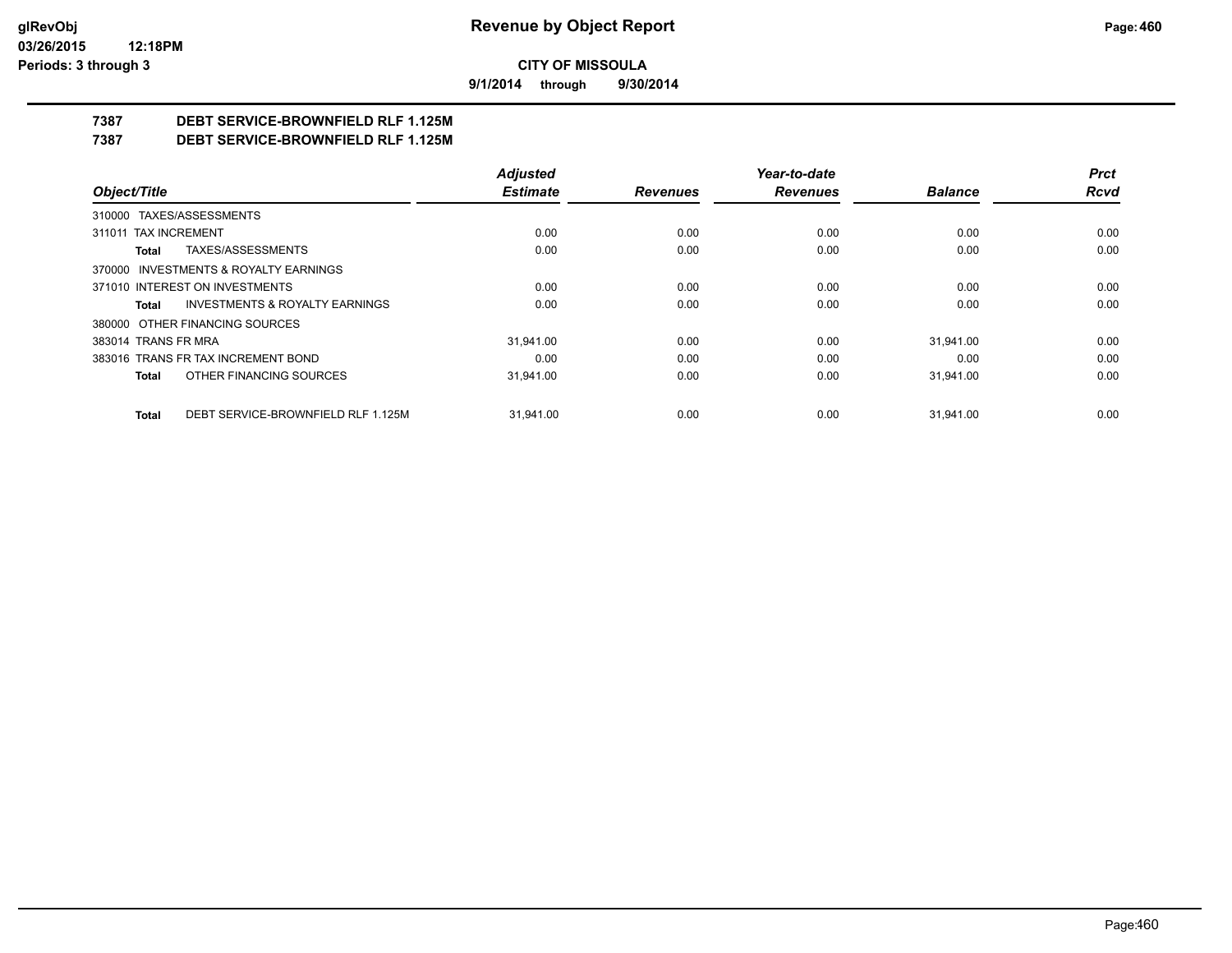**9/1/2014 through 9/30/2014**

# **7387 DEBT SERVICE-BROWNFIELD RLF 1.125M**

|                                             | <b>Adjusted</b> |                 | Year-to-date    |                | <b>Prct</b> |
|---------------------------------------------|-----------------|-----------------|-----------------|----------------|-------------|
| Object/Title                                | <b>Estimate</b> | <b>Revenues</b> | <b>Revenues</b> | <b>Balance</b> | <b>Rcvd</b> |
| 310000 TAXES/ASSESSMENTS                    |                 |                 |                 |                |             |
| 311011 TAX INCREMENT                        | 0.00            | 0.00            | 0.00            | 0.00           | 0.00        |
| TAXES/ASSESSMENTS<br>Total                  | 0.00            | 0.00            | 0.00            | 0.00           | 0.00        |
| 370000 INVESTMENTS & ROYALTY EARNINGS       |                 |                 |                 |                |             |
| 371010 INTEREST ON INVESTMENTS              | 0.00            | 0.00            | 0.00            | 0.00           | 0.00        |
| INVESTMENTS & ROYALTY EARNINGS<br>Total     | 0.00            | 0.00            | 0.00            | 0.00           | 0.00        |
| 380000 OTHER FINANCING SOURCES              |                 |                 |                 |                |             |
| 383014 TRANS FR MRA                         | 31.941.00       | 0.00            | 0.00            | 31.941.00      | 0.00        |
| 383016 TRANS FR TAX INCREMENT BOND          | 0.00            | 0.00            | 0.00            | 0.00           | 0.00        |
| OTHER FINANCING SOURCES<br>Total            | 31,941.00       | 0.00            | 0.00            | 31,941.00      | 0.00        |
|                                             |                 |                 |                 |                |             |
| DEBT SERVICE-BROWNFIELD RLF 1.125M<br>Total | 31.941.00       | 0.00            | 0.00            | 31.941.00      | 0.00        |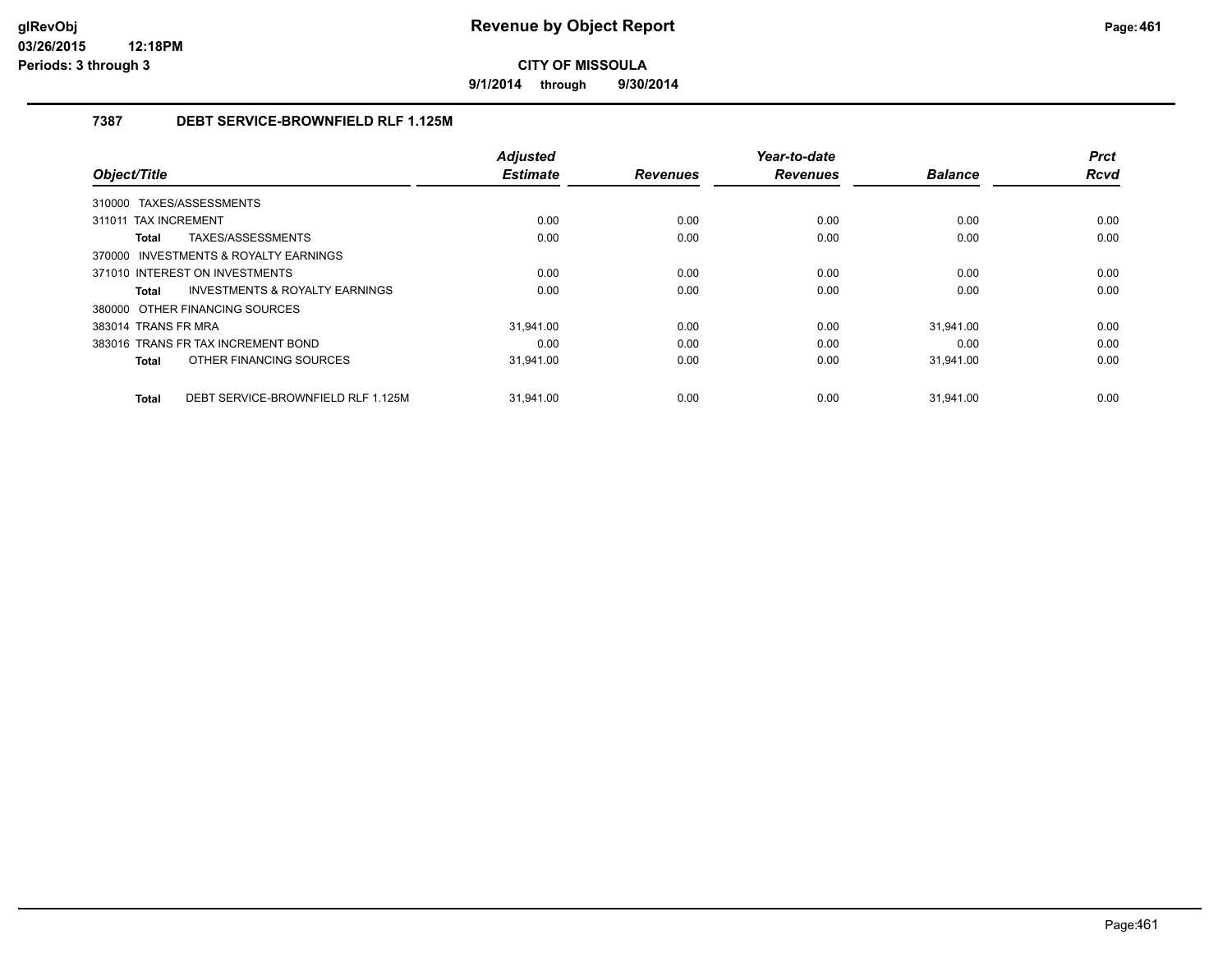**9/1/2014 through 9/30/2014**

**7388 RESERVE-3.6m TIF**

**7388 RESERVE-3.6m TIF**

|                                                    | <b>Adjusted</b> |                 | Year-to-date    |                | <b>Prct</b> |
|----------------------------------------------------|-----------------|-----------------|-----------------|----------------|-------------|
| Object/Title                                       | <b>Estimate</b> | <b>Revenues</b> | <b>Revenues</b> | <b>Balance</b> | <b>Rcvd</b> |
| 370000 INVESTMENTS & ROYALTY EARNINGS              |                 |                 |                 |                |             |
| 371010 INTEREST ON INVESTMENTS                     | 0.00            | 0.00            | 0.00            | 0.00           | 0.00        |
| 371020 GAIN/LOSS IN MARKET VALUE OF INVESTMENTS    | 0.00            | 0.00            | 0.00            | 0.00           | 0.00        |
| <b>INVESTMENTS &amp; ROYALTY EARNINGS</b><br>Total | 0.00            | 0.00            | 0.00            | 0.00           | 0.00        |
| 380000 OTHER FINANCING SOURCES                     |                 |                 |                 |                |             |
| 381025 BOND PROCEEDS                               | 0.00            | 0.00            | 0.00            | 0.00           | 0.00        |
| 383014 TRANS FR MRA                                | 0.00            | 0.00            | 0.00            | 0.00           | 0.00        |
| 383037 TRANSFER - URD II                           | 0.00            | 0.00            | 0.00            | 0.00           | 0.00        |
| 383040 TRANSFER FROM CITY GRANTS                   | 0.00            | 0.00            | 0.00            | 0.00           | 0.00        |
| OTHER FINANCING SOURCES<br>Total                   | 0.00            | 0.00            | 0.00            | 0.00           | 0.00        |
| RESERVE-3.6m TIF<br>Total                          | 0.00            | 0.00            | 0.00            | 0.00           | 0.00        |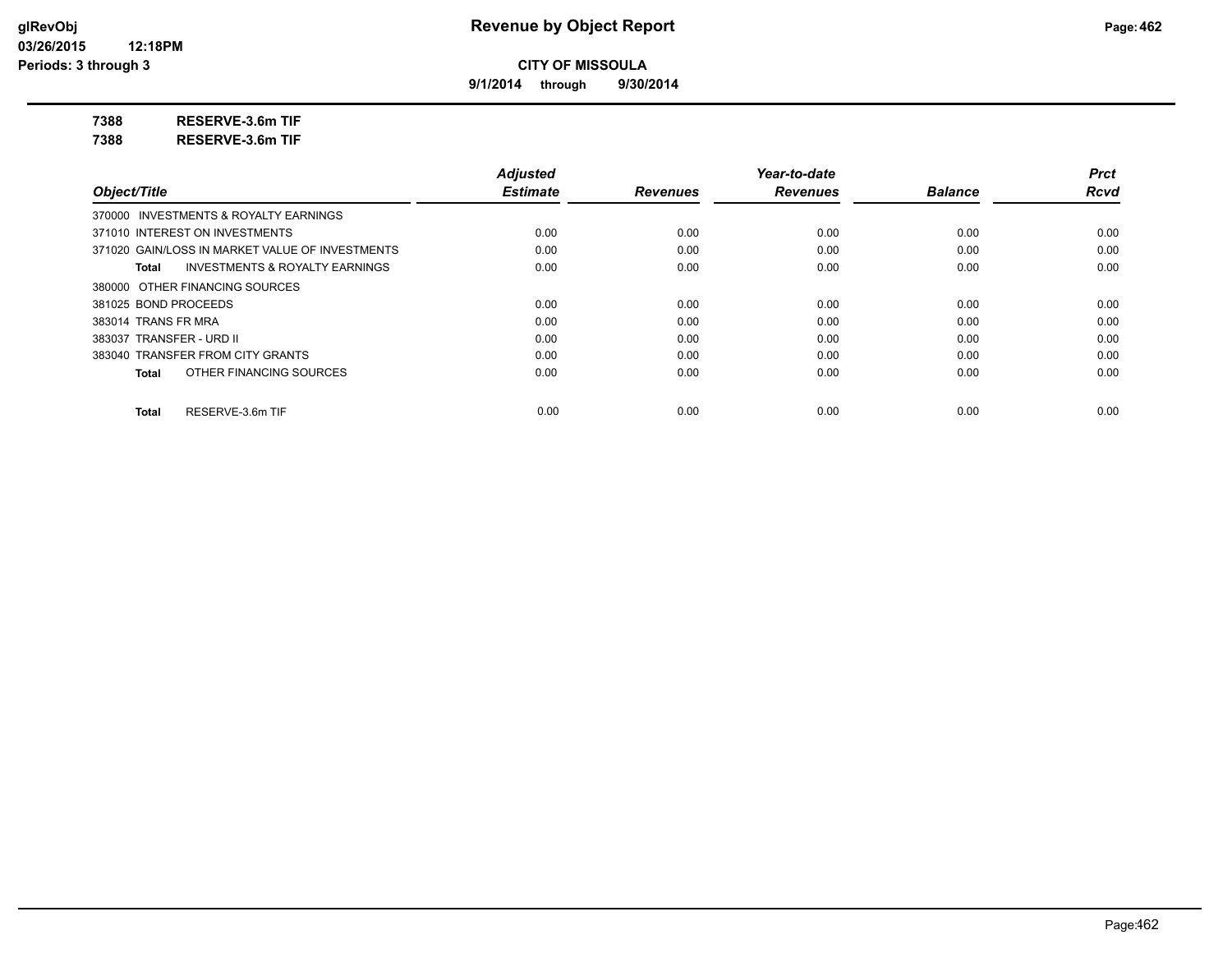**9/1/2014 through 9/30/2014**

#### **7388 RESERVE-3.6m TIF**

|                                                    | <b>Adjusted</b> |                 | Year-to-date    |                | <b>Prct</b> |
|----------------------------------------------------|-----------------|-----------------|-----------------|----------------|-------------|
| Object/Title                                       | <b>Estimate</b> | <b>Revenues</b> | <b>Revenues</b> | <b>Balance</b> | Rcvd        |
| 370000 INVESTMENTS & ROYALTY EARNINGS              |                 |                 |                 |                |             |
| 371010 INTEREST ON INVESTMENTS                     | 0.00            | 0.00            | 0.00            | 0.00           | 0.00        |
| 371020 GAIN/LOSS IN MARKET VALUE OF INVESTMENT     | 0.00            | 0.00            | 0.00            | 0.00           | 0.00        |
| <b>INVESTMENTS &amp; ROYALTY EARNINGS</b><br>Total | 0.00            | 0.00            | 0.00            | 0.00           | 0.00        |
| 380000 OTHER FINANCING SOURCES                     |                 |                 |                 |                |             |
| 381025 BOND PROCEEDS                               | 0.00            | 0.00            | 0.00            | 0.00           | 0.00        |
| 383014 TRANS FR MRA                                | 0.00            | 0.00            | 0.00            | 0.00           | 0.00        |
| 383037 TRANSFER - URD II                           | 0.00            | 0.00            | 0.00            | 0.00           | 0.00        |
| 383040 TRANSFER FROM CITY GRANTS                   | 0.00            | 0.00            | 0.00            | 0.00           | 0.00        |
| OTHER FINANCING SOURCES<br>Total                   | 0.00            | 0.00            | 0.00            | 0.00           | 0.00        |
| RESERVE-3.6m TIF<br><b>Total</b>                   | 0.00            | 0.00            | 0.00            | 0.00           | 0.00        |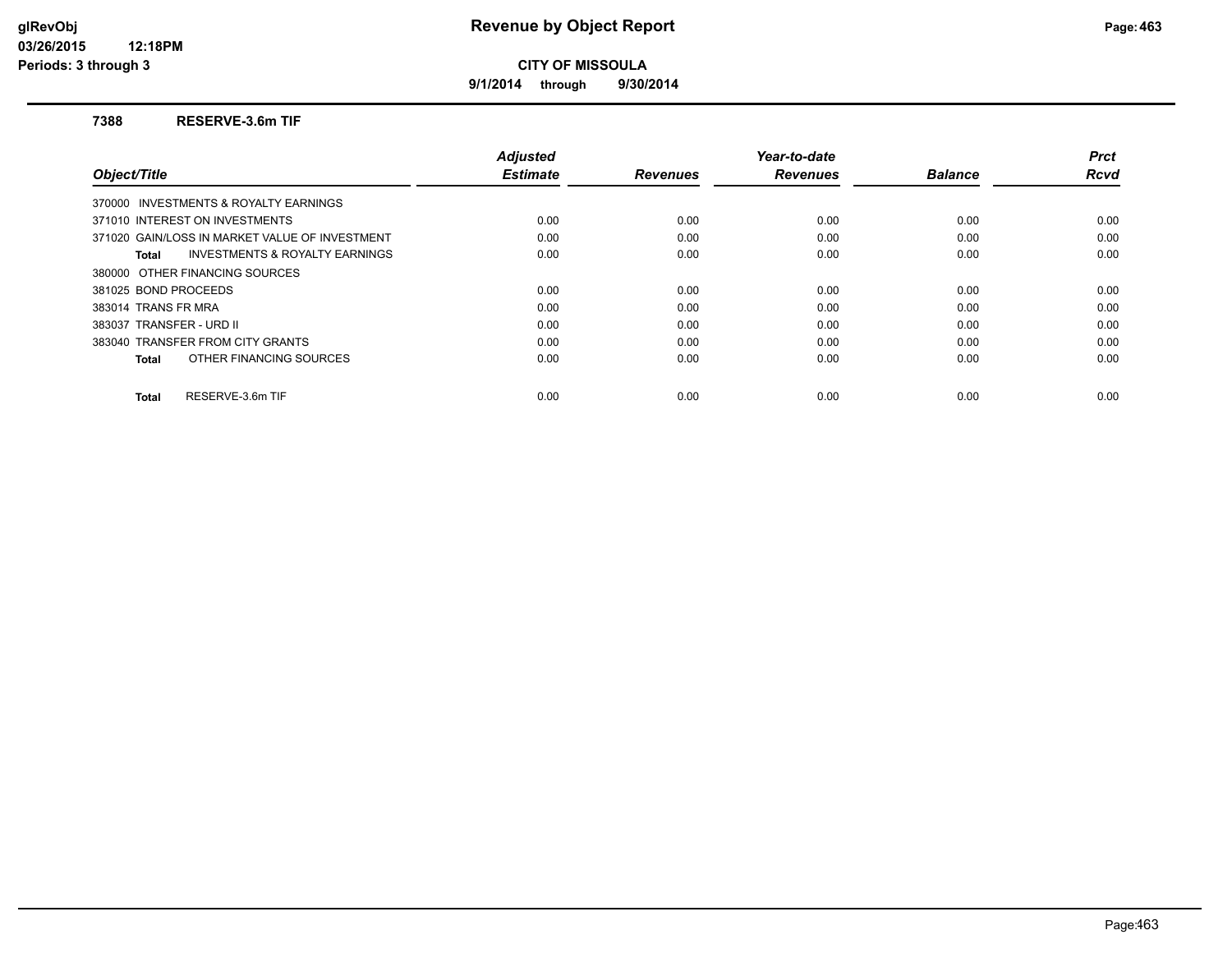**9/1/2014 through 9/30/2014**

**7389 DEBT SERVICE - 3.6M/5.75M**

**7389 DEBT SERVICE - 3.6M/5.75M**

|                                                 |                                           | Adjusted        |                 | Year-to-date    |                | <b>Prct</b> |
|-------------------------------------------------|-------------------------------------------|-----------------|-----------------|-----------------|----------------|-------------|
| Object/Title                                    |                                           | <b>Estimate</b> | <b>Revenues</b> | <b>Revenues</b> | <b>Balance</b> | Rcvd        |
| 370000 INVESTMENTS & ROYALTY EARNINGS           |                                           |                 |                 |                 |                |             |
| 371010 INTEREST ON INVESTMENTS                  |                                           | 0.00            | 0.00            | 0.00            | 0.00           | 0.00        |
| 371020 GAIN/LOSS IN MARKET VALUE OF INVESTMENTS |                                           | 0.00            | 0.00            | 0.00            | 0.00           | 0.00        |
| Total                                           | <b>INVESTMENTS &amp; ROYALTY EARNINGS</b> | 0.00            | 0.00            | 0.00            | 0.00           | 0.00        |
| 380000 OTHER FINANCING SOURCES                  |                                           |                 |                 |                 |                |             |
| 381009 TRANSFER FROM CLEARING                   |                                           | 0.00            | 0.00            | 0.00            | 0.00           | 0.00        |
| 381025 BOND PROCEEDS                            |                                           | 0.00            | 0.00            | 0.00            | 0.00           | 0.00        |
| 383014 TRANS FR MRA                             |                                           | 921.916.00      | 0.00            | 0.00            | 921.916.00     | 0.00        |
| Total                                           | OTHER FINANCING SOURCES                   | 921,916.00      | 0.00            | 0.00            | 921,916.00     | 0.00        |
| Total                                           | DEBT SERVICE - 3.6M/5.75M                 | 921.916.00      | 0.00            | 0.00            | 921.916.00     | 0.00        |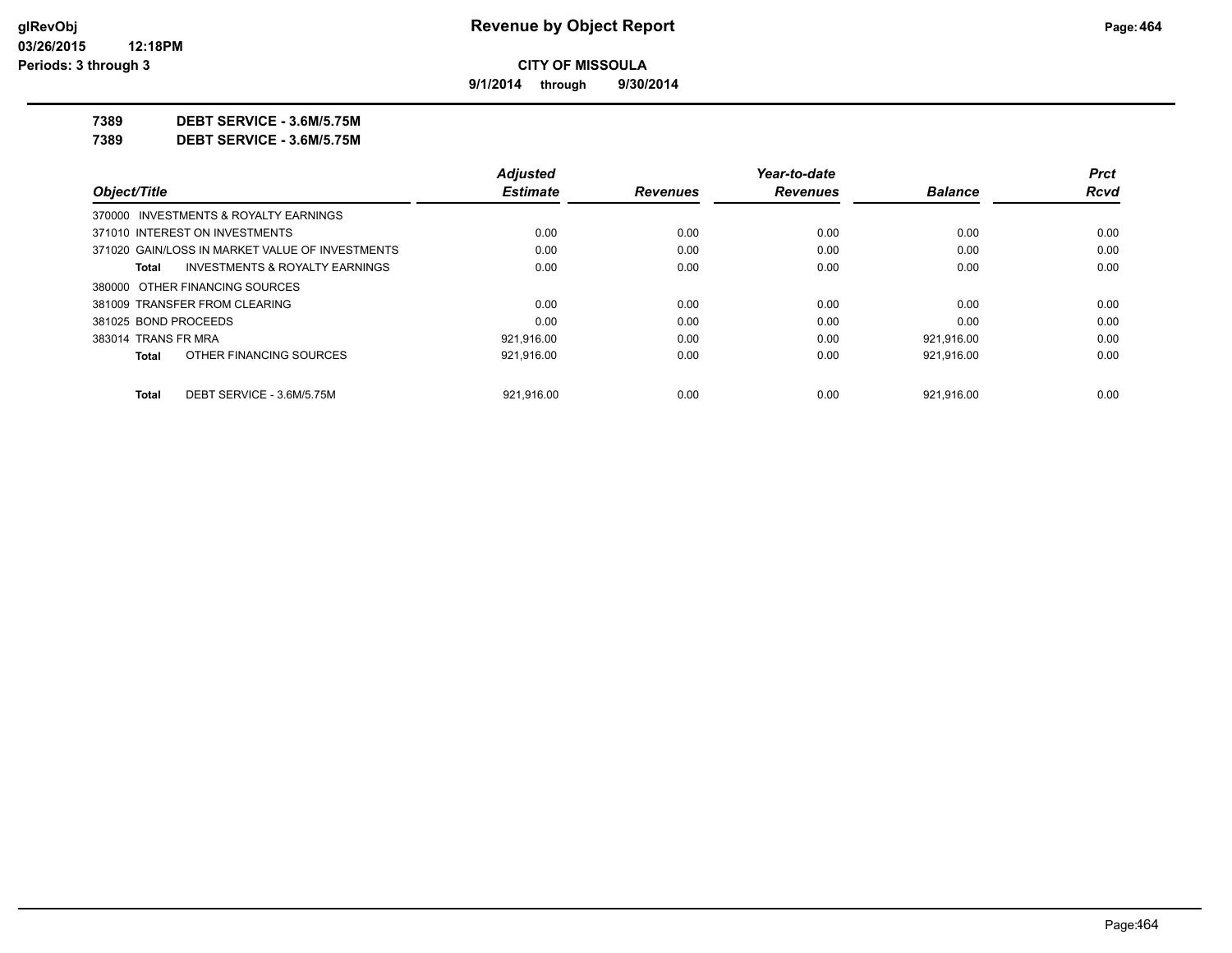**9/1/2014 through 9/30/2014**

# **7389 DEBT SERVICE - 3.6M/5.75M**

| Object/Title                                       | <b>Adjusted</b><br><b>Estimate</b> | <b>Revenues</b> | Year-to-date<br><b>Revenues</b> | <b>Balance</b> | Prct<br><b>Rcvd</b> |
|----------------------------------------------------|------------------------------------|-----------------|---------------------------------|----------------|---------------------|
| 370000 INVESTMENTS & ROYALTY EARNINGS              |                                    |                 |                                 |                |                     |
| 371010 INTEREST ON INVESTMENTS                     | 0.00                               | 0.00            | 0.00                            | 0.00           | 0.00                |
| 371020 GAIN/LOSS IN MARKET VALUE OF INVESTMENT     | 0.00                               | 0.00            | 0.00                            | 0.00           | 0.00                |
| <b>INVESTMENTS &amp; ROYALTY EARNINGS</b><br>Total | 0.00                               | 0.00            | 0.00                            | 0.00           | 0.00                |
| 380000 OTHER FINANCING SOURCES                     |                                    |                 |                                 |                |                     |
| 381009 TRANSFER FROM CLEARING                      | 0.00                               | 0.00            | 0.00                            | 0.00           | 0.00                |
| 381025 BOND PROCEEDS                               | 0.00                               | 0.00            | 0.00                            | 0.00           | 0.00                |
| 383014 TRANS FR MRA                                | 921,916.00                         | 0.00            | 0.00                            | 921,916.00     | 0.00                |
| OTHER FINANCING SOURCES<br>Total                   | 921,916.00                         | 0.00            | 0.00                            | 921.916.00     | 0.00                |
| DEBT SERVICE - 3.6M/5.75M<br>Total                 | 921.916.00                         | 0.00            | 0.00                            | 921.916.00     | 0.00                |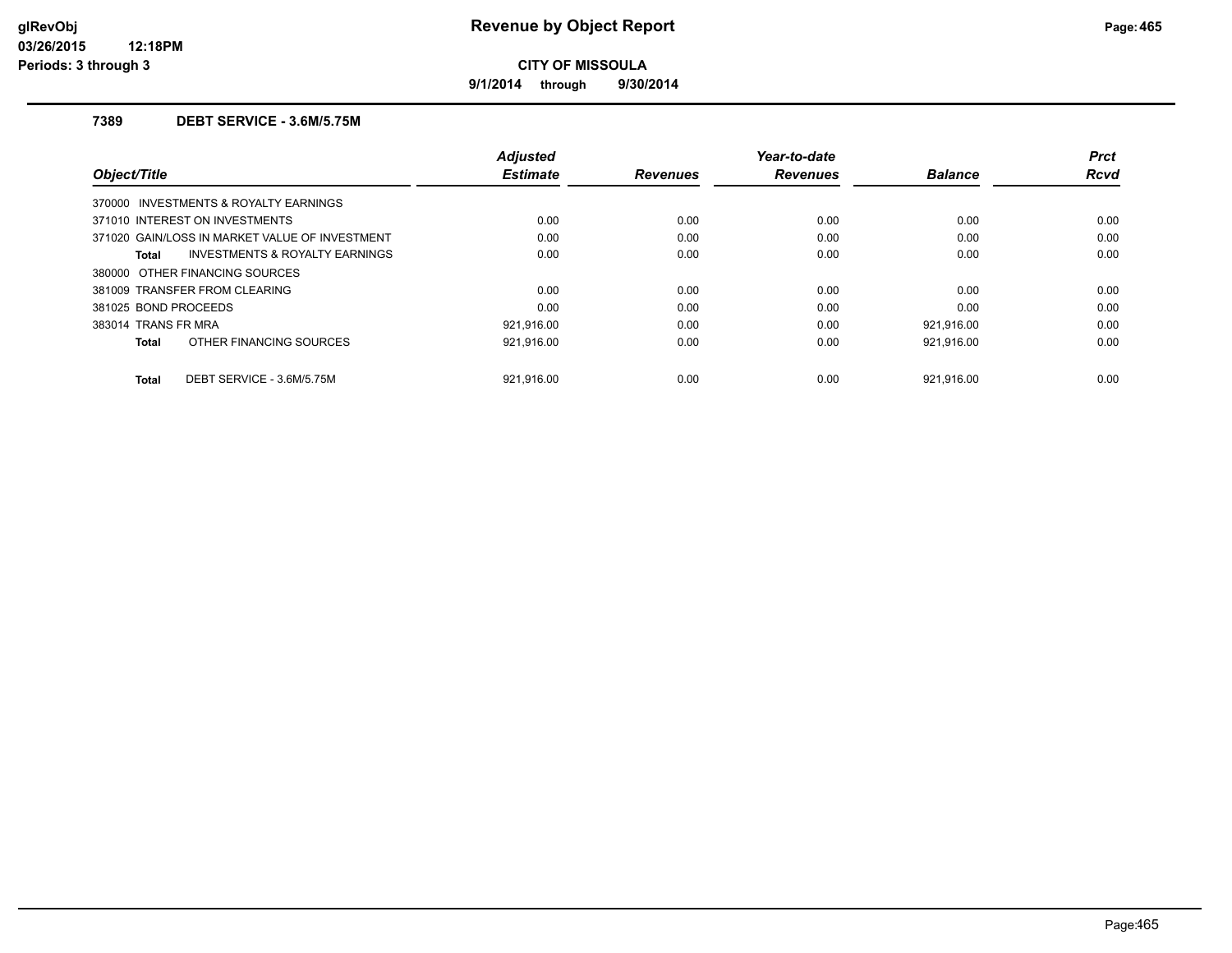**9/1/2014 through 9/30/2014**

**7390 URDII CLEARING - 3.6M TIF**

| 7390 | <b>URDII CLEARING - 3.6M TIF</b> |
|------|----------------------------------|
|------|----------------------------------|

|                                                     | <b>Adjusted</b> |                 | Year-to-date    |                | <b>Prct</b> |
|-----------------------------------------------------|-----------------|-----------------|-----------------|----------------|-------------|
| Object/Title                                        | <b>Estimate</b> | <b>Revenues</b> | <b>Revenues</b> | <b>Balance</b> | <b>Rcvd</b> |
| 310000 TAXES/ASSESSMENTS                            |                 |                 |                 |                |             |
| 310000 TAXES/ASSESSMENTS                            | 0.00            | 0.00            | 0.00            | 0.00           | 0.00        |
| 311011 TAX INCREMENT                                | 1,872,885.00    | 12,833.18       | 0.00            | 1,872,885.00   | 0.00        |
| PENALTIES & INTEREST<br>312001                      | 0.00            | 661.08          | 10.01           | $-10.01$       | 0.00        |
| TAXES/ASSESSMENTS<br><b>Total</b>                   | 1,872,885.00    | 13,494.26       | 10.01           | 1,872,874.99   | 0.00        |
| INTERGOVERNMENTAL REVENUES<br>330000                |                 |                 |                 |                |             |
| 335210 PERSONAL PROPERTY TAX REIMBURSEMENT          | 0.00            | 0.00            | 0.00            | 0.00           | 0.00        |
| 335230 HB 124 REVENUE                               | 0.00            | 0.00            | 0.00            | 0.00           | 0.00        |
| INTERGOVERNMENTAL REVENUES<br>Total                 | 0.00            | 0.00            | 0.00            | 0.00           | 0.00        |
| <b>INVESTMENTS &amp; ROYALTY EARNINGS</b><br>370000 |                 |                 |                 |                |             |
| 371010 INTEREST ON INVESTMENTS                      | 0.00            | 0.00            | 0.00            | 0.00           | 0.00        |
| 371020 GAIN/LOSS IN MARKET VALUE OF INVESTMENTS     | 0.00            | 0.00            | 0.00            | 0.00           | 0.00        |
| <b>INVESTMENTS &amp; ROYALTY EARNINGS</b><br>Total  | 0.00            | 0.00            | 0.00            | 0.00           | 0.00        |
| OTHER FINANCING SOURCES<br>380000                   |                 |                 |                 |                |             |
| 383037 TRANSFER FROM URD II                         | 0.00            | 0.00            | 0.00            | 0.00           | 0.00        |
| OTHER FINANCING SOURCES<br><b>Total</b>             | 0.00            | 0.00            | 0.00            | 0.00           | 0.00        |
| <b>URDII CLEARING - 3.6M TIF</b><br><b>Total</b>    | 1,872,885.00    | 13,494.26       | 10.01           | 1,872,874.99   | 0.00        |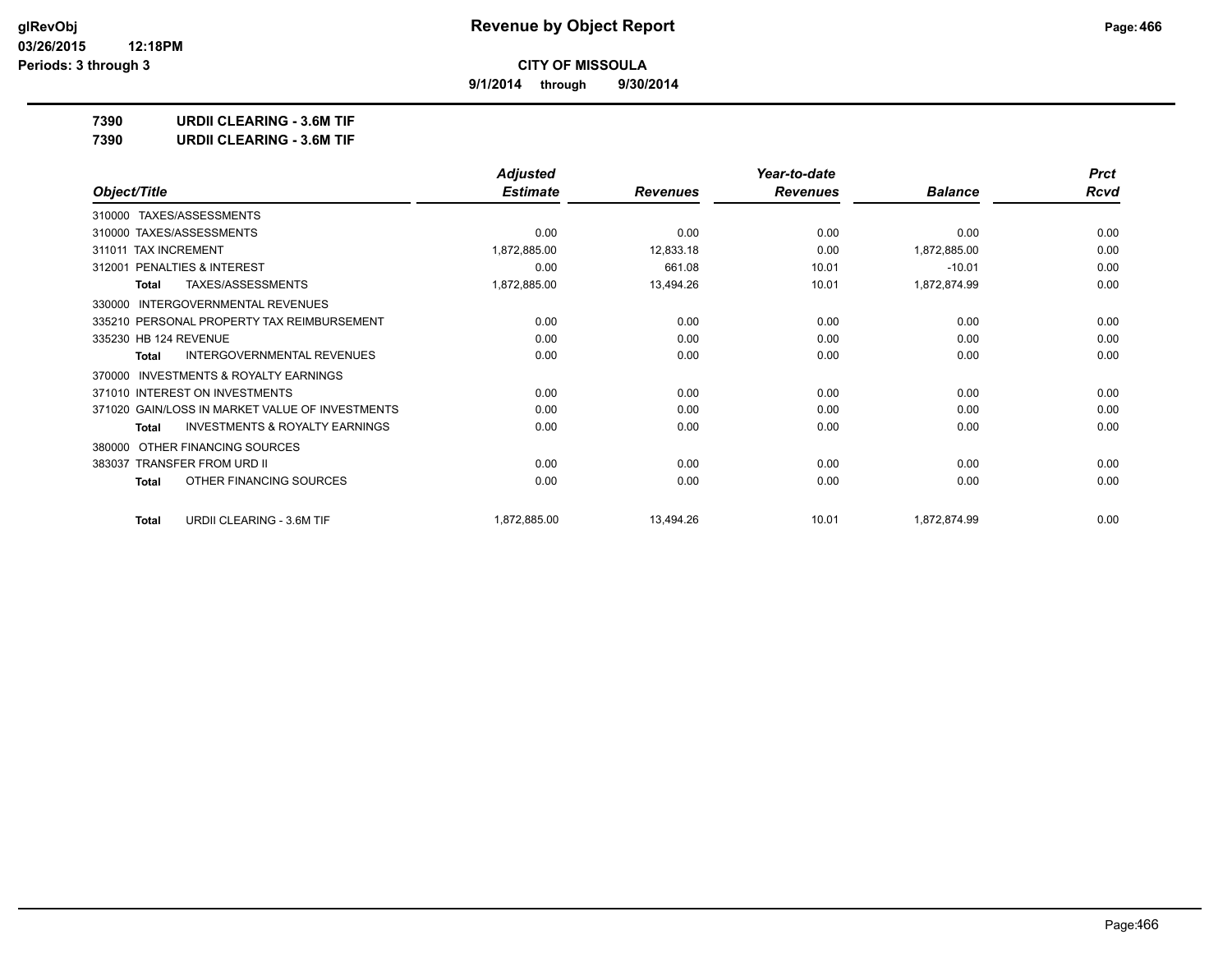**9/1/2014 through 9/30/2014**

## **7390 URDII CLEARING - 3.6M TIF**

|                                                     | <b>Adjusted</b> |                 | Year-to-date    |                | <b>Prct</b> |
|-----------------------------------------------------|-----------------|-----------------|-----------------|----------------|-------------|
| Object/Title                                        | <b>Estimate</b> | <b>Revenues</b> | <b>Revenues</b> | <b>Balance</b> | <b>Rcvd</b> |
| <b>TAXES/ASSESSMENTS</b><br>310000                  |                 |                 |                 |                |             |
| 310000 TAXES/ASSESSMENTS                            | 0.00            | 0.00            | 0.00            | 0.00           | 0.00        |
| 311011 TAX INCREMENT                                | 1,872,885.00    | 12,833.18       | 0.00            | 1,872,885.00   | 0.00        |
| 312001 PENALTIES & INTEREST                         | 0.00            | 661.08          | 10.01           | $-10.01$       | 0.00        |
| TAXES/ASSESSMENTS<br><b>Total</b>                   | 1,872,885.00    | 13,494.26       | 10.01           | 1,872,874.99   | 0.00        |
| <b>INTERGOVERNMENTAL REVENUES</b><br>330000         |                 |                 |                 |                |             |
| 335210 PERSONAL PROPERTY TAX REIMBURSEMENT          | 0.00            | 0.00            | 0.00            | 0.00           | 0.00        |
| 335230 HB 124 REVENUE                               | 0.00            | 0.00            | 0.00            | 0.00           | 0.00        |
| <b>INTERGOVERNMENTAL REVENUES</b><br>Total          | 0.00            | 0.00            | 0.00            | 0.00           | 0.00        |
| <b>INVESTMENTS &amp; ROYALTY EARNINGS</b><br>370000 |                 |                 |                 |                |             |
| 371010 INTEREST ON INVESTMENTS                      | 0.00            | 0.00            | 0.00            | 0.00           | 0.00        |
| 371020 GAIN/LOSS IN MARKET VALUE OF INVESTMENT      | 0.00            | 0.00            | 0.00            | 0.00           | 0.00        |
| <b>INVESTMENTS &amp; ROYALTY EARNINGS</b><br>Total  | 0.00            | 0.00            | 0.00            | 0.00           | 0.00        |
| OTHER FINANCING SOURCES<br>380000                   |                 |                 |                 |                |             |
| <b>TRANSFER FROM URD II</b><br>383037               | 0.00            | 0.00            | 0.00            | 0.00           | 0.00        |
| OTHER FINANCING SOURCES<br><b>Total</b>             | 0.00            | 0.00            | 0.00            | 0.00           | 0.00        |
| <b>URDII CLEARING - 3.6M TIF</b><br>Total           | 1,872,885.00    | 13,494.26       | 10.01           | 1,872,874.99   | 0.00        |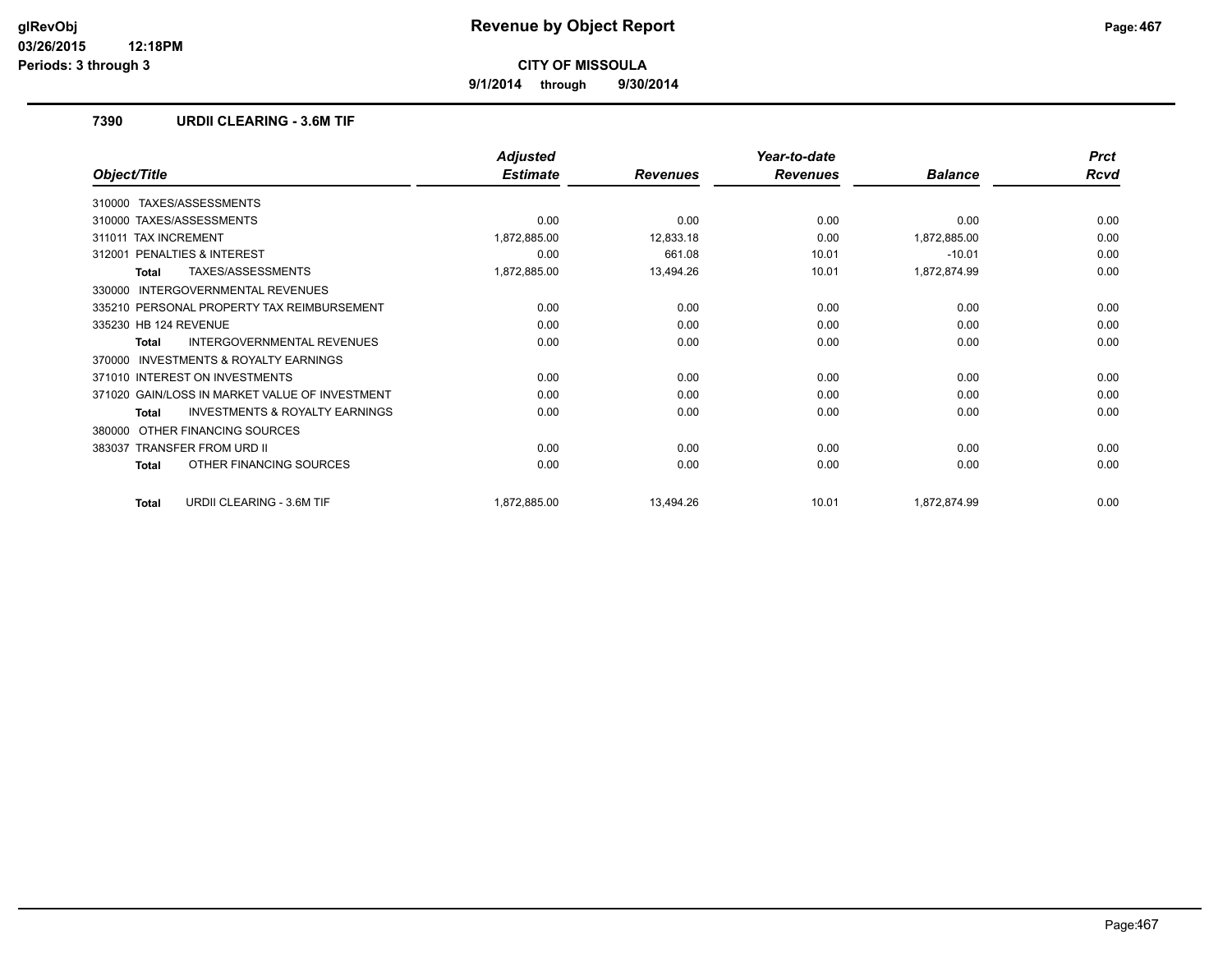**9/1/2014 through 9/30/2014**

**7391 MRA - URD I FUND 7391 MRA - URD I FUND**

|                                                           | <b>Adjusted</b> |                 | Year-to-date    |                | <b>Prct</b> |
|-----------------------------------------------------------|-----------------|-----------------|-----------------|----------------|-------------|
| Object/Title                                              | <b>Estimate</b> | <b>Revenues</b> | <b>Revenues</b> | <b>Balance</b> | <b>Rcvd</b> |
| 310000 TAXES/ASSESSMENTS                                  |                 |                 |                 |                |             |
| 311011 TAX INCREMENT                                      | 0.00            | 0.00            | 0.00            | 0.00           | 0.00        |
| 312001 PENALTIES & INTEREST                               | 0.00            | 0.00            | 0.00            | 0.00           | 0.00        |
| TAXES/ASSESSMENTS<br><b>Total</b>                         | 0.00            | 0.00            | 0.00            | 0.00           | 0.00        |
| 330000 INTERGOVERNMENTAL REVENUES                         |                 |                 |                 |                |             |
| 331050 ISTEA/CTEP GRANT                                   | 0.00            | 0.00            | 0.00            | 0.00           | 0.00        |
| 336023 STATE CONTRIB. - PERS                              | 0.00            | 0.00            | 0.00            | 0.00           | 0.00        |
| <b>INTERGOVERNMENTAL REVENUES</b><br><b>Total</b>         | 0.00            | 0.00            | 0.00            | 0.00           | 0.00        |
| 360000 MISCELLANEOUS REVENUES                             |                 |                 |                 |                |             |
| 360000 MISCELLANEOUS REVENUES                             | 0.00            | 0.00            | 0.00            | 0.00           | 0.00        |
| 360010 MISCELLANEOUS                                      | 0.00            | 0.00            | 0.00            | 0.00           | 0.00        |
| 364012 SALE OF SURPLUS PROPERTY                           | 0.00            | 0.00            | 0.00            | 0.00           | 0.00        |
| 365000 DONATIONS                                          | 0.00            | 0.00            | 0.00            | 0.00           | 0.00        |
| MISCELLANEOUS REVENUES<br>Total                           | 0.00            | 0.00            | 0.00            | 0.00           | 0.00        |
| 370000 INVESTMENTS & ROYALTY EARNINGS                     |                 |                 |                 |                |             |
| 371010 INTEREST ON INVESTMENTS                            | 0.00            | 0.00            | 0.00            | 0.00           | 0.00        |
| 371020 GAIN/LOSS IN MARKET VALUE OF INVESTMENTS           | 0.00            | 0.00            | 0.00            | 0.00           | 0.00        |
| <b>INVESTMENTS &amp; ROYALTY EARNINGS</b><br><b>Total</b> | 0.00            | 0.00            | 0.00            | 0.00           | 0.00        |
| 380000 OTHER FINANCING SOURCES                            |                 |                 |                 |                |             |
| 382010 SALE OF FIXED ASSETS                               | 0.00            | 0.00            | 0.00            | 0.00           | 0.00        |
| 383001 TRANS FR FLUSHING DISTRICT                         | 0.00            | 0.00            | 0.00            | 0.00           | 0.00        |
| 383016 TRANS FR TAX INCREMENT BOND                        | 0.00            | 0.00            | 0.00            | 0.00           | 0.00        |
| 383029 TRANS FR GENERAL                                   | 0.00            | 0.00            | 0.00            | 0.00           | 0.00        |
| 383037 TRANSFER - URD II                                  | 0.00            | 0.00            | 0.00            | 0.00           | 0.00        |
| 383038 TRANSFER - URD III                                 | 0.00            | 0.00            | 0.00            | 0.00           | 0.00        |
| OTHER FINANCING SOURCES<br><b>Total</b>                   | 0.00            | 0.00            | 0.00            | 0.00           | 0.00        |
| <b>MRA - URD I FUND</b><br>Total                          | 0.00            | 0.00            | 0.00            | 0.00           | 0.00        |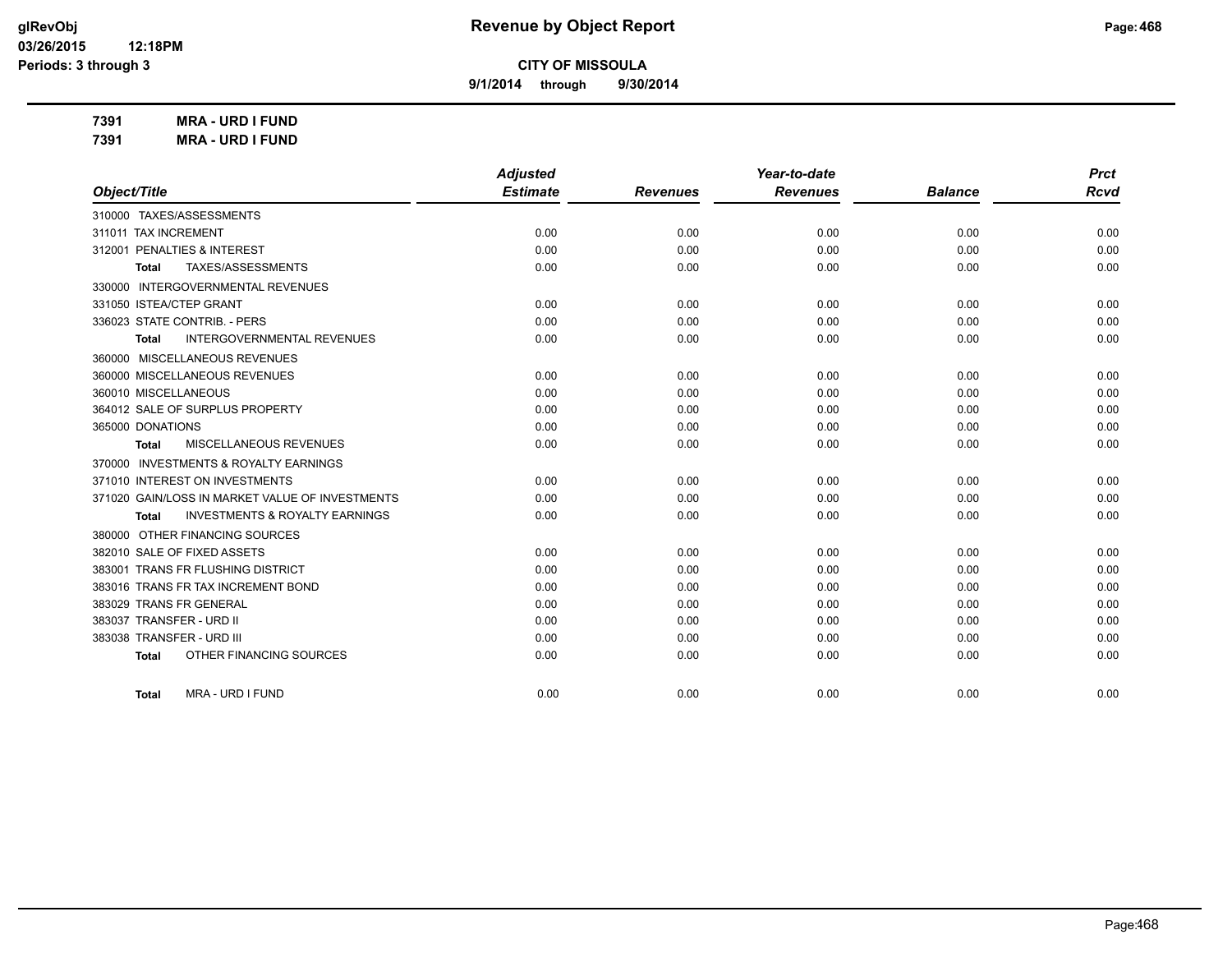# **glRevObj Revenue by Object Report Page:469**

**CITY OF MISSOULA**

**9/1/2014 through 9/30/2014**

#### **7391 MRA - URD I FUND**

|                                                           | <b>Adjusted</b> |                 | Year-to-date    |                | <b>Prct</b> |
|-----------------------------------------------------------|-----------------|-----------------|-----------------|----------------|-------------|
| Object/Title                                              | <b>Estimate</b> | <b>Revenues</b> | <b>Revenues</b> | <b>Balance</b> | <b>Rcvd</b> |
| 310000 TAXES/ASSESSMENTS                                  |                 |                 |                 |                |             |
| 311011 TAX INCREMENT                                      | 0.00            | 0.00            | 0.00            | 0.00           | 0.00        |
| 312001 PENALTIES & INTEREST                               | 0.00            | 0.00            | 0.00            | 0.00           | 0.00        |
| TAXES/ASSESSMENTS<br><b>Total</b>                         | 0.00            | 0.00            | 0.00            | 0.00           | 0.00        |
| 330000 INTERGOVERNMENTAL REVENUES                         |                 |                 |                 |                |             |
| 331050 ISTEA/CTEP GRANT                                   | 0.00            | 0.00            | 0.00            | 0.00           | 0.00        |
| 336023 STATE CONTRIB. - PERS                              | 0.00            | 0.00            | 0.00            | 0.00           | 0.00        |
| <b>INTERGOVERNMENTAL REVENUES</b><br><b>Total</b>         | 0.00            | 0.00            | 0.00            | 0.00           | 0.00        |
| 360000 MISCELLANEOUS REVENUES                             |                 |                 |                 |                |             |
| 360000 MISCELLANEOUS REVENUES                             | 0.00            | 0.00            | 0.00            | 0.00           | 0.00        |
| 360010 MISCELLANEOUS                                      | 0.00            | 0.00            | 0.00            | 0.00           | 0.00        |
| 364012 SALE OF SURPLUS PROPERTY                           | 0.00            | 0.00            | 0.00            | 0.00           | 0.00        |
| 365000 DONATIONS                                          | 0.00            | 0.00            | 0.00            | 0.00           | 0.00        |
| <b>MISCELLANEOUS REVENUES</b><br><b>Total</b>             | 0.00            | 0.00            | 0.00            | 0.00           | 0.00        |
| 370000 INVESTMENTS & ROYALTY EARNINGS                     |                 |                 |                 |                |             |
| 371010 INTEREST ON INVESTMENTS                            | 0.00            | 0.00            | 0.00            | 0.00           | 0.00        |
| 371020 GAIN/LOSS IN MARKET VALUE OF INVESTMENT            | 0.00            | 0.00            | 0.00            | 0.00           | 0.00        |
| <b>INVESTMENTS &amp; ROYALTY EARNINGS</b><br><b>Total</b> | 0.00            | 0.00            | 0.00            | 0.00           | 0.00        |
| 380000 OTHER FINANCING SOURCES                            |                 |                 |                 |                |             |
| 382010 SALE OF FIXED ASSETS                               | 0.00            | 0.00            | 0.00            | 0.00           | 0.00        |
| 383001 TRANS FR FLUSHING DISTRICT                         | 0.00            | 0.00            | 0.00            | 0.00           | 0.00        |
| 383016 TRANS FR TAX INCREMENT BOND                        | 0.00            | 0.00            | 0.00            | 0.00           | 0.00        |
| 383029 TRANS FR GENERAL                                   | 0.00            | 0.00            | 0.00            | 0.00           | 0.00        |
| 383037 TRANSFER - URD II                                  | 0.00            | 0.00            | 0.00            | 0.00           | 0.00        |
| 383038 TRANSFER - URD III                                 | 0.00            | 0.00            | 0.00            | 0.00           | 0.00        |
| OTHER FINANCING SOURCES<br><b>Total</b>                   | 0.00            | 0.00            | 0.00            | 0.00           | 0.00        |
| MRA - URD I FUND<br><b>Total</b>                          | 0.00            | 0.00            | 0.00            | 0.00           | 0.00        |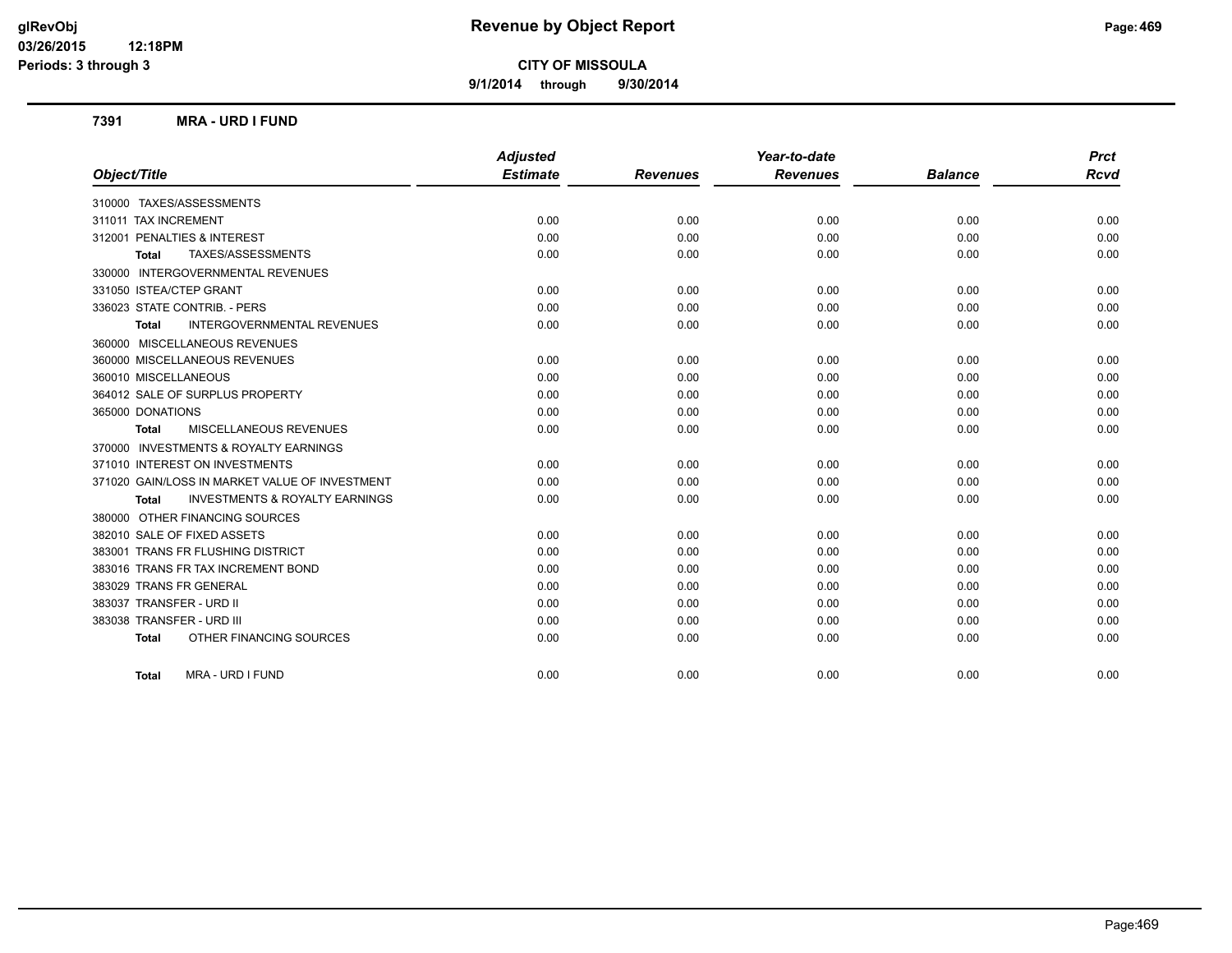**9/1/2014 through 9/30/2014**

**7392 MRA - URD II FUND 7392 MRA - URD II FUND**

|                                                    | <b>Adjusted</b> |                 | Year-to-date    |                | Prct        |
|----------------------------------------------------|-----------------|-----------------|-----------------|----------------|-------------|
| Object/Title                                       | <b>Estimate</b> | <b>Revenues</b> | <b>Revenues</b> | <b>Balance</b> | <b>Rcvd</b> |
| 310000 TAXES/ASSESSMENTS                           |                 |                 |                 |                |             |
| 311011 TAX INCREMENT                               | 0.00            | 0.00            | 0.00            | 0.00           | 0.00        |
| TAXES/ASSESSMENTS<br>Total                         | 0.00            | 0.00            | 0.00            | 0.00           | 0.00        |
| 330000 INTERGOVERNMENTAL REVENUES                  |                 |                 |                 |                |             |
| 330000 INTERGOVERNMENTAL REVENUES                  | 0.00            | 0.00            | 0.00            | 0.00           | 0.00        |
| 331050 ISTEA/CTEP GRANT                            | 0.00            | 11,597.39       | 11,597.39       | $-11,597.39$   | 0.00        |
| 331060 NATL RECREATION TRAILS GRANTS               | 0.00            | 0.00            | 0.00            | 0.00           | 0.00        |
| 335210 PERSONAL PROPERTY TAX REIMBURSEMENT         | 0.00            | 0.00            | 0.00            | 0.00           | 0.00        |
| 335230 HB 124 REVENUE                              | 0.00            | 0.00            | 0.00            | 0.00           | 0.00        |
| 335250 STATE REIMB - SB #184                       | 200,000.00      | 0.00            | 0.00            | 200,000.00     | 0.00        |
| 336023 STATE CONTRIB. - PERS                       | 0.00            | 0.00            | 0.00            | 0.00           | 0.00        |
| <b>INTERGOVERNMENTAL REVENUES</b><br>Total         | 200,000.00      | 11,597.39       | 11,597.39       | 188,402.61     | 5.80        |
| 340000 CHARGES FOR SERVICES                        |                 |                 |                 |                |             |
| 343300 MISC CHARGES FOR SERVICES                   | 0.00            | 0.00            | $-26,044.18$    | 26,044.18      | 0.00        |
| <b>CHARGES FOR SERVICES</b><br><b>Total</b>        | 0.00            | 0.00            | $-26,044.18$    | 26,044.18      | 0.00        |
| 360000 MISCELLANEOUS REVENUES                      |                 |                 |                 |                |             |
| 360000 MISCELLANEOUS REVENUES                      | 0.00            | 0.00            | 0.00            | 0.00           | 0.00        |
| 360007 RLF REVENUES                                | 0.00            | 0.00            | 0.00            | 0.00           | 0.00        |
| 360010 MISCELLANEOUS                               | 0.00            | 0.00            | 0.00            | 0.00           | 0.00        |
| 365000 DONATIONS                                   | 0.00            | 0.00            | 0.00            | 0.00           | 0.00        |
| MISCELLANEOUS REVENUES<br><b>Total</b>             | 0.00            | 0.00            | 0.00            | 0.00           | 0.00        |
| 370000 INVESTMENTS & ROYALTY EARNINGS              |                 |                 |                 |                |             |
| 371010 INTEREST ON INVESTMENTS                     | 0.00            | 0.00            | 0.00            | 0.00           | 0.00        |
| 371020 GAIN/LOSS IN MARKET VALUE OF INVESTMENTS    | 0.00            | 0.00            | 0.00            | 0.00           | 0.00        |
| <b>INVESTMENTS &amp; ROYALTY EARNINGS</b><br>Total | 0.00            | 0.00            | 0.00            | 0.00           | 0.00        |
| 380000 OTHER FINANCING SOURCES                     |                 |                 |                 |                |             |
| 381009 TRANSFERS IN                                | 0.00            | 0.00            | 0.00            | 0.00           | 0.00        |
| 381025 BOND PROCEEDS                               | 0.00            | 0.00            | 0.00            | 0.00           | 0.00        |
| 381026 DEBT SERVICE/BROWNSFIELD RLF 1.125M         | 0.00            | 0.00            | 0.00            | 0.00           | 0.00        |
| 381027 SAFEWAY/ST PAT 1.5M                         | 0.00            | 0.00            | 0.00            | 0.00           | 0.00        |
| 381028 BOND PROCEEDS-MILL SITE                     | 0.00            | 0.00            | 0.00            | 0.00           | 0.00        |
| 381074 CIVIC STADIUM TIF NOTES 1.5M                | 0.00            | 0.00            | 0.00            | 0.00           | 0.00        |
| 383014 TRANS FR MRA                                | 616,365.00      | 0.00            | 0.00            | 616,365.00     | 0.00        |
| 383037 TRANSFER - URD II                           | 0.00            | 0.00            | 0.00            | 0.00           | 0.00        |
| 383038 TRANSFER - URD III                          | 0.00            | 0.00            | 0.00            | 0.00           | 0.00        |
| 383039 FROM SID TRANSFERS                          | 0.00            | 0.00            | 0.00            | 0.00           | 0.00        |
| 383060 TRANSFERS FROM FRONT ST URD                 | 0.00            | 0.00            | 0.00            | 0.00           | 0.00        |
| 383061 TRANSFERS FROM PARK IMPACT FEES             | 0.00            | 0.00            | 0.00            | 0.00           | 0.00        |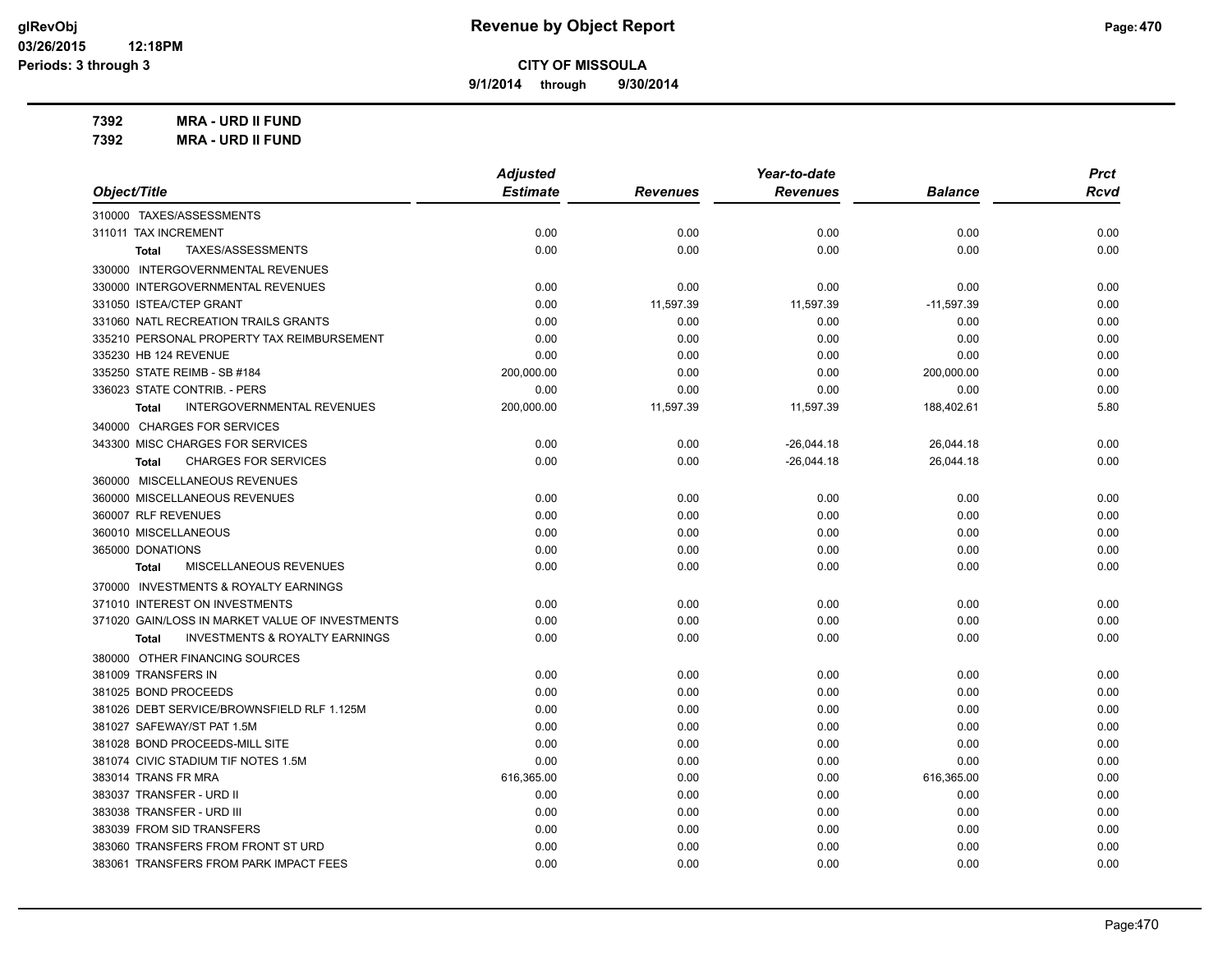**9/1/2014 through 9/30/2014**

**7392 MRA - URD II FUND 7392 MRA - URD II FUND**

|                                         | <b>Adjusted</b> |                 | Prct            |                |         |
|-----------------------------------------|-----------------|-----------------|-----------------|----------------|---------|
| Object/Title                            | <b>Estimate</b> | <b>Revenues</b> | <b>Revenues</b> | <b>Balance</b> | Rcvd    |
| 383062 TRANSFERS FROM PARK SIDS         | 0.00            | 0.00            | 0.00            | 0.00           | 0.00    |
| 383063 TRANSF FROM SAFETY-LU (CTEP)FUND | 0.00            | 0.00            | 0.00            | 0.00           | 0.00    |
| OTHER FINANCING SOURCES<br><b>Total</b> | 616.365.00      | 0.00            | 0.00            | 616.365.00     | 0.00    |
| MRA - URD II FUND<br>Total              | 816.365.00      | 11.597.39       | $-14.446.79$    | 830.811.79     | $-1.77$ |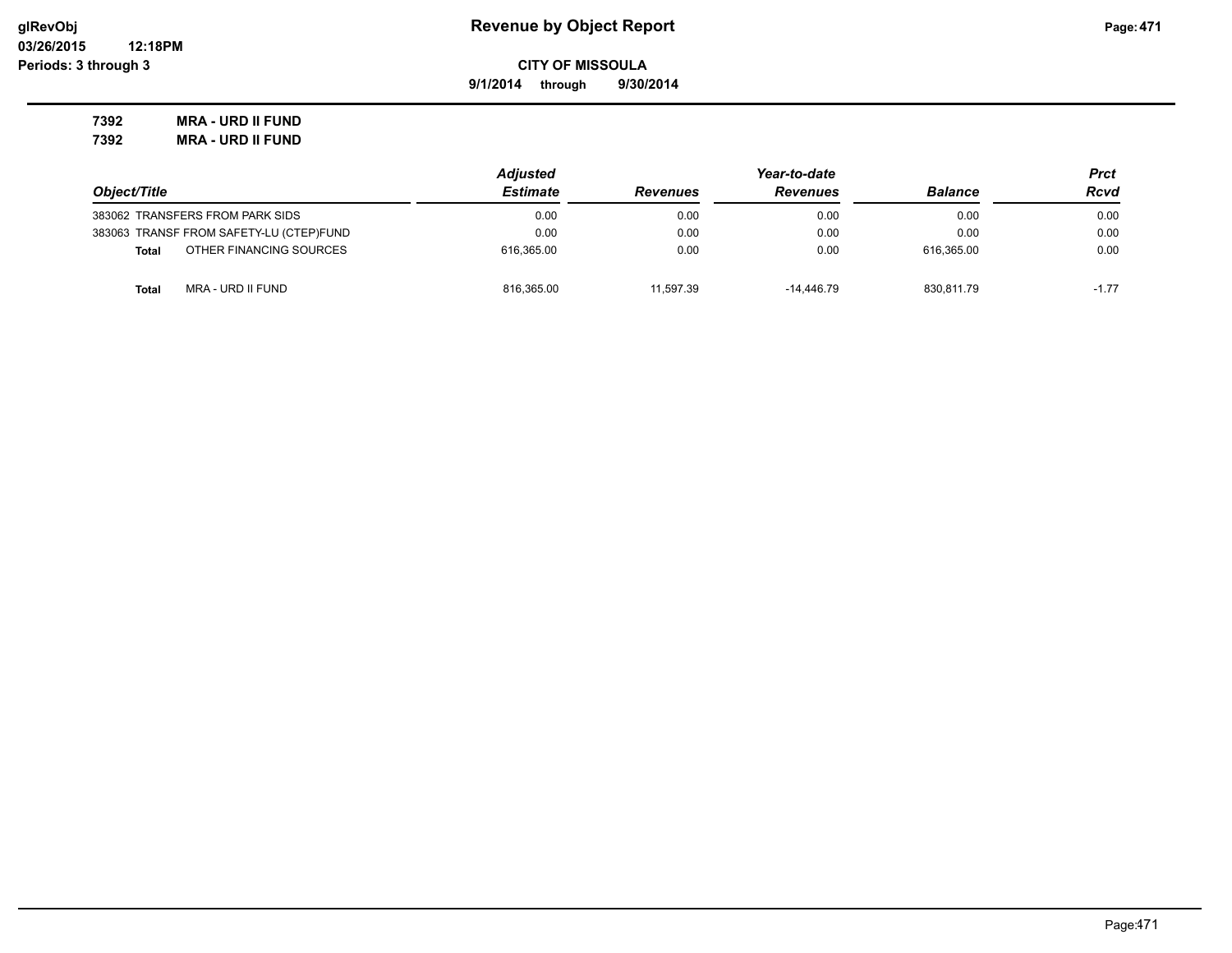**9/1/2014 through 9/30/2014**

#### **7392 MRA - URD II FUND**

|                                                           | <b>Adjusted</b> |                 | Year-to-date    | <b>Prct</b>    |             |
|-----------------------------------------------------------|-----------------|-----------------|-----------------|----------------|-------------|
| Object/Title                                              | <b>Estimate</b> | <b>Revenues</b> | <b>Revenues</b> | <b>Balance</b> | <b>Rcvd</b> |
| 310000 TAXES/ASSESSMENTS                                  |                 |                 |                 |                |             |
| 311011 TAX INCREMENT                                      | 0.00            | 0.00            | 0.00            | 0.00           | 0.00        |
| TAXES/ASSESSMENTS<br><b>Total</b>                         | 0.00            | 0.00            | 0.00            | 0.00           | 0.00        |
| 330000 INTERGOVERNMENTAL REVENUES                         |                 |                 |                 |                |             |
| 330000 INTERGOVERNMENTAL REVENUES                         | 0.00            | 0.00            | 0.00            | 0.00           | 0.00        |
| 331050 ISTEA/CTEP GRANT                                   | 0.00            | 11,597.39       | 11,597.39       | $-11,597.39$   | 0.00        |
| 331060 NATL RECREATION TRAILS GRANTS                      | 0.00            | 0.00            | 0.00            | 0.00           | 0.00        |
| 335210 PERSONAL PROPERTY TAX REIMBURSEMENT                | 0.00            | 0.00            | 0.00            | 0.00           | 0.00        |
| 335230 HB 124 REVENUE                                     | 0.00            | 0.00            | 0.00            | 0.00           | 0.00        |
| 335250 STATE REIMB - SB #184                              | 200,000.00      | 0.00            | 0.00            | 200,000.00     | 0.00        |
| 336023 STATE CONTRIB. - PERS                              | 0.00            | 0.00            | 0.00            | 0.00           | 0.00        |
| INTERGOVERNMENTAL REVENUES<br><b>Total</b>                | 200,000.00      | 11,597.39       | 11,597.39       | 188,402.61     | 5.80        |
| 340000 CHARGES FOR SERVICES                               |                 |                 |                 |                |             |
| 343300 MISC CHARGES FOR SERVICES                          | 0.00            | 0.00            | $-26,044.18$    | 26,044.18      | 0.00        |
| <b>CHARGES FOR SERVICES</b><br><b>Total</b>               | 0.00            | 0.00            | $-26,044.18$    | 26,044.18      | 0.00        |
| 360000 MISCELLANEOUS REVENUES                             |                 |                 |                 |                |             |
| 360000 MISCELLANEOUS REVENUES                             | 0.00            | 0.00            | 0.00            | 0.00           | 0.00        |
| 360007 RLF REVENUES                                       | 0.00            | 0.00            | 0.00            | 0.00           | 0.00        |
| 360010 MISCELLANEOUS                                      | 0.00            | 0.00            | 0.00            | 0.00           | 0.00        |
| 365000 DONATIONS                                          | 0.00            | 0.00            | 0.00            | 0.00           | 0.00        |
| <b>MISCELLANEOUS REVENUES</b><br><b>Total</b>             | 0.00            | 0.00            | 0.00            | 0.00           | 0.00        |
| 370000 INVESTMENTS & ROYALTY EARNINGS                     |                 |                 |                 |                |             |
| 371010 INTEREST ON INVESTMENTS                            | 0.00            | 0.00            | 0.00            | 0.00           | 0.00        |
| 371020 GAIN/LOSS IN MARKET VALUE OF INVESTMENT            | 0.00            | 0.00            | 0.00            | 0.00           | 0.00        |
| <b>INVESTMENTS &amp; ROYALTY EARNINGS</b><br><b>Total</b> | 0.00            | 0.00            | 0.00            | 0.00           | 0.00        |
| 380000 OTHER FINANCING SOURCES                            |                 |                 |                 |                |             |
| 381009 TRANSFERS IN                                       | 0.00            | 0.00            | 0.00            | 0.00           | 0.00        |
| 381025 BOND PROCEEDS                                      | 0.00            | 0.00            | 0.00            | 0.00           | 0.00        |
| 381026 DEBT SERVICE/BROWNSFIELD RLF 1.125M                | 0.00            | 0.00            | 0.00            | 0.00           | 0.00        |
| 381027 SAFEWAY/ST PAT 1.5M                                | 0.00            | 0.00            | 0.00            | 0.00           | 0.00        |
| 381028 BOND PROCEEDS-MILL SITE                            | 0.00            | 0.00            | 0.00            | 0.00           | 0.00        |
| 381074 CIVIC STADIUM TIF NOTES 1.5M                       | 0.00            | 0.00            | 0.00            | 0.00           | 0.00        |
| 383014 TRANS FR MRA                                       | 616,365.00      | 0.00            | 0.00            | 616,365.00     | 0.00        |
| 383037 TRANSFER - URD II                                  | 0.00            | 0.00            | 0.00            | 0.00           | 0.00        |
| 383038 TRANSFER - URD III                                 | 0.00            | 0.00            | 0.00            | 0.00           | 0.00        |
| 383039 FROM SID TRANSFERS                                 | 0.00            | 0.00            | 0.00            | 0.00           | 0.00        |
| 383060 TRANSFERS FROM FRONT ST URD                        | 0.00            | 0.00            | 0.00            | 0.00           | 0.00        |
| 383061 TRANSFERS FROM PARK IMPACT FEES                    | 0.00            | 0.00            | 0.00            | 0.00           | 0.00        |
| 383062 TRANSFERS FROM PARK SIDS                           | 0.00            | 0.00            | 0.00            | 0.00           | 0.00        |
|                                                           |                 |                 |                 |                |             |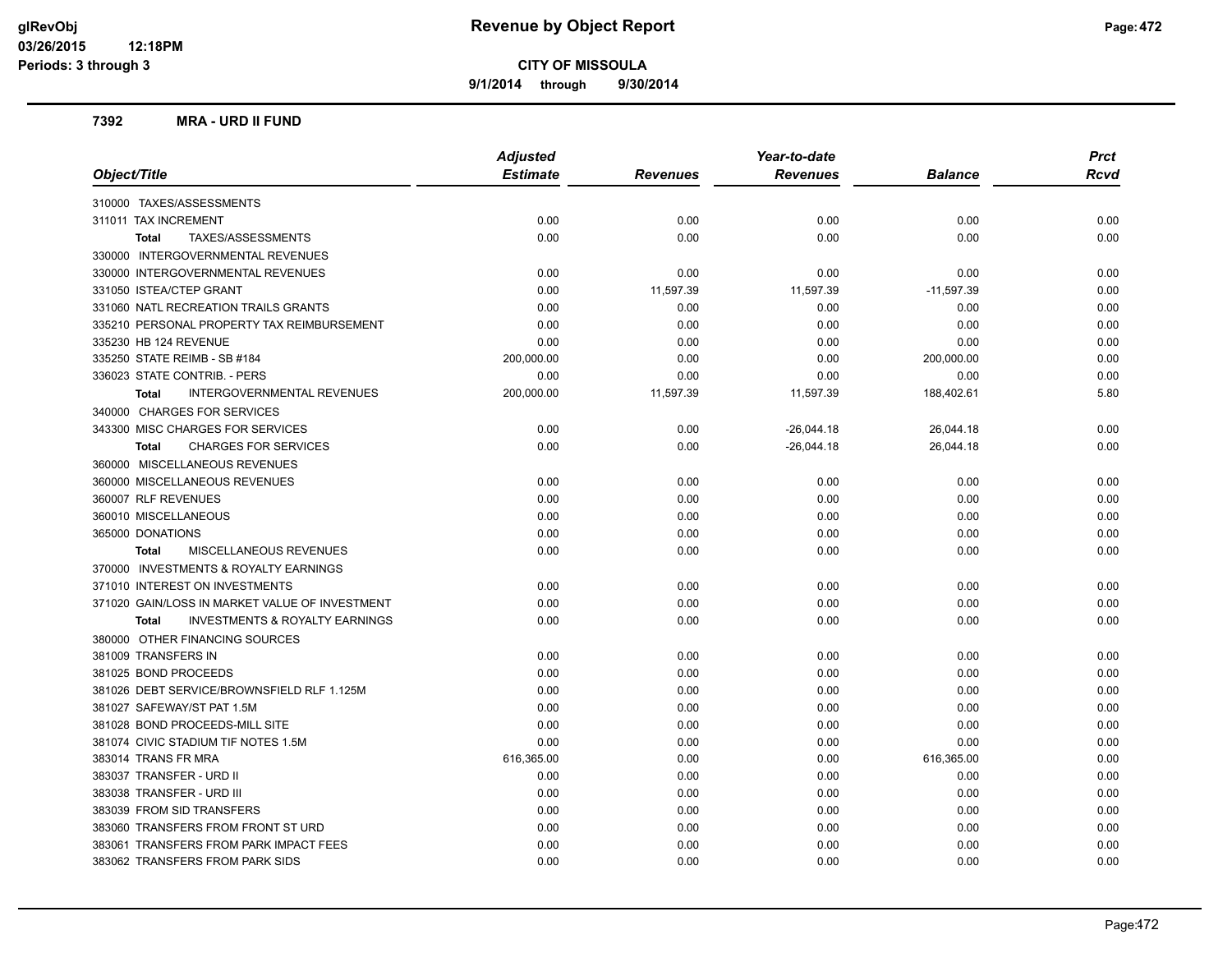# **glRevObj Revenue by Object Report Page:473**

**CITY OF MISSOULA**

**9/1/2014 through 9/30/2014**

#### **7392 MRA - URD II FUND**

|              |                                         | <b>Adjusted</b> |                 |                 | <b>Prct</b>    |             |
|--------------|-----------------------------------------|-----------------|-----------------|-----------------|----------------|-------------|
| Object/Title |                                         | <b>Estimate</b> | <b>Revenues</b> | <b>Revenues</b> | <b>Balance</b> | <b>Rcvd</b> |
|              | 383063 TRANSF FROM SAFETY-LU (CTEP)FUND | 0.00            | 0.00            | 0.00            | 0.00           | 0.00        |
| <b>Total</b> | OTHER FINANCING SOURCES                 | 616.365.00      | 0.00            | 0.00            | 616.365.00     | 0.00        |
| Total        | MRA - URD II FUND                       | 816,365.00      | 11.597.39       | -14.446.79      | 830,811.79     | $-1.77$     |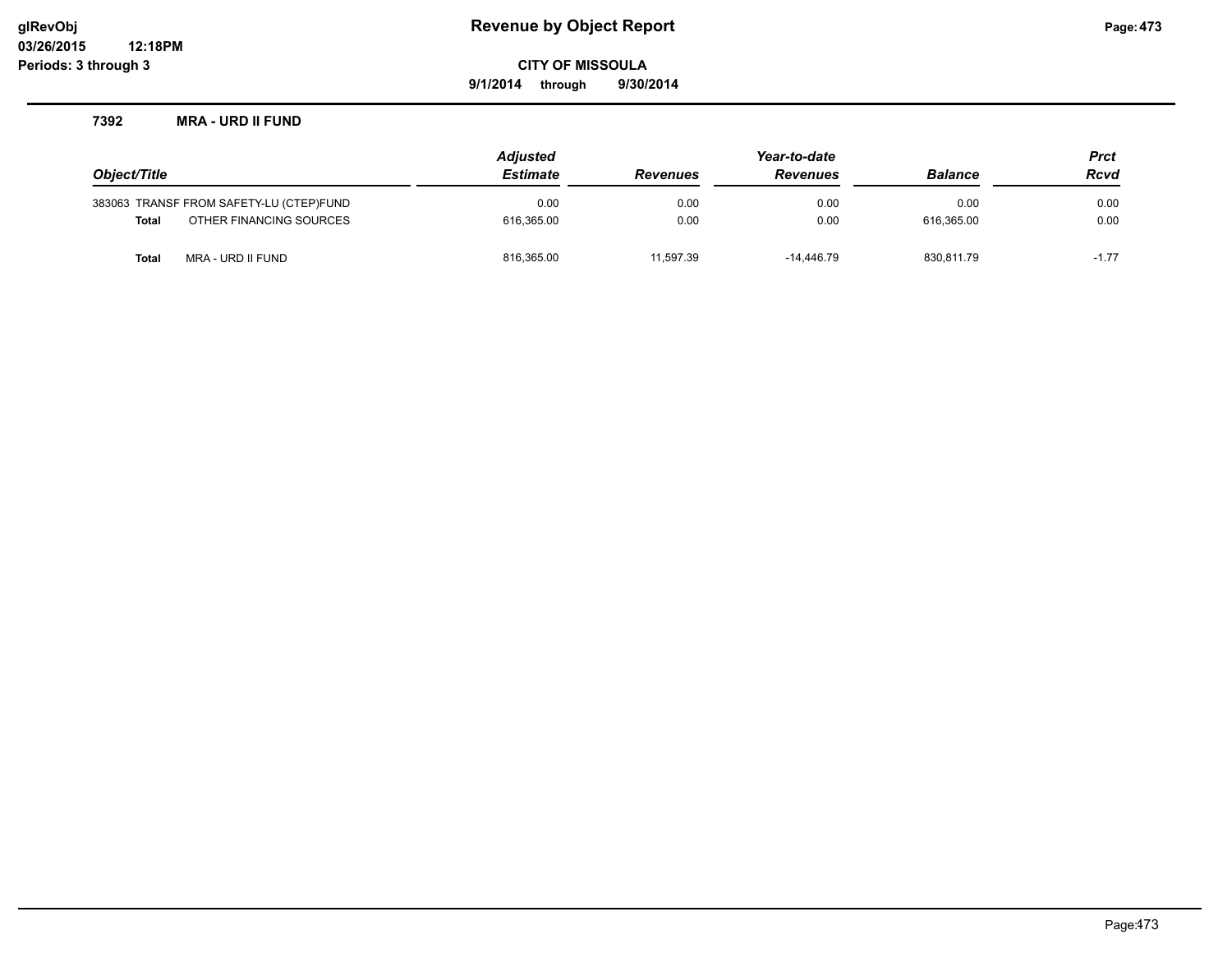**9/1/2014 through 9/30/2014**

**7393 MRA - URD III FUND**

**7393 MRA - URD III FUND**

|                                                           | <b>Adjusted</b> |                 | Year-to-date    |                | <b>Prct</b> |
|-----------------------------------------------------------|-----------------|-----------------|-----------------|----------------|-------------|
| Object/Title                                              | <b>Estimate</b> | <b>Revenues</b> | <b>Revenues</b> | <b>Balance</b> | <b>Rcvd</b> |
| 310000 TAXES/ASSESSMENTS                                  |                 |                 |                 |                |             |
| 311011 TAX INCREMENT                                      | 1,837,654.00    | 5,785.27        | 0.00            | 1,837,654.00   | 0.00        |
| 312001 PENALTIES & INTEREST                               | 0.00            | 296.34          | 8.69            | $-8.69$        | 0.00        |
| TAXES/ASSESSMENTS<br><b>Total</b>                         | 1,837,654.00    | 6,081.61        | 8.69            | 1,837,645.31   | 0.00        |
| 330000 INTERGOVERNMENTAL REVENUES                         |                 |                 |                 |                |             |
| 331050 ISTEA/CTEP GRANT                                   | 0.00            | 0.00            | 0.00            | 0.00           | 0.00        |
| 331060 NATL RECREATION TRAILS GRANTS                      | 0.00            | 0.00            | 0.00            | 0.00           | 0.00        |
| 335210 PERSONAL PROPERTY TAX REIMBURSEMENT                | 121,116.00      | 0.00            | 0.00            | 121.116.00     | 0.00        |
| 336023 STATE CONTRIB. - PERS                              | 0.00            | 57.71           | 102.48          | $-102.48$      | 0.00        |
| <b>INTERGOVERNMENTAL REVENUES</b><br>Total                | 121,116.00      | 57.71           | 102.48          | 121,013.52     | 0.08        |
| 360000 MISCELLANEOUS REVENUES                             |                 |                 |                 |                |             |
| 360000 MISCELLANEOUS REVENUES                             | 0.00            | 0.00            | 0.00            | 0.00           | 0.00        |
| 360010 MISCELLANEOUS                                      | 0.00            | 0.00            | 0.00            | 0.00           | 0.00        |
| 362000 OTHER MISCELLANEOUS REVENUE                        | 0.00            | 0.00            | 0.00            | 0.00           | 0.00        |
| 362004 URD III FACADE IMPROVEMENT LOAN REC                | 0.00            | 0.00            | 0.00            | 0.00           | 0.00        |
| 365000 DONATIONS                                          | 0.00            | 0.00            | 0.00            | 0.00           | 0.00        |
| MISCELLANEOUS REVENUES<br><b>Total</b>                    | 0.00            | 0.00            | 0.00            | 0.00           | 0.00        |
| <b>INVESTMENTS &amp; ROYALTY EARNINGS</b><br>370000       |                 |                 |                 |                |             |
| 371010 INTEREST ON INVESTMENTS                            | 0.00            | 0.00            | 0.00            | 0.00           | 0.00        |
| 371020 GAIN/LOSS IN MARKET VALUE OF INVESTMENTS           | 0.00            | 0.00            | 0.00            | 0.00           | 0.00        |
| <b>INVESTMENTS &amp; ROYALTY EARNINGS</b><br><b>Total</b> | 0.00            | 0.00            | 0.00            | 0.00           | 0.00        |
| 380000 OTHER FINANCING SOURCES                            |                 |                 |                 |                |             |
| 381000 LOAN PROCEEDS                                      | 0.00            | 0.00            | 0.00            | 0.00           | 0.00        |
| 383037 TRANSFER - URD II                                  | 250,000.00      | 0.00            | 0.00            | 250,000.00     | 0.00        |
| OTHER FINANCING SOURCES<br><b>Total</b>                   | 250,000.00      | 0.00            | 0.00            | 250,000.00     | 0.00        |
| MRA - URD III FUND<br><b>Total</b>                        | 2,208,770.00    | 6,139.32        | 111.17          | 2,208,658.83   | 0.01        |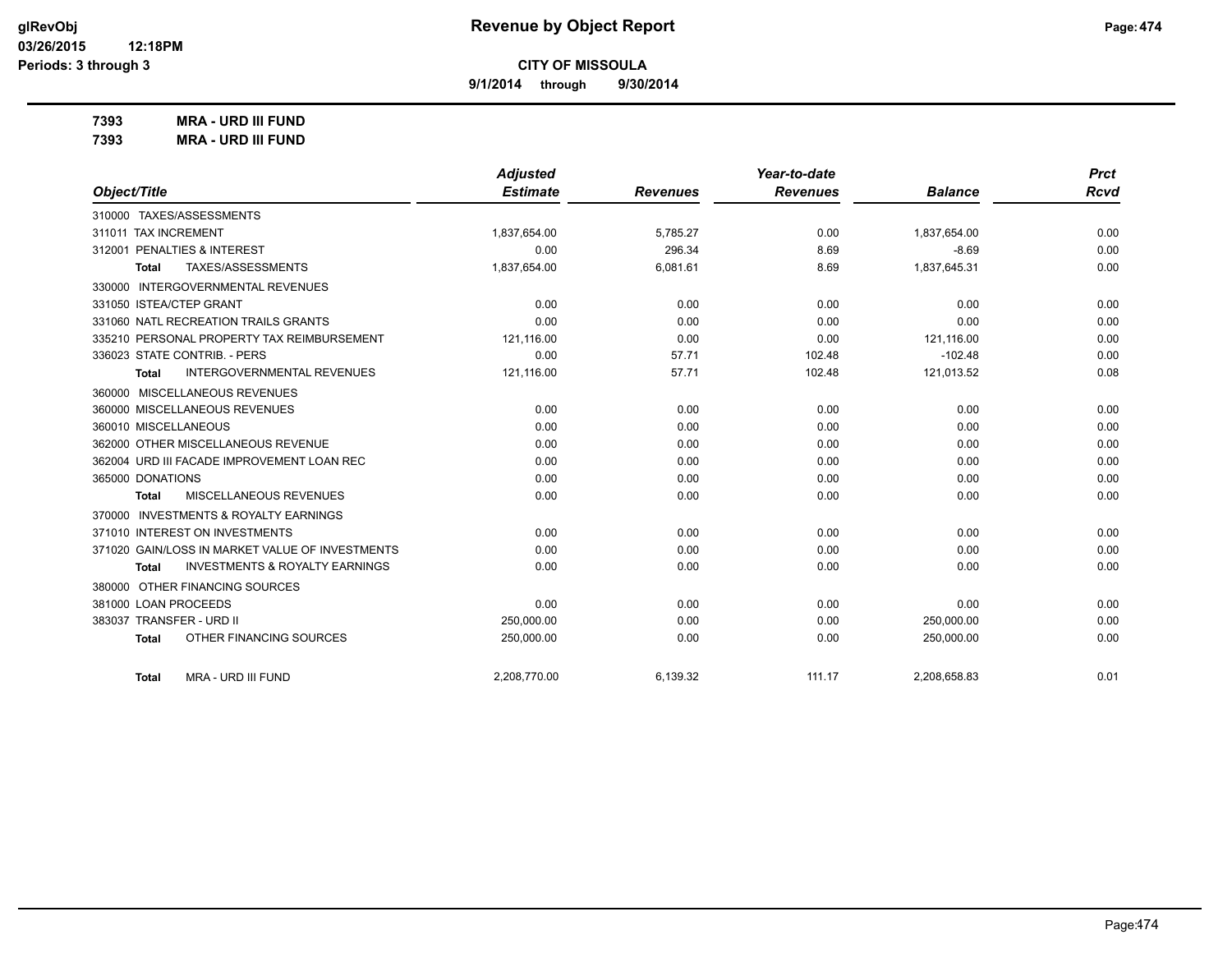**9/1/2014 through 9/30/2014**

#### **7393 MRA - URD III FUND**

|                                                           | <b>Adjusted</b> |                 | Year-to-date    |                | <b>Prct</b> |
|-----------------------------------------------------------|-----------------|-----------------|-----------------|----------------|-------------|
| Object/Title                                              | <b>Estimate</b> | <b>Revenues</b> | <b>Revenues</b> | <b>Balance</b> | <b>Rcvd</b> |
| 310000 TAXES/ASSESSMENTS                                  |                 |                 |                 |                |             |
| 311011 TAX INCREMENT                                      | 1,837,654.00    | 5,785.27        | 0.00            | 1,837,654.00   | 0.00        |
| 312001 PENALTIES & INTEREST                               | 0.00            | 296.34          | 8.69            | $-8.69$        | 0.00        |
| TAXES/ASSESSMENTS<br><b>Total</b>                         | 1,837,654.00    | 6,081.61        | 8.69            | 1,837,645.31   | 0.00        |
| 330000 INTERGOVERNMENTAL REVENUES                         |                 |                 |                 |                |             |
| 331050 ISTEA/CTEP GRANT                                   | 0.00            | 0.00            | 0.00            | 0.00           | 0.00        |
| 331060 NATL RECREATION TRAILS GRANTS                      | 0.00            | 0.00            | 0.00            | 0.00           | 0.00        |
| 335210 PERSONAL PROPERTY TAX REIMBURSEMENT                | 121.116.00      | 0.00            | 0.00            | 121.116.00     | 0.00        |
| 336023 STATE CONTRIB. - PERS                              | 0.00            | 57.71           | 102.48          | $-102.48$      | 0.00        |
| <b>INTERGOVERNMENTAL REVENUES</b><br><b>Total</b>         | 121,116.00      | 57.71           | 102.48          | 121,013.52     | 0.08        |
| 360000 MISCELLANEOUS REVENUES                             |                 |                 |                 |                |             |
| 360000 MISCELLANEOUS REVENUES                             | 0.00            | 0.00            | 0.00            | 0.00           | 0.00        |
| 360010 MISCELLANEOUS                                      | 0.00            | 0.00            | 0.00            | 0.00           | 0.00        |
| 362000 OTHER MISCELLANEOUS REVENUE                        | 0.00            | 0.00            | 0.00            | 0.00           | 0.00        |
| 362004 URD III FACADE IMPROVEMENT LOAN REC                | 0.00            | 0.00            | 0.00            | 0.00           | 0.00        |
| 365000 DONATIONS                                          | 0.00            | 0.00            | 0.00            | 0.00           | 0.00        |
| MISCELLANEOUS REVENUES<br><b>Total</b>                    | 0.00            | 0.00            | 0.00            | 0.00           | 0.00        |
| 370000 INVESTMENTS & ROYALTY EARNINGS                     |                 |                 |                 |                |             |
| 371010 INTEREST ON INVESTMENTS                            | 0.00            | 0.00            | 0.00            | 0.00           | 0.00        |
| 371020 GAIN/LOSS IN MARKET VALUE OF INVESTMENT            | 0.00            | 0.00            | 0.00            | 0.00           | 0.00        |
| <b>INVESTMENTS &amp; ROYALTY EARNINGS</b><br><b>Total</b> | 0.00            | 0.00            | 0.00            | 0.00           | 0.00        |
| 380000 OTHER FINANCING SOURCES                            |                 |                 |                 |                |             |
| 381000 LOAN PROCEEDS                                      | 0.00            | 0.00            | 0.00            | 0.00           | 0.00        |
| 383037 TRANSFER - URD II                                  | 250,000.00      | 0.00            | 0.00            | 250,000.00     | 0.00        |
| OTHER FINANCING SOURCES<br><b>Total</b>                   | 250,000.00      | 0.00            | 0.00            | 250,000.00     | 0.00        |
| MRA - URD III FUND<br><b>Total</b>                        | 2,208,770.00    | 6,139.32        | 111.17          | 2,208,658.83   | 0.01        |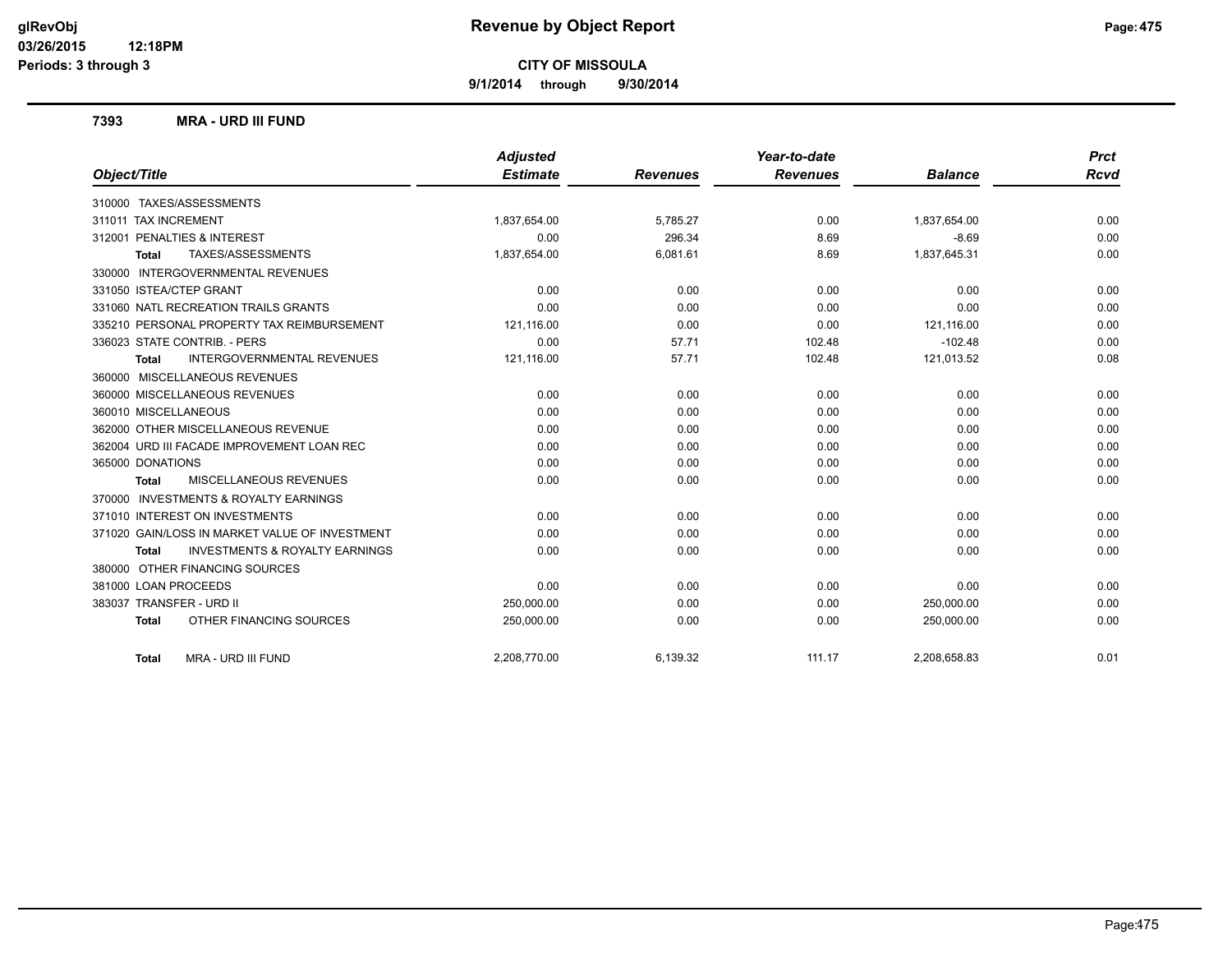**9/1/2014 through 9/30/2014**

# **7394 MRA TAX INCREMENT DEBT CLEARING FUND**

**7394 MRA TAX INCREMENT DEBT CLEARING FUND**

|                                                     | <b>Adjusted</b> |                 | Year-to-date    |                | <b>Prct</b> |
|-----------------------------------------------------|-----------------|-----------------|-----------------|----------------|-------------|
| Object/Title                                        | <b>Estimate</b> | <b>Revenues</b> | <b>Revenues</b> | <b>Balance</b> | <b>Rcvd</b> |
| 310000 TAXES/ASSESSMENTS                            |                 |                 |                 |                |             |
| <b>TAX INCREMENT</b><br>311011                      | 0.00            | 0.00            | 0.00            | 0.00           | 0.00        |
| TAXES/ASSESSMENTS<br>Total                          | 0.00            | 0.00            | 0.00            | 0.00           | 0.00        |
| <b>INTERGOVERNMENTAL REVENUES</b><br>330000         |                 |                 |                 |                |             |
| 335210 PERSONAL PROPERTY TAX REIMBURSEMENT          | 0.00            | 0.00            | 0.00            | 0.00           | 0.00        |
| 335230 HB 124 REVENUE                               | 0.00            | 0.00            | 0.00            | 0.00           | 0.00        |
| 335250 STATE REIMB - SB #184                        | 0.00            | 0.00            | 0.00            | 0.00           | 0.00        |
| INTERGOVERNMENTAL REVENUES<br>Total                 | 0.00            | 0.00            | 0.00            | 0.00           | 0.00        |
| <b>INVESTMENTS &amp; ROYALTY EARNINGS</b><br>370000 |                 |                 |                 |                |             |
| 371010 INTEREST ON INVESTMENTS                      | 0.00            | 0.00            | 0.00            | 0.00           | 0.00        |
| 371020 GAIN/LOSS IN MARKET VALUE OF INVESTMENTS     | 0.00            | 0.00            | 0.00            | 0.00           | 0.00        |
| <b>INVESTMENTS &amp; ROYALTY EARNINGS</b><br>Total  | 0.00            | 0.00            | 0.00            | 0.00           | 0.00        |
| OTHER FINANCING SOURCES<br>380000                   |                 |                 |                 |                |             |
| 383014 TRANS FR MRA                                 | 0.00            | 0.00            | 0.00            | 0.00           | 0.00        |
| OTHER FINANCING SOURCES<br>Total                    | 0.00            | 0.00            | 0.00            | 0.00           | 0.00        |
| MRA TAX INCREMENT DEBT CLEARING FUN<br>Total        | 0.00            | 0.00            | 0.00            | 0.00           | 0.00        |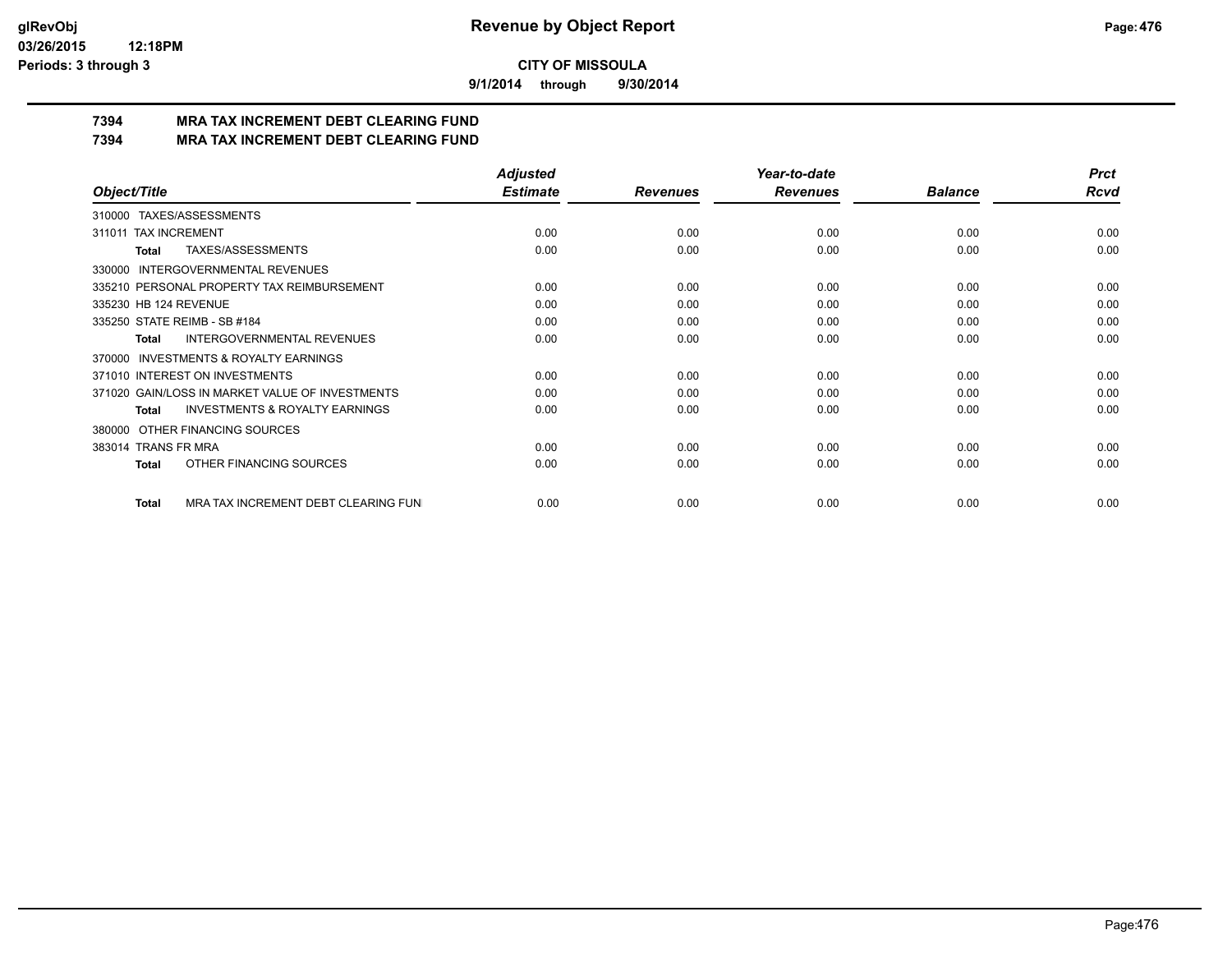**9/1/2014 through 9/30/2014**

## **7394 MRA TAX INCREMENT DEBT CLEARING FUND**

| Object/Title                                        | <b>Adjusted</b><br><b>Estimate</b> | <b>Revenues</b> | Year-to-date<br><b>Revenues</b> | <b>Balance</b> | <b>Prct</b><br>Rcvd |
|-----------------------------------------------------|------------------------------------|-----------------|---------------------------------|----------------|---------------------|
| TAXES/ASSESSMENTS<br>310000                         |                                    |                 |                                 |                |                     |
| 311011 TAX INCREMENT                                | 0.00                               | 0.00            | 0.00                            | 0.00           | 0.00                |
| TAXES/ASSESSMENTS<br>Total                          | 0.00                               | 0.00            | 0.00                            | 0.00           | 0.00                |
| 330000 INTERGOVERNMENTAL REVENUES                   |                                    |                 |                                 |                |                     |
| 335210 PERSONAL PROPERTY TAX REIMBURSEMENT          | 0.00                               | 0.00            | 0.00                            | 0.00           | 0.00                |
| 335230 HB 124 REVENUE                               | 0.00                               | 0.00            | 0.00                            | 0.00           | 0.00                |
| 335250 STATE REIMB - SB #184                        | 0.00                               | 0.00            | 0.00                            | 0.00           | 0.00                |
| <b>INTERGOVERNMENTAL REVENUES</b><br><b>Total</b>   | 0.00                               | 0.00            | 0.00                            | 0.00           | 0.00                |
| <b>INVESTMENTS &amp; ROYALTY EARNINGS</b><br>370000 |                                    |                 |                                 |                |                     |
| 371010 INTEREST ON INVESTMENTS                      | 0.00                               | 0.00            | 0.00                            | 0.00           | 0.00                |
| 371020 GAIN/LOSS IN MARKET VALUE OF INVESTMENT      | 0.00                               | 0.00            | 0.00                            | 0.00           | 0.00                |
| <b>INVESTMENTS &amp; ROYALTY EARNINGS</b><br>Total  | 0.00                               | 0.00            | 0.00                            | 0.00           | 0.00                |
| 380000 OTHER FINANCING SOURCES                      |                                    |                 |                                 |                |                     |
| 383014 TRANS FR MRA                                 | 0.00                               | 0.00            | 0.00                            | 0.00           | 0.00                |
| OTHER FINANCING SOURCES<br><b>Total</b>             | 0.00                               | 0.00            | 0.00                            | 0.00           | 0.00                |
| MRA TAX INCREMENT DEBT CLEARING FUN<br><b>Total</b> | 0.00                               | 0.00            | 0.00                            | 0.00           | 0.00                |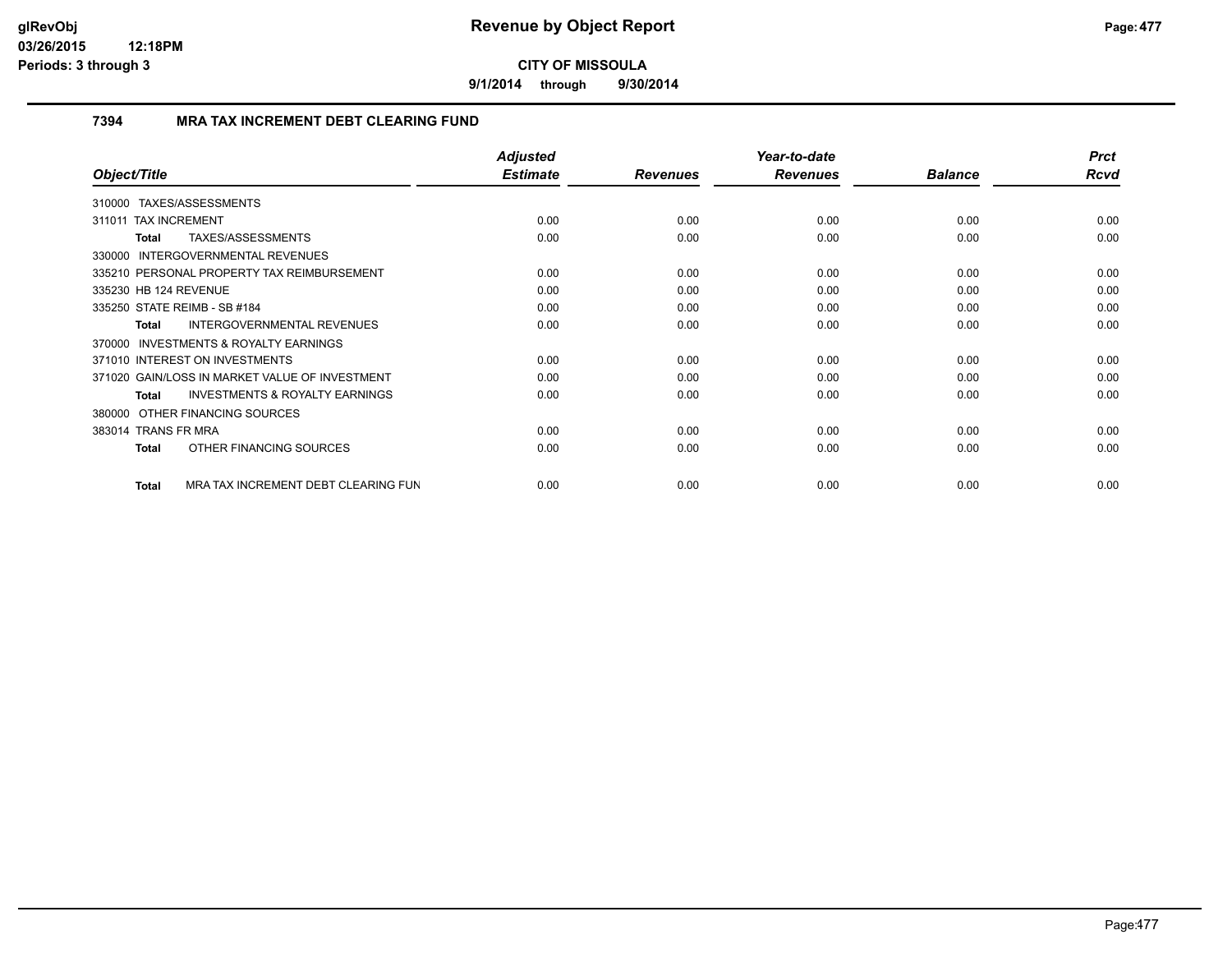**9/1/2014 through 9/30/2014**

#### **7395 MRA TAX INCREMENT DEBT SERVICE INTEREST 7395 MRA TAX INCREMENT DEBT SERVICE INTEREST**

|                                                      | <b>Adjusted</b> |                 | Year-to-date    |                | Prct        |
|------------------------------------------------------|-----------------|-----------------|-----------------|----------------|-------------|
| Object/Title                                         | <b>Estimate</b> | <b>Revenues</b> | <b>Revenues</b> | <b>Balance</b> | <b>Rcvd</b> |
| 360000 MISCELLANEOUS REVENUES                        |                 |                 |                 |                |             |
| 360010 MISCELLANEOUS                                 | 0.00            | 0.00            | 0.00            | 0.00           | 0.00        |
| MISCELLANEOUS REVENUES<br>Total                      | 0.00            | 0.00            | 0.00            | 0.00           | 0.00        |
| 370000 INVESTMENTS & ROYALTY EARNINGS                |                 |                 |                 |                |             |
| 371010 INTEREST ON INVESTMENTS                       | 0.00            | 0.00            | 0.00            | 0.00           | 0.00        |
| 371020 GAIN/LOSS IN MARKET VALUE OF INVESTMENTS      | 0.00            | 0.00            | 0.00            | 0.00           | 0.00        |
| <b>INVESTMENTS &amp; ROYALTY EARNINGS</b><br>Total   | 0.00            | 0.00            | 0.00            | 0.00           | 0.00        |
| OTHER FINANCING SOURCES<br>380000                    |                 |                 |                 |                |             |
| 383014 TRANS FR MRA                                  | 0.00            | 0.00            | 0.00            | 0.00           | 0.00        |
| OTHER FINANCING SOURCES<br>Total                     | 0.00            | 0.00            | 0.00            | 0.00           | 0.00        |
| MRA TAX INCREMENT DEBT SERVICE INTER<br><b>Total</b> | 0.00            | 0.00            | 0.00            | 0.00           | 0.00        |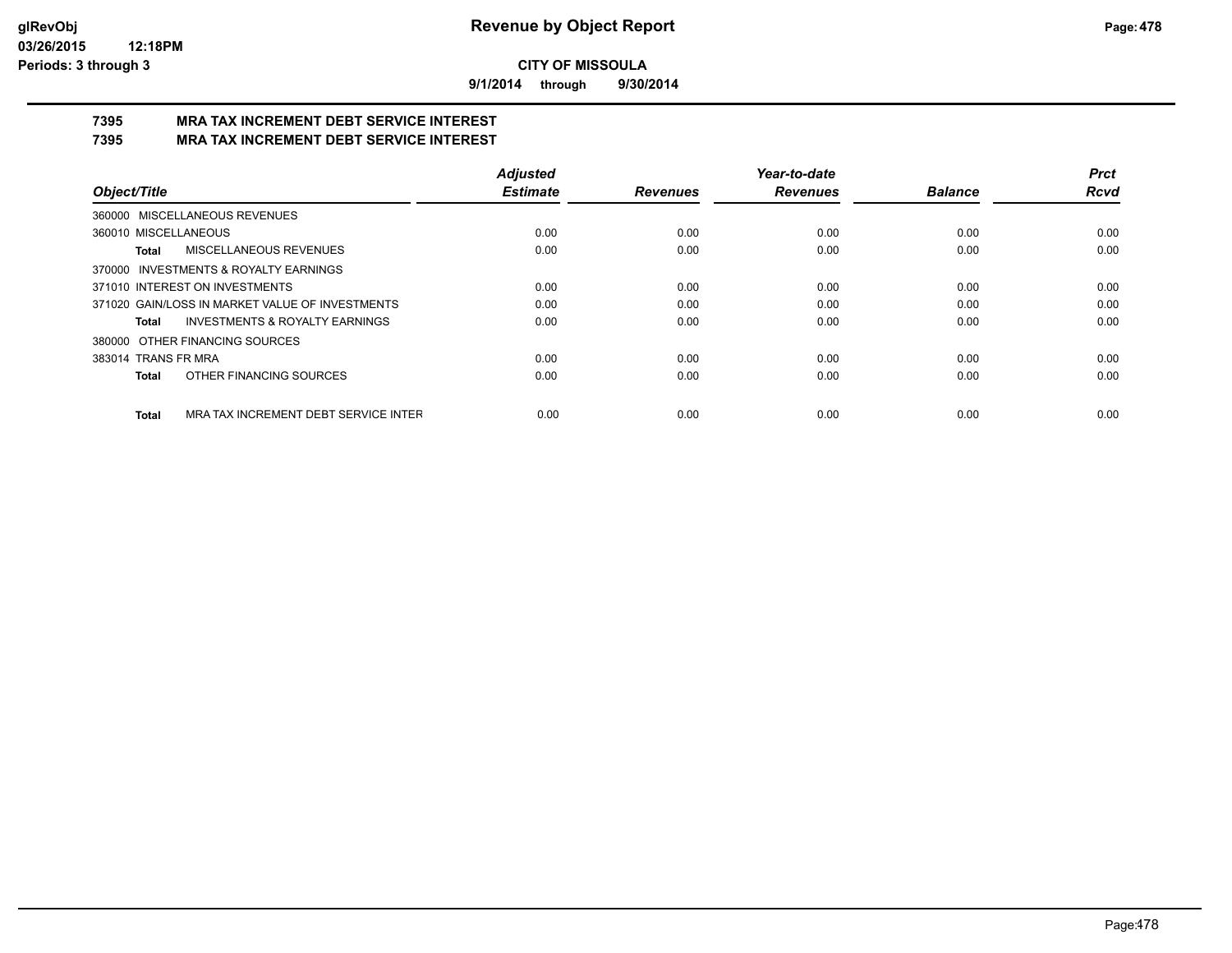**9/1/2014 through 9/30/2014**

## **7395 MRA TAX INCREMENT DEBT SERVICE INTEREST**

|                                                      | <b>Adjusted</b> |                 | Year-to-date    |                | <b>Prct</b> |
|------------------------------------------------------|-----------------|-----------------|-----------------|----------------|-------------|
| Object/Title                                         | <b>Estimate</b> | <b>Revenues</b> | <b>Revenues</b> | <b>Balance</b> | <b>Rcvd</b> |
| 360000 MISCELLANEOUS REVENUES                        |                 |                 |                 |                |             |
| 360010 MISCELLANEOUS                                 | 0.00            | 0.00            | 0.00            | 0.00           | 0.00        |
| MISCELLANEOUS REVENUES<br>Total                      | 0.00            | 0.00            | 0.00            | 0.00           | 0.00        |
| 370000 INVESTMENTS & ROYALTY EARNINGS                |                 |                 |                 |                |             |
| 371010 INTEREST ON INVESTMENTS                       | 0.00            | 0.00            | 0.00            | 0.00           | 0.00        |
| 371020 GAIN/LOSS IN MARKET VALUE OF INVESTMENT       | 0.00            | 0.00            | 0.00            | 0.00           | 0.00        |
| <b>INVESTMENTS &amp; ROYALTY EARNINGS</b><br>Total   | 0.00            | 0.00            | 0.00            | 0.00           | 0.00        |
| 380000 OTHER FINANCING SOURCES                       |                 |                 |                 |                |             |
| 383014 TRANS FR MRA                                  | 0.00            | 0.00            | 0.00            | 0.00           | 0.00        |
| OTHER FINANCING SOURCES<br>Total                     | 0.00            | 0.00            | 0.00            | 0.00           | 0.00        |
| MRA TAX INCREMENT DEBT SERVICE INTER<br><b>Total</b> | 0.00            | 0.00            | 0.00            | 0.00           | 0.00        |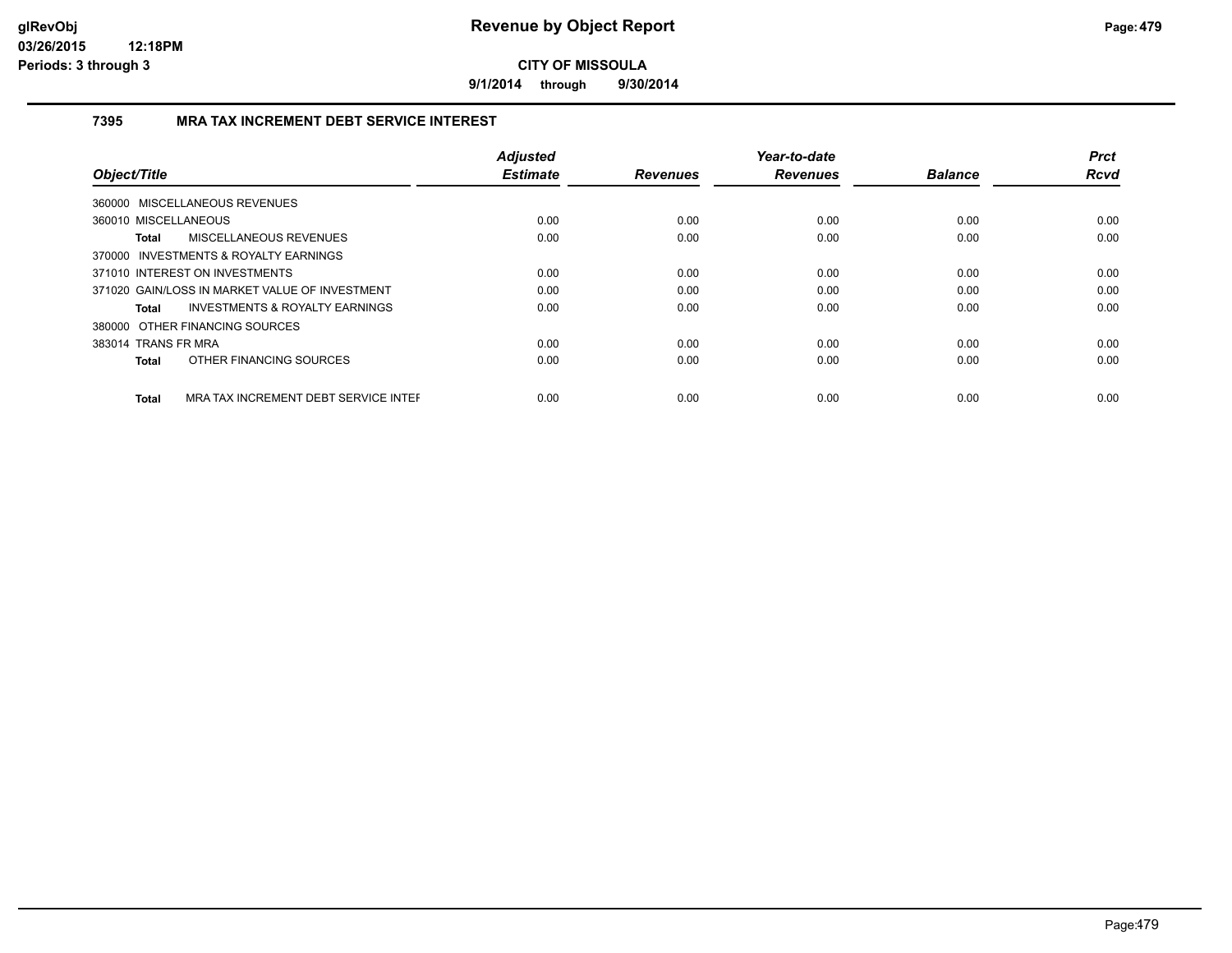**9/1/2014 through 9/30/2014**

#### **7396 MRA TAX INCREMENT DEBT SERVICE SINKING F 7396 MRA TAX INCREMENT DEBT SERVICE SINKING F**

|                                                 | <b>Adjusted</b> |                 | Year-to-date    |                | <b>Prct</b> |
|-------------------------------------------------|-----------------|-----------------|-----------------|----------------|-------------|
| Object/Title                                    | <b>Estimate</b> | <b>Revenues</b> | <b>Revenues</b> | <b>Balance</b> | <b>Rcvd</b> |
| 370000 INVESTMENTS & ROYALTY EARNINGS           |                 |                 |                 |                |             |
| 371010 INTEREST ON INVESTMENTS                  | 0.00            | 0.00            | 0.00            | 0.00           | 0.00        |
| 371020 GAIN/LOSS IN MARKET VALUE OF INVESTMENTS | 0.00            | 0.00            | 0.00            | 0.00           | 0.00        |
| INVESTMENTS & ROYALTY EARNINGS<br>Total         | 0.00            | 0.00            | 0.00            | 0.00           | 0.00        |
| 380000 OTHER FINANCING SOURCES                  |                 |                 |                 |                |             |
| 383014 TRANS FR MRA                             | 0.00            | 0.00            | 0.00            | 0.00           | 0.00        |
| OTHER FINANCING SOURCES<br>Total                | 0.00            | 0.00            | 0.00            | 0.00           | 0.00        |
|                                                 |                 |                 |                 |                |             |
| Total<br>MRA TAX INCREMENT DEBT SERVICE SINKII  | 0.00            | 0.00            | 0.00            | 0.00           | 0.00        |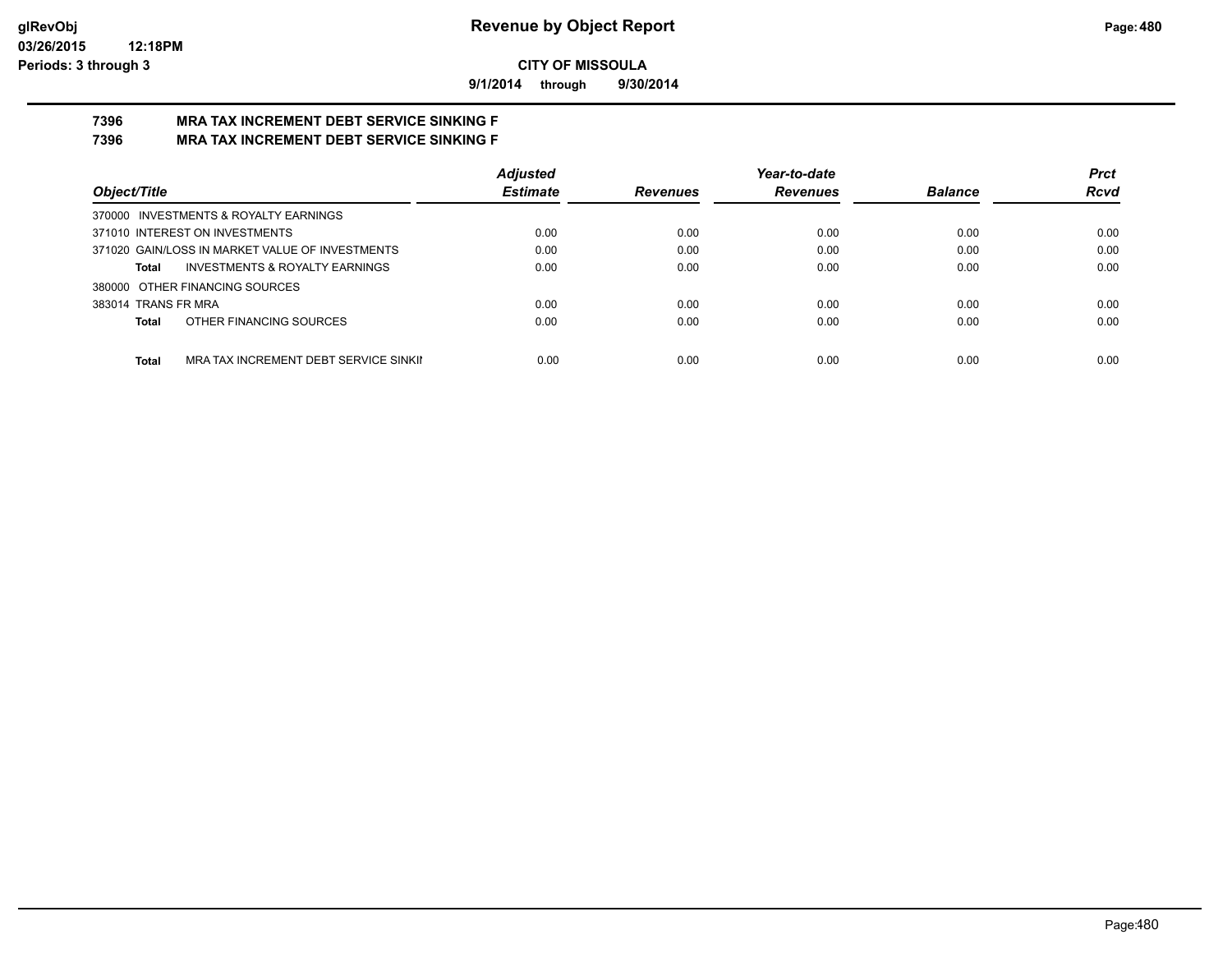**9/1/2014 through 9/30/2014**

### **7396 MRA TAX INCREMENT DEBT SERVICE SINKING F**

| <b>Adjusted</b>                                                                                                                                                                                                                |                 | Year-to-date    |                | <b>Prct</b> |
|--------------------------------------------------------------------------------------------------------------------------------------------------------------------------------------------------------------------------------|-----------------|-----------------|----------------|-------------|
| <b>Estimate</b>                                                                                                                                                                                                                | <b>Revenues</b> | <b>Revenues</b> | <b>Balance</b> | <b>Rcvd</b> |
|                                                                                                                                                                                                                                |                 |                 |                |             |
| 0.00                                                                                                                                                                                                                           | 0.00            | 0.00            | 0.00           | 0.00        |
| 0.00                                                                                                                                                                                                                           | 0.00            | 0.00            | 0.00           | 0.00        |
| 0.00                                                                                                                                                                                                                           | 0.00            | 0.00            | 0.00           | 0.00        |
|                                                                                                                                                                                                                                |                 |                 |                |             |
| 0.00                                                                                                                                                                                                                           | 0.00            | 0.00            | 0.00           | 0.00        |
| 0.00                                                                                                                                                                                                                           | 0.00            | 0.00            | 0.00           | 0.00        |
|                                                                                                                                                                                                                                |                 |                 |                | 0.00        |
| 370000 INVESTMENTS & ROYALTY EARNINGS<br>371020 GAIN/LOSS IN MARKET VALUE OF INVESTMENT<br>INVESTMENTS & ROYALTY EARNINGS<br>380000 OTHER FINANCING SOURCES<br>OTHER FINANCING SOURCES<br>MRA TAX INCREMENT DEBT SERVICE SINKI | 0.00            | 0.00            | 0.00           | 0.00        |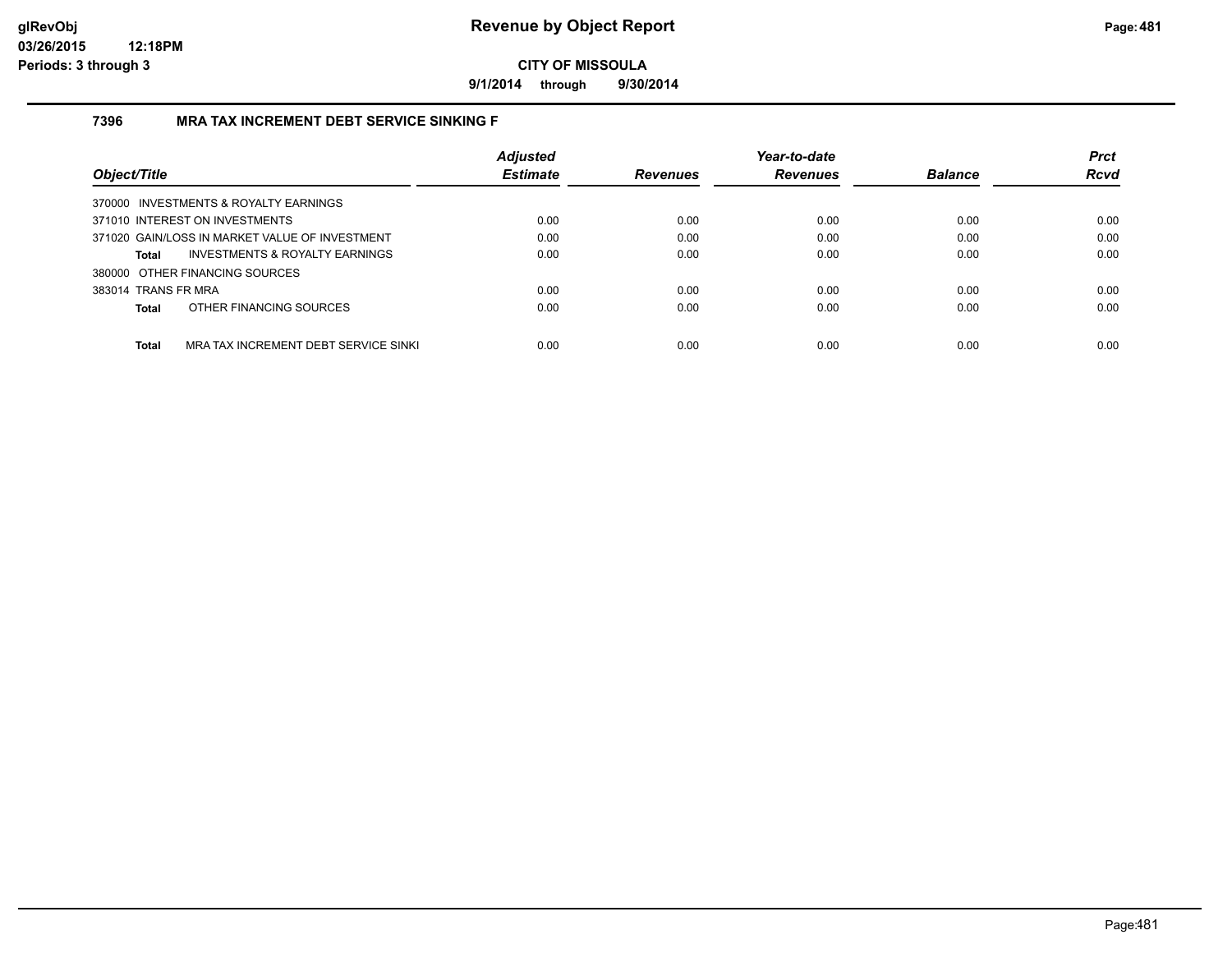**9/1/2014 through 9/30/2014**

#### **7397 MRA TAX INCREMENT BOND RESERVE FUND 7397 MRA TAX INCREMENT BOND RESERVE FUND**

|                                                     | <b>Adjusted</b> |                 | Year-to-date    |                | <b>Prct</b> |
|-----------------------------------------------------|-----------------|-----------------|-----------------|----------------|-------------|
| Object/Title                                        | <b>Estimate</b> | <b>Revenues</b> | <b>Revenues</b> | <b>Balance</b> | <b>Rcvd</b> |
| 370000 INVESTMENTS & ROYALTY EARNINGS               |                 |                 |                 |                |             |
| 371010 INTEREST ON INVESTMENTS                      | 0.00            | 0.00            | 0.00            | 0.00           | 0.00        |
| 371020 GAIN/LOSS IN MARKET VALUE OF INVESTMENTS     | 0.00            | 0.00            | 0.00            | 0.00           | 0.00        |
| <b>INVESTMENTS &amp; ROYALTY EARNINGS</b><br>Total  | 0.00            | 0.00            | 0.00            | 0.00           | 0.00        |
| 380000 OTHER FINANCING SOURCES                      |                 |                 |                 |                |             |
| 383014 TRANS FR MRA                                 | 0.00            | 0.00            | 0.00            | 0.00           | 0.00        |
| OTHER FINANCING SOURCES<br>Total                    | 0.00            | 0.00            | 0.00            | 0.00           | 0.00        |
|                                                     |                 |                 |                 |                |             |
| <b>Total</b><br>MRA TAX INCREMENT BOND RESERVE FUNI | 0.00            | 0.00            | 0.00            | 0.00           | 0.00        |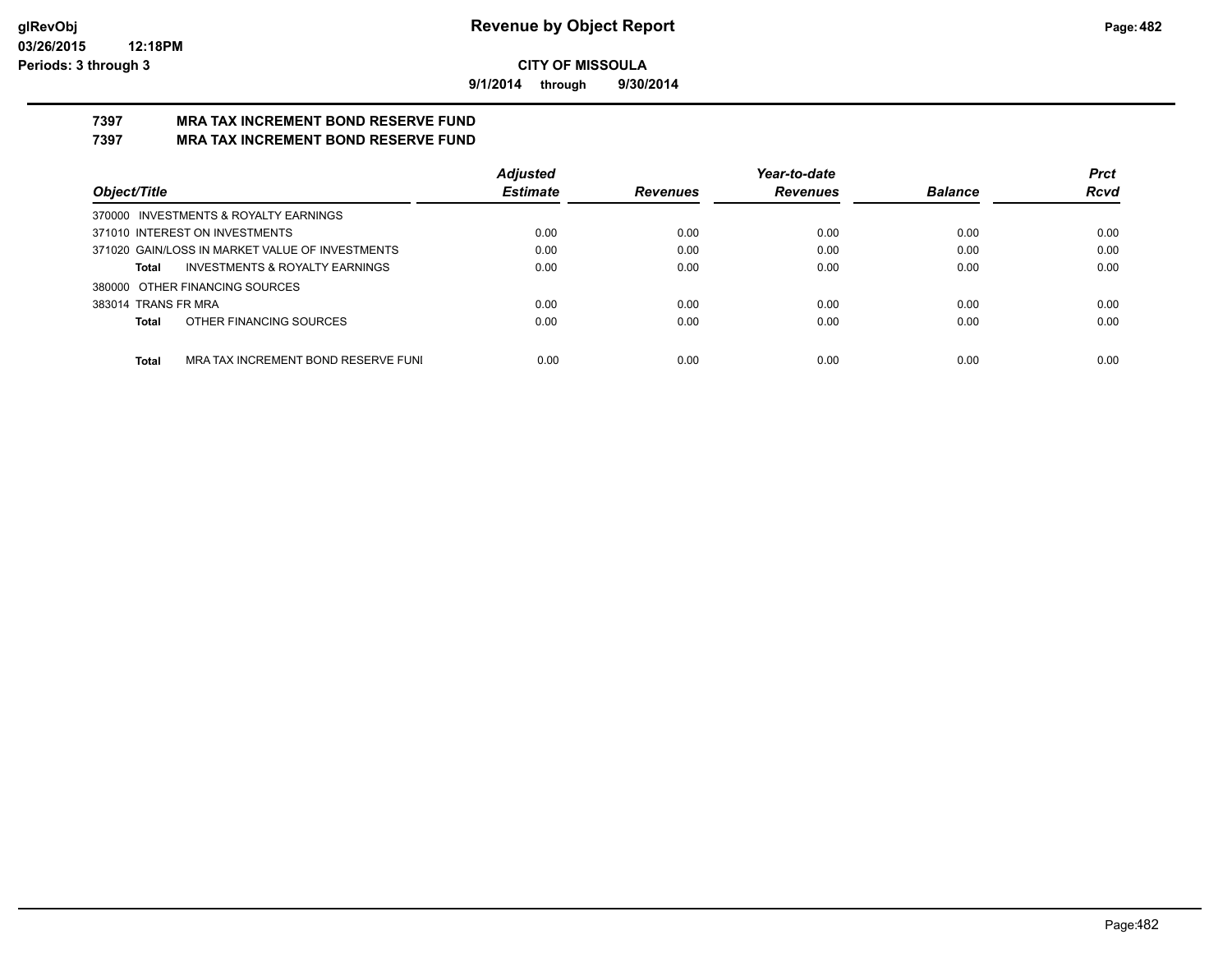**9/1/2014 through 9/30/2014**

## **7397 MRA TAX INCREMENT BOND RESERVE FUND**

| Object/Title                                       | <b>Adjusted</b><br><b>Estimate</b> | <b>Revenues</b> | Year-to-date<br><b>Revenues</b> | <b>Balance</b> | <b>Prct</b><br><b>Rcvd</b> |
|----------------------------------------------------|------------------------------------|-----------------|---------------------------------|----------------|----------------------------|
|                                                    |                                    |                 |                                 |                |                            |
| 370000 INVESTMENTS & ROYALTY EARNINGS              |                                    |                 |                                 |                |                            |
| 371010 INTEREST ON INVESTMENTS                     | 0.00                               | 0.00            | 0.00                            | 0.00           | 0.00                       |
| 371020 GAIN/LOSS IN MARKET VALUE OF INVESTMENT     | 0.00                               | 0.00            | 0.00                            | 0.00           | 0.00                       |
| INVESTMENTS & ROYALTY EARNINGS<br><b>Total</b>     | 0.00                               | 0.00            | 0.00                            | 0.00           | 0.00                       |
| 380000 OTHER FINANCING SOURCES                     |                                    |                 |                                 |                |                            |
| 383014 TRANS FR MRA                                | 0.00                               | 0.00            | 0.00                            | 0.00           | 0.00                       |
| OTHER FINANCING SOURCES<br><b>Total</b>            | 0.00                               | 0.00            | 0.00                            | 0.00           | 0.00                       |
|                                                    |                                    |                 |                                 |                |                            |
| <b>Total</b><br>MRA TAX INCREMENT BOND RESERVE FUN | 0.00                               | 0.00            | 0.00                            | 0.00           | 0.00                       |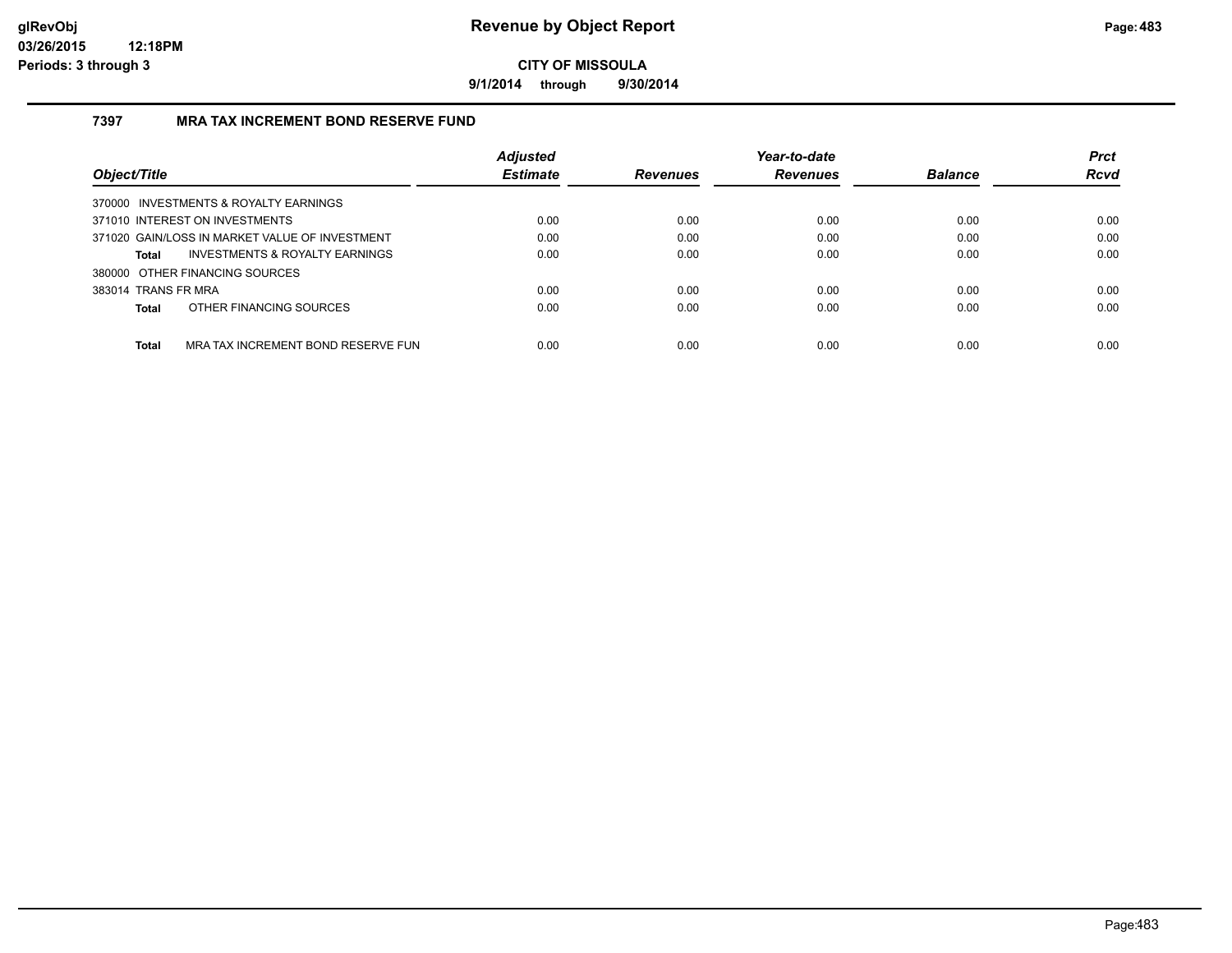**9/1/2014 through 9/30/2014**

# **7399 INTERMOUNTAIN BOND DEBT SERVICE**

#### **7399 INTERMOUNTAIN BOND DEBT SERVICE**

|                                                           | <b>Adjusted</b> |                 | Year-to-date    |                | <b>Prct</b> |
|-----------------------------------------------------------|-----------------|-----------------|-----------------|----------------|-------------|
| Object/Title                                              | <b>Estimate</b> | <b>Revenues</b> | <b>Revenues</b> | <b>Balance</b> | <b>Rcvd</b> |
| TAXES/ASSESSMENTS<br>310000                               |                 |                 |                 |                |             |
| 311011 TAX INCREMENT                                      | 0.00            | 0.00            | 0.00            | 0.00           | 0.00        |
| TAXES/ASSESSMENTS<br>Total                                | 0.00            | 0.00            | 0.00            | 0.00           | 0.00        |
| 370000 INVESTMENTS & ROYALTY EARNINGS                     |                 |                 |                 |                |             |
| 371010 INTEREST ON INVESTMENTS                            | 0.00            | 0.00            | 0.00            | 0.00           | 0.00        |
| <b>INVESTMENTS &amp; ROYALTY EARNINGS</b><br><b>Total</b> | 0.00            | 0.00            | 0.00            | 0.00           | 0.00        |
| 380000 OTHER FINANCING SOURCES                            |                 |                 |                 |                |             |
| 381025 BOND PROCEEDS                                      | 0.00            | 0.00            | 0.00            | 0.00           | 0.00        |
| 383000 OPERATING TRANSFERS                                | 146,788.00      | 0.00            | 0.00            | 146,788.00     | 0.00        |
| 383014 TRANS FR MRA                                       | 0.00            | 0.00            | 0.00            | 0.00           | 0.00        |
| OTHER FINANCING SOURCES<br><b>Total</b>                   | 146,788.00      | 0.00            | 0.00            | 146,788.00     | 0.00        |
| <b>INTERMOUNTAIN BOND DEBT SERVICE</b><br><b>Total</b>    | 146.788.00      | 0.00            | 0.00            | 146.788.00     | 0.00        |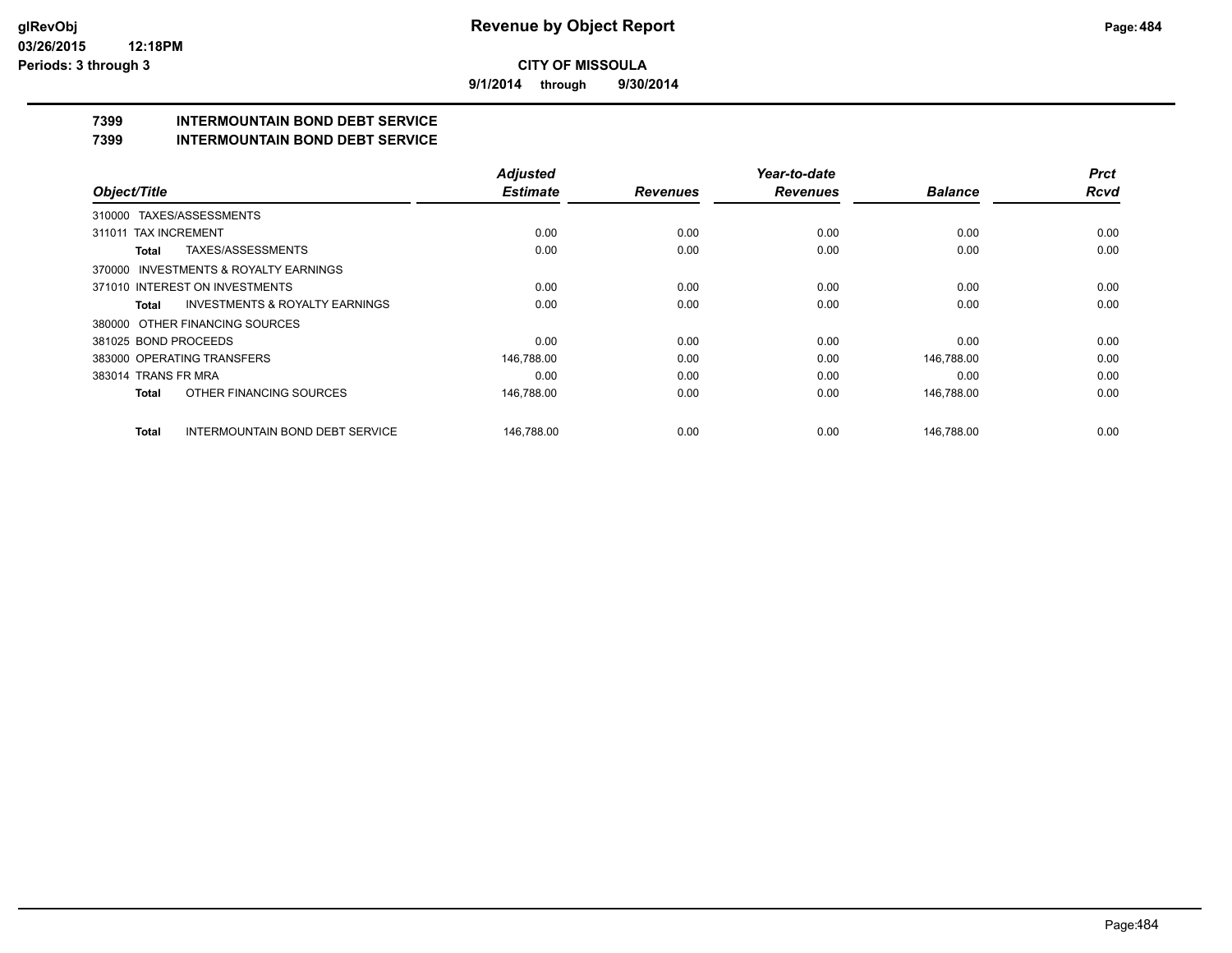**9/1/2014 through 9/30/2014**

# **7399 INTERMOUNTAIN BOND DEBT SERVICE**

| Object/Title         |                                           | <b>Adjusted</b><br><b>Estimate</b> |                 | Year-to-date<br><b>Revenues</b> | <b>Balance</b> | <b>Prct</b><br><b>Rcvd</b> |
|----------------------|-------------------------------------------|------------------------------------|-----------------|---------------------------------|----------------|----------------------------|
|                      |                                           |                                    | <b>Revenues</b> |                                 |                |                            |
|                      | 310000 TAXES/ASSESSMENTS                  |                                    |                 |                                 |                |                            |
| 311011               | <b>TAX INCREMENT</b>                      | 0.00                               | 0.00            | 0.00                            | 0.00           | 0.00                       |
| Total                | TAXES/ASSESSMENTS                         | 0.00                               | 0.00            | 0.00                            | 0.00           | 0.00                       |
|                      | 370000 INVESTMENTS & ROYALTY EARNINGS     |                                    |                 |                                 |                |                            |
|                      | 371010 INTEREST ON INVESTMENTS            | 0.00                               | 0.00            | 0.00                            | 0.00           | 0.00                       |
| Total                | <b>INVESTMENTS &amp; ROYALTY EARNINGS</b> | 0.00                               | 0.00            | 0.00                            | 0.00           | 0.00                       |
|                      | 380000 OTHER FINANCING SOURCES            |                                    |                 |                                 |                |                            |
| 381025 BOND PROCEEDS |                                           | 0.00                               | 0.00            | 0.00                            | 0.00           | 0.00                       |
|                      | 383000 OPERATING TRANSFERS                | 146,788.00                         | 0.00            | 0.00                            | 146,788.00     | 0.00                       |
| 383014 TRANS FR MRA  |                                           | 0.00                               | 0.00            | 0.00                            | 0.00           | 0.00                       |
| Total                | OTHER FINANCING SOURCES                   | 146,788.00                         | 0.00            | 0.00                            | 146,788.00     | 0.00                       |
| <b>Total</b>         | INTERMOUNTAIN BOND DEBT SERVICE           | 146,788.00                         | 0.00            | 0.00                            | 146,788.00     | 0.00                       |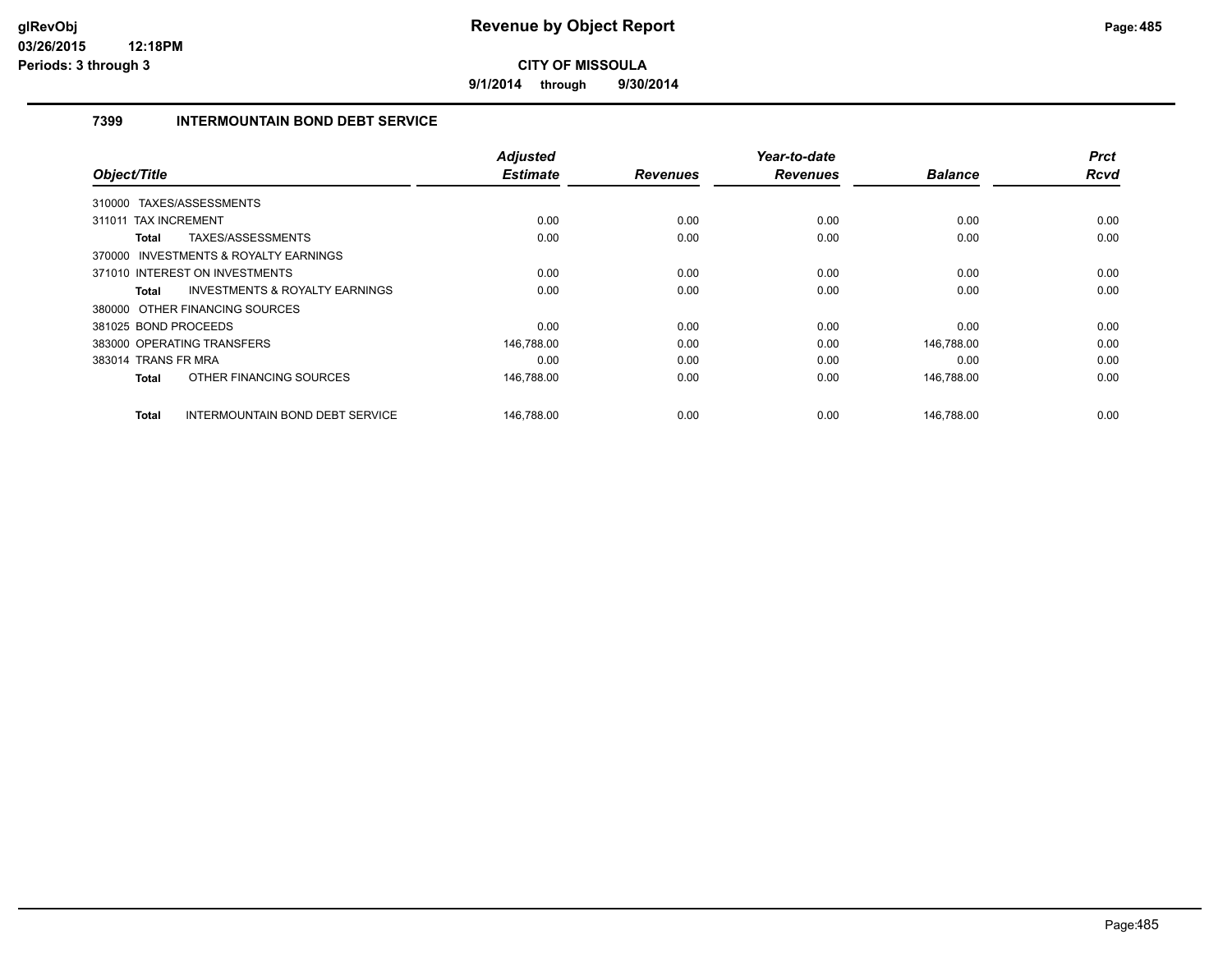**9/1/2014 through 9/30/2014**

#### **7400 FRONT ST BOND CLEARING**

**7400 FRONT ST BOND CLEARING**

|                                                    | <b>Adjusted</b> |                 | Year-to-date    |                | <b>Prct</b> |
|----------------------------------------------------|-----------------|-----------------|-----------------|----------------|-------------|
| Object/Title                                       | <b>Estimate</b> | <b>Revenues</b> | <b>Revenues</b> | <b>Balance</b> | <b>Rcvd</b> |
| 310000 TAXES/ASSESSMENTS                           |                 |                 |                 |                |             |
| 311011 TAX INCREMENT                               | 453,262.00      | 583.76          | 0.00            | 453,262.00     | 0.00        |
| 312001 PENALTIES & INTEREST                        | 0.00            | 3.09            | 2.70            | $-2.70$        | 0.00        |
| TAXES/ASSESSMENTS<br>Total                         | 453.262.00      | 586.85          | 2.70            | 453,259.30     | 0.00        |
| 330000 INTERGOVERNMENTAL REVENUES                  |                 |                 |                 |                |             |
| 335210 PERSONAL PROPERTY TAX REIMBURSEMENT         | 0.00            | 0.00            | 0.00            | 0.00           | 0.00        |
| INTERGOVERNMENTAL REVENUES<br>Total                | 0.00            | 0.00            | 0.00            | 0.00           | 0.00        |
| 370000 INVESTMENTS & ROYALTY EARNINGS              |                 |                 |                 |                |             |
| 371010 INTEREST ON INVESTMENTS                     | 0.00            | 0.00            | 0.00            | 0.00           | 0.00        |
| <b>INVESTMENTS &amp; ROYALTY EARNINGS</b><br>Total | 0.00            | 0.00            | 0.00            | 0.00           | 0.00        |
| <b>FRONT ST BOND CLEARING</b><br>Total             | 453.262.00      | 586.85          | 2.70            | 453.259.30     | 0.00        |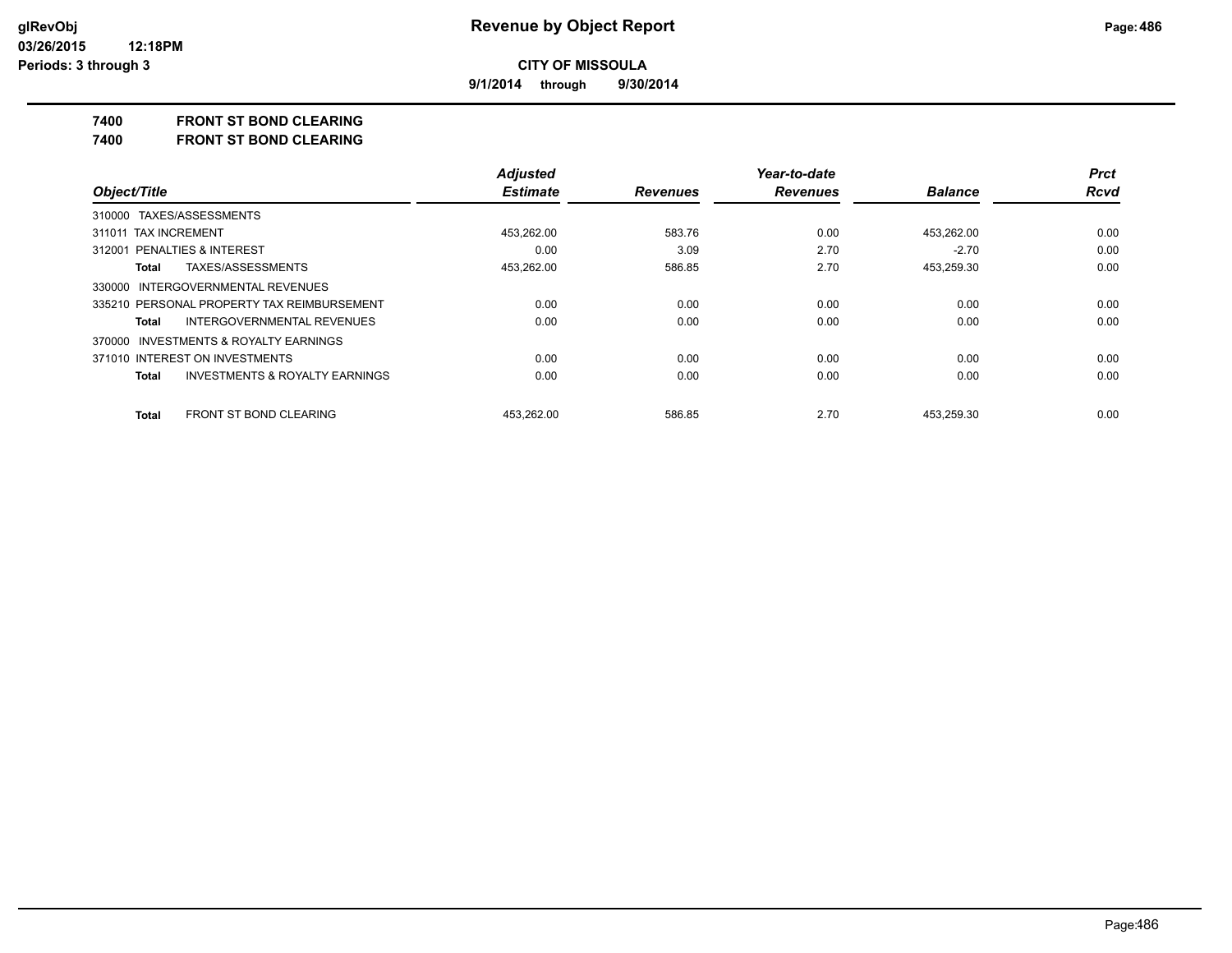**9/1/2014 through 9/30/2014**

## **7400 FRONT ST BOND CLEARING**

|                                                    | <b>Adjusted</b> |                 | Year-to-date    |                | <b>Prct</b> |
|----------------------------------------------------|-----------------|-----------------|-----------------|----------------|-------------|
| Object/Title                                       | <b>Estimate</b> | <b>Revenues</b> | <b>Revenues</b> | <b>Balance</b> | <b>Rcvd</b> |
| 310000 TAXES/ASSESSMENTS                           |                 |                 |                 |                |             |
| 311011 TAX INCREMENT                               | 453,262.00      | 583.76          | 0.00            | 453,262.00     | 0.00        |
| 312001 PENALTIES & INTEREST                        | 0.00            | 3.09            | 2.70            | $-2.70$        | 0.00        |
| TAXES/ASSESSMENTS<br>Total                         | 453,262.00      | 586.85          | 2.70            | 453,259.30     | 0.00        |
| INTERGOVERNMENTAL REVENUES<br>330000               |                 |                 |                 |                |             |
| 335210 PERSONAL PROPERTY TAX REIMBURSEMENT         | 0.00            | 0.00            | 0.00            | 0.00           | 0.00        |
| INTERGOVERNMENTAL REVENUES<br>Total                | 0.00            | 0.00            | 0.00            | 0.00           | 0.00        |
| INVESTMENTS & ROYALTY EARNINGS<br>370000           |                 |                 |                 |                |             |
| 371010 INTEREST ON INVESTMENTS                     | 0.00            | 0.00            | 0.00            | 0.00           | 0.00        |
| <b>INVESTMENTS &amp; ROYALTY EARNINGS</b><br>Total | 0.00            | 0.00            | 0.00            | 0.00           | 0.00        |
| <b>FRONT ST BOND CLEARING</b><br><b>Total</b>      | 453.262.00      | 586.85          | 2.70            | 453.259.30     | 0.00        |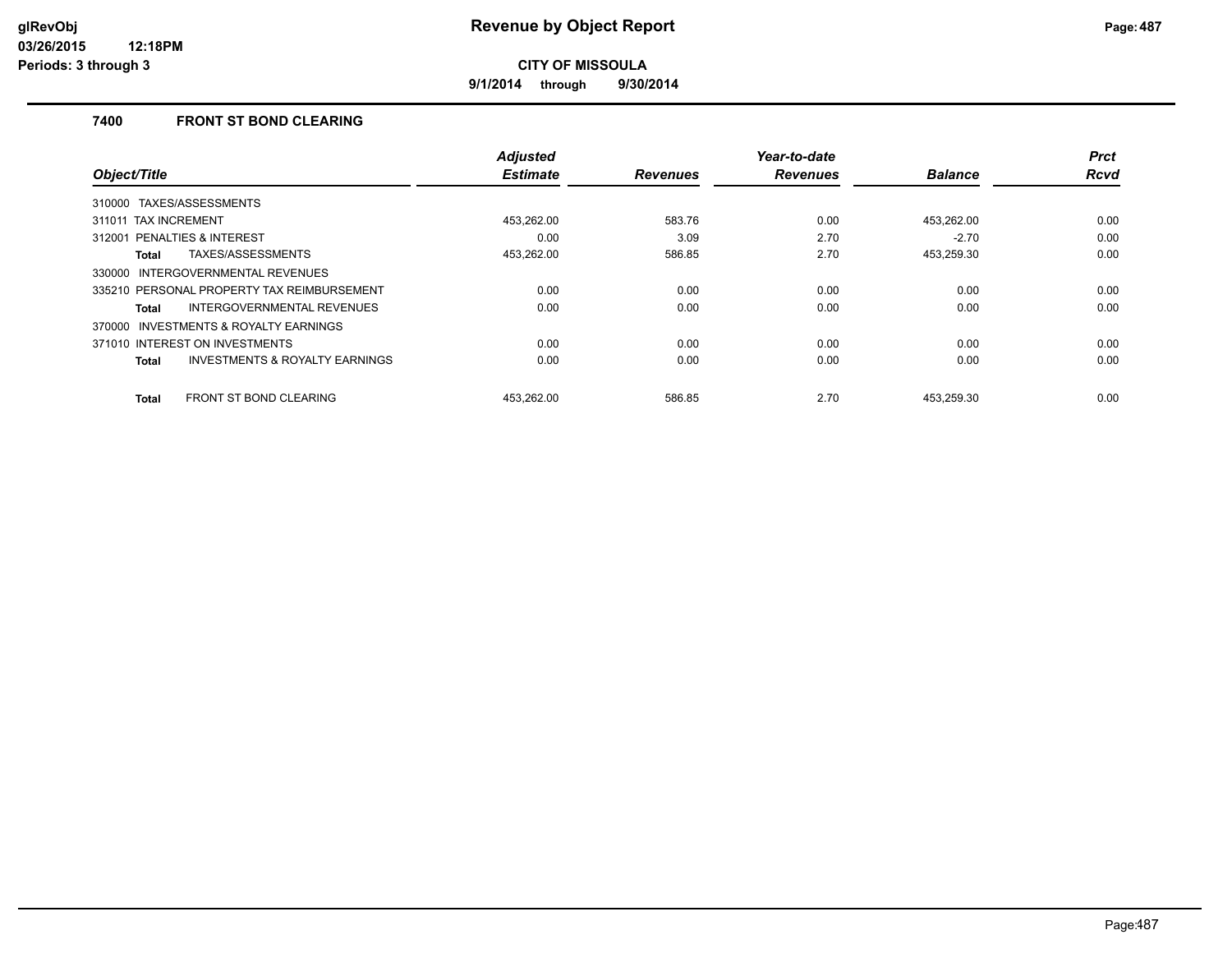**9/1/2014 through 9/30/2014**

# **7401 FRONT ST PARKING STRUCTURE**

#### **7401 FRONT ST PARKING STRUCTURE**

|                                            | <b>Adjusted</b> |                 | Year-to-date    |                | <b>Prct</b> |
|--------------------------------------------|-----------------|-----------------|-----------------|----------------|-------------|
| Object/Title                               | <b>Estimate</b> | <b>Revenues</b> | <b>Revenues</b> | <b>Balance</b> | <b>Rcvd</b> |
| 370000 INVESTMENTS & ROYALTY EARNINGS      |                 |                 |                 |                |             |
| 371010 INTEREST ON INVESTMENTS             | 0.00            | 0.00            | 0.00            | 0.00           | 0.00        |
| INVESTMENTS & ROYALTY EARNINGS<br>Total    | 0.00            | 0.00            | 0.00            | 0.00           | 0.00        |
| 380000 OTHER FINANCING SOURCES             |                 |                 |                 |                |             |
| 383066 TRANSFER FROM FRONT ST CLEARING     | 146.472.00      | 0.00            | 0.00            | 146.472.00     | 0.00        |
| OTHER FINANCING SOURCES<br><b>Total</b>    | 146.472.00      | 0.00            | 0.00            | 146.472.00     | 0.00        |
|                                            |                 |                 |                 |                |             |
| <b>FRONT ST PARKING STRUCTURE</b><br>Total | 146.472.00      | 0.00            | 0.00            | 146.472.00     | 0.00        |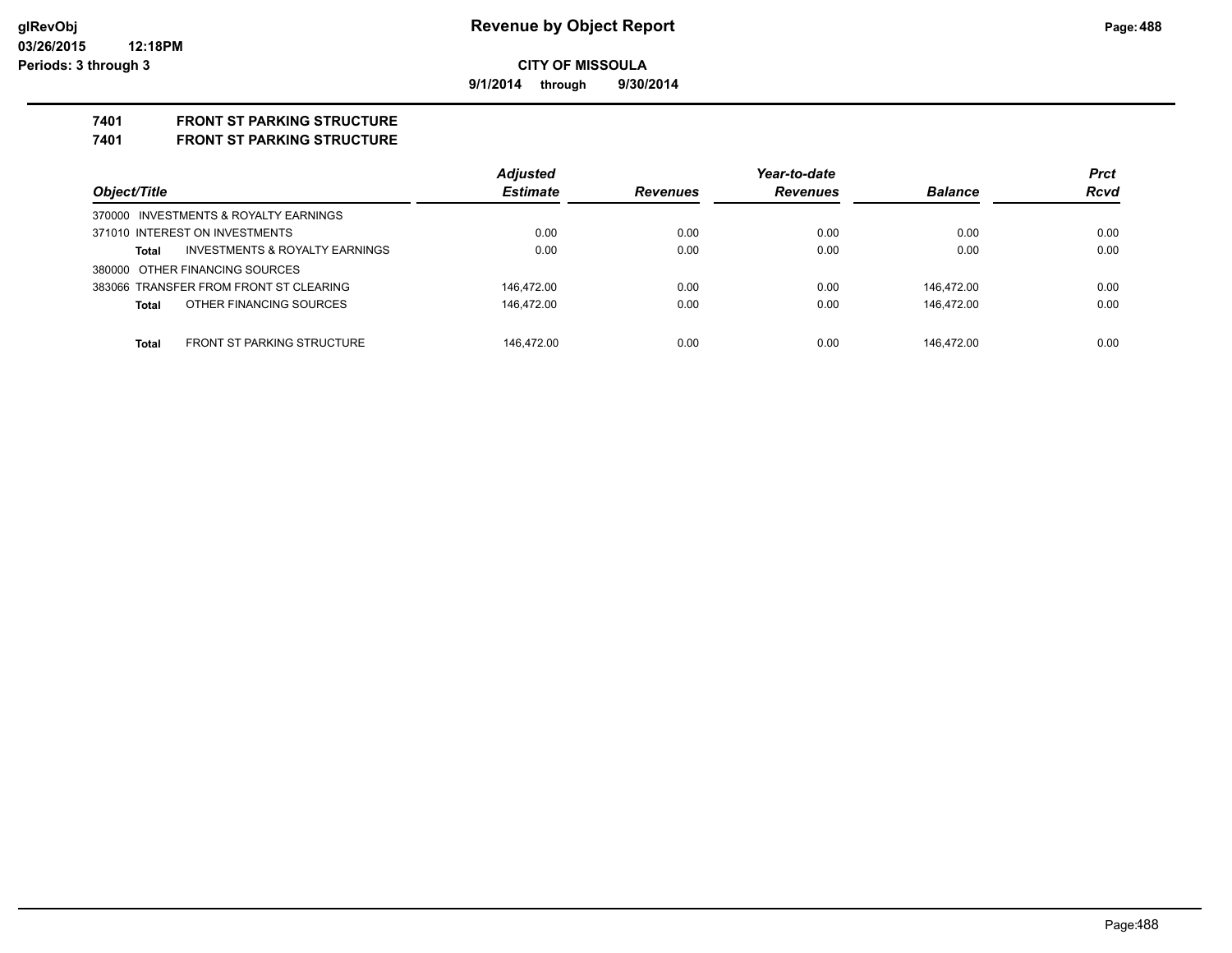**9/1/2014 through 9/30/2014**

# **7401 FRONT ST PARKING STRUCTURE**

| Object/Title                                       | <b>Adjusted</b><br><b>Estimate</b> | <b>Revenues</b> | Year-to-date<br><b>Revenues</b> | <b>Balance</b> | <b>Prct</b><br><b>Rcvd</b> |
|----------------------------------------------------|------------------------------------|-----------------|---------------------------------|----------------|----------------------------|
| 370000 INVESTMENTS & ROYALTY EARNINGS              |                                    |                 |                                 |                |                            |
| 371010 INTEREST ON INVESTMENTS                     | 0.00                               | 0.00            | 0.00                            | 0.00           | 0.00                       |
| <b>INVESTMENTS &amp; ROYALTY EARNINGS</b><br>Total | 0.00                               | 0.00            | 0.00                            | 0.00           | 0.00                       |
| 380000 OTHER FINANCING SOURCES                     |                                    |                 |                                 |                |                            |
| 383066 TRANSFER FROM FRONT ST CLEARING             | 146.472.00                         | 0.00            | 0.00                            | 146.472.00     | 0.00                       |
| OTHER FINANCING SOURCES<br>Total                   | 146,472.00                         | 0.00            | 0.00                            | 146,472.00     | 0.00                       |
|                                                    |                                    |                 |                                 |                |                            |
| <b>FRONT ST PARKING STRUCTURE</b><br>Total         | 146.472.00                         | 0.00            | 0.00                            | 146.472.00     | 0.00                       |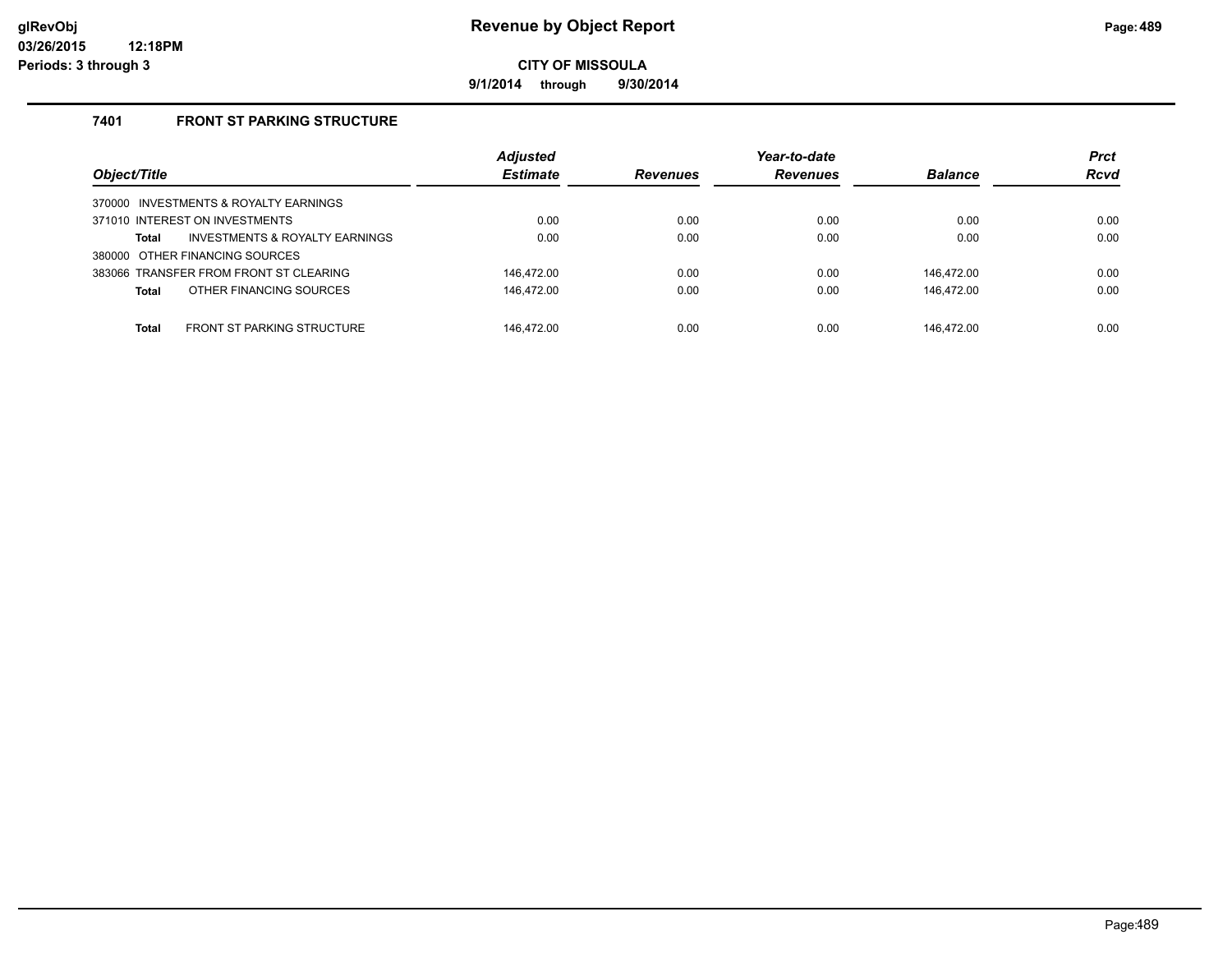**9/1/2014 through 9/30/2014**

# **7402 FRONT ST SUBORDINATE LIEN NOTE**

**7402 FRONT ST SUBORDINATE LIEN NOTE**

|                                                    | <b>Adjusted</b> |                 | Year-to-date    |                | <b>Prct</b> |
|----------------------------------------------------|-----------------|-----------------|-----------------|----------------|-------------|
| Object/Title                                       | <b>Estimate</b> | <b>Revenues</b> | <b>Revenues</b> | <b>Balance</b> | Rcvd        |
| 330000 INTERGOVERNMENTAL REVENUES                  |                 |                 |                 |                |             |
| 338001 EXCESS PLEDGED TAX INCREMENT RETURNED       | 0.00            | 0.00            | 0.00            | 0.00           | 0.00        |
| <b>INTERGOVERNMENTAL REVENUES</b><br>Total         | 0.00            | 0.00            | 0.00            | 0.00           | 0.00        |
| 370000 INVESTMENTS & ROYALTY EARNINGS              |                 |                 |                 |                |             |
| 371010 INTEREST ON INVESTMENTS                     | 0.00            | 0.00            | 0.00            | 0.00           | 0.00        |
| <b>INVESTMENTS &amp; ROYALTY EARNINGS</b><br>Total | 0.00            | 0.00            | 0.00            | 0.00           | 0.00        |
| 380000 OTHER FINANCING SOURCES                     |                 |                 |                 |                |             |
| 383066 TRANSFER FROM FRONT ST CLEARING             | 142.631.00      | 0.00            | 0.00            | 142.631.00     | 0.00        |
| 383067 TRANSFER FROM FSPS                          | 0.00            | 0.00            | 0.00            | 0.00           | 0.00        |
| OTHER FINANCING SOURCES<br>Total                   | 142,631.00      | 0.00            | 0.00            | 142,631.00     | 0.00        |
| FRONT ST SUBORDINATE LIEN NOTE<br>Total            | 142.631.00      | 0.00            | 0.00            | 142.631.00     | 0.00        |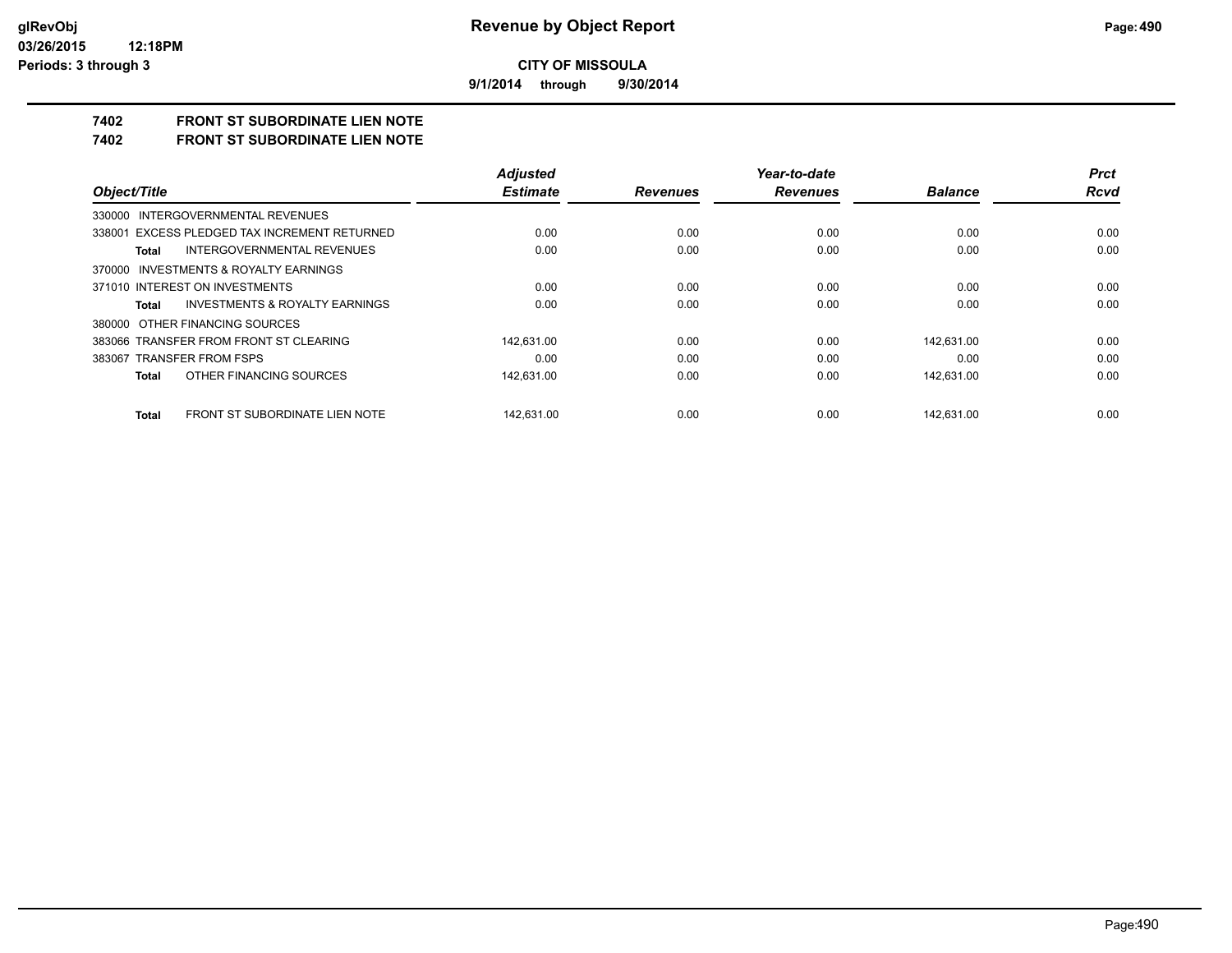**9/1/2014 through 9/30/2014**

# **7402 FRONT ST SUBORDINATE LIEN NOTE**

|                                                | <b>Adjusted</b> |                 | Year-to-date    |                | <b>Prct</b> |
|------------------------------------------------|-----------------|-----------------|-----------------|----------------|-------------|
| Object/Title                                   | <b>Estimate</b> | <b>Revenues</b> | <b>Revenues</b> | <b>Balance</b> | <b>Rcvd</b> |
| INTERGOVERNMENTAL REVENUES<br>330000           |                 |                 |                 |                |             |
| 338001 EXCESS PLEDGED TAX INCREMENT RETURNED   | 0.00            | 0.00            | 0.00            | 0.00           | 0.00        |
| INTERGOVERNMENTAL REVENUES<br><b>Total</b>     | 0.00            | 0.00            | 0.00            | 0.00           | 0.00        |
| 370000 INVESTMENTS & ROYALTY EARNINGS          |                 |                 |                 |                |             |
| 371010 INTEREST ON INVESTMENTS                 | 0.00            | 0.00            | 0.00            | 0.00           | 0.00        |
| INVESTMENTS & ROYALTY EARNINGS<br>Total        | 0.00            | 0.00            | 0.00            | 0.00           | 0.00        |
| 380000 OTHER FINANCING SOURCES                 |                 |                 |                 |                |             |
| 383066 TRANSFER FROM FRONT ST CLEARING         | 142.631.00      | 0.00            | 0.00            | 142.631.00     | 0.00        |
| 383067 TRANSFER FROM FSPS                      | 0.00            | 0.00            | 0.00            | 0.00           | 0.00        |
| OTHER FINANCING SOURCES<br><b>Total</b>        | 142,631.00      | 0.00            | 0.00            | 142,631.00     | 0.00        |
| FRONT ST SUBORDINATE LIEN NOTE<br><b>Total</b> | 142.631.00      | 0.00            | 0.00            | 142.631.00     | 0.00        |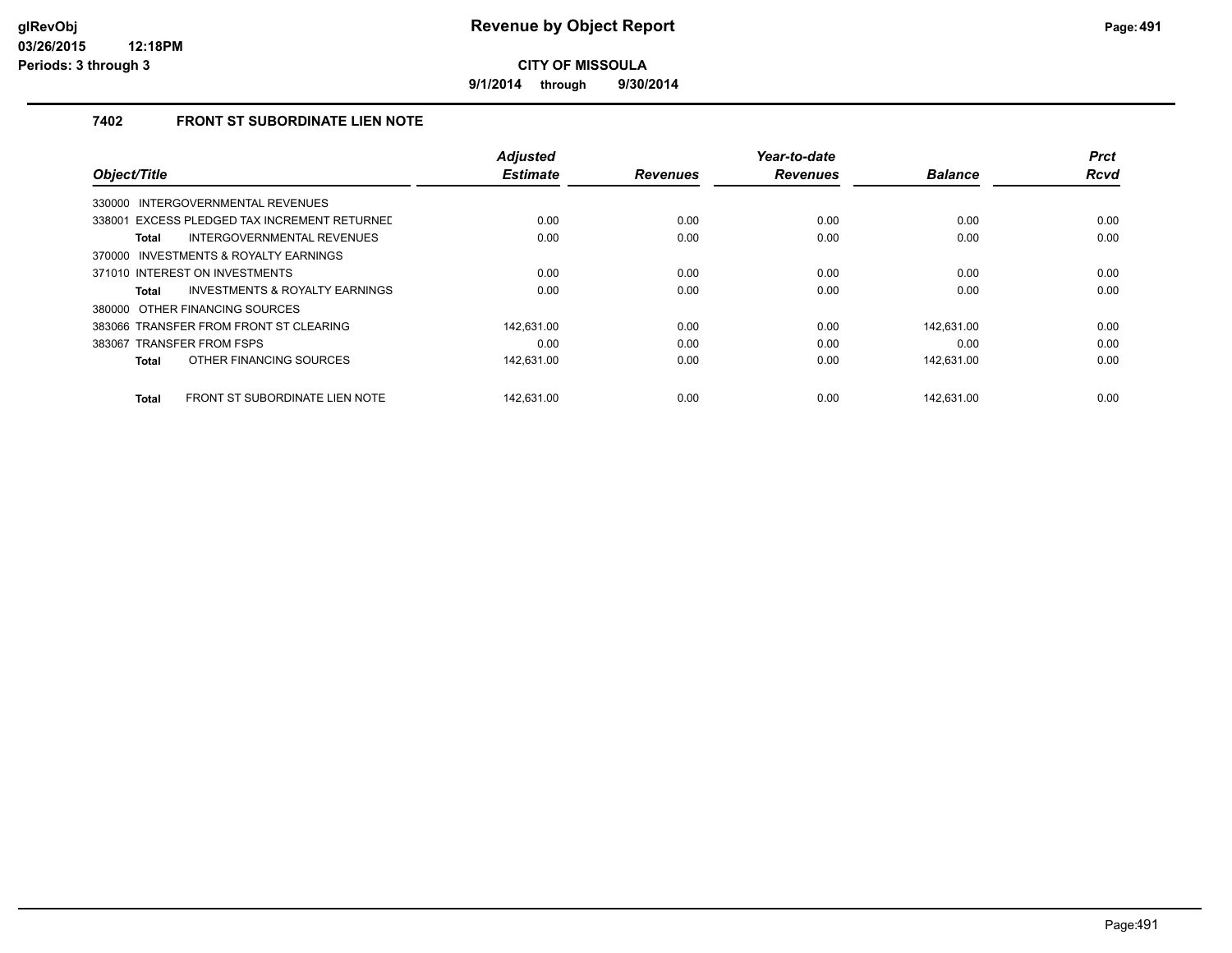**9/1/2014 through 9/30/2014**

# **7447 COURT COLLECTED PARKING FINES**

**7447 COURT COLLECTED PARKING FINES**

|                                                           | <b>Adjusted</b> |                 | Year-to-date    |                | <b>Prct</b> |
|-----------------------------------------------------------|-----------------|-----------------|-----------------|----------------|-------------|
| Object/Title                                              | <b>Estimate</b> | <b>Revenues</b> | <b>Revenues</b> | <b>Balance</b> | <b>Rcvd</b> |
| 350000 FINES & FORFEITURES                                |                 |                 |                 |                |             |
| 352002 PARKING FINES                                      | 0.00            | 0.00            | 0.00            | 0.00           | 0.00        |
| <b>FINES &amp; FORFEITURES</b><br><b>Total</b>            | 0.00            | 0.00            | 0.00            | 0.00           | 0.00        |
| 370000 INVESTMENTS & ROYALTY EARNINGS                     |                 |                 |                 |                |             |
| 371010 INTEREST ON INVESTMENTS                            | 0.00            | 0.00            | 0.00            | 0.00           | 0.00        |
| <b>INVESTMENTS &amp; ROYALTY EARNINGS</b><br><b>Total</b> | 0.00            | 0.00            | 0.00            | 0.00           | 0.00        |
| COURT COLLECTED PARKING FINES<br><b>Total</b>             | 0.00            | 0.00            | 0.00            | 0.00           | 0.00        |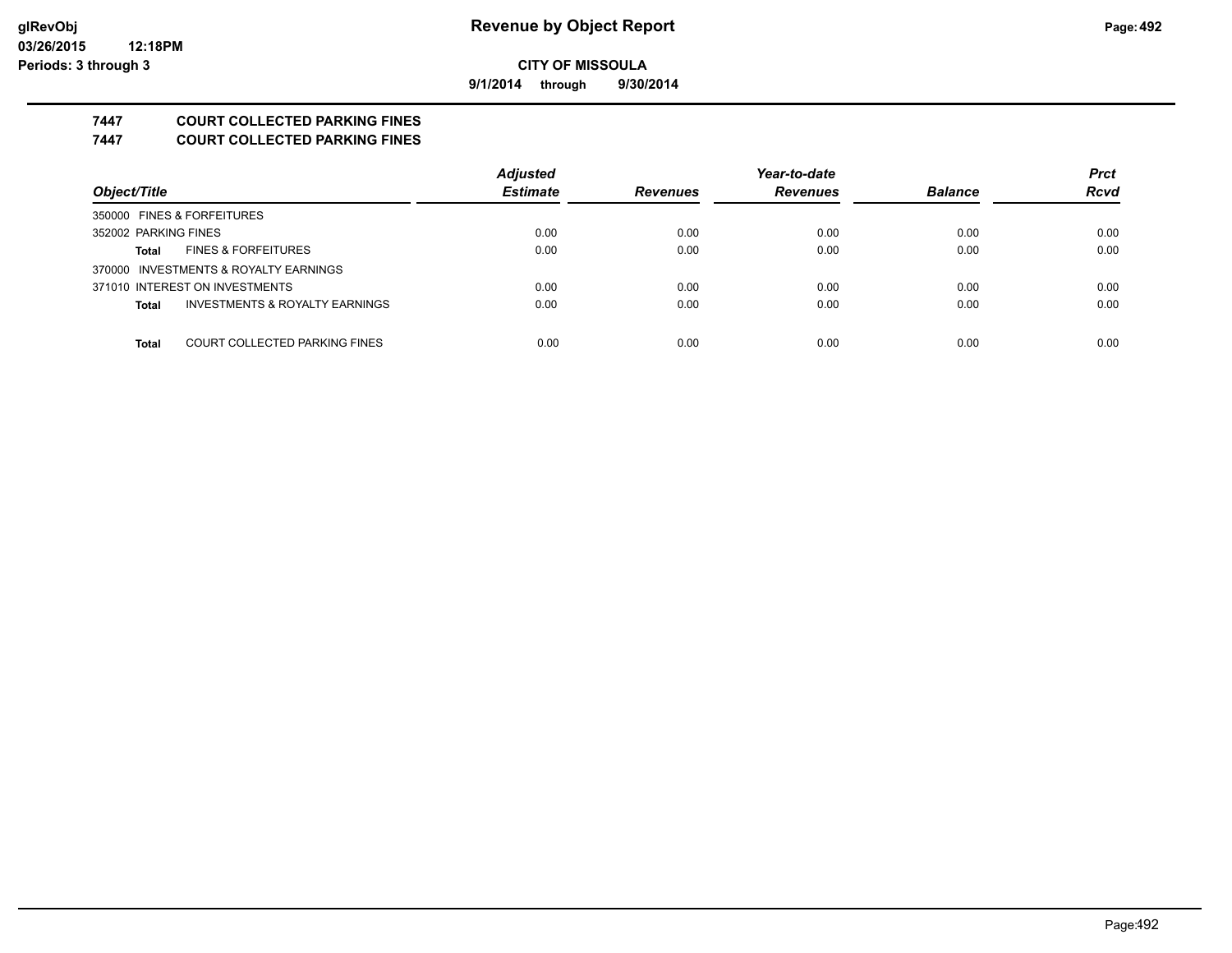**9/1/2014 through 9/30/2014**

# **7447 COURT COLLECTED PARKING FINES**

| Object/Title                                              | <b>Adjusted</b><br><b>Estimate</b> | <b>Revenues</b> | Year-to-date<br><b>Revenues</b> | <b>Balance</b> | <b>Prct</b><br><b>Rcvd</b> |
|-----------------------------------------------------------|------------------------------------|-----------------|---------------------------------|----------------|----------------------------|
| 350000 FINES & FORFEITURES                                |                                    |                 |                                 |                |                            |
| 352002 PARKING FINES                                      | 0.00                               | 0.00            | 0.00                            | 0.00           | 0.00                       |
| <b>FINES &amp; FORFEITURES</b><br>Total                   | 0.00                               | 0.00            | 0.00                            | 0.00           | 0.00                       |
| 370000 INVESTMENTS & ROYALTY EARNINGS                     |                                    |                 |                                 |                |                            |
| 371010 INTEREST ON INVESTMENTS                            | 0.00                               | 0.00            | 0.00                            | 0.00           | 0.00                       |
| <b>INVESTMENTS &amp; ROYALTY EARNINGS</b><br><b>Total</b> | 0.00                               | 0.00            | 0.00                            | 0.00           | 0.00                       |
|                                                           |                                    |                 |                                 |                |                            |
| COURT COLLECTED PARKING FINES<br><b>Total</b>             | 0.00                               | 0.00            | 0.00                            | 0.00           | 0.00                       |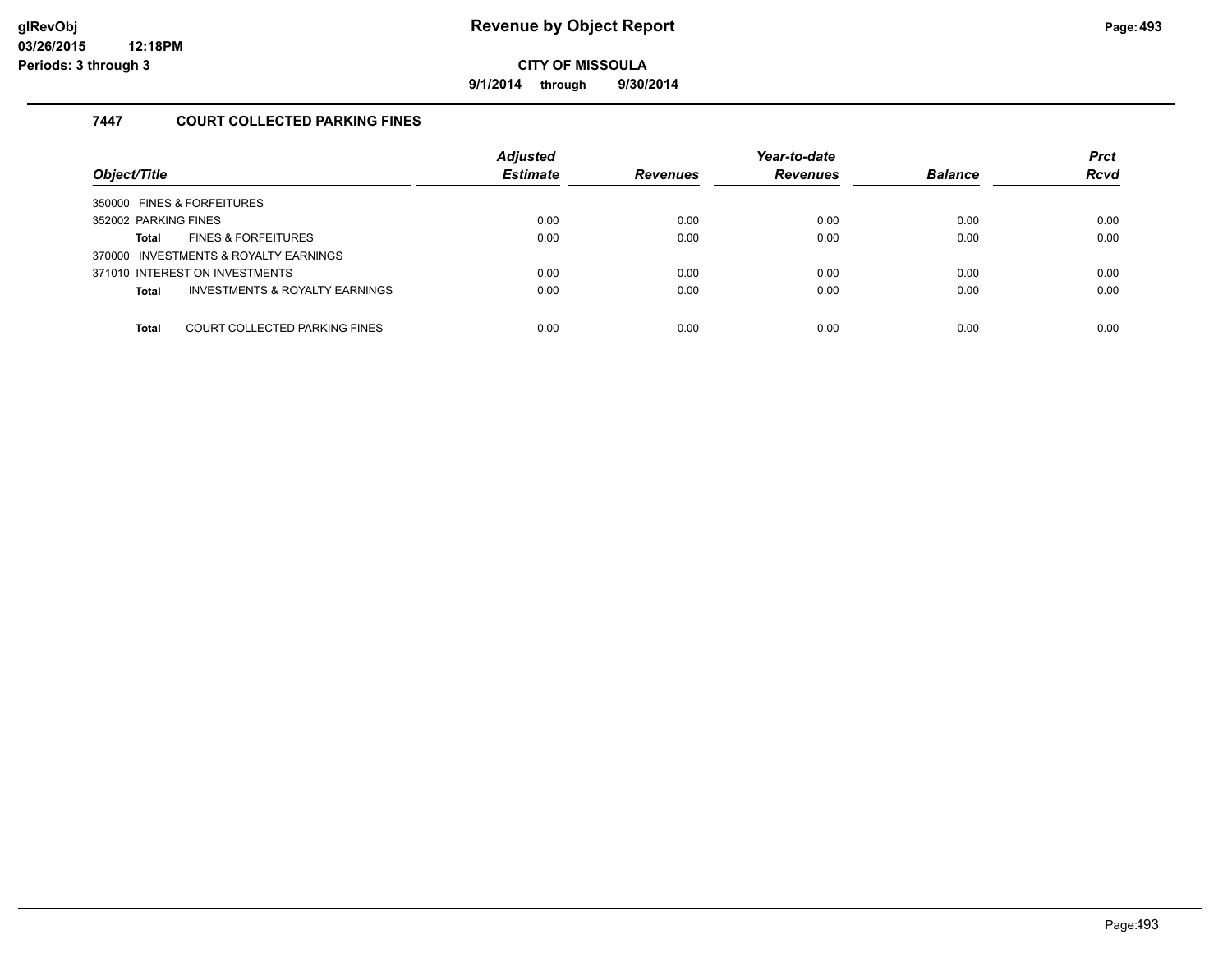**9/1/2014 through 9/30/2014**

**7458 COURT SURCHARGE**

**7458 COURT SURCHARGE**

|                                                    | <b>Adjusted</b> |                 | Year-to-date    |                | <b>Prct</b> |
|----------------------------------------------------|-----------------|-----------------|-----------------|----------------|-------------|
| Object/Title                                       | <b>Estimate</b> | <b>Revenues</b> | <b>Revenues</b> | <b>Balance</b> | <b>Rcvd</b> |
| 350000 FINES & FORFEITURES                         |                 |                 |                 |                |             |
| 351032 SURCHARGE ON FINES                          | 0.00            | 5.264.67        | 10.397.06       | $-10.397.06$   | 0.00        |
| <b>FINES &amp; FORFEITURES</b><br>Total            | 0.00            | 5.264.67        | 10.397.06       | $-10.397.06$   | 0.00        |
| 370000 INVESTMENTS & ROYALTY EARNINGS              |                 |                 |                 |                |             |
| 371010 INTEREST ON INVESTMENTS                     | 0.00            | 0.00            | 0.00            | 0.00           | 0.00        |
| 371020 GAIN/LOSS IN MARKET VALUE OF INVESTMENTS    | 0.00            | 0.00            | 0.00            | 0.00           | 0.00        |
| <b>INVESTMENTS &amp; ROYALTY EARNINGS</b><br>Total | 0.00            | 0.00            | 0.00            | 0.00           | 0.00        |
|                                                    |                 |                 |                 |                |             |
| <b>COURT SURCHARGE</b><br>Total                    | 0.00            | 5.264.67        | 10.397.06       | $-10.397.06$   | 0.00        |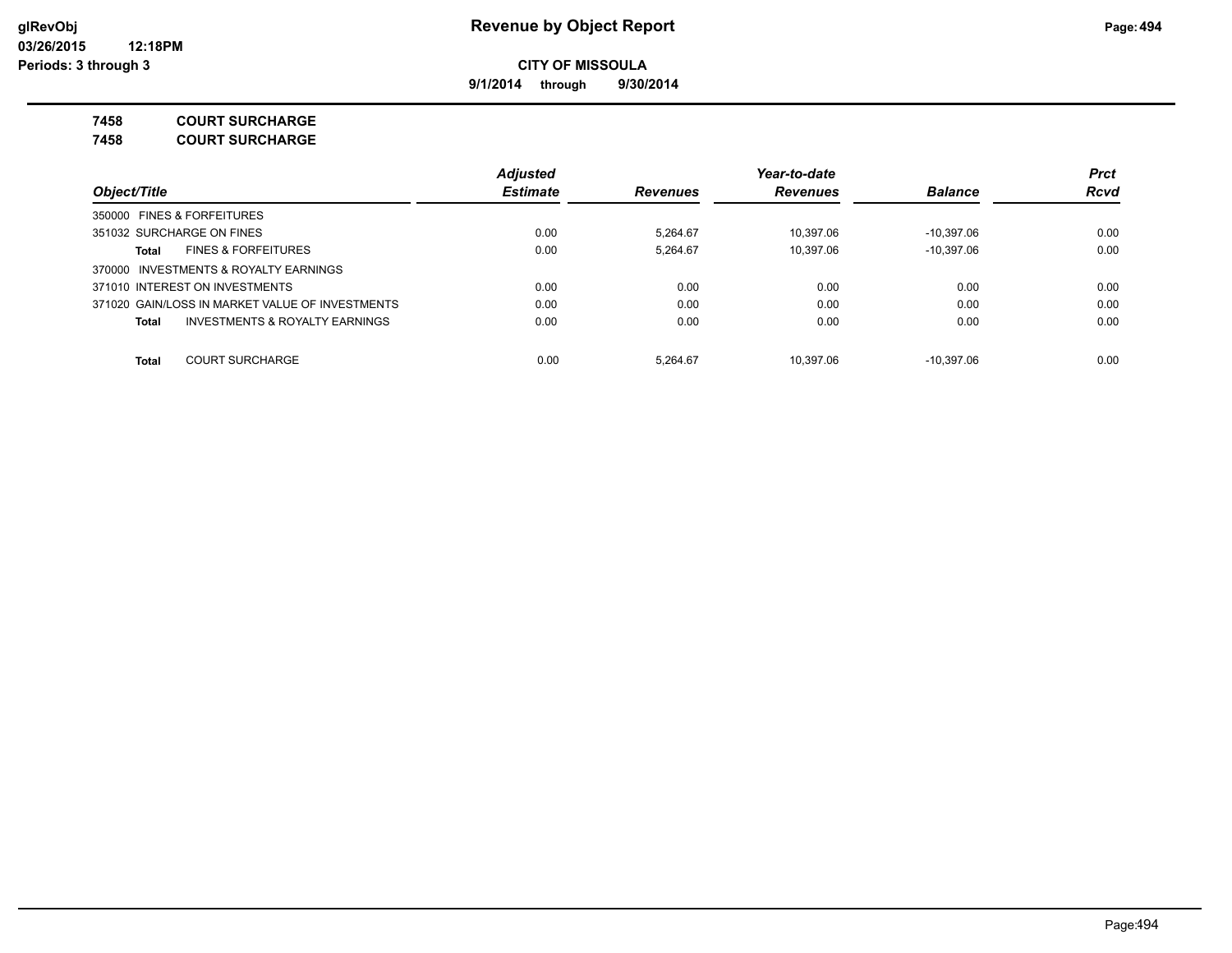**9/1/2014 through 9/30/2014**

#### **7458 COURT SURCHARGE**

|                                                | <b>Adjusted</b> |                 | Year-to-date    |                | <b>Prct</b> |
|------------------------------------------------|-----------------|-----------------|-----------------|----------------|-------------|
| Object/Title                                   | <b>Estimate</b> | <b>Revenues</b> | <b>Revenues</b> | <b>Balance</b> | <b>Rcvd</b> |
| 350000 FINES & FORFEITURES                     |                 |                 |                 |                |             |
| 351032 SURCHARGE ON FINES                      | 0.00            | 5.264.67        | 10.397.06       | $-10.397.06$   | 0.00        |
| <b>FINES &amp; FORFEITURES</b><br>Total        | 0.00            | 5.264.67        | 10.397.06       | $-10,397.06$   | 0.00        |
| 370000 INVESTMENTS & ROYALTY EARNINGS          |                 |                 |                 |                |             |
| 371010 INTEREST ON INVESTMENTS                 | 0.00            | 0.00            | 0.00            | 0.00           | 0.00        |
| 371020 GAIN/LOSS IN MARKET VALUE OF INVESTMENT | 0.00            | 0.00            | 0.00            | 0.00           | 0.00        |
| INVESTMENTS & ROYALTY EARNINGS<br><b>Total</b> | 0.00            | 0.00            | 0.00            | 0.00           | 0.00        |
| <b>COURT SURCHARGE</b><br><b>Total</b>         | 0.00            | 5.264.67        | 10.397.06       | $-10.397.06$   | 0.00        |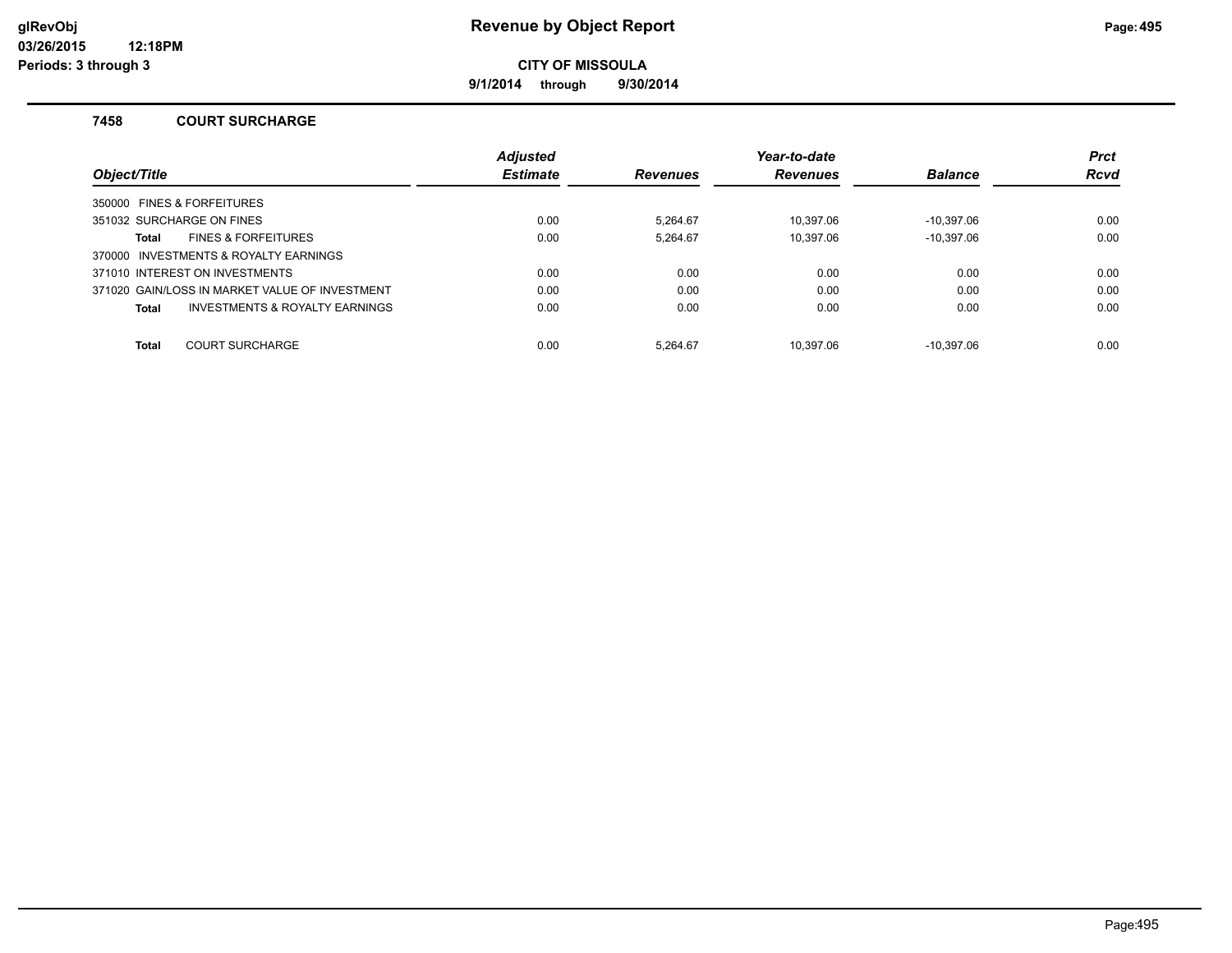**9/1/2014 through 9/30/2014**

**7469 PUBLIC DEFENDER FEES**

**7469 PUBLIC DEFENDER FEES**

|                                                    | <b>Adjusted</b> |                 | Year-to-date    |                | <b>Prct</b> |
|----------------------------------------------------|-----------------|-----------------|-----------------|----------------|-------------|
| Object/Title                                       | <b>Estimate</b> | <b>Revenues</b> | <b>Revenues</b> | <b>Balance</b> | <b>Rcvd</b> |
| 350000 FINES & FORFEITURES                         |                 |                 |                 |                |             |
| 351032 SURCHARGE ON FINES                          | 0.00            | 0.00            | 0.00            | 0.00           | 0.00        |
| 351033 PUBLIC DEFENDER FEES                        | 0.00            | 422.00          | 1.121.66        | $-1.121.66$    | 0.00        |
| <b>FINES &amp; FORFEITURES</b><br>Total            | 0.00            | 422.00          | 1.121.66        | $-1.121.66$    | 0.00        |
| 370000 INVESTMENTS & ROYALTY EARNINGS              |                 |                 |                 |                |             |
| 371010 INTEREST ON INVESTMENTS                     | 0.00            | 0.00            | 0.00            | 0.00           | 0.00        |
| 371020 GAIN/LOSS IN MARKET VALUE OF INVESTMENTS    | 0.00            | 0.00            | 0.00            | 0.00           | 0.00        |
| <b>INVESTMENTS &amp; ROYALTY EARNINGS</b><br>Total | 0.00            | 0.00            | 0.00            | 0.00           | 0.00        |
| PUBLIC DEFENDER FEES<br>Total                      | 0.00            | 422.00          | 1.121.66        | $-1.121.66$    | 0.00        |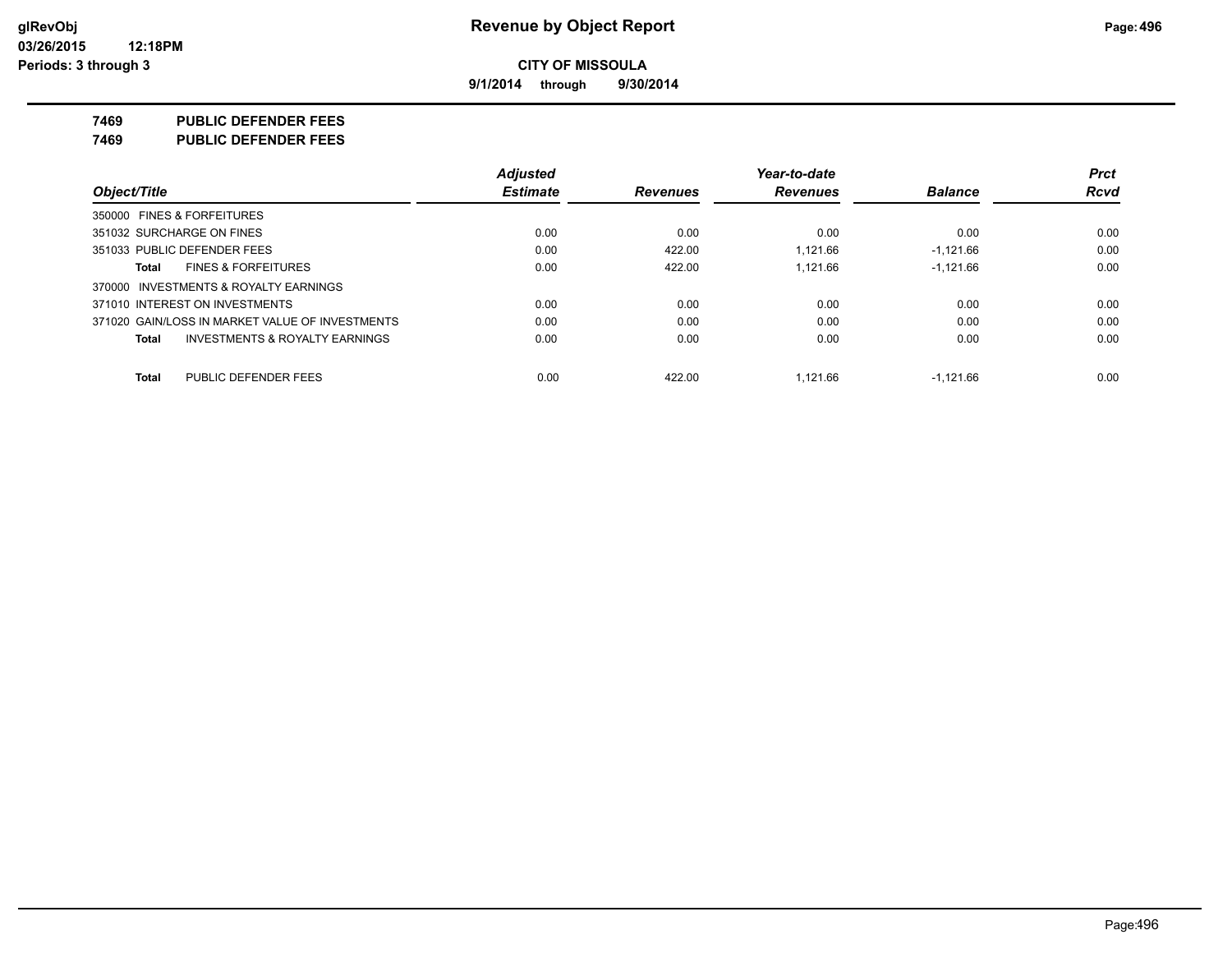**9/1/2014 through 9/30/2014**

### **7469 PUBLIC DEFENDER FEES**

|                                                | <b>Adiusted</b> |                 | Year-to-date    |                | <b>Prct</b> |
|------------------------------------------------|-----------------|-----------------|-----------------|----------------|-------------|
| Object/Title                                   | <b>Estimate</b> | <b>Revenues</b> | <b>Revenues</b> | <b>Balance</b> | Rcvd        |
| 350000 FINES & FORFEITURES                     |                 |                 |                 |                |             |
| 351032 SURCHARGE ON FINES                      | 0.00            | 0.00            | 0.00            | 0.00           | 0.00        |
| 351033 PUBLIC DEFENDER FEES                    | 0.00            | 422.00          | 1.121.66        | $-1.121.66$    | 0.00        |
| <b>FINES &amp; FORFEITURES</b><br><b>Total</b> | 0.00            | 422.00          | 1.121.66        | $-1.121.66$    | 0.00        |
| 370000 INVESTMENTS & ROYALTY EARNINGS          |                 |                 |                 |                |             |
| 371010 INTEREST ON INVESTMENTS                 | 0.00            | 0.00            | 0.00            | 0.00           | 0.00        |
| 371020 GAIN/LOSS IN MARKET VALUE OF INVESTMENT | 0.00            | 0.00            | 0.00            | 0.00           | 0.00        |
| INVESTMENTS & ROYALTY EARNINGS<br><b>Total</b> | 0.00            | 0.00            | 0.00            | 0.00           | 0.00        |
| PUBLIC DEFENDER FEES<br><b>Total</b>           | 0.00            | 422.00          | 1.121.66        | $-1.121.66$    | 0.00        |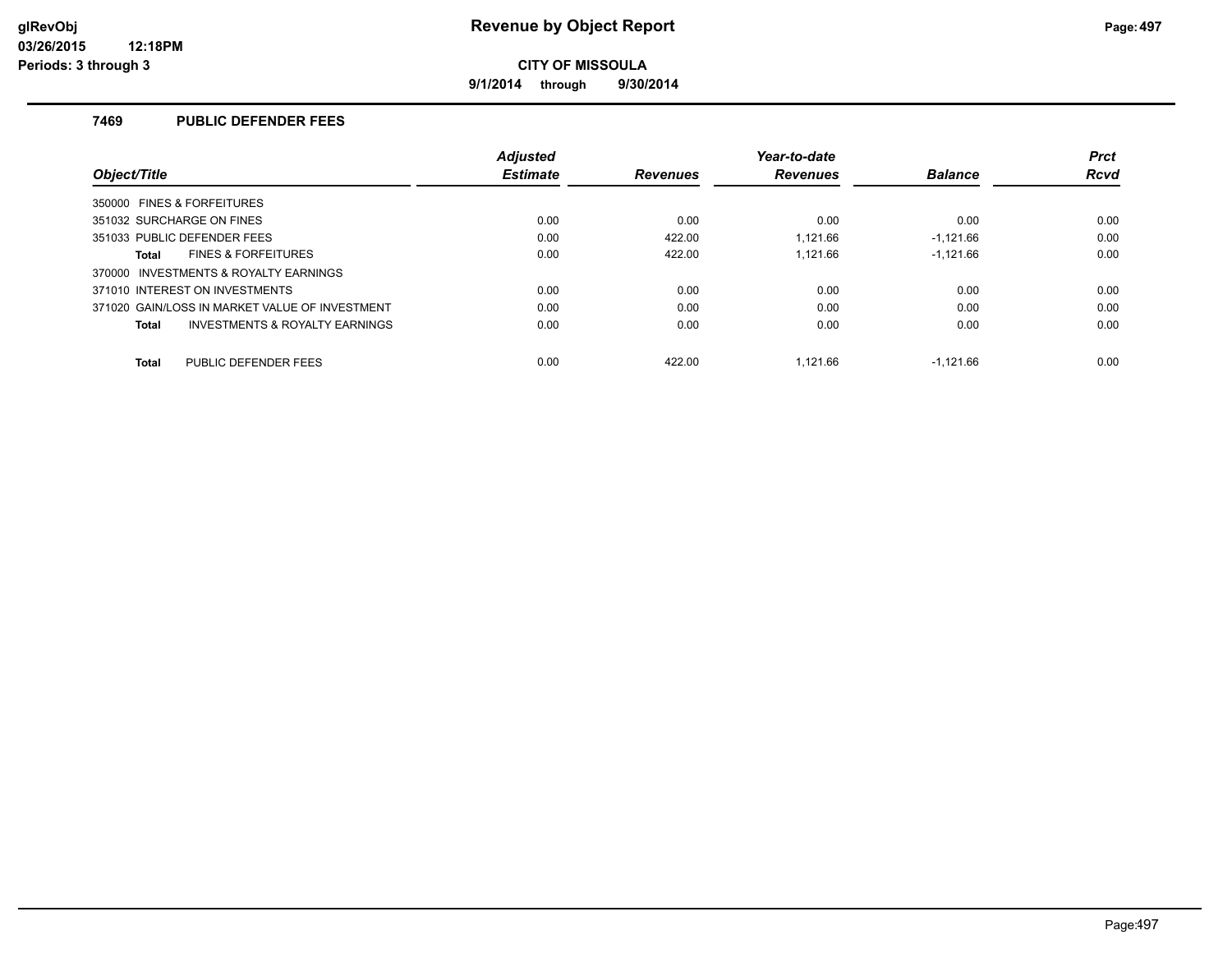**9/1/2014 through 9/30/2014**

**7900 PAYROLL CLEARING FUND 7900 PAYROLL CLEARING FUND**

|                                                 | <b>Adjusted</b> |                 | Year-to-date    |                |      |
|-------------------------------------------------|-----------------|-----------------|-----------------|----------------|------|
| Object/Title                                    | <b>Estimate</b> | <b>Revenues</b> | <b>Revenues</b> | <b>Balance</b> | Rcvd |
| 370000 INVESTMENTS & ROYALTY EARNINGS           |                 |                 |                 |                |      |
| 371010 INTEREST ON INVESTMENTS                  | 0.00            | 0.00            | 0.00            | 0.00           | 0.00 |
| 371020 GAIN/LOSS IN MARKET VALUE OF INVESTMENTS | 0.00            | 0.00            | 0.00            | 0.00           | 0.00 |
| INVESTMENTS & ROYALTY EARNINGS<br>Total         | 0.00            | 0.00            | 0.00            | 0.00           | 0.00 |
| Total<br>PAYROLL CLEARING FUND                  | 0.00            | 0.00            | 0.00            | 0.00           | 0.00 |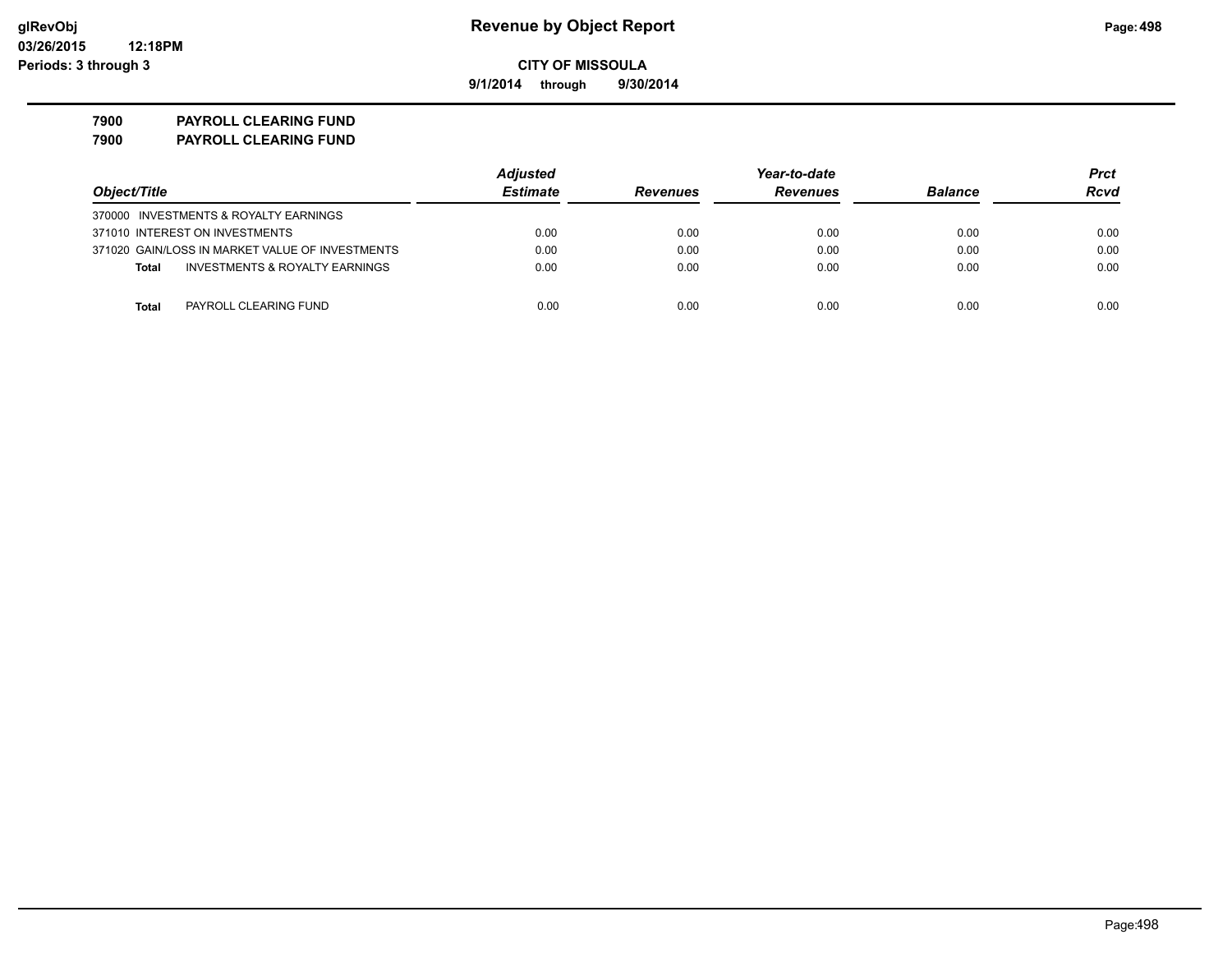# **glRevObj Revenue by Object Report Page:499**

**CITY OF MISSOULA**

**9/1/2014 through 9/30/2014**

## **7900 PAYROLL CLEARING FUND**

| Object/Title |                                                | <b>Adjusted</b><br><b>Estimate</b> | <b>Revenues</b> | Year-to-date<br><b>Revenues</b> | <b>Balance</b> | <b>Prct</b><br><b>Rcvd</b> |
|--------------|------------------------------------------------|------------------------------------|-----------------|---------------------------------|----------------|----------------------------|
|              | 370000 INVESTMENTS & ROYALTY EARNINGS          |                                    |                 |                                 |                |                            |
|              | 371010 INTEREST ON INVESTMENTS                 | 0.00                               | 0.00            | 0.00                            | 0.00           | 0.00                       |
|              | 371020 GAIN/LOSS IN MARKET VALUE OF INVESTMENT | 0.00                               | 0.00            | 0.00                            | 0.00           | 0.00                       |
| <b>Total</b> | INVESTMENTS & ROYALTY EARNINGS                 | 0.00                               | 0.00            | 0.00                            | 0.00           | 0.00                       |
|              |                                                |                                    |                 |                                 |                |                            |
| Total        | PAYROLL CLEARING FUND                          | 0.00                               | 0.00            | 0.00                            | 0.00           | 0.00                       |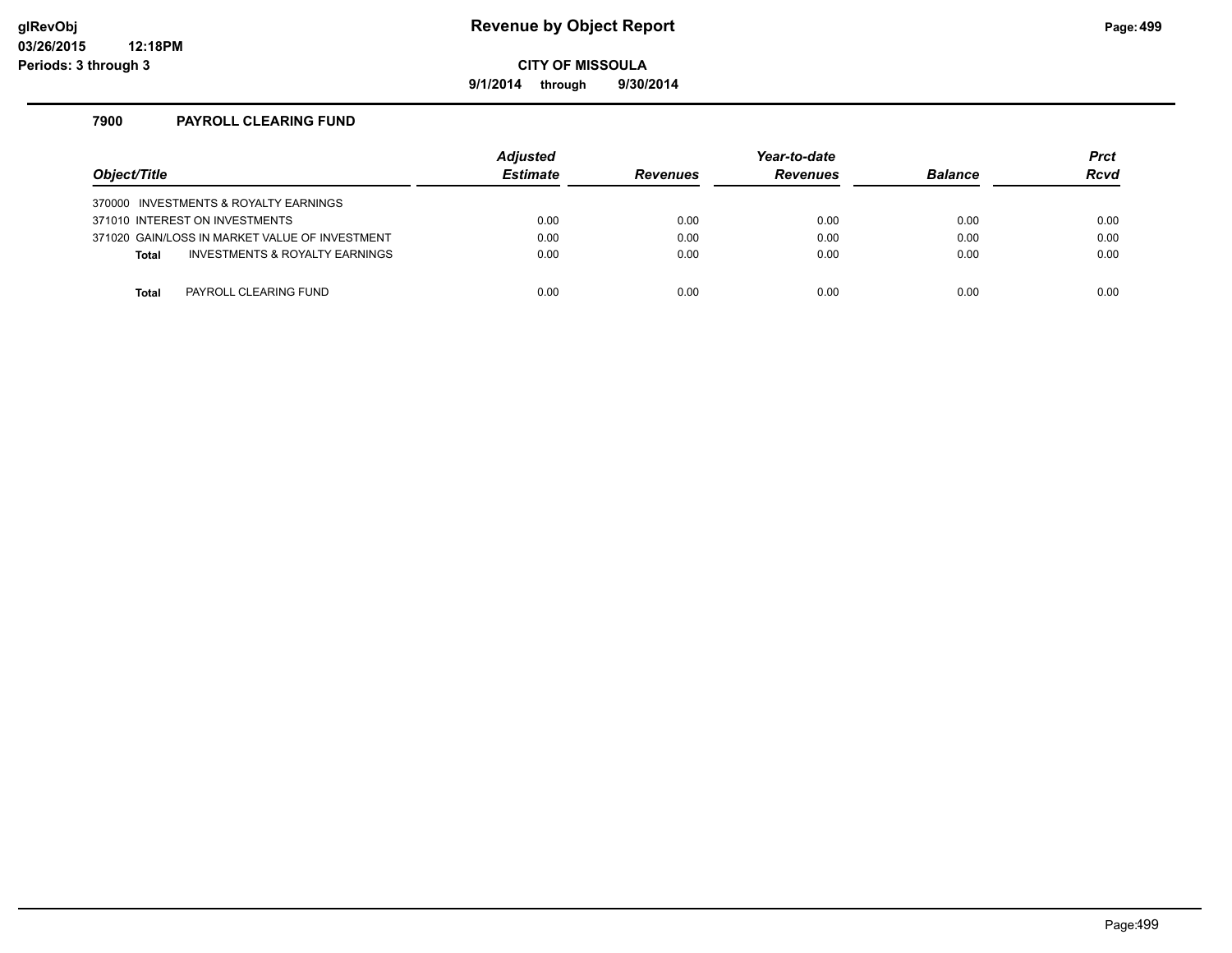**9/1/2014 through 9/30/2014**

**7903 COUNTY CLEARING**

**7903 COUNTY CLEARING**

|                                                    | <b>Adjusted</b> |                 | Year-to-date    |                | <b>Prct</b> |
|----------------------------------------------------|-----------------|-----------------|-----------------|----------------|-------------|
| Object/Title                                       | <b>Estimate</b> | <b>Revenues</b> | <b>Revenues</b> | <b>Balance</b> | <b>Rcvd</b> |
| 320000 LICENSES & PERMITS                          |                 |                 |                 |                |             |
| 323030 ANIMAL LICENSES                             | 0.00            | 527.00          | 1.819.50        | $-1.819.50$    | 0.00        |
| <b>LICENSES &amp; PERMITS</b><br>Total             | 0.00            | 527.00          | 1,819.50        | $-1,819.50$    | 0.00        |
| 360000 MISCELLANEOUS REVENUES                      |                 |                 |                 |                |             |
| 360010 MISCELLANEOUS                               | 0.00            | 0.00            | 0.00            | 0.00           | 0.00        |
| MISCELLANEOUS REVENUES<br>Total                    | 0.00            | 0.00            | 0.00            | 0.00           | 0.00        |
| 370000 INVESTMENTS & ROYALTY EARNINGS              |                 |                 |                 |                |             |
| 371010 INTEREST ON INVESTMENTS                     | 0.00            | 0.00            | 0.00            | 0.00           | 0.00        |
| 371020 GAIN/LOSS IN MARKET VALUE OF INVESTMENTS    | 0.00            | 0.00            | 0.00            | 0.00           | 0.00        |
| <b>INVESTMENTS &amp; ROYALTY EARNINGS</b><br>Total | 0.00            | 0.00            | 0.00            | 0.00           | 0.00        |
| <b>COUNTY CLEARING</b><br><b>Total</b>             | 0.00            | 527.00          | 1.819.50        | $-1,819.50$    | 0.00        |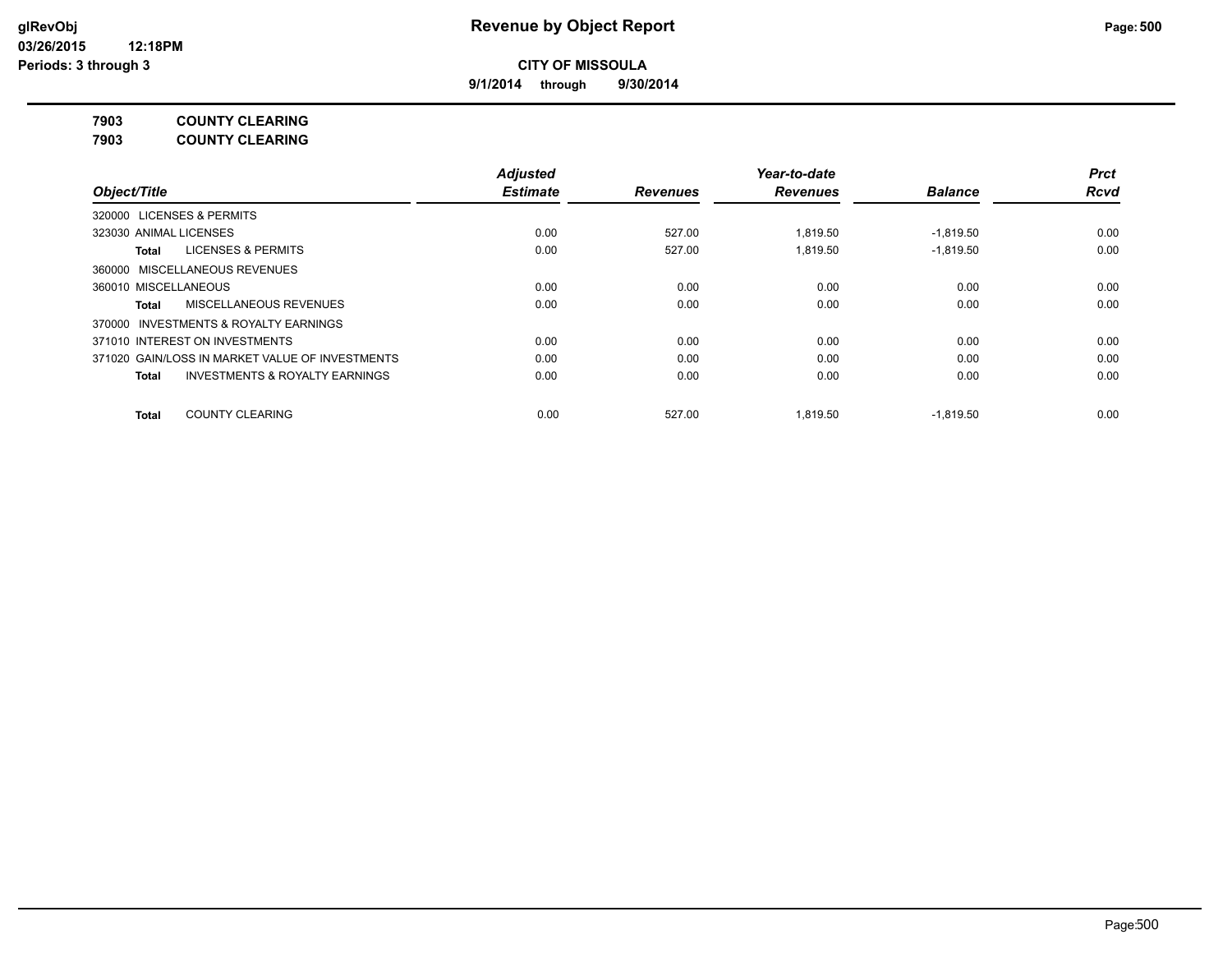**9/1/2014 through 9/30/2014**

#### **7903 COUNTY CLEARING**

|                                                           | <b>Adjusted</b> |                 | Year-to-date    |                | <b>Prct</b> |
|-----------------------------------------------------------|-----------------|-----------------|-----------------|----------------|-------------|
| Object/Title                                              | <b>Estimate</b> | <b>Revenues</b> | <b>Revenues</b> | <b>Balance</b> | <b>Rcvd</b> |
| 320000 LICENSES & PERMITS                                 |                 |                 |                 |                |             |
| 323030 ANIMAL LICENSES                                    | 0.00            | 527.00          | 1.819.50        | $-1.819.50$    | 0.00        |
| <b>LICENSES &amp; PERMITS</b><br>Total                    | 0.00            | 527.00          | 1.819.50        | $-1.819.50$    | 0.00        |
| 360000 MISCELLANEOUS REVENUES                             |                 |                 |                 |                |             |
| 360010 MISCELLANEOUS                                      | 0.00            | 0.00            | 0.00            | 0.00           | 0.00        |
| MISCELLANEOUS REVENUES<br>Total                           | 0.00            | 0.00            | 0.00            | 0.00           | 0.00        |
| 370000 INVESTMENTS & ROYALTY EARNINGS                     |                 |                 |                 |                |             |
| 371010 INTEREST ON INVESTMENTS                            | 0.00            | 0.00            | 0.00            | 0.00           | 0.00        |
| 371020 GAIN/LOSS IN MARKET VALUE OF INVESTMENT            | 0.00            | 0.00            | 0.00            | 0.00           | 0.00        |
| <b>INVESTMENTS &amp; ROYALTY EARNINGS</b><br><b>Total</b> | 0.00            | 0.00            | 0.00            | 0.00           | 0.00        |
|                                                           |                 |                 |                 |                |             |
| <b>COUNTY CLEARING</b><br>Total                           | 0.00            | 527.00          | 1.819.50        | $-1,819.50$    | 0.00        |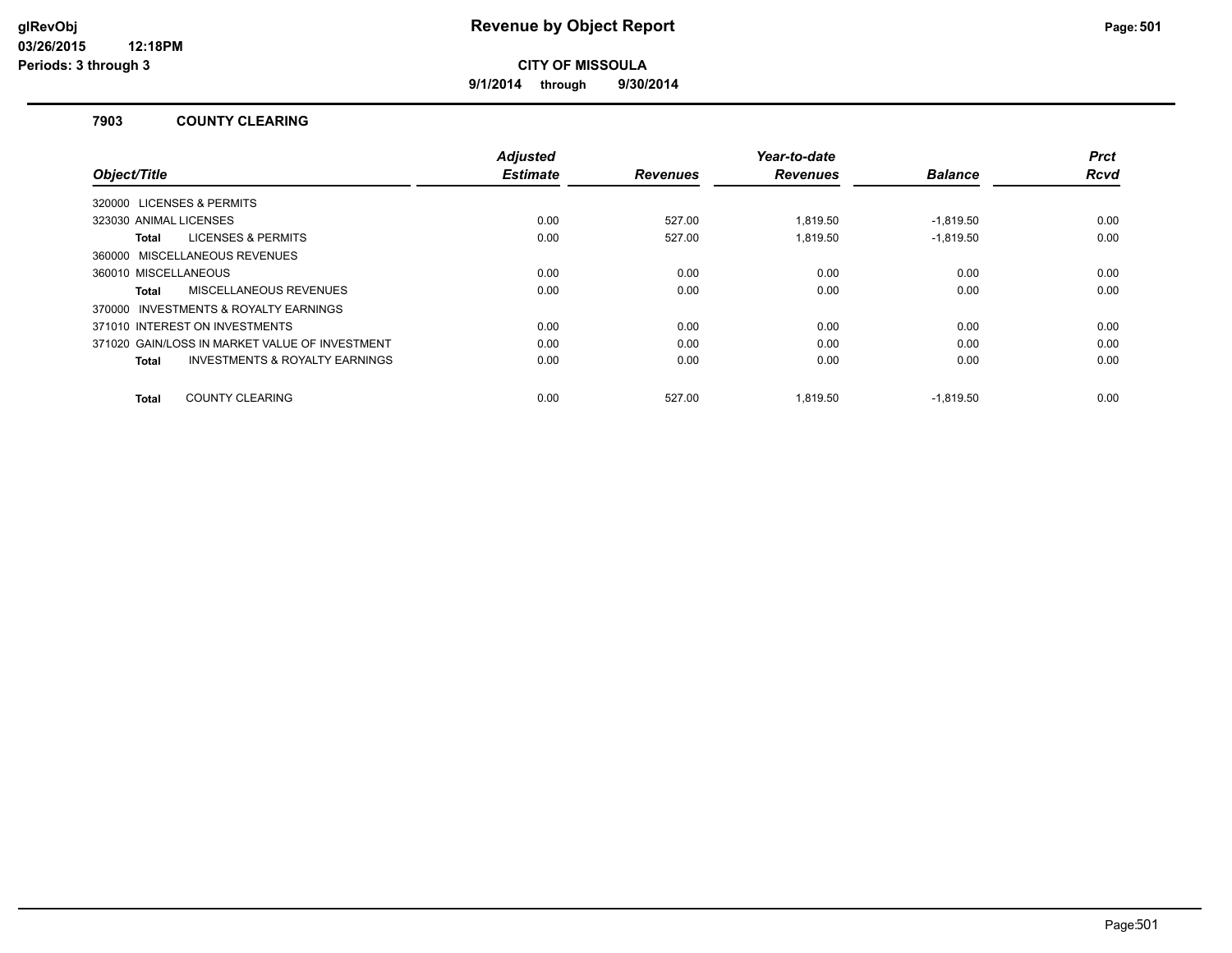**9/1/2014 through 9/30/2014**

**7904 SEWER REBATE**

**7904 SEWER REBATE**

|                                                    | <b>Adjusted</b> |                 | Year-to-date    |                | <b>Prct</b> |
|----------------------------------------------------|-----------------|-----------------|-----------------|----------------|-------------|
| Object/Title                                       | <b>Estimate</b> | <b>Revenues</b> | <b>Revenues</b> | <b>Balance</b> | <b>Rcvd</b> |
| 340000 CHARGES FOR SERVICES                        |                 |                 |                 |                |             |
| 343036 *** Title Not Found ***                     | 0.00            | 0.00            | 0.00            | 0.00           | 0.00        |
| <b>CHARGES FOR SERVICES</b><br>Total               | 0.00            | 0.00            | 0.00            | 0.00           | 0.00        |
| 360000 MISCELLANEOUS REVENUES                      |                 |                 |                 |                |             |
| 360010 MISCELLANEOUS                               | 0.00            | 0.00            | 0.00            | 0.00           | 0.00        |
| MISCELLANEOUS REVENUES<br>Total                    | 0.00            | 0.00            | 0.00            | 0.00           | 0.00        |
| 370000 INVESTMENTS & ROYALTY EARNINGS              |                 |                 |                 |                |             |
| 371010 INTEREST ON INVESTMENTS                     | 0.00            | 0.00            | 0.00            | 0.00           | 0.00        |
| 371020 GAIN/LOSS IN MARKET VALUE OF INVESTMENTS    | 0.00            | 0.00            | 0.00            | 0.00           | 0.00        |
| <b>INVESTMENTS &amp; ROYALTY EARNINGS</b><br>Total | 0.00            | 0.00            | 0.00            | 0.00           | 0.00        |
| <b>SEWER REBATE</b><br><b>Total</b>                | 0.00            | 0.00            | 0.00            | 0.00           | 0.00        |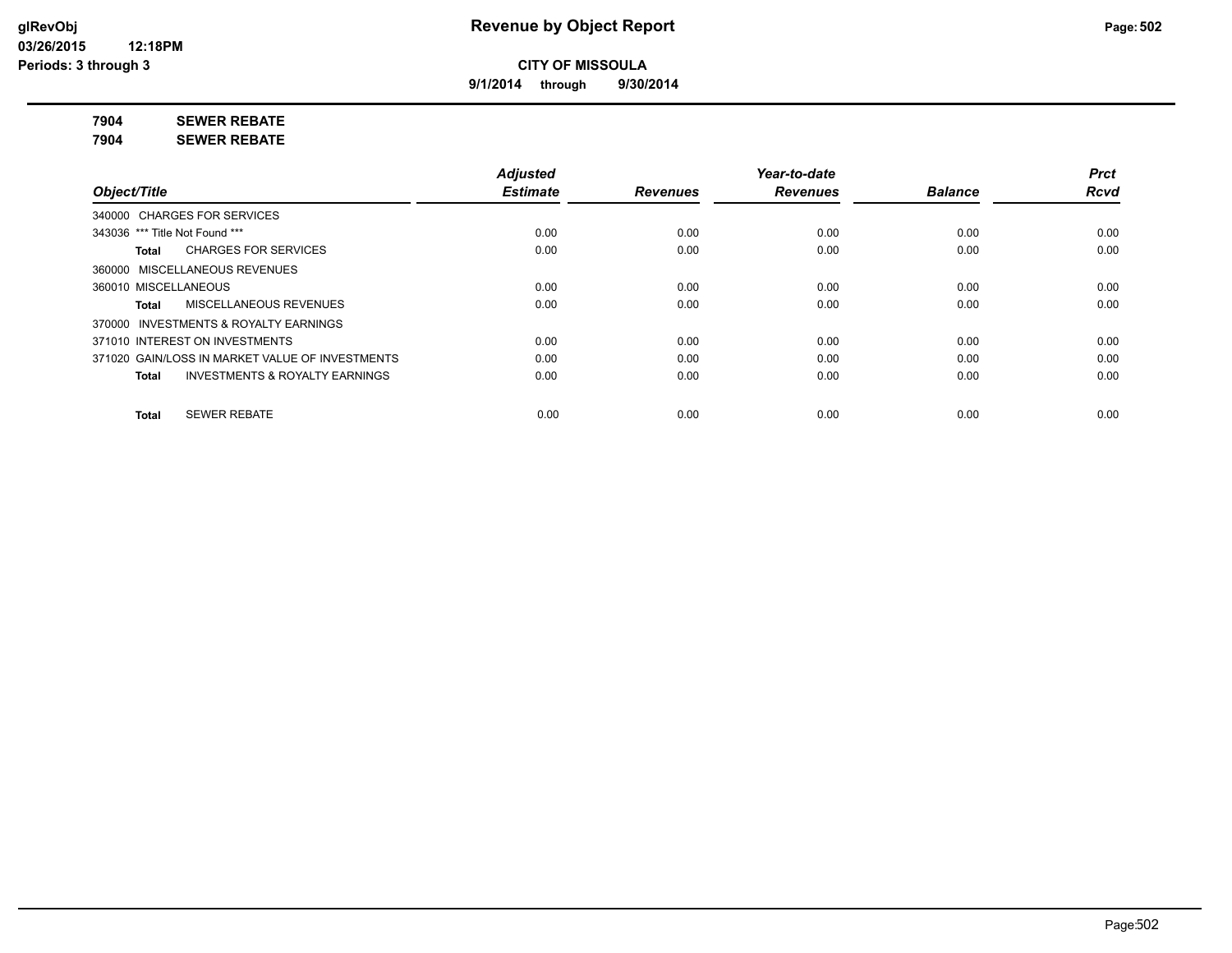**9/1/2014 through 9/30/2014**

#### **7904 SEWER REBATE**

|                                                    | <b>Adjusted</b> |                 | Year-to-date    |                | <b>Prct</b> |
|----------------------------------------------------|-----------------|-----------------|-----------------|----------------|-------------|
| Object/Title                                       | <b>Estimate</b> | <b>Revenues</b> | <b>Revenues</b> | <b>Balance</b> | <b>Rcvd</b> |
| 340000 CHARGES FOR SERVICES                        |                 |                 |                 |                |             |
| 343036 *** Title Not Found ***                     | 0.00            | 0.00            | 0.00            | 0.00           | 0.00        |
| <b>CHARGES FOR SERVICES</b><br>Total               | 0.00            | 0.00            | 0.00            | 0.00           | 0.00        |
| 360000 MISCELLANEOUS REVENUES                      |                 |                 |                 |                |             |
| 360010 MISCELLANEOUS                               | 0.00            | 0.00            | 0.00            | 0.00           | 0.00        |
| MISCELLANEOUS REVENUES<br>Total                    | 0.00            | 0.00            | 0.00            | 0.00           | 0.00        |
| 370000 INVESTMENTS & ROYALTY EARNINGS              |                 |                 |                 |                |             |
| 371010 INTEREST ON INVESTMENTS                     | 0.00            | 0.00            | 0.00            | 0.00           | 0.00        |
| 371020 GAIN/LOSS IN MARKET VALUE OF INVESTMENT     | 0.00            | 0.00            | 0.00            | 0.00           | 0.00        |
| <b>INVESTMENTS &amp; ROYALTY EARNINGS</b><br>Total | 0.00            | 0.00            | 0.00            | 0.00           | 0.00        |
|                                                    |                 |                 |                 |                |             |
| <b>SEWER REBATE</b><br>Total                       | 0.00            | 0.00            | 0.00            | 0.00           | 0.00        |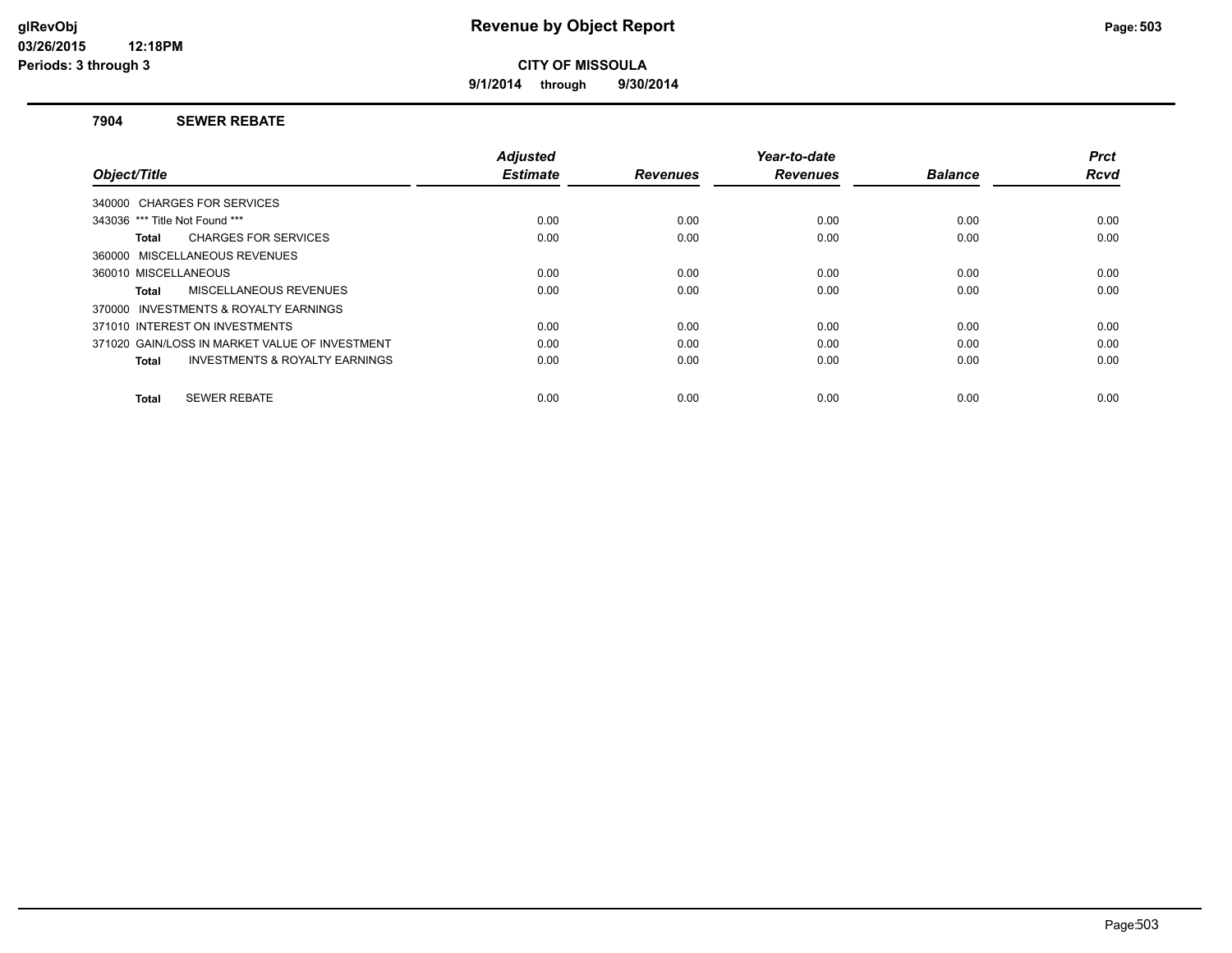**9/1/2014 through 9/30/2014**

**7905 WYE SEWER RSID 8489**

**7905 WYE SEWER RSID 8489**

|                                                 | <b>Adjusted</b> |                 | Year-to-date    |                | <b>Prct</b> |
|-------------------------------------------------|-----------------|-----------------|-----------------|----------------|-------------|
| Object/Title                                    | <b>Estimate</b> | <b>Revenues</b> | <b>Revenues</b> | <b>Balance</b> | <b>Rcvd</b> |
| 360000 MISCELLANEOUS REVENUES                   |                 |                 |                 |                |             |
| 360010 MISCELLANEOUS                            | 0.00            | 0.00            | 0.00            | 0.00           | 0.00        |
| MISCELLANEOUS REVENUES<br>Total                 | 0.00            | 0.00            | 0.00            | 0.00           | 0.00        |
| 370000 INVESTMENTS & ROYALTY EARNINGS           |                 |                 |                 |                |             |
| 371010 INTEREST ON INVESTMENTS                  | 0.00            | 0.00            | 0.00            | 0.00           | 0.00        |
| 371020 GAIN/LOSS IN MARKET VALUE OF INVESTMENTS | 0.00            | 0.00            | 0.00            | 0.00           | 0.00        |
| INVESTMENTS & ROYALTY EARNINGS<br>Total         | 0.00            | 0.00            | 0.00            | 0.00           | 0.00        |
|                                                 |                 |                 |                 |                |             |
| WYE SEWER RSID 8489<br>Total                    | 0.00            | 0.00            | 0.00            | 0.00           | 0.00        |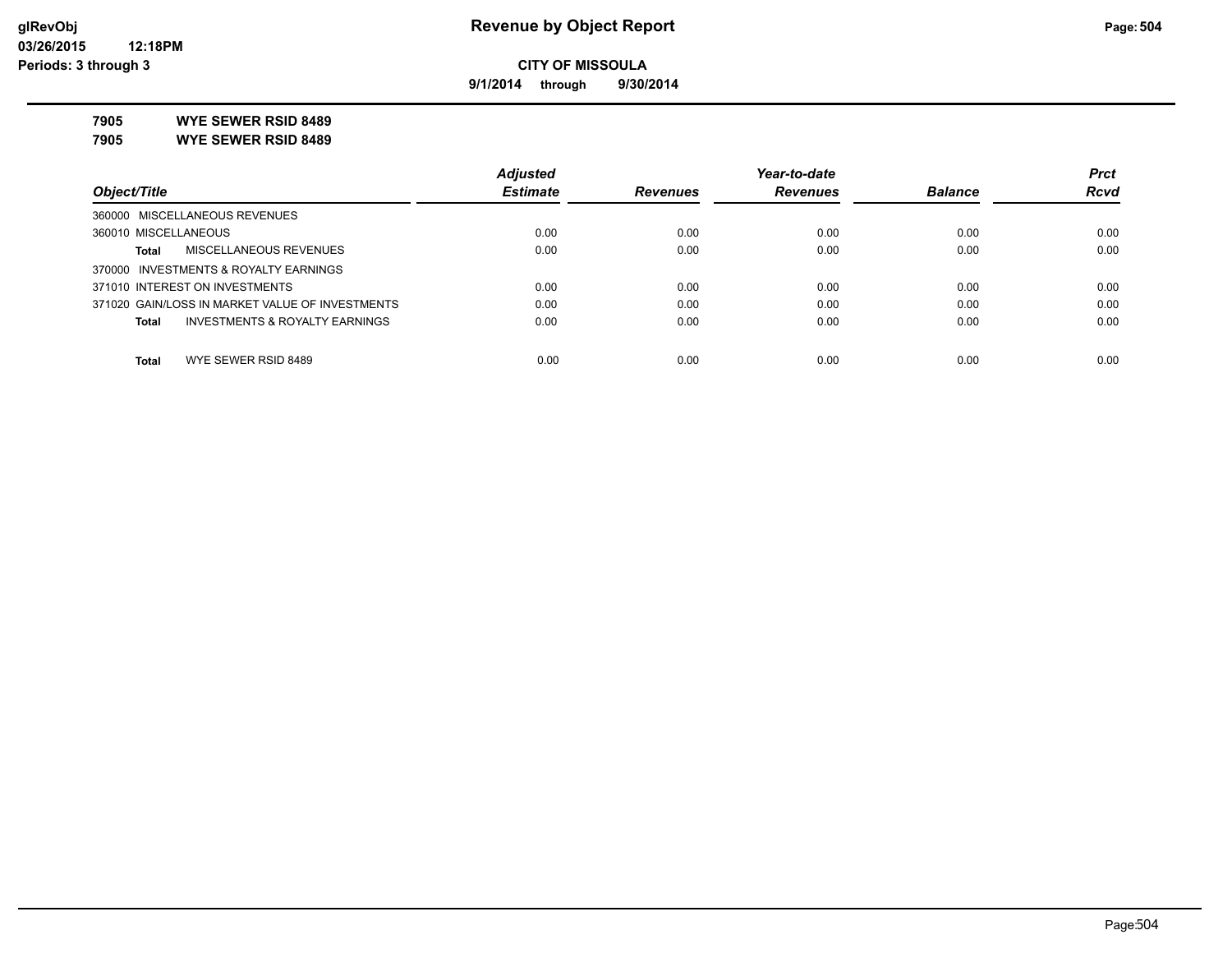**9/1/2014 through 9/30/2014**

#### **7905 WYE SEWER RSID 8489**

| Object/Title                                       | <b>Adjusted</b><br><b>Estimate</b> | <b>Revenues</b> | Year-to-date<br><b>Revenues</b> | <b>Balance</b> | <b>Prct</b><br><b>Rcvd</b> |
|----------------------------------------------------|------------------------------------|-----------------|---------------------------------|----------------|----------------------------|
| 360000 MISCELLANEOUS REVENUES                      |                                    |                 |                                 |                |                            |
| 360010 MISCELLANEOUS                               | 0.00                               | 0.00            | 0.00                            | 0.00           | 0.00                       |
| MISCELLANEOUS REVENUES<br>Total                    | 0.00                               | 0.00            | 0.00                            | 0.00           | 0.00                       |
| 370000 INVESTMENTS & ROYALTY EARNINGS              |                                    |                 |                                 |                |                            |
| 371010 INTEREST ON INVESTMENTS                     | 0.00                               | 0.00            | 0.00                            | 0.00           | 0.00                       |
| 371020 GAIN/LOSS IN MARKET VALUE OF INVESTMENT     | 0.00                               | 0.00            | 0.00                            | 0.00           | 0.00                       |
| <b>INVESTMENTS &amp; ROYALTY EARNINGS</b><br>Total | 0.00                               | 0.00            | 0.00                            | 0.00           | 0.00                       |
| WYE SEWER RSID 8489<br>Total                       | 0.00                               | 0.00            | 0.00                            | 0.00           | 0.00                       |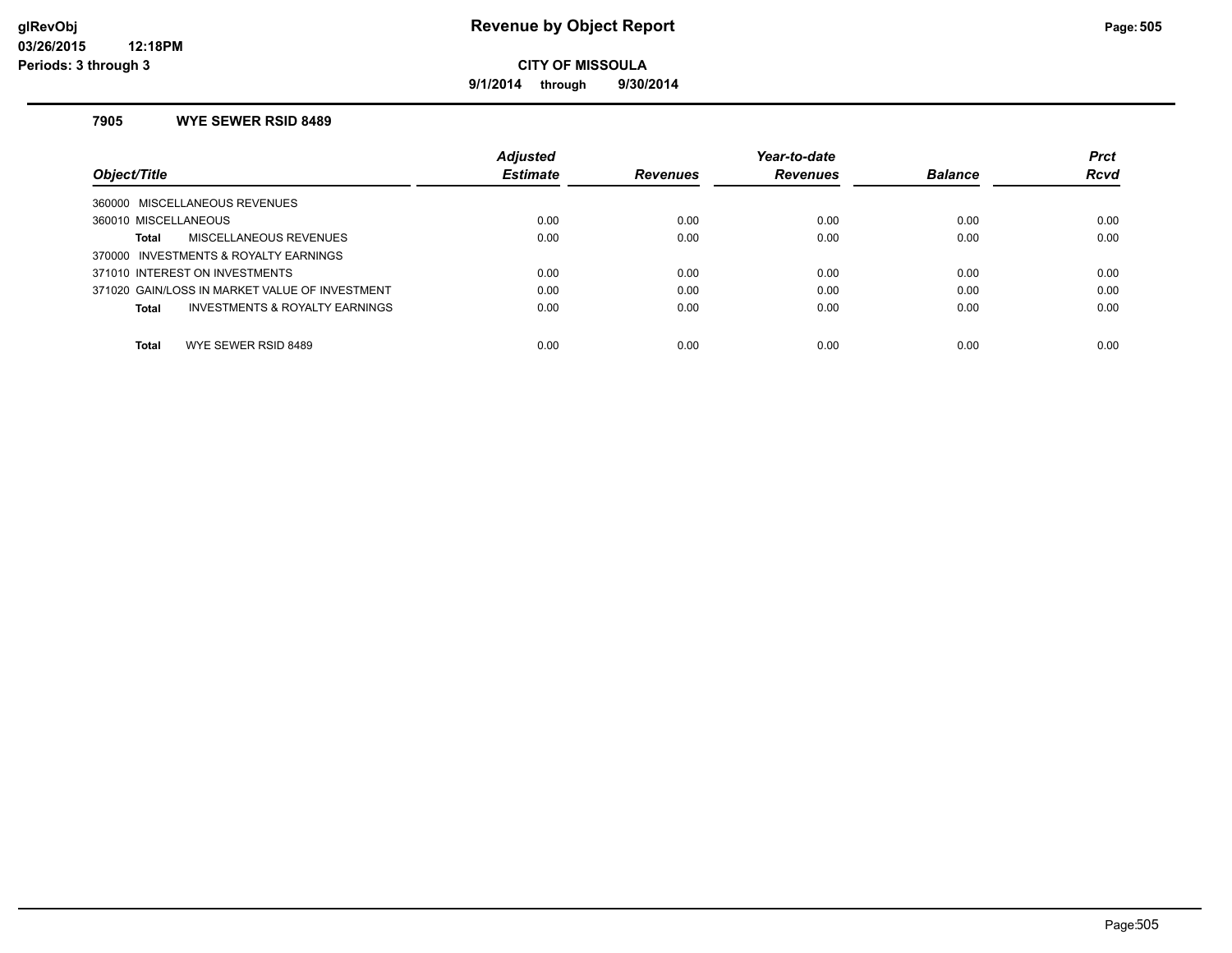**9/1/2014 through 9/30/2014**

**7906 COUNTY PARK BOARD CIP**

**7906 COUNTY PARK BOARD CIP**

|                                                 | <b>Adjusted</b> |                 | Year-to-date    |                | <b>Prct</b> |
|-------------------------------------------------|-----------------|-----------------|-----------------|----------------|-------------|
| Object/Title                                    | <b>Estimate</b> | <b>Revenues</b> | <b>Revenues</b> | <b>Balance</b> | <b>Rcvd</b> |
| 340000 CHARGES FOR SERVICES                     |                 |                 |                 |                |             |
| 346050 COUNTY PLAYGROUND CONTRACT               | 0.00            | 0.00            | 0.00            | 0.00           | 0.00        |
| <b>CHARGES FOR SERVICES</b><br>Total            | 0.00            | 0.00            | 0.00            | 0.00           | 0.00        |
| 370000 INVESTMENTS & ROYALTY EARNINGS           |                 |                 |                 |                |             |
| 371010 INTEREST ON INVESTMENTS                  | 0.00            | 0.00            | 0.00            | 0.00           | 0.00        |
| 371020 GAIN/LOSS IN MARKET VALUE OF INVESTMENTS | 0.00            | 0.00            | 0.00            | 0.00           | 0.00        |
| INVESTMENTS & ROYALTY EARNINGS<br>Total         | 0.00            | 0.00            | 0.00            | 0.00           | 0.00        |
|                                                 |                 |                 |                 |                |             |
| COUNTY PARK BOARD CIP<br>Total                  | 0.00            | 0.00            | 0.00            | 0.00           | 0.00        |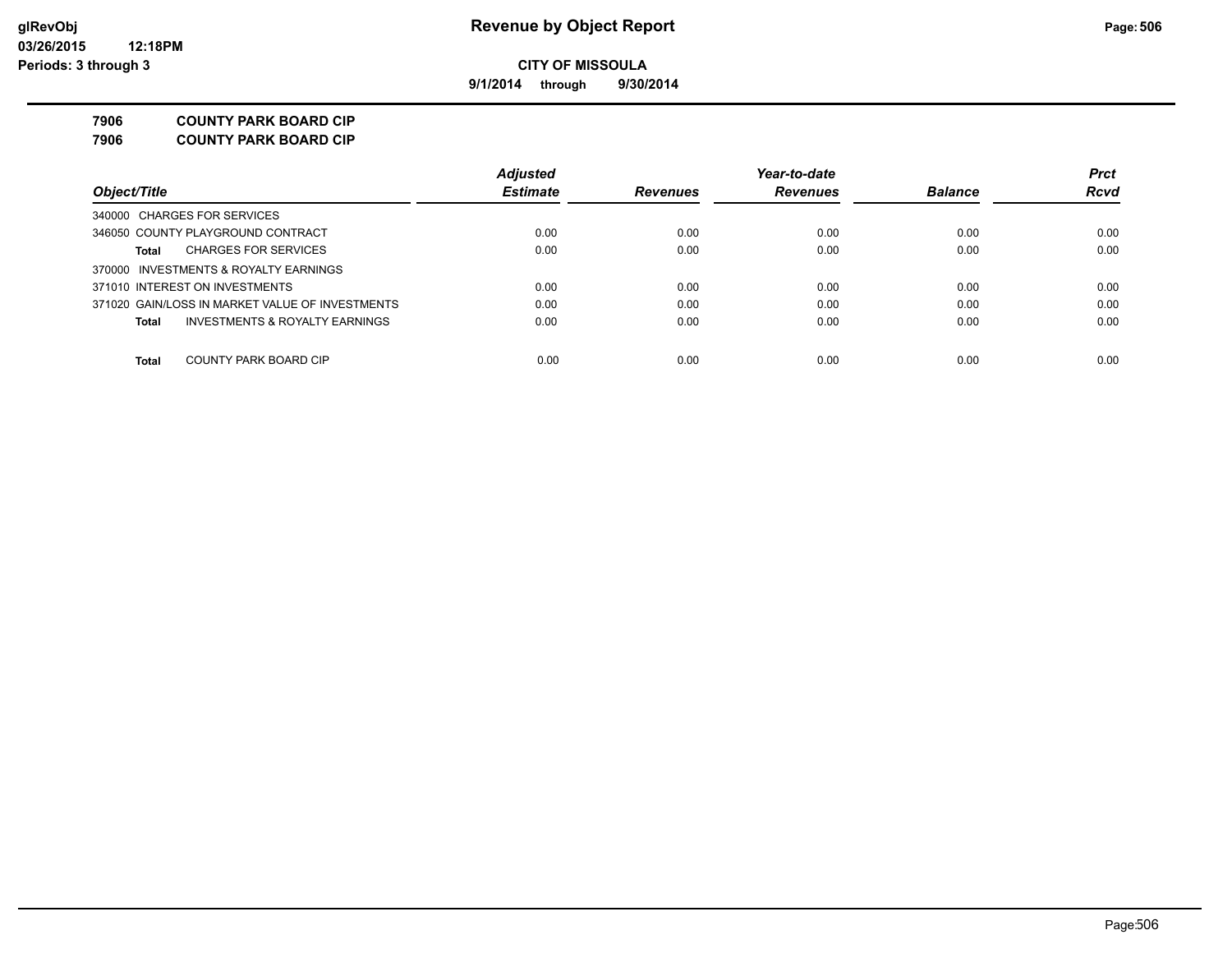**9/1/2014 through 9/30/2014**

#### **7906 COUNTY PARK BOARD CIP**

|                                                | <b>Adjusted</b> |                 | Year-to-date    |                | <b>Prct</b> |
|------------------------------------------------|-----------------|-----------------|-----------------|----------------|-------------|
| Object/Title                                   | <b>Estimate</b> | <b>Revenues</b> | <b>Revenues</b> | <b>Balance</b> | <b>Rcvd</b> |
| 340000 CHARGES FOR SERVICES                    |                 |                 |                 |                |             |
| 346050 COUNTY PLAYGROUND CONTRACT              | 0.00            | 0.00            | 0.00            | 0.00           | 0.00        |
| <b>CHARGES FOR SERVICES</b><br><b>Total</b>    | 0.00            | 0.00            | 0.00            | 0.00           | 0.00        |
| 370000 INVESTMENTS & ROYALTY EARNINGS          |                 |                 |                 |                |             |
| 371010 INTEREST ON INVESTMENTS                 | 0.00            | 0.00            | 0.00            | 0.00           | 0.00        |
| 371020 GAIN/LOSS IN MARKET VALUE OF INVESTMENT | 0.00            | 0.00            | 0.00            | 0.00           | 0.00        |
| INVESTMENTS & ROYALTY EARNINGS<br><b>Total</b> | 0.00            | 0.00            | 0.00            | 0.00           | 0.00        |
|                                                |                 |                 |                 |                |             |
| <b>Total</b><br>COUNTY PARK BOARD CIP          | 0.00            | 0.00            | 0.00            | 0.00           | 0.00        |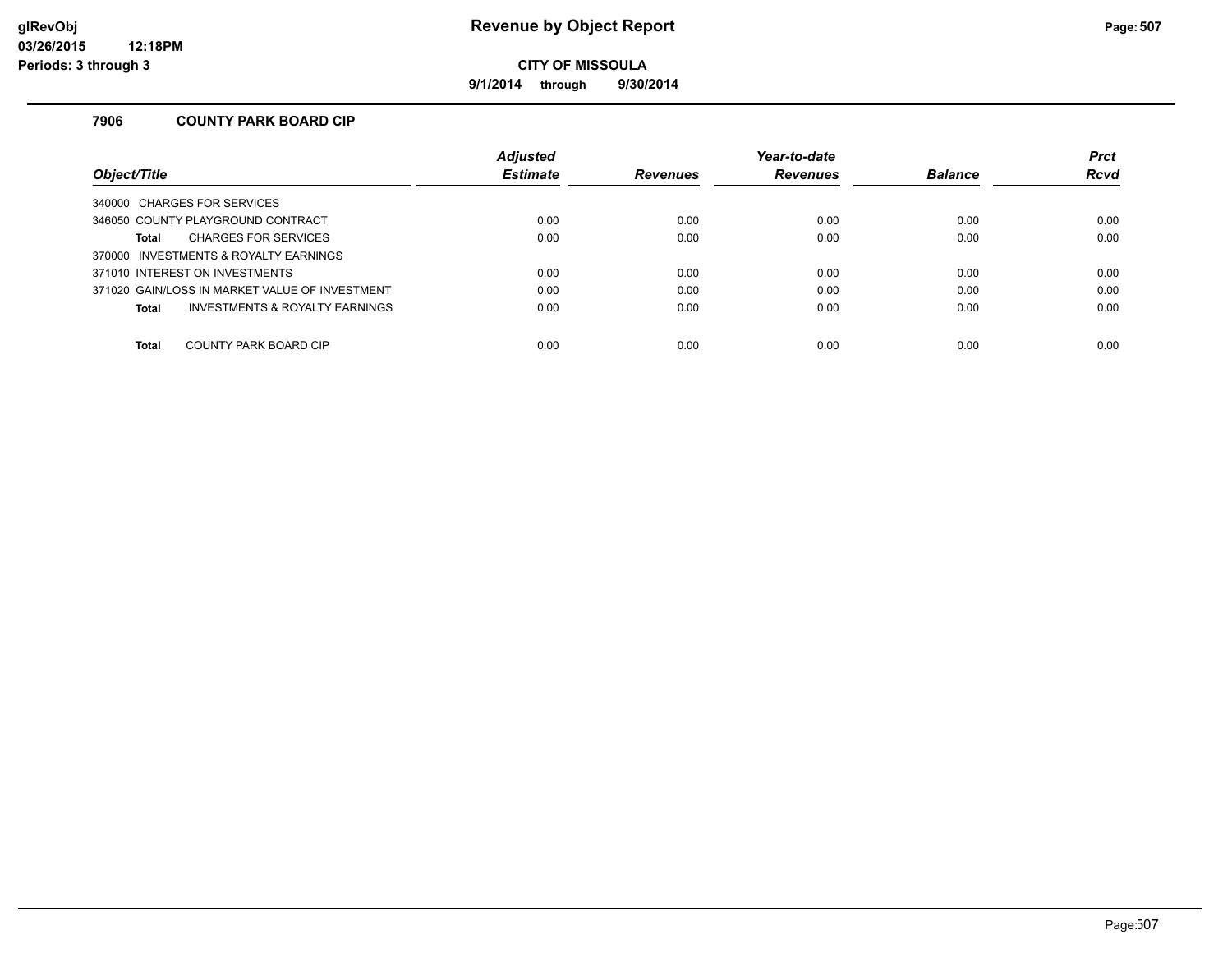**9/1/2014 through 9/30/2014**

#### **7907 ELK HILLS SUBDIVISION**

**7907 ELK HILLS SUBDIVISION**

|                                                           | <b>Adjusted</b> |                 | Year-to-date    |                | Prct        |
|-----------------------------------------------------------|-----------------|-----------------|-----------------|----------------|-------------|
| Object/Title                                              | <b>Estimate</b> | <b>Revenues</b> | <b>Revenues</b> | <b>Balance</b> | <b>Rcvd</b> |
| 370000 INVESTMENTS & ROYALTY EARNINGS                     |                 |                 |                 |                |             |
| 371010 INTEREST ON INVESTMENTS                            | 0.00            | 0.00            | 0.00            | 0.00           | 0.00        |
| 371020 GAIN/LOSS IN MARKET VALUE OF INVESTMENTS           | 0.00            | 0.00            | 0.00            | 0.00           | 0.00        |
| <b>INVESTMENTS &amp; ROYALTY EARNINGS</b><br><b>Total</b> | 0.00            | 0.00            | 0.00            | 0.00           | 0.00        |
|                                                           |                 |                 |                 |                |             |
| ELK HILLS SUBDIVISION<br><b>Total</b>                     | 0.00            | 0.00            | 0.00            | 0.00           | 0.00        |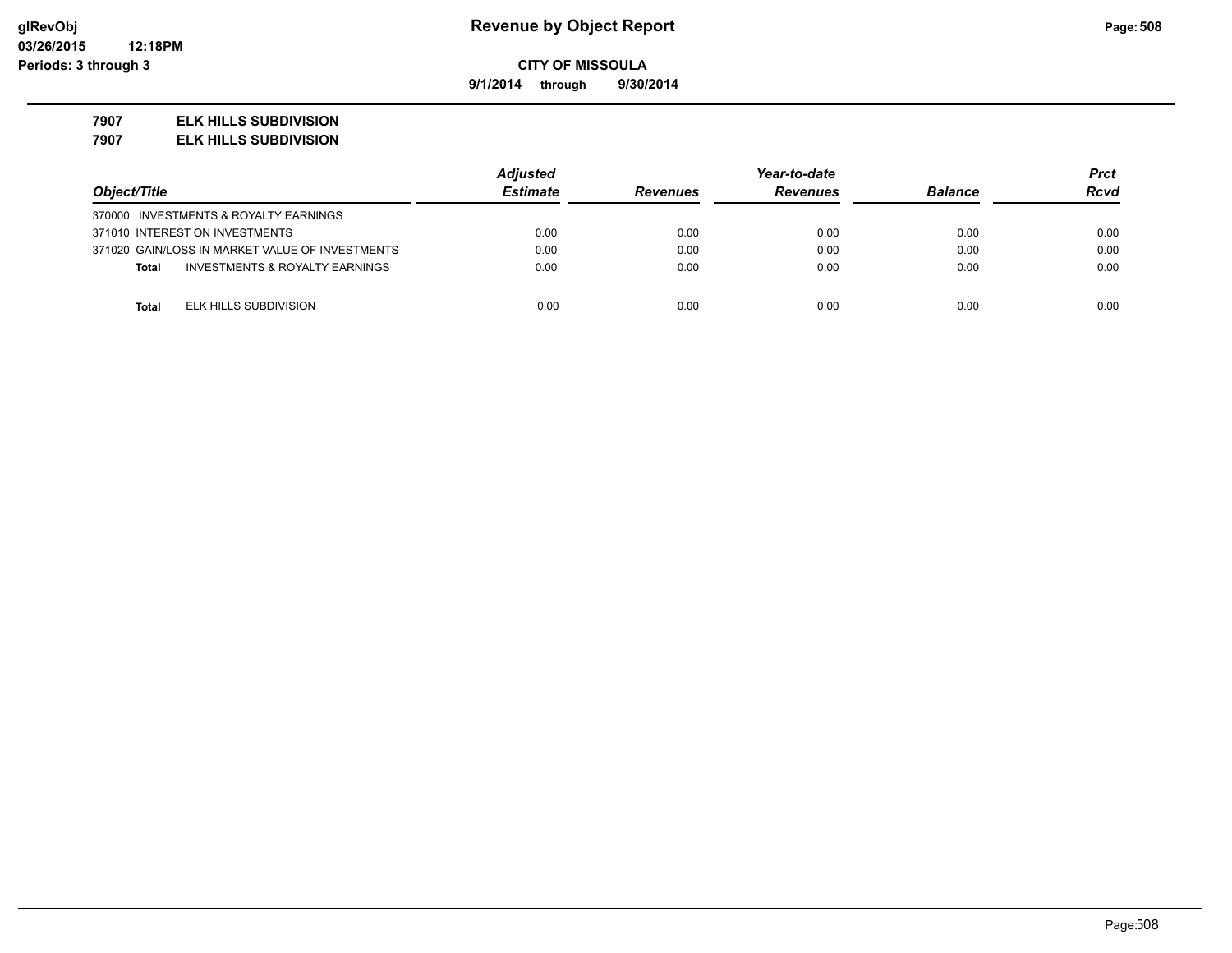### **glRevObj Revenue by Object Report Page:509**

**CITY OF MISSOULA**

**9/1/2014 through 9/30/2014**

#### **7907 ELK HILLS SUBDIVISION**

| Object/Title |                                                | <b>Adjusted</b><br><b>Estimate</b> | <b>Revenues</b> | Year-to-date<br><b>Revenues</b> | <b>Balance</b> | <b>Prct</b><br>Rcvd |
|--------------|------------------------------------------------|------------------------------------|-----------------|---------------------------------|----------------|---------------------|
|              | 370000 INVESTMENTS & ROYALTY EARNINGS          |                                    |                 |                                 |                |                     |
|              | 371010 INTEREST ON INVESTMENTS                 | 0.00                               | 0.00            | 0.00                            | 0.00           | 0.00                |
|              | 371020 GAIN/LOSS IN MARKET VALUE OF INVESTMENT | 0.00                               | 0.00            | 0.00                            | 0.00           | 0.00                |
| <b>Total</b> | <b>INVESTMENTS &amp; ROYALTY EARNINGS</b>      | 0.00                               | 0.00            | 0.00                            | 0.00           | 0.00                |
|              |                                                |                                    |                 |                                 |                |                     |
| Total        | ELK HILLS SUBDIVISION                          | 0.00                               | 0.00            | 0.00                            | 0.00           | 0.00                |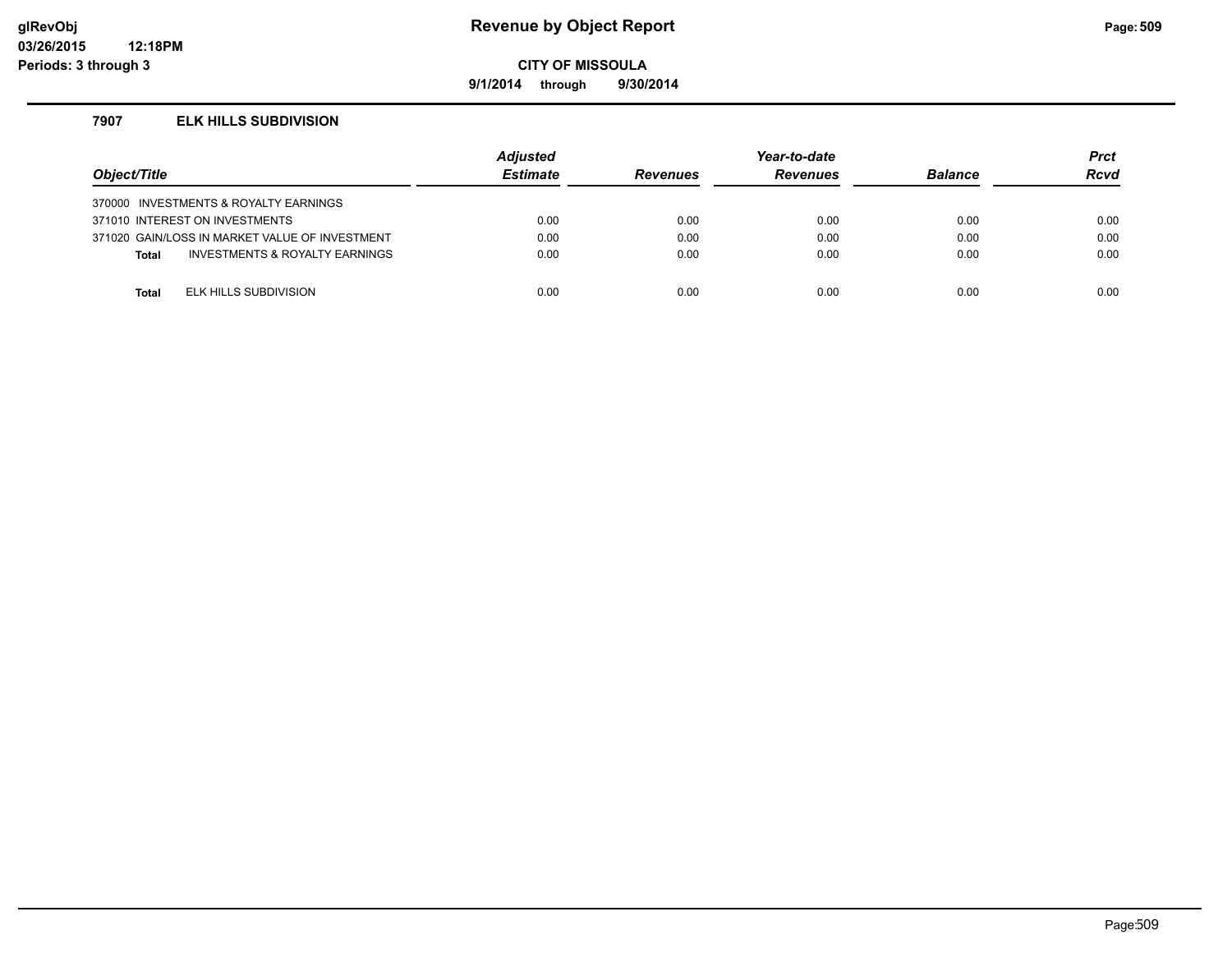**9/1/2014 through 9/30/2014**

# **7908 RATTLESNAKE-CORNERSTONE TRAIL SW**

### **7908 RATTLESNAKE-CORNERSTONE TRAIL SW**

|                                                    | <b>Adjusted</b> |                 | Year-to-date    |                | <b>Prct</b> |
|----------------------------------------------------|-----------------|-----------------|-----------------|----------------|-------------|
| Object/Title                                       | <b>Estimate</b> | <b>Revenues</b> | <b>Revenues</b> | <b>Balance</b> | <b>Rcvd</b> |
| 370000 INVESTMENTS & ROYALTY EARNINGS              |                 |                 |                 |                |             |
| 371010 INTEREST ON INVESTMENTS                     | 0.00            | 0.00            | 0.00            | 0.00           | 0.00        |
| 371020 GAIN/LOSS IN MARKET VALUE OF INVESTMENTS    | 0.00            | 0.00            | 0.00            | 0.00           | 0.00        |
| <b>INVESTMENTS &amp; ROYALTY EARNINGS</b><br>Total | 0.00            | 0.00            | 0.00            | 0.00           | 0.00        |
| 380000 OTHER FINANCING SOURCES                     |                 |                 |                 |                |             |
| 383000 OPERATING TRANSFERS                         | 0.00            | 0.00            | 0.00            | 0.00           | 0.00        |
| OTHER FINANCING SOURCES<br>Total                   | 0.00            | 0.00            | 0.00            | 0.00           | 0.00        |
|                                                    |                 |                 |                 |                |             |
| RATTLESNAKE-CORNERSTONE TRAIL SW<br>Total          | 0.00            | 0.00            | 0.00            | 0.00           | 0.00        |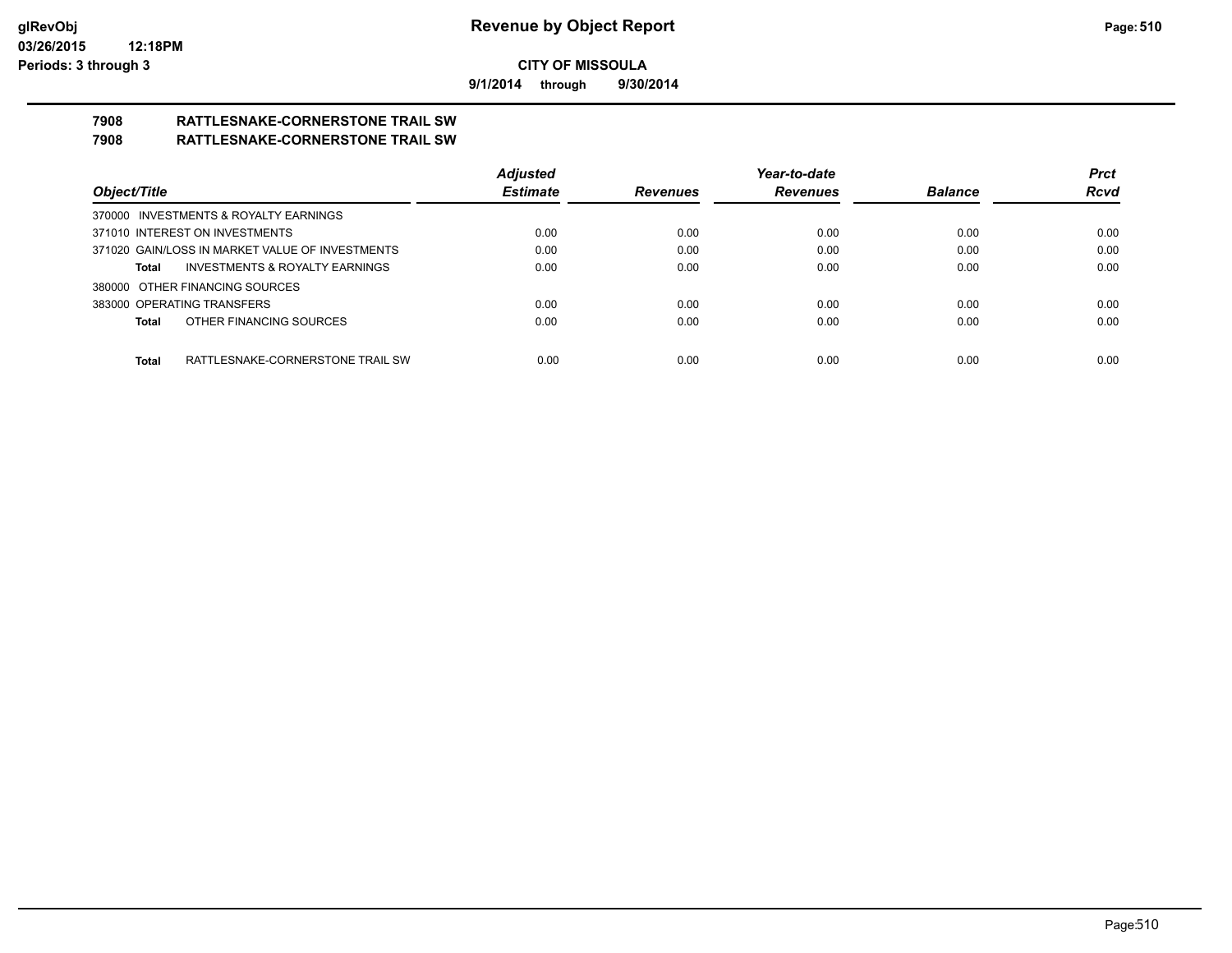**9/1/2014 through 9/30/2014**

### **7908 RATTLESNAKE-CORNERSTONE TRAIL SW**

|                                                |                                  | <b>Adjusted</b> |                 | Year-to-date    |                | <b>Prct</b> |
|------------------------------------------------|----------------------------------|-----------------|-----------------|-----------------|----------------|-------------|
| Object/Title                                   |                                  | <b>Estimate</b> | <b>Revenues</b> | <b>Revenues</b> | <b>Balance</b> | <b>Rcvd</b> |
| 370000 INVESTMENTS & ROYALTY EARNINGS          |                                  |                 |                 |                 |                |             |
| 371010 INTEREST ON INVESTMENTS                 |                                  | 0.00            | 0.00            | 0.00            | 0.00           | 0.00        |
| 371020 GAIN/LOSS IN MARKET VALUE OF INVESTMENT |                                  | 0.00            | 0.00            | 0.00            | 0.00           | 0.00        |
| Total                                          | INVESTMENTS & ROYALTY EARNINGS   | 0.00            | 0.00            | 0.00            | 0.00           | 0.00        |
| 380000 OTHER FINANCING SOURCES                 |                                  |                 |                 |                 |                |             |
| 383000 OPERATING TRANSFERS                     |                                  | 0.00            | 0.00            | 0.00            | 0.00           | 0.00        |
| OTHER FINANCING SOURCES<br>Total               |                                  | 0.00            | 0.00            | 0.00            | 0.00           | 0.00        |
| <b>Total</b>                                   | RATTLESNAKE-CORNERSTONE TRAIL SW | 0.00            | 0.00            | 0.00            | 0.00           | 0.00        |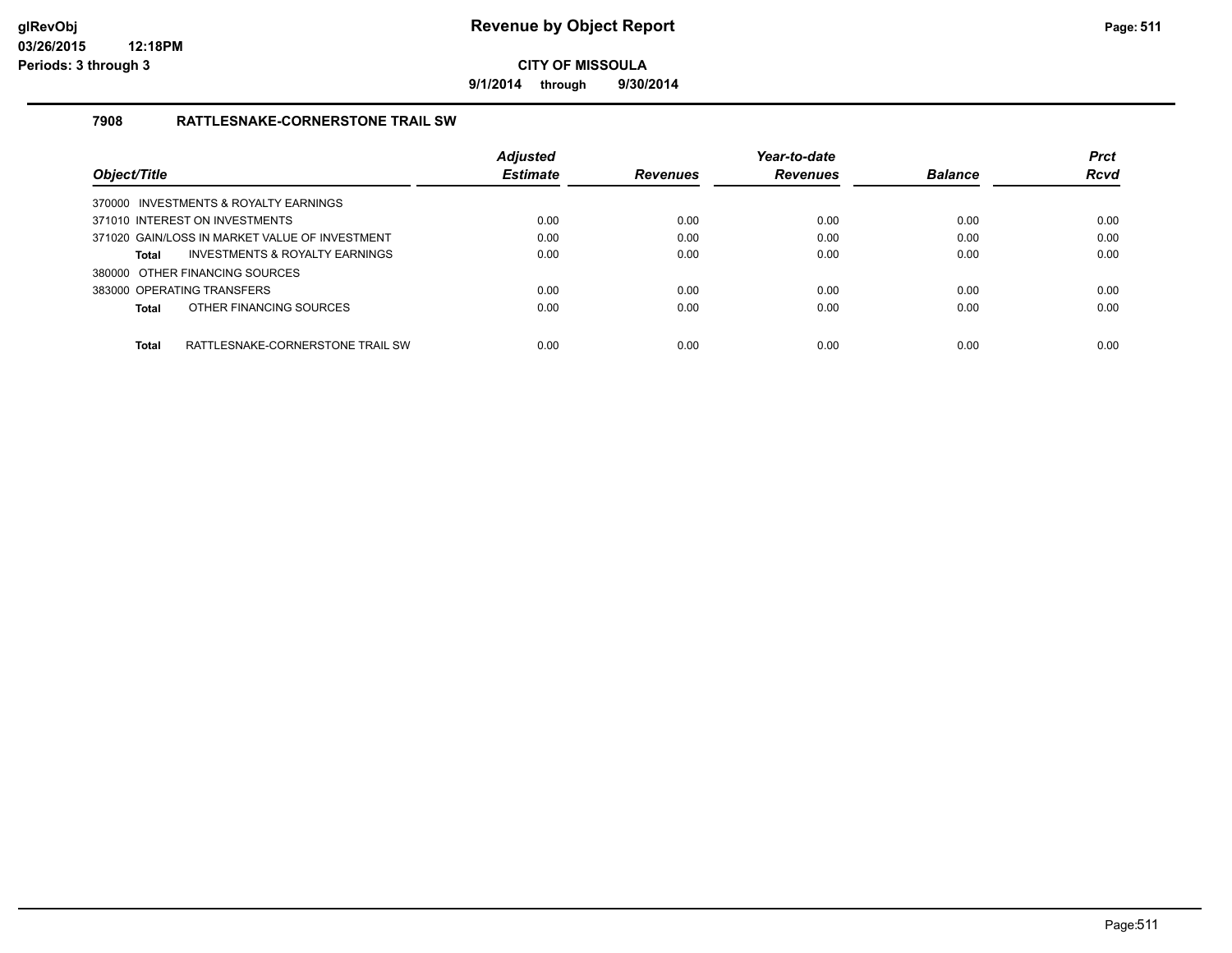**9/1/2014 through 9/30/2014**

**7909 YOUTH PROGRAMS**

**7909 YOUTH PROGRAMS**

|                                                 | <b>Adjusted</b> |                 | Year-to-date    |                | Prct        |
|-------------------------------------------------|-----------------|-----------------|-----------------|----------------|-------------|
| Object/Title                                    | <b>Estimate</b> | <b>Revenues</b> | <b>Revenues</b> | <b>Balance</b> | <b>Rcvd</b> |
| 370000 INVESTMENTS & ROYALTY EARNINGS           |                 |                 |                 |                |             |
| 371010 INTEREST ON INVESTMENTS                  | 0.00            | 0.00            | 0.00            | 0.00           | 0.00        |
| 371020 GAIN/LOSS IN MARKET VALUE OF INVESTMENTS | 0.00            | 0.00            | 0.00            | 0.00           | 0.00        |
| INVESTMENTS & ROYALTY EARNINGS<br>Total         | 0.00            | 0.00            | 0.00            | 0.00           | 0.00        |
|                                                 |                 |                 |                 |                |             |
| YOUTH PROGRAMS<br>Total                         | 0.00            | 0.00            | 0.00            | 0.00           | 0.00        |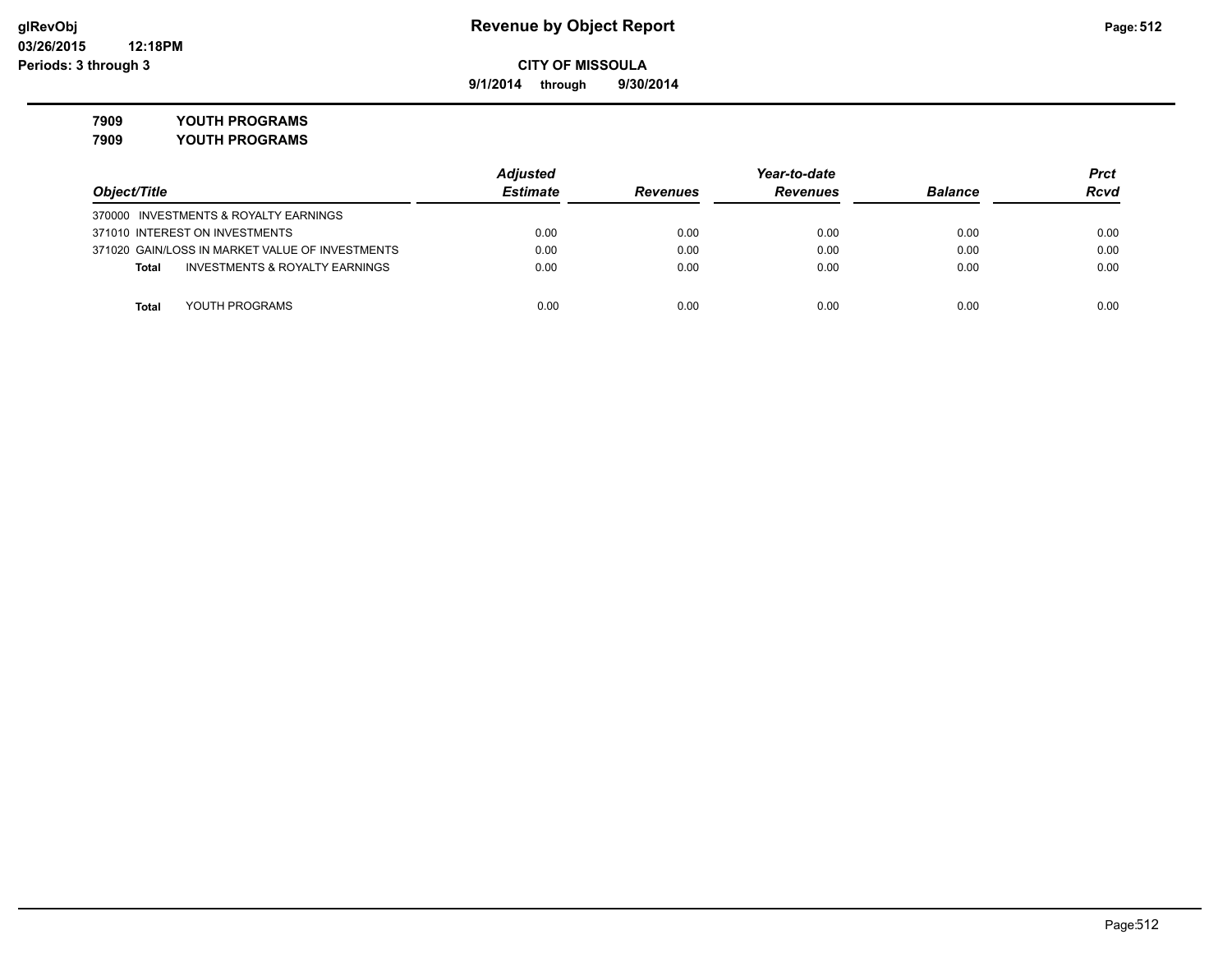### **glRevObj Revenue by Object Report Page:513**

**CITY OF MISSOULA**

**9/1/2014 through 9/30/2014**

#### **7909 YOUTH PROGRAMS**

| Object/Title |                                                | <b>Adjusted</b><br><b>Estimate</b> | <b>Revenues</b> | Year-to-date<br><b>Revenues</b> | <b>Balance</b> | <b>Prct</b><br><b>Rcvd</b> |
|--------------|------------------------------------------------|------------------------------------|-----------------|---------------------------------|----------------|----------------------------|
|              | 370000 INVESTMENTS & ROYALTY EARNINGS          |                                    |                 |                                 |                |                            |
|              | 371010 INTEREST ON INVESTMENTS                 | 0.00                               | 0.00            | 0.00                            | 0.00           | 0.00                       |
|              | 371020 GAIN/LOSS IN MARKET VALUE OF INVESTMENT | 0.00                               | 0.00            | 0.00                            | 0.00           | 0.00                       |
| Total        | INVESTMENTS & ROYALTY EARNINGS                 | 0.00                               | 0.00            | 0.00                            | 0.00           | 0.00                       |
|              |                                                |                                    |                 |                                 |                |                            |
| <b>Total</b> | YOUTH PROGRAMS                                 | 0.00                               | 0.00            | 0.00                            | 0.00           | 0.00                       |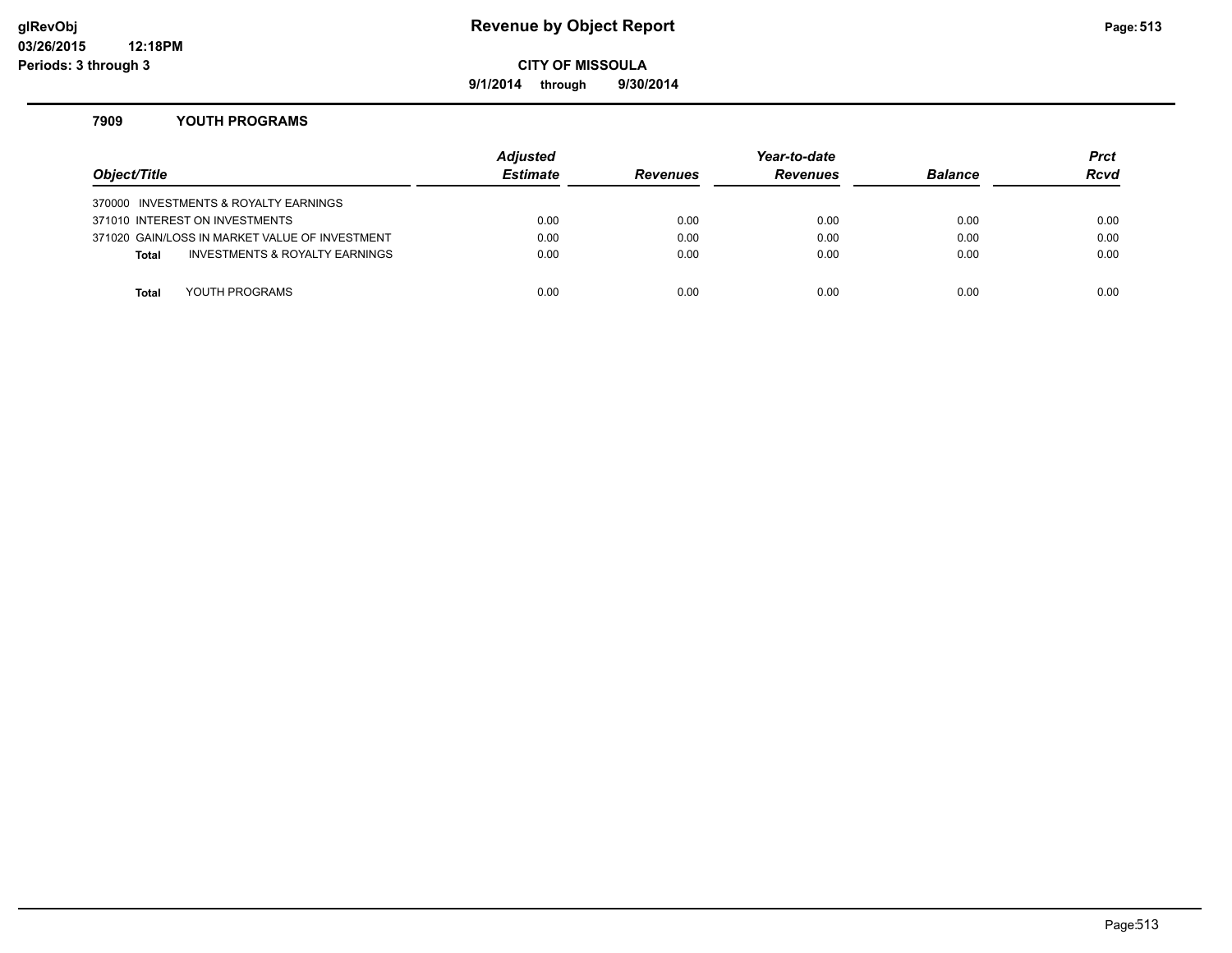**9/1/2014 through 9/30/2014**

### **7910 SIDEWALK & CURB LOAN FUND**

**7910 SIDEWALK & CURB LOAN FUND**

|                                                           | <b>Adjusted</b> |                 | Year-to-date    |                | Prct        |
|-----------------------------------------------------------|-----------------|-----------------|-----------------|----------------|-------------|
| Object/Title                                              | <b>Estimate</b> | <b>Revenues</b> | <b>Revenues</b> | <b>Balance</b> | <b>Rcvd</b> |
| 370000 INVESTMENTS & ROYALTY EARNINGS                     |                 |                 |                 |                |             |
| 371010 INTEREST ON INVESTMENTS                            | 0.00            | 0.00            | 0.00            | 0.00           | 0.00        |
| 371020 GAIN/LOSS IN MARKET VALUE OF INVESTMENTS           | 0.00            | 0.00            | 0.00            | 0.00           | 0.00        |
| <b>INVESTMENTS &amp; ROYALTY EARNINGS</b><br><b>Total</b> | 0.00            | 0.00            | 0.00            | 0.00           | 0.00        |
|                                                           |                 |                 |                 |                |             |
| SIDEWALK & CURB LOAN FUND<br><b>Total</b>                 | 0.00            | 0.00            | 0.00            | 0.00           | 0.00        |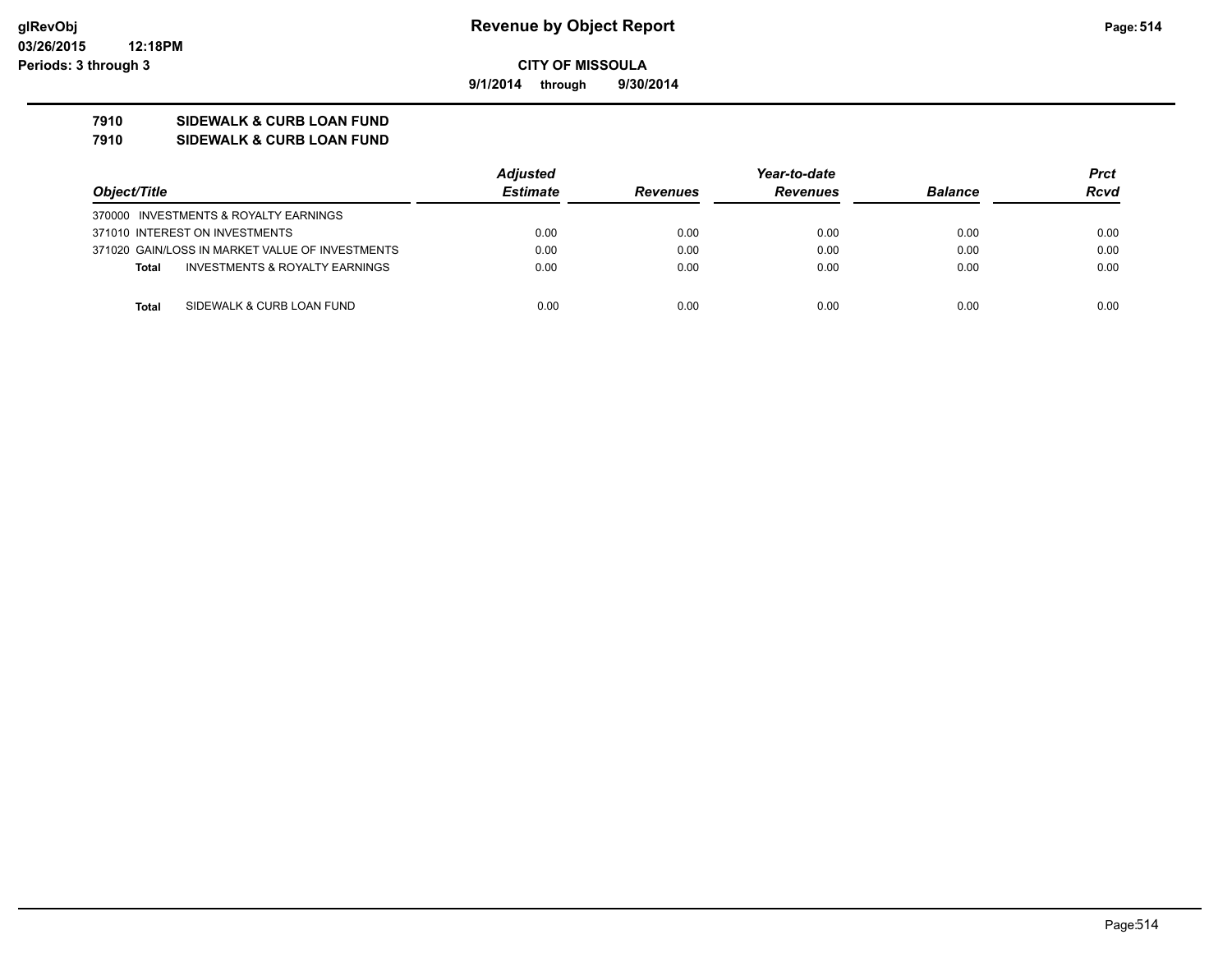**9/1/2014 through 9/30/2014**

### **7910 SIDEWALK & CURB LOAN FUND**

| Object/Title |                                                | <b>Adjusted</b><br><b>Estimate</b> | <b>Revenues</b> | Year-to-date<br><b>Revenues</b> | <b>Balance</b> | <b>Prct</b><br><b>Rcvd</b> |
|--------------|------------------------------------------------|------------------------------------|-----------------|---------------------------------|----------------|----------------------------|
|              | 370000 INVESTMENTS & ROYALTY EARNINGS          |                                    |                 |                                 |                |                            |
|              | 371010 INTEREST ON INVESTMENTS                 | 0.00                               | 0.00            | 0.00                            | 0.00           | 0.00                       |
|              | 371020 GAIN/LOSS IN MARKET VALUE OF INVESTMENT | 0.00                               | 0.00            | 0.00                            | 0.00           | 0.00                       |
| <b>Total</b> | INVESTMENTS & ROYALTY EARNINGS                 | 0.00                               | 0.00            | 0.00                            | 0.00           | 0.00                       |
|              |                                                |                                    |                 |                                 |                |                            |
| Total        | SIDEWALK & CURB LOAN FUND                      | 0.00                               | 0.00            | 0.00                            | 0.00           | 0.00                       |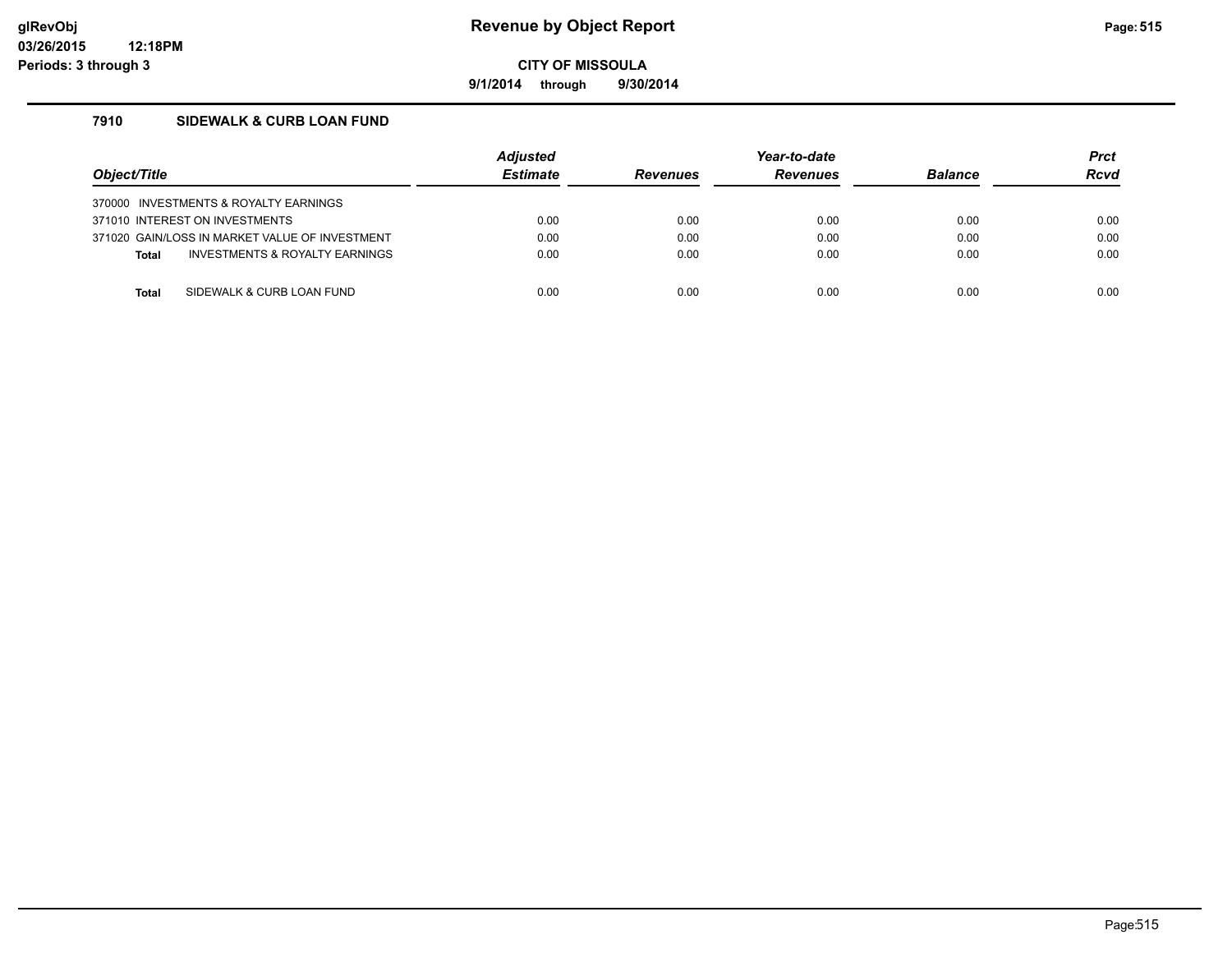**9/1/2014 through 9/30/2014**

### **7911 RESIDENTIAL INSPECTION FUND**

#### **7911 RESIDENTIAL INSPECTION FUND**

|                                                    | <b>Adjusted</b> |                 | Year-to-date    |                | <b>Prct</b> |
|----------------------------------------------------|-----------------|-----------------|-----------------|----------------|-------------|
| Object/Title                                       | <b>Estimate</b> | <b>Revenues</b> | <b>Revenues</b> | <b>Balance</b> | <b>Rcvd</b> |
| 320000 LICENSES & PERMITS                          |                 |                 |                 |                |             |
| 323018 PAVING ASSESSMENTS                          | 0.00            | 0.00            | 0.00            | 0.00           | 0.00        |
| LICENSES & PERMITS<br>Total                        | 0.00            | 0.00            | 0.00            | 0.00           | 0.00        |
| 360000 MISCELLANEOUS REVENUES                      |                 |                 |                 |                |             |
| 360010 MISCELLANEOUS                               | 0.00            | 0.00            | 0.00            | 0.00           | 0.00        |
| 365001 *** Title Not Found ***                     | 0.00            | 0.00            | 0.00            | 0.00           | 0.00        |
| 365002 OTHER RECREATION DONATIONS                  | 0.00            | 0.00            | 0.00            | 0.00           | 0.00        |
| MISCELLANEOUS REVENUES<br>Total                    | 0.00            | 0.00            | 0.00            | 0.00           | 0.00        |
| 370000 INVESTMENTS & ROYALTY EARNINGS              |                 |                 |                 |                |             |
| 371010 INTEREST ON INVESTMENTS                     | 0.00            | 0.00            | 0.00            | 0.00           | 0.00        |
| 371020 GAIN/LOSS IN MARKET VALUE OF INVESTMENTS    | 0.00            | 0.00            | 0.00            | 0.00           | 0.00        |
| <b>INVESTMENTS &amp; ROYALTY EARNINGS</b><br>Total | 0.00            | 0.00            | 0.00            | 0.00           | 0.00        |
| <b>RESIDENTIAL INSPECTION FUND</b><br><b>Total</b> | 0.00            | 0.00            | 0.00            | 0.00           | 0.00        |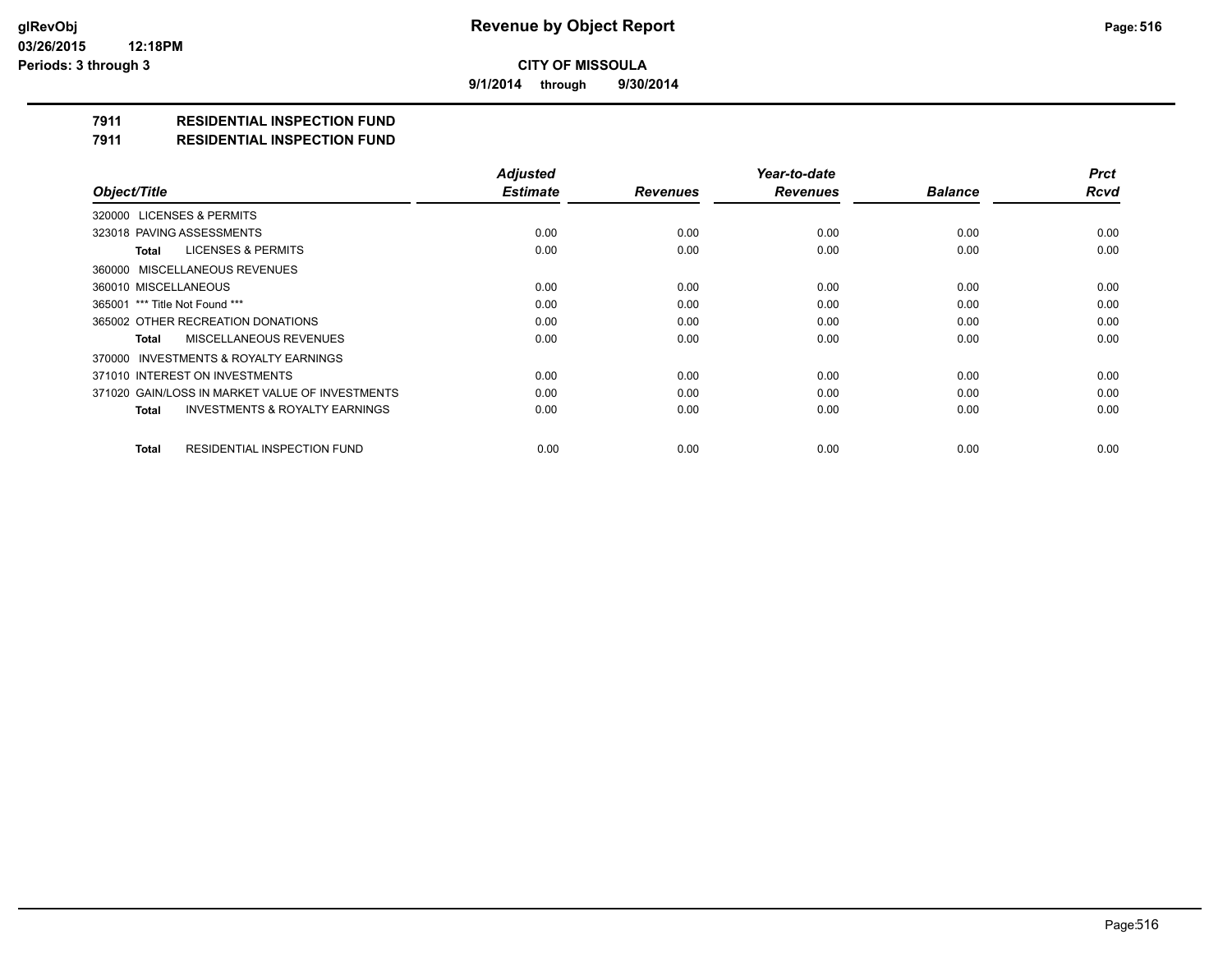**9/1/2014 through 9/30/2014**

### **7911 RESIDENTIAL INSPECTION FUND**

|                                                    | <b>Adjusted</b><br><b>Estimate</b> | <b>Revenues</b> | Year-to-date<br><b>Revenues</b> | <b>Balance</b> | <b>Prct</b><br><b>Rcvd</b> |
|----------------------------------------------------|------------------------------------|-----------------|---------------------------------|----------------|----------------------------|
| Object/Title                                       |                                    |                 |                                 |                |                            |
| 320000 LICENSES & PERMITS                          |                                    |                 |                                 |                |                            |
| 323018 PAVING ASSESSMENTS                          | 0.00                               | 0.00            | 0.00                            | 0.00           | 0.00                       |
| <b>LICENSES &amp; PERMITS</b><br>Total             | 0.00                               | 0.00            | 0.00                            | 0.00           | 0.00                       |
| 360000 MISCELLANEOUS REVENUES                      |                                    |                 |                                 |                |                            |
| 360010 MISCELLANEOUS                               | 0.00                               | 0.00            | 0.00                            | 0.00           | 0.00                       |
| 365001 *** Title Not Found ***                     | 0.00                               | 0.00            | 0.00                            | 0.00           | 0.00                       |
| 365002 OTHER RECREATION DONATIONS                  | 0.00                               | 0.00            | 0.00                            | 0.00           | 0.00                       |
| <b>MISCELLANEOUS REVENUES</b><br>Total             | 0.00                               | 0.00            | 0.00                            | 0.00           | 0.00                       |
| INVESTMENTS & ROYALTY EARNINGS<br>370000           |                                    |                 |                                 |                |                            |
| 371010 INTEREST ON INVESTMENTS                     | 0.00                               | 0.00            | 0.00                            | 0.00           | 0.00                       |
| 371020 GAIN/LOSS IN MARKET VALUE OF INVESTMENT     | 0.00                               | 0.00            | 0.00                            | 0.00           | 0.00                       |
| <b>INVESTMENTS &amp; ROYALTY EARNINGS</b><br>Total | 0.00                               | 0.00            | 0.00                            | 0.00           | 0.00                       |
|                                                    |                                    |                 |                                 |                |                            |
| <b>RESIDENTIAL INSPECTION FUND</b><br><b>Total</b> | 0.00                               | 0.00            | 0.00                            | 0.00           | 0.00                       |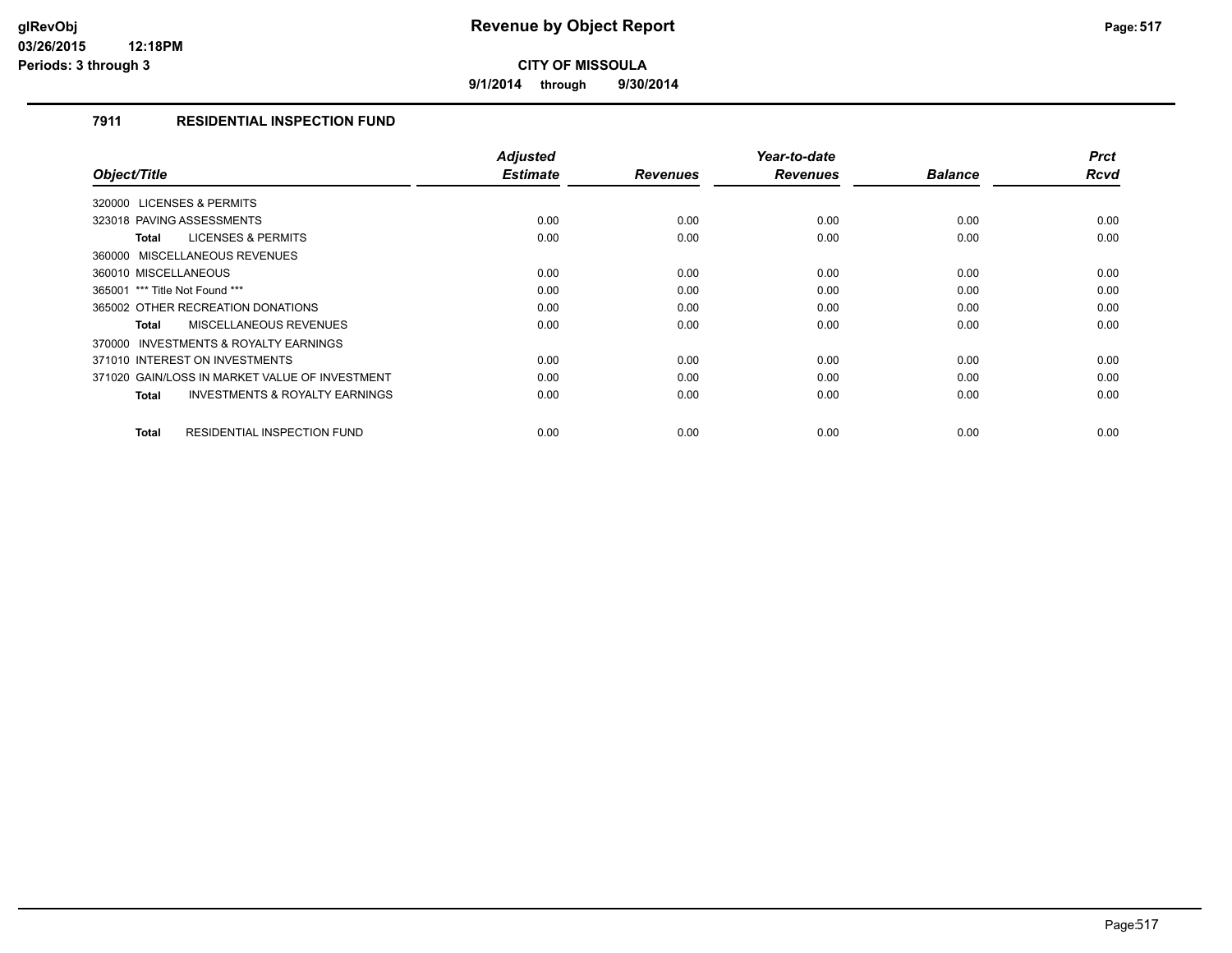**9/1/2014 through 9/30/2014**

#### **9000 GENERAL FIXED ASSETS ACCOUNT GROUP 9000 GENERAL FIXED ASSETS ACCOUNT GROUP**

| Object/Title                   |                                           | <b>Adjusted</b> |                 | Year-to-date    |                | <b>Prct</b> |
|--------------------------------|-------------------------------------------|-----------------|-----------------|-----------------|----------------|-------------|
|                                |                                           | <b>Estimate</b> | <b>Revenues</b> | <b>Revenues</b> | <b>Balance</b> | <b>Rcvd</b> |
|                                | 380000 OTHER FINANCING SOURCES            |                 |                 |                 |                |             |
| 382000 *** Title Not Found *** |                                           | 0.00            | 0.00            | 0.00            | 0.00           | 0.00        |
| <b>Total</b>                   | OTHER FINANCING SOURCES                   | 0.00            | 0.00            | 0.00            | 0.00           | 0.00        |
| <b>Total</b>                   | <b>GENERAL FIXED ASSETS ACCOUNT GROUP</b> | 0.00            | 0.00            | 0.00            | 0.00           | 0.00        |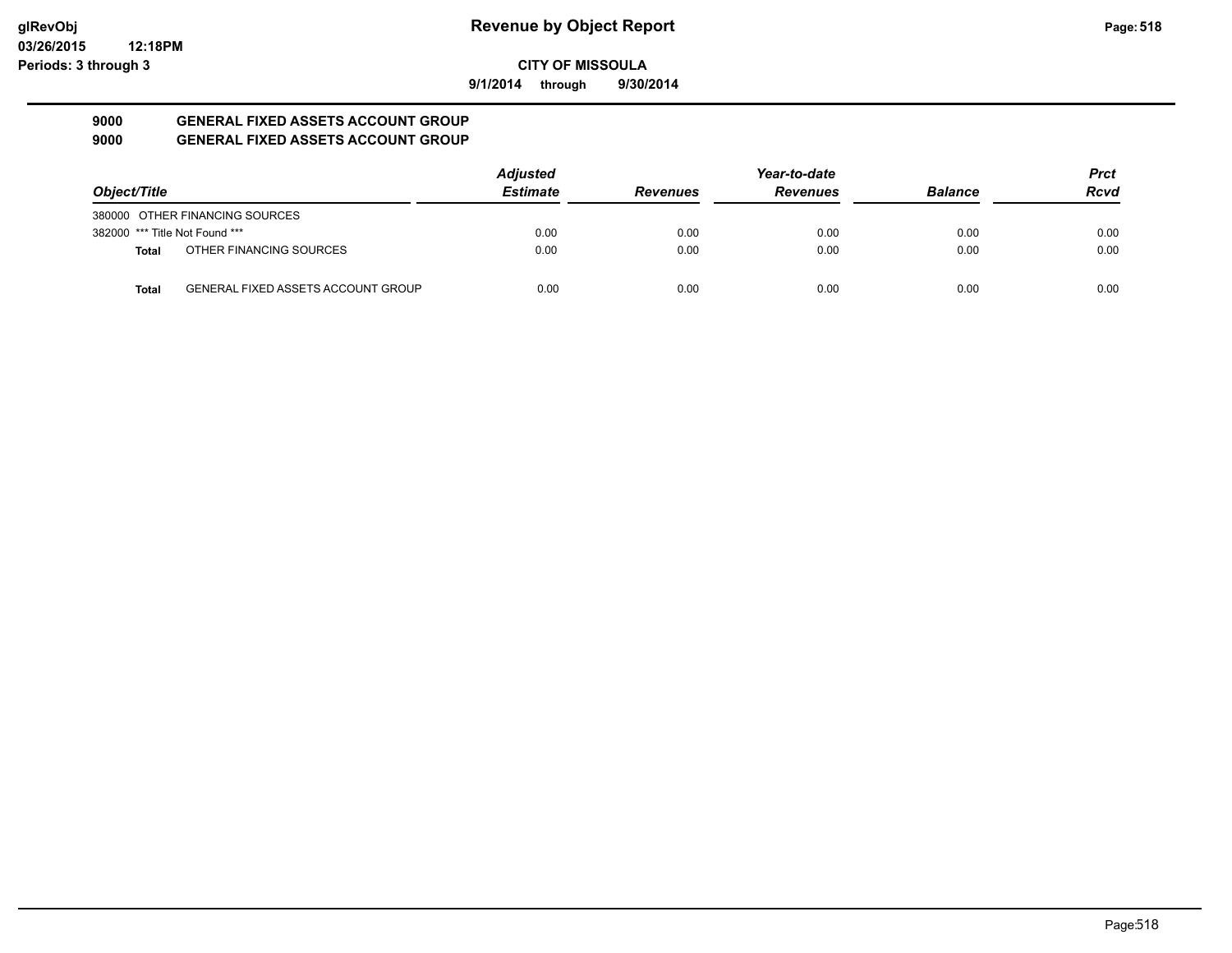**9/1/2014 through 9/30/2014**

#### **9000 GENERAL FIXED ASSETS ACCOUNT GROUP**

|                                |                                           | <b>Adjusted</b> |                 | Year-to-date   |             | <b>Prct</b> |
|--------------------------------|-------------------------------------------|-----------------|-----------------|----------------|-------------|-------------|
| Object/Title                   | <b>Estimate</b>                           | <b>Revenues</b> | <b>Revenues</b> | <b>Balance</b> | <b>Rcvd</b> |             |
|                                | 380000 OTHER FINANCING SOURCES            |                 |                 |                |             |             |
| 382000 *** Title Not Found *** |                                           | 0.00            | 0.00            | 0.00           | 0.00        | 0.00        |
| <b>Total</b>                   | OTHER FINANCING SOURCES                   | 0.00            | 0.00            | 0.00           | 0.00        | 0.00        |
| Total                          | <b>GENERAL FIXED ASSETS ACCOUNT GROUF</b> | 0.00            | 0.00            | 0.00           | 0.00        | 0.00        |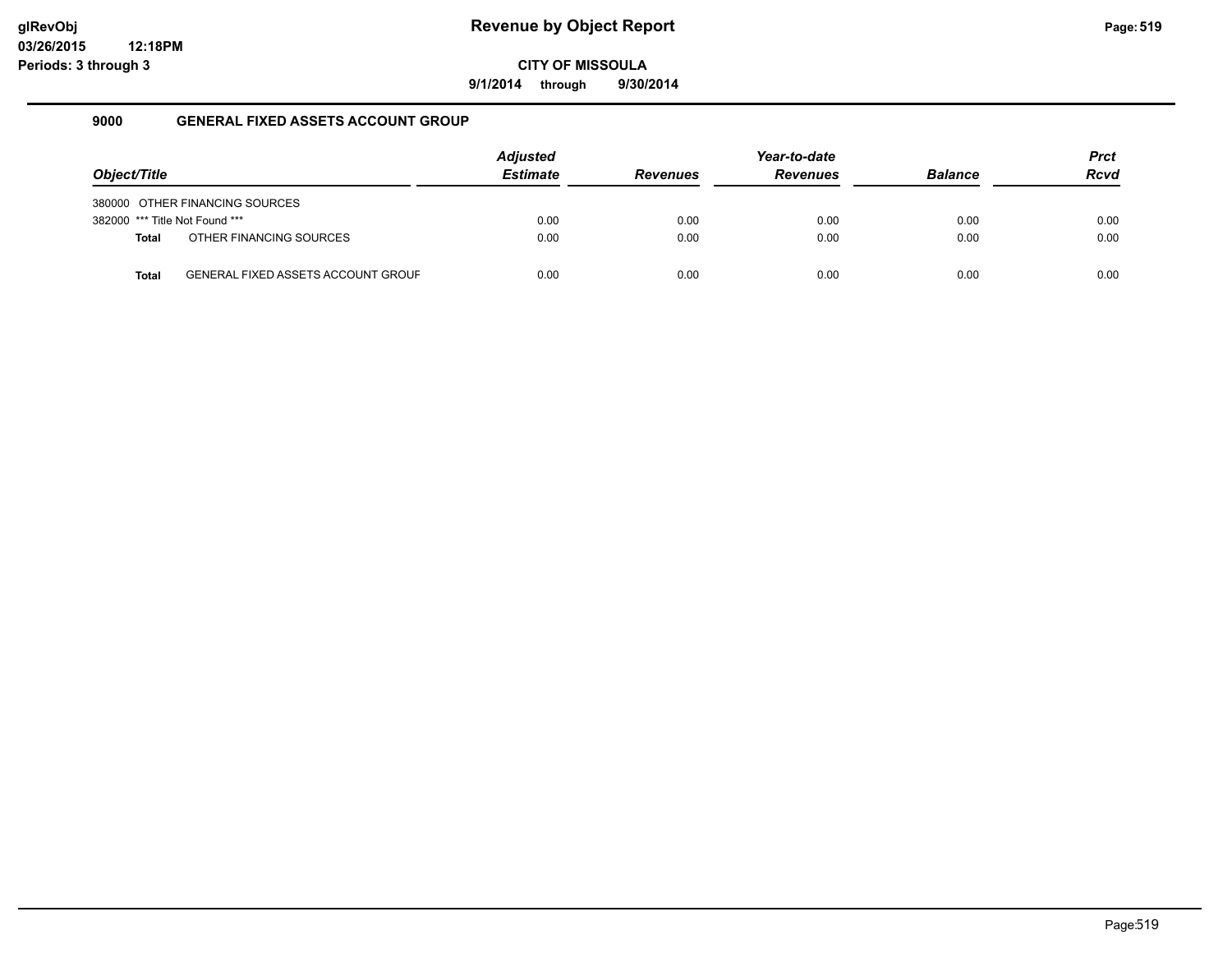**CITY OF MISSOULA 9/1/2014 through 9/30/2014**

#### *Grand Totals*

|                                                | <b>Adjusted</b> |                 | Year-to-date    |                | <b>Prct</b> |
|------------------------------------------------|-----------------|-----------------|-----------------|----------------|-------------|
| Object/Title                                   | <b>Estimate</b> | <b>Revenues</b> | <b>Revenues</b> | <b>Balance</b> | <b>Rcvd</b> |
| 310000 TAXES/ASSESSMENTS                       |                 |                 |                 |                |             |
| 310000 TAXES/ASSESSMENTS                       | 0.00            | 0.00            | 0.00            | 0.00           | 0.00        |
| 311000 GENERAL PROPERTY TAXES                  | 26,837,655.00   | $-49,272.69$    | 0.00            | 26,837,655.00  | 0.00        |
| 311001 CURRENT TAXES                           | 0.00            | 0.00            | 0.00            | 0.00           | 0.00        |
| 311005 DELINQUENT TAXES                        | 0.00            | $-90,603.94$    | 0.00            | 0.00           | 0.00        |
| 311011 TAX INCREMENT                           | 4,528,123.00    | 20,534.54       | 12,114.49       | 4,516,008.51   | 0.27        |
| 311030 MOTOR VEHICLE TAXES                     | 1,320,185.00    | 120,782.34      | 0.00            | 1,320,185.00   | 0.00        |
| 312000 PENALTIES & INTEREST - DELINQUENT TAXES | 0.00            | 0.00            | 0.00            | 0.00           | 0.00        |
| 312001 PENALTIES & INTEREST                    | 99,383.00       | 5,480.90        | 637.17          | 98,745.83      | 0.64        |
| 314000 PROP TAX - OTHER THAN ASSESSED VAL      | 0.00            | 0.00            | 0.00            | 0.00           | 0.00        |
| 314001 LIGHT VEHICLE TAX                       | 0.00            | 0.00            | 0.00            | 0.00           | 0.00        |
| 314100 TBID REVENUE                            | 620,494.00      | 0.00            | 0.00            | 620,494.00     | 0.00        |
| TAXES/ASSESSMENTS<br><b>Total</b>              | 33,405,840.00   | 6,921.15        | 12,751.66       | 33,393,088.34  | 0.04        |
| 320000 LICENSES & PERMITS                      |                 |                 |                 |                |             |
| 322011 LIQUOR LICENSES                         | 33,975.00       | 0.00            | 0.00            | 33,975.00      | 0.00        |
| 322012 BEER LICENSES                           | 34,900.00       | 0.00            | 400.00          | 34,500.00      | 1.15        |
| 322013 WINE LICENSES                           | 11,700.00       | 0.00            | 0.00            | 11,700.00      | 0.00        |
| 322020 GENERAL BUSINESS/PROF/OCCUPATIONAL LIC  | 642,344.00      | 14,890.25       | 46,150.33       | 596,193.67     | 7.18        |
| 322021 RENTAL LICENSES                         | 60,828.00       | 705.60          | 1,165.60        | 59,662.40      | 1.92        |
| 322022 BLIC PENALTIES & LICENSES               | 12,360.00       | 4,874.50        | 7,319.48        | 5,040.52       | 59.22       |
| 322030 FRANCHISE FEES                          | 0.00            | 0.00            | 0.00            | 0.00           | 0.00        |
| 322031 FRANCHISE FEE - AT&T                    | 680,000.00      | 0.00            | 160,275.13      | 519,724.87     | 23.57       |
| 322032 FRANCHISE FEE - FIBERVISION             | 0.00            | 0.00            | 0.00            | 0.00           | 0.00        |
| 322033 FRANCHISE FEE - MASADA                  | 0.00            | 0.00            | 0.00            | 0.00           | 0.00        |
| 322034 PEG ACCESS                              | 56,000.00       | 0.00            | 10,901.97       | 45,098.03      | 19.47       |
| 323011 BUILDING PERMITS                        | 671,560.00      | 119,188.03      | 281,396.01      | 390,163.99     | 41.90       |
| 323012 ELECTRICAL PERMITS                      | 193,640.00      | 18,412.45       | 66,731.64       | 126,908.36     | 34.46       |
| 323013 PLUMBING PERMITS                        | 111,240.00      | 9,184.00        | 30,596.00       | 80,644.00      | 27.50       |
| 323014 BLDG PERMIT REVIEW FEE                  | 0.00            | 0.00            | 0.00            | 0.00           | 0.00        |
| 323015 EXCAVATING PERMITS                      | 396,550.00      | 32,544.50       | 115,314.60      | 281,235.40     | 29.08       |
| 323016 MOVING PERMITS                          | 6,644.00        | 412.00          | 412.00          | 6,232.00       | 6.20        |
| 323017 MECHANICAL PERMITS                      | 81,370.00       | 8,160.00        | 24,745.00       | 56,625.00      | 30.41       |
| 323018 PAVING ASSESSMENTS                      | 64,196.00       | 45.00           | 1,111.00        | 63,085.00      | 1.73        |
| 323019 ALARM USERS PERMITS                     | 16,068.00       | 467.00          | 8,007.00        | 8,061.00       | 49.83       |
| 323020 FENCE PERMITS                           | 13,792.00       | 344.00          | 3,336.00        | 10,456.00      | 24.19       |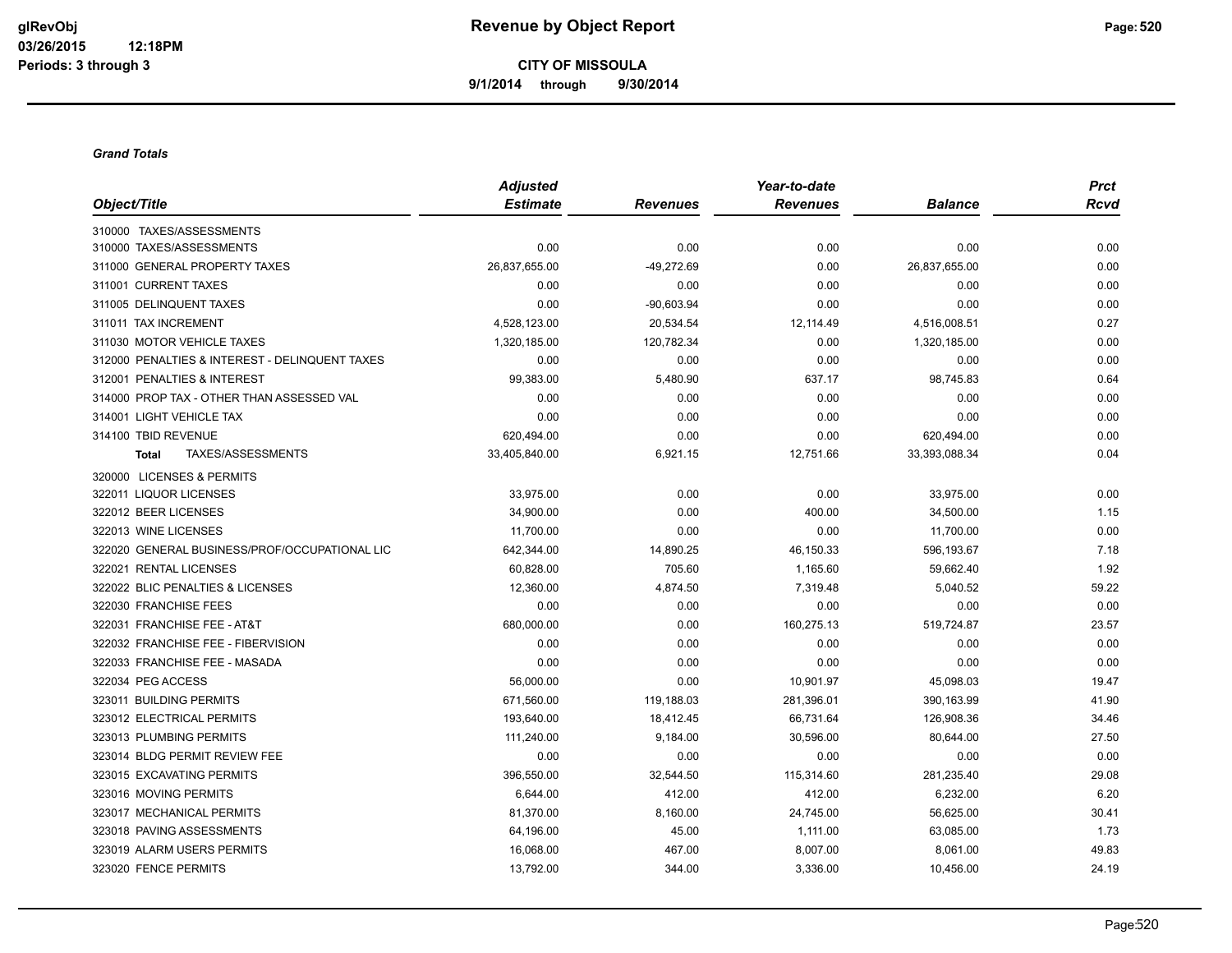**9/1/2014 through 9/30/2014**

| Object/Title                                   | <b>Adjusted</b><br><b>Estimate</b> | <b>Revenues</b> | Year-to-date<br><b>Revenues</b> | <b>Balance</b> | <b>Prct</b><br><b>Rcvd</b> |
|------------------------------------------------|------------------------------------|-----------------|---------------------------------|----------------|----------------------------|
|                                                |                                    |                 |                                 |                |                            |
| 323021 PAVING PERMITS                          | 32,960.00                          | 2,752.00        | 8,008.00                        | 24,952.00      | 24.30                      |
| 323022 GRADING/DRAINAGE PERMITS                | 7,723.00                           | 1,507.00        | 4,964.00                        | 2,759.00       | 64.28                      |
| 323023 ADA ACCESS PERMITS                      | 14,343.00                          | 1,791.00        | 4,646.00                        | 9,697.00       | 32.39                      |
| 323025 STREET USE PERMITS                      | 3.862.00                           | 725.00          | 1,160.00                        | 2,702.00       | 30.04                      |
| 323026 PYROTECHNICS PERMITS                    | 1,765.00                           | 1,106.00        | 2,080.00                        | $-315.00$      | 117.85                     |
| 323027 HAULER PERMITS                          | 0.00                               | 0.00            | 0.00                            | 0.00           | 0.00                       |
| 323030 ANIMAL LICENSES                         | 0.00                               | 527.00          | 1,819.50                        | $-1,819.50$    | 0.00                       |
| 323031 CHICKEN LICENSES                        | 477.00                             | 45.00           | 105.00                          | 372.00         | 22.01                      |
| 323051 BICYCLE LICENSES                        | 0.00                               | 0.00            | 0.00                            | 0.00           | 0.00                       |
| 323052 STORM WATER POLLUTION PREVENTION PERMIT | 3,811.00                           | 278.00          | 1,112.00                        | 2,699.00       | 29.18                      |
| 323054 ZONING COMPLIANCE PERMITS               | 3,090.00                           | 2,592.00        | 5,956.00                        | $-2,866.00$    | 192.75                     |
| 323055 FLOOD PLAIN PERMITS                     | 0.00                               | 0.00            | 1,074.00                        | $-1,074.00$    | 0.00                       |
| 323056 SIGN PERMITS                            | 7,210.00                           | 1,130.00        | 4,482.00                        | 2,728.00       | 62.16                      |
| <b>LICENSES &amp; PERMITS</b><br><b>Total</b>  | 3,162,408.00                       | 221,680.33      | 793,268.26                      | 2,369,139.74   | 25.08                      |
| 330000 INTERGOVERNMENTAL REVENUES              |                                    |                 |                                 |                |                            |
| 330000 INTERGOVERNMENTAL REVENUES              | 64,009.00                          | 69,994.57       | 122,411.47                      | $-58,402.47$   | 191.24                     |
| 331000 FEDERAL GRANTS                          | 97,549.00                          | 11,083.00       | 11,083.00                       | 86,466.00      | 11.36                      |
| 331001 BYRNE DISCRETIONARY                     | 0.00                               | 0.00            | 0.00                            | 0.00           | 0.00                       |
| 331002 COUNTY ASSISTANCE CIP PROJECTS          | 0.00                               | 0.00            | 0.00                            | 0.00           | 0.00                       |
| 331003 STATE HOME PROGRAM INCOME               | 186,489.00                         | 0.00            | 0.00                            | 186,489.00     | 0.00                       |
| 331004 CITY ASSESSMENTS                        | 0.00                               | 0.00            | 0.00                            | 0.00           | 0.00                       |
| 331005 WESTERN FEDERAL LANDS GRANT             | 0.00                               | 0.00            | 0.00                            | 0.00           | 0.00                       |
| 331010 ENTITLEMENT - CDBG                      | 620,073.00                         | 168,124.50      | 168,124.50                      | 451,948.50     | 27.11                      |
| 331011 NSP GRANT/SILVERTIP PROJECT             | 0.00                               | 0.00            | 0.00                            | 0.00           | 0.00                       |
| 331012 ARRA/CDBG STIMULUS REVENUE              | 0.00                               | 0.00            | 0.00                            | 0.00           | 0.00                       |
| 331013 NORTHSIDE PED BRIDGE ARRA GRANT         | 0.00                               | 0.00            | 0.00                            | 0.00           | 0.00                       |
| 331014 WHITE PINE PLAYGROUND-CDBG GRANT        | 0.00                               | 0.00            | 0.00                            | 0.00           | 0.00                       |
| 331016 HOMEWORD 1800 PHILLIPS                  | 0.00                               | 0.00            | 0.00                            | 0.00           | 0.00                       |
| 331017 HUD 6.7M/SILVERTIP APTS                 | 0.00                               | 0.00            | 0.00                            | 0.00           | 0.00                       |
| 331018 MHA 1M/SILVERTIP APTS                   | 0.00                               | 0.00            | 0.00                            | 0.00           | 0.00                       |
| 331020 COPS GRANT                              | 0.00                               | 0.00            | 0.00                            | 0.00           | 0.00                       |
| 331022 SMART POLICING GRANT                    | 0.00                               | 0.00            | 0.00                            | 0.00           | 0.00                       |
| 331023 COPS HIRING GRANT 2011                  | 55,000.00                          | 0.00            | 0.00                            | 55,000.00      | 0.00                       |
| 331024 DEPT OF JUSTICE GRANTS                  | 0.00                               | 0.00            | 0.00                            | 0.00           | 0.00                       |
| 331025 DV ACCOUNTABILITY PROJECT               | 34,000.00                          | 0.00            | 0.00                            | 34,000.00      | 0.00                       |
| 331026 ICAC GRANT                              | 102.698.00                         | 0.00            | 6,553.77                        | 96,144.23      | 6.38                       |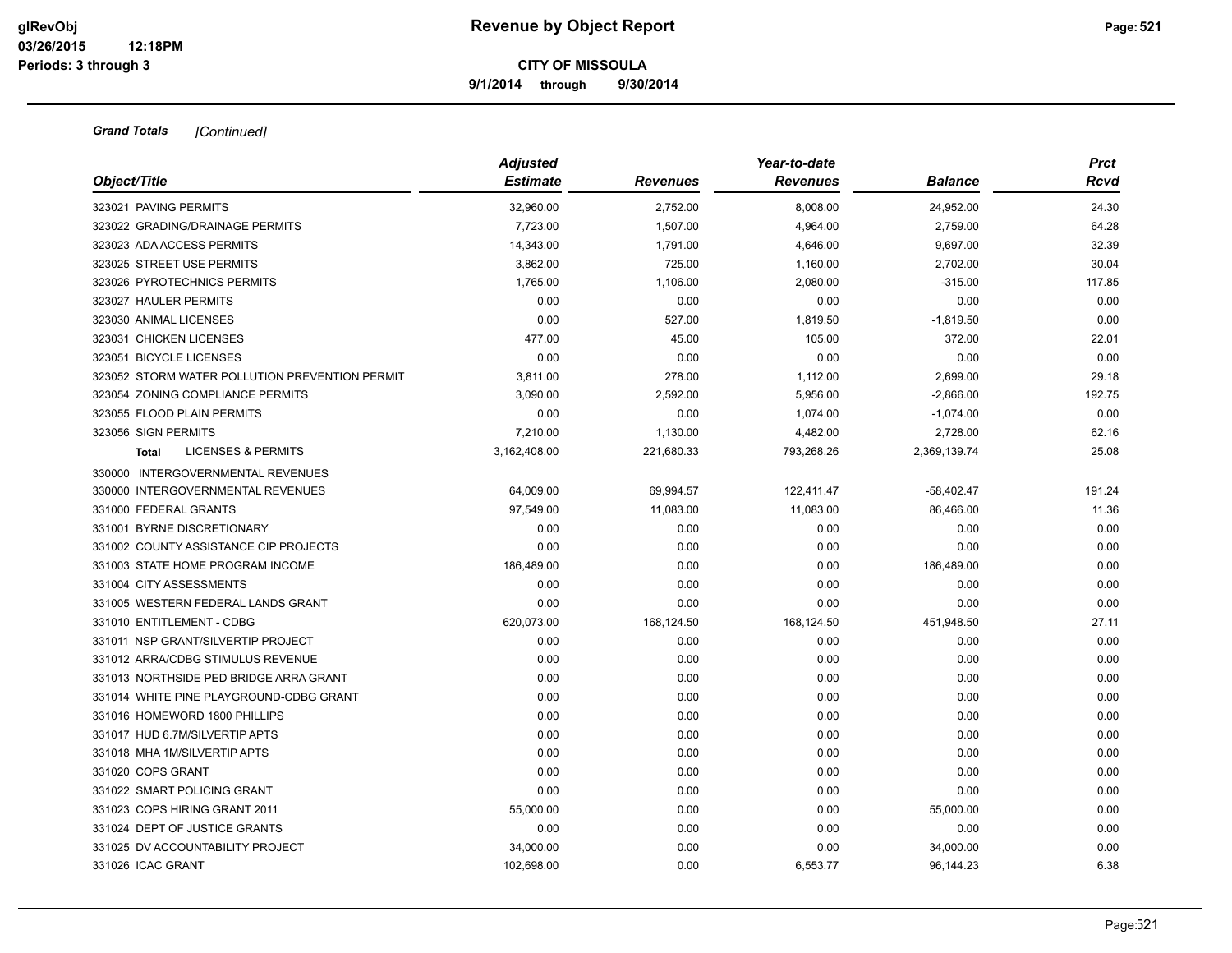**9/1/2014 through 9/30/2014**

|                                             | <b>Adjusted</b> |                 | Year-to-date    |                | <b>Prct</b> |  |
|---------------------------------------------|-----------------|-----------------|-----------------|----------------|-------------|--|
| Object/Title                                | <b>Estimate</b> | <b>Revenues</b> | <b>Revenues</b> | <b>Balance</b> | <b>Rcvd</b> |  |
| 331027 JAG GRANTS REVENUE                   | 0.00            | 0.00            | 0.00            | 0.00           | 0.00        |  |
| 331028 DUI-COPS IN SHOPS                    | 5,000.00        | 0.00            | 0.00            | 5,000.00       | 0.00        |  |
| 331029 CHRP GRANT                           | 0.00            | 0.00            | 0.00            | 0.00           | 0.00        |  |
| 331030 COMMUNITY RESOURCE OFFICER/MCPS      | 0.00            | 0.00            | 0.00            | 0.00           | 0.00        |  |
| 331031 EECBG REVOLVING LOAN                 | 0.00            | 0.00            | 0.00            | 0.00           | 0.00        |  |
| 331033 WORD                                 | 0.00            | 0.00            | $-25,937.15$    | 25,937.15      | 0.00        |  |
| 331036 RIVER HOUSE GRANT                    | 0.00            | 0.00            | 0.00            | 0.00           | 0.00        |  |
| 331037 ELOCAL.COM LOAN REPAYMENT            | 0.00            | 0.00            | 0.00            | 0.00           | 0.00        |  |
| 331038 EPA BROWNSFIELD GRANT                | 0.00            | 0.00            | 0.00            | 0.00           | 0.00        |  |
| 331039 EPA BROWNSFIELD ARRA                 | 0.00            | 0.00            | 0.00            | 0.00           | 0.00        |  |
| 331050 ISTEA/CTEP GRANT                     | 0.00            | 11,622.39       | 11,622.39       | $-11,622.39$   | 0.00        |  |
| 331051 ISTEA/CTEP-HIGGINS HILL/BECKWITH     | 0.00            | 0.00            | 0.00            | 0.00           | 0.00        |  |
| 331052 MDT CMAQ STRIPING GRANT              | 0.00            | 0.00            | 0.00            | 0.00           | 0.00        |  |
| 331053 CTEP PLAYFAIR                        | 0.00            | 0.00            | 0.00            | 0.00           | 0.00        |  |
| 331054 FHWA PL GRANT                        | 602,667.00      | 0.00            | 0.00            | 602,667.00     | 0.00        |  |
| 331055 FTA GRANT                            | 17,744.00       | 0.00            | 0.00            | 17,744.00      | 0.00        |  |
| 331056 MDT FEDERAL CMAQ                     | 381,084.00      | 0.00            | $-42,473.46$    | 423,557.46     | $-11.15$    |  |
| 331057 TRANSIT-MUTD CMAQ                    | 151,515.00      | 0.00            | 0.00            | 151,515.00     | 0.00        |  |
| 331060 NATL RECREATION TRAILS GRANTS        | 0.00            | 0.00            | 0.00            | 0.00           | 0.00        |  |
| 331081 GRANTS/DONATIONS - FORT MISSOULA     | 0.00            | 0.00            | 0.00            | 0.00           | 0.00        |  |
| 331090 EPA GRANT                            | 433,065.00      | 0.00            | 0.00            | 433,065.00     | 0.00        |  |
| 331091 US DOT HMEP GRANT                    | 0.00            | 0.00            | 0.00            | 0.00           | 0.00        |  |
| 331112 SAFER GRANT                          | 0.00            | 0.00            | 0.00            | 0.00           | 0.00        |  |
| 331113 FEMA GRANT                           | 0.00            | 0.00            | 0.00            | 0.00           | 0.00        |  |
| 331114 TITLE III GRANT-MSLA CO              | 0.00            | 0.00            | 0.00            | 0.00           | 0.00        |  |
| 331153 RUSSELL S 3RD IMPROVEMENTS           | 0.00            | 0.00            | 0.00            | 0.00           | 0.00        |  |
| 331154 CTEP-MILWAUKEE RR TRAIL              | 0.00            | 0.00            | 0.00            | 0.00           | 0.00        |  |
| 331155 CTEP/GRANT CREEK TRAIL BCN           | 0.00            | 0.00            | 0.00            | 0.00           | 0.00        |  |
| 331156 CTEP GRANT - S HILLS TRAIL SYSTEM    | 870,129.00      | 0.00            | 0.00            | 870,129.00     | 0.00        |  |
| 331159 CTEP-U OF M CROSSWALK PROJECT        | 0.00            | 0.00            | 0.00            | 0.00           | 0.00        |  |
| 331160 SAFE ROUTES TO SCHOOLS fY08 \$82,500 | 0.00            | 0.00            | 0.00            | 0.00           | 0.00        |  |
| 331161 CTEP-LOLO ST/BRIDGE TO DUNCAN S/C    | 0.00            | 0.00            | 0.00            | 0.00           | 0.00        |  |
| 331170 HISTORICAL PRESERVATION GRANT        | 5,500.00        | 0.00            | 0.00            | 5,500.00       | 0.00        |  |
| 331178 DUI TASK FORCE                       | 250,000.00      | 0.00            | 429.60          | 249,570.40     | 0.17        |  |
| 331180 LIBRARY LITERACY GRANT               | 0.00            | 0.00            | 0.00            | 0.00           | 0.00        |  |
| 331181 GRANTS/DONATIONS - FORT MISSOULA     | 0.00            | 0.00            | 0.00            | 0.00           | 0.00        |  |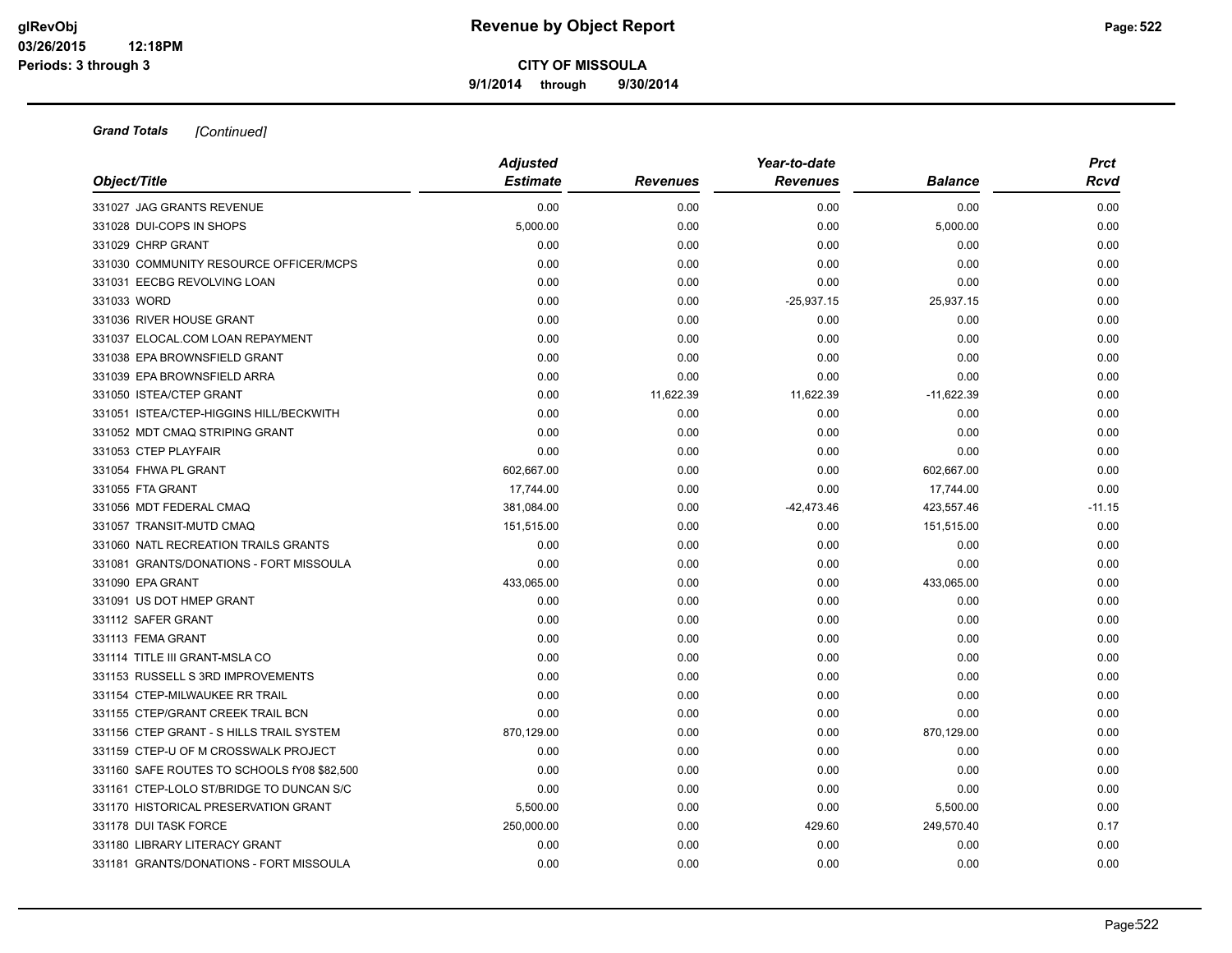**9/1/2014 through 9/30/2014**

|                                               | <b>Adjusted</b> |                 |                 | <b>Prct</b>    |       |
|-----------------------------------------------|-----------------|-----------------|-----------------|----------------|-------|
| Object/Title                                  | <b>Estimate</b> | <b>Revenues</b> | <b>Revenues</b> | <b>Balance</b> | Rcvd  |
| 331990 IRS REIMB/DEBT SVS INTEREST            | 254.857.00      | 0.00            | 0.00            | 254,857.00     | 0.00  |
| 331992 FEDERAL ARRA GRANTS                    | 0.00            | 0.00            | 0.00            | 0.00           | 0.00  |
| 334013 STATE GRANT - OT SEATBELT              | 35,000.00       | 1,712.67        | 1,712.67        | 33,287.33      | 4.89  |
| 334014 MISSOULA COUNTY-GRANT CREEK TRAIL      | 0.00            | 0.00            | 0.00            | 0.00           | 0.00  |
| 334015 COPS TECHNOLOGY GRANT                  | 322,299.00      | 0.00            | 0.00            | 322,299.00     | 0.00  |
| 334016 BULLETPROOF VEST GRANT                 | 10,500.00       | 0.00            | 0.00            | 10,500.00      | 0.00  |
| 334017 SCHOOL RESOURCE OFFICER                | 0.00            | 0.00            | 248,850.00      | $-248,850.00$  | 0.00  |
| 334018 STATE GRANT - CAPITAL                  | 0.00            | 0.00            | 0.00            | 0.00           | 0.00  |
| 334020 UNDERAGE DRINKING GRANT                | 0.00            | 0.00            | 0.00            | 0.00           | 0.00  |
| 334025 COUNTY WEED                            | 0.00            | 3,873.68        | 3,873.68        | $-3,873.68$    | 0.00  |
| 334026 FOREST HEALTH GRANT                    | 0.00            | 0.00            | $-33,125.00$    | 33,125.00      | 0.00  |
| 334028 DEPT OF AG INTERN GRANT                | 0.00            | 0.00            | 0.00            | 0.00           | 0.00  |
| 334040 GAS TAX APPORTIONMENT                  | 982,213.00      | 89,963.30       | 269,889.95      | 712,323.05     | 27.48 |
| 334045 MONTANA DEPARTMENT TRANSPORTATION      | 0.00            | 0.00            | 0.00            | 0.00           | 0.00  |
| 334055 BANK CORP. LIC. TAX (CURRENT)          | 0.00            | 0.00            | 0.00            | 0.00           | 0.00  |
| 334056 BANK CORP. LIC. TAX - (PREVIOUS YEARS) | 0.00            | 0.00            | 0.00            | 0.00           | 0.00  |
| 334061 IMPACT FEES-CLEARING ACCOUNT           | 0.00            | 0.00            | 0.00            | 0.00           | 0.00  |
| 334071 DEQ/RIVER WATER SAMPLING               | 0.00            | 0.00            | 0.00            | 0.00           | 0.00  |
| 334076 BIG SKY TRUST FUND GRANTS              | 30,000.00       | 0.00            | 0.00            | 30,000.00      | 0.00  |
| 334112 WELLNESS GRANT                         | 0.00            | 0.00            | 0.00            | 0.00           | 0.00  |
| 334120 TSEP GRANT                             | 0.00            | 0.00            | 0.00            | 0.00           | 0.00  |
| 334121 DNRC GRANT                             | 0.00            | 0.00            | $-26,044.18$    | 26,044.18      | 0.00  |
| 334123 MAQI FEDERAL ASSISTANCE                | 0.00            | 0.00            | 0.00            | 0.00           | 0.00  |
| 334124 GRANTS-CIP                             | 0.00            | 0.00            | 0.00            | 0.00           | 0.00  |
| 334125 FIRE FIGHTER GRANT                     | 15,000.00       | 0.00            | 0.00            | 15,000.00      | 0.00  |
| 334126 DEVELOPER ASSESSMENTS                  | 0.00            | 0.00            | 0.00            | 0.00           | 0.00  |
| 334127 TONKIN TRAIL - FISH WILDLIFE PARKS     | 0.00            | 0.00            | 0.00            | 0.00           | 0.00  |
| 334128 CDBG FIRE HYDRANT GRANT                | 0.00            | 0.00            | 0.00            | 0.00           | 0.00  |
| 334140 DNRC GRANT                             | 0.00            | 0.00            | 0.00            | 0.00           | 0.00  |
| 334145 WESTERN MT MENTAL HEALTH CTR           | 0.00            | 0.00            | $-63,981.10$    | 63,981.10      | 0.00  |
| 334146 ADDI FUNDS-1ST TIME HOMEBUYERS         | 12,243.00       | 0.00            | 0.00            | 12,243.00      | 0.00  |
| 334149 MISSOULA HOMEOWNERSHIP PROGRAM         | 300,000.00      | 0.00            | 0.00            | 300,000.00     | 0.00  |
| 334153 FY14 DISTRICT XI HRC TBRA              | 0.00            | 0.00            | 0.00            | 0.00           | 0.00  |
| 334154 FY08 homeWORD                          | 0.00            | 0.00            | 0.00            | 0.00           | 0.00  |
| 334155 FY08 NMCDC                             | 0.00            | 0.00            | 0.00            | 0.00           | 0.00  |
| 334156 HOME PROGRAM INCOME                    | 35.500.00       | 0.00            | 0.00            | 35,500.00      | 0.00  |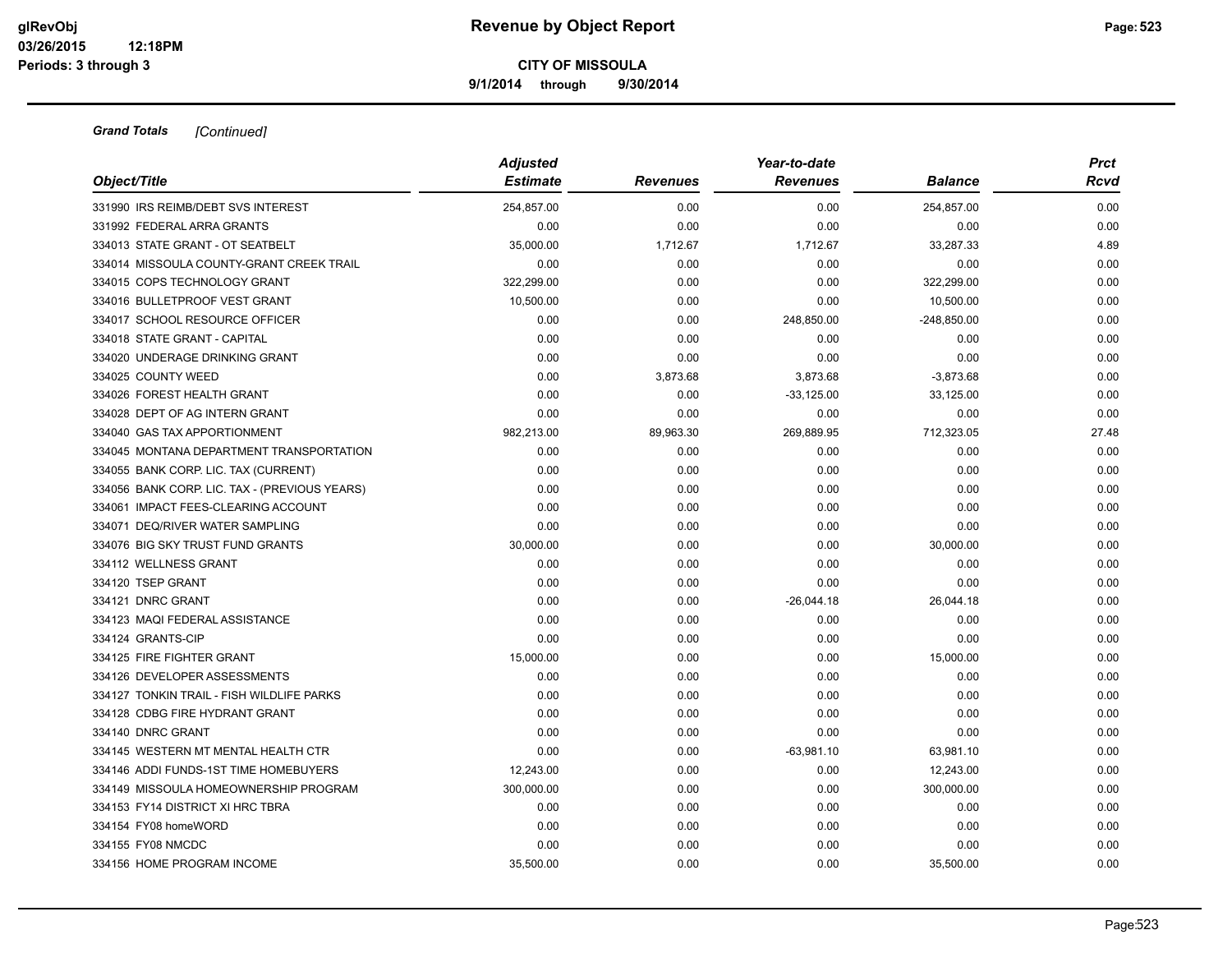**9/1/2014 through 9/30/2014**

|                                                   | <b>Adjusted</b> |                 | Year-to-date    |                | <b>Prct</b> |  |
|---------------------------------------------------|-----------------|-----------------|-----------------|----------------|-------------|--|
| Object/Title                                      | <b>Estimate</b> | <b>Revenues</b> | <b>Revenues</b> | <b>Balance</b> | Rcvd        |  |
| 334157 FY09 MHA                                   | 0.00            | 0.00            | 0.00            | 0.00           | 0.00        |  |
| 334159 FY09 HOMEWORD                              | 0.00            | 0.00            | 0.00            | 0.00           | 0.00        |  |
| 334160 FY09 NMCDC                                 | 0.00            | 0.00            | 0.00            | 0.00           | 0.00        |  |
| 334161 FY10 DISTRICT XI HRC                       | 0.00            | 0.00            | 0.00            | 0.00           | 0.00        |  |
| 334163 FY10 homeWORD/SOLSTICE APT                 | 0.00            | 0.00            | 0.00            | 0.00           | 0.00        |  |
| 334990 ARRA FUNDING                               | 0.00            | 0.00            | 0.00            | 0.00           | 0.00        |  |
| 334991 ARRA HB645 FUNDING                         | 0.00            | 0.00            | 0.00            | 0.00           | 0.00        |  |
| 334992 ARRA LOAN                                  | 0.00            | 0.00            | 0.00            | 0.00           | 0.00        |  |
| 335075 STATE GAMBLING/VIDEO/KENO/BINGO FEES       | 127,650.00      | 0.00            | 0.00            | 127,650.00     | 0.00        |  |
| 335076 STATE GAMBLING LICENSE FEES                | 0.00            | 0.00            | 0.00            | 0.00           | 0.00        |  |
| 335077 STATE KENO/BINGO PROCEEDS TAX              | 0.00            | 0.00            | 0.00            | 0.00           | 0.00        |  |
| 335210 PERSONAL PROPERTY TAX REIMBURSEMENT        | 554,296.00      | 0.00            | 0.00            | 554,296.00     | 0.00        |  |
| 335230 HB 124 REVENUE                             | 7,300,985.00    | 1,993,952.67    | 1,993,952.67    | 5,307,032.33   | 27.31       |  |
| 335250 STATE REIMB - SB #184                      | 200,000.00      | 0.00            | 0.00            | 200,000.00     | 0.00        |  |
| 336001 MDT REIMBURSEMENTS                         | 0.00            | 0.00            | 0.00            | 0.00           | 0.00        |  |
| 336021 STATE CONTRIB - POLICE RETIREMENT          | 2,180,799.00    | 174,523.78      | 502,574.72      | 1,678,224.28   | 23.05       |  |
| 336022 STATE CONTRIB. - FIRE RETIREMENT           | 2,262,024.00    | 174,052.98      | 503,977.78      | 1,758,046.22   | 22.28       |  |
| 336023 STATE CONTRIB. - PERS                      | 9,986.00        | 2,861.01        | 5,132.22        | 4,853.78       | 51.39       |  |
| 336030 COUNTY CONTRIBUTION                        | 19,800.00       | 0.00            | 0.00            | 19,800.00      | 0.00        |  |
| 337000 LOCAL GRANTS                               | 0.00            | 0.00            | 0.00            | 0.00           | 0.00        |  |
| 337002 MRA GRANT                                  | 0.00            | 0.00            | 0.00            | 0.00           | 0.00        |  |
| 337003 HEALTH DEPT-STORM WATER MGMT               | 0.00            | 0.00            | 0.00            | 0.00           | 0.00        |  |
| 337010 COUNTY REIMBURSEMENT-DEANOS                | 0.00            | 0.00            | 0.00            | 0.00           | 0.00        |  |
| 337012 LEGAL SERVICES-CONTRACTED/REIMB.           | 0.00            | 4,800.00        | 4,800.00        | $-4,800.00$    | 0.00        |  |
| 337013 MUTD SIGN MAINTENANCE AGREEMENT            | 3,000.00        | 0.00            | 0.00            | 3,000.00       | 0.00        |  |
| 338000 LOCAL SHARING OF TAX INCREMENT             | 268,162.00      | 133,425.29      | 133,425.29      | 134,736.71     | 49.76       |  |
| 338001 EXCESS PLEDGED TAX INCREMENT RETURNED      | 0.00            | 0.00            | 0.00            | 0.00           | 0.00        |  |
| 338100 PLANNING MILLS PASSED THRU COUNTY          | 329,157.00      | 0.00            | 0.00            | 329,157.00     | 0.00        |  |
| 339000 PAYMENT IN LIEU OF TAXES                   | 34,056.00       | 0.00            | 0.00            | 34,056.00      | 0.00        |  |
| <b>INTERGOVERNMENTAL REVENUES</b><br><b>Total</b> | 19,164,049.00   | 2,839,989.84    | 3,796,852.82    | 15,367,196.18  | 19.81       |  |
| 340000 CHARGES FOR SERVICES                       |                 |                 |                 |                |             |  |
| 340051 GRILL VAN CONCESSIONS                      | 0.00            | 844.50          | 18,570.00       | $-18,570.00$   | 0.00        |  |
| 341009 BLDG ADMIN FEES                            | 245,008.00      | 0.00            | 0.00            | 245,008.00     | 0.00        |  |
| 341010 MISCELLANEOUS COLLECTIONS                  | 350.00          | 0.00            | 6.75            | 343.25         | 1.93        |  |
| 341011 TRANSPORTATION ADMIN FEES                  | 24,000.00       | 0.00            | 0.00            | 24,000.00      | 0.00        |  |
| 341012 MAYORS PROCLAMATION FEES                   | 100.00          | 20.00           | 20.00           | 80.00          | 20.00       |  |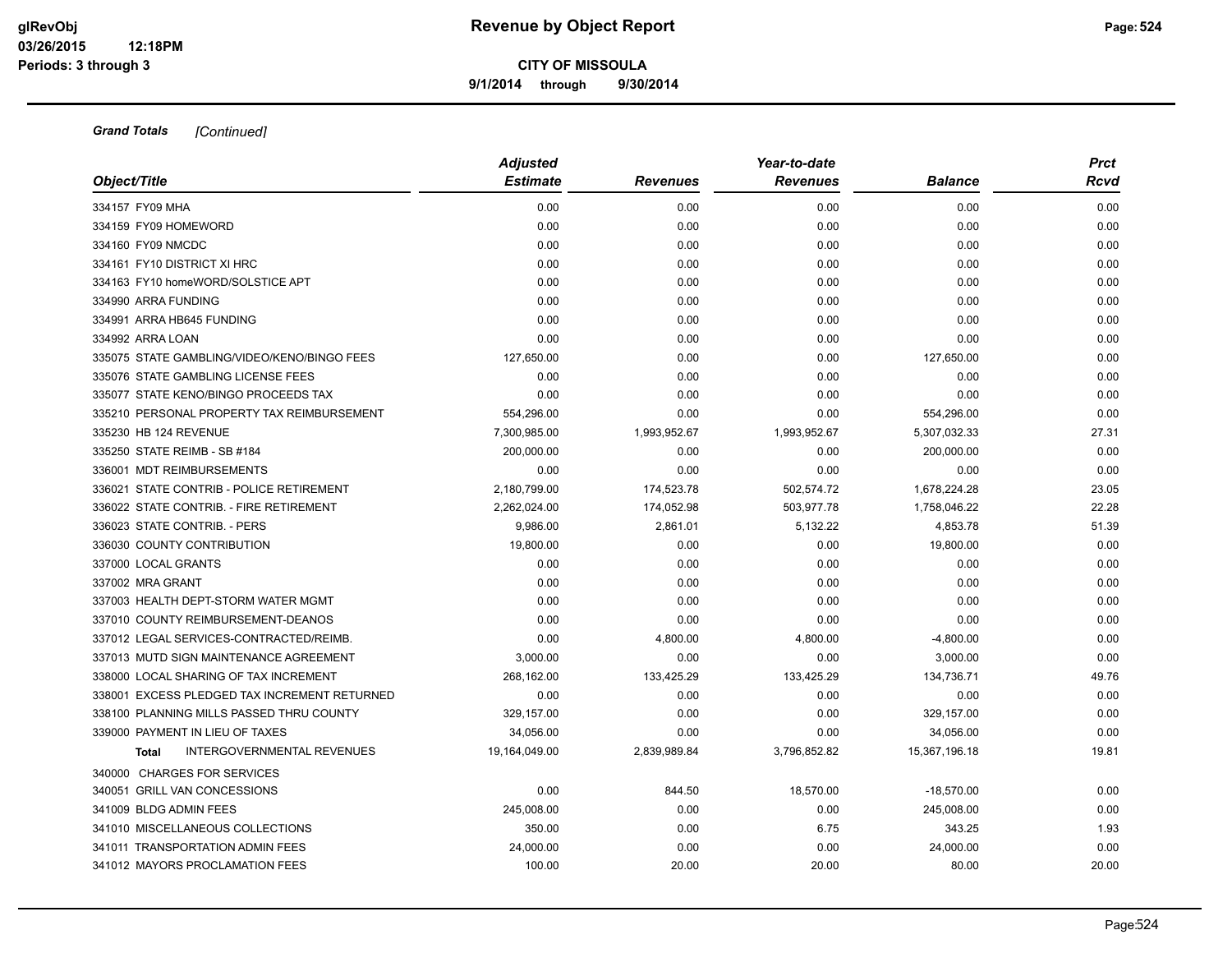**9/1/2014 through 9/30/2014**

| Object/Title                               | <b>Adjusted</b> |                 | Year-to-date    |                | <b>Prct</b> |
|--------------------------------------------|-----------------|-----------------|-----------------|----------------|-------------|
|                                            | <b>Estimate</b> | <b>Revenues</b> | <b>Revenues</b> | <b>Balance</b> | Rcvd        |
| 341013 AIR FUND FEES                       | 250.00          | 0.00            | 0.00            | 250.00         | 0.00        |
| 341015 SEWER ADMINISTRATION FEES           | 1,173,327.00    | 0.00            | 0.00            | 1,173,327.00   | 0.00        |
| 341016 MRA ADMINISTRATION FEES             | 117,053.00      | 0.00            | 0.00            | 117,053.00     | 0.00        |
| 341017 LIGHTING ADMINISTRATION FEES        | 15,002.00       | 0.00            | 0.00            | 15,002.00      | 0.00        |
| 341018 PARKING COMM ADMIN FEES             | 173,680.00      | 0.00            | 0.00            | 173,680.00     | 0.00        |
| 341021 SID ADMINISTRATION FEES             | 0.00            | 0.00            | 0.00            | 0.00           | 0.00        |
| 341022 PROJECT ADMIN FEES                  | 0.00            | 0.00            | 0.00            | 0.00           | 0.00        |
| 341023 PLANNING ADMIN FEES                 | 24,000.00       | 0.00            | 0.00            | 24,000.00      | 0.00        |
| 341031 STATE REIMB MUNI COURT              | 0.00            | 0.00            | 0.00            | 0.00           | 0.00        |
| 341032 IMPACT FEE CLEARING ACCOUNT         | 900,000.00      | 62,990.17       | 264,838.25      | 635,161.75     | 29.43       |
| 341033 IMPACT FEES-PARKS SHARE             | 0.00            | 0.00            | 0.00            | 0.00           | 0.00        |
| 341034 IMPACT FEES-FIRE SHARE              | 0.00            | 0.00            | 0.00            | 0.00           | 0.00        |
| 341035 IMPACT FEES-POLICE SHARE            | 0.00            | 0.00            | 0.00            | 0.00           | 0.00        |
| 341036 IMPACT FEES-COMMUNITY SERVICE SHARE | 0.00            | 0.00            | 0.00            | 0.00           | 0.00        |
| 341037 IMPACT FEE-ROAD SHARE               | 0.00            | 0.00            | 0.00            | 0.00           | 0.00        |
| 341041 SEWER EXTENSION RECORDING FEES      | 4,500.00        | 100.00          | 778.00          | 3,722.00       | 17.29       |
| 341052 MUNICIPAL COURT FILING FEES         | 283,400.00      | 27,794.50       | 59,104.61       | 224,295.39     | 20.86       |
| 341055 CRIME VICTIM SURCHARGE              | 2,500.00        | 128.00          | 264.00          | 2,236.00       | 10.56       |
| 341067 SUBDIVISION EXEMPTION AFFIDAVITS    | 0.00            | 0.00            | 1,800.00        | $-1,800.00$    | 0.00        |
| 341068 SUBDIVISON FEES                     | 5,000.00        | 563.00          | 563.00          | 4,437.00       | 11.26       |
| 341069 REZONING FEES                       | 5.000.00        | 0.00            | 0.00            | 5,000.00       | 0.00        |
| 341070 DESIGN REVIEW BOARD                 | 15,000.00       | 935.87          | 6,645.12        | 8,354.88       | 44.30       |
| 341071 BOARD OF ADJUST. ZONING, SIGNS      | 58,400.00       | 0.00            | 0.00            | 58,400.00      | 0.00        |
| 341072 FLOOD PLAIN-0THER FEES              | 0.00            | 0.00            | 0.00            | 0.00           | 0.00        |
| 341073 FIRE PLAN CHECK FEES                | 27,981.00       | 3,136.00        | 7,727.00        | 20,254.00      | 27.62       |
| 341074 FIRE INSPECTION FEES                | 0.00            | 5,519.00        | 13,397.00       | $-13,397.00$   | 0.00        |
| 341076 ENGINEERING PLAN CHECK FEES         | 33,478.00       | 4,969.00        | 13,112.00       | 20,366.00      | 39.17       |
| 341077 ZONING COMPLIANCE INSPECTIONS       | 0.00            | 0.00            | 0.00            | 0.00           | 0.00        |
| 341078 ENGINEERING MAP FEES                | 120.00          | 0.00            | 5.00            | 115.00         | 4.17        |
| 341079 GREASE INTERCEPTOR APPEAL FEES      | 2,000.00        | 4.00            | 304.00          | 1,696.00       | 15.20       |
| 341090 STREET VACATION PETITION FEES       | 0.00            | 0.00            | 1,923.00        | $-1,923.00$    | 0.00        |
| 341091 INSPECTION CODE BOOKS & COPIES      | 515.00          | 136.50          | 197.00          | 318.00         | 38.25       |
| 341100 GRANT ADMINISTRATION SERVICE FEES   | 0.00            | 0.00            | 0.00            | 0.00           | 0.00        |
| 341450 *** Title Not Found ***             | 0.00            | 0.00            | 0.00            | 0.00           | 0.00        |
| 342000 ANTI-GRAFFITI PROJECT               | 5,000.00        | 1,000.00        | 1,000.00        | 4,000.00       | 20.00       |
| 342010 POLICE/BID AGREEMENT                | 0.00            | 0.00            | 0.00            | 0.00           | 0.00        |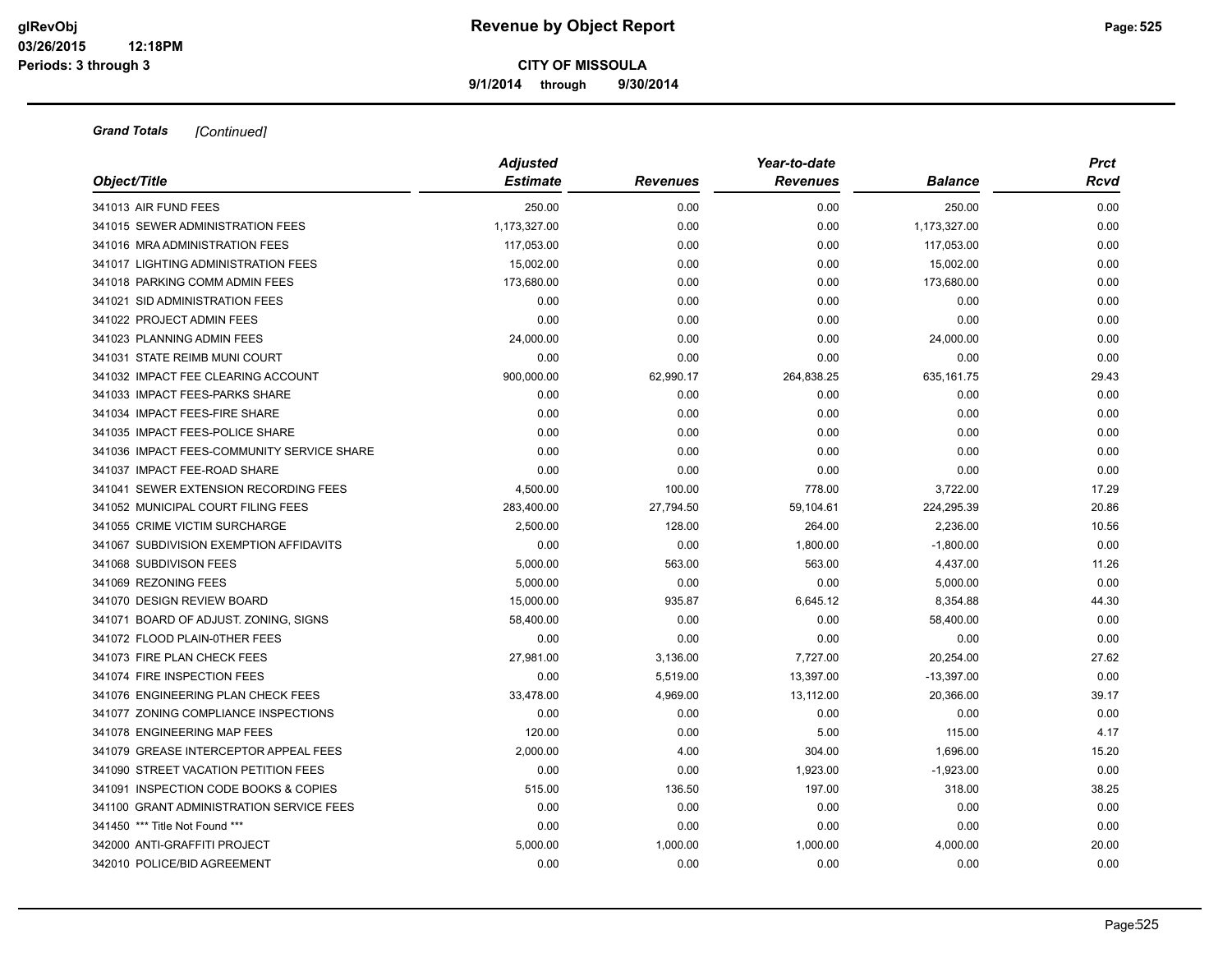**9/1/2014 through 9/30/2014**

|                                             | <b>Adjusted</b> |                 | Year-to-date    |                | <b>Prct</b> |  |
|---------------------------------------------|-----------------|-----------------|-----------------|----------------|-------------|--|
| Object/Title                                | <b>Estimate</b> | <b>Revenues</b> | <b>Revenues</b> | <b>Balance</b> | Rcvd        |  |
| 342012 PD REIMBURSABLE SERVICES             | 0.00            | 0.00            | 0.00            | 0.00           | 0.00        |  |
| 342013 SECURITY INVEST FEES                 | 61,000.00       | 20,610.59       | 25,585.34       | 35,414.66      | 41.94       |  |
| 342014 POLICE DEPARTMENT SERVICE FEES       | 157,300.00      | 22,976.00       | 25,037.00       | 132,263.00     | 15.92       |  |
| 342015 POLICE OVERTIME FEES                 | 84,000.00       | 12,582.82       | 26,168.04       | 57,831.96      | 31.15       |  |
| 342016 POLICE TRAINING FEES                 | 36,000.00       | 362.30          | 3,065.30        | 32,934.70      | 8.51        |  |
| 342017 CATERING FEES                        | 7,200.00        | 1,929.56        | 2,493.56        | 4,706.44       | 34.63       |  |
| 342018 DESK REPORTS                         | 20,000.00       | 2,114.00        | 5,993.00        | 14,007.00      | 29.97       |  |
| 342019 ABANDONED VEHICLE REVENUE FEES       | 32,500.00       | 470.00          | 592.50          | 31,907.50      | 1.82        |  |
| 342020 FIRE DEPARTMENT FEES                 | 100.00          | 10.00           | 80.00           | 20.00          | 80.00       |  |
| 342021 CPR EDUCATION PROGRAM                | 7,435.00        | 0.00            | 2,495.00        | 4,940.00       | 33.56       |  |
| 342022 OUTSIDE HIRES                        | 524,890.00      | 287,076.12      | 288,175.12      | 236,714.88     | 54.90       |  |
| 342060 BIKE PROGRAM SALES & FEES            | 2,700.00        | 0.00            | 0.00            | 2,700.00       | 0.00        |  |
| 343000 PW REIMBURSABLE SERVICES             | 31,258.00       | 0.00            | 30.00           | 31,228.00      | 0.10        |  |
| 343001 SIGN FABRICATION & CONTRACTS         | 500.00          | 0.00            | 0.00            | 500.00         | 0.00        |  |
| 343002 OTHER AGENCIES - VEH MAINT           | 48,000.00       | 44.80           | 271.00          | 47,729.00      | 0.56        |  |
| 343003 STATE PAYMENT - TRAFFIC COUNTS       | 4,450.00        | 0.00            | 0.00            | 4,450.00       | 0.00        |  |
| 343004 SPECIAL STATE CONTRACTS              | 80,000.00       | 0.00            | 0.00            | 80,000.00      | 0.00        |  |
| 343005 NON-ARRA MOUNTAIN WATER CONTRACT     | 0.00            | 0.00            | 0.00            | 0.00           | 0.00        |  |
| 343006 OTHER GOVT AGENCY-STREET PROJECTS    | 98,318.00       | 0.00            | 0.00            | 98,318.00      | 0.00        |  |
| 343008 PRIVATE COMPANY STREET PAYMENTS      | 0.00            | 0.00            | 0.00            | 0.00           | 0.00        |  |
| 343009 TOW CHARGES                          | 0.00            | 0.00            | 0.00            | 0.00           | 0.00        |  |
| 343010 STREET DEPT SALES & SERVICES         | 19,195.00       | 0.00            | 0.00            | 19,195.00      | 0.00        |  |
| 343011 STREET AND ROADWAY REPAIR CHARGES    | 0.00            | 0.00            | 0.00            | 0.00           | 0.00        |  |
| 343013 SNOW REMOVAL FEES                    | 1,500.00        | 0.00            | 0.00            | 1,500.00       | 0.00        |  |
| 343015 PARKING                              | 1,405,905.00    | 0.00            | 0.00            | 1,405,905.00   | 0.00        |  |
| 343016 METER MONEY                          | 0.00            | 45,967.07       | 135,505.01      | $-135,505.01$  | 0.00        |  |
| 343017 PARKING LEASE REVENUE                | 0.00            | 71,031.66       | 167,974.16      | $-167,974.16$  | 0.00        |  |
| 343018 CENTRAL PARK REVENUE                 | 0.00            | 7,217.86        | 25,123.12       | $-25, 123.12$  | 0.00        |  |
| 343031 SEWER SERVICE CHARGES                | 0.00            | 0.00            | 0.00            | 0.00           | 0.00        |  |
| 343032 SEWER INSTALLATION CHARGES           | 76,000.00       | 5,175.00        | 11,303.50       | 64,696.50      | 14.87       |  |
| 343034 TREATMENT FACILITIES FEES            | 7,824,907.00    | 47,306.11       | 3,442,931.00    | 4,381,976.00   | 44.00       |  |
| 343035 SALE OF SEWER MATERIALS AND SUPPLIES | 0.00            | 0.00            | $-20,785.70$    | 20,785.70      | 0.00        |  |
| 343036 *** Title Not Found ***              | 0.00            | 0.00            | 0.00            | 0.00           | 0.00        |  |
| 343037 GREASE INTERCEPTOR LOANS             | 0.00            | 0.00            | 0.00            | 0.00           | 0.00        |  |
| 343038 P & I TAX LIENS                      | 0.00            | 1,058.74        | 4,090.47        | $-4,090.47$    | 0.00        |  |
| 343039 DISPOSAL FEES                        | 0.00            | 2,615.80        | 5,873.88        | $-5,873.88$    | 0.00        |  |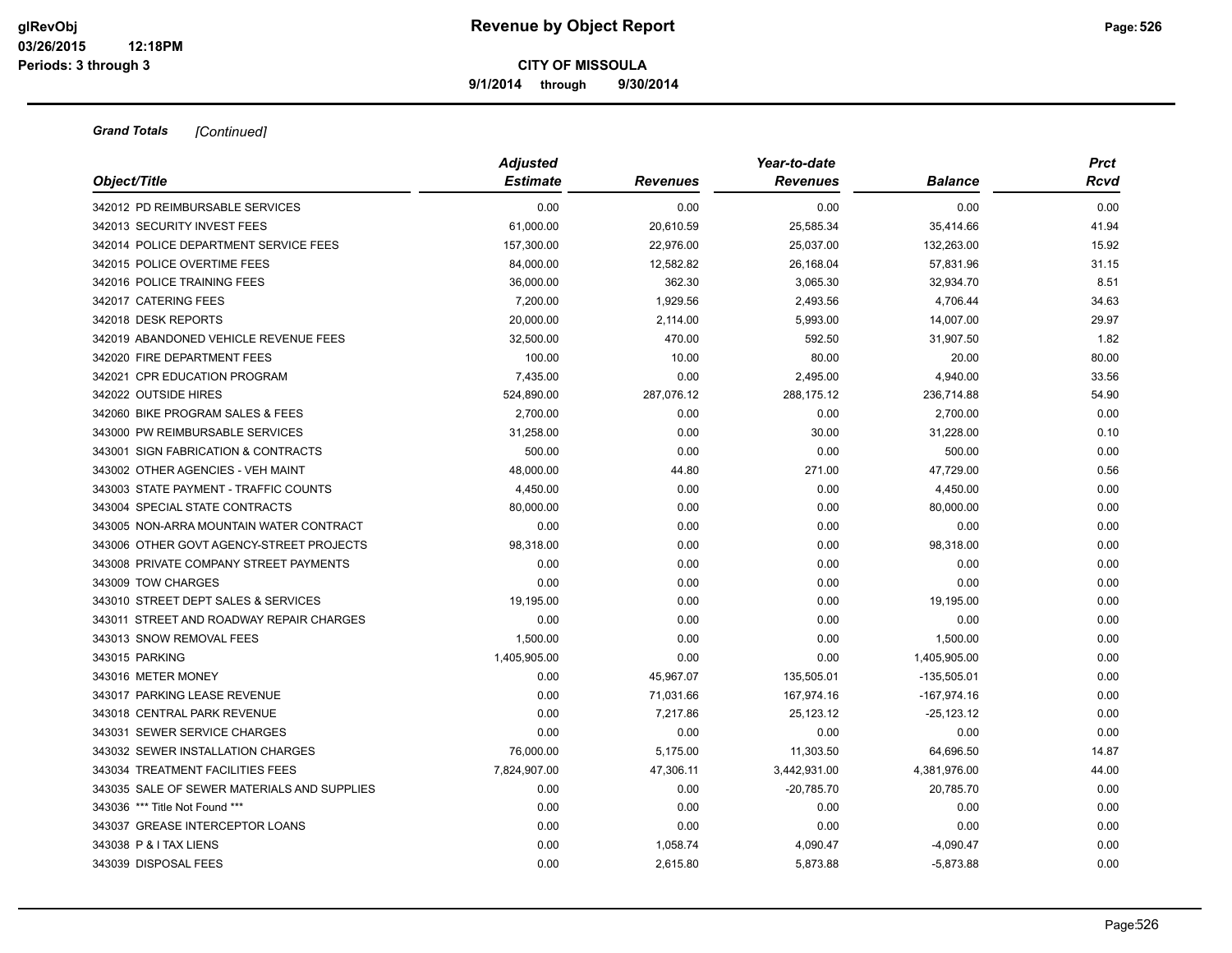**9/1/2014 through 9/30/2014**

| Object/Title                              | <b>Adjusted</b><br><b>Estimate</b> | <b>Revenues</b> | Year-to-date<br><b>Revenues</b> | <b>Balance</b> | <b>Prct</b><br>Rcvd |
|-------------------------------------------|------------------------------------|-----------------|---------------------------------|----------------|---------------------|
| 343041 GARBAGE COLLECTION SERVICES        | 5,000.00                           | 1,953.17        | 5,859.51                        | $-859.51$      | 117.19              |
| 343065 BUILDING RENTALS                   | 0.00                               | 0.00            | 0.00                            | 0.00           | 0.00                |
| 343080 STATE MAINTENANCE CONTRACT         | 530,082.00                         | 49,376.21       | 49,376.21                       | 480,705.79     | 9.31                |
| 343082 MDT URBAN PROJECTS                 | 0.00                               | 0.00            | 0.00                            | 0.00           | 0.00                |
| 343083 CONTRACT SEWER APPLICATIONS        | 0.00                               | 0.00            | 0.00                            | 0.00           | 0.00                |
| 343084 STREET MAINTENANCE MATERIALS REIMB | 55,500.00                          | 39,722.64       | 39,722.64                       | 15,777.36      | 71.57               |
| 343097 SIDEWALK AND CURB FEES             | 340,000.00                         | 33,479.63       | 112,669.93                      | 227,330.07     | 33.14               |
| 343300 MISC CHARGES FOR SERVICES          | 0.00                               | 0.00            | $-26,044.18$                    | 26,044.18      | 0.00                |
| 343301 BOOT REMOVAL                       | 0.00                               | 600.00          | 1,950.00                        | $-1,950.00$    | 0.00                |
| 343302 PARKS SOIL PROJECT                 | 0.00                               | 0.00            | 0.00                            | 0.00           | 0.00                |
| 343310 SALE OF NICHE NAMEPLATES & VASES   | 0.00                               | 1,400.00        | 2,400.00                        | $-2,400.00$    | 0.00                |
| 343311 SALE OF NICHES                     | 3,200.00                           | 0.00            | 0.00                            | 3,200.00       | 0.00                |
| 343320 CEMETERY - SALE OF PLOTS           | 12,870.00                          | 0.00            | 6,300.00                        | 6,570.00       | 48.95               |
| 343321 CEMETERY FOUNDATIONS               | 1,570.00                           | 2,880.00        | 3,950.00                        | $-2,380.00$    | 251.59              |
| 343322 CEMETERY FLOWER CARE               | 4,250.00                           | 0.00            | 0.00                            | 4,250.00       | 0.00                |
| 343323 CEMETERY - LINER INSTALL FEES      | 5,580.00                           | 2,800.00        | 8,600.00                        | $-3,020.00$    | 154.12              |
| 343324 OTHER CEMETERY FEES                | 1,500.00                           | 300.00          | 900.00                          | 600.00         | 60.00               |
| 343325 2ND INTERMENT RIGHT                | 0.00                               | 1,600.00        | 2,800.00                        | $-2,800.00$    | 0.00                |
| 343340 CEMETERY - OPENINGS & CLOSINGS     | 10,950.00                          | 3,850.00        | 9,650.00                        | 1,300.00       | 88.13               |
| 343350 CEMETERY CARE, FEES                | 99,000.00                          | 0.00            | 0.00                            | 99,000.00      | 0.00                |
| 343360 WEED CONTROL                       | 3,000.00                           | 0.00            | 0.00                            | 3,000.00       | 0.00                |
| 346000 FEES                               | 220,000.00                         | 4,055.10        | 10,833.70                       | 209,166.30     | 4.92                |
| 346001 TENNIS FEE                         | 0.00                               | 680.00          | 680.00                          | $-680.00$      | 0.00                |
| 346029 PARKS PETTY CASH FUND              | 0.00                               | 0.00            | 0.00                            | 0.00           | 0.00                |
| 346030 SWIMMING POOL FEES                 | 1,045,954.00                       | 4,665.23        | 394,422.45                      | 651,531.55     | 37.71               |
| 346031 RECREATION FEES                    | 197,194.00                         | 8,935.60        | 46,161.89                       | 151,032.11     | 23.41               |
| 346032 PRESCHOOL PROGRAMS                 | 0.00                               | 0.00            | 0.00                            | 0.00           | 0.00                |
| 346033 PARK FEES/FACILITY RENTALS         | 85,000.00                          | 5,809.47        | 23,241.21                       | 61,758.79      | 27.34               |
| 346034 GROUNDS MAINTENANCE CONTRACT       | 85,000.00                          | 0.00            | 0.00                            | 85,000.00      | 0.00                |
| 346036 PARK CONCESSION FEES               | 3,000.00                           | 315.50          | 563.38                          | 2,436.62       | 18.78               |
| 346037 YOUTH DRUG COURT CONTRACT          | 11,700.00                          | 0.00            | 0.00                            | 11,700.00      | 0.00                |
| 346040 MCCORMICK SWIMMING POOL            | 0.00                               | 0.00            | 0.00                            | 0.00           | 0.00                |
| 346050 COUNTY PLAYGROUND CONTRACT         | 3,150.00                           | 0.00            | 0.00                            | 3,150.00       | 0.00                |
| 346051 MONTANA PARKS/REC CONFERENCE 2012  | 0.00                               | 0.00            | 0.00                            | 0.00           | 0.00                |
| 346052 PLAYGROUND SAFETY TRAINING         | 0.00                               | 0.00            | 0.00                            | 0.00           | 0.00                |
| 346053 CITY LIFE PROGRAMS                 | 12,500.00                          | 295.00          | 295.00                          | 12,205.00      | 2.36                |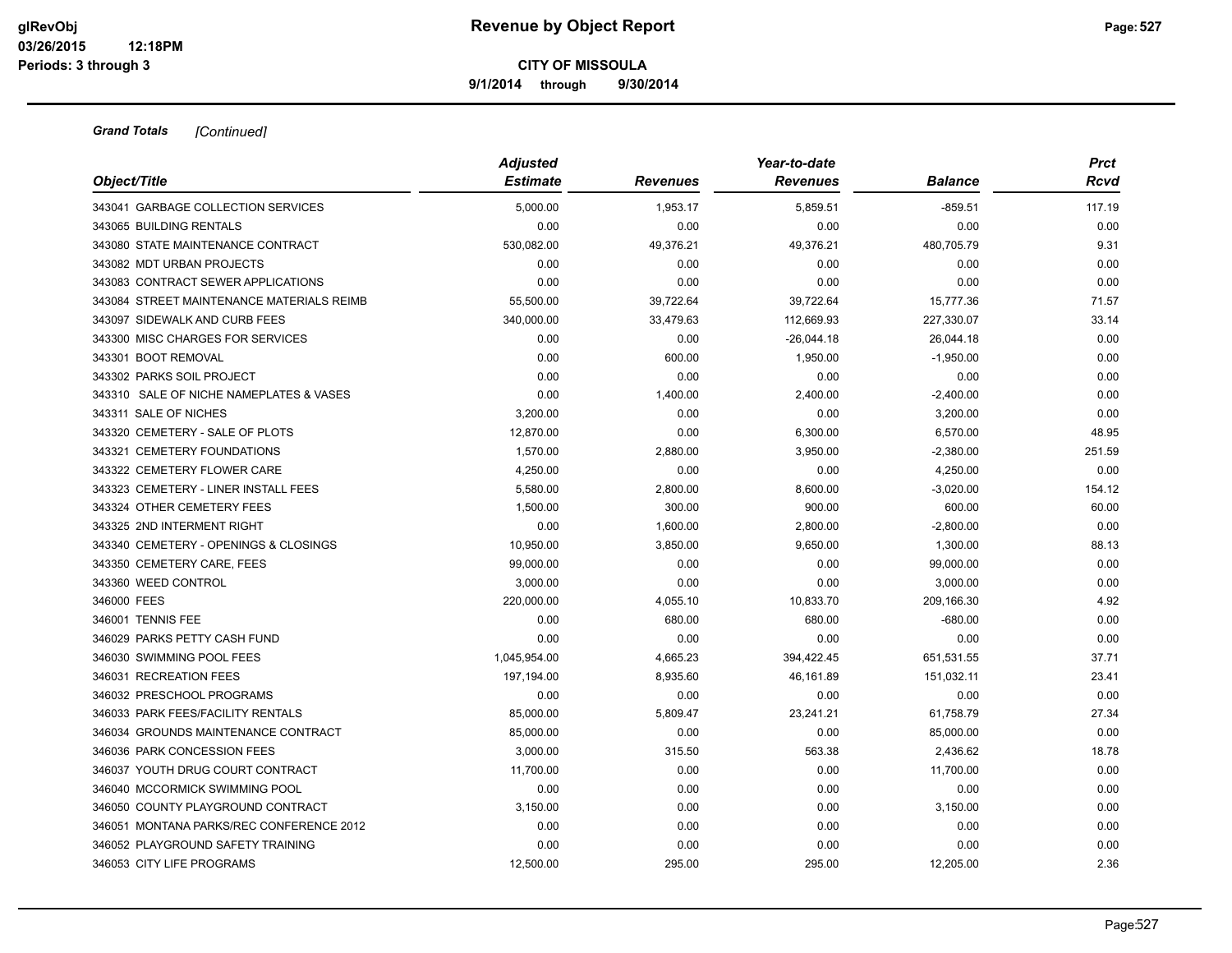**9/1/2014 through 9/30/2014**

|                                                | <b>Adjusted</b> |                 | Year-to-date    |                | <b>Prct</b> |
|------------------------------------------------|-----------------|-----------------|-----------------|----------------|-------------|
| Object/Title                                   | <b>Estimate</b> | <b>Revenues</b> | <b>Revenues</b> | <b>Balance</b> | Rcvd        |
| 346055 COUNTY PARK SUPPORT                     | 0.00            | 0.00            | 0.00            | 0.00           | 0.00        |
| 346060 CURRENTS SWIMMING FACILITY              | 0.00            | 20,476.01       | 77,302.82       | $-77,302.82$   | 0.00        |
| 346061 CURRENTS ENTERPRISE                     | 0.00            | 0.00            | 0.00            | 0.00           | 0.00        |
| 346062 SPLASH ENTERPRISE                       | 0.00            | 0.00            | 0.00            | 0.00           | 0.00        |
| 346070 RECREATION GENERAL MERCHANDISE          | 0.00            | 0.00            | 0.00            | 0.00           | 0.00        |
| 346080 PAYMENT IN LIEU OF PARKS                | 288,120.00      | 0.00            | 0.00            | 288,120.00     | 0.00        |
| 346082 HIGH PARK EASEMENT EXCHANGE             | 0.00            | 0.00            | 0.00            | 0.00           | 0.00        |
| <b>CHARGES FOR SERVICES</b><br><b>Total</b>    | 16,662,942.00   | 819,882.53      | 5,313,890.59    | 11,349,051.41  | 31.89       |
| 350000 FINES & FORFEITURES                     |                 |                 |                 |                |             |
| 351013 DRUG FORFEITURES                        | 16,800.00       | 1,376.37        | 2,416.25        | 14,383.75      | 14.38       |
| 351022 LAW ENFORCEMENT ACADEMY SURCHARGE #5    | 0.00            | 4,964.32        | 10,326.53       | $-10,326.53$   | 0.00        |
| 351031 TRAFFIC FINES                           | 1,386,857.00    | 92,486.08       | 181,741.15      | 1,205,115.85   | 13.10       |
| 351032 SURCHARGE ON FINES                      | 129,089.00      | 20,041.23       | 39,459.35       | 89,629.65      | 30.57       |
| 351033 PUBLIC DEFENDER FEES                    | 0.00            | 422.00          | 1,121.66        | $-1,121.66$    | 0.00        |
| 351034 CELLULAR PHONE FINES                    | 62,000.00       | $-895.50$       | 14,089.50       | 47,910.50      | 22.73       |
| 351035 CELL PHONE FINES: EDUCATION             | 0.00            | 14,089.50       | 14,089.50       | $-14,089.50$   | 0.00        |
| 352000 TICKETS                                 | 0.00            | 0.00            | 0.00            | 0.00           | 0.00        |
| 352001 PARKING TICKET REVENUE                  | 270,000.00      | 20,989.50       | 47,846.50       | 222,153.50     | 17.72       |
| 352002 PARKING FINES                           | 0.00            | $-45.00$        | $-45.00$        | 45.00          | 0.00        |
| 355000 FALSE ALARM PENALTY                     | 20,000.00       | 104.00          | 884.00          | 19,116.00      | 4.42        |
| <b>FINES &amp; FORFEITURES</b><br><b>Total</b> | 1,884,746.00    | 153,532.50      | 311,929.44      | 1,572,816.56   | 16.55       |
| 360000 MISCELLANEOUS REVENUES                  |                 |                 |                 |                |             |
| 360000 MISCELLANEOUS REVENUES                  | 0.00            | 0.00            | 0.00            | 0.00           | 0.00        |
| 360001 COPIES                                  | 2,200.00        | 77.50           | 281.00          | 1,919.00       | 12.77       |
| 360002 PHONES                                  | 0.00            | 0.00            | 0.00            | 0.00           | 0.00        |
| 360003 MMIA REIMBURSEMENT-ATTORNEY             | 0.00            | 0.00            | 0.00            | 0.00           | 0.00        |
| 360005 LOAN REPAYMENTS                         | 0.00            | 0.00            | 0.00            | 0.00           | 0.00        |
| 360007 RLF REVENUES                            | 0.00            | 0.00            | 0.00            | 0.00           | 0.00        |
| 360010 MISCELLANEOUS                           | 15,000.00       | 4,873.43        | 14,024.26       | 975.74         | 93.50       |
| 360011 YOUTH COUNCIL FUNDS                     | 9,010.00        | 0.00            | 9,339.65        | $-329.65$      | 103.66      |
| 360012 SEWER GRANT REPAYMENTS                  | 0.00            | 0.00            | 0.00            | 0.00           | 0.00        |
| 360013 REPAYMENT OF SEWER GRANT                | 7,000.00        | 2,060.00        | 2,060.00        | 4,940.00       | 29.43       |
| 360014 REPAYMENT OF LOAN/MHA                   | 0.00            | 0.00            | 0.00            | 0.00           | 0.00        |
| 360015 CONFERENCE REVENUES - BUILDING          | 0.00            | 0.00            | 0.00            | 0.00           | 0.00        |
| 360016 MRA SHARE OF CIVIC STADIUM PARKING      | 0.00            | 0.00            | 0.00            | 0.00           | 0.00        |
| 360017 PARK PLANS FORFEITURE                   | 0.00            | 0.00            | 0.00            | 0.00           | 0.00        |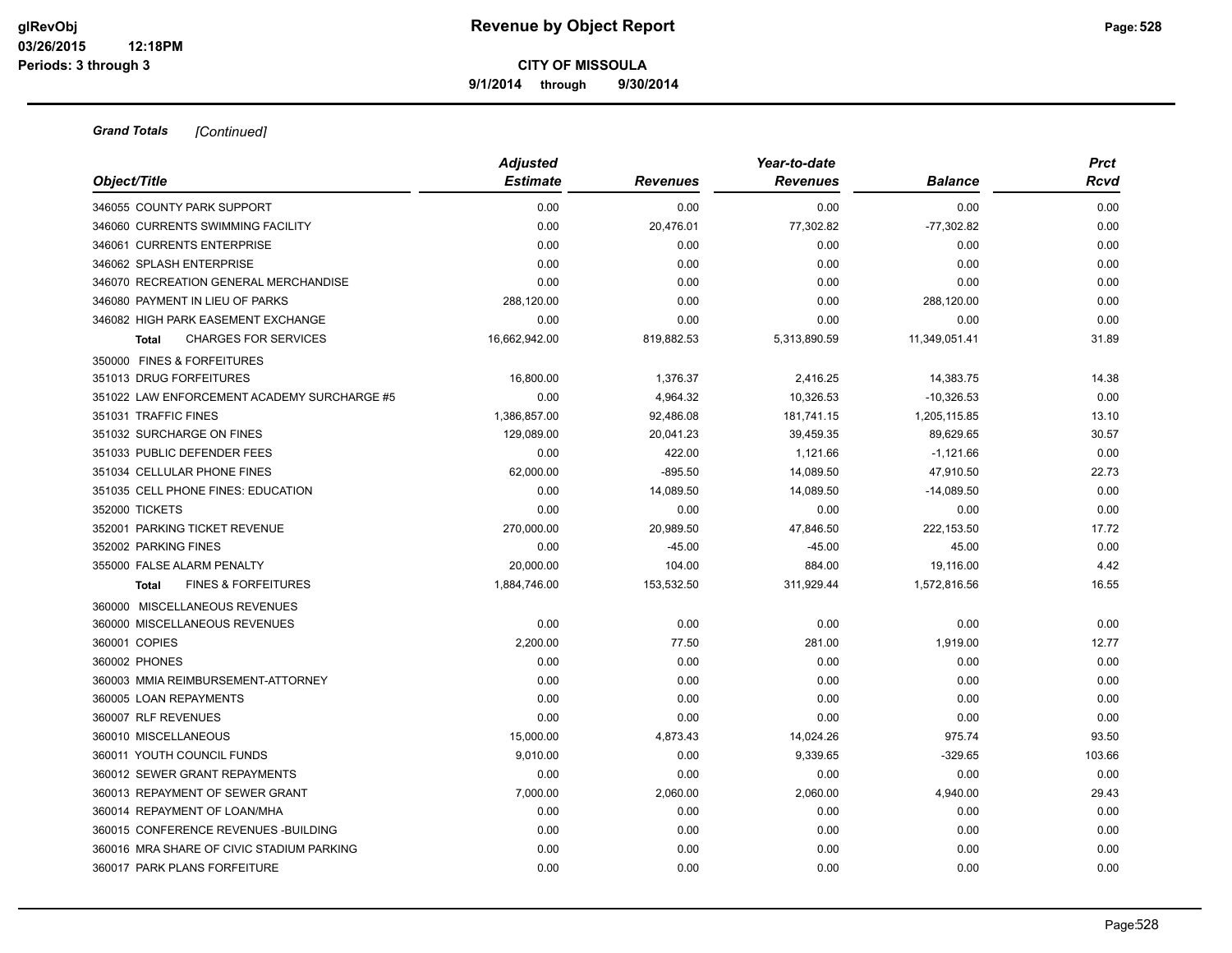**9/1/2014 through 9/30/2014**

| Object/Title                               | <b>Adjusted</b> |                 | Year-to-date    |                |        |
|--------------------------------------------|-----------------|-----------------|-----------------|----------------|--------|
|                                            | <b>Estimate</b> | <b>Revenues</b> | <b>Revenues</b> | <b>Balance</b> | Rcvd   |
| 360018 MARKET ON FRONT UTILITY PAYMENTS    | 0.00            | 197.06          | 197.06          | $-197.06$      | 0.00   |
| 360019 GARBAGE-MARKET ON FRONT             | 0.00            | 114.40          | 114.40          | $-114.40$      | 0.00   |
| 360020 GREENOUGH PARK ENCROACHMENTS        | 0.00            | 0.00            | 0.00            | 0.00           | 0.00   |
| 360030 CONTRIBUTIONS FROM PROPERTY OWNERS  | 0.00            | 0.00            | 0.00            | 0.00           | 0.00   |
| 360050 OVER/SHORT                          | 0.00            | 0.00            | 0.00            | 0.00           | 0.00   |
| 360100 REFUNDS                             | 200.00          | 0.00            | 0.00            | 200.00         | 0.00   |
| 361000 RATTLESNAKE LAND LEASES             | 0.00            | 0.00            | 0.00            | 0.00           | 0.00   |
| 361003 CARAS PARK CONCERT REVENUE          | 0.00            | 0.00            | 0.00            | 0.00           | 0.00   |
| 361010 RENTAL REVENUE                      | 120,000.00      | 0.00            | 0.00            | 120,000.00     | 0.00   |
| 361013 CLOSED GRANT REPAYMENTS             | 0.00            | 0.00            | 0.00            | 0.00           | 0.00   |
| 361200 RADIO TOWER LEASE PAYMENTS          | 0.00            | 0.00            | 0.00            | 0.00           | 0.00   |
| 361201 EKO LAND LEASE                      | 0.00            | 0.00            | $-347.63$       | 347.63         | 0.00   |
| 362000 OTHER MISCELLANEOUS REVENUE         | 8,000.00        | 0.00            | 32,310.55       | $-24,310.55$   | 403.88 |
| 362001 MUNICIPAL COURT BAD CHECK CHARGES   | 0.00            | 0.00            | 0.00            | 0.00           | 0.00   |
| 362002 BAD CHECK CHARGES                   | 500.00          | 0.00            | 70.00           | 430.00         | 14.00  |
| 362003 US BANK FEE REIMBURSEMENT           | 0.00            | 0.00            | 0.00            | 0.00           | 0.00   |
| 362004 URD III FACADE IMPROVEMENT LOAN REC | 0.00            | 0.00            | 0.00            | 0.00           | 0.00   |
| 362005 LEASE LATE PAYMENT PENALTY          | 0.00            | 0.00            | 0.00            | 0.00           | 0.00   |
| 362006 GAIC INSURANCE SETTLEMENT           | 0.00            | 0.00            | 0.00            | 0.00           | 0.00   |
| 362011 SALE OF UNCLAIMED PROPERTY          | 0.00            | 0.00            | 0.00            | 0.00           | 0.00   |
| 362012 REC/GREEN TAG PROGRAM               | 300.00          | 0.00            | 0.00            | 300.00         | 0.00   |
| 363000 ASSESSMENTS PAID                    | 15,000.00       | 0.00            | 0.00            | 15,000.00      | 0.00   |
| 363010 LIGHTING ASSESSMENTS                | 404,652.00      | 885.60          | 0.00            | 404,652.00     | 0.00   |
| 363020 PROPERTY ASSESSMENTS                | 3,773,616.00    | 16,322.48       | 0.00            | 3,773,616.00   | 0.00   |
| 363021 PAYOFF PRINCIPAL ASSESSMENTS        | 0.00            | 0.00            | 34,123.20       | $-34,123.20$   | 0.00   |
| 363022 BOND INTEREST ASSESSMENTS           | 0.00            | 0.00            | 0.00            | 0.00           | 0.00   |
| 363030 SIDEWALK AND CURB ASSESSMENTS       | 0.00            | 0.00            | 0.00            | 0.00           | 0.00   |
| 363040 PENALTY AND INTEREST                | 0.00            | 989.72          | 135.72          | $-135.72$      | 0.00   |
| 364012 SALE OF SURPLUS PROPERTY            | 40,000.00       | 0.00            | 0.00            | 40,000.00      | 0.00   |
| 364040 INSURANCE AND DAMAGE RECOVERY       | 40,000.00       | 1,038.30        | 2,378.71        | 37,621.29      | 5.95   |
| 364041 WORKERS COMPENSATION REIMBURSEMENT  | 2,500.00        | 0.00            | 0.00            | 2,500.00       | 0.00   |
| 364042 EXPENDITURE REIMBURSEMENTS          | 1,200.00        | 0.00            | 0.00            | 1,200.00       | 0.00   |
| 364043 RATTLESNAKE CORRIDOR REIMBURSEMENT  | 10,000.00       | 1,144.00        | 2,288.00        | 7,712.00       | 22.88  |
| 364044 EMERGENCY RESPONSE REIMBURSEMENT    | 50,000.00       | 0.00            | 0.00            | 50,000.00      | 0.00   |
| 364047 MMIA EXPENDITURE REIMBURSEMENT      | 0.00            | 0.00            | 0.00            | 0.00           | 0.00   |
| 364051 DOT RADAR GRANT                     | 0.00            | 0.00            | 0.00            | 0.00           | 0.00   |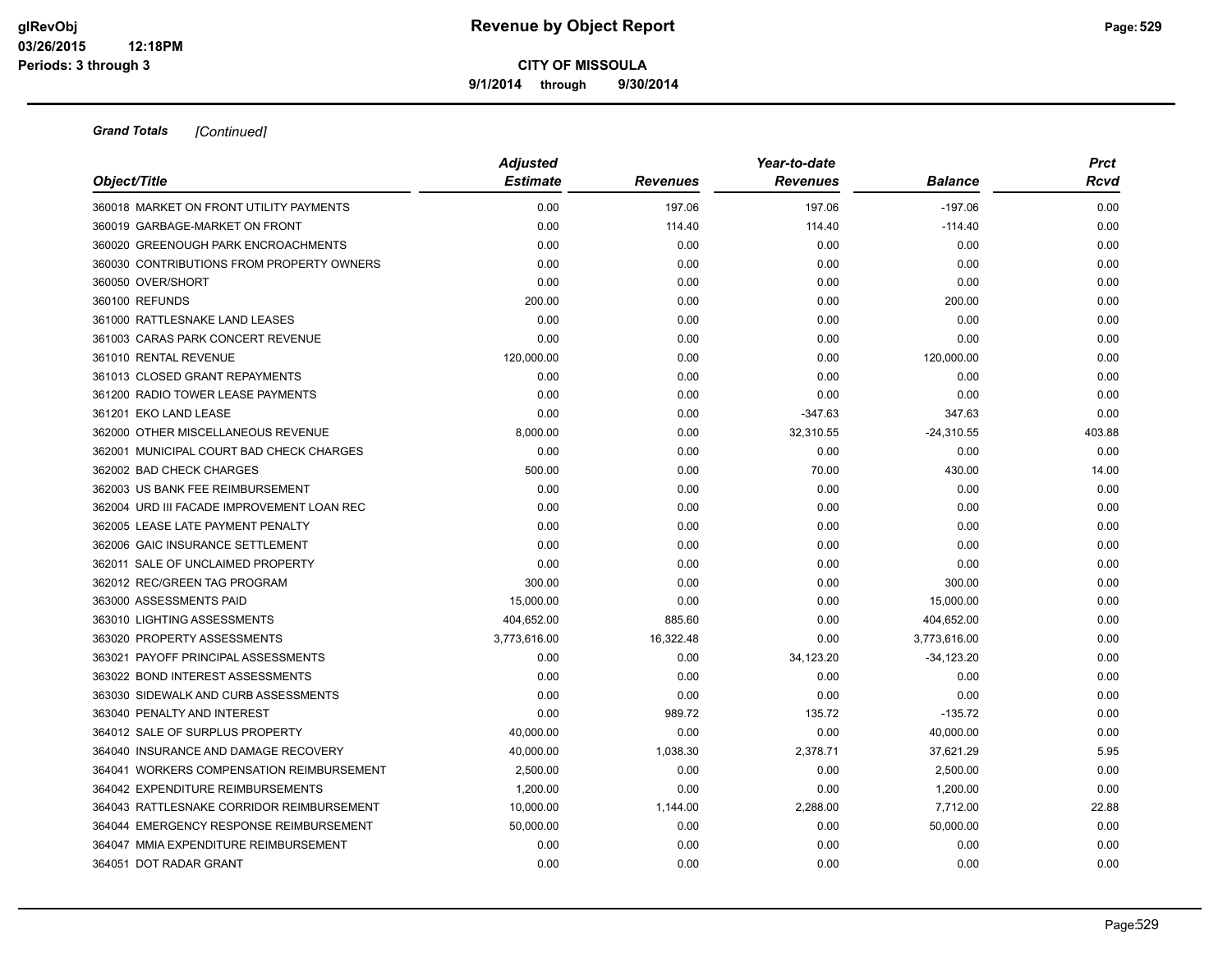**9/1/2014 through 9/30/2014**

| Object/Title                                    | <b>Adjusted</b> |                 | Year-to-date    |                | <b>Prct</b> |
|-------------------------------------------------|-----------------|-----------------|-----------------|----------------|-------------|
|                                                 | <b>Estimate</b> | <b>Revenues</b> | <b>Revenues</b> | <b>Balance</b> | Rcvd        |
| 364053 EXPENDITURE REIMB-FIRE SERVICES          | 0.00            | 0.00            | 0.00            | 0.00           | 0.00        |
| 364060 REIMB LETTER OF CREDIT-709 PARKVIEW      | 0.00            | 0.00            | 0.00            | 0.00           | 0.00        |
| 364061 REIMB LETTER OF CREDIT-LINNEA LANE       | 0.00            | 0.00            | 0.00            | 0.00           | 0.00        |
| 365000 DONATIONS                                | 818,689.00      | 40.00           | 40.00           | 818,649.00     | 0.00        |
| 365001 *** Title Not Found ***                  | 0.00            | 250.00          | 10,250.00       | $-10,250.00$   | 0.00        |
| 365002 OTHER RECREATION DONATIONS               | 50,000.00       | 1,525.00        | 2,135.58        | 47,864.42      | 4.27        |
| 365003 DONATIONS - SMOKE ALARMS                 | 25,000.00       | 0.00            | 0.00            | 25,000.00      | 0.00        |
| 365004 GRANT CR TRAIL ASSN DONATION             | 0.00            | 0.00            | 0.00            | 0.00           | 0.00        |
| 365005 DONATIONS - ARCO                         | 0.00            | 0.00            | 0.00            | 0.00           | 0.00        |
| 365009 DONATIONS - BASKETBALL/TENNIS COURT      | 65,000.00       | 335.00          | 2,982.00        | 62,018.00      | 4.59        |
| 365010 FRIENDS OF MISSOULA PARKS DONATION       | 0.00            | 0.00            | 0.00            | 0.00           | 0.00        |
| 365015 GREEN BLOCK PILOT PROJECT                | 0.00            | 0.00            | 0.00            | 0.00           | 0.00        |
| 365016 LOCAL MATCH MDT                          | 13,585.00       | 0.00            | 725.00          | 12,860.00      | 5.34        |
| 365017 LOCAL MATCH TRANSIT                      | 9,559.00        | 0.00            | 0.00            | 9,559.00       | 0.00        |
| 365018 DONATIONS - THERMAL IMAGING              | 0.00            | 0.00            | 0.00            | 0.00           | 0.00        |
| 365019 PARKS DONATIONS                          | 1,072,446.00    | 28,046.11       | 103,288.59      | 969,157.41     | 9.63        |
| 365020 OPEN SPACE DONATIONS                     | 5,000.00        | 0.00            | 0.00            | 5,000.00       | 0.00        |
| 365021 COMBAT CHALLENGE DONATIONS               | 0.00            | 0.00            | 0.00            | 0.00           | 0.00        |
| 365022 NEIGHBORHOOD COUNCIL DONATIONS           | 0.00            | 0.00            | 0.00            | 0.00           | 0.00        |
| 365023 NORTHWESTERN ENERGY GRANT                | 0.00            | 0.00            | 0.00            | 0.00           | 0.00        |
| 365030 WHITE PINE PARK DONATION-ZIP BEVERAGE    | 0.00            | 0.00            | 0.00            | 0.00           | 0.00        |
| 365100 RECREATION OUTDOOR                       | 25,000.00       | 0.00            | 300.00          | 24,700.00      | 1.20        |
| 365101 RECREATION SCHOLARSHIP                   | 35,000.00       | 1,122.53        | $-178.58$       | 35,178.58      | $-0.51$     |
| 365102 RECREATION YOUTH & ADULT SPORTS          | 25,000.00       | 2,370.00        | 6,370.00        | 18,630.00      | 25.48       |
| 365103 URBAN FORESTRY PROGRAMS                  | 55,000.00       | 1,500.00        | 2,300.00        | 52,700.00      | 4.18        |
| 365109 CONSERVATION LANDS DONATIONS             | 0.00            | 0.00            | 0.00            | 0.00           | 0.00        |
| 368000 SALE OF COINS                            | 0.00            | 0.00            | 0.00            | 0.00           | 0.00        |
| 368001 SALE OF POLICE PROMOTIONS                | 0.00            | 0.00            | 0.00            | 0.00           | 0.00        |
| 368002 SALE OF FIRE PROMOTIONS                  | 0.00            | 0.00            | 0.00            | 0.00           | 0.00        |
| 368010 SALE OF T-SHIRTS                         | 0.00            | 0.00            | 0.00            | 0.00           | 0.00        |
| <b>MISCELLANEOUS REVENUES</b><br><b>Total</b>   | 6,698,457.00    | 62,891.13       | 225, 187.51     | 6,473,269.49   | 3.36        |
| 370000 INVESTMENTS & ROYALTY EARNINGS           |                 |                 |                 |                |             |
| 371010 INTEREST ON INVESTMENTS                  | 23,500.00       | 0.00            | $-24,371.06$    | 47,871.06      | $-103.71$   |
| 371020 GAIN/LOSS IN MARKET VALUE OF INVESTMENTS | 0.00            | 0.00            | 0.00            | 0.00           | 0.00        |
| 371500 INTEREST ON INTERFUND LOAN               | 0.00            | 0.00            | 0.00            | 0.00           | 0.00        |
| 373002 LOAN REPAYMENT - FAMILY SERVICES         | 20.000.00       | 0.00            | 0.00            | 20,000.00      | 0.00        |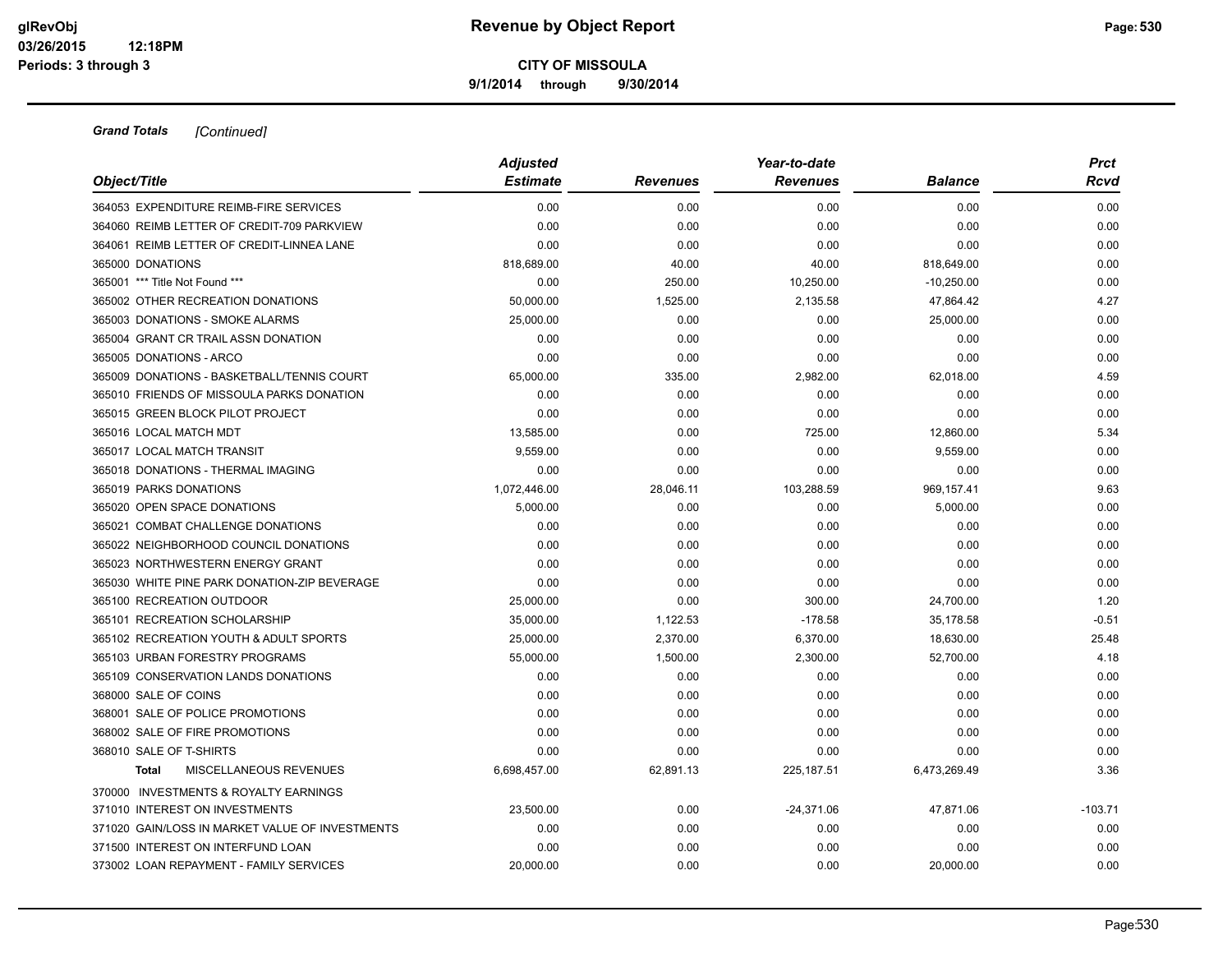**9/1/2014 through 9/30/2014**

| Object/Title                                              | <b>Adjusted</b> |                 | Year-to-date    |                | Prct  |
|-----------------------------------------------------------|-----------------|-----------------|-----------------|----------------|-------|
|                                                           | <b>Estimate</b> | <b>Revenues</b> | <b>Revenues</b> | <b>Balance</b> | Rcvd  |
| 373006 BURNS ST COMMONS                                   | 0.00            | 40,000.00       | 40,000.00       | $-40,000.00$   | 0.00  |
| <b>INVESTMENTS &amp; ROYALTY EARNINGS</b><br><b>Total</b> | 43,500.00       | 40,000.00       | 15,628.94       | 27,871.06      | 35.93 |
| 380000 OTHER FINANCING SOURCES                            |                 |                 |                 |                |       |
| 380000 OTHER FINANCING SOURCES                            | 0.00            | 0.00            | 0.00            | 0.00           | 0.00  |
| 381000 LOAN PROCEEDS                                      | 0.00            | 0.00            | 0.00            | 0.00           | 0.00  |
| 381002 SRF LOAN                                           | 0.00            | 0.00            | 0.00            | 0.00           | 0.00  |
| 381009 TRANSFERS IN                                       | 309,059.00      | 0.00            | 0.00            | 309,059.00     | 0.00  |
| 381010 BOND PROCEEDS                                      | 0.00            | 0.00            | 0.00            | 0.00           | 0.00  |
| 381011 OPEN SPACE REVENUE                                 | 0.00            | 0.00            | 0.00            | 0.00           | 0.00  |
| 381012 \$680,000 FIRE GF DEBT                             | 0.00            | 0.00            | 0.00            | 0.00           | 0.00  |
| 381015 \$1,010,000 LIMITED TAX GO BONDS 2010C             | 0.00            | 0.00            | 0.00            | 0.00           | 0.00  |
| 381020 REVENUE BONDS                                      | 920,000.00      | 0.00            | 0.00            | 920,000.00     | 0.00  |
| 381023 DOMESTIC VIOLENCE ACCOUNTABILITY GRANT             | 0.00            | 0.00            | 0.00            | 0.00           | 0.00  |
| 381025 BOND PROCEEDS                                      | 0.00            | 0.00            | 0.00            | 0.00           | 0.00  |
| 381026 DEBT SERVICE/BROWNSFIELD RLF 1.125M                | 0.00            | 0.00            | 0.00            | 0.00           | 0.00  |
| 381027 SAFEWAY/ST PAT 1.5M                                | 0.00            | 0.00            | 0.00            | 0.00           | 0.00  |
| 381028 BOND PROCEEDS-MILL SITE                            | 0.00            | 0.00            | 0.00            | 0.00           | 0.00  |
| 381029 PARKING STRUCTURE BOND PROCEEDS                    | 0.00            | 0.00            | 0.00            | 0.00           | 0.00  |
| 381030 SID BONDS PROCEEDS                                 | 0.00            | 0.00            | 0.00            | 0.00           | 0.00  |
| 381070 PROCEEDS FROM NOTES/LOANS/INTERCAP                 | 0.00            | 0.00            | 0.00            | 0.00           | 0.00  |
| 381071 WILMA NOTE PROCEEDS                                | 0.00            | 0.00            | 0.00            | 0.00           | 0.00  |
| 381072 FIB NOTE PROCEEDS                                  | 0.00            | 0.00            | 0.00            | 0.00           | 0.00  |
| 381074 CIVIC STADIUM TIF NOTES 1.5M                       | 0.00            | 0.00            | 0.00            | 0.00           | 0.00  |
| 381090 PROCEEDS FROM CAPITAL LEASE                        | 0.00            | 0.00            | 0.00            | 0.00           | 0.00  |
| 382000 *** Title Not Found ***                            | 0.00            | 0.00            | 0.00            | 0.00           | 0.00  |
| 382010 SALE OF FIXED ASSETS                               | 0.00            | 0.00            | 0.00            | 0.00           | 0.00  |
| 383000 OPERATING TRANSFERS                                | 491,688.00      | 11,083.00       | 11,083.00       | 480,605.00     | 2.25  |
| 383001 TRANS FR FLUSHING DISTRICT                         | 27,281.00       | 0.00            | 0.00            | 27,281.00      | 0.00  |
| 383002 TRANS FR GAS TAX                                   | 564,000.00      | 0.00            | 0.00            | 564,000.00     | 0.00  |
| 383003 TRANS FR COMPREHENSIVE INSURANCE LEVY              | 0.00            | 0.00            | 0.00            | 0.00           | 0.00  |
| 383004 TRANS FR EMPLOYEE HEALTH INSURANCE LEVY            | 4,296,467.00    | 0.00            | 0.00            | 4,296,467.00   | 0.00  |
| 383007 TRANS FR CABLE FRANCHISE                           | 244,110.00      | 0.00            | 0.00            | 244,110.00     | 0.00  |
| 383008 TRANS FR RUSSELL PARK DISTRICT                     | 0.00            | 0.00            | 0.00            | 0.00           | 0.00  |
| 383009 TRANS FR TITLE I                                   | 0.00            | 0.00            | 0.00            | 0.00           | 0.00  |
| 383010 TRANS FR CIP                                       | 0.00            | 0.00            | 0.00            | 0.00           | 0.00  |
| 383011 TRANS FR SID REVOLVING                             | 100.000.00      | 0.00            | 0.00            | 100.000.00     | 0.00  |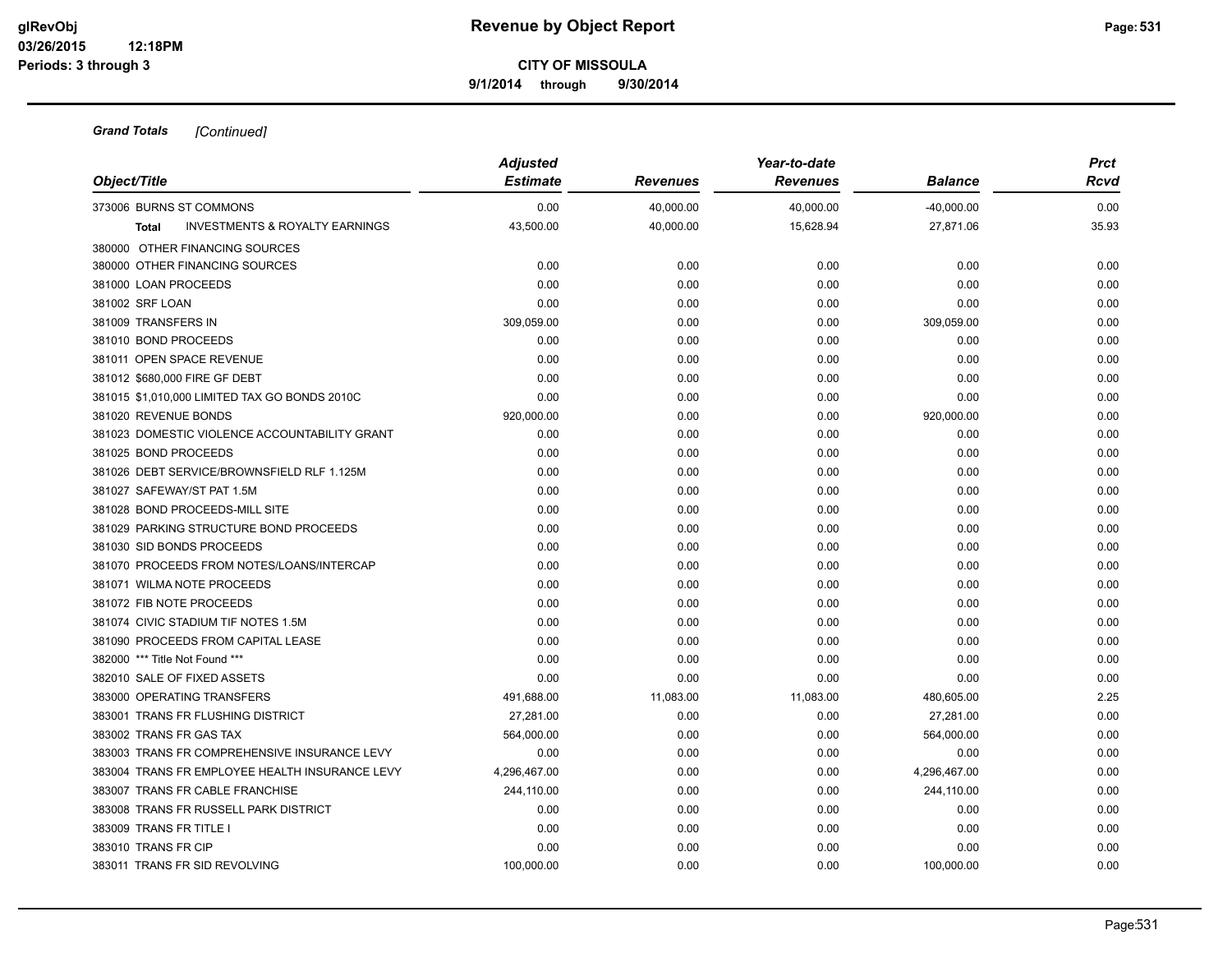**9/1/2014 through 9/30/2014**

| Object/Title                                | <b>Adjusted</b><br><b>Estimate</b> | <b>Revenues</b> | Year-to-date<br><b>Revenues</b> | <b>Balance</b> | <b>Prct</b><br>Rcvd |
|---------------------------------------------|------------------------------------|-----------------|---------------------------------|----------------|---------------------|
|                                             |                                    |                 |                                 |                |                     |
| 383013 TRANS FR SID DEBT SERVICE            | 0.00                               | 0.00            | 0.00                            | 0.00           | 0.00                |
| 383014 TRANS FR MRA                         | 1,726,097.00                       | 0.00            | 0.00                            | 1,726,097.00   | 0.00                |
| 383015 TRANS FR MPC                         | 0.00                               | 0.00            | 0.00                            | 0.00           | 0.00                |
| 383016 TRANS FR TAX INCREMENT BOND          | 0.00                               | 0.00            | 0.00                            | 0.00           | 0.00                |
| 383017 TRANS FR BUILDING                    | 0.00                               | 0.00            | 0.00                            | 0.00           | 0.00                |
| 383018 TRANS FR WILLOWWOOD PARK DISTRICT    | 0.00                               | 0.00            | 0.00                            | 0.00           | 0.00                |
| 383020 TRANS FR CEMETERY CARE               | 9,545.00                           | 0.00            | 0.00                            | 9,545.00       | 0.00                |
| 383021 TRANS FR P&R TRAILS DEVLP            | 50,000.00                          | 0.00            | 0.00                            | 50,000.00      | 0.00                |
| 383022 TRANS FR OPEN SPACE BOND             | 0.00                               | 0.00            | 0.00                            | 0.00           | 0.00                |
| 383023 TRANS FR DRUG FORFEITURE             | 0.00                               | 0.00            | 0.00                            | 0.00           | 0.00                |
| 383024 TRANS FR SEWER CLEARING              | 7,334,237.00                       | 0.00            | 0.00                            | 7,334,237.00   | 0.00                |
| 383025 TRANS FR SEWER R & D                 | 0.00                               | 0.00            | 0.00                            | 0.00           | 0.00                |
| 383026 TRANS FR CDBG                        | 0.00                               | 0.00            | 0.00                            | 0.00           | 0.00                |
| 383027 TRANS FR URD                         | 0.00                               | 0.00            | 0.00                            | 0.00           | 0.00                |
| 383028 TRANS FROM GF FOR HEALTH RESERVE     | 0.00                               | 0.00            | 0.00                            | 0.00           | 0.00                |
| 383029 TRANS FR GENERAL                     | 1,975,677.00                       | 6,637.17        | 27,344.26                       | 1,948,332.74   | 1.38                |
| 383034 TRANS FR 01 SERIES DEBT SERVICE      | 0.00                               | 0.00            | 0.00                            | 0.00           | 0.00                |
| 383036 TRANSFER - GRANT                     | 0.00                               | 0.00            | 0.00                            | 0.00           | 0.00                |
| 383037 TRANSFER FROM URD II                 | 250,000.00                         | 0.00            | 0.00                            | 250,000.00     | 0.00                |
| 383038 TRANSFER - URD III                   | 0.00                               | 0.00            | 0.00                            | 0.00           | 0.00                |
| 383039 FROM SID TRANSFERS                   | 0.00                               | 0.00            | 0.00                            | 0.00           | 0.00                |
| 383040 TRANSFER FROM CITY GRANTS            | 0.00                               | 0.00            | 0.00                            | 0.00           | 0.00                |
| 383041 TRANS FR CDBG                        | 0.00                               | 0.00            | 0.00                            | 0.00           | 0.00                |
| 383042 TRANSFERS FROM OTHER FUNDS           | 0.00                               | 0.00            | 0.00                            | 0.00           | 0.00                |
| 383043 TRANSFERS FROM IMPACT FEES           | 0.00                               | 0.00            | 0.00                            | 0.00           | 0.00                |
| 383044 TRANSFER FROM PYMT IN LIEU OF PARKS  | 0.00                               | 0.00            | 0.00                            | 0.00           | 0.00                |
| 383045 TRANSFER FROM PARK ENTERPRISE        | 0.00                               | 0.00            | 0.00                            | 0.00           | 0.00                |
| 383046 TRANS FR PARKS MAINTENANCE DIST      | 0.00                               | 0.00            | 0.00                            | 0.00           | 0.00                |
| 383047 TRANS FR STREET MAINTENANCE DISTRICT | 0.00                               | 0.00            | 0.00                            | 0.00           | 0.00                |
| 383050 TRANSFER FROM IMPACT FEES            | 0.00                               | 0.00            | 0.00                            | 0.00           | 0.00                |
| 383060 TRANSFERS FROM FRONT ST URD          | 0.00                               | 0.00            | 0.00                            | 0.00           | 0.00                |
| 383061 TRANSFERS FROM PARK IMPACT FEES      | 0.00                               | 0.00            | 0.00                            | 0.00           | 0.00                |
| 383062 TRANSFERS FROM PARK SIDS             | 0.00                               | 0.00            | 0.00                            | 0.00           | 0.00                |
| 383063 TRANSF FROM SAFETY-LU (CTEP)FUND     | 0.00                               | 0.00            | 0.00                            | 0.00           | 0.00                |
| 383065 TRANSFER FROM WWTF                   | 0.00                               | 0.00            | 0.00                            | 0.00           | 0.00                |
| 383066 TRANSFER FROM FRONT ST CLEARING      | 453.263.00                         | 0.00            | 0.00                            | 453,263.00     | 0.00                |